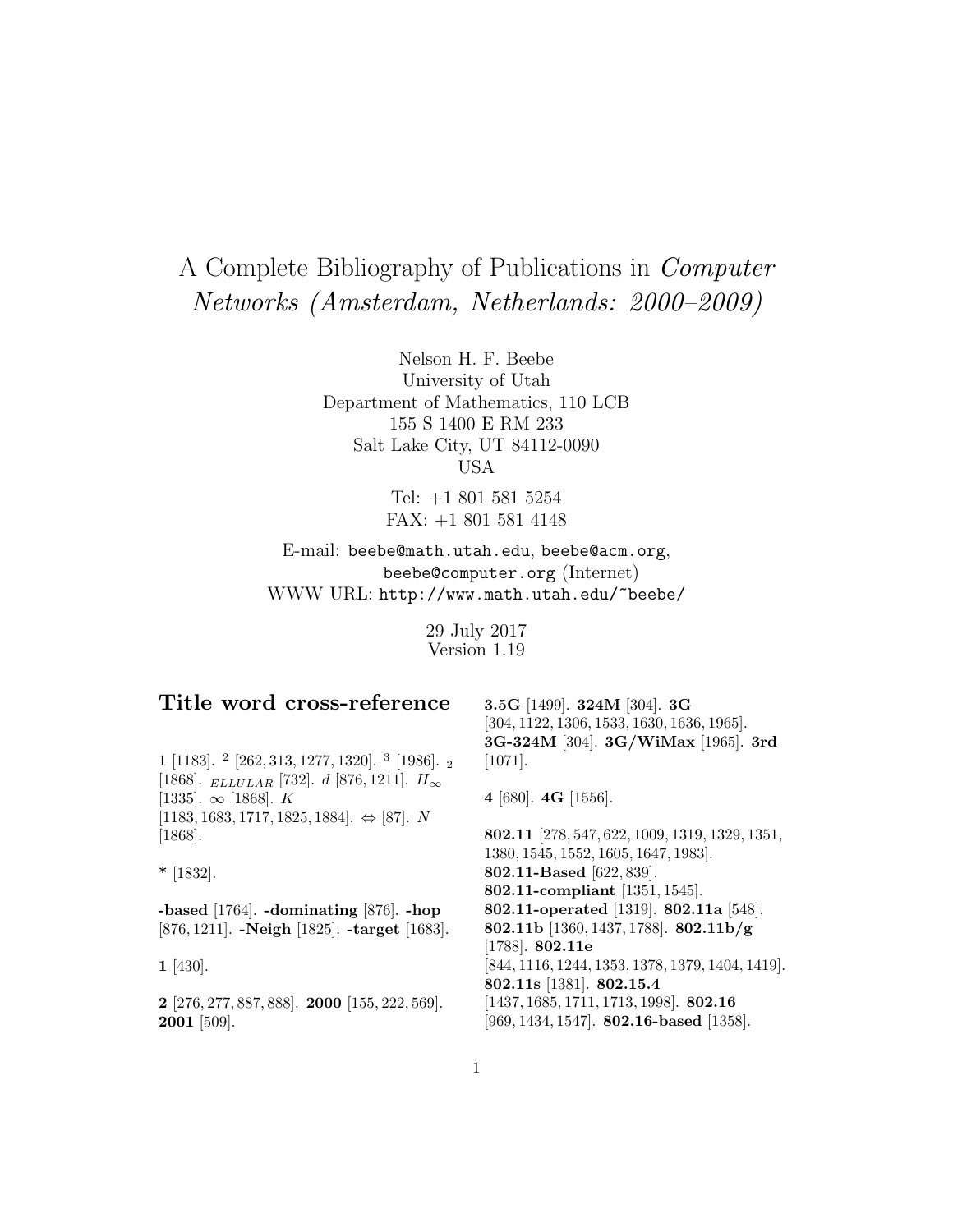**802.16d** [1803]. **802.17** [1179].

**ABR** [118–120, 134, 190, 293]. **ABridges** [1581]. **abstractable** [1260]. **abstraction** [307]. **abusive** [681]. **AC** [1852]. **academic** [21, 164, 329]. **accelerating** [1510, 1678, 1739]. **accelerator** [336, 1823]. **Access** [35, 37, 53, 64, 102, 129, 322, 361, 371, 379, 391, 498, 520, 522, 606, 636, 668, 681, 686, 690, 797, 841, 863, 870, 872, 939, 953, 968, 1021, 1030, 1138, 1141, 1232, 1273, 1292, 1335, 1353, 1386, 1398, 1416, 1418, 1427, 1431, 1434, 1454, 1475, 1517, 1545, 1554, 1678, 1745, 1759, 1772, 1774, 1803, 1805, 1833, 1845, 1852, 1896, 1924, 1972]. **access/cognitive** [1141]. **accessibility** [87]. **accountability** [1225]. **accountable** [746]. **accounting** [1952]. **accumulation** [765]. **accumulation-based** [765]. **accuracy** [823, 860, 921, 1999]. **Accurate** [312, 574, 1552, 1707, 1843]. **achieve** [168]. **Achieving** [468, 472, 483, 1146, 1329, 1433, 1578]. **Acknowledgement** [207, 362, 541, 727, 864]. **acknowledgment** [1109]. **acoustic** [1714]. **acquisition** [1069]. **across** [446, 772, 842, 1423]. **action** [397, 1100]. **Active** [226– 229, 231, 232, 237, 240, 422, 613, 658, 662, 861, 1113, 1162, 1164, 1168, 1184, 1229, 1233, 1629]. **activities** [1620]. **actor** [1727, 1905, 1982]. **Actuator** [1251]. **ad** [202, 268, 281, 338, 361, 375, 431, 507, 511, 534, 537, 552, 622, 719, 759, 796, 813, 833, 876, 926, 939, 1063, 1090, 1111, 1127, 1205, 1211, 1214, 1244, 1283, 1285, 1287, 1304, 1326, 1380, 1384, 1390, 1395, 1424, 1452, 1459, 1475, 1482, 1522, 1535, 1538, 1549, 1550, 1562, 1567, 1573, 1587, 1602, 1624, 1627, 1642, 1645, 1653, 1705, 1718, 1766, 1883, 1899, 1901, 1912, 1951, 1953, 1963, 1968]. **ad-hoc** [507, 1127, 1535, 1602, 1705, 1718, 1951]. **adaptation** [351, 862, 937, 972, 1066, 1249, 1329, 1392, 1647]. **Adapting** [375]. **Adaptive** [15, 77, 148, 183, 191, 247, 271, 300,

342, 343, 358, 368, 481, 576, 603, 609, 612, 646, 662, 680, 702, 840, 901, 917, 927, 954, 972, 998, 1073, 1086, 1144, 1179, 1248, 1283, 1295, 1316, 1329, 1331, 1354, 1443, 1463, 1551, 1618, 1639, 1704, 1705, 1710, 1737, 1828, 1883, 1903, 1962, 1995, 2000]. **Adaptive-level** [15]. **added** [1484]. **additive** [869, 1206, 1823]. **address** [493, 715, 787, 1063, 1445, 1494, 1561]. **Addressing** [535, 1591, 1982]. **adjusting** [937]. **adjustment** [1651]. **ADMIRE** [77]. **Admission** [4, 114, 132, 193, 239, 309, 364, 376, 439, 520, 597, 619, 682, 701, 777, 897, 1111, 1276, 1402, 1434, 1446, 1470, 1518, 1621, 1729, 1763, 1795, 1868, 1909]. **ADMs** [1648]. **ADSL** [174, 701, 1759]. **Advance** [294, 1665, 1743]. **advanced** [212, 329, 1658]. **Advances** [143, 455, 798, 1368, 1371]. **adversarial** [1502]. **advertisement** [280]. **advertisement-based** [280]. **advertising** [100, 1154]. **AF** [1000]. **AF-based** [1000]. **against** [907, 1151, 1294, 1394, 1445, 1468, 2000]. **Agent** [46, 161, 162, 232, 290, 372, 610, 820, 1646, 1764]. **Agent-based** [46, 290, 372, 1646]. **agents** [45, 144, 816, 963, 1190, 1228, 1375, 1760]. **aggregatable** [1079]. **aggregate** [684, 920]. **aggregated** [1112, 1707]. **aggregation** [169, 285, 480, 593, 811, 1109, 1206, 1451, 1546, 1650, 1798, 1849, 1926, 1947]. **aggressiveness** [1468]. **Agile** [1023]. **agreements** [772, 825, 881]. **AHP** [264]. **AID** [1490]. **aided** [803]. **AIMD** [616, 849, 869, 943, 1119, 1456, 1503]. **AIMD-based** [616]. **AIMD/RED** [1503]. **airtime** [1690]. **alarm** [1194]. **alarms** [145]. **alerts** [1272]. **algebraic** [595]. **Algorithm** [78, 129, 192, 242, 298, 316, 405, 410, 427, 514, 643, 656, 657, 762, 834, 861, 898, 901, 944, 961, 1081, 1091, 1114, 1120, 1149, 1176, 1192, 1211, 1240, 1355, 1361, 1426, 1430, 1471, 1491, 1518, 1575, 1576, 1608, 1633, 1645, 1705, 1711, 1737, 1761, 1887, 1942, 1994]. **Algorithmic** [1104]. **Algorithms** [132, 141, 349, 356, 376, 424, 492,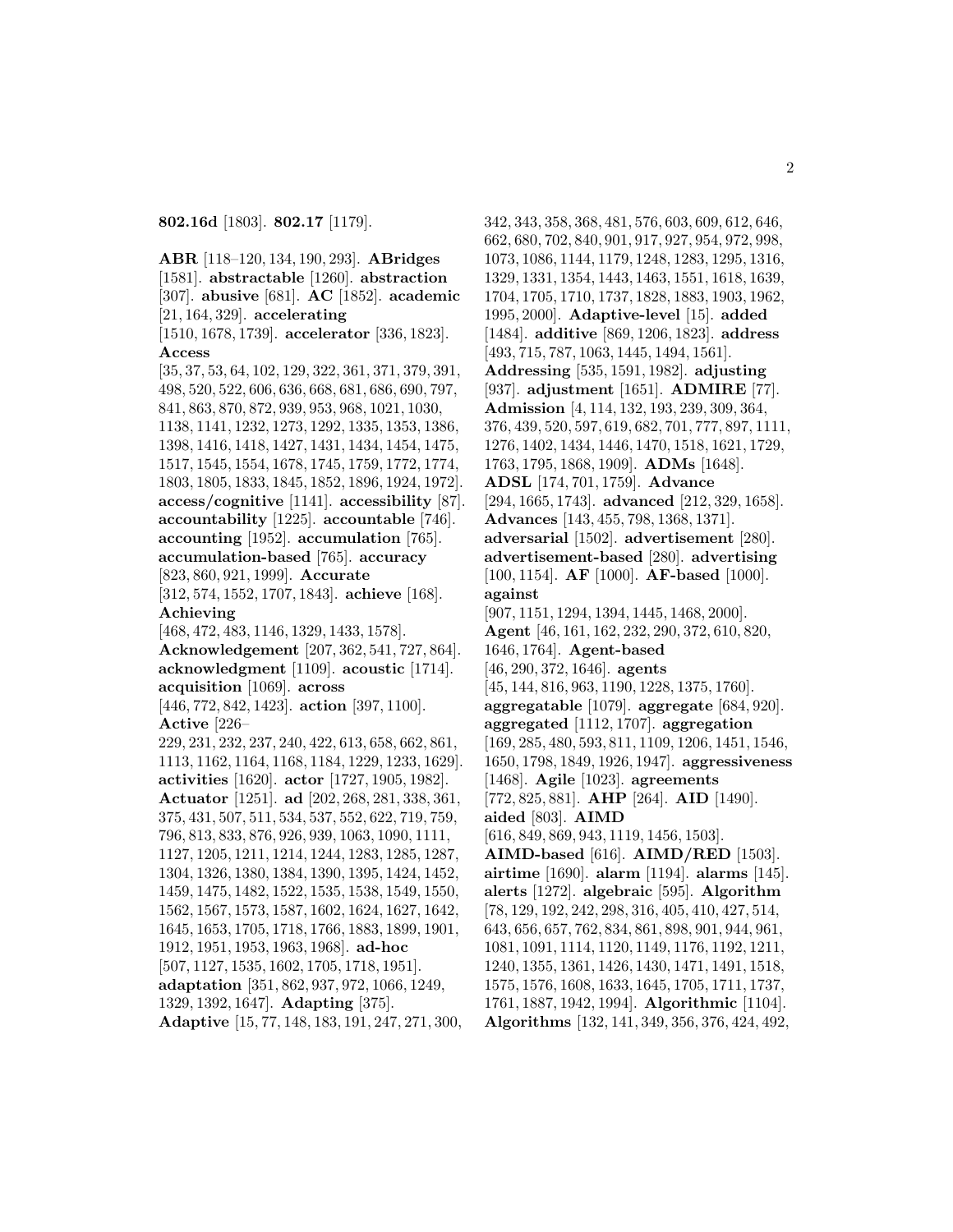503, 536, 579, 593, 618, 722, 803, 876, 963, 977, 984, 1019, 1032, 1076, 1146, 1181, 1203, 1295, 1325, 1336, 1369, 1422, 1476, 1618, 1662, 1732, 1754, 1779, 1784, 1798, 1848, 1849, 1955, 1960]. **Aligned** [880]. **all-optical** [32, 37, 185, 549, 1663, 1666, 1793, 1833]. **All-Photonic** [1023]. **All-to-all** [1634]. **Alleviating** [1758]. **allocating** [1537]. **allocation** [30, 120, 141, 275, 367, 441, 445, 448, 538, 612, 613, 662, 715, 745, 775, 781, 854, 959, 1002, 1084, 1146, 1171, 1204, 1402, 1404, 1408, 1434, 1558, 1651, 1679, 1690, 1763, 1795, 1892, 1907]. **allocations** [468, 483, 1224]. **Aloha** [760]. **along** [1231]. **alpha** [909]. **alpha-beta** [909]. **alternate** [305, 1486]. **alternative** [326]. **alternatives** [212]. **altitude** [1446]. **always** [1981]. **always-on** [1981]. **ambients** [14]. **amplification** [1675]. **amplifier** [1675]. **AMRST** [646]. **Amsterdam** [2002]. **analogies** [1564]. **analogy** [1919]. **Analysing** [757]. **Analysis** [5, 9– 11, 13, 33, 73, 74, 111, 123, 130, 145, 169, 186, 210, 238, 241, 269, 302, 313, 384, 393, 397, 403, 430, 444, 450, 482, 489, 540, 590, 656, 693, 697, 841, 849, 881, 882, 888, 904, 913, 914, 927, 943, 944, 964, 969, 974, 983, 1012, 1031, 1051, 1073, 1088, 1116, 1128, 1129, 1139, 1193, 1211, 1221, 1274, 1288, 1299, 1306, 1361, 1370, 1378, 1390, 1431, 1437, 1456, 1458, 1465, 1466, 1469, 1520, 1565, 1582, 1607, 1612, 1619, 1656, 1663, 1686, 1720, 1756, 1775, 1793, 1814, 1825, 1828, 1860, 1875, 1913, 1927, 1931, 1969, 1973, 1998, 2001]. **analysis** [246, 988, 1380, 1419, 1450, 1478, 1741, 1781, 1804, 1910]. **analytic** [963, 1353, 1869]. **Analytical** [317, 318, 463, 530, 725, 1081, 1216, 1397, 1449, 1524, 1801, 1943]. **Analyzing** [50, 79, 574, 850, 1155]. **anchor** [1332]. **ANEMA** [1809]. **animation** [474–478]. **Annotation** [61]. **Annotation-based** [61]. **annotations** [419, 1735]. **Annotea** [419]. **Announced** [522]. **anomalies** [1720]. **Anomaly** [149, 723, 1444, 1472, 1546, 1843].

**Anomaly-based** [149, 723]. **anonymity** [669, 1598, 1777]. **anonymization** [787]. **anonymous** [490, 649, 746]. **ANQL** [1168]. **answers** [1884]. **ant** [963]. **ant-like** [963]. **antennas** [1645, 1850]. **anti** [189, 1460, 1490]. **anti-DoS** [1490]. **anti-jamming** [189]. **anti-phishing** [1460]. **Anticipatory** [1393]. **AntNet** [1361]. **ants** [1507]. **Anycasting** [537, 1771]. **Anycasting-based** [537]. **AoA** [1999]. **APDU** [252]. **API** [181, 252, 685]. **APOSN** [1333]. **appliance** [90]. **Application** [10, 181, 186, 227, 418, 458, 475, 638, 640, 818, 900, 903, 915, 932, 949, 1002, 1192, 1281, 1423, 1425, 1436, 1578, 1673, 1736, 1782, 1838, 1868, 1907, 1914]. **application-aware** [1673]. **application-layer** [1782]. **application-specific** [1914]. **applications** [83, 255, 415, 424, 437, 438, 456, 491, 509, 520, 559, 586, 687, 724, 731, 834, 852, 867, 1053, 1058, 1078, 1101, 1161, 1224, 1257, 1284, 1298, 1310, 1468, 1504, 1520, 1527, 1601, 1615, 1628, 1651, 1702, 1760, 1773, 1835]. **Applying** [219, 371, 1072, 1248, 1774]. **approach** [24, 25, 43, 74, 100, 182, 218, 233, 240, 267, 326, 365, 372, 374, 401, 409, 460, 468, 483, 615, 619, 620, 625, 687, 699, 719, 721, 742, 783, 788, 814, 825, 903, 931, 963, 995, 1000, 1022, 1068, 1072, 1102, 1106, 1150, 1170, 1178, 1212, 1247, 1260, 1314, 1335, 1356, 1408, 1434, 1476, 1483, 1500, 1530, 1533, 1630, 1663, 1725, 1742, 1752, 1771, 1773, 1776, 1799, 1836, 1892, 1907, 1937]. **approaches** [63, 1407, 1662, 1696, 1748, 1929]. **Approaching** [1631]. **appropriate** [1344]. **Approximate** [1612, 1875]. **approximating** [1415]. **approximation** [117, 744, 859]. **APSD** [1379]. **AQM** [1144, 1335, 1456, 1515]. **AQoSM** [1010]. **arbitrary** [117, 536]. **architectural** [527, 570]. **Architecture** [12, 35, 76, 150, 194, 195, 206, 211, 248, 315, 336, 347, 406, 415, 435, 526, 529, 665, 676, 796, 835, 845, 872, 891, 922, 973, 999, 1078, 1273, 1299, 1327, 1373, 1486, 1514, 1519, 1561, 1659, 1809, 1818, 1839, 1896, 1933, 1935].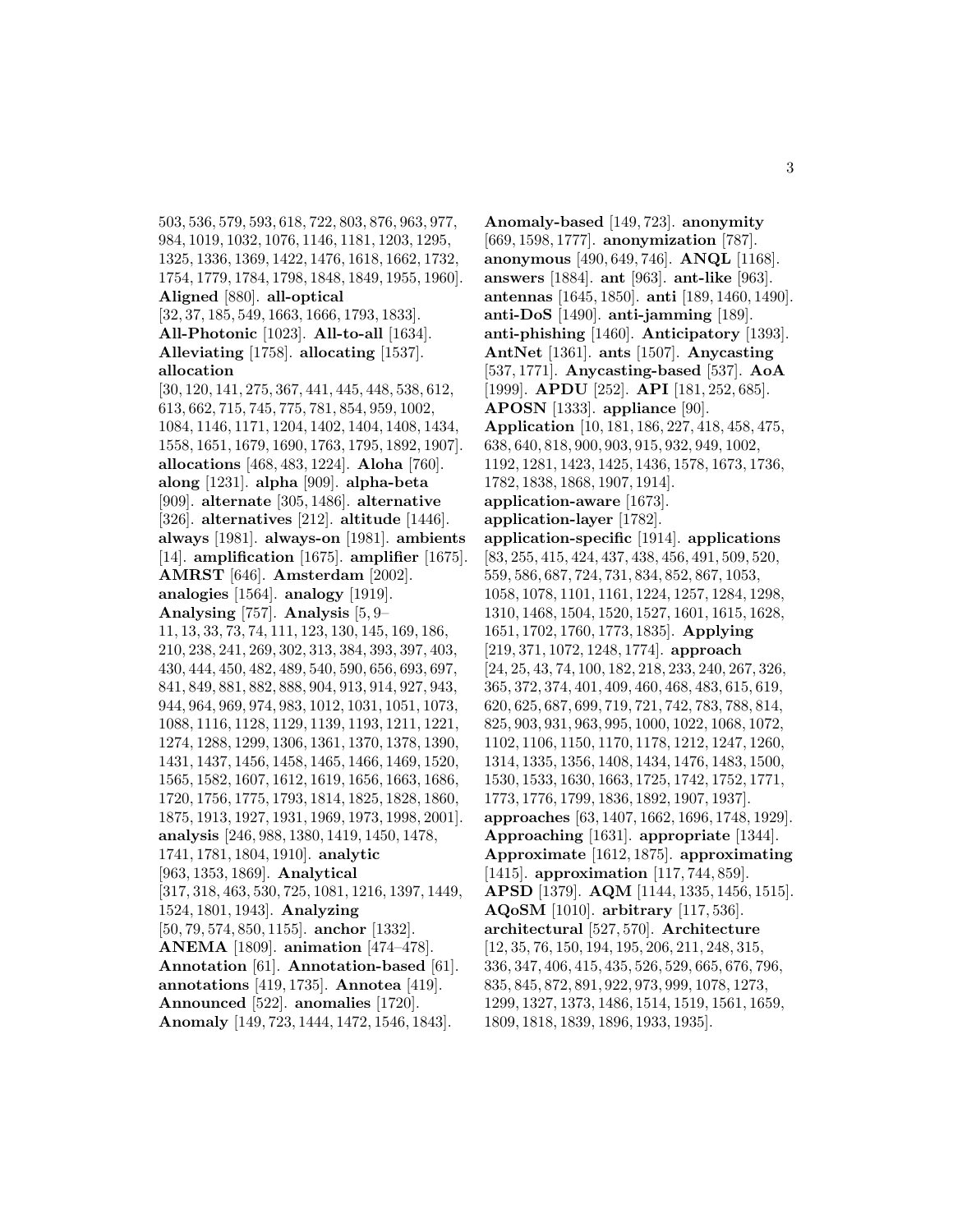**Architectures** [156, 212, 311, 357, 436, 530, 687, 782, 1130, 1288, 1660, 1673]. **archive** [94]. **Area** [35, 133, 200, 547, 649, 761, 938, 969, 1328, 1342, 1363, 1389, 1542, 1583, 1994]. **areas** [32, 341]. **ARQ** [1498, 1590]. **ARQ-based** [1590]. **arrayed** [516]. **arrayed-waveguide** [516]. **arrival** [540, 575]. **arrivals** [456, 675]. **art** [608, 694, 1502, 1990]. **artifacts** [201, 1603]. **artificial** [114]. **ARTP** [1330]. **AS-level** [700, 1735]. **ASON** [1247]. **ASON/GMPLS** [1247]. **Aspect** [515]. **Aspect-oriented** [515]. **aspects** [156]. **Assessing** [1700]. **Assessment** [660, 932, 1542, 1615]. **assigning** [618]. **assignment** [31, 836, 1005, 1149, 1642, 1662, 1692, 1848, 1912, 1923, 1958]. **assignments** [335, 1937]. **assisted** [630, 851, 1846]. **associated** [1203]. **Association** [1495, 1780]. **Associative** [1348]. **assurance** [1000]. **Assured** [517]. **asymmetric** [357, 1443]. **asymmetry** [1395]. **asymptotically** [1919]. **Asynchronous** [1107, 1171, 1246, 1766]. **ATM** [2, 4, 11, 18, 19, 34, 110, 112, 114– 116, 119, 122, 124, 125, 128, 132, 137, 138, 174, 188, 190, 267, 369, 385, 408, 1284]. **ATM-based** [385]. **attack** [1151, 1294, 1384, 1462]. **attacks** [694, 802, 902, 930, 931, 934, 1200, 1394, 1403, 1450, 1540, 1599, 1600, 1965, 1997, 2000]. **attribute** [1773]. **attributes** [75]. **auction** [778, 1537]. **auctions** [1596]. **audio** [172, 1714]. **audio-sensor** [1714]. **audio-visual** [172]. **audit** [1472]. **augmented** [136, 201]. **authenticated** [1685]. **Authentication** [254, 669, 721, 904, 980, 1042, 1191, 1287, 1371, 1372, 1646, 1695]. **Author** [224, 272, 330, 380, 433, 484, 486, 542, 599, 652, 707, 768, 827, 884, 945]. **authority** [320, 371, 1783]. **auto** [1593]. **auto-configuration** [1593]. **autoconfiguration** [1063]. **autocorrelated** [1617]. **autocorrelation** [457]. **automata** [742]. **Automated** [51, 647, 1247, 1316].

**Automatic** [101, 159, 265, 491, 1317]. **Automating** [82]. **automation** [1062, 1978]. **automotive** [1867]. **Autonomic** [1398, 1725, 1809, 1894, 1896, 1898, 1900]. **autonomization** [1895]. **Autonomous** [144, 736, 820, 1362, 1738]. **availability** [326, 1154, 1747, 1947]. **Availability-aware** [1947]. **available** [1028, 1054, 1129, 1594, 1617, 1698, 1846, 1966]. **available-bandwidth** [1966]. **AVCOL** [1947]. **avoidance** [616, 1822, 1878, 1924]. **Avoiding** [394, 610]. **AVoN** [84]. **aware** [268, 438, 450, 511, 551, 553, 642, 809, 826, 831, 841, 923, 970, 974, 1047, 1090, 1152, 1184, 1196, 1314, 1330, 1355, 1423, 1434, 1480, 1549, 1595, 1641, 1662, 1665, 1673, 1682, 1690, 1747, 1772, 1779, 1848, 1859, 1889, 1947, 1958, 1987]. **AXL** [84].

**back** [198]. **backbone** [443, 908, 1194, 1400, 1562, 1970]. **background** [26, 1340]. **backoff** [278, 1329]. **backup** [1026, 1879, 1886]. **backward** [1924]. **backward-compatible** [1924]. **backwards** [90]. **balance** [1631]. **balancing** [122, 450, 853, 1074, 1305, 1387, 1557, 1652, 1784]. **balking** [1873]. **band** [1015, 1416]. **Bandwidth** [102, 118, 141, 310, 312, 364, 368, 383, 389, 390, 471, 483, 538, 550, 579, 596, 606, 662, 680, 705, 735, 774, 775, 784, 797, 804, 811, 832, 910, 920, 959, 1000, 1002, 1021, 1028, 1047, 1054, 1084, 1111, 1128, 1129, 1138, 1146, 1195, 1204, 1268, 1284, 1305, 1337, 1345, 1392, 1405, 1408, 1434, 1440, 1467, 1537, 1558, 1565, 1572, 1617, 1640, 1645, 1678, 1698, 1763, 1833, 1846, 1892, 1962, 1966]. **Bandwidth-delay** [579, 1345]. **bandwidth-guaranteed** [784, 1645]. **bandwidth-limited** [389].

**bandwidth-on-demand** [383]. **Banyan** [11]. **Bargaining** [1204]. **base** [511, 859, 1547]. **Based** [10, 17, 25, 46, 61, 114, 172, 194, 204, 217, 260, 266, 280, 290, 313, 323, 344, 372, 429, 447, 515, 517, 519, 537, 662, 666, 671, 674, 682, 697, 723, 765, 787, 788, 823, 826,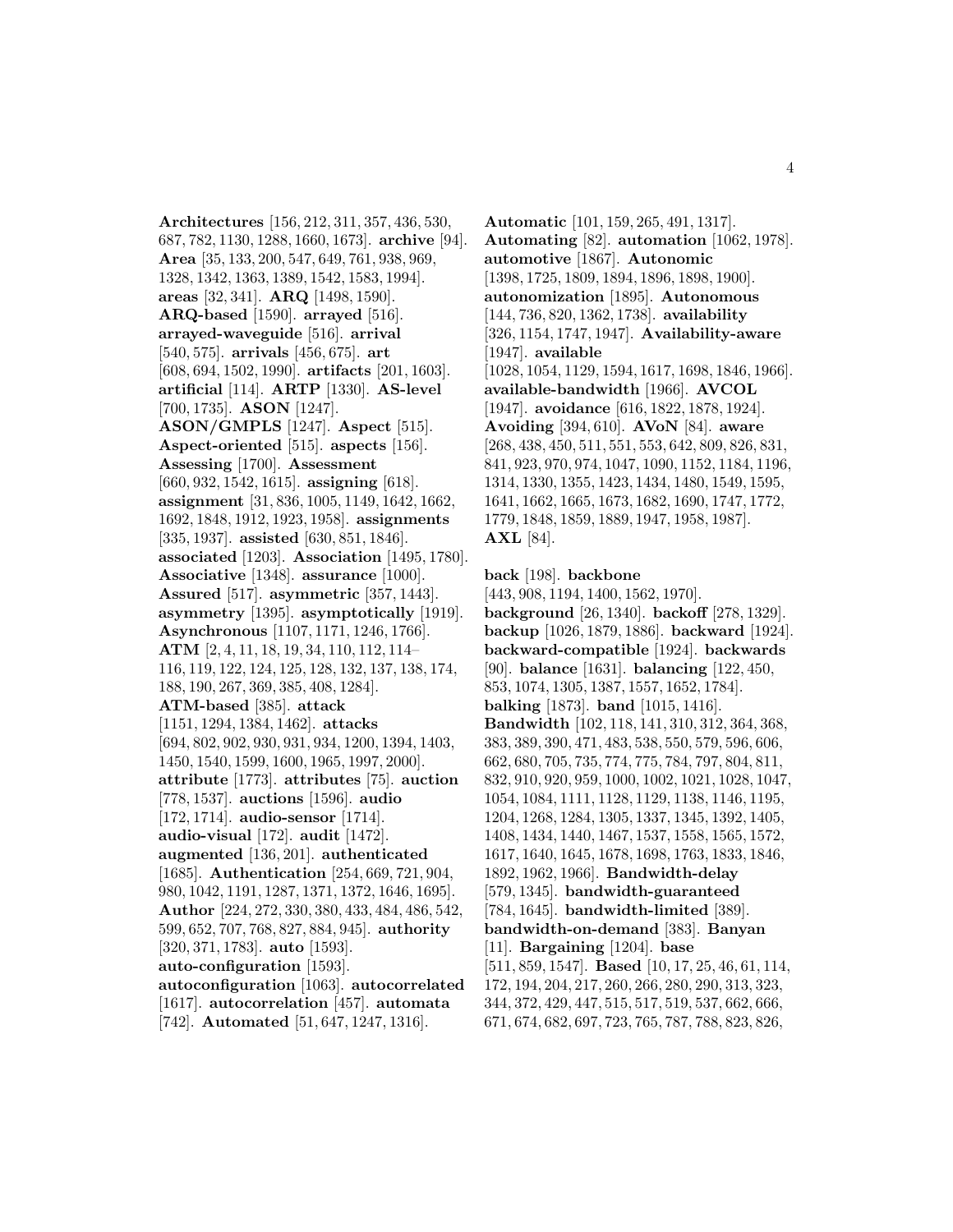839, 862, 871, 874, 877, 898, 903, 969, 991, 1000, 1030, 1032, 1129, 1130, 1133, 1137, 1144, 1199, 1207, 1211, 1232, 1243, 1302, 1342, 1343, 1374, 1384, 1394, 1404, 1449, 1459, 1509, 1515, 1529, 1561, 1575, 1583, 1591, 1598, 1607, 1621, 1632, 1645, 1649, 1653, 1664, 1665, 1695, 1698, 1705, 1769, 1778, 1818, 1871, 1878, 1905, 1929, 1933, 1936, 1943, 1945, 1953, 1962, 1963, 1978]. **based** [2, 119, 126, 129, 137, 149, 184, 213, 233, 267, 311, 374, 385, 389, 402, 405, 427, 428, 476, 509, 550, 616, 622, 645, 660, 664, 681, 766, 804, 845, 879, 880, 892, 904, 924, 925, 931, 934, 971, 1041, 1050, 1073, 1084, 1091, 1092, 1105, 1148, 1164, 1166, 1244, 1260, 1285, 1298, 1303, 1312, 1313, 1323, 1346, 1358, 1375, 1442, 1470, 1476, 1494, 1507, 1508, 1564, 1572, 1574, 1600, 1646, 1647, 1668, 1670, 1710, 1725, 1728, 1750, 1760, 1764, 1765, 1768, 1820, 1833, 1836, 1841, 1843, 1861, 1863, 1883, 1886, 1903, 1909, 1911, 1922, 1923, 1941, 1942, 1951, 1959, 1994]. **based** [309, 364, 477, 642, 820, 860, 1054, 1590, 1753, 1847, 1924, 1934]. **Basestation** [508]. **Basic** [990, 1770]. **Batch** [301]. **battlefield** [152]. **battlefield-intelligence** [152]. **Bayesian** [1663]. **be** [1988]. **Beacon** [1430]. **bearer** [279]. **behavior** [70, 104, 677, 830, 908, 1775, 1872, 1947]. **behaviors** [501, 1101]. **behaviour** [113, 580]. **being** [306]. **benchmark** [23]. **benchmarking** [525]. **Benefits** [1154]. **best** [19, 673, 1564, 1827]. **best-effort** [19, 673, 1827]. **beta** [909]. **between** [98, 104, 299, 365, 390, 408, 547, 568, 621, 718, 802, 1038, 1265, 1723, 1749, 1829]. **Beyond** [43, 212, 283, 1213, 1242, 1527]. **BGP** [714, 736, 899, 960, 1134, 1200, 1208, 1649, 1938]. **BGP-RCN** [899]. **bi** [69, 636, 1614]. **bi-directional** [636, 1614]. **Bi-Layer** [69]. **bias** [463]. **biased** [1235]. **big** [1721]. **billing** [243, 919, 1646]. **Binary** [5, 1269, 1699]. **Binding** [289]. **bio** [1900]. **bio-inspired** [1900]. **biologically** [1514]. **biologically-inspired** [1514]. **BiSNET** [1514]. **bit** [344]. **BitTorrent** [1817]. **Black**

[1989]. **Black-box** [1989]. **bloated** [1760]. **block** [1491]. **blocking** [581, 612, 733, 995, 1415]. **Blogistan** [1046]. **Bloom** [1637]. **BLT** [69]. **Bluetooth** [508, 509, 547, 719, 720, 1360, 1480, 1726]. **BMAPs** [675]. **board** [383, 385, 454, 465, 473, 479, 488, 497, 506, 513, 523, 532, 544, 555, 564, 573, 582, 592, 601, 607, 617, 627, 635, 644, 654, 661, 670, 678, 689, 698, 709, 716, 728, 739, 750, 758, 770, 780, 789, 799, 807, 819, 829, 837, 848, 856, 865, 875, 886, 894, 905, 916, 928, 936, 947, 956, 965, 975, 985, 993, 1013, 1024, 1034, 1043, 1052, 1061, 1070, 1082, 1093, 1110, 1125, 1140, 1157, 1169, 1188, 1202, 1218, 1254, 1266, 1289, 1307, 1318, 1338, 1347, 1367, 1385, 1412, 1435]. **Board** [1457, 1473, 1488, 1505, 1521, 1532, 1560, 1570, 1588, 1597, 1610, 1625, 1635, 1644, 1657, 1676, 1687, 1701, 1716, 1730, 1746, 1757, 1767, 1785, 1796, 1810, 1821, 1834, 1844, 1864, 1876, 1893, 1908, 1921, 1939, 1949, 1964, 1975, 1984, 1991]. **Bolch** [1865]. **Bone** [235]. **Bookmarks** [1511]. **both** [306]. **bottleneck** [471, 535, 1354, 1800, 1804]. **bottlenecks** [1306]. **bound** [855, 941, 1006]. **Bounded** [18, 355, 1925]. **bounds** [313, 480, 803, 822, 1067, 1108, 1408]. **box** [248, 1989]. **Brahms** [1946]. **Branch** [1003]. **Braving** [534]. **Bridge** [320, 1386]. **Bringing** [63, 1938]. **Broadband** [9, 129, 183, 282, 298, 382, 386, 387, 606, 795, 953, 970, 1377, 1418, 1431, 1434]. **Broadcast** [13, 189, 534, 1296, 1555]. **broadcasting** [1553, 1559, 1765, 1891]. **Broker** [1641]. **Broker-placement** [1641]. **brokers** [310, 538]. **browsing** [94, 103]. **BSD** [1210]. **bucket** [2]. **buffer** [126, 130, 271, 429, 441, 462, 577, 775, 782, 1146, 1230, 1330, 1352, 1366, 1456, 1929, 1961, 1983]. **buffer-aware** [1330]. **buffer-based** [126]. **buffer-less** [1929]. **buffered** [117, 781, 1148, 1491]. **buffering** [1941]. **bufferless** [1885]. **buffers** [188]. **Building** [350, 416, 1162, 1604]. **bulk** [1601, 1609, 1977]. **bullet** [950]. **bundles**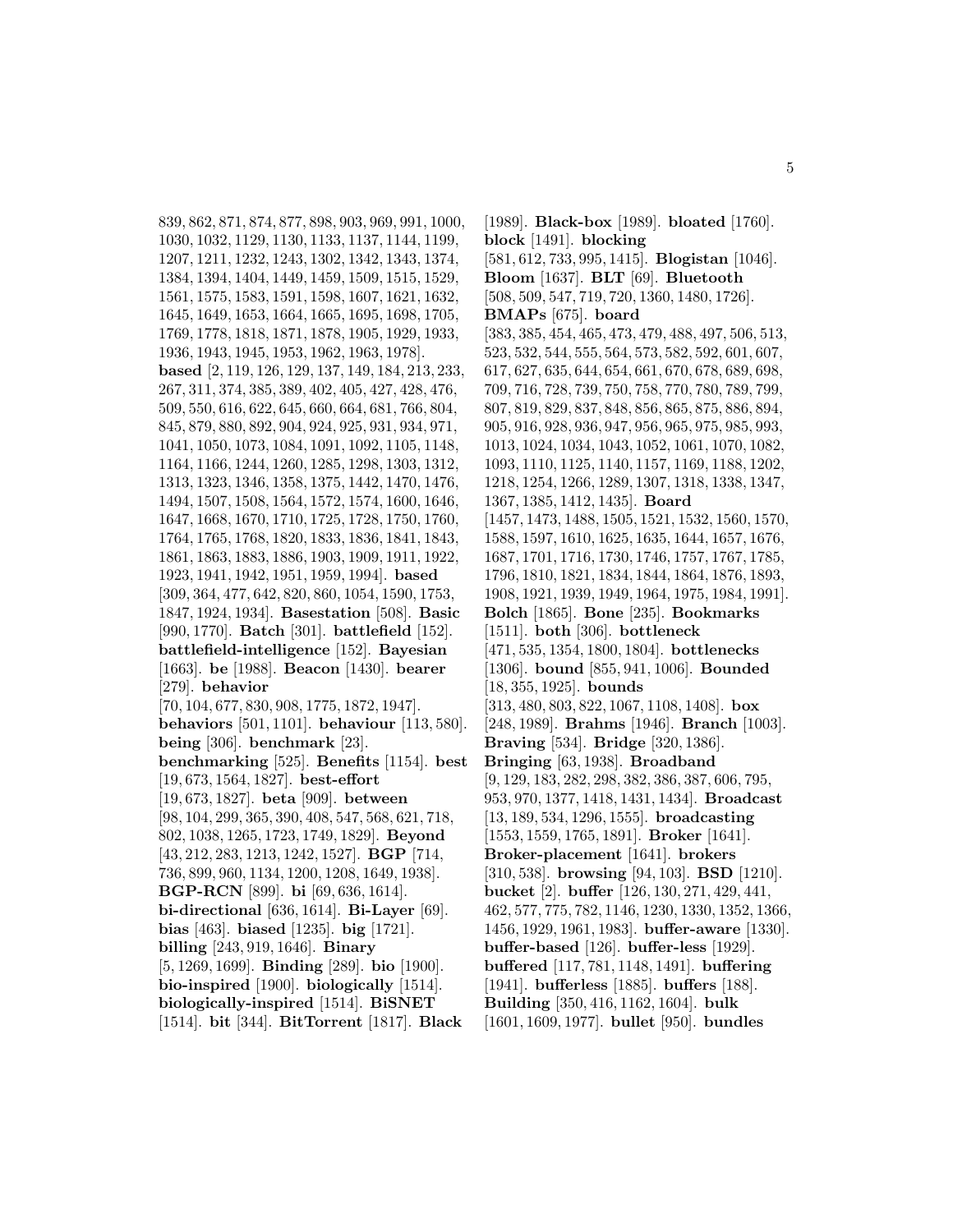[598, 1118]. **Burst** [111, 376, 459, 492, 498, 692, 766, 853, 940, 1020, 1091, 1221, 1267, 1270, 1301, 1569, 1671, 1673, 1798]. **Burst-Contention** [1569]. **burst-level** [111]. **burstiness** [1828]. **Bursty** [597, 1468, 1925]. **bus** [764]. **Business** [71, 284, 292, 432, 589, 825]. **business-oriented** [825]. **business-to-business** [589]. **byte** [562]. **bytecode** [1974]. **Byzantine** [1042, 1946].

**C** [732]. **cable** [606, 1759]. **CAC** [115, 1216]. **cache** [323, 613, 651, 665, 1561, 1745]. **cache-based** [1561]. **caches** [15, 377, 378, 933]. **Caching** [91– 93, 535, 559, 613, 667, 880, 1413, 1458, 1599]. **caching/prefetching** [1458]. **calculus** [14, 941, 1072, 1133, 1778, 1878, 1925]. **calculus-based** [1778]. **Call** [132, 196, 210, 257, 364, 365, 556, 563, 591, 619, 733, 1209, 1263, 1265, 1297, 1446]. **calling** [84]. **calls** [1700]. **campus** [326, 1581, 1706, 1722, 1816, 1969]. **campus-wide** [326, 1722]. **Can** [1341, 1867]. **candidate** [659, 1030]. **capabilities** [891]. **capability** [1463]. **capacities** [428]. **Capacity** [275, 445, 510, 634, 854, 915, 1016, 1069, 1075, 1306, 1327, 1431, 1539, 1548, 1728, 1851]. **capture** [81]. **capturing** [700]. **CAPWAP** [1794]. **CARD** [251, 256, 980, 1030, 1370, 1374, 1375]. **card-based** [1375]. **cards** [249, 250, 253–255, 1368, 1369, 1371, 1376]. **carrier** [1393, 1647]. **carrier-grade** [1393]. **Cartesian** [139]. **Casals** [729, 730, 740]. **Case** [161, 209, 307, 388, 756, 763, 907, 989, 1320, 1425, 1454, 1612]. **cases** [221, 1248, 1288]. **catalogs** [43]. **Categorizing** [1036]. **category** [1236]. **category-to-wavelength** [1236]. **cause** [899, 1656]. **caused** [552]. **CCSDS** [1478]. **CD** [184]. **CDMA** [376, 556, 597, 826, 961,

1069, 1446, 1674, 1882, 1934]. **CDMA-based**

[1934]. **CDMA2000** [786]. **CeBIT** [509]. **Cell**

[112, 311, 428, 823, 1417, 1583, 1724, 1745]. **cell-based** [311, 823]. **cell-by-cell** [1583]. **cells** [18, 618]. **Cellular** [345, 364, 447, 581, 611, 742, 761, 805, 826, 835, 838, 840, 846, 942, 972, 998, 1051, 1271, 1282, 1297, 1327, 1328, 1446, 1453, 1533, 1613, 1646, 1654, 1764, 1851]. **center** [1990]. **centers** [1789, 1985, 1987]. **centralised** [281]. **centralized** [1855, 1993]. **centric** [83, 1401, 1772, 1819]. **Centroid** [1902]. **Certificate** [1750]. **Certificate-based** [1750]. **certificates** [746, 1122]. **Certification** [320, 371, 1783]. **chains** [73]. **challenge** [904]. **challenge/response** [904]. **Challenges** [608, 753, 1513, 1592, 1658, 1990]. **change** [1102, 1966, 1978]. **Changing** [8, 912, 1722]. **Channel** [334, 342, 417, 612, 649, 745, 794, 812, 836, 873, 927, 961, 998, 1069, 1112, 1282, 1331, 1353, 1404, 1558, 1586, 1591, 1642, 1845, 1891, 1937, 1958, 1977]. **channels** [262, 846, 1578, 1829, 1936]. **Characteristics** [1008, 1048, 1501, 1816, 1847]. **characterization** [675, 906, 941, 997, 1083, 1203, 1238, 1693]. **Characterizing** [714, 1837]. **charge** [260]. **charging** [776]. **charts** [990]. **checking** [1089]. **Chilean** [1097]. **chip** [1855]. **choice** [1544]. **Chord** [1277]. **churn** [1197]. **CINSim** [1874]. **circuit** [1181]. **CISS** [1298]. **CitiTime** [214]. **class** [115, 188, 193, 252, 295, 367, 405, 472, 519, 705, 1280, 1331, 1392, 1871, 1980]. **class-level** [193]. **classes** [577, 774]. **Classification** [694, 810, 1092, 1121, 1219, 1256, 1511, 1536, 1714, 1759, 1835, 1836, 1838–1841, 1863, 1956]. **classifier** [1843]. **classifiers** [594]. **classroom** [163]. **click** [1098]. **click-sequences** [1098]. **client** [1458]. **client-side** [1458]. **Clock** [762, 1124]. **clocking** [1467]. **Clos** [695]. **Clos-network** [695]. **close** [605]. **closed** [765, 1552]. **closed-form** [1552]. **closed-loop** [765].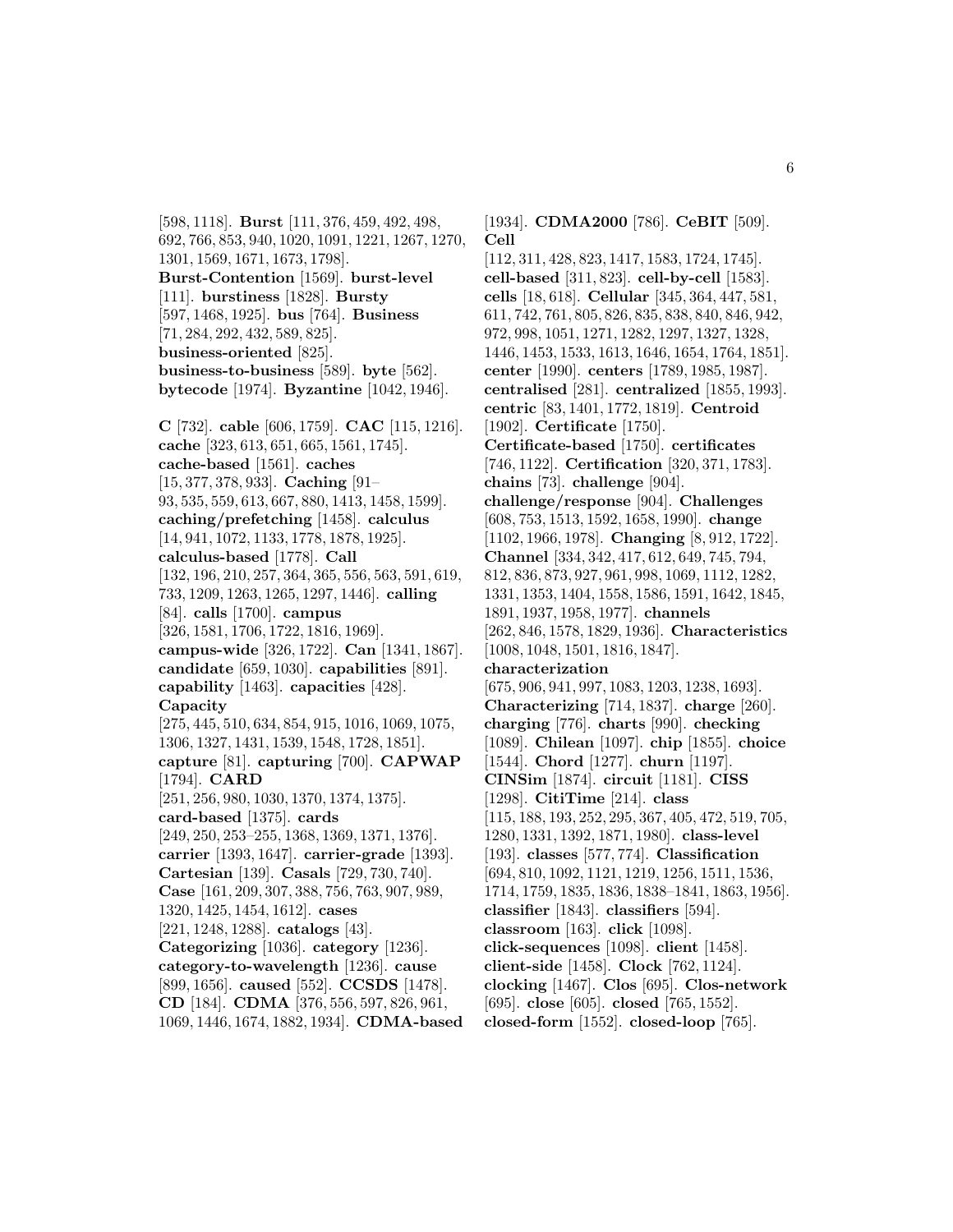**clothing** [200]. **cluster** [642, 994, 1287, 1303, 1386, 1430]. **cluster-based** [642, 1303]. **cluster-tree** [994]. **clustered** [655]. **Clustering** [762, 1211, 1298, 1576, 1653, 1758, 1779]. **clusters** [328, 450]. **CNPGSDP** [1199]. **co** [1313]. **co-processor-based** [1313]. **Coalescing** [1967]. **Coarse** [712]. **Coarse-grain** [712]. **coax** [246]. **CoCONet** [1670]. **code** [59, 1160, 1692]. **codes** [373, 818, 1674]. **coding** [1478, 1704, 1931, 2000]. **CODIS** [893]. **Coexistence** [574, 690, 1360]. **Cognitive** [321, 1141, 1589–1591, 1593– 1595, 1679, 1866, 1880]. **cognizant** [1334]. **collaboration** [508, 1285]. **collaborative** [91, 95, 195, 1511, 1755]. **collapse** [394]. **collecting** [79]. **collection** [1858]. **collision** [184, 1025, 1670, 1924]. **collision-free** [1670]. **collusion** [1648]. **color** [1575]. **color-theory-based** [1575]. **Colored** [1272, 1364, 1409]. **Combating** [1760]. **combination** [26, 1329]. **Combinatorial** [504]. **combined** [504, 1206]. **combining** [530]. **commerce** [40, 41, 255, 289, 292, 589, 746, 1504]. **commercial** [46]. **commitment** [344]. **commodity** [261]. **common** [964]. **communicating** [269]. **Communication** [3, 5, 20, 29, 134, 172, 195, 203, 262, 337, 355, 373, 423, 476, 554, 595, 614, 647, 655, 657, 669, 720, 749, 764, 792, 795, 1062, 1108, 1118, 1235, 1240, 1259, 1328, 1543, 1583, 1591, 1689, 1706, 1726, 1731, 1808, 1867, 1880, 1898, 1925, 1976]. **communications** [194, 200, 259, 283, 511, 649, 808, 815, 816, 818, 843, 870, 1417, 1420, 1448, 1506, 1510, 1805]. **communities** [1814, 1817]. **community** [80, 86, 94, 164, 173, 1811, 1815, 1818]. **community-oriented** [86]. **Comparative** [302, 444, 778]. **Comparing** [779, 1096]. **Comparison** [116, 280, 299, 370, 562, 633, 686, 1028, 1073, 1083, 1332, 1442]. **comparisons** [313]. **compatible** [184, 1924].

**compensation** [1751]. **competing** [1119]. **competition** [1917]. **Competitive** [554, 610]. **compiler** [244]. **complete** [1935]. **Complex** [1731]. **complexity** [1114, 1124, 1715, 1737, 1938]. **compliance** [313]. **compliant** [844, 1351, 1545]. **Component** [148, 756, 1164]. **component-based** [1164]. **components** [179, 568, 992]. **composable** [1147]. **composing** [1742]. **composition** [588, 1163, 1899]. **compound** [456]. **comprehensive** [1812, 1926, 1928]. **compressed** [958]. **compression** [1175, 1715]. **computation** [444, 910, 1240, 1432, 1879, 1886]. **computational** [1114]. **computations** [1231]. **Computer** [8, 201, 453, 466, 638, 1450, 1589, 1658, 1731, 1865, 2001]. **computer-augmented** [201]. **Computing** [105, 198, 204, 205, 237, 264, 469, 687, 948, 995, 1423, 1548, 1761]. **concast** [1166]. **concast-based** [1166]. **concept** [277, 366, 1045]. **Concepts** [21, 75, 159]. **concerns** [149]. **condition** [397, 1100]. **conditioner** [879]. **conditioning** [374]. **conditions** [342]. **conducting** [1732]. **Conference** [319, 2002]. **config** [1992]. **Configurable** [673, 821, 1629]. **configuration** [604, 631, 685, 817, 972, 1116, 1226, 1559, 1593, 1794, 1809, 1909]. **configurations** [800, 1393]. **Configuring** [505, 1581, 1624]. **conflict** [594, 1121, 1732]. **conflict-free** [1121, 1732]. **conflicts** [1263]. **Conformance** [881, 1139]. **congested** [1208]. **Congestion** [9, 10, 19, 183, 187, 265, 293, 363, 394, 430, 467, 499, 501, 502, 580, 616, 648, 697, 763, 778, 896, 944, 964, 1033, 1064, 1172, 1270, 1321, 1335, 1346, 1401, 1421, 1463, 1497, 1616, 1629, 1632, 1740, 1778, 1806, 1827, 1854, 1878, 1911, 1958, 1962]. **Congestion-aware** [1958]. **Conjugate** [1072]. **Connected** [876, 1683, 1727]. **Connection** [4, 114, 239, 456, 559, 650, 1078, 1236, 1585].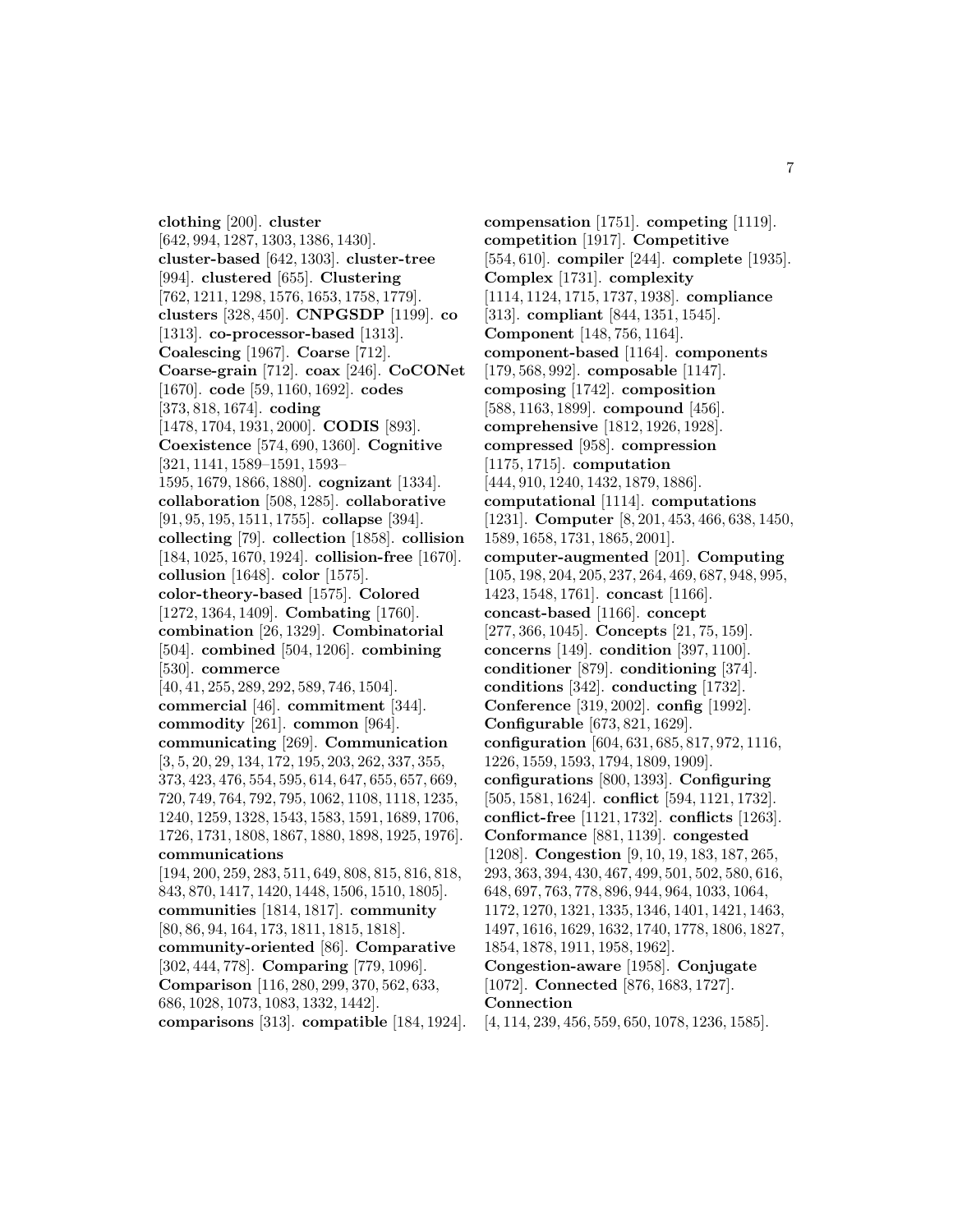**connection-oriented** [1078, 1236]. **connections** [318, 357, 663, 693, 964, 1552, 1743]. **connectivity** [1551]. **connectors** [568]. **conservation** [1690]. **conserve** [1912]. **considerations** [31, 93, 527, 801, 1718]. **considered** [496]. **Considering** [691, 1583, 1671]. **Consistency** [142, 567, 1060]. **Consistent** [1356]. **constrained** [579, 786, 1284, 1432, 1633, 1900]. **constraint** [413, 804]. **constraints** [452, 895, 1076, 1227, 1637, 1779, 1897, 1980]. **construct** [623]. **Constructing** [352, 451]. **construction** [1177, 1409, 1945]. **consumption** [552, 720, 1573, 1685, 1987]. **container** [1670]. **container-based** [1670]. **containment** [1223, 1311, 1316]. **Content** [61, 378, 448, 598, 645, 854, 893, 978, 1001, 1066, 1252, 1323, 1403, 1427, 1507, 1586, 1784, 1811, 1817, 1841, 1887, 1971]. **content-based** [1323, 1507]. **content-distribution** [1887]. **content-sharing** [1817]. **contention** [1569, 1710, 1924, 1930]. **Contents** [712, 986]. **contest** [23, 28]. **Context** [71, 81, 210, 402, 1012, 1184, 1772]. **Context-aware** [1184, 1772]. **Context-based** [402]. **continuity** [895]. **Continuous** [83, 306, 738, 1064, 1891]. **Contour** [1182]. **Contract** [286]. **Contract-driven** [286]. **contracts** [1180]. **contractual** [589]. **Control** [4, 10, 16, 53, 114, 119, 121, 132, 141, 167, 190, 193, 240, 265, 293, 298, 300, 365, 369, 376, 430, 431, 439, 483, 499, 510, 520, 553, 571, 616, 619, 641, 648, 662, 681, 682, 684, 685, 697, 755, 763, 777, 786, 896, 939, 944, 1000, 1033, 1064, 1120, 1138, 1150, 1172, 1232, 1265, 1270, 1276, 1292, 1320, 1321, 1330, 1398, 1401, 1402, 1416, 1421, 1427, 1429, 1434, 1446, 1463, 1470, 1489, 1504, 1518, 1525, 1572, 1573, 1577, 1591, 1621, 1629, 1632, 1645, 1672, 1682, 1729, 1740, 1778, 1795, 1806, 1825, 1832, 1841, 1852, 1861, 1909, 1953, 1962, 1977, 1993, 1996]. **control**

[19, 115, 129, 130, 183, 239, 267, 302, 309, 361, 363, 364, 467, 501, 502, 504, 548, 554, 597, 636, 656, 701, 897, 983, 1111, 1230, 1263, 1273, 1324, 1335, 1346, 1356, 1454, 1497, 1533, 1616, 1763, 1805, 1854, 1882, 1911, 1924, 1980]. **control-theoretical** [483]. **controllability** [1829]. **controlled** [85, 1057, 1083, 1530, 1727, 1780, 1840, 1916]. **controller** [2, 6, 964, 1144, 1270, 1827, 1910]. **controllers** [4]. **Controlling** [738, 1396]. **controls** [748, 767, 1414]. **convenient** [102]. **conventional** [1159]. **convergecast** [1580]. **converged** [213, 845, 1530]. **convergence** [208, 899, 1031, 1555, 1608, 1993]. **conversations** [1705]. **conversion** [171, 1666, 1830]. **conversions** [995]. **converter** [38, 87]. **converters** [185, 1227, 1274]. **convex** [1806]. **convolution** [1455]. **cooperation** [1749]. **Cooperative** [967, 978, 1039, 1434, 1586, 1613, 1802]. **Coordinate** [814]. **Coordinated** [1296]. **coordinates** [1902]. **coordination** [756, 1619]. **CORBA** [140, 1895]. **core** [483, 1554, 1670, 1733]. **core-stateless** [483]. **CORNet** [1672]. **Corral** [1160]. **correcting** [247]. **correction** [1267]. **Correctness** [190]. **Correlation** [366, 540, 731, 1194, 1563]. **correlations** [741, 1008, 1612]. **corresponding** [1520]. **Corrigendum** [2001]. **Cost** [102, 117, 123, 355, 676, 976, 1005, 1045, 1170, 1176, 1190, 1248, 1252, 1323, 1469, 1761]. **Cost-effective** [117, 676, 1170, 1469]. **cost-efficient** [1252]. **cost-minimization** [1176]. **Cost-optimal** [1045]. **costs** [135, 655]. **Counteracting** [1584]. **counting** [805]. **Coupon** [306]. **Coverage** [570, 859, 1362, 1683, 1699, 1706, 1727, 1853, 1861, 1942]. **covering** [581]. **CPU** [1628]. **crawling** [95]. **CREAM** [585]. **CREAting** [585]. **creation** [214, 286]. **credit** [129]. **credit-based** [129]. **criteria** [116]. **critical** [496, 992]. **Cross** [60, 332, 890, 957, 1018, 1498, 1590, 1611, 1704,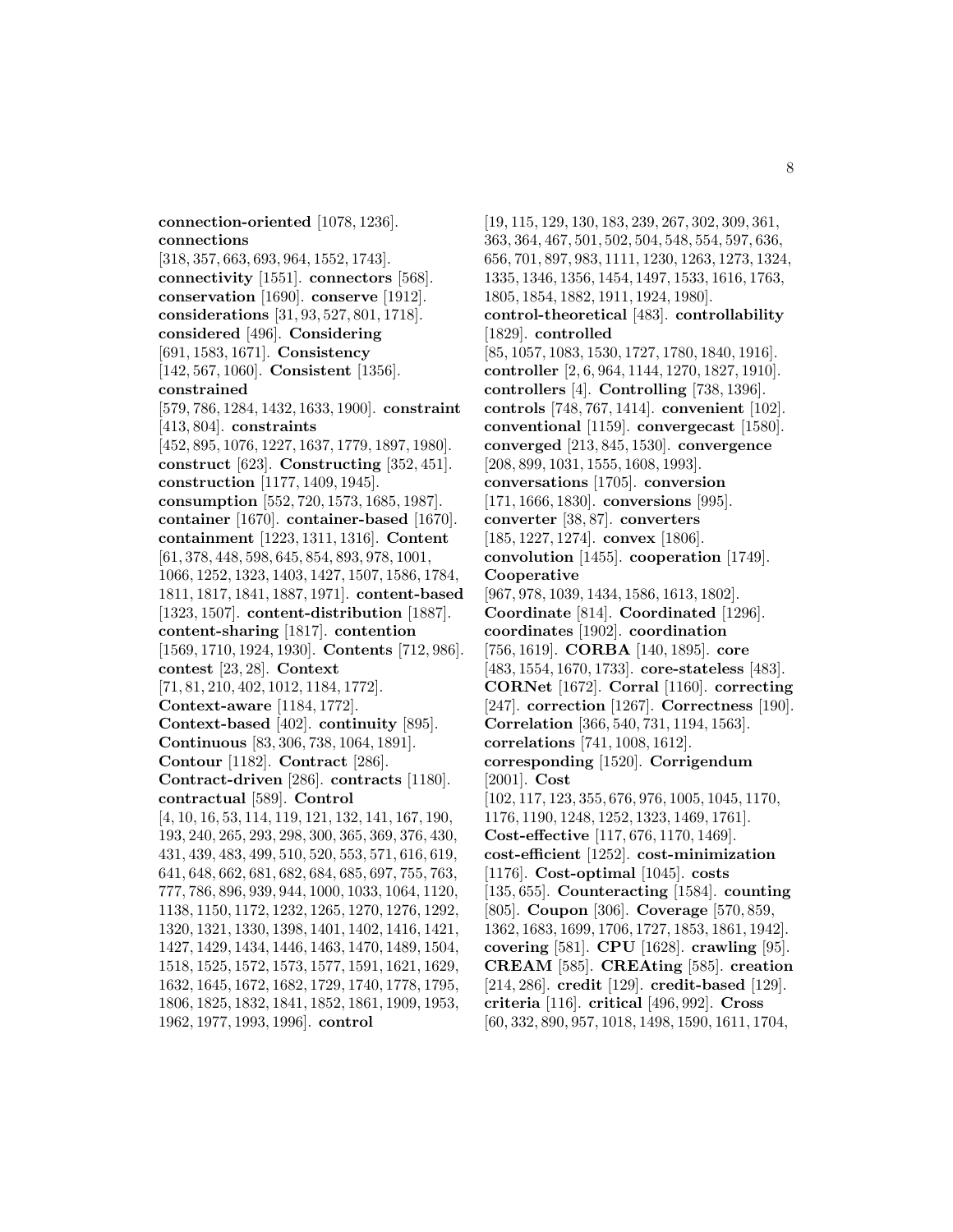1840, 1857]. **Cross-layer** [890, 957, 1498, 1590, 1611, 1704, 1857]. **cross-media** [60]. **cross-path** [332]. **cross-producting** [1840]. **Cross-sharing** [1018]. **crossbar** [781, 1148]. **crossings** [1650]. **crowds** [1177]. **Cryptanalysis** [649]. **Cryptographic** [254, 1203, 1369, 1535]. **Cryptography** [253, 787, 821, 1454]. **cryptography-based** [787]. **CSMA** [184]. **CSMA/CD** [184]. **cumulative** [92]. **cumulus** [603, 882]. **CuPIDS** [1313]. **Current** [249]. **curve** [643]. **customers** [1868, 1873]. **Customizable** [236]. **Customized** [89]. **cycle** [1634, 1710]. **cycles** [216].

**DAGs** [958]. **danger** [1315]. **DARPA** [146]. **Data** [29, 77, 85, 90, 92, 140, 145, 191, 208, 246, 357, 376, 421, 430, 593, 634, 797, 846, 933, 968, 1051, 1074, 1085, 1099, 1215, 1222, 1237, 1271, 1315, 1342, 1472, 1495, 1510, 1538, 1574, 1762, 1789, 1819, 1849, 1853, 1858, 1891, 1923, 1926, 1941, 1985, 1987, 1990]. **data-centric** [1819]. **Data-gathering** [634]. **data-rate** [1237]. **data-transmission** [1853]. **data-transporting** [1510]. **database** [64, 83]. **database-centric** [83]. **databases** [761, 1636]. **dataflow** [1102]. **DCCP** [1751]. **DDoS** [694, 1540]. **de-allocation** [745]. **Deadline** [897, 1574]. **Deadline-based** [1574]. **DEAPspace** [202]. **decentralised** [812]. **Decentralized** [1112, 1195, 1572, 1650, 1913, 2001]. **decision** [5, 815, 1663, 1914]. **decomposition** [995, 1871]. **decrease** [869, 1806, 1962]. **Decreasing** [1938]. **decrement** [407]. **deep** [1478]. **defence** [1314]. **Defending** [1151, 1445]. **defense** [694, 1315]. **defenses** [1599]. **deferred** [850]. **Deficit** [192]. **defined** [1708]. **deflection** [1019]. **Delay** [313, 334, 355, 391, 480, 482, 579, 640, 797, 834, 877, 941, 943, 1006, 1031, 1153, 1171, 1345, 1356, 1400, 1428, 1449, 1465, 1477, 1601, 1878, 1930, 1980]. **Delay-based** [877, 1449, 1878].

**delay-bounded** [355]. **delay-sensitive** [834]. **delay-throughput** [334]. **delays** [785, 915, 1503]. **delegation** [180]. **delivering** [1230]. **Delivery** [598, 893, 978, 1001, 1056, 1396, 1478, 1574]. **Demand** [375, 383, 676, 804, 836, 847, 1106, 1231, 1326, 1447, 1496, 1812, 1817, 1927]. **demands** [832, 1426]. **Demographically** [609]. **demonstration** [999]. **denial** [150, 902, 934, 974, 1089, 1314, 1403, 1450]. **denial-of-service** [150, 902]. **dense** [1573, 1733, 1942]. **dense-core** [1733]. **density** [464, 1647]. **departure** [1798]. **dependable** [268]. **dependence** [463, 906, 911, 912]. **dependencies** [1885]. **dependent** [430, 455, 461, 961, 1051, 1079]. **deployable** [468]. **deployed** [1853]. **Deployment** [235, 438, 1164, 1363, 1681, 1831, 1957]. **deployments** [1724]. **derivation** [20, 647]. **Deriving** [1250]. **Describing** [568, 1359]. **Description** [638, 1050, 1734]. **descriptions** [97]. **Design** [11, 44, 49, 53, 201, 218, 282, 287, 309, 340, 360, 418, 423, 476, 504, 520, 529, 557, 565, 570, 576, 613, 625, 639, 656, 677, 737, 879, 888, 938, 960, 992, 1023, 1045, 1063, 1076, 1131, 1175, 1178, 1197, 1241, 1295, 1300, 1335, 1358, 1360, 1378, 1389, 1591, 1622, 1643, 1674, 1704, 1713, 1753, 1783, 1910, 1935, 1978]. **designed** [1190]. **designer** [104]. **Designing** [58, 741, 1504, 1776, 1960]. **desynchronized** [1491]. **detect** [1192]. **Detecting** [27, 754, 1151, 1782, 1997]. **Detection** [23–26, 28, 143, 144, 146– 150, 152, 182, 280, 470, 594, 723, 810, 901, 902, 931, 1085, 1102, 1259, 1309, 1311, 1322, 1444, 1462, 1466, 1472, 1540, 1603, 1650, 1799, 1800, 1828, 1841, 1843, 1917, 1955, 1965, 1966]. **Detector** [1637]. **detectors** [1312]. **deterioration** [1139]. **Determining** [800, 1344]. **deterministic** [332, 1399, 1867]. **developed** [262]. **Developing** [426, 664, 992]. **Development** [217, 251, 266, 415, 595, 991, 1095, 1880].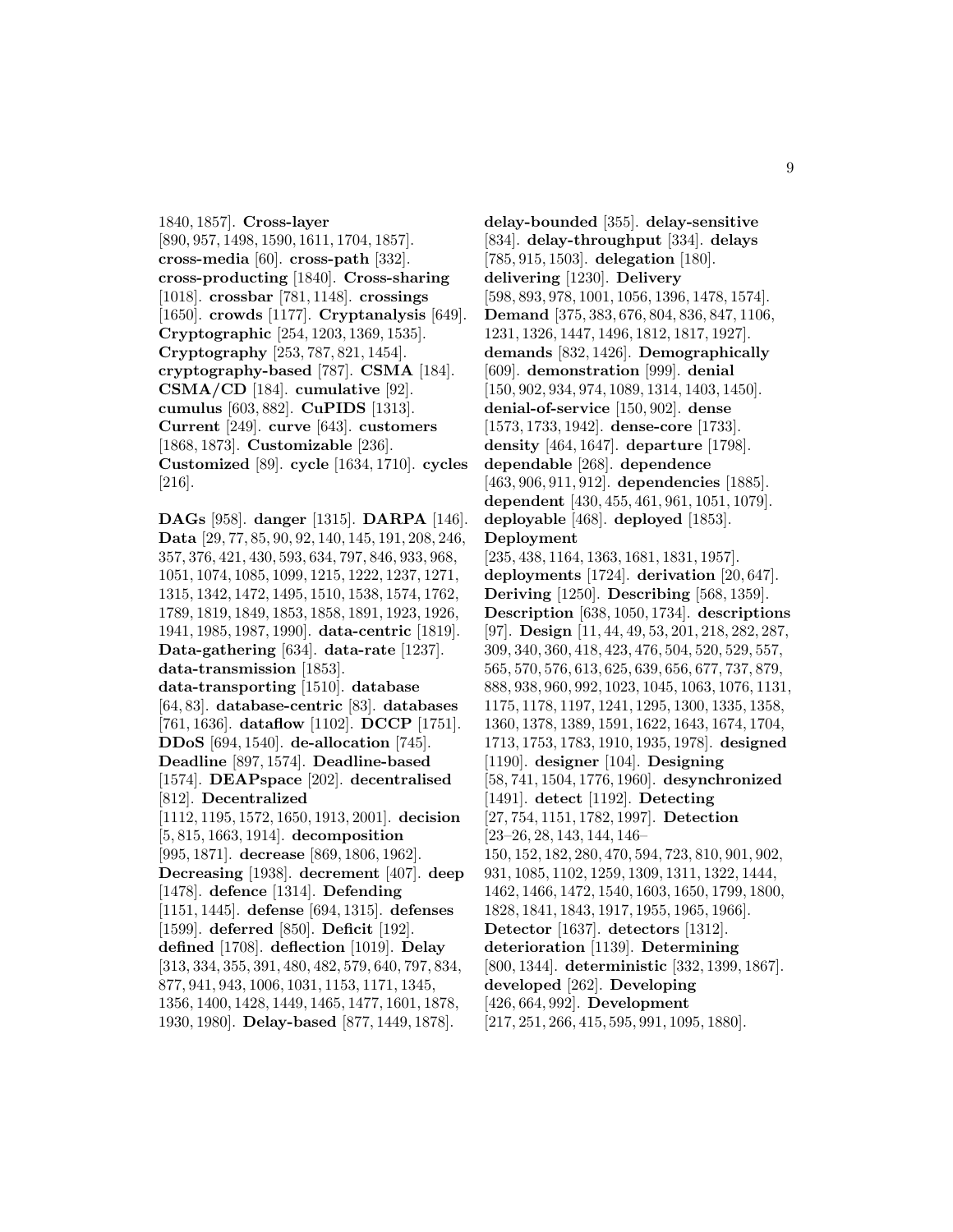**developments** [1369]. **device** [1771]. **devices** [63, 202, 977, 1516]. **DFA** [1310]. **DHA** [1764]. **DHT** [1298, 1768, 1820]. **DHT-based** [1298, 1768]. **Diagnosis** [749, 1085, 1182, 1306]. **diagnostic** [913]. **diagonal** [1092]. **diagonal-based** [1092]. **diagrams** [5, 223, 1261]. **dialup** [1759]. **diameter** [1604, 1736]. **Did** [168]. **Diff** [1010, 1827]. **Diff-Serv** [1010, 1827]. **different** [1683]. **differential** [1153, 1774]. **Differentiated**

[12, 170, 305, 440, 441, 470, 472, 499, 682– 684, 726, 782, 879, 922, 1001, 1029, 1068, 1280, 1302, 1305, 1470, 1669, 1674, 1699, 1773, 1826]. **differentiated-services** [1470].

#### **differentiation**

[437, 704, 1210, 1356, 1396, 1449, 1647, 1911]. **Diffie** [1685]. **diffserv** [191, 374, 551, 604, 685, 699, 981, 1000, 1402, 1669]. **Diffusion** [1861]. **Diffusion-based** [1861]. **digital** [41, 165, 301, 1442]. **dimensional** [1121, 1461, 1509, 1955]. **dimensioning** [38, 1023, 1281, 1801]. **direct** [720]. **directed** [302, 1485]. **direction** [1243, 1566]. **directional** [636, 1614, 1850]. **Directions** [249, 751]. **directory** [371]. **discard** [917]. **discipline** [405, 662, 941, 1774, 1915]. **disciplines** [263]. **Discovering** [104]. **discovery** [407, 1030, 1107, 1199, 1205, 1246, 1486, 1508, 1542, 1677, 1927]. **discrete** [36, 540]. **discrete-time** [36, 540]. **Disjoint** [895, 1364, 1409, 1634]. **Dispatching** [695]. **dispersal** [270]. **disruption** [1899]. **dissemination**

[46, 788, 1495, 1586, 1613, 1941, 1943]. **distance**

[500, 1243, 1339, 1346, 1461, 1697, 1968]. **Distinguishing** [802]. **distortion** [1207]. **Distributed** [155, 161, 163, 179, 205, 244, 264, 351, 388, 432, 500, 526, 611, 633, 665, 666, 767, 833, 872, 876, 898, 902, 923, 959, 996, 1025, 1104, 1120, 1135, 1150, 1151, 1154, 1201, 1257, 1265, 1315, 1353, 1373, 1379, 1393, 1403, 1409, 1413, 1483, 1486, 1496, 1546, 1550, 1580, 1593,

1595, 1618, 1636, 1662, 1714, 1803, 1822, 1832, 1884, 1932, 1947, 1982, 1995]. **Distribution** [44, 51, 312, 323, 427, 645, 854, 855, 920, 955, 976, 997, 1053, 1077, 1127, 1268, 1288, 1403, 1461, 1484, 1493, 1523, 1784, 1811, 1833, 1887]. **Distribution-based** [1833]. **distributions** [1117, 1455]. **diverse** [1696]. **diversity** [1605]. **division** [335]. **DMTP** [1396]. **DNS** [535, 645, 1115]. **DNS-based** [645]. **do** [97, 324]. **DOC.COM** [288]. **document** [56, 409, 490]. **documents** [53, 1102]. **domain** [1, 440, 688, 883, 984, 1115, 1180, 1196, 1278, 1518, 1591, 1781, 1993]. **domains** [1222, 1423, 1820]. **dominating** [876]. **don't** [1357]. **doped** [1675]. **DoS-resistant** [1087]. **Double** [391, 1475, 1684]. **Downlink** [334, 968, 1774]. **download** [1887]. **Downloading** [949]. **Dr** [1865]. **driven** [218, 286, 477, 529, 786, 809, 909, 1608, 1771]. **drivers** [436]. **DropTail** [1341]. **DS** [556]. **DS-CDMA** [556]. **DSA** [301]. **DSA-type** [301]. **DSM** [1098]. **DSM-PLW** [1098]. **DSMCast** [699]. **DTNs** [1819]. **DTSMA** [1803]. **Dual** [405, 1072, 1764]. **dual-class** [405]. **duration** [664]. **durations** [1127]. **during** [509]. **dust** [817]. **duty** [1710]. **DVB** [891, 892, 999, 1704]. **DVB-RCS** [999, 1704]. **DVB-S** [891]. **DVB-T** [892]. **Dynamic** [2, 19, 30, 45, 65, 87, 229, 235, 278, 279, 285, 348, 372, 429, 503, 522, 604, 620, 685, 712, 726, 745, 748, 783, 813, 824, 826, 853, 895, 920, 923, 1002, 1020, 1054, 1060, 1065, 1067, 1099, 1113, 1141, 1177, 1209, 1212, 1240, 1286, 1354, 1362, 1406, 1408, 1546, 1559, 1567, 1569, 1596, 1628, 1661, 1686, 1710, 1734]. **dynamical** [619]. **Dynamically** [402, 673, 998, 1160, 1433]. **Dynamics** [17, 241, 395, 400, 1094, 1095, 1097, 1103, 1238, 1585, 1888].

**e-business** [432]. **e-commerce** [255, 589, 746, 1504]. **E-LOTOS** [307]. **e-mail** [1841]. **E-markets** [287]. **E-Model** [1174]. **earliest** [897]. **early** [470]. **Earth** [790–792, 795, 797, 798, 1888]. **Earth-fixed**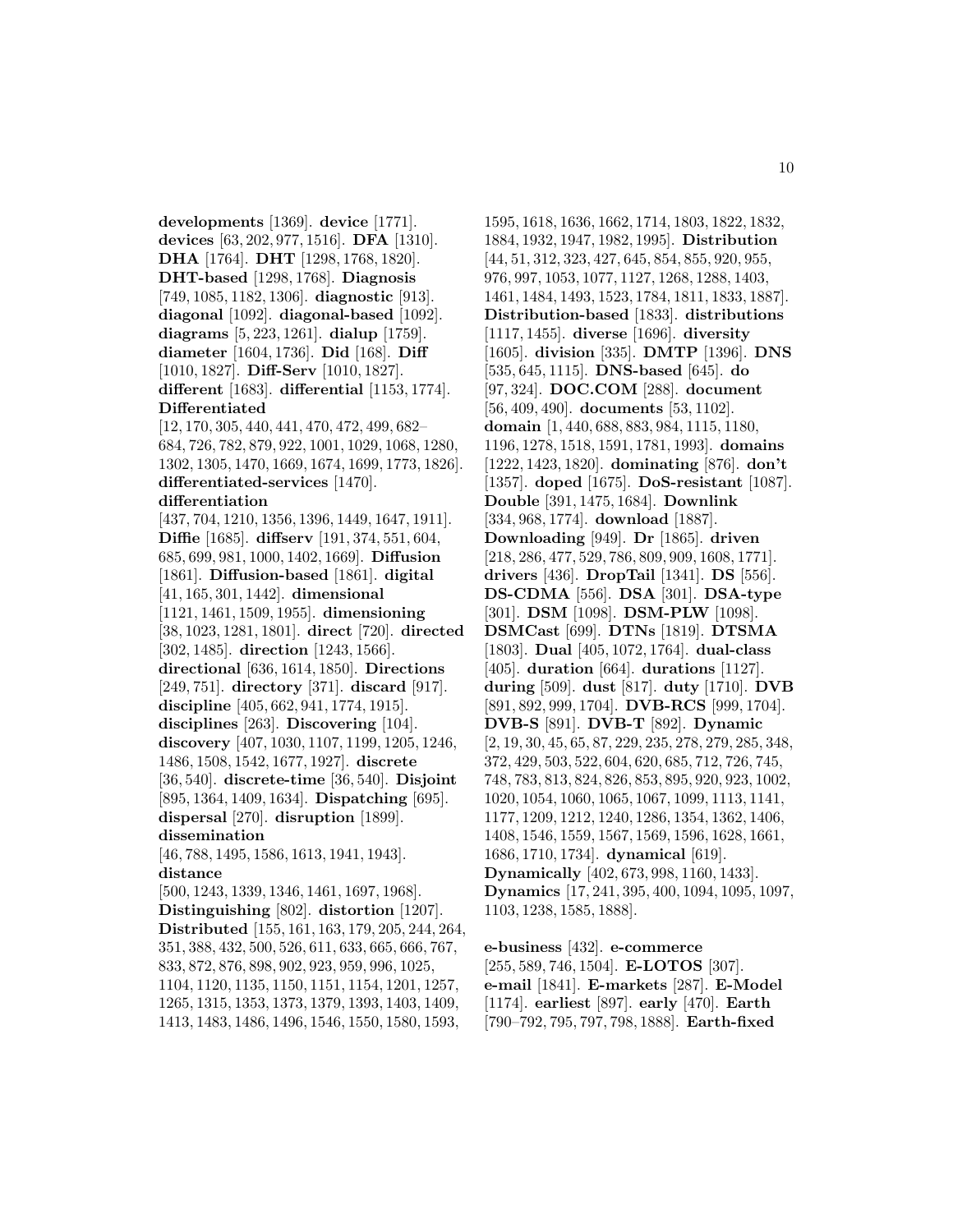[1888]. **earth-science** [797]. **EASES** [1655]. **easily** [451]. **ECC** [1685]. **Ecological** [625]. **economic** [779, 1663, 1907]. **economics** [258, 771, 1654]. **EDCA** [1116, 1419]. **Edge** [309, 666, 830, 924]. **Edge-based** [309, 924]. **Edge-to-edge** [666]. **edged** [237]. **editing** [171]. **Editorial** [7, 108, 109, 197, 319, 353, 454, 465, 473, 479, 533, 592, 617, 627, 635, 644, 654, 661, 670, 678, 689, 698, 709, 716, 717, 728, 739, 750, 758, 770, 780, 789, 799, 807, 819, 829, 837, 848, 856, 857, 865, 875, 886, 894, 905, 916, 928, 936, 947, 956, 965, 975, 985, 993, 1013, 1024, 1034, 1043, 1044, 1052, 1061, 1070, 1082, 1093, 1110, 1125, 1140, 1157, 1169, 1188, 1202, 1218, 1254, 1266, 1289, 1290, 1307, 1318, 1338, 1347, 1367, 1385, 1412, 1435, 1457, 1473, 1488, 1571, 1797]. **Editorial** [160, 274, 284, 308, 382, 395, 411, 435, 455, 474, 488, 497, 506, 513, 523, 532, 544, 555, 564, 573, 582, 601, 607, 966, 1158, 1255, 1505, 1521, 1532, 1541, 1553, 1560, 1570, 1588, 1597, 1610, 1625, 1635, 1644, 1657, 1676, 1687, 1701, 1716, 1730, 1746, 1757, 1767, 1785, 1786, 1796, 1810, 1821, 1834, 1844, 1864, 1876, 1893, 1894, 1908, 1921, 1939, 1940, 1949, 1964, 1975, 1984, 1991]. **Editorial-autonomic** [1894]. **Editorials** [1865]. **education** [163]. **EEMC** [1576]. **EFCM** [964]. **effect** [74, 463, 775, 950, 952, 1671]. **Effective** [16, 117, 288, 421, 676, 917, 1170, 1469]. **Effectiveness** [335, 892]. **effects** [1077, 1724, 1788, 1983]. **efficiency** [616, 942, 1132, 1365, 1523, 1565]. **Efficient** [51, 78, 99, 191, 369, 424, 453, 490, 514, 548, 576, 593, 603, 624, 632, 657, 668, 673, 711, 722, 726, 744, 761, 800, 801, 834, 926, 977, 980, 1002, 1021, 1058, 1102, 1134, 1195, 1199, 1219, 1229, 1231, 1233, 1240, 1252, 1283, 1286, 1298, 1303, 1326, 1387, 1407, 1440, 1443, 1477, 1533, 1540, 1542, 1549, 1562, 1575, 1576, 1593, 1614, 1642, 1655, 1715, 1753, 1765, 1780, 1831, 1838, 1882, 1892, 1897, 1916, 1981]. **efficiently** [1209]. **effort** [19, 673, 1827]. **EFSM** [1824]. **eHIP** [1303]. **elastic** [738, 1249, 1301]. **electric**

[1062]. **Electronic** [40, 43, 46, 164, 284, 285, 288, 289, 292, 423, 448, 918]. **elements** [1147, 1215, 1742]. **elimination** [1139]. **Elliott** [927]. **Elsevier** [1589]. **embedded** [199, 755, 821]. **embedding** [1634]. **emergency** [874, 877]. **Emerging** [212, 1418]. **empirical** [1306, 1544]. **enable** [200, 650, 798]. **enabled** [84, 753, 777, 1012, 1430, 1533, 1673]. **enablers** [436]. **Enabling** [417, 420, 1527, 1660, 1778]. **encapsulation** [888, 889]. **encoded** [680]. **encoding** [99, 658]. **encounter** [605]. **encryption** [721]. **End** [50, 169, 181, 195, 313, 352, 432, 704, 772, 874, 915, 941, 1057, 1064, 1076, 1108, 1129, 1145, 1264, 1284, 1401, 1582, 1609, 1617, 1742, 1747, 1877, 1897, 1980]. **End-host** [1057]. **end-point** [1401]. **End-to-end** [50, 169, 181, 195, 313, 352, 432, 704, 772, 874, 915, 941, 1064, 1076, 1108, 1129, 1145, 1284, 1582, 1617, 1742, 1747, 1877, 1897, 1980]. **Energy** [389, 510, 548, 552, 642, 801, 1222, 1303, 1423, 1443, 1477, 1542, 1573, 1575, 1576, 1682, 1685, 1690, 1715, 1822, 1882, 1897, 1912, 1916, 1930, 1987]. **Energy-aware** [642, 1423, 1682]. **Energy-conservation** [1690]. **Energy-efficient** [548, 1303, 1443, 1542, 1576, 1882, 1897, 1916]. **energy-limited** [389]. **enforcement** [317]. **engine** [140, 1096]. **engineered** [1149]. **Engineering** [213, 219, 442–444, 455, 481, 674, 845, 924, 1247, 1481, 1686, 1694, 1737, 1970]. **engines** [76, 77, 400, 401, 1095]. **enhance** [550, 1145, 1879]. **Enhanced** [312, 373, 746, 968, 979, 1353, 1486, 1601, 1713, 1790]. **enhancement** [1327, 1355, 1374, 1431, 1483]. **enhancements** [957]. **Enhancing** [87, 720, 1145, 1405, 1637, 1706, 1747, 1856, 1858]. **ensure** [1145]. **entanglement** [1262]. **enterprise** [1607]. **enterprises** [286]. **entertainment** [948]. **entropy** [100, 2000]. **Envelope** [910]. **environment** [112, 172, 174, 213, 228, 251, 266, 360, 379, 384, 388, 754,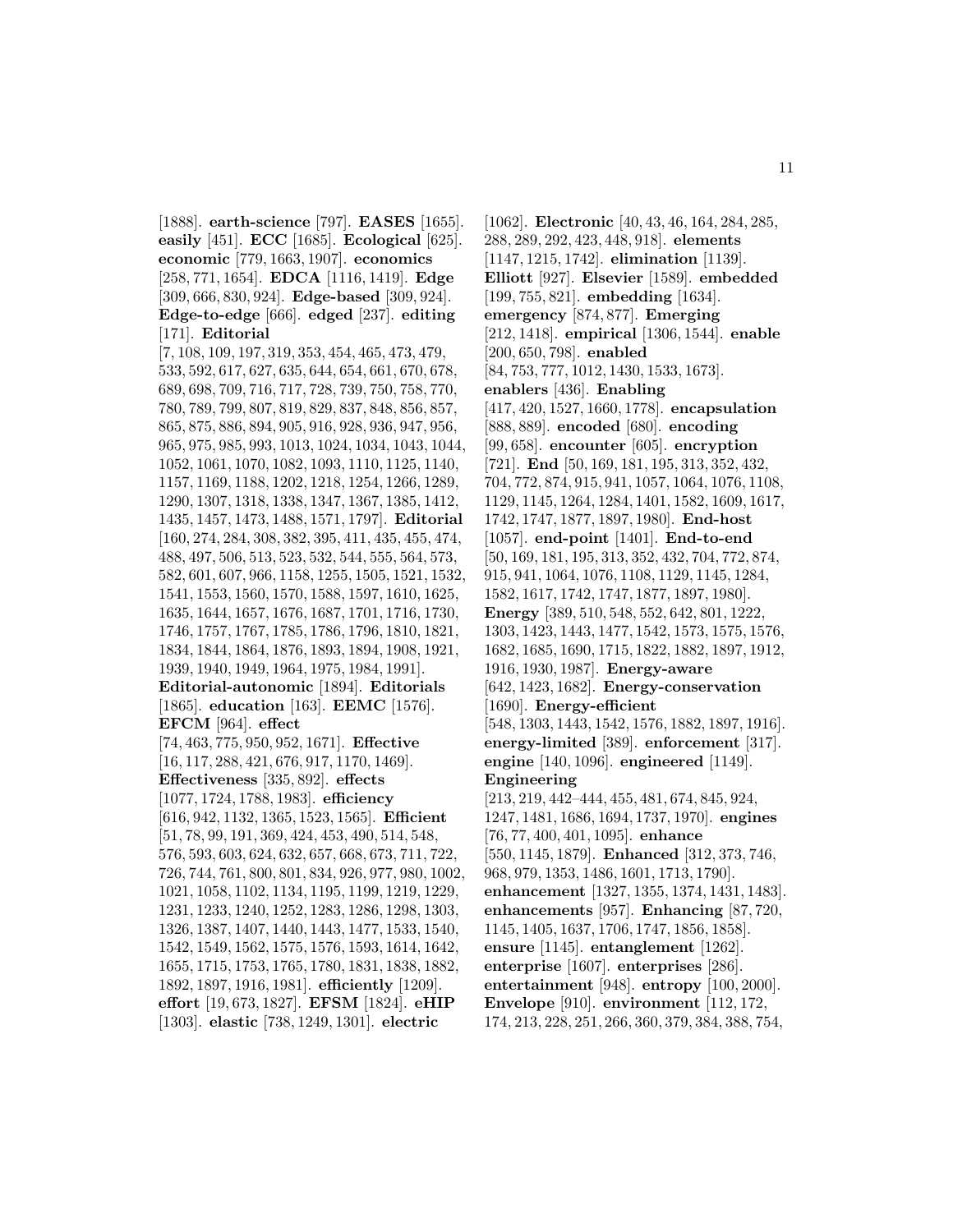794, 809, 1122, 1165, 1284, 1358, 1675]. **environments**

[178, 195, 244, 264, 432, 469, 1041, 1100, 1406, 1478, 1483, 1518, 1606, 1749, 1771, 1772]. **ephemeral** [350, 1685]. **Epidemic** [1083, 1410, 1598, 1883]. **Epidemic-based** [1883]. **equal** [976]. **equal-cost-multi-paths** [976]. **equalization** [1430]. **equation** [517, 1346, 1366]. **equation-based** [517, 1346]. **EquiCast** [1948]. **Equilibrium** [316, 1775]. **equivalence** [1089]. **equivalence-checking** [1089]. **equivalent** [910]. **erasure** [247, 373, 1478]. **erbium** [1675]. **erbium-doped** [1675]. **ergodic** [1872]. **Error** [793, 1185, 1267, 1918]. **error-prone** [793]. **errors** [1187]. **establishment** [759, 1154]. **estimate** [804]. **estimates** [1922]. **Estimating** [920, 1522]. **estimation** [429, 464, 530, 538, 612, 640, 814, 913, 915, 1037, 1054, 1124, 1128, 1388, 1422, 1626, 1698, 1707, 1846, 1863, 1966]. **estimators** [463]. **ETEN** [793]. **eternal** [1762]. **Ethernet** [1029, 1153, 1531, 1581, 1640, 1759, 1790, 1856, 1915]. **Ethernet-over-SONET** [1153]. **Eulogies** [1865]. **Eulogy** [730]. **Evaluating** [1736]. **Evaluation** [110, 120, 146, 263, 264, 275, 304, 318, 326, 339, 360, 377, 388, 459, 530, 685, 732, 782, 787, 879, 964, 969, 971, 1030, 1131, 1136, 1137, 1174, 1175, 1293, 1294, 1324, 1333, 1360, 1411, 1422, 1429, 1499, 1558, 1643, 1789, 1812, 1854, 1867, 1874]. **evaluations** [1819]. **even** [1950]. **Event** [397, 477, 1100, 1655, 1923]. **event-based** [1923]. **Event-condition-action** [397, 1100]. **event-driven** [477]. **everyday** [201]. **evidence** [911]. **Evolution** [72, 399, 583, 968, 1906, 1990]. **evolutionary** [1512, 1906]. **evolving** [1099]. **example** [566, 1511]. **exceedance** [1863]. **excess** [550]. **exchange** [99, 490, 820, 1685, 1750].

**execution** [478]. **exemplified** [262].

**Existing** [1444]. **Exogenous** [1152].

**Exogenous-loss** [1152]. **expectations** [104, 337, 753]. **Expected** [765, 1766]. **expedited** [1006]. **experience** [94, 201, 509]. **Experiences** [166, 327, 1858, 1992]. **experiment** [509]. **Experimental** [163, 797, 1411, 1724, 1854]. **experiments** [76, 469, 874]. **experts** [70]. **Explicit** [81, 120, 187, 793, 1170, 1172, 1343, 1345, 1749, 1827, 1854]. **explicit-rate** [120]. **exploitation** [688]. **Exploiting** [311, 348, 357, 616, 763, 1501, 1749, 1944]. **exploration** [874, 1313]. **explorations** [1201]. **exponent** [1388]. **extended** [1482, 1663]. **Extending** [420, 922, 1160, 1346, 1421, 1594]. **Extensible** [71, 347, 451, 1050]. **extension** [181, 431, 1751]. **extensions** [156, 1262, 1383, 1520]. **extraction** [421].

**Fabric** [11, 200, 453, 1281]. **fabrics** [311, 1148]. **factors** [50]. **FAD** [1877]. **fading** [1788]. **Failure** [1090, 1197, 1466, 1640]. **failure-tolerant** [1090]. **failures** [1017, 1085, 1200, 1696]. **Fair** [383, 468, 483, 490, 643, 662, 668, 820, 852, 919, 920, 961, 1002, 1021, 1320, 1375, 1392, 1679, 1740, 1750, 1756, 1774, 1915, 1941]. **fair-share** [1941]. **Fairness** [517, 616, 725, 766, 937, 939, 1091, 1146, 1152, 1414, 1479, 1672, 1826, 1944, 1954, 1977]. **false** [1758]. **family** [1372]. **fan** [407]. **fan-out** [407]. **Fano** [898]. **Fast** [64, 594, 672, 742, 1027, 1121, 1176, 1195, 1269, 1284, 1339, 1349, 1383, 1534, 1606, 1623, 1640, 1761, 1945]. **fast-rerouting** [1195]. **FastTrack** [1059]. **Fault** [721, 749, 1017, 1042, 1194, 1223, 1228, 1770, 1776, 1824, 1830]. **fault-tolerant** [1017, 1770, 1776]. **faults** [1824]. **FCFS** [1808]. **FDTs** [299]. **feasible** [603, 1055, 1491]. **Feature** [22–26, 28, 496, 751– 755, 1256, 1257, 1259, 1261, 1262, 1264, 1265]. **feature-rich** [1259]. **featured** [1260]. **features** [27, 651, 704, 902]. **featuring** [891].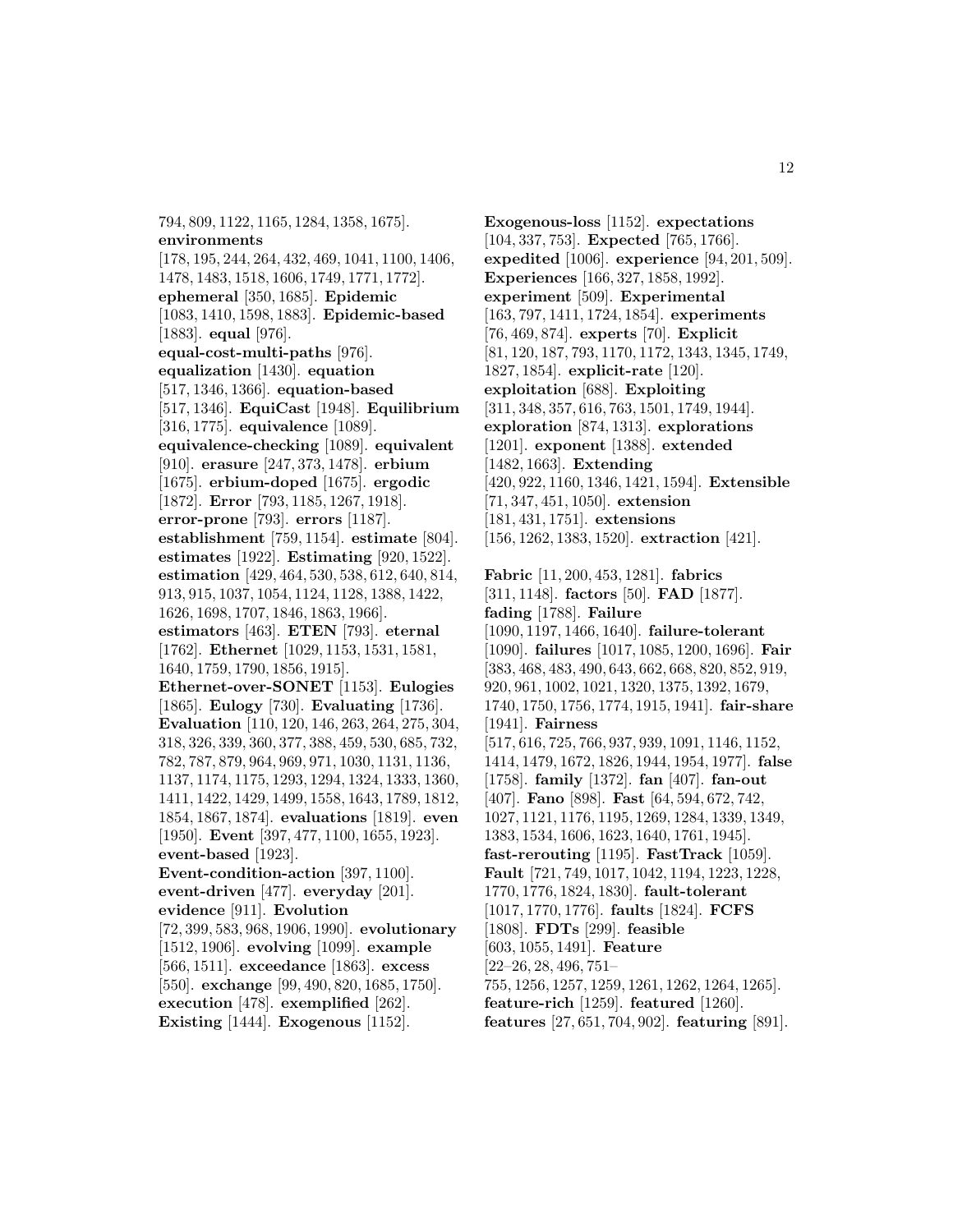**FEC** [112, 390, 393, 997, 1077]. **fed** [459]. **Federal** [320]. **federated** [178]. **Feedback** [141, 1083, 1343, 1345, 1404, 1503, 1846, 1910]. **Feedback-assisted** [1846]. **Fermat** [1968]. **fewest** [1829]. **Fi** [734]. **fiber** [246, 1005, 1293, 1675, 1793]. **fiber/coax** [246]. **fidelity** [451]. **field** [874, 1755]. **FIFO** [480, 577, 1302, 1502]. **FIFO-based** [1302]. **Fifth** [28]. **file** [1011, 1288, 1478, 1517, 1527, 1609, 1613, 1815]. **file-sharing** [1815]. **filter** [1393, 1536]. **filtering** [95, 365, 1086, 1966, 2000]. **filters** [950, 1121, 1637]. **Finding** [242, 1733, 1884]. **fingerprinting** [878, 1782]. **Finite** [462, 1568, 1853, 1873, 1983]. **Finite-source** [1873]. **Firewall** [1300, 1429, 1979]. **FireWire** [307]. **First** [23, 327, 897, 1438]. **fixed** [335, 690, 1280, 1888]. **fixing** [297]. **FLAME** [1167]. **flash** [1177]. **flat** [260]. **flat-rate** [260]. **flaw** [297]. **FLC** [267]. **FLC-based** [267]. **Flexible** [3, 294, 526, 540, 796, 870, 1163, 1166, 1167, 1527, 1839]. **flooding** [552, 1105, 1407]. **flooding-based** [1105]. **Flow** [6, 16, 119, 129, 130, 302, 439, 440, 504, 554, 580, 609, 684, 786, 901, 1008, 1088, 1120, 1212, 1280, 1354, 1587, 1607, 1643, 1684, 1769, 1996]. **Flow-level** [1354]. **flows** [170, 296, 471, 539, 550, 671, 738, 910, 1081, 1119, 1123, 1335, 1414, 1980]. **fluctuations** [1181]. **Fluid** [671, 1088, 1132, 1242, 1769]. **fluid-based** [671]. **Fluid-flow** [1088]. **FluNet** [1534]. **Focused** [62, 1313]. **focussing** [326]. **foe** [817]. **Fokker** [1366]. **forecast** [496]. **foreground** [26]. **foreground/background** [26]. **forest** [713]. **form** [1552]. **Formal** [252, 289, 299, 337, 569, 639, 1568]. **format** [60, 99, 171]. **formation** [1998]. **forms** [416]. **formula** [1552]. **formulation** [1699]. **forward** [247, 1267]. **forwarding** [277, 350, 517, 632, 1006, 1269, 1526, 1567, 1579, 1638, 1933]. **foundations** [186]. **fountain** [1442]. **fP2P** [1818]. **Fractional**

[458]. **fragmentations** [1692]. **frame** [266, 664, 917]. **frame-size-based** [664]. **Framework** [131, 154, 179, 288, 317, 318, 418, 445, 518, 546, 603, 638, 683, 800, 821, 840, 932, 962, 1099, 1136, 1137, 1163, 1175, 1213, 1241, 1298, 1305, 1345, 1384, 1394, 1402, 1550, 1606, 1801, 1837, 1869, 1898, 1971]. **frameworks** [1677]. **free** [516, 1106, 1121, 1326, 1432, 1584, 1670, 1694, 1712, 1732]. **Freenet** [806]. **frequency** [873, 1422]. **freshness** [667]. **friend** [817]. **friendliness** [1503]. **friendly** [306, 374, 501, 603, 862]. **friends** [1988]. **front** [187]. **full** [417, 1860]. **Fully** [647]. **function** [677]. **functionality** [265, 870, 1159]. **functions** [123, 367, 464, 1784]. **Fundamental** [527, 1288, 1618, 1925]. **further** [1372]. **Future** [153, 283, 436, 575, 792, 863, 868, 1078, 1351, 1481]. **Fuzzy** [4, 879, 1356, 1515, 1827, 1951].

**G** [173, 430, 1788, 1868]. **G-WiN** [173]. **G.805** [1664]. **gains** [1605]. **Game** [344, 760, 953, 1068, 1150, 1193, 1434, 1442, 1741, 1748, 1906, 1972]. **game-theoretic** [1068, 1748]. **games** [950, 952, 954, 1655]. **gaming** [951, 1487]. **gamma** [1455]. **gap** [104]. **gateway** [1551, 1774, 1992]. **gateways** [431]. **gathering** [593, 634, 1222]. **Gaussian** [460, 1281]. **Gbit** [173]. **Gbit/s** [173]. **GBN** [927]. **general** [460, 489]. **Generalized** [461, 462, 471, 643, 742, 941, 1017, 1084, 1204, 1321, 1456, 1925]. **generated** [402]. **Generating** [572, 1253]. **Generation** [12, 29, 41, 88, 214, 283, 317, 377, 453, 522, 725, 815, 822, 977, 989, 1141, 1216, 1259, 1260, 1513, 1555, 1952, 1972, 1992, 2002]. **generation/dynamic** [1141]. **Generic** [502, 605, 973, 1203, 1213, 1261, 1952]. **Genesis** [1135]. **genetic** [290, 316, 503, 1295, 1476, 1608]. **GEO** [387]. **geocast** [537]. **Geographic** [860, 874, 1187, 1214, 1459, 1485, 1567, 1968]. **geographical** [32, 1538]. **geographically** [1232]. **Geometrical** [1919]. **Georoy** [1355].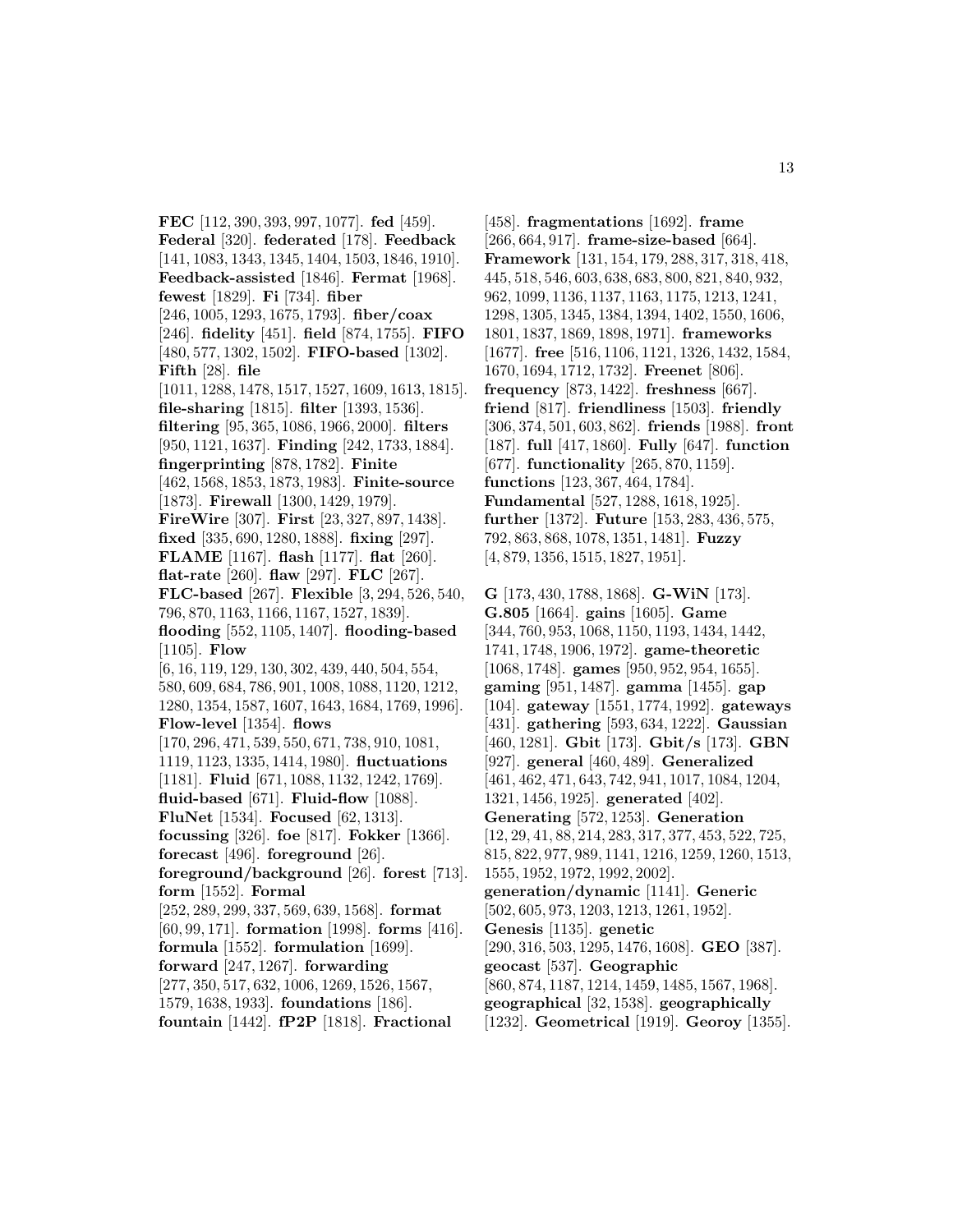**geostationary** [383, 385, 609, 847, 1558]. **German** [173]. **GFR** [369]. **Gilbert** [927]. **Global** [130, 710, 1152, 1350, 1490, 1650, 1820]. **Global-ISP** [1350]. **GLR** [1214]. **GMPLS** [1247, 1621, 1662, 1665, 1666, 1668]. **GMPLS-based** [1621, 1665, 1668]. **Gnutella** [1528, 1585]. **go** [949]. **goal** [1272]. **goals** [42]. **good** [937]. **goodputs** [137]. **GoS** [1276]. **gossip** [1941–1943, 1945]. **gossip-based** [1941–1943, 1945]. **GPRS** [157, 315, 1186, 1192]. **grade** [1393]. **grain** [712]. **Granular** [1275]. **Granularity** [32]. **Graph** [68, 519, 1017, 1245, 1696, 1847]. **graph-based** [1847]. **Graphic** [478]. **graphs** [1733]. **grating** [516]. **gray** [1989]. **gray-box** [1989]. **greedy** [1334]. **grid** [1500, 1651]. **GridJet** [1510]. **Grids** [436]. **groomed** [733]. **Grooming** [503, 726, 783, 982, 1212, 1661]. **Group** [3, 706, 720, 1016, 1199, 1240, 1420, 1448, 1476, 1493, 1523, 1636, 1696, 1805]. **group-based** [1199]. **group-to-tree** [1420]. **grouping** [1166]. **groups** [1039, 1118, 1240, 1879]. **growth** [398, 714, 1512]. **GS** [631]. **GSM** [157, 428]. **GTS** [1711]. **guarantee** [1006]. **Guaranteed** [120, 263, 298, 386, 480, 621, 784, 901, 1078, 1180, 1223, 1252, 1405, 1645, 1808]. **guarantees** [332, 844, 938, 984, 1302, 1433]. **guard** [8, 612, 826]. **Guest** [160, 274, 284, 308, 382, 435, 455, 474, 966, 1158, 1255, 1541, 1786]. **Guided** [402, 1426]. **Guidelines** [1675]. **Gunter** [1865].

**H** [1820]. **H-P2PSIP** [1820]. **H.264** [997]. **H.323** [172, 718]. **HACK** [404]. **hand** [280]. **hand-offs** [280]. **handle** [357]. **Handling** [1177, 1264, 1395]. **Handoff** [345, 512, 737, 805, 815, 841, 1051, 1123, 1282, 1643]. **handoffs** [1323]. **handover** [581, 974, 1184, 1533, 1888, 1914]. **handovers** [1383]. **HAP** [1446]. **hardware** [348]. **Harnessing** [1348]. **harvesting** [1215]. **hash** [1784]. **hashing** [91]. **HB** [1372].

**HB-family** [1372]. **HB-MP** [1372]. **HCCA** [1378]. **Header** [1050, 1108, 1175]. **Header-size** [1108]. **healing** [370, 631, 1898]. **heavy** [462, 464, 1892]. **heavy-tailed** [462, 464]. **Hellman** [1685]. **helping** [1538]. **here** [949]. **HERO** [1790]. **heterogeneity** [1277]. **heterogeneous** [342, 560, 605, 767, 842, 892, 1123, 1288, 1299, 1395, 1439, 1530, 1554, 1578, 1595, 1616, 1699, 1742, 1749, 1755, 1772, 1851, 1859, 1962, 1970, 1987]. **Heuristic** [185, 1229, 1849, 1886, 1892, 1960]. **heuristics** [1699, 1736]. **HFC** [17]. **hidden** [1272, 1380, 1719]. **hide** [918]. **hiding** [1055]. **Hierarchical** [135, 356, 357, 372, 643, 667, 761, 805, 1022, 1029, 1332, 1511, 1523, 1557, 1594, 1801, 1805, 1820, 1918, 1933]. **hierarchically** [655]. **hierarchically-clustered** [655]. **hierarchies** [1805]. **hierarchy** [425, 1427]. **High** [102, 128, 170, 300, 324, 348, 391, 451, 643, 648, 797, 872, 901, 944, 968, 1148, 1160, 1237, 1311, 1317, 1340–1343, 1345, 1346, 1446, 1616, 1647, 1684, 1697, 1790, 1839, 1934, 1994, 1999]. **high-bandwidth** [102]. **high-fidelity** [451]. **high-interaction** [1311]. **High-performance** [170, 348, 1148, 1317]. **high-rate** [1994]. **high-speed** [300, 324, 901, 1160, 1340– 1342, 1346, 1616, 1790, 1839]. **High-Throughput** [872]. **higher** [1830]. **higher-level** [1830]. **highest** [1556, 1884]. **highest-ranked** [1884]. **Highly** [526, 759, 1163, 1231, 1313, 1839]. **hinted** [280]. **hinted-** [280]. **HiperLAN** [276, 277]. **HiperLAN/2** [276, 277]. **HiperLAN2** [275]. **histogram** [1973]. **history** [259]. **hitlist** [1445]. **Hitting** [205]. **HN** [1818]. **hoc** [202, 268, 281, 338, 361, 375, 431, 507, 511, 534, 537, 552, 622, 719, 759, 796, 813, 833, 876, 926, 939, 1063, 1090, 1111, 1127, 1205, 1211, 1214, 1244, 1283, 1285, 1287, 1304, 1326, 1380, 1384, 1390, 1395, 1424, 1452, 1459, 1475, 1482, 1522, 1535, 1538, 1549, 1550, 1562, 1567, 1573,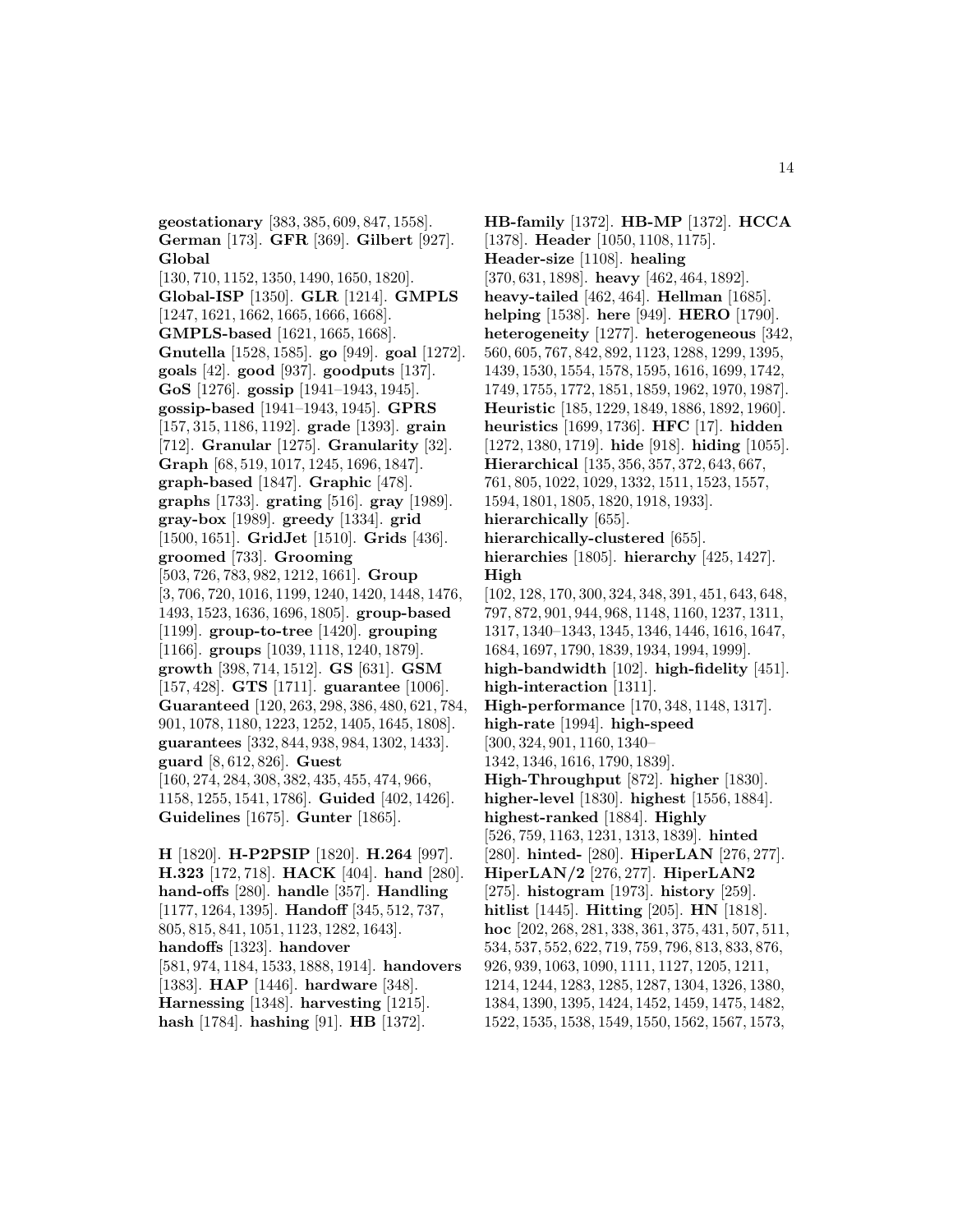1587, 1602, 1624, 1627, 1642, 1645, 1653, 1705, 1718, 1766, 1883, 1899, 1901, 1912, 1951, 1953, 1963, 1968]. **Hogwarts** [198]. **home** [545–547, 578, 1228, 1439, 1764]. **homes** [1992]. **homogeneous** [1288, 1707]. **homomorphisms** [1744]. **honeypots** [1311]. **Hop** [6, 303, 361, 510, 622, 703, 833, 871, 876, 939, 967, 1111, 1190, 1211, 1244, 1432, 1461, 1627, 1765, 1781]. **Hop-by-hop** [6, 303, 703, 1432]. **hop-limited** [1765]. **HORNET** [35]. **hose** [1337, 1529, 1754]. **hose-model** [1529]. **host** [1057, 1312, 1749]. **host-based** [1312]. **hosted** [87]. **hosting** [1628, 1913, 2001]. **hosts** [860, 1390, 1678]. **hot** [243, 509, 1794]. **hot-spots** [1794]. **hotspots** [734, 970, 1586]. **hour** [1311]. **HSDPA** [968, 1868]. **HTML** [87, 1102]. **HTML/XML** [1102]. **HTTP** [69, 88, 723, 1009, 1310, 1508]. **HTTP-based** [1508]. **hub** [1021, 1469]. **Hunter** [1782]. **Hurst** [913]. **Hybrid** [27, 158, 211, 246, 248, 384, 516, 676, 788, 847, 862, 869, 978, 1122, 1303, 1336, 1534, 1577, 1882, 1892, 1937]. **hypermedia** [85]. **hypothesis** [749].

**I-Views** [86]. **IBGP** [1226]. **IC** [1374]. **IC-card-based** [1374]. **ID** [388]. **identification** [1373, 1742, 1838, 1842]. **Identifying** [1258, 1501]. **Identity** [291, 817, 1285]. **Identity-based** [1285]. **IEEE** [278, 547, 548, 622, 969, 1009, 1179, 1319, 1329, 1351, 1353, 1360, 1378, 1380, 1381, 1404, 1419, 1434, 1437, 1545, 1547, 1552, 1605, 1647, 1685, 1711, 1713, 1788, 1803, 1983, 1998]. **IEEE802.11** [737]. **IGM** [826]. **IGMP** [1852]. **IGMP-AC** [1852]. **IIN** [209]. **IMA** [186]. **image** [1185, 1715]. **Imaging** [103]. **immune** [1315]. **Impact** [125, 345, 359, 432, 580, 1340, 1386, 1452, 1482, 1524, 1545, 1563, 1622, 1659, 1675, 1704, 1758, 1807, 1813, 1936]. **impairment** [1662]. **impairment-aware** [1662]. **impairments** [1848]. **impatient** [1873]. **imperative** [639]. **implement** [244]. **Implementation**

[44, 53, 170, 309, 310, 418, 557, 737, 888, 977, 1063, 1376, 1389, 1516, 1713, 1794, 1935]. **implementations** [1959]. **implementing** [232, 809]. **implications** [232, 741, 911, 1048, 1245, 1741, 1816]. **implicit** [701]. **implied** [135]. **imposed** [1203]. **Improve** [404, 806, 1115, 1179, 1944]. **Improved** [75, 851, 1826, 1950]. **improvement** [510, 611, 766, 1498, 1697]. **improvements** [1878]. **Improving** [137, 147, 187, 220, 265, 437, 658, 684, 691, 783, 811, 823, 843, 860, 896, 899, 1000, 1025, 1112, 1144, 1272, 1365, 1403, 1436, 1464, 1538, 1639, 1749, 1968, 1977]. **iMST** [1645]. **IMT** [154, 155]. **IMT-2000** [154, 155]. **IN-Internet** [211]. **inaccurate** [824]. **Incentive** [1953]. **Incentive-based** [1953]. **incentives** [779, 1041, 1440]. **incident** [152]. **incident-response** [152]. **incoming** [1566]. **incomplete** [1472]. **inconsistencies** [1322]. **inconsistency** [1085]. **incorporates** [1426]. **Increase** [869, 1697, 1823, 1962]. **Increasing** [1086, 1523]. **incremental** [749]. **incrementally** [468]. **independent** [1138, 1954]. **Index** [47, 48, 106, 107, 175, 176, 224, 225, 272, 273, 330, 331, 380, 381, 433, 434, 484– 487, 542, 543, 599, 600, 652, 653, 707, 708, 768, 769, 827, 828, 884, 885, 945, 946, 1004, 1234]. **indexing** [64, 1011]. **individual** [1287]. **indoor** [509]. **industrial** [764]. **industry** [337]. **inelastic** [1414]. **inference** [463, 1129, 1877]. **influence** [50, 313]. **Information** [46, 79, 270, 322, 575, 760, 766, 824, 874, 880, 981, 1313, 1404, 1451, 1509, 1755, 1819, 1943, 1947, 1997]. **infrastructural** [534]. **infrastructure** [124, 173, 200, 227, 341, 419, 942, 1058, 1394, 1506, 1877, 1983]. **infrastructures** [232, 743, 1811]. **initiation** [951]. **innovating** [1769]. **Innovations** [1506]. **Input** [311, 460, 462, 575, 1049, 1491, 1855]. **input-buffered** [1491]. **Input-queued** [311, 575, 1049]. **Insensitive** [1074]. **insight**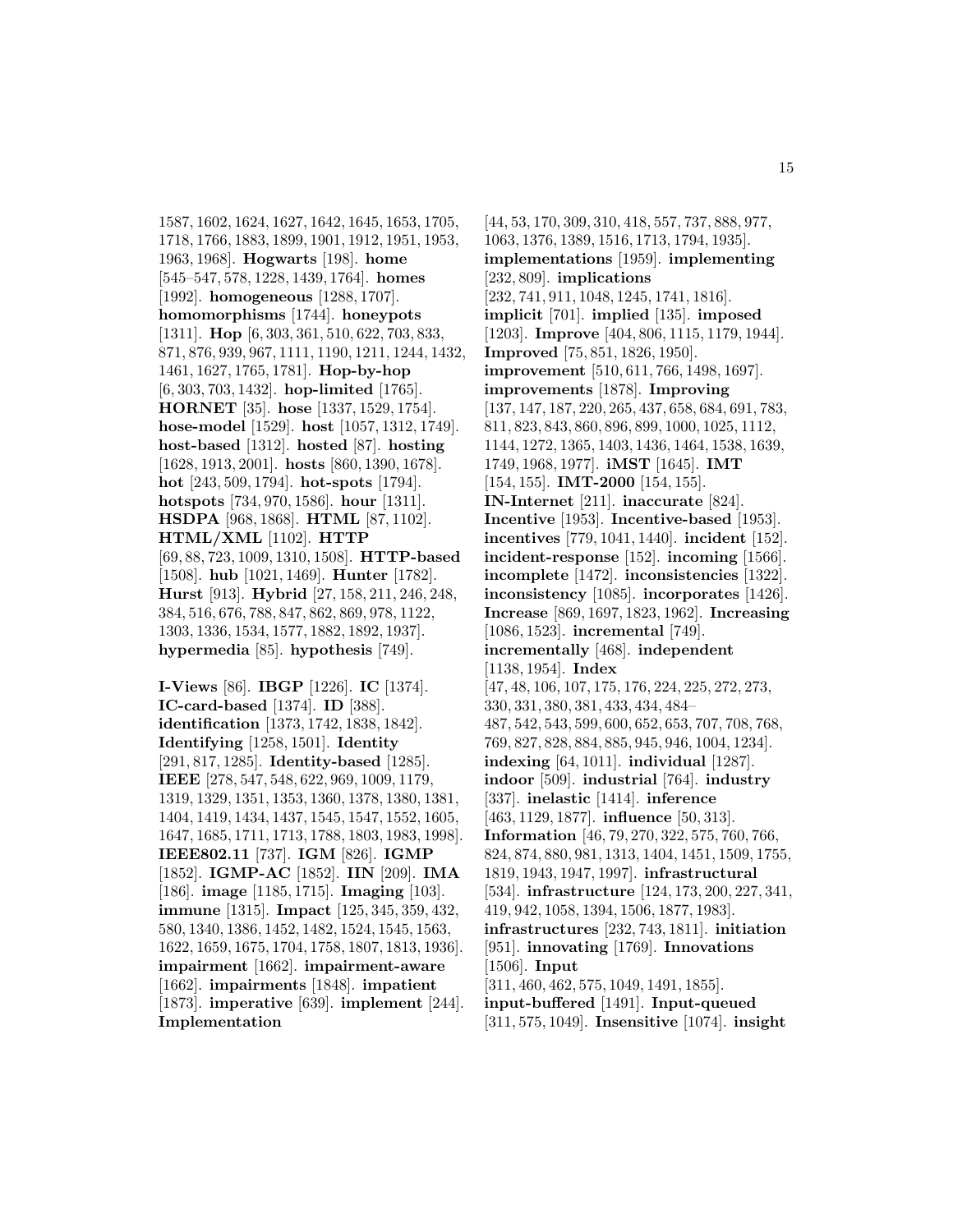[1998]. **inspired** [1514, 1900]. **installation** [229]. **integer** [1699]. **integrate** [1209, 1299]. **Integrated** [4, 251, 315, 333, 360, 405, 620, 702, 719, 824, 840, 843, 1051, 1178, 1270, 1284, 1489, 1646, 1764]. **integrated-routing** [620]. **Integrating** [49, 57, 1133]. **Integration** [42, 158, 159, 208, 246, 578, 838, 1049, 1251]. **intelligence** [152]. **Intelligent** [2, 183, 200, 208, 816, 1667]. **Inter** [1, 148, 387, 984, 1278, 1417, 1493, 1724, 1781]. **inter-cell** [1417, 1724]. **inter-component** [148]. **Inter-domain** [1, 984, 1278, 1781]. **inter-group** [1493]. **inter-satellite** [387]. **interacting** [1316]. **interaction** [23–26, 28, 223, 228, 339, 365, 496, 515, 751, 752, 1259, 1262, 1296, 1311, 1723]. **Interactions** [22, 27, 28, 568, 753– 755, 1205, 1256–1258, 1264, 1265, 1927]. **interactive** [437, 757, 954, 1249, 1615]. **Interactivity** [1479, 1483]. **intercepting** [1700]. **interchange** [60]. **interconnection** [773, 891, 1820, 1874]. **interconnectivity** [736]. **interdependence** [1927]. **interdomain** [1191]. **interest** [1944]. **interface** [42, 625, 1579, 1613, 1772]. **interface-specific** [1579]. **interfaces** [650, 1281]. **interference** [826, 1114, 1437, 1619, 1724, 1779, 1788, 1822]. **interfering** [120]. **interleaved** [997]. **intermediaries** [425]. **Intermediary** [743]. **intermediate** [1456]. **internal** [941]. **International** [28, 679, 795, 1071, 1686, 2002]. **Internet** [12, 21, 29, 43, 63, 70, 86, 89, 102, 103, 128, 140, 171, 180, 206, 208, 211–213, 235, 259, 262, 314, 317, 327, 379, 394, 424, 435, 436, 439, 442, 482, 509, 603, 608, 681, 700, 710, 711, 713, 736, 747, 754, 762, 771, 777, 860, 866– 868, 887, 908, 911–913, 949, 1008, 1012, 1048, 1078, 1180, 1189, 1200, 1201, 1209, 1224, 1232, 1252, 1257, 1359, 1400, 1414, 1470, 1481, 1484, 1485, 1492, 1515, 1526, 1534, 1540, 1551, 1558, 1561, 1599, 1719, 1737, 1806, 1910]. **Internet-PSTN** [213]. **Internet-scale** [206]. **Interoperability** [20, 547, 647].

**Interoperable** [215]. **InterPlaNetary** [608, 866]. **interpretation** [1878]. **interpreter** [1611, 1974]. **Interrupt** [1967]. **intervals** [184]. **Interworking** [718, 839, 1554]. **Intra** [56, 883, 1180, 1493, 1993]. **intra-document** [56]. **Intra-domain** [883, 1180, 1993]. **Introducing** [1611, 1668]. **Introduction** [566, 571]. **intruder** [1272]. **intruders** [151]. **Intrusion** [143, 144, 146– 150, 152, 723, 1303, 1309, 1312, 1316, 1955]. **Intrusion-detection** [152]. **IntServ** [315]. **IntServ/RSVP** [315]. **invariants** [903, 1739]. **investigating** [1239]. **Investigation** [21, 463, 1868]. **invocation** [1518]. **IP** [69, 126, 137, 138, 215, 248, 276, 280, 341, 360, 384, 393, 407, 408, 440, 443, 446, 451, 604, 611, 620, 650, 668, 672, 675, 679, 701, 732, 787, 824, 825, 830, 838, 845, 853, 863, 870, 888, 892, 900, 907, 957, 973, 1019, 1026, 1028, 1047, 1056, 1063, 1071, 1075, 1076, 1170, 1213, 1220, 1228, 1242, 1247, 1278, 1284, 1286, 1349, 1393, 1438, 1453, 1518, 1530, 1554, 1559, 1566, 1577, 1621, 1669, 1739, 1809, 1818, 1826, 1957, 1969]. **IP-based** [892, 1818]. **IP-in-IP** [650]. **IP-over-WDM** [620, 668, 824, 853, 1026]. **IP/MPLS** [1247, 1284, 1826]. **IP/MPLS-over-WDM** [1826]. **IP/WDM** [1669]. **IPsec** [1203]. **IPTV** [1814, 1920]. **IPv6** [295, 447, 1079, 1145, 1156, 1332]. **IRIS** [1862]. **isolation** [1462]. **ISP** [772, 1350, 1741]. **Issue** [1091, 1094, 1553, 1589, 1658, 1709, 1786, 1865]. **issues** [38, 44, 167, 282, 300, 340, 839, 948, 1990]. **Italia** [174]. **Italian** [164]. **iterative** [1294]. **itineraries** [1190]. **ITU** [565, 1664]. **ITU-T** [565, 1664]. **IXP** [1974]. **jamming** [189]. **Java** [59, 251]. **JavaCard**

[252]. **JavaML** [59]. **Jellyfish** [1733]. **Jetmax** [1616]. **jitter** [313, 482]. **JML** [252]. **job** [97, 1987]. **Joint** [520, 675, 997, 1146, 1297, 1587, 1647, 1679, 1912]. **jointly** [1585].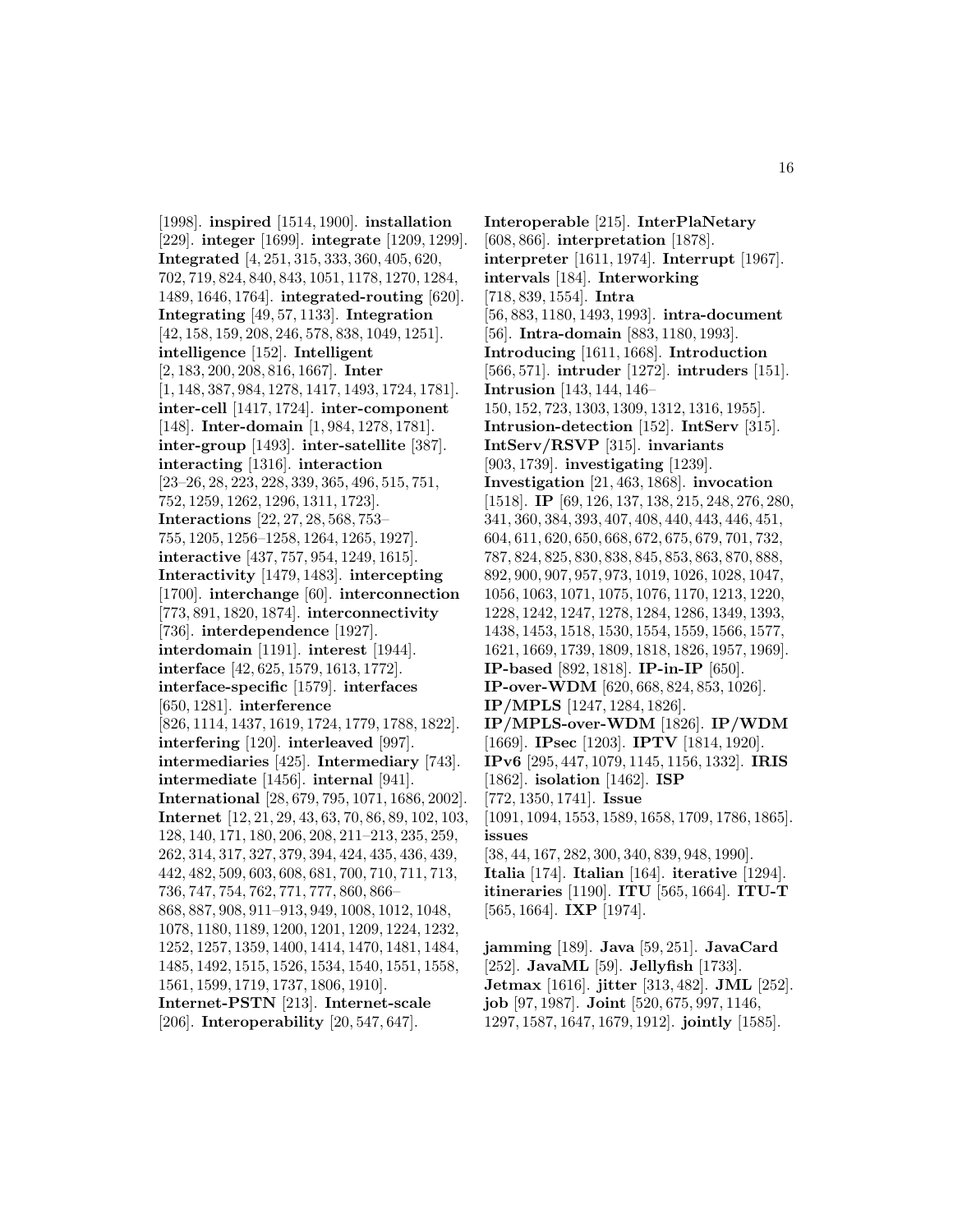**journal** [466, 1658].

**Key** [449, 855, 926, 1042, 1118, 1240, 1427, 1493, 1523, 1685, 1805]. **keying** [1251, 1304]. **Keys** [412]. **keyword** [57, 147]. **keywords** [43]. **knowledge** [420, 1978]. **known** [105]. **knows** [1564].

**label** [392, 442, 784, 1349, 1649, 1856, 1933]. **label-switched** [784]. **LambdaGrids** [1440]. **LAN** [456, 838, 839, 997, 1280, 1531, 1724, 1759, 1995]. **Language** [55, 58, 59, 233, 588, 935, 991, 1050, 1168, 1262, 1264]. **language-based** [233]. **languages** [565, 987]. **LANS** [275, 809, 844, 878, 1025, 1329, 1379, 1404, 1892]. **large** [32, 92, 151, 453, 500, 630, 649, 665, 926, 954, 1134, 1135, 1214, 1240, 1403, 1420, 1474, 1483, 1492, 1540, 1576, 1626, 1652, 1739, 1780, 1858, 1875, 1919, 1932, 1947, 1982]. **large-scale** [453, 500, 630, 649, 1134, 1135, 1483, 1540, 1576, 1626, 1652, 1739, 1780, 1932]. **latencies** [536]. **Latency** [18, 91, 270, 409, 432, 539, 621, 952, 1222, 1626, 1641, 1822]. **latency-aware** [1641]. **Latency-Energy** [1822]. **Latency-sensitive** [91]. **latent** [1348]. **latest** [1444]. **Layer** [69, 406, 686, 811, 890, 900, 957, 1026, 1273, 1277, 1425, 1477, 1498, 1542, 1590, 1593, 1611, 1622, 1639, 1664, 1704, 1726, 1736, 1782, 1841, 1848, 1857, 1907]. **layer-2** [1593]. **layer-3** [1841]. **Layered** [514, 1162, 1857, 1861]. **layering** [432, 1159]. **layout** [245, 1950]. **leaf** [1585]. **leaky** [2]. **Learning** [132, 329, 566, 878, 1099, 1310, 1463, 1566, 1832, 1929]. **learning-based** [1929]. **learnt** [1397]. **leave** [1523]. **Ledge** [1978]. **Legendre** [1072]. **LEO** [386, 1238, 1496, 1888]. **less** [1929]. **let** [1988]. **Level** [15, 111, 162, 193, 227, 390, 439, 556, 580, 650, 700, 772, 825, 881, 958, 1083, 1133, 1271, 1354, 1430, 1536, 1576, 1735, 1752, 1830, 1877]. **Leveraging** [1079, 1131]. **L´evy** [458]. **LIAD**

[1962]. **libraries** [165]. **life** [216, 1163].

**lifecycle** [589]. **lifetime** [593, 1183, 1208, 1522, 1543, 1996]. **lifetimes** [1430]. **lightpath** [895, 1026, 1154]. **Lightweight** [128, 371, 888, 981, 1161, 1205, 1225, 1283, 1372, 1508]. **like** [323, 363, 963]. **limitations** [172, 704]. **limited** [185, 389, 671, 706, 1109, 1274, 1362, 1666, 1765]. **limits** [575]. **line** [146, 810, 1138, 1227]. **Linear** [641, 767, 1409]. **Link** [73–75, 123, 387, 390, 643, 677, 686, 766, 824, 972, 1017, 1020, 1149, 1181, 1207, 1329, 1354, 1639, 1792, 1863, 1877, 1879]. **link-layer** [686]. **link-level** [390, 1877]. **link-sharing** [643]. **link-structure** [74]. **links** [314, 404, 554, 1047, 1501, 1684, 1718, 1788, 1800]. **Linux** [1479]. **LIPS** [1225]. **List** [1308]. **Lite** [1462]. **live** [1789, 1813]. **lived** [663, 693, 1552]. **Load** [122, 271, 450, 846, 853, 1074, 1305, 1343, 1354, 1387, 1557, 1573, 1631, 1652, 1784, 1792]. **Load-balancing** [122, 1387, 1784]. **loaded** [1892]. **loads** [559]. **local** [507, 938, 950, 1205, 1223, 1426, 1648]. **local-scope** [1205]. **locality** [1944]. **localization** [633, 1388, 1391, 1723, 1999]. **Locating** [1165]. **Location** [268, 611, 711, 761, 809, 814, 822, 841, 860, 878, 1055, 1176, 1186, 1187, 1243, 1328, 1355, 1459, 1583, 1636, 1723, 1753, 1764, 1777, 1922]. **location-aware** [809, 841, 1355]. **Location-based** [1753]. **location-hiding** [1055]. **locations** [56]. **Locator** [297]. **Logarithmic** [1697, 1962]. **logic** [1515]. **logic-based** [1515]. **login** [1374]. **Long** [455, 461, 463, 664, 785, 906, 911, 912, 1339, 1346, 1552, 1697, 1976]. **long-distance** [1339, 1346]. **long-duration** [664]. **long-lived** [1552]. **Long-range** [455, 461, 463, 912]. **longest** [1438]. **look** [911]. **lookup** [672, 958, 1438, 1561]. **Loop** [765, 1106, 1326, 1432, 1694]. **Loop-free** [1106, 1326, 1432, 1694]. **loops** [1226, 1526, 1579]. **Loss** [127, 499, 738, 804, 997, 1083, 1119, 1152, 1180,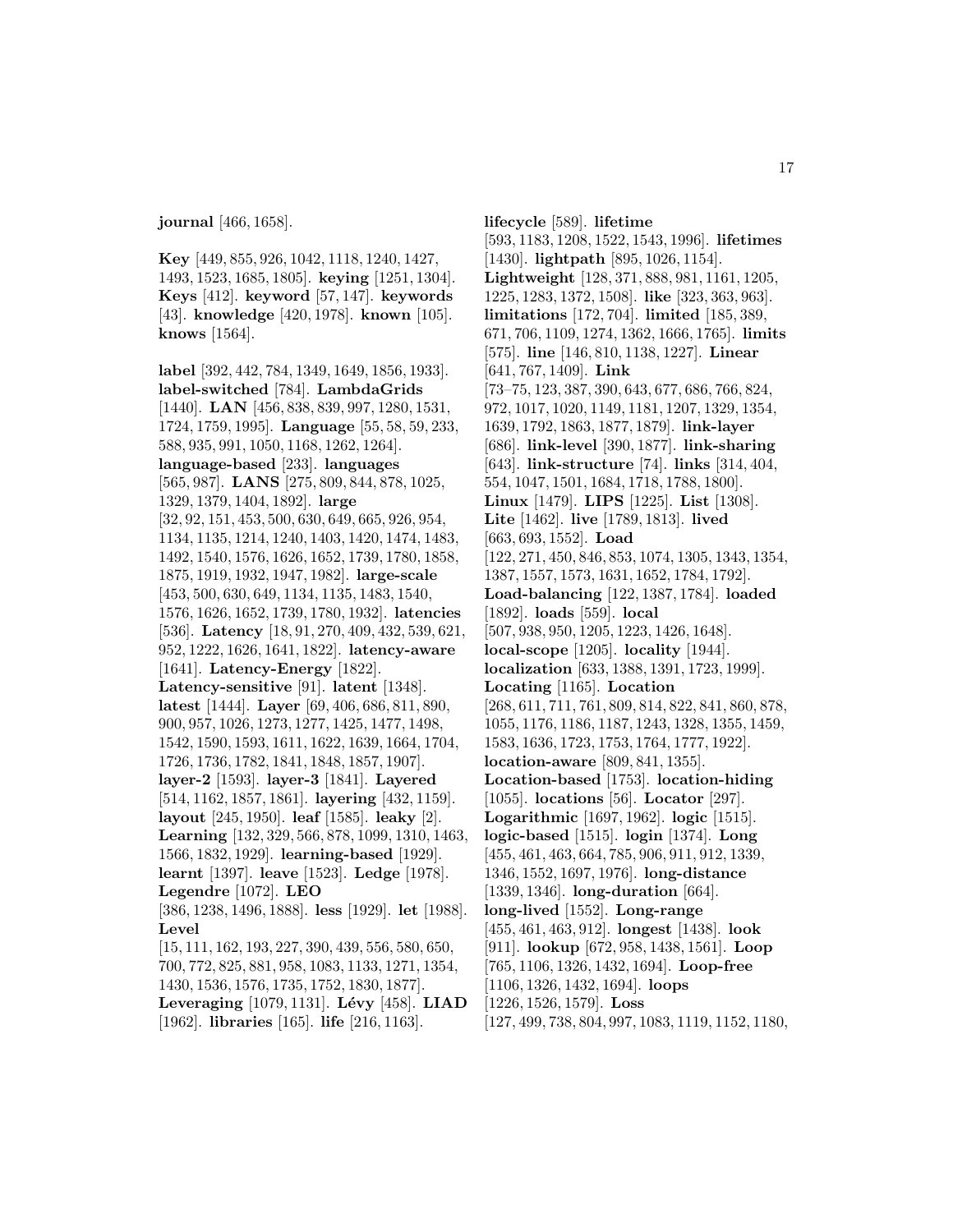1267, 1302, 1334, 1388, 1415, 1569, 1632, 1647, 1793, 1863, 1877, 1929]. **Loss-cognizant** [1334]. **Loss-resilient** [1632]. **lossy** [404, 1501, 1977]. **LOTOS** [25, 244, 307, 477, 478, 764]. **LOTOS-based** [25]. **Low** [102, 355, 391, 889, 1124, 1151, 1190, 1294, 1311, 1604, 1678, 1715, 1737, 1850]. **low-** [1311]. **low-bandwidth** [1678]. **Low-complexity** [1124, 1715, 1737]. **Low-cost** [102, 355, 1190]. **low-diameter** [1604]. **low-rate** [1151, 1294, 1850]. **lower** [855, 1108]. **LRU** [1612]. **lunar** [874]. **LVMSR** [514].

**M** [262, 430, 1320, 1868, 1873]. **M/G/1** [430]. **MAC** [184, 516, 673, 1244, 1324, 1431, 1477, 1642, 1682, 1710, 1803, 1850, 1881, 1916, 1959]. **Machine** [1397]. **Machine-learnt** [1397]. **machines** [1312, 1568, 1956, 1989]. **MAI** [597]. **mail** [1841]. **Maintenance** [14, 1060, 1277, 1362, 1567]. **malformed** [1394]. **Malicious** [1040]. **MAN** [1531, 1945]. **managed** [1628, 1904]. **Management** [34, 161, 162, 165, 167, 177– 181, 230, 235, 240, 271, 279, 291, 316, 356, 358, 360, 372, 385, 389, 429, 441, 449, 512, 577, 596, 602, 606, 611, 625, 642, 662, 681, 688, 712, 719, 766, 767, 782, 800, 822, 826, 833, 861, 863, 890, 926, 1035, 1037, 1152, 1164, 1177, 1179, 1186, 1233, 1243, 1328, 1341, 1358, 1360, 1363, 1427, 1439, 1447, 1477, 1495, 1523, 1764, 1772, 1794, 1809, 1900, 1903, 1914, 1933, 1988, 1989]. **Managing** [816, 825, 1265, 1514, 1897, 1986]. **MANETs** [1199, 1454, 1897]. **Manhattan** [561]. **manufacturing** [72]. **many** [296, 1118, 1235, 1376]. **many-to-one** [1235, 1376]. **Mapping** [408, 1138]. **maps** [989, 1182]. **margin** [826]. **mark** [187]. **mark-front** [187]. **marker** [981]. **market** [44, 220]. **marketing** [101]. **marketplaces** [285, 288]. **markets** [287]. **marking** [517, 551, 1081, 1220, 1278, 1286, 1399, 1827]. **Markov** [73, 1719]. **Markovian** [36, 849, 1963]. **Markovian-based** [1963].

**markup** [59]. **MARQ** [630]. **Martian** [873]. **masking** [1824]. **massive** [1784]. **massively** [1201, 1655]. **master** [1386]. **matching** [1420, 1491, 1536]. **MATE** [481]. **Mathematical** [776, 882, 1862]. **mature** [1722]. **max** [1120, 1616]. **Maximal** [1183]. **Maximizing** [1105, 1605, 1727, 1851]. **maximum** [549, 593, 1320]. **May** [2002]. **MBMS** [1533]. **McPAD** [1843]. **MCR** [134]. **MCR-weighted** [134]. **MDP** [127, 794]. **mean** [262]. **means** [402, 409, 1719, 1837]. **measure** [1231]. **Measurement** [121, 321, 428, 500, 666, 787, 804, 860, 1008, 1028, 1059, 1130, 1484, 1526, 1572, 1603, 1684, 1815, 1839]. **Measurement-based** [428, 666, 787, 804, 860, 1130, 1572]. **measurements** [762, 791, 1063, 1582, 1732, 1816]. **Measuring** [723, 830, 1986]. **mechanism** [183, 188, 271, 278, 306, 404, 407, 917, 1151, 1270, 1374, 1537, 1621, 1703, 1862]. **Mechanisms** [275, 328, 685, 694, 704, 753, 849, 877, 1379, 1677, 1745, 1888]. **Media** [60, 325, 352, 676, 738, 847, 1064, 1123, 1253, 1330, 1524, 1773, 1857]. **media-oriented** [1773]. **Mediacups** [201]. **Medium** [203, 361, 939, 1292, 1416, 1924]. **meeting** [337]. **MEHROM** [1080]. **membership** [1946]. **memetic** [618]. **Memex** [94]. **Memory** [15, 374, 729, 1637, 1865, 1869]. **memory-based** [374]. **memoryless** [1108]. **Mental** [344]. **mesh** [445, 726, 858, 891, 895, 1018, 1171, 1198, 1381, 1387, 1441, 1489, 1495, 1639, 1680, 1681, 1779, 1783, 1803, 1935–1937, 1958, 1960]. **Meshed** [609, 632, 1669]. **message** [262, 990, 1394, 1396, 1938]. **messages** [552]. **messaging** [1516]. **meta** [77, 85]. **metadata** [585, 1100]. **method** [119, 438, 889, 898, 1209, 1252, 1336, 1366, 1415, 1999]. **Methodologies** [287]. **methodology** [132, 218, 451, 529, 914, 1721]. **Methods** [280, 337, 664, 686, 1096, 1217, 1558, 1680, 1800].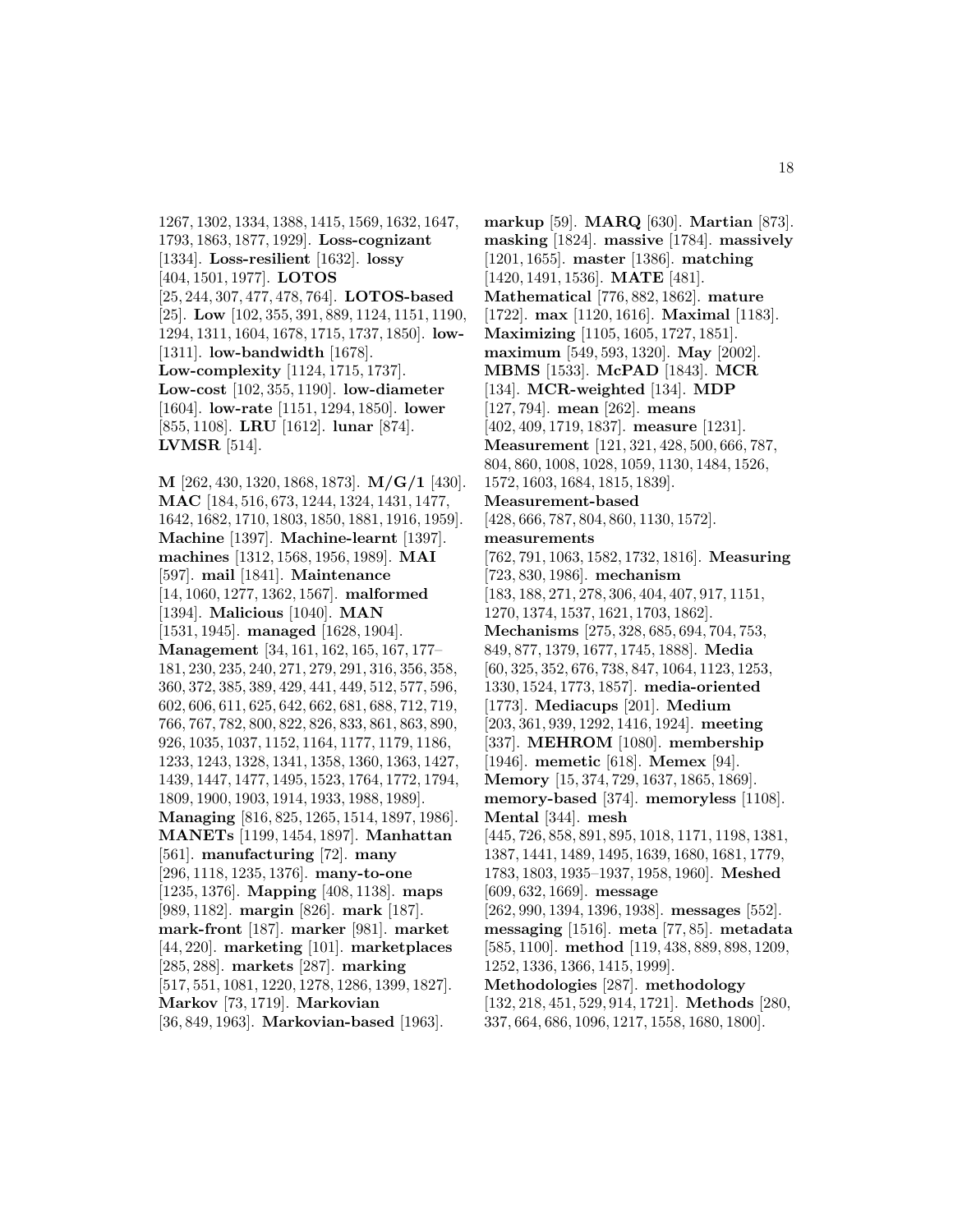**metric** [426]. **metrics** [408, 1206]. **Metro** [516, 668, 776, 1640, 1672]. **metropolitan** [35, 341, 969, 982, 1531]. **MF** [889]. **MF-TDMA** [889]. **mice** [1242]. **MicroISPs** [102]. **middleboxes** [1841]. **Middleware** [319, 329, 821, 1389, 1486, 1513, 1514, 1519, 1520, 1542]. **middleware-layer** [1542]. **Military** [152, 808, 816]. **Millau** [99]. **millennium** [222, 223]. **MIMD** [944]. **MIMO** [1718, 1845]. **min** [1120, 1616]. **mine** [94]. **minimal** [1692]. **minimization** [1176, 1648, 1822]. **minimize** [1987]. **Minimizing** [655, 1153, 1918]. **Minimum** [765, 859, 1114, 1573, 1761, 1899]. **Mining** [96, 145, 401, 1098, 1099]. **MIPv6** [1383, 1411]. **misaligned** [1572]. **misbehaving** [1401]. **missions** [792, 868]. **Mistreatment** [1413]. **Mistreatment-resilient** [1413]. **mitigate** [1600]. **Mitigating** [1579]. **mitigation** [846, 1781, 1788]. **mix** [912]. **Mixed** [1075, 1319, 1686]. **Mixed-mode** [1319]. **mixtures** [464]. **MLP** [4]. **MMORPG** [1193]. **MobDHop** [1211]. **Mobile** [14, 54, 161, 179, 194, 243, 268, 280, 292, 304, 358, 372, 431, 446, 447, 507, 511, 537, 552, 581, 611, 618, 619, 630, 660, 669, 687, 703, 746, 786, 811, 820, 833, 845, 863, 919, 926, 957, 963, 1051, 1080, 1123, 1127, 1156, 1176, 1211, 1215, 1228, 1287, 1296, 1304, 1332, 1384, 1390, 1423, 1424, 1452, 1493, 1516, 1535, 1549, 1555, 1562, 1567, 1575, 1583, 1602, 1606, 1613, 1643, 1646, 1653, 1749, 1760, 1766, 1818, 1825, 1851, 1868, 1883, 1899, 1901, 1951, 1963, 1968]. **mobile-to-mobile** [1613]. **mobiles** [316]. **Mobility** [155, 156, 339, 341, 356, 359, 360, 364, 366, 375, 384, 406, 446, 630, 732, 842, 970, 1080, 1211, 1332, 1358, 1362, 1390, 1417, 1453, 1482, 1530, 1549, 1649, 1653, 1734, 1779, 1914, 1933]. **Mobility-assisted** [630]. **Mobility-aware** [970, 1779]. **Mobility-based** [364, 1211]. **MobiSEC** [1935]. **mode** [1030, 1319, 1379, 1386]. **Model**

[27, 77, 209, 210, 289, 294, 326, 333, 399, 413, 414, 456, 574, 603, 651, 671, 776, 806, 809, 896, 909, 931, 1009, 1066, 1081, 1084, 1129, 1155, 1174, 1175, 1275, 1315, 1337, 1449, 1485, 1512, 1529, 1664, 1754, 1769, 1807, 1862, 1943, 1951]. **Model-based** [1129]. **model-driven** [809]. **Modeling** [36, 58, 131, 263, 366, 450, 455, 458, 470, 615, 663, 675, 741, 873, 906, 962, 1101, 1137, 1208, 1216, 1253, 1333, 1384, 1410, 1429, 1548, 1583, 1719, 1865, 1869, 1870, 1874, 1885, 1963, 1969, 1971, 1983, 1986]. **Modelling** [110, 113, 531, 718, 963, 1126, 1242]. **models** [26, 36, 116, 261, 292, 349, 424, 491, 520, 609, 664, 988, 1073, 1142, 1242, 1260, 1397, 1422, 1502, 1528, 1680, 1719, 1815, 1816, 1824, 1875, 1973]. **modem** [1759]. **moderation** [112]. **modern** [1315, 1835]. **modes** [562, 1995]. **modifications** [209]. **Modular** [239, 529]. **Molecular** [1976]. **moment** [1221]. **monitor** [1091, 1957]. **monitor-based** [1091]. **monitoring** [576, 666, 900, 1112, 1167, 1182, 1190, 1194, 1306, 1400, 1499, 1607, 1620, 1760, 1802, 1828]. **most** [460, 1040, 1536]. **Mother** [1564]. **motion** [458]. **move** [949, 1531]. **movement** [280]. **MoVES** [1550]. **MP** [1372]. **MPEG** [317, 664, 680, 887, 888]. **MPEG-2** [887, 888]. **MPEG-4** [680]. **MPEG-trace** [664]. **MPLS** [392, 442, 444, 558, 637, 674, 832, 845, 1027, 1194, 1247, 1284, 1529, 1622, 1694, 1886, 1890, 1970]. **MPLS-based** [674, 845, 1529]. **MPLS-over-WDM** [1826]. **MPOA** [168]. **mRDP** [1508]. **MSC** [216, 223, 567, 568]. **MSC-2000** [223, 567]. **MSCs** [572]. **MSL** [414]. **MSOCKS** [406]. **MTCP** [363]. **Multi** [117, 127, 140, 188, 237, 239, 295, 314, 361, 367, 379, 442, 472, 504, 510, 515, 610, 618, 622, 705, 745, 802, 833, 835, 841, 849, 863, 871, 876, 931, 939, 967, 976, 1002, 1026, 1090, 1111, 1190, 1244, 1280, 1293, 1327, 1331, 1337, 1386, 1392, 1430, 1461, 1518, 1542, 1576, 1586, 1587, 1622, 1627, 1642, 1649, 1664, 1703, 1737, 1770, 1773, 1781, 1793, 1855, 1890, 1958, 1980]. **multi-access** [841, 863]. **multi-agent** [610].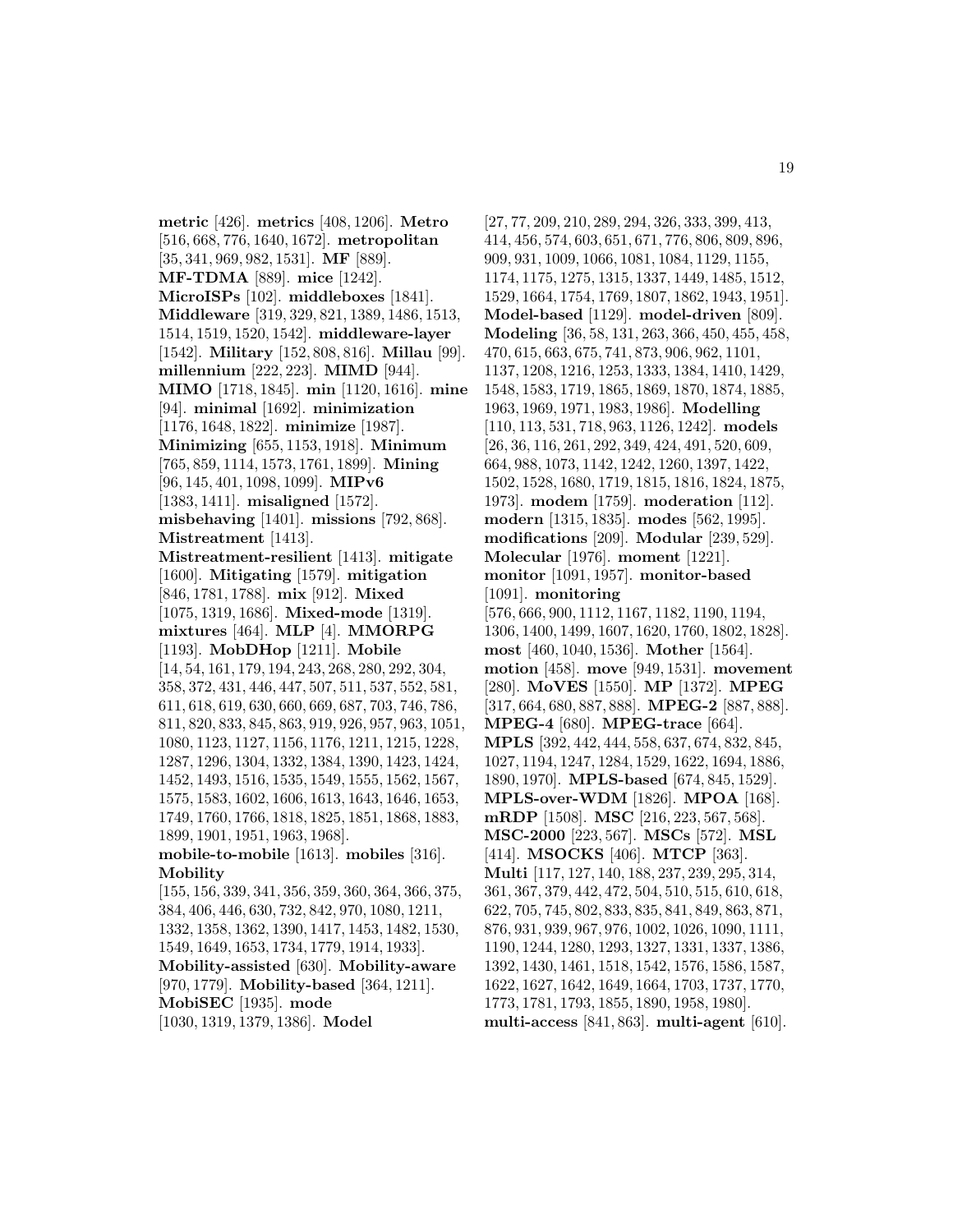**multi-application** [1002]. **multi-attribute** [1773]. **multi-buffered** [117]. **multi-channel** [745, 1586, 1642, 1958]. **multi-chip** [1855]. **multi-class** [188, 295, 367, 472, 705, 1331, 1392]. **multi-cluster** [1386]. **multi-domain** [1518]. **multi-edged** [237]. **multi-fiber** [1293, 1793]. **multi-hop** [361, 510, 622, 833, 871, 876, 939, 967, 1111, 1190, 1244, 1627, 1781]. **multi-hop-distance** [1461]. **Multi-layer** [1026, 1622, 1664]. **multi-level** [1430, 1576]. **multi-model** [931]. **multi-operator** [379]. **multi-organisational** [515]. **Multi-path** [1090, 1337, 1703, 1737, 1890]. **multi-population** [618]. **multi-power** [835, 1327]. **multi-protocol** [442, 1649]. **multi-radio** [1542]. **multi-rate** [127, 1587]. **multi-ring** [504]. **multi-search** [140]. **multi-service** [239, 314, 1280]. **multi-source** [802]. **multi-state** [849]. **multi-topology** [1770]. **multiaccess** [343]. **multicarrier** [1590]. **Multicast** [3, 268, 310, 324, 338, 350, 363, 407, 425, 427, 449, 495, 499, 514, 536, 613, 636, 646, 658, 683, 703, 715, 831, 855, 862, 890, 900, 925, 982, 1003, 1007, 1010, 1018, 1030, 1033, 1048, 1049, 1056– 1058, 1136, 1170, 1172, 1227, 1237, 1321, 1383, 1406, 1421, 1425, 1476, 1493, 1523, 1555, 1602, 1629, 1726, 1736, 1783, 1852, 1855, 1857, 1883, 1897, 1948, 1968, 1981]. **multicast-streams** [427]. **Multicast/broadcast** [1555]. **multicasting** [355, 389, 699, 922, 994, 1083, 1198, 1283, 1565, 1780]. **multiclass** [663]. **multicriteria** [815]. **multidimensional** [1725]. **multidomain** [310]. **multifiber** [1005]. **multifractal** [615, 910]. **Multifractality** [907]. **multihomed** [1643]. **multihoming** [1079, 1436]. **Multihop** [281, 1462, 1548, 1551, 1654]. **multilateral** [291]. **Multilevel** [1693]. **Multimedia** [12, 43, 92, 93, 325, 333, 368, 376, 512, 619, 971, 1007, 1137, 1224, 1244, 1268, 1271, 1291, 1554, 1611, 1618, 1709, 1710, 1712, 1713, 1820, 1891, 1896, 1911]. **multipath**

[481, 632, 1364, 1365, 1409, 1634]. **Multiplayer** [950, 951, 1655]. **multiple** [35, 39, 242, 301, 391, 516, 650, 772, 774, 872, 1079, 1190, 1423, 1475, 1745, 1752, 1784, 1803, 1804, 1824, 1830, 1843, 1924, 1936]. **multiple-access** [35]. **multiple-bottleneck** [1804]. **multiple-cell** [1745]. **multiple-round** [1924]. **multiplexed** [33]. **multiplexing** [335, 673, 1622]. **multiplicative** [869, 1806]. **multipoint** [134, 355]. **multipoint-to-point** [134]. **multiprocessor** [526]. **multiprotocol** [1349]. **multirate** [896, 1756]. **Multiservice** [193, 443, 679, 845, 1071, 1276, 1446]. **multisignatures** [1109]. **multistage** [781]. **multithread** [1769]. **multiuser** [1605]. **Multiway** [672, 1269]. **MuON** [1598]. **MuPAC** [835, 1327]. **MuSeQoR** [1090]. **music** [95, 949]. **Mutual** [1437, 1598, 1695].

**names** [1115, 1196]. **nano** [1789]. **nanonetworks** [1689, 1976]. **NASA** [791]. **Nash** [1204]. **native** [1160]. **nature** [1564]. **navigation** [82, 84, 402]. **NBM** [1003]. **NCTUns** [557]. **near** [67, 1902]. **near-shortest** [1902]. **near-uniform** [67]. **Nearly** [577]. **need** [329]. **needed** [125]. **negotiating** [1898]. **negotiation** [148, 287, 288, 290, 1209, 1773]. **negotiations** [423]. **Neigh** [1825]. **neighbor** [1631]. **Neighborhood** [1653, 1901]. **neighboring** [1997]. **nested** [1453]. **Net** [1272]. **NetFlow** [1607]. **Netherlands** [2002]. **NetMine** [1837]. **NetPDL** [1050]. **nets** [1250]. **Network** [34, 124, 133, 141, 159, 166, 177, 199, 200, 229, 232, 236, 238, 260, 281, 321, 326, 341, 344, 359, 372, 375, 447, 458, 470, 480, 519, 524, 525, 529, 530, 561, 596, 604, 614, 625, 638, 666, 668, 763, 791, 810, 870, 874, 906, 909, 915, 938, 941, 953, 963, 969, 1020, 1027, 1033, 1072, 1078, 1087, 1126, 1133, 1135, 1161, 1167, 1274, 1370, 1398, 1426, 1445, 1453, 1465, 1472, 1499, 1529, 1556, 1594, 1622, 1649, 1659, 1664, 1672, 1681, 1686, 1693, 1722, 1739, 1742, 1752, 1778, 1802,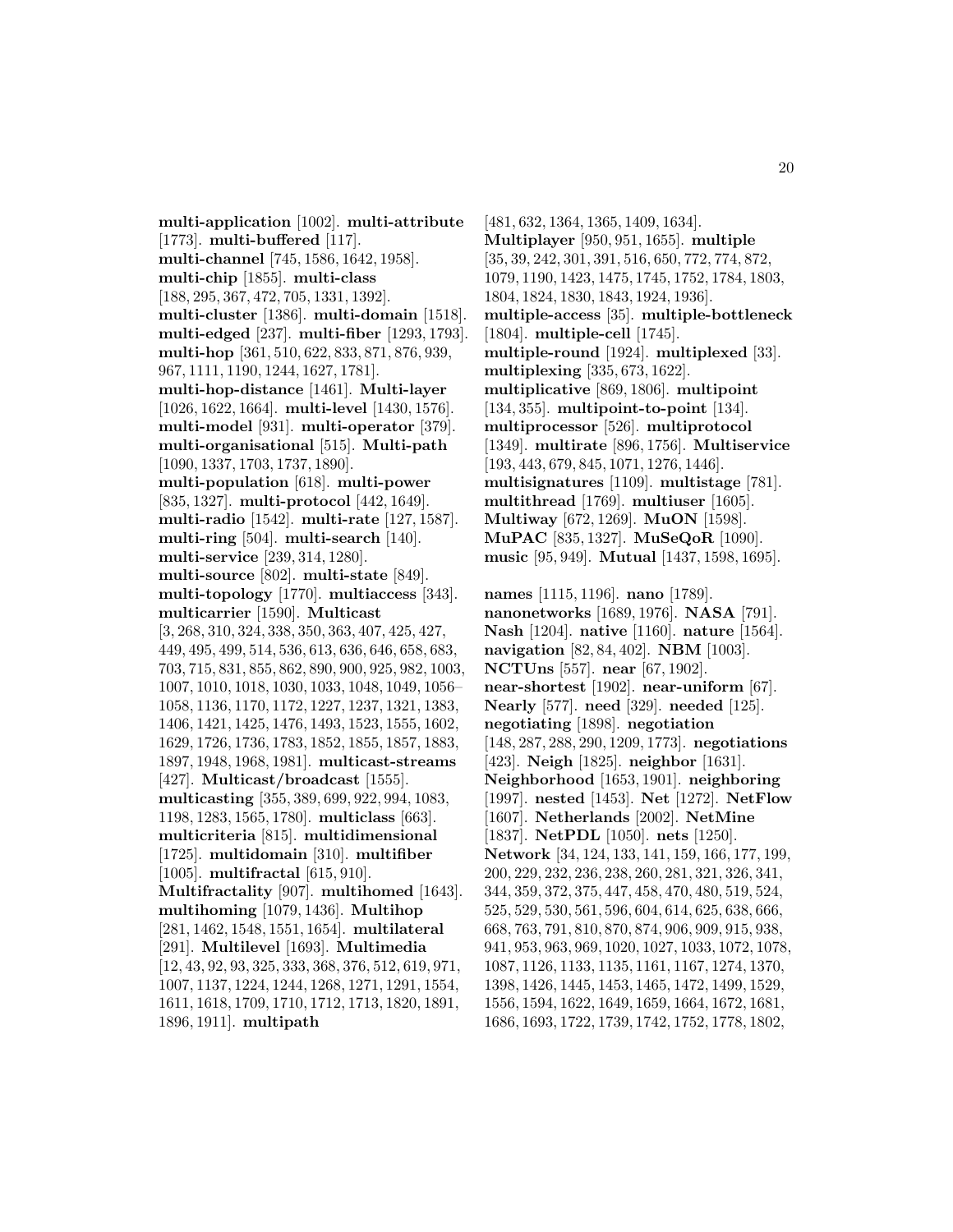1809, 1837, 1870, 1878, 1933, 1936, 1950, 1969, 1972, 2000]. **network** [4, 21, 35, 113, 237, 403, 451, 516, 520, 526– 528, 531, 557, 578, 606, 643, 650, 695, 733, 809, 814, 832, 841, 872, 891, 893, 901, 914, 988, 1047, 1076, 1079, 1084, 1128, 1178, 1184, 1212, 1222, 1344, 1358, 1363, 1371, 1386, 1388, 1391, 1430, 1433, 1493, 1530, 1531, 1555, 1670, 1685, 1691, 1725, 1729, 1741, 1759, 1760, 1765, 1772, 1775, 1816, 1820, 1884, 1931, 1944, 1974]. **network-calculus-based** [1133]. **network-wide** [1765]. **networked** [951, 1479, 1978]. **Networking** [200, 202, 227, 258, 274, 319, 382, 453, 790, 798, 871, 948, 1165, 1542, 1658]. **Networks** [31, 32, 112, 114, 122, 132, 268, 278, 298, 300, 310, 333, 346, 354, 383, 392, 430, 431, 436, 466, 536, 581, 628, 629, 646, 655, 679, 779, 811, 826, 842, 858, 863, 944, 959, 979, 981, 995, 1000, 1015, 1027, 1028, 1065, 1071, 1123, 1141, 1149, 1168, 1205, 1242, 1251, 1291, 1304, 1325, 1341, 1387, 1417, 1431, 1439, 1443, 1469, 1480, 1514, 1549, 1550, 1556, 1562, 1575, 1589, 1598, 1607, 1645, 1649, 1669, 1671, 1680, 1682, 1699, 1709, 1723, 1726, 1727, 1745, 1791, 1811, 1848, 1865, 1890, 1914, 1919, 1929, 1962, 1963, 1972, 1996, 1999, 2001]. **networks** [17, 29, 128, 158, 191, 226, 304, 312, 340, 386, 429, 505, 507, 546, 614, 630, 632, 634, 648, 663,

674, 682, 684, 685, 725, 747, 774, 797, 825, 873, 887, 902, 939, 967, 972, 1001, 1010, 1011, 1016, 1017, 1037, 1062, 1063, 1086, 1106, 1108, 1127, 1132, 1152, 1155, 1198, 1211, 1215, 1229, 1243, 1271, 1295, 1297, 1334, 1342, 1348, 1400, 1408, 1482, 1502, 1512, 1525, 1535, 1537, 1551, 1559, 1567, 1580, 1619, 1621, 1633, 1639, 1641, 1665, 1686, 1732, 1740, 1744, 1747, 1795, 1807– 1809, 1818, 1827, 1866, 1880, 1887, 1905, 1917, 1930, 1953, 1998]. **networks** [9, 117, 119, 127, 141, 147, 193, 265, 358, 367,

368, 374, 405, 445, 500, 518, 537, 558, 593, 619, 633, 691, 692, 748, 761, 785, 786, 793, 803, 823, 824, 835, 838, 846, 853, 869, 881, 892, 904, 1006, 1060, 1074, 1091, 1133, 1139, 1177, 1179, 1181,

1183, 1197, 1246, 1270, 1283, 1292, 1301, 1339, 1351, 1382, 1384, 1390, 1403, 1407, 1462, 1489, 1495, 1498, 1501, 1513, 1522, 1576, 1581, 1583, 1584, 1593, 1602, 1624, 1627, 1631, 1642, 1653, 1654, 1659, 1697, 1703, 1705, 1731, 1739, 1766, 1776, 1779, 1783, 1801, 1803, 1850, 1859, 1871, 1881, 1896, 1899, 1916, 1925, 1937, 1965, 1982]. **networks** [126, 138, 153, 183, 208, 293, 305, 349, 382, 385, 428, 483, 510, 522, 545, 551, 554, 556, 609, 618, 637, 645, 656, 665, 702, 726, 759, 772, 784, 801, 845, 876, 923, 955, 957, 982, 999, 1005, 1014, 1019, 1022, 1090, 1145, 1173, 1182, 1214, 1217, 1227, 1244, 1260, 1267, 1285, 1306, 1326, 1327, 1332, 1345, 1362, 1381, 1392, 1402, 1424, 1434, 1452, 1464, 1533, 1546, 1557, 1573, 1613, 1630, 1662, 1674, 1711, 1714, 1715, 1748, 1754, 1755, 1763, 1764, 1777, 1825, 1826, 1833, 1835, 1851, 1862, 1872, 1874, 1883, 1904, 1915, 1923, 1926, 1935, 1951, 1958, 1994]. **networks** [13, 30, 129, 154, 185, 192, 230, 233, 234, 237, 239, 335, 356, 446, 492, 504, 552, 622, 660, 686, 705, 719, 724, 731, 745, 766, 776, 796, 812, 813, 840, 847, 888, 924, 962, 998, 1002, 1018, 1045, 1055, 1069, 1085, 1113, 1163, 1164, 1171, 1176, 1192, 1221, 1238, 1241, 1247, 1273, 1287, 1303, 1315, 1324, 1380, 1393, 1395, 1411, 1441, 1450, 1461, 1548, 1553–1555, 1564, 1569, 1578, 1587, 1636, 1643, 1646, 1666, 1668, 1679, 1710, 1712, 1718, 1728, 1734, 1743, 1758, 1830, 1858, 1882, 1885, 1886, 1889, 1907, 1942, 1952, 1959– 1961, 1968, 1970, 1980]. **networks** [2, 8, 110, 246, 262, 282, 355, 361, 364, 370, 389, 391, 495, 498, 508, 547, 611, 612, 620, 631, 642, 822, 833, 843, 895, 921, 926, 942, 1023, 1026, 1029, 1075, 1111, 1185, 1194, 1196, 1208, 1212, 1282, 1296, 1305, 1335, 1346, 1405, 1415, 1471, 1475, 1543, 1577, 1589, 1590, 1595, 1616, 1658, 1661, 1673, 1683, 1713, 1753, 1804, 1822, 1849, 1861, 1901, 1911, 1912, 1922, 1931, 1934, 1955, 1957, 1997]. **neural** [114, 147, 239, 1578]. **newbies** [70]. **NewReno** [241]. **news** [1927]. **newspaper** [245]. **Next** [12, 88, 214, 317, 453, 522, 725, 815, 822, 1003, 1141, 1216, 1272, 1513, 1555, 1952, 1972, 1992, 2002]. **next-generation**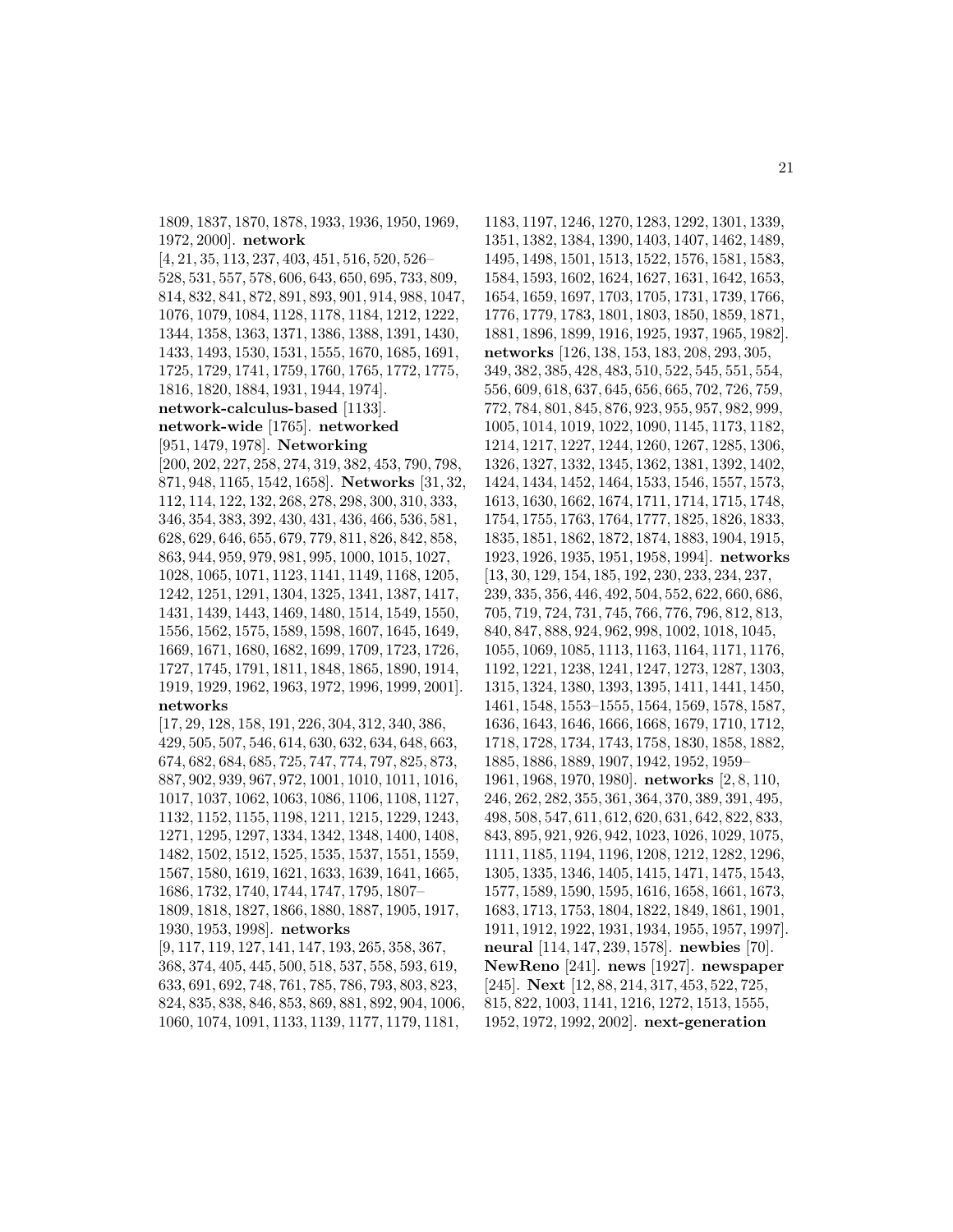[214, 453]. **NGN** [1520]. **NICE** [1039]. **NICs** [1790]. **Ninja** [206]. **Ninth** [2002]. **no** [10, 1026, 1227]. **nodal** [9]. **node** [335, 561, 891, 1274, 1682, 1887]. **node-selection** [1887]. **NodeOS** [1159]. **nodes** [830, 1229, 1538, 1643, 1872]. **nomadic** [204]. **Non** [130, 387, 574, 609, 1005, 1015, 1242, 1375, 1434, 1545, 1802, 1872]. **non-cooperative** [1434, 1802]. **non-ergodic** [1872]. **non-GEO** [387]. **non-geostationary** [609]. **non-repudiation** [1375]. **non-stationary** [1242]. **Non-TCP** [574]. **non-uniform** [130, 1005, 1015, 1545]. **nonblocking** [503]. **Nonlinear** [651, 983, 1233, 1836]. **normal** [1231]. **normality** [723]. **notation** [566, 571]. **note** [977, 1688]. **Notes** [222]. **notification** [187, 793, 899, 1569]. **notion** [915]. **Novel** [267, 401, 611, 1179, 1214, 1283, 1299, 1343, 1407, 1569, 1621, 1630, 1695, 1890, 1902, 1920, 1929, 1942]. **NSDF** [638]. **ntop** [166]. **number** [549, 1274, 1751]. **numbers** [1106].

**Object** [103, 155, 651, 1298, 1389, 1955]. **object-oriented** [155]. **objective** [168]. **objectives** [1572]. **objects** [250, 325, 352]. **OBS** [1471, 1569, 1672, 1929]. **OBS/OPS** [1471]. **Observation** [791, 795, 1683]. **occlusion** [1712]. **occlusion-free** [1712]. **occupancy** [1366]. **odd** [1950]. **ODP** [142, 452]. **OFDM** [969, 1591]. **OFDM-based** [969, 1591]. **OFDMA** [1382, 1619, 1931]. **off** [146, 909]. **off-line** [146]. **offer** [1830]. **offline** [1124]. **offs** [280, 1038]. **offset** [766]. **Olga** [729, 730, 740]. **OMNI** [1058]. **OMP** [410]. **OMS** [1668]. **on-board** [383, 385]. **On-demand** [676, 847, 1106, 1231, 1326, 1496]. **On-line** [1138, 1227]. **one** [623, 1235, 1376, 1461, 1509]. **one-dimensional** [1461, 1509]. **one-time** [623]. **Online** [705, 954, 1067, 1124, 1443, 1655]. **Open** [85, 419, 475, 663, 839, 1794].

**OpenCAPWAP** [1794]. **operated**

[1133, 1319]. **Operating** [1159, 1866]. **operation** [286, 476, 548, 1241, 1333, 1523, 1790]. **operational** [1192, 1465]. **operator** [379]. **opportunistic** [518, 803, 1365, 1845]. **opportunities** [1527, 1658]. **OPS** [1471]. **Optical** [29, 31–35, 37–39, 185, 327, 492, 495, 498, 549, 561, 688, 692, 702, 733, 747, 766, 853, 923, 940, 962, 995, 1014, 1016, 1017, 1019, 1020, 1022, 1027, 1029, 1091, 1179, 1221, 1236, 1267, 1270, 1274, 1293, 1301, 1489, 1621, 1658, 1659, 1661, 1663, 1665, 1666, 1668, 1670, 1671, 1673– 1675, 1793, 1798, 1826, 1833, 1848, 1915, 1934]. **Optics** [1919]. **Optimal** [270, 298, 335, 356, 367, 376, 392, 448, 561, 577, 623, 785, 921, 1033, 1045, 1064, 1116, 1130, 1153, 1222, 1224, 1329, 1433, 1580, 1711, 1763, 1847, 1849, 1887, 1919, 1996]. **optimisation** [397, 927]. **optimised** [1681]. **Optimising** [118]. **Optimization** [124, 245, 368, 449, 637, 651, 660, 742, 854, 1027, 1066, 1084, 1156, 1295, 1331, 1577, 1583, 1587, 1590, 1671, 1680, 1718, 1754, 1791, 1809, 1818, 1909]. **optimized** [974, 1270, 1857, 1930]. **Optimizing** [343, 773, 1007, 1173, 1325, 1896]. **options** [1976]. **orbit** [1873]. **orchestrating** [1500]. **order** [192, 1938]. **ordered** [940]. **ordering** [604, 1806]. **organisational** [515]. **organising** [1894, 1907]. **organization** [634]. **organized** [1905]. **organizing** [282]. **oriented** [86, 155, 415, 467, 515, 825, 1078, 1236, 1771, 1773]. **orienting** [1712]. **Origin** [1191, 1225]. **origins** [911]. **orthogonal** [1674]. **OSA** [1881]. **oscillations** [1, 1226]. **OSPF** [410, 788, 924]. **OSPF-based** [788]. **OSPF-OMP** [410]. **other** [149, 1032]. **outdoor** [1788]. **Outline** [281]. **output** [188]. **overbooking** [1471]. **Overcoming** [1829]. **overflow** [805, 1352, 1415]. **Overhead** [801, 889, 1277, 1484]. **overheads** [1038, 1203]. **overlap** [1766]. **Overlay** [124, 234, 235, 683, 831, 934, 955, 1053– 1055, 1058–1060, 1087, 1130, 1152, 1177, 1196, 1239, 1241, 1288, 1363, 1411, 1466, 1565, 1643,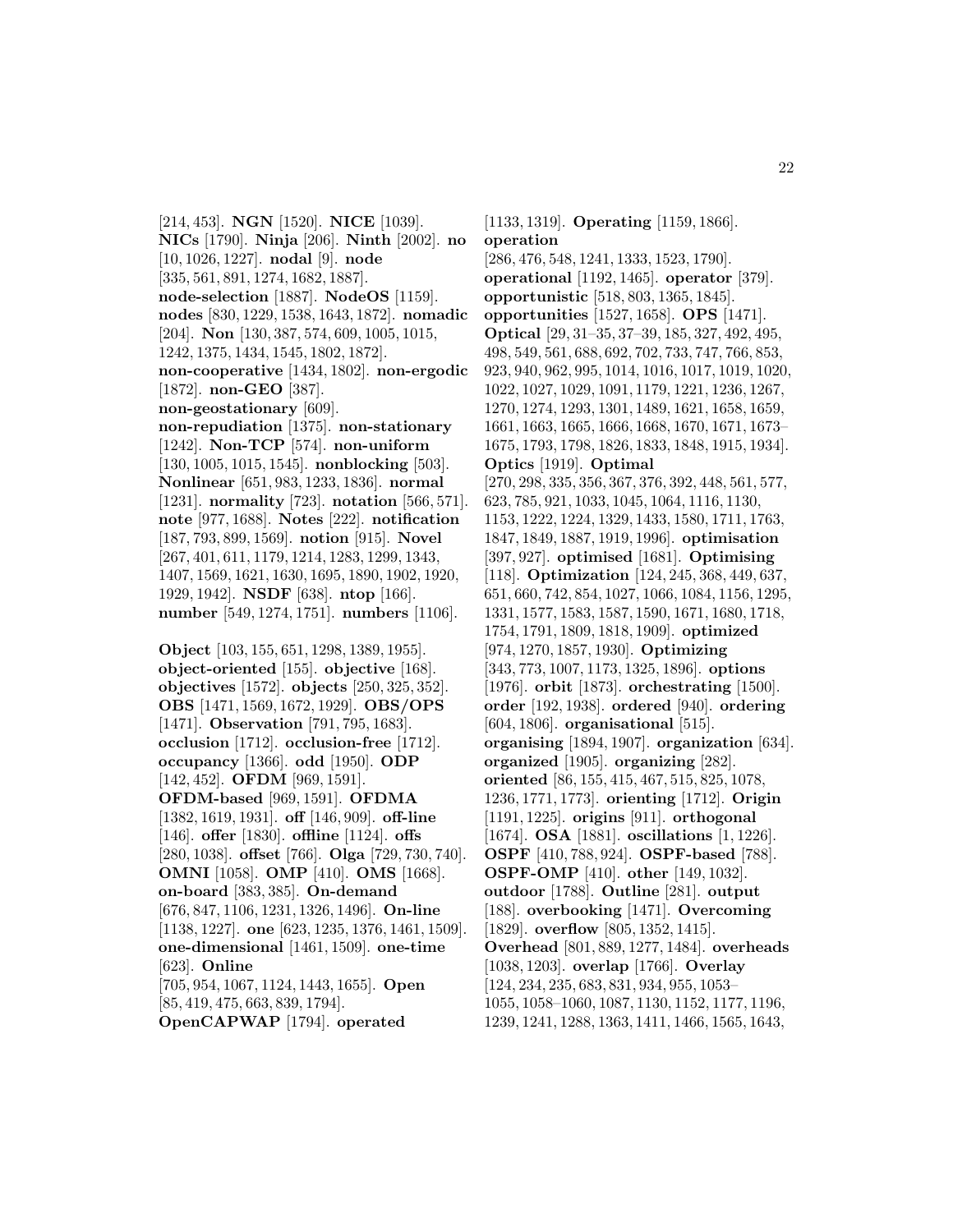1698, 1732, 1741, 1747, 1758, 1781, 1791, 1820, 1847, 1887, 1914, 1945]. **overlay-based** [934, 1698]. **overlays** [925, 1237]. **Overload** [553, 1504, 1832]. **overview** [645, 1444, 1926]. **OVSF** [1692].

**P2P** [1036, 1037, 1100, 1173, 1177, 1197, 1325, 1454, 1509, 1598, 1620, 1631, 1758, 1812, 1815, 1818, 1842, 1904]. **P2P-based** [1818]. **P2PSIP** [1820]. **P3P** [935]. **pacing** [1551, 1639]. **Packet** [35, 38, 39, 141, 157, 192, 312, 321, 332, 334, 343, 391, 405, 429, 489, 517, 551, 561, 562, 575, 577, 594, 609, 660, 668, 675, 688, 742, 747, 776, 959, 961, 968, 972, 1006, 1049, 1050, 1077, 1081, 1092, 1121, 1128, 1133, 1160, 1174, 1219, 1225, 1236, 1269, 1275, 1286, 1293, 1297, 1393, 1399, 1465, 1536, 1546, 1556, 1638, 1705, 1793, 1807, 1808, 1833, 1839, 1840, 1885, 1933, 2000]. **packet-based** [660, 1705]. **Packet-E-Model** [1174]. **packet-level** [1133]. **packet-over-WDM** [35]. **packet-pair** [1128]. **Packet-switched** [192, 429, 609, 668, 747, 972, 1556, 1808, 1833]. **packet-switching** [1885]. **Packets** [137, 1566, 1675, 1967]. **page** [105]. **pages** [64, 66]. **paging** [973, 1170]. **pair** [1128, 1275]. **pairings** [1750]. **Palm** [1127]. **paper** [325]. **Papers** [196, 257, 319, 563, 591, 679, 1071]. **PAPI** [322]. **paradigm** [115, 263, 405, 725, 1350, 1689, 1769, 1902]. **paradoxes** [610]. **Parallel** [554, 1084, 1135, 1142, 1237, 1491, 1550, 1793, 1887]. **parameter** [2, 682, 913]. **Parameters** [121, 323, 788, 927, 1353, 1860]. **parcels** [1118]. **Pareto** [459, 1455, 1860]. **Paris** [776]. **parity** [658]. **Parlay** [213]. **Parlay-based** [213]. **partial** [637, 760, 981, 1706, 1751]. **particle** [1084]. **partitioning** [1328, 1336]. **pass** [1098]. **Passive** [34, 391, 903, 1029, 1306, 1425, 1720, 1915, 1934]. **Passport** [52]. **password** [1460]. **Past** [1351]. **Patching** [1268]. **Path** [6, 39, 73, 242, 332, 370, 392, 444,

460, 637, 831, 849, 1031, 1090, 1098, 1127, 1153, 1337, 1344, 1388, 1402, 1432, 1451, 1486, 1614, 1633, 1694, 1698, 1703, 1737, 1765, 1768, 1853, 1879, 1886, 1890, 1902]. **Path-aware** [831]. **paths** [352, 659, 784, 943, 976, 1284, 1742]. **pattern** [130, 218, 997]. **patterns** [992, 1098, 1452]. **payload** [1843]. **payload-based** [1843]. **PCF** [548]. **PCN** [1909]. **PCN-based** [1909]. **PCS** [194, 356, 612, 1243]. **PDAs** [62]. **PDE** [1769]. **PDP** [1205]. **Peer** [711, 724, 779, 846, 1011, 1035, 1038– 1042, 1060, 1105, 1155, 1217, 1246, 1298, 1348, 1355, 1407, 1487, 1527, 1584, 1604, 1641, 1655, 1677, 1768, 1813, 1814, 1941, 1971]. **Peer-to-peer** [724, 779, 1011, 1035, 1038, 1040– 1042, 1060, 1105, 1155, 1217, 1246, 1298, 1355, 1407, 1487, 1527, 1584, 1604, 1641, 1655, 1677, 1768, 1813, 1814, 1941, 1971]. **peering** [1741]. **peers** [1040]. **PEN** [199]. **peninsula** [1245]. **people** [203]. **per-application** [1914]. **per-class** [1280]. **Per-flow** [440]. **per-session** [332]. **perceived** [49, 1524]. **perception** [950]. **Performance** [33, 38, 50, 110, 116, 126, 169, 190, 219, 243, 246, 275, 280, 300, 318, 321, 334, 384, 388, 404, 408, 432, 447, 459, 489, 491, 530, 531, 535, 574, 575, 685, 691, 720, 734, 747, 782, 803, 822, 849, 938, 952, 969– 972, 974, 978, 979, 1012, 1019, 1020, 1025, 1028, 1030, 1051, 1077, 1136, 1137, 1144, 1197, 1211, 1221, 1270, 1274, 1288, 1293, 1299, 1317, 1324, 1333, 1340, 1361, 1378, 1380, 1410, 1429, 1456, 1458, 1478, 1482, 1498, 1499, 1545, 1558, 1619, 1724, 1747, 1789, 1807, 1819, 1860, 1865, 1867, 1869, 1878, 1936, 1953, 1973, 1998]. **performance** [115, 147, 170, 186, 263, 296, 302, 348, 358, 437,

450, 461, 783, 791, 806, 843, 850, 869, 879, 904, 957, 962, 964, 988, 1067, 1079, 1112, 1115, 1145, 1148, 1179, 1329, 1331, 1332, 1386, 1408, 1452, 1464, 1546, 1637, 1749, 1784, 1813, 1874, 1977]. **perimeter** [629]. **periodic** [722]. **permit** [1225]. **Persistent** [1, 1226, 1322, 1526].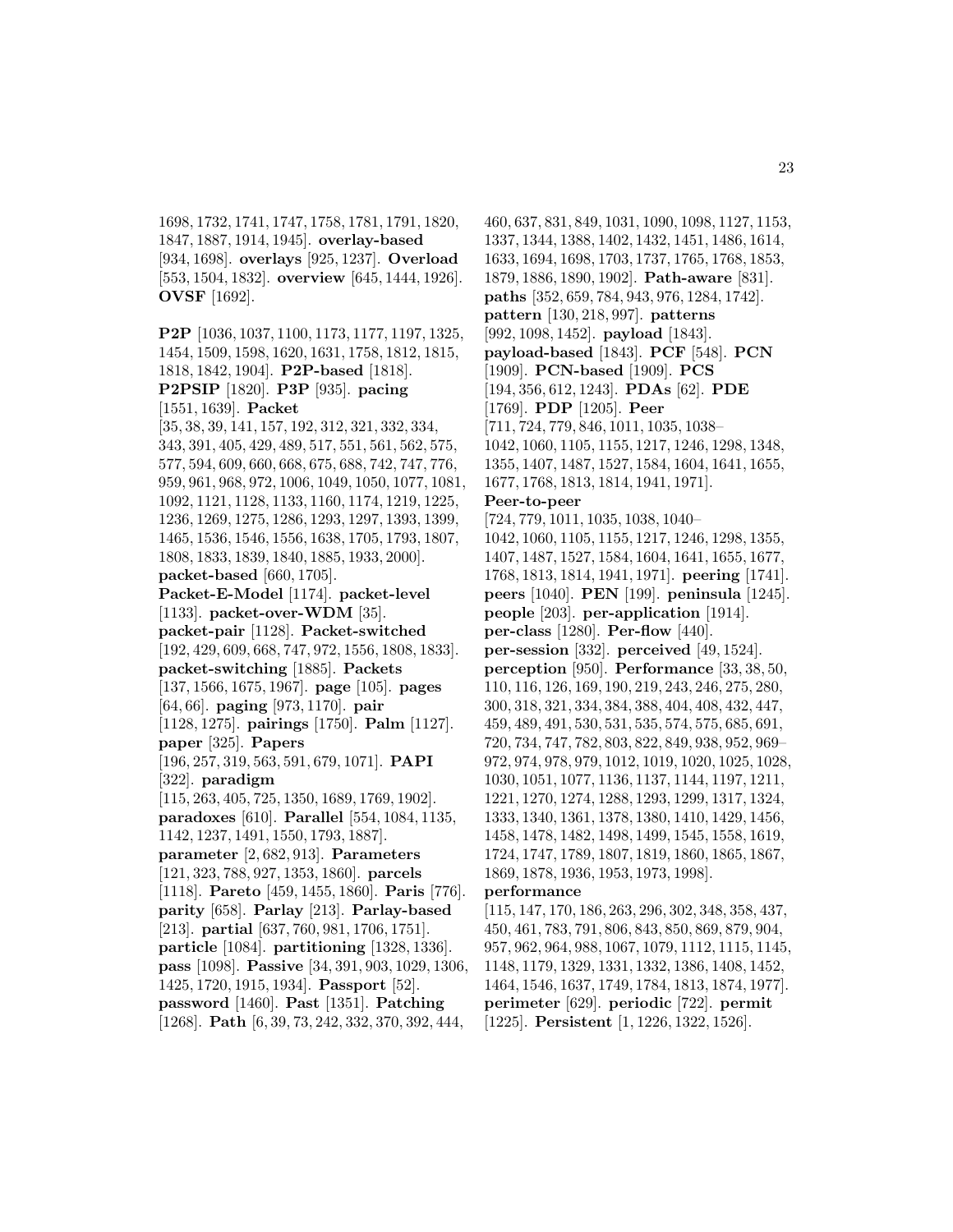**Personal** [156, 1994]. **Personalised** [1517, 1681]. **personalization** [1398]. **personalized** [60, 970]. **perspective** [382, 398, 953, 1193, 1906]. **perspectives** [569]. **Pervasive** [198, 202, 469]. **Petri** [1272]. **Petri-Net** [1272]. **Phantom** [16]. **phase** [1483, 1585]. **phenomenon** [1139, 1245]. **phishing** [1460]. **Photo** [740]. **Photonic** [1023]. **Photonics** [1660]. **physical** [1647, 1848]. **physics** [398, 1564]. **picture** [1721]. **Piggybacking** [1115]. **PKI** [320, 746]. **place** [44, 814]. **Placement** [133, 185, 561, 614, 925, 1641, 1682]. **Planck** [1366]. **plane** [685]. **planetary** [874]. **planning** [359, 558, 761, 1075, 1422, 1426, 1680, 1978]. **platform** [51, 584, 999, 1363, 1446, 1839, 1914]. **platforms** [155, 1628]. **playing** [352]. **playout** [1705, 1813]. **PLR** [1886]. **PLR-based** [1886]. **plugins** [348]. **PLW** [1098]. **PMM** [1030]. **PNNI** [123, 136]. **point** [134, 322, 355, 1332, 1401, 1465, 1866]. **point-to-multipoint** [355]. **point-to-point** [1465]. **points** [1138, 1968]. **Poisson** [459, 1860]. **Poissonian** [1275]. **poker** [344]. **polices** [734]. **Policies** [54, 141, 378, 741, 752, 771, 773, 1041, 1263, 1619, 1763]. **Policy** [392, 613, 753, 1200, 1735, 1781, 1900, 1979]. **Policy-constrained** [1900]. **Policy-enabled** [753]. **Polish** [327]. **Pollen** [203]. **Pollution** [1599, 1971]. **Polynomial** [859]. **pool** [619, 1988]. **POOSL** [531]. **popularity** [1117]. **population** [618]. **port** [137]. **port-based** [137]. **Portable** [214, 417, 977, 1279]. **Portal** [87]. **portals** [80]. **positioning** [823, 1752]. **possession** [1020]. **posteriori** [37]. **Potential** [172, 510, 616, 1150]. **Power** [31, 510, 511, 548, 622, 720, 725, 734, 833, 835, 1150, 1324, 1327, 1379, 1395, 1477, 1525, 1544, 1624, 1647, 1648, 1752, 1766, 1874, 1882, 1995]. **Power-aware** [511]. **power-level** [1752]. **Power-saving** [622, 734, 1624, 1766].

**power/rate** [1882]. **Practical** [166, 930, 1194, 1278, 1360, 1400, 1626, 1931, 1974]. **practice** [715]. **Pragmatic** [365, 586]. **pRAM** [114]. **Pre** [192, 549, 589, 680, 1231]. **pre-** [1231]. **pre-contractual** [589]. **pre-encoded** [680]. **Pre-order** [192]. **pre-routed** [549]. **prebuffering** [1920]. **Precomputation** [883]. **predefined** [1735]. **Predicate** [1250]. **Predicate/Transition** [1250]. **Predicate/Transition-nets** [1250]. **predictability** [403, 1474]. **Predicting** [262, 471, 1272, 1366]. **prediction** [73, 596, 1653, 1792, 1962]. **Predictive** [182, 364, 528, 550, 597, 1230, 1282]. **Preemptive** [877]. **preference** [877, 935]. **preferences** [918]. **Preferential** [539, 1485]. **Prefetching** [92, 409, 1458]. **Prefix** [93, 787, 880, 1269, 1438]. **prefix-caching** [93]. **Prefix-preserving** [787]. **prefixes** [1079]. **Premium** [825]. **prepaid** [243]. **presence** [1187, 1380, 1558, 1685, 1802, 1970]. **present** [1351]. **Presenting** [97]. **preserving** [787, 1739, 1777]. **Preventing** [1226]. **prevention** [1352, 1603]. **priced** [1433]. **prices** [261]. **Pricing** [19, 45, 101, 259, 560, 603, 705, 771, 774– 778, 882, 1001, 1068, 1180, 1334, 1440, 1630, 1681, 1773]. **primary** [1866]. **prime** [977]. **Principles** [1146]. **priori** [37]. **Priorities** [521]. **prioritization** [1282]. **prioritized** [782]. **Priority** [10, 188, 472, 681, 744, 1795, 1868, 1871, 1911, 1980]. **Priority-based** [1911]. **Privacy** [149, 1519, 1744, 1777, 1889]. **Privacy-aware** [1889]. **Private** [236, 340, 596, 674, 1075, 1373, 1577, 1744, 1754]. **Proactive** [92, 535, 648, 1988]. **proactively** [692]. **Probabilistic** [270, 449, 472, 749, 1011, 1037, 1286, 1384, 1799, 1927, 2000]. **probabilities** [581, 733, 995]. **Probability** [464, 522, 612, 901, 1415, 1461, 1929]. **probability-guaranteed** [901]. **probable** [460]. **Probe** [174, 1470]. **Probe-based** [1470]. **probes** [576]. **probing** [1128]. **problem** [132, 427, 558, 715, 938, 1476, 1591,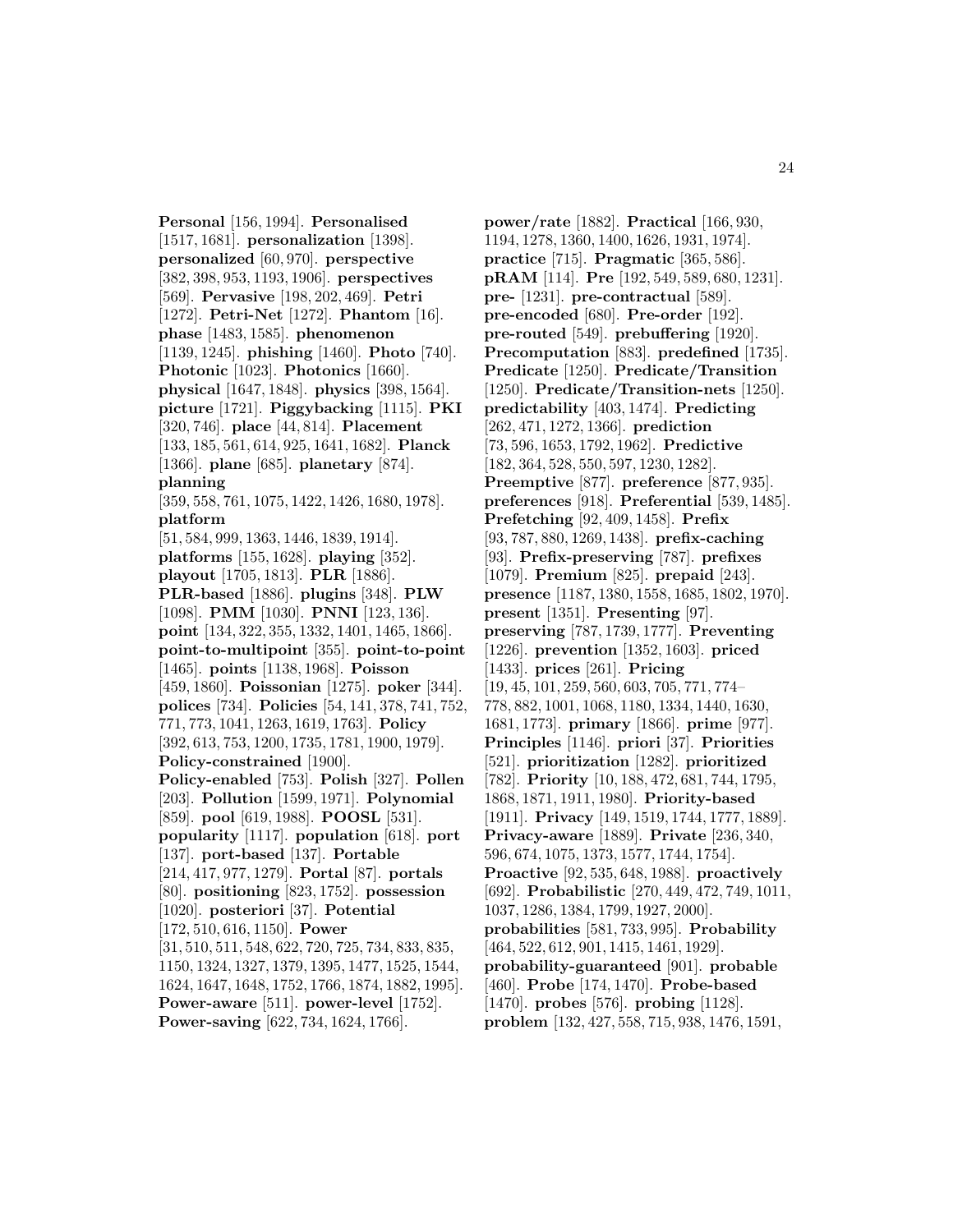1648, 1683, 1760]. **problems** [149, 361, 1104, 1829]. **procedures** [384, 732]. **process** [14, 152, 228, 459, 540, 910, 1798, 1998]. **processes** [462, 1900]. **Processing** [57, 383, 385, 526, 802, 1160, 1717, 1755]. **processor** [53, 461, 462, 525, 529–531, 941, 1313]. **processors** [524, 527, 528, 1974]. **product** [43, 1345]. **producting** [1840]. **production** [491]. **products** [797]. **PROFIBUS** [299, 1417]. **profiles** [605, 832]. **Profiling** [1842]. **profitable** [1241]. **Program** [1262]. **Programmable** [230, 233, 346, 348, 349, 505, 754, 1103, 1165, 1974]. **programming** [424, 588, 1699, 1905]. **programs** [54]. **progress** [325]. **prohibition** [1303]. **project** [216, 396]. **promising** [1928]. **Prompt** [637]. **prone** [793]. **propagation** [1441]. **Properties** [42, 292, 937, 1770, 1823, 1853]. **proportion** [1428]. **proportional** [659, 1280, 1356]. **proposal** [863, 1469]. **proposed** [839]. **proprietary** [1788]. **Protecting** [934, 1018, 1310, 1312, 1394, 1468, 1898]. **protection** [42, 620, 629, 895, 974, 997, 1016, 1026, 1309, 1313, 1519, 1614, 1633, 1667, 1668, 1694, 1890, 1960]. **Protocol** [3, 13, 52, 93, 103, 134, 278, 338, 361, 371, 391, 442, 469, 474, 477, 490, 493, 516, 522, 537, 576, 646, 649, 669, 673, 814, 888, 951, 960, 973, 994, 1003, 1069, 1123, 1197, 1199, 1205, 1250, 1279, 1283, 1330, 1343, 1423, 1460, 1463, 1478, 1480, 1494, 1508, 1510, 1549, 1561, 1624, 1649, 1655, 1710, 1726, 1750, 1803, 1825, 1850, 1916, 1943]. **protocol-adaptive** [576]. **Protocols** [5, 20, 131, 167, 254, 287, 360, 373, 426, 476, 498, 501, 547, 595, 622, 639, 647, 668, 687, 764, 833, 867, 869, 918, 939, 943, 990, 1012, 1031, 1273, 1339, 1340, 1372, 1429, 1442, 1452, 1602, 1623, 1639, 1673, 1718, 1881, 1906]. **prototype** [199, 874]. **provide** [193, 877, 1041, 1428]. **provider** [1079]. **provider-dependent** [1079]. **providers**

[322]. **Providing**

[102, 332, 405, 547, 669, 772, 844, 1244, 1301]. **Provision** [231, 386, 781]. **Provisioning** [248, 605, 683, 705, 774, 922, 955, 970, 1010, 1047, 1147, 1337, 1351, 1392, 1539, 1554, 1628, 1795, 1981]. **ProWGen** [377]. **proxies** [1103, 1131]. **proximity** [873, 1631]. **proxy** [93, 136, 377, 691, 925, 1145, 1230]. **proxy-based** [925]. **Proxy-PAR** [136]. **PSTN** [213]. **public** [1042]. **publish** [1944]. **publish-subscribe** [1944]. **Publisher** [1688]. **publishing** [60]. **purely** [704]. **purposes** [989, 1492]. **push** [970, 1030]. **push-mode-multicast** [1030]. **Pushing** [422].

**Q** [313, 546, 1080, 1320]. **Q-M** [1320]. **Q-MEHROM** [1080]. **Q-Soft** [546]. **QNS** [1875]. **QoE** [1582, 1896]. **QoS** [181, 193, 236, 242, 248, 279, 295, 304, 326, 405, 426, 440, 450, 452, 494, 519, 546, 550, 553, 556, 606, 624, 657, 665, 673, 679, 688, 775, 777, 788, 826, 840, 845, 883, 891, 898, 923, 974, 984, 999, 1010, 1012, 1047, 1067, 1071, 1076, 1078, 1090, 1113, 1139, 1181, 1213, 1227, 1231, 1236, 1244, 1252, 1297, 1301, 1336, 1351, 1354, 1382, 1392, 1423, 1432–1434, 1436, 1439, 1449, 1486, 1554, 1556, 1563, 1577, 1578, 1582, 1595, 1608, 1617, 1630, 1672, 1710, 1771, 1774, 1859, 1959, 1980]. **QoS-aware** [450, 553, 826, 923, 974, 1047, 1434, 1595, 1859]. **QoS-driven** [1608, 1771]. **QoS-enabled** [777]. **QoS-IP** [679, 1071]. **QoS-MAC** [1710]. **QoS-relevant** [1617]. **QoS-sensitive** [673]. **QoS-sensitivity** [1563]. **QoSbox** [1210]. **QoSockets** [181]. **QUAD** [1922]. **Quadrant** [1922]. **Quadrant-based** [1922]. **quadratic** [1695]. **Qualitative** [1201]. **Quality** [49, 128, 231, 276, 303, 314, 328, 332, 339, 343, 439, 781, 834, 842, 844, 1138, 1147, 1173, 1174, 1272, 1408, 1424, 1451, 1524, 1600, 1615, 1674, 1773, 1795]. **Quality-of-Service** [1451]. **Quantile** [1400]. **quantiles** [464]. **quantitative**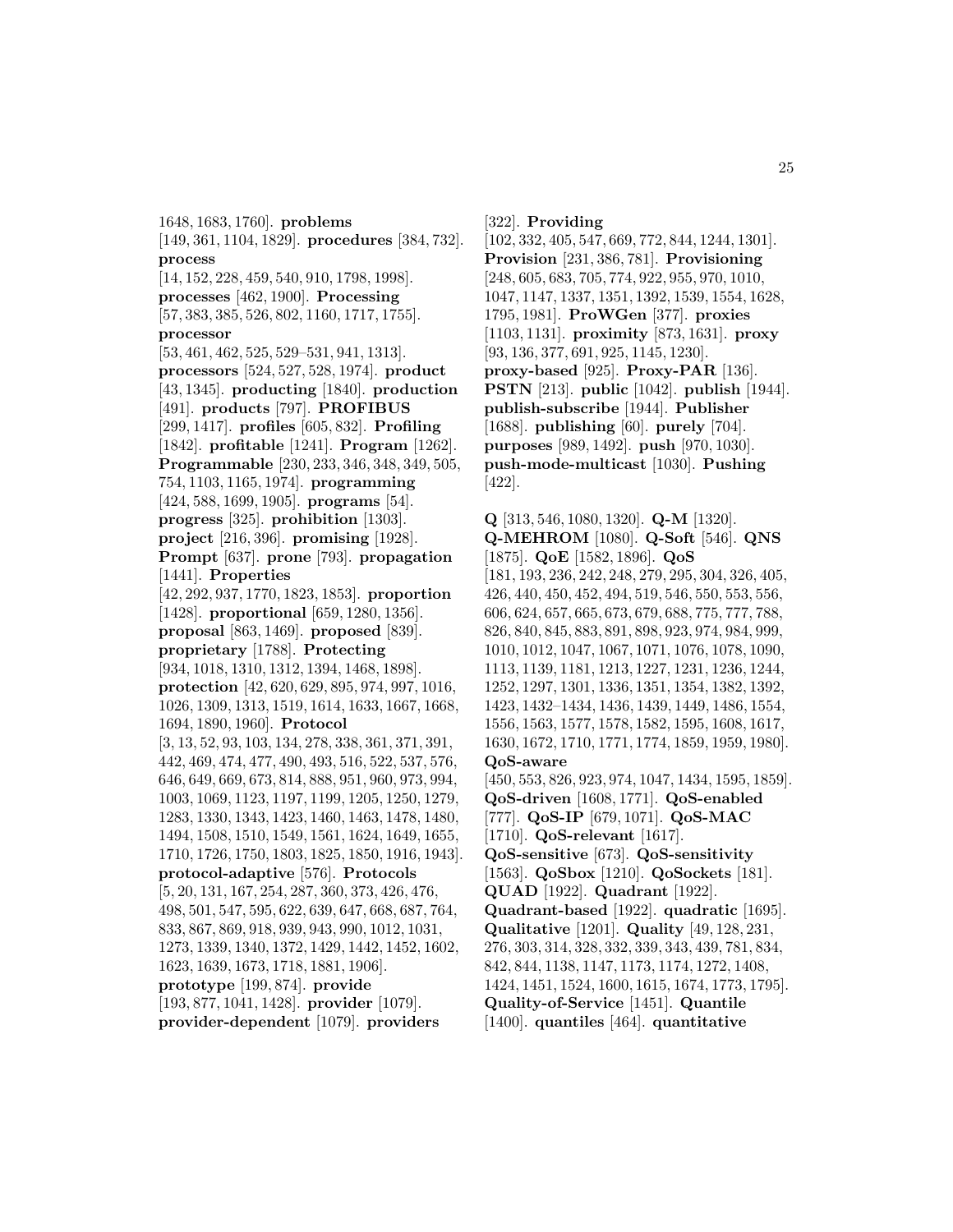[633, 1210]. **quasi** [847, 1539]. **quasi-geostationary** [847]. **quasi-static** [1539]. **queries** [630, 1717, 1802]. **Query** [55, 57, 76, 416, 1168, 1631]. **Querying** [83, 140, 587, 1065]. **Queue** [240, 459, 462, 640, 662, 677, 804, 861, 1144, 1179, 1233, 1366, 1534, 1860, 1868, 1873]. **queue-based** [1144]. **queued** [311, 575, 1049, 1855]. **Queueing** [10, 137, 430, 460, 852, 914, 1009, 1129, 1320, 1428, 1450, 1871]. **queues** [656, 1281, 1341]. **Queuing** [393, 663, 1073, 1774, 1808]. **Quick** [1608]. **quorum** [1766]. **quorumcast** [657]. **quota** [681]. **quota-based** [681].

**radii** [859]. **Radio** [89, 157, 343, 489, 686, 826, 873, 972, 1141, 1480, 1542, 1590, 1591, 1593, 1594, 1613, 1679, 1726, 1866]. **radios** [1936]. **Rainbow** [852]. **ramifications** [1095]. **random**

[470, 1242, 1325, 1390, 1544, 1617, 1946]. **randomization** [1445]. **randomized** [242, 1768, 1955]. **randomizing** [1032]. **randomly** [1853]. **range** [185, 431, 455, 461, 463, 672, 906, 911, 912, 1631, 1860, 1912, 1976]. **ranges** [516, 1853]. **rank** [78, 1117]. **ranked** [1884]. **rankings** [1096]. **rapid** [214, 415]. **Rappel** [1944]. **Rate** [2, 112, 119, 120, 127, 190, 191, 260, 298, 300, 429, 441, 468, 480, 520, 597, 621, 656, 662, 697, 738, 765, 937, 1006, 1151, 1172, 1207, 1237, 1249, 1270, 1294, 1320, 1330, 1331, 1344, 1354, 1543, 1587, 1618, 1823, 1850, 1877, 1882, 1911, 1980, 1994]. **rate-based** [119, 697]. **Rate-distortion** [1207]. **Rate-lifetime** [1543]. **Rates** [125, 968]. **RBF** [902]. **RCN** [899]. **RCS** [999, 1704]. **RDF** [71, 418–420, 1100]. **re** [445, 1027, 1251]. **re-allocation** [445]. **re-keying** [1251]. **re-optimization** [1027]. **reachability** [900]. **reachable** [626]. **reacting** [1101]. **reactive** [422, 1923, 1988]. **reading** [1606]. **Real** [121, 184, 245, 302, 467, 477, 804, 897, 902, 952,

992, 1058, 1078, 1163, 1378, 1417, 1497, 1515,

1574, 1592, 1596, 1686, 1705, 1773, 1808, 1966]. **real-life** [1163]. **Real-time** [121, 184, 302, 477, 804, 897, 902, 952, 992, 1058, 1078, 1378, 1417, 1497, 1515, 1574, 1592, 1596, 1705, 1773, 1808, 1966]. **Realistic** [1136, 1253, 1441, 1807]. **reality** [198, 753]. **Realizing** [950]. **RealSecure** [388]. **reasoning** [1799]. **Receiver** [467, 786, 862, 1401, 1852]. **receiver-based** [862]. **Receiver-centric** [1401]. **receiver-driven** [786]. **receiver-oriented** [467]. **receivers** [1080]. **recommendation** [1951]. **recommending** [95]. **reconfigurable** [54, 348, 687]. **reconfiguration** [1016]. **reconstruction** [1317]. **records** [535]. **recovery** [706, 1083, 1197, 1267, 1317, 1322, 1466, 1623, 1633, 1640, 1899]. **recurrence** [1836]. **recurrence-based** [1836]. **RED** [562, 641, 677, 693, 983, 1088, 1233, 1503]. **redirection** [996]. **redistribution** [1783]. **Redland** [418]. **reduce** [539, 559, 1428, 1929]. **reduced** [1114]. **reducible** [1260]. **Reducing** [409, 552, 720, 1181, 1248, 1277]. **reduction** [494, 519, 1600]. **redundancy** [1830]. **redundant** [1471]. **REFACING** [1725]. **reflection** [1226]. **Refreshment** [378]. **regarding** [1675]. **regimes** [1534]. **region** [1331]. **registration** [1443, 1583, 1636]. **regression** [1792]. **regular** [335, 1693]. **reinforcement** [1929]. **Reinforcing** [626]. **rekeying** [706]. **related** [1115]. **relations** [96, 98]. **Relationship** [621, 1735]. **relationships** [1744]. **relative** [1922]. **relay** [1931]. **relaying** [1482]. **Relevance** [1201]. **relevant** [1617]. **Reliability** [264, 811, 890, 1038, 1669, 1751, 1897, 1932]. **Reliable** [51, 363, 373, 613, 658, 759, 812, 949, 994, 1083, 1296, 1543, 1702, 1703, 1883]. **relocation** [1727]. **Remote** [930, 980, 1105, 1374, 1800]. **remotely** [1230]. **removal** [1124]. **rendezvous** [1459]. **rendezvous-based** [1459]. **renegotiating**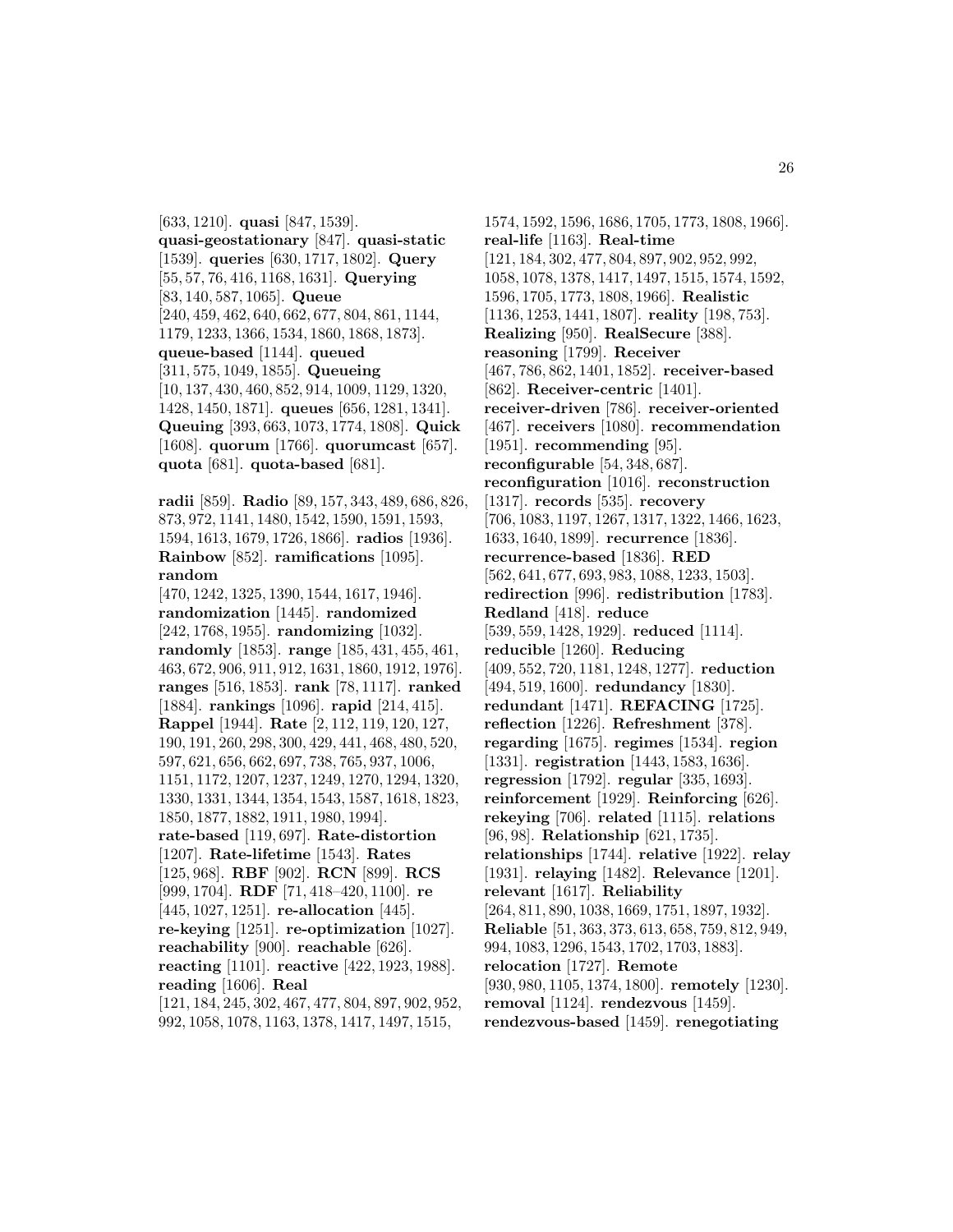[125]. **Reno** [318]. **Reordered** [1967]. **Repacking** [836]. **repairing** [1960]. **replacement** [741]. **Replacing** [817]. **replanning** [428]. **replica** [712]. **replicated** [1232]. **replication** [356, 712, 1862]. **reply** [126]. **reports** [416]. **repositioning** [979]. **repositories** [422]. **repository** [66, 165]. **representation** [5, 99, 417, 420, 423, 424]. **representations** [1310]. **representative** [700, 1922]. **Representing** [713]. **repudiation** [1375]. **Reputation** [1035–1038, 1041]. **Reputation-based** [1041]. **reputations** [105]. **request** [126, 275]. **request-reply** [126]. **requests** [549, 615, 1326, 1774]. **requirement** [1258]. **Requirements** [242, 292, 525, 560, 566, 839, 990, 1516]. **reroute** [558, 1349]. **Rerouting** [1195, 1661]. **rescheduling** [492]. **rescue** [1127]. **Research** [436, 608, 751, 1217, 1602, 1702]. **reservation** [13, 294, 364, 368, 619, 920, 998, 1069, 1111, 1282, 1471]. **reservation-pool** [619]. **reservations** [850, 1080, 1665, 1743, 1845]. **residential** [1436, 1992]. **residues** [1695]. **resilience** [1403]. **resiliency** [1200]. **Resilient** [959, 1185, 1413, 1487, 1604, 1632, 1729, 1909, 1946]. **resistant** [150, 1087]. **resolution** [493, 630, 1025, 1257, 1494]. **Resource** [30, 97, 125, 230, 297, 316, 343, 367, 385, 389, 407, 538, 685, 767, 775, 781, 826, 920, 1064, 1080, 1107, 1209, 1246, 1651, 1677, 1696, 1707, 1754, 1791, 1795, 1817, 1859, 1907, 1988, 1989]. **resources** [78, 614, 786, 816, 1146, 1165, 1382, 1986]. **response** [152, 262, 874, 904, 1675]. **responsive** [1231]. **restorable** [1529]. **Restoration** [370, 784, 962, 1666, 1830]. **restricted** [1868]. **restrictive** [1206]. **restructuring** [1480]. **results** [1096, 1201, 1564, 1704]. **retransmit** [1623]. **retrial** [1873]. **Retrieval** [667, 1509, 1819]. **retrospective** [1099]. **reuse** [218, 1978].

**reuse-driven** [218]. **Revealing** [361].

**revenue** [1073]. **revenue-based** [1073]. **revenues** [1086, 1433]. **review** [496, 1370]. **reviewers** [207, 362, 541, 727, 864, 1308]. **Revisiting** [1143]. **revolution** [583]. **RFID** [1373, 1606, 1652, 1695]. **rich** [1259]. **riding** [1584]. **right** [324, 1041]. **rigorous** [1500]. **ring** [35, 498, 504, 959, 982, 1469, 1668, 1672]. **rings** [36, 37, 503, 549, 673, 783, 1021]. **Risk** [895, 1180, 1384, 1696, 1700, 1879]. **Risk-based** [1384]. **risk-disjoint** [895]. **Risks** [52]. **RL** [1994]. **RL-based** [1994]. **road** [250, 581]. **roaming** [1646]. **robin** [192, 312]. **robot** [1799]. **Robust** [56, 206, 926, 997, 1175, 1217, 1278, 1304, 1540, 1763, 1802, 1846]. **robustness** [1089, 1109]. **Role** [138, 1923, 1937]. **root** [899, 1656]. **RoQ** [1600]. **Round** [192, 312, 785, 1924]. **round-trip** [785]. **Route** [1, 375, 1226, 1326, 1567, 1671, 1818, 1900]. **route-demand** [375]. **routed** [549, 1491]. **router** [311, 347, 1030, 1345, 1600, 1663]. **router-based** [1600]. **routers** [348, 1210, 1335, 1790, 1974]. **routes** [626, 1359, 1781]. **Routing** [3, 31, 39, 122, 123, 127, 135, 136, 139, 167, 215, 305, 338, 375, 387, 426, 494, 495, 519, 554, 609, 610, 632, 646, 659, 665, 714, 736, 784, 801, 824, 832, 834, 876, 883, 898, 923, 963, 984, 1003, 1005, 1017, 1019, 1022, 1031, 1057, 1067, 1090, 1106, 1114, 1130, 1147, 1156, 1181, 1187, 1191, 1198, 1200, 1214, 1227, 1251, 1326, 1336, 1337, 1364, 1387, 1409, 1424, 1432, 1452, 1459, 1476, 1489, 1496, 1507, 1549, 1562, 1575, 1602, 1627, 1634, 1662, 1696, 1718, 1743, 1761, 1770, 1777, 1783, 1790, 1791, 1848, 1849, 1890, 1909, 1919, 1923, 1982, 1993]. **routing** [1, 30, 76, 303, 410, 504, 534, 550, 579, 611, 620, 624, 636, 657, 660, 703, 796, 1054, 1223, 1231, 1305, 1323, 1410, 1451, 1538, 1587, 1768, 1889, 1902, 1912, 1918, 1968]. **RPR** [1179]. **RQL** [587]. **RSVP** [315, 438]. **RSVP-aware** [438]. **RT** [262, 835]. **RT-MuPAC** [835]. **RTID** [145]. **rule** [1905]. **rule-based** [1905]. **rules** [397, 422, 1100]. **Running** [90].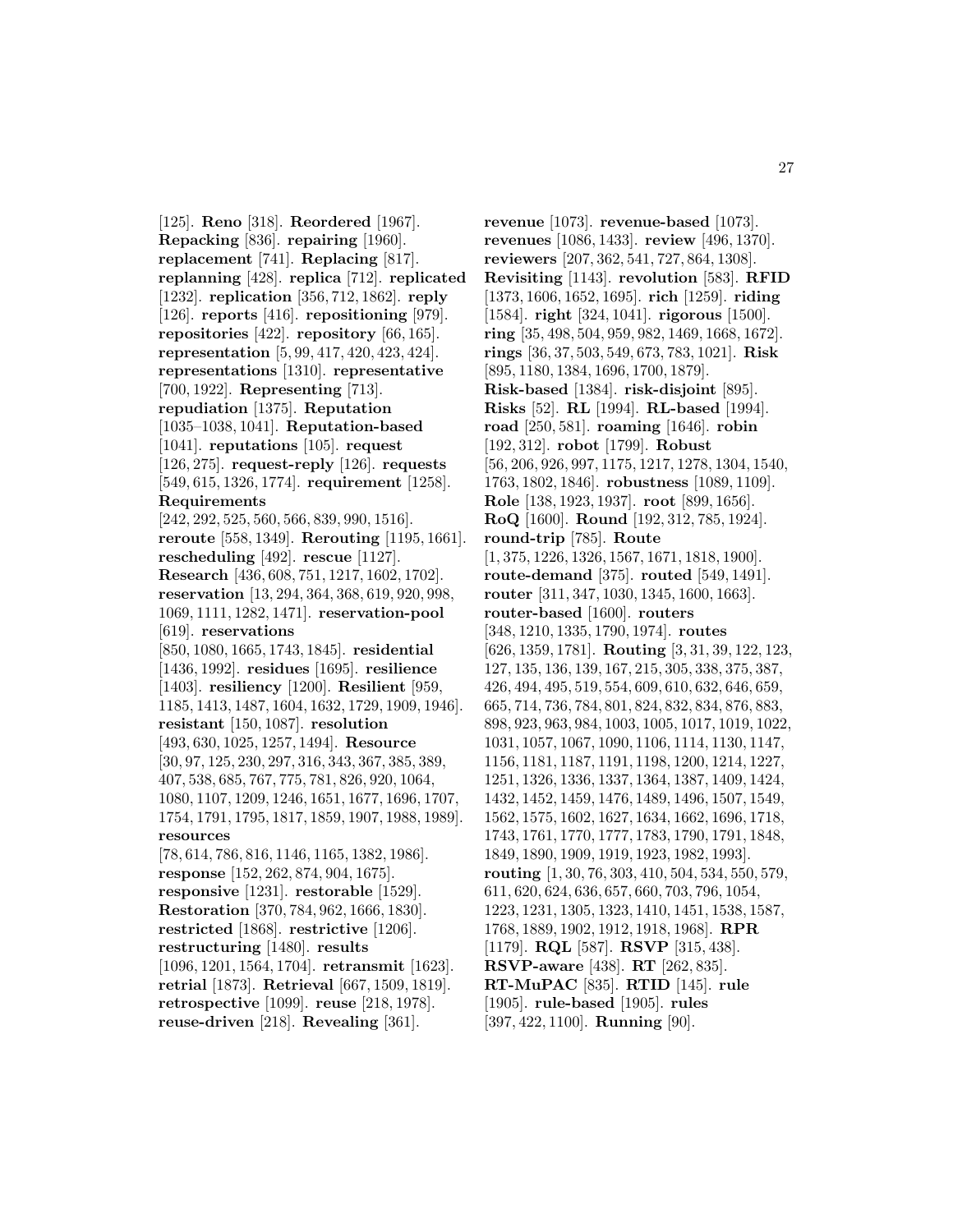**s** [108, 109, 173, 445, 891, 1873]. **S-SLSP** [445]. **safety** [992, 1323]. **safety-critical** [992]. **SafetyNet** [233]. **SALSA** [74]. **SAM** [1642]. **SAM-MAC** [1642]. **samples** [1717]. **Sampling** [67, 1189, 1400, 1492, 1684, 1721, 1946]. **sand** [810]. **Sandpiper** [1989]. **satellite** [158, 293, 357, 382, 383, 385– 387, 609, 646, 793, 847, 890, 999, 1138, 1238, 1496, 1558, 1704, 1888]. **satellite/terrestrial** [158]. **SATIP6** [999]. **Satisfying** [549]. **Saturated** [1419]. **saturation** [1545]. **save** [1379]. **saving** [510, 622, 734, 1379, 1624, 1766, 1995]. **Scalability** [1235, 1459, 1745, 1839]. **Scalable** [51, 309, 363, 372, 426, 594, 631, 636, 641, 672, 699, 704, 788, 845, 920, 978, 1010, 1135, 1155, 1173, 1190, 1195, 1251, 1373, 1448, 1481, 1581, 1616, 1789, 1840, 1948, 1981]. **scale** [206, 453, 500, 630, 649, 954, 1006, 1134, 1135, 1403, 1420, 1483, 1540, 1576, 1626, 1652, 1739, 1780, 1932, 1982]. **Scaled** [744]. **scaling** [680, 908, 1048, 1336]. **scatternet** [719]. **scenarios** [477, 1683, 1686]. **Schedule** [692, 1774]. **scheduler** [1378]. **schedulers** [312, 313, 1428, 1795, 1855]. **Scheduling** [18, 188, 192, 342, 343, 376, 405, 472, 518, 528, 536, 702, 722, 766, 782, 803, 897, 940, 941, 961, 1029, 1049, 1143, 1150, 1183, 1271, 1365, 1382, 1443, 1491, 1547, 1574, 1580, 1601, 1609, 1619, 1679, 1682, 1705, 1711, 1732, 1743, 1756, 1793, 1813, 1882, 1891, 1915, 1931, 1955, 1987, 1994]. **schema** [414, 420, 423, 1509, 1838]. **schema-based** [1509]. **scheme** [16, 18, 126, 190, 344, 369, 429, 538, 611, 737, 745, 759, 765, 776, 787, 805, 815, 826, 862, 882, 937, 974, 980, 998, 1025, 1051, 1064, 1170, 1179, 1194, 1195, 1214, 1220, 1233, 1278, 1302, 1358, 1404, 1477, 1497, 1523, 1639, 1640, 1642, 1695, 1715, 1764, 1833, 1859, 1890, 1891, 1920, 1924, 1952, 2000]. **schemes** [122, 137, 193, 279, 310, 370, 393, 512, 660, 695, 697, 778, 859, 927, 978, 1027, 1067, 1171, 1332, 1349, 1360, 1416, 1623, 1661, 1819]. **SCI** [302]. **science** [792, 797, 798]. **sciences**

[790]. **scientific** [173]. **SCM** [33, 391]. **scope** [1205]. **SCPS** [1624]. **SCTP** [1142]. **SDH** [124]. **SDL** [216–222, 565, 569, 570, 696, 992]. **SDL-2000** [222, 569]. **SDL-based** [217]. **Seamless** [446, 1383]. **Search** [57, 70, 76, 77, 81, 140, 400, 401, 427, 494, 1092, 1095, 1096, 1155, 1217, 1245, 1325, 1348, 1407, 1426, 1438, 1648, 1873]. **searches** [1269]. **searching** [62, 1011]. **SearchPad** [81]. **second** [41, 679, 911]. **secondary** [1592, 1866]. **secret** [1783]. **sectorized** [1645]. **Secure** [180, 493, 629, 919, 1109, 1118, 1145, 1285, 1376, 1389, 1406, 1448, 1493, 1504, 1523, 1628, 1655, 1753, 1805, 1926, 1934]. **Securely** [933]. **Securing** [351, 1520]. **Security** [54, 166, 167, 232, 291, 340, 432, 638, 639, 724, 746, 787, 929, 932, 1035, 1090, 1145, 1156, 1235, 1251, 1279, 1374, 1520, 1527, 1725, 1738, 1935]. **security-aware** [1090]. **seeing** [1721]. **segment** [1667]. **segmentation** [664, 686]. **Selected** [177, 319, 679, 1071]. **selecting** [1229]. **selection** [147, 221, 279, 659, 812, 954, 1153, 1236, 1332, 1556, 1608, 1698, 1772, 1866, 1887]. **selections** [645]. **selective** [632, 1170]. **Self** [113, 282, 370, 631, 763, 911, 937, 1018, 1131, 1189, 1304, 1309, 1314, 1352, 1467, 1514, 1581, 1624, 1628, 1651, 1712, 1809, 1832, 1894, 1897, 1898, 1903–1905, 1907, 1910, 1960, 2000]. **Self-\*** [1832]. **Self-adaptive** [1903, 2000]. **self-adjusting** [937]. **Self-adjustment** [1651]. **self-aware** [1314]. **self-clocking** [1467]. **self-configuration** [631, 1809]. **self-configuring** [1581, 1624]. **self-healing** [370, 631, 1898]. **self-keying** [1304]. **self-learning** [1832]. **Self-managed** [1628, 1904]. **Self-managing** [1514, 1897]. **self-optimization** [1809]. **self-organising** [1894, 1907]. **self-organized** [1905]. **self-organizing** [282]. **Self-orienting** [1712]. **Self-prevention** [1352]. **self-protecting** [1898]. **self-protection** [1309]. **self-repairing** [1960]. **self-sharing**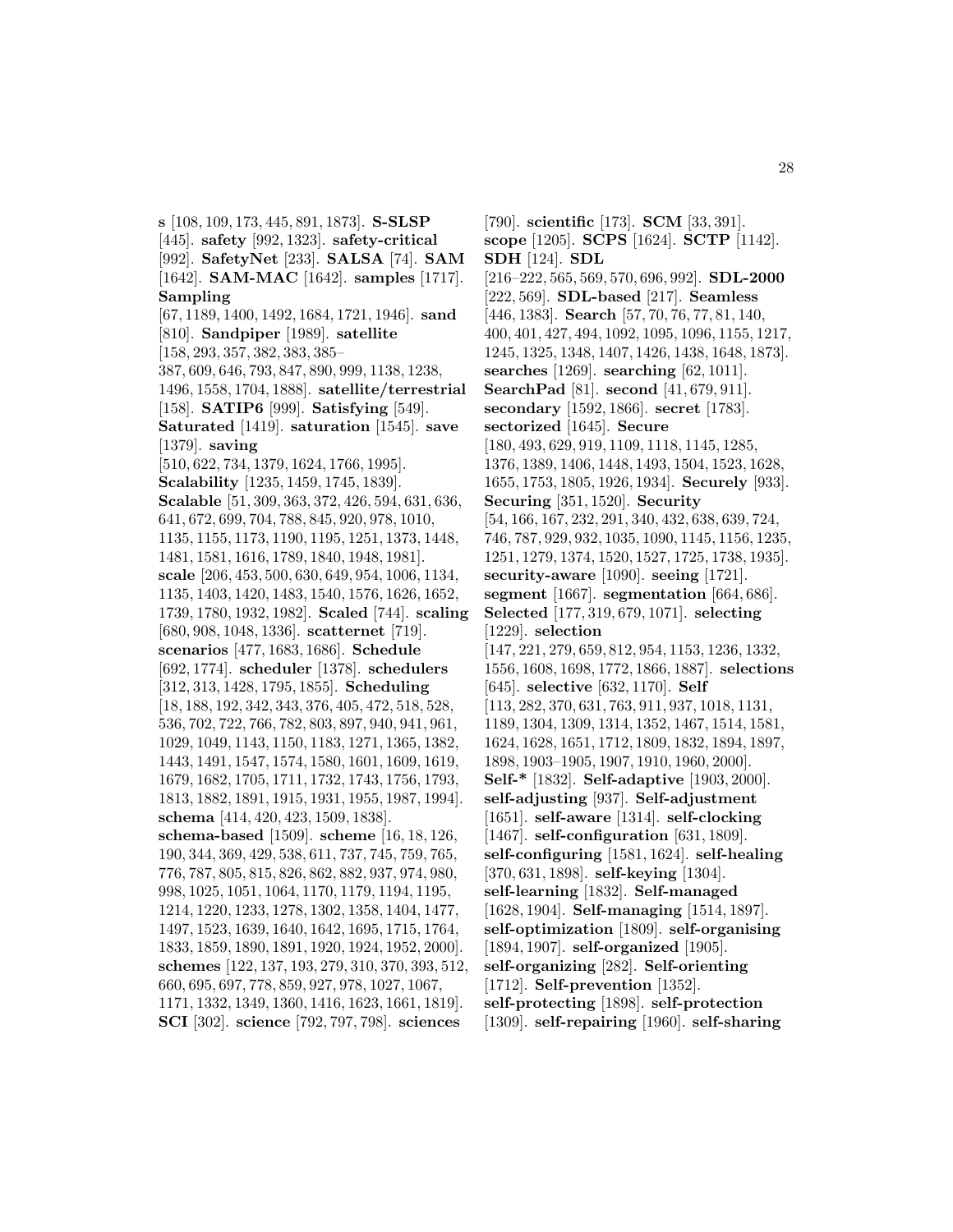[1018]. **self-similar** [113, 1189]. **Self-similarity** [763, 911, 1131]. **self-tuning** [1910]. **selfish** [1948]. **Selfishness** [1648]. **Semantic** [80, 583–587, 589, 1508, 1509]. **semantics** [569, 1261, 1348]. **SemTalk** [586]. **sender** [636, 862]. **senders** [1080]. **sending** [1032, 1344]. **sense** [1475]. **sensing** [200, 1647, 1942]. **sensitive** [91, 673, 834, 836, 1171, 1249, 1305, 1573, 1601, 1640, 1711]. **Sensitivity** [1328, 1563]. **Sensor** [354, 593, 628–634, 642, 731, 801, 810, 812, 814, 921, 979, 1065, 1085, 1182, 1183, 1185, 1215, 1222, 1229, 1251, 1291, 1292, 1295, 1303, 1324, 1362, 1388, 1391, 1430, 1443, 1461, 1514, 1525, 1543, 1573, 1575, 1576, 1580, 1682, 1683, 1691, 1699, 1709, 1710, 1712–1715, 1723, 1727, 1728, 1748, 1752, 1753, 1755, 1777, 1807, 1822, 1849, 1850, 1861, 1882, 1889, 1905, 1911, 1916, 1922, 1923, 1926, 1930, 1942, 1955, 1982, 1996–1999]. **sensors** [655, 1853]. **separation** [517, 1275, 1775]. **sequence** [558, 990, 1106, 1751]. **sequences** [572, 1098]. **Sequential** [618]. **series** [1617]. **Serv** [1010, 1827]. **server** [49, 336, 450, 621, 645, 748, 851, 917, 954, 1143, 1224, 1253, 1749, 1973]. **server-side** [917]. **servers** [15, 133, 461, 480, 553, 934, 1230, 1268, 1294]. **Service** [119, 134, 140, 150, 156, 157, 162, 212, 213, 229, 231, 236, 239, 243, 263, 276, 285, 294, 297, 303, 314, 328, 332, 334, 339, 365, 371, 405, 415, 417, 437, 439, 489, 529, 537, 560, 588, 604, 605, 643, 704, 726, 754, 772, 774, 781, 825, 834, 842, 844, 881, 902, 934, 961, 974, 1051, 1089, 1138, 1147, 1163, 1166, 1180, 1199, 1210, 1236, 1239, 1241, 1250, 1256, 1280, 1305, 1314, 1403, 1408, 1424, 1449–1451, 1490, 1518, 1542, 1608, 1646, 1665, 1674, 1677, 1706, 1713, 1771, 1791, 1795, 1871, 1899, 1911, 1920, 1927]. **service-aware** [1665]. **service-dependent** [1051]. **service-differentiated** [726]. **service-driven** [529]. **service-oriented** [415, 1771]. **Services** [12, 19, 63, 90, 120, 159, 170, 206, 211, 214, 226, 231, 260, 298, 305, 329,

337, 350, 365, 369, 386, 405, 422, 440, 441, 470, 472, 590, 602, 603, 605, 658, 682–684, 757, 765, 782, 809, 879, 892, 897, 922, 970, 971, 1001, 1012, 1029, 1068, 1162, 1164, 1232, 1264, 1265, 1316, 1405, 1433, 1447, 1459, 1470, 1484, 1500, 1513, 1517, 1557, 1773, 1820, 1831, 1898, 1981]. **Serving** [276, 933]. **Session** [332, 371, 389, 951, 1208, 1232, 1903]. **session-based** [389]. **sessions** [505, 982, 1018, 1130, 1354, 1423]. **set** [572]. **sets** [876, 1065, 1287]. **setup** [392, 1284]. **shaping** [115, 191, 1892]. **share** [1274, 1941]. **shared** [130, 334, 419, 1016, 1633, 1667, 1696, 1793, 1879, 1986]. **shared-per-wavelength** [1793]. **shared-segment** [1667]. **sharing** [38, 86, 379, 461, 462, 471, 550, 643, 735, 846, 941, 1018, 1021, 1026, 1195, 1331, 1354, 1381, 1467, 1527, 1536, 1594, 1595, 1679, 1815, 1817, 1859]. **SherLOCK** [1637]. **Short** [539, 663, 693, 1046, 1545, 1612]. **short-lived** [663]. **Short-term** [1545]. **Shortest** [1765, 1768, 1902]. **Shortest-path** [1765, 1768]. **side** [917, 1458, 1788]. **side-effects** [1788]. **signal** [802, 1755]. **Signaling** [10, 128, 265, 360, 387, 559, 701, 822, 1209, 1213, 1528, 1787, 1965]. **signalling** [1643]. **signature** [1655]. **signatures** [301, 623, 851, 1750]. **signon** [52]. **SIL** [1155]. **silk** [1159]. **SilkRoute** [98]. **similar** [113, 1189]. **similarity** [763, 911, 1131]. **Simple** [16, 43, 278, 305, 393, 520, 917, 1233, 1302, 1917]. **simulated** [794]. **simulating** [1359]. **Simulation** [17, 21, 266, 313, 377, 410, 447, 498, 530, 590, 693, 960, 1054, 1126, 1132, 1133, 1135, 1137, 1319, 1441, 1492, 1550, 1686, 1734, 1739, 1778, 1862, 1907]. **simulation-based** [17, 266, 1137]. **simulations** [1134]. **simulator** [557, 1534]. **simulators** [451]. **simultaneous** [650, 1020]. **simultaneously** [1428]. **SingBroad** [1891]. **single** [52, 802, 1021, 1098, 1366, 1460, 1469, 1891]. **single-hub** [1021, 1469]. **Single-pass** [1098]. **singleton** [880]. **Sink** [979]. **SIP**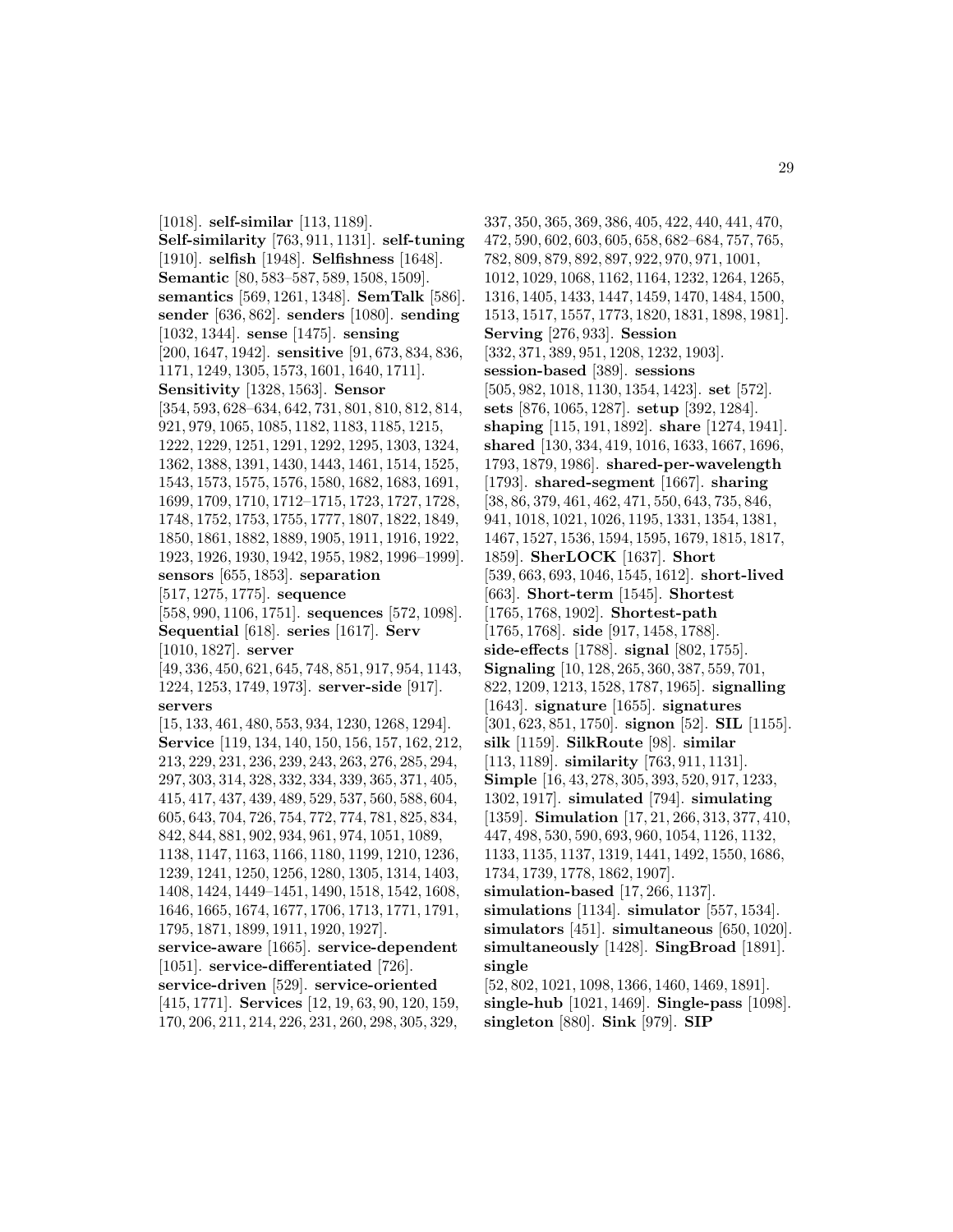[718, 971, 1265, 1394, 1673]. **SIP-based** [971, 1394]. **SIP-enabled** [1673]. **site** [72, 104]. **sites** [58]. **size** [664, 677, 1077, 1108]. **sizeable** [262]. **sizes** [675, 1456, 1766]. **sketch** [1762]. **skew** [1124]. **Skype** [1582, 1787]. **SLA** [178]. **SLAs** [443]. **slave** [720, 1386]. **slave-to-slave** [720]. **slice** [1863]. **slice-based** [1863]. **sliding** [785]. **sliding-window** [785]. **Slot** [1171]. **slotted** [36, 37, 760, 1833]. **SLSP** [445]. **Small** [545, 806, 908, 977, 1048, 1177, 1961]. **Small-buffer** [1961]. **Small-time** [908]. **Small-world** [806, 1048, 1177]. **Smart** [248–250, 253–256, 817, 980, 1368– 1371, 1375, 1376, 1992]. **Smooth** [247, 737]. **smoothness** [738, 937]. **SMP** [1628]. **SMS** [578]. **snapshot** [208]. **snooping** [665]. **Snow** [1159]. **social** [1037, 1512, 1744]. **socket** [1352]. **sockets** [181]. **soft** [345, 546, 1123]. **soft-handoff** [1123]. **softswitch** [559]. **software** [21, 45, 546, 570, 1258, 1790, 1869]. **Sojourn** [9]. **Sojourn-time** [9]. **solution** [248, 558, 1204, 1481, 1547, 1772, 1995]. **solutions** [41, 122, 839, 1401, 1444, 1448, 1788]. **solve** [1546]. **some** [1006]. **Someone** [1620]. **SONET** [503, 783, 1153]. **SONET/WDM** [503]. **Sorting** [1950, 1967]. **source** [59, 135, 683, 802, 909, 1175, 1225, 1638, 1794, 1873]. **sources** [118]. **SPA** [1877]. **Space** [384, 494, 792, 794–796, 867– 871, 874, 1092, 1445, 1478, 1509, 1585, 1856]. **Space-based** [871, 874]. **space-terrestrial** [869]. **Spacecraft** [872]. **SPAD** [1486]. **spam** [1396, 1841]. **spanning** [1761]. **Spare** [445, 1016, 1539]. **sparse** [495, 1501]. **spatial** [1838]. **Spatio** [731, 1987]. **Spatio-temporal** [731, 1987]. **spawning** [230]. **Special** [1094, 1553, 1589, 1658, 1709, 1786, 1865]. **Specific** [79, 683, 1536, 1579, 1914]. **specification** [252, 299, 588, 764]. **specifications**

[159, 221, 244, 567, 595, 696, 990, 1250]. **specified** [367]. **specify** [452]. **specifying** [27]. **spectral** [516, 1800]. **Spectrum** [690, 813, 913, 1141, 1381, 1592, 1594– 1596, 1679]. **speech** [1704]. **Speed** [300, 324, 648, 836, 901, 944, 968, 1160, 1340– 1343, 1346, 1616, 1684, 1697, 1790, 1839, 1934]. **speed-sensitive** [836]. **speedup** [1220]. **splitting** [495, 933]. **spot** [205]. **spots** [509, 1794]. **SPP** [1460]. **spread** [51, 690, 1803]. **spurious** [691, 1192]. **Squeal** [55]. **SRAMT** [862]. **SRD** [117]. **SRRG** [1696]. **SS7** [265]. **SS7-signaling** [265]. **SSL** [933]. **SSVP** [1497]. **Stability** [13, 641, 1502, 1503, 1627, 1653, 1804, 1838]. **stability-based** [1653]. **stabilization** [1223]. **stabilizing** [656]. **stable** [677, 978, 1144, 1872]. **Stacked** [11]. **Stacked-Banyan** [11]. **stage** [1536]. **standard** [421, 867]. **Standards** [256]. **star** [391]. **start** [241, 1609]. **start-up** [241]. **StarTrek** [198]. **State** [350, 430, 608, 694, 766, 824, 849, 981, 1181, 1207, 1322, 1502, 1568, 1760, 1990]. **State-dependent** [430]. **state-of-the-art** [608, 694]. **Stateless** [440, 483, 1493, 1831]. **states** [961]. **static** [122, 1212, 1462, 1539, 1606, 1795]. **station** [795, 859, 1547]. **stationary** [1242]. **stations** [266, 511]. **Statistical** [182, 263, 398, 735, 878, 897, 902, 1528, 1622, 1782, 1800]. **Status** [569]. **Steiner** [1736]. **Steiner-tree** [1736]. **step** [639, 1270, 1372]. **Steps** [491]. **Stepwise** [1941]. **still** [1357]. **Stochastic** [74, 261, 366, 399, 1128, 1336, 1512, 1806, 1867, 1875]. **stochastically** [1925]. **storage** [854]. **stored** [917, 1230, 1252]. **storm** [534]. **strategies** [37, 519, 560, 712, 785, 1001, 1119, 1384, 1692]. **strategy** [187, 632, 952, 1017, 1504, 1690, 1755]. **stratified** [1721]. **Stream** [34, 306, 550, 1064]. **stream-based** [550]. **streaming** [12, 86, 325, 676, 680, 847, 917,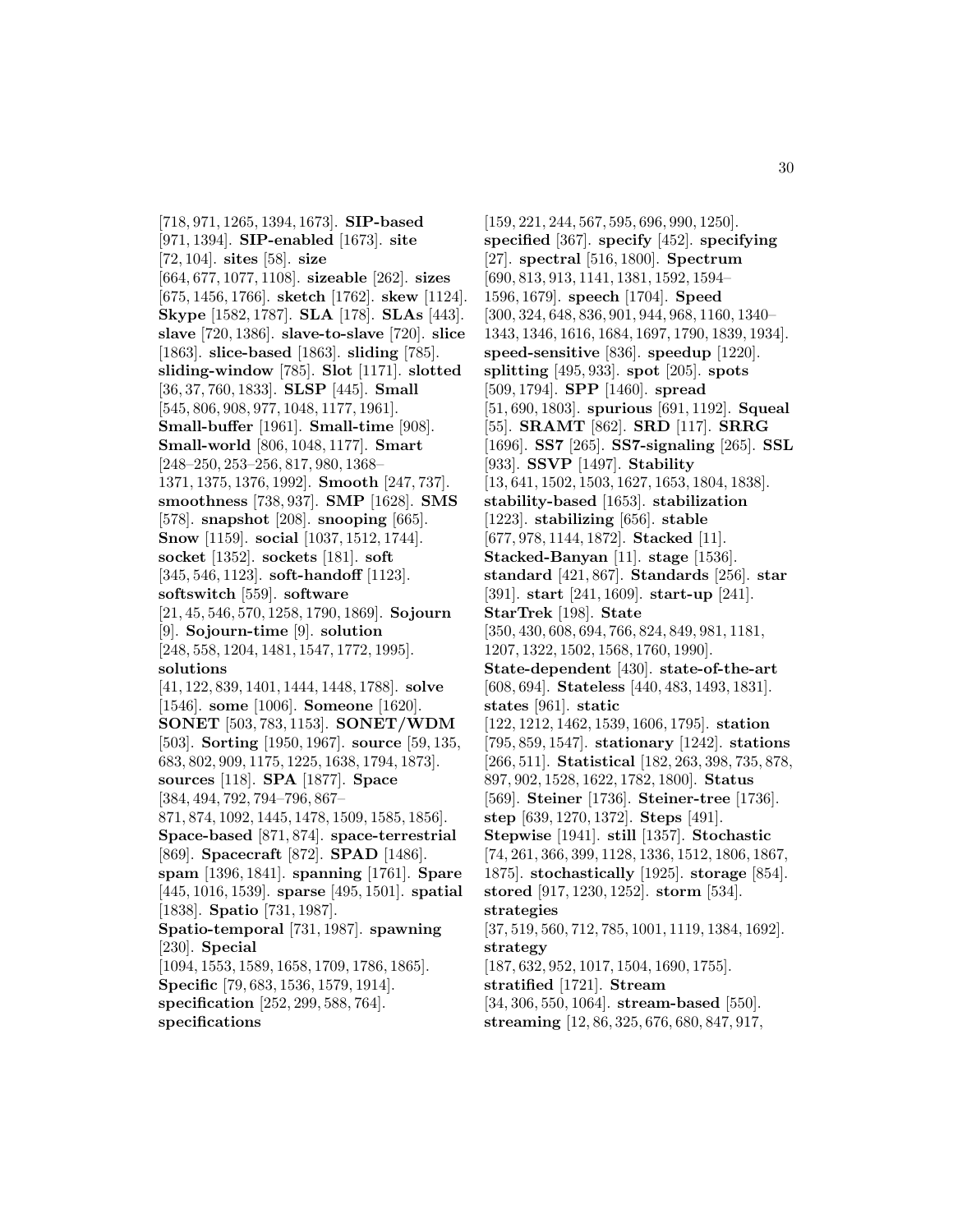1098, 1224, 1252, 1253, 1330, 1481, 1497, 1524, 1557, 1601, 1698, 1789, 1812, 1813, 1971, 1981]. **streamline** [1671]. **streams** [93, 126, 427, 1099, 1173, 1331, 1611, 1618, 1970]. **street** [561]. **strict** [1674]. **Strictly** [503]. **striping** [650]. **structure** [68, 74, 457, 597, 1097, 1762]. **Structured** [55, 1197, 1300]. **structures** [1053, 1563]. **Structuring** [1196]. **studies** [797, 1137]. **Study** [17, 161, 209, 307, 388, 410, 447, 498, 664, 734, 736, 745, 756, 778, 921, 962, 1008, 1020, 1054, 1059, 1328, 1353, 1484, 1524, 1526, 1544, 1545, 1724, 1745, 1815, 1953]. **studying** [1585]. **Sub** [1017, 1633]. **Sub-graph** [1017]. **sub-path** [1633]. **subcarrier** [33]. **SubCast** [1982]. **subflows** [1142]. **Subject** [225, 242, 273, 331, 381, 434, 485, 487, 543, 600, 653, 708, 769, 828, 885, 946, 1004, 1234]. **Submission** [165]. **subnets** [1190]. **subnetworks** [1872]. **subscribe** [1944]. **subscriber** [1122]. **subscription** [1681]. **subsystem** [821]. **successful** [509]. **succinct** [713]. **suitability** [210]. **suite** [20, 647]. **sunshine** [1762]. **supplemental** [960]. **supply** [1817]. **Support** [81, 288, 291, 314, 329, 341, 355, 440, 443, 534, 546, 551, 589, 701, 792, 795, 892, 1029, 1080, 1122, 1171, 1236, 1424, 1487, 1574, 1630, 1646, 1649, 1672, 1743, 1792, 1809, 1855, 1897, 1956]. **Supporting** [54, 1271, 1335, 1383, 1417, 1511, 1601, 1713, 1815]. **surface** [873]. **surrogates** [417]. **surveillance** [1183, 1807]. **Survey** [354, 735, 858, 957, 1033, 1062, 1141, 1217, 1291, 1349, 1369, 1416, 1418, 1564, 1623, 1677, 1691, 1748, 1848, 1881, 1928, 1959]. **survivability** [1826, 1870]. **survivable** [1087, 1633]. **survive** [1341]. **sweet** [205]. **SweetBait** [1311]. **switch** [11, 38, 116, 332, 575, 1281, 1491, 1793]. **switched** [188, 192, 388, 392, 429, 432, 609, 668, 692, 747, 784, 972, 1020, 1221, 1267, 1301, 1556, 1649, 1671, 1808, 1833]. **switches** [130, 188, 618, 688, 695, 781, 1049, 1293, 1855]. **switching** [39, 311, 442, 453, 492, 498, 561,

742, 766, 853, 940, 1015, 1091, 1148, 1236, 1270, 1274, 1349, 1660, 1673, 1798, 1856, 1885]. **Sybil** [1997]. **Symbiotic** [1249]. **symbol** [1376]. **symmetric** [357]. **Synchronization** [512, 762, 921]. **synchronous** [24]. **synergy** [1553]. **synthesis** [1549, 1972]. **synthetic** [377]. **System** [10, 14, 79, 86, 101, 163, 164, 171, 204, 214, 290, 322, 325, 342, 358, 432, 565, 578, 638, 690, 736, 791, 805, 919, 927, 934, 972, 983, 1062, 1135, 1225, 1264, 1276, 1303, 1313, 1458, 1591, 1607, 1724, 1812, 1828, 1843, 1860, 1905, 1982]. **systematic** [721, 1136]. **Systems** [22, 29, 33, 143, 161, 172, 177, 189, 206, 219, 269, 284, 323, 343, 345, 376, 387, 388, 460, 475, 512, 515, 667, 669, 690, 749, 755, 808, 815, 821, 847, 988, 992, 1035, 1036, 1042, 1051, 1104, 1105, 1159, 1216, 1258, 1259, 1299, 1315, 1316, 1323, 1328, 1353, 1360, 1377, 1446, 1479, 1496, 1503, 1509, 1599, 1614, 1652, 1660, 1692, 1695, 1704, 1738, 1766, 1768, 1769, 1832, 1868, 1888, 1894, 1898, 1932, 1944, 1947, 1971, 1978].

**T** [565, 892, 1664, 1945]. **T-Man** [1945]. **tˆatonnement** [778]. **table** [714]. **tables** [736, 958]. **Tabu** [427, 1220]. **tabu-search** [427]. **Tackling** [1103, 1420]. **tactical** [194, 815, 818, 1862]. **tag** [1373, 1606]. **tailed** [462, 464]. **tailored** [97, 1705]. **tandem** [733, 1281]. **TAP** [584]. **target** [810, 1183, 1683]. **targeted** [100]. **Targeting** [677, 1841]. **targets** [270, 1714]. **tariffing** [603]. **TARP** [1480, 1494]. **task** [1065]. **taxonomies** [1507]. **Taxonomy** [1036, 1258, 1623]. **TCAMs** [1219]. **TCDMA** [342]. **TCP** [17, 69, 170, 241, 296, 306, 318, 363, 369, 374, 390, 394, 404, 437, 451, 456, 457, 467, 471, 501, 551, 574, 640, 641, 656, 663, 671, 691, 693, 725, 747, 763, 786, 830, 843, 862, 896, 907, 917, 964, 983, 1032, 1081, 1088, 1133, 1145, 1151, 1179, 1192, 1242, 1335, 1340, 1357, 1397, 1405, 1421, 1442, 1456, 1464, 1467, 1474, 1503, 1551, 1552, 1569, 1656, 1697, 1720, 1749, 1778, 1878, 1917,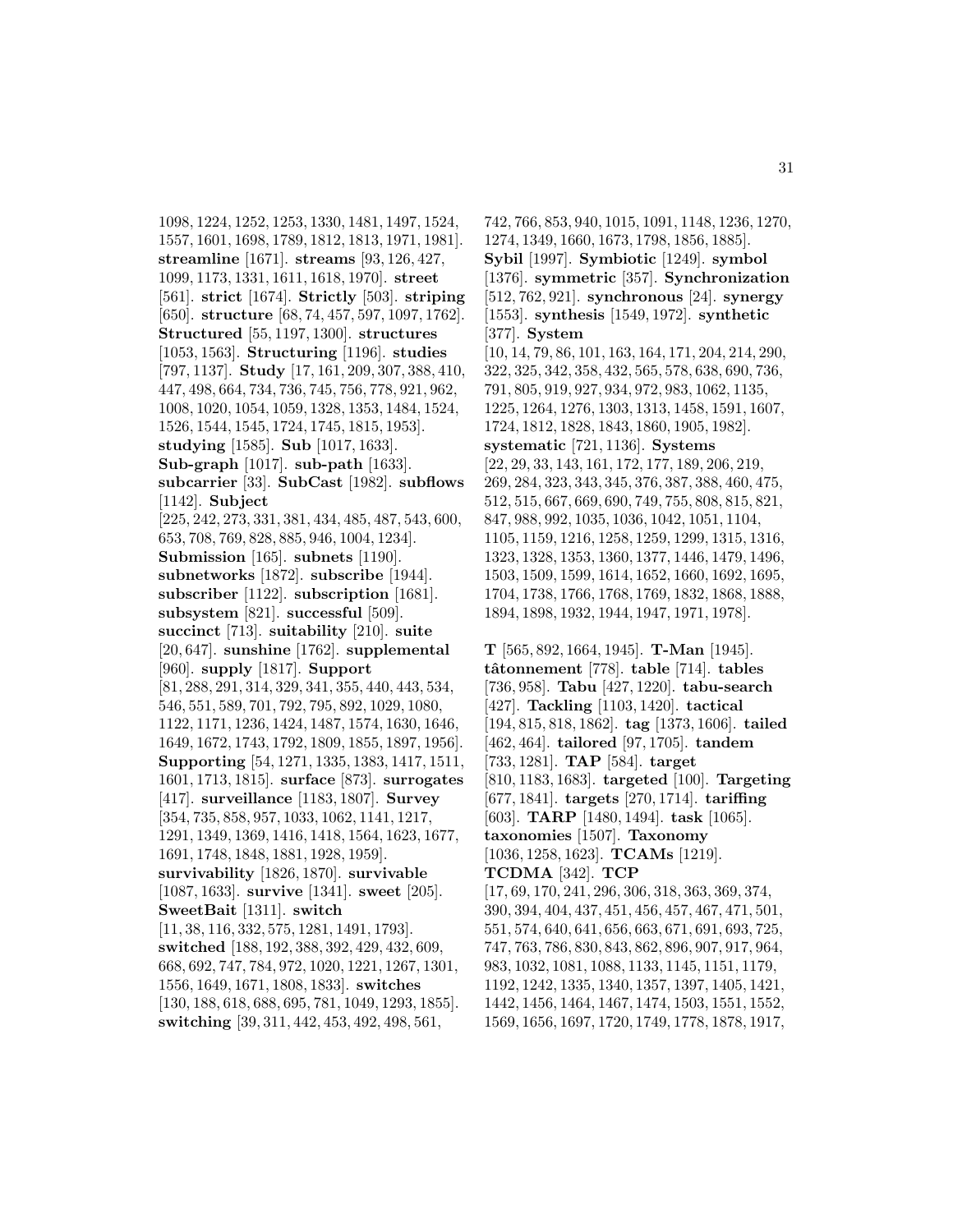1956, 1962, 1969, 1977, 1983]. **TCP-aware** [551]. **TCP-friendliness** [1503]. **TCP-friendly** [374, 501]. **TCP-like** [363]. **TCP-operated** [1133]. **TCP-Real** [467]. **TCP/AQM** [1456]. **TCP/IP** [69, 451, 907, 1969]. **TCP/RED** [641]. **TDD** [342]. **TDD/TCDMA** [342]. **TDM** [536]. **TDM/WDM** [536]. **TDMA** [889, 1645, 1822, 1882, 1892, 1936]. **TDMA-based** [1645]. **TDMA/CDMA** [1882]. **technical** [186]. **technique** [1236, 1600]. **Techniques** [219, 220, 444, 449, 972, 1028, 1391, 1444, 1478, 1525, 1535]. **techno** [1663]. **techno-economic** [1663]. **technological** [1444]. **technologies** [250, 421, 798, 808, 872, 1418, 1660]. **technology** [161, 162, 232, 466, 868, 1113, 1184, 1654, 1928]. **telecom** [174, 261]. **telecommunication** [159, 475, 756, 1553]. **Telecommunications** [22, 358, 987, 1447]. **telecooperation** [289]. **telephony** [138, 212, 214, 215, 559, 754, 1209]. **teleteaching** [172]. **template** [1260]. **template-based** [1260]. **temporal** [595, 597, 731, 1756, 1838, 1987]. **Temporally** [373]. **TERENA** [319]. **term** [64, 1545, 1612]. **terminal** [155]. **terminals** [1380, 1559]. **terms** [64]. **terrestrial** [158, 357, 384, 646, 686, 869]. **terrestrial-satellite** [357]. **Test** [20, 159, 221, 571, 572, 647, 989, 1248, 1259]. **Testability** [269, 696]. **testers** [1829]. **Testing** [24, 159, 570, 571, 794, 903, 932, 1568]. **TFRC** [306, 1524]. **their** [42, 464, 1053, 1095, 1537]. **Theorem** [1127]. **theoretic** [240, 983, 1000, 1068, 1434, 1442, 1741, 1748]. **theoretical** [313, 483]. **theory** [715, 731, 852, 878, 1575, 1663]. **thermal** [1987]. **thermal-aware** [1987]. **third** [283]. **thread** [1161]. **three** [426, 1955]. **three-dimensional** [1955]. **three-metric** [426]. **Threshold** [1454, 1650, 1909]. **thresholds** [10, 667]. **Throughput**

[334, 391, 697, 811, 872, 896, 1116, 1142, 1397, 1419, 1422, 1474, 1548, 1552, 1627, 1639, 1756]. **Ticket** [1494]. **Ticket-based** [1494]. **tier** [1287]. **tight** [443]. **Time** [9, 36, 121, 184, 220, 245, 262, 302, 325, 477, 540, 567, 623, 671, 688, 744, 804, 832, 859, 897, 902, 908, 921, 950, 952, 992, 1058, 1078, 1249, 1378, 1404, 1409, 1417, 1497, 1515, 1574, 1580, 1592, 1593, 1596, 1617, 1633, 1705, 1711, 1773, 1803, 1808, 1938, 1966]. **Time-efficient** [1593]. **time-limited** [671]. **time-optimal** [1580]. **time-sensitive** [1711]. **time-series** [1617]. **time-spread** [1803]. **time-to-market** [220]. **time-varying** [832]. **timed** [405, 1568, 1824]. **timeout** [691, 901]. **timeouts** [1192]. **timers** [1357]. **times** [1032, 1609]. **timing** [930, 1824]. **TINA** [156]. **TKC** [74]. **TMCP** [1726]. **today** [212]. **token** [405]. **tolerance** [721, 1228]. **tolerant** [1017, 1042, 1090, 1770, 1776]. **Tool** [111, 262, 377, 475, 991]. **Tool-based** [991]. **toolkit** [1656]. **tools** [159, 219, 220, 238, 906, 914]. **top** [1717]. **top-** [1717]. **topic** [79]. **topic-specific** [79]. **Topics** [177, 1377]. **Topological** [1023, 1238, 1336, 1932]. **topologically** [1196]. **topologies** [335, 700, 1048, 1239, 1492, 1604, 1693, 1735, 1847, 1904, 1922]. **Topology** [124, 407, 891, 1201, 1206, 1485, 1489, 1573, 1585, 1645, 1682, 1747, 1770, 1825, 1888, 1917, 1945, 1998]. **topology-aware** [1747]. **total** [859]. **tours** [402]. **TR** [1758]. **TR-clustering** [1758]. **trace** [664]. **traceback** [1220, 1278, 1286]. **traceroute** [1603]. **traces** [478, 741]. **Tracing** [69]. **tracking** [611, 660, 732, 810, 1038, 1176, 1636, 1901]. **Trade** [1038]. **Trade-offs** [1038]. **tradeoff** [390, 1477, 1543, 1627, 1996]. **tradeoffs** [1618]. **trading** [98, 1572]. **Traffic** [34, 111, 117, 121, 128, 137, 169, 191, 238, 263, 293, 333, 342, 343, 369, 374, 379, 442, 444, 455, 457, 458, 481, 482, 536, 538, 574, 576, 596, 609, 673, 674, 685, 702, 723, 726, 748, 763, 783, 803, 877, 906,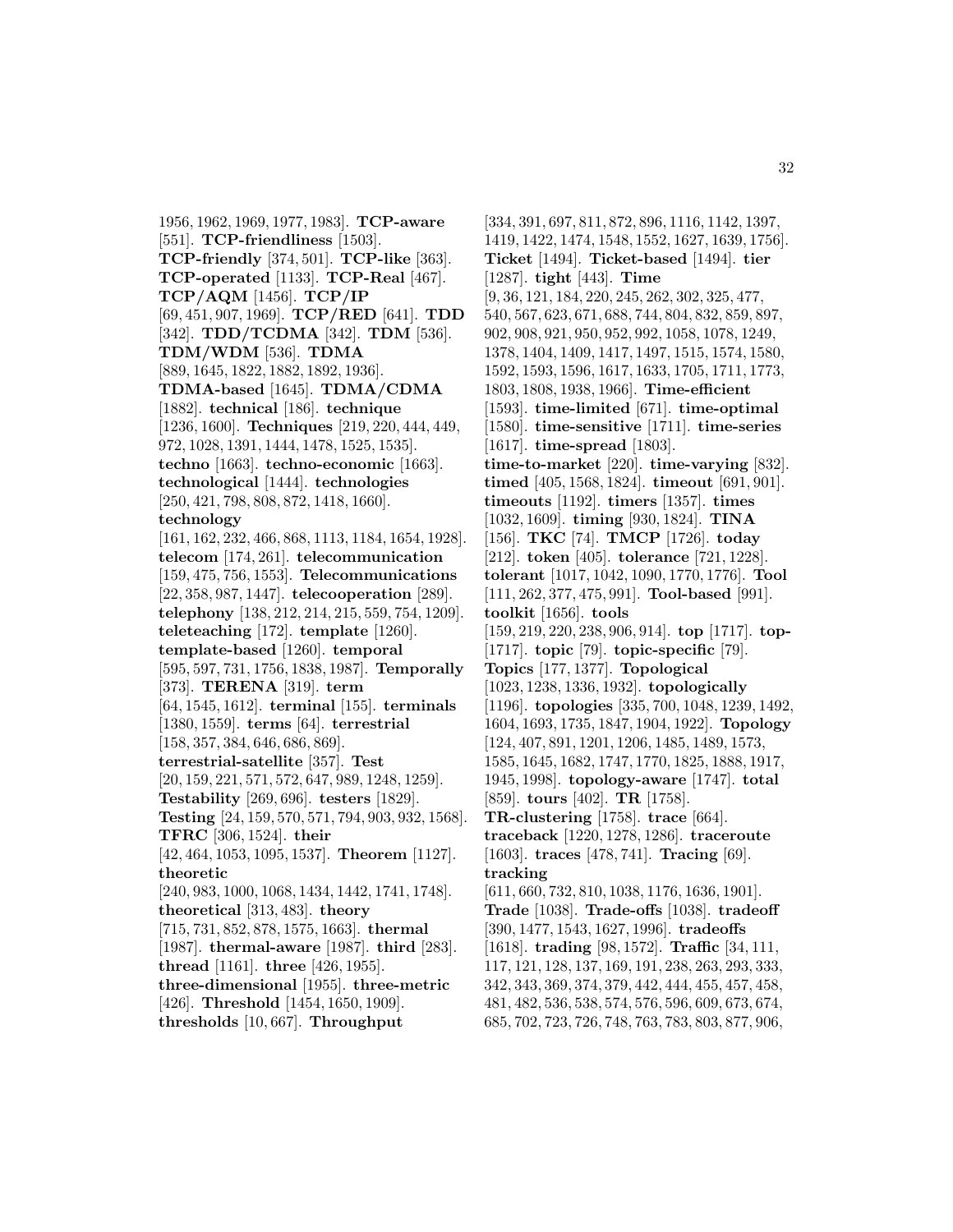941, 976, 1009, 1075, 1083, 1131, 1137, 1149, 1152, 1181, 1189, 1193, 1242, 1249, 1271, 1275, 1340, 1365, 1392, 1414, 1426, 1458, 1468, 1480, 1481, 1515, 1528, 1539, 1558, 1582, 1633, 1685, 1686, 1694, 1707, 1719, 1721, 1737, 1802, 1807, 1814, 1835, 1837, 1842, 1851, 1863, 1871, 1892, 1925, 1956, 1957, 1963, 1969, 1970, 1983, 1994]. **traffic** [113, 115, 120, 130, 267, 295, 403, 461, 495, 503, 597, 664, 675, 719, 733, 845, 879, 907– 909, 912–914, 924, 953, 1171, 1212, 1244, 1247, 1305, 1452, 1661, 1741, 1816, 1836, 1839]. **traffic-aware** [1480]. **traffic-engineered** [1149]. **traffic-groomed** [733]. **traffic-transmission** [343]. **Trajectory** [431]. **transaction** [1279]. **transactional** [1869]. **transactions** [292, 918, 1711]. **transceiver** [389]. **transceiver-limited** [389]. **transcoding** [61, 1007]. **transfer** [128, 131, 409, 1012, 1237, 1342, 1474]. **transfers** [1609]. **transform** [1072, 1591]. **transformation** [1696]. **Transient** [202, 501, 581, 1579, 1675, 1875]. **TranSim** [1739]. **transition** [241]. **Transition-nets** [1250]. **Transmission** [317, 343, 725, 862, 887, 967, 1033, 1064, 1324, 1376, 1525, 1538, 1590, 1690, 1703, 1853, 1977]. **transmission-strategy-aware** [1690]. **transmissions** [184]. **transmit** [548, 1647]. **Transparent** [438, 1895]. **Transport** [30, 191, 406, 469, 604, 793, 797, 811, 917, 1019, 1022, 1083, 1123, 1185, 1249, 1343, 1429, 1536, 1623, 1639, 1906, 1916, 1954]. **transport-controlled** [1916]. **Transport-independent** [1954]. **transporting** [1510]. **trapping** [151]. **traversal** [1098]. **treatment** [539]. **tree** [576, 994, 1337, 1420, 1438, 1736]. **trees** [672, 1007, 1018, 1364, 1409, 1650, 1761, 1765, 1960]. **Trends** [1099, 1444, 1880]. **Trial** [1704]. **trials** [1702]. **TRIDENT** [1247]. **triggers** [737]. **trip** [785]. **troubleshooting** [1979]. **trust** [759, 817, 1035, 1036, 1898, 1951]. **trustworthiness** [1725]. **TRW** [1637]. **TSpaces** [205]. **Tspec** [317]. **Tstat** [830].

**TTCN** [571]. **TTCN-3** [571]. **Tuning** [278, 536, 725, 1353, 1910]. **Tunnel** [1782]. **tunneling** [650]. **tunnelling** [1161]. **tunnels** [394, 1782]. **tuple** [1092]. **turbo** [818]. **tutorial** [1990]. **Two** [63, 115, 238, 299, 370, 577, 778, 1121, 1221, 1270, 1273, 1277, 1287, 1428, 1483, 1536, 1726, 1871, 1955]. **two-class** [115, 1871]. **two-dimensional** [1121]. **two-layer** [1273, 1277, 1726]. **two-phase** [1483]. **two-step** [1270]. **Two-tier** [1287]. **type** [301, 430, 463]. **types** [1759].

**U** [1379]. **U-APSD** [1379]. **ubiquitous** [200, 1517, 1659, 1706, 1771]. **UBR** [137]. **UDP** [747, 1342]. **UDP-based** [1342]. **UDT** [1342]. **ultra** [949, 1416, 1585]. **ultrawideband** [690]. **UML** [217, 452, 987, 988]. **UMTS** [334, 359, 686, 839, 968, 971, 1178, 1192, 1582]. **UMTS/GPRS** [1192]. **uncertain** [1426]. **uncollaborative** [1947]. **undeniable** [1646]. **underlying** [1510]. **Understanding** [157, 296, 1055, 1222, 1603, 1787]. **underutilized** [1344]. **unequal** [997]. **unfair** [681]. **unfairness** [1143]. **unicast** [350, 706, 1033, 1049, 1130]. **unidirectional** [503]. **unified** [413, 1613, 1827]. **Uniform** [67, 130, 1005, 1015, 1545]. **unintrusive** [100]. **Universal** [358, 1056, 1453]. **universality** [1117]. **UNIX** [438]. **unplanned** [1724]. **unreliable** [1872]. **unstructured** [1011, 1598]. **untraceability** [669]. **untrusted** [933]. **update** [1207]. **updates** [672]. **updating** [749]. **Uplink** [556, 1178, 1382]. **Upper** [1271]. **Upper-level** [1271]. **urban** [1441]. **URL** [67]. **usage** [2, 260, 401, 1268, 1592, 1722, 1856]. **usage-based** [260]. **Use** [71, 132, 201, 650, 963, 989, 1326, 1362, 1917]. **User** [42, 49, 85, 104, 366, 367, 566, 580, 603, 669, 909, 918, 952, 980, 1101, 1524, 1646, 1772, 1775, 1927]. **user-centric** [1772].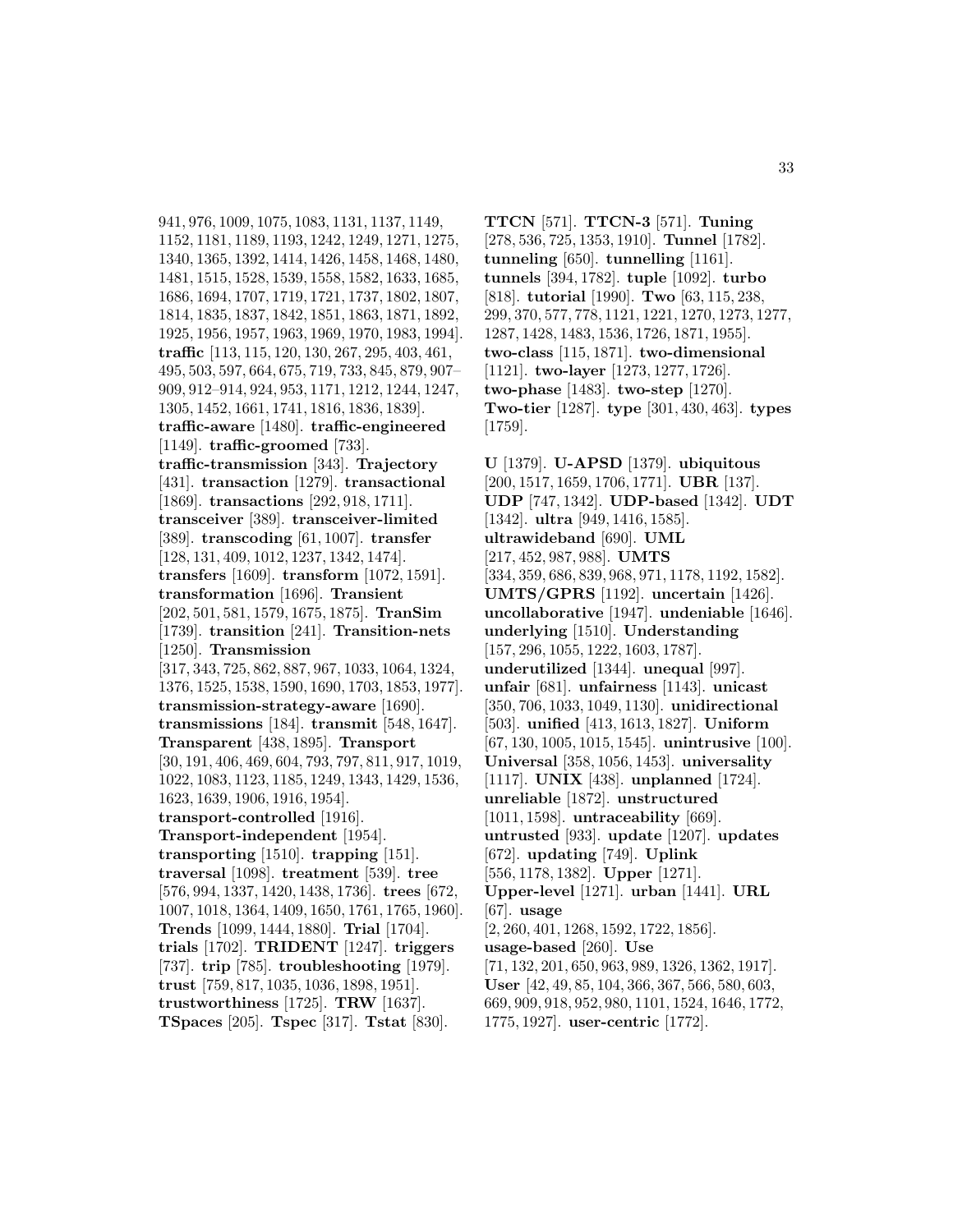**user-friendly** [603]. **user-perceived** [49, 1524]. **user-specified** [367]. **users** [660, 1334, 1537, 1866, 1948]. **Using** [4, 5, 14, 73, 94, 103, 114, 135, 144, 147, 152, 165, 203, 220, 232, 235, 264, 307, 316, 394, 407, 417, 422, 437, 442, 446, 452, 503, 516, 517, 531, 586, 595, 598, 651, 658, 675, 704, 737, 764, 802, 806, 812, 816, 867, 876, 896, 902, 980, 988, 1000, 1045, 1055, 1065, 1089, 1092, 1099, 1106, 1113, 1129, 1170, 1184, 1196, 1219, 1230, 1267, 1268, 1270, 1295, 1296, 1311, 1315, 1364, 1411, 1440, 1445, 1498, 1507, 1509, 1536, 1634, 1650, 1693, 1698, 1704, 1754, 1783, 1800, 1845, 1850, 1879, 1890, 1937, 1966, 1973, 1997, 1999]. **using** [24, 620, 1231]. **utility** [367, 1120, 1392, 1740, 1903, 1996]. **utility-based** [1903]. **utility-fair** [1392]. **utility-lifetime** [1996]. **utilization** [343, 643, 677, 813, 1064, 1440]. **Utilize** [1830]. **Utilizing** [217]. **UWB** [1431, 1728, 1850]. **UWB-based** [1728].

**v** [325]. **valid** [1566]. **Validation** [999, 1099]. **value** [1484]. **value-added** [1484]. **variable** [366, 943, 1674]. **variable-weight** [1674]. **variance** [463]. **variance-type** [463]. **variant** [1340]. **variations** [1736]. **varying** [184, 832]. **VBR** [112, 1863]. **Vector** [64, 1031, 1792, 1956]. **Vegas** [640, 896]. **vehicular** [1550]. **VERA** [347]. **verification** [159, 639, 718, 990, 1638, 1723, 1979]. **verify**

[1089]. **verifying** [301]. **version** [1482, 1663]. **versus** [37, 1015, 1337, 1397, 1988]. **vertical** [841]. **via** [26, 87, 548, 811, 999, 1086, 1277, 1306, 1365, 1524, 1554, 1690, 1727, 1747]. **Viceroy** [1355]. **video** [86, 112, 171, 317, 425, 514, 680, 917, 997, 1173, 1230, 1497, 1557, 1698, 1789, 1812, 1863, 1927, 1971, 1994]. **video-on-demand** [1812]. **videophones** [304]. **VIDOS** [171]. **View** [476, 1932]. **View-based** [476]. **Viewpoint** [142].

**viewpoints** [1712]. **Views** [86]. **Vinci** [415]. **violations** [1781]. **VIPSec** [1708]. **Virtual**

[6, 44, 195, 236, 237, 286, 335, 340, 511, 596, 656, 674, 804, 1075, 1181, 1312, 1343, 1483, 1562, 1577, 1754, 1755, 1845, 1888, 1902, 1989]. **virtual-backbone** [1562]. **virtualized** [1985, 1987]. **Virtuosity** [230]. **visual** [172]. **visualization** [75, 477, 478, 906, 914]. **visualizing** [625]. **VLAN** [1856]. **VLAN-label** [1856]. **VM** [1986]. **VoD** [126, 1859]. **Voice** [84, 208, 246, 357, 393, 482, 508, 701, 757, 835, 1051, 1615, 1705]. **voice-enabled** [84]. **Voice/data** [208, 1051]. **VoIP** [210, 1045, 1174, 1582, 1700, 1702– 1704, 1706, 1707, 1831, 1928]. **Volume** [330, 331, 380, 381, 433, 434, 484, 485, 599, 600, 652, 653, 707, 708, 768, 769, 827, 828, 884, 885, 1234]. **Volumes** [486, 487]. **voting** [164]. **Vox** [87]. **VoxML** [87]. **VPN** [295, 1045, 1337, 1529]. **VPNs** [1694]. **VQ** [804]. **vs** [1018, 1037, 1379, 1479]. **vulnerabilities** [1401, 1520].

**W** [1446]. **W-CDMA** [1446]. **W3C** [414]. **waiting** [744]. **walk** [1046, 1325]. **walking** [1390]. **walks** [1544]. **WAN** [456]. **wanted** [1040]. **WAP** [63, 578, 903]. **war** [1620]. **watermarking** [425]. **waveguide** [516]. **Wavelength** [31, 38, 185, 335, 688, 895, 995, 1005, 1154, 1198, 1227, 1236, 1274, 1491, 1662, 1666, 1793, 1830, 1848]. **wavelength-continuity** [895]. **wavelength-routed** [1491]. **wavelength-routing** [1198]. **wavelet** [913]. **WCDMA** [304, 1276, 1692]. **WDM** [13, 30, 32, 35–38, 355, 391, 445, 492, 498, 503, 516, 536, 620, 668, 673, 702, 726, 766, 824, 853, 895, 923, 962, 982, 995, 1005, 1015, 1017, 1021, 1026, 1212, 1227, 1469, 1614, 1633, 1661, 1669, 1675, 1776, 1826, 1830]. **WDM/SCM** [391]. **Web** [15, 49, 50, 55, 58, 61, 62, 64– 66, 68, 70, 72, 76, 79– 85, 87, 90, 92, 94, 95, 99, 101, 104, 105, 204, 245, 297, 328, 336, 377, 378, 395, 398– 400, 402, 409, 415, 419– 421, 450, 491, 515, 539, 553, 583–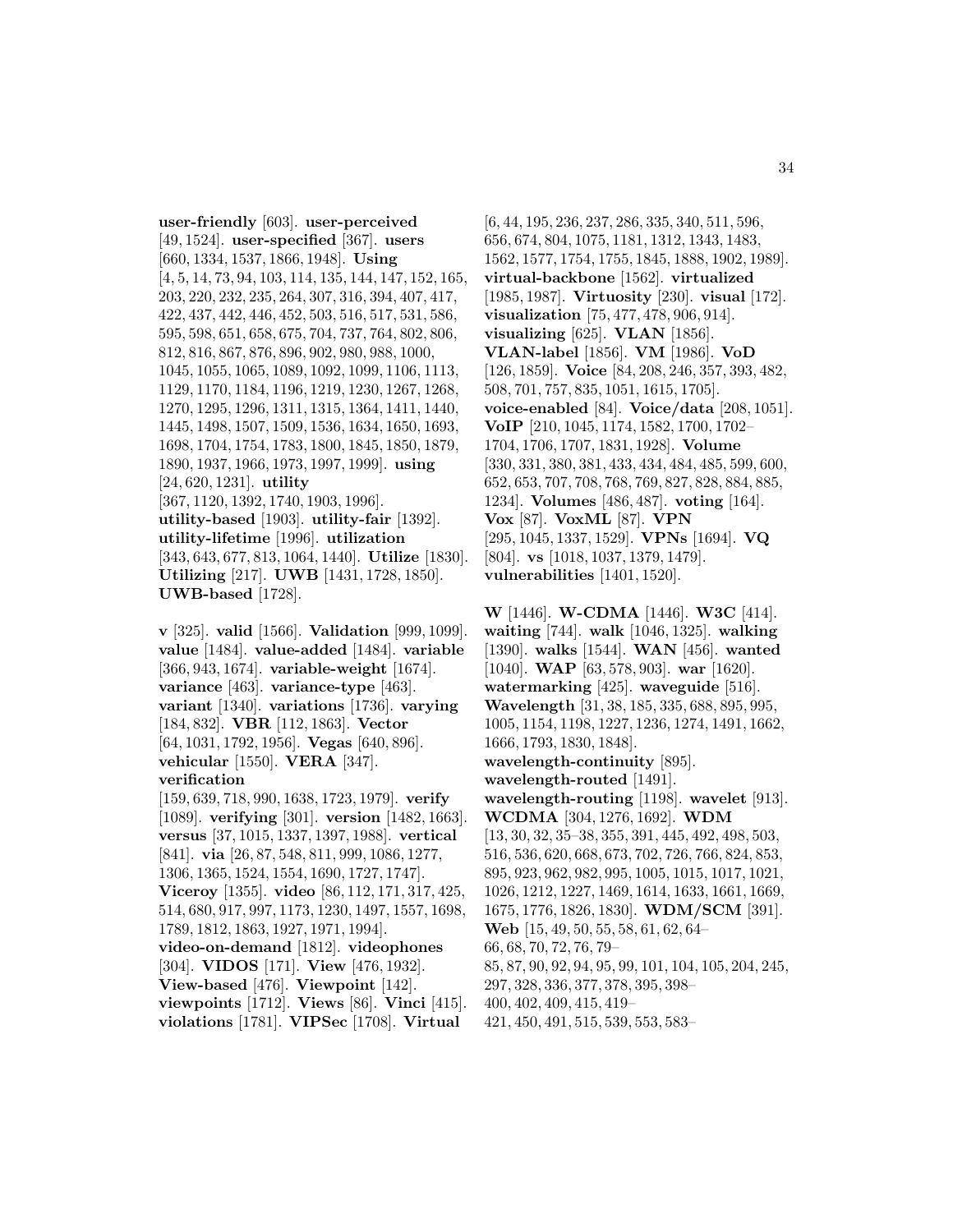588, 590, 615, 651, 712, 741, 743, 748, 929, 931, 932, 934, 978, 996, 1066, 1094, 1095, 1097– 1099, 1101, 1103, 1131, 1143, 1245, 1256, 1310, 1458, 1506, 1517, 1608, 1628, 1678, 1799, 1828, 1832, 1903, 1973, 2002]. **Web** [75, 78, 91, 96, 100, 401, 589, 598, 1510]. **Web-based** [204, 515, 931]. **Web-collaborative** [95]. **Web-hosted** [87]. **Web-server** [450, 748]. **WebAccel** [1678]. **WebBase** [66]. **WebML** [58]. **website** [1117]. **WebSOS** [934]. **WebVCR** [82]. **WebVigiL** [1102]. **weight** [1149, 1674]. **Weighted** [134, 312, 383, 609, 765, 1320]. **well** [1357]. **Westwood** [1088, 1697]. **WF** [313, 1320]. **WFBoD** [383]. **WHIM** [425]. **Wi** [734]. **Wi-Fi** [734]. **Wide** [15, 133, 326, 743, 996, 1342, 1363, 1389, 1416, 1722, 1765, 2002]. **wide-area** [133, 1363, 1389]. **wideband** [342]. **WiFi** [1794, 1801]. **Wikipedia** [1913, 2001]. **will** [97]. **wily** [151]. **WiMAX** [1801, 1959, 1965]. **WiN** [173]. **window** [697, 785, 1032, 1632, 1697, 1710]. **window-based** [697, 1632]. **WinPEPSY** [1875]. **WinPEPSY-QNS** [1875]. **wired** [847, 1086, 1417, 1464, 1501]. **wired/wireless** [847, 1086, 1417, 1501]. **Wireless** [200, 274, 281, 283, 316, 333, 342, 354, 512, 574, 593, 628, 632, 634, 649, 655, 690, 691, 725, 803, 810, 811, 822, 823, 838, 839, 842, 844, 858, 863, 878, 892, 938, 939, 949, 967, 970, 979, 1025, 1086, 1141, 1205, 1215, 1229, 1280, 1291, 1295, 1377, 1387, 1391, 1398, 1404, 1417, 1431, 1443, 1459, 1462, 1489, 1498, 1514, 1522, 1525, 1550, 1551, 1575, 1576, 1580, 1589, 1624, 1627, 1639, 1659, 1680– 1682, 1691, 1705, 1709, 1722–1724, 1727, 1745, 1752, 1783, 1803, 1807, 1822, 1850, 1857, 1916, 1919, 1930, 1936, 1937, 1962, 1982, 1996, 1998]. **wireless**

[153, 155, 275, 282, 314, 338, 361, 364, 368, 389, 509–511, 518, 522, 631, 633, 669, 731, 745, 786, 793, 801, 814, 843, 847, 904, 921, 942, 997, 1085, 1090, 1145, 1171, 1176, 1185, 1214, 1216, 1222, 1244, 1251, 1273, 1282, 1285, 1292, 1296, 1299,

1303, 1324, 1329, 1335, 1379, 1381, 1388, 1392, 1418, 1434, 1464, 1475, 1493, 1495, 1501, 1543, 1546, 1548, 1557, 1564, 1590, 1595, 1636, 1643, 1679, 1683, 1703, 1710, 1712–1715, 1728, 1748, 1753, 1755, 1759, 1763, 1772, 1777, 1779, 1825, 1849, 1882, 1911, 1912, 1922, 1923, 1926, 1935, 1942, 1958, 1965, 1969, 1977, 1994, 1995, 1997]. **Wireless** [1861]. **Wireless-LAN** [839]. **within** [1613]. **without** [995, 1830, 1877]. **WLAN** [447, 840, 846, 1122, 1422, 1477, 1586, 1646, 1647, 1706, 1764, 1983]. **WLAN-3G** [1122]. **WLAN-based** [447]. **WLAN/cellular** [1646]. **WLANs** [521, 548, 1009, 1319, 1378, 1545, 1552, 1605, 1690, 1756, 1780]. **WLESS** [266]. **WLESS-frame** [266]. **work** [325, 1105, 1357]. **Workbench** [21]. **workload** [377, 1913, 1973, 2001]. **workloads** [1253]. **Workshop** [28, 679, 1071]. **World** [15, 256, 743, 806, 996, 1048, 1177, 2002]. **World-Wide** [996]. **worm** [1311]. **wormhole** [1462]. **worms** [1445]. **Worp** [1462]. **Worst** [1320]. **Worst-case** [1320]. **WPANs** [720]. **written** [1250]. **WSANs** [1251]. **WTMS** [79]. **WWW** [165]. **WWW9** [2002].

**X** [235]. **X-Bone** [235]. **XL** [588]. **XML** [53, 57, 98, 99, 397, 412–414, 416, 421– 424, 588, 1050, 1102, 1516, 1517]. **XML-based** [1050]. **XPref** [935]. **XQForms** [416]. **XSLT** [97]. **Xyleme** [396].

**Yellow** [861]. **YouTube** [1816].

**Zero** [1311, 1992]. **Zero-hour** [1311]. **Zipf** [323]. **Zipf-like** [323]. **zone** [1583]. **zonebased** [1583].

## **References**

**Varadhan:2000:PRO**

[1] Kannan Varadhan, Ramesh Govin-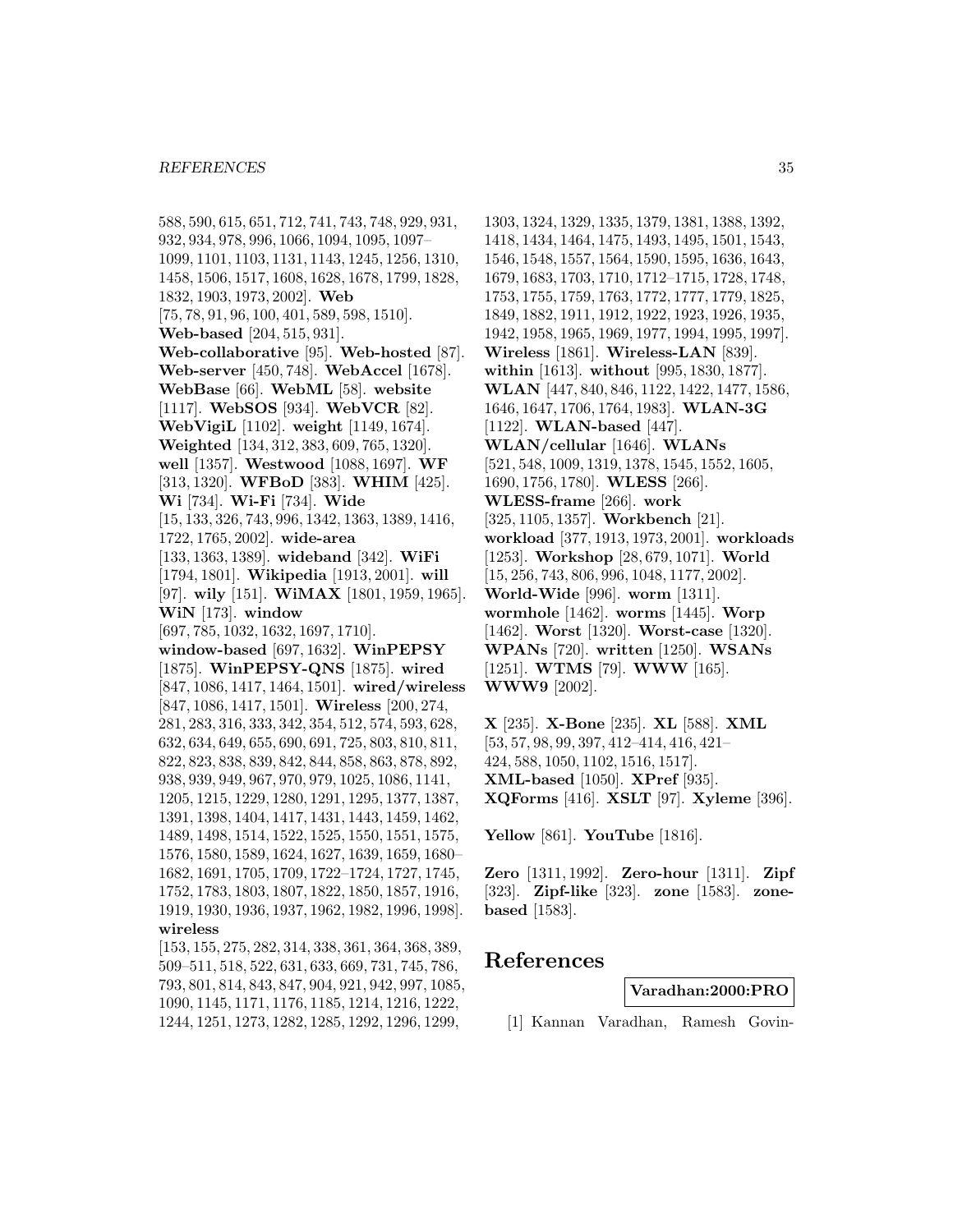dan, and Deborah Estrin. Persistent route oscillations in inter-domain routing. Computer Networks (Amsterdam, Netherlands: 1999), 32 (1):1–16, January 2000. CODEN ???? ISSN 1389-1286 (print), 1872- 7069 (electronic). URL http:// www.elsevier.nl/gej-ng/10/15/22/ 45/25/27/abstract.html; http: //www.elsevier.nl/gej-ng/10/15/ 22/45/25/27/article.pdf.

#### **Yaghmaee:2000:IUP**

[2] Mohamad Hossien Yaghmaee, Mostafa Safavi, and Mohamad Bagher Menhaj. An intelligent usage parameter controller based on dynamic rate leaky bucket for ATM networks. Computer Networks (Amsterdam, Netherlands: 1999), 32(1):17–34, January 2000. CO-DEN ???? ISSN 1389-1286 (print), 1872-7069 (electronic). URL http:// www.elsevier.nl/gej-ng/10/15/22/ 45/25/28/abstract.html; http: //www.elsevier.nl/gej-ng/10/15/ 22/45/25/28/article.pdf.

#### **Aggarwal:2000:FMR**

[3] Sudhir Aggarwal, Sanjoy Paul, Daniel Massey, and Daniela Caldararu. A flexible multicast routing protocol for group communication. Computer Networks (Amsterdam, Netherlands: 1999), 32(1):35–60, January 2000. CO-DEN ???? ISSN 1389-1286 (print), 1872-7069 (electronic). URL http:// www.elsevier.nl/gej-ng/10/15/22/ 45/25/29/abstract.html; http: //www.elsevier.nl/gej-ng/10/15/ 22/45/25/29/article.pdf.

#### **Ng:2000:CAC**

[4] Nelson O. L. Ng and C. K. Tham.

Connection admission control of ATM network using integrated MLP and fuzzy controllers. Computer Networks (Amsterdam, Netherlands: 1999), 32 (1):61–79, January 2000. CODEN ???? ISSN 1389-1286 (print), 1872- 7069 (electronic). URL http:// www.elsevier.nl/gej-ng/10/15/22/ 45/25/30/abstract.html; http: //www.elsevier.nl/gej-ng/10/15/ 22/45/25/30/article.pdf.

### **Sisto:2000:UBD**

[5] R. Sisto. Using binary decision diagrams for representation and analysis of communication protocols. Computer Networks (Amsterdam, Netherlands: 1999), 32(1):81–98, January 2000. CO-DEN ???? ISSN 1389-1286 (print), 1872-7069 (electronic). URL http:// www.elsevier.nl/gej-ng/10/15/22/ 45/25/31/abstract.html; http: //www.elsevier.nl/gej-ng/10/15/ 22/45/25/31/article.pdf.

#### **Zhang:2000:HHF**

[6] Hongyi Zhang, Oliver W. Yang, and H. Mouftah. A hop-by-hop flow controller for a virtual path. Computer Networks (Amsterdam, Netherlands: 1999), 32(1):99–119, January 2000. CODEN ???? ISSN 1389-1286 (print), 1872-7069 (electronic). URL http:// www.elsevier.nl/gej-ng/10/15/22/ 45/25/32/abstract.html; http: //www.elsevier.nl/gej-ng/10/15/ 22/45/25/32/article.pdf.

#### **Akyildiz:2000:E**

[7] Ian F. Akyildiz and Harry Rudin. Editorial. Computer Networks (Amsterdam, Netherlands: 1999), 32 (1):vi, January 2000. CODEN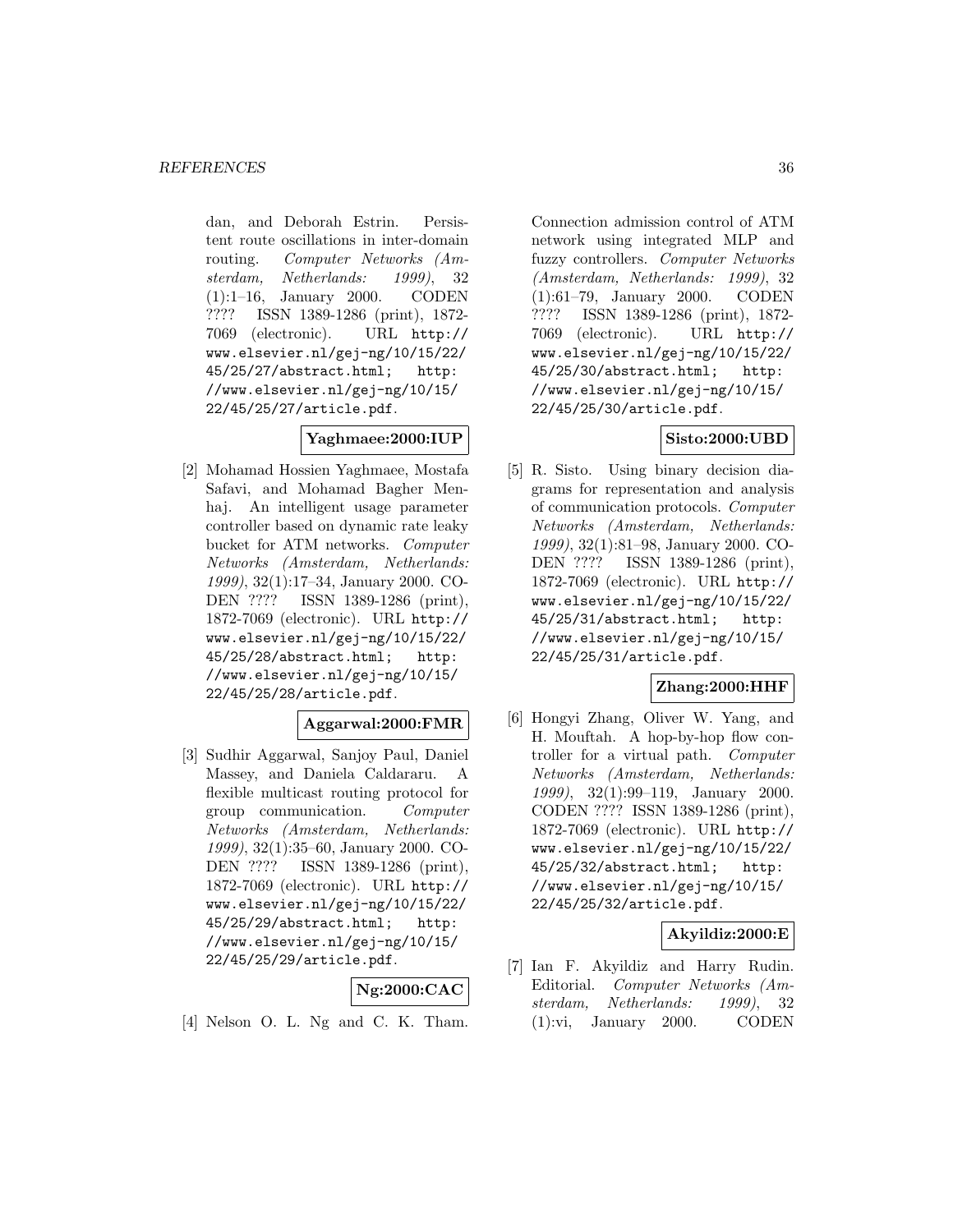???? ISSN 1389-1286 (print), 1872- 7069 (electronic). URL http:// www.elsevier.nl/gej-ng/10/15/22/ 45/25/26/abstract.html; http: //www.elsevier.nl/gej-ng/10/15/ 22/45/25/26/article.pdf.

### **Enslow:2000:CGC**

[8] Philip H. Enslow, Jr. Changing the guard at Computer Networks. Computer Networks (Amsterdam, Netherlands: 1999), 32(1):v, January 2000. CODEN ???? ISSN 1389-1286 (print), 1872-7069 (electronic). URL http:// www.elsevier.nl/gej-ng/10/15/22/ 45/25/25/abstract.html; http: //www.elsevier.nl/gej-ng/10/15/ 22/45/25/25/article.pdf.

## **Lau:2000:STA**

[9] Wing Cheong Lau and Sanqi Li. Sojourn-time analysis on nodal congestion in broadband networks. Computer Networks (Amsterdam, Netherlands: 1999), 32(2):125–147, February 2000. CODEN ???? ISSN 1389-1286 (print), 1872-7069 (electronic). URL http:// www.elsevier.nl/gej-ng/10/15/22/ 45/25/25/abstract.html; http: //www.elsevier.nl/gej-ng/10/15/ 22/45/27/25/article.pdf.

### **Choi:2000:APQ**

[10] Bong Dae Choi, Sung Ho Choi, Bara Kim, and Dan Keun Sung. Analysis of priority queueing system based on thresholds and its application to signaling system no. 7 with congestion control. Computer Networks (Amsterdam, Netherlands: 1999), 32 (2):149–170, February 2000. CO-DEN ???? ISSN 1389-1286 (print), 1872-7069 (electronic). URL http://

www.elsevier.nl/gej-ng/10/15/22/ 45/25/26/abstract.html; http: //www.elsevier.nl/gej-ng/10/15/ 22/45/27/26/article.pdf.

### **Kraimeche:2000:DAS**

[11] B. Kraimeche. Design and analysis of the Stacked-Banyan ATM switch fabric. Computer Networks (Amsterdam, Netherlands: 1999), 32(2): 171–184, February 2000. CODEN ???? ISSN 1389-1286 (print), 1872- 7069 (electronic). URL http:// www.elsevier.nl/gej-ng/10/15/22/ 45/25/27/abstract.html; http: //www.elsevier.nl/gej-ng/10/15/ 22/45/27/27/article.pdf.

## **Hou:2000:DSA**

[12] Yiwei Thomas Hou et al. A differentiated services architecture for multimedia streaming in next generation Internet. Computer Networks (Amsterdam, Netherlands: 1999), 32 (2):185–209, February 2000. CO-DEN ???? ISSN 1389-1286 (print), 1872-7069 (electronic). URL http:// www.elsevier.nl/gej-ng/10/15/22/ 45/25/28/abstract.html; http: //www.elsevier.nl/gej-ng/10/15/ 22/45/27/28/article.pdf.

# **Sivaraman:2000:RPB**

[13] Vijay Sivaraman and George N. Rouskas. A reservation protocol for broadcast WDM networks and stability analysis. Computer Networks (Amsterdam, Netherlands: 1999), 32 (2):211–227, February 2000. CO-DEN ???? ISSN 1389-1286 (print), 1872-7069 (electronic). URL http:// www.elsevier.nl/gej-ng/10/15/22/ 45/25/29/abstract.html; http: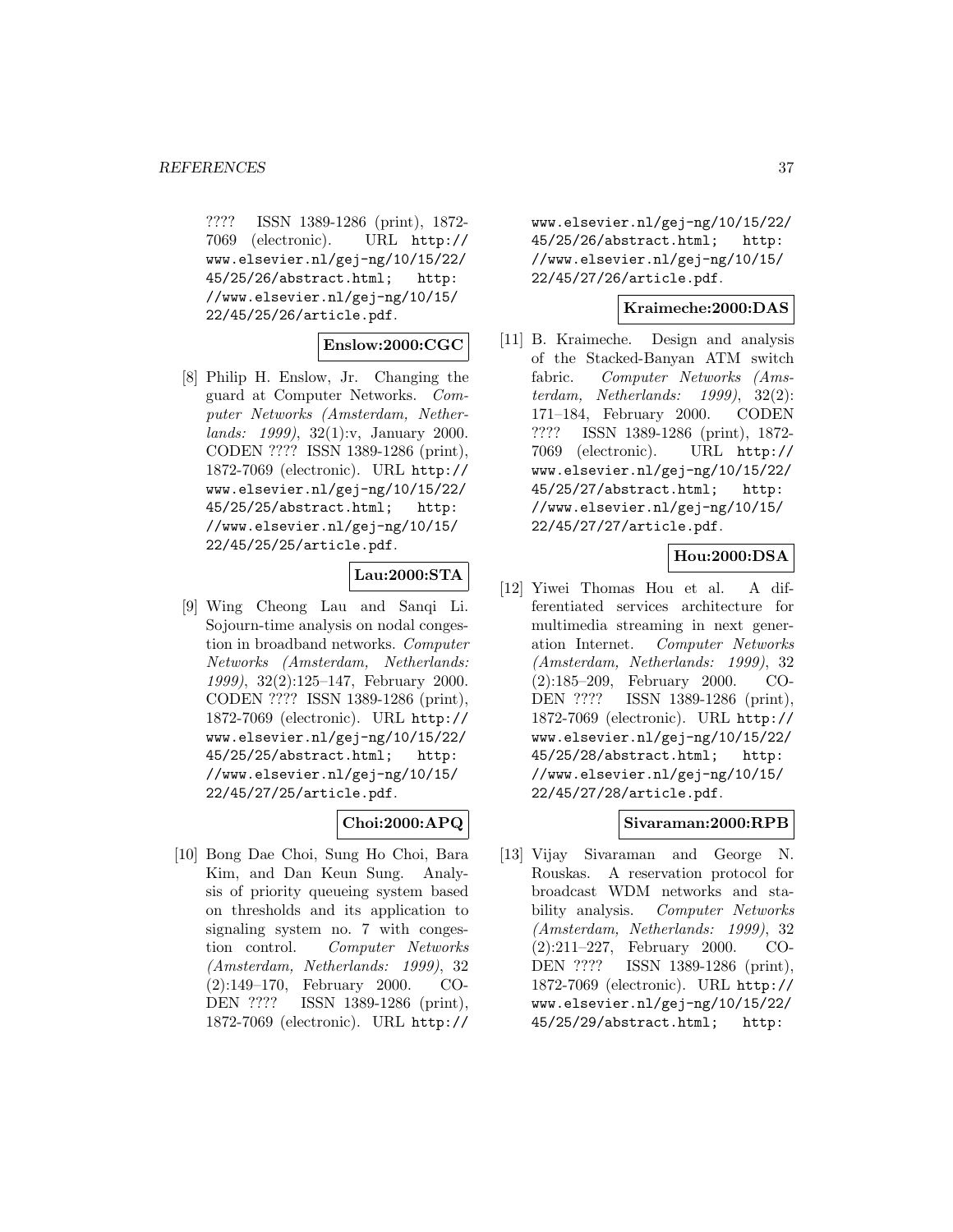//www.elsevier.nl/gej-ng/10/15/ 22/45/27/29/article.pdf.

# **Ando:2000:MMS**

[14] Toshihiko Ando, Kaoru Takahashi, Yasushi Kato, and Norio Shiratori. Maintenance of mobile system ambients using a process calculus. Computer Networks (Amsterdam, Netherlands: 1999), 32(2):229–256, February 2000. CODEN ???? ISSN 1389-1286 (print), 1872-7069 (electronic). URL http:// www.elsevier.nl/gej-ng/10/15/22/ 45/25/30/abstract.html; http: //www.elsevier.nl/gej-ng/10/15/ 22/45/27/30/article.pdf.

## **Chang:2000:ALM**

[15] Da-Wei Chang, Hao-Ren Ke, and Ruei-Chuan Chang. Adaptive-level memory caches on World Wide Web servers. Computer Networks (Amsterdam, Netherlands: 1999), 32(3): 261–275, March 2000. CODEN ???? ISSN 1389-1286 (print), 1872- 7069 (electronic). URL http:// www.elsevier.nl/gej-ng/10/15/22/ 45/25/25/abstract.html; http: //www.elsevier.nl/gej-ng/10/15/ 22/45/28/25/article.pdf.

### **Afek:2000:PSE**

[16] Yehuda Afek, Yishay Mansour, and Zvi Ostfeld. Phantom: a simple and effective flow control scheme. Computer Networks (Amsterdam, Netherlands: 1999), 32(3):277–305, March 2000. CO-DEN ???? ISSN 1389-1286 (print), 1872-7069 (electronic). URL http:// www.elsevier.nl/gej-ng/10/15/22/ 45/25/26/abstract.html; http: //www.elsevier.nl/gej-ng/10/15/ 22/45/28/26/article.pdf.

# **Elloumi:2000:SBS**

[17] Omar Elloumi, Nada Golmie, Hossam Afifi, and David Su. A simulationbased study of TCP dynamics over HFC networks. Computer Networks (Amsterdam, Netherlands: 1999), 32 (3):307–323, March 2000. CODEN ???? ISSN 1389-1286 (print), 1872- 7069 (electronic). URL http:// www.elsevier.nl/gej-ng/10/15/22/ 45/25/27/abstract.html; http: //www.elsevier.nl/gej-ng/10/15/ 22/45/28/27/article.pdf.

## **Dolev:2000:BLS**

[18] Shlomi Dolev and Alexander Kesselman. Bounded latency scheduling scheme for ATM cells. Computer Networks (Amsterdam, Netherlands: 1999), 32(3):325–331, March 2000. CO-DEN ???? ISSN 1389-1286 (print), 1872-7069 (electronic). URL http:// www.elsevier.nl/gej-ng/10/15/22/ 45/25/28/abstract.html; http: //www.elsevier.nl/gej-ng/10/15/ 22/45/28/28/article.pdf.

### **Peha:2000:DPC**

[19] Jon M. Peha. Dynamic pricing and congestion control for best-effort ATM services. Computer Networks (Amsterdam, Netherlands: 1999), 32 (3):333–345, March 2000. CODEN ???? ISSN 1389-1286 (print), 1872- 7069 (electronic). URL http:// www.elsevier.nl/gej-ng/10/15/22/ 45/25/29/abstract.html; http: //www.elsevier.nl/gej-ng/10/15/ 22/45/28/29/article.pdf.

### **Kang:2000:ITS**

[20] Sungwon Kang, Jaehwi Shin, and Myungchul Kim. Interoperability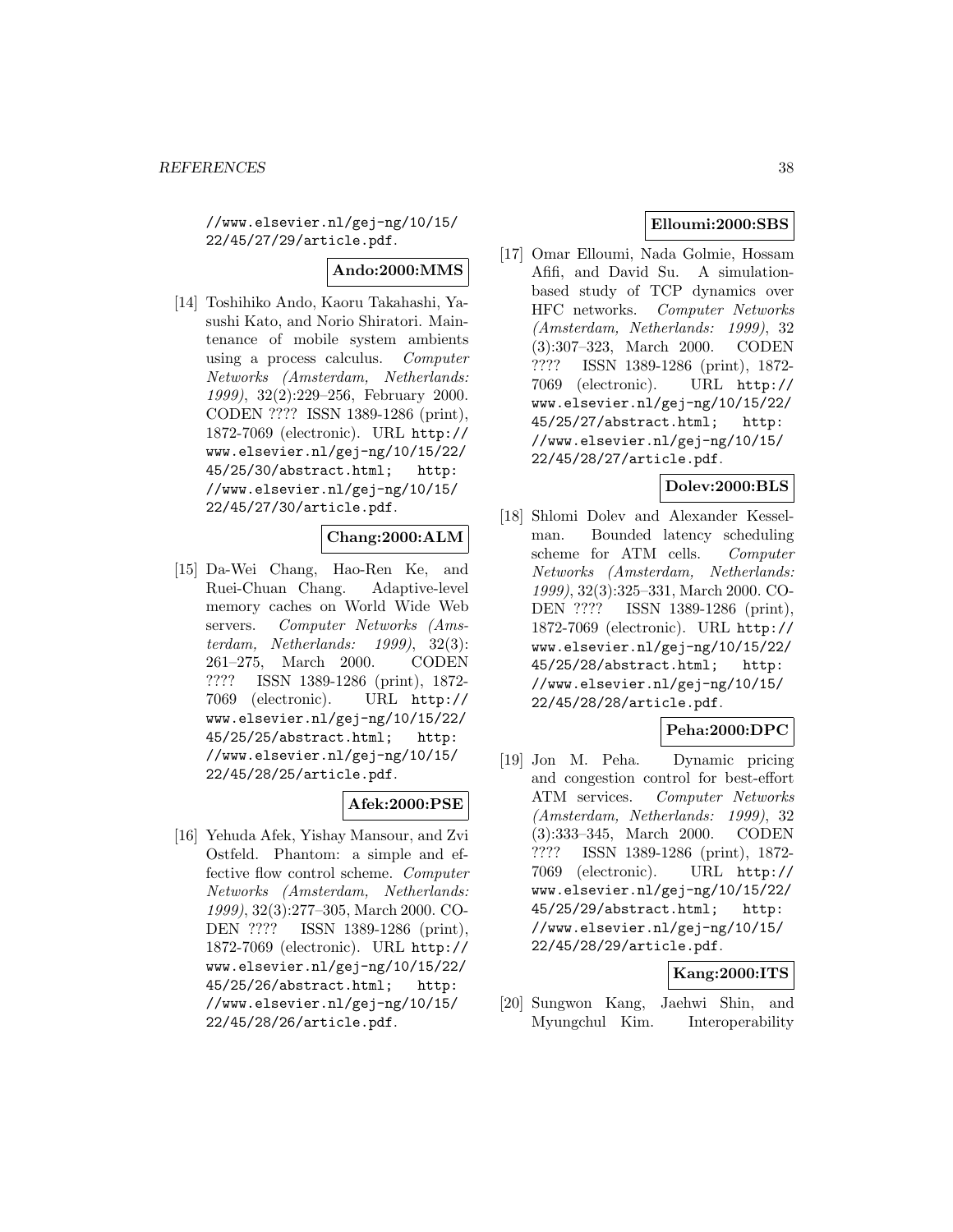test suite derivation for communication protocols. Computer Networks (Amsterdam, Netherlands: 1999), 32 (3):347–364, March 2000. CODEN ???? ISSN 1389-1286 (print), 1872- 7069 (electronic). URL http:// www.elsevier.nl/gej-ng/10/15/22/ 45/25/30/abstract.html; http: //www.elsevier.nl/gej-ng/10/15/ 22/45/28/30/article.pdf.

### **Pullen:2000:NWN**

[21] J. Mark Pullen. The Network Workbench: network simulation software for academic investigation of Internet concepts. Computer Networks (Amsterdam, Netherlands: 1999), 32 (3):365–378, March 2000. CODEN ???? ISSN 1389-1286 (print), 1872- 7069 (electronic). URL http:// www.elsevier.nl/gej-ng/10/15/22/ 45/25/31/abstract.html; http: //www.elsevier.nl/gej-ng/10/15/ 22/45/28/31/article.pdf.

## **Bouma:2000:FIT**

[22] L. G. Bouma, Nancy Griffeth, and Kristofer Kimbler. Feature interactions in telecommunications systems. Computer Networks (Amsterdam, Netherlands: 1999), 32 (4):383–387, April 2000. CODEN ???? ISSN 1389-1286 (print), 1872- 7069 (electronic). URL http:// www.elsevier.nl/gej-ng/10/15/22/ 45/25/25/abstract.html; http: //www.elsevier.nl/gej-ng/10/15/ 22/45/29/25/article.pdf.

### **Griffeth:2000:FIB**

[23] Nancy Griffeth, Ralph Blumenthal, Jean-Charles Gregoire, and Tadashi Ohta. A feature interaction bench-

mark for the first feature interaction detection contest. Computer Networks (Amsterdam, Netherlands: 1999), 32(4):389–418, April 2000. CO-DEN ???? ISSN 1389-1286 (print), 1872-7069 (electronic). URL http:// www.elsevier.nl/gej-ng/10/15/22/ 45/25/26/abstract.html; http: //www.elsevier.nl/gej-ng/10/15/ 22/45/29/26/article.pdf.

#### **duBousquet:2000:FID**

[24] L. du Bousquet, F. Ouabdesselam, J.- L. Richier, and N. Zuanon. Feature interaction detection using a synchronous approach and testing. Computer Networks (Amsterdam, Netherlands: 1999), 32(4):419–431, April 2000. CO-DEN ???? ISSN 1389-1286 (print), 1872-7069 (electronic). URL http:// www.elsevier.nl/gej-ng/10/15/22/ 45/25/27/abstract.html; http: //www.elsevier.nl/gej-ng/10/15/ 22/45/29/27/article.pdf.

### **Fu:2000:FID**

[25] Q. Fu, P. Harnois, L. Logrippo, and J. Sincennes. Feature interaction detection: a LOTOS-based approach. Computer Networks (Amsterdam, Netherlands: 1999), 32 (4):433–448, April 2000. CODEN ???? ISSN 1389-1286 (print), 1872- 7069 (electronic). URL http:// www.elsevier.nl/gej-ng/10/15/22/ 45/25/28/abstract.html; http: //www.elsevier.nl/gej-ng/10/15/ 22/45/29/28/article.pdf.

### **Hall:2000:FCI**

[26] Robert J. Hall. Feature combination and interaction detection via foreground/background models. Computer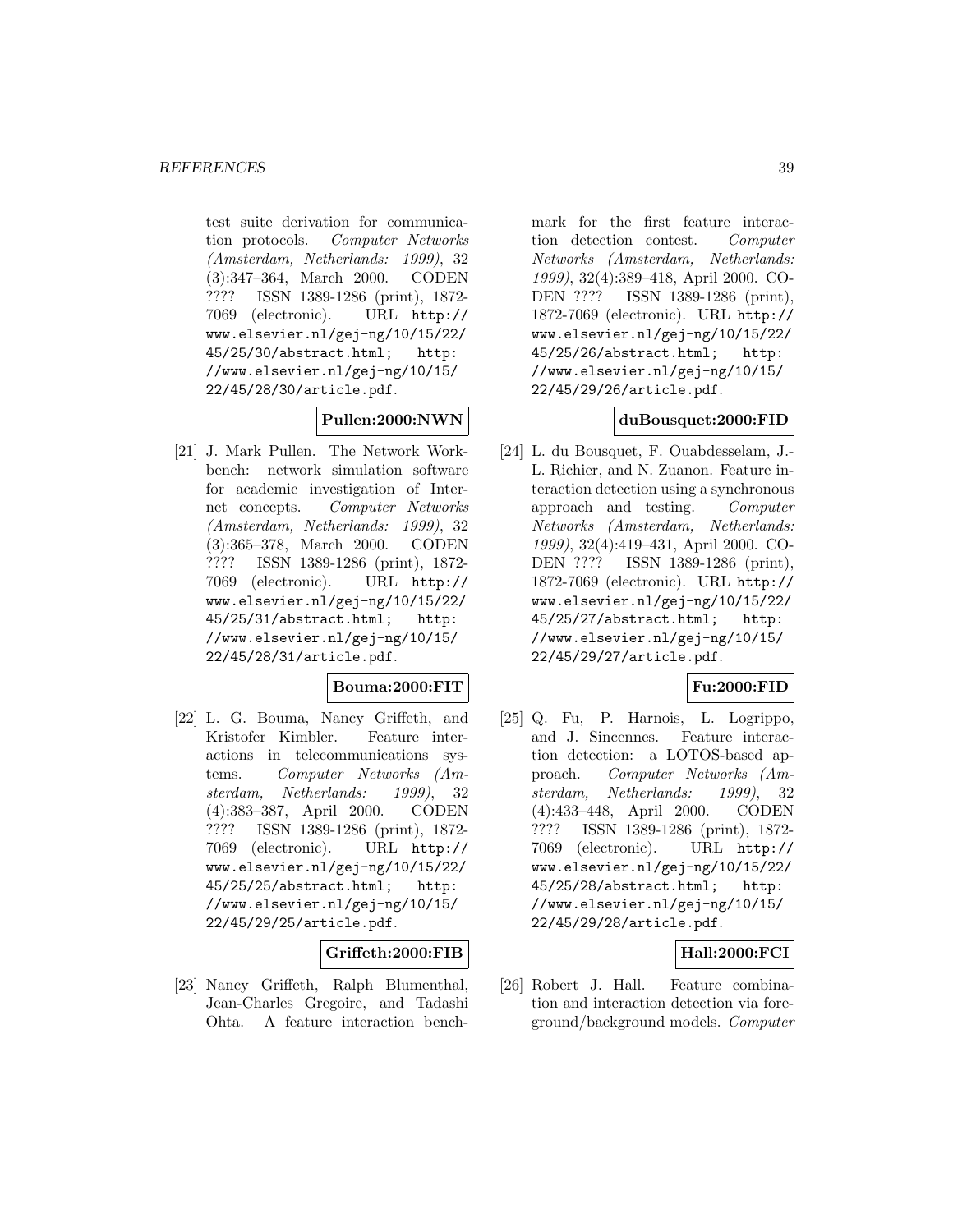Networks (Amsterdam, Netherlands: 1999), 32(4):449–469, April 2000. CO-DEN ???? ISSN 1389-1286 (print), 1872-7069 (electronic). URL http:// www.elsevier.nl/gej-ng/10/15/22/ 45/25/29/abstract.html; http: //www.elsevier.nl/gej-ng/10/15/ 22/45/29/29/article.pdf.

### **Siddiqi:2000:HMS**

[27] Saheem Siddiqi and Joanne M. Atlee. A hybrid model for specifying features and detecting interactions. Computer Networks (Amsterdam, Netherlands: 1999), 32(4):471–485, April 2000. CO-DEN ???? ISSN 1389-1286 (print), 1872-7069 (electronic). URL http:// www.elsevier.nl/gej-ng/10/15/22/ 45/25/30/abstract.html; http: //www.elsevier.nl/gej-ng/10/15/ 22/45/29/30/article.pdf.

### **Griffeth:2000:FID**

[28] Nancy Griffeth, Ralph Blumenthal, Jean-Charles Gregoire, and Tadashi Ohta. Feature interaction detection contest of the Fifth International Workshop on Feature Interactions. Computer Networks (Amsterdam, Netherlands: 1999), 32 (4):487–510, April 2000. CODEN ???? ISSN 1389-1286 (print), 1872- 7069 (electronic). URL http:// www.elsevier.nl/gej-ng/10/15/22/ 45/25/31/abstract.html; http: //www.elsevier.nl/gej-ng/10/15/ 22/45/29/31/article.pdf.

### **Gagnaire:2000:ONN**

[29] Maurice Gagnaire and Roberto Sabella. Optical networks for new generation Internet and data communication systems. Computer Networks

(Amsterdam, Netherlands: 1999), 32 (5):515–517, May 15, 2000. CO-DEN ???? ISSN 1389-1286 (print), 1872-7069 (electronic). URL http:// www.elsevier.nl/gej-ng/10/15/22/ 45/25/25/abstract.html; http: //www.elsevier.nl/gej-ng/10/15/ 22/45/30/25/article.pdf.

### **Spath:2000:DRR**

[30] Jan Späth. Dynamic routing and resource allocation in WDM transport networks. Computer Networks (Amsterdam, Netherlands: 1999), 32 (5):519–538, May 15, 2000. CO-DEN ???? ISSN 1389-1286 (print), 1872-7069 (electronic). URL http:// www.elsevier.nl/gej-ng/10/15/22/ 45/25/26/abstract.html; http: //www.elsevier.nl/gej-ng/10/15/ 22/45/30/26/article.pdf.

### **Ali:2000:RWA**

[31] Maher Ali, Byrav Ramamurthy, and Jitender S. Deogun. Routing and wavelength assignment with power considerations in optical networks. Computer Networks (Amsterdam, Netherlands: 1999), 32(5):539–555, May 15, 2000. CODEN ???? ISSN 1389-1286 (print), 1872-7069 (electronic). URL http:// www.elsevier.nl/gej-ng/10/15/22/ 45/25/27/abstract.html; http: //www.elsevier.nl/gej-ng/10/15/ 22/45/30/27/article.pdf.

### **Binetti:2000:GAO**

[32] S. Binetti, G. Notaro, and R. Sabella. Granularity in all-optical WDM networks for large geographical areas. Computer Networks (Amsterdam, Netherlands: 1999), 32(5): 557–562, May 15, 2000. CODEN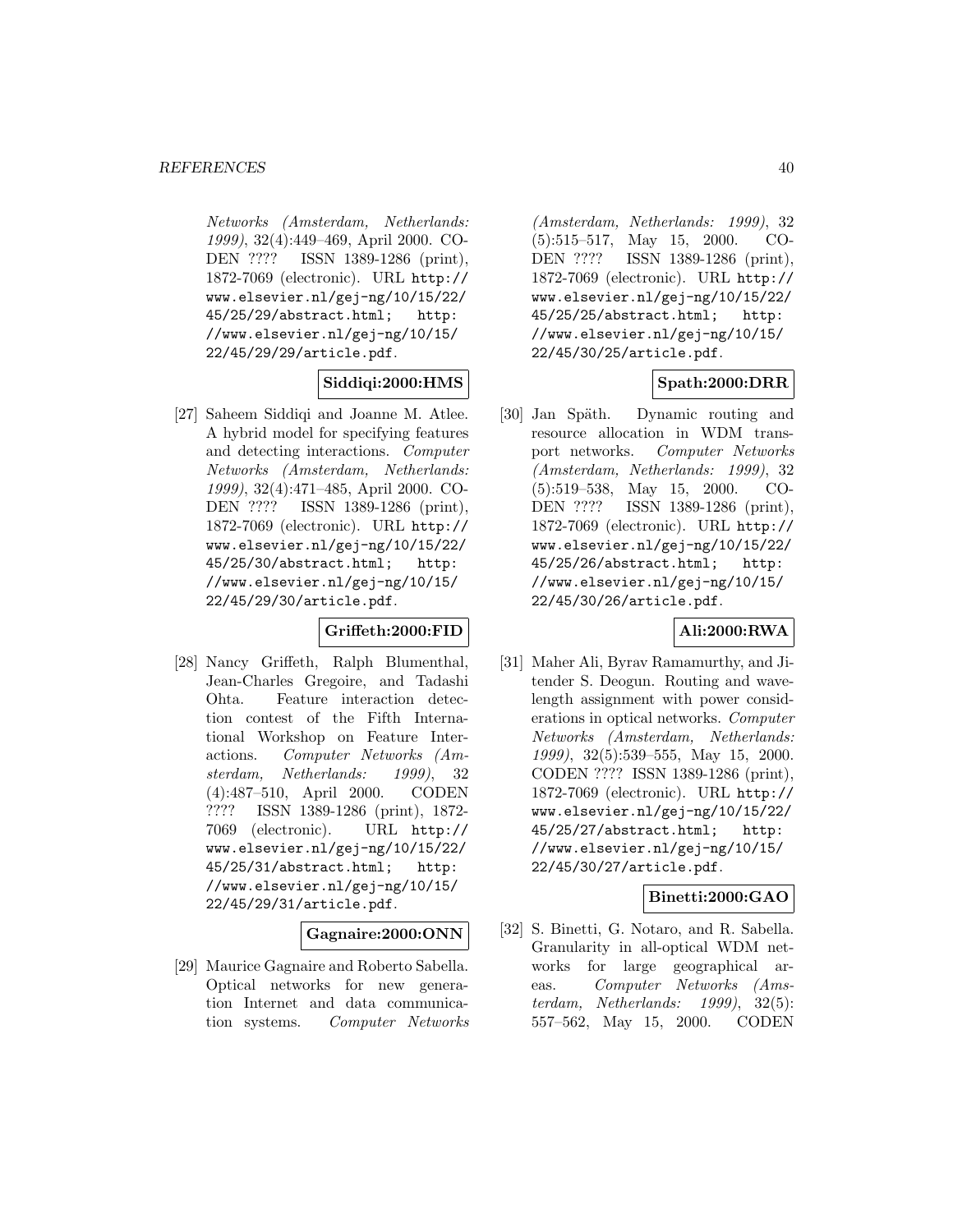???? ISSN 1389-1286 (print), 1872- 7069 (electronic). URL http:// www.elsevier.nl/gej-ng/10/15/22/ 45/25/28/abstract.html; http: //www.elsevier.nl/gej-ng/10/15/ 22/45/30/28/article.pdf.

### **Betti:2000:APS**

[33] S. Betti, E. Bravi, and M. Giaconi. Analysis of the performance of subcarrier multiplexed (SCM) optical systems. Computer Networks (Amsterdam, Netherlands: 1999), 32 (5):563–569, May 15, 2000. CO-DEN ???? ISSN 1389-1286 (print), 1872-7069 (electronic). URL http:// www.elsevier.nl/gej-ng/10/15/22/ 45/25/29/abstract.html; http: //www.elsevier.nl/gej-ng/10/15/ 22/45/30/29/article.pdf.

#### **Gagnaire:2000:STM**

[34] Maurice Gagnaire and Sašo Stojanovski. Stream traffic management over an ATM passive optical network. Computer Networks (Amsterdam, Netherlands: 1999), 32(5): 571–586, May 15, 2000. CODEN ???? ISSN 1389-1286 (print), 1872- 7069 (electronic). URL http:// www.elsevier.nl/gej-ng/10/15/22/ 45/25/30/abstract.html; http: //www.elsevier.nl/gej-ng/10/15/ 22/45/30/30/article.pdf.

#### **White:2000:AHP**

[35] I. M. White et al. The architecture of HORNET: A packet-over-WDM multiple-access optical metropolitan area ring network. Computer Networks (Amsterdam, Netherlands: 1999), 32 (5):587–598, May 15, 2000. CO-DEN ???? ISSN 1389-1286 (print),

1872-7069 (electronic). URL http:// www.elsevier.nl/gej-ng/10/15/22/ 45/25/31/abstract.html; http: //www.elsevier.nl/gej-ng/10/15/ 22/45/30/31/article.pdf.

#### **Marsan:2000:MSW**

[36] M. Ajmone Marsan, E. Leonardi, M. Meo, and F. Neri. Modeling slotted WDM rings with discrete-time Markovian models. Computer Networks (Amsterdam, Netherlands: 1999), 32 (5):599–615, May 15, 2000. CO-DEN ???? ISSN 1389-1286 (print), 1872-7069 (electronic). URL http:// www.elsevier.nl/gej-ng/10/15/22/ 45/25/32/abstract.html; http: //www.elsevier.nl/gej-ng/10/15/ 22/45/30/32/article.pdf.

### **Bianco:2000:PVP**

[37] A. Bianco, V. Distefano, A. Fumagalli, E. Leonardi, and F. Neri. A posteriori versus a priori access strategies in slotted all-optical WDM rings. Computer Networks (Amsterdam, Netherlands: 1999), 32(5):617–631, May 15, 2000. CODEN ???? ISSN 1389-1286 (print), 1872-7069 (electronic). URL http:// www.elsevier.nl/gej-ng/10/15/22/ 45/25/33/abstract.html; http: //www.elsevier.nl/gej-ng/10/15/ 22/45/30/33/article.pdf.

### **Eramo:2000:WCS**

[38] Vincenzo Eramo and Marco Listanti. Wavelength converter sharing in a WDM optical packet switch: dimensioning and performance issues. Computer Networks (Amsterdam, Netherlands: 1999), 32(5): 633–651, May 15, 2000. CODEN ???? ISSN 1389-1286 (print), 1872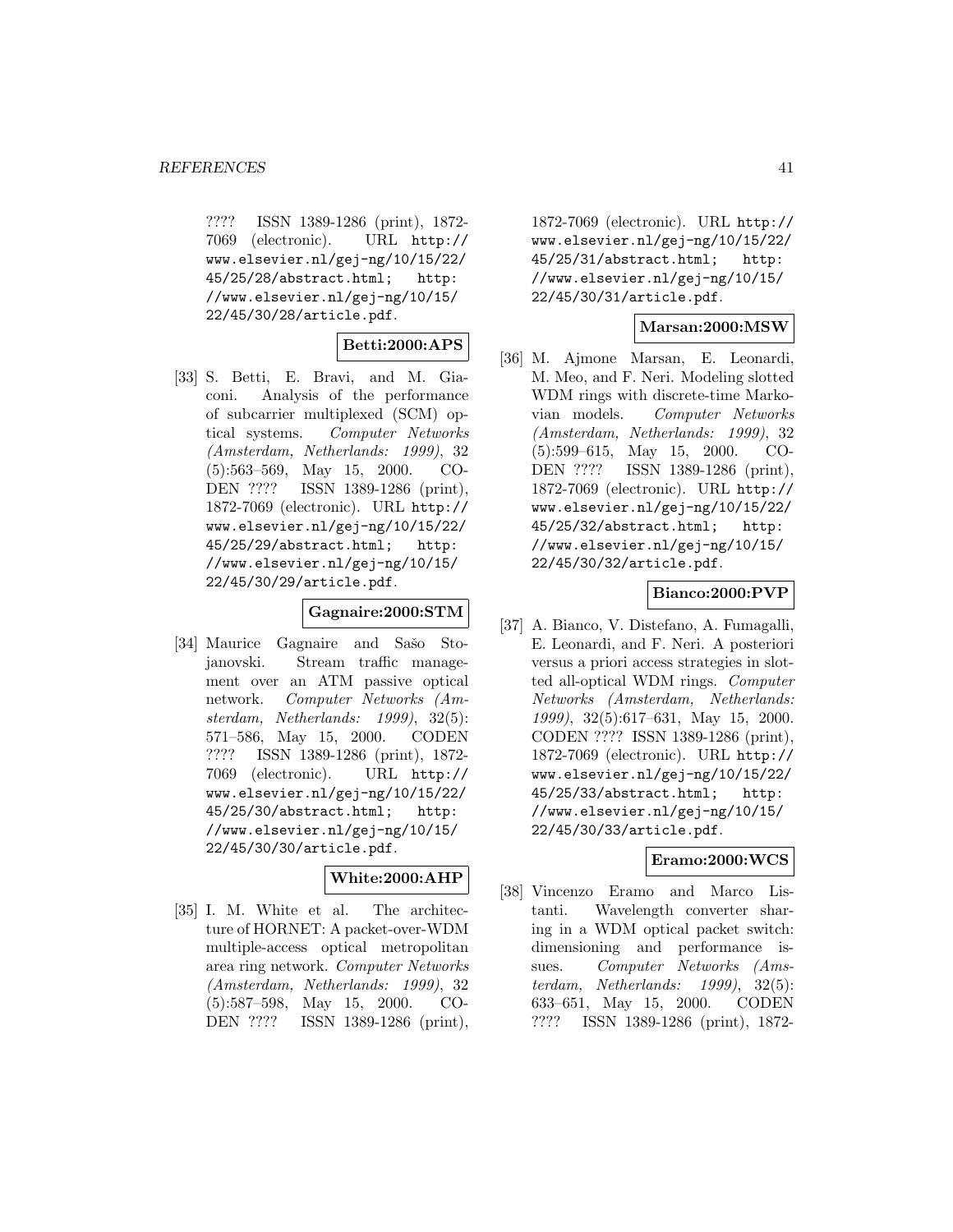7069 (electronic). URL http:// www.elsevier.nl/gej-ng/10/15/22/ 45/25/34/abstract.html; http: //www.elsevier.nl/gej-ng/10/15/ 22/45/30/34/article.pdf.

### **Castanon:2000:OPS**

[39] Gerardo Castañón, Lubo Tancevski, and Lakshman Tamil. Optical packet switching with multiple path routing. Computer Networks (Amsterdam, Netherlands: 1999), 32(5): 653–662, May 15, 2000. CODEN ???? ISSN 1389-1286 (print), 1872- 7069 (electronic). URL http:// www.elsevier.nl/gej-ng/10/15/22/ 45/25/35/abstract.html; http: //www.elsevier.nl/gej-ng/10/15/ 22/45/30/35/article.pdf.

### **Field:2000:EC**

[40] Simon Field and Michael Waidner. Electronic Commerce. Computer Networks (Amsterdam, Netherlands: 1999), 32(6):667–668, May 30, 2000. CODEN ???? ISSN 1389-1286 (print), 1872-7069 (electronic). URL http:// www.elsevier.nl/gej-ng/10/15/22/ 45/25/25/abstract.html; http: //www.elsevier.nl/gej-ng/10/15/ 22/45/31/25/article.pdf.

### **Mott:2000:SGD**

[41] Steve Mott. The second generation of digital commerce solutions. Computer Networks (Amsterdam, Netherlands: 1999), 32(6):669–683, May 30, 2000. CODEN ???? ISSN 1389-1286 (print), 1872-7069 (electronic). URL http:// www.elsevier.nl/gej-ng/10/15/22/ 45/25/26/abstract.html; http: //www.elsevier.nl/gej-ng/10/15/ 22/45/31/26/article.pdf.

## **Wolf:2000:PPG**

[42] Gritta Wolf and Andreas Pfitzmann. Properties of protection goals and their integration into a user interface. Computer Networks (Amsterdam, Netherlands: 1999), 32(6): 685–700, May 30, 2000. CODEN ???? ISSN 1389-1286 (print), 1872- 7069 (electronic). URL http:// www.elsevier.nl/gej-ng/10/15/22/ 45/25/27/abstract.html; http: //www.elsevier.nl/gej-ng/10/15/ 22/45/31/27/article.pdf.

#### **Stanoevska-Slabeva:2000:IEP**

[43] Katarina Stanoevska-Slabeva and Beat Schmid. Internet electronic product catalogs: an approach beyond simple keywords and multimedia. Computer Networks (Amsterdam, Netherlands: 1999), 32(6):701–715, May 30, 2000. CODEN ???? ISSN 1389-1286 (print), 1872-7069 (electronic). URL http:// www.elsevier.nl/gej-ng/10/15/22/ 45/25/28/abstract.html; http: //www.elsevier.nl/gej-ng/10/15/ 22/45/31/28/article.pdf.

## **Hoffner:2000:DID**

[44] Yigal Hoffner, Christian Facciorusso, Simon Field, and Andreas Schade. Distribution issues in the design and implementation of a virtual market place. Computer Networks (Amsterdam, Netherlands: 1999), 32(6): 717–730, May 30, 2000. CODEN ???? ISSN 1389-1286 (print), 1872- 7069 (electronic). URL http:// www.elsevier.nl/gej-ng/10/15/22/ 45/25/29/abstract.html; http: //www.elsevier.nl/gej-ng/10/15/ 22/45/31/29/article.pdf.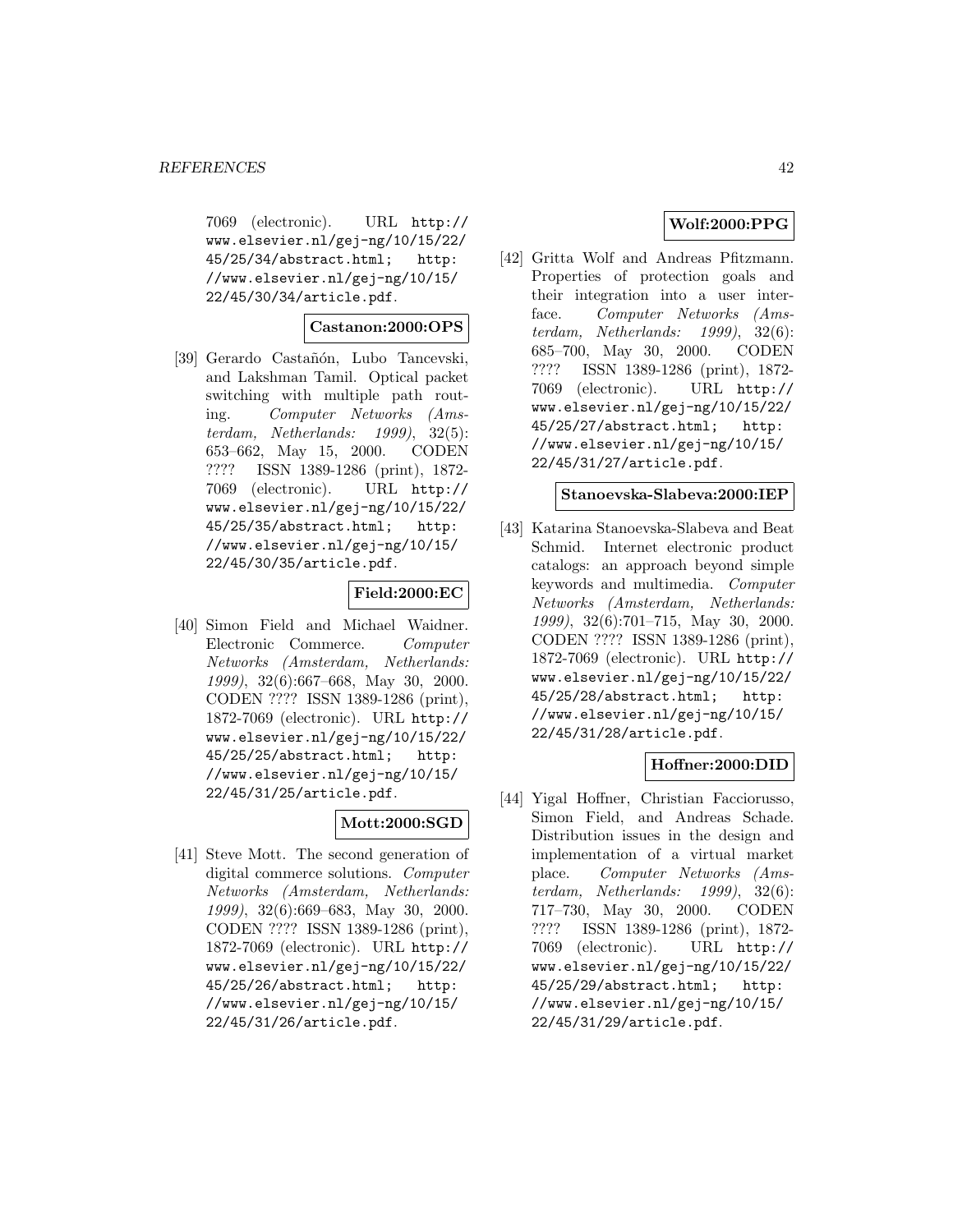#### **Kephart:2000:DPS**

[45] Jeffrey O. Kephart, James E. Hanson, and Amy R. Greenwald. Dynamic pricing by software agents. Computer Networks (Amsterdam, Netherlands: 1999), 32(6):731–752, May 30, 2000. CODEN ???? ISSN 1389-1286 (print), 1872-7069 (electronic). URL http:// www.elsevier.nl/gej-ng/10/15/22/ 45/25/30/abstract.html; http: //www.elsevier.nl/gej-ng/10/15/ 22/45/31/30/article.pdf.

#### **Konstantas:2000:ABC**

[46] Dimitri Konstantas and Jean-Henry Morin. Agent-based commercial dissemination of electronic information. Computer Networks (Amsterdam, Netherlands: 1999), 32(6): 753–765, May 30, 2000. CODEN ???? ISSN 1389-1286 (print), 1872- 7069 (electronic). URL http:// www.elsevier.nl/gej-ng/10/15/22/ 45/25/31/abstract.html; http: //www.elsevier.nl/gej-ng/10/15/ 22/45/31/31/article.pdf.

#### **Anonymous:2000:Ia**

[47] Anonymous. Index. Computer Networks (Amsterdam, Netherlands: 1999), 32(6):771–773, May 30, 2000. CODEN ???? ISSN 1389-1286 (print), 1872-7069 (electronic). URL http:// www.elsevier.nl/gej-ng/10/15/22/ 45/25/32/abstract.html; http: //www.elsevier.nl/gej-ng/10/15/ 22/45/31/32/article.pdf.

#### **Anonymous:2000:Ib**

[48] Anonymous. Index. Computer Networks (Amsterdam, Netherlands: 1999), 32(6):775–776, May 30, 2000.

CODEN ???? ISSN 1389-1286 (print), 1872-7069 (electronic). URL http:// www.elsevier.nl/gej-ng/10/15/22/ 45/25/33/abstract.html; http: //www.elsevier.nl/gej-ng/10/15/ 22/45/31/33/article.pdf.

### **Bhatti:2000:IUP**

[49] Nina Bhatti, Anna Bouch, and Allan Kuchinsky. Integrating user-perceived quality into Web server design. Computer Networks (Amsterdam, Netherlands: 1999), 33(1–6):1–16, June 2000. CODEN ???? ISSN 1389-1286 (print), 1872-7069 (electronic). URL http:// www.elsevier.nl/gej-ng/10/15/22/ 48/25/27/abstract.html; http: //www.elsevier.nl/gej-ng/10/15/ 22/48/25/27/article.pdf; http: //www9.org/w9cdrom/92/92.html.

### **Krishnamurthy:2000:AFI**

[50] Balachander Krishnamurthy and Craig E. Wills. Analyzing factors that influence end-to-end Web performance. Computer Networks (Amsterdam, Netherlands: 1999), 33 (1–6):17–32, June 2000. CODEN ???? ISSN 1389-1286 (print), 1872- 7069 (electronic). URL http:// www.elsevier.nl/gej-ng/10/15/22/ 48/25/28/abstract.html; http: //www.elsevier.nl/gej-ng/10/15/ 22/48/25/28/article.pdf; http: //www9.org/w9cdrom/371/371.html.

### **Rodriguez:2000:SSP**

[51] Pablo Rodriguez and Sandeep Sibal. SPREAD: Scalable platform for reliable and efficient automated distribution. Computer Networks (Amsterdam, Netherlands: 1999), 33 (1–6):33–49, June 2000. CODEN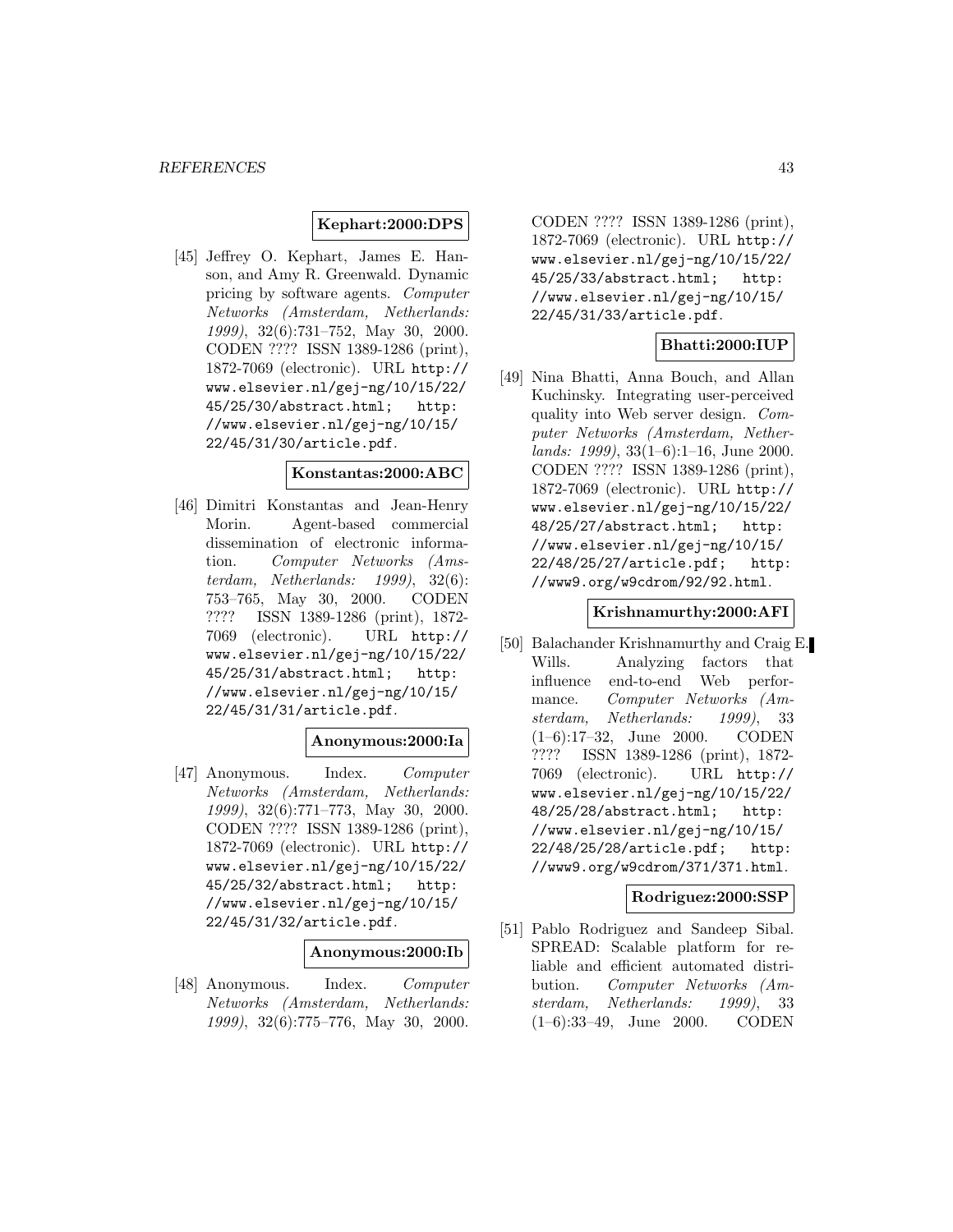???? ISSN 1389-1286 (print), 1872- 7069 (electronic). URL http:// www.elsevier.nl/gej-ng/10/15/22/ 48/25/29/abstract.html; http: //www.elsevier.nl/gej-ng/10/15/ 22/48/25/29/article.pdf; http: //www9.org/w9cdrom/411/411.html.

## **Kormann:2000:RPS**

[52] David P. Kormann and Aviel D. Rubin. Risks of the Passport single signon protocol. Computer Networks (Amsterdam, Netherlands: 1999), 33 (1–6):51–58, June 2000. CODEN ???? ISSN 1389-1286 (print), 1872- 7069 (electronic). URL http:// www.elsevier.nl/gej-ng/10/15/22/ 48/25/30/abstract.html; http: //www.elsevier.nl/gej-ng/10/15/ 22/48/25/30/article.pdf; http: //www9.org/w9cdrom/114/114.html.

#### **Damiani:2000:DIA**

[53] Ernesto Damiani, Sabrina De Capitani di Vimercati, Stefano Paraboschi, and Pierangela Samarati. Design and implementation of an access control processor for XML documents. Computer Networks (Amsterdam, Netherlands: 1999), 33(1–6):59–75, June 2000. CO-DEN ???? ISSN 1389-1286 (print), 1872-7069 (electronic). URL http:// www.elsevier.nl/gej-ng/10/15/22/ 48/25/31/abstract.html; http: //www.elsevier.nl/gej-ng/10/15/ 22/48/25/31/article.pdf; http: //www9.org/w9cdrom/419/419.html.

**Hashii:2000:SRS**

[54] B. Hashii, S. Malabarba, R. Pandey, and M. Bishop. Supporting reconfigurable security policies for mobile programs. Computer Networks

(Amsterdam, Netherlands: 1999), 33 (1–6):77–93, June 2000. CODEN ???? ISSN 1389-1286 (print), 1872- 7069 (electronic). URL http:// www.elsevier.nl/gej-ng/10/15/22/ 48/25/32/abstract.html; http: //www.elsevier.nl/gej-ng/10/15/ 22/48/25/32/article.pdf; http: //www9.org/w9cdrom/345/345.html.

### **Spertus:2000:SSQ**

[55] Ellen Spertus and Lynn Andrea Stein. Squeal: a structured query language for the Web. Computer Networks (Amsterdam, Netherlands: 1999), 33 (1–6):95–103, June 2000. CODEN ???? ISSN 1389-1286 (print), 1872- 7069 (electronic). URL http:// www.elsevier.nl/gej-ng/10/15/22/ 48/25/33/abstract.html; http: //www.elsevier.nl/gej-ng/10/15/ 22/48/25/33/article.pdf; http: //www9.org/w9cdrom/222/222.html.

### **Phelps:2000:RID**

[56] Thomas A. Phelps and Robert Wilensky. Robust intra-document locations. Computer Networks (Amsterdam, Netherlands: 1999), 33(1– 6):105–118, June 2000. CODEN ???? ISSN 1389-1286 (print), 1872- 7069 (electronic). URL http:// www.elsevier.nl/gej-ng/10/15/22/ 48/25/34/abstract.html; http: //www.elsevier.nl/gej-ng/10/15/ 22/48/25/34/article.pdf; http: //www9.org/w9cdrom/312/312.html.

## **Florescu:2000:IKS**

[57] Daniela Florescu, Donald Kossmann, and Ioana Manolescu. Integrating keyword search into XML query processing. Computer Networks (Am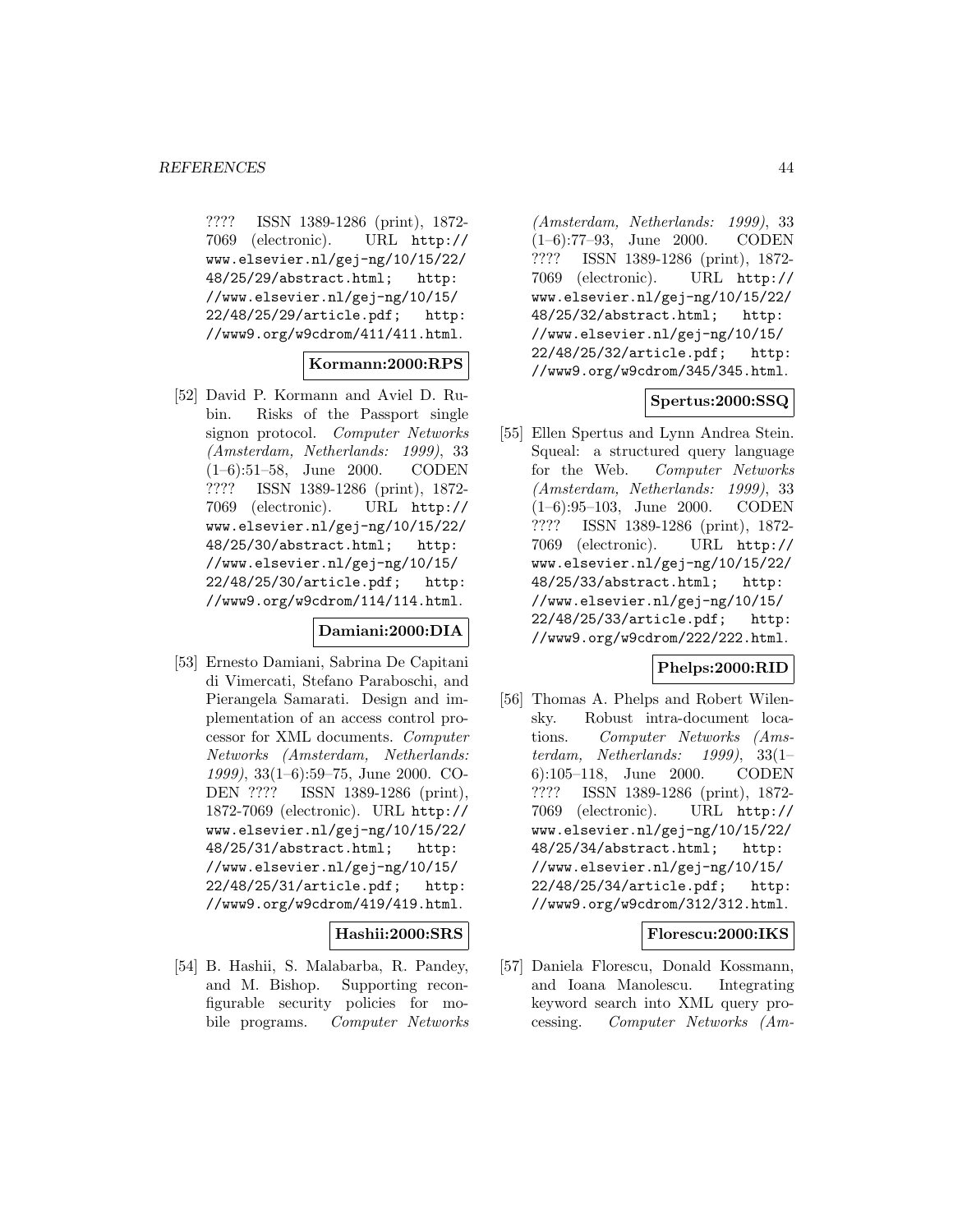sterdam, Netherlands: 1999), 33(1– 6):119–135, June 2000. CODEN ???? ISSN 1389-1286 (print), 1872- 7069 (electronic). URL http:// www.elsevier.nl/gej-ng/10/15/22/ 48/25/35/abstract.html; http: //www.elsevier.nl/gej-ng/10/15/ 22/48/25/35/article.pdf; http: //www9.org/w9cdrom/324/324.html.

## **Ceri:2000:WML**

[58] Stefano Ceri, Piero Fraternali, and Aldo Bongio. Web Modeling Language (WebML): a modeling language for designing Web sites. Computer Networks (Amsterdam, Netherlands: 1999), 33(1–6):137–157, June 2000. CODEN ???? ISSN 1389-1286 (print), 1872-7069 (electronic). URL http:// www.elsevier.nl/gej-ng/10/15/22/ 48/25/36/abstract.html; http: //www.elsevier.nl/gej-ng/10/15/ 22/48/25/36/article.pdf; http: //www9.org/w9cdrom/177/177.html.

### **Badros:2000:JML**

[59] Greg J. Badros. JavaML: a markup language for Java source code. Computer Networks (Amsterdam, Netherlands: 1999), 33(1–6):159–177, June 2000. CODEN ???? ISSN 1389-1286 (print), 1872-7069 (electronic). URL http:// www.elsevier.nl/gej-ng/10/15/22/ 48/25/37/abstract.html; http: //www.elsevier.nl/gej-ng/10/15/ 22/48/25/37/article.pdf; http: //www9.org/w9cdrom/342/342.html.

**vanAmstel:2000:IFC**

[60] Patrick van Amstel, Pim van der Eijk, Evert Haasdijk, and David Kuilman. An interchange format for cross-media personalized publishing. Computer

Networks (Amsterdam, Netherlands: 1999), 33(1–6):179–195, June 2000. CODEN ???? ISSN 1389-1286 (print), 1872-7069 (electronic). URL http:// www.elsevier.nl/gej-ng/10/15/22/ 48/25/38/abstract.html; http: //www.elsevier.nl/gej-ng/10/15/ 22/48/25/38/article.pdf; http: //www9.org/w9cdrom/263/263.html.

### **Hori:2000:ABW**

[61] Masahiro Hori, Goh Kondoh, Kouichi Ono, Shin ichi Hirose, and Sandeep Singhal. Annotation-based Web content transcoding. Computer Networks (Amsterdam, Netherlands: 1999), 33 (1–6):197–211, June 2000. CODEN ???? ISSN 1389-1286 (print), 1872- 7069 (electronic). URL http:// www.elsevier.nl/gej-ng/10/15/22/ 48/25/39/abstract.html; http: //www.elsevier.nl/gej-ng/10/15/ 22/48/25/39/article.pdf; http: //www9.org/w9cdrom/169/169.html.

#### **Buyukkokten:2000:FWS**

[62] Orkut Buyukkokten, Hector Garcia-Molina, and Andreas Paepcke. Focused Web searching with PDAs. Computer Networks (Amsterdam, Netherlands: 1999), 33(1–6):213–230, June 2000. CODEN ???? ISSN 1389-1286 (print), 1872-7069 (electronic). URL http:// www.elsevier.nl/gej-ng/10/15/22/ 48/25/40/abstract.html; http: //www.elsevier.nl/gej-ng/10/15/ 22/48/25/40/article.pdf; http: //www9.org/w9cdrom/195/195.html.

### **Kaasinen:2000:TAB**

[63] Eija Kaasinen, Matti Aaltonen, Juha Kolari, Suvi Melakoski, and Timo Laakko. Two approaches to bring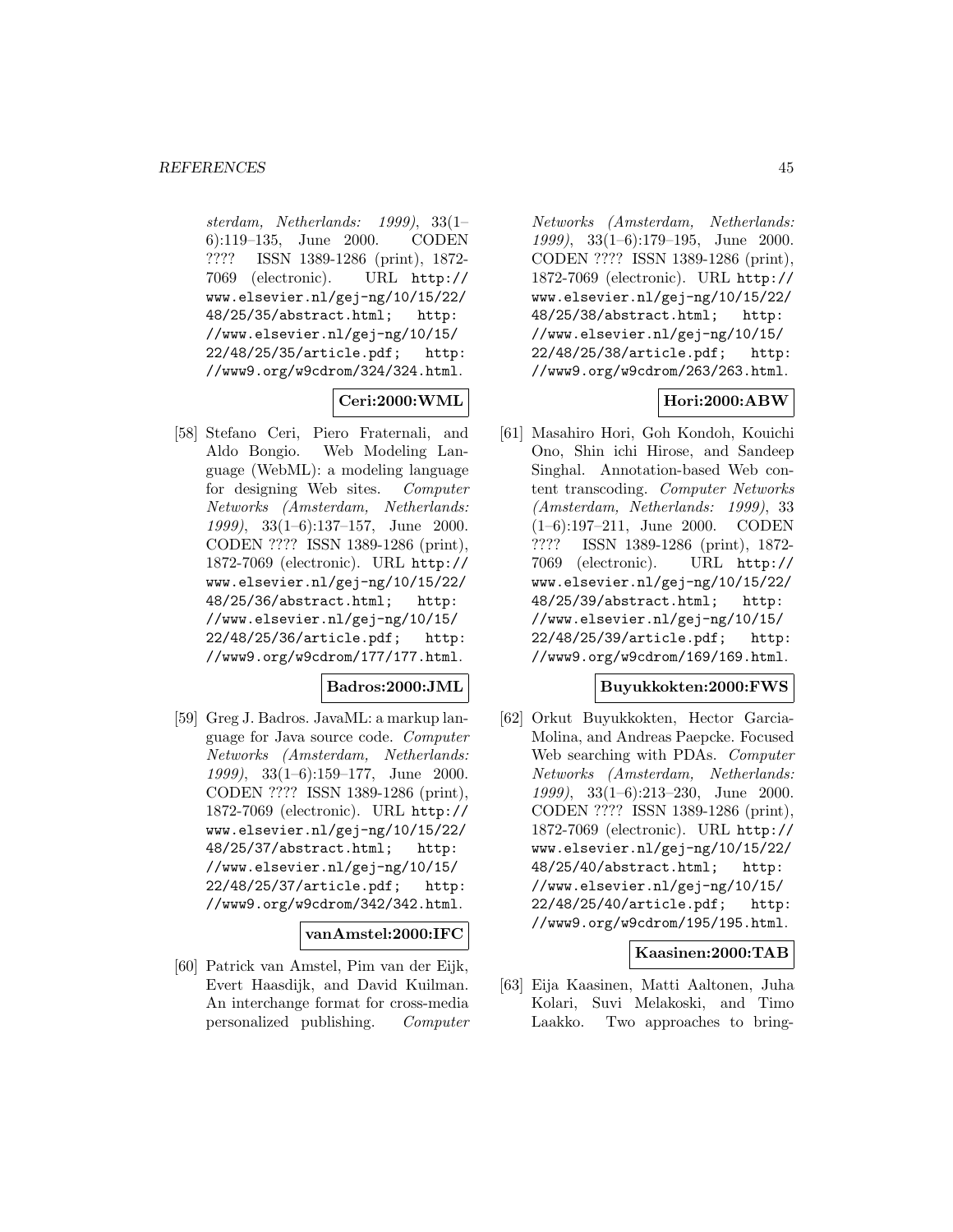ing Internet services to WAP devices. Computer Networks (Amsterdam, Netherlands: 1999), 33(1– 6):231–246, June 2000. CODEN ???? ISSN 1389-1286 (print), 1872- 7069 (electronic). URL http:// www.elsevier.nl/gej-ng/10/15/22/ 48/25/41/abstract.html; http: //www.elsevier.nl/gej-ng/10/15/ 22/48/25/41/article.pdf; http: //www9.org/w9cdrom/228/228.html.

## **Stata:2000:TVD**

[64] Raymie Stata, Krishna Bharat, and Farzin Maghoul. The Term Vector Database: fast access to indexing terms for Web pages. Computer Networks (Amsterdam, Netherlands: 1999), 33(1–6):247–255, June 2000. CODEN ???? ISSN 1389-1286 (print), 1872-7069 (electronic). URL http:// www.elsevier.nl/gej-ng/10/15/22/ 48/25/42/abstract.html; http: //www.elsevier.nl/gej-ng/10/15/ 22/48/25/42/article.pdf; http: //www9.org/w9cdrom/159/159.html.

## **Brewington:2000:HDW**

[65] Brian E. Brewington and George Cybenko. How dynamic is the Web? Computer Networks (Amsterdam, Netherlands: 1999), 33(1– 6):257–276, June 2000. CODEN ???? ISSN 1389-1286 (print), 1872- 7069 (electronic). URL http:// www.elsevier.nl/gej-ng/10/15/22/ 48/25/43/abstract.html; http: //www.elsevier.nl/gej-ng/10/15/ 22/48/25/43/article.pdf; http: //www9.org/w9cdrom/264/264.html.

## **Hirai:2000:WRW**

[66] Jun Hirai, Sriram Raghavan, Hector

Garcia-Molina, and Andreas Paepcke. WebBase: a repository of Web pages. Computer Networks (Amsterdam, Netherlands: 1999), 33(1– 6):277–293, June 2000. CODEN ???? ISSN 1389-1286 (print), 1872- 7069 (electronic). URL http:// www.elsevier.nl/gej-ng/10/15/22/ 48/25/44/abstract.html; http: //www.elsevier.nl/gej-ng/10/15/ 22/48/25/44/article.pdf; http: //www9.org/w9cdrom/296/296.html.

## **Henzinger:2000:NUU**

[67] Monika R. Henzinger, Allan Heydon, Michael Mitzenmacher, and Marc Najork. On near-uniform URL sampling. Computer Networks (Amsterdam, Netherlands: 1999), 33(1– 6):295–308, June 2000. CODEN ???? ISSN 1389-1286 (print), 1872- 7069 (electronic). URL http:// www.elsevier.nl/gej-ng/10/15/22/ 48/25/45/abstract.html; http: //www.elsevier.nl/gej-ng/10/15/ 22/48/25/45/article.pdf.

## **Broder:2000:GSWb**

[68] Andrei Broder, Ravi Kumar, Farzin Maghoul, Prabhakar Raghavan, Sridhar Rajagopalan, Raymie Stata, Andrew Tomkins, and Janet Wiener. Graph structure in the Web. Computer Networks (Amsterdam, Netherlands: 1999), 33(1–6):309–320, June 2000. CODEN ???? ISSN 1389-1286 (print), 1872-7069 (electronic). URL http:// www.elsevier.nl/gej-ng/10/15/22/ 48/25/46/abstract.html; http: //www.elsevier.nl/gej-ng/10/15/ 22/48/25/46/article.pdf; http: //www9.org/w9cdrom/160/160.html.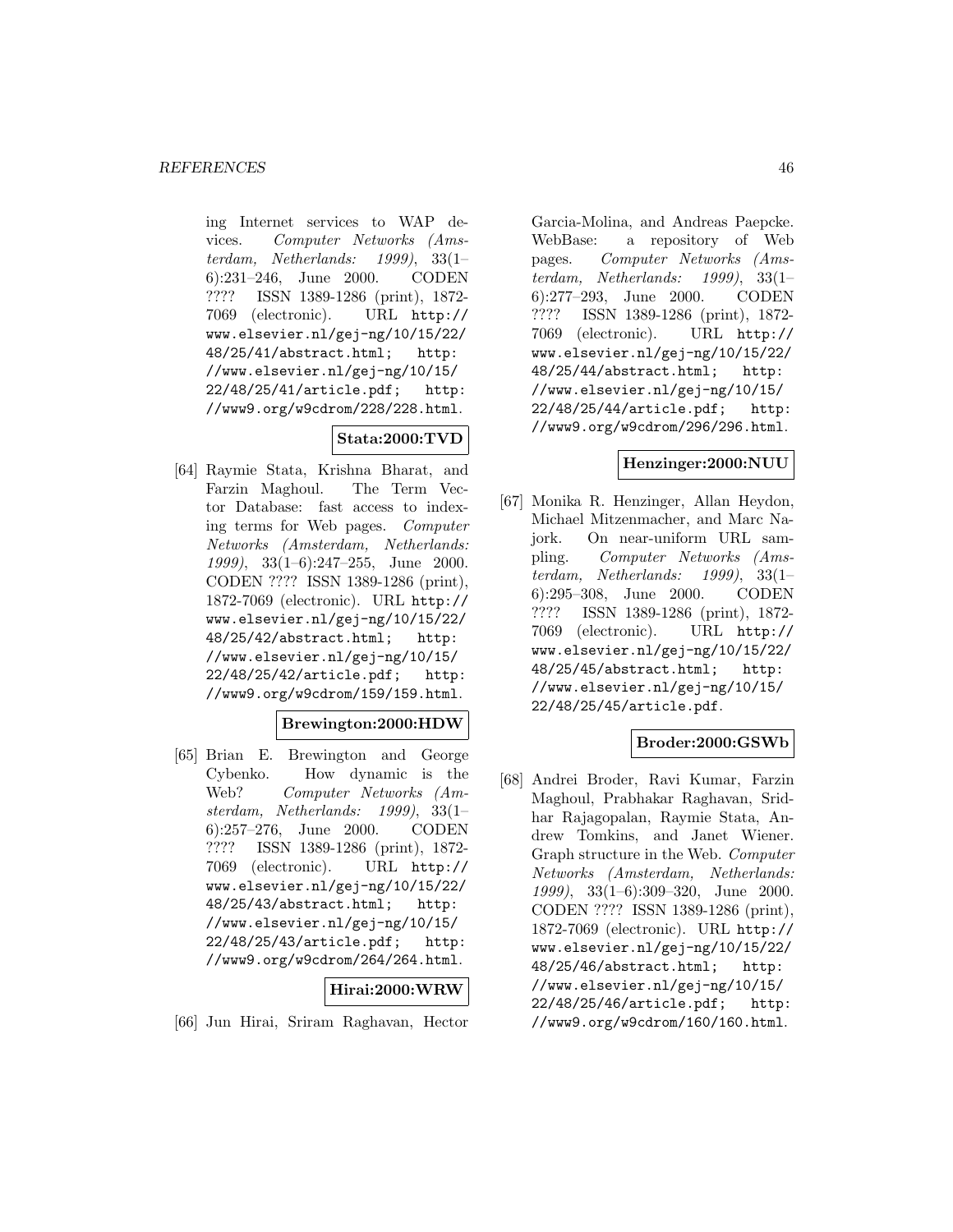#### **Feldmann:2000:BBL**

[69] Anja Feldmann. BLT: Bi-Layer Tracing of HTTP and TCP/IP. Computer Networks (Amsterdam, Netherlands: 1999), 33(1–6):321–335, June 2000. CODEN ???? ISSN 1389-1286 (print), 1872-7069 (electronic). URL http:// www.elsevier.nl/gej-ng/10/15/22/ 48/25/47/abstract.html; http: //www.elsevier.nl/gej-ng/10/15/ 22/48/25/47/article.pdf; http: //www9.org/w9cdrom/367/367.html.

#### **Holscher:2000:WSBb**

[70] Christoph Hölscher and Gerhard Strube. Web search behavior of Internet experts and newbies. Computer Networks (Amsterdam, Netherlands: 1999), 33(1–6):337–346, June 2000. CODEN ???? ISSN 1389-1286 (print), 1872-7069 (electronic). URL http:// www.elsevier.nl/gej-ng/10/15/22/ 48/25/48/abstract.html; http: //www.elsevier.nl/gej-ng/10/15/ 22/48/25/48/article.pdf; http: //www9.org/w9cdrom/81/81.html.

### **Forsberg:2000:EUR**

[71] Kerstin Forsberg and Lars Dannstedt. Extensible use of RDF in a business context. Computer Networks (Amsterdam, Netherlands: 1999), 33 (1–6):347–364, June 2000. CODEN ???? ISSN 1389-1286 (print), 1872- 7069 (electronic). URL http:// www.elsevier.nl/gej-ng/10/15/22/ 48/25/49/abstract.html; http: //www.elsevier.nl/gej-ng/10/15/ 22/48/25/49/article.pdf; http: //www9.org/w9cdrom/323/323.html.

## **Fowler:2000:EMW**

[72] Shannon L. Fowler, Anne-Marie J. Novack, and Michael J. Stillings. The evolution of a manufacturing Web site. Computer Networks (Amsterdam, Netherlands: 1999), 33(1– 6):365–376, June 2000. CODEN ???? ISSN 1389-1286 (print), 1872- 7069 (electronic). URL http:// www.elsevier.nl/gej-ng/10/15/22/ 48/25/50/abstract.html; http: //www.elsevier.nl/gej-ng/10/15/ 22/48/25/50/article.pdf; http: //www9.org/w9cdrom/346/346.html.

### **Sarukkai:2000:LPP**

[73] Ramesh R. Sarukkai. Link prediction and path analysis using Markov chains. Computer Networks (Amsterdam, Netherlands: 1999), 33(1– 6):377–386, June 2000. CODEN ???? ISSN 1389-1286 (print), 1872- 7069 (electronic). URL http:// www.elsevier.nl/gej-ng/10/15/22/ 48/25/51/abstract.html; http: //www.elsevier.nl/gej-ng/10/15/ 22/48/25/51/article.pdf; http: //www9.org/w9cdrom/68/68.html.

# **Lempel:2000:SAL**

[74] R. Lempel and S. Moran. The stochastic approach for link-structure analysis (SALSA) and the TKC effect. Computer Networks (Amsterdam, Netherlands: 1999), 33(1– 6):387–401, June 2000. CODEN ???? ISSN 1389-1286 (print), 1872- 7069 (electronic). URL http:// www.elsevier.nl/gej-ng/10/15/22/ 48/25/52/abstract.html; http: //www.elsevier.nl/gej-ng/10/15/ 22/48/25/52/article.pdf; http: //www9.org/w9cdrom/175/175.html.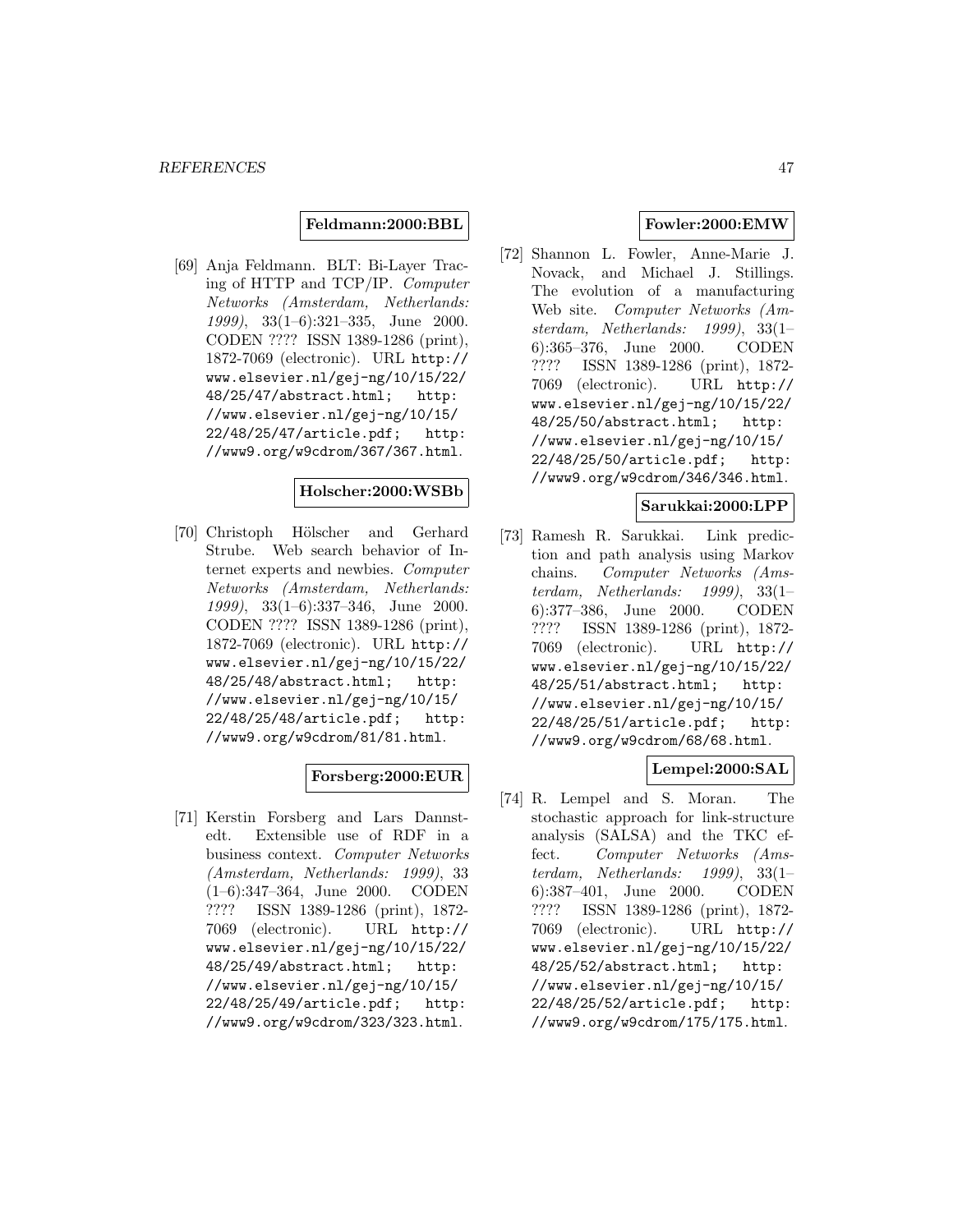### **Weinreich:2000:CIV**

[75] Harald Weinreich and Winfried Lamersdorf. Concepts for improved visualization of Web link attributes. Computer Networks (Amsterdam, Netherlands: 1999), 33(1–6):403–416, June 2000. CODEN ???? ISSN 1389-1286 (print), 1872-7069 (electronic). URL http:// www.elsevier.nl/gej-ng/10/15/22/ 48/25/53/abstract.html; http: //www.elsevier.nl/gej-ng/10/15/ 22/48/25/53/article.pdf; http: //www9.org/w9cdrom/319/319.html.

### **Sugiura:2000:QRW**

[76] Atsushi Sugiura and Oren Etzioni. Query routing for Web search engines: architecture and experiments. Computer Networks (Amsterdam, Netherlands: 1999), 33(1– 6):417–429, June 2000. CODEN ???? ISSN 1389-1286 (print), 1872- 7069 (electronic). URL http:// www.elsevier.nl/gej-ng/10/15/22/ 48/25/54/abstract.html; http: //www.elsevier.nl/gej-ng/10/15/ 22/48/25/54/article.pdf; http: //www9.org/w9cdrom/139/139.html.

## **Huang:2000:AAD**

[77] Lieming Huang, Matthias Hemmje, and Erich J. Neuhold. ADMIRE: an adaptive data model for meta search engines. Computer Networks (Amsterdam, Netherlands: 1999), 33 (1–6):431–448, June 2000. CODEN ???? ISSN 1389-1286 (print), 1872- 7069 (electronic). URL http:// www.elsevier.nl/gej-ng/10/15/22/ 48/25/55/abstract.html; http: //www.elsevier.nl/gej-ng/10/15/ 22/48/25/55/article.pdf; http: //www9.org/w9cdrom/165/165.html;

http://www9.org/w9cdrom/374/374. html.

#### **Zhang:2000:EAR**

[78] Dell Zhang and Yisheng Dong. An efficient algorithm to rank Web resources. Computer Networks (Amsterdam, Netherlands: 1999), 33(1– 6):449–455, June 2000. CODEN ???? ISSN 1389-1286 (print), 1872- 7069 (electronic). URL http:// www.elsevier.nl/gej-ng/10/15/22/ 48/25/56/abstract.html; http: //www.elsevier.nl/gej-ng/10/15/ 22/48/25/56/article.pdf; http: //www9.org/w9cdrom/251/251.html.

### **Mukherjea:2000:WSC**

[79] Sougata Mukherjea. WTMS: a system for collecting and analyzing topicspecific Web information. Computer Networks (Amsterdam, Netherlands: 1999), 33(1–6):457–471, June 2000. CODEN ???? ISSN 1389-1286 (print), 1872-7069 (electronic). URL http:// www.elsevier.nl/gej-ng/10/15/22/ 48/25/57/abstract.html; http: //www.elsevier.nl/gej-ng/10/15/ 22/48/25/57/article.pdf; http: //www9.org/w9cdrom/293/293.html.

#### **Staab:2000:SCW**

[80] S. Staab, J. Angele, S. Decker, M. Erdmann, A. Hotho, A. Mädche, H.-P. Schnurr, and R. Studer. Semantic community Web portals. Computer Networks (Amsterdam, Netherlands: 1999), 33(1–6):473–491, June 2000. CODEN ???? ISSN 1389-1286 (print), 1872-7069 (electronic). URL http:// www.elsevier.nl/gej-ng/10/15/22/ 48/25/58/abstract.html; http: //www.elsevier.nl/gej-ng/10/15/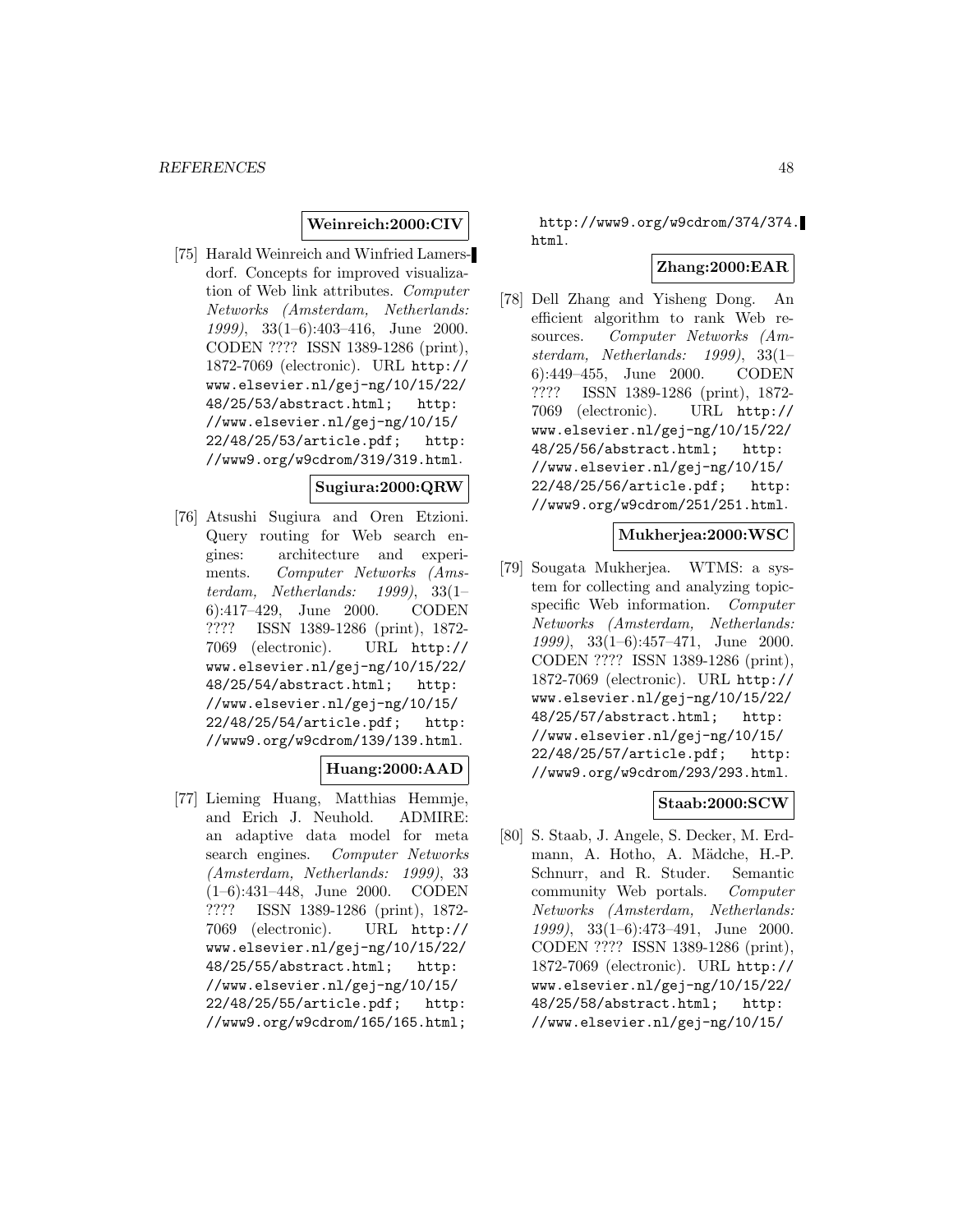22/48/25/58/article.pdf; http: //www9.org/w9cdrom/134/134.html.

#### **Bharat:2000:SEC**

[81] Krishna Bharat. SearchPad: explicit capture of search context to support Web search. Computer Networks (Amsterdam, Netherlands: 1999), 33 (1–6):493–501, June 2000. CODEN ???? ISSN 1389-1286 (print), 1872- 7069 (electronic). URL http:// www.elsevier.nl/gej-ng/10/15/22/ 48/25/59/abstract.html; http: //www.elsevier.nl/gej-ng/10/15/ 22/48/25/59/article.pdf; http: //www9.org/w9cdrom/173/173.html.

### **Anupam:2000:AWN**

[82] Vinod Anupam, Juliana Freire, Bharat Kumar, and Daniel Lieuwen. Automating Web navigation with the WebVCR. Computer Networks (Amsterdam, Netherlands: 1999), 33(1– 6):503–517, June 2000. CODEN ???? ISSN 1389-1286 (print), 1872- 7069 (electronic). URL http:// www.elsevier.nl/gej-ng/10/15/22/ 48/25/60/abstract.html; http: //www.elsevier.nl/gej-ng/10/15/ 22/48/25/60/article.pdf; http: //www9.org/w9cdrom/208/208.html.

### **Shafer:2000:CQD**

[83] John C. Shafer and Rakesh Agrawal. Continuous querying in databasecentric Web applications. Computer Networks (Amsterdam, Netherlands: 1999), 33(1–6):519–531, June 2000. CODEN ???? ISSN 1389-1286 (print), 1872-7069 (electronic). URL http:// www.elsevier.nl/gej-ng/10/15/22/ 48/25/61/abstract.html; http: //www.elsevier.nl/gej-ng/10/15/

22/48/25/61/article.pdf; http: //www9.org/w9cdrom/378/378.html.

### **Rollins:2000:ACA**

[84] Sami Rollins and Neel Sundaresan. AVoN calling: AXL for voice-enabled Web navigation. Computer Networks (Amsterdam, Netherlands: 1999), 33 (1–6):533–551, June 2000. CODEN ???? ISSN 1389-1286 (print), 1872- 7069 (electronic). URL http:// www.elsevier.nl/gej-ng/10/15/22/ 48/25/62/abstract.html; http: //www.elsevier.nl/gej-ng/10/15/ 22/48/25/62/article.pdf; http: //www9.org/w9cdrom/55/55.html.

#### **Gronbaek:2000:OHU**

[85] Kaj Grønbæk, Lennert Sloth, and Niels Olof Bouvin. Open hypermedia as user controlled meta data for the Web. Computer Networks (Amsterdam, Netherlands: 1999), 33 (1–6):553–566, June 2000. CODEN ???? ISSN 1389-1286 (print), 1872- 7069 (electronic). URL http:// www.elsevier.nl/gej-ng/10/15/22/ 48/25/63/abstract.html; http: //www.elsevier.nl/gej-ng/10/15/ 22/48/25/63/article.pdf; http: //www9.org/w9cdrom/183/183.html.

# **Pan:2000:VCO**

[86] Pengkai Pan and Glorianna Davenport. I-views: a community-oriented system for sharing streaming video on the Internet. Computer Networks (Amsterdam, Netherlands: 1999), 33 (1–6):567–581, June 2000. CODEN ???? ISSN 1389-1286 (print), 1872- 7069 (electronic). URL http:// www.elsevier.nl/gej-ng/10/15/22/ 48/25/64/abstract.html; http: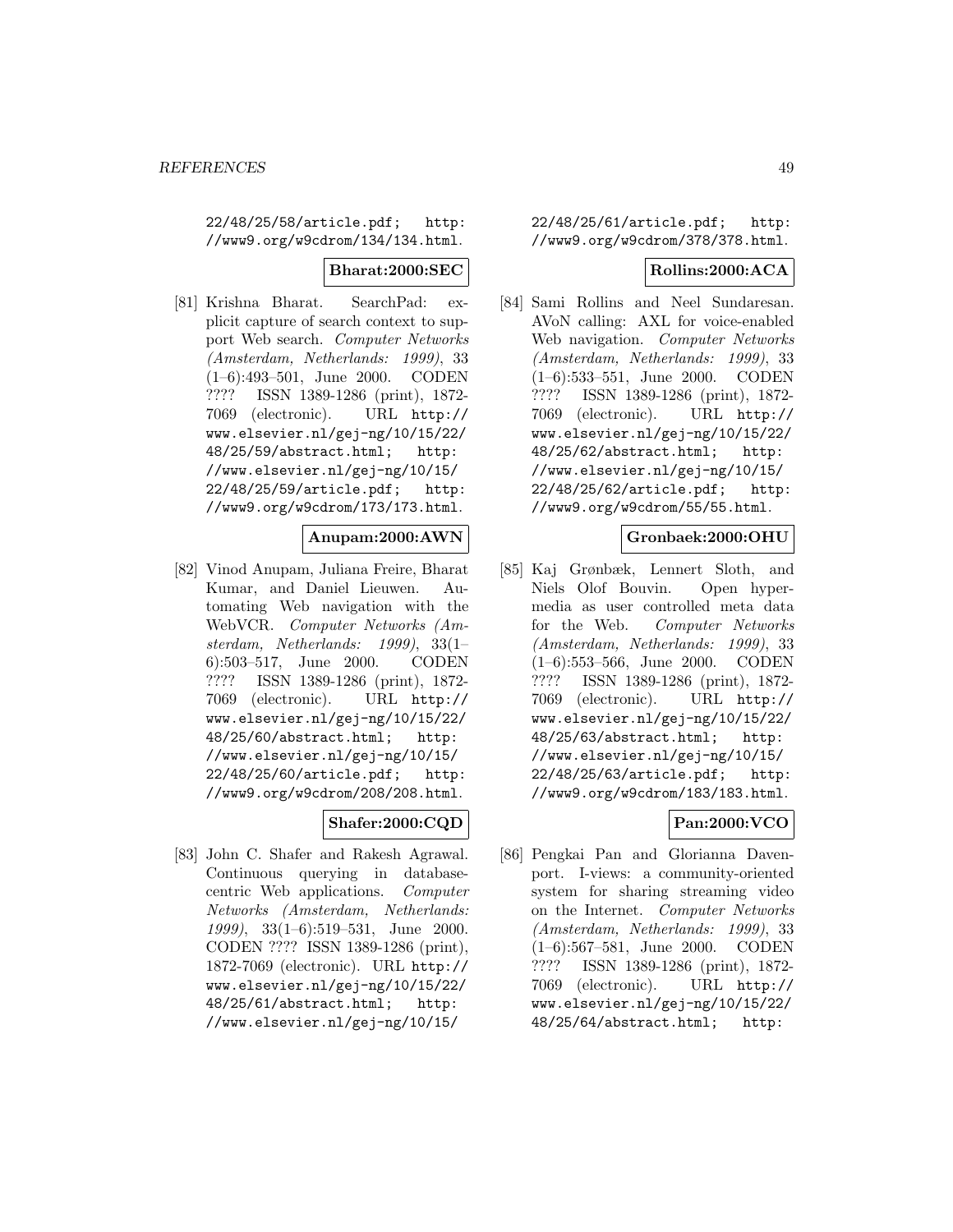//www.elsevier.nl/gej-ng/10/15/ 22/48/25/64/article.pdf; http: //www9.org/w9cdrom/199/199.html.

## **Goose:2000:EWA**

[87] Stuart Goose, Mike Newman, Claus Schmidt, and Laurent Hue. Enhancing Web accessibility via the Vox Portal and a Web-hosted dynamic  $HTML \Leftrightarrow \text{VoxML converter. } Computer$ Networks (Amsterdam, Netherlands: 1999), 33(1–6):583–592, June 2000. CODEN ???? ISSN 1389-1286 (print), 1872-7069 (electronic). URL http:// www.elsevier.nl/gej-ng/10/15/22/ 48/25/65/abstract.html; http: //www.elsevier.nl/gej-ng/10/15/ 22/48/25/65/article.pdf; http: //www9.org/w9cdrom/354/354.html.

### **Spreitzer:2000:HNG**

[88] Mike Spreitzer and Bill Janssen. HTTP 'Next Generation'. Computer Networks (Amsterdam, Netherlands: 1999), 33 (1–6):593–607, June 2000. CODEN ???? ISSN 1389-1286 (print), 1872- 7069 (electronic). URL http:// www.elsevier.nl/gej-ng/10/15/22/ 48/25/66/abstract.html; http: //www.elsevier.nl/gej-ng/10/15/ 22/48/25/66/article.pdf; http: //www9.org/w9cdrom/60/60.html.

### **Krishnan:2000:CIR**

[89] Venky Krishnan and S. Grace Chang. Customized Internet radio. Computer Networks (Amsterdam, Netherlands: 1999), 33(1–6):609–618, June 2000. CODEN ???? ISSN 1389-1286 (print), 1872-7069 (electronic). URL http:// www.elsevier.nl/gej-ng/10/15/22/ 48/25/67/abstract.html; http: //www.elsevier.nl/gej-ng/10/15/

22/48/25/67/article.pdf; http: //www9.org/w9cdrom/353/353.html.

### **Huang:2000:RWB**

[90] Andrew C. Huang, Benjamin C. Ling, John J. Barton, and Armando Fox. Running the Web backwards: appliance data services. Computer Networks (Amsterdam, Netherlands: 1999), 33 (1–6):619–631, June 2000. CODEN ???? ISSN 1389-1286 (print), 1872- 7069 (electronic). URL http:// www.elsevier.nl/gej-ng/10/15/22/ 48/25/68/abstract.html; http: //www.elsevier.nl/gej-ng/10/15/ 22/48/25/68/article.pdf.

# **Wu:2000:LSH**

[91] Kun-Lung Wu and Philip S. Yu. Latency-sensitive hashing for collaborative Web caching. Computer Networks (Amsterdam, Netherlands: 1999), 33(1–6):633–644, June 2000. CODEN ???? ISSN 1389-1286 (print), 1872-7069 (electronic). URL http:// www.elsevier.nl/gej-ng/10/15/22/ 48/25/69/abstract.html; http: //www.elsevier.nl/gej-ng/10/15/ 22/48/25/69/article.pdf; http: //www9.org/w9cdrom/301/301.html.

## **Jung:2000:PWC**

[92] Jaeyeon Jung, Dongman Lee, and Kilnam Chon. Proactive Web caching with cumulative prefetching for large multimedia data. Computer Networks (Amsterdam, Netherlands: 1999), 33 (1–6):645–655, June 2000. CODEN ???? ISSN 1389-1286 (print), 1872- 7069 (electronic). URL http:// www.elsevier.nl/gej-ng/10/15/22/ 48/25/70/abstract.html; http: //www.elsevier.nl/gej-ng/10/15/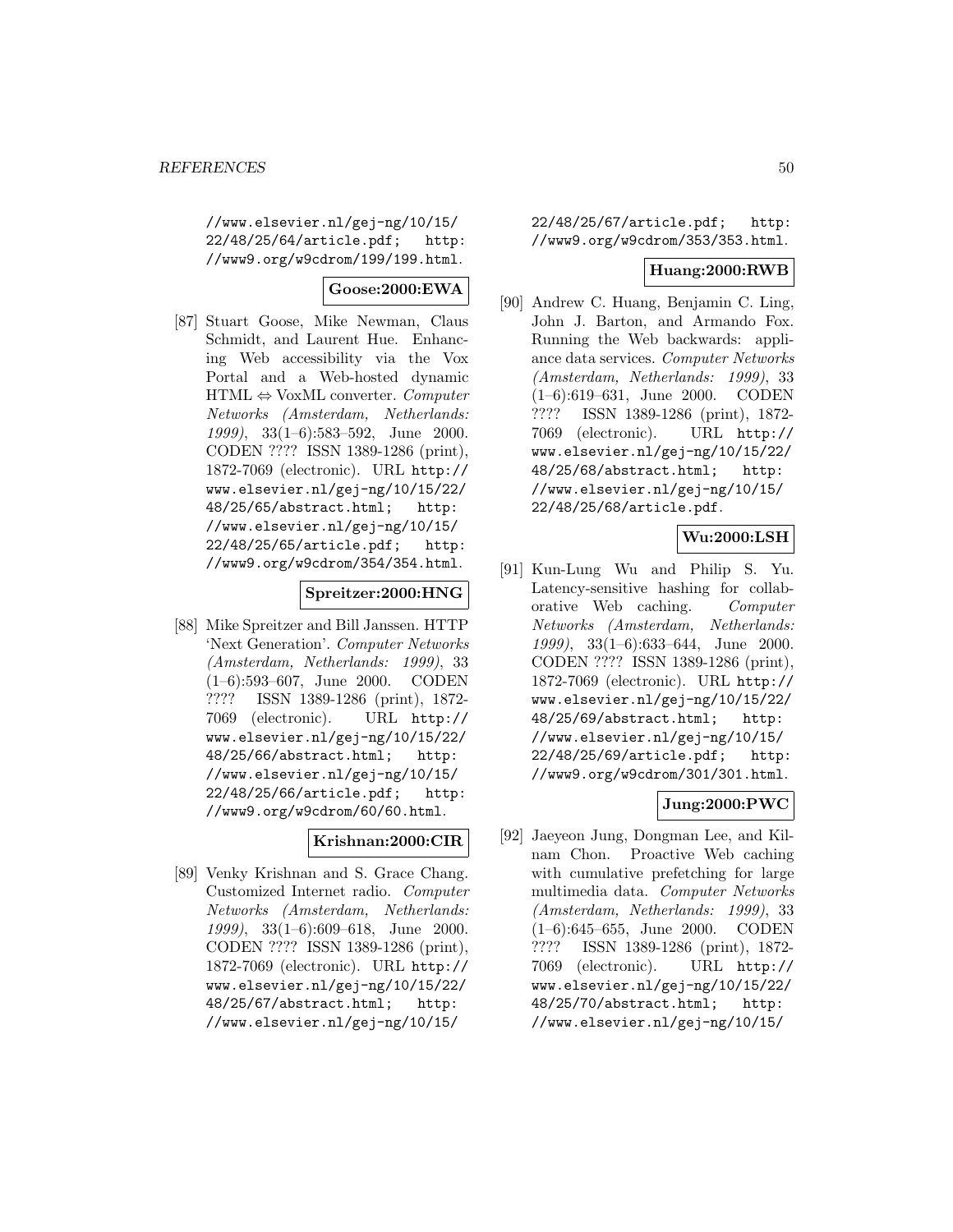22/48/25/70/article.pdf; http: //www9.org/w9cdrom/315/315.html.

#### **Gruber:2000:PCP**

[93] Stephane Gruber, Jennifer Rexford, and Andrea Basso. Protocol considerations for a prefix-caching proxy for multimedia streams. Computer Networks (Amsterdam, Netherlands: 1999), 33(1–6):657–668, June 2000. CODEN ???? ISSN 1389-1286 (print), 1872-7069 (electronic). URL http:// www.elsevier.nl/gej-ng/10/15/22/ 48/25/71/abstract.html; http: //www.elsevier.nl/gej-ng/10/15/ 22/48/25/71/article.pdf; http: //www9.org/w9cdrom/349/349.html.

### **Chakrabarti:2000:UMA**

[94] Soumen Chakrabarti, Sandeep Srivastava, Mallela Subramanyam, and Mitul Tiwari. Using Memex to archive and mine community Web browsing experience. Computer Networks (Amsterdam, Netherlands: 1999), 33 (1–6):669–684, June 2000. CODEN ???? ISSN 1389-1286 (print), 1872- 7069 (electronic). URL http:// www.elsevier.nl/gej-ng/10/15/22/ 48/25/72/abstract.html; http: //www.elsevier.nl/gej-ng/10/15/ 22/48/25/72/article.pdf; http: //www9.org/w9cdrom/98/98.html.

### **Cohen:2000:WCF**

[95] William W. Cohen and Wei Fan. Webcollaborative filtering: recommending music by crawling the Web. Computer Networks (Amsterdam, Netherlands: 1999), 33(1–6):685–698, June 2000. CODEN ???? ISSN 1389-1286 (print), 1872-7069 (electronic). URL http:// www.elsevier.nl/gej-ng/10/15/22/

48/25/73/abstract.html; http: //www.elsevier.nl/gej-ng/10/15/ 22/48/25/73/article.pdf; http: //www9.org/w9cdrom/266/266.html.

## **Sundaresan:2000:MWR**

[96] Neel Sundaresan and Jeonghee Yi. Mining the Web for relations. Computer Networks (Amsterdam, Netherlands: 1999), 33(1–6):699–711, June 2000. CODEN ???? ISSN 1389- 1286 (print), 1872-7069 (electronic). URL http://www.elsevier.nl/gejng/10/15/22/48/25/74/abstract.html; http://www.elsevier.nl/gej-ng/ 10/15/22/48/25/74/article.pdf; http://www9.org/w9cdrom/363/363. html.

## **Cawsey:2000:PTR**

[97] Alison Cawsey. Presenting tailored resource descriptions: will XSLT do the job? Computer Networks (Amsterdam, Netherlands: 1999), 33(1– 6):713–722, June 2000. CODEN ???? ISSN 1389-1286 (print), 1872- 7069 (electronic). URL http:// www.elsevier.nl/gej-ng/10/15/22/ 48/25/75/abstract.html; http: //www.elsevier.nl/gej-ng/10/15/ 22/48/25/75/article.pdf; http: //www9.org/w9cdrom/119/119.html.

#### **Fernandez:2000:STBb**

[98] Mary Fernández, Wang-Chiew Tan, and Dan Suciu. SilkRoute: trading between relations and XML. Computer Networks (Amsterdam, Netherlands: 1999), 33(1–6):723–745, June 2000. CODEN ???? ISSN 1389-1286 (print), 1872-7069 (electronic). URL http:// www.elsevier.nl/gej-ng/10/15/22/ 48/25/76/abstract.html; http: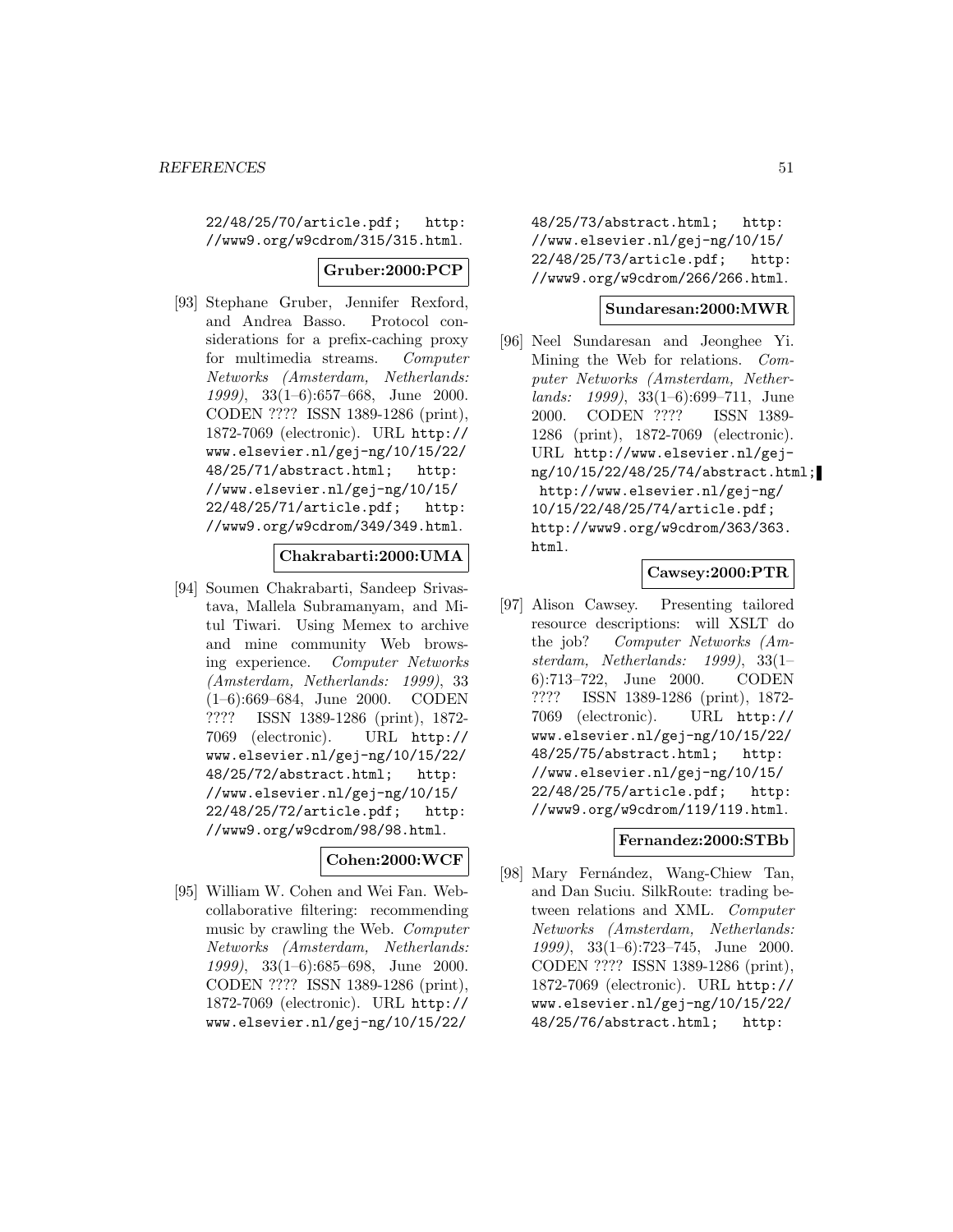//www.elsevier.nl/gej-ng/10/15/ 22/48/25/76/article.pdf; http: //www9.org/w9cdrom/202/202.html.

### **Girardot:2000:MEF**

[99] Marc Girardot and Neel Sundaresan. Millau: an encoding format for efficient representation and exchange of XML over the Web. Computer Networks (Amsterdam, Netherlands: 1999), 33(1–6):747–765, June 2000. CODEN ???? ISSN 1389-1286 (print), 1872-7069 (electronic). URL http:// www.elsevier.nl/gej-ng/10/15/22/ 48/25/77/abstract.html; http: //www.elsevier.nl/gej-ng/10/15/ 22/48/25/77/article.pdf; http: //www9.org/w9cdrom/154/154.html.

### **Tomlin:2000:EAU**

[100] John A. Tomlin. An entropy approach to unintrusive targeted advertising on the Web. Computer Networks (Amsterdam, Netherlands: 1999), 33(1–6):767–774, June 2000. CODEN ???? ISSN 1389-1286 (print), 1872-7069 (electronic). URL http:// www.elsevier.nl/gej-ng/10/15/22/ 48/25/78/abstract.html; http: //www.elsevier.nl/gej-ng/10/15/ 22/48/25/78/article.pdf; http: //www9.org/w9cdrom/214/214.html.

### **Abe:2000:WMS**

[101] Naoki Abe and Tomonari Kamba. A Web marketing system with automatic pricing. Computer Networks (Amsterdam, Netherlands: 1999), 33 (1–6):775–788, June 2000. CODEN ???? ISSN 1389-1286 (print), 1872- 7069 (electronic). URL http:// www.elsevier.nl/gej-ng/10/15/22/ 48/25/79/abstract.html; http:

//www.elsevier.nl/gej-ng/10/15/ 22/48/25/79/article.pdf; http: //www9.org/w9cdrom/217/217.html.

#### **Brustoloni:2000:MPC**

[102] José Brustoloni and Juan Garay. MicroISPs: providing convenient and low-cost high-bandwidth Internet access. Computer Networks (Amsterdam, Netherlands: 1999), 33(1– 6):789–802, June 2000. CODEN ???? ISSN 1389-1286 (print), 1872- 7069 (electronic). URL http:// www.elsevier.nl/gej-ng/10/15/22/ 48/25/80/abstract.html; http: //www.elsevier.nl/gej-ng/10/15/ 22/48/25/80/article.pdf; http: //www9.org/w9cdrom/249/249.html.

### **Martinez:2000:OBU**

[103] Kirk Martinez, Steve Perry, and John Cupitt. Object browsing using the Internet Imaging Protocol. Computer Networks (Amsterdam, Netherlands: 1999), 33(1–6):803–810, June 2000. CODEN ???? ISSN 1389-1286 (print), 1872-7069 (electronic). URL http:// www.elsevier.nl/gej-ng/10/15/22/ 48/25/81/abstract.html; http: //www.elsevier.nl/gej-ng/10/15/ 22/48/25/81/article.pdf; http: //www9.org/w9cdrom/122/122.html.

### **Nakayama:2000:DGB**

[104] Takehiro Nakayama, Hiroki Kato, and Yohei Yamane. Discovering the gap between Web site designers' expectations and users' behavior. Computer Networks (Amsterdam, Netherlands: 1999), 33(1–6):811–822, June 2000. CODEN ???? ISSN 1389-1286 (print), 1872-7069 (electronic). URL http:// www.elsevier.nl/gej-ng/10/15/22/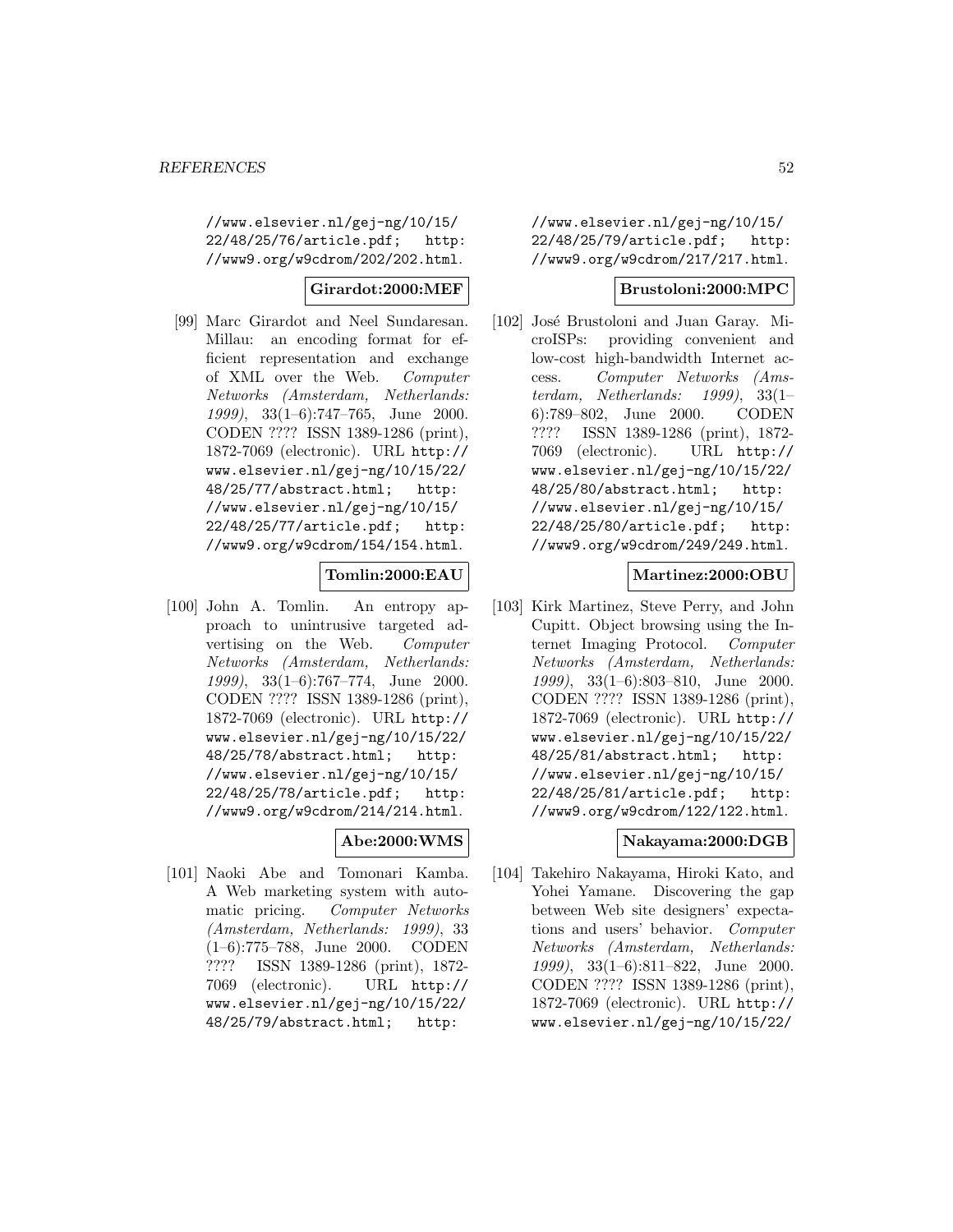48/25/82/abstract.html; http: //www.elsevier.nl/gej-ng/10/15/ 22/48/25/82/article.pdf; http: //www9.org/w9cdrom/213/213.html.

# **Rafiei:2000:WPK**

[105] Davood Rafiei and Alberto O. Mendelzon. What is this page known for? computing Web page reputations. Computer Networks (Amsterdam, Netherlands: 1999), 33(1– 6):823–835, June 2000. CODEN ???? ISSN 1389-1286 (print), 1872- 7069 (electronic). URL http:// www.elsevier.nl/gej-ng/10/15/22/ 48/25/83/abstract.html; http: //www.elsevier.nl/gej-ng/10/15/ 22/48/25/83/article.pdf; http: //www9.org/w9cdrom/368/368.html.

## **Anonymous:2000:Ic**

[106] Anonymous. Index. Computer Networks (Amsterdam, Netherlands: 1999), 33(1–6):837–839, June 2000. CODEN ???? ISSN 1389-1286 (print), 1872-7069 (electronic). URL http:// www.elsevier.nl/gej-ng/10/15/22/ 48/25/84/abstract.html; http: //www.elsevier.nl/gej-ng/10/15/ 22/48/25/84/article.pdf.

### **Anonymous:2000:Id**

[107] Anonymous. Index. Computer Networks (Amsterdam, Netherlands: 1999), 33(1–6):841–843, June 2000. CODEN ???? ISSN 1389-1286 (print), 1872-7069 (electronic). URL http:// www.elsevier.nl/gej-ng/10/15/22/ 48/25/85/abstract.html; http: //www.elsevier.nl/gej-ng/10/15/ 22/48/25/85/article.pdf.

### **Anonymous:2000:Ea**

[108] Anonymous. Editorial(s). Computer Networks (Amsterdam, Netherlands: 1999), 33(1–6):v–vi, June 2000. CO-DEN ???? ISSN 1389-1286 (print), 1872-7069 (electronic). URL http:// www.elsevier.nl/gej-ng/10/15/22/ 48/25/25/abstract.html; http: //www.elsevier.nl/gej-ng/10/15/ 22/48/25/25/article.pdf.

### **Anonymous:2000:Eb**

[109] Anonymous. Editorial(s). Computer Networks (Amsterdam, Netherlands: 1999), 33(1–6):vii–viii, June 2000. CO-DEN ???? ISSN 1389-1286 (print), 1872-7069 (electronic). URL http:// www.elsevier.nl/gej-ng/10/15/22/ 48/25/26/abstract.html; http: //www.elsevier.nl/gej-ng/10/15/ 22/48/25/26/article.pdf.

#### **Kouvatsos:2000:PME**

[110] Demetres Kouvatsos. Performance Modelling and Evaluation of ATM Networks. Computer Networks (Amsterdam, Netherlands: 1999), 34(1):1–2, July 2000. CODEN ???? ISSN 1389-1286 (print), 1872- 7069 (electronic). URL http:// www.elsevier.nl/gej-ng/10/15/22/ 49/25/25/abstract.html; http: //www.elsevier.nl/gej-ng/10/15/ 22/49/25/25/article.pdf.

#### **Evangelatos:2000:BLT**

[111] A. Evangelatos, Th. Rapsomanikis, N. Mitrou, and G. Stassinopoulos. A burst-level traffic analysis tool. Computer Networks (Amsterdam, Netherlands: 1999), 34(1):3–22, July 2000. CODEN ???? ISSN 1389-1286 (print),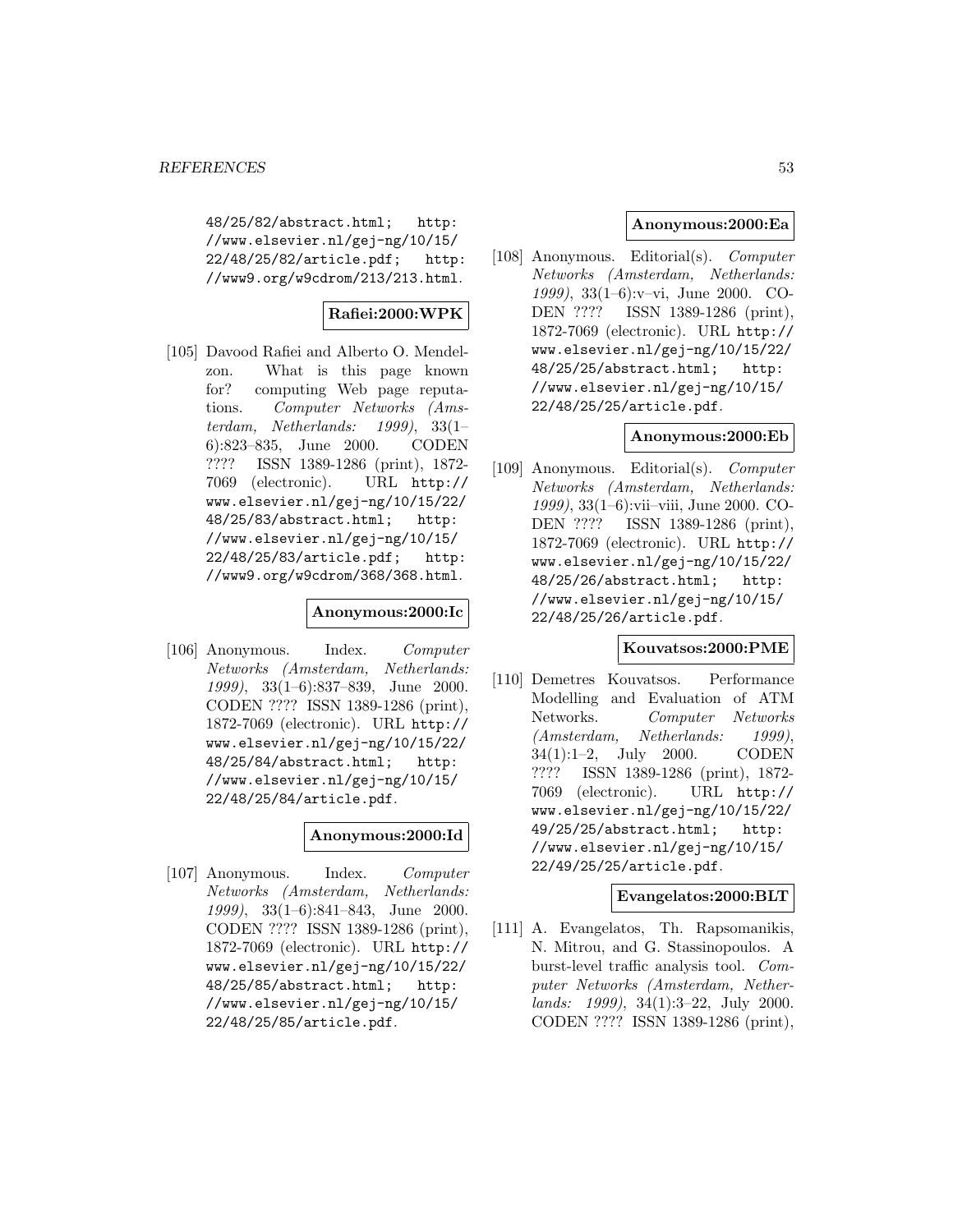1872-7069 (electronic). URL http:// www.elsevier.nl/gej-ng/10/15/22/ 49/25/26/abstract.html; http: //www.elsevier.nl/gej-ng/10/15/ 22/49/25/26/article.pdf.

### **Alheraish:2000:CRM**

[112] A. Alheraish and D. G. Smith. Cell rate moderation of VBR video under an FEC environment in ATM networks. Computer Networks (Amsterdam, Netherlands: 1999), 34 (1):23–35, July 2000. CODEN ???? ISSN 1389-1286 (print), 1872- 7069 (electronic). URL http:// www.elsevier.nl/gej-ng/10/15/22/ 49/25/27/abstract.html; http: //www.elsevier.nl/gej-ng/10/15/ 22/49/25/27/article.pdf.

# **Stathis:2000:MSS**

[113] Christos Stathis and Basil Maglaris. Modelling the self-similar behaviour of network traffic. Computer Networks (Amsterdam, Netherlands: 1999), 34(1):37–47, July 2000. CODEN ???? ISSN 1389-1286 (print), 1872- 7069 (electronic). URL http:// www.elsevier.nl/gej-ng/10/15/22/ 49/25/28/abstract.html; http: //www.elsevier.nl/gej-ng/10/15/ 22/49/25/28/article.pdf.

### **Balestrieri:2000:ACA**

[114] Francesco Balestrieri, Pantelis L. Panteli, Vasillios Dionissopoulos, and Trevor G. Clarkson. ATM connection admission control using pRAM based artificial neural networks. Computer Networks (Amsterdam, Netherlands: 1999), 34(1):49–63, July 2000. CODEN ???? ISSN 1389-1286 (print), 1872-7069 (electronic). URL http://

www.elsevier.nl/gej-ng/10/15/22/ 49/25/29/abstract.html; http: //www.elsevier.nl/gej-ng/10/15/ 22/49/25/29/article.pdf.

### **Soldatos:2000:CTS**

[115] J. Soldatos, E. Vayias, and N. Mitrou. CAC and traffic shaping for performance control in ATM: the twoclass paradigm. Computer Networks (Amsterdam, Netherlands: 1999), 34(1):65–83, July 2000. CODEN ???? ISSN 1389-1286 (print), 1872- 7069 (electronic). URL http:// www.elsevier.nl/gej-ng/10/15/22/ 49/25/30/abstract.html; http: //www.elsevier.nl/gej-ng/10/15/ 22/49/25/30/article.pdf.

### **Becker:2000:PCC**

[116] M. Becker and A.-L. Beylot. Performance comparison criteria for ATM switch models. Computer Networks (Amsterdam, Netherlands: 1999), 34(1):85–95, July 2000. CODEN ???? ISSN 1389-1286 (print), 1872- 7069 (electronic). URL http:// www.elsevier.nl/gej-ng/10/15/22/ 49/25/31/abstract.html; http: //www.elsevier.nl/gej-ng/10/15/ 22/49/25/31/article.pdf.

# **Kouvatsos:2000:CEA**

[117] Demetres D. Kouvatsos, Irfan U. Awan, Rod J. Fretwell, and George Dimakopoulos. A cost-effective approximation for SRD traffic in arbitrary multi-buffered networks. Computer Networks (Amsterdam, Netherlands: 1999), 34(1):97–113, July 2000. CODEN ???? ISSN 1389-1286 (print), 1872-7069 (electronic). URL http:// www.elsevier.nl/gej-ng/10/15/22/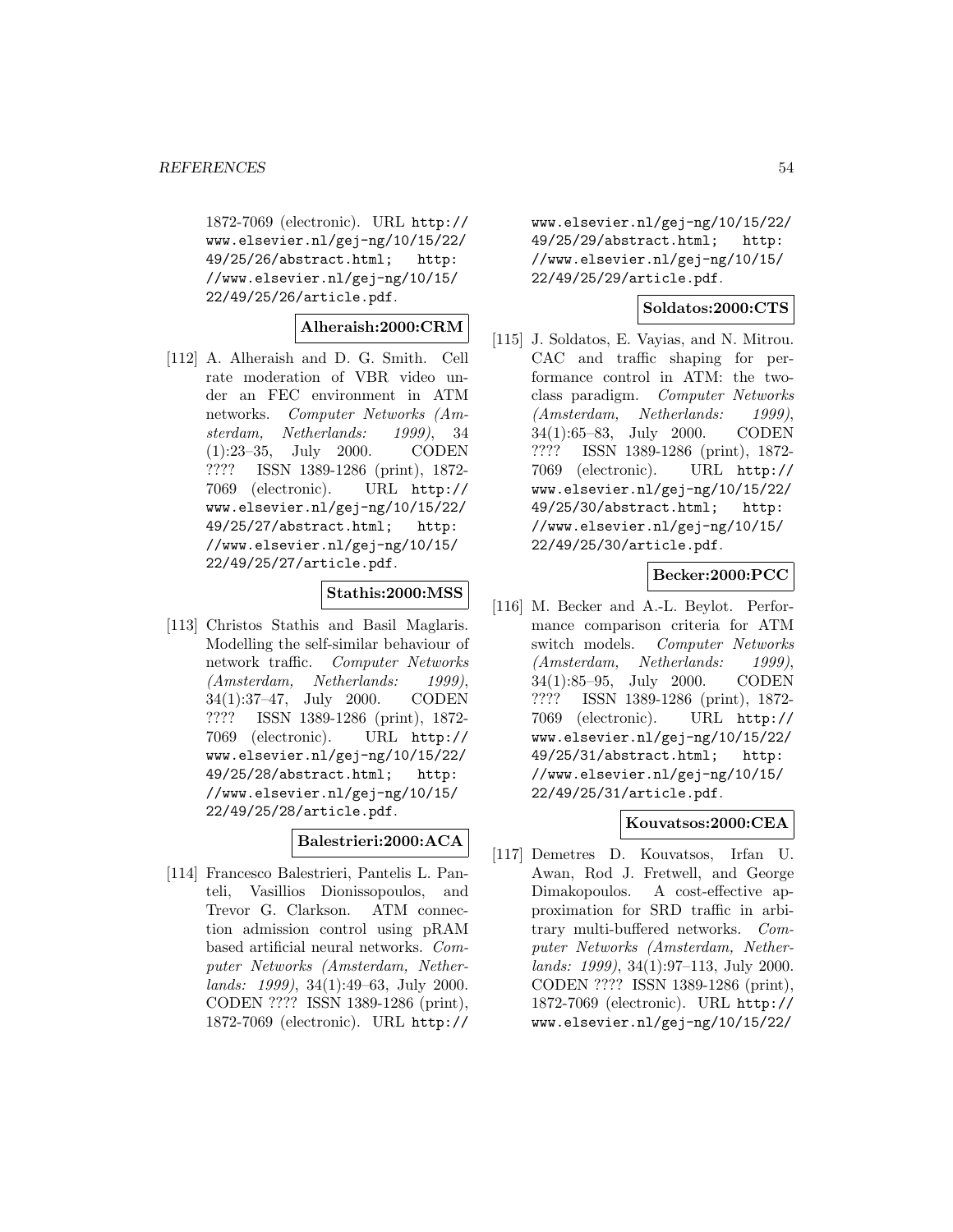49/25/32/abstract.html; http: //www.elsevier.nl/gej-ng/10/15/ 22/49/25/32/article.pdf.

# **Bhabuta:2000:OBA**

[118] Madhu D. K. Bhabuta and Peter G. Harrison. Optimising bandwidth of ABR sources. Computer Networks (Amsterdam, Netherlands: 1999), 34 (1):115–128, July 2000. CODEN ???? ISSN 1389-1286 (print), 1872- 7069 (electronic). URL http:// www.elsevier.nl/gej-ng/10/15/22/ 49/25/33/abstract.html; http: //www.elsevier.nl/gej-ng/10/15/ 22/49/25/33/article.pdf.

# **Lengliz:2000:RBF**

[119] Ilhem Lengliz and Farouk Kamoun. A rate-based flow control method for ABR service in ATM networks. Computer Networks (Amsterdam, Netherlands: 1999), 34(1):129–138, July 2000. CODEN ???? ISSN 1389-1286 (print), 1872-7069 (electronic). URL http:// www.elsevier.nl/gej-ng/10/15/22/ 49/25/34/abstract.html; http: //www.elsevier.nl/gej-ng/10/15/ 22/49/25/34/article.pdf.

### **Vojnovi:2000:EAE**

[120] Milan Vojnovi and Nikola Ro i. An evaluation of the ABR explicit-rate allocation interfering with the guaranteed services traffic. Computer Networks (Amsterdam, Netherlands: 1999), 34(1):139–155, July 2000. CO-DEN ???? ISSN 1389-1286 (print), 1872-7069 (electronic). URL http:// www.elsevier.nl/gej-ng/10/15/22/ 49/25/35/abstract.html; http: //www.elsevier.nl/gej-ng/10/15/ 22/49/25/35/article.pdf.

# **Naudts:2000:TRT**

[121] Jan Naudts. Towards real-time measurement of traffic control parameters. Computer Networks (Amsterdam, Netherlands: 1999), 34 (1):157–167, July 2000. CODEN ???? ISSN 1389-1286 (print), 1872- 7069 (electronic). URL http:// www.elsevier.nl/gej-ng/10/15/22/ 49/25/36/abstract.html; http: //www.elsevier.nl/gej-ng/10/15/ 22/49/25/36/article.pdf.

### **Casetti:2000:LBS**

[122] C. Casetti, R. Lo Cigno, and M. Mellia. Load-balancing solutions for static routing schemes in ATM networks. Computer Networks (Amsterdam, Netherlands: 1999), 34 (1):169–180, July 2000. CODEN ???? ISSN 1389-1286 (print), 1872- 7069 (electronic). URL http:// www.elsevier.nl/gej-ng/10/15/22/ 49/25/37/abstract.html; http: //www.elsevier.nl/gej-ng/10/15/ 22/49/25/37/article.pdf.

# **Magi:2000:ALC**

[123]  $\hat{A}$ dám Magi, Áron Szentesi, and Balázs Szviatovszki. Analysis of link cost functions for PNNI routing. Computer Networks (Amsterdam, Netherlands: 1999), 34(1):181–197, July 2000. CODEN ???? ISSN 1389-1286 (print), 1872-7069 (electronic). URL http:// www.elsevier.nl/gej-ng/10/15/22/ 49/25/38/abstract.html; http: //www.elsevier.nl/gej-ng/10/15/ 22/49/25/38/article.pdf.

## **Do:2000:TOO**

[124] Tien Van Do, Thong T. Nguyen, Hung T. Tran, Gábor Kalvach, and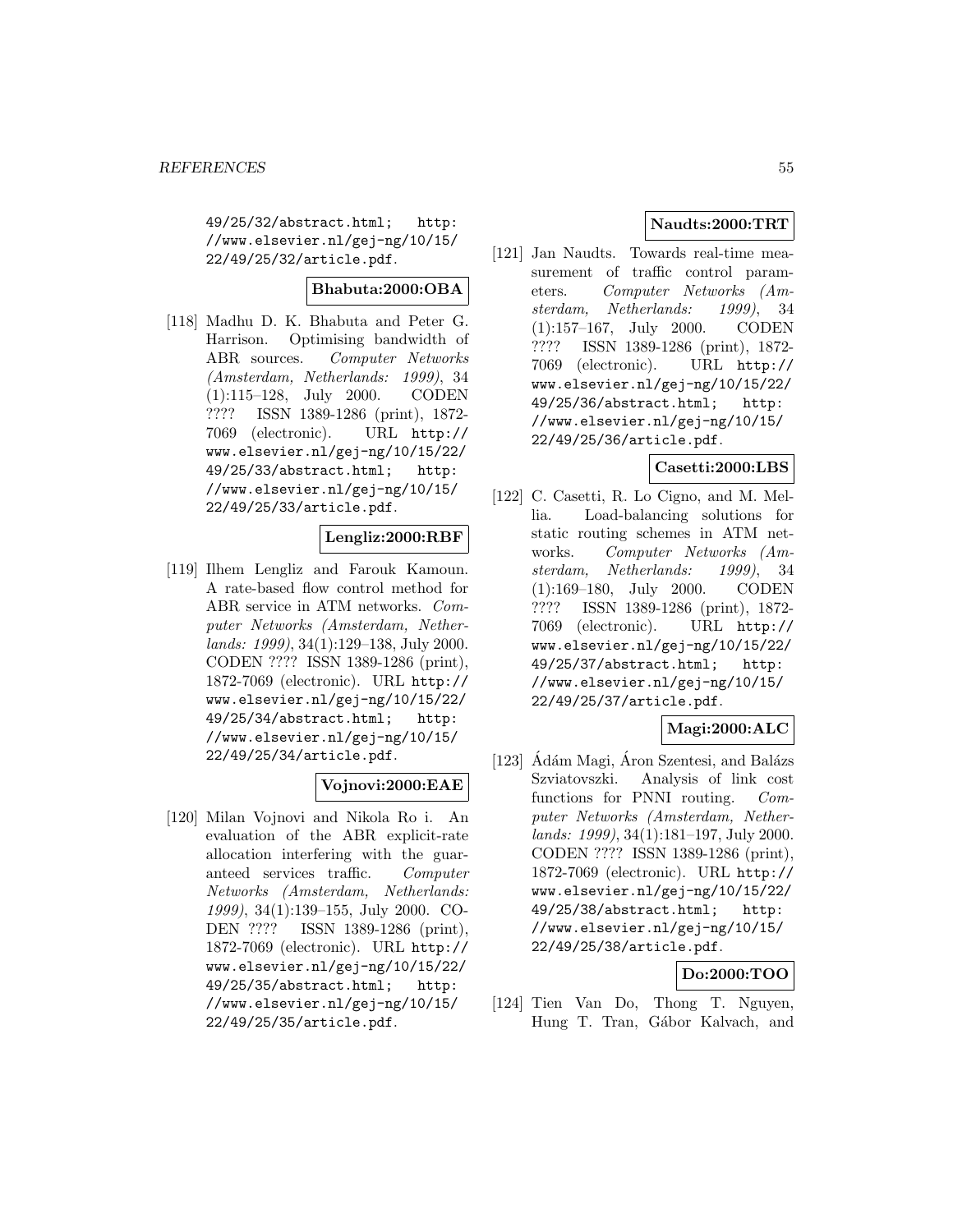Balázs Varga. Topology optimization of an overlay ATM network in an SDH infrastructure. Computer Networks (Amsterdam, Netherlands: 1999), 34(1):199–210, July 2000. CO-DEN ???? ISSN 1389-1286 (print), 1872-7069 (electronic). URL http:// www.elsevier.nl/gej-ng/10/15/22/ 49/25/39/abstract.html; http: //www.elsevier.nl/gej-ng/10/15/ 22/49/25/39/article.pdf.

### **Denteneer:2000:IRN**

[125] D. Denteneer, V. Pronk, J. M. Griffiths, and L. G. Cuthbert. Impact of the resource needed for renegotiating ATM rates. Computer Networks (Amsterdam, Netherlands: 1999), 34 (1):211–225, July 2000. CODEN ???? ISSN 1389-1286 (print), 1872- 7069 (electronic). URL http:// www.elsevier.nl/gej-ng/10/15/22/ 49/25/40/abstract.html; http: //www.elsevier.nl/gej-ng/10/15/ 22/49/25/40/article.pdf.

### **Poon:2000:PBB**

[126] S. M. Poon, Song Jie, B. S. Lee, and C. K. Yeo. Performance of bufferbased request-reply scheme for VoD streams over IP networks. Computer Networks (Amsterdam, Netherlands: 1999), 34(2):229–240, August 2000. CODEN ???? ISSN 1389-1286 (print), 1872-7069 (electronic). URL http:// www.elsevier.nl/gej-ng/10/15/22/ 49/25/25/abstract.html; http: //www.elsevier.nl/gej-ng/10/15/ 22/49/27/25/article.pdf.

### **Hwang:2000:MRM**

[127] Ren-Hung Hwang, James F. Kurose, and Don Towsley. MDP routing for

multi-rate loss networks. Computer Networks (Amsterdam, Netherlands: 1999), 34(2):241-261, August 2000. CODEN ???? ISSN 1389-1286 (print), 1872-7069 (electronic). URL http:// www.elsevier.nl/gej-ng/10/15/22/ 49/25/26/abstract.html; http: //www.elsevier.nl/gej-ng/10/15/ 22/49/27/26/article.pdf.

### **Guillemin:2000:LSA**

[128] Fabrice Guillemin, Olivier Dugeon, Jacqueline Boyer, and Christophe Mangin. Lightweight signaling in ATM networks for high quality transfer of Internet traffic. Computer Networks (Amsterdam, Netherlands: 1999), 34 (2):263–278, August 2000. CODEN ???? ISSN 1389-1286 (print), 1872- 7069 (electronic). URL http:// www.elsevier.nl/gej-ng/10/15/22/ 49/25/27/abstract.html; http: //www.elsevier.nl/gej-ng/10/15/ 22/49/27/27/article.pdf.

### **Song:2000:CBF**

[129] Shaowen Song. A credit-based flow control algorithm for broadband access networks. Computer Networks (Amsterdam, Netherlands: 1999), 34 (2):279–295, August 2000. CODEN ???? ISSN 1389-1286 (print), 1872- 7069 (electronic). URL http:// www.elsevier.nl/gej-ng/10/15/22/ 49/25/28/abstract.html; http: //www.elsevier.nl/gej-ng/10/15/ 22/49/27/28/article.pdf.

### **Saleh:2000:ASB**

[130] Mahmoud Saleh and Mohammed Atiquzzaman. Analysis of shared buffer switches under non-uniform traffic pattern and global flow control. Computer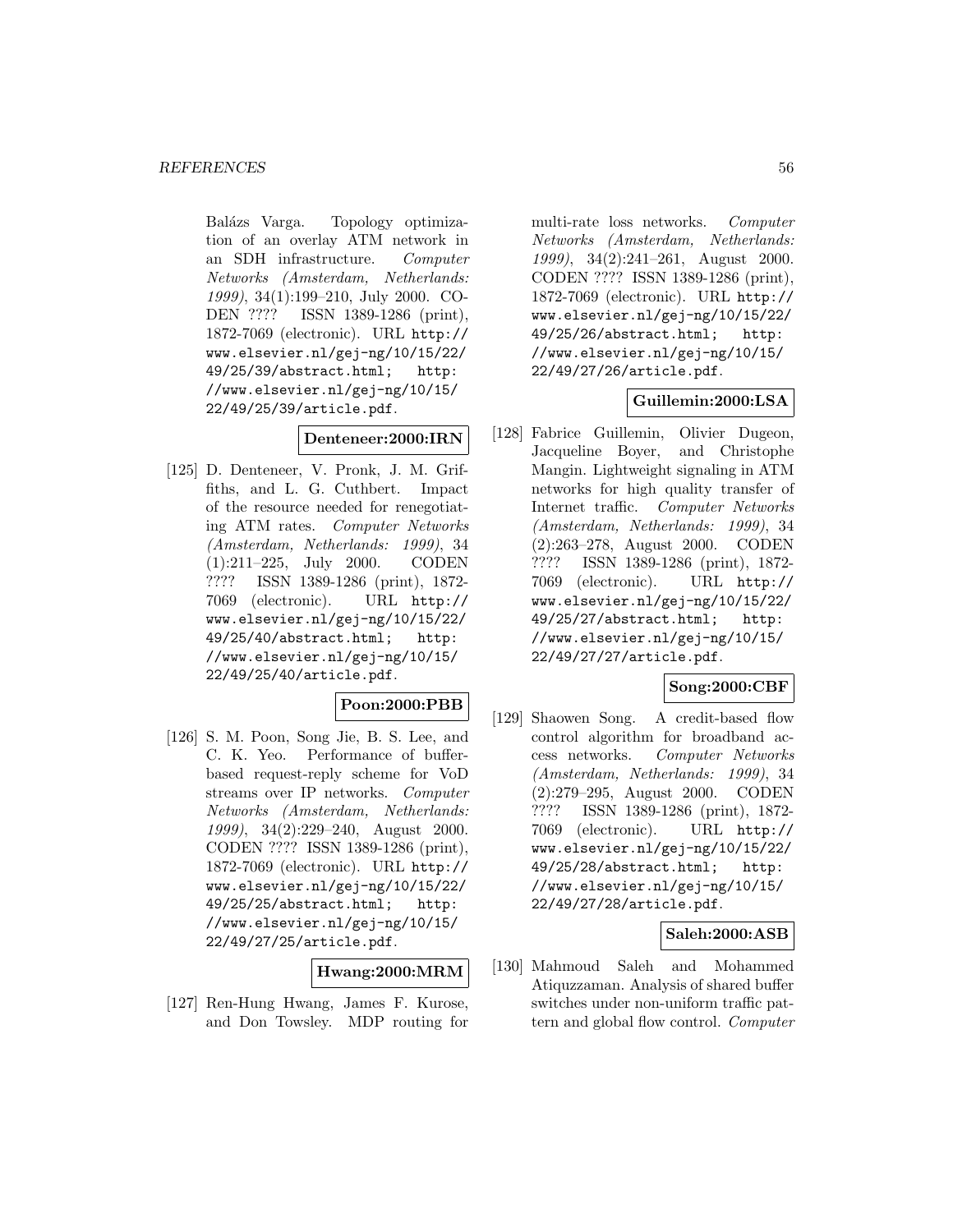Networks (Amsterdam, Netherlands: 1999), 34(2):297–315, August 2000. CODEN ???? ISSN 1389-1286 (print), 1872-7069 (electronic). URL http:// www.elsevier.nl/gej-ng/10/15/22/ 49/25/29/abstract.html; http: //www.elsevier.nl/gej-ng/10/15/ 22/49/27/29/article.pdf.

#### **Herrmann:2000:FMT**

[131] Peter Herrmann and Heiko Krumm. A framework for modeling transfer protocols. Computer Networks (Amsterdam, Netherlands: 1999), 34(2): 317–337, August 2000. CODEN ???? ISSN 1389-1286 (print), 1872- 7069 (electronic). URL http:// www.elsevier.nl/gej-ng/10/15/22/ 49/25/30/abstract.html; http: //www.elsevier.nl/gej-ng/10/15/ 22/49/27/30/article.pdf.

### **Atlasis:2000:ULA**

[132] Antonios F. Atlasis, Nikolaos H. Loukas, and Athanasios V. Vasilakos. The use of learning algorithms in ATM networks call admission control problem: a methodology. Computer Networks (Amsterdam, Netherlands: 1999), 34(3):341–353, September 2000. CODEN ???? ISSN 1389-1286 (print), 1872-7069 (electronic). URL http:// www.elsevier.nl/gej-ng/10/15/22/ 49/25/24/abstract.html; http: //www.elsevier.nl/gej-ng/10/15/ 22/49/29/24/article.pdf.

### **Al-Fawzan:2000:PNS**

[133] M. A. Al-Fawzan and Fahad Hoymany. Placement of network servers in a widearea network. Computer Networks (Amsterdam, Netherlands: 1999), 34 (3):355–361, September 2000. CO-

DEN ???? ISSN 1389-1286 (print), 1872-7069 (electronic). URL http:// www.elsevier.nl/gej-ng/10/15/22/ 49/25/25/abstract.html; http: //www.elsevier.nl/gej-ng/10/15/ 22/49/29/25/article.pdf.

#### **Habra:2000:MWP**

[134] Shatha K. Habra and Ahmed E. Kamal. An MCR-weighted protocol for multipoint-to-point communication over ABR service. Computer Networks (Amsterdam, Netherlands: 1999), 34 (3):363–378, September 2000. CO-DEN ???? ISSN 1389-1286 (print), 1872-7069 (electronic). URL http:// www.elsevier.nl/gej-ng/10/15/22/ 49/25/26/abstract.html; http: //www.elsevier.nl/gej-ng/10/15/ 22/49/29/26/article.pdf.

### **Montgomery:2000:HSR**

[135] Michael Montgomery and Gustavo de Veciana. Hierarchical source routing using implied costs. Computer Networks (Amsterdam, Netherlands: 1999), 34(3):379–397, September 2000. CODEN ???? ISSN 1389-1286 (print), 1872-7069 (electronic). URL http:// www.elsevier.nl/gej-ng/10/15/22/ 49/25/27/abstract.html; http: //www.elsevier.nl/gej-ng/10/15/ 22/49/29/27/article.pdf.

### **Haas:2000:PAR**

[136] Robert Haas, Patrick Droz, and Daniel Bauer. PNNI Augmented Routing (PAR) and Proxy-PAR. Computer Networks (Amsterdam, Netherlands: 1999), 34(3):399–418, September 2000. CODEN ???? ISSN 1389-1286 (print), 1872-7069 (electronic). URL http:// www.elsevier.nl/gej-ng/10/15/22/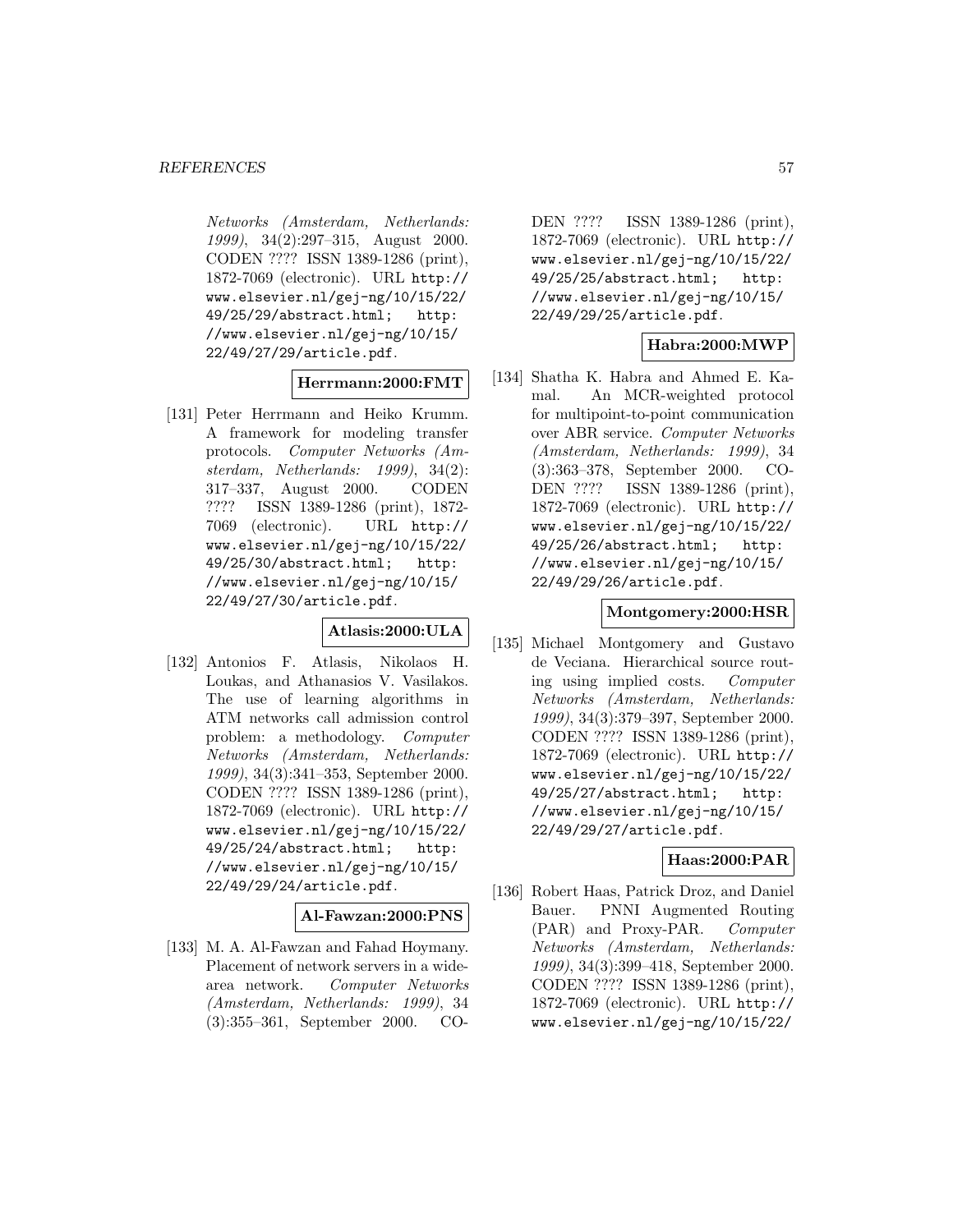49/25/28/abstract.html; http: //www.elsevier.nl/gej-ng/10/15/ 22/49/29/28/article.pdf.

# **Lai:2000:IGI**

[137] Wei Kuang Lai and Mu-Rung Shiu. Improving goodputs of IP packets under ATM UBR traffic with port-based queueing schemes. Computer Networks (Amsterdam, Netherlands: 1999), 34 (3):419–437, September 2000. CO-DEN ???? ISSN 1389-1286 (print), 1872-7069 (electronic). URL http:// www.elsevier.nl/gej-ng/10/15/22/ 49/25/29/abstract.html; http: //www.elsevier.nl/gej-ng/10/15/ 22/49/29/29/article.pdf.

## **Mainwaring:2000:RAT**

[138] Keith Mainwaring. A role for ATM in telephony and IP networks. Computer Networks (Amsterdam, Netherlands: 1999), 34(3):439–454, September 2000. CODEN ???? ISSN 1389-1286 (print), 1872-7069 (electronic). URL http:// www.elsevier.nl/gej-ng/10/15/22/ 49/25/30/abstract.html; http: //www.elsevier.nl/gej-ng/10/15/ 22/49/29/30/article.pdf.

# **Hughes:2000:CR**

[139] Larry Hughes, Omid Banyasad, and Evan Hughes. Cartesian routing. Computer Networks (Amsterdam, Netherlands: 1999), 34(3): 455–466, September 2000. CODEN ???? ISSN 1389-1286 (print), 1872- 7069 (electronic). URL http:// www.elsevier.nl/gej-ng/10/15/22/ 49/25/31/abstract.html; http: //www.elsevier.nl/gej-ng/10/15/ 22/49/29/31/article.pdf.

# **Chang:2000:NMS**

[140] Yue-Shan Chang, Shyan-Ming Yuan, and Winston Lo. A new multisearch engine for querying data through an Internet search service on CORBA. Computer Networks (Amsterdam, Netherlands: 1999), 34 (3):467–480, September 2000. CO-DEN ???? ISSN 1389-1286 (print), 1872-7069 (electronic). URL http:// www.elsevier.nl/gej-ng/10/15/22/ 49/25/32/abstract.html; http: //www.elsevier.nl/gej-ng/10/15/ 22/49/29/32/article.pdf.

## **Hou:2000:NBA**

[141] Y. Thomas Hou, Bo Li, Shivendra S. Panwar, and Henry Tzeng. On network bandwidth allocation policies and feedback control algorithms for packet networks. Computer Networks (Amsterdam, Netherlands: 1999), 34 (3):481–501, September 2000. CO-DEN ???? ISSN 1389-1286 (print), 1872-7069 (electronic). URL http:// www.elsevier.nl/gej-ng/10/15/22/ 49/25/33/abstract.html; http: //www.elsevier.nl/gej-ng/10/15/ 22/49/29/33/article.pdf.

## **Boiten:2000:VCO**

[142] Eerke Boiten, Howard Bowman, John Derrick, Peter Linington, and Maarten Steen. Viewpoint consistency in ODP. Computer Networks (Amsterdam, Netherlands: 1999), 34(3): 503–537, September 2000. CODEN ???? ISSN 1389-1286 (print), 1872- 7069 (electronic). URL http:// www.elsevier.nl/gej-ng/10/15/22/ 49/25/34/abstract.html; http: //www.elsevier.nl/gej-ng/10/15/ 22/49/29/34/article.pdf.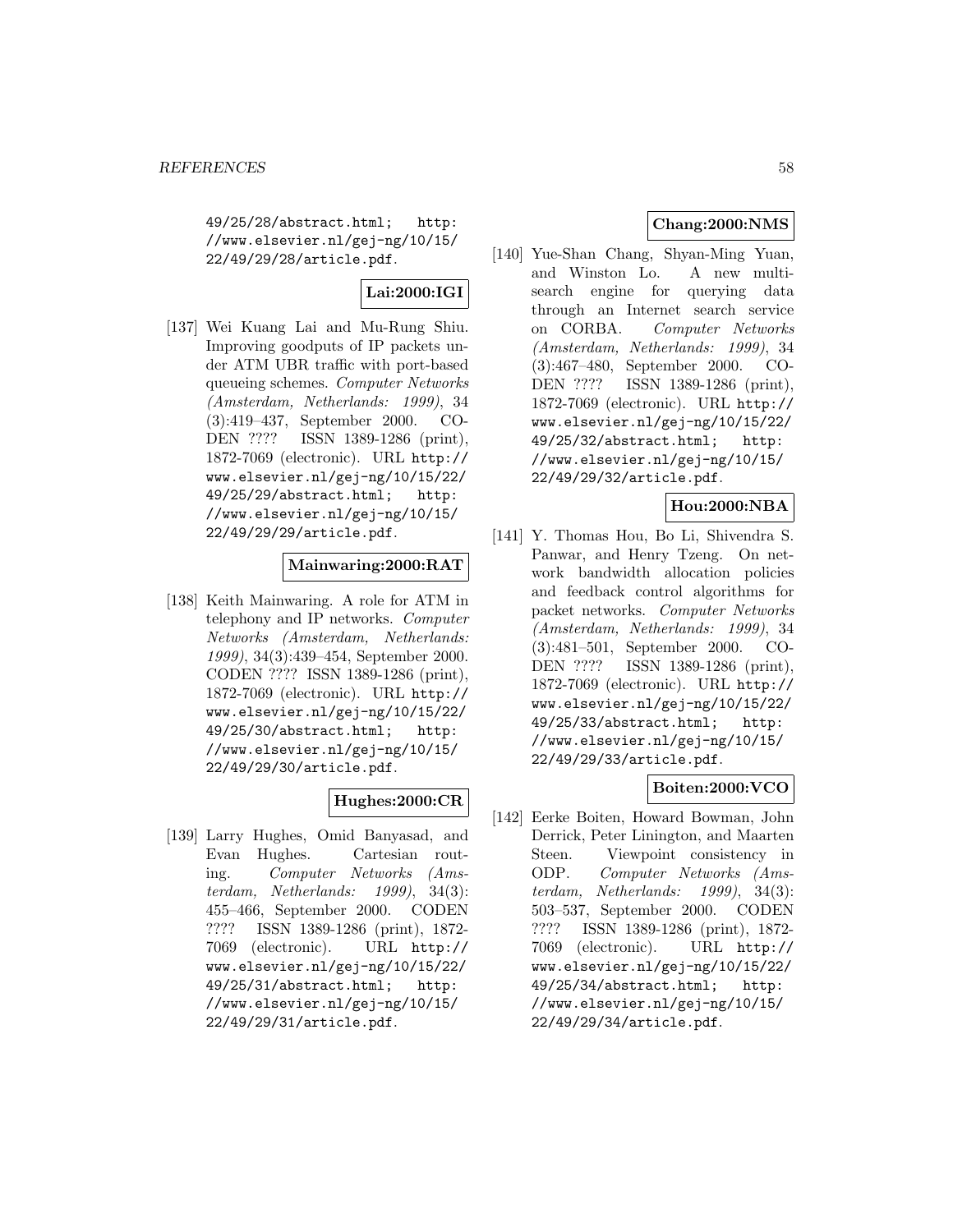## **Frincke:2000:RAI**

[143] Deborah A. Frincke and Ming-Yuh Huang. Recent advances in intrusion detection systems. Computer Networks (Amsterdam, Netherlands: 1999), 34(4):541–545, October 2000. CODEN ???? ISSN 1389-1286 (print), 1872-7069 (electronic). URL http:// www.elsevier.nl/gej-ng/10/15/22/ 49/25/24/abstract.html; http: //www.elsevier.nl/gej-ng/10/15/ 22/49/30/24/article.pdf.

#### **Spafford:2000:IDU**

[144] Eugene H. Spafford and Diego Zamboni. Intrusion detection using autonomous agents. Computer Networks (Amsterdam, Netherlands: 1999), 34 (4):547–570, October 2000. CO-DEN ???? ISSN 1389-1286 (print), 1872-7069 (electronic). URL http:// www.elsevier.nl/gej-ng/10/15/22/ 49/25/25/abstract.html; http: //www.elsevier.nl/gej-ng/10/15/ 22/49/30/25/article.pdf.

## **Manganaris:2000:DMA**

[145] Stefanos Manganaris, Marvin Christensen, Dan Zerkle, and Keith Hermiz. A data mining analysis of RTID alarms. Computer Networks (Amsterdam, Netherlands: 1999), 34(4): 571–577, October 2000. CODEN ???? ISSN 1389-1286 (print), 1872- 7069 (electronic). URL http:// www.elsevier.nl/gej-ng/10/15/22/ 49/25/26/abstract.html; http: //www.elsevier.nl/gej-ng/10/15/ 22/49/30/26/article.pdf.

**Lippmann:2000:DLI**

[146] Richard Lippmann, Joshua W. Haines, David J. Fried, Jonathan Korba, and

Kumar Das. The 1999 DARPA off-line intrusion detection evaluation. Computer Networks (Amsterdam, Netherlands: 1999), 34(4): 579–595, October 2000. CODEN ???? ISSN 1389-1286 (print), 1872- 7069 (electronic). URL http:// www.elsevier.nl/gej-ng/10/15/22/ 49/25/27/abstract.html; http: //www.elsevier.nl/gej-ng/10/15/ 22/49/30/27/article.pdf.

### **Lippmann:2000:IID**

[147] Richard P. Lippmann and Robert K. Cunningham. Improving intrusion detection performance using keyword selection and neural networks. Computer Networks (Amsterdam, Netherlands: 1999), 34(4):597–603, October 2000. CODEN ???? ISSN 1389-1286 (print), 1872-7069 (electronic). URL http:// www.elsevier.nl/gej-ng/10/15/22/ 49/25/28/abstract.html; http: //www.elsevier.nl/gej-ng/10/15/ 22/49/30/28/article.pdf.

### **Feiertag:2000:IDI**

[148] Richard Feiertag et al. Intrusion detection inter-component adaptive negotiation. Computer Networks (Amsterdam, Netherlands: 1999), 34(4): 605–621, October 2000. CODEN ???? ISSN 1389-1286 (print), 1872- 7069 (electronic). URL http:// www.elsevier.nl/gej-ng/10/15/22/ 49/25/29/abstract.html; http: //www.elsevier.nl/gej-ng/10/15/ 22/49/30/29/article.pdf.

### **Lundin:2000:ABI**

[149] Emilie Lundin and Erland Jonsson. Anomaly-based intrusion detection: privacy concerns and other prob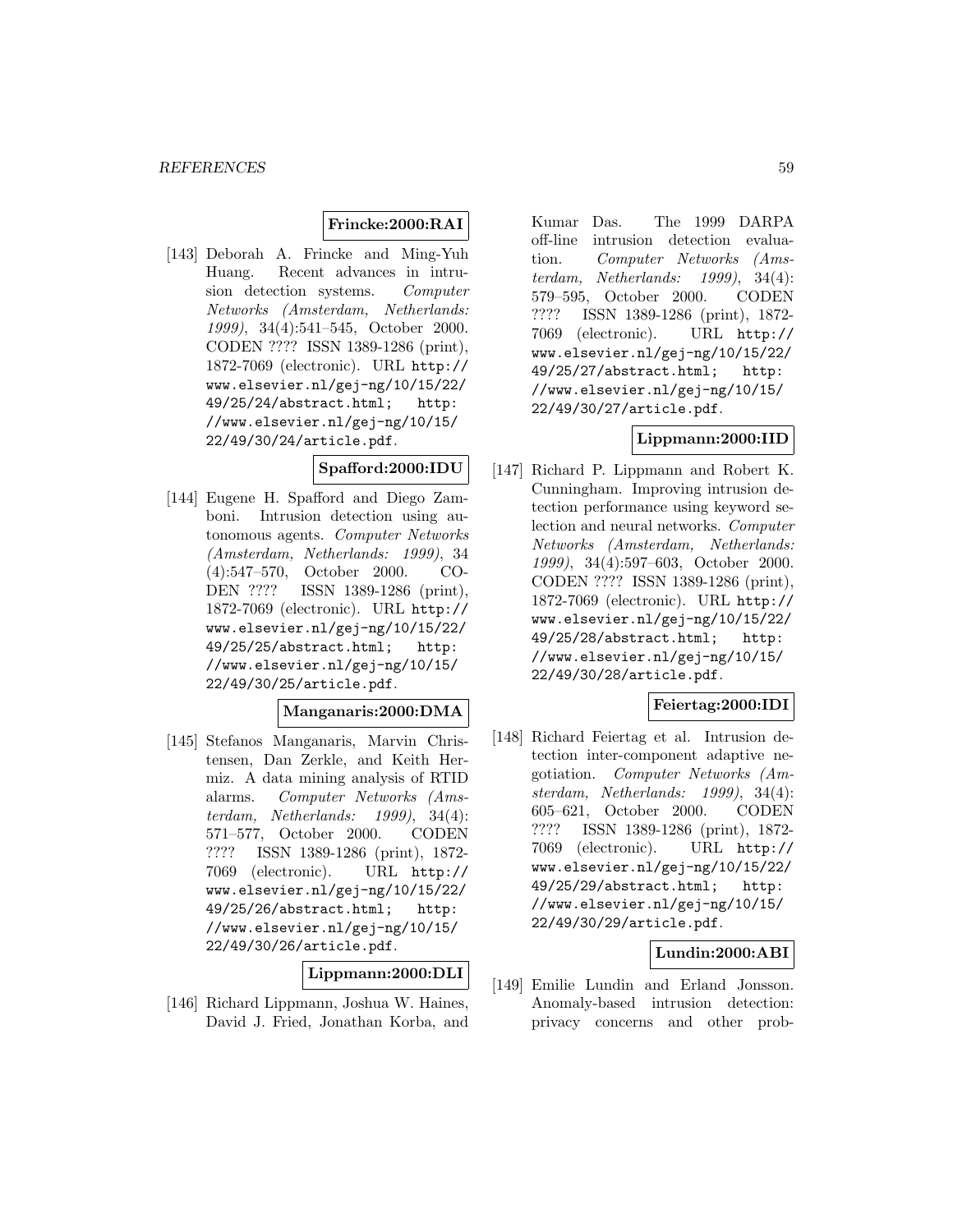lems. Computer Networks (Amsterdam, Netherlands: 1999), 34(4): 623–640, October 2000. CODEN ???? ISSN 1389-1286 (print), 1872- 7069 (electronic). URL http:// www.elsevier.nl/gej-ng/10/15/22/ 49/25/30/abstract.html; http: //www.elsevier.nl/gej-ng/10/15/ 22/49/30/30/article.pdf.

## **Mell:2000:DSR**

[150] Peter Mell, Donald Marks, and Mark McLarnon. A denial-of-service resistant intrusion detection architecture. Computer Networks (Amsterdam, Netherlands: 1999), 34(4): 641–658, October 2000. CODEN ???? ISSN 1389-1286 (print), 1872- 7069 (electronic). URL http:// www.elsevier.nl/gej-ng/10/15/22/ 49/25/31/abstract.html; http: //www.elsevier.nl/gej-ng/10/15/ 22/49/30/31/article.pdf.

### **Mansfield:2000:TTW**

[151] Glenn Mansfield, Kohei Ohta, Y. Takei, N. Kato, and Y. Nemoto. Towards trapping wily intruders in the large. Computer Networks (Amsterdam, Netherlands: 1999), 34(4): 659–670, October 2000. CODEN ???? ISSN 1389-1286 (print), 1872- 7069 (electronic). URL http:// www.elsevier.nl/gej-ng/10/15/22/ 49/25/32/abstract.html; http: //www.elsevier.nl/gej-ng/10/15/ 22/49/30/32/article.pdf.

### **Yuill:2000:IDI**

[152] J. Yuill et al. Intrusion-detection for incident-response, using a military battlefield-intelligence process. Computer Networks (Amsterdam, Nether-

lands: 1999), 34(4):671–697, October 2000. CODEN ???? ISSN 1389- 1286 (print), 1872-7069 (electronic). URL http://www.elsevier.nl/gejng/10/15/22/49/25/33/abstract.html; http://www.elsevier.nl/gej-ng/ 10/15/22/49/30/33/article.pdf.

### **Logrippo:2000:FWN**

[153] Luigi Logrippo and John Visser. Future wireless networks. Computer Networks (Amsterdam, Netherlands: 1999), 34 (5):701–703, November ??, 2000. CO-DEN ???? ISSN 1389-1286 (print), 1872-7069 (electronic). URL http:// www.elsevier.nl/gej-ng/10/15/22/ 49/31/24/abstract.html; http: //www.elsevier.nl/gej-ng/10/15/ 22/49/31/24/article.pdf.

### **Schmidts:2000:FIN**

[154] Harald Schmidts and John Visser. Framework for IMT-2000 networks. Computer Networks (Amsterdam, Netherlands: 1999), 34(5):705–715, November ??, 2000. CODEN ???? ISSN 1389-1286 (print), 1872- 7069 (electronic). URL http:// www.elsevier.nl/gej-ng/10/15/22/ 49/31/25/abstract.html; http: //www.elsevier.nl/gej-ng/10/15/ 22/49/31/25/article.pdf.

### **Samou:2000:IWT**

[155] Jean Claude Samou, Drissa Houatra, Philippe Godlewski, and Elie Najm. IMT-2000 wireless terminal mobility over object-oriented distributed platforms. Computer Networks (Amsterdam, Netherlands: 1999), 34(5): 717–743, November ??, 2000. CO-DEN ???? ISSN 1389-1286 (print), 1872-7069 (electronic). URL http://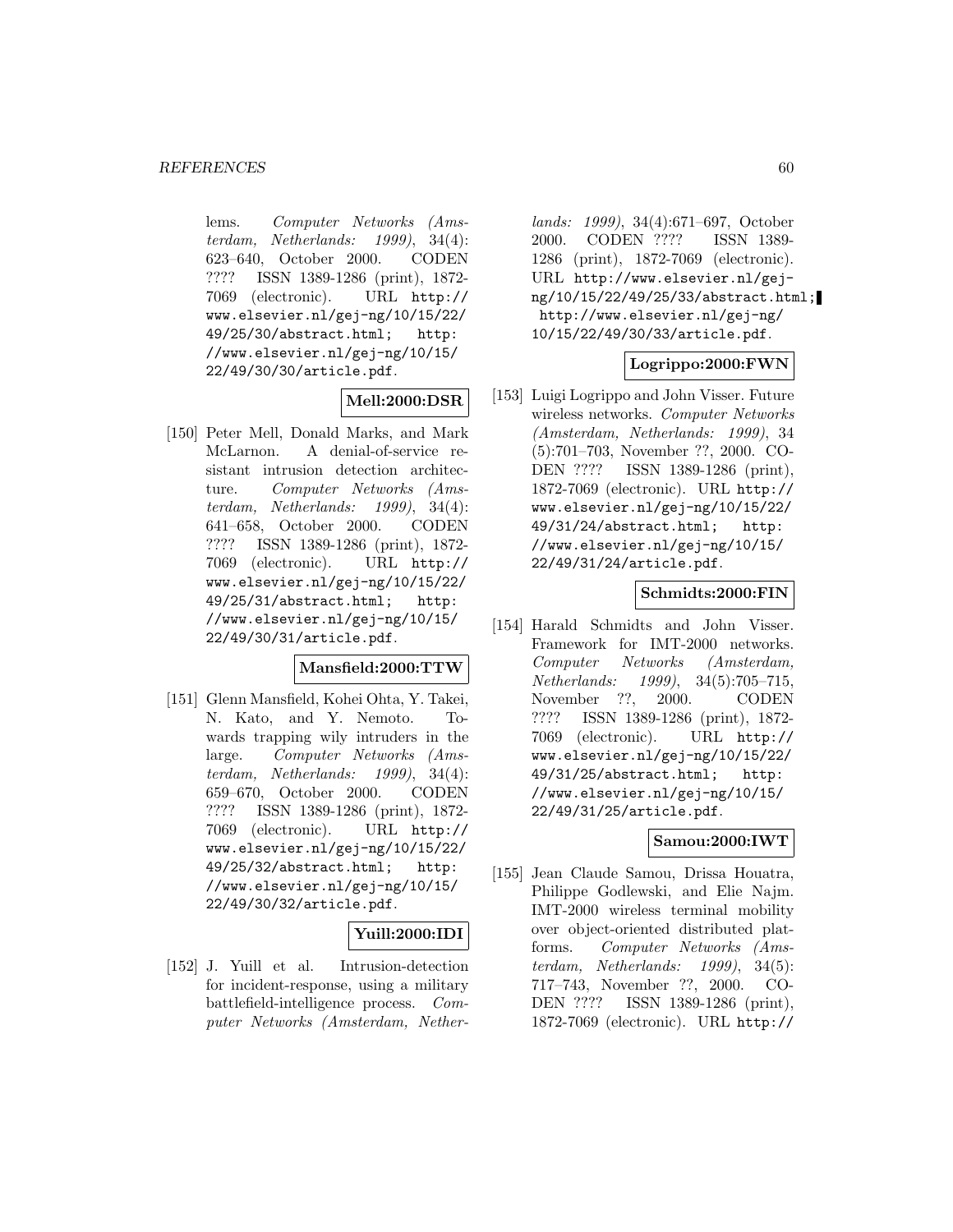www.elsevier.nl/gej-ng/10/15/22/ 49/31/26/abstract.html; http: //www.elsevier.nl/gej-ng/10/15/ 22/49/31/26/article.pdf.

## **Lombardo:2000:PMA**

[156] Alfio Lombardo, Ferdinando Lucidi, Marina Samarotto, and Sebastiano Trigila. Personal mobility aspects in service architectures: extensions to TINA. Computer Networks (Amsterdam, Netherlands: 1999), 34(5): 745–762, November ??, 2000. CO-DEN ???? ISSN 1389-1286 (print), 1872-7069 (electronic). URL http:// www.elsevier.nl/gej-ng/10/15/22/ 49/31/27/abstract.html; http: //www.elsevier.nl/gej-ng/10/15/ 22/49/31/27/article.pdf.

## **Ghribi:2000:UGG**

[157] Brahim Ghribi and Luigi Logrippo. Understanding GPRS: the GSM packet radio service. Computer Networks (Amsterdam, Netherlands: 1999), 34 (5):763–779, November ??, 2000. CO-DEN ???? ISSN 1389-1286 (print), 1872-7069 (electronic). URL http:// www.elsevier.nl/gej-ng/10/15/22/ 49/31/28/abstract.html; http: //www.elsevier.nl/gej-ng/10/15/ 22/49/31/28/article.pdf.

### **Daoud:2000:HST**

[158] Fawzi Daoud. Hybrid satellite/terrestrial networks integration. Computer Networks (Amsterdam, Netherlands: 1999), 34(5):781–797, November ??, 2000. CODEN ???? ISSN 1389- 1286 (print), 1872-7069 (electronic). URL http://www.elsevier.nl/gejng/10/15/22/49/31/29/abstract.html;

http://www.elsevier.nl/gej-ng/ 10/15/22/49/31/29/article.pdf.

#### **Maggiore:2000:NIT**

[159] Giulio Maggiore, Giulio Brusasco, and Marco Vecchiato. Network integration testing: concepts, test specifications and tools for automatic telecommunication services verification. Computer Networks (Amsterdam, Netherlands: 1999), 34(5):799– 819, November ??, 2000. CODEN ???? ISSN 1389-1286 (print), 1872- 7069 (electronic). URL http:// www.elsevier.nl/gej-ng/10/15/22/ 49/31/30/abstract.html; http: //www.elsevier.nl/gej-ng/10/15/ 22/49/31/30/article.pdf.

### **Allocchio:2000:GE**

[160] Claudio Allocchio. Guest editorial. Computer Networks (Amsterdam, Netherlands: 1999), 34(6):821– 822, December ??, 2000. CODEN ???? ISSN 1389-1286 (print), 1872- 7069 (electronic). URL http:// www.elsevier.nl/gej-ng/10/15/22/ 49/32/24/abstract.html; http: //www.elsevier.nl/gej-ng/10/15/ 22/49/32/24/article.pdf.

### **Raibulet:2000:MAT**

[161] Claudia Raibulet and Claudio Demartini. Mobile agent technology for the management of distributed systems a case study. Computer Networks (Amsterdam, Netherlands: 1999), 34(6): 823–830, December ??, 2000. CO-DEN ???? ISSN 1389-1286 (print), 1872-7069 (electronic). URL http:// www.elsevier.nl/gej-ng/10/15/22/ 49/32/25/abstract.html; http: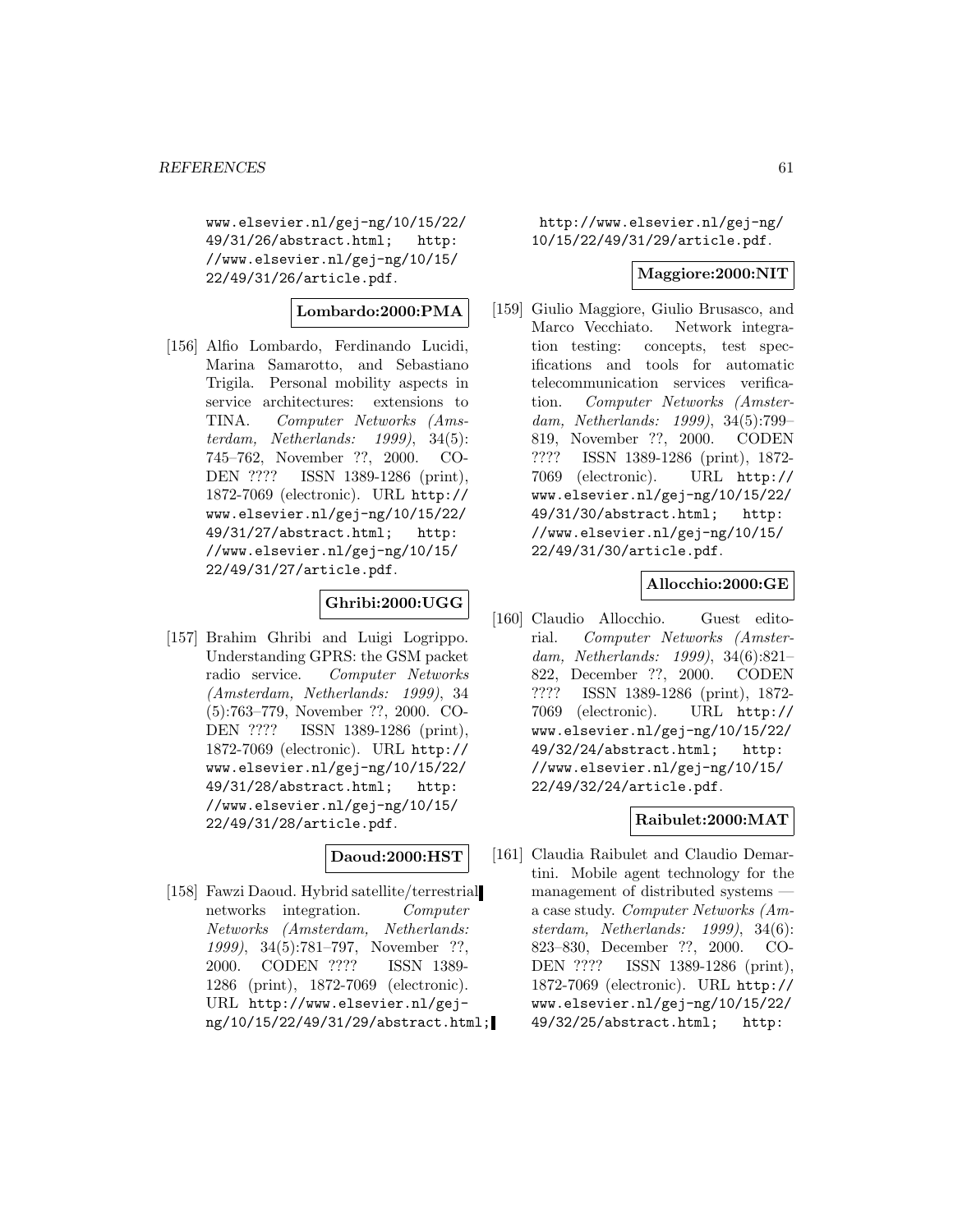//www.elsevier.nl/gej-ng/10/15/ 22/49/32/25/article.pdf.

**Bissel:2000:SLM**

[162] Torsten Bissel, Manfred Bogen, Christian Bonkowski, and Volker Hadamschek. Service level management with agent technology. Computer Networks (Amsterdam, Netherlands: 1999), 34(6):831–841, December ??, 2000. CODEN ???? ISSN 1389-1286 (print), 1872-7069 (electronic). URL http://www. elsevier.nl/gej-ng/10/15/22/49/ 32/26/abstract.html; http://www. elsevier.nl/gej-ng/10/15/22/49/ 32/26/article.pdf.

## **Orbaek:2000:ESD**

[163] Peter Ørbæk. An experimental system for distributed classroom education. Computer Networks (Amsterdam, Netherlands: 1999), 34(6): 843–850, December ??, 2000. CO-DEN ???? ISSN 1389-1286 (print), 1872-7069 (electronic). URL http:// www.elsevier.nl/gej-ng/10/15/22/ 49/32/27/abstract.html; http: //www.elsevier.nl/gej-ng/10/15/ 22/49/32/27/article.pdf.

## **Bonetti:2000:IAC**

[164] Pierluigi Bonetti, Stefano Ravaioli, and Simone Piergallini. The Italian academic community's electronic voting system. Computer Networks (Amsterdam, Netherlands:  $1999$ ,  $34(6)$ : 851–860, December ??, 2000. CO-DEN ???? ISSN 1389-1286 (print), 1872-7069 (electronic). URL http:// www.elsevier.nl/gej-ng/10/15/22/ 49/32/28/abstract.html; http:

//www.elsevier.nl/gej-ng/10/15/ 22/49/32/28/article.pdf.

#### **Karvounarakis:2000:SRM**

[165] Gregory Karvounarakis and Sarantos Kapidakis. Submission and repository management of digital libraries, using WWW. Computer Networks (Amsterdam, Netherlands: 1999), 34(6): 861–872, December ??, 2000. CO-DEN ???? ISSN 1389-1286 (print), 1872-7069 (electronic). URL http:// www.elsevier.nl/gej-ng/10/15/22/ 49/32/29/abstract.html; http: //www.elsevier.nl/gej-ng/10/15/ 22/49/32/29/article.pdf.

# **Deri:2000:PNS**

[166] Luca Deri and Stefano Suin. Practical network security: experiences with ntop. Computer Networks (Amsterdam, Netherlands: 1999), 34(6): 873–880, December ??, 2000. CO-DEN ???? ISSN 1389-1286 (print), 1872-7069 (electronic). URL http:// www.elsevier.nl/gej-ng/10/15/22/ 49/32/30/abstract.html; http: //www.elsevier.nl/gej-ng/10/15/ 22/49/32/30/article.pdf.

### **Baltatu:2000:SIC**

[167] Madalina Baltatu, Antonio Lioy, Fabio Maino, and Daniele Mazzocchi. Security issues in control, management and routing protocols. Computer Networks (Amsterdam, Netherlands: 1999), 34 (6):881–894, December ??, 2000. CO-DEN ???? ISSN 1389-1286 (print), 1872-7069 (electronic). URL http:// www.elsevier.nl/gej-ng/10/15/22/ 49/32/31/abstract.html; http: //www.elsevier.nl/gej-ng/10/15/ 22/49/32/31/article.pdf.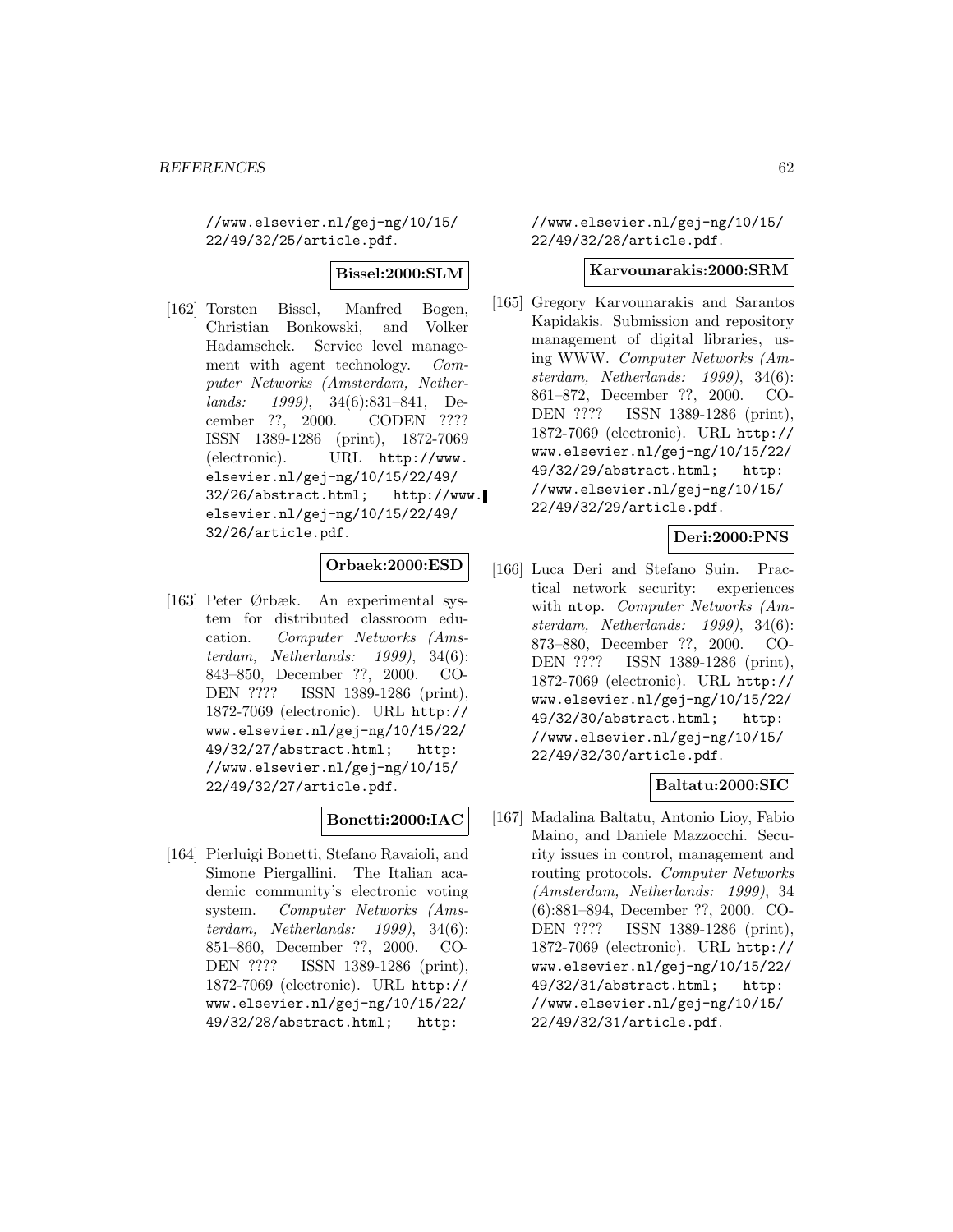#### **Hommes:2000:DMA**

[168] Ferdinand Hommes, Eva Pless, and Lothar Zier. Did MPOA achieve its objective? Computer Networks (Amsterdam, Netherlands: 1999), 34(6): 895–904, December ??, 2000. CO-DEN ???? ISSN 1389-1286 (print), 1872-7069 (electronic). URL http:// www.elsevier.nl/gej-ng/10/15/22/ 49/32/32/abstract.html; http: //www.elsevier.nl/gej-ng/10/15/ 22/49/32/32/article.pdf.

### **Ferrari:2000:EEP**

[169] Tiziana Ferrari. End-to-end performance analysis with traffic aggregation. Computer Networks (Amsterdam, Netherlands: 1999), 34(6): 905–914, December ??, 2000. CO-DEN ???? ISSN 1389-1286 (print), 1872-7069 (electronic). URL http:// www.elsevier.nl/gej-ng/10/15/22/ 49/32/33/abstract.html; http: //www.elsevier.nl/gej-ng/10/15/ 22/49/32/33/article.pdf.

### **Sander:2000:DSI**

[170] Volker Sander, Ian Foster, Alain Roy, and Linda Winkler. A differentiated services implementation for high-performance TCP flows. Computer Networks (Amsterdam, Netherlands: 1999), 34(6):915–929, December ??, 2000. CODEN ???? ISSN 1389-1286 (print), 1872- 7069 (electronic). URL http:// www.elsevier.nl/gej-ng/10/15/22/ 49/32/34/abstract.html; http: //www.elsevier.nl/gej-ng/10/15/ 22/49/32/34/article.pdf.

## **Boudier:2000:VSV**

[171] Thomas Boudier and David M. Shotton. VIDOS, a system for video editing and format conversion over the Internet. Computer Networks (Amsterdam, Netherlands: 1999), 34(6): 931–944, December ??, 2000. CO-DEN ???? ISSN 1389-1286 (print), 1872-7069 (electronic). URL http:// www.elsevier.nl/gej-ng/10/15/22/ 49/32/35/abstract.html; http: //www.elsevier.nl/gej-ng/10/15/ 22/49/32/35/article.pdf.

### **Balaouras:2000:PLT**

[172] Pantelis Balaouras, Ioannis Stavrakakis, and Lazaros Merakos. Potential and limitations of a teleteaching environment based on H.323 audio-visual communication systems. Computer Networks (Amsterdam, Netherlands: 1999), 34(6):945–958, December ??, 2000. CODEN ???? ISSN 1389-1286 (print), 1872- 7069 (electronic). URL http:// www.elsevier.nl/gej-ng/10/15/22/ 49/32/36/abstract.html; http: //www.elsevier.nl/gej-ng/10/15/ 22/49/32/36/article.pdf.

#### **Hoffmann:2000:GWG**

[173] Gertraud Hoffmann. G-WiN — the Gbit/s infrastructure for the German scientific community. Computer Networks (Amsterdam, Netherlands: 1999), 34(6):959–964, December ??, 2000. CODEN ???? ISSN 1389-1286 (print), 1872-7069 (electronic). URL http://www. elsevier.nl/gej-ng/10/15/22/49/ 32/37/abstract.html; http://www. elsevier.nl/gej-ng/10/15/22/49/ 32/37/article.pdf.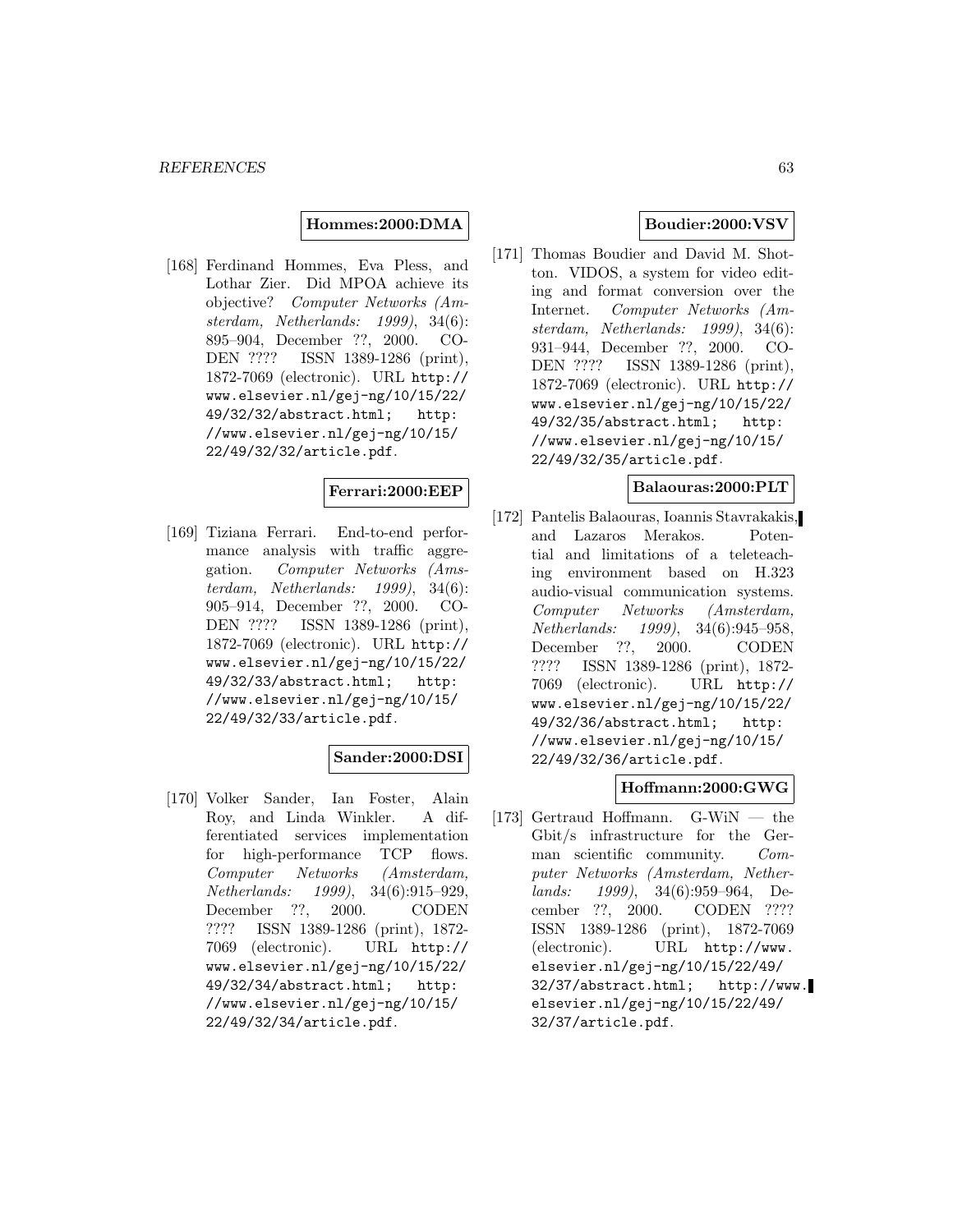#### **Milanovic:2000:AAP**

[174] Stanislav Milanovic and Alessandro Maglianella. ATM over ADSL probe in Telecom Italia environment. Computer Networks (Amsterdam, Netherlands: 1999), 34(6): 965–980, December ??, 2000. CO-DEN ???? ISSN 1389-1286 (print), 1872-7069 (electronic). URL http:// www.elsevier.nl/gej-ng/10/15/22/ 49/32/38/abstract.html; http: //www.elsevier.nl/gej-ng/10/15/ 22/49/32/38/article.pdf.

#### **Anonymous:2000:Ie**

[175] Anonymous. Index. Computer Networks (Amsterdam, Netherlands: 1999), 34(6):981–983, December ??, 2000. CODEN ???? ISSN 1389- 1286 (print), 1872-7069 (electronic). URL http://www.elsevier.nl/gejng/10/15/22/49/32/39/abstract.html; http://www.elsevier.nl/gej-ng/ 10/15/22/49/32/39/article.pdf.

#### **Anonymous:2000:If**

[176] Anonymous. Index. Computer Networks (Amsterdam, Netherlands: 1999), 34(6):984–986, December ??, 2000. CODEN ???? ISSN 1389- 1286 (print), 1872-7069 (electronic). URL http://www.elsevier.nl/gejng/10/15/22/49/32/40/abstract.html; http://www.elsevier.nl/gej-ng/ 10/15/22/49/32/40/article.pdf.

### **Lupu:2001:STN**

[177] Emil Lupu, Subrata Mazumdar, and Rolf Stadler. Selected topics in network and systems management. Computer Networks (Amsterdam, Netherlands: 1999), 35(1):1–4, January ??, 2001.

CODEN ???? ISSN 1389-1286 (print), 1872-7069 (electronic). URL http:// www.elsevier.nl/gej-ng/10/15/22/ 52/24/24/abstract.html; http: //www.elsevier.nl/gej-ng/10/15/ 22/52/24/24/article.pdf.

### **Bhoj:2001:SMF**

[178] P. Bhoj, S. Singhal, and S. Chutani. SLA management in federated environments. Computer Networks (Amsterdam, Netherlands: 1999), 35(1): 5–24, January ??, 2001. CODEN ???? ISSN 1389-1286 (print), 1872- 7069 (electronic). URL http:// www.elsevier.nl/gej-ng/10/15/22/ 52/24/25/abstract.html; http: //www.elsevier.nl/gej-ng/10/15/ 22/52/24/25/article.pdf.

#### **Feridun:2001:FDM**

[179] M. Feridun and J. Krause. A framework for distributed management with mobile components. Computer Networks (Amsterdam, Netherlands: 1999), 35(1):25–38, January ??, 2001. CODEN ???? ISSN 1389-1286 (print), 1872-7069 (electronic). URL http:// www.elsevier.nl/gej-ng/10/15/22/ 52/24/26/abstract.html; http: //www.elsevier.nl/gej-ng/10/15/ 22/52/24/26/article.pdf.

#### **Schonwalder:2001:SIM**

[180] Jürgen Schönwälder and Jürgen Quittek. Secure Internet management by delegation. Computer Networks (Amsterdam, Netherlands: 1999), 35 (1):39–56, January ??, 2001. CO-DEN ???? ISSN 1389-1286 (print), 1872-7069 (electronic). URL http:// www.elsevier.nl/gej-ng/10/15/22/ 52/24/27/abstract.html; http: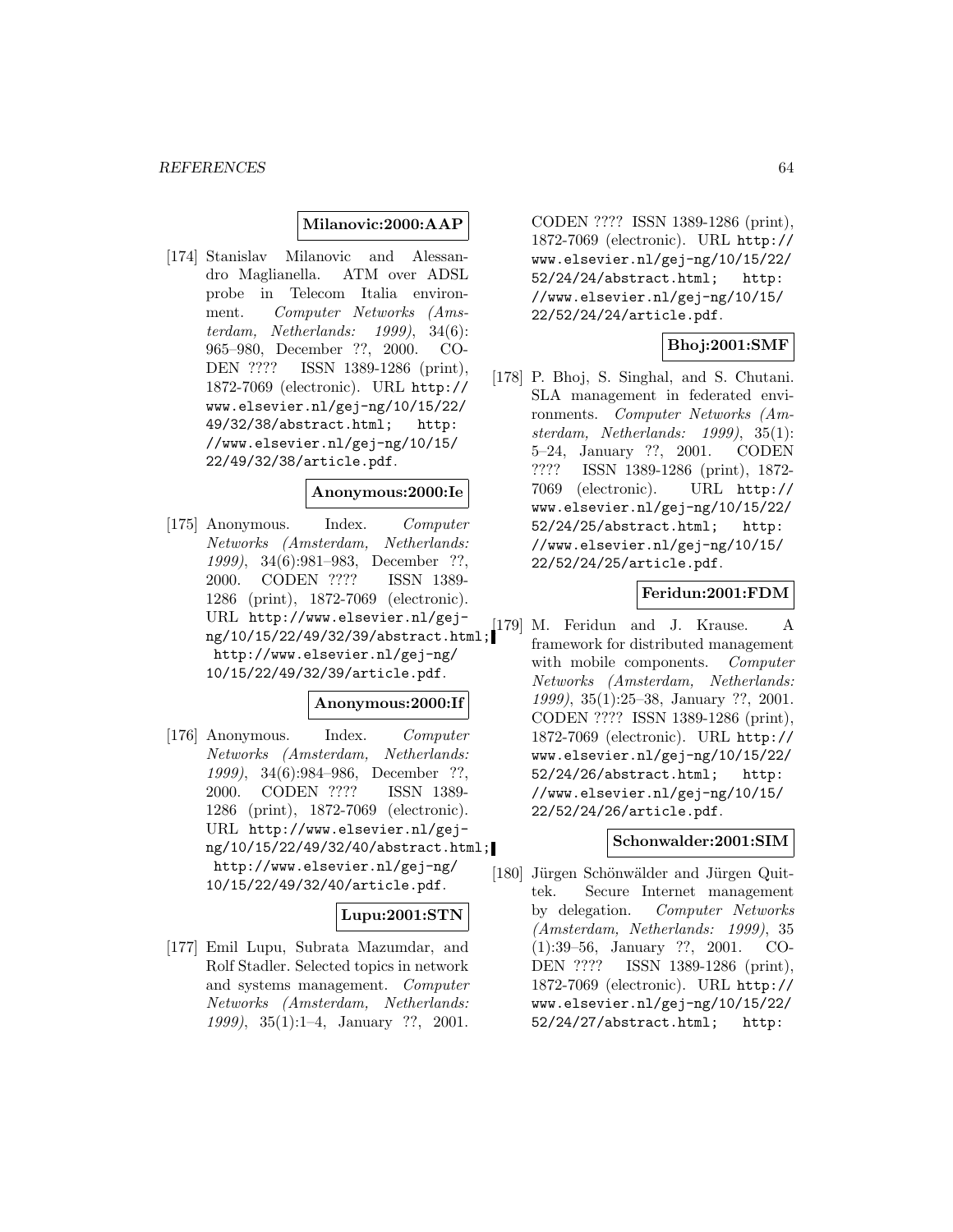//www.elsevier.nl/gej-ng/10/15/ 22/52/24/27/article.pdf.

#### **Florissi:2001:QNE**

[181] P. G. S. Florissi, Y. Yemini, and D. Florissi. QoSockets: a new extension to the sockets API for end-to-end application QoS management. Computer Networks (Amsterdam, Netherlands: 1999), 35(1):57–76, January ??, 2001. CODEN ???? ISSN 1389-1286 (print), 1872-7069 (electronic). URL http:// www.elsevier.nl/gej-ng/10/15/22/ 52/24/28/abstract.html; http: //www.elsevier.nl/gej-ng/10/15/ 22/52/24/28/article.pdf.

## **Hellerstein:2001:SAP**

[182] Joseph L. Hellerstein, Fan Zhang, and Perwez Shahabuddin. A statistical approach to predictive detection. Computer Networks (Amsterdam, Netherlands: 1999), 35(1): 77–95, January ??, 2001. CODEN ???? ISSN 1389-1286 (print), 1872- 7069 (electronic). URL http:// www.elsevier.nl/gej-ng/10/15/22/ 52/24/29/abstract.html; http: //www.elsevier.nl/gej-ng/10/15/ 22/52/24/29/article.pdf.

### **Polykalas:2001:ACC**

[183] Spyros E. Polykalas, George T. Kolyvas, and Iakovos S. Venieris. An adaptive congestion control mechanism for intelligent broadband networks. Computer Networks (Amsterdam, Netherlands: 1999), 35(2– 3):97–115, February ??, 2001. CO-DEN ???? ISSN 1389-1286 (print), 1872-7069 (electronic). URL http:// www.elsevier.nl/gej-ng/10/15/22/ 52/27/24/abstract.html; http:

//www.elsevier.nl/gej-ng/10/15/ 22/52/27/24/article.pdf.

### **Sharon:2001:CCC**

[184] Oran Sharon and Michael Spratt. A CSMA/CD compatible MAC for realtime transmissions based on varying collision intervals. Computer Networks (Amsterdam, Netherlands: 1999), 35 (2–3):117–142, February ??, 2001. CO-DEN ???? ISSN 1389-1286 (print), 1872-7069 (electronic). URL http:// www.elsevier.nl/gej-ng/10/15/22/ 52/27/25/abstract.html; http: //www.elsevier.nl/gej-ng/10/15/ 22/52/27/25/article.pdf.

### **Venugopal:2001:HPL**

[185] K. R. Venugopal, M. Shiva Kumar, and P. Sreenivasa Kumar. A heuristic for placement of limited range wavelength converters in all-optical networks. Computer Networks (Amsterdam, Netherlands: 1999), 35(2–3): 143–163, February ??, 2001. CO-DEN ???? ISSN 1389-1286 (print), 1872-7069 (electronic). URL http:// www.elsevier.nl/gej-ng/10/15/22/ 52/27/26/abstract.html; http: //www.elsevier.nl/gej-ng/10/15/ 22/52/27/26/article.pdf.

## **Postigo-Boix:2001:ITF**

[186] Marcos Postigo-Boix, Joan García-Haro, and Mónica Aguilar-Igartua. IMA: technical foundations, application and performance analysis. Computer Networks (Amsterdam, Netherlands: 1999), 35(2–3): 165–183, February ??, 2001. CO-DEN ???? ISSN 1389-1286 (print), 1872-7069 (electronic). URL http:// www.elsevier.nl/gej-ng/10/15/22/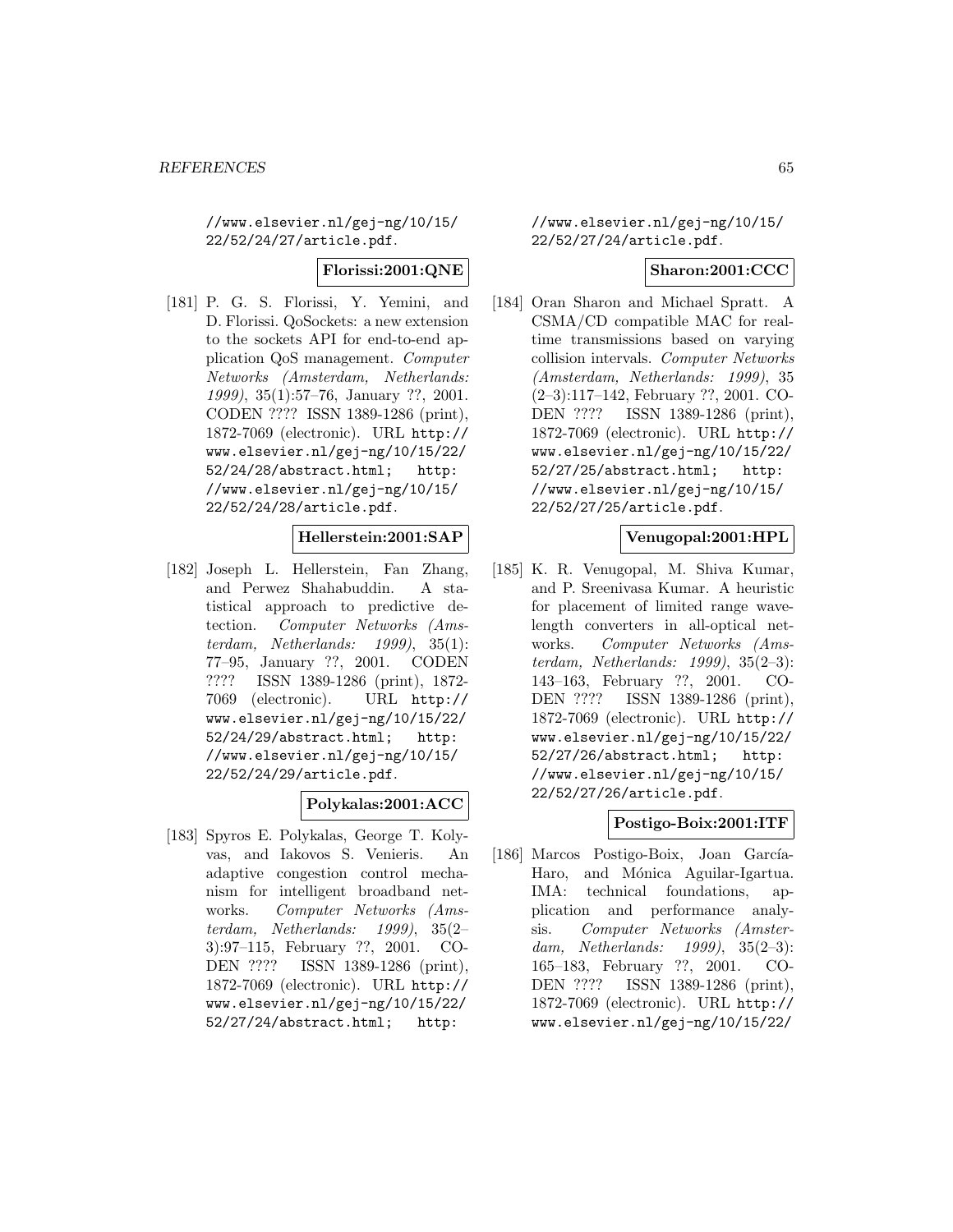52/27/27/abstract.html; http: //www.elsevier.nl/gej-ng/10/15/ 22/52/27/27/article.pdf.

# **Liu:2001:IEC**

[187] Chunlei Liu and Raj Jain. Improving explicit congestion notification with the mark-front strategy. Computer Networks (Amsterdam, Netherlands: 1999), 35(2–3): 185–201, February ??, 2001. CO-DEN ???? ISSN 1389-1286 (print), 1872-7069 (electronic). URL http:// www.elsevier.nl/gej-ng/10/15/22/ 52/27/28/abstract.html; http: //www.elsevier.nl/gej-ng/10/15/ 22/52/27/28/article.pdf.

# **Li:2001:SPS**

[188] Z. G. Li, X. J. Yuan, C. Y. Wen, and B. H. Soong. A switched priority scheduling mechanism for ATM switches with multi-class output buffers. Computer Networks (Amsterdam, Netherlands: 1999), 35(2– 3):203–221, February ??, 2001. CO-DEN ???? ISSN 1389-1286 (print), 1872-7069 (electronic). URL http:// www.elsevier.nl/gej-ng/10/15/22/ 52/27/29/abstract.html; http: //www.elsevier.nl/gej-ng/10/15/ 22/52/27/29/article.pdf.

### **Desmedt:2001:BAJ**

[189] Yvo Desmedt et al. Broadcast antijamming systems. Computer Networks (Amsterdam, Netherlands: 1999), 35 (2–3):223–236, February ??, 2001. CO-DEN ???? ISSN 1389-1286 (print), 1872-7069 (electronic). URL http:// www.elsevier.nl/gej-ng/10/15/22/ 52/27/30/abstract.html; http:

//www.elsevier.nl/gej-ng/10/15/ 22/52/27/30/article.pdf.

## **Lee:2001:CPA**

[190] David Lee, K. K. Ramakrishnan, and W. Melody Moh. Correctness and performance of the ATM ABR rate control scheme. Computer Networks (Amsterdam, Netherlands: 1999), 35(2– 3):237–261, February ??, 2001. CO-DEN ???? ISSN 1389-1286 (print), 1872-7069 (electronic). URL http:// www.elsevier.nl/gej-ng/10/15/22/ 52/27/31/abstract.html; http: //www.elsevier.nl/gej-ng/10/15/ 22/52/27/31/article.pdf.

### **DeCnodder:2001:RAS**

[191] Stefaan De Cnodder, Omar Elloumi, and Kenny Pauwels. Rate adaptive shaping for the efficient transport of data traffic in diffserv networks. Computer Networks (Amsterdam, Netherlands: 1999), 35(2–3): 263–285, February ??, 2001. CO-DEN ???? ISSN 1389-1286 (print), 1872-7069 (electronic). URL http:// www.elsevier.nl/gej-ng/10/15/22/ 52/27/32/abstract.html; http: //www.elsevier.nl/gej-ng/10/15/ 22/52/27/32/article.pdf.

## **Tsao:2001:POD**

[192] Shih-Chiang Tsao and Ying-Dar Lin. Pre-order Deficit Round Robin: a new scheduling algorithm for packet-switched networks. Computer Networks (Amsterdam, Netherlands: 1999), 35(2–3):287– 305, February ??, 2001. CODEN ???? ISSN 1389-1286 (print), 1872- 7069 (electronic). URL http:// www.elsevier.nl/gej-ng/10/15/22/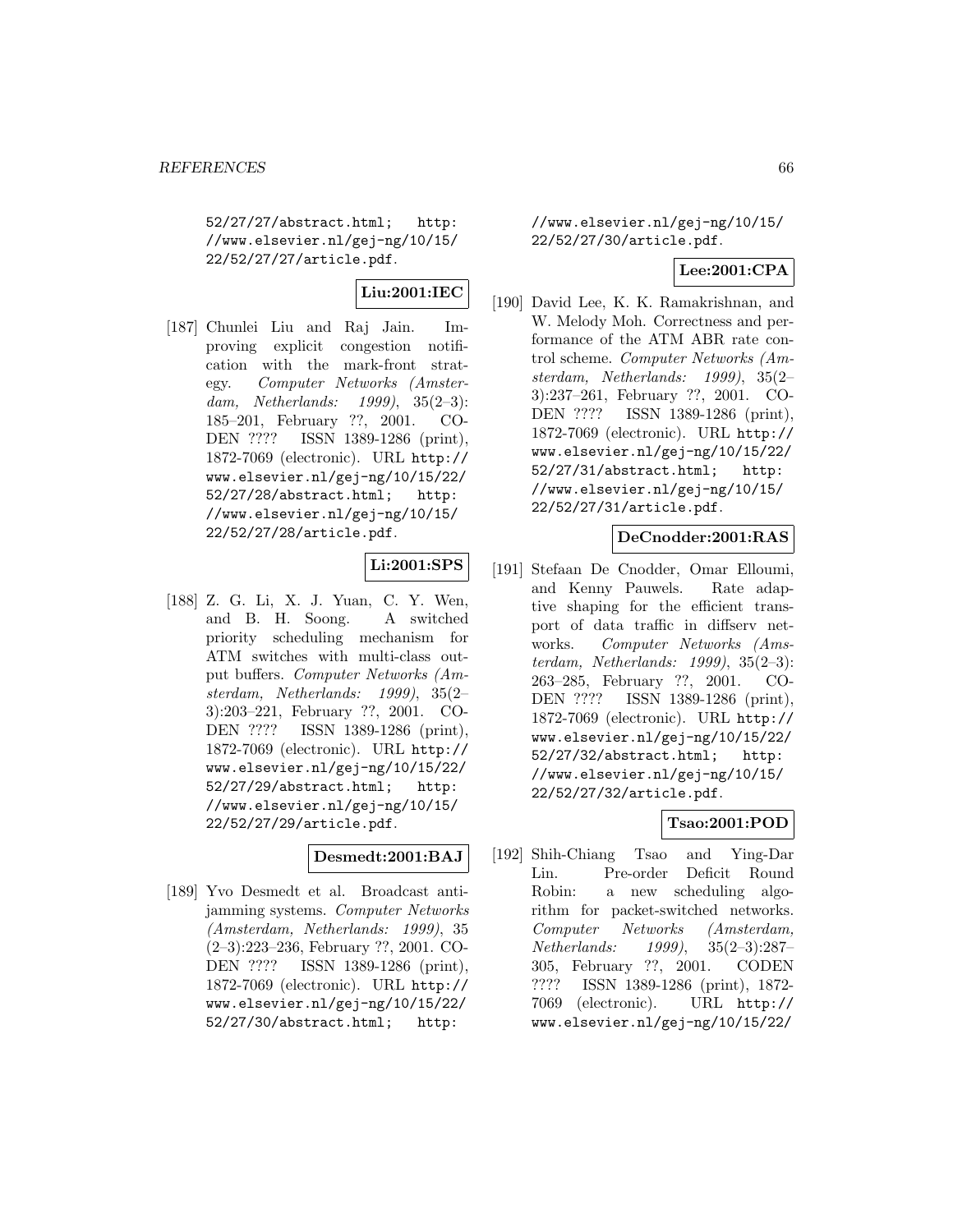52/27/33/abstract.html; http: //www.elsevier.nl/gej-ng/10/15/ 22/52/27/33/article.pdf.

**Kalyanasundaram:2001:ACS**

[193] Suresh Kalyanasundaram, Edwin K. P. Chong, and Ness B. Shroff. Admission control schemes to provide class-level QoS in multiservice networks. Computer Networks (Amsterdam, Netherlands: 1999), 35(2–3): 307–326, February ??, 2001. CO-DEN ???? ISSN 1389-1286 (print), 1872-7069 (electronic). URL http:// www.elsevier.nl/gej-ng/10/15/22/ 52/27/34/abstract.html; http: //www.elsevier.nl/gej-ng/10/15/ 22/52/27/34/article.pdf.

### **Cayirci:2001:PBA**

[194] Erdal Cayirci and Cem Ersoy. A PCS based architecture for tactical mobile communications. Computer Networks (Amsterdam, Netherlands: 1999), 35 (2–3):327–350, February ??, 2001. CO-DEN ???? ISSN 1389-1286 (print), 1872-7069 (electronic). URL http:// www.elsevier.nl/gej-ng/10/15/22/ 52/27/35/abstract.html; http: //www.elsevier.nl/gej-ng/10/15/ 22/52/27/35/article.pdf.

#### **Shirmohammadi:2001:EEC**

[195] Shervin Shirmohammadi and Nicolas D. Georganas. An end-toend communication architecture for collaborative virtual environments. Computer Networks (Amsterdam, Netherlands: 1999), 35(2–3):351– 367, February ??, 2001. CODEN ???? ISSN 1389-1286 (print), 1872- 7069 (electronic). URL http:// www.elsevier.nl/gej-ng/10/15/22/

52/27/36/abstract.html; http: //www.elsevier.nl/gej-ng/10/15/ 22/52/27/36/article.pdf.

## **Anonymous:2001:CPa**

[196] Anonymous. Call for Papers. Computer Networks (Amsterdam, Netherlands: 1999), 35(2–3):369– 370, February ??, 2001. CODEN ???? ISSN 1389-1286 (print), 1872- 7069 (electronic). URL http:// www.elsevier.nl/gej-ng/10/15/22/ 52/27/37/abstract.html; http: //www.elsevier.nl/gej-ng/10/15/ 22/52/27/37/article.pdf.

#### **Anonymous:2001:E**

[197] Anonymous. Editorial. Computer Networks (Amsterdam, Netherlands: 1999), 35(4):371, March ??, 2001. CO-DEN ???? ISSN 1389-1286 (print), 1872-7069 (electronic). URL http:// www.elsevier.nl/gej-ng/10/15/22/ 52/30/24/abstract.html; http: //www.elsevier.nl/gej-ng/10/15/ 22/52/30/24/article.pdf.

### **Husemann:2001:PCH**

[198] Dirk Husemann. Pervasive computing: Hogwarts, StarTrek, reality and back. Computer Networks (Amsterdam, Netherlands: 1999), 35 (4):373–375, March ??, 2001. CO-DEN ???? ISSN 1389-1286 (print), 1872-7069 (electronic). URL http:// www.elsevier.nl/gej-ng/10/15/22/ 52/30/25/abstract.html; http: //www.elsevier.nl/gej-ng/10/15/ 22/52/30/25/article.pdf.

### **Jones:2001:PEN**

[199] Alan Jones and Andrew Hopper. The prototype embedded network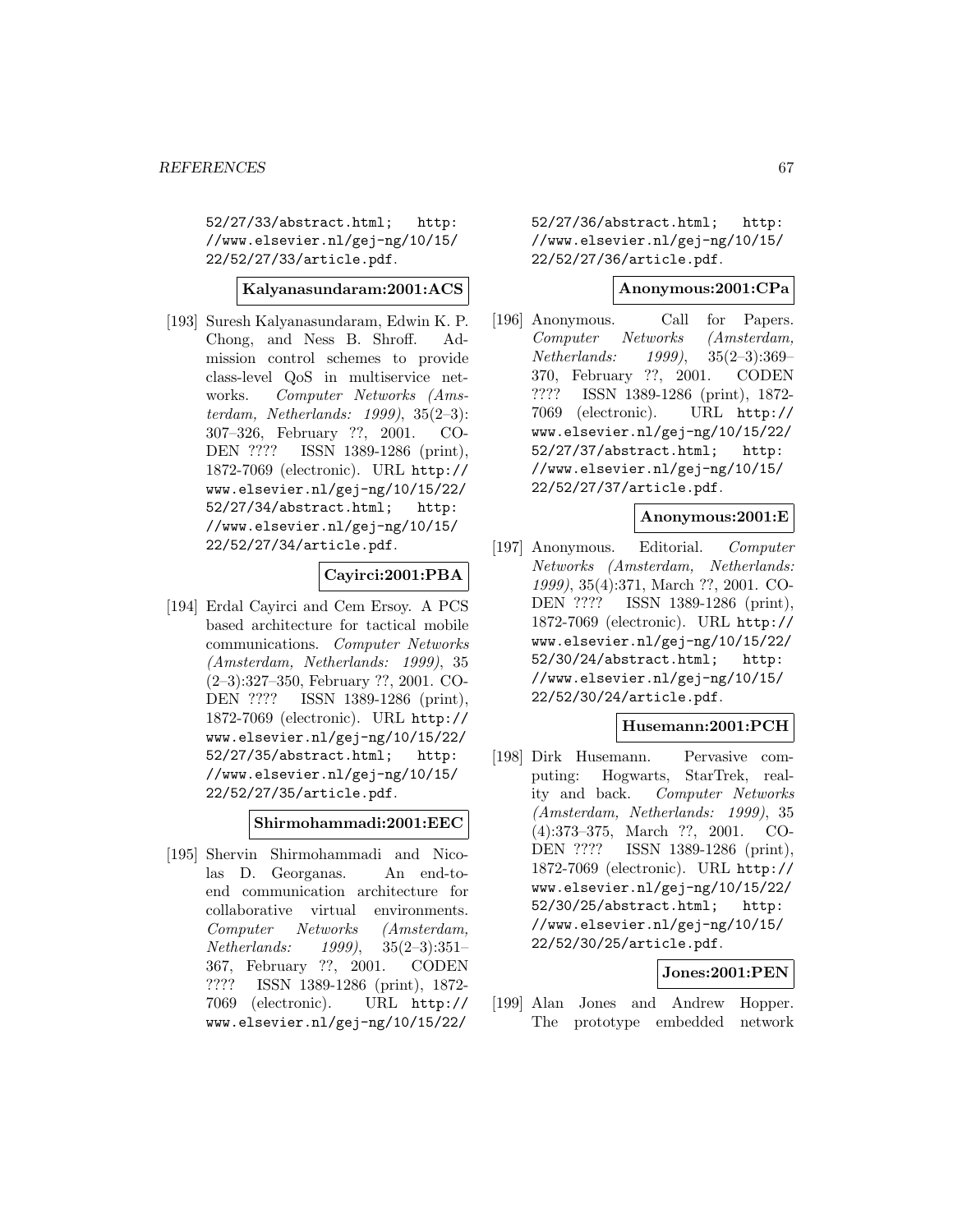(PEN). Computer Networks (Amsterdam, Netherlands: 1999), 35(4): 377–390, March ??, 2001. CODEN ???? ISSN 1389-1286 (print), 1872- 7069 (electronic). URL http:// www.elsevier.nl/gej-ng/10/15/22/ 52/30/26/abstract.html; http: //www.elsevier.nl/gej-ng/10/15/ 22/52/30/26/article.pdf.

# **Hum:2001:FAN**

[200] Alex P. J. Hum. Fabric area network — a new wireless communications infrastructure to enable ubiquitous networking and sensing on intelligent clothing. Computer Networks (Amsterdam, Netherlands: 1999), 35 (4):391–399, March ??, 2001. CO-DEN ???? ISSN 1389-1286 (print), 1872-7069 (electronic). URL http:// www.elsevier.nl/gej-ng/10/15/22/ 52/30/27/abstract.html; http: //www.elsevier.nl/gej-ng/10/15/ 22/52/30/27/article.pdf.

### **Beigl:2001:MED**

[201] Michael Beigl, Hans-W. Gellersen, and Albrecht Schmidt. Mediacups: experience with design and use of computer-augmented everyday artifacts. Computer Networks (Amsterdam, Netherlands: 1999), 35(4): 401–409, March ??, 2001. CODEN ???? ISSN 1389-1286 (print), 1872- 7069 (electronic). URL http:// www.elsevier.nl/gej-ng/10/15/22/ 52/30/28/abstract.html; http: //www.elsevier.nl/gej-ng/10/15/ 22/52/30/28/article.pdf.

### **Hermann:2001:DTA**

[202] Reto Hermann et al. DEAPspace — Transient ad hoc networking of per-

vasive devices. Computer Networks (Amsterdam, Netherlands: 1999), 35 (4):411–428, March ??, 2001. CO-DEN ???? ISSN 1389-1286 (print), 1872-7069 (electronic). URL http:// www.elsevier.nl/gej-ng/10/15/22/ 52/30/29/abstract.html; http: //www.elsevier.nl/gej-ng/10/15/ 22/52/30/29/article.pdf.

### **Glance:2001:PUP**

[203] Natalie Glance, Dave Snowdon, and Jean-Luc Meunier. Pollen: using people as a communication medium. Computer Networks (Amsterdam, Netherlands: 1999), 35(4): 429–442, March ??, 2001. CODEN ???? ISSN 1389-1286 (print), 1872- 7069 (electronic). URL http:// www.elsevier.nl/gej-ng/10/15/22/ 52/30/30/abstract.html; http: //www.elsevier.nl/gej-ng/10/15/ 22/52/30/30/article.pdf.

#### **Kindberg:2001:WBN**

[204] Tim Kindberg and John Barton. A Web-based nomadic computing system. Computer Networks (Amsterdam, Netherlands: 1999), 35(4): 443–456, March ??, 2001. CODEN ???? ISSN 1389-1286 (print), 1872- 7069 (electronic). URL http:// www.elsevier.nl/gej-ng/10/15/22/ 52/30/31/abstract.html; http: //www.elsevier.nl/gej-ng/10/15/ 22/52/30/31/article.pdf.

### **Lehman:2001:HDC**

[205] Tobin J. Lehman et al. Hitting the distributed computing sweet spot with TSpaces. Computer Networks (Amsterdam, Netherlands: 1999), 35 (4):457–472, March ??, 2001. CO-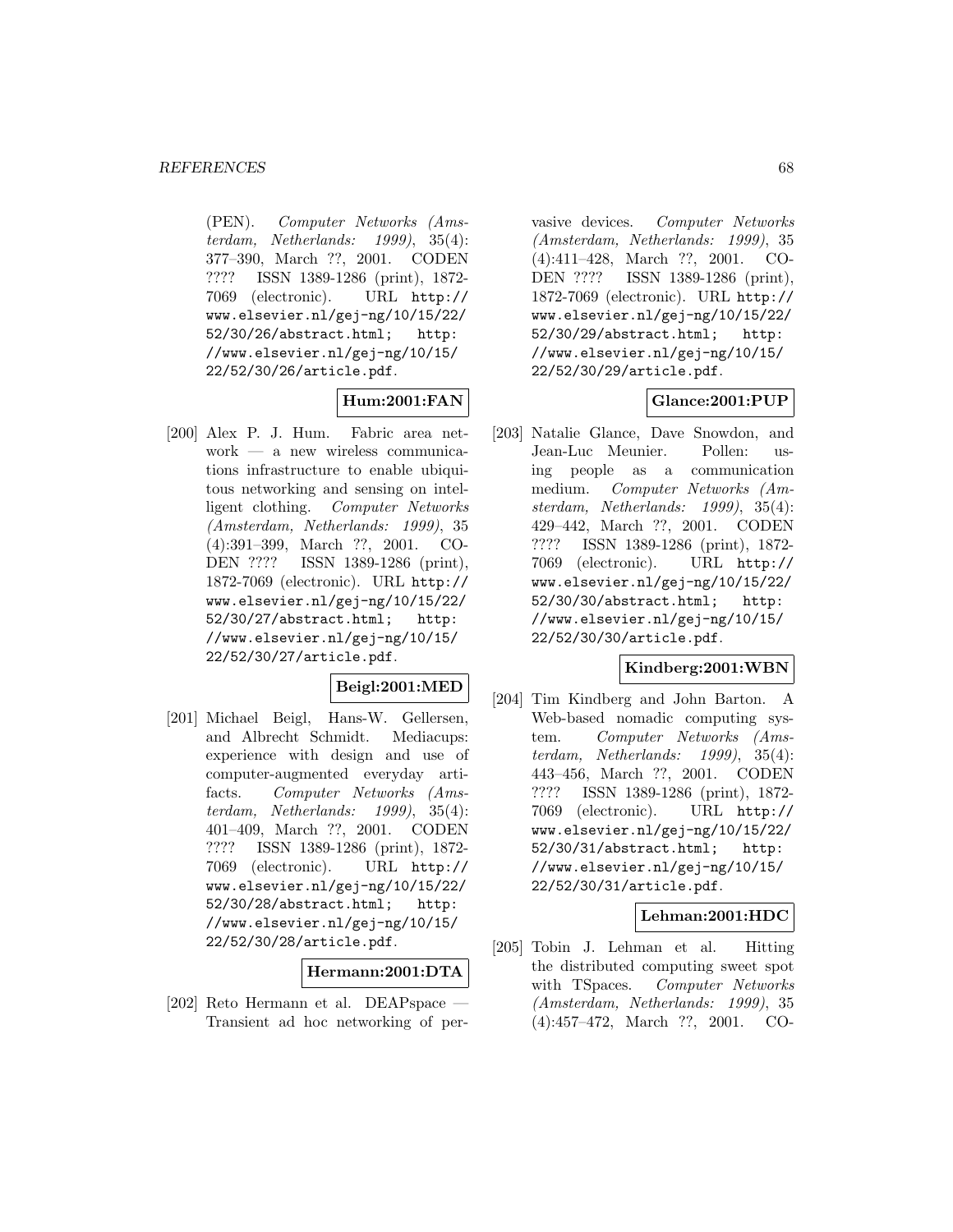DEN ???? ISSN 1389-1286 (print), 1872-7069 (electronic). URL http:// www.elsevier.nl/gej-ng/10/15/22/ 52/30/32/abstract.html; http: //www.elsevier.nl/gej-ng/10/15/ 22/52/30/32/article.pdf.

#### **Gribble:2001:NAR**

[206] Steven D. Gribble et al. The Ninja architecture for robust Internet-scale systems and services. Computer Networks (Amsterdam, Netherlands: 1999), 35 (4):473–497, March ??, 2001. CO-DEN ???? ISSN 1389-1286 (print), 1872-7069 (electronic). URL http:// www.elsevier.nl/gej-ng/10/15/22/ 52/30/33/abstract.html; http: //www.elsevier.nl/gej-ng/10/15/ 22/52/30/33/article.pdf.

#### **Anonymous:2001:AR**

[207] Anonymous. Acknowledgement to reviewers. Computer Networks (Amsterdam, Netherlands: 1999), 35(4): 499–502, March ??, 2001. CODEN ???? ISSN 1389-1286 (print), 1872- 7069 (electronic). URL http:// www.elsevier.nl/gej-ng/10/15/22/ 52/30/34/abstract.html; http: //www.elsevier.nl/gej-ng/10/15/ 22/52/30/34/article.pdf.

### **Magedanz:2001:VDI**

[208] Thomas Magedanz and Mikhail Smirnov. Voice/data integration a snapshot of intelligent networks and Internet convergence. Computer Networks (Amsterdam, Netherlands: 1999), 35(5):503–505, April ??, 2001. CODEN ???? ISSN 1389-1286 (print), 1872-7069 (electronic). URL http:// www.elsevier.nl/gej-ng/10/15/22/ 52/31/24/abstract.html; http:

//www.elsevier.nl/gej-ng/10/15/ 22/52/31/24/article.pdf.

### **Zhu:2001:IMM**

[209] Xiaomin Zhu, Jianxin Liao, and Junliang Chen. IIN model: modifications and case study. Computer Networks (Amsterdam, Netherlands: 1999), 35 (5):507–519, April ??, 2001. CO-DEN ???? ISSN 1389-1286 (print), 1872-7069 (electronic). URL http:// www.elsevier.nl/gej-ng/10/15/22/ 52/31/25/abstract.html; http: //www.elsevier.nl/gej-ng/10/15/ 22/52/31/25/article.pdf.

### **Chapron:2001:ACM**

[210] Jean-Emmanuel Chapron and Bruno Chatras. An analysis of the IN call model suitability in the context of VoIP. Computer Networks (Amsterdam, Netherlands: 1999), 35(5): 521–535, April ??, 2001. CODEN ???? ISSN 1389-1286 (print), 1872- 7069 (electronic). URL http:// www.elsevier.nl/gej-ng/10/15/22/ 52/31/26/abstract.html; http: //www.elsevier.nl/gej-ng/10/15/ 22/52/31/26/article.pdf.

### **Licciardi:2001:AIH**

[211] C. A. Licciardi, G. Canal, A. Andreetto, and P. Lago. An architecture for IN-Internet hybrid services. Computer Networks (Amsterdam, Netherlands: 1999), 35(5): 537–549, April ??, 2001. CODEN ???? ISSN 1389-1286 (print), 1872- 7069 (electronic). URL http:// www.elsevier.nl/gej-ng/10/15/22/ 52/31/27/abstract.html; http: //www.elsevier.nl/gej-ng/10/15/ 22/52/31/27/article.pdf.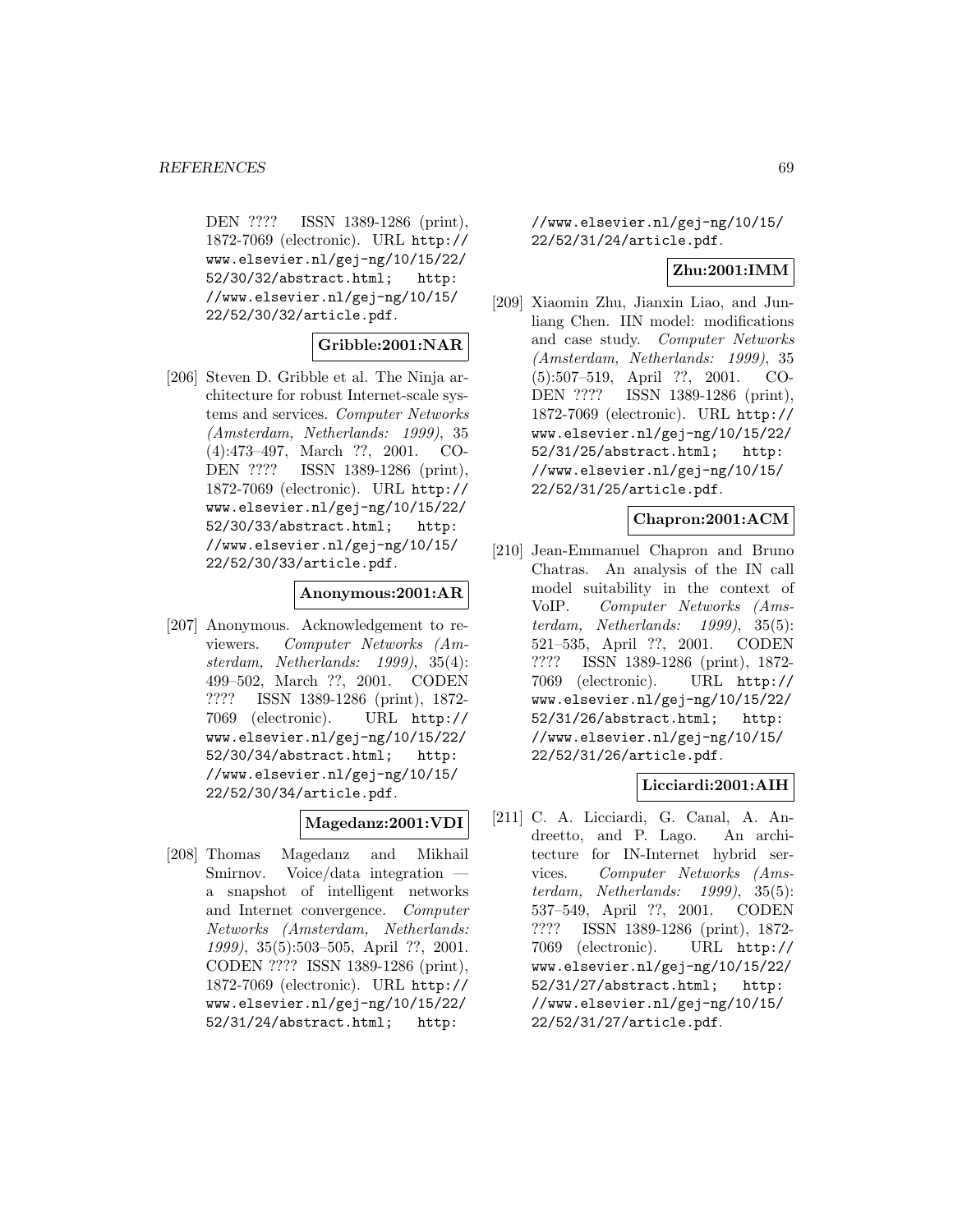## **Glitho:2001:EAT**

[212] Roch H. Glitho. Emerging alternatives to today's advanced service architectures for Internet telephony: IN and beyond. Computer Networks (Amsterdam, Netherlands: 1999), 35 (5):551–563, April ??, 2001. CO-DEN ???? ISSN 1389-1286 (print), 1872-7069 (electronic). URL http:// www.elsevier.nl/gej-ng/10/15/22/ 52/31/28/abstract.html; http: //www.elsevier.nl/gej-ng/10/15/ 22/52/31/28/article.pdf.

## **Perdikeas:2001:PBS**

[213] Menelaos K. Perdikeas and Iakovos S. Venieris. Parlay-based service engineering in a converged Internet-PSTN environment. Computer Networks (Amsterdam, Netherlands: 1999), 35 (5):565–578, April ??, 2001. CO-DEN ???? ISSN 1389-1286 (print), 1872-7069 (electronic). URL http:// www.elsevier.nl/gej-ng/10/15/22/ 52/31/29/abstract.html; http: //www.elsevier.nl/gej-ng/10/15/ 22/52/31/29/article.pdf.

### **Anjum:2001:CSR**

[214] Farooq Anjum, Francesco Caruso, Ravi Jain, Paolo Missier, and Adalberto Zordan. CitiTime: a system for rapid creation of portable next-generation telephony services. Computer Networks (Amsterdam, Netherlands: 1999), 35 (5):579–595, April ??, 2001. CO-DEN ???? ISSN 1389-1286 (print), 1872-7069 (electronic). URL http:// www.elsevier.nl/gej-ng/10/15/22/ 52/31/30/abstract.html; http: //www.elsevier.nl/gej-ng/10/15/ 22/52/31/30/article.pdf.

## **Kantola:2001:IRI**

[215] Raimo Kantola, Jose Costa Requena, and Nicklas Beijar. Interoperable routing for IN and IP Telephony. Computer Networks (Amsterdam, Netherlands: 1999), 35(5):597–609, April ??, 2001. CODEN ???? ISSN 1389-1286 (print), 1872-7069 (electronic). URL http:// www.elsevier.nl/gej-ng/10/15/22/ 52/31/31/abstract.html; http: //www.elsevier.nl/gej-ng/10/15/ 22/52/31/31/article.pdf.

### **Dssouli:2001:MSP**

[216] Rachida Dssouli and Yair Lahav. MSC and SDL in project life cycles. Computer Networks (Amsterdam, Netherlands: 1999), 35(6):611–612, May ??, 2001. CODEN ???? ISSN 1389- 1286 (print), 1872-7069 (electronic). URL http://www.elsevier.nl/gej% 2Dng/10/15/22/52/32/25/abstract. html; http://www.elsevier.nl/ gej%2Dng/10/15/22/52/32/25/article. pdf.

### **Andersson:2001:UUS**

[217] Michael Andersson, Anders Ek, and Niklas Landin. Utilizing UML in SDL-based development. Computer Networks (Amsterdam, Netherlands: 1999), 35(6):613–625, May ??, 2001. CODEN ???? ISSN 1389- 1286 (print), 1872-7069 (electronic). URL http://www.elsevier.nl/gej% 2Dng/10/15/22/52/32/26/abstract. html; http://www.elsevier.nl/ gej%2Dng/10/15/22/52/32/26/article. pdf.

# **Geppert:2001:SPA**

[218] Birgit Geppert and Frank Rößler. The SDL pattern approach — a reuse-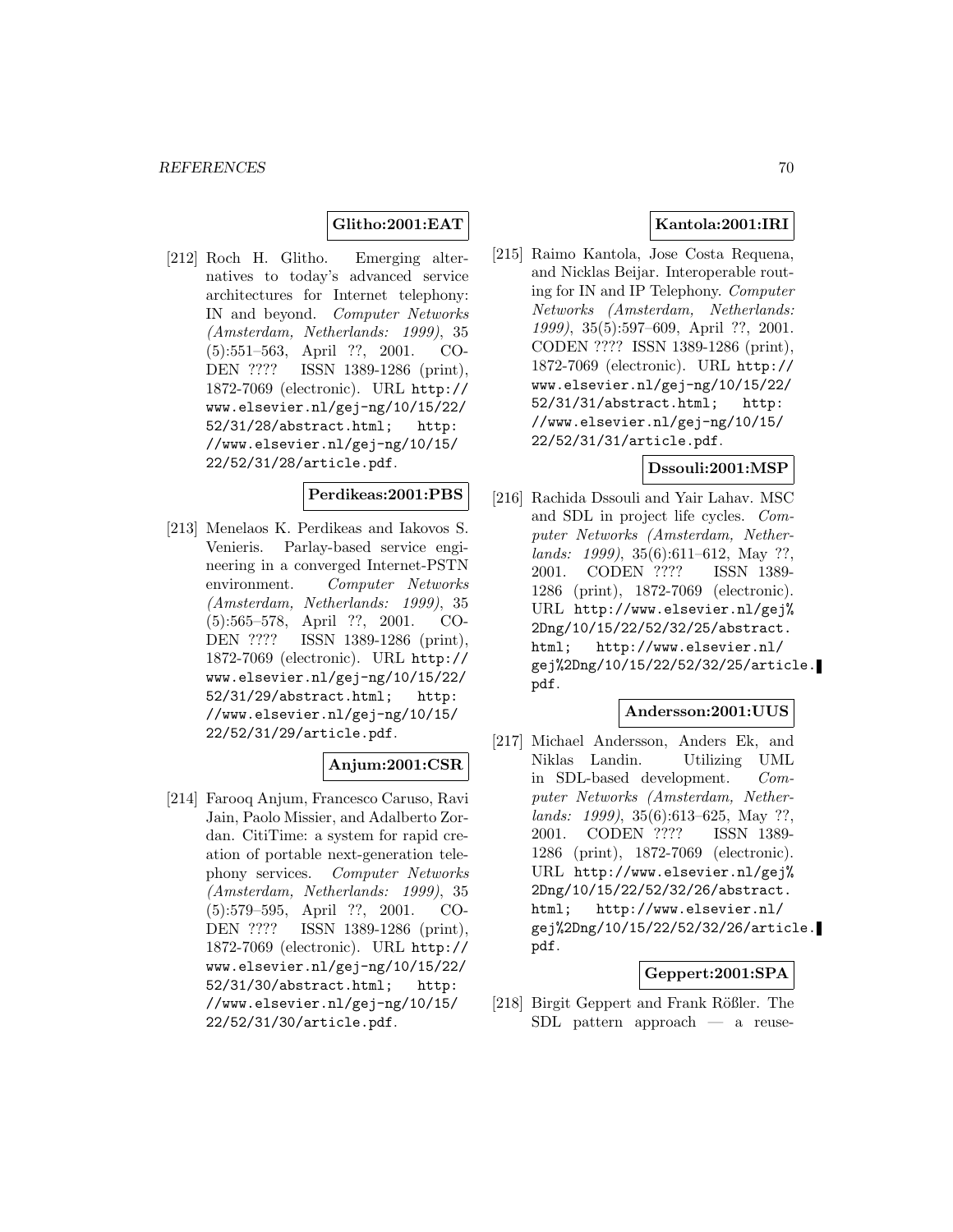driven SDL design methodology. Computer Networks (Amsterdam, Netherlands: 1999), 35(6):627–645, May ??, 2001. CODEN ???? ISSN 1389- 1286 (print), 1872-7069 (electronic). URL http://www.elsevier.nl/gej% 2Dng/10/15/22/52/32/27/abstract. html; http://www.elsevier.nl/ gej%2Dng/10/15/22/52/32/27/article. pdf.

### **Hintelmann:2001:ATT**

[219] Jörg Hintelmann, Richard Hofmann, Frank Lemmen, Andreas Mitschele-Thiel, and Bruno Müller-Clostermann. Applying techniques and tools for the performance engineering of SDL systems. Computer Networks (Amsterdam, Netherlands: 1999), 35 (6):647–665, May ??, 2001. CO-DEN ???? ISSN 1389-1286 (print), 1872-7069 (electronic). URL http://www.elsevier.nl/gej%2Dng/ 10/15/22/52/32/28/abstract.html; http://www.elsevier.nl/gej%2Dng/ 10/15/22/52/32/28/article.pdf.

### **Mansurov:2001:ITM**

[220] Nikolai N. Mansurov and Robert L. Probert. Improving time-to-market using SDL tools and techniques. Computer Networks (Amsterdam, Netherlands: 1999), 35(6):667–691, May ??, 2001. CODEN ???? ISSN 1389- 1286 (print), 1872-7069 (electronic). URL http://www.elsevier.nl/gej% 2Dng/10/15/22/52/32/29/abstract. html; http://www.elsevier.nl/ gej%2Dng/10/15/22/52/32/29/article. pdf.

### **Bourhfir:2001:TCS**

[221] C. Bourhfir, E. Aboulhamid, F. Khen-

dek, and R. Dssouli. Test cases selection from SDL specifications. Computer Networks (Amsterdam, Netherlands: 1999), 35(6):693–708, May ??, 2001. CODEN ???? ISSN 1389- 1286 (print), 1872-7069 (electronic). URL http://www.elsevier.nl/gej% 2Dng/10/15/22/52/32/30/abstract. html; http://www.elsevier.nl/ gej%2Dng/10/15/22/52/32/30/article. pdf.

# **Reed:2001:NSN**

[222] Rick Reed. Notes on SDL-2000 for the new millennium. Computer Networks (Amsterdam, Netherlands: 1999), 35(6):709–720, May ??, 2001. CODEN ???? ISSN 1389- 1286 (print), 1872-7069 (electronic). URL http://www.elsevier.nl/gej% 2Dng/10/15/22/52/32/31/abstract. html; http://www.elsevier.nl/ gej%2Dng/10/15/22/52/32/31/article. pdf.

### **Haugen:2001:MID**

[223] Ø. Haugen. MSC-2000 interaction diagrams for the new millennium. Computer Networks (Amsterdam, Netherlands: 1999), 35(6):721–732, May ??, 2001. CODEN ???? ISSN 1389- 1286 (print), 1872-7069 (electronic). URL http://www.elsevier.nl/gej% 2Dng/10/15/22/52/32/32/abstract. html; http://www.elsevier.nl/ gej%2Dng/10/15/22/52/32/32/article. pdf.

### **Anonymous:2001:AIa**

[224] Anonymous. Author Index. Computer Networks (Amsterdam, Netherlands: 1999), 35(6):733–735, May ??, 2001. CODEN ???? ISSN 1389-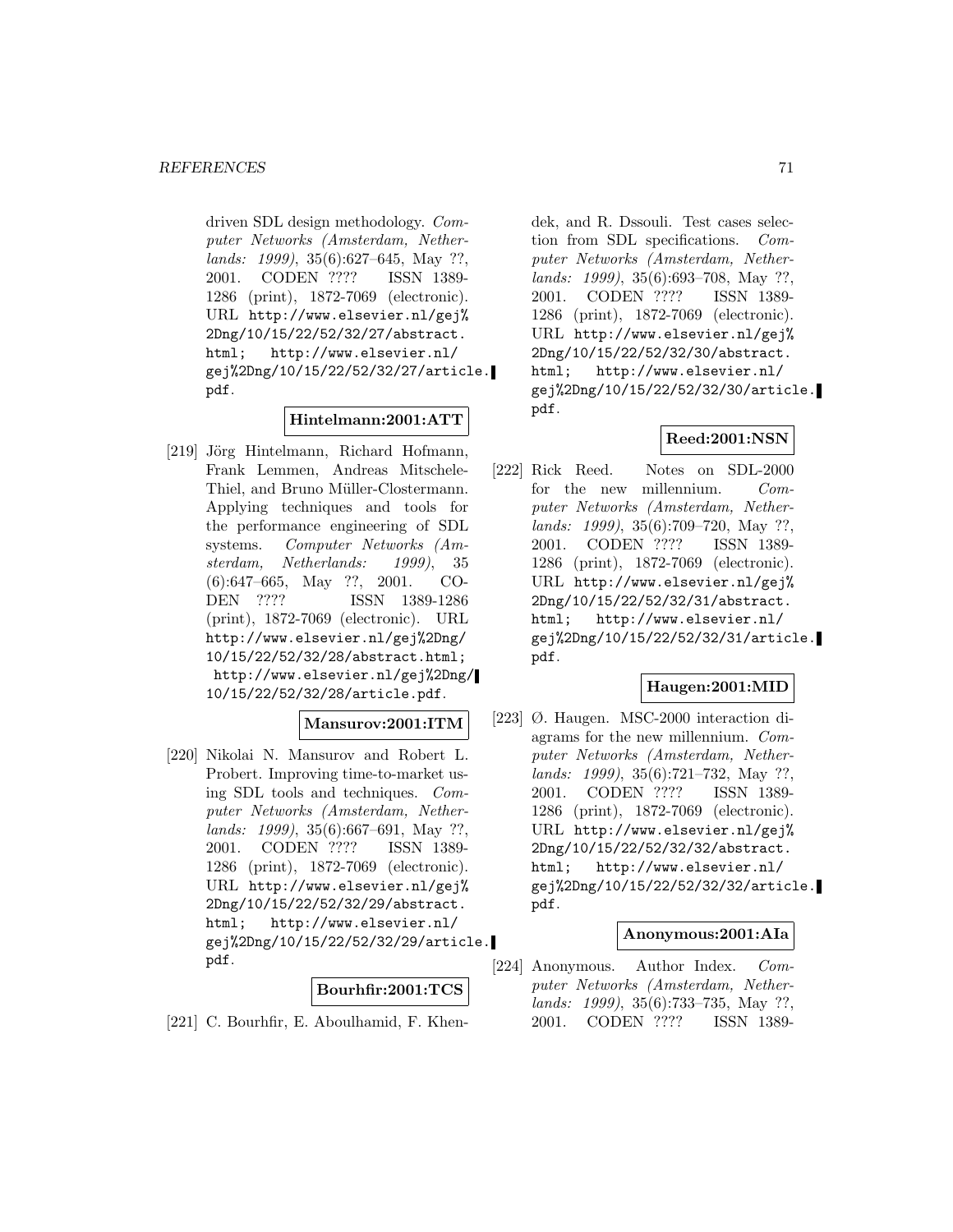1286 (print), 1872-7069 (electronic). URL http://www.elsevier.nl/gej% 2Dng/10/15/22/52/32/33/abstract. html; http://www.elsevier.nl/ gej%2Dng/10/15/22/52/32/33/article. [228] Jessica A. Kornblum, Danny Raz, and pdf.

#### **Anonymous:2001:SIa**

[225] Anonymous. Subject Index. Computer Networks (Amsterdam, Netherlands: 1999), 35(6):737–739, May ??, 2001. CODEN ???? ISSN 1389- 1286 (print), 1872-7069 (electronic). URL http://www.elsevier.nl/gej% 2Dng/10/15/22/52/32/34/abstract. html; http://www.elsevier.nl/ gej%2Dng/10/15/22/52/32/34/article. pdf.

#### **Crowcroft:2001:ANS**

[226] J. Crowcroft et al. Active networks and services. Computer Networks (Amsterdam, Netherlands: 1999), 36(1):1–3, June ??, 2001. CODEN ???? ISSN 1389- 1286 (print), 1872-7069 (electronic). URL http://www.elsevier.nl/gej% 2Dng/10/15/22/61/25/25/abstract. html; http://www.elsevier.nl/ gej%2Dng/10/15/22/61/25/25/article. pdf.

### **Ghosh:2001:IAL**

[227] Atanu Ghosh, Michael Fry, and Glen MacLarty. An infrastructure for application level active networking. Computer Networks (Amsterdam, Netherlands: 1999), 36(1):5–20, June ??, 2001. CODEN ???? ISSN 1389- 1286 (print), 1872-7069 (electronic). URL http://www.elsevier.nl/gej% 2Dng/10/15/22/61/25/26/abstract. html; http://www.elsevier.nl/

gej%2Dng/10/15/22/61/25/26/article. pdf.

#### **Kornblum:2001:API**

Yuval Shavitt. The active process interaction with its environment. Computer Networks (Amsterdam, Netherlands: 1999), 36(1):21–34, June ??, 2001. CODEN ???? ISSN 1389- 1286 (print), 1872-7069 (electronic). URL http://www.elsevier.nl/gej% 2Dng/10/15/22/61/25/27/abstract. html; http://www.elsevier.nl/ gej%2Dng/10/15/22/61/25/27/article. pdf.

### **Fernando:2001:DNS**

[229] Amila Fernando, Darren Williams, Alan Fekete, and Bob Kummerfeld. Dynamic network service installation in an active network. Computer Networks (Amsterdam, Nether*lands: 1999)*, 36(1):35–48, June ??,<br>2001. CODEN ???? ISSN 1389-2001. CODEN ???? ISSN 1389- 1286 (print), 1872-7069 (electronic). URL http://www.elsevier.nl/gej% 2Dng/10/15/22/61/25/28/abstract. html; http://www.elsevier.nl/ gej%2Dng/10/15/22/61/25/28/article. pdf.

### **Villela:2001:VPR**

[230] Daniel Villela, Andrew T. Campbell, and John Vicente. Virtuosity: Programmable resource management for spawning networks. Computer Networks (Amsterdam, Netherlands: 1999), 36(1):49–73, June ??, 2001. CODEN ???? ISSN 1389- 1286 (print), 1872-7069 (electronic). URL http://www.elsevier.nl/gej% 2Dng/10/15/22/61/25/29/abstract.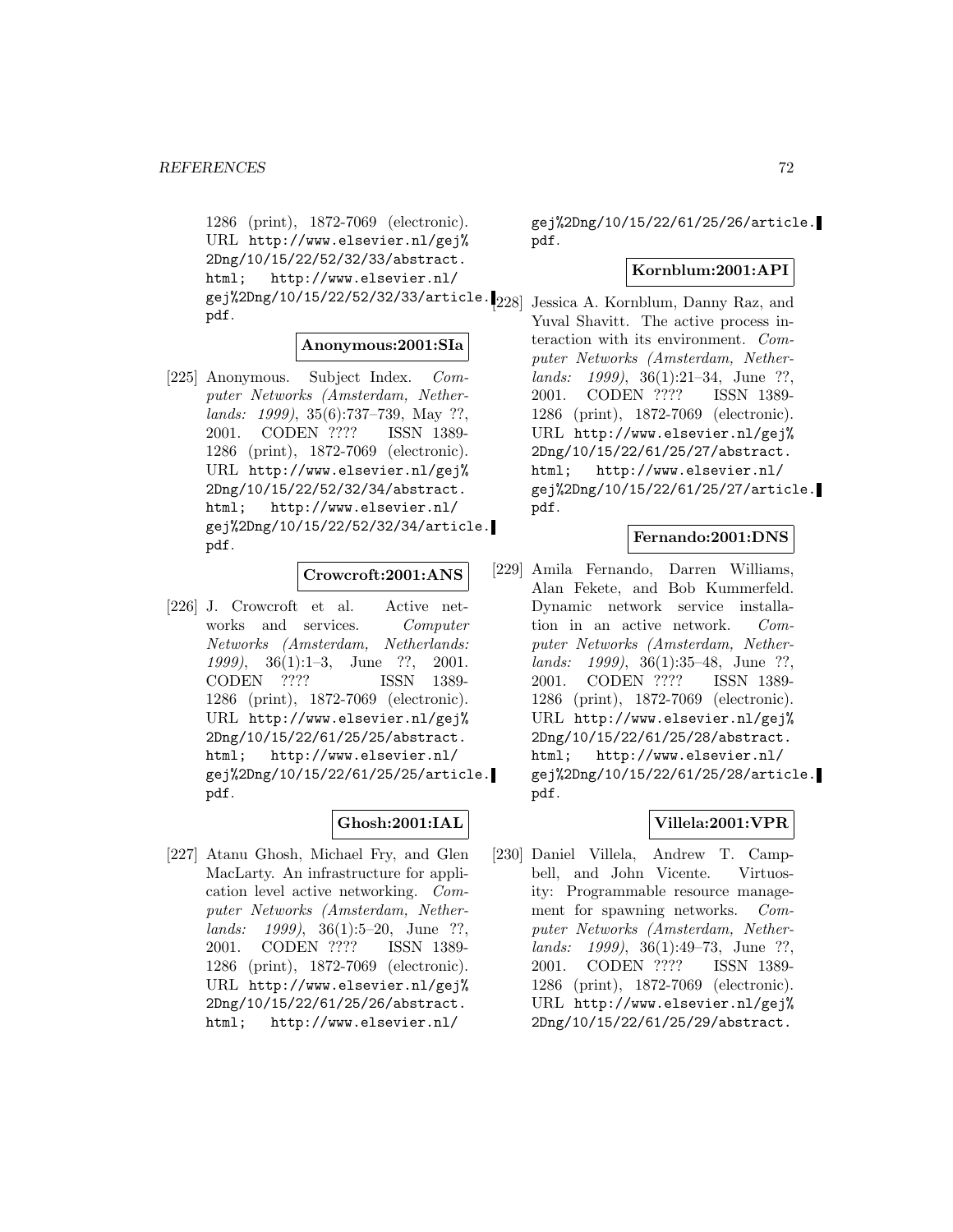html; http://www.elsevier.nl/ gej%2Dng/10/15/22/61/25/29/article. pdf.

#### **Marshall:2001:PQS**

[231] Ian W. Marshall and Chris Roadknight. Provision of quality of service for active services. Computer Networks (Amsterdam, Netherlands: 1999), 36(1):75–85, June ??, 2001. CODEN ???? ISSN 1389- 1286 (print), 1872-7069 (electronic). URL http://www.elsevier.nl/gej% 2Dng/10/15/22/61/25/30/abstract. html; http://www.elsevier.nl/ gej%2Dng/10/15/22/61/25/30/article. pdf.

# **Karnouskos:2001:SII**

[232] Stamatis Karnouskos. Security implications of implementing active network infrastructures using agent technology. Computer Networks (Amsterdam, Netherlands: 1999), 36 (1):87–100, June ??, 2001. CO-DEN ???? ISSN 1389-1286 (print), 1872-7069 (electronic). URL http://www.elsevier.nl/gej%2Dng/ 10/15/22/61/25/31/abstract.html; http://www.elsevier.nl/gej%2Dng/ 10/15/22/61/25/31/article.pdf.

#### **Wakeman:2001:SLB**

[233] Ian Wakeman, Alan Jeffrey, Tim Owen, and Damyan Pepper. SafetyNet: A language-based approach to programmable networks. Computer Networks (Amsterdam, Netherlands: 1999), 36(1):101–114, June ??, 2001. CODEN ???? ISSN 1389- 1286 (print), 1872-7069 (electronic). URL http://www.elsevier.nl/gej% 2Dng/10/15/22/61/25/32/abstract.

html; http://www.elsevier.nl/ gej%2Dng/10/15/22/61/25/32/article. pdf.

#### **Touch:2001:ON**

[234] Joe Touch. Overlay networks. Computer Networks (Amsterdam, Netherlands: 1999), 36(2–3):115–116, July ??, 2001. CODEN ???? ISSN 1389- 1286 (print), 1872-7069 (electronic). URL http://www.elsevier.nl/gej% 2Dng/10/15/22/61/27/25/abstract. html; http://www.elsevier.nl/ gej%2Dng/10/15/22/61/27/25/article. pdf.

# **Touch:2001:DIO**

[235] Joe Touch. Dynamic Internet overlay deployment and management using the X-Bone. Computer Networks (Amsterdam, Netherlands: 1999), 36(2–3):117–135, July ??, 2001. CODEN ???? ISSN 1389- 1286 (print), 1872-7069 (electronic). URL http://www.elsevier.nl/gej% 2Dng/10/15/22/61/27/26/abstract. html; http://www.elsevier.nl/ gej%2Dng/10/15/22/61/27/26/article. pdf.

## **Lim:2001:CVP**

[236] L. Keng Lim et al. Customizable virtual private network service with QoS. Computer Networks (Amsterdam, Netherlands: 1999), 36(2–3):137–151, July ??, 2001. CODEN ???? ISSN 1389- 1286 (print), 1872-7069 (electronic). URL http://www.elsevier.nl/gej% 2Dng/10/15/22/61/27/27/abstract. html; http://www.elsevier.nl/ gej%2Dng/10/15/22/61/27/27/article. pdf.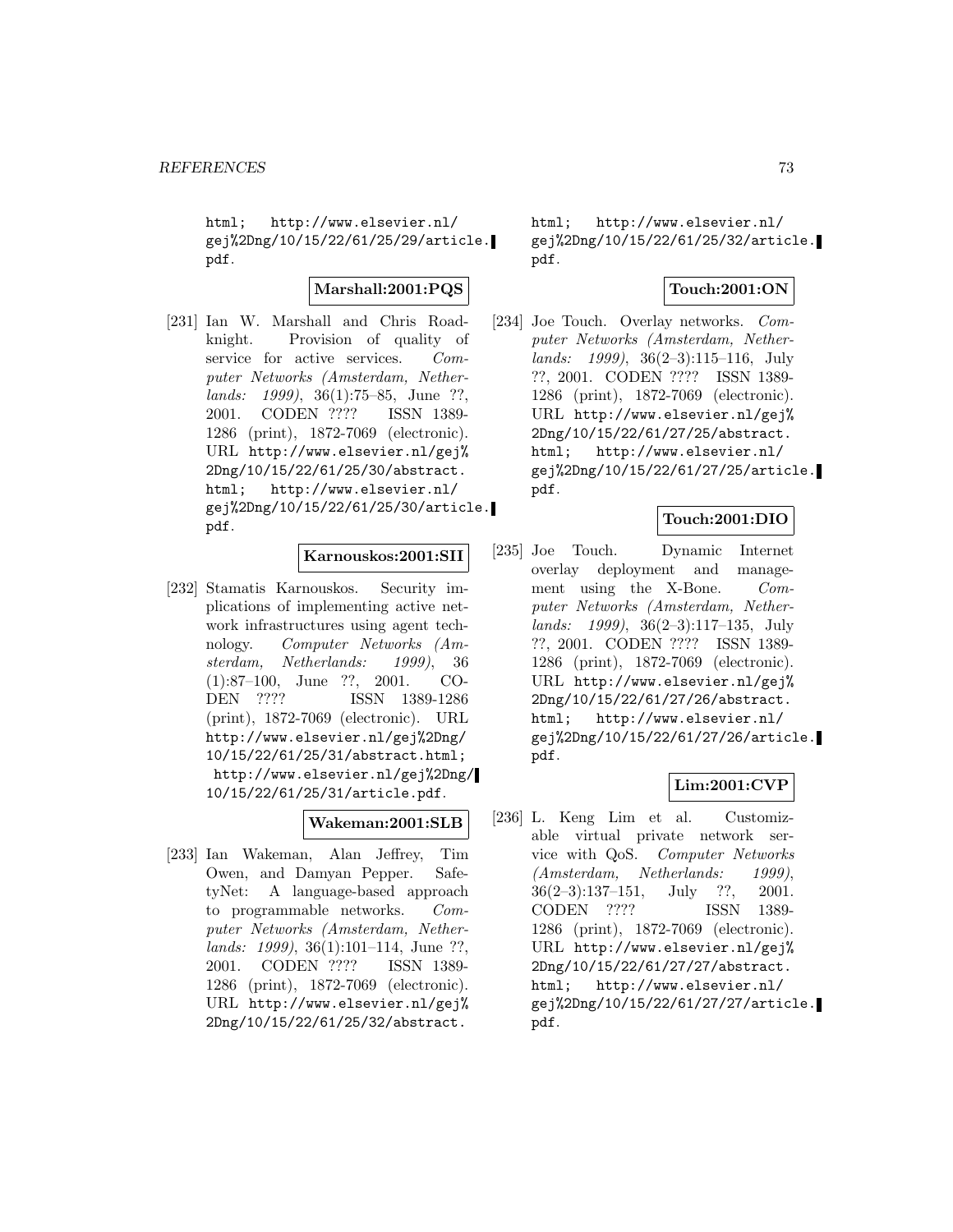#### **Su:2001:VAN**

[237] Gong Su and Yechiam Yemini. Virtual active networks: towards multiedged network computing. Computer Networks (Amsterdam, Netherlands: 1999), 36(2–3):153–168, July ??, 2001. CODEN ???? ISSN 1389- 1286 (print), 1872-7069 (electronic). URL http://www.elsevier.nl/gej% 2Dng/10/15/22/61/27/28/abstract. html; http://www.elsevier.nl/ gej%2Dng/10/15/22/61/27/28/article. pdf.

### **Ayedemir:2001:TTN**

[238] M. Ayedemir et al. Two tools for network traffic analysis. Computer Networks (Amsterdam, Nether $lands: 1999, 36(2-3):169-179, July$ ??, 2001. CODEN ???? ISSN 1389- 1286 (print), 1872-7069 (electronic). URL http://www.elsevier.nl/gej% 2Dng/10/15/22/61/27/29/abstract. html; http://www.elsevier.nl/ gej%2Dng/10/15/22/61/27/29/article. pdf.

### **Soh:2001:MNN**

[239] Wee-Seng Soh and Chen-Khong Tham. Modular neural networks for multi-service connection admission control. Computer Networks (Amsterdam, Netherlands: 1999), 36(2–3):181–202, July ??, 2001. CODEN ???? ISSN 1389- 1286 (print), 1872-7069 (electronic). URL http://www.elsevier.nl/gej% 2Dng/10/15/22/61/27/30/abstract. html; http://www.elsevier.nl/ gej%2Dng/10/15/22/61/27/30/article. pdf.

# **Aweya:2001:CTA**

[240] James Aweya, Michel Ouellette, and Delfin Y. Montuno. A control theoretic approach to active queue management. Computer Networks (Amsterdam, Netherlands: 1999), 36(2–3):203–235, July ??, 2001. CODEN ???? ISSN 1389- 1286 (print), 1872-7069 (electronic). URL http://www.elsevier.nl/gej% 2Dng/10/15/22/61/27/31/abstract. html; http://www.elsevier.nl/ gej%2Dng/10/15/22/61/27/31/article. pdf.

### **Joo:2001:AST**

[241] Changhee Joo and Saewoong Bahk. Analysis of start-up transition dynamics of TCP NewReno. Computer Networks (Amsterdam, Netherlands: 1999), 36(2–3):237–250, July ??, 2001. CODEN ???? ISSN 1389- 1286 (print), 1872-7069 (electronic). URL http://www.elsevier.nl/gej% 2Dng/10/15/22/61/27/32/abstract. html; http://www.elsevier.nl/ gej%2Dng/10/15/22/61/27/32/article. pdf.

# **Korkmaz:2001:RAF**

[242] Turgay Korkmaz and Marwan Krunz. A randomized algorithm for finding a path subject to multiple QoS requirements. Computer Networks (Amsterdam, Netherlands: 1999), 36(2–3):251–268, July ??, 2001. CODEN ???? ISSN 1389- 1286 (print), 1872-7069 (electronic). URL http://www.elsevier.nl/gej% 2Dng/10/15/22/61/27/33/abstract. html; http://www.elsevier.nl/ gej%2Dng/10/15/22/61/27/33/article. pdf.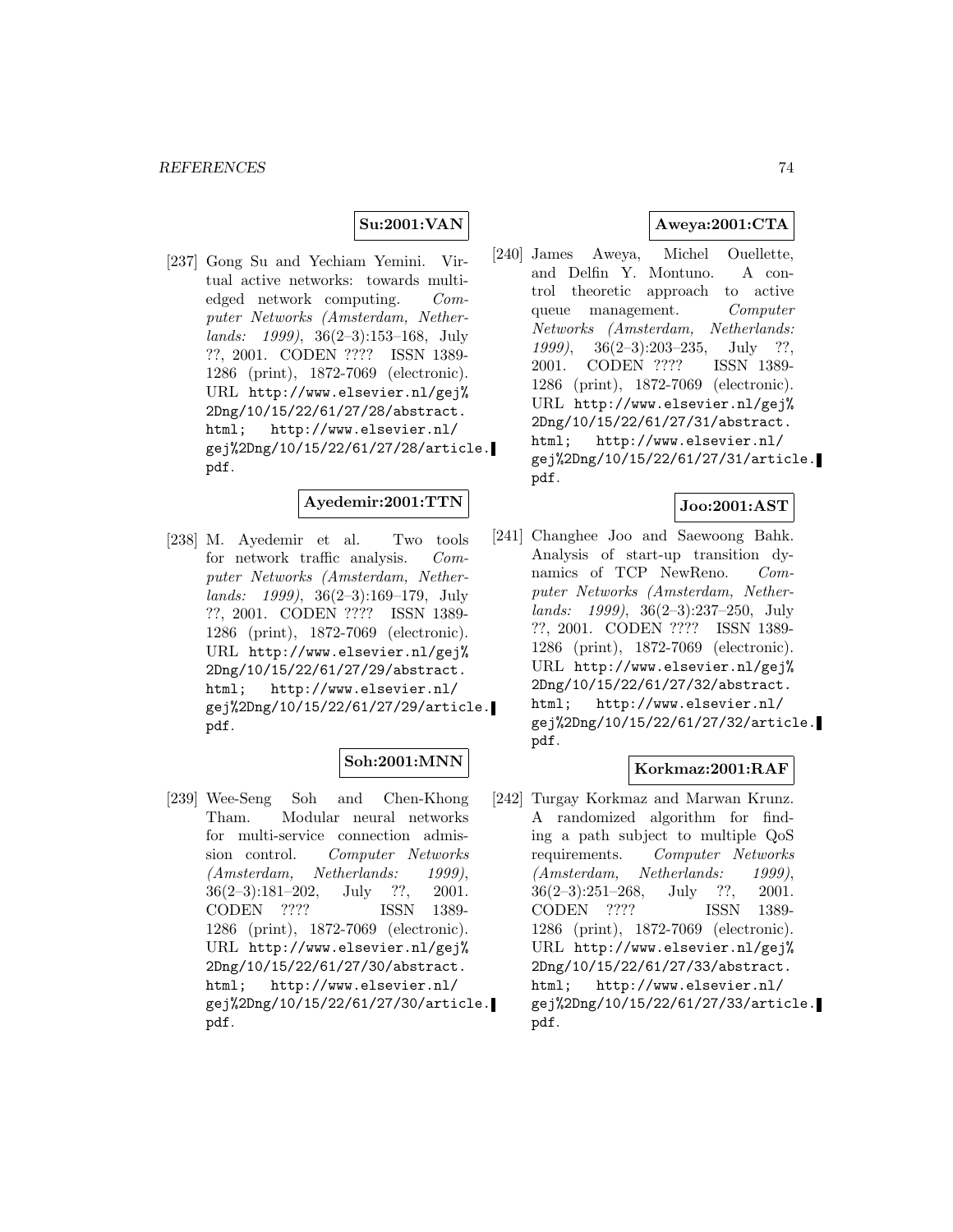### **Chang:2001:PHB**

[243] Ming-Feng Chang, Yi-Bing Lin, and Wei-Zu Yang. Performance of hot billing mobile prepaid service. Computer Networks (Amsterdam, Netherlands: 1999), 36(2–3):269–290, July ??, 2001. CODEN ???? ISSN 1389- 1286 (print), 1872-7069 (electronic). URL http://www.elsevier.nl/gej% 2Dng/10/15/22/61/27/34/abstract. html; http://www.elsevier.nl/ gej%2Dng/10/15/22/61/27/34/article. pdf.

# **Yasumoto:2001:CIL**

[244] Keiichi Yasumoto, Teruo Higashino, and Kenichi Taniguchi. A compiler to implement LOTOS specifications in distributed environments. Computer Networks (Amsterdam, Netherlands: 1999), 36(2–3):291–310, July ??, 2001. CODEN ???? ISSN 1389- 1286 (print), 1872-7069 (electronic). URL http://www.elsevier.nl/gej% 2Dng/10/15/22/61/27/35/abstract. html; http://www.elsevier.nl/ gej%2Dng/10/15/22/61/27/35/article. pdf.

#### **Gonzalez:2001:OWN**

[245] J. González et al. Optimization of Web newspaper layout in real time. Computer Networks (Amsterdam, Netherlands: 1999), 36(2–3):311–321, July ??, 2001. CODEN ???? ISSN 1389- 1286 (print), 1872-7069 (electronic). URL http://www.elsevier.nl/gej% 2Dng/10/15/22/61/27/36/abstract. html; http://www.elsevier.nl/ gej%2Dng/10/15/22/61/27/36/article. pdf.

[246] Xiaojun Xiao, Yong Huat Chew, Winston K. G. Seah, and Chi Chung Ko. Performance analysis for voice and data integration in hybrid fiber/coax networks. Computer Networks (Amsterdam, Netherlands: 1999), 36(2–3):323–341, July ??, 2001. CODEN ???? ISSN 1389- 1286 (print), 1872-7069 (electronic). URL http://www.elsevier.nl/gej% 2Dng/10/15/22/61/27/37/abstract. html; http://www.elsevier.nl/ gej%2Dng/10/15/22/61/27/37/article. pdf.

#### **Dolev:2001:SAF**

[247] Shlomi Dolev, Boris Fitingof, Avraham Melkman, and Olga Tubman. Smooth and adaptive forward erasure correcting. Computer Networks (Amsterdam, Netherlands: 1999), 36(2–3):343–355, July ??, 2001. CODEN ???? ISSN 1389- 1286 (print), 1872-7069 (electronic). URL http://www.elsevier.nl/gej% 2Dng/10/15/22/61/27/38/abstract. html; http://www.elsevier.nl/ gej%2Dng/10/15/22/61/27/38/article. pdf.

# **Yener:2001:SBA**

[248] Bülent Yener, Gong Su, and Eran Gabber. Smart box architecture: a hybrid solution for IP QoS provisioning. Computer Networks (Amsterdam, Netherlands: 1999), 36(2–3):357–375, July ??, 2001. CODEN ???? ISSN 1389- 1286 (print), 1872-7069 (electronic). URL http://www.elsevier.nl/gej% 2Dng/10/15/22/61/27/39/abstract. html; http://www.elsevier.nl/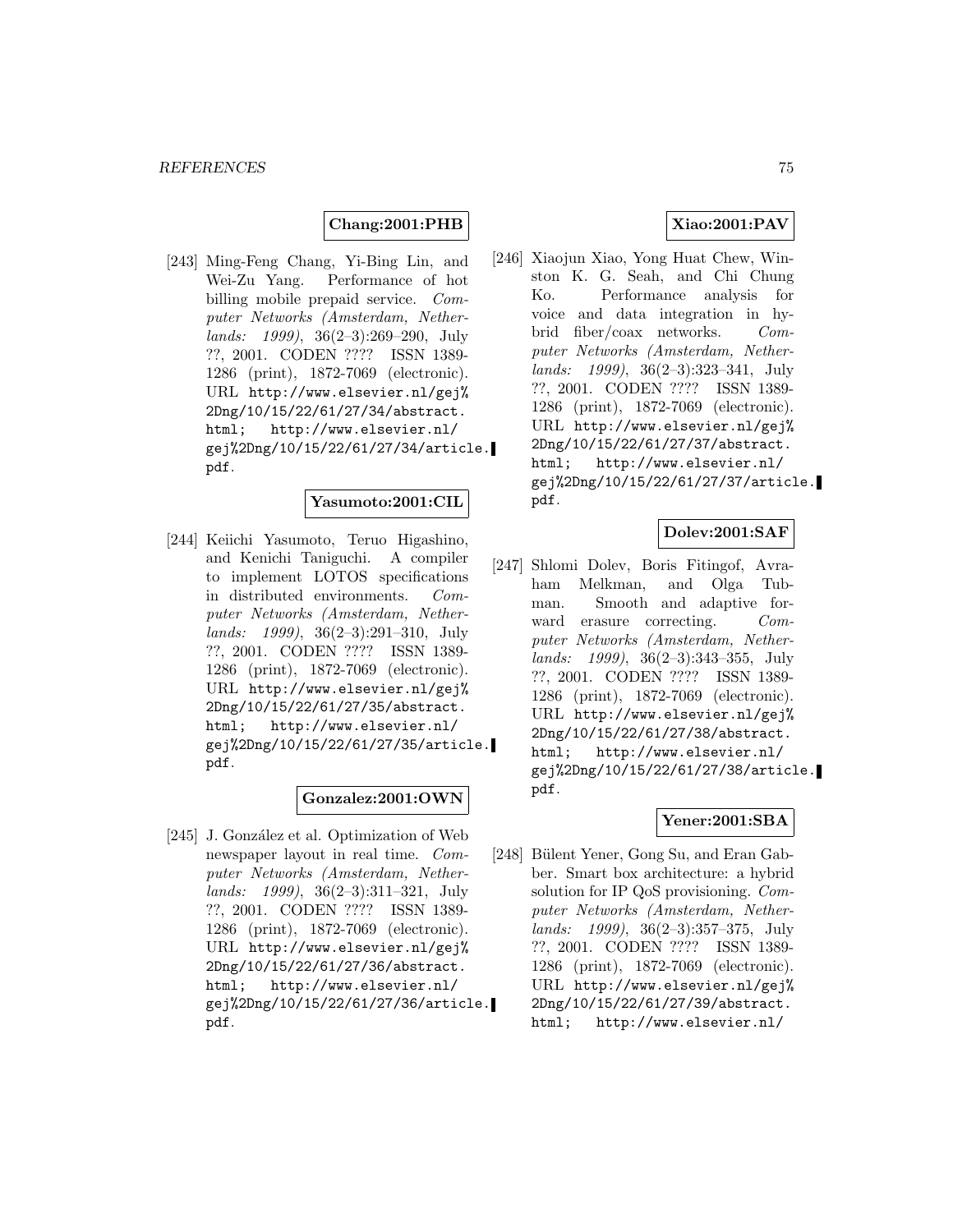gej%2Dng/10/15/22/61/27/39/article. pdf.

**Domingo-Ferrer:2001:CDS**

[249] Josep Domingo-Ferrer and Pieter Hartel. Current directions in smart cards. Computer Networks (Amsterdam, Netherlands: 1999), 36(4): 377–379, July 16, 2001. CODEN ???? ISSN 1389-1286 (print), 1872- 7069 (electronic). URL http:// www.elsevier.nl/gej-ng/10/15/22/ 61/28/25/abstract.html; http: //www.elsevier.nl/gej-ng/10/15/ 22/61/28/25/article.pdf.

#### **Praca:2001:SCS**

[250] Denis Praca and Claude Barral. From smart cards to smart objects: the road to new smart technologies. Computer Networks (Amsterdam, Netherlands: 1999), 36(4):381–389, July 16, 2001. CODEN ???? ISSN 1389-1286 (print), 1872-7069 (electronic). URL http:// www.elsevier.nl/gej-ng/10/15/22/ 61/28/26/abstract.html; http: //www.elsevier.nl/gej-ng/10/15/ 22/61/28/26/article.pdf.

### **Attali:2001:IDE**

[251] Isabelle Attali, Denis Caromel, Carine Courbis, Ludovic Henrio, and Henrik Nilsson. An integrated development environment for Java Card. Computer Networks (Amsterdam, Netherlands: 1999), 36(4):391–405, July 16, 2001. CODEN ???? ISSN 1389-1286 (print), 1872-7069 (electronic). URL http:// www.elsevier.nl/gej-ng/10/15/22/ 61/28/27/abstract.html; http: //www.elsevier.nl/gej-ng/10/15/ 22/61/28/27/article.pdf.

# **Poll:2001:FSJ**

[252] Erik Poll, Joachim van den Berg, and Bart Jacobs. Formal specification of the JavaCard API in JML: the APDU class. Computer Networks (Amsterdam, Netherlands: 1999), 36 (4):407–421, July 16, 2001. CO-DEN ???? ISSN 1389-1286 (print), 1872-7069 (electronic). URL http:// www.elsevier.nl/gej-ng/10/15/22/ 61/28/28/abstract.html; http: //www.elsevier.nl/gej-ng/10/15/ 22/61/28/28/article.pdf.

# **Borst:2001:CSC**

[253] Johan Borst, Bart Preneel, and Vincent Rijmen. Cryptography on smart cards. Computer Networks (Amsterdam, Netherlands: 1999), 36(4): 423–435, July 16, 2001. CODEN ???? ISSN 1389-1286 (print), 1872- 7069 (electronic). URL http:// www.elsevier.nl/gej-ng/10/15/22/ 61/28/29/abstract.html; http: //www.elsevier.nl/gej-ng/10/15/ 22/61/28/29/article.pdf.

### **Guillou:2001:CAP**

[254] L. C. Guillou, M. Ugon, and J-J. Quisquater. Cryptographic authentication protocols for smart cards. Computer Networks (Amsterdam, Netherlands: 1999), 36(4): 437–451, July 16, 2001. CODEN ???? ISSN 1389-1286 (print), 1872- 7069 (electronic). URL http:// www.elsevier.nl/gej-ng/10/15/22/ 61/28/30/abstract.html; http: //www.elsevier.nl/gej-ng/10/15/ 22/61/28/30/article.pdf.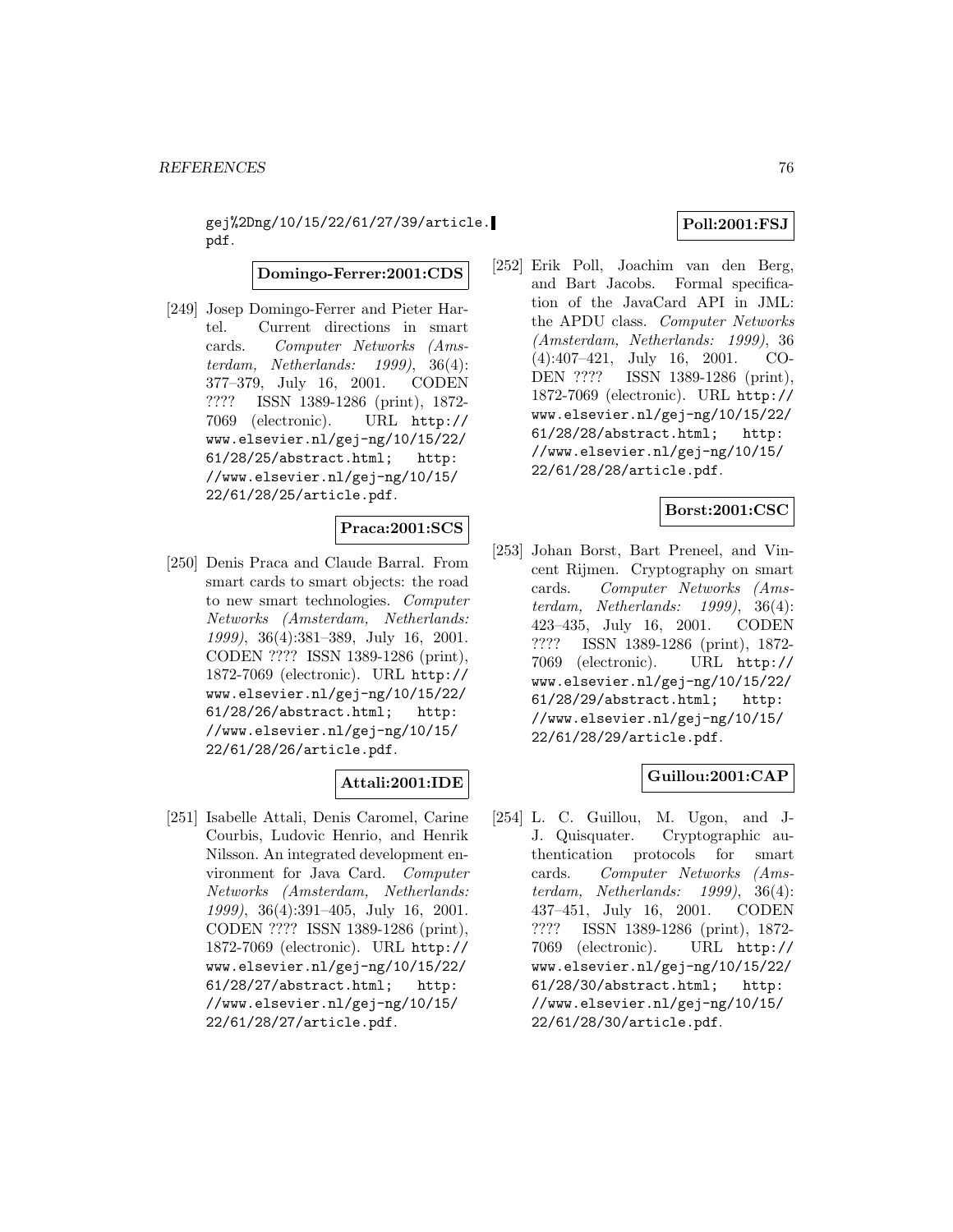### **MRaihi:2001:CAS**

[255] David M'Raïhi and Moti Yung. E-commerce applications of smart cards. Computer Networks (Amsterdam, Netherlands: 1999), 36(4): 453–472, July 16, 2001. CODEN ???? ISSN 1389-1286 (print), 1872- 7069 (electronic). URL http:// www.elsevier.nl/gej-ng/10/15/22/ 61/28/31/abstract.html; http: //www.elsevier.nl/gej-ng/10/15/ 22/61/28/31/article.pdf.

#### **Husemann:2001:SSC**

[256] Dirk Husemann. Standards in the smart card world. Computer Networks (Amsterdam, Netherlands: 1999), 36 (4):473–487, July 16, 2001. CO-DEN ???? ISSN 1389-1286 (print), 1872-7069 (electronic). URL http:// www.elsevier.nl/gej-ng/10/15/22/ 61/28/32/abstract.html; http: //www.elsevier.nl/gej-ng/10/15/ 22/61/28/32/article.pdf.

#### **Anonymous:2001:CPb**

[257] Anonymous. Call for Papers. Computer Networks (Amsterdam, Netherlands: 1999), 36(4):489–490, July 16, 2001. CODEN ???? ISSN 1389-1286 (print), 1872-7069 (electronic). URL http:// www.elsevier.nl/gej-ng/10/15/22/ 61/28/33/abstract.html; http: //www.elsevier.nl/gej-ng/10/15/ 22/61/28/33/article.pdf.

### **Dermler:2001:EN**

[258] Gabriel Dermler and Beat Liver. The economics of networking. Computer Networks (Amsterdam, Netherlands: 1999), 36(5–6):491–492, August ??, 2001. CODEN ????

ISSN 1389-1286 (print), 1872-7069 (electronic). URL http://www. elsevier.nl/gej-ng/10/15/22/61/ 29/25/abstract.html; http://www. elsevier.nl/gej-ng/10/15/22/61/ 29/25/article.pdf.

### **Odlyzko:2001:IPH**

[259] Andrew Odlyzko. Internet pricing and the history of communications. Computer Networks (Amsterdam, Netherlands: 1999), 36(5– 6):493–517, August ??, 2001. CO-DEN ???? ISSN 1389-1286 (print), 1872-7069 (electronic). URL http:// www.elsevier.nl/gej-ng/10/15/22/ 61/29/26/abstract.html; http: //www.elsevier.nl/gej-ng/10/15/ 22/61/29/26/article.pdf.

### **Altmann:2001:HCN**

[260] Jörn Altmann and Karyen Chu. How to charge for network services — flat-rate or usage-based? Computer Networks (Amsterdam, Netherlands: 1999), 36 (5–6):519–531, August ??, 2001. CO-DEN ???? ISSN 1389-1286 (print), 1872-7069 (electronic). URL http:// www.elsevier.nl/gej-ng/10/15/22/ 61/29/27/abstract.html; http: //www.elsevier.nl/gej-ng/10/15/ 22/61/29/27/article.pdf.

### **Kenyon:2001:SMT**

[261] Chris Kenyon and Giorgos Cheliotis. Stochastic models for telecom commodity prices. Computer Networks (Amsterdam, Netherlands: 1999), 36 (5–6):533–555, August ??, 2001. CO-DEN ???? ISSN 1389-1286 (print), 1872-7069 (electronic). URL http:// www.elsevier.nl/gej-ng/10/15/22/ 61/29/28/abstract.html; http: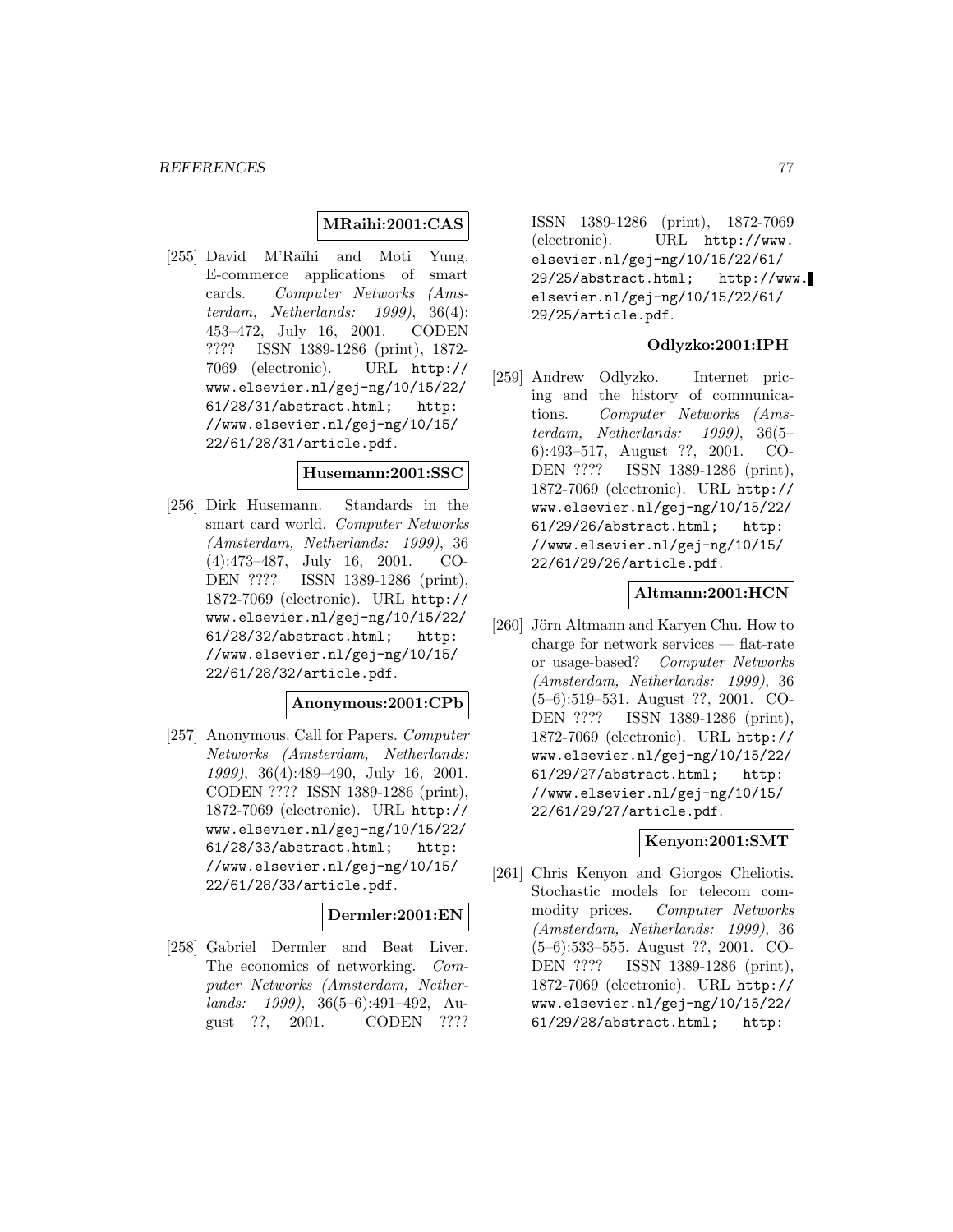//www.elsevier.nl/gej-ng/10/15/ 22/61/29/28/article.pdf.

### **Wong:2001:MTD**

[262] Allan K. Y. Wong, Tharam S. Dillon, Wilfred W. K. Lin, and May T. W. Ip. M<sup>2</sup>RT: A tool developed for predicting the mean message response time of communication channels in sizeable networks exemplified by the Internet. Computer Networks (Amsterdam, Netherlands: 1999), 36 (5–6):557–577, August ??, 2001. CO-DEN ???? ISSN 1389-1286 (print), 1872-7069 (electronic). URL http:// www.elsevier.nl/gej-ng/10/15/22/ 61/29/29/abstract.html; http: //www.elsevier.nl/gej-ng/10/15/ 22/61/29/29/article.pdf.

### **Lombardo:2001:STM**

[263] Alfio Lombardo, Giacomo Morabito, and Giovanni Schembra. Statistical traffic modeling and guaranteed service disciplines: a performance evaluation paradigm. Computer Networks (Amsterdam, Netherlands: 1999), 36 (5–6):579–595, August ??, 2001. CO-DEN ???? ISSN 1389-1286 (print), 1872-7069 (electronic). URL http:// www.elsevier.nl/gej-ng/10/15/22/ 61/29/30/abstract.html; http: //www.elsevier.nl/gej-ng/10/15/ 22/61/29/30/article.pdf.

### **Fahmy:2001:RED**

[264] Hossam Mahmoud Ahmad Fahmy. Reliability evaluation in distributed computing environments using the AHP. Computer Networks (Amsterdam, Netherlands: 1999), 36(5– 6):597–615, August ??, 2001. CO-DEN ???? ISSN 1389-1286 (print),

1872-7069 (electronic). URL http:// www.elsevier.nl/gej-ng/10/15/22/ 61/29/31/abstract.html; http: //www.elsevier.nl/gej-ng/10/15/ 22/61/29/31/article.pdf.

# **Koster:2001:IAC**

[265] Gerta Köster. Improving the automatic congestion control functionality in SS7-signaling networks. Computer Networks (Amsterdam, Netherlands: 1999), 36(5–6):617– 624, August ??, 2001. CODEN ???? ISSN 1389-1286 (print), 1872- 7069 (electronic). URL http:// www.elsevier.nl/gej-ng/10/15/22/ 61/29/32/abstract.html; http: //www.elsevier.nl/gej-ng/10/15/ 22/61/29/32/article.pdf.

### **Bellotti:2001:WFS**

[266] F. Bellotti, A. De Gloria, D. Grosso, and L. Noli. WLESS-frame: a simulation-based development environment for 802.11 stations. Computer Networks (Amsterdam, Netherlands: 1999), 36(5–6):625–641, August ??, 2001. CODEN ???? ISSN 1389-1286 (print), 1872-7069 (electronic). URL http://www. elsevier.nl/gej-ng/10/15/22/61/ 29/33/abstract.html; http://www. elsevier.nl/gej-ng/10/15/22/61/ 29/33/article.pdf.

#### **Yaghmaee:2001:NFB**

[267] Mohammad Hossien Yaghmaee, Mohammad Bagher Menhaj, and Mostafa Safavi. A novel FLC-based approach for ATM traffic control. Computer Networks (Amsterdam, Netherlands: 1999), 36(5–6):643– 658, August ??, 2001. CODEN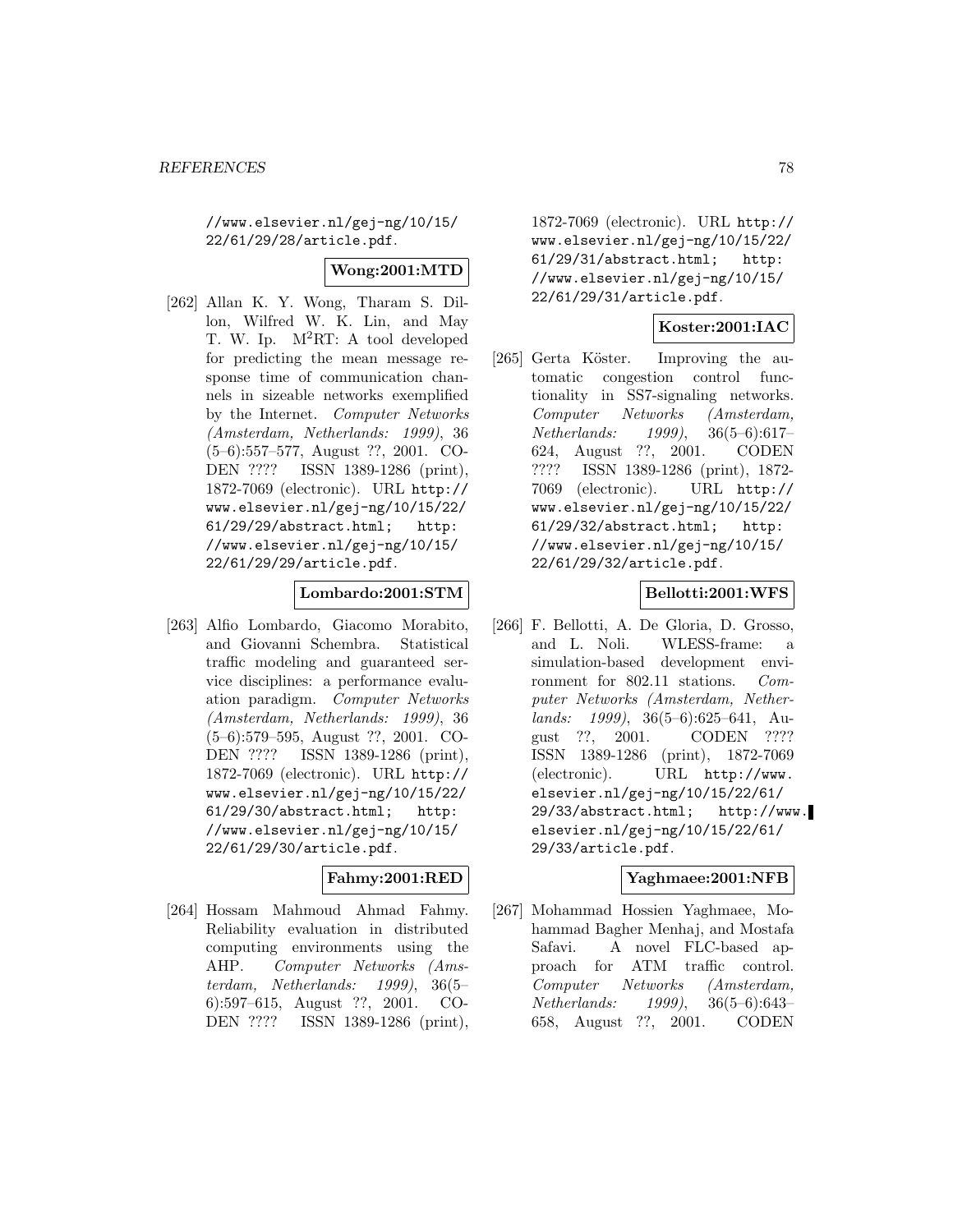???? ISSN 1389-1286 (print), 1872- 7069 (electronic). URL http:// www.elsevier.nl/gej-ng/10/15/22/ 61/29/34/abstract.html; http: //www.elsevier.nl/gej-ng/10/15/ 22/61/29/34/article.pdf.

# **Basagni:2001:LAD**

[268] Stefano Basagni, Imrich Chlamtac, and Violet R. Syrotiuk. Location aware, dependable multicast for mobile ad hoc networks. Computer Networks (Amsterdam, Netherlands: 1999), 36(5– 6):659–670, August ??, 2001. CO-DEN ???? ISSN 1389-1286 (print), 1872-7069 (electronic). URL http:// www.elsevier.nl/gej-ng/10/15/22/ 61/29/35/abstract.html; http: //www.elsevier.nl/gej-ng/10/15/ 22/61/29/35/article.pdf.

### **Drira:2001:TAC**

[269] Khalil Drira, Pierre Azéma, and Pierre de Saqui Sannes. Testability analysis in communicating systems. Computer Networks (Amsterdam, Netherlands: 1999), 36(5– 6):671–693, August ??, 2001. CO-DEN ???? ISSN 1389-1286 (print), 1872-7069 (electronic). URL http:// www.elsevier.nl/gej-ng/10/15/22/ 61/29/36/abstract.html; http: //www.elsevier.nl/gej-ng/10/15/ 22/61/29/36/article.pdf.

#### **Nakayama:2001:OID**

[270] Marvin K. Nakayama and Bülent Yener. Optimal information dispersal for probabilistic latency targets. Computer Networks (Amsterdam, Netherlands: 1999), 36(5–6): 695–707, August ??, 2001. CO-DEN ???? ISSN 1389-1286 (print),

1872-7069 (electronic). URL http:// www.elsevier.nl/gej-ng/10/15/22/ 61/29/37/abstract.html; http: //www.elsevier.nl/gej-ng/10/15/ 22/61/29/37/article.pdf.

# **Aweya:2001:LAM**

[271] James Aweya, Michel Ouellette, Delfin Y. Montuno, and Alan Chapman. A load adaptive mechanism for buffer management. Computer Networks (Amsterdam, Netherlands: 1999), 36(5–6):709–728, August ??, 2001. CODEN ???? ISSN 1389-1286 (print), 1872-7069 (electronic). URL http://www. elsevier.nl/gej-ng/10/15/22/61/ 29/38/abstract.html; http://www. elsevier.nl/gej-ng/10/15/22/61/ 29/38/article.pdf.

# **Anonymous:2001:AIb**

[272] Anonymous. Author Index. Computer Networks (Amsterdam, Netherlands: 1999), 36(5–6):729–731, August ??, 2001. CODEN ???? ISSN 1389-1286 (print), 1872-7069 (electronic). URL http://www. elsevier.nl/gej-ng/10/15/22/61/ 29/39/abstract.html; http://www. elsevier.nl/gej-ng/10/15/22/61/ 29/39/article.pdf.

#### **Anonymous:2001:SIb**

[273] Anonymous. Subject Index. Computer Networks (Amsterdam, Netherlands: 1999), 36(5–6):733–734, August ??, 2001. CODEN ???? ISSN 1389-1286 (print), 1872-7069 (electronic). URL http://www. elsevier.nl/gej-ng/10/15/22/61/ 29/40/abstract.html; http://www.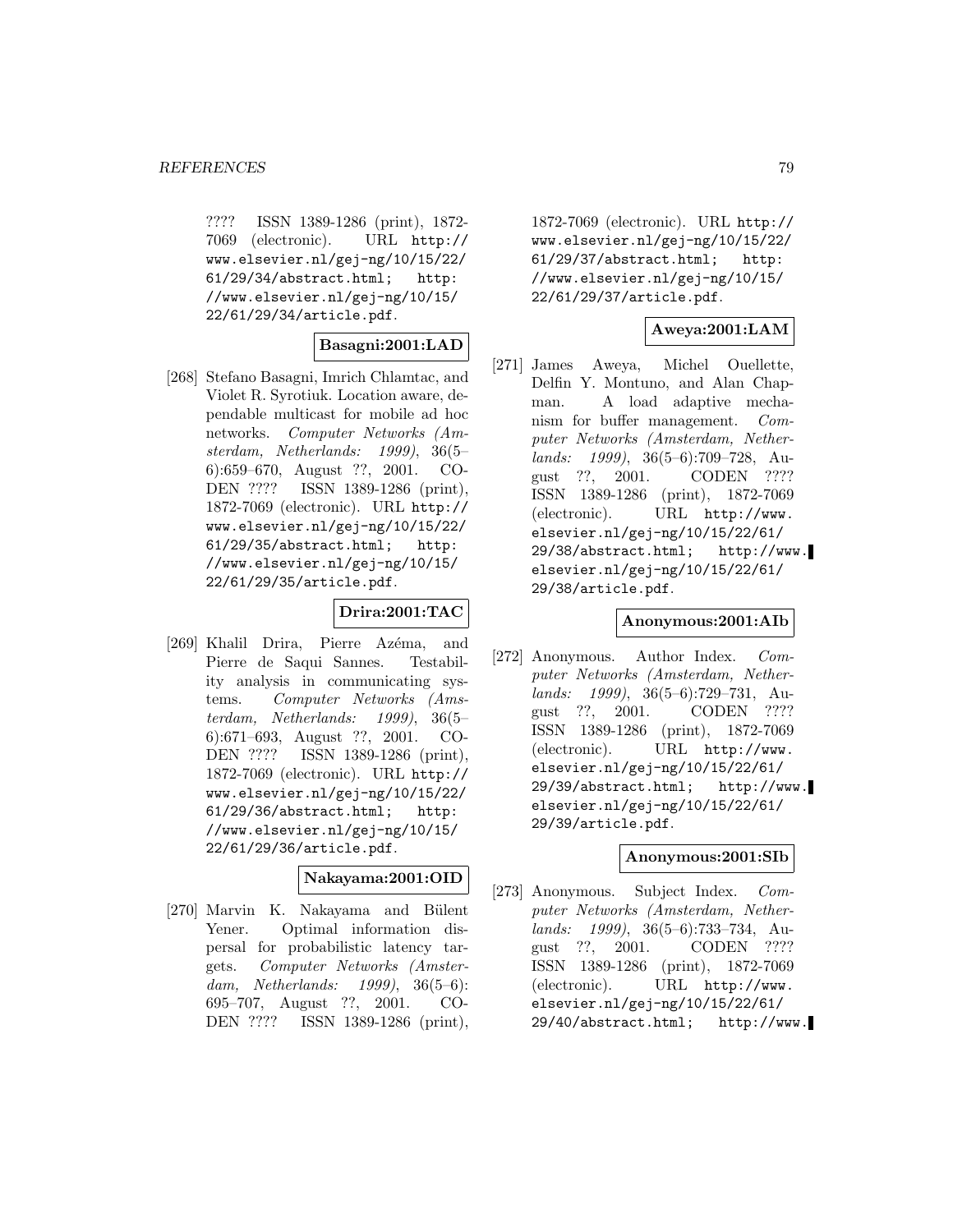elsevier.nl/gej-ng/10/15/22/61/ 29/40/article.pdf.

**Grillo:2001:WN**

[274] Davide Grillo. Guest editorial: Wireless networking. Computer Networks (Amsterdam, Netherlands: 1999), 37 (1):1–4, September ??, 2001. CO-DEN ???? ISSN 1389-1286 (print), 1872-7069 (electronic). URL http:// www.elsevier.nl/gej-ng/10/15/22/ 67/27/27/abstract.html.

# **Lenzini:2001:PEC**

[275] L. Lenzini and E. Mingozzi. Performance evaluation of capacity request and allocation mechanisms for HiperLAN2 wireless LANs. Computer Networks (Amsterdam, Netherlands: 1999), 37(1):5–15, September ??, 2001. CODEN ???? ISSN 1389-1286 (print), 1872-7069 (electronic). URL http:// www.elsevier.nl/gej-ng/10/15/22/ 67/27/28/abstract.html.

### **Kadelka:2001:SIQ**

[276] Arndt Kadelka and Arno Masella. Serving IP quality of service with HiperLAN/2. Computer Networks (Amsterdam, Netherlands: 1999), 37 (1):17–24, September ??, 2001. CO-DEN ???? ISSN 1389-1286 (print), 1872-7069 (electronic). URL http:// www.elsevier.nl/gej-ng/10/15/22/ 67/27/29/abstract.html.

# **Esseling:2001:FCH**

[277] Norbert Esseling, Harbinder S. Vandra, and Bernhard Walke. A forwarding concept for HiperLAN/2. Computer Networks (Amsterdam, Netherlands: 1999), 37(1):25–32, September ??, 2001. CODEN ????

ISSN 1389-1286 (print), 1872-7069 (electronic). URL http://www. elsevier.nl/gej-ng/10/15/22/67/ 27/30/abstract.html.

# **Bruno:2001:SPD**

[278] Raffaele Bruno, Marco Conti, and Enrico Gregori. A simple protocol for the dynamic tuning of the backoff mechanism in IEEE 802.11 networks. Computer Networks (Amsterdam, Netherlands: 1999), 37(1): 33–44, September ??, 2001. CO-DEN ???? ISSN 1389-1286 (print), 1872-7069 (electronic). URL http:// www.elsevier.nl/gej-ng/10/15/22/ 67/27/31/abstract.html.

# **Dunlop:2001:QMD**

[279] John Dunlop, Gwenaël Le Bodic, James Irvine, and Demessie Girma. QoS management with dynamic bearer selection schemes. Computer Networks (Amsterdam, Netherlands: 1999), 37 (1):45–53, September ??, 2001. CO-DEN ???? ISSN 1389-1286 (print), 1872-7069 (electronic). URL http:// www.elsevier.nl/gej-ng/10/15/22/ 67/27/32/abstract.html.

### **Fikouras:2001:PCH**

[280] N. A. Fikouras and C. Görg. Performance comparison of hinted- and advertisement-based movement detection methods for mobile IP handoffs. Computer Networks (Amsterdam, Netherlands: 1999), 37(1):55– 62, September ??, 2001. CODEN ???? ISSN 1389-1286 (print), 1872- 7069 (electronic). URL http://www. elsevier.nl/gej-ng/10/15/22/67/ 27/33/abstract.html.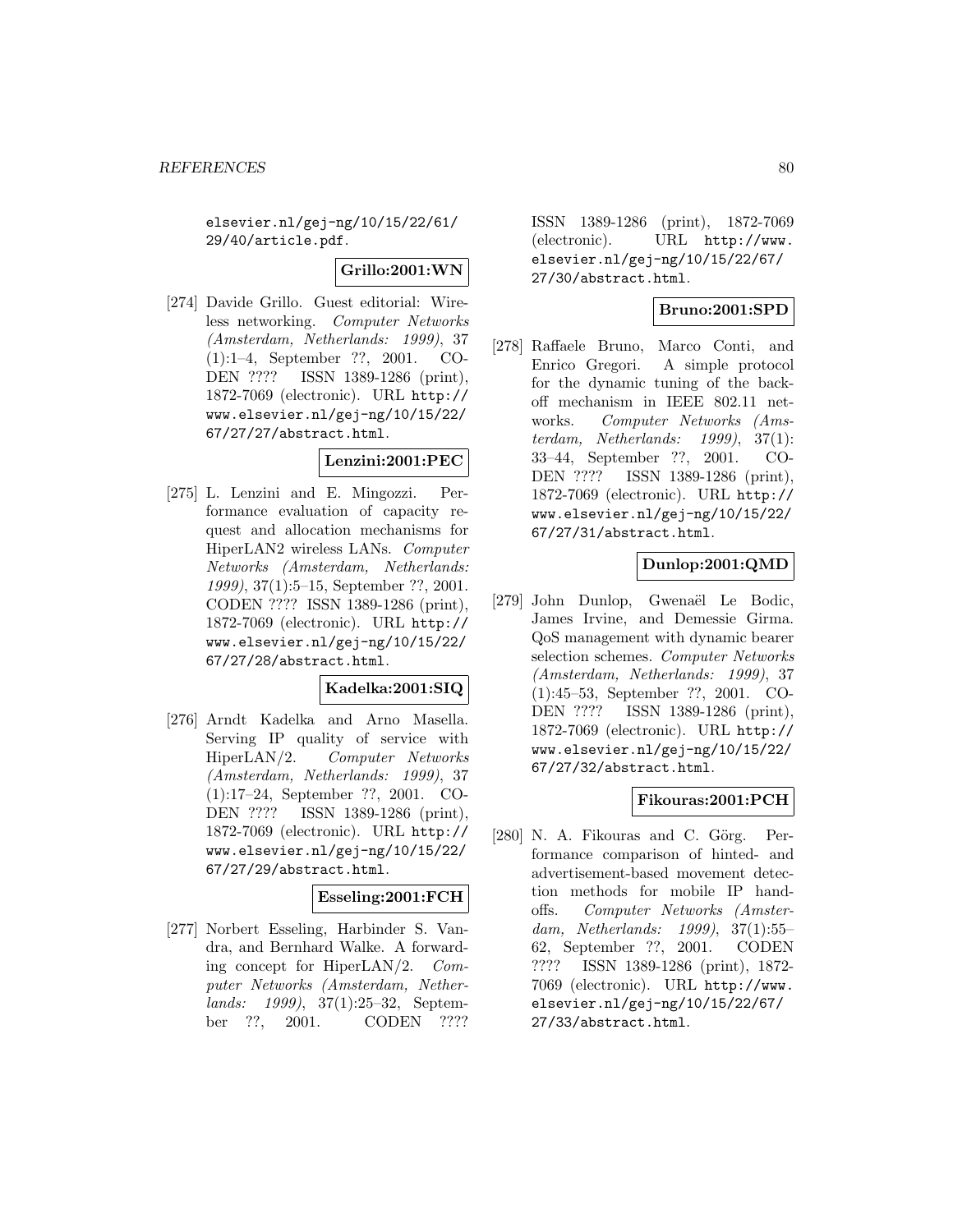### **Habetha:2001:OCM**

[281] Jörg Habetha and Martin Nadler. Outline of a centralised multihop ad hoc wireless network. Computer Networks (Amsterdam, Netherlands: 1999), 37 (1):63–71, September ??, 2001. CO-DEN ???? ISSN 1389-1286 (print), 1872-7069 (electronic). URL http:// www.elsevier.nl/gej-ng/10/15/22/ 67/27/34/abstract.html.

# **Xu:2001:DIS**

[282] Bangnan Xu and Bernhard Walke. Design issues of self-organizing broadband wireless networks. Computer Networks (Amsterdam, Netherlands: 1999), 37 (1):73–81, September ??, 2001. CO-DEN ???? ISSN 1389-1286 (print), 1872-7069 (electronic). URL http:// www.elsevier.nl/gej-ng/10/15/22/ 67/27/35/abstract.html.

**Aretz:2001:FWC**

[283] Kurt Aretz, Martin Haardt, Walter Konhäuser, and Werner Mohr. The future of wireless communications beyond the third generation. Computer Networks (Amsterdam, Netherlands: 1999), 37(1):83– 92, September ??, 2001. CODEN ???? ISSN 1389-1286 (print), 1872- 7069 (electronic). URL http://www. elsevier.nl/gej-ng/10/15/22/67/ 27/36/abstract.html.

# **Lamersdorf:2001:EBS**

[284] Winfried Lamersdorf, Andreas Bartelt, Dietrich Fahrenholtz, and Mark Tuan Tu. Guest editorial: Electronic business systems. Computer Networks (Amsterdam, Netherlands: 1999), 37 (2):93–94, October ??, 2001. CO-DEN ???? ISSN 1389-1286 (print),

1872-7069 (electronic). URL http:// www.elsevier.nl/gej-ng/10/15/22/ 67/33/27/abstract.html; http: //www.elsevier.nl/gej-ng/10/15/ 22/67/33/27/article.pdf.

### **Piccinelli:2001:DSA**

[285] Giacomo Piccinelli, Giuliano Di Vitantonio, and Leonid Mokrushin. Dynamic service aggregation in electronic marketplaces. Computer Networks (Amsterdam, Netherlands: 1999), 37 (2):95–109, October ??, 2001. CO-DEN ???? ISSN 1389-1286 (print), 1872-7069 (electronic). URL http:// www.elsevier.nl/gej-ng/10/15/22/ 67/33/28/abstract.html; http: //www.elsevier.nl/gej-ng/10/15/ 22/67/33/28/article.pdf.

### **Hoffner:2001:CDC**

[286] Yigal Hoffner, Simon Field, Paul Grefen, and Heiko Ludwig. Contractdriven creation and operation of virtual enterprises. Computer Networks (Amsterdam, Netherlands: 1999), 37 (2):111–136, October ??, 2001. CO-DEN ???? ISSN 1389-1286 (print), 1872-7069 (electronic). URL http:// www.elsevier.nl/gej-ng/10/15/22/ 67/33/29/abstract.html; http: //www.elsevier.nl/gej-ng/10/15/ 22/67/33/29/article.pdf.

### **Bichler:2001:MDN**

[287] Martin Bichler and Arie Segev. Methodologies for the design of negotiation protocols on E-markets. Computer Networks (Amsterdam, Netherlands: 1999), 37(2):137–152, October ??, 2001. CODEN ???? ISSN 1389-1286 (print), 1872-7069 (electronic). URL http://www.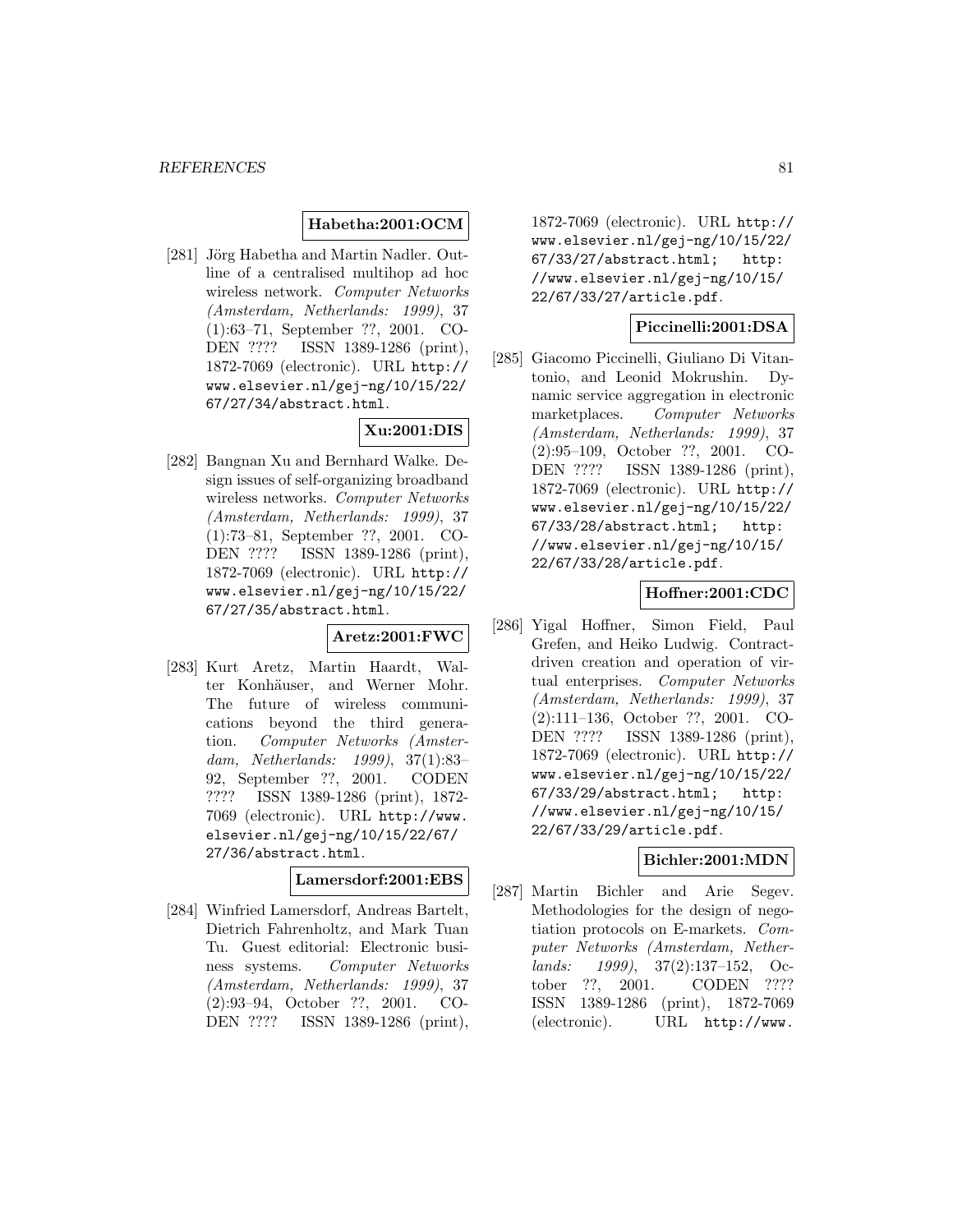elsevier.nl/gej-ng/10/15/22/67/ 33/30/abstract.html; http://www. elsevier.nl/gej-ng/10/15/22/67/ 33/30/article.pdf.

# **Schoop:2001:DCF**

[288] Mareike Schoop and Christoph Quix. DOC.COM: a framework for effective negotiation support in electronic marketplaces. Computer Networks (Amsterdam, Netherlands: 1999), 37(2): 153–170, October ??, 2001. CO-DEN ???? ISSN 1389-1286 (print), 1872-7069 (electronic). URL http:// www.elsevier.nl/gej-ng/10/15/22/ 67/33/31/abstract.html; http: //www.elsevier.nl/gej-ng/10/15/ 22/67/33/31/article.pdf.

# **Grimm:2001:BTF**

[289] Rüdiger Grimm and Peter Ochsen $schläger.$  Binding telecooperation  $$ a formal model for electronic commerce. Computer Networks (Amsterdam, Netherlands: 1999), 37(2): 171–193, October ??, 2001. CO-DEN ???? ISSN 1389-1286 (print), 1872-7069 (electronic). URL http:// www.elsevier.nl/gej-ng/10/15/22/ 67/33/32/abstract.html; http: //www.elsevier.nl/gej-ng/10/15/ 22/67/33/32/article.pdf.

### **Choi:2001:GAB**

[290] Samuel P. M. Choi, Jiming Liu, and Sheung-Ping Chan. A genetic agent-based negotiation system. Computer Networks (Amsterdam, Netherlands: 1999), 37(2):195– 204, October ??, 2001. CODEN ???? ISSN 1389-1286 (print), 1872- 7069 (electronic). URL http:// www.elsevier.nl/gej-ng/10/15/22/

67/33/33/abstract.html; http: //www.elsevier.nl/gej-ng/10/15/ 22/67/33/33/article.pdf.

#### **Clauss:2001:IMS**

[291] Sebastian Clauß and Marit Köhntopp. Identity management and its support of multilateral security. Computer Networks (Amsterdam, Netherlands: 1999), 37(2):205–219, October ??, 2001. CODEN ???? ISSN 1389-1286 (print), 1872-7069 (electronic). URL http://www. elsevier.nl/gej-ng/10/15/22/67/ 33/34/abstract.html; http://www. elsevier.nl/gej-ng/10/15/22/67/ 33/34/article.pdf.

### **Tsalgatidou:2001:BMT**

[292] Aphrodite Tsalgatidou and Evaggelia Pitoura. Business models and transactions in mobile electronic commerce: requirements and properties. Computer Networks (Amsterdam, Netherlands: 1999), 37(2):221– 236, October ??, 2001. CODEN ???? ISSN 1389-1286 (print), 1872- 7069 (electronic). URL http:// www.elsevier.nl/gej-ng/10/15/22/ 67/33/35/abstract.html; http: //www.elsevier.nl/gej-ng/10/15/ 22/67/33/35/article.pdf.

### **Morabito:2001:CCA**

[293] Giacomo Morabito and Sergio Palazzo. Congestion control for ABR traffic in satellite networks. Computer Networks (Amsterdam, Netherlands: 1999), 37 (3–4):237–249, November 5, 2001. CO-DEN ???? ISSN 1389-1286 (print), 1872-7069 (electronic). URL http:// www.elsevier.nl/gej-ng/10/15/22/ 67/34/27/abstract.html.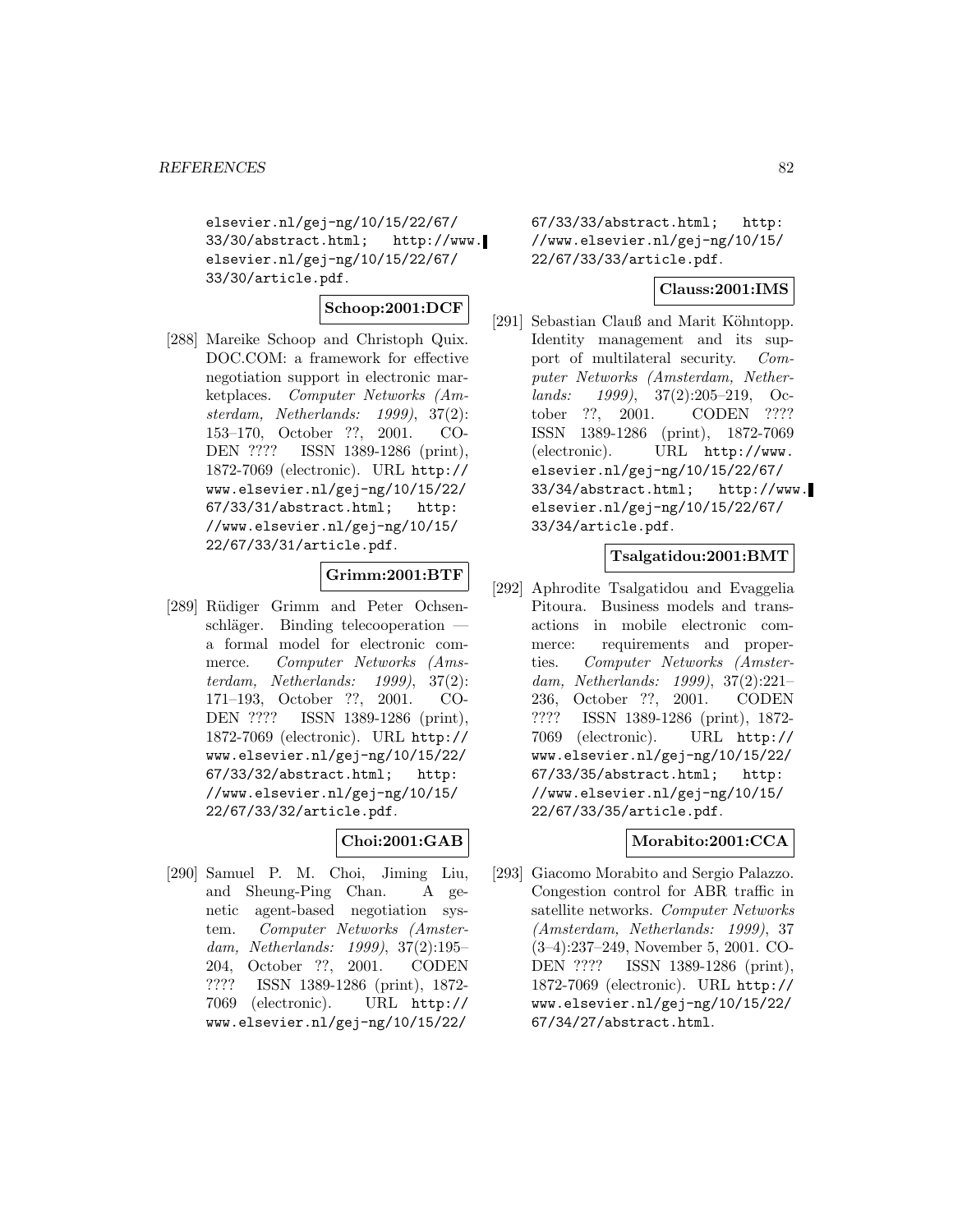### **Chen:2001:FSM**

[294] Y. T. Chen and K. H. Lee. A flexible service model for advance reservation. Computer Networks (Amsterdam, Netherlands: 1999), 37(3–4): 251–262, November 5, 2001. CO-DEN ???? ISSN 1389-1286 (print), 1872-7069 (electronic). URL http:// www.elsevier.nl/gej-ng/10/15/22/ 67/34/28/abstract.html.

# **Zhang:2001:ITM**

[295] Liren Zhang and Li Zheng. IPv6 traffic with multi-class QoS in VPN. Computer Networks (Amsterdam, Netherlands: 1999), 37(3–4):263– 275, November 5, 2001. CODEN ???? ISSN 1389-1286 (print), 1872- 7069 (electronic). URL http://www. elsevier.nl/gej-ng/10/15/22/67/ 34/29/abstract.html.

# **Qiu:2001:UPM**

[296] Lili Qiu, Yin Zhang, and Srinivasan Keshav. Understanding the performance of many TCP flows. Computer Networks (Amsterdam, Netherlands: 1999), 37(3–4):277– 306, November 5, 2001. CODEN ???? ISSN 1389-1286 (print), 1872- 7069 (electronic). URL http://www. elsevier.nl/gej-ng/10/15/22/67/ 34/30/abstract.html.

### **Evans:2001:RLS**

[297] M. P. Evans and S. M. Furnell. The Resource Locator Service: fixing a flaw in the web. Computer Networks (Amsterdam, Netherlands: 1999), 37(3– 4):307–330, November 5, 2001. CO-DEN ???? ISSN 1389-1286 (print), 1872-7069 (electronic). URL http://

# www.elsevier.nl/gej-ng/10/15/22/ 67/34/31/abstract.html.

### **Bruni:2001:ORC**

[298] Carlo Bruni and Caterina Scoglio. An optimal rate control algorithm for guaranteed services in broadband networks. Computer Networks (Amsterdam, Netherlands: 1999), 37(3–4): 331–344, November 5, 2001. CO-DEN ???? ISSN 1389-1286 (print), 1872-7069 (electronic). URL http:// www.elsevier.nl/gej-ng/10/15/22/ 67/34/32/abstract.html.

### **Marino:2001:PFS**

[299] P. Mariño, J. Nogueira, C. Sigüenza, F. Poza, and M. Domínguez. The PROFIBUS formal specification: a comparison between two FDTs. Computer Networks (Amsterdam, Netherlands: 1999), 37(3–4):345– 362, November 5, 2001. CODEN ???? ISSN 1389-1286 (print), 1872- 7069 (electronic). URL http://www. elsevier.nl/gej-ng/10/15/22/67/ 34/33/abstract.html.

# **Abdelaziz:2001:ARC**

[300] Mohamed Abdelaziz and Ioannis Stavrakakis. Adaptive rate control in high-speed networks: performance issues. Computer Networks (Amsterdam, Netherlands: 1999), 37(3–4): 363–382, November 5, 2001. CO-DEN ???? ISSN 1389-1286 (print), 1872-7069 (electronic). URL http:// www.elsevier.nl/gej-ng/10/15/22/ 67/34/34/abstract.html.

### **Shao:2001:BVM**

[301] Zuhua Shao. Batch verifying multiple DSA-type digital signatures.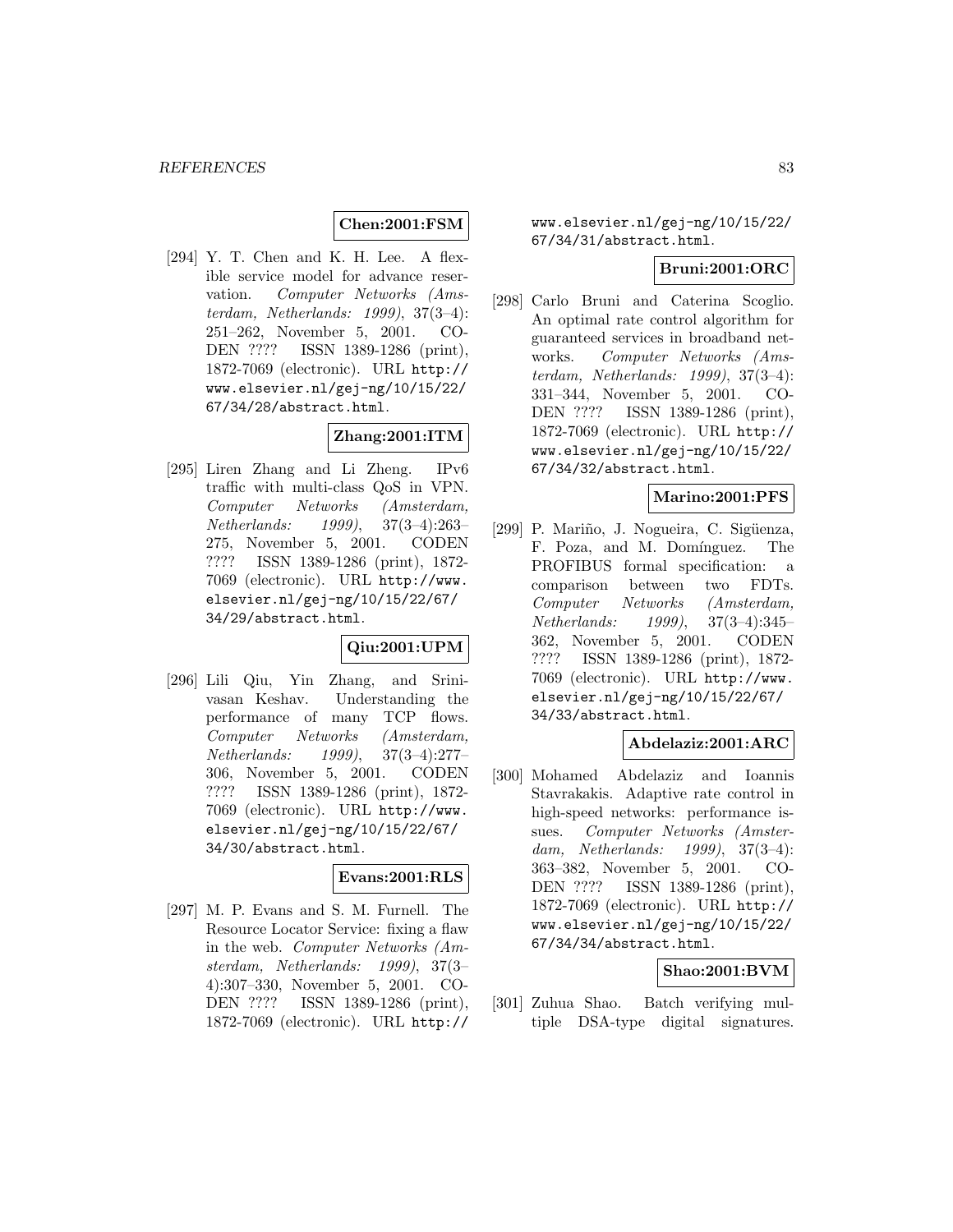Computer Networks (Amsterdam, Netherlands: 1999), 37(3–4):383– 389, November 5, 2001. CODEN ???? ISSN 1389-1286 (print), 1872- 7069 (electronic). URL http://www. elsevier.nl/gej-ng/10/15/22/67/ 34/35/abstract.html.

### **Todd:2001:CPA**

[302] Robert W. Todd, Matthew C. Chidester, and Alan D. George. Comparative performance analysis of directed flow control for real-time SCI. Computer Networks (Amsterdam, Netherlands: 1999), 37(3–4): 391–406, November 5, 2001. CO-DEN ???? ISSN 1389-1286 (print), 1872-7069 (electronic). URL http:// www.elsevier.nl/gej-ng/10/15/22/ 67/34/36/abstract.html.

#### **VanMieghem:2001:HHQ**

[303] Piet Van Mieghem, Hans De Neve, and Fernando Kuipers. Hop-by-hop quality of service routing. Computer Networks (Amsterdam, Netherlands: 1999), 37 (3–4):407–423, November 5, 2001. CO-DEN ???? ISSN 1389-1286 (print), 1872-7069 (electronic). URL http:// www.elsevier.nl/gej-ng/10/15/22/ 67/34/37/abstract.html.

### **Curcio:2001:QEM**

[304] Igor D. D. Curcio, Ville Lappalainen, and Miraj-E-Mostafa. QoS evaluation of 3G-324M mobile videophones over WCDMA networks. Computer Networks (Amsterdam, Netherlands: 1999), 37(3–4):425– 445, November 5, 2001. CODEN ???? ISSN 1389-1286 (print), 1872- 7069 (electronic). URL http://www. elsevier.nl/gej-ng/10/15/22/67/ 34/38/abstract.html.

# **Patek:2001:SAR**

[305] Stephen D. Patek, Raja Venkateswaran, and Jörg Liebeherr. Simple alternate routing for differentiated services networks. Computer Networks (Amsterdam, Netherlands: 1999), 37(3– 4):447–466, November 5, 2001. CO-DEN ???? ISSN 1389-1286 (print), 1872-7069 (electronic). URL http:// www.elsevier.nl/gej-ng/10/15/22/ 67/34/39/abstract.html.

# **Zhao:2001:CTM**

[306] Yongxiang Zhao and Chang jia Chen. Coupon TFRC: a mechanism being friendly to both TCP and continuous stream. Computer Networks (Amsterdam, Netherlands: 1999), 37(3– 4):467–479, November 5, 2001. CO-DEN ???? ISSN 1389-1286 (print), 1872-7069 (electronic). URL http:// www.elsevier.nl/gej-ng/10/15/22/ 67/34/40/abstract.html.

### **Shankland:2001:CSA**

[307] Carron Shankland and Alberto Verdejo. A case study in abstraction using E-LOTOS and the FireWire. Computer Networks (Amsterdam, Netherlands: 1999), 37(3–4):481– 502, November 5, 2001. CODEN ???? ISSN 1389-1286 (print), 1872- 7069 (electronic). URL http://www. elsevier.nl/gej-ng/10/15/22/67/ 34/41/abstract.html.

### **Marsan:2001:GE**

[308] Marco Ajmone Marsan and Andrea Bianco. Guest editorial. Computer Networks (Amsterdam, Netherlands: 1999), 37(5):503–505, November 22, 2001. CODEN ???? ISSN 1389-1286 (print), 1872-7069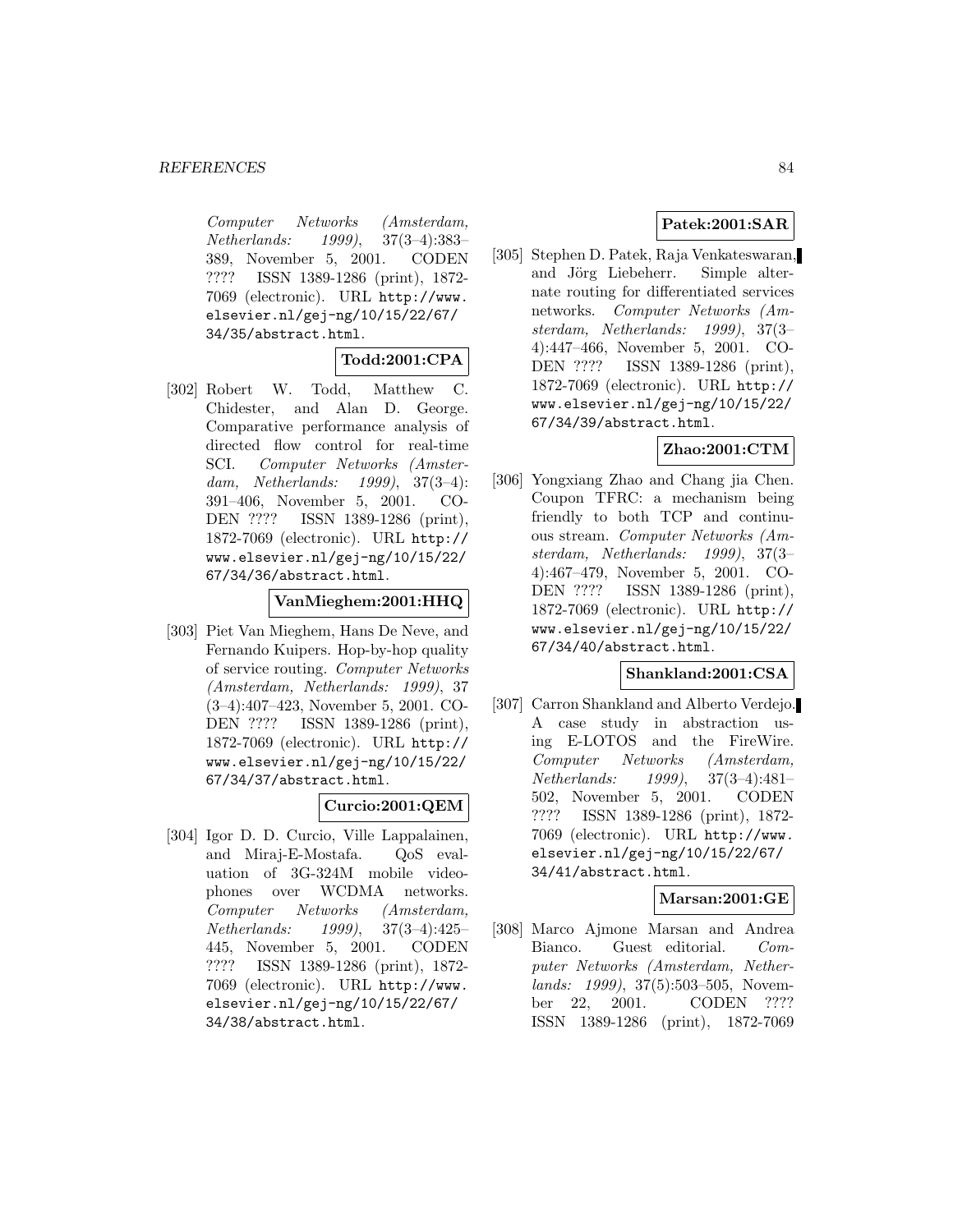(electronic). URL http://www. elsevier.nl/gej-ng/10/15/22/67/ 35/27/abstract.html.

# **Yuan:2001:DIS**

[309] Ping Yuan, Julie Schlembach, Anders Skoe, and Edward Knightly. Design and implementation of scalable edge-based admission control. Computer Networks (Amsterdam, Netherlands: 1999), 37(5):507–518, November 22, 2001. CODEN ???? ISSN 1389-1286 (print), 1872-7069 (electronic). URL http://www. elsevier.nl/gej-ng/10/15/22/67/ 35/28/abstract.html.

# **Borella:2001:ISM**

[310] Andrea Borella, Giovanni Cancellieri, Elena Pagani, and Gian Paolo Rossi. Implementation schemes for multicast bandwidth brokers in multidomain networks. Computer Networks (Amsterdam, Netherlands: 1999), 37(5): 519–540, November 22, 2001. CO-DEN ???? ISSN 1389-1286 (print), 1872-7069 (electronic). URL http:// www.elsevier.nl/gej-ng/10/15/22/ 67/35/29/abstract.html.

# **Marsan:2001:IQR**

[311] M. Ajmone Marsan, A. Bianco, P. Giaccone, E. Leonardi, and F. Neri. Input-queued router architectures exploiting cell-based switching fabrics. Computer Networks (Amsterdam, Netherlands: 1999), 37(5):541– 559, November 22, 2001. CODEN ???? ISSN 1389-1286 (print), 1872- 7069 (electronic). URL http://www. elsevier.nl/gej-ng/10/15/22/67/ 35/30/abstract.html.

### **Francini:2001:EWR**

[312] A. Francini, F. M. Chiussi, R. T. Clancy, K. D. Drucker, and N. E. Idirene. Enhanced weighted round robin schedulers for accurate bandwidth distribution in packet networks. Computer Networks (Amsterdam, Netherlands: 1999), 37(5): 561–578, November 22, 2001. CO-DEN ???? ISSN 1389-1286 (print), 1872-7069 (electronic). URL http:// www.elsevier.nl/gej-ng/10/15/22/ 67/35/31/abstract.html.

# **Ciulli:2001:ASW**

[313] Nicola Ciulli and Stefano Giordano. Analysis and simulation of  $WF^2Q +$ based schedulers: comparisons, compliance with theoretical bounds and influence on end-to-end delay jitter. Computer Networks (Amsterdam, Netherlands: 1999), 37(5):579– 599, November 22, 2001. CODEN ???? ISSN 1389-1286 (print), 1872- 7069 (electronic). URL http://www. elsevier.nl/gej-ng/10/15/22/67/ 35/32/abstract.html.

### **Xylomenos:2001:QSS**

[314] George Xylomenos and George C. Polyzos. Quality of service support over multi-service wireless Internet links. Computer Networks (Amsterdam, Netherlands: 1999), 37(5): 601–615, November 22, 2001. CO-DEN ???? ISSN 1389-1286 (print), 1872-7069 (electronic). URL http:// www.elsevier.nl/gej-ng/10/15/22/ 67/35/33/abstract.html.

#### **Priggouris:2001:GRI**

[315] G. Priggouris, S. Hadjiefthymiades, and L. Merakos. GPRS +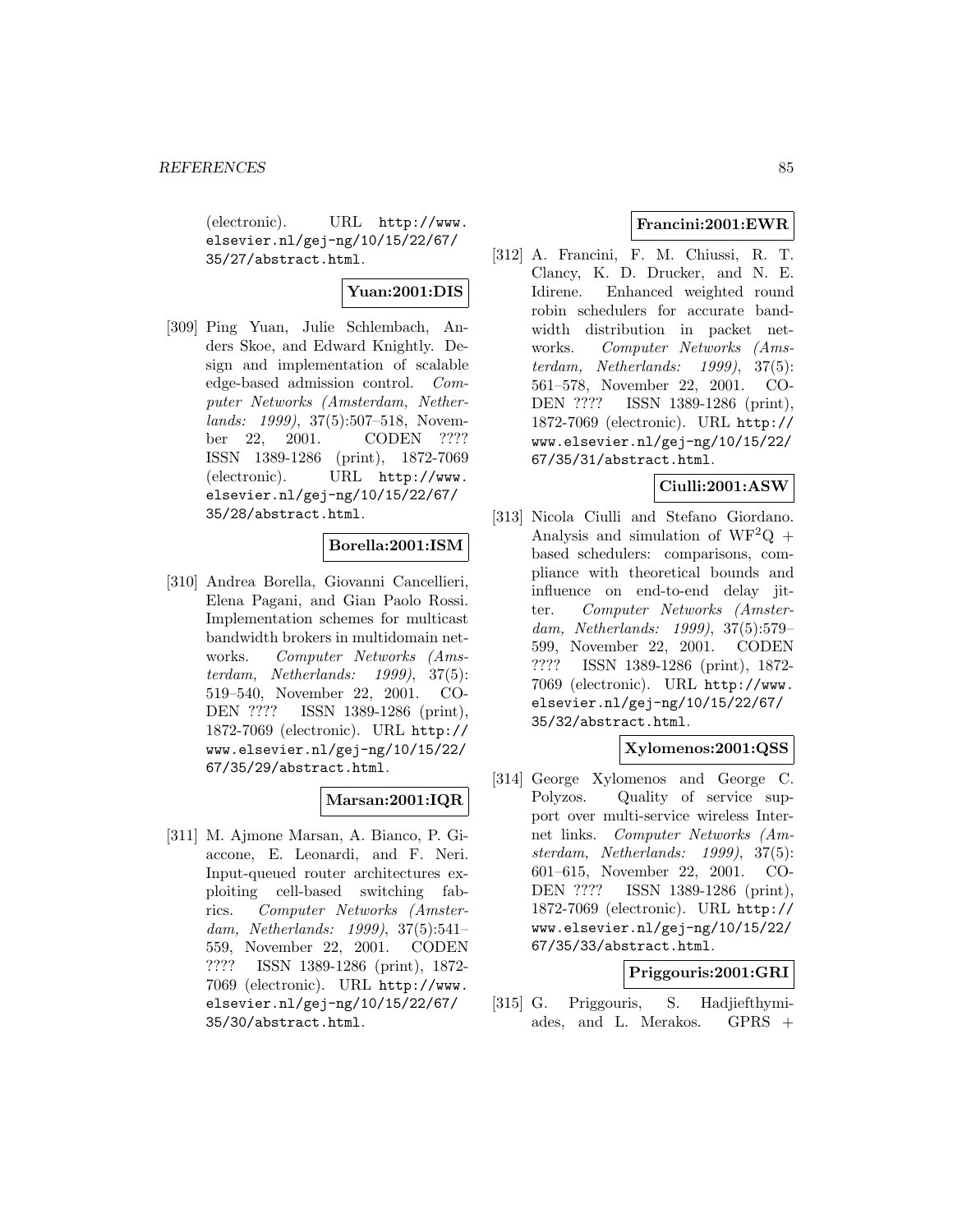IntServ/RSVP: an integrated architecture. Computer Networks (Amsterdam, Netherlands: 1999), 37(5): 617–629, November 22, 2001. CO-DEN ???? ISSN 1389-1286 (print), 1872-7069 (electronic). URL http:// www.elsevier.nl/gej-ng/10/15/22/ 67/35/34/abstract.html.

#### **Moustafa:2001:WRM**

[316] Mohamed Moustafa, Ibrahim Habib, and Mahmoud Naghshineh. Wireless resource management using genetic algorithm for mobiles equilibrium. Computer Networks (Amsterdam, Netherlands: 1999), 37(5):631– 643, November 22, 2001. CODEN ???? ISSN 1389-1286 (print), 1872- 7069 (electronic). URL http://www. elsevier.nl/gej-ng/10/15/22/67/ 35/35/abstract.html.

### **Lombardo:2001:TEM**

[317] A. Lombardo and G. Schembra. Tspec enforcement for MPEG video transmission over the next generation Internet: an analytical framework. Computer Networks (Amsterdam, Netherlands: 1999), 37(5): 645–667, November 22, 2001. CO-DEN ???? ISSN 1389-1286 (print), 1872-7069 (electronic). URL http:// www.elsevier.nl/gej-ng/10/15/22/ 67/35/36/abstract.html.

### **Casetti:2001:AFP**

[318] Claudio Casetti and Michela Meo. An analytical framework for the performance evaluation of TCP Reno connections. Computer Networks (Amsterdam, Netherlands: 1999), 37(5): 669–682, November 22, 2001. CO-DEN ???? ISSN 1389-1286 (print),

1872-7069 (electronic). URL http:// www.elsevier.nl/gej-ng/10/15/22/ 67/35/37/abstract.html.

### **Anonymous:2001:ENM**

[319] Anonymous. Editorial: Networking middleware: selected papers from the TERENA Networking Conference 2001. Computer Networks (Amsterdam, Netherlands: 1999), 37(6):683– 684, December 15, 2001. CODEN ???? ISSN 1389-1286 (print), 1872- 7069 (electronic). URL http://www. elsevier.nl/gej-ng/10/15/22/67/ 36/27/abstract.html.

# **Alterman:2001:UFP**

[320] Peter Alterman. The US Federal PKI and the Federal Bridge Certification Authority. Computer Networks (Amsterdam, Netherlands: 1999), 37(6): 685–690, December 15, 2001. CO-DEN ???? ISSN 1389-1286 (print), 1872-7069 (electronic). URL http:// www.elsevier.nl/gej-ng/10/15/22/ 67/36/28/abstract.html.

#### **Gelenbe:2001:MPC**

[321] Erol Gelenbe, Ricardo Lent, and Zhiguang Xu. Measurement and performance of a cognitive packet network. Computer Networks (Amsterdam, Netherlands: 1999), 37(6): 691–701, December 15, 2001. CO-DEN ???? ISSN 1389-1286 (print), 1872-7069 (electronic). URL http:// www.elsevier.nl/gej-ng/10/15/22/ 67/36/29/abstract.html.

#### **Castro-Rojo:2001:PSP**

[322] Rodrigo Castro-Rojo and Diego R. López. The PAPI system: point of access to providers of informa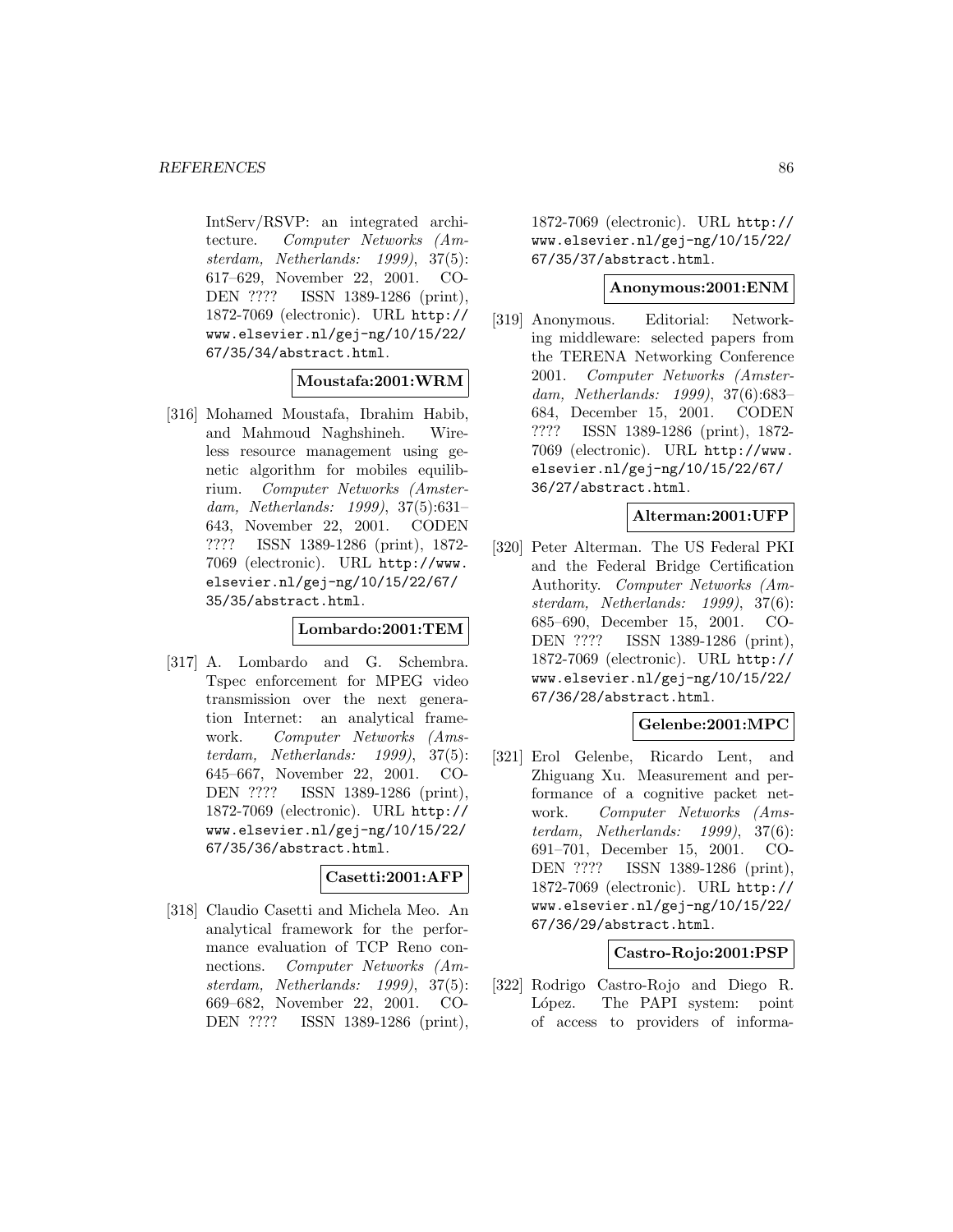tion. Computer Networks (Amsterdam, Netherlands: 1999), 37(6):703– 710, December 15, 2001. CODEN ???? ISSN 1389-1286 (print), 1872- 7069 (electronic). URL http://www. elsevier.nl/gej-ng/10/15/22/67/ 36/30/abstract.html.

### **Dolgikh:2001:PCS**

[323] Dmitry G. Dolgikh and Andrei M. Sukhov. Parameters of cache systems based on a Zipf-like distribution. Computer Networks (Amsterdam, Netherlands: 1999), 37(6):711– 716, December 15, 2001. CODEN ???? ISSN 1389-1286 (print), 1872- 7069 (electronic). URL http://www. elsevier.nl/gej-ng/10/15/22/67/ 36/31/abstract.html.

#### **Dorries:2001:HDH**

[324] Gundula Dörries and Lothar Zier. How to do high-speed multicast right! Computer Networks (Amsterdam, Netherlands: 1999), 37(6): 717–728, December 15, 2001. CO-DEN ???? ISSN 1389-1286 (print), 1872-7069 (electronic). URL http:// www.elsevier.nl/gej-ng/10/15/22/ 67/36/32/abstract.html.

### **Feustel:2001:MOT**

[325] Björn Feustel and Thomas C. Schmidt. Media objects in time — a multimedia streaming system — work in progress paper v 1.5. Computer Networks (Amsterdam, Netherlands: 1999), 37(6): 729–737, December 15, 2001. CO-DEN ???? ISSN 1389-1286 (print), 1872-7069 (electronic). URL http:// www.elsevier.nl/gej-ng/10/15/22/ 67/36/33/abstract.html.

# **Griera:2001:QEM**

[326] Martí Griera, Maribel Jiménez, and Juan Antonio Martínez. QOS evaluation model for a campus-wide network: an alternative approach focussing on availability. Computer Networks (Amsterdam, Netherlands: 1999), 37(6): 739–746, December 15, 2001. CO-DEN ???? ISSN 1389-1286 (print), 1872-7069 (electronic). URL http:// www.elsevier.nl/gej-ng/10/15/22/ 67/36/34/abstract.html.

#### **Binczewski:2001:FEP**

[327] Artur Binczewski et al. First experiences with the Polish Optical Internet. Computer Networks (Amsterdam, Netherlands: 1999), 37(6): 747–759, December 15, 2001. CO-DEN ???? ISSN 1389-1286 (print), 1872-7069 (electronic). URL http:// www.elsevier.nl/gej-ng/10/15/22/ 67/36/35/abstract.html.

#### **Cardellini:2001:MQS**

[328] Valeria Cardellini, Emiliano Casalicchio, Michele Colajanni, and Salvatore Tucci. Mechanisms for quality of service in Web clusters. Computer Networks (Amsterdam, Netherlands: 1999), 37(6):761–771, December 15, 2001. CODEN ???? ISSN 1389-1286 (print), 1872-7069 (electronic). URL http://www. elsevier.nl/gej-ng/10/15/22/67/ 36/36/abstract.html.

### **Konstantopoulos:2001:NAM**

[329] M. Konstantopoulos, T. Spyrou, and J. Darzentas. The need for academic middleware to support advanced learning services. Computer Networks (Amsterdam, Netherlands: 1999), 37(6):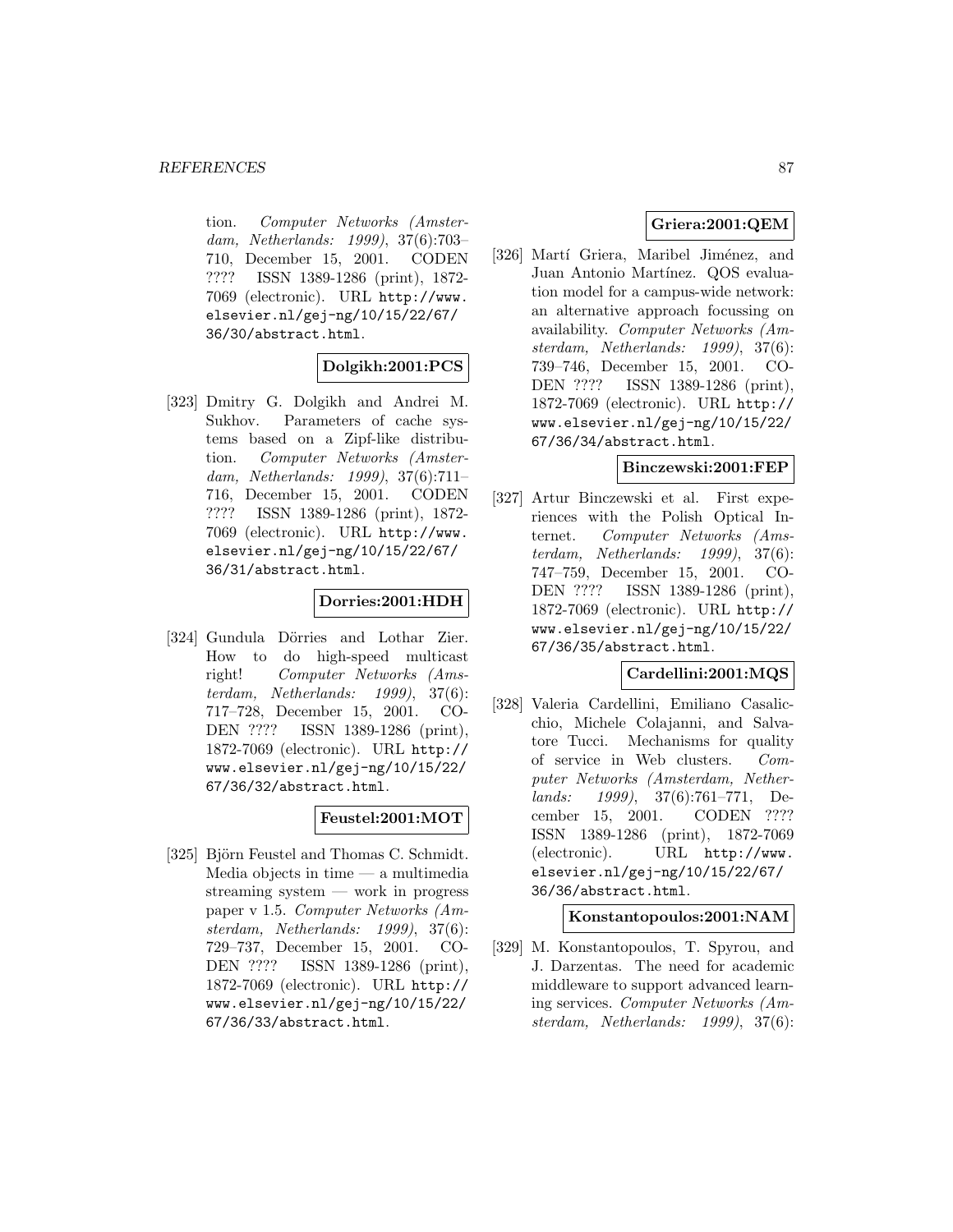773–781, December 15, 2001. CO-DEN ???? ISSN 1389-1286 (print), 1872-7069 (electronic). URL http:// www.elsevier.nl/gej-ng/10/15/22/ 67/36/37/abstract.html.

### **Anonymous:2001:AIV**

[330] Anonymous. Author index: Volume 37. Computer Networks (Amsterdam, Netherlands: 1999), 37(6): 783–785, December 15, 2001. CO-DEN ???? ISSN 1389-1286 (print), 1872-7069 (electronic). URL http:// www.elsevier.nl/gej-ng/10/15/22/ 67/36/38/abstract.html.

#### **Anonymous:2001:SIV**

[331] Anonymous. Subject index: Volume 37. Computer Networks (Amsterdam, Netherlands: 1999), 37(6): 787–789, December 15, 2001. CO-DEN ???? ISSN 1389-1286 (print), 1872-7069 (electronic). URL http:// www.elsevier.nl/gej-ng/10/15/22/ 67/36/39/abstract.html.

#### **Chan:2002:PPS**

[332] M. C. Chan, P. P. To, and T. T. Lee. Providing per-session deterministic quality of service guarantees in cross-path packet switch. Computer Networks (Amsterdam, Netherlands: 1999), 38(1):1–23, January 15, 2002. CODEN ???? ISSN 1389-1286 (print), 1872-7069 (electronic). URL http:// www.elsevier.nl/gej-ng/10/15/22/ 76/27/27/abstract.html.

#### **Antunes:2002:ITM**

[333] Nelson Antunes, António Pacheco, and Rui Rocha. An integrated traffic model for multimedia wireless networks. Computer Networks (Amsterdam, Netherlands: 1999), 38(1): 25–41, January 15, 2002. CODEN ???? ISSN 1389-1286 (print), 1872- 7069 (electronic). URL http://www. elsevier.nl/gej-ng/10/15/22/76/ 27/28/abstract.html.

# **Borgonovo:2002:PSU**

[334] Flaminio Borgonovo, Antonio Capone, Matteo Cesana, and Luigi Fratta. Packet service in UMTS: delaythroughput performance of the downlink shared channel. Computer Networks (Amsterdam, Netherlands: 1999), 38(1):43–59, January 15, 2002. CODEN ???? ISSN 1389-1286 (print), 1872-7069 (electronic). URL http:// www.elsevier.nl/gej-ng/10/15/22/ 76/27/29/abstract.html.

### **Siu:2002:EON**

[335] Fai Siu and Rocky K. C. Chang. Effectiveness of optimal node assignments in wavelength division multiplexing networks with fixed regular virtual topologies. Computer Networks (Amsterdam, Netherlands: 1999), 38 (1):61–74, January 15, 2002. CO-DEN ???? ISSN 1389-1286 (print), 1872-7069 (electronic). URL http:// www.elsevier.nl/gej-ng/10/15/22/ 76/27/30/abstract.html.

# **Song:2002:AWS**

[336] Junehwa Song, Arun Iyengar, Eric Levy-Abegnoli, and Daniel Dias. Architecture of a Web server accelerator. Computer Networks (Amsterdam, Netherlands: 1999), 38(1): 75–97, January 15, 2002. CODEN ???? ISSN 1389-1286 (print), 1872- 7069 (electronic). URL http://www. elsevier.nl/gej-ng/10/15/22/76/ 27/31/abstract.html.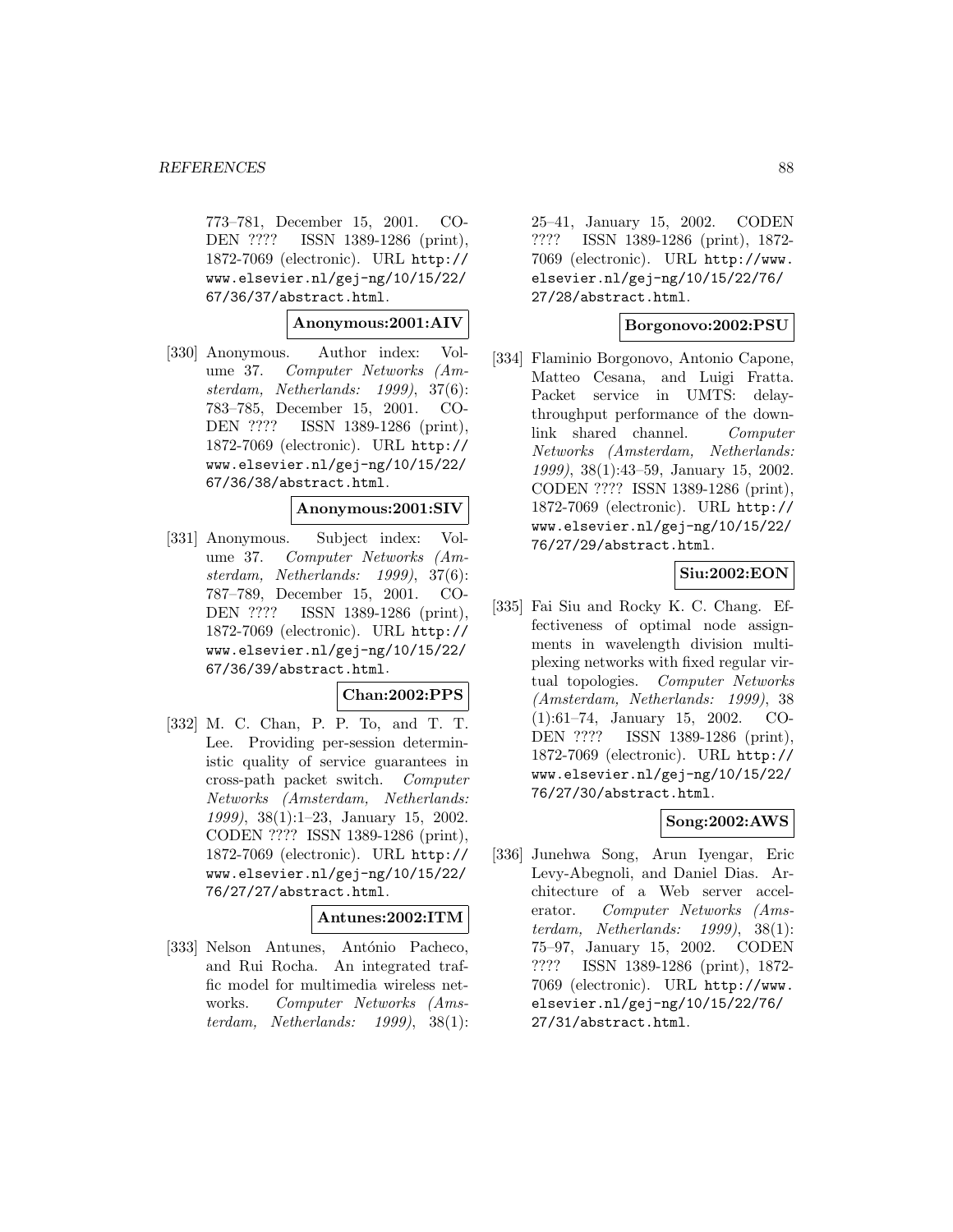### **Dietrich:2002:FMC**

[337] F. Dietrich and J.-P. Hubaux. Formal methods for communication services: meeting the industry expectations. Computer Networks (Amsterdam, Netherlands: 1999), 38(1): 99–120, January 15, 2002. CODEN ???? ISSN 1389-1286 (print), 1872- 7069 (electronic). URL http://www. elsevier.nl/gej-ng/10/15/22/76/ 27/32/abstract.html.

# **Lee:2002:NWA**

[338] Seungjoon Lee and Chongkwon Kim. A new wireless ad hoc multicast routing protocol. Computer Networks (Amsterdam, Netherlands: 1999), 38 (2):121–135, February 5, 2002. CO-DEN ???? ISSN 1389-1286 (print), 1872-7069 (electronic). URL http:// www.elsevier.nl/gej-ng/10/15/22/ 76/33/27/abstract.html.

# **Manner:2002:EMQ**

[339] Jukka Manner et al. Evaluation of mobility and quality of service interaction. Computer Networks (Amsterdam, Netherlands: 1999), 38(2): 137–163, February 5, 2002. CO-DEN ???? ISSN 1389-1286 (print), 1872-7069 (electronic). URL http:// www.elsevier.nl/gej-ng/10/15/22/ 76/33/28/abstract.html.

#### **Cheung:2002:VPN**

 $[340]$  K. H. Cheung and J. Mišić. On virtual private networks security design issues. Computer Networks (Amsterdam, Netherlands: 1999), 38(2): 165–179, February 5, 2002. CO-DEN ???? ISSN 1389-1286 (print), 1872-7069 (electronic). URL http://

www.elsevier.nl/gej-ng/10/15/22/ 76/33/29/abstract.html.

# **Hristea:2002:NII**

[341] Cristina Hristea and Fouad Tobagi. A network infrastructure for IP mobility support in metropolitan areas. Computer Networks (Amsterdam, Netherlands: 1999), 38(2):181– 206, February 5, 2002. CODEN ???? ISSN 1389-1286 (print), 1872- 7069 (electronic). URL http://www. elsevier.nl/gej-ng/10/15/22/76/ 33/30/abstract.html.

### **Ferracioli:2002:CAS**

[342] Mirko Ferracioli, Velio Tralli, and Roberto Verdone. Channel adaptive scheduling for a wideband TDD/TCDMA wireless system under heterogeneous traffic conditions. Computer Networks (Amsterdam, Netherlands: 1999), 38(2):207–223, February 5, 2002. CODEN ???? ISSN 1389-1286 (print), 1872-7069 (electronic). URL http://www. elsevier.nl/gej-ng/10/15/22/76/ 33/31/abstract.html.

#### **Baiocchi:2002:ORR**

[343] Andrea Baiocchi, Francesca Cuomo, and Cristina Martello. Optimizing the radio resource utilization of multiaccess systems with a traffictransmission quality adaptive packet scheduling. Computer Networks (Amsterdam, Netherlands: 1999), 38(2): 225–246, February 5, 2002. CO-DEN ???? ISSN 1389-1286 (print), 1872-7069 (electronic). URL http:// www.elsevier.nl/gej-ng/10/15/22/ 76/33/32/abstract.html.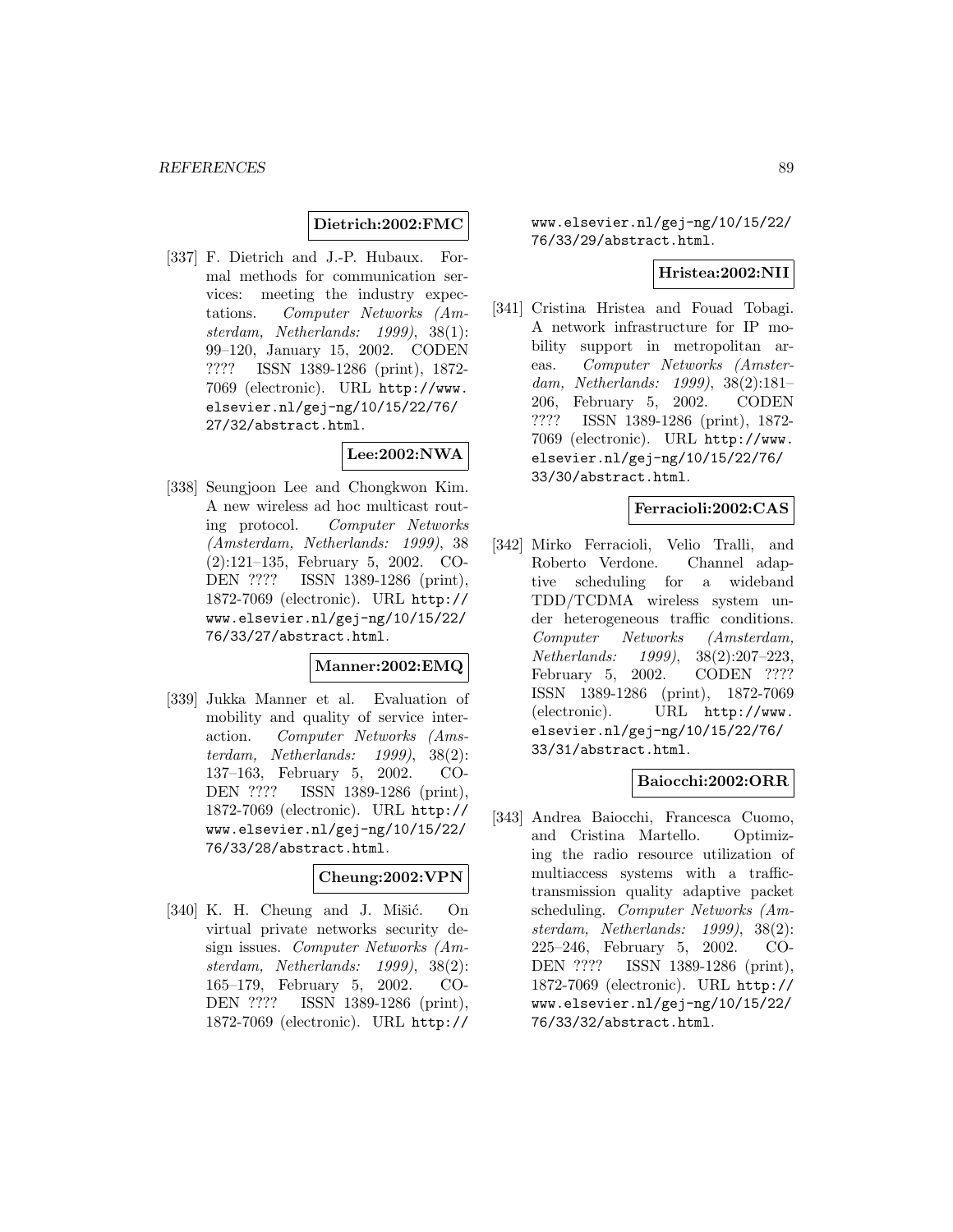# **Chou:2002:MPG**

[344] Jue-Sam Chou and Yi-Shiung Yeh. Mental poker game based on a bit commitment scheme through network. Computer Networks (Amsterdam, Netherlands: 1999), 38(2): 247–255, February 5, 2002. CO-DEN ???? ISSN 1389-1286 (print), 1872-7069 (electronic). URL http:// www.elsevier.nl/gej-ng/10/15/22/ 76/33/33/abstract.html.

### **Hegde:2002:ISH**

[345] Nidhi Hegde and Khosrow Sohraby. On the impact of soft handoff in cellular systems. Computer Networks (Amsterdam, Netherlands: 1999), 38 (2):257–271, February 5, 2002. CO-DEN ???? ISSN 1389-1286 (print), 1872-7069 (electronic). URL http:// www.elsevier.nl/gej-ng/10/15/22/ 76/33/34/abstract.html.

#### **Campbell:2002:PN**

[346] A. T. Campbell, David Wetherall, and Raj Yavatkar. Programmable networks. Computer Networks (Amsterdam, Netherlands: 1999), 38(3): 273–275, February 21, 2002. CO-DEN ???? ISSN 1389-1286 (print), 1872-7069 (electronic). URL http:// www.elsevier.nl/gej-ng/10/15/22/ 76/34/27/abstract.html.

#### **Karlin:2002:VER**

[347] Scott Karlin and Larry Peterson. VERA: an extensible router architecture. Computer Networks (Amsterdam, Netherlands: 1999), 38(3): 277–293, February 21, 2002. CO-DEN ???? ISSN 1389-1286 (print), 1872-7069 (electronic). URL http://

# www.elsevier.nl/gej-ng/10/15/22/ 76/34/28/abstract.html.

### **Taylor:2002:DHP**

[348] David E. Taylor, Jonathan S. Turner, John W. Lockwood, and Edson L. Horta. Dynamic hardware plugins: exploiting reconfigurable hardware for high-performance programmable routers. Computer Networks (Amsterdam, Netherlands: 1999), 38(3): 295–310, February 21, 2002. CO-DEN ???? ISSN 1389-1286 (print), 1872-7069 (electronic). URL http:// www.elsevier.nl/gej-ng/10/15/22/ 76/34/29/abstract.html.

# **Raz:2002:NMA**

[349] Danny Raz and Yuval Shavitt. New models and algorithms for programmable networks. Computer Networks (Amsterdam, Netherlands: 1999), 38(3):311–326, February 21, 2002. CODEN ???? ISSN 1389-1286 (print), 1872-7069 (electronic). URL http://www. elsevier.nl/gej-ng/10/15/22/76/ 34/30/abstract.html.

### **Wen:2002:BMS**

[350] Su Wen, James Griffioen, and Kenneth L. Calvert. Building multicast services from unicast forwarding and ephemeral state. Computer Networks (Amsterdam, Netherlands: 1999), 38 (3):327–345, February 21, 2002. CO-DEN ???? ISSN 1389-1286 (print), 1872-7069 (electronic). URL http:// www.elsevier.nl/gej-ng/10/15/22/ 76/34/31/abstract.html.

# **Li:2002:SDA**

[351] Jun Li, Mark Yarvis, and Peter Reiher. Securing distributed adapta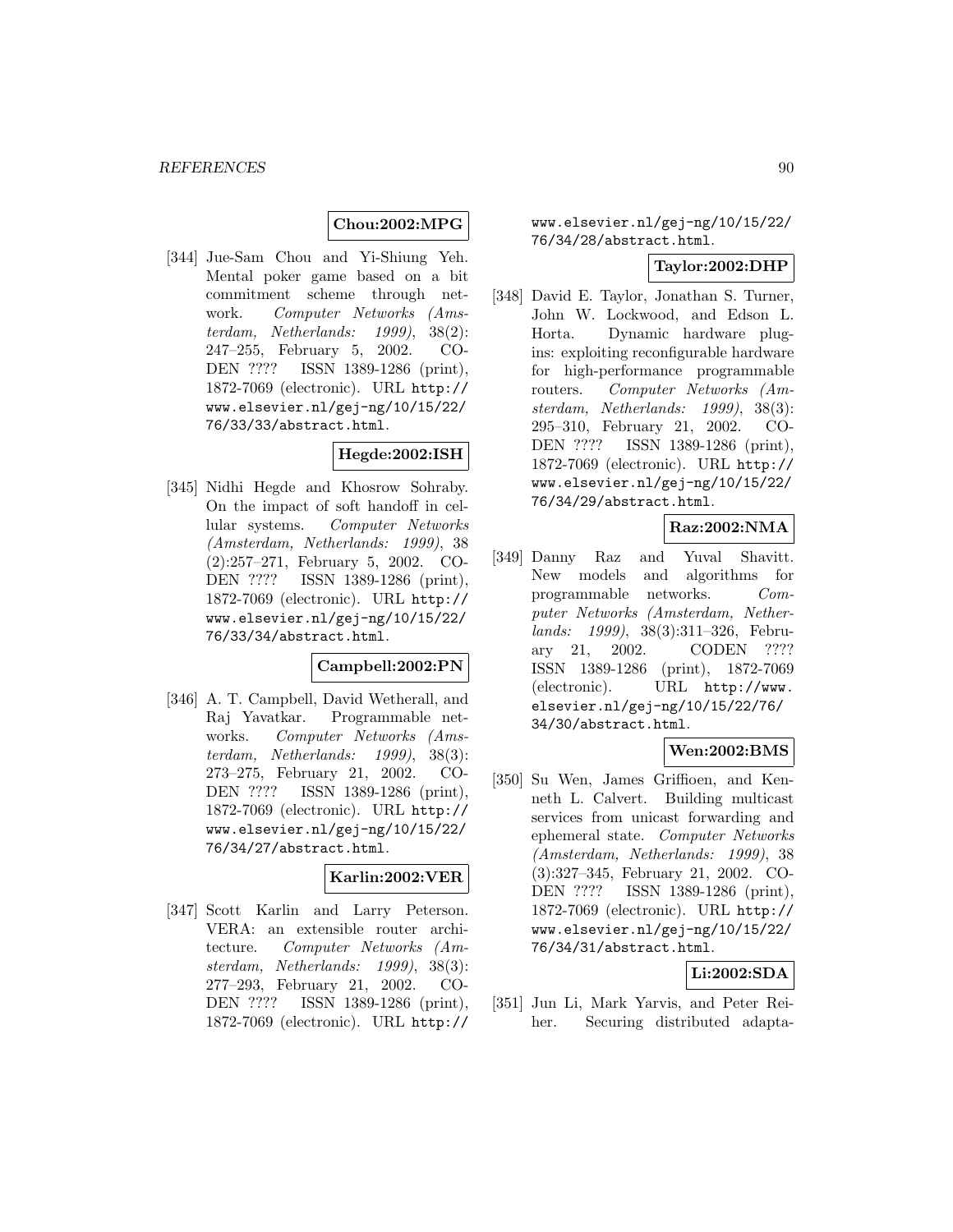tion. Computer Networks (Amsterdam, Netherlands: 1999), 38(3):347– 371, February 21, 2002. CODEN ???? ISSN 1389-1286 (print), 1872- 7069 (electronic). URL http://www. elsevier.nl/gej-ng/10/15/22/76/ 34/32/abstract.html.

#### **Nakao:2002:CEE**

[352] Akihiro Nakao, Larry Peterson, and Andy Bavier. Constructing endto-end paths for playing media objects. Computer Networks (Amsterdam, Netherlands: 1999), 38(3):373– 389, February 21, 2002. CODEN ???? ISSN 1389-1286 (print), 1872- 7069 (electronic). URL http://www. elsevier.nl/gej-ng/10/15/22/76/ 34/33/abstract.html.

### **Anonymous:2002:E**

[353] Anonymous. Editorial. Computer Networks (Amsterdam, Netherlands: 1999), 38(4):391–392, March 15, 2002. CODEN ???? ISSN 1389-1286 (print), 1872-7069 (electronic). URL http:// www.elsevier.nl/gej-ng/10/15/22/ 76/35/27/abstract.html.

### **Akyildiz:2002:WSN**

[354] I. F. Akyildiz, W. Su, Y. Sankarasubramaniam, and E. Cayirci. Wireless sensor networks: a survey. Computer Networks (Amsterdam, Netherlands: 1999), 38(4):393–422, March 15, 2002. CODEN ???? ISSN 1389-1286 (print), 1872-7069 (electronic). URL http:// www.elsevier.nl/gej-ng/10/15/22/ 76/35/28/abstract.html.

### **Znati:2002:LCD**

[355] Taieb F. Znati, Tawfig Alrabiah, and Rami Melhem. Low-cost, delay-

bounded point-to-multipoint communication to support multicasting over WDM networks. Computer Networks (Amsterdam, Netherlands: 1999), 38 (4):423–445, March 15, 2002. CO-DEN ???? ISSN 1389-1286 (print), 1872-7069 (electronic). URL http:// www.elsevier.nl/gej-ng/10/15/22/ 76/35/29/abstract.html.

# **Tian:2002:ORA**

[356] Qing Tian and Donald C. Cox. Optimal replication algorithms for hierarchical mobility management in PCS networks. Computer Networks (Amsterdam, Netherlands: 1999), 38(4): 447–459, March 15, 2002. CODEN ???? ISSN 1389-1286 (print), 1872- 7069 (electronic). URL http://www. elsevier.nl/gej-ng/10/15/22/76/ 35/30/abstract.html.

# **Iera:2002:EHT**

[357] Antonio Iera, Antonella Molinaro, and Giuseppe Araniti. Exploiting hierarchical terrestrial-satellite architectures to handle voice, symmetric data, and asymmetric data connections. Computer Networks (Amsterdam, Netherlands: 1999), 38(4): 461–475, March 15, 2002. CODEN ???? ISSN 1389-1286 (print), 1872- 7069 (electronic). URL http://www. elsevier.nl/gej-ng/10/15/22/76/ 35/31/abstract.html.

### **Lindemann:2002:APM**

[358] Christoph Lindemann, Marco Lohmann, and Axel Thümmler. Adaptive performance management for universal mobile telecommunications system networks. Computer Networks (Amsterdam, Netherlands: 1999), 38(4): 477–496, March 15, 2002. CODEN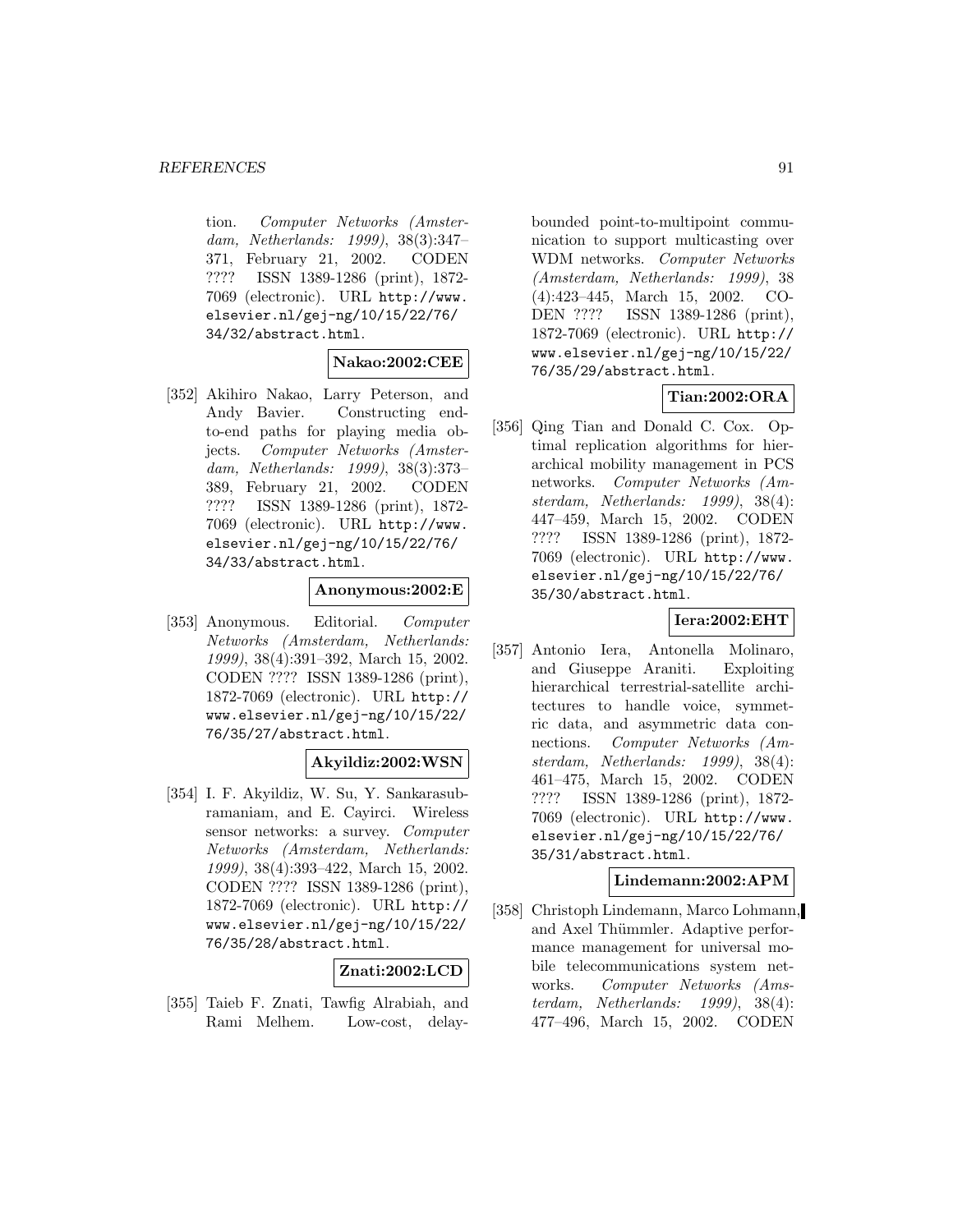???? ISSN 1389-1286 (print), 1872- 7069 (electronic). URL http://www. elsevier.nl/gej-ng/10/15/22/76/ 35/32/abstract.html.

**Litjens:2002:IMU**

[359] Remco Litjens. The impact of mobility on UMTS network planning. Computer Networks (Amsterdam, Netherlands: 1999), 38(4):497–515, March 15, 2002. CODEN ???? ISSN 1389-1286 (print), 1872-7069 (electronic). URL http:// www.elsevier.nl/gej-ng/10/15/22/ 76/35/33/abstract.html.

### **Chan:2002:DES**

[360] P. M. L. Chan, R. E. Sheriff, Y. F. Hu, P. Conforto, and C. Tocci. Design and evaluation of signaling protocols for mobility management in an integrated IP environment. Computer Networks (Amsterdam, Netherlands: 1999), 38 (4):517–530, March 15, 2002. CO-DEN ???? ISSN 1389-1286 (print), 1872-7069 (electronic). URL http:// www.elsevier.nl/gej-ng/10/15/22/ 76/35/34/abstract.html.

# **Xu:2002:RPM**

[361] Shugong Xu and Tarek Saadawi. Revealing the problems with 802.11 medium access control protocol in multi-hop wireless ad hoc networks. Computer Networks (Amsterdam, Netherlands: 1999), 38(4): 531–548, March 15, 2002. CODEN ???? ISSN 1389-1286 (print), 1872- 7069 (electronic). URL http://www. elsevier.nl/gej-ng/10/15/22/76/ 35/35/abstract.html.

#### **Anonymous:2002:AR**

[362] Anonymous. Acknowledgement to reviewers. Computer Networks (Am-

sterdam, Netherlands: 1999), 38(4): 549–552, March 15, 2002. CODEN ???? ISSN 1389-1286 (print), 1872- 7069 (electronic). URL http://www. elsevier.nl/gej-ng/10/15/22/76/ 35/36/abstract.html.

# **Rhee:2002:MST**

[363] Injong Rhee, Nallathambi Balaguru, and George N. Rouskas. MTCP: scalable TCP-like congestion control for reliable multicast. Computer Networks (Amsterdam, Netherlands: 1999), 38 (5):553–575, April 5, 2002. CODEN ???? ISSN 1389-1286 (print), 1872- 7069 (electronic). URL http://www. elsevier.com/gej-ng/10/15/22/76/ 36/27/abstract.html.

### **Yu:2002:MBP**

[364] Fei Yu and Victor Leung. Mobilitybased predictive call admission control and bandwidth reservation in wireless cellular networks. Computer Networks (Amsterdam, Netherlands: 1999), 38 (5):577–589, April 5, 2002. CODEN ???? ISSN 1389-1286 (print), 1872- 7069 (electronic). URL http://www. elsevier.com/gej-ng/10/15/22/76/ 36/28/abstract.html.

# **Kolberg:2002:PAS**

[365] Mario Kolberg and Evan H. Magill. A pragmatic approach to service interaction filtering between call control services. Computer Networks (Amsterdam, Netherlands: 1999), 38 (5):591–602, April 5, 2002. CODEN ???? ISSN 1389-1286 (print), 1872- 7069 (electronic). URL http://www. elsevier.com/gej-ng/10/15/22/76/ 36/29/abstract.html.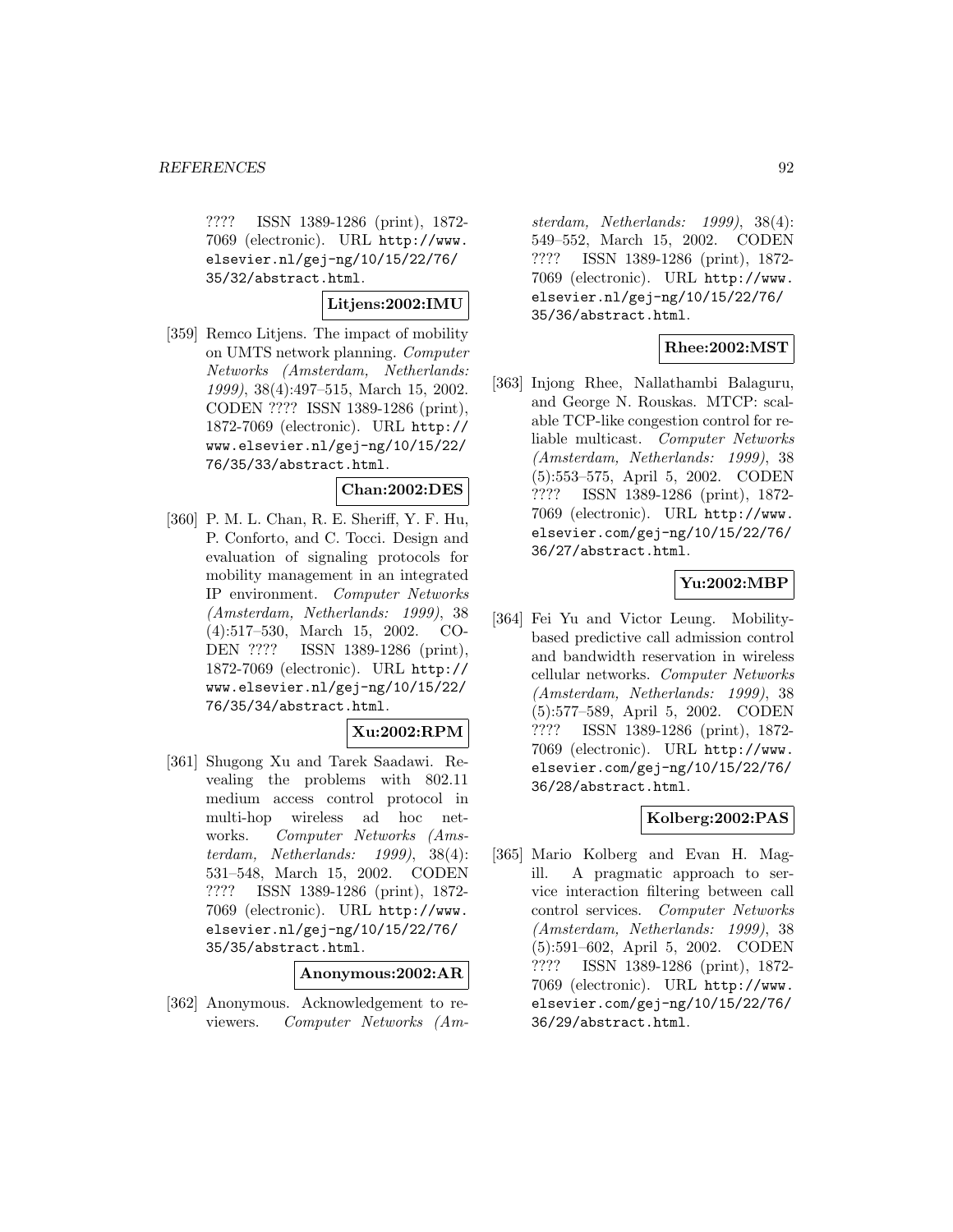# **Lee:2002:MVU**

[366] Ki-Dong Lee and Sehun Kim. Modeling variable user mobility with stochastic correlation concept. Computer Networks (Amsterdam, Netherlands: 1999), 38(5):603–612, April 5, 2002. CODEN ???? ISSN 1389-1286 (print), 1872-7069 (electronic). URL http: //www.elsevier.com/gej-ng/10/15/ 22/76/36/30/abstract.html.

#### **Kalyanasundaram:2002:ORA**

[367] Suresh Kalyanasundaram, Edwin K. P. Chong, and Ness B. Shroff. Optimal resource allocation in multi-class networks with user-specified utility functions. Computer Networks (Amsterdam, Netherlands: 1999), 38(5): 613–630, April 5, 2002. CODEN ???? ISSN 1389-1286 (print), 1872- 7069 (electronic). URL http://www. elsevier.com/gej-ng/10/15/22/76/ 36/31/abstract.html.

### **Lee:2002:OAB**

[368] Ki-Dong Lee and Sehun Kim. Optimization for adaptive bandwidth reservation in wireless multimedia networks. Computer Networks (Amsterdam, Netherlands: 1999), 38(5): 631–643, April 5, 2002. CODEN ???? ISSN 1389-1286 (print), 1872- 7069 (electronic). URL http://www. elsevier.com/gej-ng/10/15/22/76/ 36/32/abstract.html.

# **Chan:2002:ETC**

[369] Chia-Tai Chan, Pi-Chung Wang, and Yaw-Chung Chen. An efficient traffic control scheme for TCP over ATM GFR services. Computer Networks (Amsterdam, Netherlands: 1999), 38 (5):645–662, April 5, 2002. CODEN

???? ISSN 1389-1286 (print), 1872- 7069 (electronic). URL http://www. elsevier.com/gej-ng/10/15/22/76/ 36/33/abstract.html.

# **Xiong:2002:CTP**

[370] Yijun Xiong and Lorne Mason. Comparison of two path restoration schemes in self-healing networks. Computer Networks (Amsterdam, Netherlands: 1999), 38(5):663–674, April 5, 2002. CODEN ???? ISSN 1389-1286 (print), 1872-7069 (electronic). URL http: //www.elsevier.com/gej-ng/10/15/ 22/76/36/34/abstract.html.

### **Yeh:2002:ALD**

[371] Yi-Shiung Yeh, Wei-Shen Lai, and Chung-Jaye Cheng. Applying lightweight directory access protocol service on session certification authority. Computer Networks (Amsterdam, Netherlands: 1999), 38(5):675–692, April 5, 2002. CODEN ???? ISSN 1389-1286 (print), 1872-7069 (electronic). URL http: //www.elsevier.com/gej-ng/10/15/ 22/76/36/35/abstract.html.

#### **Gavalas:2002:HNM**

[372] Damianos Gavalas, Dominic Greenwood, Mohammed Ghanbari, and Mike O'Mahony. Hierarchical network management: a scalable and dynamic mobile agent-based approach. Computer Networks (Amsterdam, Netherlands: 1999), 38(6):693–711, April 22, 2002. CODEN ???? ISSN 1389-1286 (print), 1872-7069 (electronic). URL http: //www.elsevier.com/gej-ng/10/15/ 22/76/37/27/abstract.html.

# **Choi:2002:TEE**

[373] Seonho Choi. Temporally enhanced erasure codes for reliable communica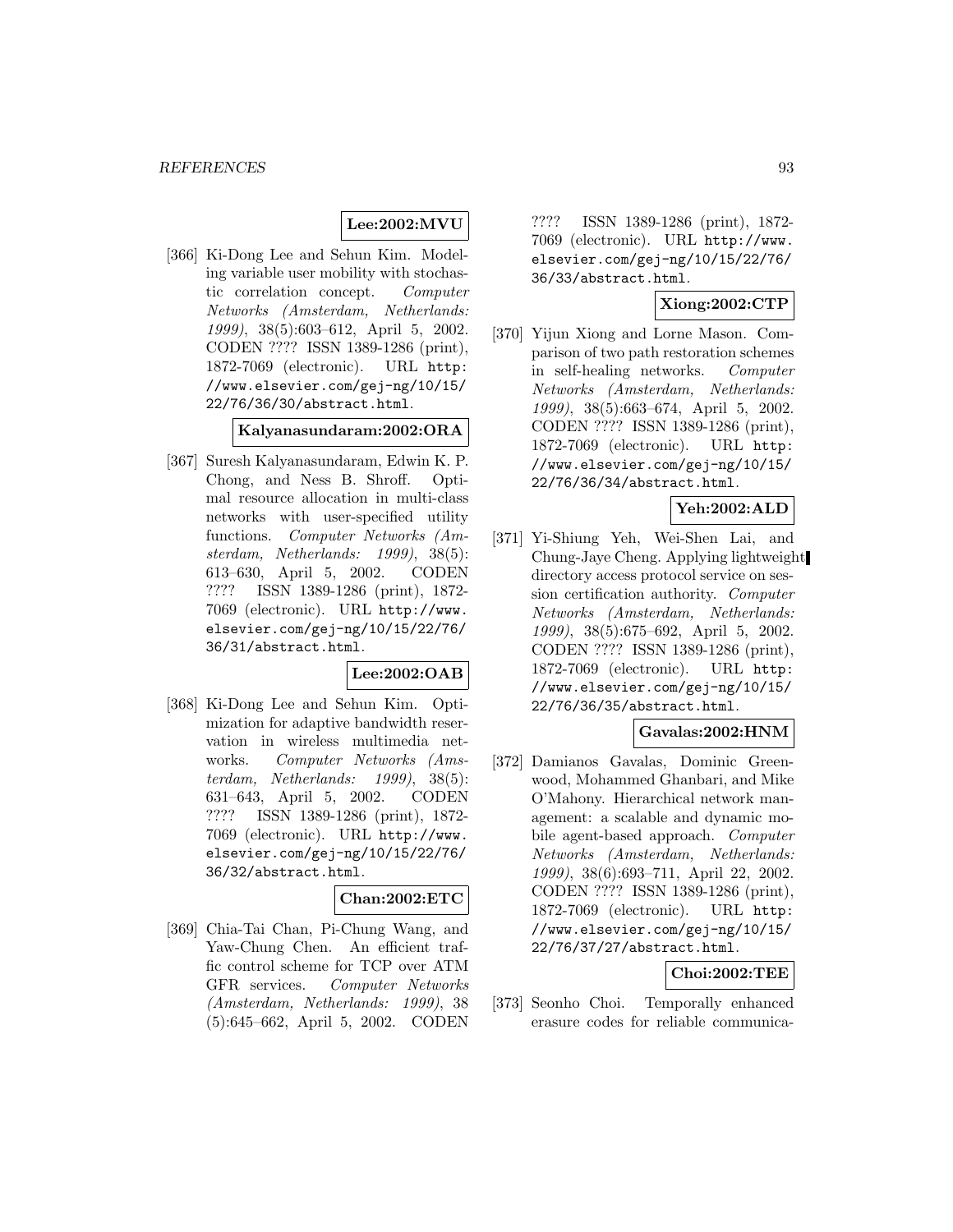tion protocols. Computer Networks (Amsterdam, Netherlands: 1999), 38 (6):713–730, April 22, 2002. CODEN ???? ISSN 1389-1286 (print), 1872- 7069 (electronic). URL http://www. elsevier.com/gej-ng/10/15/22/76/ 37/28/abstract.html.

### **Kumar:2002:TFT**

[374] K. R. Renjish Kumar, A. L. Ananda, and Lillykutty Jacob. TCP-friendly traffic conditioning in DiffServ networks: a memory-based approach. Computer Networks (Amsterdam, Netherlands: 1999), 38(6):731–743, April 22, 2002. CODEN ???? ISSN 1389-1286 (print), 1872-7069 (electronic). URL http://www. elsevier.com/gej-ng/10/15/22/76/ 37/29/abstract.html.

### **Ahn:2002:ARD**

[375] Sungjoon Ahn and A. Udaya Shankar. Adapting to route-demand and mobility in ad hoc network routing. Computer Networks (Amsterdam, Netherlands: 1999), 38(6):745–764, April 22, 2002. CODEN ???? ISSN 1389-1286 (print), 1872-7069 (electronic). URL http://www.elsevier.com/gej-ng/ 10/15/22/76/37/30/abstract.html.

### **Kwok:2002:OAC**

[376] Yu-Kwong Kwok and Vincent K. N. Lau. Optimal admission control algorithms for scheduling burst data in CDMA multimedia systems. Computer Networks (Amsterdam, Netherlands: 1999), 38(6):765–777, April 22, 2002. CODEN ???? ISSN 1389-1286 (print), 1872-7069 (electronic). URL http: //www.elsevier.com/gej-ng/10/15/ 22/76/37/31/abstract.html.

### **Busari:2002:PSW**

[377] Mudashiru Busari and Carey Williamson. ProWGen: a synthetic workload generation tool for simulation evaluation of web proxy caches. Computer Networks (Amsterdam, Netherlands: 1999), 38 (6):779–794, April 22, 2002. CODEN ???? ISSN 1389-1286 (print), 1872- 7069 (electronic). URL http://www. elsevier.com/gej-ng/10/15/22/76/ 37/32/abstract.html.

# **Cohen:2002:RPW**

[378] Edith Cohen and Haim Kaplan. Refreshment policies for Web content caches. Computer Networks (Amsterdam, Netherlands: 1999), 38(6): 795–808, April 22, 2002. CODEN ???? ISSN 1389-1286 (print), 1872- 7069 (electronic). URL http://www. elsevier.com/gej-ng/10/15/22/76/ 37/33/abstract.html.

### **Naldi:2002:IAT**

[379] M. Naldi. Internet access traffic sharing in a multi-operator environment. Computer Networks (Amsterdam, Netherlands: 1999), 38(6):809–824, April 22, 2002. CODEN ???? ISSN 1389-1286 (print), 1872-7069 (electronic). URL http://www.elsevier.com/gej-ng/ 10/15/22/76/37/34/abstract.html.

### **Anonymous:2002:AIVa**

[380] Anonymous. Author Index Volume 38. Computer Networks (Amsterdam, Netherlands: 1999), 38(6): 825–827, April 22, 2002. CODEN ???? ISSN 1389-1286 (print), 1872- 7069 (electronic). URL http://www. elsevier.com/gej-ng/10/15/22/76/ 37/35/abstract.html.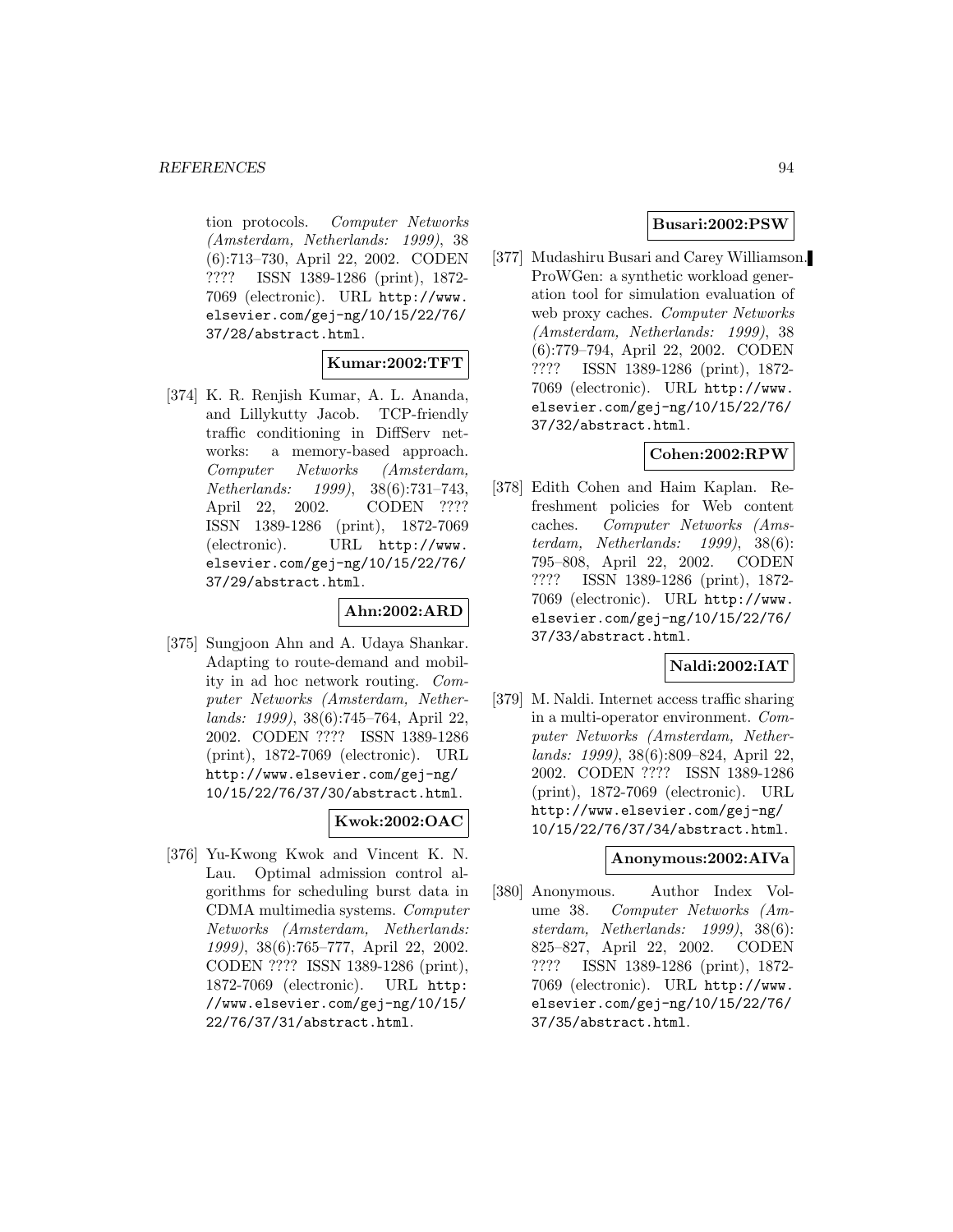#### **Anonymous:2002:SIVa**

[381] Anonymous. Subject index volume 38. Computer Networks (Amsterdam, Netherlands: 1999), 38(6): 829–831, April 22, 2002. CODEN ???? ISSN 1389-1286 (print), 1872- 7069 (electronic). URL http://www. elsevier.com/gej-ng/10/15/22/76/ 37/36/abstract.html.

#### **Morabito:2002:GEB**

[382] G. Morabito, S. Palazzo, and C. Rosenberg. Guest editorial: Broadband satellite networks: a networking perspective. Computer Networks (Amsterdam, Netherlands: 1999), 39(1):1–3, May 15, 2002. CODEN ???? ISSN 1389-1286 (print), 1872-7069 (electronic). URL http://www.elsevier.com/gej-ng/ 10/15/22/96/27/27/abstract.html.

#### **Acar:2002:WFB**

[383] Güray Açar and Catherine Rosenberg. Weighted fair bandwidth-ondemand (WFBoD) for geostationary satellite networks with on-board processing. Computer Networks (Amsterdam, Netherlands: 1999), 39 (1):5–20, May 15, 2002. CODEN ???? ISSN 1389-1286 (print), 1872- 7069 (electronic). URL http://www. elsevier.com/gej-ng/10/15/22/96/ 27/28/abstract.html.

### **Chan:2002:PAM**

[384] P. M. L. Chan et al. Performance analysis of mobility procedures in a hybrid space terrestrial IP environment. Computer Networks (Amsterdam, Netherlands: 1999), 39(1):21–41, May 15, 2002. CODEN ???? ISSN 1389-1286 (print), 1872-7069 (electronic). URL http://www.elsevier.com/gej-ng/ 10/15/22/96/27/29/abstract.html.

#### **Priscoli:2002:RMA**

[385] Francesco Delli Priscoli and Antonio Pietrabissa. Resource management for ATM-based geostationary satellite networks with on-board processing. Computer Networks (Amsterdam, Netherlands: 1999), 39(1):43–60, May 15, 2002. CODEN ???? ISSN 1389-1286 (print), 1872-7069 (electronic). URL http://www.elsevier.com/gej-ng/ 10/15/22/96/27/30/abstract.html.

### **Ercetin:2002:PGS**

[386] Ozgür Erçetin, Srikanth Krishnamurthy, Son Dao, and Leandros Tassiulas. Provision of guaranteed services in broadband LEO satellite networks. Computer Networks (Amsterdam, Netherlands: 1999), 39(1): 61–77, May 15, 2002. CODEN ???? ISSN 1389-1286 (print), 1872- 7069 (electronic). URL http://www. elsevier.com/gej-ng/10/15/22/96/ 27/31/abstract.html.

# **Franck:2002:SIS**

[387] Laurent Franck and Gérard Maral. Signaling for inter-satellite link routing in broadband non-GEO satellite systems. Computer Networks (Amsterdam, Netherlands: 1999), 39 (1):79–92, May 15, 2002. CODEN ???? ISSN 1389-1286 (print), 1872- 7069 (electronic). URL http://www. elsevier.com/gej-ng/10/15/22/96/ 27/32/abstract.html.

# **Iheagwara:2002:EPI**

[388] Charles Iheagwara and Andrew Blyth. Evaluation of the performance of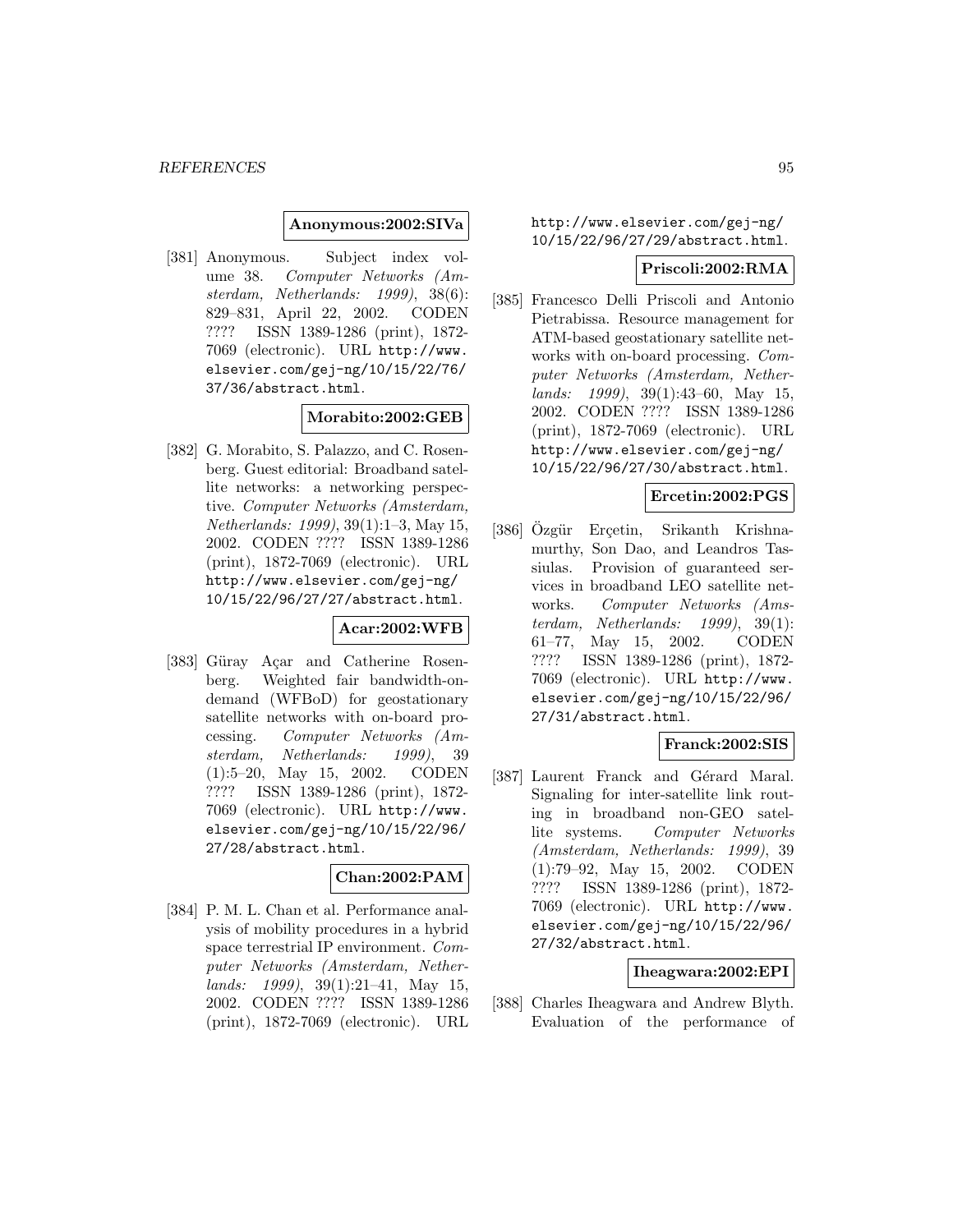ID systems in a switched and distributed environment: the RealSecure case study. Computer Networks (Amsterdam, Netherlands: 1999), 39 (2):93–112, June 5, 2002. CODEN ???? ISSN 1389-1286 (print), 1872- 7069 (electronic). URL http://www. elsevier.com/gej-ng/10/15/22/96/ 49/27/abstract.html.

### **Wieselthier:2002:RME**

[389] Jeffrey E. Wieselthier, Gam D. Nguyen, and Anthony Ephremides. Resource management in energy-limited, bandwidth-limited, transceiver-limited wireless networks for session-based multicasting. Computer Networks (Amsterdam, Netherlands: 1999), 39 (2):113–131, June 5, 2002. CODEN ???? ISSN 1389-1286 (print), 1872- 7069 (electronic). URL http://www. elsevier.com/gej-ng/10/15/22/96/ 49/28/abstract.html.

#### **Barakat:2002:BTB**

[390] Chadi Barakat and Eitan Altman. Bandwidth tradeoff between TCP and link-level FEC. Computer Networks (Amsterdam, Netherlands: 1999), 39 (2):133–150, June 5, 2002. CODEN ???? ISSN 1389-1286 (print), 1872- 7069 (electronic). URL http://www. elsevier.com/gej-ng/10/15/22/96/ 49/29/abstract.html.

# **Yu:2002:WSM**

[391] Jintae Yu et al. WDM/SCM multiple access protocol with high throughput and low packet delay for passive double star networks. Computer Networks (Amsterdam, Netherlands: 1999), 39 (2):151–164, June 5, 2002. CODEN ???? ISSN 1389-1286 (print), 1872- 7069 (electronic). URL http://www.

elsevier.com/gej-ng/10/15/22/96/ 49/30/abstract.html.

### **Anjali:2002:OPL**

[392] T. Anjali, C. Scoglio, J. C. de Oliveira, I. F. Akyildiz, and G. Uhl. Optimal policy for label switched path setup in MPLS networks. Computer Networks (Amsterdam, Netherlands: 1999), 39 (2):165–183, June 5, 2002. CODEN ???? ISSN 1389-1286 (print), 1872- 7069 (electronic). URL http://www. elsevier.com/gej-ng/10/15/22/96/ 49/31/abstract.html.

# **Altman:2002:QAS**

[393] Eitan Altman, Chadi Barakat, and Víctor M. Ramos R. Queuing analysis of simple FEC schemes for voice over IP. Computer Networks (Amsterdam, Netherlands: 1999), 39(2): 185–206, June 5, 2002. CODEN ???? ISSN 1389-1286 (print), 1872- 7069 (electronic). URL http://www. elsevier.com/gej-ng/10/15/22/96/ 49/32/abstract.html.

# **Lee:2002:ACC**

[394] B. P. Lee, R. K. Balan, L. Jacob, W. K. G. Seah, and A. L. Ananda. Avoiding congestion collapse on the Internet using TCP tunnels. Computer Networks (Amsterdam, Netherlands: 1999), 39(2):207–219, June 5, 2002. CODEN ???? ISSN 1389-1286 (print), 1872-7069 (electronic). URL http: //www.elsevier.com/gej-ng/10/15/ 22/96/49/33/abstract.html.

### **Levene:2002:EWD**

[395] Mark Levene and Alexandra Poulovassilis. Editorial: Web dynamics. Computer Networks (Amsterdam, Netherlands: 1999), 39(3):221–223, June 21,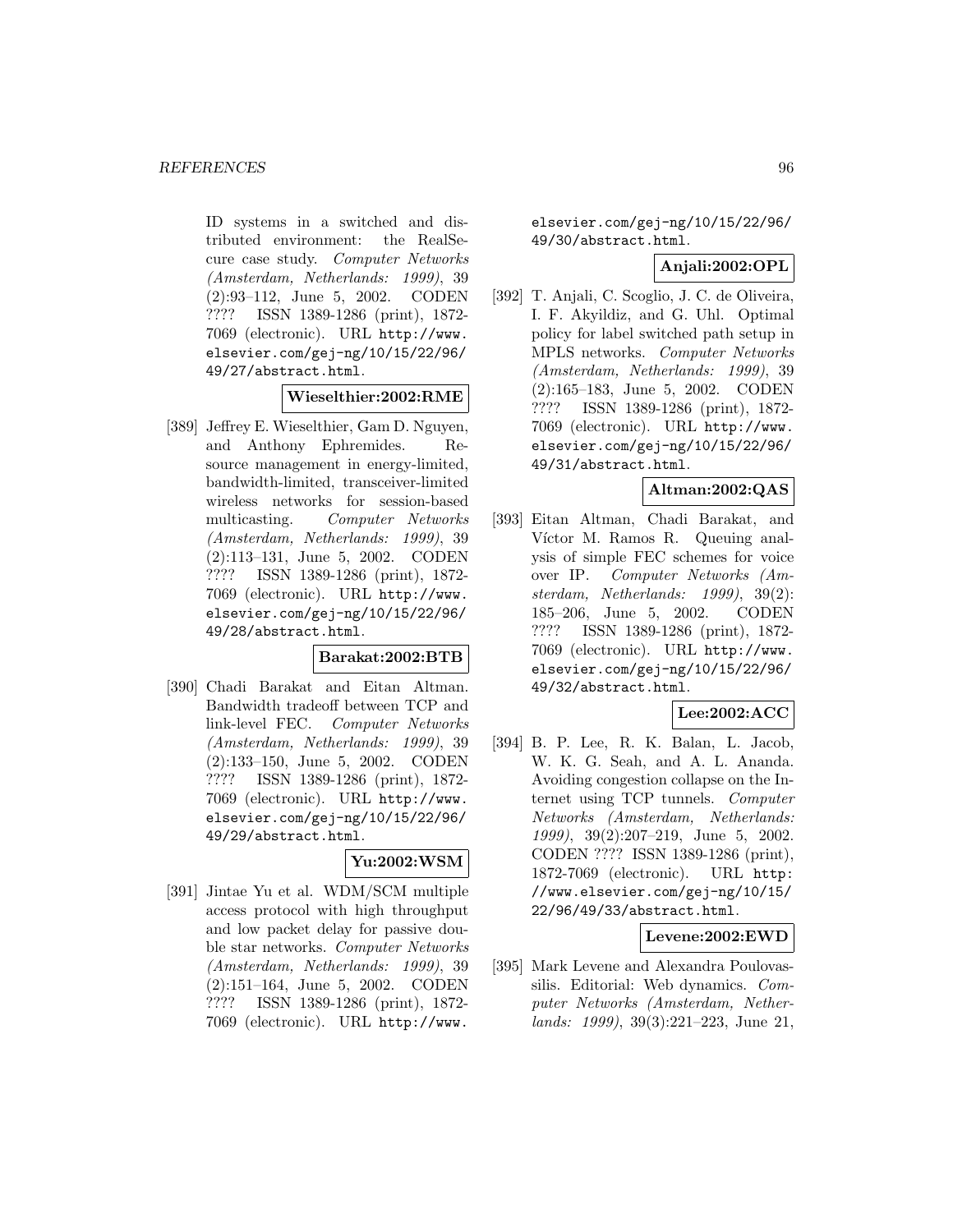2002. CODEN ???? ISSN 1389-1286 (print), 1872-7069 (electronic). URL http://www.elsevier.com/gej-ng/ 10/15/22/96/50/27/abstract.html; http://www.elsevier.com/gej-ng/ 10/15/22/96/50/27/article.pdf.

#### **Abiteboul:2002:XP**

[396] S. Abiteboul, S. Cluet, G. Ferran, and M.-C. Rousset. The Xyleme project. Computer Networks (Amsterdam, Netherlands: 1999), 39 (3):225–238, June 21, 2002. CO-DEN ???? ISSN 1389-1286 (print), 1872-7069 (electronic). URL http://www.elsevier.com/gej-ng/ 10/15/22/96/50/28/abstract.html; http://www.elsevier.com/gej-ng/ 10/15/22/96/50/28/article.pdf.

### **Bailey:2002:AOE**

[397] James Bailey, Alexandra Poulovassilis, and Peter T. Wood. Analysis and optimisation of event-conditionaction rules on XML. Computer Networks (Amsterdam, Netherlands: 1999), 39(3):239–259, June 21, 2002. CODEN ???? ISSN 1389-1286 (print), 1872-7069 (electronic). URL http://www.elsevier.com/gej-ng/ 10/15/22/96/50/29/abstract.html; http://www.elsevier.com/gej-ng/ 10/15/22/96/50/29/article.pdf.

### **Krapivsky:2002:SPP**

[398] P. L. Krapivsky and S. Redner. A statistical physics perspective on Web growth. Computer Networks (Amsterdam, Netherlands: 1999), 39 (3):261–276, June 21, 2002. CO-DEN ???? ISSN 1389-1286 (print), 1872-7069 (electronic). URL http://www.elsevier.com/gej-ng/

10/15/22/96/50/30/abstract.html; http://www.elsevier.com/gej-ng/ 10/15/22/96/50/30/article.pdf.

### **Levene:2002:SME**

[399] Mark Levene, Trevor Fenner, George Loizou, and Richard Wheeldon. A stochastic model for the evolution of the Web. Computer Networks (Amsterdam, Netherlands: 1999), 39 (3):277–287, June 21, 2002. CO-DEN ???? ISSN 1389-1286 (print), 1872-7069 (electronic). URL http://www.elsevier.com/gej-ng/ 10/15/22/96/50/31/abstract.html; http://www.elsevier.com/gej-ng/ 10/15/22/96/50/31/article.pdf.

# **Risvik:2002:SEW**

[400] Knut Magne Risvik and Rolf Michelsen. Search engines and Web dynamics. Computer Networks (Amsterdam, Netherlands: 1999), 39(3): 289–302, June 21, 2002. CO-DEN ???? ISSN 1389-1286 (print), 1872-7069 (electronic). URL http://www.elsevier.com/gej-ng/ 10/15/22/96/50/32/abstract.html; http://www.elsevier.com/gej-ng/ 10/15/22/96/50/32/article.pdf.

### **Zhang:2002:NWU**

[401] Dell Zhang and Yisheng Dong. A novel Web usage mining approach for search engines. Computer Networks (Amsterdam, Netherlands: 1999), 39 (3):303–310, June 21, 2002. CO-DEN ???? ISSN 1389-1286 (print), 1872-7069 (electronic). URL http://www.elsevier.com/gej-ng/ 10/15/22/96/50/33/abstract.html; http://www.elsevier.com/gej-ng/ 10/15/22/96/50/33/article.pdf.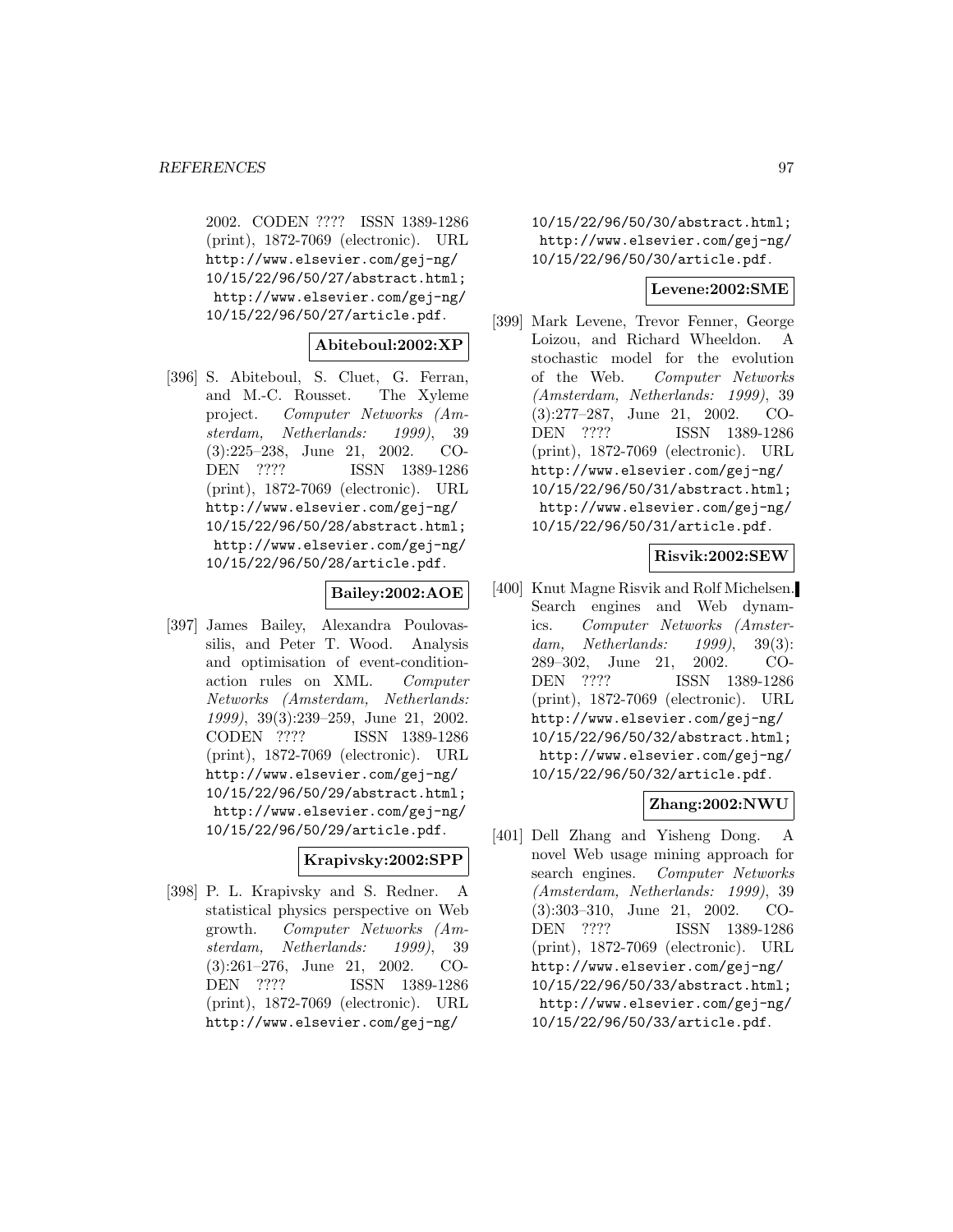#### **Lemahieu:2002:CBN**

[402] Wilfried Lemahieu. Context-based navigation in the Web by means of dynamically generated guided tours. Computer Networks (Amsterdam, Netherlands: 1999), 39 (3):311–328, June 21, 2002. CO-DEN ???? ISSN 1389-1286 (print), 1872-7069 (electronic). URL http://www.elsevier.com/gej-ng/ 10/15/22/96/50/34/abstract.html; http://www.elsevier.com/gej-ng/ 10/15/22/96/50/34/article.pdf.

# **Sang:2002:PAN**

[403] Aimin Sang and San qi Li. A predictability analysis of network traffic. Computer Networks (Amsterdam, Netherlands: 1999), 39(4): 329–345, July 15, 2002. CODEN ???? ISSN 1389-1286 (print), 1872- 7069 (electronic). URL http://www. elsevier.com/gej-ng/10/15/22/96/ 51/27/abstract.html.

### **Balan:2002:THM**

[404] R. K. Balan et al. TCP HACK: a mechanism to improve performance over lossy links. Computer Networks (Amsterdam, Netherlands: 1999), 39 (4):347–361, July 15, 2002. CODEN ???? ISSN 1389-1286 (print), 1872- 7069 (electronic). URL http://www. elsevier.com/gej-ng/10/15/22/96/ 51/28/abstract.html.

# **Lenzini:2002:PTT**

[405] L. Lenzini, E. Mingozzi, and G. Stea. Packet timed token service discipline: a scheduling algorithm based on the dual-class paradigm for providing QoS in integrated services networks. Computer Networks (Amsterdam, Nether-

lands: 1999), 39(4):363–384, July 15, 2002. CODEN ???? ISSN 1389-1286 (print), 1872-7069 (electronic). URL http://www.elsevier.com/gej-ng/ 10/15/22/96/51/29/abstract.html.

# **Bhagwat:2002:MAT**

[406] Pravin Bhagwat, David A. Maltz, and Adrian Segall. MSOCKS+: an architecture for transport layer mobility. Computer Networks (Amsterdam, Netherlands: 1999), 39(4): 385–403, July 15, 2002. CODEN ???? ISSN 1389-1286 (print), 1872- 7069 (electronic). URL http://www. elsevier.com/gej-ng/10/15/22/96/ 51/30/abstract.html.

### **Lee:2002:IMR**

[407] Jangwon Lee and Gustavo de Veciana. IP multicast resource and topology discovery using a fan-out decrement mechanism. Computer Networks (Amsterdam, Netherlands: 1999), 39(4): 405–422, July 15, 2002. CODEN ???? ISSN 1389-1286 (print), 1872- 7069 (electronic). URL http://www. elsevier.com/gej-ng/10/15/22/96/ 51/31/abstract.html.

# **Chahed:2002:MPM**

[408] Tijani Chahed, Gérard Hébuterne, and Guy Pujolle. Mapping of performance metrics between IP and ATM. Computer Networks (Amsterdam, Netherlands: 1999), 39(4):423–436, July 15, 2002. CODEN ???? ISSN 1389-1286 (print), 1872-7069 (electronic). URL http://www.elsevier.com/gej-ng/ 10/15/22/96/51/32/abstract.html.

# **Cohen:2002:PMD**

[409] Edith Cohen and Haim Kaplan. Prefetching the means for document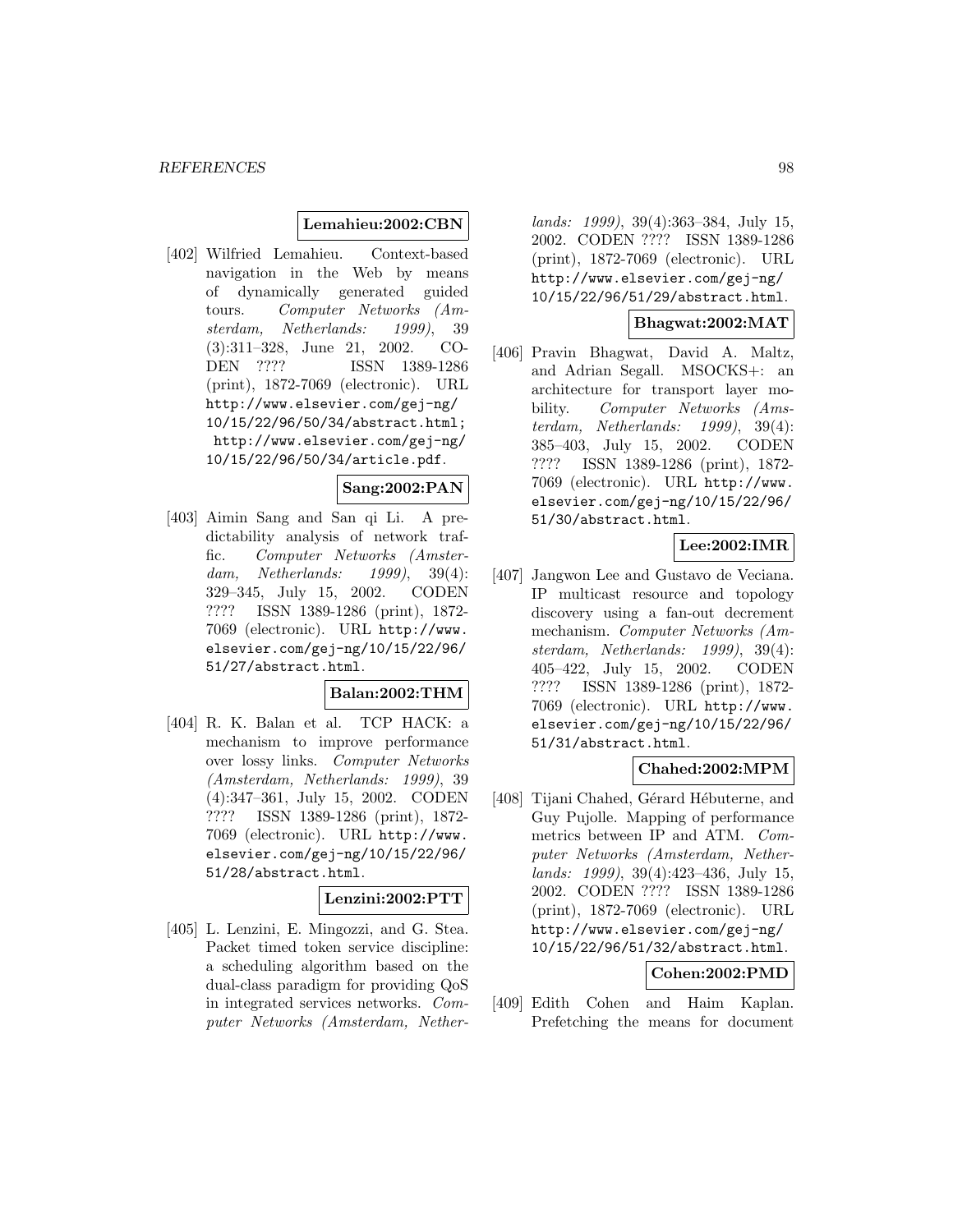transfer: a new approach for reducing Web latency. Computer Networks (Amsterdam, Netherlands: 1999), 39 (4):437–455, July 15, 2002. CODEN ???? ISSN 1389-1286 (print), 1872- 7069 (electronic). URL http://www. elsevier.com/gej-ng/10/15/22/96/ 51/33/abstract.html.

### **Schneider:2002:SSO**

[410] G. Michael Schneider and Tamas Nemeth. A simulation study of the OSPF-OMP routing algorithm. Computer Networks (Amsterdam, Netherlands: 1999), 39(4):457–468, July 15, 2002. CODEN ???? ISSN 1389-1286 (print), 1872-7069 (electronic). URL http://www.elsevier.com/gej-ng/ 10/15/22/96/51/34/abstract.html.

**Marchiori:2002:E**

[411] Massimo Marchiori, Mary Ellen Zurko, and Michael R. Lyu. Editorial. Computer Networks (Amsterdam, Netherlands: 1999), 39(5):469–471, August 5, 2002. CODEN ???? ISSN 1389-1286 (print), 1872-7069 (electronic). URL http://www.elsevier.com/gej-ng/ 10/15/22/96/52/27/abstract.html.

# **Buneman:2002:KX**

[412] Peter Buneman, Susan Davidson, Wenfei Fan, Carmem Hara, and Wang-Chiew Tan. Keys for XML. Computer Networks (Amsterdam, Netherlands: 1999), 39(5):473–487, August 5, 2002. CODEN ???? ISSN 1389-1286 (print), 1872-7069 (electronic). URL http: //www.elsevier.com/gej-ng/10/15/ 22/96/52/28/abstract.html.

### **Fan:2002:UCM**

[413] Wenfei Fan, Gabriel M. Kuper, and Jérôme Siméon. A unified constraint

model for XML. Computer Networks (Amsterdam, Netherlands: 1999), 39 (5):489–505, August 5, 2002. CODEN ???? ISSN 1389-1286 (print), 1872- 7069 (electronic). URL http://www. elsevier.com/gej-ng/10/15/22/96/ 52/29/abstract.html.

# **Brown:2002:MMW**

[414] Allen Brown, Matthew Fuchs, Jonathan Robie, and Philip Wadler. MSL: a model for W3C XML Schema. Computer Networks (Amsterdam, Netherlands: 1999), 39(5):507–521, August 5, 2002. CODEN ???? ISSN 1389-1286 (print), 1872-7069 (electronic). URL http://www.elsevier.com/gej-ng/ 10/15/22/96/52/30/abstract.html.

# **Agrawal:2002:VSO**

[415] Rakesh Agrawal, Roberto J. Bayardo, Jr., Daniel Gruhl, and Spiros Papadimitriou. Vinci: a service-oriented architecture for rapid development of Web applications. Computer Networks (Amsterdam, Netherlands: 1999), 39(5): 523–539, August 5, 2002. CODEN ???? ISSN 1389-1286 (print), 1872- 7069 (electronic). URL http://www. elsevier.com/gej-ng/10/15/22/96/ 52/31/abstract.html.

# **Petropoulos:2002:BXQ**

[416] Michalis Petropoulos, Yannis Papakonstantinou, and Vasilis Vassalos. Building XML query forms and reports with XQForms. Computer Networks (Amsterdam, Netherlands: 1999), 39(5): 541–558, August 5, 2002. CODEN ???? ISSN 1389-1286 (print), 1872- 7069 (electronic). URL http://www. elsevier.com/gej-ng/10/15/22/96/ 52/32/abstract.html.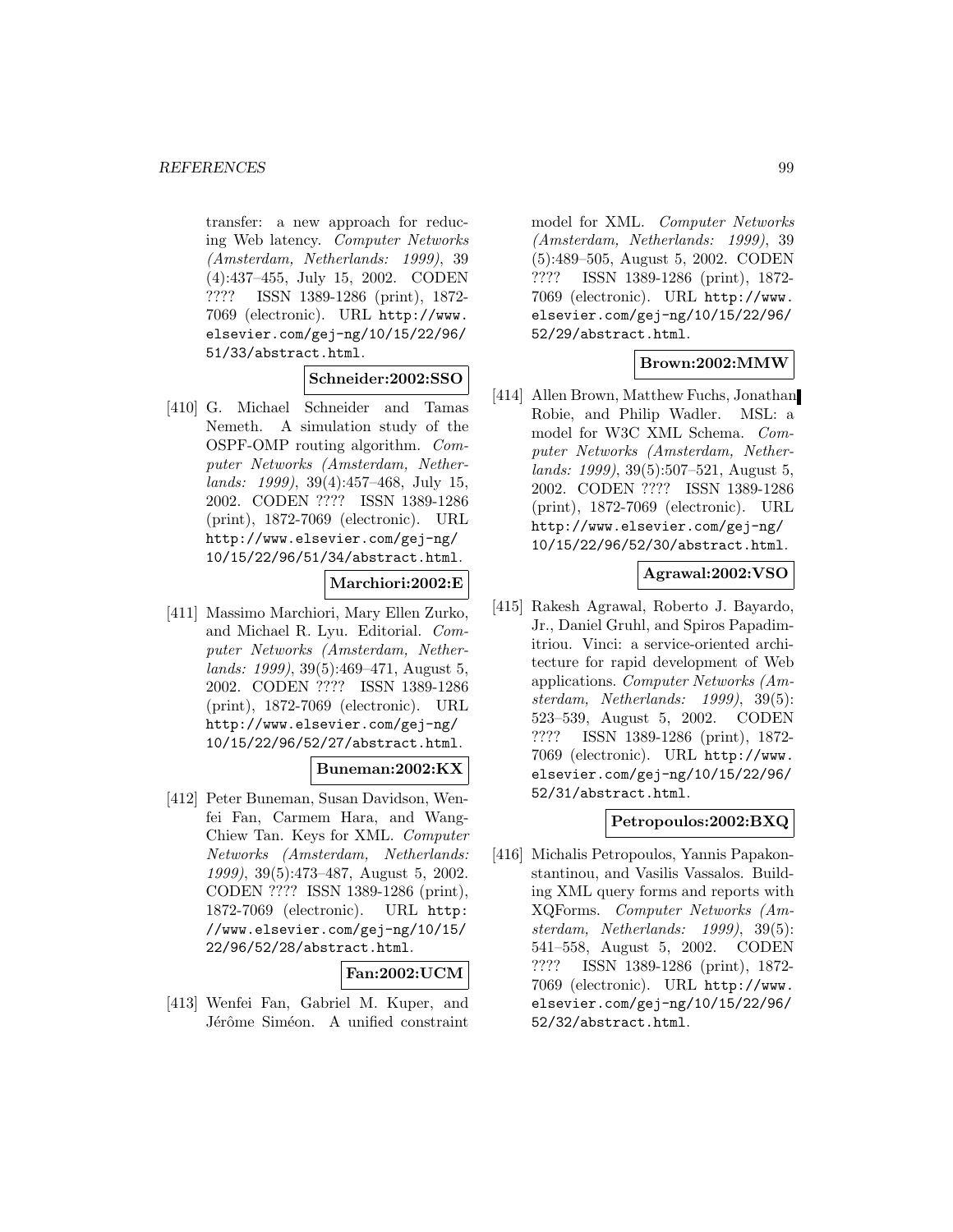### **Beck:2002:EFS**

[417] Micah Beck, Terry Moore, Leif Abrahamsson, Chistophe Achouiantz, and Patrik Johansson. Enabling full service surrogates using the portable channel representation. Computer Networks (Amsterdam, Netherlands: 1999), 39 (5):559–576, August 5, 2002. CODEN ???? ISSN 1389-1286 (print), 1872- 7069 (electronic). URL http://www. elsevier.com/gej-ng/10/15/22/96/ 52/33/abstract.html.

#### **Beckett:2002:DIR**

[418] David Beckett. The design and implementation of the Redland RDF application framework. Computer Networks (Amsterdam, Netherlands: 1999), 39 (5):577–588, August 5, 2002. CODEN ???? ISSN 1389-1286 (print), 1872- 7069 (electronic). URL http://www. elsevier.com/gej-ng/10/15/22/96/ 52/34/abstract.html.

#### **Kahan:2002:AOR**

[419] J. Kahan, M.-R. Koivunen, E. Prud'Hommeaux, 52/38/abstract.html. and R. R. Swick. Annotea: an open RDF infrastructure for shared Web annotations. Computer Networks (Amsterdam, Netherlands: 1999), 39(5): 589–608, August 5, 2002. CODEN ???? ISSN 1389-1286 (print), 1872- 7069 (electronic). URL http://www. elsevier.com/gej-ng/10/15/22/96/ 52/35/abstract.html.

# **Broekstra:2002:EKR**

[420] Jeen Broekstra et al. Enabling knowledge representation on the Web by extending RDF Schema. Computer Networks (Amsterdam, Netherlands: 1999), 39(5):609–634, August 5, 2002. CODEN ???? ISSN 1389-1286 (print),

1872-7069 (electronic). URL http: //www.elsevier.com/gej-ng/10/15/ 22/96/52/36/abstract.html.

### **Myllymaki:2002:EWD**

[421] Jussi Myllymaki. Effective Web data extraction with standard XML technologies. Computer Networks (Amsterdam, Netherlands: 1999), 39(5): 635–644, August 5, 2002. CODEN ???? ISSN 1389-1286 (print), 1872- 7069 (electronic). URL http://www. elsevier.com/gej-ng/10/15/22/96/ 52/37/abstract.html.

#### **Bonifati:2002:PRS**

[422] Angela Bonifati, Stefano Ceri, and Stefano Paraboschi. Pushing reactive services to XML repositories using active rules. Computer Networks (Amsterdam, Netherlands: 1999), 39(5): 645–660, August 5, 2002. CODEN ???? ISSN 1389-1286 (print), 1872- 7069 (electronic). URL http://www. elsevier.com/gej-ng/10/15/22/96/

### **Strobel:2002:XSR**

[423] Michael Ströbel. An XML schema representation for the communication design of electronic negotiations. Computer Networks (Amsterdam, Netherlands: 1999), 39(5):661–680, August 5, 2002. CODEN ???? ISSN 1389-1286 (print), 1872-7069 (electronic). URL http://www.elsevier.com/gej-ng/ 10/15/22/96/52/39/abstract.html.

### **Sundaresan:2002:APM**

[424] Neel Sundaresan and Reshad Moussa. Algorithms and programming models for efficient representation of XML for Internet applications. Computer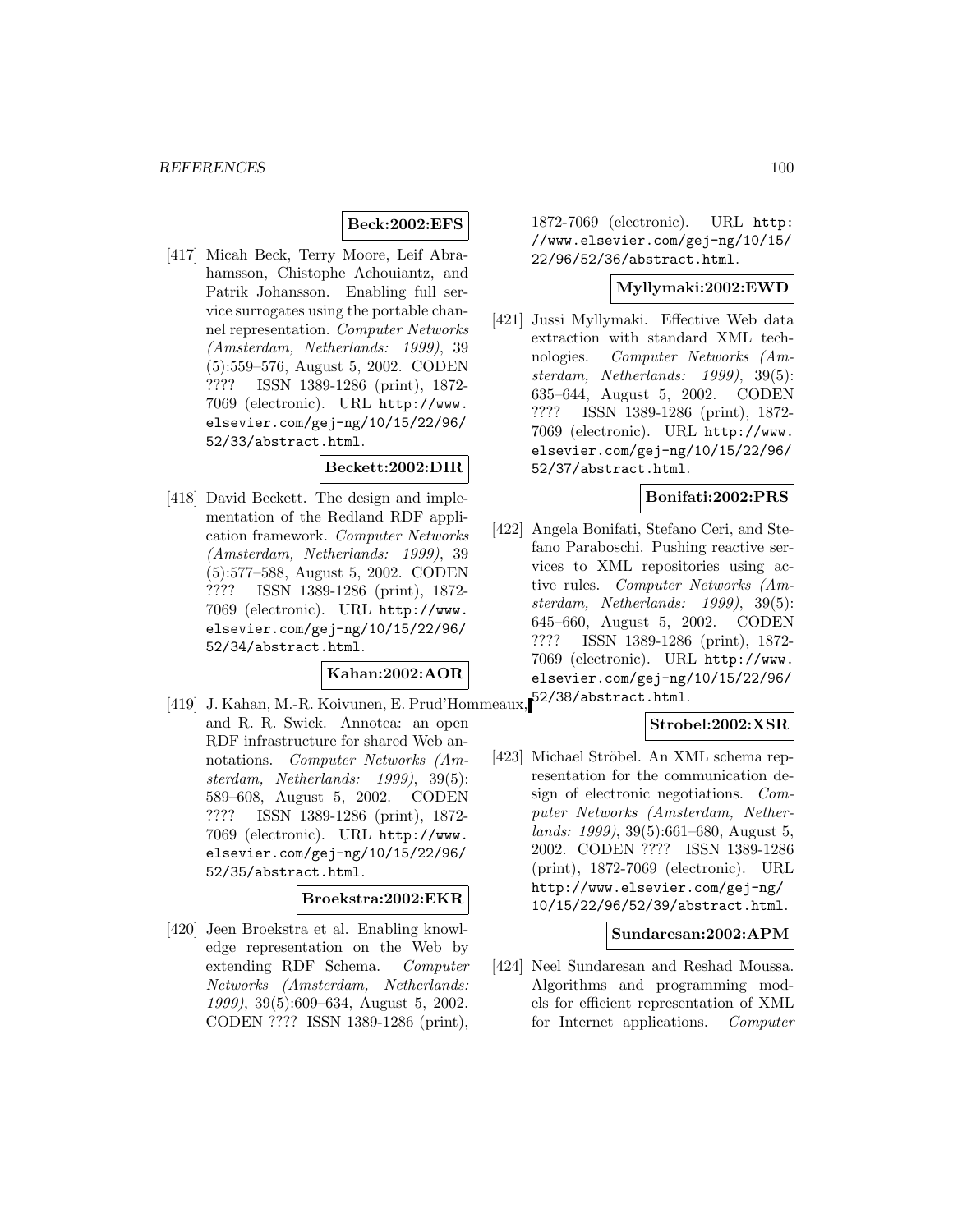Networks (Amsterdam, Netherlands: 1999), 39(5):681–697, August 5, 2002. CODEN ???? ISSN 1389-1286 (print), 1872-7069 (electronic). URL http: //www.elsevier.com/gej-ng/10/15/ 22/96/52/40/abstract.html.

### **Judge:2002:WWM**

[425] Paul Judge and Mostafa Ammar. WHIM: watermarking multicast video with a hierarchy of intermediaries. Computer Networks (Amsterdam, Netherlands: 1999), 39(6):699–712, August 21, 2002. CODEN ???? ISSN 1389-1286 (print), 1872-7069 (electronic). URL http://www. elsevier.com/gej-ng/10/15/22/96/ 53/27/abstract.html.

# **Costa:2002:DSP**

[426] Luís Henrique M. K. Costa, Serge Fdida, and Otto Carlos M. B. Duarte. Developing scalable protocols for threemetric QoS routing. Computer Networks (Amsterdam, Netherlands: 1999), 39(6):713–727, August 21, 2002. CODEN ???? ISSN 1389-1286 (print), 1872-7069 (electronic). URL http: //www.elsevier.com/gej-ng/10/15/ 22/96/53/28/abstract.html.

### **Yang:2002:TSB**

[427] Wen-Lin Yang. A tabu-search based algorithm for the multicast-streams distribution problem. Computer Networks (Amsterdam, Netherlands: 1999), 39 (6):729–747, August 21, 2002. CODEN ???? ISSN 1389-1286 (print), 1872- 7069 (electronic). URL http://www. elsevier.com/gej-ng/10/15/22/96/ 53/29/abstract.html.

# **Onur:2002:MBR**

[428] Ertan Onur, Hakan Deliç, Cem Ersoy, and M. Ufuk Çağlayan. Measurementbased replanning of cell capacities in GSM networks. Computer Networks (Amsterdam, Netherlands: 1999), 39 (6):749–767, August 21, 2002. CODEN ???? ISSN 1389-1286 (print), 1872- 7069 (electronic). URL http://www. elsevier.com/gej-ng/10/15/22/96/ 53/30/abstract.html.

### **Cho:2002:DBM**

[429] Jeong woo Cho and Dong ho Cho. Dynamic buffer management scheme based on rate estimation in packetswitched networks. Computer Networks (Amsterdam, Netherlands: 1999), 39(6):769–787, August 21, 2002. CO-DEN ???? ISSN 1389-1286 (print), 1872-7069 (electronic). URL http: //www.elsevier.com/gej-ng/10/15/ 22/96/53/31/abstract.html.

#### **Altman:2002:SDM**

[430] Eitan Altman, Kostya Avrachenkov, Chadi Barakat, and Rudesindo Núñez-Queija. State-dependent M/G/1 type queueing analysis for congestion control in data networks. Computer Networks (Amsterdam, Netherlands: 1999), 39(6):789–808, August 21, 2002. CODEN ???? ISSN 1389-1286 (print), 1872-7069 (electronic). URL http: //www.elsevier.com/gej-ng/10/15/ 22/96/53/32/abstract.html.

### **Ahmed:2002:TCM**

[431] Mohiuddin Ahmed, Srikanth Krishnamurthy, Randy Katz, and Son Dao. Trajectory control of mobile gateways for range extension in ad hoc networks. Computer Networks (Ams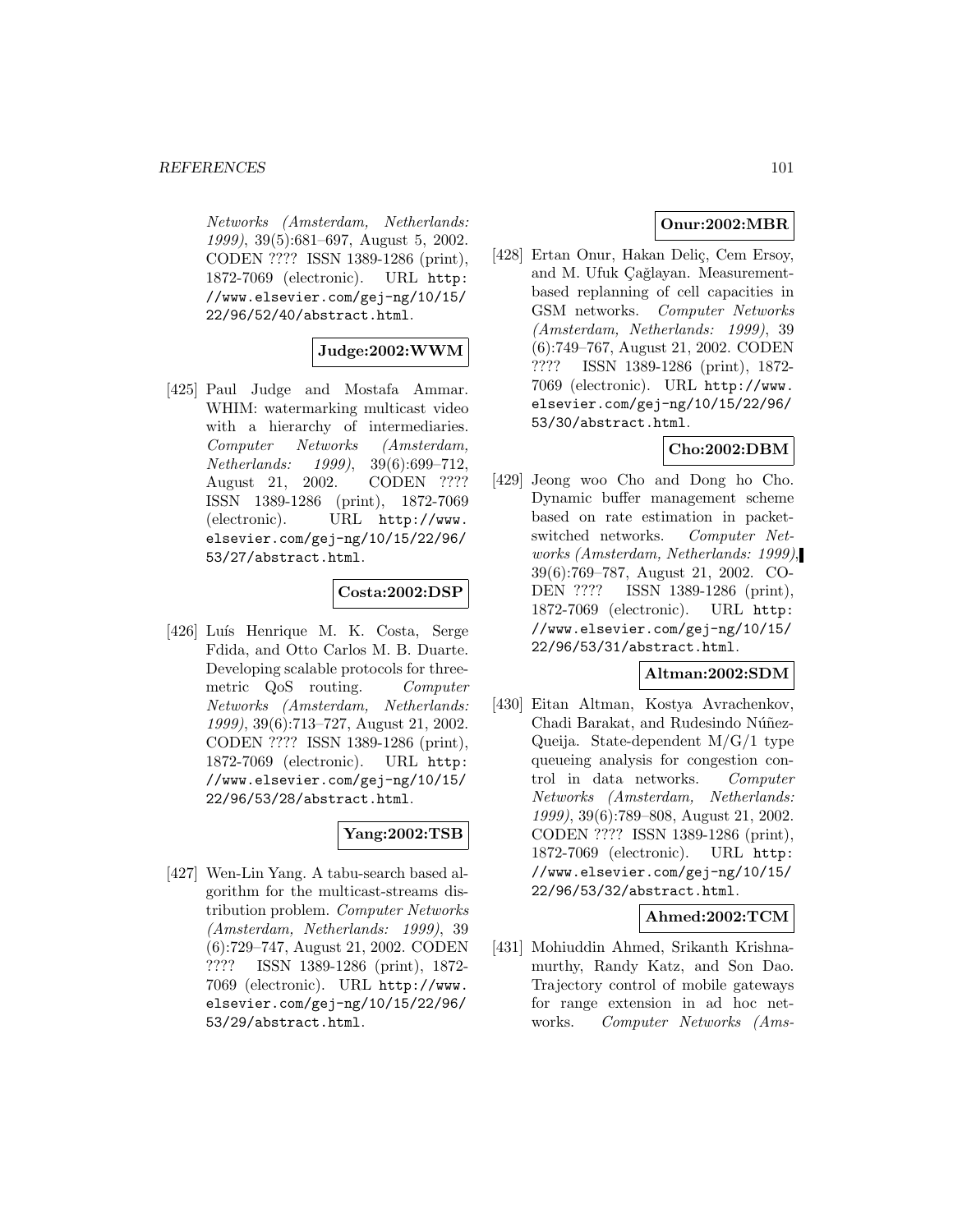terdam, Netherlands: 1999), 39(6): 809–825, August 21, 2002. CODEN ???? ISSN 1389-1286 (print), 1872- 7069 (electronic). URL http://www. elsevier.com/gej-ng/10/15/22/96/ 53/33/abstract.html.

### **Iheagwara:2002:ISL**

[432] Charles Iheagwara and Andrew Blyth. The impact of security layering on endto-end latency and system performance in switched and distributed e-business environments. Computer Networks (Amsterdam, Netherlands: 1999), 39 (6):827–840, August 21, 2002. CODEN ???? ISSN 1389-1286 (print), 1872- 7069 (electronic). URL http://www. elsevier.com/gej-ng/10/15/22/96/ 53/34/abstract.html.

#### **Anonymous:2002:AIVb**

[433] Anonymous. Author index volume 39. Computer Networks (Amsterdam, Netherlands: 1999), 39(6):841– 843, August 21, 2002. CODEN ???? ISSN 1389-1286 (print), 1872- 7069 (electronic). URL http://www. elsevier.com/gej-ng/10/15/22/96/ 53/35/abstract.html.

### **Anonymous:2002:SIVb**

[434] Anonymous. Subject index volume 39. Computer Networks (Amsterdam, Netherlands: 1999), 39(6):845– 847, August 21, 2002. CODEN ???? ISSN 1389-1286 (print), 1872- 7069 (electronic). URL http://www. elsevier.com/gej-ng/10/15/22/96/ 53/36/abstract.html.

### **Casaca:2002:GET**

[435] Augusto Casaca and Amardeo C. Sarma. Guest editorial: Towards a

new Internet architecture. Computer Networks (Amsterdam, Netherlands: 1999), 40(1):1–4, September ??, 2002. CODEN ???? ISSN 1389-1286 (print), 1872-7069 (electronic). URL http: //www.elsevier.com/gej-ng/10/15/ 22/97/27/27/abstract.html.

### **Baxevanidis:2002:GRN**

[436] Kyriakos Baxevanidis, Howard Davies, Ian Foster, and Fabrizio Gagliardi. Grids and research networks as drivers and enablers of future Internet architectures. Computer Networks (Amsterdam, Netherlands: 1999), 40(1): 5–17, September ??, 2002. CODEN ???? ISSN 1389-1286 (print), 1872- 7069 (electronic). URL http://www. elsevier.com/gej-ng/10/15/22/97/ 27/28/abstract.html.

#### **Noureddine:2002:IPI**

[437] Waël Noureddine and Fouad Tobagi. Improving the performance of interactive TCP applications using service differentiation. Computer Networks (Amsterdam, Netherlands: 1999), 40(1): 19–43, September ??, 2002. CODEN ???? ISSN 1389-1286 (print), 1872- 7069 (electronic). URL http://www. elsevier.com/gej-ng/10/15/22/97/ 27/29/abstract.html.

### **Miao:2002:TDM**

[438] Yu-Ben Miao, Wen-Shyang Hwang, and Ce-Kuen Shieh. A transparent deployment method of RSVP-aware applications on UNIX. Computer Networks (Amsterdam, Netherlands: 1999), 40(1):45–56, September ??, 2002. CODEN ???? ISSN 1389-1286 (print), 1872-7069 (electronic). URL http://www.elsevier.com/gej-ng/ 10/15/22/97/27/30/abstract.html.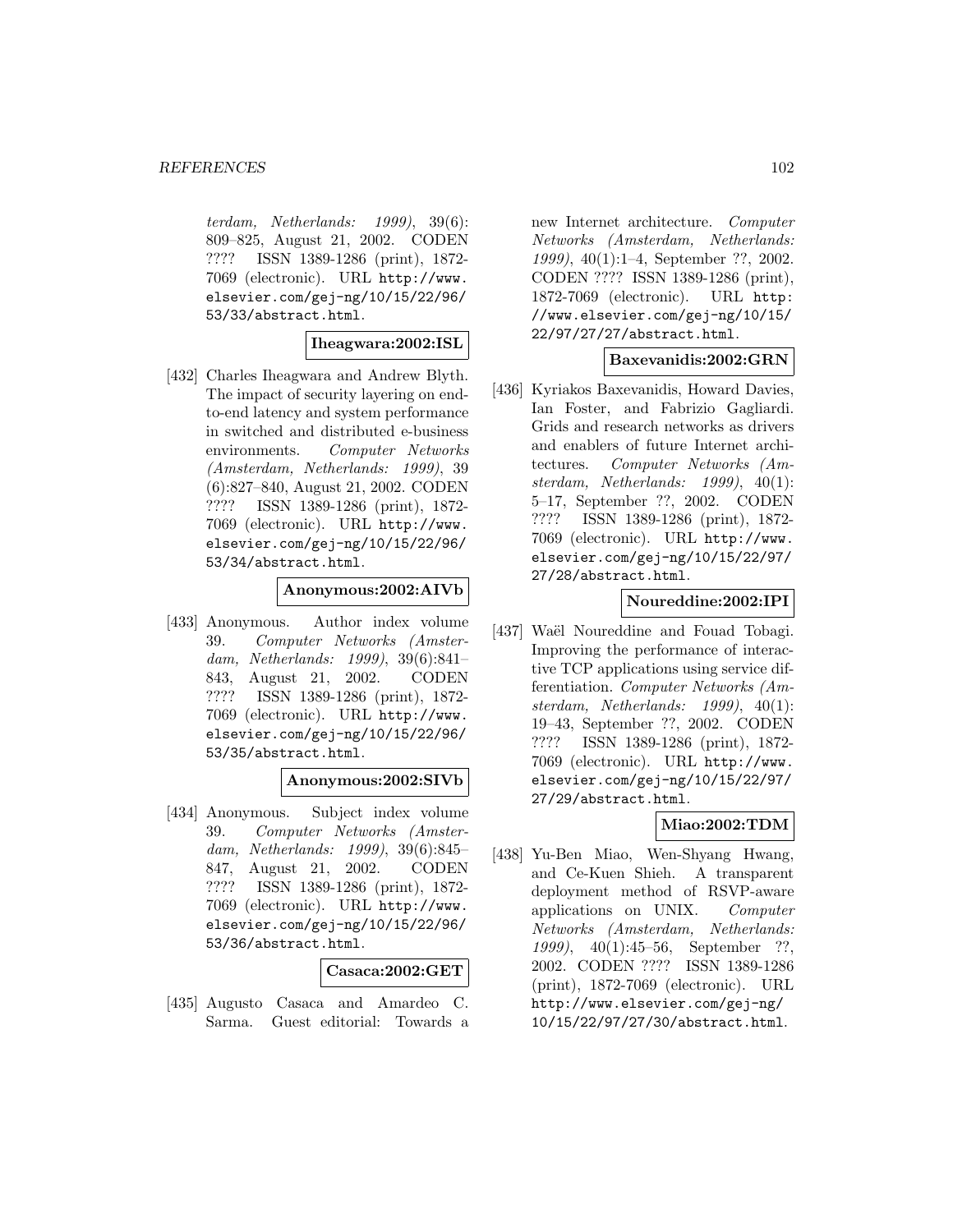#### **Benameur:2002:QSF**

[439] N. Benameur, S. Ben Fredj, S. Oueslati-Boulahia, and J. W. Roberts. Quality of service and flow level admission control in the Internet. Computer Networks (Amsterdam, Netherlands: 1999), 40(1):57–71, September ??, 2002. CODEN ???? ISSN 1389-1286 (print), 1872-7069 (electronic). URL http://www.elsevier.com/gej-ng/ 10/15/22/97/27/31/abstract.html.

# **Bianchi:2002:PFQ**

[440] G. Bianchi, N. Blefari-Melazzi, and M. Femminella. Per-flow QoS support over a stateless Differentiated Services IP domain. Computer Networks (Amsterdam, Netherlands: 1999), 40(1): 73–87, September ??, 2002. CODEN ???? ISSN 1389-1286 (print), 1872- 7069 (electronic). URL http://www. elsevier.com/gej-ng/10/15/22/97/ 27/32/abstract.html.

### **Liebeherr:2002:RAB**

[441] Jörg Liebeherr and Nicolas Christin. Rate allocation and buffer management for differentiated services. Computer Networks (Amsterdam, Netherlands: 1999), 40(1):89–110, September ??, 2002. CODEN ???? ISSN 1389-1286 (print), 1872-7069 (electronic). URL http://www.elsevier.com/gej-ng/ 10/15/22/97/27/33/abstract.html.

#### **Awduche:2002:ITE**

[442] Daniel O. Awduche and Bijan Jabbari. Internet traffic engineering using multi-protocol label switching (MPLS). Computer Networks (Amsterdam, Netherlands: 1999), 40(1): 111–129, September ??, 2002. CODEN

???? ISSN 1389-1286 (print), 1872- 7069 (electronic). URL http://www. elsevier.com/gej-ng/10/15/22/97/ 27/34/abstract.html.

# **Filsfils:2002:EMI**

[443] Clarence Filsfils and John Evans. Engineering a multiservice IP backbone to support tight SLAs. Computer Networks (Amsterdam, Netherlands: 1999), 40(1):131–148, September ??, 2002. CODEN ???? ISSN 1389-1286 (print), 1872-7069 (electronic). URL http://www.elsevier.com/gej-ng/ 10/15/22/97/27/35/abstract.html.

### **Banerjee:2002:CAP**

[444] Gargi Banerjee and Deepinder Sidhu. Comparative analysis of path computation techniques for MPLS traffic engineering. Computer Networks (Amsterdam, Netherlands: 1999), 40(1): 149–165, September ??, 2002. CODEN ???? ISSN 1389-1286 (print), 1872- 7069 (electronic). URL http://www. elsevier.com/gej-ng/10/15/22/97/ 27/36/abstract.html.

# **Ho:2002:FSC**

[445] Pin-Han Ho and H. T. Mouftah. Framework of spare capacity reallocation with S-SLSP for mesh WDM networks. Computer Networks (Amsterdam, Netherlands: 1999), 40(1): 167–179, September ??, 2002. CODEN ???? ISSN 1389-1286 (print), 1872- 7069 (electronic). URL http://www. elsevier.com/gej-ng/10/15/22/97/ 27/37/abstract.html.

#### **Sanmateu:2002:SMA**

[446] A. Sanmateu et al. Seamless mobility across IP networks using Mo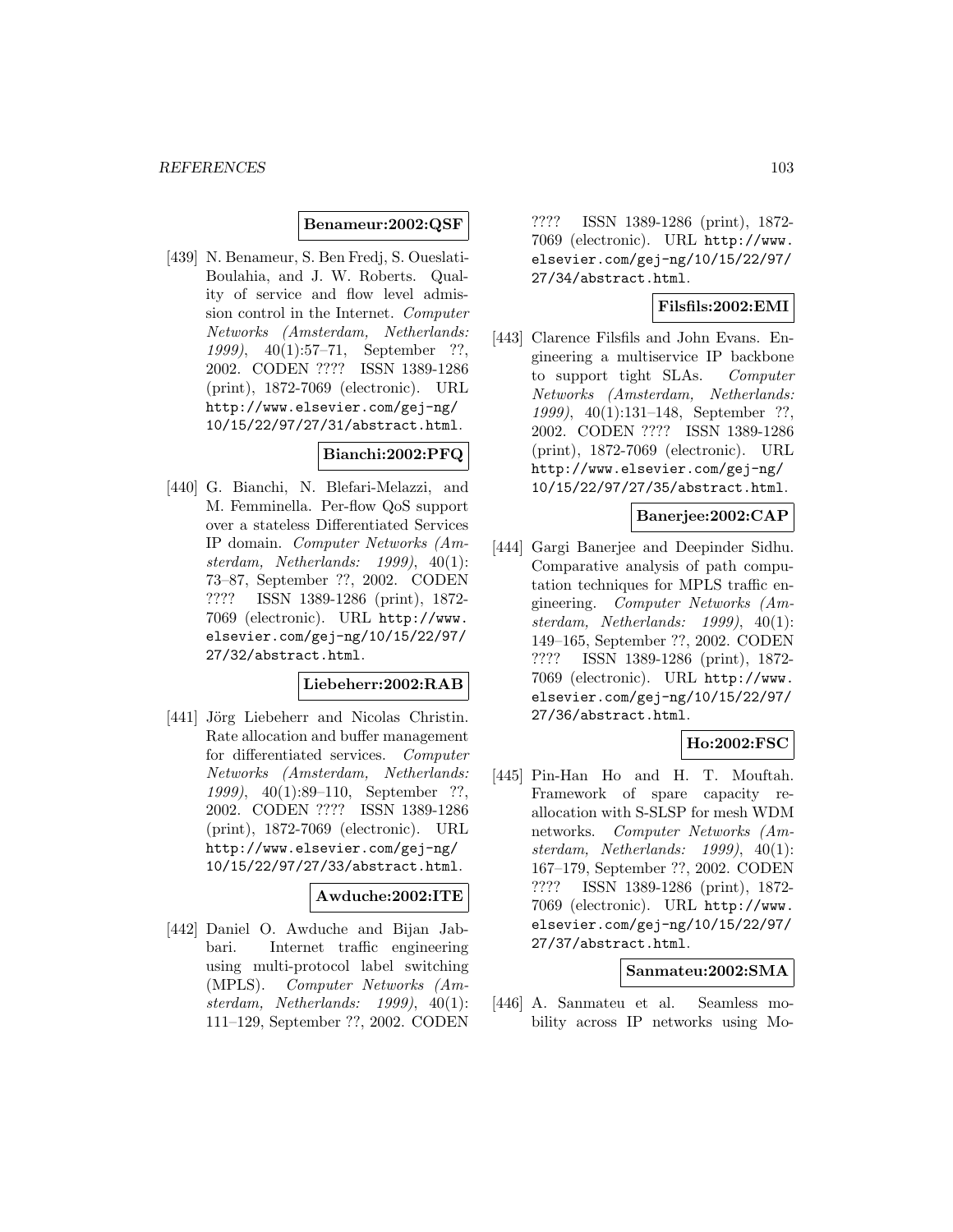bile IP. Computer Networks (Amsterdam, Netherlands: 1999), 40(1):181– 190, September ??, 2002. CODEN ???? ISSN 1389-1286 (print), 1872- 7069 (electronic). URL http://www. elsevier.com/gej-ng/10/15/22/97/ 27/38/abstract.html.

### **Costa:2002:SSP**

[447] Xavier Pérez Costa and Hannes Hartenstein. A simulation study on the performance of Mobile IPv6 in a WLAN-based cellular network. Computer Networks (Amsterdam, Netherlands: 1999), 40(1):191– 204, September ??, 2002. CODEN ???? ISSN 1389-1286 (print), 1872- 7069 (electronic). URL http://www. elsevier.com/gej-ng/10/15/22/97/ 27/39/abstract.html.

### **Cidon:2002:OAE**

[448] Israel Cidon, Shay Kutten, and Ran Soffer. Optimal allocation of electronic content. Computer Networks (Amsterdam, Netherlands: 1999), 40(2): 205–218, October 7, 2002. CODEN ???? ISSN 1389-1286 (print), 1872- 7069 (electronic). URL http://www. elsevier.com/gej-ng/10/15/22/97/ 49/28/abstract.html.

### **Selcuk:2002:POT**

[449] Ali Aydin Selçuk and Deepinder Sidhu. Probabilistic optimization techniques for multicast key management. Computer Networks (Amsterdam, Netherlands: 1999), 40(2):219–234, October 7, 2002. CODEN ???? ISSN 1389-1286 (print), 1872-7069 (electronic). URL http://www.elsevier.com/gej-ng/ 10/15/22/97/49/29/abstract.html.

# **Shan:2002:MPA**

[450] Zhiguang Shan, Chuang Lin, Dan C. Marinescu, and Yang Yang. Modeling and performance analysis of QoSaware load balancing of Web-server clusters. Computer Networks (Amsterdam, Netherlands: 1999), 40(2): 235–256, October 7, 2002. CODEN ???? ISSN 1389-1286 (print), 1872- 7069 (electronic). URL http://www. elsevier.com/gej-ng/10/15/22/97/ 49/30/abstract.html.

### **Wang:2002:NME**

[451] S. Y. Wang and H. T. Kung. A new methodology for easily constructing extensible and high-fidelity TCP/IP network simulators. Computer Networks (Amsterdam, Netherlands: 1999), 40 (2):257–278, October 7, 2002. CODEN ???? ISSN 1389-1286 (print), 1872- 7069 (electronic). URL http://www. elsevier.com/gej-ng/10/15/22/97/ 49/31/abstract.html.

# **Bordbar:2002:UUS**

[452] Behzad Bordbar, John Derrick, and Gill Waters. Using UML to specify QoS constraints in ODP. Computer Networks (Amsterdam, Netherlands: 1999), 40(2):279–304, October 7, 2002. CODEN ???? ISSN 1389-1286 (print), 1872-7069 (electronic). URL http: //www.elsevier.com/gej-ng/10/15/ 22/97/49/32/abstract.html.

# **Mir:2002:ESF**

[453] Nader F. Mir. An efficient switching fabric for next-generation largescale computer networking. Computer Networks (Amsterdam, Netherlands: 1999), 40(2):305–315, October 7, 2002. CODEN ???? ISSN 1389-1286 (print),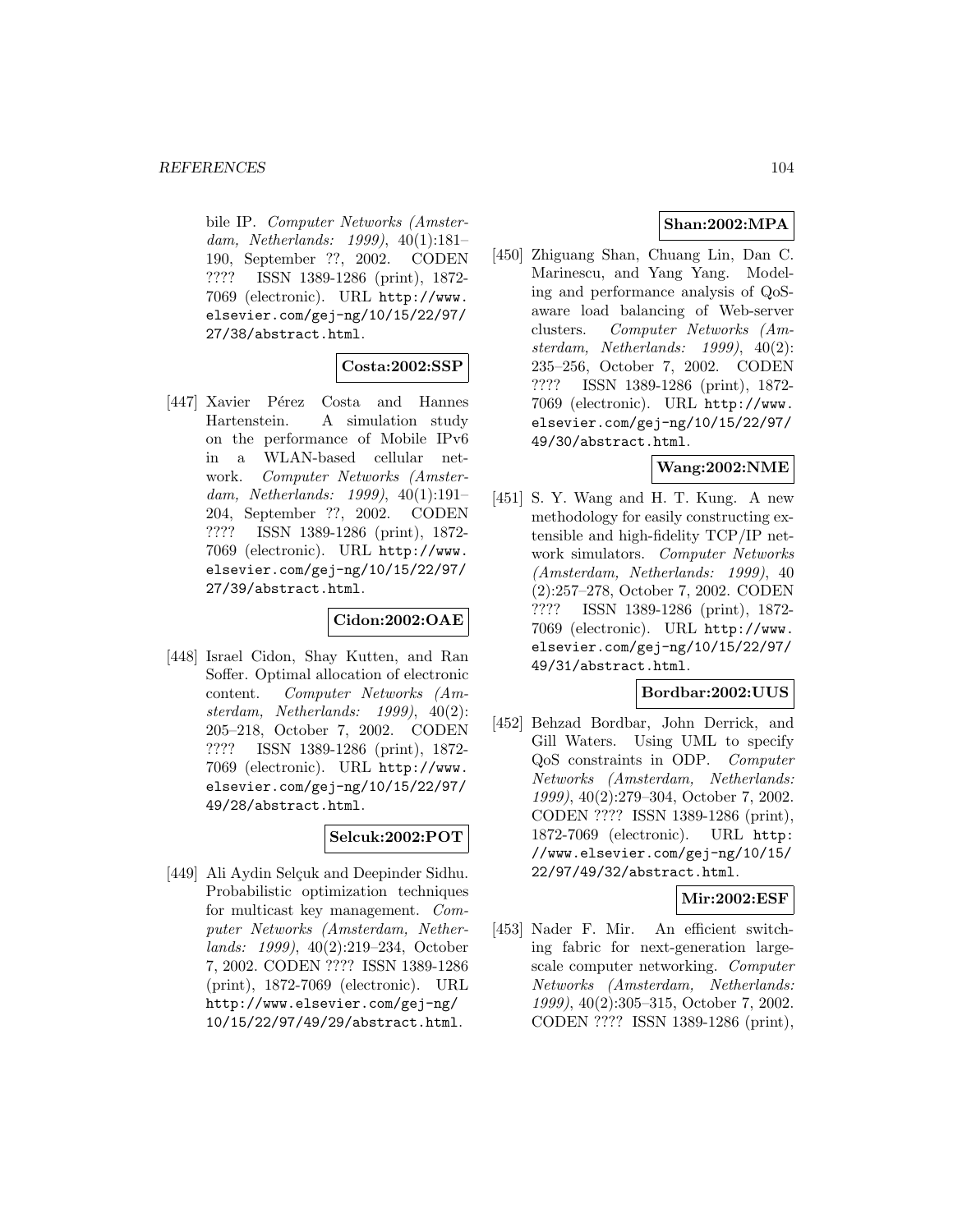1872-7069 (electronic). URL http: //www.elsevier.com/gej-ng/10/15/ 22/97/49/33/abstract.html.

### **Anonymous:2002:EBa**

[454] Anonymous. Editorial Board. Computer Networks (Amsterdam, Netherlands: 1999), 40(2):CO2, October 7, 2002. CODEN ???? ISSN 1389-1286 (print), 1872-7069 (electronic). URL http://www.elsevier.com/gej-ng/ 10/15/22/97/49/27/abstract.html.

### **Devetsikiotis:2002:AME**

[455] Mike Devetsikiotis and Nelson Fonseca. Guest editorial: Advances in modeling and engineering of long-range dependent traffic. Computer Networks (Amsterdam, Netherlands: 1999), 40(3): 317–318, October 22, 2002. CODEN ???? ISSN 1389-1286 (print), 1872- 7069 (electronic). URL http://www. elsevier.com/gej-ng/10/15/22/97/ 50/28/abstract.html.

#### **Nuzman:2002:CMT**

[456] Carl Nuzman, Iraj Saniee, Wim Sweldens, and Alan Weiss. A compound model for TCP connection arrivals for LAN and WAN applications. Computer Networks (Amsterdam, Netherlands: 1999), 40(3):319– 337, October 22, 2002. CODEN ???? ISSN 1389-1286 (print), 1872- 7069 (electronic). URL http://www. elsevier.com/gej-ng/10/15/22/97/ 50/29/abstract.html.

### **Figueiredo:2002:AST**

[457] Daniel R. Figueiredo, Benyuan Liu, Vishal Misra, and Don Towsley. On the autocorrelation structure of TCP traffic. Computer Networks (Amsterdam, Netherlands: 1999), 40(3):

339–361, October 22, 2002. CODEN ???? ISSN 1389-1286 (print), 1872- 7069 (electronic). URL http://www. elsevier.com/gej-ng/10/15/22/97/ 50/30/abstract.html.

# **Laskin:2002:FLM**

[458] N. Laskin, I. Lambadaris, F. C. Harmantzis, and M. Devetsikiotis. Fractional Lévy motion and its application to network traffic modeling. Computer Networks (Amsterdam, Netherlands: 1999), 40(3):363–375, October 22, 2002. CODEN ???? ISSN 1389-1286 (print), 1872-7069 (electronic). URL http://www.elsevier.com/gej-ng/ 10/15/22/97/50/31/abstract.html.

# **Addie:2002:PEQ**

[459] Ronald G. Addie, Timothy D. Neame, and Moshe Zukerman. Performance evaluation of a queue fed by a Poisson Pareto burst process. Computer Networks (Amsterdam, Netherlands: 1999), 40(3):377–397, October 22, 2002. CODEN ???? ISSN 1389-1286 (print), 1872-7069 (electronic). URL http://www.elsevier.com/gej-ng/ 10/15/22/97/50/32/abstract.html.

### **Mannersalo:2002:MPP**

[460] Petteri Mannersalo and Ilkka Norros. A most probable path approach to queueing systems with general Gaussian input. Computer Networks (Amsterdam, Netherlands: 1999), 40(3): 399–412, October 22, 2002. CODEN ???? ISSN 1389-1286 (print), 1872- 7069 (electronic). URL http://www. elsevier.com/gej-ng/10/15/22/97/ 50/33/abstract.html.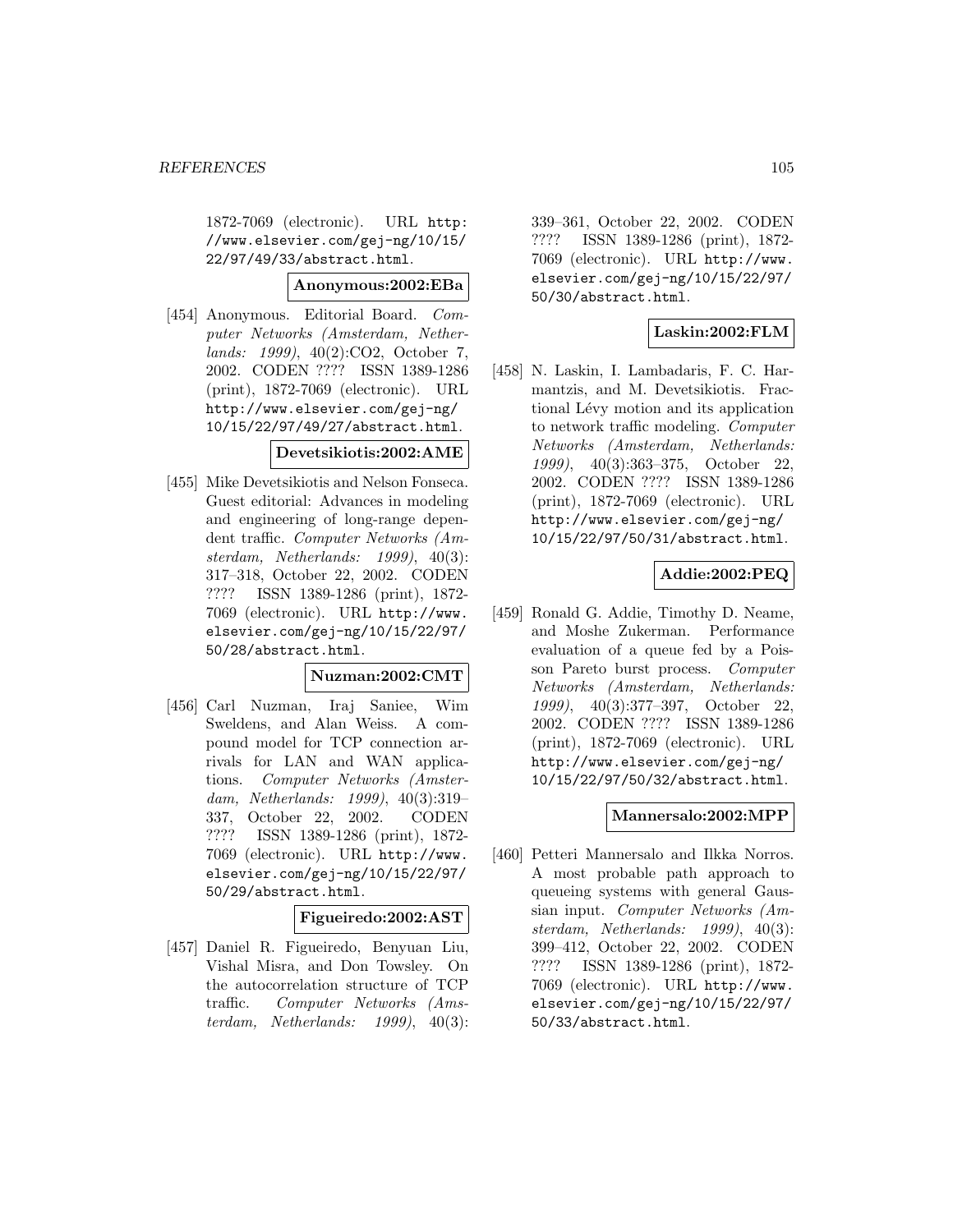### **deMPereira:2002:PGP**

[461] Flavio de M. Pereira, Nelson L. S. da Fonseca, and Dalton S. Arantes. On the performance of generalized processor sharing servers under long-range dependent traffic. Computer Networks (Amsterdam, Netherlands: 1999), 40 (3):413–431, October 22, 2002. CO-DEN ???? ISSN 1389-1286 (print), 1872-7069 (electronic). URL http: //www.elsevier.com/gej-ng/10/15/ 22/97/50/34/abstract.html.

#### **Jelenkovic:2002:FBQ**

[462] Predrag Jelenković and Petar Momčilović. Finite buffer queue with generalized processor sharing and heavy-tailed input processes. Computer Networks (Amsterdam, Netherlands: 1999), 40 (3):433–443, October 22, 2002. CO-DEN ???? ISSN 1389-1286 (print), 1872-7069 (electronic). URL http: //www.elsevier.com/gej-ng/10/15/ 22/97/50/35/abstract.html.

# **Krunz:2002:AIB**

[463] Marwan Krunz and Ibrahim Matta. Analytical investigation of the bias effect in variance-type estimators for inference of long-range dependence. Computer Networks (Amsterdam, Netherlands: 1999), 40(3): 445–458, October 22, 2002. CODEN ???? ISSN 1389-1286 (print), 1872- 7069 (electronic). URL http://www. elsevier.com/gej-ng/10/15/22/97/ 50/36/abstract.html.

#### **Markovitch:2002:EHT**

[464] Natalia M. Markovitch and Udo R. Krieger. The estimation of heavytailed probability density functions, their mixtures and quantiles. Computer

Networks (Amsterdam, Netherlands: 1999), 40(3):459–474, October 22, 2002. CODEN ???? ISSN 1389-1286 (print), 1872-7069 (electronic). URL http://www.elsevier.com/gej-ng/ 10/15/22/97/50/37/abstract.html.

#### **Anonymous:2002:EBb**

[465] Anonymous. Editorial board. Computer Networks (Amsterdam, Netherlands: 1999), 40(3):CO2, October 22, 2002. CODEN ???? ISSN 1389-1286 (print), 1872-7069 (electronic). URL http://www.elsevier.com/gej-ng/ 10/15/22/97/50/27/abstract.html.

#### **Anonymous:2002:CNJ**

[466] Anonymous. Computer networks, the journal, and computer networks, the technology. Computer Networks (Amsterdam, Netherlands: 1999), 40(4): 475, November 15, 2002. CODEN ???? ISSN 1389-1286 (print), 1872- 7069 (electronic). URL http://www. elsevier.com/gej-ng/10/15/22/97/ 51/26/abstract.html.

#### **Tsaoussidis:2002:TRR**

[467] V. Tsaoussidis and C. Zhang. TCPreal: receiver-oriented congestion control. Computer Networks (Amsterdam, Netherlands: 1999), 40(4):477– 497, November 15, 2002. CODEN ???? ISSN 1389-1286 (print), 1872- 7069 (electronic). URL http://www. elsevier.com/gej-ng/10/15/22/97/ 51/27/abstract.html.

### **Blanpain:2002:IDA**

[468] Yannick Blanpain and Raghupathy Sivakumar. An incrementally deployable approach for achieving fair rate allocations. Computer Networks (Amsterdam, Netherlands: 1999), 40(4):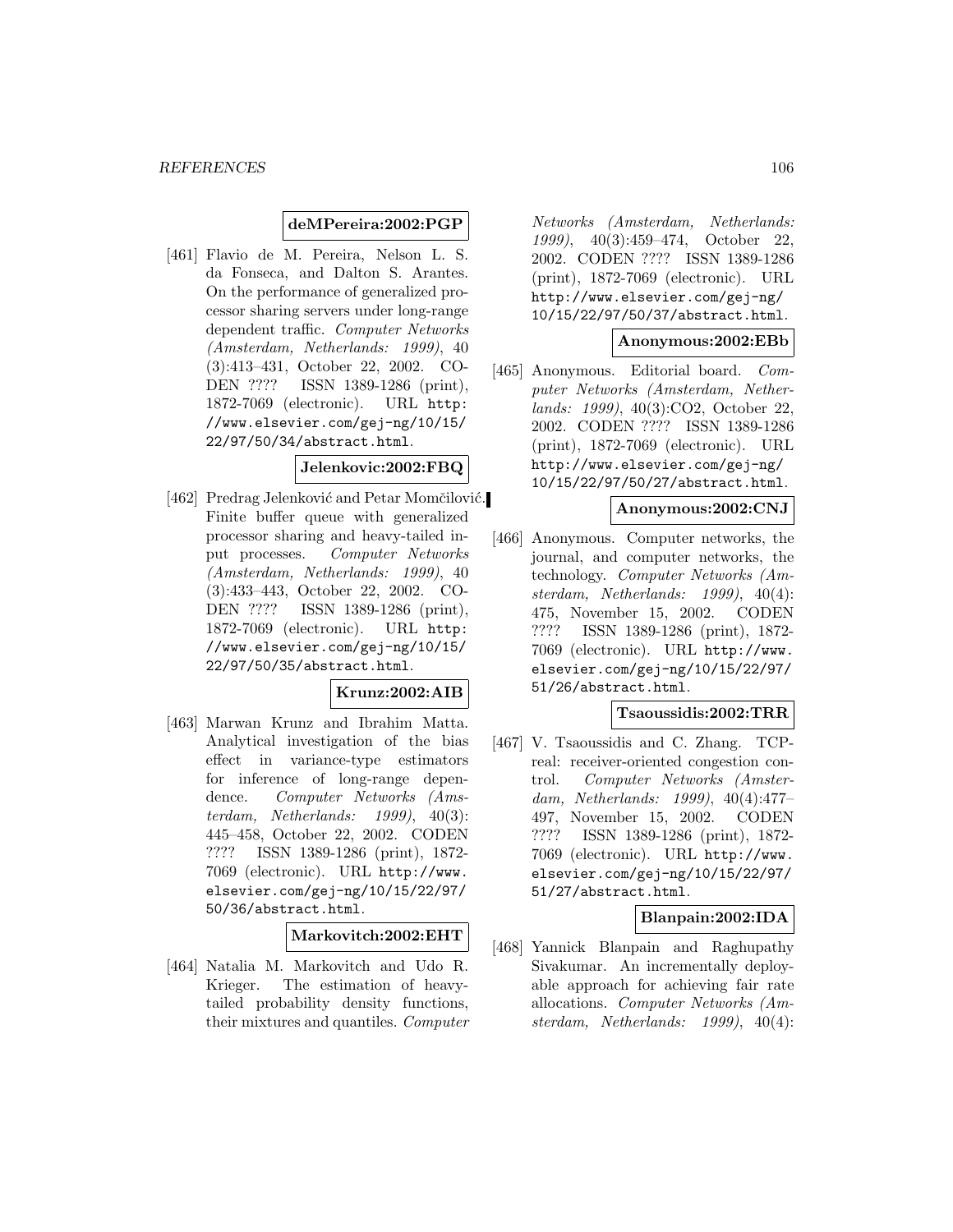499–513, November 15, 2002. CODEN ???? ISSN 1389-1286 (print), 1872- 7069 (electronic). URL http://www. elsevier.com/gej-ng/10/15/22/97/ 51/28/abstract.html.

#### **Avancha:2002:ETP**

[469] Sasikanth Avancha, Vladimir Korolev, Anupam Joshi, Timothy Finin, and Yelena Yesha. On experiments with a transport protocol for pervasive computing environments. Computer Networks (Amsterdam, Netherlands: 1999), 40(4):515–535, November 15, 2002. CODEN ???? ISSN 1389-1286 (print), 1872-7069 (electronic). URL http://www.elsevier.com/gej-ng/ 10/15/22/97/51/29/abstract.html.

#### **Abouzeid:2002:MRE**

[470] Alhussein A. Abouzeid and Sumit Roy. Modeling random early detection in a differentiated services network. Computer Networks (Amsterdam, Netherlands: 1999), 40(4):537– 556, November 15, 2002. CODEN ???? ISSN 1389-1286 (print), 1872- 7069 (electronic). URL http://www. elsevier.com/gej-ng/10/15/22/97/ 51/30/abstract.html.

# **Misra:2002:PBB**

[471] Archan Misra, Teunis Ott, and John Baras. Predicting bottleneck bandwidth sharing by generalized TCP flows. Computer Networks (Amsterdam, Netherlands: 1999), 40(4):557– 576, November 15, 2002. CODEN ???? ISSN 1389-1286 (print), 1872- 7069 (electronic). URL http://www. elsevier.com/gej-ng/10/15/22/97/ 51/31/abstract.html.

# **Tham:2002:ADS**

[472] Chen-Khong Tham, Qi Yao, and Yuming Jiang. Achieving differentiated services through multi-class probabilistic priority scheduling. Computer Networks (Amsterdam, Netherlands: 1999), 40(4):577–593, November 15, 2002. CODEN ???? ISSN 1389-1286 (print), 1872-7069 (electronic). URL http://www.elsevier.com/gej-ng/ 10/15/22/97/51/32/abstract.html.

#### **Anonymous:2002:EBc**

[473] Anonymous. Editorial board. Computer Networks (Amsterdam, Netherlands: 1999), 40(4):CO2, November 15, 2002. CODEN ???? ISSN 1389-1286 (print), 1872-7069 (electronic). URL http://www.elsevier.com/gej-ng/ 10/15/22/97/51/25/abstract.html.

### **Turner:2002:GEP**

[474] K. J. Turner. Guest editorial: Protocol animation. Computer Networks (Amsterdam, Netherlands: 1999), 40(5): 595–598, December 5, 2002. CODEN ???? ISSN 1389-1286 (print), 1872- 7069 (electronic). URL http://www. elsevier.com/gej-ng/10/15/22/97/ 52/26/abstract.html.

### **Combes:2002:OAT**

[475] Pierre Combes, Fabrice Dubois, and Béatrice Renard. An open animation tool: application to telecommunication systems. Computer Networks (Amsterdam, Netherlands: 1999), 40(5): 599–620, December 5, 2002. CODEN ???? ISSN 1389-1286 (print), 1872- 7069 (electronic). URL http://www. elsevier.com/gej-ng/10/15/22/97/ 52/27/abstract.html.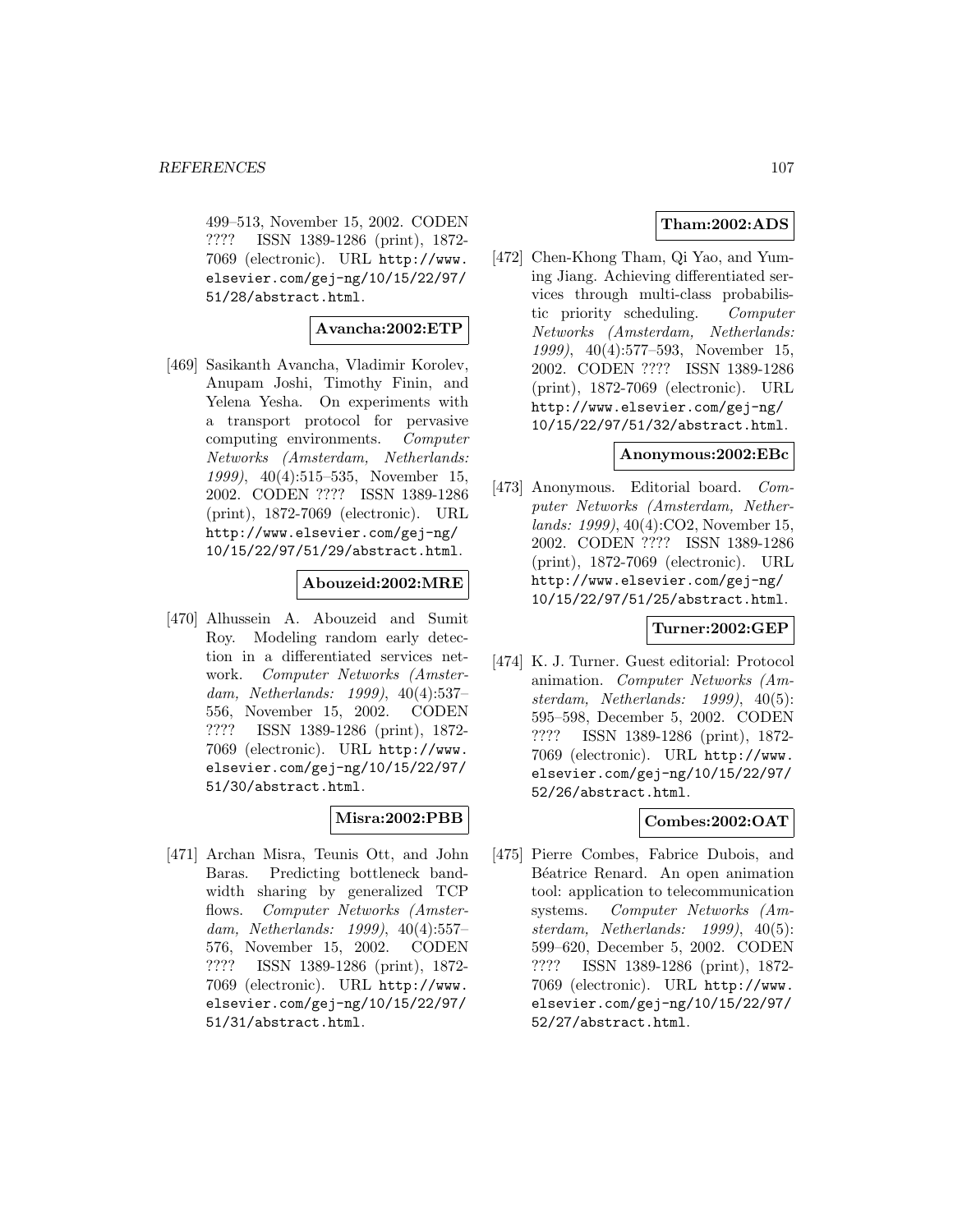### **Schaible:2002:VBA**

[476] Philipp Schaible and Reinhard Gotzhein. View-based animation of communication protocols in design and in operation. Computer Networks (Amsterdam, Netherlands: 1999), 40(5): 621–638, December 5, 2002. CODEN ???? ISSN 1389-1286 (print), 1872- 7069 (electronic). URL http://www. elsevier.com/gej-ng/10/15/22/97/ 52/28/abstract.html.

#### **Yasumoto:2002:PAB**

[477] Keiichi Yasumoto, Takaaki Umedu, Hirozumi Yamaguchi, Akio Nakata, and Teruo Higashino. Protocol animation based on event-driven visualization scenarios in real-time LO-TOS. Computer Networks (Amsterdam, Netherlands: 1999), 40(5):639– 663, December 5, 2002. CODEN ???? ISSN 1389-1286 (print), 1872- 7069 (electronic). URL http://www. elsevier.com/gej-ng/10/15/22/97/ 52/29/abstract.html.

### **Stepien:2002:GVA**

[478] Bernard Stepien and Luigi Logrippo. Graphic visualization and animation of LOTOS execution traces. Computer Networks (Amsterdam, Netherlands: 1999), 40(5):665–681, December 5, 2002. CODEN ???? ISSN 1389-1286 (print), 1872-7069 (electronic). URL http://www.elsevier.com/gej-ng/ 10/15/22/97/52/30/abstract.html.

#### **Anonymous:2002:EBd**

[479] Anonymous. Editorial Board. Computer Networks (Amsterdam, Netherlands: 1999), 40(5):CO2, December 5, 2002. CODEN ???? ISSN 1389-1286 (print), 1872-7069 (electronic). URL http://www.elsevier.com/gej-ng/ 10/15/22/97/52/25/abstract.html.

#### **Jiang:2002:DBN**

[480] Yuming Jiang. Delay bounds for a network of guaranteed rate servers with FIFO aggregation. Computer Networks (Amsterdam, Netherlands: 1999), 40 (6):683–694, December 20, 2002. CO-DEN ???? ISSN 1389-1286 (print), 1872-7069 (electronic).

# **Elwalid:2002:MMA**

[481] Anwar Elwalid, Cheng Jin, Steven Low, and Indra Widjaja. MATE: multipath adaptive traffic engineering. Computer Networks (Amsterdam, Netherlands: 1999), 40(6):695– 709, December 20, 2002. CODEN ???? ISSN 1389-1286 (print), 1872- 7069 (electronic).

# **Karam:2002:ADD**

[482] Mansour J. Karam and Fouad A. Tobagi. Analysis of delay and delay jitter of voice traffic in the Internet. Computer Networks (Amsterdam, Netherlands: 1999), 40(6):711–726, December 20, 2002. CODEN ???? ISSN 1389- 1286 (print), 1872-7069 (electronic).

# **Ngin:2002:CTA**

[483] Hoon-Tong Ngin and Chen-Khong Tham. A control-theoretical approach for achieving fair bandwidth allocations in core-stateless networks. Computer Networks (Amsterdam, Netherlands: 1999), 40(6):727–741, December 20, 2002. CODEN ???? ISSN 1389- 1286 (print), 1872-7069 (electronic).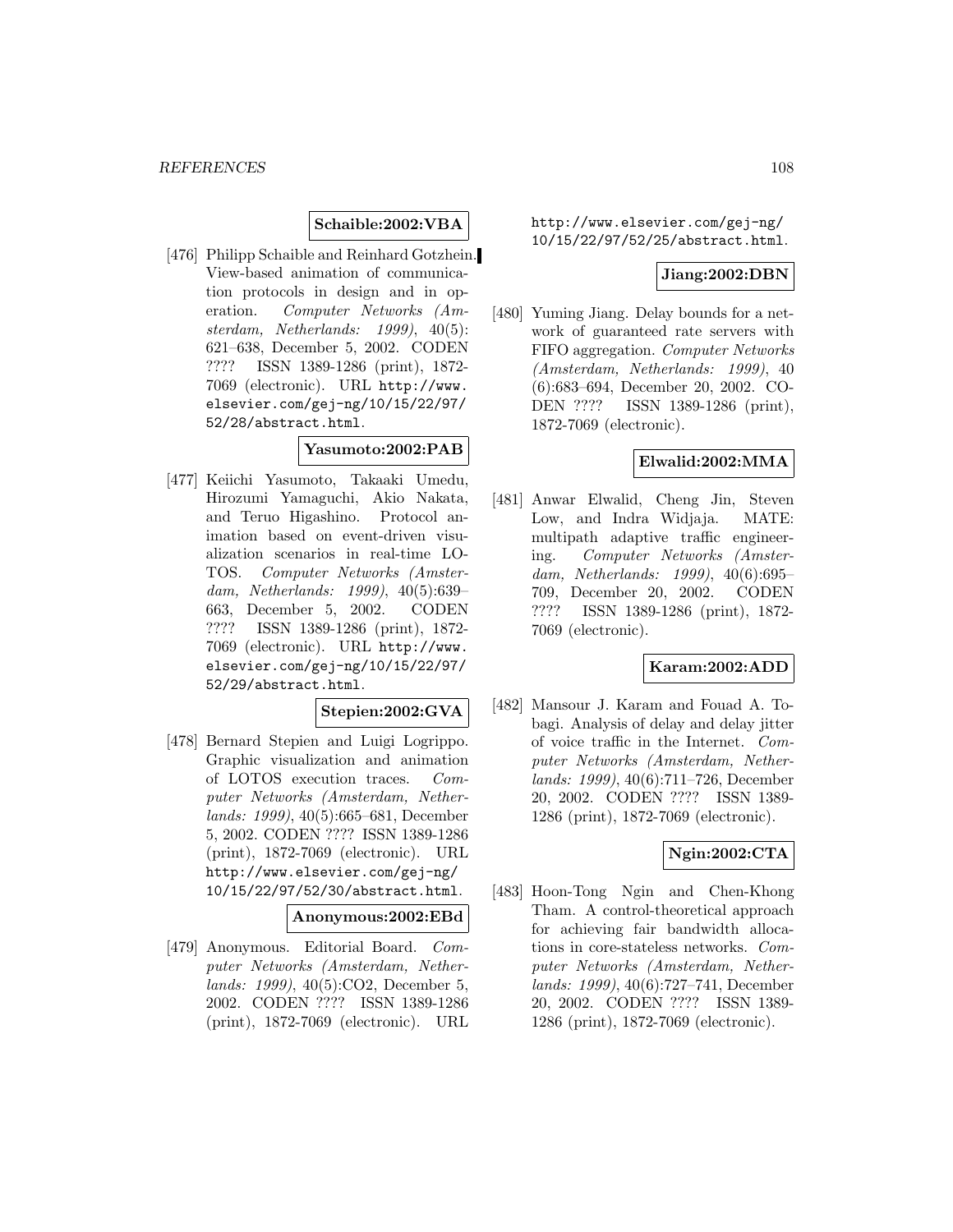#### **Anonymous:2002:AIVc**

[484] Anonymous. Author index volume 40. Computer Networks (Amsterdam, Netherlands: 1999), 40(6):743– 745, December 20, 2002. CODEN ???? ISSN 1389-1286 (print), 1872- 7069 (electronic).

# **Anonymous:2002:SIVc**

[485] Anonymous. Subject index volume 40. Computer Networks (Amsterdam, Netherlands: 1999), 40(6):747– 748, December 20, 2002. CODEN ???? ISSN 1389-1286 (print), 1872- 7069 (electronic).

## **Anonymous:2002:AIVd**

[486] Anonymous. Author index volumes 31–40. Computer Networks (Amsterdam, Netherlands: 1999), 40(6):749– 777, December 20, 2002. CODEN ???? ISSN 1389-1286 (print), 1872- 7069 (electronic).

#### **Anonymous:2002:SIVd**

[487] Anonymous. Subject index volumes 31–40. Computer Networks (Amsterdam, Netherlands: 1999), 40(6):779– 797, December 20, 2002. CODEN ???? ISSN 1389-1286 (print), 1872- 7069 (electronic).

## **Anonymous:2002:EB**

[488] Anonymous. Editorial Board. Computer Networks (Amsterdam, Netherlands: 1999), 40(6):??, December 20, 2002. CODEN ???? ISSN 1389-1286 (print), 1872-7069 (electronic).

#### **Lindemann:2003:PAG**

[489] Christoph Lindemann and Axel Thümmler. Performance analysis of

the general packet radio service. Computer Networks (Amsterdam, Netherlands: 1999), 41(1):1–17, January 15, 2003. CODEN ???? ISSN 1389-1286 (print), 1872-7069 (electronic).

### **Zhang:2003:EPA**

[490] N. Zhang, Q. Shi, and M. Merabti. An efficient protocol for anonymous and fair document exchange. Computer Networks (Amsterdam, Netherlands: 1999), 41(1):19–28, January 15, 2003. CODEN ???? ISSN 1389-1286 (print), 1872-7069 (electronic).

#### **DAmbrogio:2003:STA**

[491] A. D'Ambrogio and G. Iazeolla. Steps towards the automatic production of performance models of web applications. Computer Networks (Amsterdam, Netherlands: 1999), 41(1): 29–39, January 15, 2003. CODEN ???? ISSN 1389-1286 (print), 1872- 7069 (electronic).

### **Tan:2003:ABR**

[492] S. K. Tan, G. Mohan, and K. C. Chua. Algorithms for burst rescheduling in WDM optical burst switching networks. Computer Networks (Amsterdam, Netherlands: 1999), 41(1): 41–55, January 15, 2003. CODEN ???? ISSN 1389-1286 (print), 1872- 7069 (electronic).

#### **Gouda:2003:SAR**

[493] Mohamed G. Gouda and Chin-Tser Huang. A secure address resolution protocol. Computer Networks (Amsterdam, Netherlands: 1999), 41(1): 57–71, January 15, 2003. CODEN ???? ISSN 1389-1286 (print), 1872- 7069 (electronic).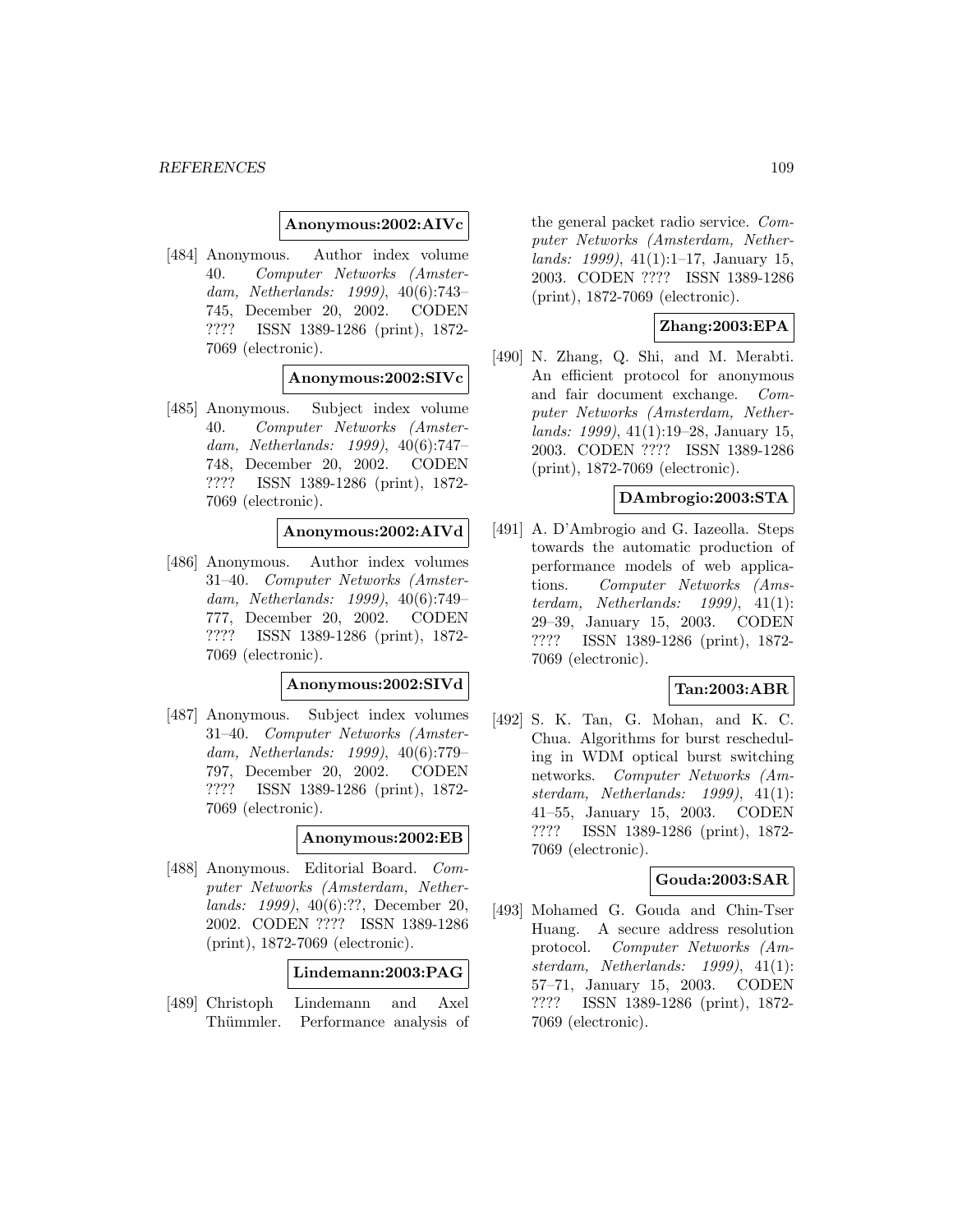# **Guo:2003:SSR**

[494] Liang Guo and Ibrahim Matta. Search space reduction in QoS routing. Computer Networks (Amsterdam, Netherlands: 1999), 41(1):73–88, January 15, 2003. CODEN ???? ISSN 1389-1286 (print), 1872-7069 (electronic).

# **Yan:2003:RSS**

[495] Shuguang Yan, Jitender S. Deogun, and Maher Ali. Routing in sparse splitting optical networks with multicast traffic. Computer Networks (Amsterdam, Netherlands: 1999), 41(1): 89–113, January 15, 2003. CODEN ???? ISSN 1389-1286 (print), 1872- 7069 (electronic).

# **Calder:2003:FIC**

[496] Muffy Calder, Mario Kolberg, Evan H. Magill, and Stephan Reiff-Marganiec. Feature interaction: a critical review and considered forecast. Computer Networks (Amsterdam, Netherlands: 1999), 41(1):115–141, January 15, 2003. CODEN ???? ISSN 1389- 1286 (print), 1872-7069 (electronic).

### **Anonymous:2003:EBa**

[497] Anonymous. Editorial Board. Computer Networks (Amsterdam, Netherlands: 1999), 41(1):??, January 15, 2003. CODEN ???? ISSN 1389-1286 (print), 1872-7069 (electronic).

# **Xu:2003:SSO**

[498] Lisong Xu, Harry G. Perros, and George N. Rouskas. A simulation study of optical burst switching and access protocols for WDM ring networks. Computer Networks (Amsterdam, Netherlands: 1999), 41(2):

143–160, February 5, 2003. CODEN ???? ISSN 1389-1286 (print), 1872- 7069 (electronic).

# **Gan:2003:LDM**

[499] Yung-Sze Gan and Chen-Khong Tham. Loss differentiated multicast congestion control. Computer Networks (Amsterdam, Netherlands: 1999), 41(2): 161–176, February 5, 2003. CODEN ???? ISSN 1389-1286 (print), 1872- 7069 (electronic).

### **Liu:2003:DDM**

[500] Jiangchuan Liu, Xinyan Zhang, Bo Li, Qian Zhang, and Wenwu Zhu. Distributed distance measurement for large-scale networks. Computer Networks (Amsterdam, Netherlands: 1999), 41(2):177–192, February 5, 2003. CODEN ???? ISSN 1389-1286 (print), 1872-7069 (electronic).

#### **Yang:2003:TBT**

[501] Y. Richard Yang, Min Sik Kim, and Simon S. Lam. Transient behaviors of TCP-friendly congestion control protocols. Computer Networks (Amsterdam, Netherlands: 1999), 41(2): 193–210, February 5, 2003. CODEN ???? ISSN 1389-1286 (print), 1872- 7069 (electronic).

#### **Sailer:2003:GCC**

[502] Anca Dracinschi Sailer and Serge Fdida. Generic congestion control. Computer Networks (Amsterdam, Netherlands: 1999), 41(2):211– 225, February 5, 2003. CODEN ???? ISSN 1389-1286 (print), 1872- 7069 (electronic).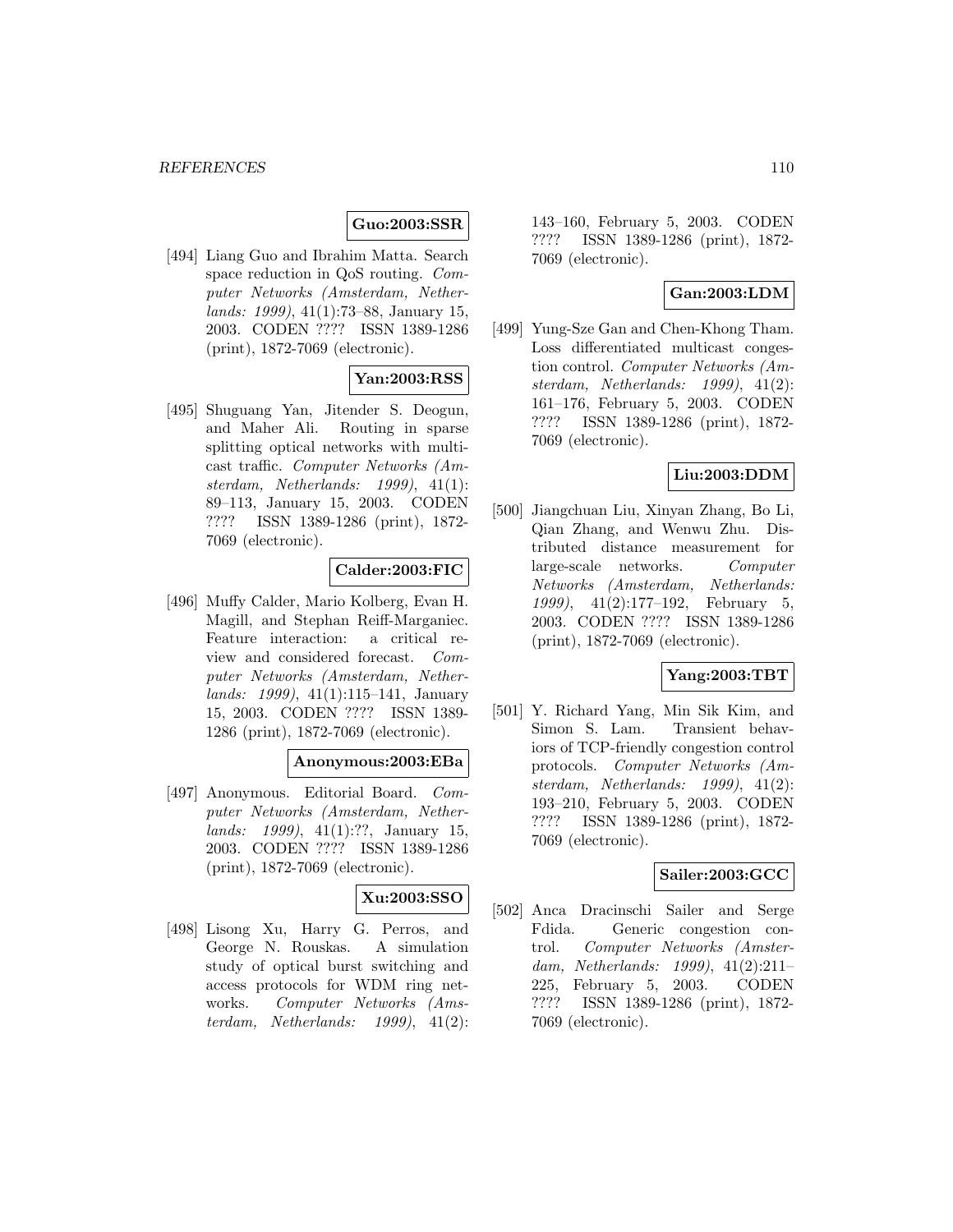# **Xu:2003:SNG**

[503] Yong Xu, Shen-Chu Xu, and Bo-Xi Wu. Strictly nonblocking grooming of dynamic traffic in unidirectional SONET/WDM rings using genetic algorithms. Computer Networks (Amsterdam, Netherlands: 1999), 41(2): 227–245, February 5, 2003. CODEN ???? ISSN 1389-1286 (print), 1872- 7069 (electronic).

# **Song:2003:CDM**

[504] Yueyue Song, Avishai Wool, and Bülent Yener. Combinatorial design of multi-ring networks with combined routing and flow control. Computer Networks (Amsterdam, Netherlands: 1999), 41(2):247–267, February 5, 2003. CODEN ???? ISSN 1389-1286 (print), 1872-7069 (electronic).

### **Choi:2003:CSP**

[505] Sumi Choi, Jonathan Turner, and Tilman Wolf. Configuring sessions in programmable networks. Computer Networks (Amsterdam, Netherlands: 1999), 41(2):269–284, February 5, 2003. CODEN ???? ISSN 1389-1286 (print), 1872-7069 (electronic).

### **Anonymous:2003:EBb**

[506] Anonymous. Editorial Board. Computer Networks (Amsterdam, Netherlands: 1999), 41(2):??, February 5, 2003. CODEN ???? ISSN 1389-1286 (print), 1872-7069 (electronic).

#### **Hassanein:2003:MAH**

[507] Hossam Hassanein and Ioanis Nikolaidis. Mobile and ad-hoc local networks. Computer Networks (Amsterdam, Netherlands: 1999), 41(3):285– 287, February 21, 2003. CODEN ???? ISSN 1389-1286 (print), 1872- 7069 (electronic).

# **Xue:2003:BCB**

[508] Jingxin Xue and Terence D. Todd. Basestation collaboration in Bluetooth voice networks. Computer Networks (Amsterdam, Netherlands: 1999), 41 (3):289–301, February 21, 2003. CO-DEN ???? ISSN 1389-1286 (print), 1872-7069 (electronic).

## **Kraemer:2003:BBW**

[509] Rolf Kraemer and Peter Schwander. Bluetooth based wireless Internet applications for indoor hot spots: experience of a successful experiment during CeBIT 2001. Computer Networks (Amsterdam, Netherlands: 1999), 41 (3):303–312, February 21, 2003. CO-DEN ???? ISSN 1389-1286 (print), 1872-7069 (electronic).

### **Monks:2003:ESC**

[510] Jeffrey Monks, Jean-Pierre Ebert, Wen-Mei W. Hwu, and Adam Wolisz. Energy saving and capacity improvement potential of power control in multi-hop wireless networks. Computer Networks (Amsterdam, Netherlands: 1999), 41(3):313–330, February 21, 2003. CODEN ???? ISSN 1389- 1286 (print), 1872-7069 (electronic).

### **Safwat:2003:PAV**

[511] Ahmed Safwat, Hossam Hassanein, and Hussein Mouftah. Power-aware virtual base stations for wireless mobile ad hoc communications. Computer Networks (Amsterdam, Netherlands: 1999), 41 (3):331–346, February 21, 2003. CO-DEN ???? ISSN 1389-1286 (print), 1872-7069 (electronic).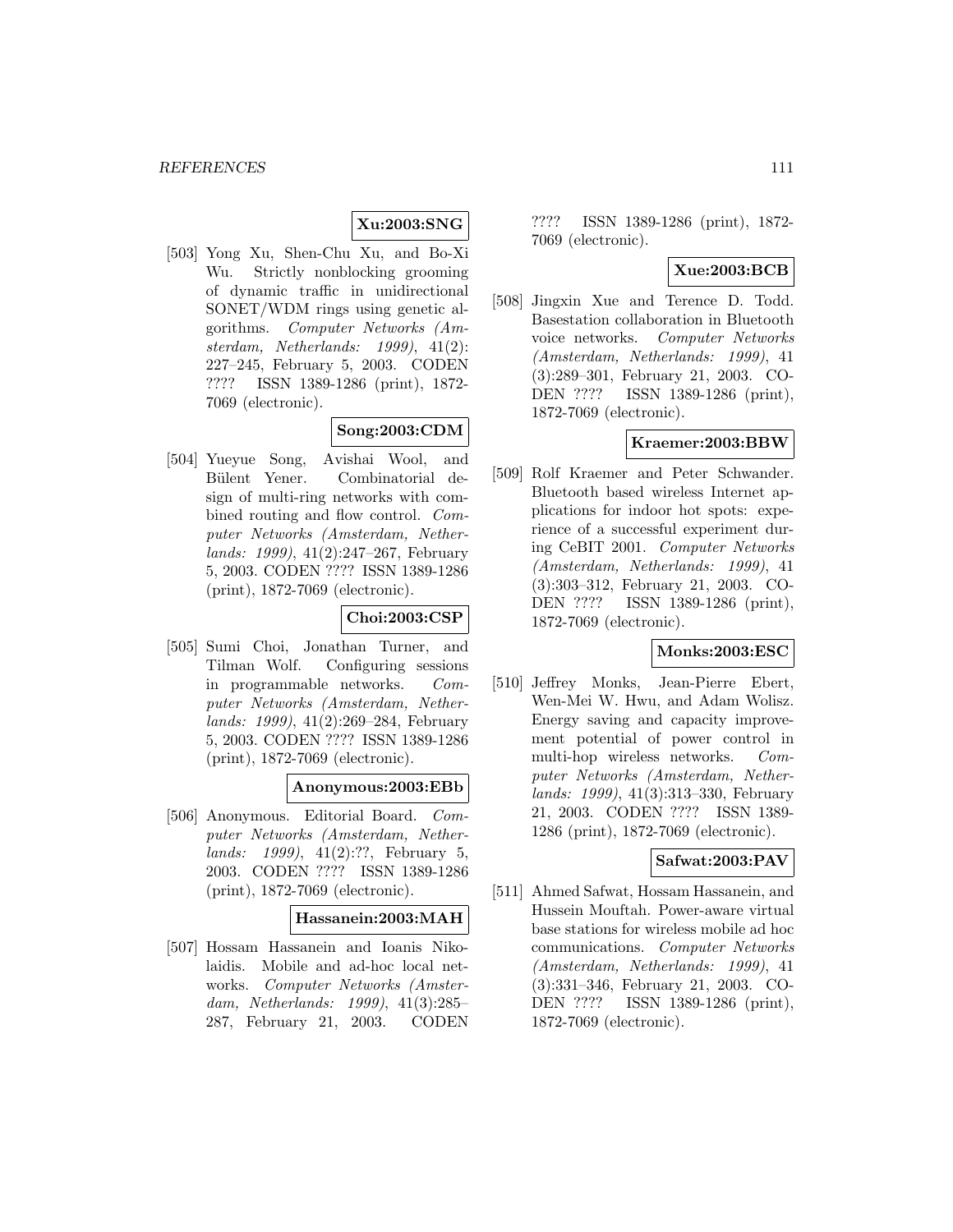### **Boukerche:2003:SHM**

[512] Azzedine Boukerche, Sungbum Hong, and Tom Jacob. Synchronization and handoff management schemes for wireless multimedia systems. Computer Networks (Amsterdam, Netherlands: 1999), 41(3):347–362, February 21, 2003. CODEN ???? ISSN 1389- 1286 (print), 1872-7069 (electronic).

### **Anonymous:2003:EBc**

[513] Anonymous. Editorial Board. Computer Networks (Amsterdam, Netherlands: 1999), 41(3):??, February 21, 2003. CODEN ???? ISSN 1389-1286 (print), 1872-7069 (electronic).

# **Wen:2003:LEA**

[514] Wushao Wen, Biswanath Mukherjee, S.-H. Gary Chan, and Dipak Ghosal. LVMSR: an efficient algorithm to multicast layered video. Computer Networks (Amsterdam, Netherlands: 1999), 41(4):363–383, March 15, 2003. CODEN ???? ISSN 1389-1286 (print), 1872-7069 (electronic).

### **Corchuelo:2003:AOI**

[515] Rafael Corchuelo, José A. Pérez, and Antonio Ruiz-Cortés. Aspect-oriented interaction in multi-organisational Web-based systems. Computer Networks (Amsterdam, Netherlands: 1999), 41(4):385–406, March 15, 2003. CODEN ???? ISSN 1389-1286 (print), 1872-7069 (electronic).

### **Maier:2003:HMP**

[516] Martin Maier, Martin Reisslein, and Adam Wolisz. A hybrid MAC protocol for a metro WDM network using multiple free spectral ranges of an arrayedwaveguide grating. Computer Networks

(Amsterdam, Netherlands: 1999), 41 (4):407–433, March 15, 2003. CODEN ???? ISSN 1389-1286 (print), 1872- 7069 (electronic).

# **El-Gendy:2003:AFF**

[517] Mohamed A. El-Gendy and Kang G. Shin. Assured forwarding fairness using equation-based packet marking and packet separation. Computer Networks (Amsterdam, Netherlands: 1999), 41 (4):435–450, March 15, 2003. CODEN ???? ISSN 1389-1286 (print), 1872- 7069 (electronic).

# **Liu:2003:FOS**

[518] Xin Liu, Edwin K. P. Chong, and Ness B. Shroff. A framework for opportunistic scheduling in wireless networks. Computer Networks (Amsterdam, Netherlands: 1999), 41(4): 451–474, March 15, 2003. CODEN ???? ISSN 1389-1286 (print), 1872- 7069 (electronic).

# **Casetti:2003:NCQ**

[519] C. Casetti, R. Lo Cigno, M. Mellia, M. Munafò, and Z. Zsóka. A new class of QoS routing strategies based on network graph reduction. Computer Networks (Amsterdam, Netherlands: 1999), 41(4):475–487, March 15, 2003. CODEN ???? ISSN 1389-1286 (print), 1872-7069 (electronic).

#### **Mandjes:2003:SMN**

[520] Michel Mandjes, Debasis Mitra, and Werner Scheinhardt. Simple models of network access, with applications to the design of joint rate and admission control. Computer Networks (Amsterdam, Netherlands: 1999), 41 (4):489–504, March 15, 2003. CODEN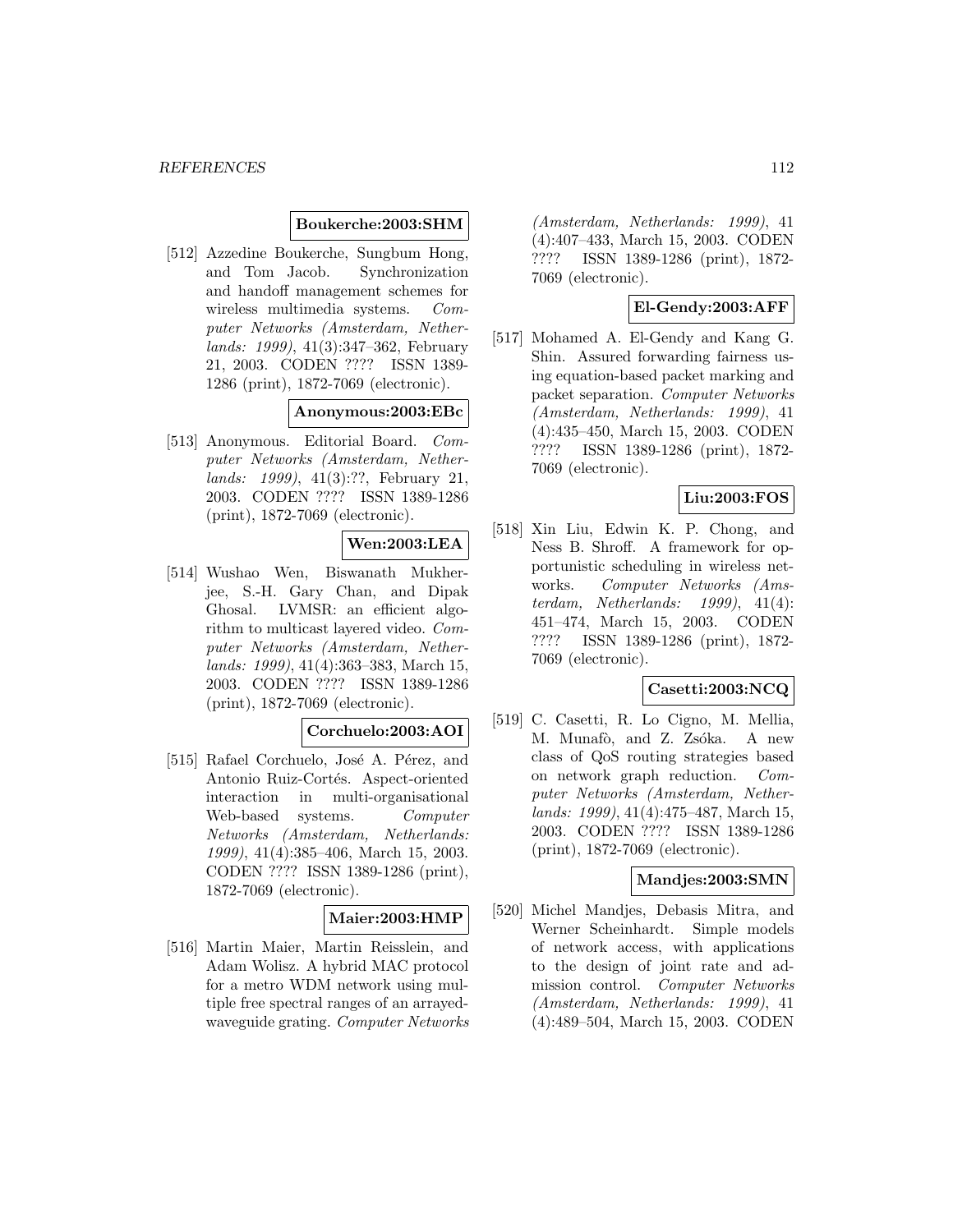???? ISSN 1389-1286 (print), 1872- 7069 (electronic).

**Aad:2003:PW**

[521] Imad Aad and Claude Castelluccia. Priorities in WLANs. Computer Networks (Amsterdam, Netherlands: 1999), 41(4):505–526, March 15, 2003. CODEN ???? ISSN 1389-1286 (print), 1872-7069 (electronic).

# **Naor:2003:ADA**

[522] Zohar Naor and Hanoch Levy. Announced dynamic access probability protocol for next generation wireless networks. Computer Networks (Amsterdam, Netherlands: 1999), 41(4): 527–544, March 15, 2003. CODEN ???? ISSN 1389-1286 (print), 1872- 7069 (electronic).

# **Anonymous:2003:EBd**

[523] Anonymous. Editorial Board. Computer Networks (Amsterdam, Netherlands: 1999), 41(4):??, March 15, 2003. CODEN ???? ISSN 1389-1286 (print), 1872-7069 (electronic).

### **Engbersen:2003:NP**

[524] Ton Engbersen. Network processors. Computer Networks (Amsterdam, Netherlands: 1999), 41(5):545– 547, April 5, 2003. CODEN ???? ISSN 1389-1286 (print), 1872-7069 (electronic).

# **Arts:2003:NPR**

[525] F. Arts, P. Barri, I. Clemminck, A. Niemegeers, B. Pauwels, G. Taildeman, and M. Vrana. Network processor requirements and benchmarking. Computer Networks (Amsterdam, Netherlands: 1999), 41(5):549–562, April 5,

2003. CODEN ???? ISSN 1389-1286 (print), 1872-7069 (electronic).

# **Venkatachalam:2003:HFD**

[526] Muthu Venkatachalam, Prashant Chandra, and Raj Yavatkar. A highly flexible, distributed multiprocessor architecture for network processing. Computer Networks (Amsterdam, Netherlands: 1999), 41(5):563– 586, April 5, 2003. CODEN ???? ISSN 1389-1286 (print), 1872-7069 (electronic).

### **Peyravian:2003:FAC**

[527] Mohammad Peyravian and Jean Calvignac. Fundamental architectural considerations for network processors. Computer Networks (Amsterdam, Netherlands: 1999), 41(5):587– 600, April 5, 2003. CODEN ???? ISSN 1389-1286 (print), 1872-7069 (electronic).

### **Wolf:2003:PSN**

[528] Tilman Wolf, Prashanth Pappu, and Mark A. Franklin. Predictive scheduling of network processors. Computer Networks (Amsterdam, Netherlands: 1999), 41(5):601–621, April 5, 2003. CODEN ???? ISSN 1389-1286 (print), 1872-7069 (electronic).

## **Gabrani:2003:DMM**

[529] Maria Gabrani, Gero Dittmann, Andreas Döring, Andreas Herkersdorf, Patricia Sagmeister, and Jan van Lunteren. Design methodology for a modular service-driven network processor architecture. Computer Networks (Amsterdam, Netherlands: 1999), 41(5): 623–640, April 5, 2003. CODEN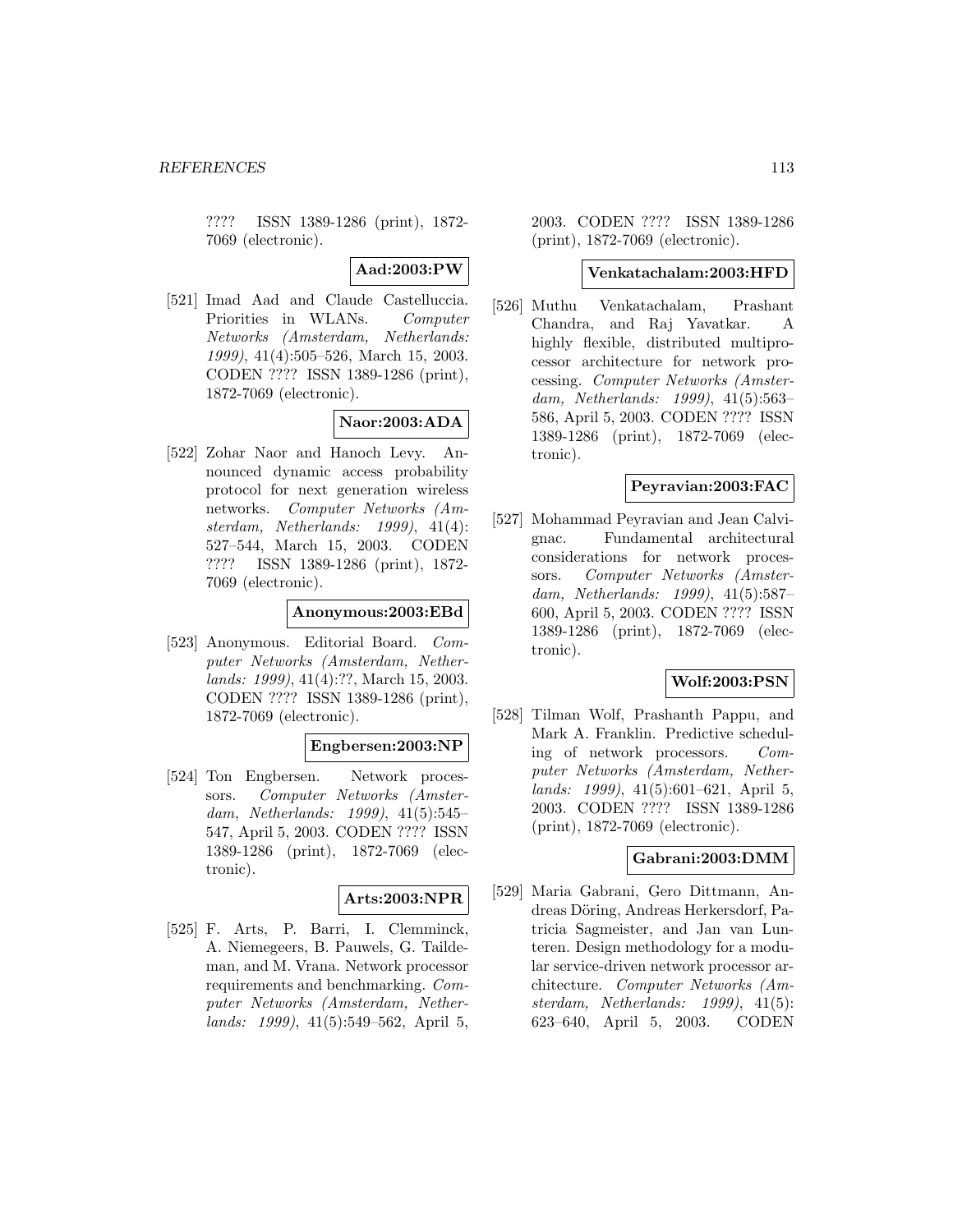???? ISSN 1389-1286 (print), 1872- 7069 (electronic).

#### **Chakraborty:2003:PEN**

[530] Samarjit Chakraborty, Simon Künzli, Lothar Thiele, Andreas Herkersdorf, and Patricia Sagmeister. Performance evaluation of network processor architectures: combining simulation with analytical estimation. Computer Networks (Amsterdam, Netherlands: 1999), 41(5):641–665, April 5, 2003. CODEN ???? ISSN 1389-1286 (print), 1872-7069 (electronic).

### **Theelen:2003:PMN**

[531] B. D. Theelen, J. P. M. Voeten, and R. D. J. Kramer. Performance modelling of a network processor using POOSL. Computer Networks (Amsterdam, Netherlands: 1999), 41(5): 667–684, April 5, 2003. CODEN ???? ISSN 1389-1286 (print), 1872- 7069 (electronic).

#### **Anonymous:2003:EBe**

[532] Anonymous. Editorial Board. Computer Networks (Amsterdam, Netherlands: 1999), 41(5):??, April 5, 2003. CODEN ???? ISSN 1389-1286 (print), 1872-7069 (electronic).

### **Akyildiz:2003:E**

[533] Ian F. Akyildiz and Harry Rudin. Editorial. Computer Networks (Amsterdam, Netherlands: 1999), 41(6): 685–686, April 22, 2003. CODEN ???? ISSN 1389-1286 (print), 1872- 7069 (electronic).

#### **Sivakumar:2003:BBS**

[534] Raghupathy Sivakumar, Prasun Sinha, and Vaduvur Bharghavan. Braving

the broadcast storm: infrastructural support for ad hoc routing. Computer Networks (Amsterdam, Netherlands: 1999), 41(6):687–706, April 22, 2003. CODEN ???? ISSN 1389-1286 (print), 1872-7069 (electronic).

# **Cohen:2003:PCD**

[535] Edith Cohen and Haim Kaplan. Proactive caching of DNS records: addressing a performance bottleneck. Computer Networks (Amsterdam, Netherlands: 1999), 41(6):707–726, April 22, 2003. CODEN ???? ISSN 1389-1286 (print), 1872-7069 (electronic).

# **Bianco:2003:SAM**

[536] A. Bianco, G. Galante, E. Leonardi, F. Neri, and A. Nucci. Scheduling algorithms for multicast traffic in TDM/WDM networks with arbitrary tuning latencies. Computer Networks (Amsterdam, Netherlands: 1999), 41 (6):727–742, April 22, 2003. CODEN ???? ISSN 1389-1286 (print), 1872- 7069 (electronic).

## **Ko:2003:ABP**

[537] Young-Bae Ko and Nitin H. Vaidya. Anycasting-based protocol for geocast service in mobile ad hoc networks. Computer Networks (Amsterdam, Netherlands: 1999), 41(6): 743–760, April 22, 2003. CODEN ???? ISSN 1389-1286 (print), 1872- 7069 (electronic).

#### **Anjali:2003:NST**

[538] T. Anjali, C. Scoglio, and G. Uhl. A new scheme for traffic estimation and resource allocation for bandwidth brokers. Computer Networks (Amsterdam, Netherlands: 1999), 41(6):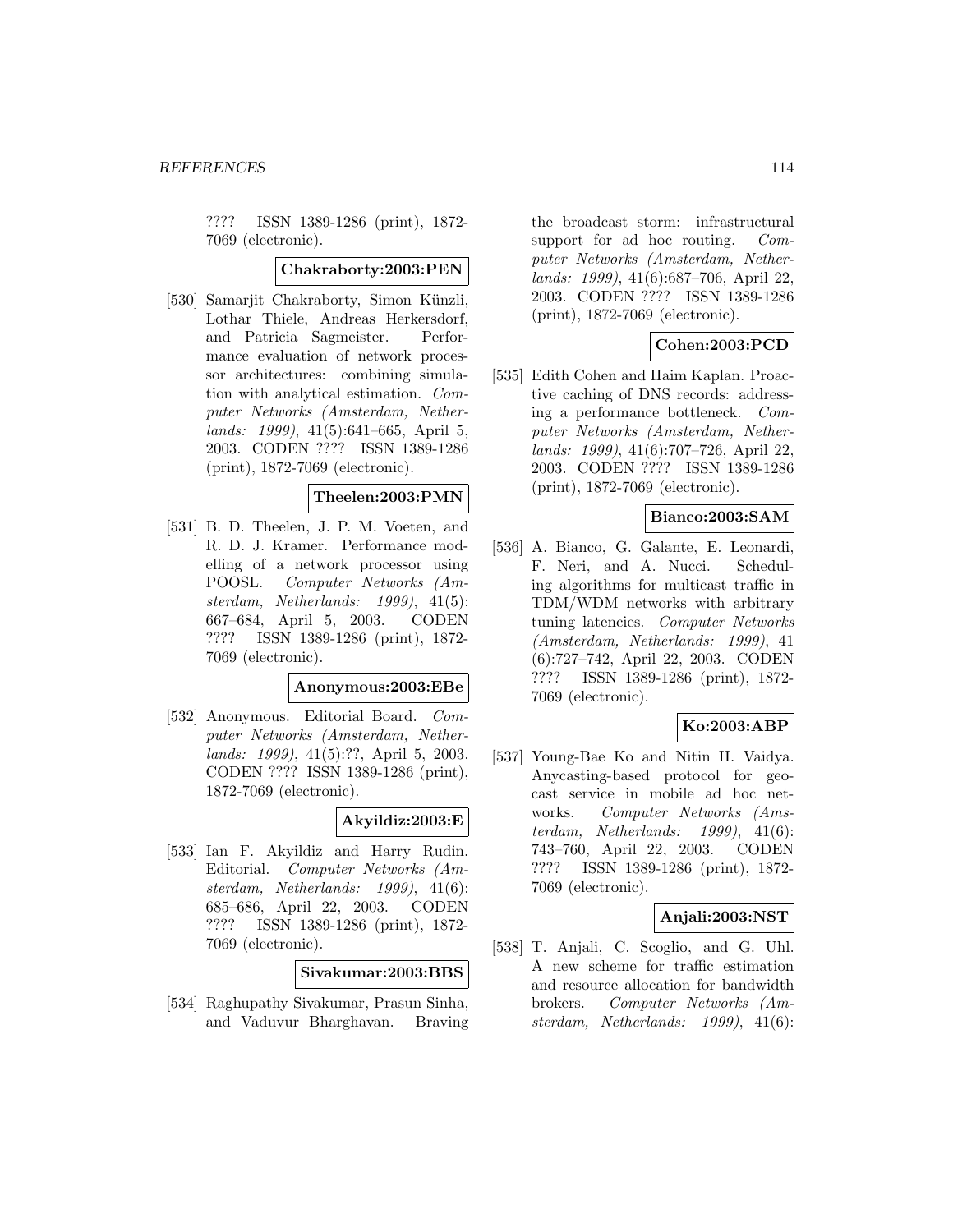761–777, April 22, 2003. CODEN ???? ISSN 1389-1286 (print), 1872- 7069 (electronic).

**Chen:2003:PTS**

[539] Xuan Chen and John Heidemann. Preferential treatment for short flows to reduce web latency. Computer Networks (Amsterdam, Netherlands: 1999), 41 (6):779–794, April 22, 2003. CODEN ???? ISSN 1389-1286 (print), 1872- 7069 (electronic).

#### **Galmes:2003:CAD**

[540] Sebastià Galmés and Ramon Puigjaner. Correlation analysis of a discrete-time flexible arrival process. Computer Networks (Amsterdam, Netherlands: 1999), 41(6):795– 814, April 22, 2003. CODEN ???? ISSN 1389-1286 (print), 1872-7069 (electronic).

### **Anonymous:2003:AR**

[541] Anonymous. Acknowledgement to reviewers. Computer Networks (Amsterdam, Netherlands: 1999), 41(6): 815–818, April 22, 2003. CODEN ???? ISSN 1389-1286 (print), 1872- 7069 (electronic).

### **Anonymous:2003:AI**

[542] Anonymous. Author index. Computer Networks (Amsterdam, Netherlands: 1999), 41(6):819–821, April 22, 2003. CODEN ???? ISSN 1389-1286 (print), 1872-7069 (electronic).

#### **Anonymous:2003:SI**

[543] Anonymous. Subject index. Computer Networks (Amsterdam, Netherlands: 1999), 41(6):823–824, April 22,

2003. CODEN ???? ISSN 1389-1286 (print), 1872-7069 (electronic).

#### **Anonymous:2003:EBf**

[544] Anonymous. Editorial Board. Computer Networks (Amsterdam, Netherlands: 1999), 41(6):??, April 22, 2003. CODEN ???? ISSN 1389-1286 (print), 1872-7069 (electronic).

### **Montpetit:2003:SHN**

[545] Marie-José Montpetit and David Starobinski. Small and home networks. Computer Networks (Amsterdam, Netherlands: 1999), 42(1):1–5, May 15, 2003. CODEN ???? ISSN 1389-1286 (print), 1872-7069 (electronic).

# **Ganz:2003:QSS**

[546] Aura Ganz, Kitti Wongthavarawat, and Anan Phonphoem. Q-Soft: software framework for QoS support in home networks. Computer Networks (Amsterdam, Netherlands: 1999), 42 (1):7–22, May 15, 2003. CODEN ???? ISSN 1389-1286 (print), 1872- 7069 (electronic).

### **Manzoni:2003:PIB**

[547] Pietro Manzoni and Juan Carlos Cano. Providing interoperability between IEEE 802.11 and Bluetooth protocols for Home Area Networks. Computer Networks (Amsterdam, Netherlands: 1999), 42(1):23–37, May 15, 2003. CODEN ???? ISSN 1389-1286 (print), 1872-7069 (electronic).

## **Qiao:2003:EEP**

[548] Daji Qiao, Sunghyun Choi, Amjad Soomro, and Kang G. Shin. Energyefficient PCF operation of IEEE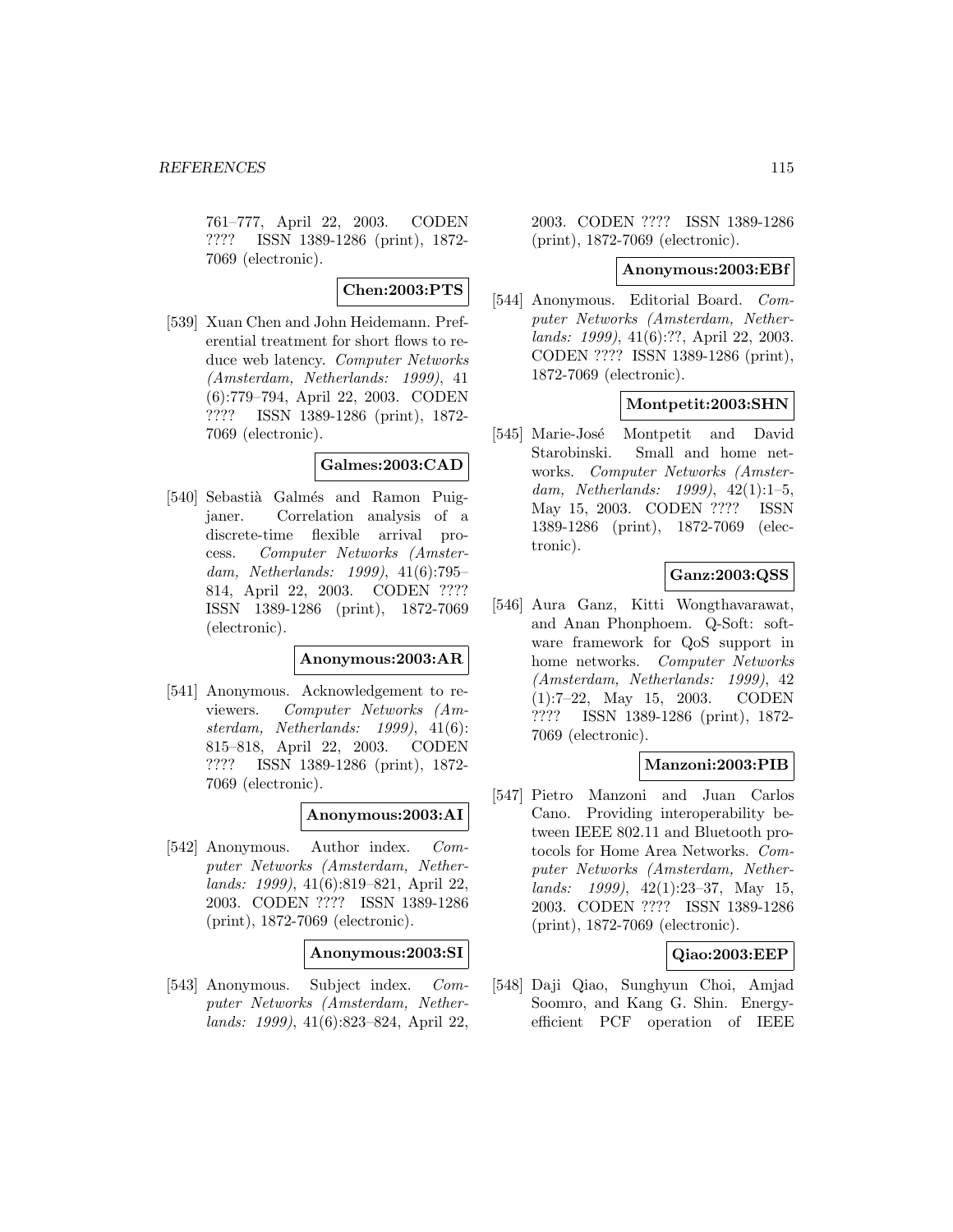802.11a WLANs via transmit power control. Computer Networks (Amsterdam, Netherlands: 1999), 42(1):39–54, May 15, 2003. CODEN ???? ISSN 1389-1286 (print), 1872-7069 (electronic).

#### **Nomikos:2003:SMN**

[549] Christos Nomikos, Aris Pagourtzis, and Stathis Zachos. Satisfying a maximum number of pre-routed requests in all-optical rings. Computer Networks (Amsterdam, Netherlands: 1999), 42 (1):55–63, May 15, 2003. CODEN ???? ISSN 1389-1286 (print), 1872- 7069 (electronic).

### **Su:2003:PRE**

[550] Xun Su and Gustavo de Veciana. Predictive routing to enhance QoS for stream-based flows sharing excess bandwidth. Computer Networks (Amsterdam, Netherlands: 1999), 42 (1):65–80, May 15, 2003. CODEN ???? ISSN 1389-1286 (print), 1872- 7069 (electronic).

### **Mellia:2003:TAP**

[551] Marco Mellia, Ion Stoica, and Hui Zhang. TCP-aware packet marking in networks with DiffServ support. Computer Networks (Amsterdam, Nether $lands: 1999, 42(1):81-100, May 15,$ 2003. CODEN ???? ISSN 1389-1286 (print), 1872-7069 (electronic).

# **Wang:2003:REC**

[552] S. Y. Wang. Reducing the energy consumption caused by flooding messages in mobile ad hoc networks. Computer Networks (Amsterdam, Netherlands: 1999), 42(1):101–118, May 15, 2003. CODEN ???? ISSN 1389-1286 (print), 1872-7069 (electronic).

## **Chen:2003:OCQ**

[553] Huamin Chen and Prasant Mohapatra. Overload control in QoS-aware web servers. Computer Networks (Amsterdam, Netherlands: 1999), 42(1): 119–133, May 15, 2003. CODEN ???? ISSN 1389-1286 (print), 1872- 7069 (electronic).

### **Rhee:2003:CRF**

[554] Seung Hyong Rhee, Takis Konstantopoulos, Hyukjoon Lee, and Kwangsue Chung. Competitive routing and flow control in communication networks of parallel links. Computer Networks (Amsterdam, Netherlands: 1999), 42(1):135–140, May 15, 2003. CODEN ???? ISSN 1389-1286 (print), 1872-7069 (electronic).

#### **Anonymous:2003:EBg**

[555] Anonymous. Editorial Board. Computer Networks (Amsterdam, Netherlands: 1999), 42(1):??, May 15, 2003. CODEN ???? ISSN 1389-1286 (print), 1872-7069 (electronic).

# **Misic:2003:UCL**

[556] Jelena Mišić, Vojislav B. Mišić, and Yat Kwan Tang. On uplink call level QoS in DS-CDMA networks. Computer Networks (Amsterdam, Netherlands: 1999), 42(2):141–173, June 5, 2003. CODEN ???? ISSN 1389-1286 (print), 1872-7069 (electronic).

### **Wang:2003:DIN**

[557] S. Y. Wang, C. L. Chou, C. H. Huang, C. C. Hwang, Z. M. Yang, C. C. Chiou,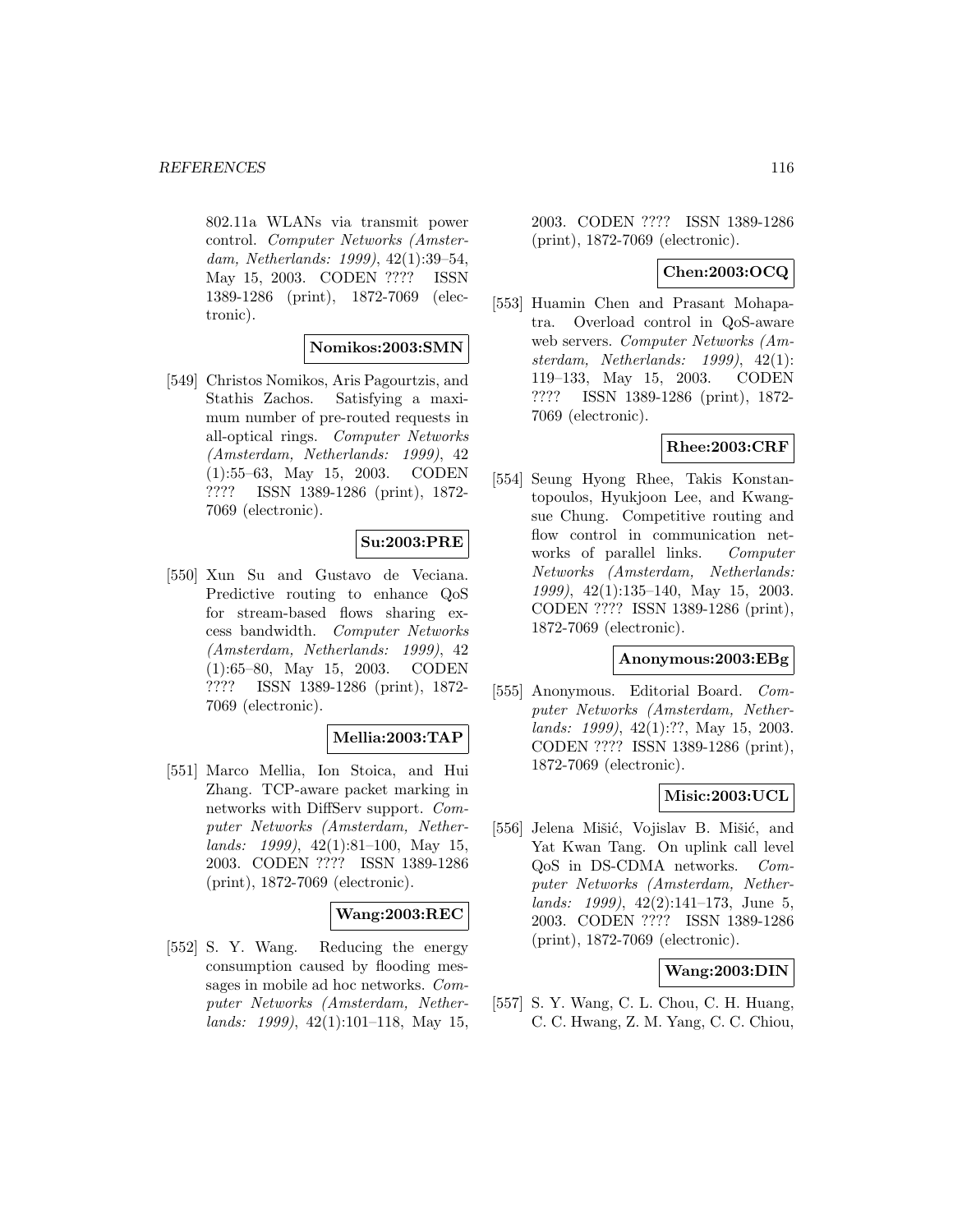and C. C. Lin. The design and implementation of the NCTUns 1.0 network simulator. Computer Networks (Amsterdam, Netherlands: 1999), 42 (2):175–197, June 5, 2003. CODEN ???? ISSN 1389-1286 (print), 1872- 7069 (electronic).

# **Jozsa:2003:SRS**

[558] Balázs Gábor Józsa and Márton Makai. On the solution of reroute sequence planning problem in MPLS networks. Computer Networks (Amsterdam, Netherlands: 1999), 42(2):199– 210, June 5, 2003. CODEN ???? ISSN 1389-1286 (print), 1872-7069 (electronic).

# **Stafford:2003:CCR**

[559] Matthew Stafford, Xiangying Yang, and Gustavo de Veciana. Connection caching to reduce signaling loads with applications to softswitch telephony. Computer Networks (Amsterdam, Netherlands: 1999), 42(2): 211–229, June 5, 2003. CODEN ???? ISSN 1389-1286 (print), 1872- 7069 (electronic).

# **Mandjes:2003:PSU**

[560] Michel Mandjes. Pricing strategies under heterogeneous service requirements. Computer Networks (Amsterdam, Netherlands: 1999), 42(2): 231–249, June 5, 2003. CODEN ???? ISSN 1389-1286 (print), 1872- 7069 (electronic).

**Komolafe:2003:ONP**

[561] Olufemi Komolafe and David Harle. Optimal node placement in an optical packet switching Manhattan street

network. Computer Networks (Amsterdam, Netherlands: 1999), 42(2): 251–260, June 5, 2003. CODEN ???? ISSN 1389-1286 (print), 1872- 7069 (electronic).

# **Eddy:2003:CRB**

[562] Wesley M. Eddy and Mark Allman. A comparison of RED's byte and packet modes. Computer Networks (Amsterdam, Netherlands: 1999), 42(2): 261–280, June 5, 2003. CODEN ???? ISSN 1389-1286 (print), 1872- 7069 (electronic).

#### **Anonymous:2003:CPa**

[563] Anonymous. Call for papers. Computer Networks (Amsterdam, Netherlands: 1999), 42(2):281–282, June 5, 2003. CODEN ???? ISSN 1389-1286 (print), 1872-7069 (electronic).

#### **Anonymous:2003:EBh**

[564] Anonymous. Editorial Board. Computer Networks (Amsterdam, Netherlands: 1999), 42(2):??, June 5, 2003. CODEN ???? ISSN 1389-1286 (print), 1872-7069 (electronic).

# **Reed:2003:ISD**

[565] Rick Reed. ITU-T system design languages (SDL). Computer Networks (Amsterdam, Netherlands: 1999), 42 (3):283–284, June 21, 2003. CODEN ???? ISSN 1389-1286 (print), 1872- 7069 (electronic).

### **Amyot:2003:IUR**

[566] Daniel Amyot. Introduction to the User Requirements Notation: learning by example. Computer Networks (Amsterdam, Netherlands: 1999), 42 (3):285–301, June 21, 2003. CODEN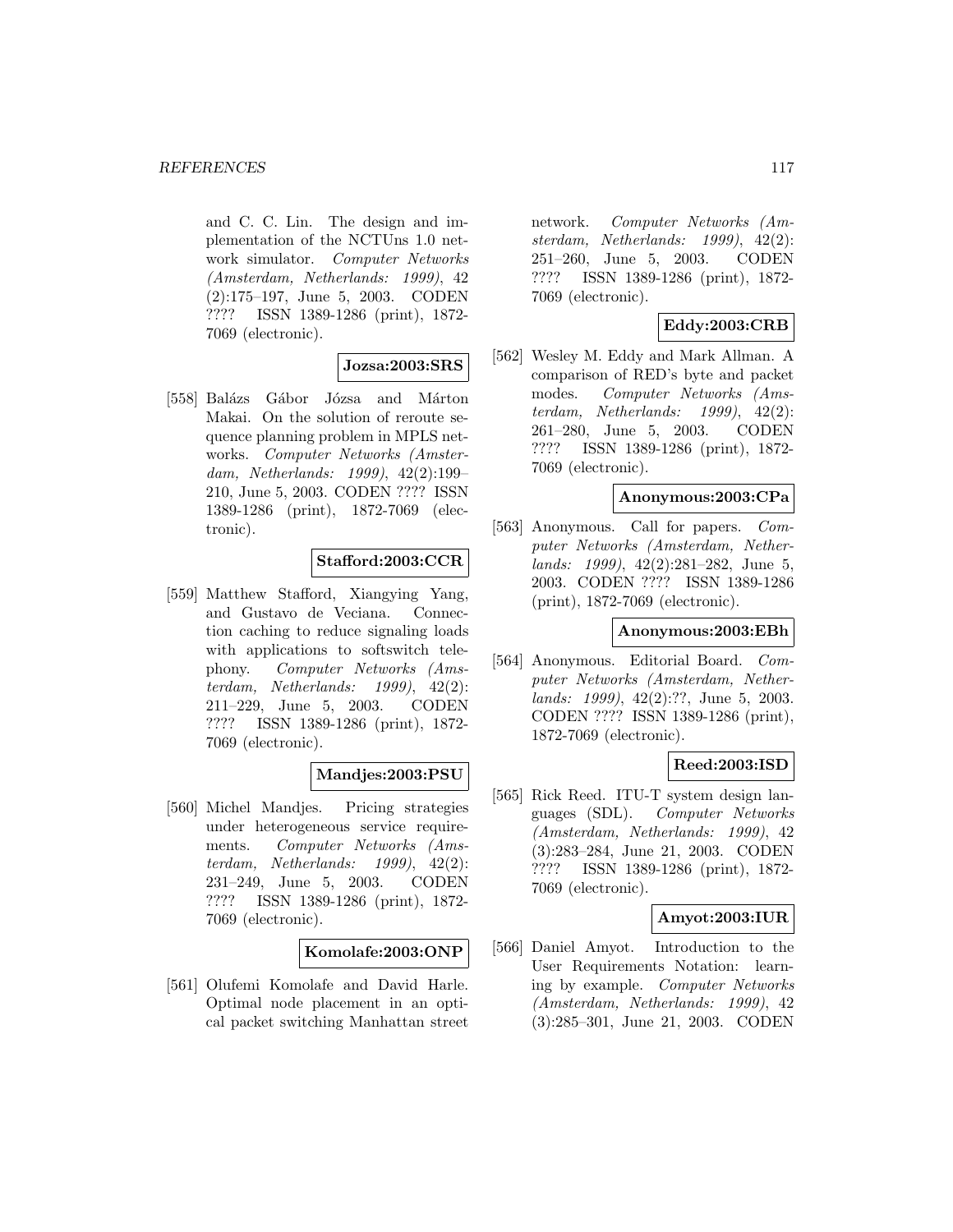???? ISSN 1389-1286 (print), 1872- 7069 (electronic).

**Zheng:2003:TCM**

[567] Tong Zheng and Ferhat Khendek. Time consistency of MSC-2000 specifications. Computer Networks (Amsterdam, Netherlands: 1999), 42(3): 303–322, June 21, 2003. CODEN ???? ISSN 1389-1286 (print), 1872- 7069 (electronic).

### **Graubmann:2003:DIB**

[568] Peter Graubmann. Describing interactions between MSC components: the MSC connectors. Computer Networks (Amsterdam, Netherlands: 1999), 42 (3):323–342, June 21, 2003. CODEN ???? ISSN 1389-1286 (print), 1872- 7069 (electronic).

## **Glasser:2003:FSS**

[569] U. Glässer, R. Gotzhein, and A. Prinz. The formal semantics of SDL-2000: Status and perspectives. Computer Networks (Amsterdam, Netherlands: 1999), 42(3):343–358, June 21, 2003. CODEN ???? ISSN 1389-1286 (print), 1872-7069 (electronic).

### **Wong:2003:CTS**

[570] W. Eric Wong, Tatiana Sugeta, J. Jenny Li, and José C. Maldonado. Coverage testing software architectural design in SDL. Computer Networks (Amsterdam, Netherlands: 1999), 42 (3):359–374, June 21, 2003. CODEN ???? ISSN 1389-1286 (print), 1872- 7069 (electronic).

#### **Grabowski:2003:ITT**

[571] Jens Grabowski, Dieter Hogrefe, György Réthy, Ina Schieferdecker, An-

thony Wiles, and Colin Willcock. An introduction to the testing and test control notation (TTCN-3). Computer Networks (Amsterdam, Netherlands: 1999), 42(3):375–403, June 21, 2003. CODEN ???? ISSN 1389-1286 (print), 1872-7069 (electronic).

# **Lee:2003:GTS**

[572] Nam Hee Lee and Sung Deok Cha. Generating test sequences from a set of MSCs. Computer Networks (Amsterdam, Netherlands: 1999), 42(3): 405–417, June 21, 2003. CODEN ???? ISSN 1389-1286 (print), 1872- 7069 (electronic).

#### **Anonymous:2003:EBi**

[573] Anonymous. Editorial Board. Computer Networks (Amsterdam, Netherlands: 1999), 42(3):??, June 21, 2003. CODEN ???? ISSN 1389-1286 (print), 1872-7069 (electronic).

#### **Hu:2003:AMA**

[574] Fei Hu, Neeraj K. Sharma, and Jim Ziobro. An accurate model for analyzing wireless TCP performance with the coexistence of non-TCP traffic. Computer Networks (Amsterdam, Netherlands: 1999), 42(4):419–439, July 15, 2003. CODEN ???? ISSN 1389-1286 (print), 1872-7069 (electronic).

## **Brown:2003:LIQ**

[575] Timothy X. Brown and Harold N. Gabow. The limits of inputqueued switch performance with future packet arrival information. Computer Networks (Amsterdam, Netherlands: 1999), 42(4):441–460, July 15, 2003. CODEN ???? ISSN 1389-1286 (print), 1872-7069 (electronic).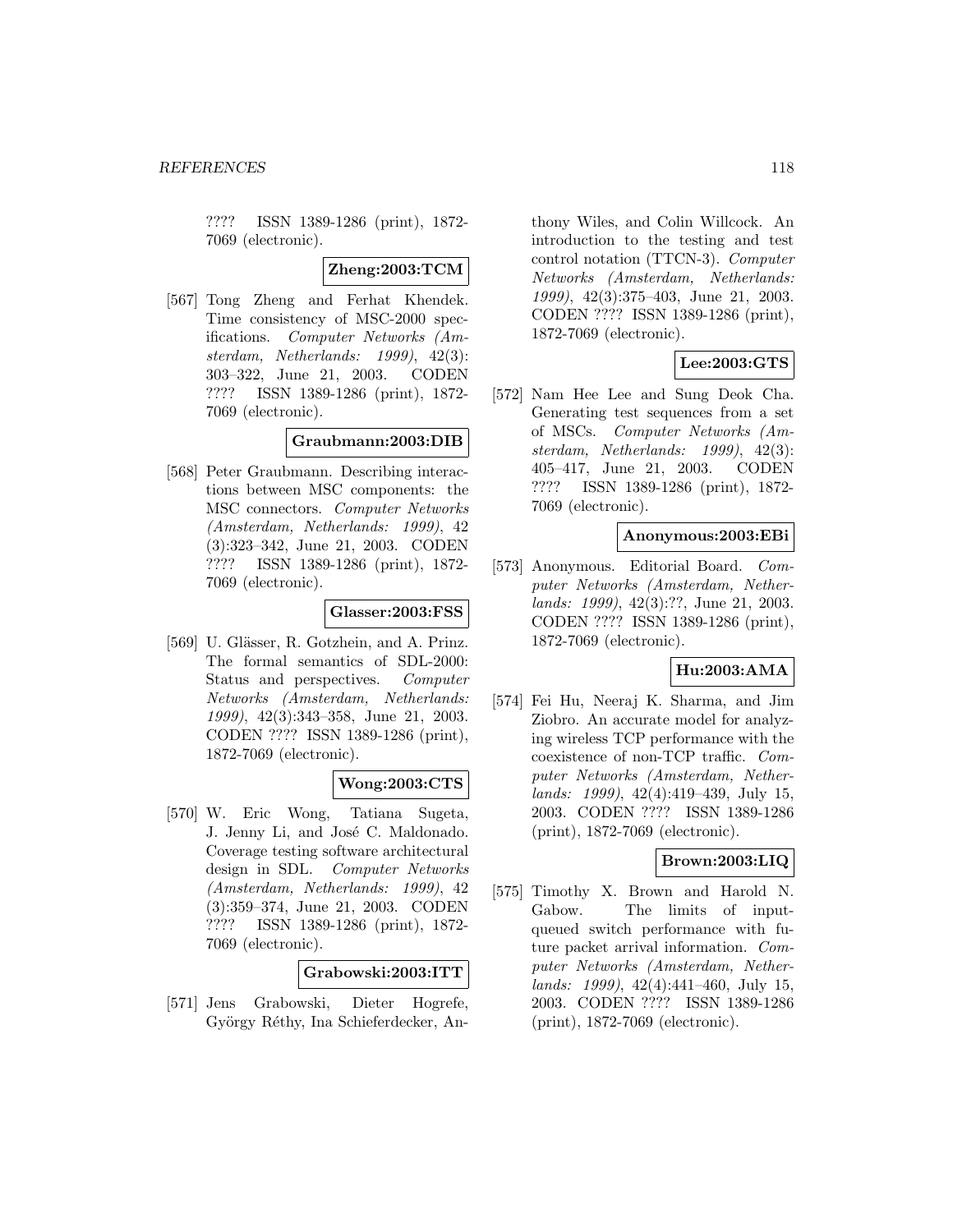## **Magana:2003:PAM**

[576] E. Magaña, J. Aracil, and J. Villadangos. A protocol-adaptive monitoring tree for efficient design of traffic monitoring probes. Computer Networks (Amsterdam, Netherlands: 1999), 42 (4):461–479, July 15, 2003. CODEN ???? ISSN 1389-1286 (print), 1872- 7069 (electronic).

# **Lotker:2003:NOF**

[577] Zvi Lotker and Boaz Patt-Shamir. Nearly optimal FIFO buffer management for two packet classes. Computer Networks (Amsterdam, Netherlands: 1999), 42(4):481–492, July 15, 2003. CODEN ???? ISSN 1389-1286 (print), 1872-7069 (electronic).

# **Wu:2003:SIW**

[578] Chi-Hsiang Wu and Rong-Hong Jan. System integration of WAP and SMS for home network system. Computer Networks (Amsterdam, Netherlands: 1999), 42(4):493–502, July 15, 2003. CODEN ???? ISSN 1389-1286 (print), 1872-7069 (electronic).

## **Yang:2003:BDC**

[579] Yi Yang, Lei Zhang, Jogesh K. Muppala, and Samuel T. Chanson. Bandwidth-delay constrained routing algorithms. Computer Networks (Amsterdam, Netherlands: 1999), 42(4): 503–520, July 15, 2003. CODEN ???? ISSN 1389-1286 (print), 1872- 7069 (electronic).

#### **Bonald:2003:CFL**

[580] T. Bonald and J. W. Roberts. Congestion at flow level and the impact of user behaviour. Computer Networks

(Amsterdam, Netherlands: 1999), 42 (4):521–536, July 15, 2003. CODEN ???? ISSN 1389-1286 (print), 1872- 7069 (electronic).

## **Boucherie:2003:THB**

[581] Richard J. Boucherie and Jan van der Wal. Transient handover blocking probabilities in road covering cellular mobile networks. Computer Networks (Amsterdam, Netherlands: 1999), 42 (4):537–550, July 15, 2003. CODEN ???? ISSN 1389-1286 (print), 1872- 7069 (electronic).

#### **Anonymous:2003:EBj**

[582] Anonymous. Editorial Board. Computer Networks (Amsterdam, Netherlands: 1999), 42(4):??, July 15, 2003. CODEN ???? ISSN 1389-1286 (print), 1872-7069 (electronic).

### **Goble:2003:SWE**

[583] Carole Goble. The Semantic Web: an evolution for a revolution. Computer Networks (Amsterdam, Netherlands: 1999), 42(5):551–556, August 5, 2003. CODEN ???? ISSN 1389-1286 (print), 1872-7069 (electronic).

#### **Guha:2003:TSW**

[584] R. Guha and Rob McCool. TAP: a Semantic Web platform. Computer Networks (Amsterdam, Netherlands: 1999), 42(5):557–577, August 5, 2003. CODEN ???? ISSN 1389-1286 (print), 1872-7069 (electronic).

#### **Handschuh:2003:CCM**

[585] Siegfried Handschuh and Steffen Staab. CREAM: CREAting Metadata for the Semantic Web. Computer Networks (Amsterdam, Netherlands: 1999), 42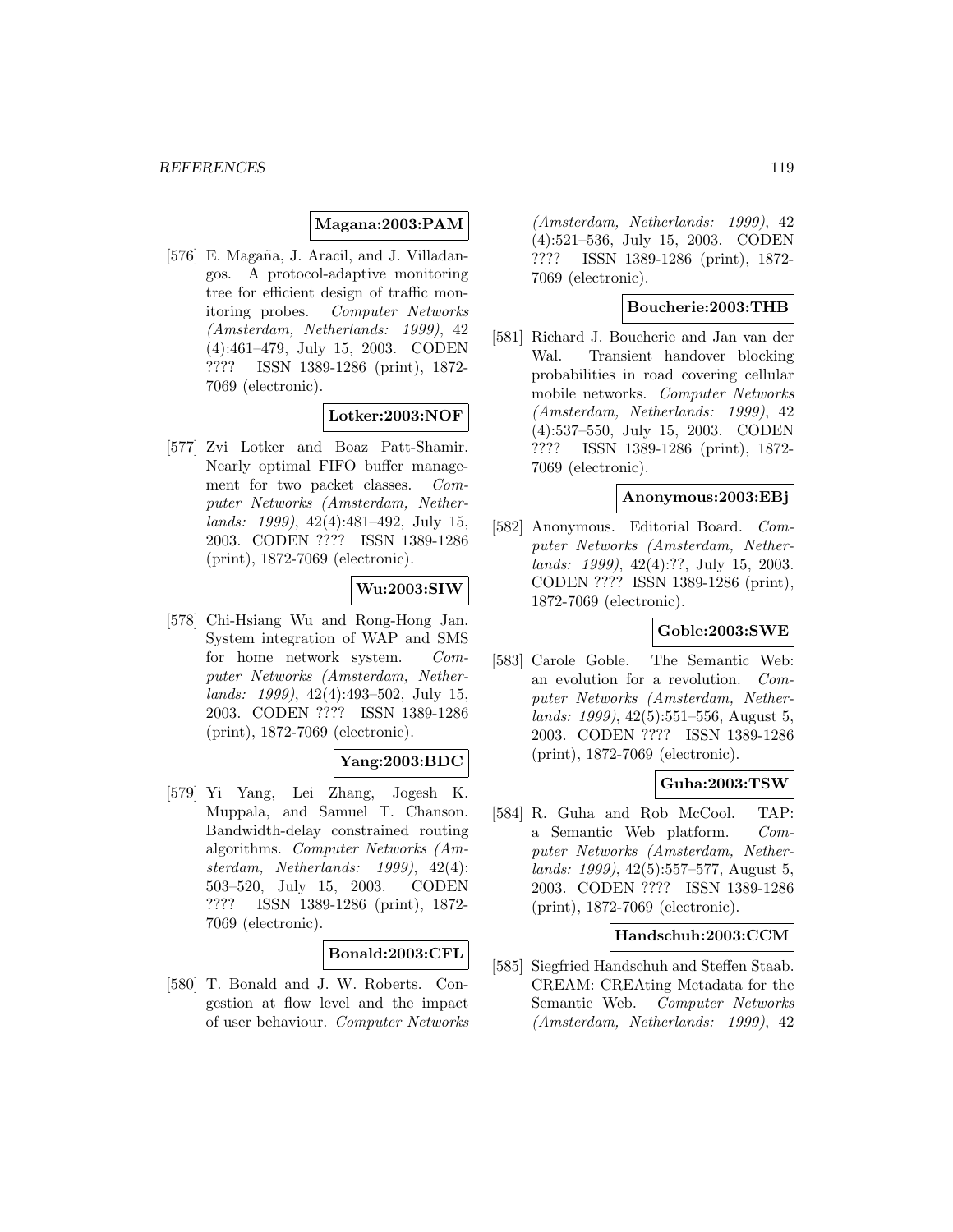(5):579–598, August 5, 2003. CODEN ???? ISSN 1389-1286 (print), 1872- 7069 (electronic).

**Fillies:2003:PAS**

[586] Christian Fillies, Gay Wood-Albrecht, and Frauke Weichhardt. Pragmatic applications of the Semantic Web using SemTalk. Computer Networks (Amsterdam, Netherlands: 1999), 42(5): 599–615, August 5, 2003. CODEN ???? ISSN 1389-1286 (print), 1872- 7069 (electronic).

### **Karvounarakis:2003:QSW**

[587] G. Karvounarakis, A. Magganaraki, S. Alexaki, V. Christophides, D. Plexousakis, M. Scholl, and K. Tolle. Querying the Semantic Web with RQL. Computer Networks (Amsterdam, Netherlands: 1999), 42(5): 617–640, August 5, 2003. CODEN ???? ISSN 1389-1286 (print), 1872- 7069 (electronic).

### **Florescu:2003:XXP**

[588] Daniela Florescu, Andreas Grünhagen, and Donald Kossmann. XL: an XML programming language for Web service specification and composition. Computer Networks (Amsterdam, Netherlands: 1999), 42(5):641–660, August 5, 2003. CODEN ???? ISSN 1389-1286 (print), 1872-7069 (electronic).

#### **Trastour:2003:SWS**

[589] David Trastour, Claudio Bartolini, and Chris Preist. Semantic Web support for the business-to-business e-commerce pre-contractual lifecycle. Computer Networks (Amsterdam, Netherlands: 1999), 42(5):661–673, August 5, 2003.

CODEN ???? ISSN 1389-1286 (print), 1872-7069 (electronic).

#### **Narayanan:2003:ASW**

[590] Srini Narayanan and Sheila McIlraith. Analysis and simulation of Web services. Computer Networks (Amsterdam, Netherlands: 1999), 42(5): 675–693, August 5, 2003. CODEN ???? ISSN 1389-1286 (print), 1872- 7069 (electronic).

#### **Anonymous:2003:CPb**

[591] Anonymous. Call for papers. *Com*puter Networks (Amsterdam, Netherlands: 1999), 42(5):695, August 5, 2003. CODEN ???? ISSN 1389-1286 (print), 1872-7069 (electronic).

#### **Anonymous:2003:EBk**

[592] Anonymous. Editorial board. Computer Networks (Amsterdam, Netherlands: 1999), 42(5):??, August 5, 2003. CODEN ???? ISSN 1389-1286 (print), 1872-7069 (electronic).

#### **Kalpakis:2003:EAM**

[593] Konstantinos Kalpakis, Koustuv Dasgupta, and Parag Namjoshi. Efficient algorithms for maximum lifetime data gathering and aggregation in wireless sensor networks. Computer Networks (Amsterdam, Netherlands: 1999), 42 (6):697–716, August 21, 2003. CODEN ???? ISSN 1389-1286 (print), 1872- 7069 (electronic).

#### **Baboescu:2003:FSC**

[594] F. Baboescu and G. Varghese. Fast and scalable conflict detection for packet classifiers. Computer Networks (Amsterdam, Netherlands: 1999), 42(6): 717–735, August 21, 2003. CODEN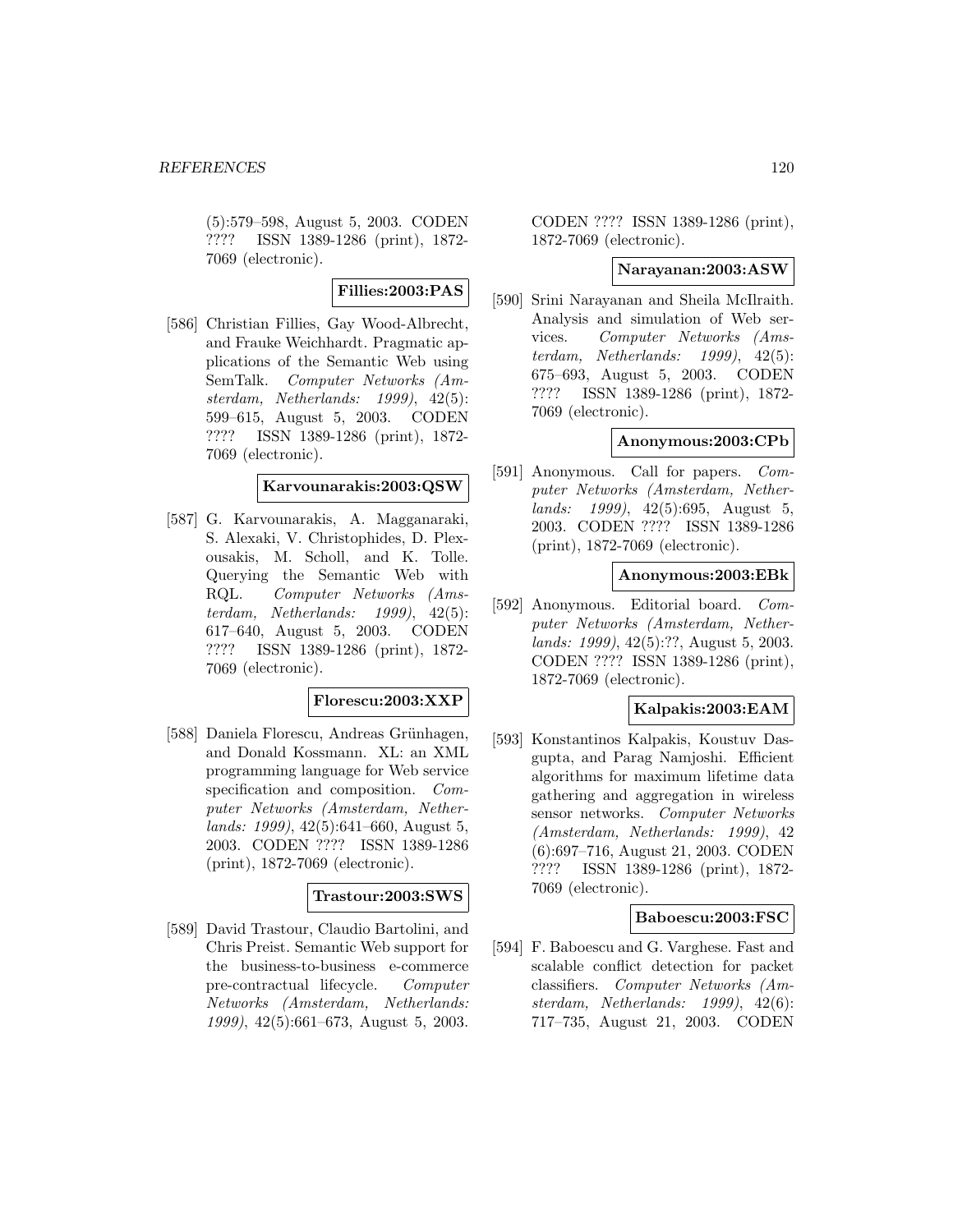???? ISSN 1389-1286 (print), 1872- 7069 (electronic).

**Jmaiel:2003:DCP**

[595] Mohamed Jmaiel and Peter Pepper. Development of communication protocols using algebraic and temporal specifications. Computer Networks (Amsterdam, Netherlands: 1999), 42(6): 737–764, August 21, 2003. CODEN ???? ISSN 1389-1286 (print), 1872- 7069 (electronic).

# **Cui:2003:VPN**

[596] Wei Cui and Mostafa A. Bassiouni. Virtual private network bandwidth management with traffic prediction. Computer Networks (Amsterdam, Netherlands: 1999), 42(6):765–778, August 21, 2003. CODEN ???? ISSN 1389- 1286 (print), 1872-7069 (electronic).

## **Zhang:2003:BTC**

[597] Junshan Zhang, Ming Hu, and Ness B. Shroff. Bursty traffic over CDMA: predictive MAI temporal structure, rate control and admission control. Computer Networks (Amsterdam, Netherlands: 1999), 42(6):779–795, August 21, 2003. CODEN ???? ISSN 1389- 1286 (print), 1872-7069 (electronic).

# **Wills:2003:UBW**

[598] Craig E. Wills, Gregory Trott, and Mikhail Mikhailov. Using bundles for Web content delivery. Computer Networks (Amsterdam, Netherlands: 1999), 42(6):797–817, August 21, 2003. CODEN ???? ISSN 1389-1286 (print), 1872-7069 (electronic).

# **Anonymous:2003:AIVa**

[599] Anonymous. Author index volume 42. Computer Networks (Amsterdam, Netherlands: 1999), 42(6):819– 821, August 21, 2003. CODEN ???? ISSN 1389-1286 (print), 1872- 7069 (electronic).

### **Anonymous:2003:SIVa**

[600] Anonymous. Subject index volume 42. Computer Networks (Amsterdam, Netherlands: 1999), 42(6):822– 824, August 21, 2003. CODEN ???? ISSN 1389-1286 (print), 1872- 7069 (electronic).

#### **Anonymous:2003:EBl**

[601] Anonymous. Editorial Board. Computer Networks (Amsterdam, Netherlands: 1999), 42(6):??, August 21, 2003. CODEN ???? ISSN 1389-1286 (print), 1872-7069 (electronic).

### **Feridun:2003:MIS**

[602] Metin Feridun and Gabi Dreo Rodosek. Management of IT services. Computer Networks (Amsterdam, Netherlands: 1999), 43(1):1–2, September 16, 2003. CODEN ???? ISSN 1389-1286 (print), 1872-7069 (electronic).

### **Reichl:2003:CPM**

[603] Peter Reichl, David Hausheer, and Burkhard Stiller. The Cumulus Pricing model as an adaptive framework for feasible, efficient, and user-friendly tariffing of Internet services. Computer Networks (Amsterdam, Netherlands: 1999), 43(1):3–24, September 16, 2003. CODEN ???? ISSN 1389- 1286 (print), 1872-7069 (electronic).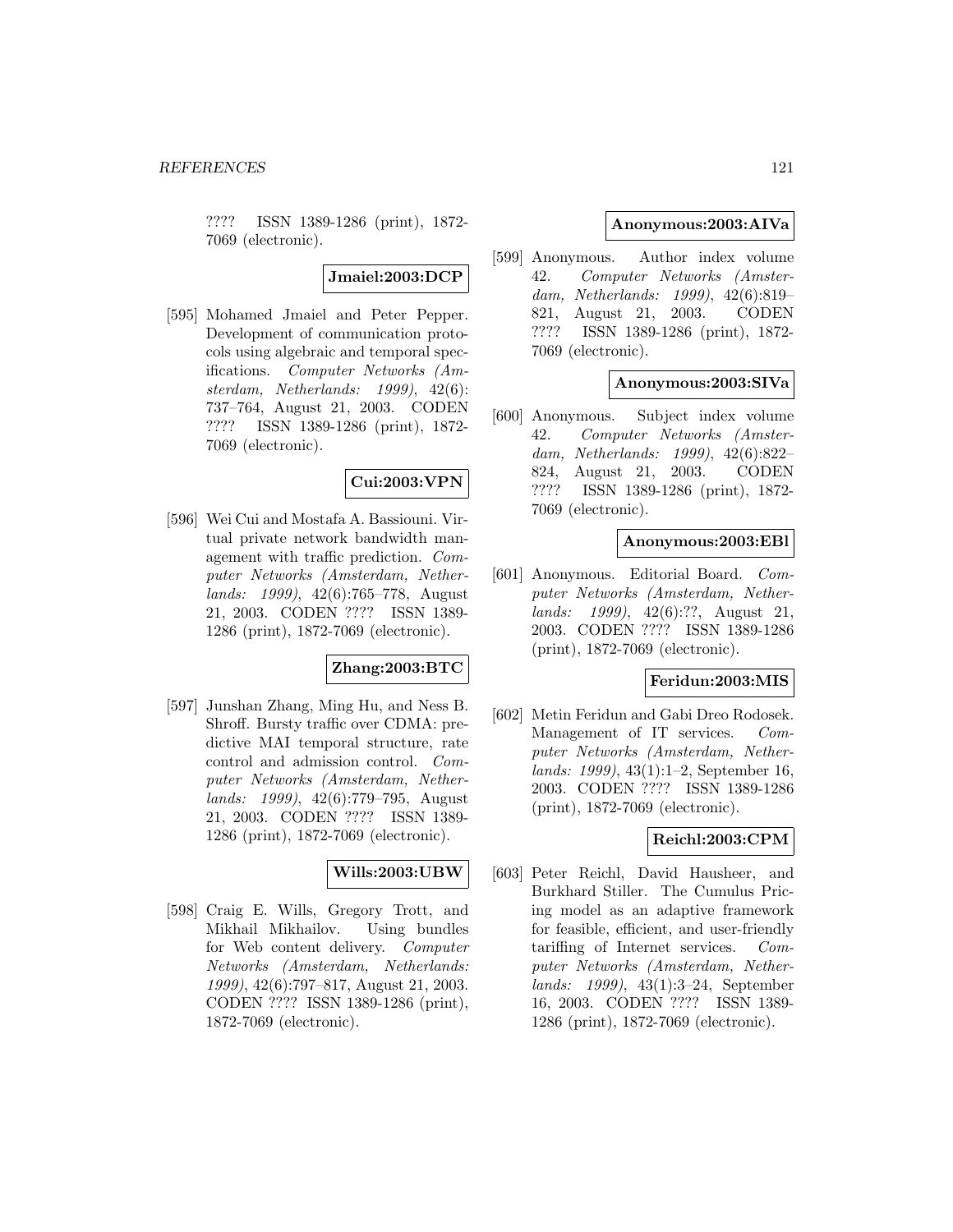### **Brunner:2003:DIT**

[604] Marcus Brunner, Alberto Gonzalez, and Paloma Martinez. From dynamic IP transport service ordering to Diff-Serv network configuration. Computer Networks (Amsterdam, Netherlands: 1999), 43(1):25–41, September 16, 2003. CODEN ???? ISSN 1389- 1286 (print), 1872-7069 (electronic).

# **Clemm:2003:GPH**

[605] Alexander Clemm, Fong Shen, and Victor Lee. Generic provisioning of heterogeneous services — a close encounter with service profiles. Computer Networks (Amsterdam, Netherlands: 1999), 43(1):43–57, September 16, 2003. CODEN ???? ISSN 1389- 1286 (print), 1872-7069 (electronic).

# **Subramanian:2003:QBM**

[606] Mani Subramanian and Lundy Lewis. QoS and bandwidth management in broadband cable access network. Computer Networks (Amsterdam, Netherlands: 1999), 43(1):59–73, September 16, 2003. CODEN ???? ISSN 1389- 1286 (print), 1872-7069 (electronic).

### **Anonymous:2003:EBm**

[607] Anonymous. Editorial Board. Computer Networks (Amsterdam, Netherlands: 1999), 43(1):??, September 16, 2003. CODEN ???? ISSN 1389-1286 (print), 1872-7069 (electronic).

# **Akyildiz:2003:IIS**

 $[608]$  Ian F. Akyildiz, Özgür B. Akan, Chao Chen, Jian Fang, and Weilian Su. InterPlaNetary Internet: state-of-theart and research challenges. Computer Networks (Amsterdam, Nether-

lands: 1999), 43(2):75–112, October 7, 2003. CODEN ???? ISSN 1389-1286 (print), 1872-7069 (electronic).

### **Mohorcic:2003:DWT**

[609] M. Mohorcic, A. Svigelj, G. Kandus, Y. F. Hu, and R. E. Sheriff. Demographically weighted traffic flow models for adaptive routing in packet-switched non-geostationary satellite meshed networks. Computer Networks (Amsterdam, Netherlands: 1999), 43(2): 113–131, October 7, 2003. CODEN ???? ISSN 1389-1286 (print), 1872- 7069 (electronic).

## **Altman:2003:APM**

[610] Eitan Altman, Rachid El Azouzi, and Odile Pourtallier. Avoiding paradoxes in multi-agent competitive routing. Computer Networks (Amsterdam, Netherlands: 1999), 43(2):133– 146, October 7, 2003. CODEN ???? ISSN 1389-1286 (print), 1872- 7069 (electronic).

## **Yang:2003:DMT**

[611] Chun-Chuan Yang and Kwin-Yee Lin. Distributed mobile tracking: a novel location management scheme for routing improvement in cellular IP networks. Computer Networks (Amsterdam, Netherlands: 1999), 43(2): 147–161, October 7, 2003. CODEN ???? ISSN 1389-1286 (print), 1872- 7069 (electronic).

### **Zeng:2003:AGC**

[612] Helen Zeng and Imrich Chlamtac. Adaptive guard channel allocation and blocking probability estimation in PCS networks. Computer Networks (Amsterdam, Netherlands: 1999), 43(2):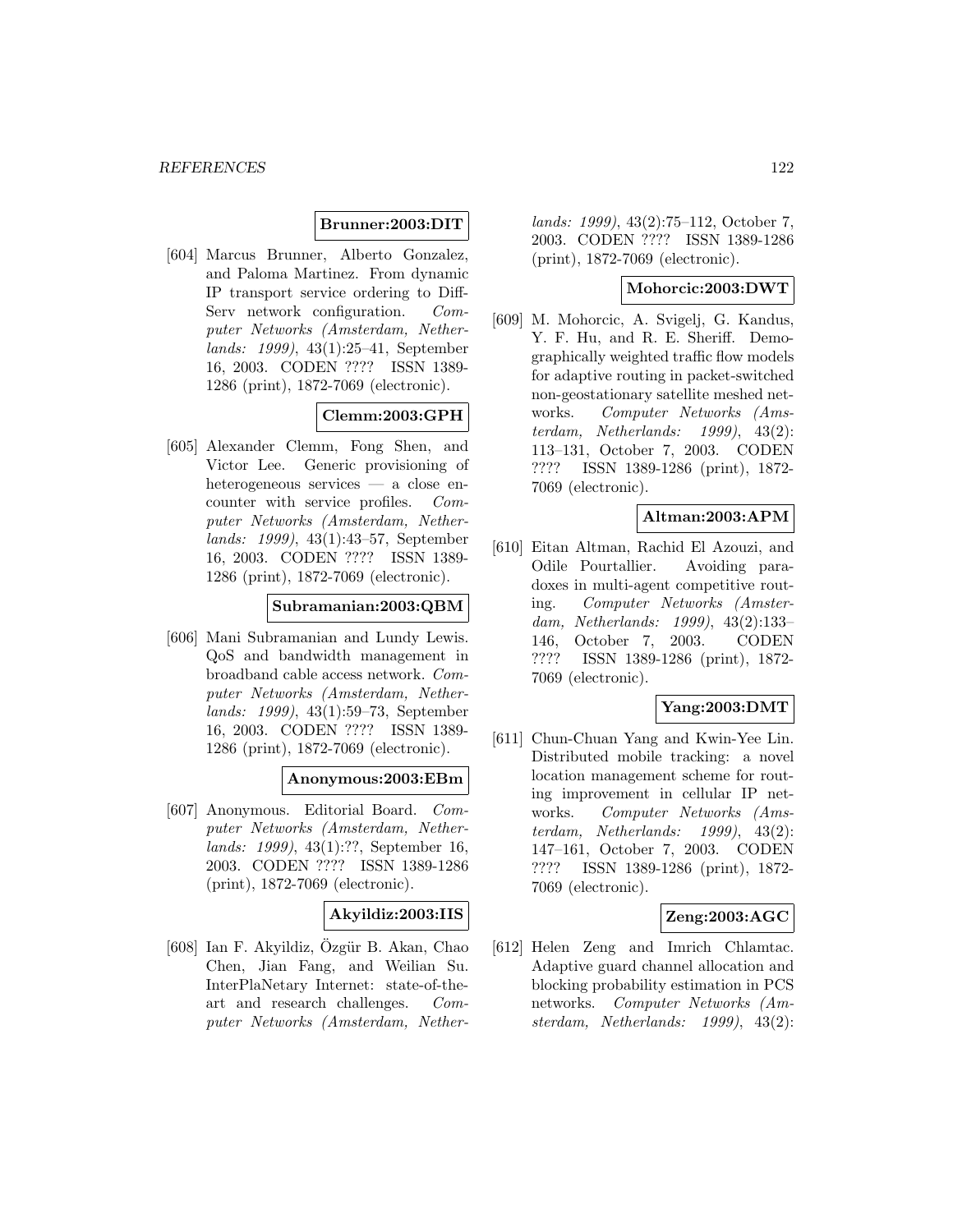163–176, October 7, 2003. CODEN ???? ISSN 1389-1286 (print), 1872- 7069 (electronic).

## **Yeung:2003:CPD**

[613] Kwan L. Yeung and Ho-Lun T. Wong. Caching policy design and cache allocation in active reliable multicast. Computer Networks (Amsterdam, Netherlands: 1999), 43(2):177–193, October 7, 2003. CODEN ???? ISSN 1389-1286 (print), 1872-7069 (electronic).

### **Giladi:2003:PNR**

[614] Ran Giladi, Ephraim Korach, and Rony Ohayon. Placement of network resources in communication networks. Computer Networks (Amsterdam, Netherlands: 1999), 43(2): 195–209, October 7, 2003. CODEN ???? ISSN 1389-1286 (print), 1872- 7069 (electronic).

# **Balamash:2003:MWR**

[615] Abdullah Balamash and Marwan Krunz. Modeling web requests: a multifractal approach. Computer Networks (Amsterdam, Netherlands: 1999), 43 (2):211–226, October 7, 2003. CODEN ???? ISSN 1389-1286 (print), 1872- 7069 (electronic).

## **Lahanas:2003:EEF**

[616] Adrian Lahanas and Vassilis Tsaoussidis. Exploiting the efficiency and fairness potential of AIMD-based congestion avoidance and control. Computer Networks (Amsterdam, Netherlands: 1999), 43(2):227–245, October 7, 2003. CODEN ???? ISSN 1389-1286 (print), 1872-7069 (electronic).

### **Anonymous:2003:EBn**

[617] Anonymous. Editorial board. Computer Networks (Amsterdam, Netherlands: 1999), 43(2):??, October 7, 2003. CODEN ???? ISSN 1389-1286 (print), 1872-7069 (electronic).

# **Quintero:2003:SMP**

[618] Alejandro Quintero and Samuel Pierre. Sequential and multipopulation memetic algorithms for assigning cells to switches in mobile networks. Computer Networks (Amsterdam, Netherlands: 1999), 43(3): 247–261, October 22, 2003. CODEN ???? ISSN 1389-1286 (print), 1872- 7069 (electronic).

# **Hu:2003:MCA**

[619] Fei Hu and Neeraj K. Sharma. Multimedia call admission control in mobile networks: a dynamical reservationpool approach. Computer Networks (Amsterdam, Netherlands: 1999), 43 (3):263–288, October 22, 2003. CO-DEN ???? ISSN 1389-1286 (print), 1872-7069 (electronic).

## **Zheng:2003:DPU**

[620] Q. Zheng and G. Mohan. Dynamic protection using integratedrouting approach in IP-over-WDM networks. Computer Networks (Amsterdam, Netherlands: 1999), 43(3):289– 305, October 22, 2003. CODEN ???? ISSN 1389-1286 (print), 1872- 7069 (electronic).

#### **Jiang:2003:RBG**

[621] Yuming Jiang. Relationship between guaranteed rate server and latency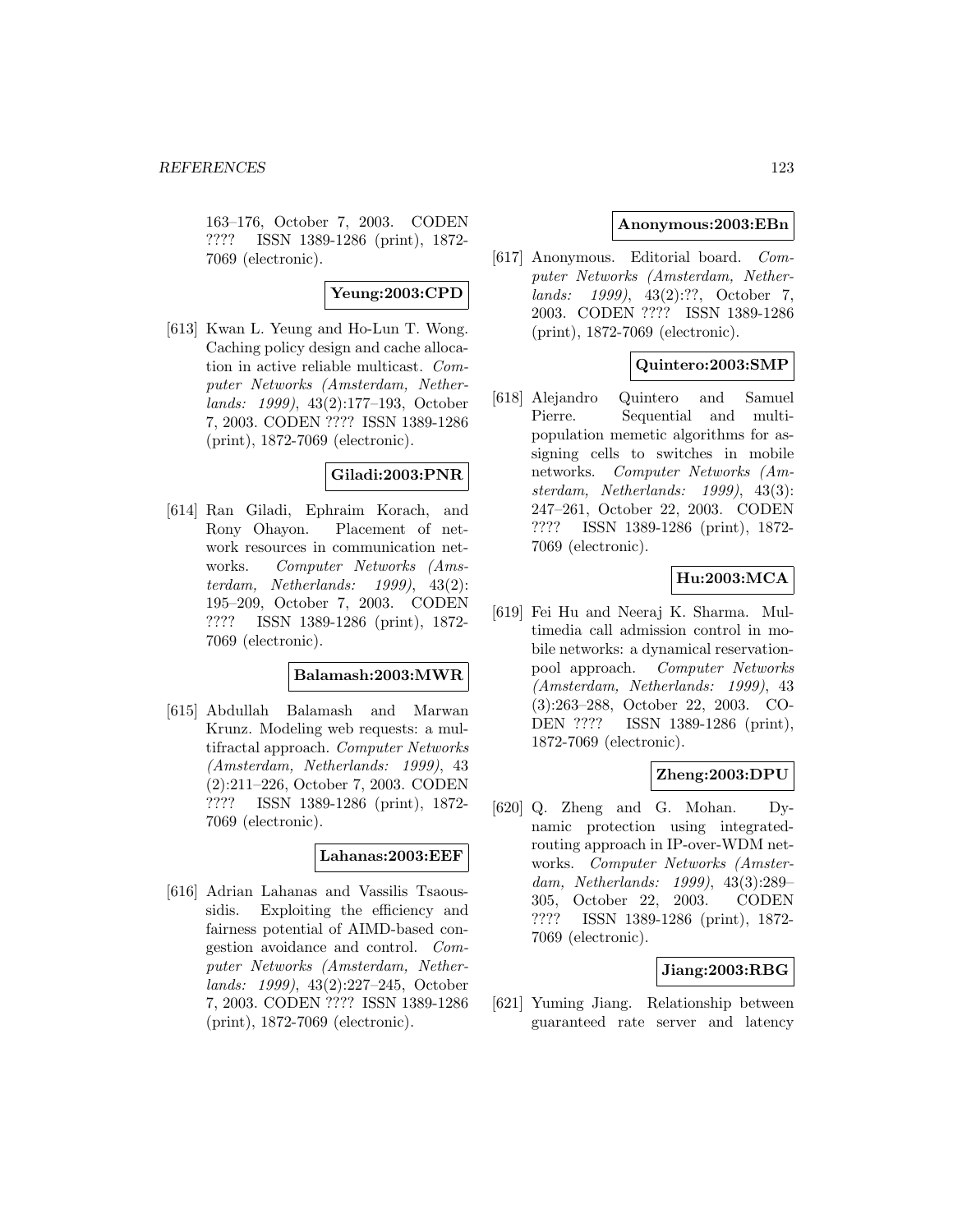rate server. Computer Networks (Amsterdam, Netherlands: 1999), 43(3): 307–315, October 22, 2003. CODEN ???? ISSN 1389-1286 (print), 1872- 7069 (electronic).

# **Tseng:2003:PSP**

[622] Yu-Chee Tseng, Chih-Shun Hsu, and Ten-Yueng Hsieh. Power-saving protocols for IEEE 802.11-based multi-hop ad hoc networks. Computer Networks (Amsterdam, Netherlands: 1999), 43 (3):317–337, October 22, 2003. CO-DEN ???? ISSN 1389-1286 (print), 1872-7069 (electronic).

# **Bicakci:2003:HCO**

[623] Kemal Bicakci, Gene Tsudik, and Brian Tung. How to construct optimal one-time signatures. Computer Networks (Amsterdam, Netherlands: 1999), 43(3):339–349, October 22, 2003. CODEN ???? ISSN 1389- 1286 (print), 1872-7069 (electronic).

#### **Siachalou:2003:EQR**

[624] Stavroula Siachalou and Leonidas Georgiadis. Efficient QoS routing. Computer Networks (Amsterdam, Netherlands: 1999), 43(3):351– 367, October 22, 2003. CODEN ???? ISSN 1389-1286 (print), 1872- 7069 (electronic).

# **Burns:2003:EID**

[625] Catherine M. Burns, Johnson Kuo, and Sylvia Ng. Ecological interface design: a new approach for visualizing network management. Computer Networks (Amsterdam, Netherlands: 1999), 43(3):369–388, October 22, 2003. CODEN ???? ISSN 1389- 1286 (print), 1872-7069 (electronic).

# **Varadarajan:2003:RRR**

[626] Srinidhi Varadarajan, Naren Ramakrishnan, and Muthukumar Thirunavukkarasu. Reinforcing reachable routes. Computer Networks (Amsterdam, Netherlands: 1999), 43(3):389–416, October 22, 2003. CODEN ???? ISSN 1389- 1286 (print), 1872-7069 (electronic).

### **Anonymous:2003:EBo**

[627] Anonymous. Editorial board. Computer Networks (Amsterdam, Netherlands: 1999), 43(3):??, October 22, 2003. CODEN ???? ISSN 1389-1286 (print), 1872-7069 (electronic).

### **Cayirci:2003:WSN**

[628] Erdal Cayirci, Ramesh Govindan, Taieb Znati, and Mani Srivastava. Wireless sensor networks. Computer Networks (Amsterdam, Netherlands: 1999), 43(4):417–419, November 15, 2003. CODEN ???? ISSN 1389-1286 (print), 1872-7069 (electronic).

# **Avancha:2003:SSN**

[629] Sasikanth Avancha, Jeffrey Undercoffer, Anupam Joshi, and John Pinkston. Secure sensor networks for perimeter protection. Computer Networks (Amsterdam, Netherlands: 1999), 43(4): 421–435, November 15, 2003. CODEN ???? ISSN 1389-1286 (print), 1872- 7069 (electronic).

## **Helmy:2003:MAR**

[630] Ahmed Helmy. Mobility-assisted resolution of queries in large-scale mobile sensor networks (MARQ). Computer Networks (Amsterdam, Netherlands: 1999), 43(4):437–458, November 15, 2003. CODEN ???? ISSN 1389- 1286 (print), 1872-7069 (electronic).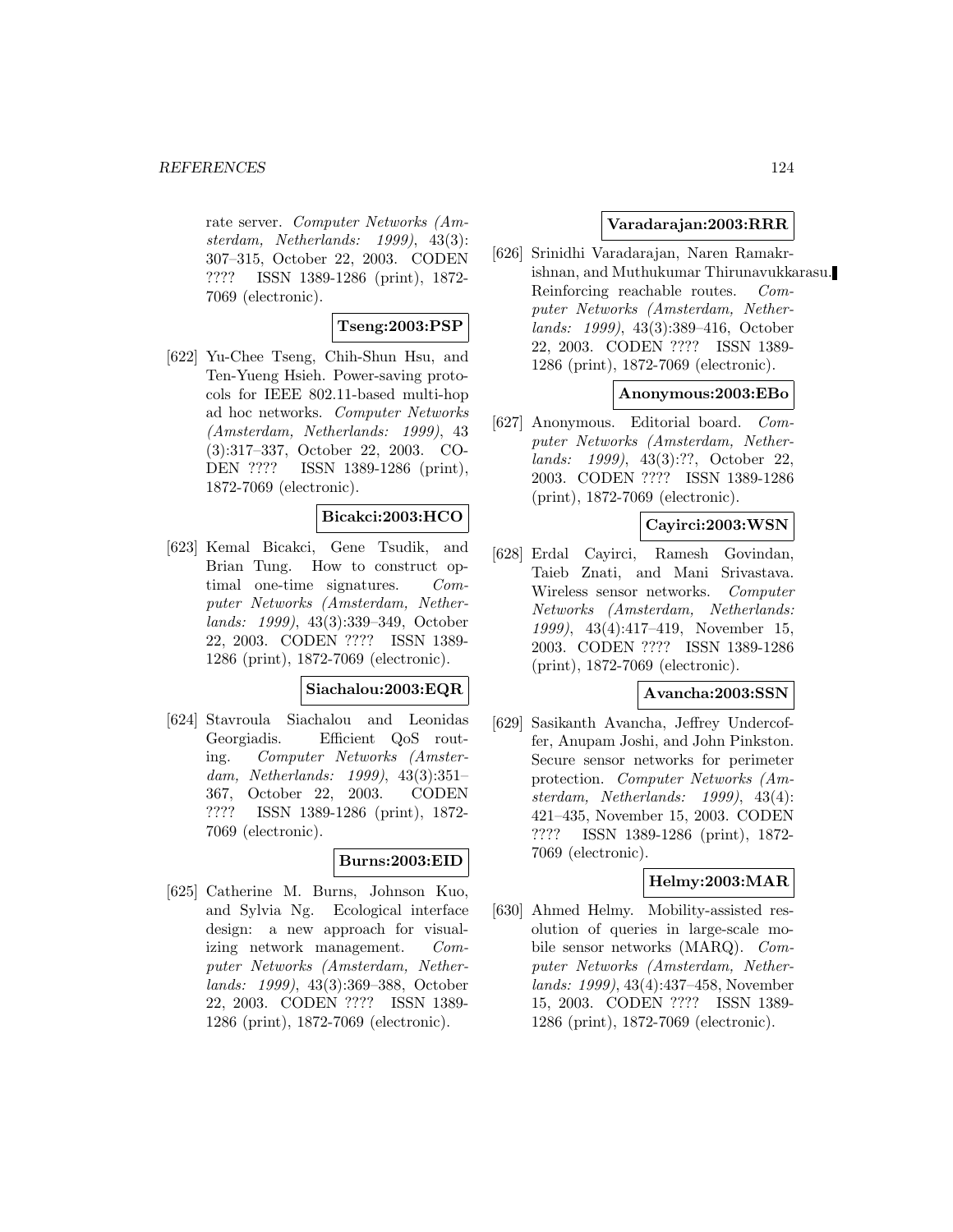#### **Zhang:2003:GSS**

[631] Hongwei Zhang and Anish Arora. GS 3: scalable self-configuration and self-healing in wireless sensor networks. Computer Networks (Amsterdam, Netherlands: 1999), 43(4):459– 480, November 15, 2003. CODEN ???? ISSN 1389-1286 (print), 1872- 7069 (electronic).

# **De:2003:MMR**

[632] Swades De, Chunming Qiao, and Hongyi Wu. Meshed multipath routing with selective forwarding: an efficient strategy in wireless sensor networks. Computer Networks (Amsterdam, Netherlands: 1999), 43(4):481– 497, November 15, 2003. CODEN ???? ISSN 1389-1286 (print), 1872- 7069 (electronic).

#### **Langendoen:2003:DLW**

[633] Koen Langendoen and Niels Reijers. Distributed localization in wireless sensor networks: a quantitative comparison. Computer Networks (Amsterdam, Netherlands: 1999), 43(4):499– 518, November 15, 2003. CODEN ???? ISSN 1389-1286 (print), 1872- 7069 (electronic).

**Duarte-Melo:2003:DGW**

[634] Enrique J. Duarte-Melo and Mingyan Liu. Data-gathering wireless sensor networks: organization and capacity. Computer Networks (Amsterdam, Netherlands: 1999), 43(4):519– 537, November 15, 2003. CODEN ???? ISSN 1389-1286 (print), 1872- 7069 (electronic).

#### **Anonymous:2003:EBp**

[635] Anonymous. Editorial board. Computer Networks (Amsterdam, Netherlands: 1999), 43(4):??, November 15, 2003. CODEN ???? ISSN 1389-1286 (print), 1872-7069 (electronic).

# **Wang:2003:SSA**

[636] Ning Wang and George Pavlou. Scalable sender access control for bidirectional multicast routing. Computer Networks (Amsterdam, Netherlands: 1999), 43(5):539–555, December 5, 2003. CODEN ???? ISSN 1389-1286 (print), 1872-7069 (electronic).

#### **Orincsay:2003:PPP**

[637] Dániel Orincsay, Balázs Szviatovszki, and Géza Böhm. Prompt partial path optimization in MPLS networks. Computer Networks (Amsterdam, Netherlands: 1999), 43(5):557–572, December 5, 2003. CODEN ???? ISSN 1389-1286 (print), 1872-7069 (electronic).

#### **Estevez-Tapiador:2003:NCN**

[638] Juan M. Estévez-Tapiador, Pedro García-Teodoro, and Jesús E. Díaz-Verdejo. NSDF: a computer network system description framework and its application to network security. Computer Networks (Amsterdam, Netherlands: 1999), 43(5):573–600, December 5, 2003. CODEN ???? ISSN 1389-1286 (print), 1872-7069 (electronic).

#### **Coffey:2003:FVI**

[639] Tom Coffey, Reiner Dojen, and Tomas Flanagan. Formal verification: an imperative step in the design of security protocols. Computer Networks (Amsterdam, Netherlands: 1999), 43(5):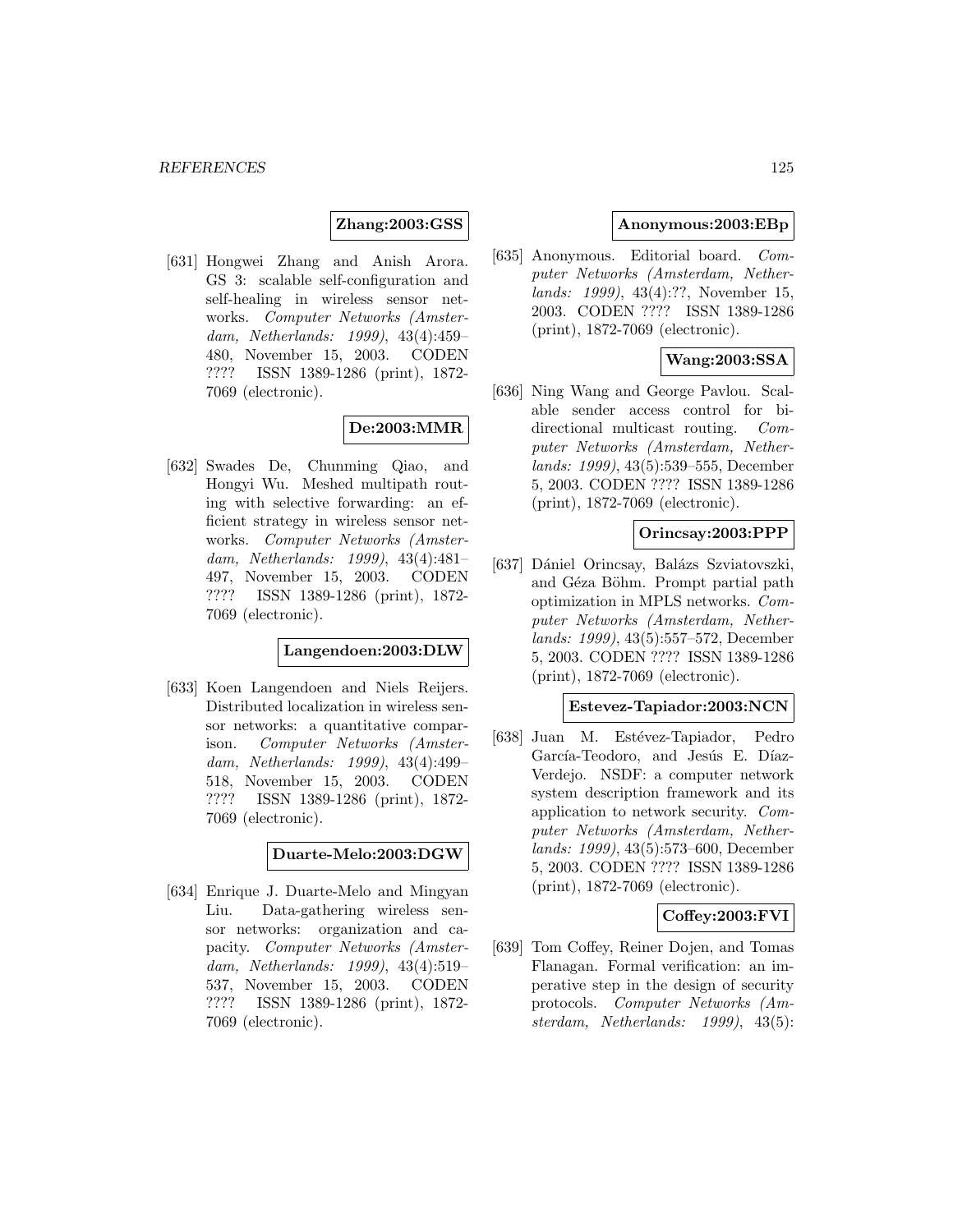601–618, December 5, 2003. CODEN ???? ISSN 1389-1286 (print), 1872- 7069 (electronic).

# **Kim:2003:QDE**

[640] Kyungsup Kim and Chong-Ho Choi. Queue delay estimation and its application to TCP Vegas. Computer Networks (Amsterdam, Netherlands: 1999), 43(5):619–631, December 5, 2003. CODEN ???? ISSN 1389-1286 (print), 1872-7069 (electronic).

# **Low:2003:LST**

[641] Steven H. Low, Fernando Paganini, Jiantao Wang, and John C. Doyle. Linear stability of TCP/RED and a scalable control. Computer Networks (Amsterdam, Netherlands: 1999), 43(5): 633–647, December 5, 2003. CODEN ???? ISSN 1389-1286 (print), 1872- 7069 (electronic).

### **Younis:2003:EAM**

[642] Mohamed Younis, Moustafa Youssef, and Khaled Arisha. Energy-aware management for cluster-based sensor networks. Computer Networks (Amsterdam, Netherlands: 1999), 43(5): 649–668, December 5, 2003. CODEN ???? ISSN 1389-1286 (print), 1872- 7069 (electronic).

# **Pyun:2003:GHF**

[643] Kihyun Pyun, Junehwa Song, and Heung-Kyu Lee. A generalized hierarchical fair service curve algorithm for high network utilization and linksharing. Computer Networks (Amsterdam, Netherlands: 1999), 43(5): 669–694, December 5, 2003. CODEN ???? ISSN 1389-1286 (print), 1872- 7069 (electronic).

# **Anonymous:2003:EBq**

[644] Anonymous. Editorial board. Computer Networks (Amsterdam, Netherlands: 1999), 43(5):??, December 5, 2003. CODEN ???? ISSN 1389-1286 (print), 1872-7069 (electronic).

# **Pan:2003:ODB**

[645] Jianping Pan, Y. Thomas Hou, and Bo Li. An overview of DNS-based server selections in content distribution networks. Computer Networks (Amsterdam, Netherlands: 1999), 43(6): 695–711, December 20, 2003. CODEN ???? ISSN 1389-1286 (print), 1872- 7069 (electronic).

# **Chang:2003:AAM**

[646] Chao hsu Chang and Eric Hsiao kuang Wu. AMRST: adaptive multicast routing protocol for satellite–terrestrial networks. Computer Networks (Amsterdam, Netherlands: 1999), 43(6):713– 734, December 20, 2003. CODEN ???? ISSN 1389-1286 (print), 1872- 7069 (electronic).

# **Seol:2003:FAI**

[647] Soonuk Seol, Myungchul Kim, Sungwon Kang, and Jiwon Ryu. Fully automated interoperability test suite derivation for communication protocols. Computer Networks (Amsterdam, Netherlands: 1999), 43(6):735– 759, December 20, 2003. CODEN ???? ISSN 1389-1286 (print), 1872- 7069 (electronic).

# **Dag:2003:PCC**

[648] Tamer Dağ and Ioannis Stavrakakis. Proactive congestion control for high speed networks. Computer Networks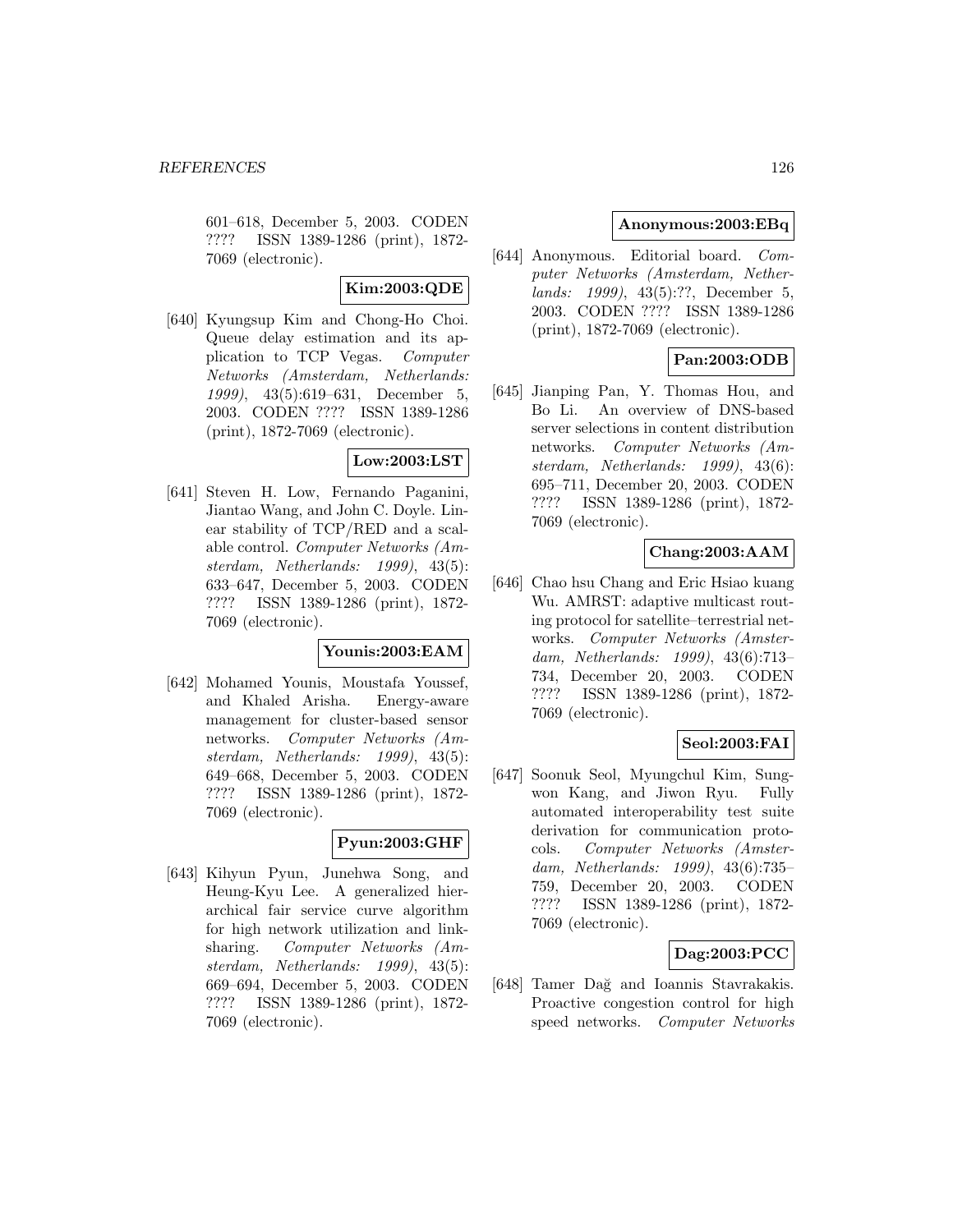(Amsterdam, Netherlands: 1999), 43 (6):761–775, December 20, 2003. CO-DEN ???? ISSN 1389-1286 (print), 1872-7069 (electronic).

# **Barbancho:2003:CAC**

[649] A. M. Barbancho and A. Peinado. Cryptanalysis of anonymous channel protocol for large-scale area in wireless communications. Computer Networks (Amsterdam, Netherlands: 1999), 43 (6):777–785, December 20, 2003. CO-DEN ???? ISSN 1389-1286 (print), 1872-7069 (electronic).

### **Phatak:2003:IIT**

[650] Dhananjay S. Phatak, Tom Goff, and Jim Plusquellic. IP-in-IP tunneling to enable the simultaneous use of multiple IP interfaces for network level connection striping. Computer Networks (Amsterdam, Netherlands: 1999), 43 (6):787–804, December 20, 2003. CO-DEN ???? ISSN 1389-1286 (print), 1872-7069 (electronic).

### **Koskela:2003:WCO**

[651] Timo Koskela, Jukka Heikkonen, and Kimmo Kaski. Web cache optimization with nonlinear model using object features. Computer Networks (Amsterdam, Netherlands: 1999), 43(6): 805–817, December 20, 2003. CODEN ???? ISSN 1389-1286 (print), 1872- 7069 (electronic).

# **Anonymous:2003:AIVb**

[652] Anonymous. Author index volume 43. Computer Networks (Amsterdam, Netherlands: 1999), 43(6):819– 821, December 20, 2003. CODEN ???? ISSN 1389-1286 (print), 1872- 7069 (electronic).

## **Anonymous:2003:SIVb**

[653] Anonymous. Subject index volume 43. Computer Networks (Amsterdam, Netherlands: 1999), 43(6):823– 824, December 20, 2003. CODEN ???? ISSN 1389-1286 (print), 1872- 7069 (electronic).

# **Anonymous:2003:EB**

[654] Anonymous. Editorial board. Computer Networks (Amsterdam, Netherlands: 1999), 43(6):CO2, December 20, 2003. CODEN ???? ISSN 1389-1286 (print), 1872-7069 (electronic).

# **Bandyopadhyay:2004:MCC**

[655] Seema Bandyopadhyay and Edward J. Coyle. Minimizing communication costs in hierarchically-clustered networks of wireless sensors. Computer Networks (Amsterdam, Netherlands: 1999), 44(1):1–16, January 15, 2004. CODEN ???? ISSN 1389-1286 (print), 1872-7069 (electronic).

## **Park:2004:ADV**

[656] Eun-Chan Park, Hyuk Lim, Kyung-Joon Park, and Chong-Ho Choi. Analysis and design of the virtual rate control algorithm for stabilizing queues in TCP networks. Computer Networks (Amsterdam, Netherlands: 1999), 44 (1):17–41, January 15, 2004. CODEN ???? ISSN 1389-1286 (print), 1872- 7069 (electronic).

### **Wang:2004:EQR**

[657] Bin Wang and Jennifer C. Hou. An efficient QoS routing algorithm for quorumcast communication. Computer Networks (Amsterdam, Netherlands: 1999), 44(1):43–61, January 15,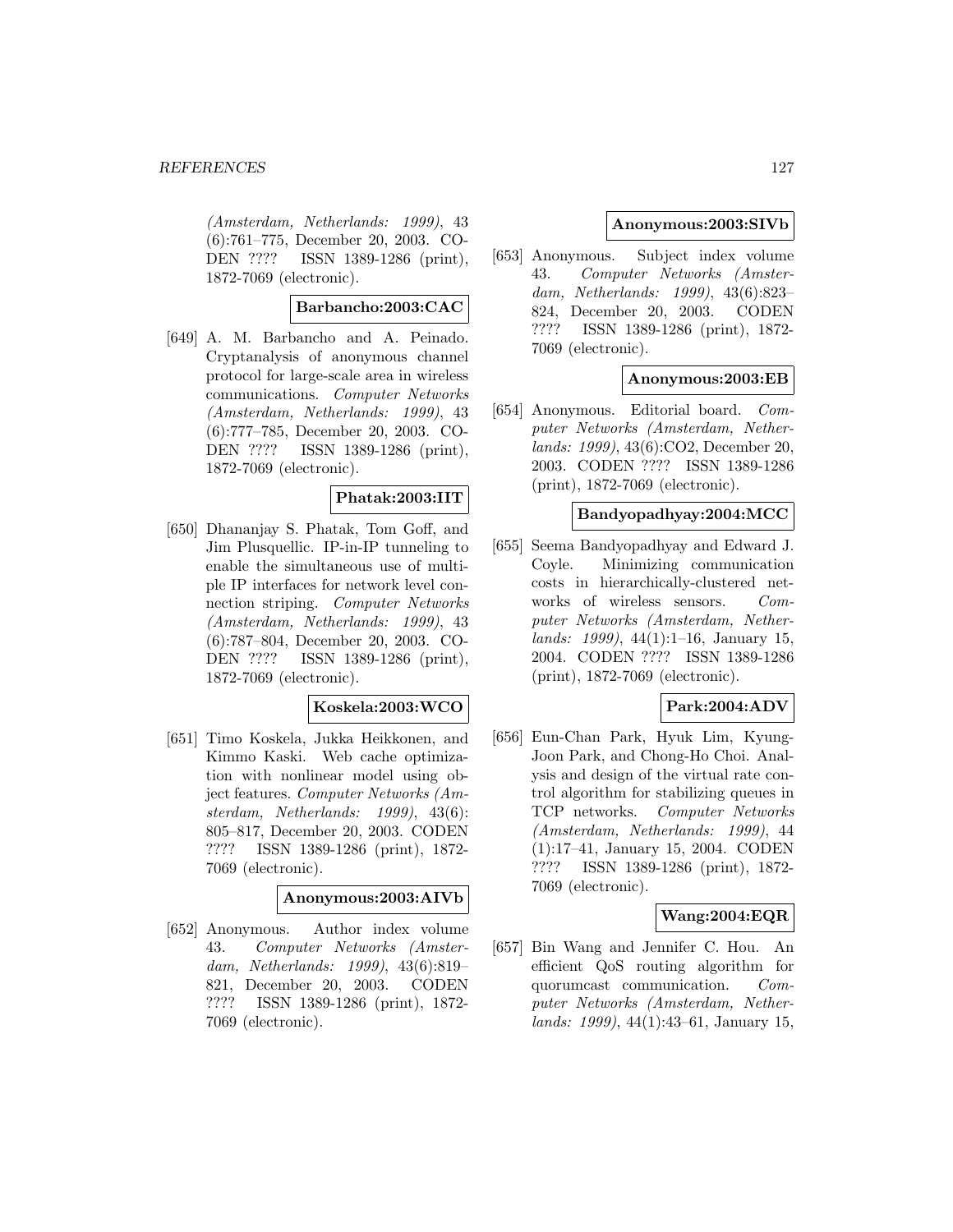2004. CODEN ???? ISSN 1389-1286 (print), 1872-7069 (electronic).

**Rubenstein:2004:IRM**

[658] Dan Rubenstein, Sneha Kasera, Don Towsley, and Jim Kurose. Improving reliable multicast using active parity encoding services. Computer Networks (Amsterdam, Netherlands: 1999), 44 (1):63–78, January 15, 2004. CODEN ???? ISSN 1389-1286 (print), 1872- 7069 (electronic).

#### **Nelakuditi:2004:SCP**

[659] Srihari Nelakuditi, Zhi-Li Zhang, and David H. C. Du. On selection of candidate paths for proportional routing. Computer Networks (Amsterdam, Netherlands: 1999), 44(1):79– 102, January 15, 2004. CODEN ???? ISSN 1389-1286 (print), 1872- 7069 (electronic).

### **Seibert:2004:AOS**

[660] Cristina Hristea Seibert and Fouad A. Tobagi. Assessment and optimization of schemes for tracking and routing to mobile users in packet-based networks. Computer Networks (Amsterdam, Netherlands: 1999), 44(1): 103–133, January 15, 2004. CODEN ???? ISSN 1389-1286 (print), 1872- 7069 (electronic).

#### **Anonymous:2004:EBa**

[661] Anonymous. Editorial board. Computer Networks (Amsterdam, Netherlands: 1999), 44(1):CO2, January 15, 2004. CODEN ???? ISSN 1389-1286 (print), 1872-7069 (electronic).

### **Kamra:2004:FAB**

[662] Abhinav Kamra, Huzur Saran, Sandeep Sen, and Rajeev Shorey. Fair adaptive bandwidth allocation: a rate control based active queue management discipline. Computer Networks (Amsterdam, Netherlands: 1999), 44(2): 135–152, February 5, 2004. CODEN ???? ISSN 1389-1286 (print), 1872- 7069 (electronic).

# **Garetto:2004:MSL**

[663] M. Garetto, R. Lo Cigno, M. Meo, and M. Ajmone Marsan. Modeling short-lived TCP connections with open multiclass queuing networks. Computer Networks (Amsterdam, Netherlands: 1999), 44(2):153–176, February 5, 2004. CODEN ???? ISSN 1389-1286 (print), 1872-7069 (electronic).

### **Sarkar:2004:SLD**

[664] Uttam K. Sarkar, S. Ramakrishnan, and Dilip Sarkar. Study of long-duration MPEG-trace segmentation methods for developing framesize-based traffic models. Computer Networks (Amsterdam, Netherlands: 1999), 44(2):177–188, February 5, 2004. CODEN ???? ISSN 1389-1286 (print), 1872-7069 (electronic).

## **Rezvan:2004:DCA**

[665] M. Rezvan, K. Pawlikowski, and H. Sirisena. A distributed cache architecture with snooping for QoS routing in large networks. Computer Networks (Amsterdam, Netherlands: 1999), 44 (2):189–209, February 5, 2004. CO-DEN ???? ISSN 1389-1286 (print), 1872-7069 (electronic).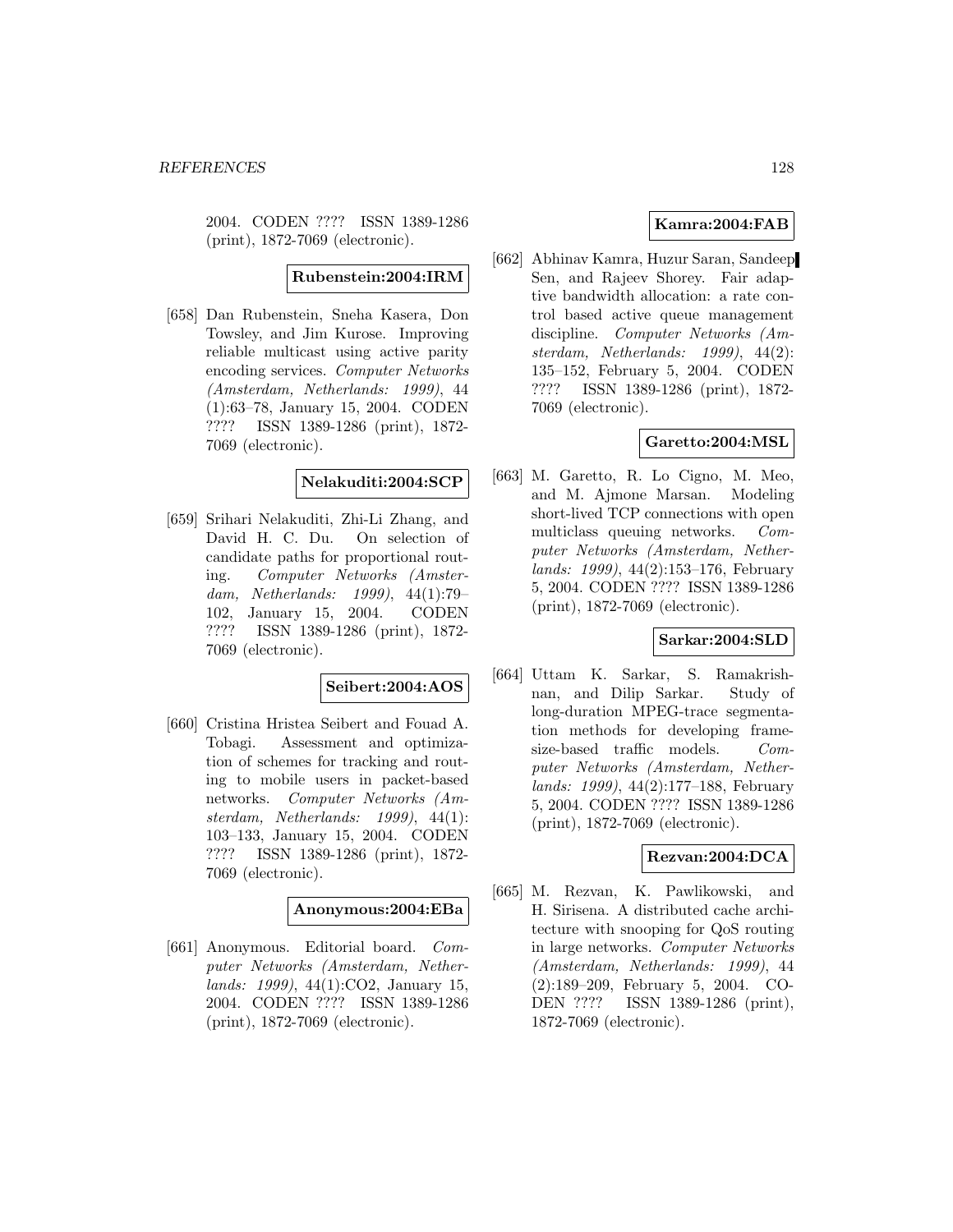# **Habib:2004:EEM**

[666] Ahsan Habib, Maleq Khan, and Bharat Bhargava. Edge-to-edge measurementbased distributed network monitoring. Computer Networks (Amsterdam, Netherlands: 1999), 44(2):211– 233, February 5, 2004. CODEN ???? ISSN 1389-1286 (print), 1872- 7069 (electronic).

# **Pan:2004:RFT**

[667] Jianping Pan, Y. Thomas Hou, and Bo Li. Retrieval and freshness thresholds in hierarchical caching systems. Computer Networks (Amsterdam, Netherlands: 1999), 44(2):235– 246, February 5, 2004. CODEN ???? ISSN 1389-1286 (print), 1872- 7069 (electronic).

### **Bengi:2004:APE**

[668] Kemal Bengi. Access protocols for an efficient and fair packet-switched IP-over-WDM metro network. Computer Networks (Amsterdam, Netherlands: 1999), 44(2):247–265, February 5, 2004. CODEN ???? ISSN 1389-1286 (print), 1872-7069 (electronic).

### **Park:2004:APP**

[669] Chang-Seop Park. Authentication protocol providing user anonymity and untraceability in wireless mobile communication systems. Computer Networks (Amsterdam, Netherlands: 1999), 44 (2):267–273, February 5, 2004. CO-DEN ???? ISSN 1389-1286 (print), 1872-7069 (electronic).

#### **Anonymous:2004:EBb**

[670] Anonymous. Editorial board. Computer Networks (Amsterdam, Netherlands: 1999), 44(2):CO2, February 5,

2004. CODEN ???? ISSN 1389-1286 (print), 1872-7069 (electronic).

#### **Barbera:2004:FBM**

[671] Mario Barbera, Alfio Lombardo, and Giovanni Schembra. A fluid-based model of time-limited TCP flows. Computer Networks (Amsterdam, Netherlands: 1999), 44(3):275–288, February 20, 2004. CODEN ???? ISSN 1389- 1286 (print), 1872-7069 (electronic).

#### **Warkhede:2004:MRT**

[672] Priyank Warkhede, Subhash Suri, and George Varghese. Multiway range trees: scalable IP lookup with fast updates. Computer Networks (Amsterdam, Netherlands: 1999), 44(3): 289–303, February 20, 2004. CODEN ???? ISSN 1389-1286 (print), 1872- 7069 (electronic).

### **Leligou:2004:MPE**

[673] Helen-Catherine Leligou, John D. Angelopoulos, Charalambos Linardakis, and Alexandros Stavdas. A MAC protocol for efficient multiplexing QoS-sensitive and best-effort traffic in dynamically configurable WDM rings. Computer Networks (Amsterdam, Netherlands: 1999), 44(3):305– 317, February 20, 2004. CODEN ???? ISSN 1389-1286 (print), 1872- 7069 (electronic).

#### **Chou:2004:TEM**

[674] Chun Tung Chou. Traffic engineering for MPLS-based virtual private networks. Computer Networks (Amsterdam, Netherlands: 1999), 44(3):319– 333, February 20, 2004. CODEN ???? ISSN 1389-1286 (print), 1872- 7069 (electronic).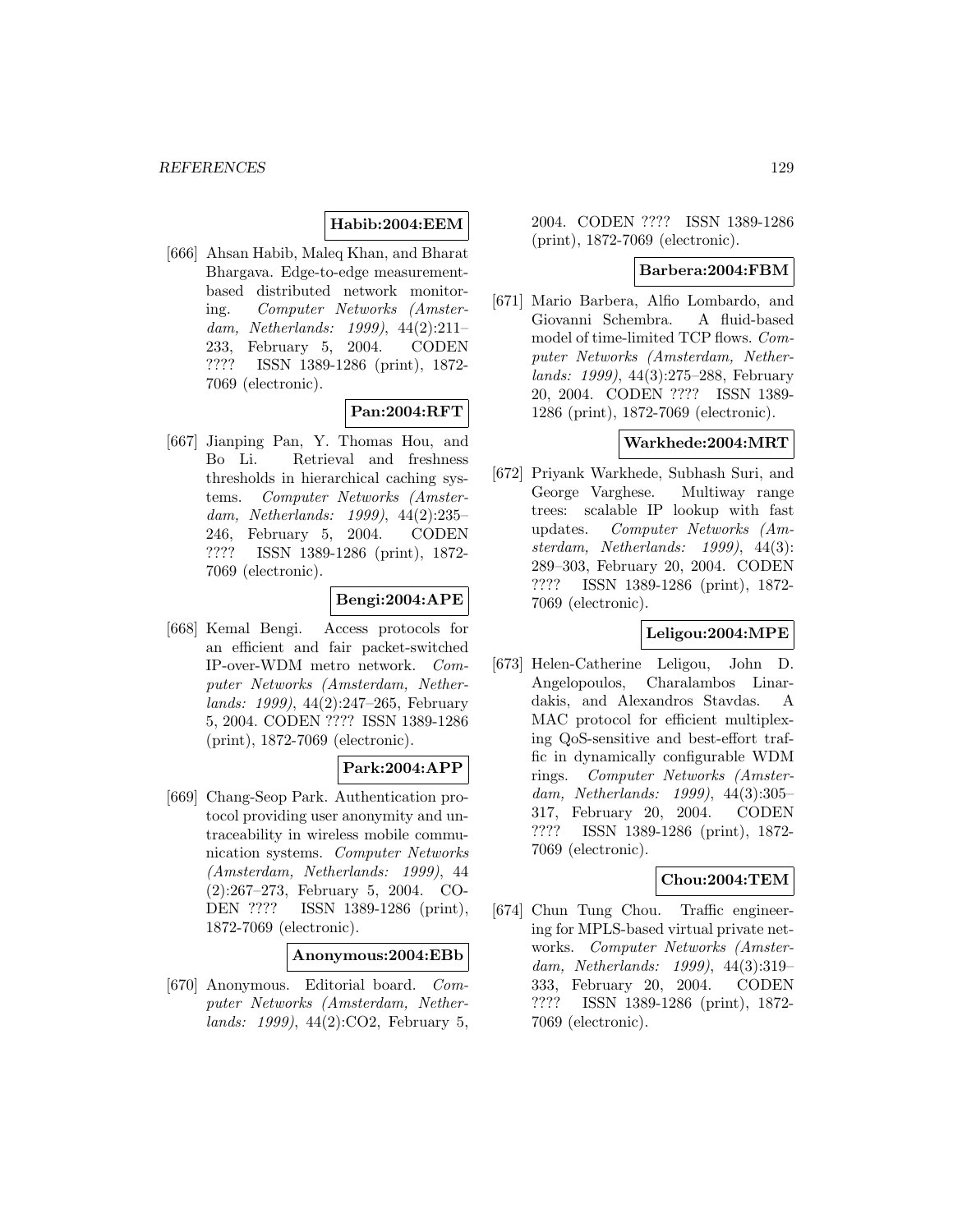#### **Salvador:2004:MIT**

[675] Paulo Salvador, António Pacheco, and Rui Valadas. Modeling IP traffic: joint characterization of packet arrivals and packet sizes using BMAPs. Computer Networks (Amsterdam, Netherlands: 1999), 44(3):335–352, February 20, 2004. CODEN ???? ISSN 1389- 1286 (print), 1872-7069 (electronic).

# **Hefeeda:2004:HAC**

[676] Mohamed M. Hefeeda, Bharat K. Bhargava, and David K. Y. Yau. A hybrid architecture for cost-effective on-demand media streaming. Computer Networks (Amsterdam, Netherlands: 1999), 44(3):353–382, February 20, 2004. CODEN ???? ISSN 1389- 1286 (print), 1872-7069 (electronic).

# **Plasser:2004:RFD**

[677] Erich Plasser and Thomas Ziegler. A RED function design targeting link utilization and stable queue size behavior. Computer Networks (Amsterdam, Netherlands: 1999), 44(3):383– 410, February 20, 2004. CODEN ???? ISSN 1389-1286 (print), 1872- 7069 (electronic).

#### **Anonymous:2004:EBc**

[678] Anonymous. Editorial board. Computer Networks (Amsterdam, Netherlands: 1999), 44(3):CO2, February 20, 2004. CODEN ???? ISSN 1389-1286 (print), 1872-7069 (electronic).

#### **Marsan:2004:SPS**

[679] Marco Ajmone Marsan, Michela Meo, and Maurizio M. Munafò. Selected papers from the Second International Workshop on QoS in Multiservice IP

Networks (QoS-IP 2003). Computer Networks (Amsterdam, Netherlands: 1999), 44(4):411–413, March 15, 2004. CODEN ???? ISSN 1389-1286 (print), 1872-7069 (electronic).

# **Balk:2004:AVS**

[680] A. Balk, M. Gerla, D. Maggiorini, and M. Sanadidi. Adaptive video streaming: pre-encoded MPEG-4 with bandwidth scaling. Computer Networks (Amsterdam, Netherlands: 1999), 44 (4):415–439, March 15, 2004. CODEN ???? ISSN 1389-1286 (print), 1872- 7069 (electronic).

# **Lin:2004:MAU**

[681] Tsung-Ching Lin, Yeali S. Sun, Shi-Chung Chang, Shao-I Chu, Yi-Ting Chou, and Mei-Wen Li. Management of abusive and unfair Internet access by quota-based priority control. Computer Networks (Amsterdam, Netherlands: 1999), 44(4):441–462, March 15, 2004. CODEN ???? ISSN 1389-1286 (print), 1872-7069 (electronic).

### **Fidler:2004:PBA**

[682] Markus Fidler and Volker Sander. A parameter based admission control for differentiated services networks. Computer Networks (Amsterdam, Netherlands: 1999), 44(4):463–479, March 15, 2004. CODEN ???? ISSN 1389-1286 (print), 1872-7069 (electronic).

### **Wang:2004:OFP**

[683] Ning Wang and George Pavlou. An overlay framework for provisioning differentiated services in Source Specific Multicast. Computer Networks (Amsterdam, Netherlands: 1999), 44(4): 481–497, March 15, 2004. CODEN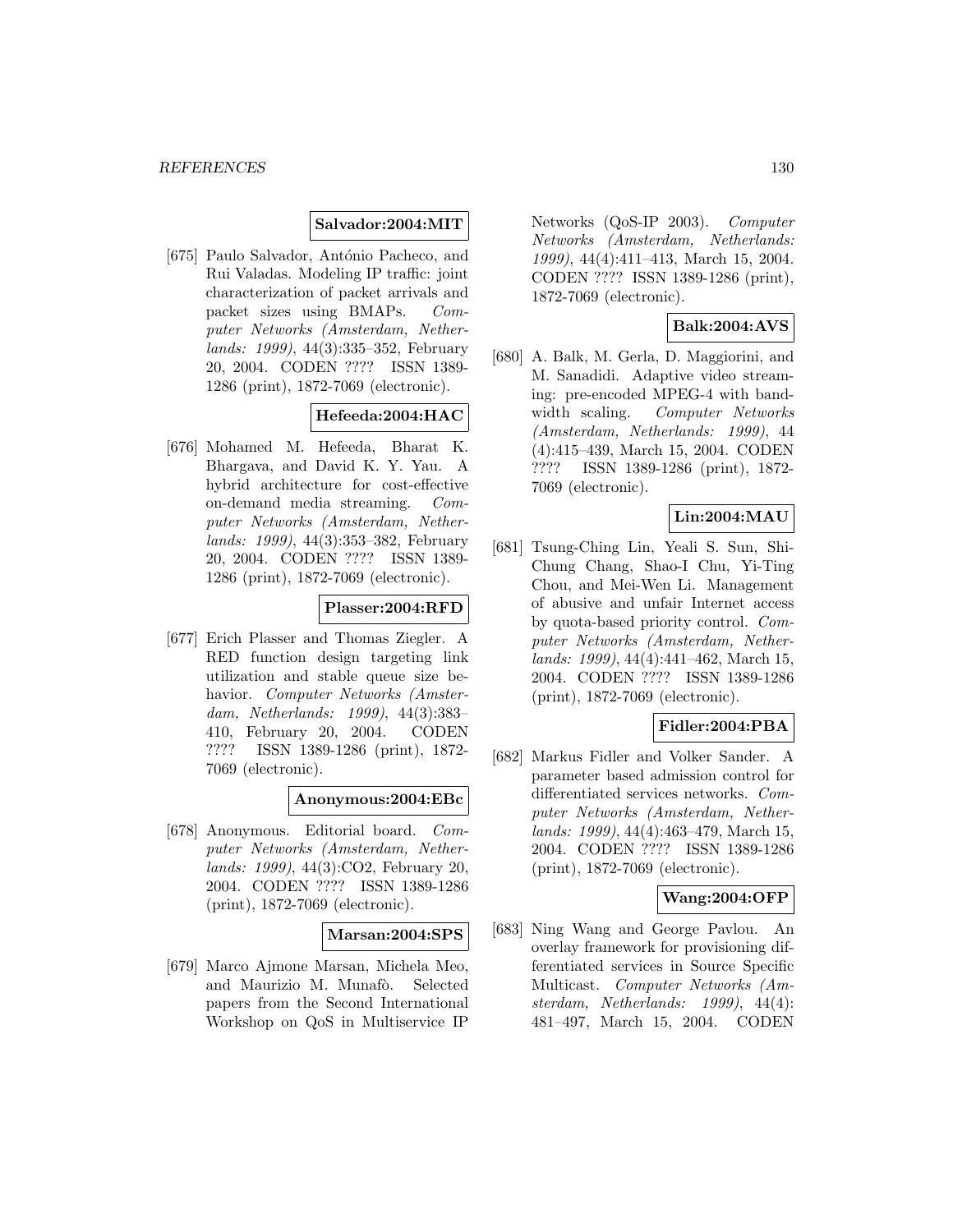???? ISSN 1389-1286 (print), 1872- 7069 (electronic).

#### **Herreria-Alonso:2004:IAF**

[684] Sergio Herrería-Alonso, Andrés Suárez-González, Manuel Fernández-Veiga, Raúl F. Rodríguez-Rubio, and Cándido López-García. Improving aggregate flow control in differentiated services networks. Computer Networks (Amsterdam, Netherlands: 1999), 44(4): 499–512, March 15, 2004. CODEN ???? ISSN 1389-1286 (print), 1872- 7069 (electronic).

#### **Giordano:2004:DRC**

[685] S. Giordano, M. Listanti, F. Mustacchio, S. Niccolini, S. Salsano, and L. Veltri. Dynamic resource configuration in DiffServ networks: control plane mechanisms and performance evaluation of a traffic control API. Computer Networks (Amsterdam, Netherlands: 1999), 44(4):513–527, March 15, 2004. CODEN ???? ISSN 1389-1286 (print), 1872-7069 (electronic).

## **Toth:2004:CLL**

[686] Gábor Tóth and Csaba Antal. Comparison of link-layer segmentation methods for UMTS terrestrial radio access networks. Computer Networks (Amsterdam, Netherlands: 1999), 44(4): 529–544, March 15, 2004. CODEN ???? ISSN 1389-1286 (print), 1872- 7069 (electronic).

#### **Chiasserini:2004:APM**

[687] Carla-Fabiana Chiasserini, Francesca Cuomo, Leonardo Piacentini, Michele Rossi, Ilenia Tinirello, and Francesco Vacirca. Architectures and protocols for mobile computing applica-

tions: a reconfigurable approach. Computer Networks (Amsterdam, Netherlands: 1999), 44(4):545–567, March 15, 2004. CODEN ???? ISSN 1389-1286 (print), 1872-7069 (electronic).

# **Callegati:2004:WTD**

[688] F. Callegati, W. Cerroni, C. Raffaelli, and P. Zaffoni. Wavelength and time domain exploitation for QoS management in optical packet switches. Computer Networks (Amsterdam, Netherlands: 1999), 44(4):569–582, March 15, 2004. CODEN ???? ISSN 1389-1286 (print), 1872-7069 (electronic).

### **Anonymous:2004:EBd**

[689] Anonymous. Editorial board. Computer Networks (Amsterdam, Netherlands: 1999), 44(4):CO2, March 15, 2004. CODEN ???? ISSN 1389-1286 (print), 1872-7069 (electronic).

### **Giuliano:2004:CUS**

[690] Romeo Giuliano, Gianluca Guidoni, Ibrahim Habib, and Franco Mazzenga. Coexistence of an ultrawideband spread spectrum system with fixed wireless access systems. Computer Networks (Amsterdam, Netherlands: 1999), 44(5):583–598, April 5, 2004. CODEN ???? ISSN 1389-1286 (print), 1872-7069 (electronic).

## **Kim:2004:CST**

[691] Yu-Chul Kim and Dong-Ho Cho. Considering spurious timeout in proxy for improving TCP performance in wireless networks. Computer Networks (Amsterdam, Netherlands: 1999), 44 (5):599–616, April 5, 2004. CODEN ???? ISSN 1389-1286 (print), 1872- 7069 (electronic).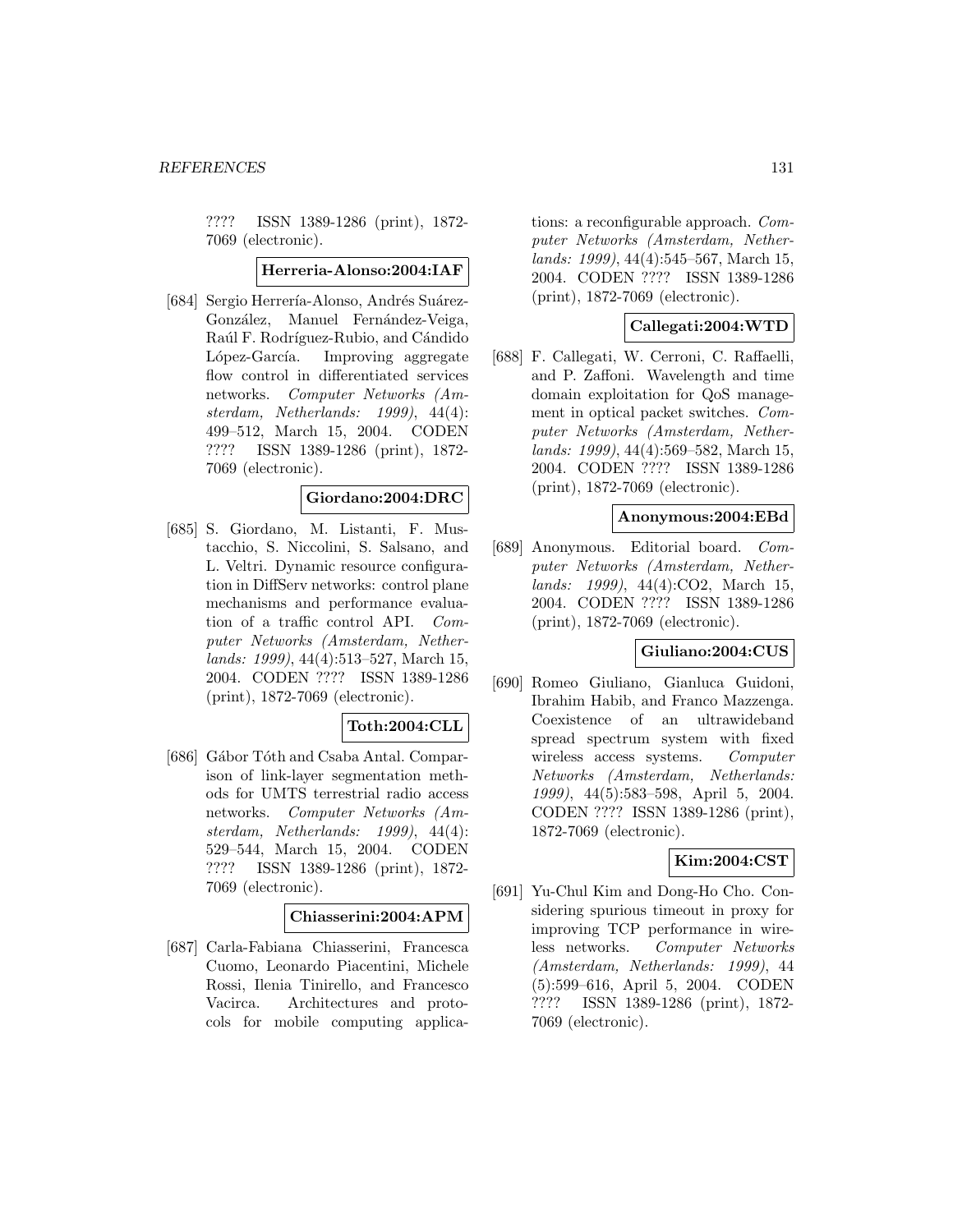# **Li:2004:SBP**

[692] Jikai Li and Chunming Qiao. Schedule burst proactively for optical burst switched networks. Computer Networks (Amsterdam, Netherlands: 1999), 44(5):617–629, April 5, 2004. CODEN ???? ISSN 1389-1286 (print), 1872-7069 (electronic).

#### **Altman:2004:SAR**

[693] Eitan Altman and Tania Jiménez. Simulation analysis of RED with short lived TCP connections. Computer Networks (Amsterdam, Netherlands: 1999), 44(5):631–641, April 5, 2004. CODEN ???? ISSN 1389-1286 (print), 1872-7069 (electronic).

## **Douligeris:2004:DAD**

[694] Christos Douligeris and Aikaterini Mitrokotsa. DDoS attacks and defense mechanisms: classification and state-of-the-art. Computer Networks (Amsterdam, Netherlands: 1999), 44 (5):643–666, April 5, 2004. CODEN ???? ISSN 1389-1286 (print), 1872- 7069 (electronic).

## **Pun:2004:DSC**

[695] Konghong Pun and Mounir Hamdi. Dispatching schemes for Clos-network switches. Computer Networks (Amsterdam, Netherlands: 1999), 44(5): 667–679, April 5, 2004. CODEN ???? ISSN 1389-1286 (print), 1872- 7069 (electronic).

#### **Hierons:2004:TSS**

[696] R. M. Hierons, T.-H. Kim, and H. Ural. On the testability of SDL specifications. Computer Networks (Amsterdam, Netherlands: 1999), 44(5):

681–700, April 5, 2004. CODEN ???? ISSN 1389-1286 (print), 1872- 7069 (electronic).

# **Akan:2004:TAR**

 $[697]$  Ozgür B. Akan. On the throughput analysis of rate-based and windowbased congestion control schemes. Computer Networks (Amsterdam, Netherlands: 1999), 44(5):701–711, April 5, 2004. CODEN ???? ISSN 1389-1286 (print), 1872-7069 (electronic).

#### **Anonymous:2004:EBe**

[698] Anonymous. Editorial board. Computer Networks (Amsterdam, Netherlands: 1999), 44(5):CO2, April 5, 2004. CODEN ???? ISSN 1389-1286 (print), 1872-7069 (electronic).

# **Striegel:2004:DSA**

[699] A. Striegel and G. Manimaran. DSM-Cast: a scalable approach for Diff-Serv multicasting. Computer Networks (Amsterdam, Netherlands: 1999), 44 (6):713–735, April 22, 2004. CODEN ???? ISSN 1389-1286 (print), 1872- 7069 (electronic).

### **Chang:2004:TCR**

[700] Hyunseok Chang, Ramesh Govindan, Sugih Jamin, Scott J. Shenker, and Walter Willinger. Towards capturing representative AS-level Internet topologies. Computer Networks (Amsterdam, Netherlands: 1999), 44(6): 737–755, April 22, 2004. CODEN ???? ISSN 1389-1286 (print), 1872- 7069 (electronic).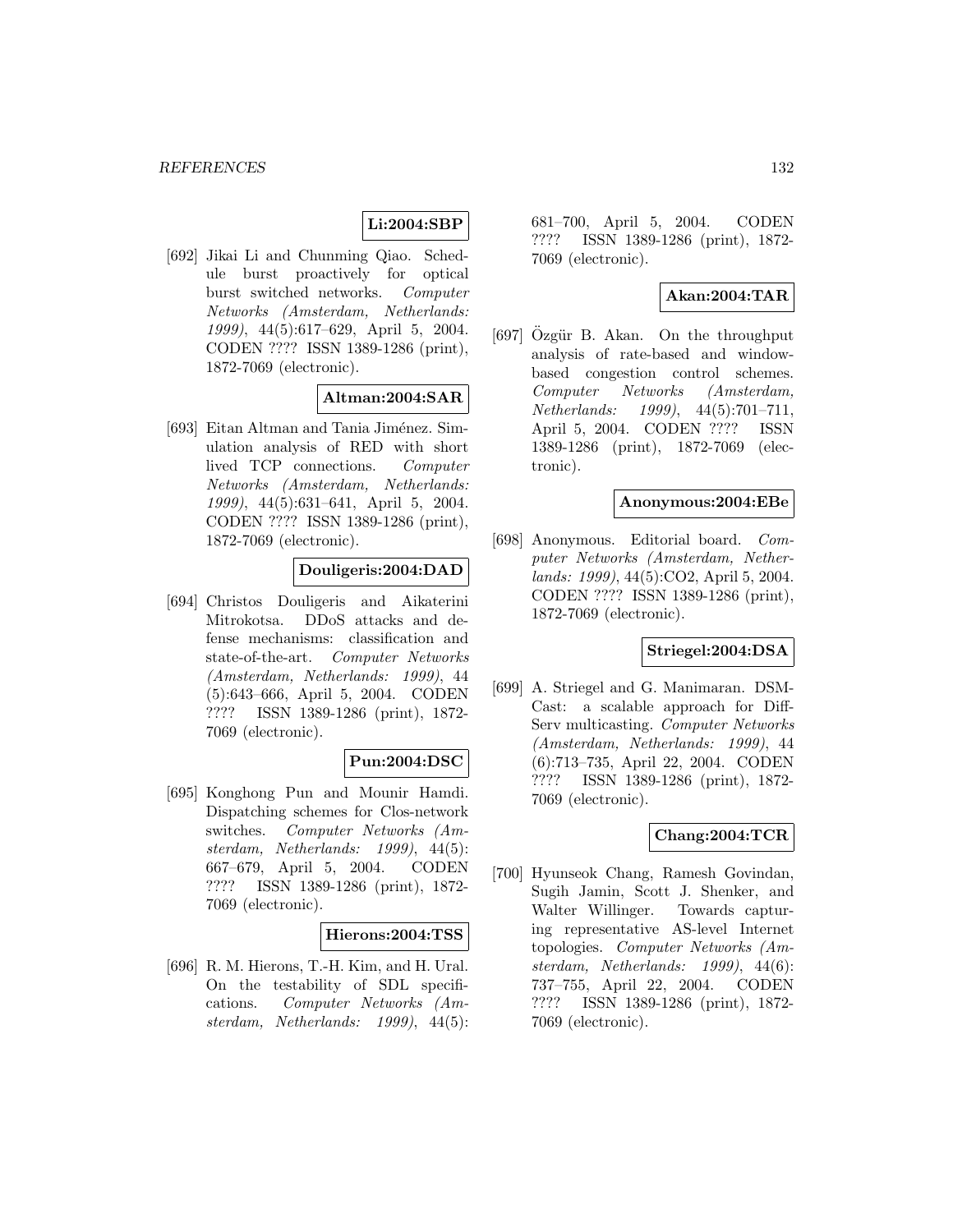# **Ram:2004:ACI**

[701] Abhishek Ram, Luiz A. DaSilva, and Srinidhi Varadarajan. Admission control by implicit signaling in support of voice over IP over ADSL. Computer Networks (Amsterdam, Netherlands: 1999), 44(6):757–772, April 22, 2004. CODEN ???? ISSN 1389-1286 (print), 1872-7069 (electronic).

# **Ma:2004:ASI**

[702] Maode Ma and Xiaohong Huang. Adaptive scheduling for integrated traffic on WDM optical networks. Computer Networks (Amsterdam, Netherlands: 1999), 44(6):773–788, April 22, 2004. CODEN ???? ISSN 1389-1286 (print), 1872-7069 (electronic).

# **Vida:2004:MHH**

[703] Rolland Vida, Luís Henrique M. K. Costa, and Serge Fdida. Mobile hop-by-hop multicast routing. *Com*puter Networks (Amsterdam, Netherlands: 1999), 44(6):789–812, April 22, 2004. CODEN ???? ISSN 1389-1286 (print), 1872-7069 (electronic).

# **Nandagopal:2004:SSD**

[704] Thyagarajan Nandagopal, Kang-Won Lee, Jia-Ru Li, and Vaduvur Bharghavan. Scalable service differentiation using purely end-to-end mechanisms: features and limitations. Computer Networks (Amsterdam, Netherlands: 1999), 44(6):813–833, April 22, 2004. CODEN ???? ISSN 1389-1286 (print), 1872-7069 (electronic).

**Savagaonkar:2004:OPB**

[705] Uday Savagaonkar, Edwin K. P. Chong, and Robert L. Givan. Online pricing for bandwidth provisioning in multi-class networks. Computer Networks (Amsterdam, Netherlands: 1999), 44(6):835–853, April 22, 2004. CODEN ???? ISSN 1389-1286 (print), 1872-7069 (electronic).

# **Zhang:2004:GRL**

[706] X. Brian Zhang, Simon S. Lam, and Dong-Young Lee. Group rekeying with limited unicast recovery. Computer Networks (Amsterdam, Netherlands: 1999), 44(6):855–870, April 22, 2004. CODEN ???? ISSN 1389-1286 (print), 1872-7069 (electronic).

## **Anonymous:2004:AIVa**

[707] Anonymous. Author index volume 44. Computer Networks (Amsterdam, Netherlands: 1999), 44(6):871–873, April 22, 2004. CODEN ???? ISSN 1389-1286 (print), 1872-7069 (electronic).

#### **Anonymous:2004:SIVa**

[708] Anonymous. Subject index volume 44. Computer Networks (Amsterdam, Netherlands: 1999), 44(6):875–876, April 22, 2004. CODEN ???? ISSN 1389-1286 (print), 1872-7069 (electronic).

### **Anonymous:2004:EBf**

[709] Anonymous. Editorial board. Computer Networks (Amsterdam, Netherlands: 1999), 44(6):CO2, April 22, 2004. CODEN ???? ISSN 1389-1286 (print), 1872-7069 (electronic).

## **Hofmann:2004:GI**

[710] Markus Hofmann, Robin Kravets, and Joseph D. Touch. The Global Internet. Computer Networks (Amsterdam,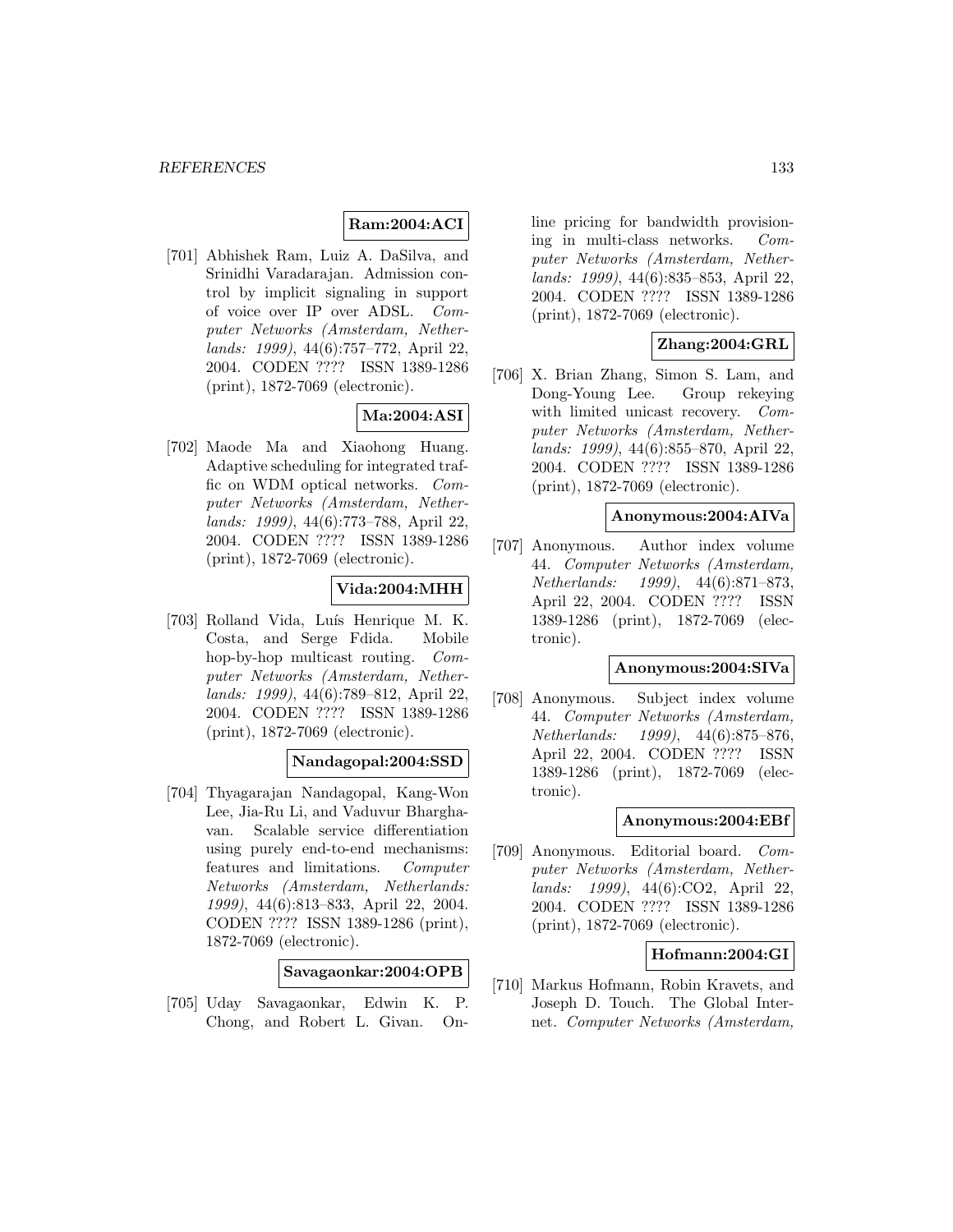Netherlands: 1999), 45(1):1–3, May 15, 2004. CODEN ???? ISSN 1389-1286 (print), 1872-7069 (electronic).

### **Banerjee:2004:EPL**

[711] Suman Banerjee, Chris Kommareddy, and Bobby Bhattacharjee. Efficient peer location on the Internet. Computer Networks (Amsterdam, Netherlands: 1999), 45(1):5–17, May 15, 2004. CODEN ???? ISSN 1389-1286 (print), 1872-7069 (electronic).

# **Fujita:2004:CGR**

[712] Norihito Fujita, Yuichi Ishikawa, Atsushi Iwata, and Rauf Izmailov. Coarse-grain replica management strategies for dynamic replication of Web contents. Computer Networks (Amsterdam, Netherlands: 1999), 45 (1):19–34, May 15, 2004. CODEN ???? ISSN 1389-1286 (print), 1872- 7069 (electronic).

### **Gast:2004:RIS**

[713] Jim Gast and Paul Barford. Representing the Internet as a succinct forest. Computer Networks (Amsterdam, Netherlands: 1999), 45(1):35–44, May 15, 2004. CODEN ???? ISSN 1389- 1286 (print), 1872-7069 (electronic).

# **Bu:2004:CBR**

[714] Tian Bu, Lixin Gao, and Don Towsley. On characterizing BGP routing table growth. Computer Networks (Amsterdam, Netherlands: 1999), 45(1):45–54, May 15, 2004. CODEN ???? ISSN 1389-1286 (print), 1872-7069 (electronic).

# **Zappala:2004:MAA**

[715] Daniel Zappala, Virginia Lo, and Chris GauthierDickey. The multicast address allocation problem: theory and practice. Computer Networks (Amsterdam, Netherlands: 1999), 45(1):55–73, May 15, 2004. CODEN ???? ISSN 1389- 1286 (print), 1872-7069 (electronic).

### **Anonymous:2004:EBg**

[716] Anonymous. Editorial board. Computer Networks (Amsterdam, Netherlands: 1999), 45(1):CO2, May 15, 2004. CODEN ???? ISSN 1389-1286 (print), 1872-7069 (electronic).

# **Akyildiz:2004:E**

[717] Ian F. Akyildiz and Harry Rudin. Editorial. Computer Networks (Amsterdam, Netherlands: 1999), 45(2):75–76, June 5, 2004. CODEN ???? ISSN 1389- 1286 (print), 1872-7069 (electronic).

# **Wang:2004:MVI**

[718] Ligang Wang, Anjali Agarwal, and J. William Atwood. Modelling and verification of interworking between SIP and H.323. Computer Networks (Amsterdam, Netherlands: 1999), 45 (2):77–98, June 5, 2004. CODEN ???? ISSN 1389-1286 (print), 1872- 7069 (electronic).

### **Shek:2004:IAS**

[719] Liza Lai-Yee Shek and Yu-Kwong Kwok. An integrated approach to scatternet traffic management in Bluetooth ad hoc networks. Computer Networks (Amsterdam, Netherlands: 1999), 45 (2):99–118, June 5, 2004. CODEN ???? ISSN 1389-1286 (print), 1872- 7069 (electronic).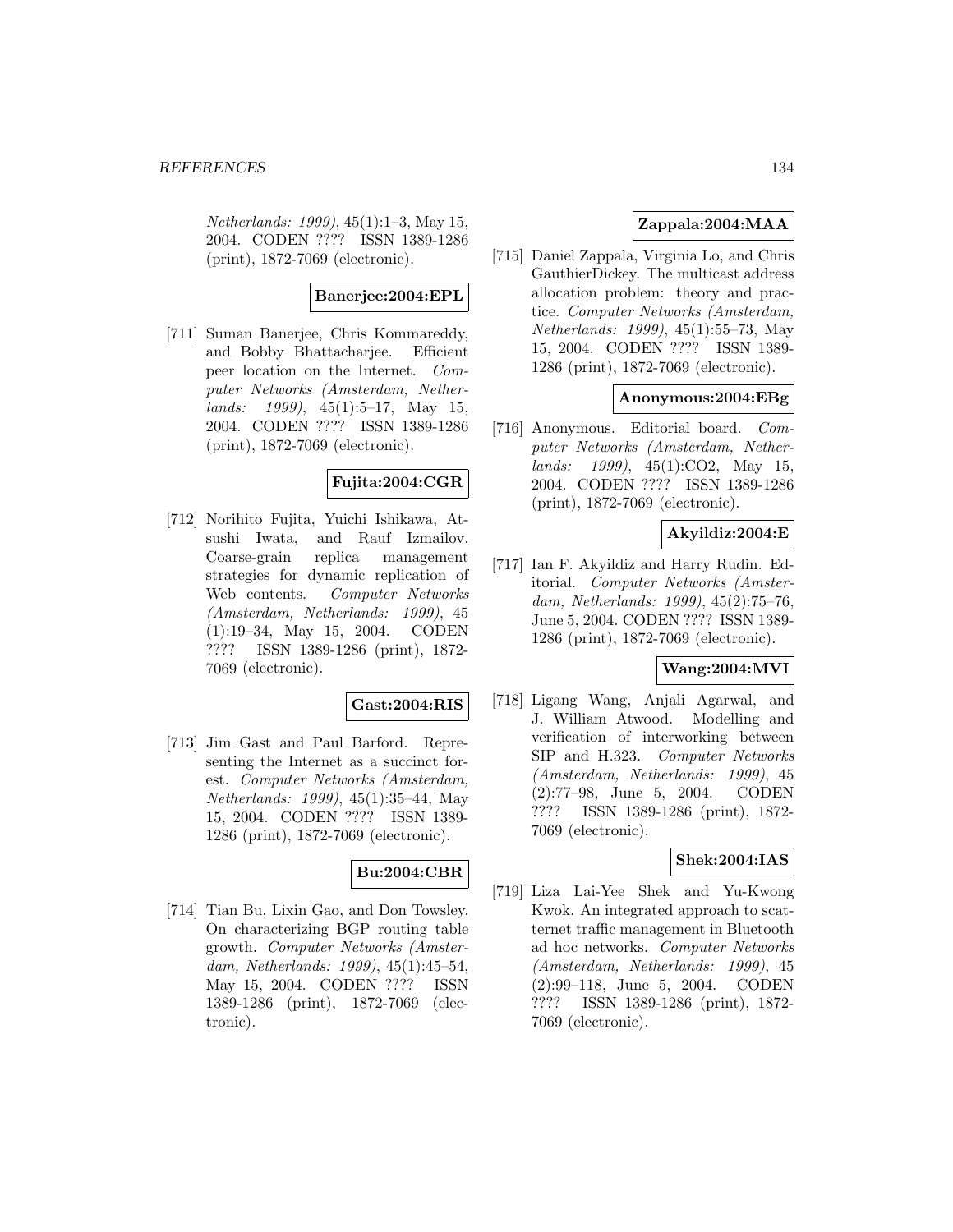**Cordeiro:2004:RPC**

[720] Carlos de Morais Cordeiro, Sachin Abhyankar, and Dharma P. Agrawal. Reducing power consumption and enhancing performance by direct slave-to-slave and group communication in Bluetooth WPANs. Computer Networks (Amsterdam, Netherlands: 1999), 45 (2):119–141, June 5, 2004. CODEN ???? ISSN 1389-1286 (print), 1872- 7069 (electronic).

# **Zhang:2004:SAE**

[721] Chang N. Zhang and Chunren Lai. A systematic approach for encryption and authentication with fault tolerance. Computer Networks (Amsterdam, Netherlands: 1999), 45(2): 143–154, June 5, 2004. CODEN ???? ISSN 1389-1286 (print), 1872- 7069 (electronic).

# **Bar-Noy:2004:EAP**

[722] Amotz Bar-Noy, Vladimir Dreizin, and Boaz Patt-Shamir. Efficient algorithms for periodic scheduling. Computer Networks (Amsterdam, Netherlands: 1999), 45(2):155–173, June 5, 2004. CODEN ???? ISSN 1389-1286 (print), 1872-7069 (electronic).

## **Estevez-Tapiador:2004:MNH**

[723] Juan M. Estévez-Tapiador, Pedro García-Teodoro, and Jesús E. Díaz-Verdejo. Measuring normality in HTTP traffic for anomaly-based intrusion detection. Computer Networks (Amsterdam, Netherlands: 1999), 45 (2):175–193, June 5, 2004. CODEN ???? ISSN 1389-1286 (print), 1872- 7069 (electronic).

# **Vlachos:2004:SAP**

[724] Vasileios Vlachos, Stephanos Androutsellis-Theotokis, and Diomidis Spinellis. Security applications of peer-to-peer networks. Computer Networks (Amsterdam, Netherlands: 1999), 45(2):195– 205, June 5, 2004. CODEN ???? ISSN 1389-1286 (print), 1872-7069 (electronic).

# **Galluccio:2004:TTP**

[725] L. Galluccio, A. Leonardi, and G. Morabito. Tuning transmission power for TCP fairness in next generation wireless networks: an analytical paradigm. Computer Networks (Amsterdam, Netherlands: 1999), 45 (2):207–219, June 5, 2004. CODEN ???? ISSN 1389-1286 (print), 1872- 7069 (electronic).

## **Madhyastha:2004:EDT**

[726] Harsha V. Madhyastha and C. Siva Ram Murthy. Efficient dynamic traffic grooming in service-differentiated WDM mesh networks. Computer Networks (Amsterdam, Netherlands: 1999), 45(2):221–235, June 5, 2004. CODEN ???? ISSN 1389-1286 (print), 1872-7069 (electronic).

#### **Anonymous:2004:AR**

[727] Anonymous. Acknowledgement to reviewers. Computer Networks (Amsterdam, Netherlands: 1999), 45(2): 237–240, June 5, 2004. CODEN ???? ISSN 1389-1286 (print), 1872- 7069 (electronic).

#### **Anonymous:2004:EBh**

[728] Anonymous. Editorial board. Computer Networks (Amsterdam, Netherlands: 1999), 45(2):CO2, June 5, 2004.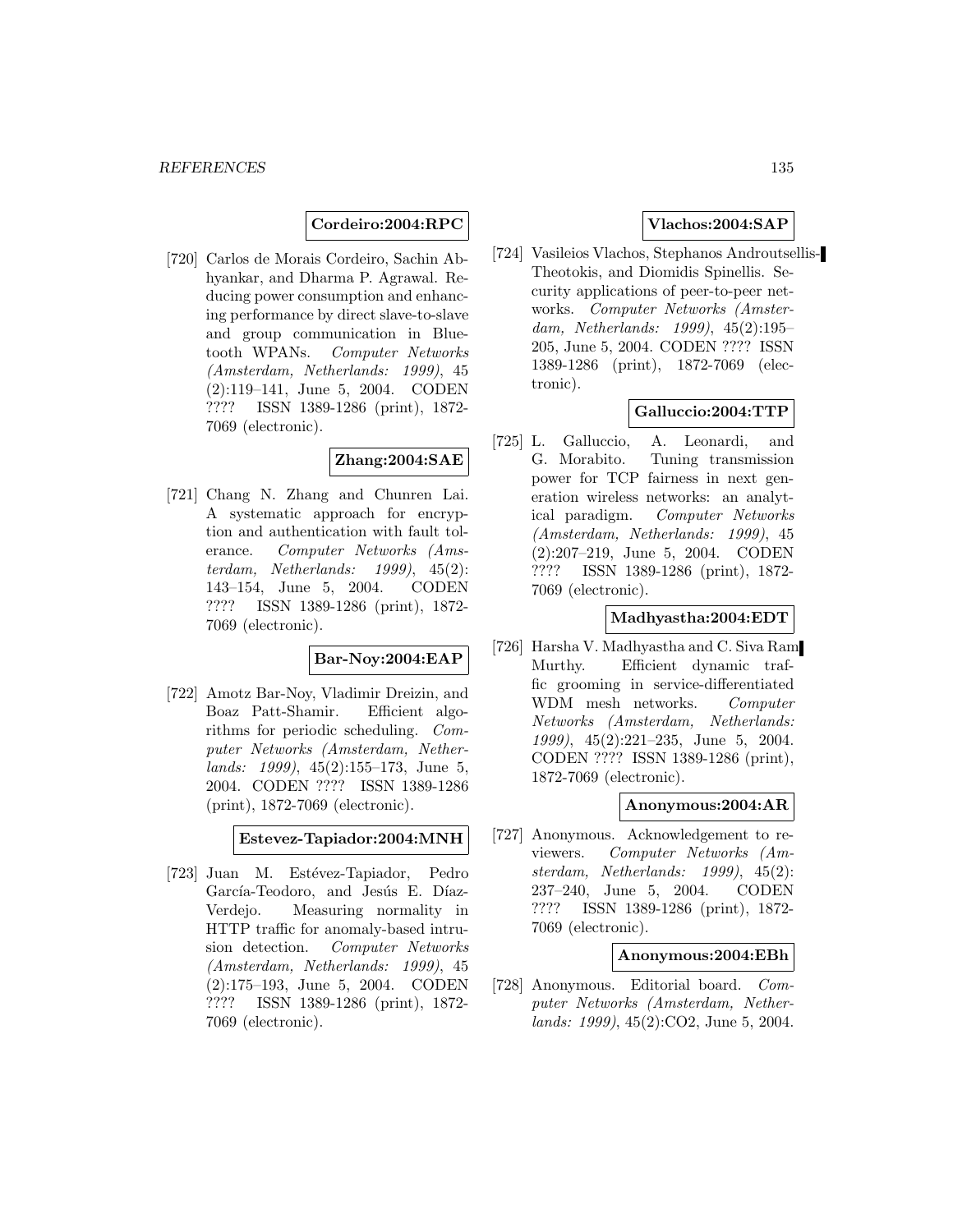CODEN ???? ISSN 1389-1286 (print), 1872-7069 (electronic).

#### **Blondia:2004:MOC**

[729] Chris Blondia and Ioannis Stavrakakis. In memory of Olga Casals. Computer Networks (Amsterdam, Netherlands: 1999), 45(3):241–242, June 21, 2004. CODEN ???? ISSN 1389-1286 (print), 1872-7069 (electronic).

#### **Anonymous:2004:EOC**

[730] Anonymous. A eulogy for Olga Casals. Computer Networks (Amsterdam, Netherlands: 1999), 45(3):243, June 21, 2004. CODEN ???? ISSN 1389-1286 (print), 1872-7069 (electronic).

### **Vuran:2004:STC**

[731] Mehmet C. Vuran, Ozgür B. Akan, and Ian F. Akyildiz. Spatio-temporal correlation: theory and applications for wireless sensor networks. Computer Networks (Amsterdam, Netherlands: 1999), 45(3):245–259, June 21, 2004. CODEN ???? ISSN 1389-1286 (print), 1872-7069 (electronic).

**Casares-Giner:2004:ECI**

[732] Vicente Casares-Giner, Pablo García-Escalle, and Vicent Pla. Evaluation of CELLULAR IP mobility tracking procedures. Computer Networks (Amsterdam, Netherlands: 1999), 45(3): 261–279, June 21, 2004. CODEN ???? ISSN 1389-1286 (print), 1872- 7069 (electronic).

### **Washington:2004:CBP**

[733] Alicia Nicki Washington and Harry Perros. Call blocking probabilities in a traffic-groomed tandem optical

network. Computer Networks (Amsterdam, Netherlands: 1999), 45(3): 281–294, June 21, 2004. CODEN ???? ISSN 1389-1286 (print), 1872- 7069 (electronic).

# **Anastasi:2004:PSP**

[734] G. Anastasi, M. Conti, E. Gregori, and A. Passarella. A performance study of power-saving polices for Wi-Fi hotspots. Computer Networks (Amsterdam, Netherlands: 1999), 45(3): 295–318, June 21, 2004. CODEN ???? ISSN 1389-1286 (print), 1872- 7069 (electronic).

# **Roberts:2004:SSB**

[735] J. W. Roberts. A survey on statistical bandwidth sharing. Computer Networks (Amsterdam, Netherlands: 1999), 45(3):319–332, June 21, 2004. CODEN ???? ISSN 1389-1286 (print), 1872-7069 (electronic).

#### **Barcelo:2004:SIA**

[736] José M. Barceló, Juan I. Nieto-Hipólito, and Jorge García-Vidal. Study of Internet autonomous system interconnectivity from BGP routing tables. Computer Networks (Amsterdam, Netherlands: 1999), 45(3): 333–344, June 21, 2004. CODEN ???? ISSN 1389-1286 (print), 1872- 7069 (electronic).

## **DeCleyn:2004:SHS**

[737] Peter De Cleyn, Nik Van den Wijngaert, Llorenc Cerdá, and Chris Blondia. A smooth handoff scheme using IEEE802.11 triggers—design and implementation. Computer Networks (Amsterdam, Netherlands: 1999), 45 (3):345–361, June 21, 2004. CODEN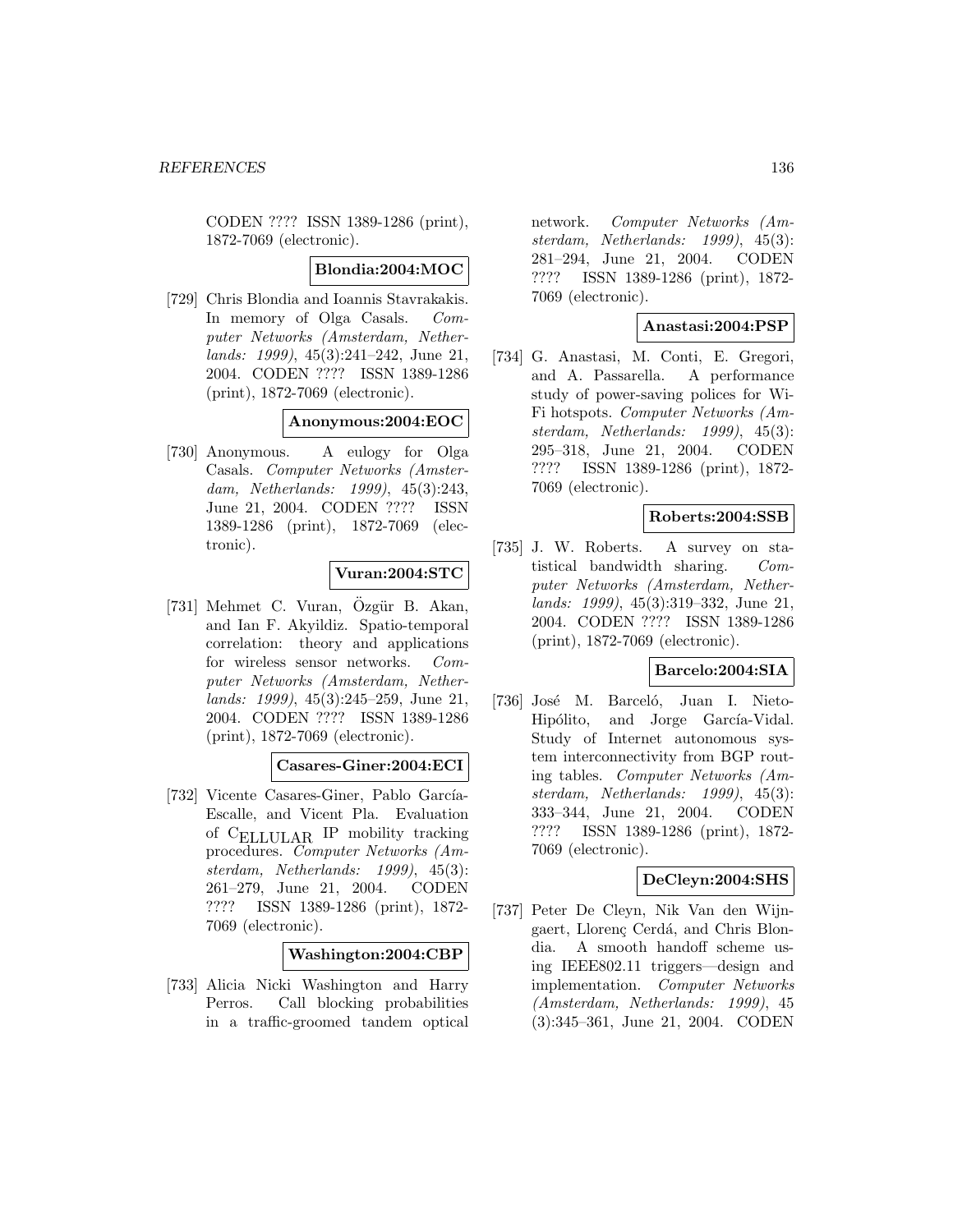???? ISSN 1389-1286 (print), 1872- 7069 (electronic).

#### **Balaouras:2004:CSL**

[738] P. Balaouras and I. Stavrakakis. Controlling smoothness and loss rate for elastic continuous media flows. Computer Networks (Amsterdam, Netherlands: 1999), 45(3):363–378, June 21, 2004. CODEN ???? ISSN 1389-1286 (print), 1872-7069 (electronic).

#### **Anonymous:2004:EBi**

[739] Anonymous. Editorial board. Computer Networks (Amsterdam, Netherlands: 1999), 45(3):CO2, June 21, 2004. CODEN ???? ISSN 1389-1286 (print), 1872-7069 (electronic).

### **Anonymous:2004:POC**

[740] Anonymous. Photo of Olga Casals. Computer Networks (Amsterdam, Netherlands: 1999), 45(3):iv, June 21, 2004. CODEN ???? ISSN 1389-1286 (print), 1872-7069 (electronic).

### **Psounis:2004:MCW**

[741] Konstantinos Psounis, An Zhu, Balaji Prabhakar, and Rajeev Motwani. Modeling correlations in web traces and implications for designing replacement policies. Computer Networks (Amsterdam, Netherlands: 1999), 45 (4):379–398, July 15, 2004. CODEN ???? ISSN 1389-1286 (print), 1872- 7069 (electronic).

### **Shuai:2004:NGC**

[742] Dianxun Shuai and Hongbin Zhao. A new generalized cellular automata approach to optimization of fast packet switching. Computer Networks (Amsterdam, Netherlands: 1999), 45(4): 399–419, July 15, 2004. CODEN ???? ISSN 1389-1286 (print), 1872- 7069 (electronic).

## **Dikaiakos:2004:IIW**

[743] Marios D. Dikaiakos. Intermediary infrastructures for the World Wide Web. Computer Networks (Amsterdam, Netherlands: 1999), 45(4):421– 447, July 15, 2004. CODEN ???? ISSN 1389-1286 (print), 1872-7069 (electronic).

# **Ngin:2004:STP**

[744] Hoon-Tong Ngin and Chen-Khong Tham. Scaled time priority: an efficient approximation to waiting time priority. Computer Networks (Amsterdam, Netherlands: 1999), 45(4): 449–462, July 15, 2004. CODEN ???? ISSN 1389-1286 (print), 1872- 7069 (electronic).

### **Shin:2004:SDM**

[745] Haw-Yun Shin and Jean-Lien C. Wu. The study of dynamic multi-channel scheme with channel de-allocation in wireless networks. Computer Networks (Amsterdam, Netherlands: 1999), 45 (4):463–482, July 15, 2004. CODEN ???? ISSN 1389-1286 (print), 1872- 7069 (electronic).

### **Critchlow:2004:SEA**

[746] D. Critchlow and N. Zhang. Security enhanced accountable anonymous PKI certificates for mobile ecommerce. Computer Networks (Amsterdam, Netherlands: 1999), 45(4): 483–503, July 15, 2004. CODEN ???? ISSN 1389-1286 (print), 1872- 7069 (electronic).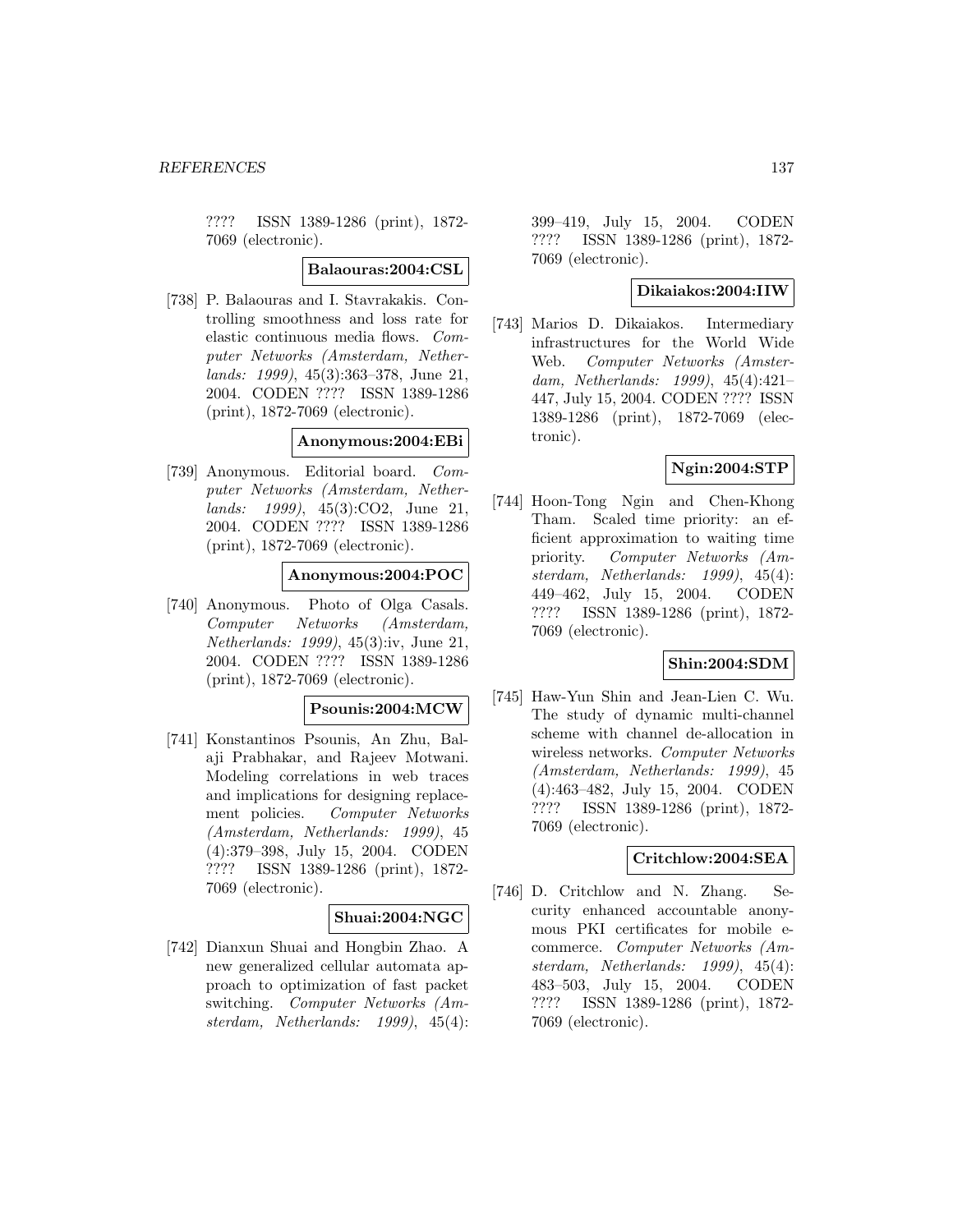# **He:2004:TUP**

[747] Jingyi He and S.-H. Gary Chan. TCP and UDP performance for Internet over optical packet-switched networks. Computer Networks (Amsterdam, Netherlands: 1999), 45(4): 505–521, July 15, 2004. CODEN ???? ISSN 1389-1286 (print), 1872- 7069 (electronic).

# **Liu:2004:DTC**

[748] Liming Liu and Yumao Lu. Dynamic traffic controls for Web-server networks. Computer Networks (Amsterdam, Netherlands: 1999), 45(4): 523–536, July 15, 2004. CODEN ???? ISSN 1389-1286 (print), 1872- 7069 (electronic).

# **Steinder:2004:PFD**

[749] M. Steinder and A. S. Sethi. Probabilistic fault diagnosis in communication systems through incremental hypothesis updating. Computer Networks (Amsterdam, Netherlands: 1999), 45 (4):537–562, July 15, 2004. CODEN ???? ISSN 1389-1286 (print), 1872- 7069 (electronic).

### **Anonymous:2004:EBj**

[750] Anonymous. Editorial board. Computer Networks (Amsterdam, Netherlands: 1999), 45(4):CO2, July 15, 2004. CODEN ???? ISSN 1389-1286 (print), 1872-7069 (electronic).

# **Amyot:2004:DFI**

[751] Daniel Amyot and Luigi Logrippo. Directions in feature interaction research. Computer Networks (Amsterdam, Netherlands: 1999), 45(5): 563–567, August 5, 2004. CODEN ???? ISSN 1389-1286 (print), 1872- 7069 (electronic).

#### **Reiff-Marganiec:2004:FIP**

[752] Stephan Reiff-Marganiec and Kenneth J. Turner. Feature interaction in policies. Computer Networks (Amsterdam, Netherlands: 1999), 45(5): 569–584, August 5, 2004. CODEN ???? ISSN 1389-1286 (print), 1872- 7069 (electronic).

# **Dini:2004:PEM**

[753] Petre Dini, Alexander Clemm, Tom Gray, Fuchun Joseph Lin, Luigi Logrippo, and Stephan Reiff-Marganiec. Policy-enabled mechanisms for feature interactions: reality, expectations, challenges. Computer Networks (Amsterdam, Netherlands: 1999), 45(5): 585–603, August 5, 2004. CODEN ???? ISSN 1389-1286 (print), 1872- 7069 (electronic).

## **Nakamura:2004:DFI**

[754] Masahide Nakamura, Pattara Leelaprute, Ken ichi Matsumoto, and Tohru Kikuno. On detecting feature interactions in the programmable service environment of Internet telephony. Computer Networks (Amsterdam, Netherlands: 1999), 45(5): 605–624, August 5, 2004. CODEN ???? ISSN 1389-1286 (print), 1872- 7069 (electronic).

### **Metzger:2004:FIE**

[755] Andreas Metzger. Feature interactions in embedded control systems. Computer Networks (Amsterdam, Netherlands: 1999), 45(5):625–644, August 5, 2004. CODEN ???? ISSN 1389-1286 (print), 1872-7069 (electronic).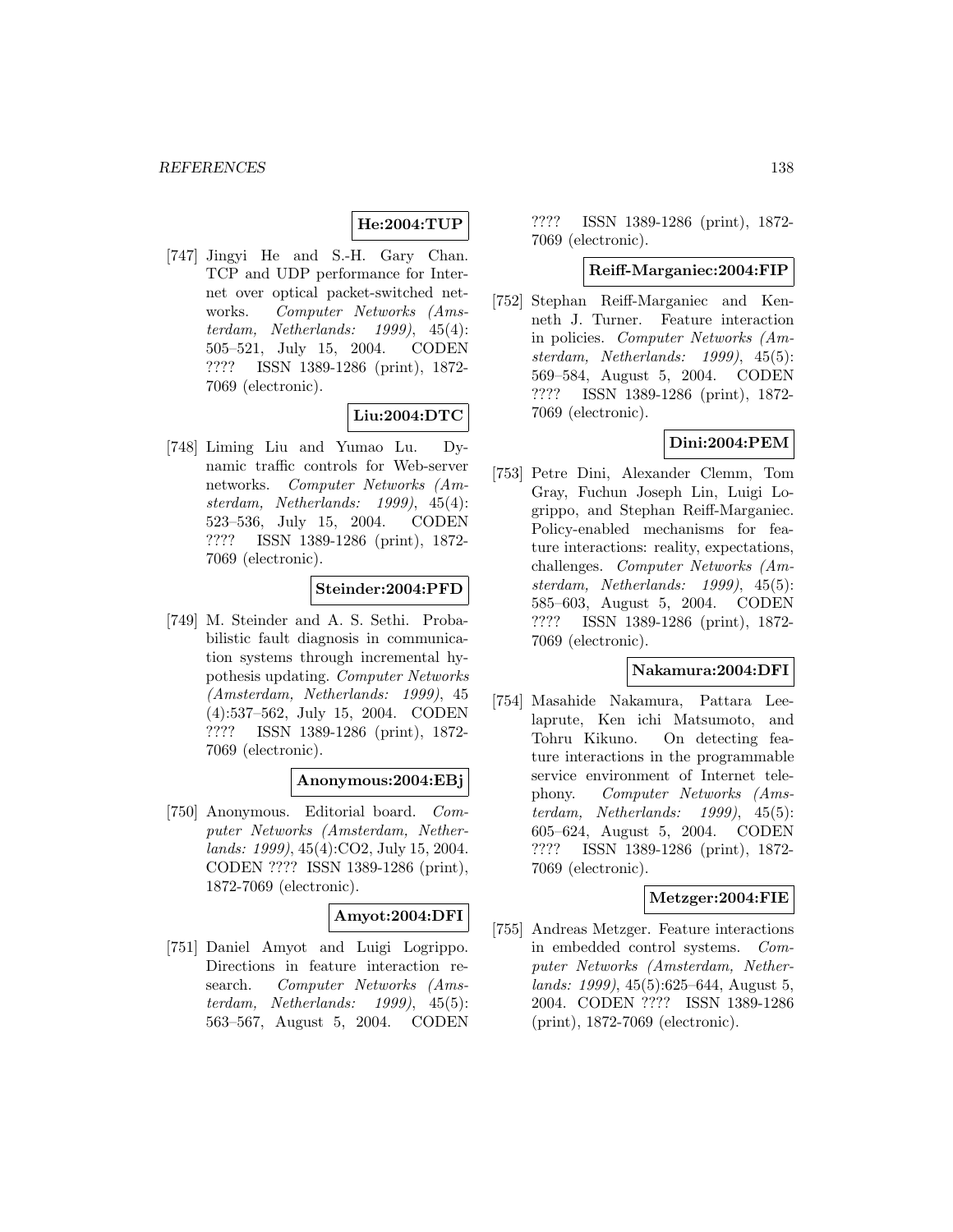# **Zave:2004:CCT**

[756] Pamela Zave, Healfdene H. Goguen, and Thomas M. Smith. Component coordination: a telecommunication case study. Computer Networks (Amsterdam, Netherlands: 1999), 45 (5):645–664, August 5, 2004. CODEN ???? ISSN 1389-1286 (print), 1872- 7069 (electronic).

#### **Turner:2004:AIV**

[757] Kenneth J. Turner. Analysing interactive voice services. Computer Networks (Amsterdam, Netherlands: 1999), 45 (5):665–685, August 5, 2004. CODEN ???? ISSN 1389-1286 (print), 1872- 7069 (electronic).

# **Anonymous:2004:EBk**

[758] Anonymous. Editorial board. Computer Networks (Amsterdam, Netherlands: 1999), 45(5):CO2, August 5, 2004. CODEN ???? ISSN 1389-1286 (print), 1872-7069 (electronic).

## **Ren:2004:HRT**

[759] Kui Ren, Tieyan Li, Zhiguo Wan, Feng Bao, Robert H. Deng, and Kwangjo Kim. Highly reliable trust establishment scheme in ad hoc networks. Computer Networks (Amsterdam, Netherlands: 1999), 45(6):687–699, August 21, 2004. CODEN ???? ISSN 1389- 1286 (print), 1872-7069 (electronic).

#### **Altman:2004:SAG**

[760] Eitan Altman, Rachid El Azouzi, and Tania Jiménez. Slotted Aloha as a game with partial information. Computer Networks (Amsterdam, Netherlands: 1999), 45(6):701–713, August 21, 2004. CODEN ???? ISSN 1389- 1286 (print), 1872-7069 (electronic).

## **Lo:2004:ELA**

[761] Shi-Wu Lo, Tei-Wei Kuo, Kam-Yiu Lam, and Guo-Hui Li. Efficient location area planning for cellular networks with hierarchical location databases. Computer Networks (Amsterdam, Netherlands: 1999), 45(6): 715–730, August 21, 2004. CODEN ???? ISSN 1389-1286 (print), 1872- 7069 (electronic).

# **Wang:2004:CSI**

[762] Junfeng Wang, Mingtian Zhou, and Hongxia Zhou. Clock synchronization for Internet measurements: a clustering algorithm. Computer Networks (Amsterdam, Netherlands: 1999), 45(6): 731–741, August 21, 2004. CODEN ???? ISSN 1389-1286 (print), 1872- 7069 (electronic).

### **He:2004:CES**

[763] Guanghui He, Yuan Gao, Jennifer C. Hou, and Kihong Park. A case for exploiting self-similarity of network traffic in TCP congestion control. Computer Networks (Amsterdam, Netherlands: 1999), 45(6):743–766, August 21, 2004. CODEN ???? ISSN 1389- 1286 (print), 1872-7069 (electronic).

### **Marino:2004:ULS**

[764] Perfecto Mariño, Miguel Ángel Domínguez, Francisco Poza, and Fernando Vázquez. Using LOTOS in the specification of industrial bus communication protocols. Computer Networks (Amsterdam, Netherlands: 1999), 45(6):767– 799, August 21, 2004. CODEN ???? ISSN 1389-1286 (print), 1872-7069 (electronic).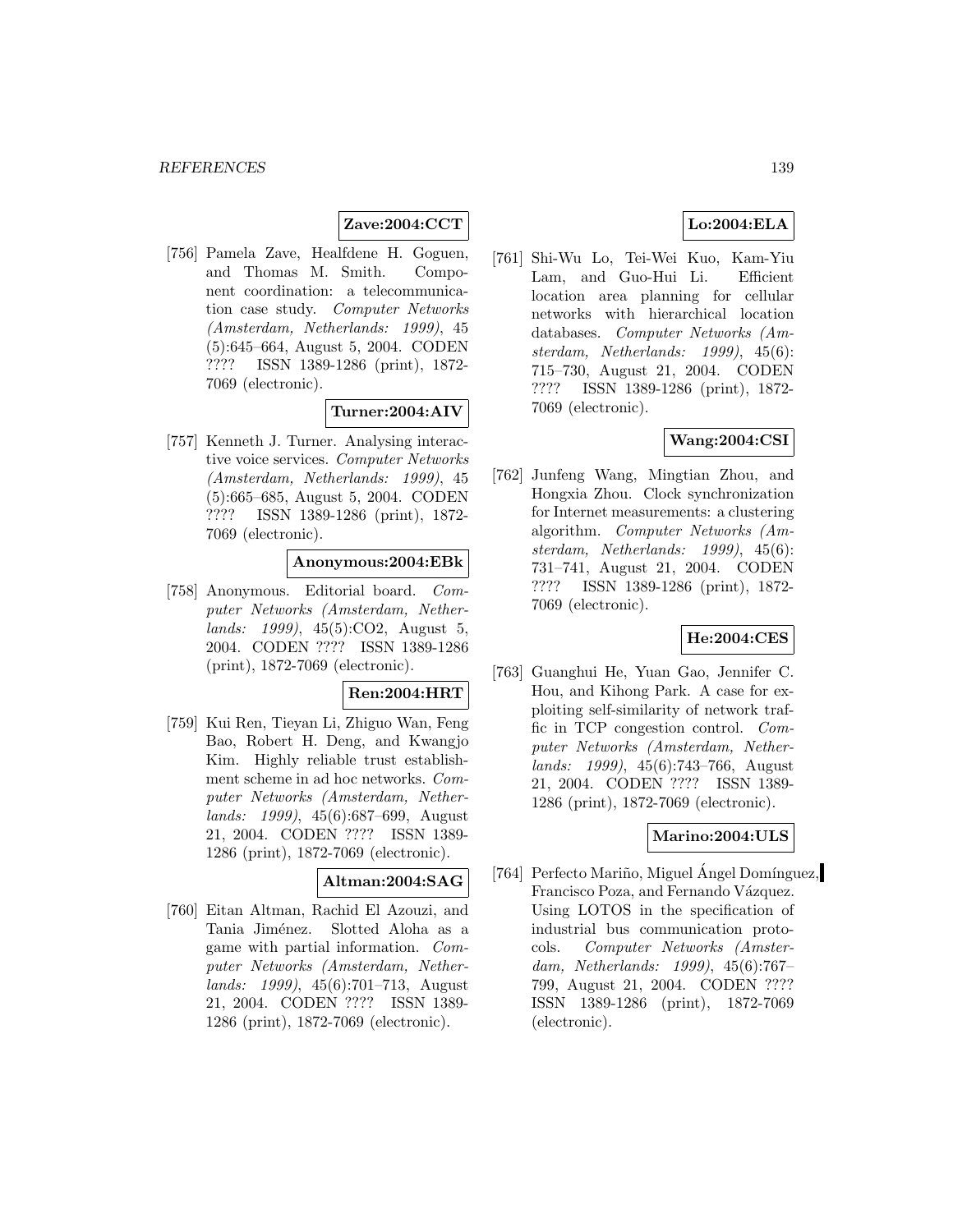### **Harrison:2004:ABC**

[765] David Harrison, Yong Xia, Shivkumar Kalyanaraman, and Arvind Venkatesan. An accumulation-based, closedloop scheme for expected minimum rate and weighted rate services. Computer Networks (Amsterdam, Netherlands: 1999), 45(6):801–818, August 21, 2004. CODEN ???? ISSN 1389- 1286 (print), 1872-7069 (electronic).

# **Tan:2004:LSS**

[766] S. K. Tan, G. Mohan, and K. C. Chua. Link scheduling state information based offset management for fairness improvement in WDM optical burst switching networks. Computer Networks (Amsterdam, Netherlands: 1999), 45(6):819–834, August 21, 2004. CODEN ???? ISSN 1389- 1286 (print), 1872-7069 (electronic).

# **Gevros:2004:DRM**

[767] Panos Gevros and Jon Crowcroft. Distributed resource management with heterogeneous linear controls. Computer Networks (Amsterdam, Netherlands: 1999), 45(6):835–858, August 21, 2004. CODEN ???? ISSN 1389- 1286 (print), 1872-7069 (electronic).

#### **Anonymous:2004:AIVb**

[768] Anonymous. Author index volume 45. Computer Networks (Amsterdam, Netherlands: 1999), 45(6):859– 861, August 21, 2004. CODEN ???? ISSN 1389-1286 (print), 1872- 7069 (electronic).

**Anonymous:2004:SIVb**

[769] Anonymous. Subject index volume 45. Computer Networks (Amster-

dam, Netherlands: 1999), 45(6):863– 865, August 21, 2004. CODEN ???? ISSN 1389-1286 (print), 1872- 7069 (electronic).

## **Anonymous:2004:EBl**

[770] Anonymous. Editorial board. Computer Networks (Amsterdam, Netherlands: 1999), 45(6):CO2, August 21, 2004. CODEN ???? ISSN 1389-1286 (print), 1872-7069 (electronic).

# **Stiller:2004:IEP**

[771] Burkhard Stiller, Lee McKnight, Martin Karsten, and Peter Reichl. Internet economics: pricing and policies. Computer Networks (Amsterdam, Netherlands: 1999), 46(1):1–2, September 16, 2004. CODEN ???? ISSN 1389-1286 (print), 1872-7069 (electronic).

# **Pongpaibool:2004:PEE**

[772] Panita Pongpaibool and Hyong S. Kim. Providing end-to-end service level agreements across multiple ISP networks. Computer Networks (Amsterdam, Netherlands: 1999), 46(1): 3–18, September 16, 2004. CODEN ???? ISSN 1389-1286 (print), 1872- 7069 (electronic).

# **Heckmann:2004:OIP**

[773] Oliver Heckmann, Jens Schmitt, and Ralf Steinmetz. Optimizing interconnection policies. Computer Networks (Amsterdam, Netherlands: 1999), 46 (1):19–39, September 16, 2004. CO-DEN ???? ISSN 1389-1286 (print), 1872-7069 (electronic).

# **Fulp:2004:BPP**

[774] Errin W. Fulp and Douglas S. Reeves. Bandwidth provisioning and pricing for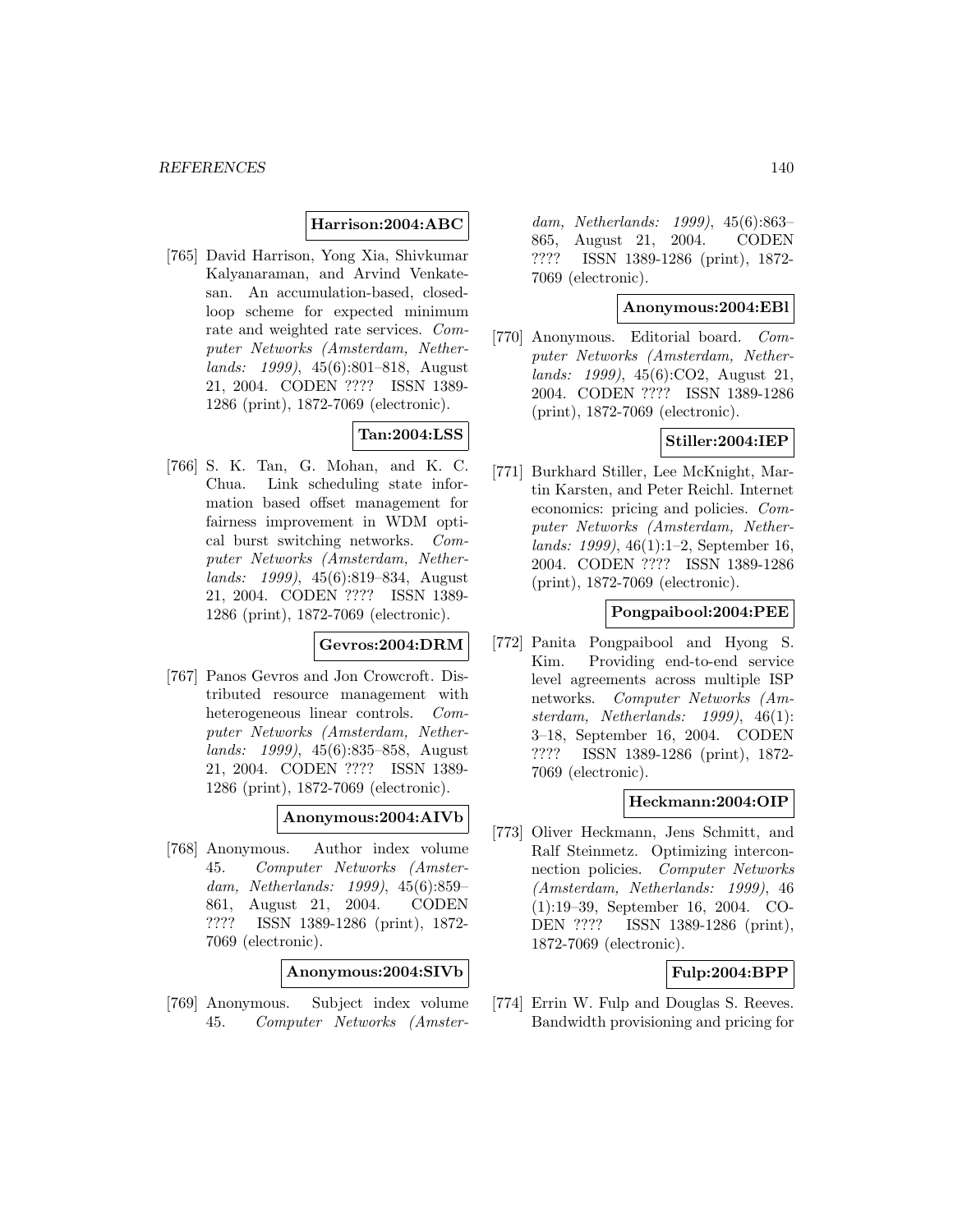networks with multiple classes of service. Computer Networks (Amsterdam, Netherlands: 1999), 46(1):41– 52, September 16, 2004. CODEN ???? ISSN 1389-1286 (print), 1872- 7069 (electronic).

# **Jin:2004:EBB**

[775] Nan Jin and Scott Jordan. The effect of bandwidth and buffer pricing on resource allocation and QoS. Computer Networks (Amsterdam, Netherlands: 1999), 46(1):53–71, September 16, 2004. CODEN ???? ISSN 1389- 1286 (print), 1872-7069 (electronic).

### **Ros:2004:MMP**

[776] David Ros and Bruno Tuffin. A mathematical model of the Paris Metro Pricing scheme for charging packet networks. Computer Networks (Amsterdam, Netherlands: 1999), 46(1):73– 85, September 16, 2004. CODEN ???? ISSN 1389-1286 (print), 1872- 7069 (electronic).

# **Li:2004:PAC**

[777] Tianshu Li, Youssef Iraqi, and Raouf Boutaba. Pricing and admission control for QoS-enabled Internet. Computer Networks (Amsterdam, Netherlands: 1999), 46(1):87–110, September 16, 2004. CODEN ???? ISSN 1389- 1286 (print), 1872-7069 (electronic).

# **Wang:2004:CST**

[778] Xin Wang and Henning Schulzrinne. Comparative study of two congestion pricing schemes: auction and tâtonnement. Computer Networks (Amsterdam, Netherlands: 1999), 46 (1):111–131, September 16, 2004. CO-

DEN ???? ISSN 1389-1286 (print), 1872-7069 (electronic).

#### **Antoniadis:2004:CEI**

[779] Panayotis Antoniadis, Costas Courcoubetis, and Robin Mason. Comparing economic incentives in peer-to-peer networks. Computer Networks (Amsterdam, Netherlands: 1999), 46(1): 133–146, September 16, 2004. CODEN ???? ISSN 1389-1286 (print), 1872- 7069 (electronic).

#### **Anonymous:2004:EBm**

[780] Anonymous. Editorial board. Computer Networks (Amsterdam, Netherlands: 1999), 46(1):CO2, September 16, 2004. CODEN ???? ISSN 1389- 1286 (print), 1872-7069 (electronic).

### **Duan:2004:RAQ**

[781] Qiang Duan and John N. Daigle. Resource allocation for quality of service provision in multistage buffered crossbar switches. Computer Networks (Amsterdam, Netherlands: 1999), 46(2): 147–168, October 7, 2004. CODEN ???? ISSN 1389-1286 (print), 1872- 7069 (electronic).

### **Kamal:2004:PEP**

[782] Ahmed E. Kamal and Hossam S. Hassanein. Performance evaluation of prioritized scheduling with buffer management for differentiated services architectures. Computer Networks (Amsterdam, Netherlands: 1999), 46(2): 169–180, October 7, 2004. CODEN ???? ISSN 1389-1286 (print), 1872- 7069 (electronic).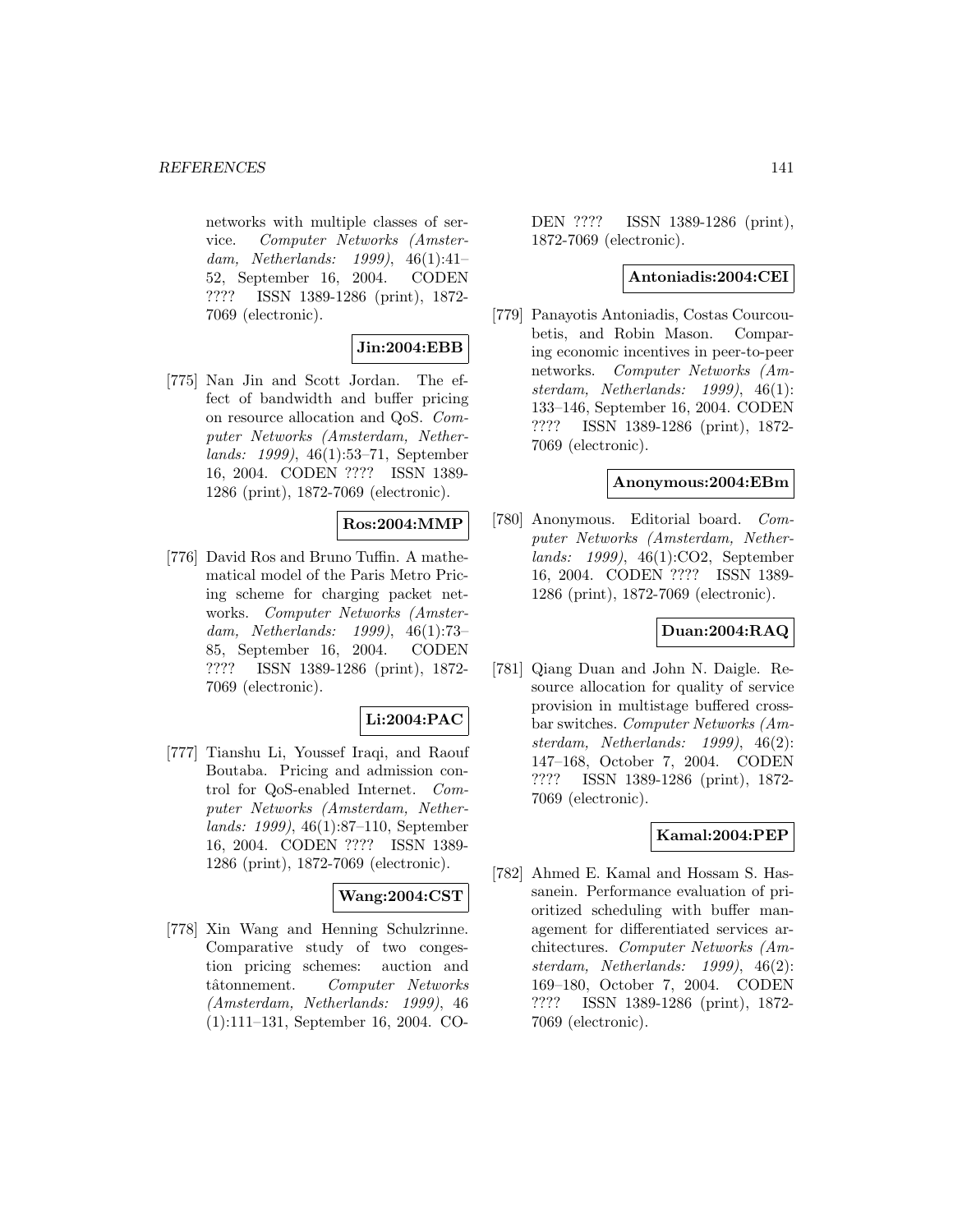# **Liu:2004:NAI**

[783] Kun hong Liu and Yong Xu. A new approach to improving the grooming performance with dynamic traffic in SONET rings. Computer Networks (Amsterdam, Netherlands: 1999), 46 (2):181–195, October 7, 2004. CODEN ???? ISSN 1389-1286 (print), 1872- 7069 (electronic).

# **Norden:2004:RBG**

[784] Samphel Norden, Milind M. Buddhikot, Marcel Waldvogel, and Subhash Suri. Routing bandwidthguaranteed paths with restoration in label-switched networks. Computer Networks (Amsterdam, Netherlands: 1999), 46(2):197–218, October 7, 2004. CODEN ???? ISSN 1389-1286 (print), 1872-7069 (electronic).

### **Libman:2004:OSW**

[785] Lavy Libman and Ariel Orda. Optimal sliding-window strategies in networks with long round-trip delays. Computer Networks (Amsterdam, Netherlands: 1999), 46(2):219–235, October 7, 2004. CODEN ???? ISSN 1389-1286 (print), 1872-7069 (electronic).

# **Lee:2004:RDT**

[786] Jongmin Lee and Hojung Cha. A receiver-driven TCP flow control in CDMA2000 wireless networks with constrained mobile resources. Computer Networks (Amsterdam, Netherlands: 1999), 46(2):237–252, October 7, 2004. CODEN ???? ISSN 1389-1286 (print), 1872-7069 (electronic).

## **Fan:2004:PPI**

[787] Jinliang Fan, Jun Xu, Mostafa H. Ammar, and Sue B. Moon. Prefix-

preserving IP address anonymization: measurement-based security evaluation and a new cryptography-based scheme. Computer Networks (Amsterdam, Netherlands: 1999), 46(2): 253–272, October 7, 2004. CODEN ???? ISSN 1389-1286 (print), 1872- 7069 (electronic).

# **Korkmaz:2004:OBH**

[788] Turgay Korkmaz, Marwan Krunz, and Jyothi Guntaka. OSPF-based hybrid approach for scalable dissemination of QoS parameters. Computer Networks (Amsterdam, Netherlands: 1999), 46 (2):273–293, October 7, 2004. CODEN ???? ISSN 1389-1286 (print), 1872- 7069 (electronic).

## **Anonymous:2004:EBn**

[789] Anonymous. Editorial board. Computer Networks (Amsterdam, Netherlands: 1999), 46(2):CO2, October 7, 2004. CODEN ???? ISSN 1389-1286 (print), 1872-7069 (electronic).

#### **Johnson:2004:NES**

[790] Marjory Johnson. Networking for the earth sciences. Computer Networks (Amsterdam, Netherlands: 1999), 46 (3):295–298, October 22, 2004. CO-DEN ???? ISSN 1389-1286 (print), 1872-7069 (electronic).

# **Loiacono:2004:NPM**

[791] Joe Loiacono, Andy Germain, and Jeff Smith. Network performance measurements for NASA's Earth Observation System. Computer Networks (Amsterdam, Netherlands: 1999), 46(3): 299–320, October 22, 2004. CODEN ???? ISSN 1389-1286 (print), 1872- 7069 (electronic).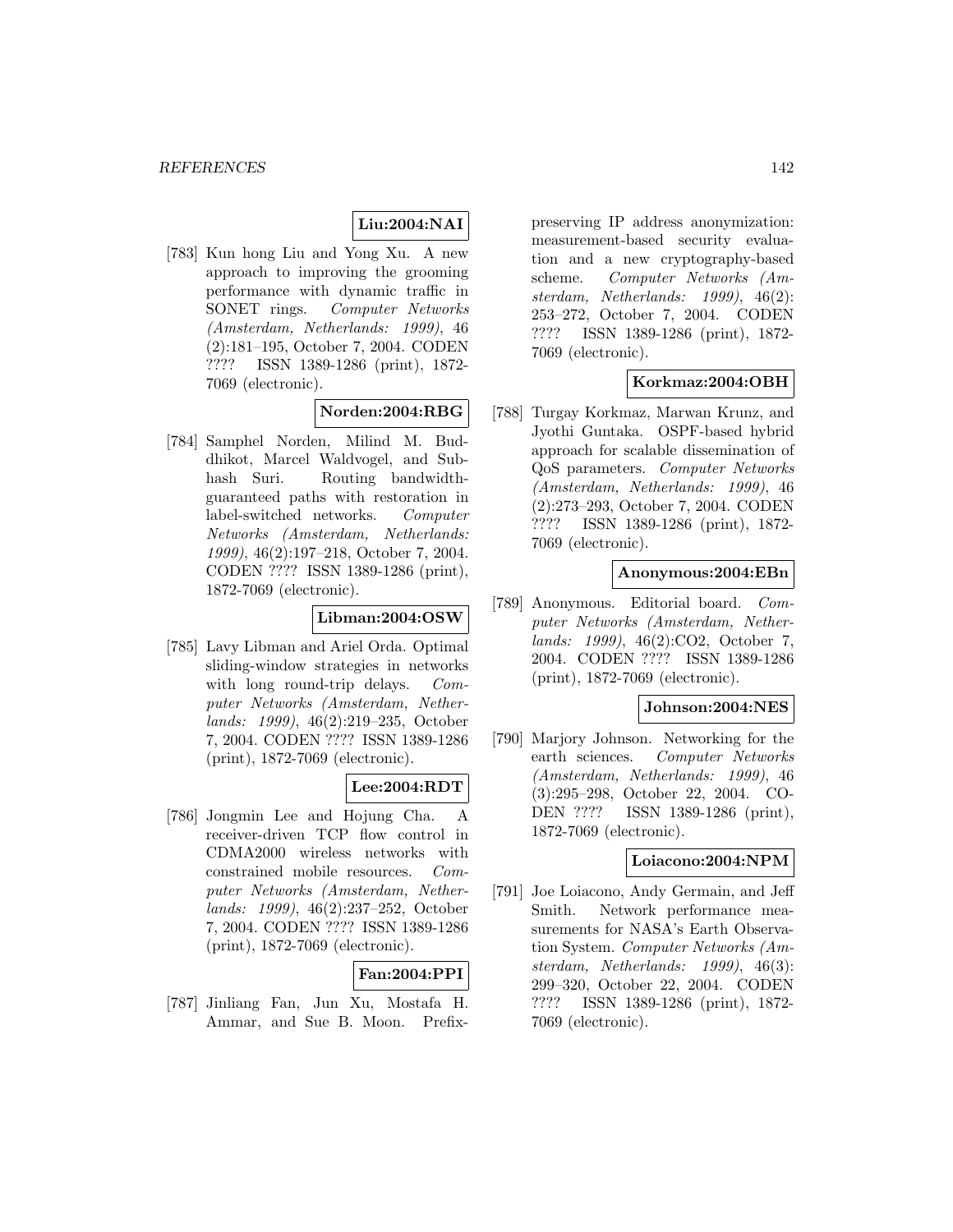#### **Hadjitheodosiou:2004:CSF**

[792] Michael Hadjitheodosiou and Yingyong Chen. Communication support for future earth science space missions. Computer Networks (Amsterdam, Netherlands: 1999), 46(3):321–342, October 22, 2004. CODEN ???? ISSN 1389- 1286 (print), 1872-7069 (electronic).

### **Krishnan:2004:ETE**

[793] Rajesh Krishnan, James P. G. Sterbenz, Wesley M. Eddy, Craig Partridge, and Mark Allman. Explicit transport error notification (ETEN) for error-prone wireless and satellite networks. Computer Networks (Amsterdam, Netherlands: 1999), 46(3): 343–362, October 22, 2004. CODEN ???? ISSN 1389-1286 (print), 1872- 7069 (electronic).

# **Horan:2004:TMS**

[794] Stephen Horan, Anirban Chakraborti, Sandeep Muddasani, and Srinivasulu Narina. Testing MDP in a simulated space channel environment. Computer Networks (Amsterdam, Netherlands: 1999), 46(3):363–374, October 22, 2004. CODEN ???? ISSN 1389- 1286 (print), 1872-7069 (electronic).

# **Nguyen:2004:BCS**

[795] Alex T. Nguyen, Michael Hadjitheodosiou, and John S. Baras. Broadband communication support for earth observation from the International Space Station. Computer Networks (Amsterdam, Netherlands: 1999), 46(3): 375–388, October 22, 2004. CODEN ???? ISSN 1389-1286 (print), 1872- 7069 (electronic).

## **Shen:2004:FRA**

[796] Chien-Chung Shen, Sundaram Rajagopalan, Girish Borkar, and Chaiporn Jaikaeo. A flexible routing architecture for ad hoc space networks. Computer Networks (Amsterdam, Netherlands: 1999), 46(3):389–410, October 22, 2004. CODEN ???? ISSN 1389- 1286 (print), 1872-7069 (electronic).

## **Grossman:2004:ESD**

[797] Robert L. Grossman, Yunhong Gu, David Hanley, Xinwei Hong, and Babu Krishnaswamy. Experimental studies of data transport and data access of earth-science data over networks with high bandwidth delay products. Computer Networks (Amsterdam, Netherlands: 1999), 46(3):411–421, October 22, 2004. CODEN ???? ISSN 1389- 1286 (print), 1872-7069 (electronic).

# **Johnson:2004:NTE**

[798] Marjory Johnson, Kenneth Freeman, Raymond Gilstrap, and Richard Beck. Networking technologies enable advances in Earth Science. Computer Networks (Amsterdam, Netherlands: 1999), 46(3):423–435, October 22, 2004. CODEN ???? ISSN 1389- 1286 (print), 1872-7069 (electronic).

#### **Anonymous:2004:EBo**

[799] Anonymous. Editorial board. Computer Networks (Amsterdam, Netherlands: 1999), 46(3):CO2, October 22, 2004. CODEN ???? ISSN 1389-1286 (print), 1872-7069 (electronic).

### **Abdu:2004:FDE**

[800] Hasina Abdu, Hanan Lutfiyya, and Michael A. Bauer. A framework for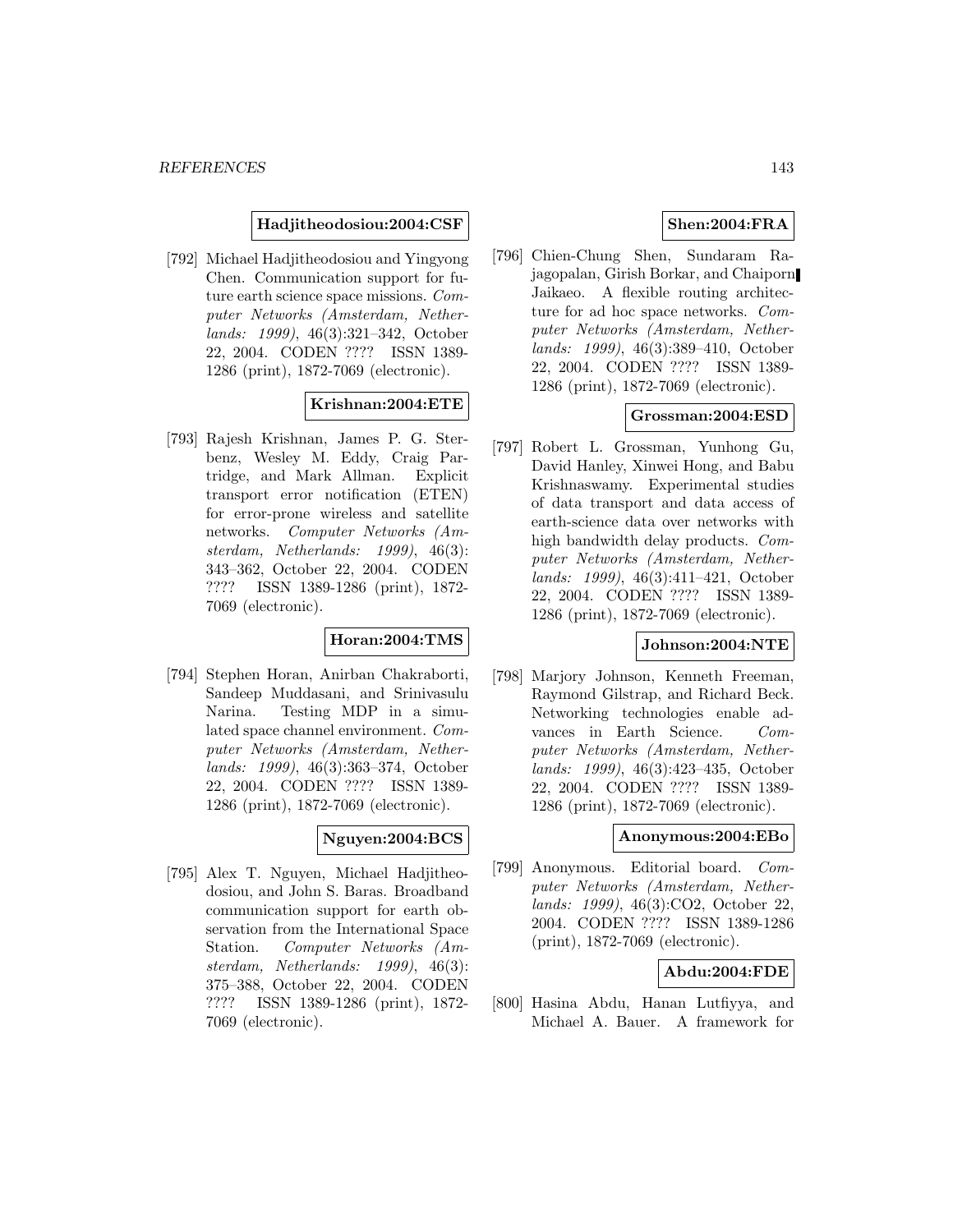determining efficient management configurations. Computer Networks (Amsterdam, Netherlands: 1999), 46(4): 437–463, November 15, 2004. CODEN ???? ISSN 1389-1286 (print), 1872- 7069 (electronic).

### **Oyman:2004:OEC**

[801] E. Ilker Oyman and Cem Ersoy. Overhead energy considerations for efficient routing in wireless sensor networks. Computer Networks (Amsterdam, Netherlands: 1999), 46(4):465– 478, November 15, 2004. CODEN ???? ISSN 1389-1286 (print), 1872- 7069 (electronic).

## **Hussain:2004:DBS**

[802] Alefiya Hussain, John Heidemann, and Christos Papadopoulos. Distinguishing between single and multi-source attacks using signal processing. Computer Networks (Amsterdam, Netherlands: 1999), 46(4):479–503, November 15, 2004. CODEN ???? ISSN 1389- 1286 (print), 1872-7069 (electronic).

# **Hu:2004:TAO**

[803] Ming Hu, Junshan Zhang, and John Sadowsky. Traffic aided opportunistic scheduling for wireless networks: algorithms and performance bounds. Computer Networks (Amsterdam, Netherlands: 1999), 46(4):505–518, November 15, 2004. CODEN ???? ISSN 1389- 1286 (print), 1872-7069 (electronic).

### **Sang:2004:MBV**

[804] Aimin Sang and San qi Li. Measurementbased virtual queue (VQ): to estimate the real-time bandwidth demand under loss constraint. Computer Networks (Amsterdam, Netherlands: 1999), 46

(4):519–539, November 15, 2004. CO-DEN ???? ISSN 1389-1286 (print), 1872-7069 (electronic).

## **Yan:2004:HCH**

[805] Zhang Yan and Soong Boon-Hee. Handoff counting in hierarchical cellular system with overflow scheme. Computer Networks (Amsterdam, Netherlands: 1999), 46(4):541–554, November 15, 2004. CODEN ???? ISSN 1389- 1286 (print), 1872-7069 (electronic).

## **Zhang:2004:USW**

[806] Hui Zhang, Ashish Goel, and Ramesh Govindan. Using the small-world model to improve Freenet performance. Computer Networks (Amsterdam, Netherlands: 1999), 46(4):555– 574, November 15, 2004. CODEN ???? ISSN 1389-1286 (print), 1872- 7069 (electronic).

## **Anonymous:2004:EBp**

[807] Anonymous. Editorial board. Computer Networks (Amsterdam, Netherlands: 1999), 46(4):CO2, November 15, 2004. CODEN ???? ISSN 1389-1286 (print), 1872-7069 (electronic).

# **Parr:2004:MCS**

[808] G. Parr. Military communications systems and technologies. Computer Networks (Amsterdam, Netherlands: 1999), 46(5):575–579, December 5, 2004. CODEN ???? ISSN 1389-1286 (print), 1872-7069 (electronic).

## **Strassner:2004:LMD**

[809] John Strassner and Craig Dupler. LANS: a model-driven environment for implementing location-aware network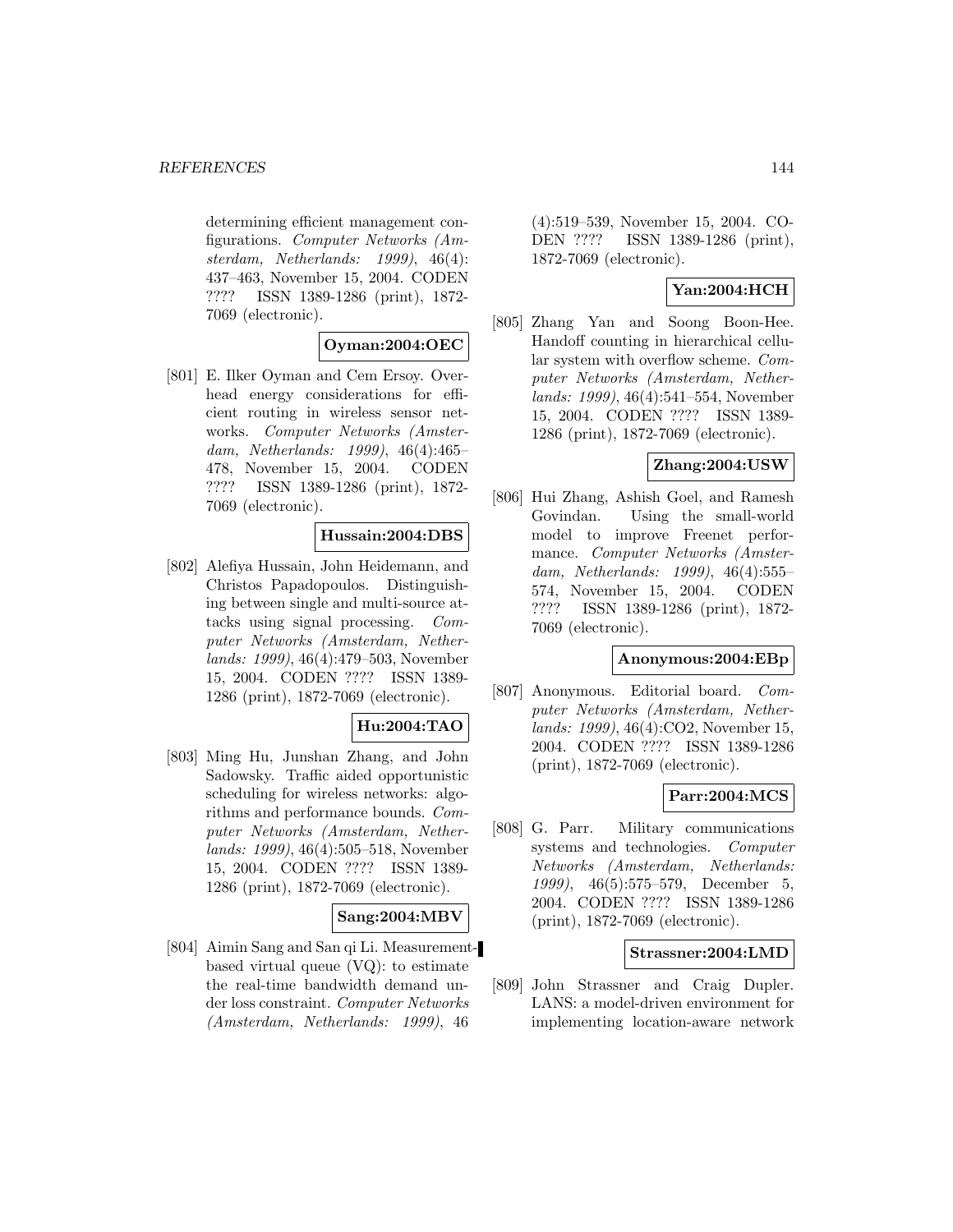services. Computer Networks (Amsterdam, Netherlands: 1999), 46(5): 581–603, December 5, 2004. CODEN ???? ISSN 1389-1286 (print), 1872- 7069 (electronic).

**Arora:2004:LSW**

[810] A. Arora, P. Dutta, S. Bapat, V. Kulathumani, H. Zhang, V. Naik, V. Mittal, H. Cao, M. Demirbas, M. Gouda, et al. A line in the sand: a wireless sensor network for target detection, classification, and tracking. Computer Networks (Amsterdam, Netherlands: 1999), 46(5):605–634, December 5, 2004. CODEN ???? ISSN 1389-1286 (print), 1872-7069 (electronic).

## **Al:2004:ITR**

[811] Ahmed Abd El Al, Tarek Saadawi, and Myung Lee. Improving throughput and reliability in mobile wireless networks via transport layer bandwidth aggregation. Computer Networks (Amsterdam, Netherlands: 1999), 46(5): 635–649, December 5, 2004. CODEN ???? ISSN 1389-1286 (print), 1872- 7069 (electronic).

## **Saffre:2004:RSN**

[812] Fabrice Saffre, Richard Tateson, and Robert Ghanea-Hercock. Reliable sensor networks using decentralised channel selection. Computer Networks (Amsterdam, Netherlands: 1999), 46(5): 651–663, December 5, 2004. CODEN ???? ISSN 1389-1286 (print), 1872- 7069 (electronic).

## **Syrotiuk:2004:DSU**

[813] V. R. Syrotiuk, M. Cui, S. Ramkumar, and C. J. Colbourn. Dynamic spectrum

utilization in ad hoc networks. Computer Networks (Amsterdam, Netherlands: 1999), 46(5):665–678, December 5, 2004. CODEN ???? ISSN 1389-1286 (print), 1872-7069 (electronic).

## **Zhang:2004:PPL**

[814] Yuecheng Zhang and Liang Cheng. PLACE: Protocol for Location And Coordinate Estimation—a wireless sensor network approach. Computer Networks (Amsterdam, Netherlands: 1999), 46(5):679–693, December 5, 2004. CODEN ???? ISSN 1389-1286 (print), 1872-7069 (electronic).

# **Onel:2004:MHD**

[815] Tolga Onel, Cem Ersoy, Erdal Cayirci, and Gerard Parr. A multicriteria handoff decision scheme for the next generation tactical communications systems. Computer Networks (Amsterdam, Netherlands: 1999), 46(5):695– 708, December 5, 2004. CODEN ???? ISSN 1389-1286 (print), 1872- 7069 (electronic).

## **Bigham:2004:UIA**

[816] John Bigham, Laurie Cuthbert, Xu Yang, Ning Lu, and Damian Ryan. Using intelligent agents for managing resources in military communications. Computer Networks (Amsterdam, Netherlands: 1999), 46(5):709– 721, December 5, 2004. CODEN ???? ISSN 1389-1286 (print), 1872- 7069 (electronic).

#### **Chivers:2004:SDF**

[817] Howard Chivers and John A. Clark. Smart dust, friend or foe?—replacing identity with configuration trust. Computer Networks (Amsterdam, Nether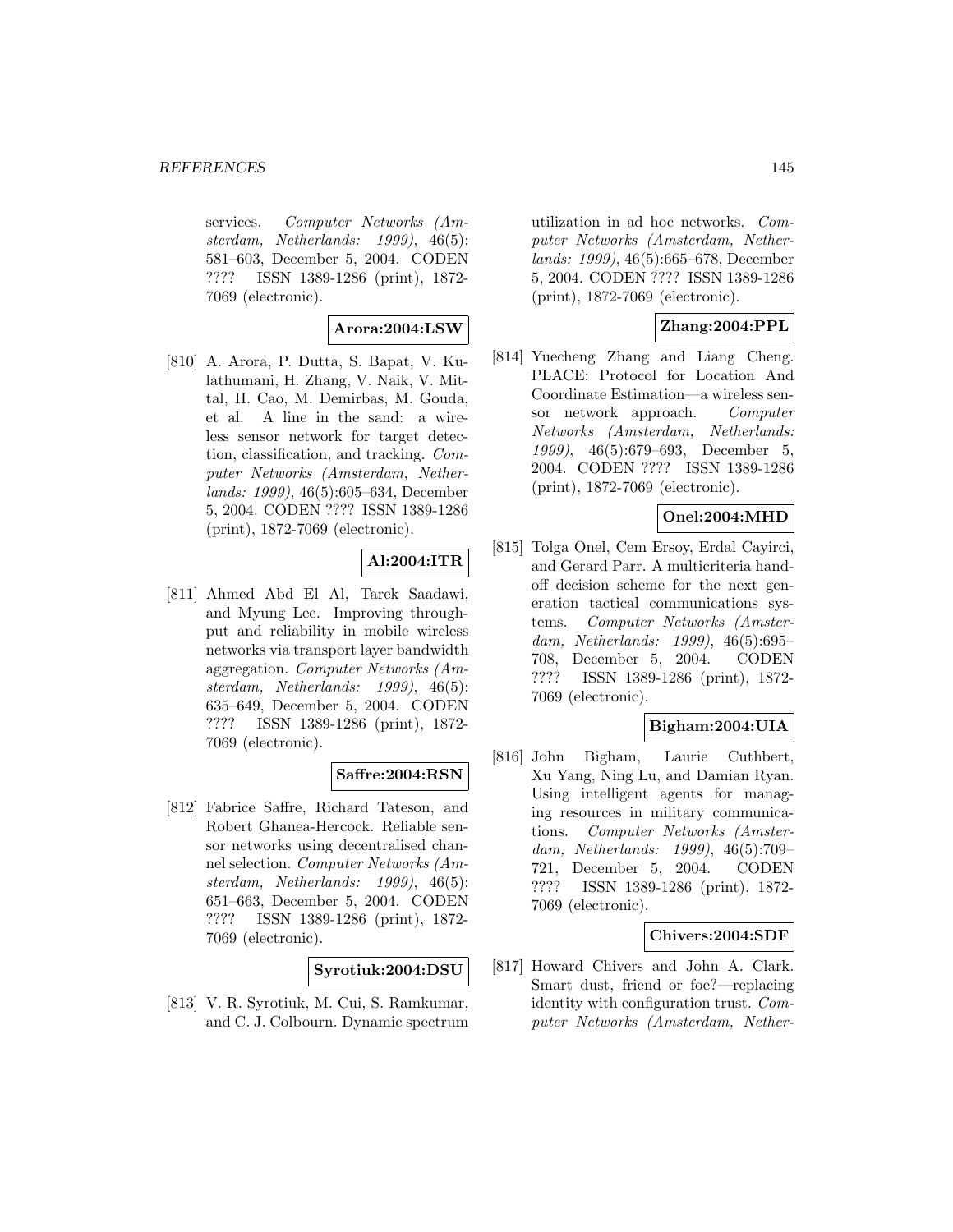lands: 1999), 46(5):723–740, December 5, 2004. CODEN ???? ISSN 1389-1286 (print), 1872-7069 (electronic).

# **Fagoonee:2004:ATC**

[818] Lina Fagoonee and Bahram Honary. Application of turbo codes to tactical communications. Computer Networks (Amsterdam, Netherlands: 1999), 46 (5):741–749, December 5, 2004. CO-DEN ???? ISSN 1389-1286 (print), 1872-7069 (electronic).

### **Anonymous:2004:EBq**

[819] Anonymous. Editorial board. Computer Networks (Amsterdam, Netherlands: 1999), 46(5):CO2, December 5, 2004. CODEN ???? ISSN 1389-1286 (print), 1872-7069 (electronic).

## **Zhang:2004:AMA**

[820] Ning Zhang, Qi Shi, Madjid Merabti, and Robert Askwith. Autonomous mobile agent based fair exchange. Computer Networks (Amsterdam, Netherlands: 1999), 46(6):751–770, December 20, 2004. CODEN ???? ISSN 1389- 1286 (print), 1872-7069 (electronic).

## **McKinnon:2004:CCS**

[821] A. David McKinnon, David E. Bakken, and John C. Shovic. A configurable cryptography subsystem in a middleware framework for embedded systems. Computer Networks (Amsterdam, Netherlands: 1999), 46(6):771– 795, December 20, 2004. CODEN ???? ISSN 1389-1286 (print), 1872- 7069 (electronic).

#### **Ekici:2004:SPB**

[822] Eylem Ekici. On signaling performance bounds of location manage-

ment in Next Generation Wireless Networks. Computer Networks (Amsterdam, Netherlands: 1999), 46(6):797– 816, December 20, 2004. CODEN ???? ISSN 1389-1286 (print), 1872- 7069 (electronic).

## **Jan:2004:IAC**

[823] Rong-Hong Jan, Hung-Chi Chu, and Yi-Fang Lee. Improving the accuracy of cell-based positioning for wireless networks. Computer Networks (Amsterdam, Netherlands: 1999), 46(6):817– 827, December 20, 2004. CODEN ???? ISSN 1389-1286 (print), 1872- 7069 (electronic).

## **Li:2004:DRI**

[824] J. Li, G. Mohan, E. Cheng Tien, and K. C. Chua. Dynamic routing with inaccurate link state information in integrated IP-over-WDM networks. Computer Networks (Amsterdam, Netherlands: 1999), 46(6):829–851, December 20, 2004. CODEN ???? ISSN 1389- 1286 (print), 1872-7069 (electronic).

#### **DAntonio:2004:MSL**

[825] S. D'Antonio, M. D'Arienzo, M. Esposito, S. P. Romano, and G. Ventre. Managing service level agreements in Premium IP networks: a businessoriented approach. Computer Networks (Amsterdam, Netherlands: 1999), 46 (6):853–866, December 20, 2004. CO-DEN ???? ISSN 1389-1286 (print), 1872-7069 (electronic).

## **Chen:2004:QAR**

[826] Huan Chen, Sunil Kumar, and C.- C. Jay Kuo. QoS-aware radio resource management scheme for CDMA cellular networks based on dynamic inter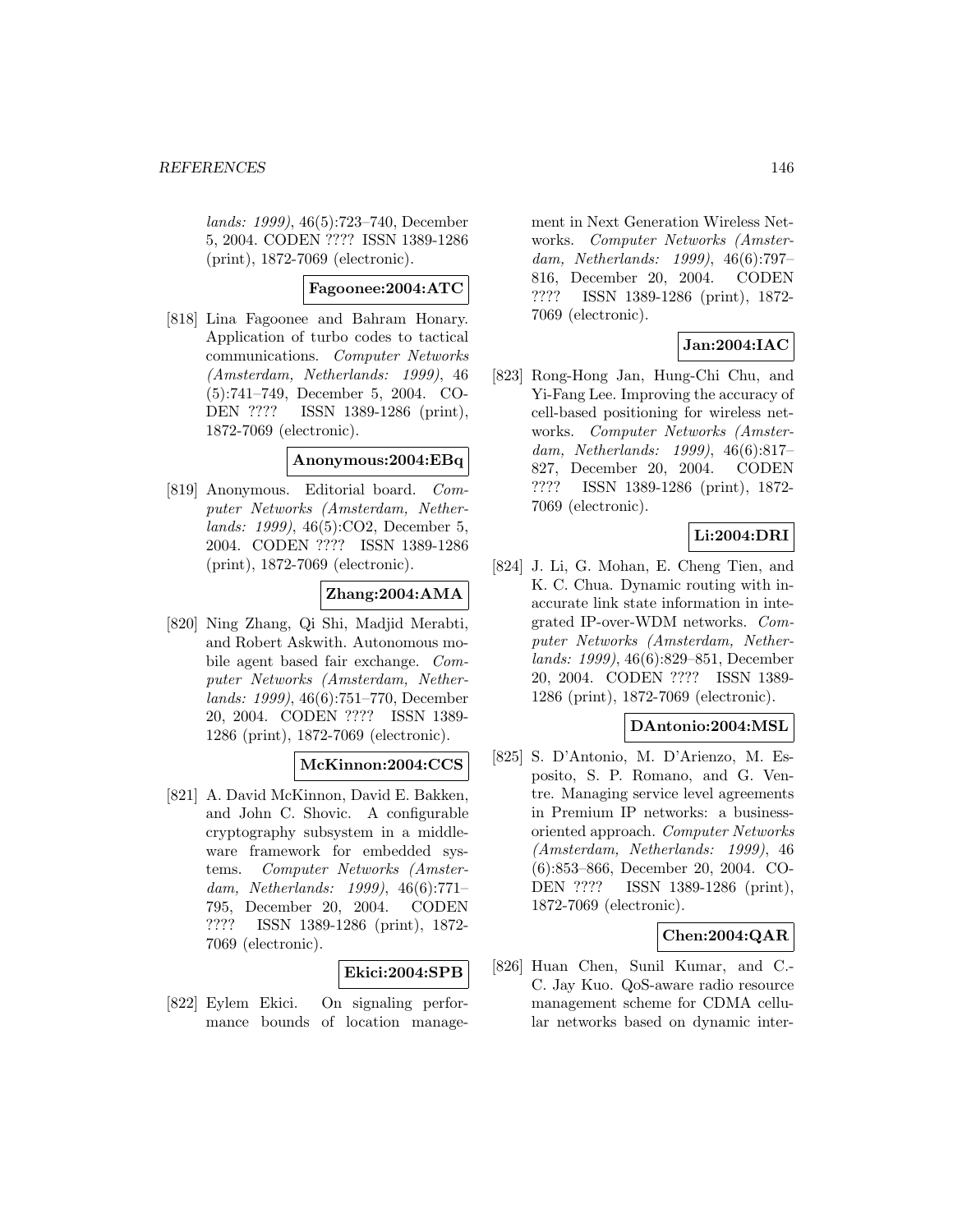ference guard margin  $(IGM)$ . Computer Networks (Amsterdam, Netherlands: 1999), 46(6):867–879, December 20, 2004. CODEN ???? ISSN 1389- 1286 (print), 1872-7069 (electronic).

## **Anonymous:2004:AIVc**

[827] Anonymous. Author index volume 46. Computer Networks (Amsterdam, Netherlands: 1999), 46(6):881– 883, December 20, 2004. CODEN ???? ISSN 1389-1286 (print), 1872- 7069 (electronic).

### **Anonymous:2004:SIVc**

[828] Anonymous. Subject index volume 46. Computer Networks (Amsterdam, Netherlands: 1999), 46(6):884– 886, December 20, 2004. CODEN ???? ISSN 1389-1286 (print), 1872- 7069 (electronic).

## **Anonymous:2004:EBr**

[829] Anonymous. Editorial board. Computer Networks (Amsterdam, Netherlands: 1999), 46(6):CO2, December 20, 2004. CODEN ???? ISSN 1389-1286 (print), 1872-7069 (electronic).

# **Mellia:2005:MIT**

[830] M. Mellia, R. Lo Cigno, and F. Neri. Measuring IP and TCP behavior on edge nodes with Tstat. Computer Networks (Amsterdam, Netherlands: 1999), 47(1):1–21, January 14, 2005. CODEN ???? ISSN 1389-1286 (print), 1872-7069 (electronic).

## **Kwon:2005:PAO**

[831] Minseok Kwon and Sonia Fahmy. Pathaware overlay multicast. Computer Networks (Amsterdam, Netherlands: 1999), 47(1):23–45, January 14, 2005.

CODEN ???? ISSN 1389-1286 (print), 1872-7069 (electronic).

# **Ricciato:2005:RDT**

[832] Fabio Ricciato and Ugo Monaco. Routing demands with time-varying bandwidth profiles on a MPLS network. Computer Networks (Amsterdam, Netherlands: 1999), 47(1): 47–61, January 14, 2005. CODEN ???? ISSN 1389-1286 (print), 1872- 7069 (electronic).

## **Wu:2005:DPM**

[833] Shih-Lin Wu, Pao-Chu Tseng, and Zi-Tsan Chou. Distributed power management protocols for multi-hop mobile ad hoc networks. Computer Networks (Amsterdam, Netherlands: 1999), 47 (1):63–85, January 14, 2005. CODEN ???? ISSN 1389-1286 (print), 1872- 7069 (electronic).

## **Liu:2005:EQS**

[834] Wei Liu, Wenjing Lou, and Yuguang Fang. An efficient quality of service routing algorithm for delay-sensitive applications. Computer Networks (Amsterdam, Netherlands: 1999), 47(1): 87–104, January 14, 2005. CODEN ???? ISSN 1389-1286 (print), 1872- 7069 (electronic).

## **Kumar:2005:RMN**

[835] K. J. Kumar, B. S. Manoj, and C. Siva Ram Murthy. RT-MuPAC: A new multi-power architecture for voice cellular networks. Computer Networks (Amsterdam, Netherlands: 1999), 47 (1):105–128, January 14, 2005. CO-DEN ???? ISSN 1389-1286 (print), 1872-7069 (electronic).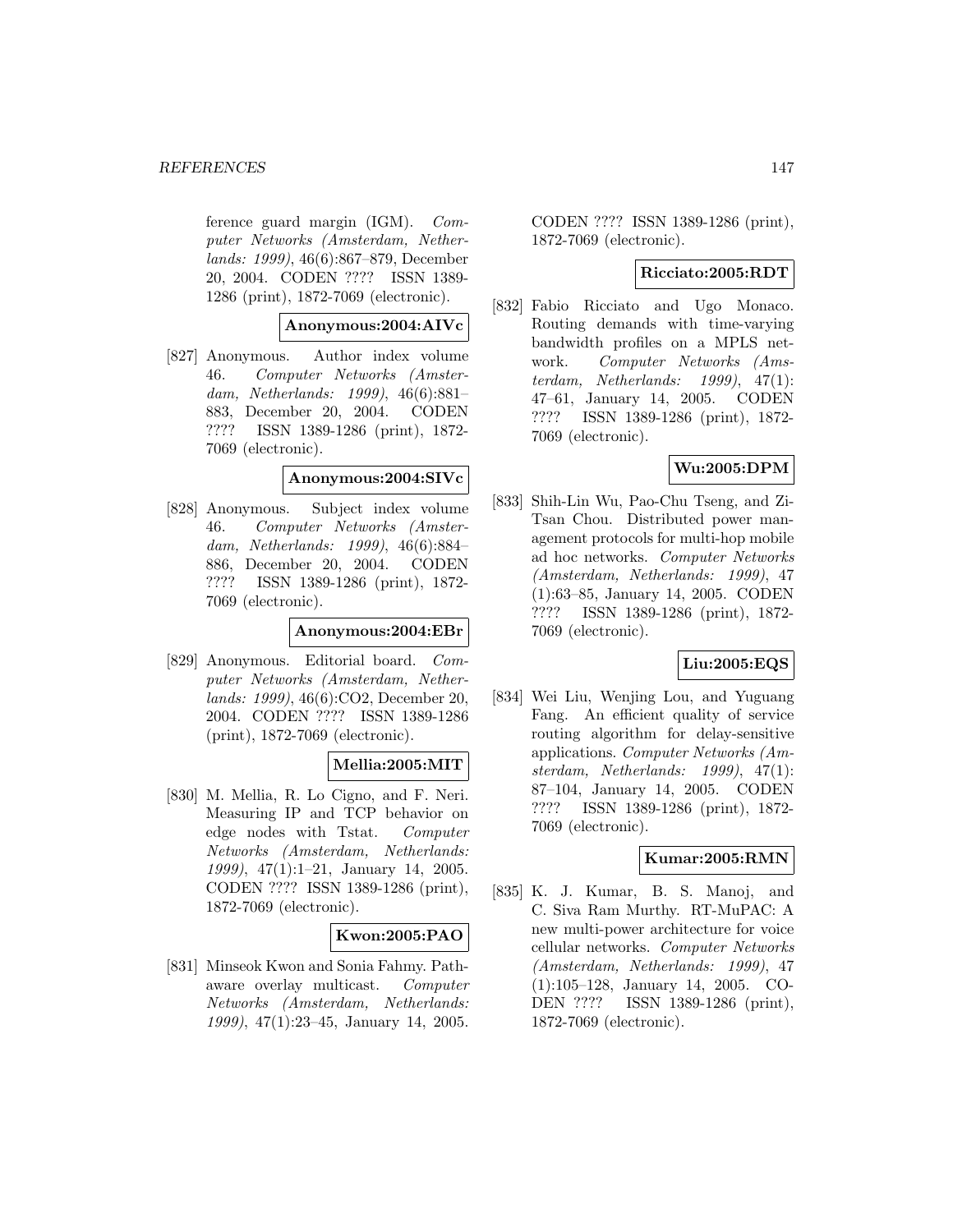## **Tsai:2005:RDS**

[836] Hsien-Ming Tsai, Ai-Chun Pang, Yung-Chun Lin, and Yi-Bing Lin. Repacking on demand for speed-sensitive channel assignment. Computer Networks (Amsterdam, Netherlands: 1999), 47 (1):129–146, January 14, 2005. CO-DEN ???? ISSN 1389-1286 (print), 1872-7069 (electronic).

### **Anonymous:2005:EBa**

[837] Anonymous. Editorial board. Computer Networks (Amsterdam, Netherlands: 1999), 47(1):CO2, January 14, 2005. CODEN ???? ISSN 1389-1286 (print), 1872-7069 (electronic).

## **Jamalipour:2005:WIT**

[838] Abbas Jamalipour. Wireless IP through integration of wireless LAN and cellular networks. Computer Networks (Amsterdam, Netherlands: 1999), 47(2):147–150, February 4, 2005. CODEN ???? ISSN 1389-1286 (print), 1872-7069 (electronic).

## **Ruggeri:2005:BWL**

[839] Giuseppe Ruggeri, Antonio Iera, and Sergio Polito. 802.11-based wireless-LAN and UMTS interworking: requirements, proposed solutions and open issues. Computer Networks (Amsterdam, Netherlands: 1999), 47(2): 151–166, February 4, 2005. CODEN ???? ISSN 1389-1286 (print), 1872- 7069 (electronic).

#### **Wang:2005:AQF**

[840] Xin Gang Wang, Geyong Min, John E. Mellor, Khalid Al-Begain, and Lin Guan. An adaptive QoS framework for integrated cellular and WLAN networks. Computer Networks (Amsterdam, Netherlands: 1999), 47(2): 167–183, February 4, 2005. CODEN ???? ISSN 1389-1286 (print), 1872- 7069 (electronic).

### **Ylianttila:2005:AHL**

[841] M. Ylianttila, J. Mäkelä, and K. Pahlavan. Analysis of handoff in a location-aware vertical multi-access network. Computer Networks (Amsterdam, Netherlands: 1999), 47(2): 185–201, February 4, 2005. CODEN ???? ISSN 1389-1286 (print), 1872- 7069 (electronic).

## **Calvagna:2005:MQS**

[842] Andrea Calvagna, Aurelio La Corte, and Sabrina Sicari. Mobility and quality of service across heterogeneous wireless networks. Computer Networks (Amsterdam, Netherlands: 1999), 47 (2):203–217, February 4, 2005. CO-DEN ???? ISSN 1389-1286 (print), 1872-7069 (electronic).

## **Xu:2005:ITP**

[843] Kai Xu, Ye Tian, and Nirwan Ansari. Improving TCP performance in integrated wireless communications networks. Computer Networks (Amsterdam, Netherlands: 1999), 47(2): 219–237, February 4, 2005. CODEN ???? ISSN 1389-1286 (print), 1872- 7069 (electronic).

## **Korakis:2005:PQS**

[844] Thanasis Korakis and Leandros Tassiulas. Providing quality of service guarantees in wireless LANs compliant with 802.11e. Computer Networks (Amsterdam, Netherlands: 1999), 47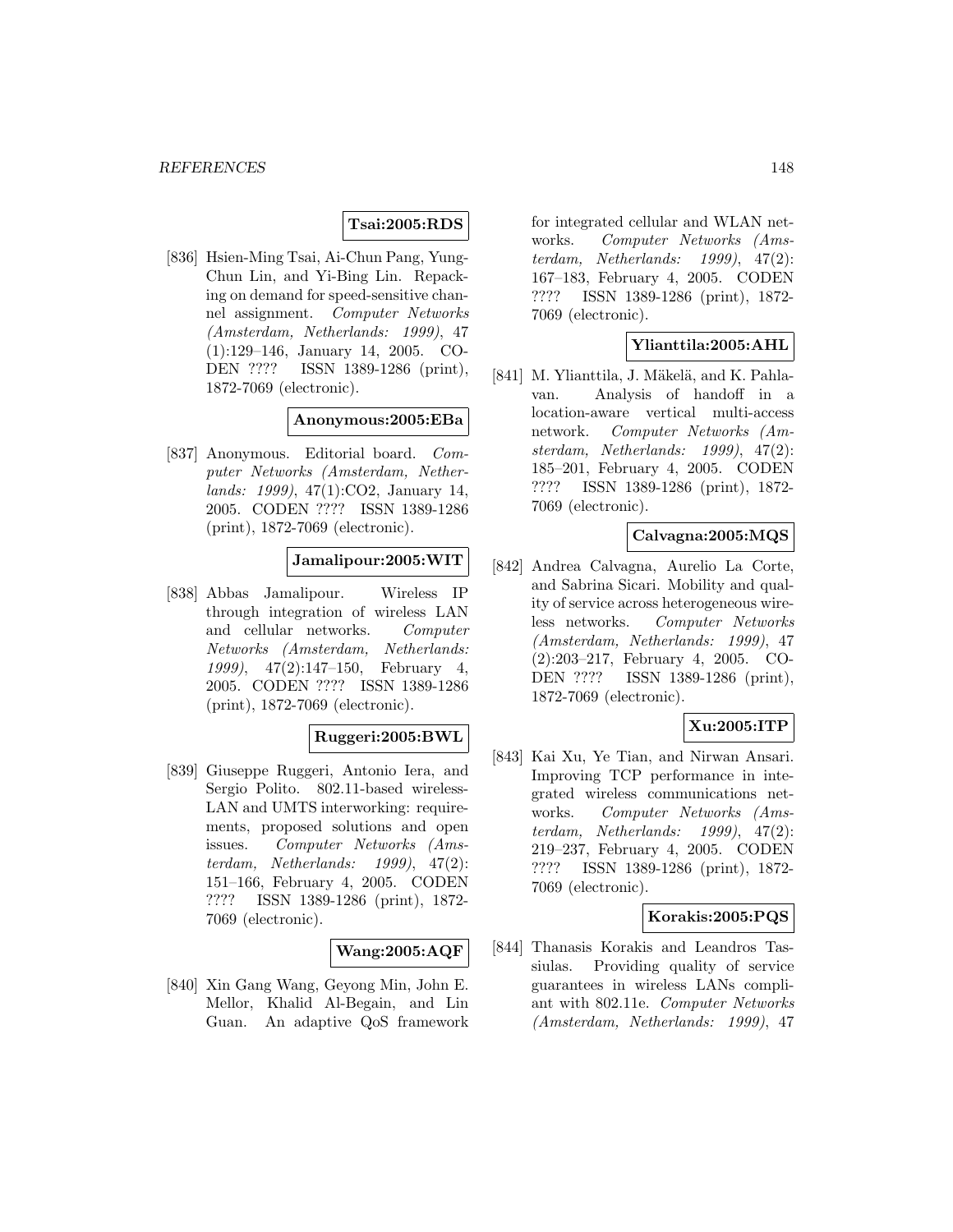(2):239–255, February 4, 2005. CO-DEN ???? ISSN 1389-1286 (print), 1872-7069 (electronic).

### **Palmieri:2005:MBA**

[845] Francesco Palmieri. An MPLS-based architecture for scalable QoS and traffic engineering in converged multiservice mobile IP networks. Computer Networks (Amsterdam, Netherlands: 1999), 47(2):257–269, February 4, 2005. CODEN ???? ISSN 1389-1286 (print), 1872-7069 (electronic).

## **Lee:2005:LMC**

[846] Kang-Won Lee, Young-Bae Ko, and Thyaga Nandagopal. Load mitigation in cellular data networks by peer data sharing over WLAN channels. Computer Networks (Amsterdam, Netherlands: 1999), 47(2):271–286, February 4, 2005. CODEN ???? ISSN 1389-1286 (print), 1872-7069 (electronic).

## **Taleb:2005:DMS**

[847] Tarik Taleb, Nei Kato, and Yoshiaki Nemoto. On-demand media streaming to hybrid wired/wireless networks over quasi-geostationary satellite systems. Computer Networks (Amsterdam, Netherlands: 1999), 47(2):287– 306, February 4, 2005. CODEN ???? ISSN 1389-1286 (print), 1872- 7069 (electronic).

### **Anonymous:2005:EBb**

[848] Anonymous. Editorial board. Computer Networks (Amsterdam, Netherlands: 1999), 47(2):CO2, February 4, 2005. CODEN ???? ISSN 1389-1286 (print), 1872-7069 (electronic).

## **Altman:2005:PAA**

[849] Eitan Altman, Konstantin Avrachenkov, Chadi Barakat, and Parijat Dube. Performance analysis of AIMD mechanisms over a multi-state Markovian path. Computer Networks (Amsterdam, Netherlands: 1999), 47(3):307– 326, February 21, 2005. CODEN ???? ISSN 1389-1286 (print), 1872- 7069 (electronic).

## **Norden:2005:APD**

[850] Samphel Norden. Analyzing the performance of deferred reservations. Computer Networks (Amsterdam, Netherlands: 1999), 47(3):327–349, February 21, 2005. CODEN ???? ISSN 1389- 1286 (print), 1872-7069 (electronic).

## **Bicakci:2005:ISA**

[851] Kemal Bicakci and Nazife Baykal. Improved server assisted signatures. Computer Networks (Amsterdam, Netherlands: 1999), 47(3):351–366, February 21, 2005. CODEN ???? ISSN 1389- 1286 (print), 1872-7069 (electronic).

# **Cao:2005:RFQ**

[852] Zhiruo Cao, Ellen Zegura, and Zheng Wang. Rainbow fair queueing: theory and applications. Computer Networks (Amsterdam, Netherlands: 1999), 47 (3):367–392, February 21, 2005. CO-DEN ???? ISSN 1389-1286 (print), 1872-7069 (electronic).

## **Li:2005:DLB**

[853] J. Li, G. Mohan, and K. C. Chua. Dynamic load balancing in IP-over-WDM optical burst switching networks. Computer Networks (Amsterdam, Netherlands: 1999), 47(3):393–408, February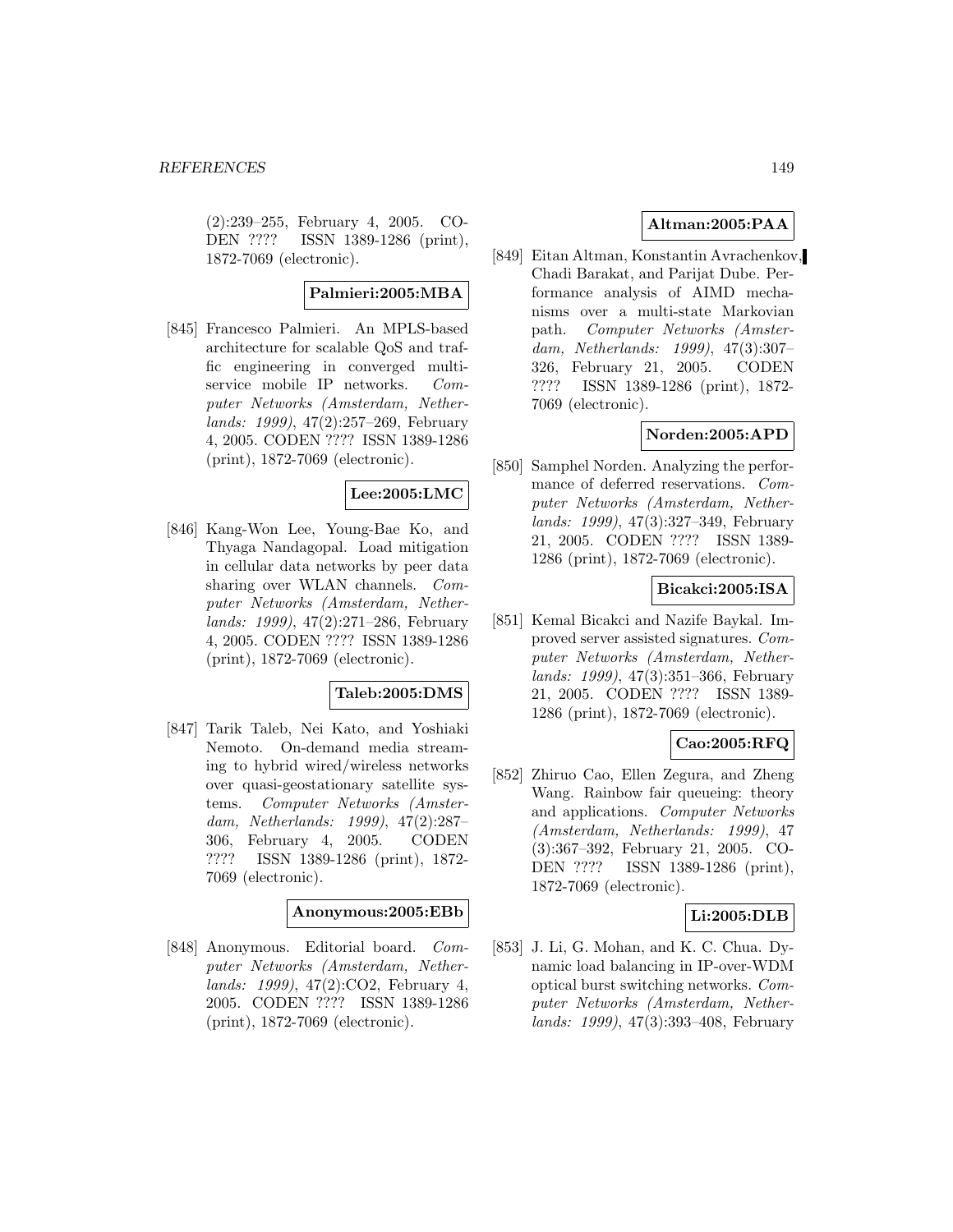21, 2005. CODEN ???? ISSN 1389- 1286 (print), 1872-7069 (electronic).

### **Laoutaris:2005:OSC**

[854] Nikolaos Laoutaris, Vassilios Zissimopoulos, and Ioannis Stavrakakis. On the optimization of storage capacity allocation for content distribution. Computer Networks (Amsterdam, Netherlands: 1999), 47(3):409–428, February 21, 2005. CODEN ???? ISSN 1389- 1286 (print), 1872-7069 (electronic).

# **Snoeyink:2005:LBM**

[855] Jack Snoeyink, Subhash Suri, and George Varghese. A lower bound for multicast key distribution. Computer Networks (Amsterdam, Netherlands: 1999), 47(3):429–441, February 21, 2005. CODEN ???? ISSN 1389- 1286 (print), 1872-7069 (electronic).

#### **Anonymous:2005:EBc**

[856] Anonymous. Editorial board. Computer Networks (Amsterdam, Netherlands: 1999), 47(3):CO2, February 21, 2005. CODEN ???? ISSN 1389-1286 (print), 1872-7069 (electronic).

## **Akyildiz:2005:E**

[857] Ian F. Akyildiz and Harry Rudin. Editorial. Computer Networks (Amsterdam, Netherlands: 1999), 47(4): 443–444, March 15, 2005. CODEN ???? ISSN 1389-1286 (print), 1872- 7069 (electronic).

#### **Akyildiz:2005:WMN**

[858] Ian F. Akyildiz, Xudong Wang, and Weilin Wang. Wireless mesh networks: a survey. Computer Networks (Amsterdam, Netherlands: 1999), 47(4): 445–487, March 15, 2005. CODEN

???? ISSN 1389-1286 (print), 1872- 7069 (electronic).

# **Lev-Tov:2005:PTA**

[859] Nissan Lev-Tov and David Peleg. Polynomial time approximation schemes for base station coverage with minimum total radii. Computer Networks (Amsterdam, Netherlands: 1999), 47(4): 489–501, March 15, 2005. CODEN ???? ISSN 1389-1286 (print), 1872- 7069 (electronic).

## **Ziviani:2005:IAM**

[860] Artur Ziviani, Serge Fdida, José F. de Rezende, and Otto Carlos M. B. Duarte. Improving the accuracy of measurement-based geographic location of Internet hosts. Computer Networks (Amsterdam, Netherlands: 1999), 47(4):503–523, March 15, 2005. CODEN ???? ISSN 1389-1286 (print), 1872-7069 (electronic).

## **Long:2005:YAQ**

[861] Chengnian Long, Bin Zhao, Xinping Guan, and Jun Yang. The Yellow active queue management algorithm. Computer Networks (Amsterdam, Netherlands: 1999), 47(4):525–550, March 15, 2005. CODEN ???? ISSN 1389-1286 (print), 1872-7069 (electronic).

### **Bouras:2005:SHS**

[862] Ch. Bouras and A. Gkamas. SRAMT: a hybrid sender and receiver-based adaptation scheme for TCP friendly multicast transmission. Computer Networks (Amsterdam, Netherlands: 1999), 47 (4):551–575, March 15, 2005. CODEN ???? ISSN 1389-1286 (print), 1872- 7069 (electronic).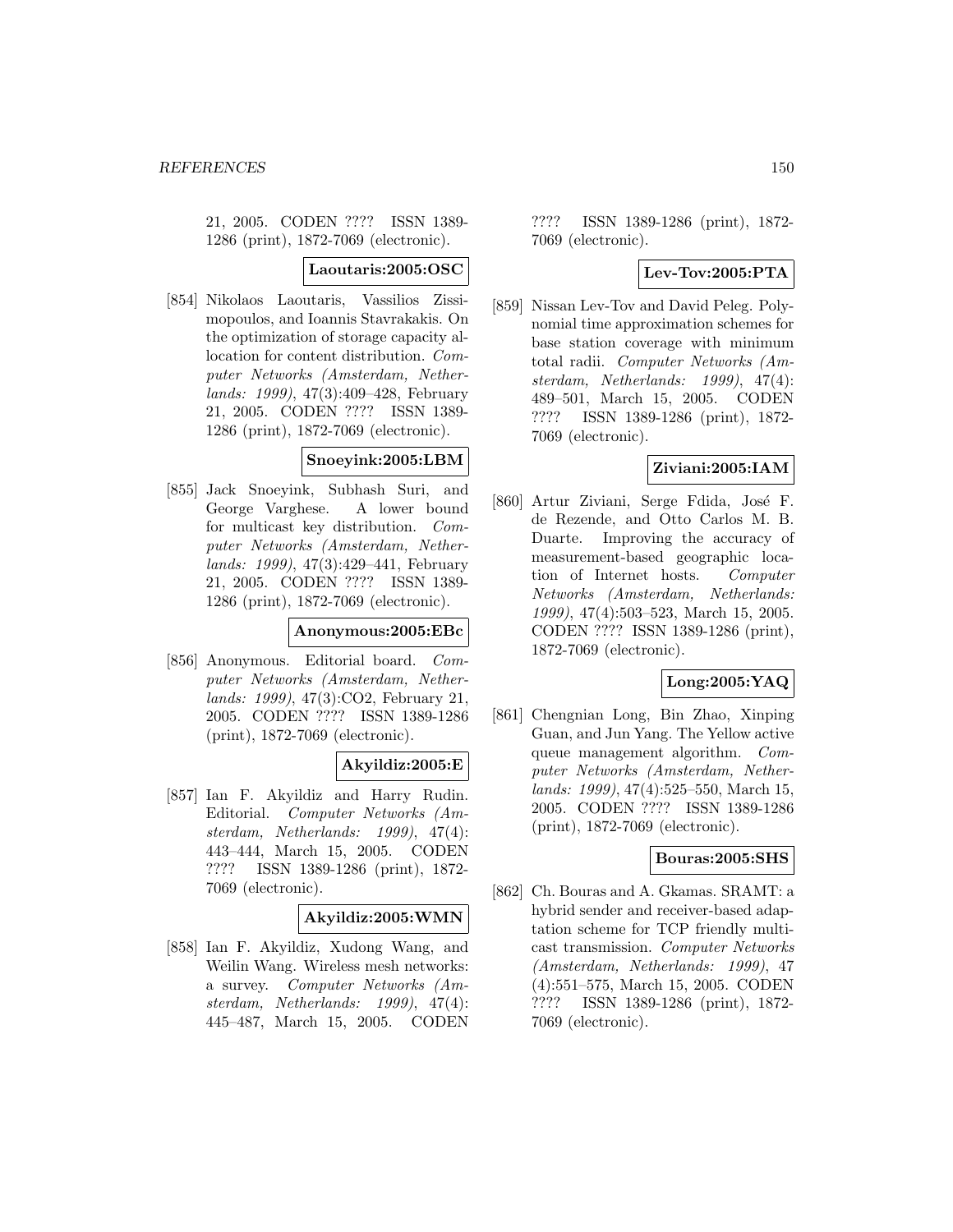### **Altuntas:2005:MMA**

[863] Süleyman Altuntaş and Buyurman Baykal. Mobile multi-access IP: a proposal for mobile multi-access management in future wireless IP networks. Computer Networks (Amsterdam, Netherlands: 1999), 47(4): 577–592, March 15, 2005. CODEN ???? ISSN 1389-1286 (print), 1872- 7069 (electronic).

### **Anonymous:2005:AR**

[864] Anonymous. Acknowledgement to reviewers. Computer Networks (Amsterdam, Netherlands: 1999), 47(4): 593–598, March 15, 2005. CODEN ???? ISSN 1389-1286 (print), 1872- 7069 (electronic).

### **Anonymous:2005:EBd**

[865] Anonymous. Editorial board. Computer Networks (Amsterdam, Netherlands: 1999), 47(4):CO2, March 15, 2005. CODEN ???? ISSN 1389-1286 (print), 1872-7069 (electronic).

### **Bhasin:2005:II**

[866] K. B. Bhasin. Interplanetary Internet. Computer Networks (Amsterdam, Netherlands: 1999), 47(5): 599–601, April 5, 2005. CODEN ???? ISSN 1389-1286 (print), 1872- 7069 (electronic).

## **Hogie:2005:USI**

[867] Keith Hogie, Ed Criscuolo, and Ron Parise. Using standard Internet Protocols and applications in space. Computer Networks (Amsterdam, Netherlands: 1999), 47(5):603–650, April 5, 2005. CODEN ???? ISSN 1389-1286 (print), 1872-7069 (electronic).

# **Rash:2005:ITF**

[868] James Rash, Keith Hogie, and Ralph Casasanta. Internet technology for future space missions. Computer Networks (Amsterdam, Netherlands: 1999), 47(5):651–659, April 5, 2005. CODEN ???? ISSN 1389-1286 (print), 1872-7069 (electronic).

# **Liu:2005:PAI**

[869] Chunmei Liu and Eytan Modiano. On the performance of additive increase multiplicative decrease (AIMD) protocols in hybrid space-terrestrial networks. Computer Networks (Amsterdam, Netherlands: 1999), 47(5): 661–678, April 5, 2005. CODEN ???? ISSN 1389-1286 (print), 1872- 7069 (electronic).

## **Hadjitheodosiou:2005:FAS**

[870] Michael Hadjitheodosiou, Hui Zeng, Alex Nguyen, and Brenda L. Ellis. Flexible access for a space communications network with IP functionality. Computer Networks (Amsterdam, Netherlands: 1999), 47(5):679– 700, April 5, 2005. CODEN ???? ISSN 1389-1286 (print), 1872-7069 (electronic).

## **Clare:2005:SBM**

[871] Loren P. Clare, Jay L. Gao, Esther H. Jennings, and Clayton Okino. Spacebased multi-hop networking. Computer Networks (Amsterdam, Netherlands: 1999), 47(5):701–724, April 5, 2005. CODEN ???? ISSN 1389-1286 (print), 1872-7069 (electronic).

## **Bergamo:2005:HTD**

[872] Marcos A. Bergamo. High-throughput Distributed Spacecraft Network: ar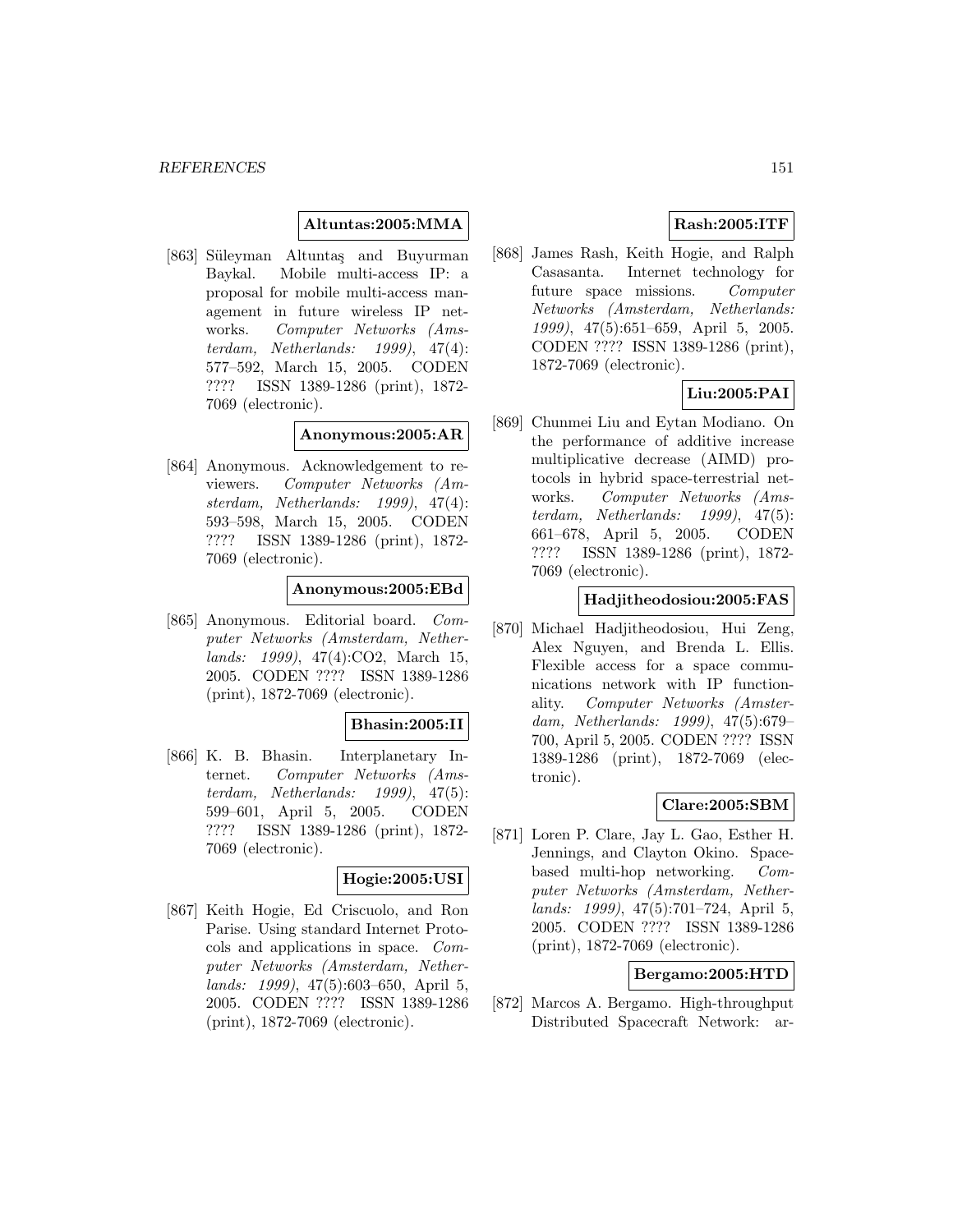chitecture and multiple access technologies. Computer Networks (Amsterdam, Netherlands: 1999), 47(5): 725–749, April 5, 2005. CODEN ???? ISSN 1389-1286 (print), 1872- 7069 (electronic).

## **Chukkala:2005:RFC**

[873] Vishwanath Chukkala, Phillip DeLeon, Stephen Horan, and Vijayakumar Velusamy. Radio frequency channel modeling for proximity networks on the martian surface. Computer Networks (Amsterdam, Netherlands: 1999), 47 (5):751–763, April 5, 2005. CODEN ???? ISSN 1389-1286 (print), 1872- 7069 (electronic).

## **Beck:2005:SBE**

[874] Richard A. Beck, Robert K. Vincent, Doyle W. Watts, Marc A. Seibert, David P. Pleva, Michael A. Cauley, Calvin T. Ramos, Theresa M. Scott, Dean W. Harter, Mary Vickerman, et al. A space-based end-to-end prototype geographic information network for lunar and planetary exploration and emergency response (2002 and 2003 field experiments). Computer Networks (Amsterdam, Netherlands: 1999), 47 (5):765–783, April 5, 2005. CODEN ???? ISSN 1389-1286 (print), 1872- 7069 (electronic).

## **Anonymous:2005:EBe**

[875] Anonymous. Editorial board. Computer Networks (Amsterdam, Netherlands: 1999), 47(5):CO2, April 5, 2005. CODEN ???? ISSN 1389-1286 (print), 1872-7069 (electronic).

## **Rieck:2005:DRA**

[876] Michael Q. Rieck, Sukesh Pai, and Subhankar Dhar. Distributed routing algorithms for multi-hop ad hoc networks using d-hop connected ddominating sets. Computer Networks (Amsterdam, Netherlands: 1999), 47 (6):785–799, April 22, 2005. CODEN ???? ISSN 1389-1286 (print), 1872- 7069 (electronic).

## **Beard:2005:PDB**

[877] Cory Beard. Preemptive and delaybased mechanisms to provide preference to emergency traffic. Computer Networks (Amsterdam, Netherlands: 1999), 47(6):801–824, April 22, 2005. CODEN ???? ISSN 1389-1286 (print), 1872-7069 (electronic).

## **Brunato:2005:SLT**

[878] Mauro Brunato and Roberto Battiti. Statistical learning theory for location fingerprinting in wireless LANs. Computer Networks (Amsterdam, Netherlands: 1999), 47(6):825–845, April 22, 2005. CODEN ???? ISSN 1389-1286 (print), 1872-7069 (electronic).

# **Yaghmaee:2005:DPE**

[879] Mohammad Hossien Yaghmaee, Mohammad Bagher Menhaj, and Hale Amintoosi. Design and performance evaluation of a fuzzy based traffic conditioner for differentiated services. Computer Networks (Amsterdam, Netherlands: 1999), 47(6): 847–869, April 22, 2005. CODEN ???? ISSN 1389-1286 (print), 1872- 7069 (electronic).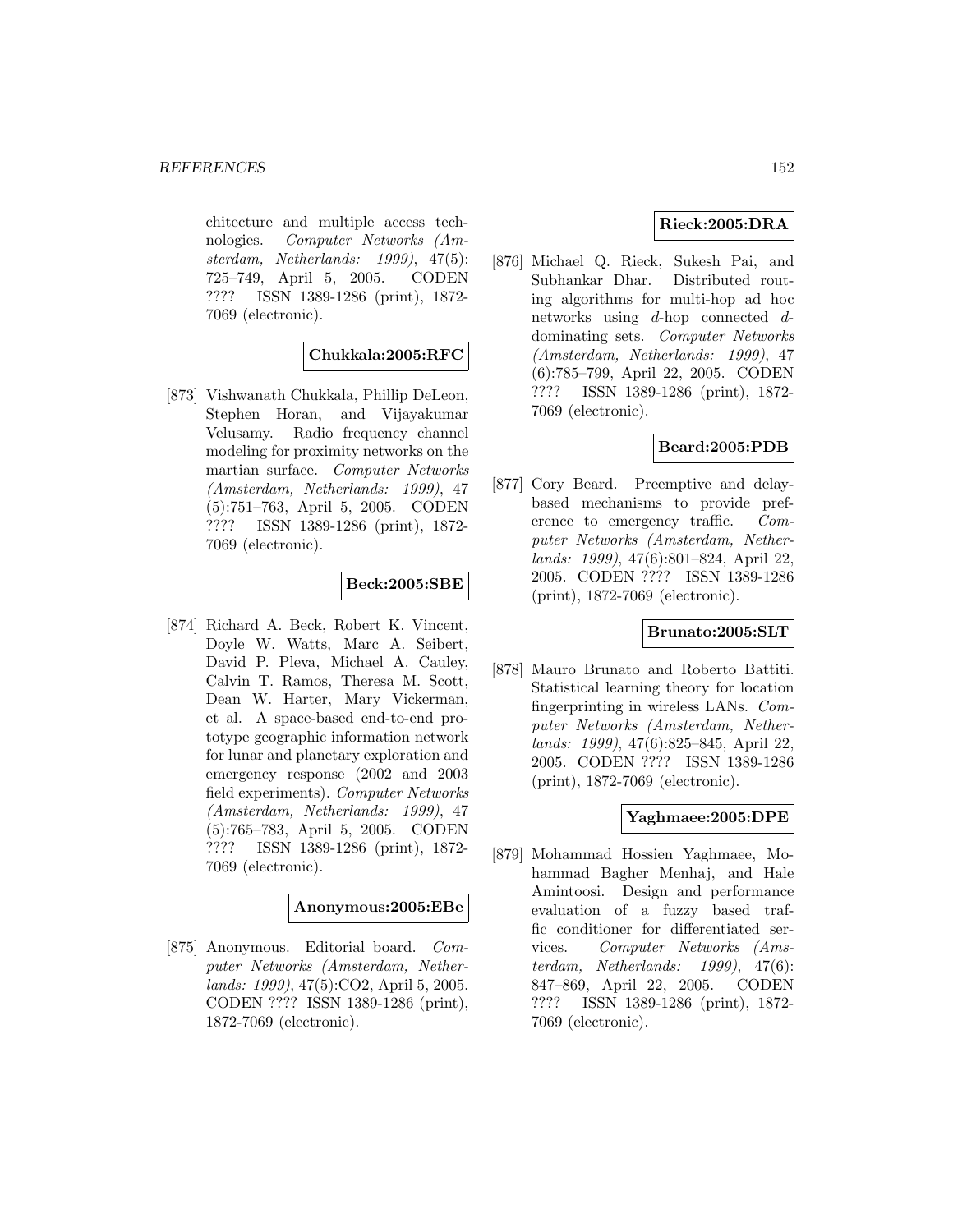### **Shyu:2005:APC**

[880] Woei-Luen Shyu, Cheng-Shong Wu, and Ting-Chao Hou. Aligned prefix caching based on singleton information. Computer Networks (Amsterdam, Netherlands: 1999), 47(6): 871–884, April 22, 2005. CODEN ???? ISSN 1389-1286 (print), 1872- 7069 (electronic).

# **Liu:2005:CAN**

[881] Yong Liu, Chen-Khong Tham, and Yuming Jiang. Conformance analysis in networks with service level agreements. Computer Networks (Amsterdam, Netherlands: 1999), 47(6): 885–906, April 22, 2005. CODEN ???? ISSN 1389-1286 (print), 1872- 7069 (electronic).

# **Hayel:2005:MAC**

[882] Y. Hayel and B. Tuffin. A mathematical analysis of the cumulus pricing scheme. Computer Networks (Amsterdam, Netherlands: 1999), 47(6): 907–921, April 22, 2005. CODEN ???? ISSN 1389-1286 (print), 1872- 7069 (electronic).

## **Cui:2005:PID**

[883] Yong Cui, Jianping Wu, and Ke Xu. Precomputation for intra-domain QoS routing. Computer Networks (Amsterdam, Netherlands: 1999), 47(6): 923–937, April 22, 2005. CODEN ???? ISSN 1389-1286 (print), 1872- 7069 (electronic).

## **Anonymous:2005:AIV**

[884] Anonymous. Author index volume 47. Computer Networks (Amsterdam, Netherlands: 1999), 47(6):939–941,

April 22, 2005. CODEN ???? ISSN 1389-1286 (print), 1872-7069 (electronic).

## **Anonymous:2005:SIV**

[885] Anonymous. Subject index volume 47. Computer Networks (Amsterdam, Netherlands: 1999), 47(6):943–944, April 22, 2005. CODEN ???? ISSN 1389-1286 (print), 1872-7069 (electronic).

## **Anonymous:2005:EBf**

[886] Anonymous. Editorial board. Computer Networks (Amsterdam, Netherlands: 1999), 47(6):CO2, April 22, 2005. CODEN ???? ISSN 1389-1286 (print), 1872-7069 (electronic).

## **Fairhurst:2005:IMT**

[887] Gorry Fairhurst and Marie-José Montpetit. Internet over MPEG-2 transmission networks. Computer Networks (Amsterdam, Netherlands: 1999), 48 (1):1–3, May 16, 2005. CODEN ???? ISSN 1389-1286 (print), 1872- 7069 (electronic).

### **Sooriyabandara:2005:LEP**

[888] Mahesh Sooriyabandara, Gorry Fairhurst, Anthony Ang, Bernhard Collini-Nocker, Hilmar Linder, and Wolfram Stering. A lightweight encapsulation protocol for IP over MPEG-2 networks: design, implementation and analysis. Computer Networks (Amsterdam, Netherlands: 1999), 48(1):5–19, May 16, 2005. CODEN ???? ISSN 1389- 1286 (print), 1872-7069 (electronic).

## **Ebert:2005:LOE**

[889] Johannes Ebert and Michael Schmidt. A low overhead encapsulation method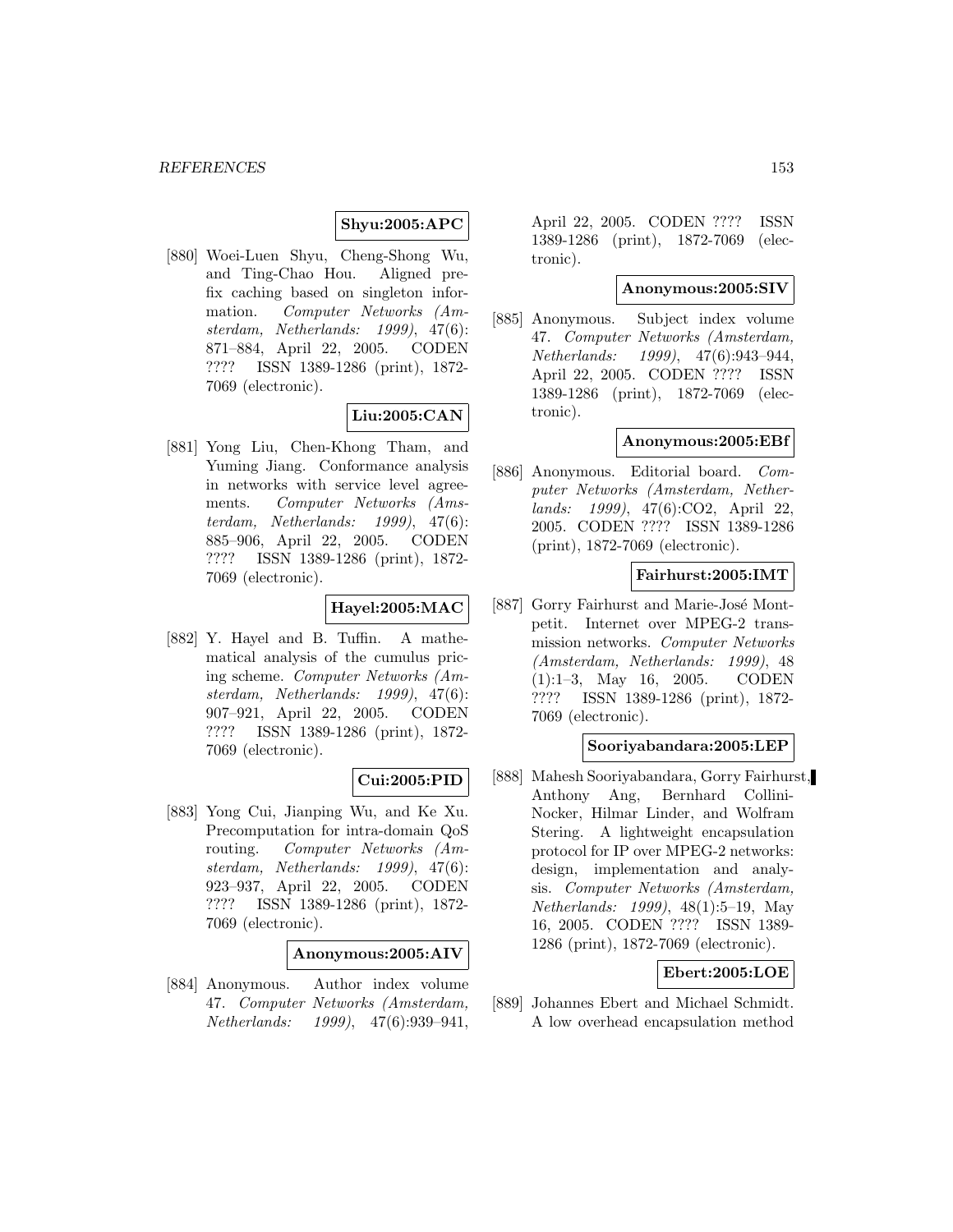for MF-TDMA. Computer Networks (Amsterdam, Netherlands: 1999), 48 (1):21–27, May 16, 2005. CODEN ???? ISSN 1389-1286 (print), 1872- 7069 (electronic).

## **Arnal:2005:CLR**

[890] F. Arnal, L. Dairaine, J. Lacan, and G. Maral. Cross-layer reliability management for multicast over satellite. Computer Networks (Amsterdam, Netherlands: 1999), 48(1):29–43, May 16, 2005. CODEN ???? ISSN 1389- 1286 (print), 1872-7069 (electronic).

## **Xilouris:2005:MTD**

[891] G. Xilouris, A. Kourtis, and G. Stefanou. A mesh topology DVB-S network architecture for node interconnection, featuring QoS capabilities. Computer Networks (Amsterdam, Netherlands: 1999), 48(1):45–56, May 16, 2005. CODEN ???? ISSN 1389-1286 (print), 1872-7069 (electronic).

## **Kouis:2005:EDS**

[892] Dimitris Kouis, Dimitris Loukatos, Kimon Kontovasilis, George Kormentzas, and Charalabos Skianis. On the effectiveness of DVB-T for the support of IP-based services in heterogeneous wireless networks. Computer Networks (Amsterdam, Netherlands: 1999), 48 (1):57–73, May 16, 2005. CODEN ???? ISSN 1389-1286 (print), 1872- 7069 (electronic).

## **Hlavacs:2005:CCD**

[893] Helmut Hlavacs, Michael Haddad, Christophe Lafouge, Delphine Kaplan, and Jean Ribeiro. The CODIS Content Delivery Network. Computer Networks (Amsterdam, Netherlands: 1999), 48

(1):75–89, May 16, 2005. CODEN ???? ISSN 1389-1286 (print), 1872- 7069 (electronic).

#### **Anonymous:2005:EBg**

[894] Anonymous. Editorial board. Computer Networks (Amsterdam, Netherlands: 1999), 48(1):CO2, May 16, 2005. CODEN ???? ISSN 1389-1286 (print), 1872-7069 (electronic).

## **Yuan:2005:DLP**

[895] Shengli Yuan and Jason P. Jue. Dynamic lightpath protection in WDM mesh networks under wavelengthcontinuity and risk-disjoint constraints. Computer Networks (Amsterdam, Netherlands: 1999), 48(2):91– 112, June 6, 2005. CODEN ???? ISSN 1389-1286 (print), 1872-7069 (electronic).

## **Mahanti:2005:IMC**

[896] Anirban Mahanti, Derek L. Eager, and Mary K. Vernon. Improving multirate congestion control using a TCP Vegas throughput model. Computer Networks (Amsterdam, Netherlands: 1999), 48 (2):113–136, June 6, 2005. CODEN ???? ISSN 1389-1286 (print), 1872- 7069 (electronic).

# **Quan:2005:SAC**

[897] Zhi Quan and Jong-Moon Chung. Statistical admission control for real-time services under earliest deadline first scheduling. Computer Networks (Amsterdam, Netherlands: 1999), 48(2): 137–154, June 6, 2005. CODEN ???? ISSN 1389-1286 (print), 1872- 7069 (electronic).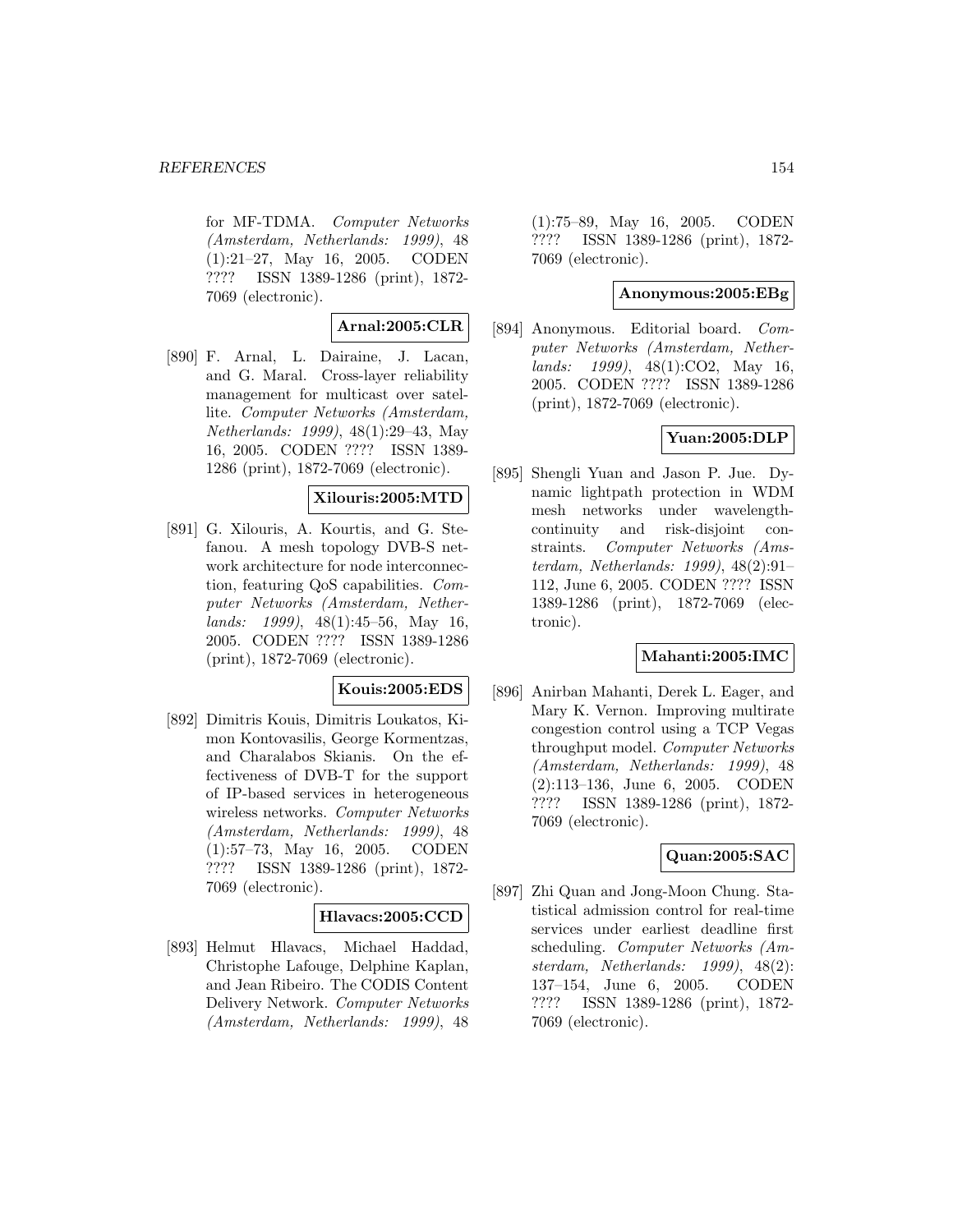# **Deb:2005:NDQ**

[898] Swati Sinha Deb and M. E. Woodward. A new distributed QoS routing algorithm based on Fano's method. Computer Networks (Amsterdam, Netherlands: 1999), 48(2):155–174, June 6, 2005. CODEN ???? ISSN 1389-1286 (print), 1872-7069 (electronic).

# **Pei:2005:BRI**

[899] Dan Pei, Matt Azuma, Dan Massey, and Lixia Zhang. BGP-RCN: improving BGP convergence through root cause notification. Computer Networks (Amsterdam, Netherlands: 1999), 48 (2):175–194, June 6, 2005. CODEN ???? ISSN 1389-1286 (print), 1872- 7069 (electronic).

## **Sarac:2005:ALR**

[900] Kamil Sarac and Kevin C. Almeroth. Application layer reachability monitoring for IP multicast. Computer Networks (Amsterdam, Netherlands: 1999), 48(2):195–213, June 6, 2005. CODEN ???? ISSN 1389-1286 (print), 1872-7069 (electronic).

## **Wang:2005:PGA**

[901] Junfeng Wang, Lei Li, Fuchun Sun, and Mingtian Zhou. A probabilityguaranteed adaptive timeout algorithm for high-speed network flow detection. Computer Networks (Amsterdam, Netherlands: 1999), 48(2):215–233, June 6, 2005. CODEN ???? ISSN 1389- 1286 (print), 1872-7069 (electronic).

#### **Gavrilis:2005:RTD**

[902] Dimitris Gavrilis and Evangelos Dermatas. Real-time detection of distributed denial-of-service attacks using RBF networks and statistical features. Computer Networks (Amsterdam, Netherlands: 1999), 48(2):235– 245, June 6, 2005. CODEN ???? ISSN 1389-1286 (print), 1872-7069 (electronic).

## **Bayse:2005:PTA**

[903] Emmanuel Bayse, Ana Cavalli, Manuel Núñez, and Fatiha Zaïdi. A passive testing approach based on invariants: application to the WAP. Computer Networks (Amsterdam, Netherlands: 1999), 48(2):247–266, June 6, 2005. CODEN ???? ISSN 1389-1286 (print), 1872-7069 (electronic).

## **Liang:2005:PAC**

[904] Wei Liang and Wenye Wang. On performance analysis of challenge/ response based authentication in wireless networks. Computer Networks (Amsterdam, Netherlands: 1999), 48 (2):267–288, June 6, 2005. CODEN ???? ISSN 1389-1286 (print), 1872- 7069 (electronic).

### **Anonymous:2005:EBh**

[905] Anonymous. Editorial board. Computer Networks (Amsterdam, Netherlands: 1999), 48(2):CO2, June 6, 2005. CODEN ???? ISSN 1389-1286 (print), 1872-7069 (electronic).

### **Devetsikiotis:2005:MNT**

[906] Michael Devetsikiotis and Nelson L. S. da Fonseca. Modeling network traffic with long range dependence: characterization, visualization and tools. Computer Networks (Amsterdam, Netherlands: 1999), 48(3):289–291, June 21, 2005. CODEN ???? ISSN 1389-1286 (print), 1872-7069 (electronic).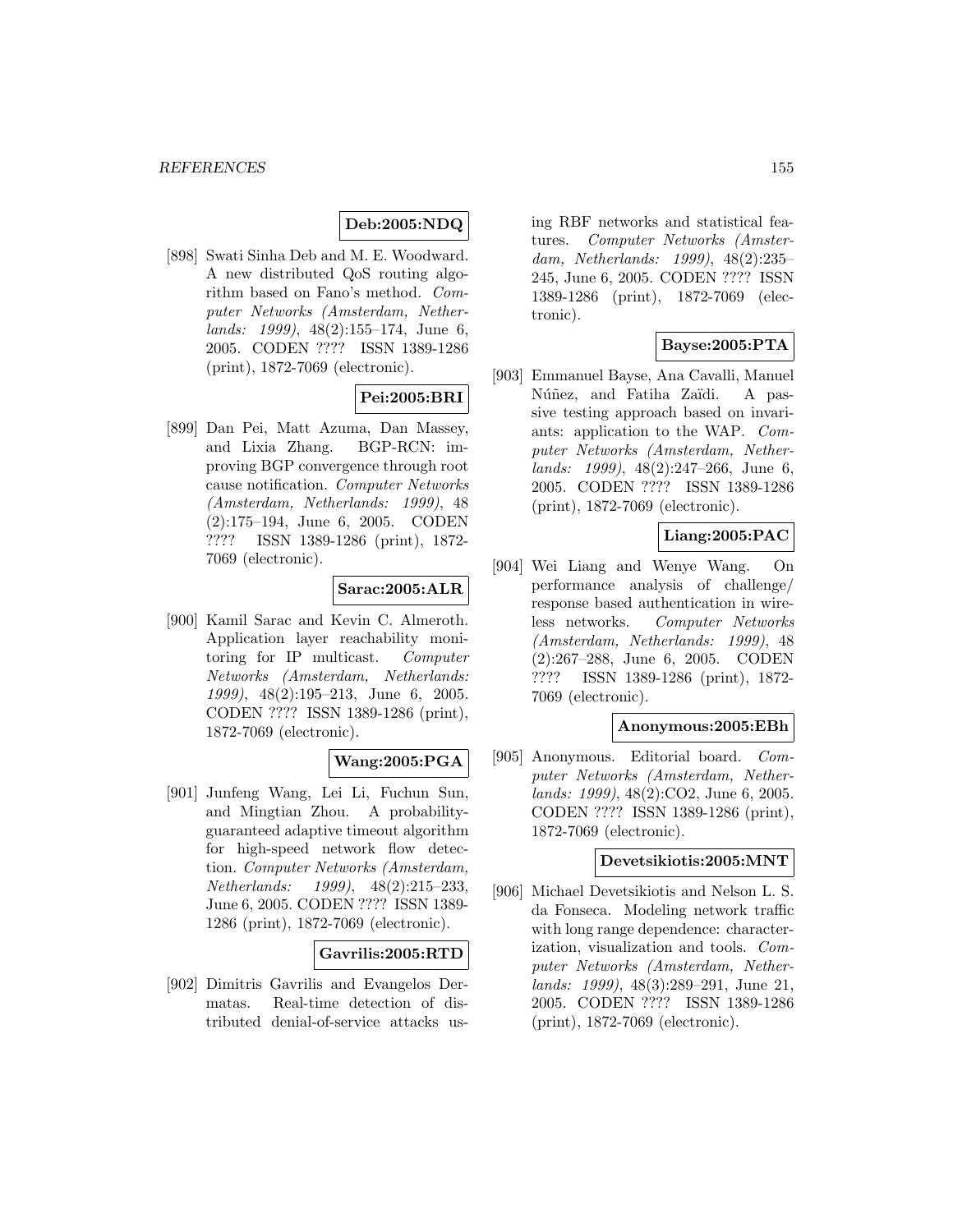## **Veitch:2005:MTI**

[907] Darryl Veitch, Nicolas Hohn, and Patrice Abry. Multifractality in TCP/ IP traffic: the case against. Computer Networks (Amsterdam, Netherlands: 1999), 48(3):293–313, June 21, 2005. CODEN ???? ISSN 1389-1286 (print), 1872-7069 (electronic).

# **Ribeiro:2005:STS**

[908] Vinay J. Ribeiro, Zhi-Li Zhang, Sue Moon, and Christophe Diot. Smalltime scaling behavior of Internet backbone traffic. Computer Networks (Amsterdam, Netherlands: 1999), 48(3): 315–334, June 21, 2005. CODEN ???? ISSN 1389-1286 (print), 1872- 7069 (electronic).

### **Sarvotham:2005:NUD**

[909] Shriram Sarvotham, Rudolf Riedi, and Richard Baraniuk. Network and user driven alpha-beta on–off source model for network traffic. Computer Networks (Amsterdam, Netherlands: 1999), 48 (3):335–350, June 21, 2005. CODEN ???? ISSN 1389-1286 (print), 1872- 7069 (electronic).

#### **Melo:2005:EPC**

[910] Cesar A. V. Melo and Nelson L. S. da Fonseca. Envelope process and computation of the equivalent bandwidth of multifractal flows. Computer Networks (Amsterdam, Netherlands: 1999), 48 (3):351–375, June 21, 2005. CODEN ???? ISSN 1389-1286 (print), 1872- 7069 (electronic).

#### **Gong:2005:SSL**

[911] Wei-Bo Gong, Yong Liu, Vishal Misra, and Don Towsley. Self-similarity and long range dependence on the Internet: a second look at the evidence, origins and implications. Computer Networks (Amsterdam, Netherlands: 1999), 48 (3):377–399, June 21, 2005. CODEN ???? ISSN 1389-1286 (print), 1872- 7069 (electronic).

# **Park:2005:LRD**

[912] Cheolwoo Park, Félix Hernández-Campos, J. S. Marron, and F. Donelson Smith. Long-range dependence in a changing Internet traffic mix. Computer Networks (Amsterdam, Netherlands: 1999), 48(3):401–422, June 21, 2005. CODEN ???? ISSN 1389-1286 (print), 1872-7069 (electronic).

### **Stoev:2005:WSD**

[913] Stilian Stoev, Murad S. Taqqu, Cheolwoo Park, and J. S. Marron. On the wavelet spectrum diagnostic for Hurst parameter estimation in the analysis of Internet traffic. Computer Networks (Amsterdam, Netherlands: 1999), 48 (3):423–445, June 21, 2005. CODEN ???? ISSN 1389-1286 (print), 1872- 7069 (electronic).

## **Rolls:2005:QAN**

[914] D. A. Rolls, G. Michailidis, and F. Hernández-Campos. Queueing analysis of network traffic: methodology and visualization tools. Computer Networks (Amsterdam, Netherlands: 1999), 48(3):447–473, June 21, 2005. CODEN ???? ISSN 1389-1286 (print), 1872-7069 (electronic).

## **Kim:2005:NEE**

[915] Han S. Kim and Ness B. Shroff. The notion of end-to-end capacity and its application to the estimation of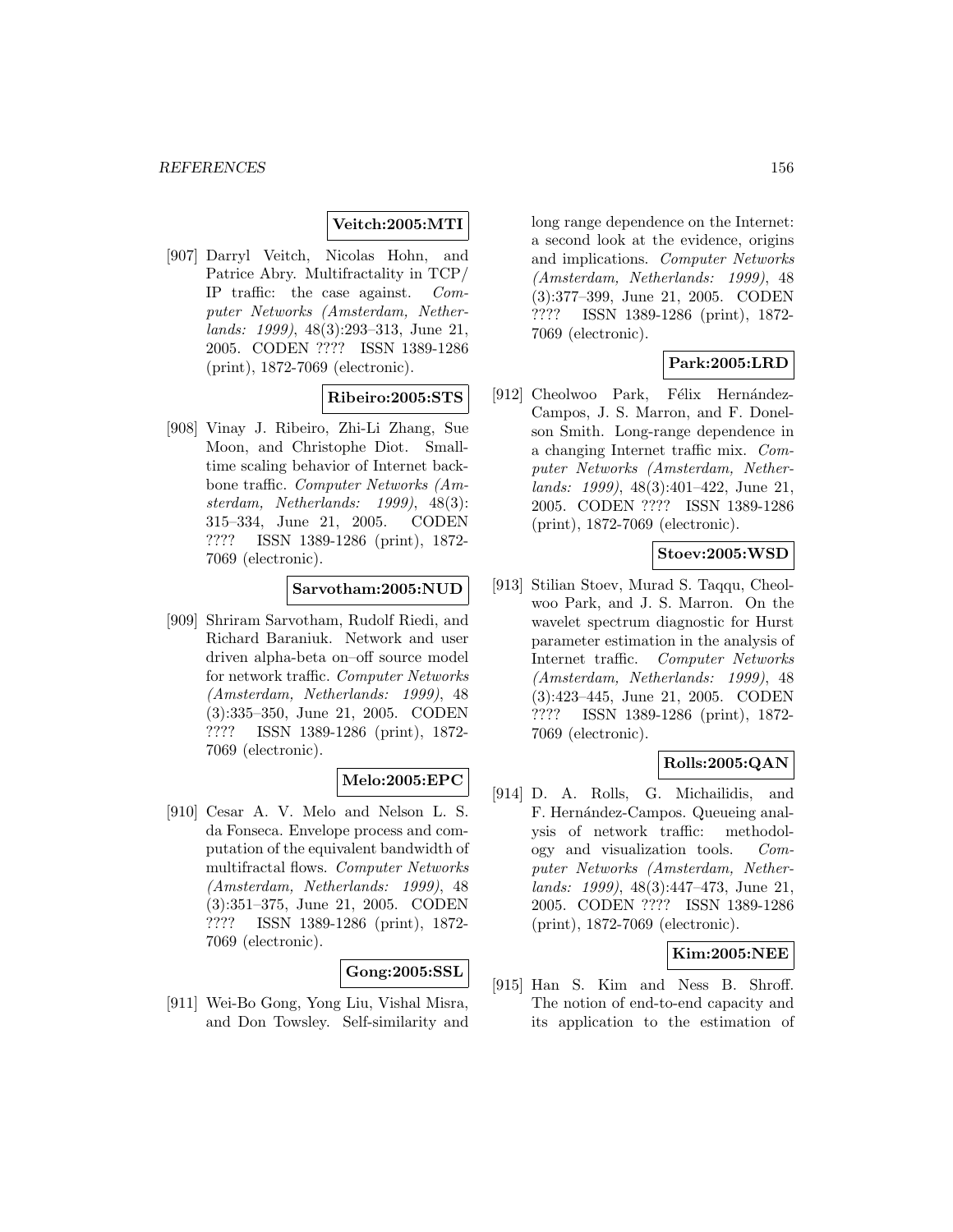end-to-end network delays. Computer Networks (Amsterdam, Netherlands: 1999), 48(3):475–488, June 21, 2005. CODEN ???? ISSN 1389-1286 (print), 1872-7069 (electronic).

## **Anonymous:2005:EBi**

[916] Anonymous. Editorial board. Computer Networks (Amsterdam, Netherlands: 1999), 48(3):CO2, June 21, 2005. CODEN ???? ISSN 1389-1286 (print), 1872-7069 (electronic).

## **Gurses:2005:SEM**

[917] Eren Gürses, Gozde Bozdagi Akar, and Nail Akar. A simple and effective mechanism for stored video streaming with TCP transport and server-side adaptive frame discard. Computer Networks (Amsterdam, Netherlands: 1999), 48 (4):489–501, July 15, 2005. CODEN ???? ISSN 1389-1286 (print), 1872- 7069 (electronic).

## **Bao:2005:PHU**

[918] Feng Bao and Robert H. Deng. Protocols that hide user's preferences in electronic transactions. Computer Networks (Amsterdam, Netherlands: 1999), 48(4):503–515, July 15, 2005. CODEN ???? ISSN 1389-1286 (print), 1872-7069 (electronic).

### **Chen:2005:FSM**

[919] Yu-Yi Chen, Jinn-Ke Jan, and Chin-Ling Chen. A fair and secure mobile billing system. Computer Networks (Amsterdam, Netherlands: 1999), 48 (4):517–524, July 15, 2005. CODEN ???? ISSN 1389-1286 (print), 1872- 7069 (electronic).

## **Hnatyshin:2005:EAR**

[920] Vasil Hnatyshin and Adarshpal S. Sethi. Estimating aggregate resource reservation for dynamic, scalable, and fair distribution of bandwidth. Computer Networks (Amsterdam, Netherlands: 1999), 48(4):525–547, July 15, 2005. CODEN ???? ISSN 1389-1286 (print), 1872-7069 (electronic).

# **Ye:2005:SOT**

[921] Qing Ye, Yuecheng Zhang, and Liang Cheng. A study on the optimal time synchronization accuracy in wireless sensor networks. Computer Networks (Amsterdam, Netherlands: 1999), 48 (4):549–566, July 15, 2005. CODEN ???? ISSN 1389-1286 (print), 1872- 7069 (electronic).

## **Vrontis:2005:EDS**

[922] Stavros Vrontis and Efstathios Sykas. Extending differentiated services architecture for multicasting provisioning. Computer Networks (Amsterdam, Netherlands: 1999), 48(4):567– 584, July 15, 2005. CODEN ???? ISSN 1389-1286 (print), 1872-7069 (electronic).

# **Rao:2005:DDQ**

[923] S. Dharma Rao and C. Siva Ram Murthy. Distributed dynamic QoSaware routing in WDM optical networks. Computer Networks (Amsterdam, Netherlands: 1999), 48(4): 585–604, July 15, 2005. CODEN ???? ISSN 1389-1286 (print), 1872- 7069 (electronic).

## **Wang:2005:EBT**

[924] Jun Wang, Yaling Yang, Li Xiao, and Klara Nahrstedt. Edge-based traffic en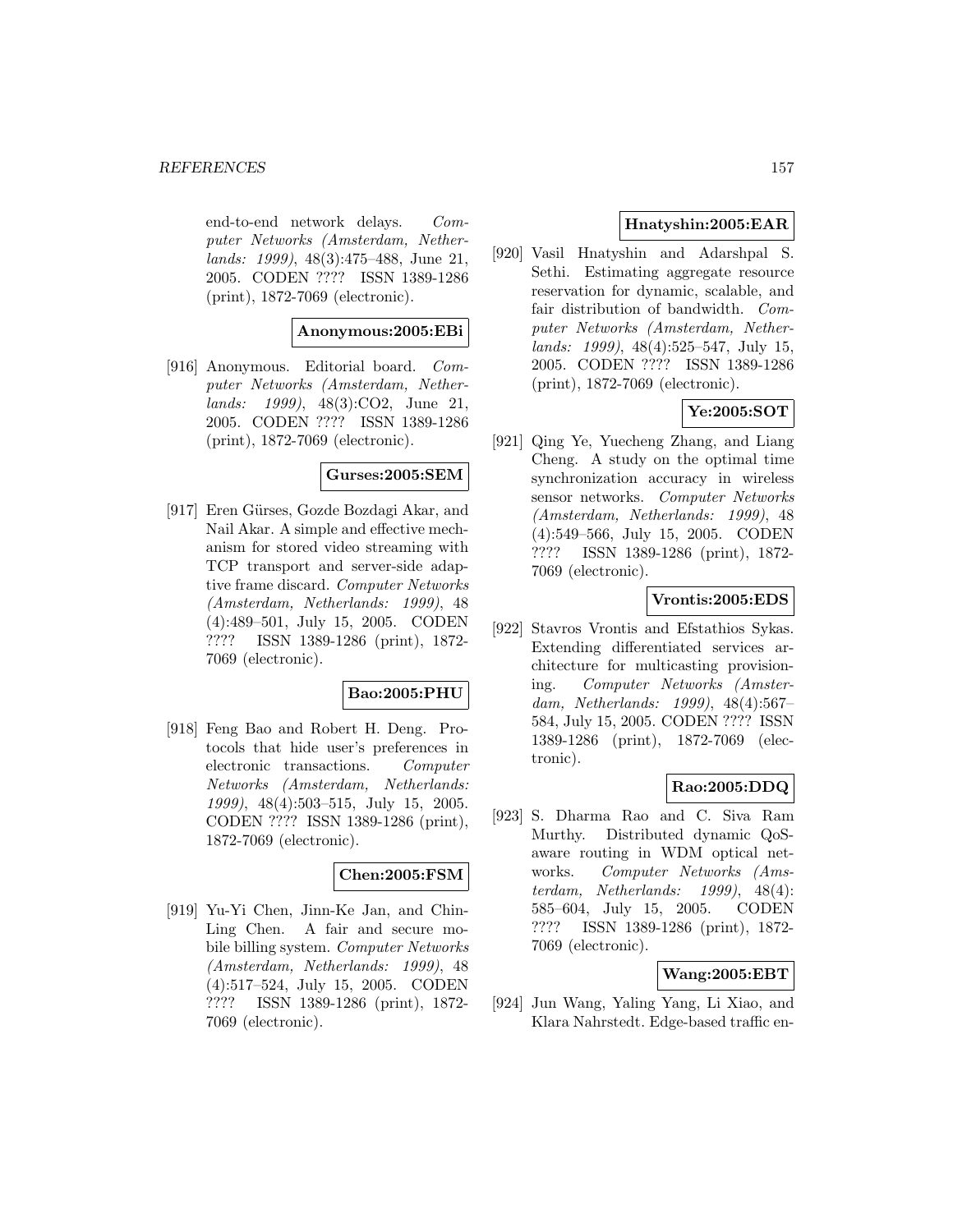gineering for OSPF networks. Computer Networks (Amsterdam, Netherlands: 1999), 48(4):605–625, July 15, 2005. CODEN ???? ISSN 1389-1286 (print), 1872-7069 (electronic).

# **Wu:2005:PPB**

[925] Min-You Wu, Yan Zhu, and Wei Shu. Placement of proxy-based multicast overlays. Computer Networks (Amsterdam, Netherlands: 1999), 48(4): 627–655, July 15, 2005. CODEN ???? ISSN 1389-1286 (print), 1872- 7069 (electronic).

## **Zhu:2005:ERK**

[926] Bo Zhu, Feng Bao, Robert H. Deng, Mohan S. Kankanhalli, and Guilin Wang. Efficient and robust key management for large mobile ad hoc networks. Computer Networks (Amsterdam, Netherlands: 1999), 48(4): 657–682, July 15, 2005. CODEN ???? ISSN 1389-1286 (print), 1872- 7069 (electronic).

## **Chakraborty:2005:AAG**

[927] S. S. Chakraborty, M. Liinaharja, and P. Lindroos. Analysis of adaptive GBN schemes in a Gilbert–Elliott channel and optimisation of system parameters. Computer Networks (Amsterdam, Netherlands: 1999), 48(4): 683–695, July 15, 2005. CODEN ???? ISSN 1389-1286 (print), 1872- 7069 (electronic).

## **Anonymous:2005:EBj**

[928] Anonymous. Editorial board. Computer Networks (Amsterdam, Netherlands: 1999), 48(4):CO2, July 15, 2005. CODEN ???? ISSN 1389-1286 (print), 1872-7069 (electronic).

## **McDaniel:2005:WS**

[929] P. McDaniel and Aviel D. Rubin. Web security. Computer Networks (Amsterdam, Netherlands: 1999), 48(5): 697–699, August 5, 2005. CODEN ???? ISSN 1389-1286 (print), 1872- 7069 (electronic).

## **Brumley:2005:RTA**

[930] David Brumley and Dan Boneh. Remote timing attacks are practical. Computer Networks (Amsterdam, Netherlands: 1999), 48(5):701–716, August 5, 2005. CODEN ???? ISSN 1389-1286 (print), 1872-7069 (electronic).

### **Kruegel:2005:MMA**

[931] Christopher Kruegel, Giovanni Vigna, and William Robertson. A multi-model approach to the detection of Web-based attacks. Computer Networks (Amsterdam, Netherlands: 1999), 48(5): 717–738, August 5, 2005. CODEN ???? ISSN 1389-1286 (print), 1872- 7069 (electronic).

# **Huang:2005:TFW**

[932] Yao-Wen Huang, Chung-Hung Tsai, Tsung-Po Lin, Shih-Kun Huang, D. T. Lee, and Sy-Yen Kuo. A testing framework for Web application security assessment. Computer Networks (Amsterdam, Netherlands: 1999), 48(5): 739–761, August 5, 2005. CODEN ???? ISSN 1389-1286 (print), 1872- 7069 (electronic).

## **Lesniewski-Laas:2005:SSS**

[933] Chris Lesniewski-Laas and M. Frans Kaashoek. SSL splitting: Securely serving data from untrusted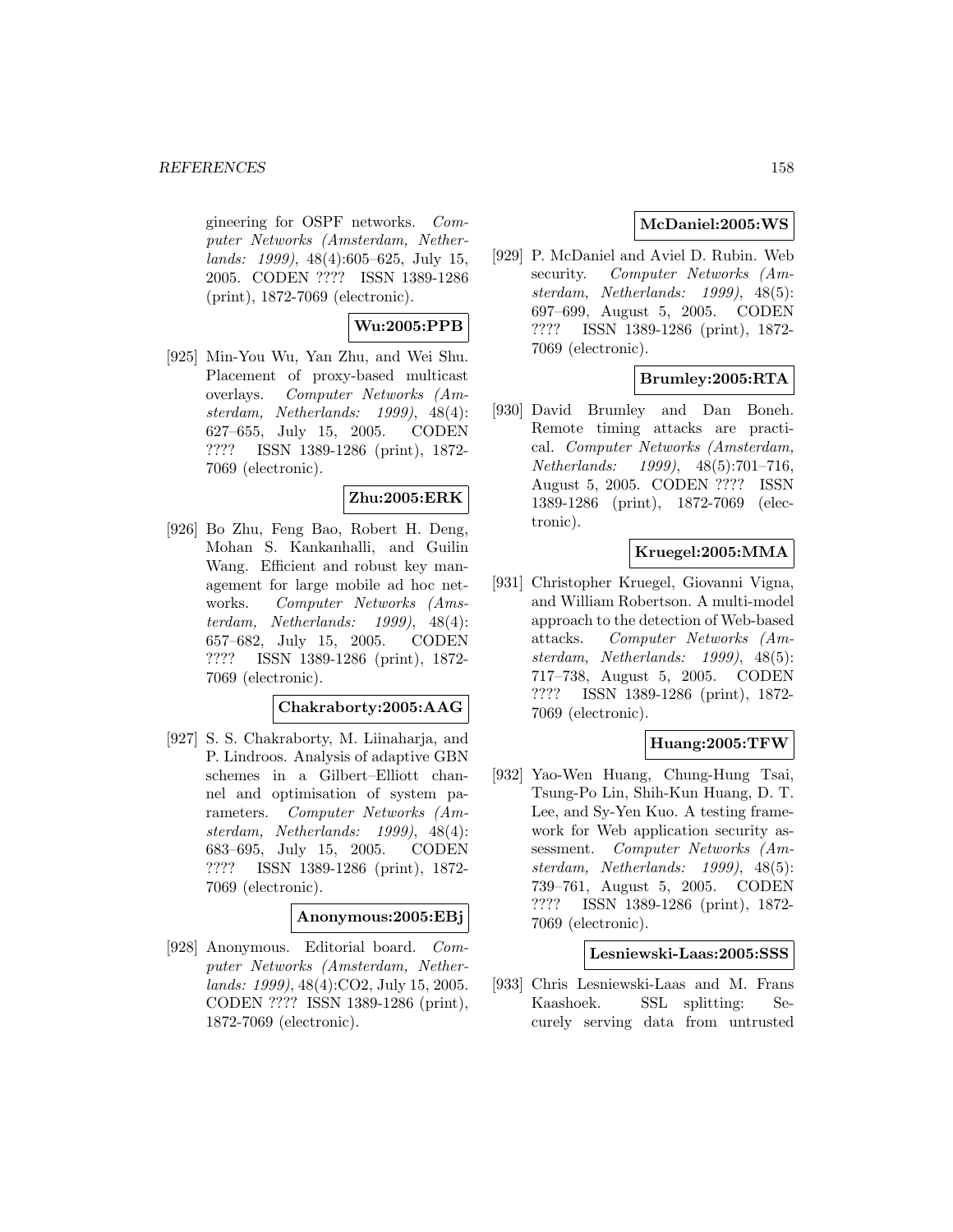caches. Computer Networks (Amsterdam, Netherlands: 1999), 48(5): 763–779, August 5, 2005. CODEN ???? ISSN 1389-1286 (print), 1872- 7069 (electronic).

### **Stavrou:2005:WOB**

[934] Angelos Stavrou, Debra L. Cook, William G. Morein, Angelos D. Keromytis, Vishal Misra, and Dan Rubenstein. WebSOS: an overlaybased system for protecting web servers from denial of service attacks. Computer Networks (Amsterdam, Netherlands: 1999), 48(5):781–807, August 5, 2005. CODEN ???? ISSN 1389-1286 (print), 1872-7069 (electronic).

## **Agrawal:2005:XPL**

[935] Rakesh Agrawal, Jerry Kiernan, Ramakrishnan Srikant, and Yirong Xu. XPref: a preference language for P3P. Computer Networks (Amsterdam, Netherlands: 1999), 48(5): 809–827, August 5, 2005. CODEN ???? ISSN 1389-1286 (print), 1872- 7069 (electronic).

#### **Anonymous:2005:EBk**

[936] Anonymous. Editorial board. Computer Networks (Amsterdam, Netherlands: 1999), 48(5):CO2, August 5, 2005. CODEN ???? ISSN 1389-1286 (print), 1872-7069 (electronic).

### **Balaouras:2005:SAR**

[937] P. Balaouras and I. Stavrakakis. A self-adjusting rate adaptation scheme with good fairness and smoothness properties. Computer Networks (Amsterdam, Netherlands: 1999), 48(6): 829–855, August 19, 2005. CODEN

???? ISSN 1389-1286 (print), 1872- 7069 (electronic).

## **Bahri:2005:WLA**

[938] Abderraouf Bahri and Steven Chamberland. On the wireless local area network design problem with performance guarantees. Computer Networks (Amsterdam, Netherlands: 1999), 48 (6):856–866, August 19, 2005. CODEN ???? ISSN 1389-1286 (print), 1872- 7069 (electronic).

# **He:2005:FMA**

[939] Jun He and Hung Keng Pung. Fairness of medium access control protocols for multi-hop ad hoc wireless networks. Computer Networks (Amsterdam, Netherlands: 1999), 48(6): 867–890, August 19, 2005. CODEN ???? ISSN 1389-1286 (print), 1872- 7069 (electronic).

## **Phung:2005:OSO**

[940] M. H. Phùng, K. C. Chua, G. Mohan, M. Motani, T. C. Wong, and P. Y. Kong. On ordered scheduling for optical burst switching. Computer Networks (Amsterdam, Netherlands: 1999), 48(6):891–909, August 19, 2005. CODEN ???? ISSN 1389- 1286 (print), 1872-7069 (electronic).

# **Nemeth:2005:NIT**

[941] F. Németh, P. Barta, R. Szabó, and J. Bíró. Network internal traffic characterization and end-to-end delay bound calculus for generalized processor sharing scheduling discipline. Computer Networks (Amsterdam, Netherlands: 1999), 48(6):910–940, August 19, 2005. CODEN ???? ISSN 1389- 1286 (print), 1872-7069 (electronic).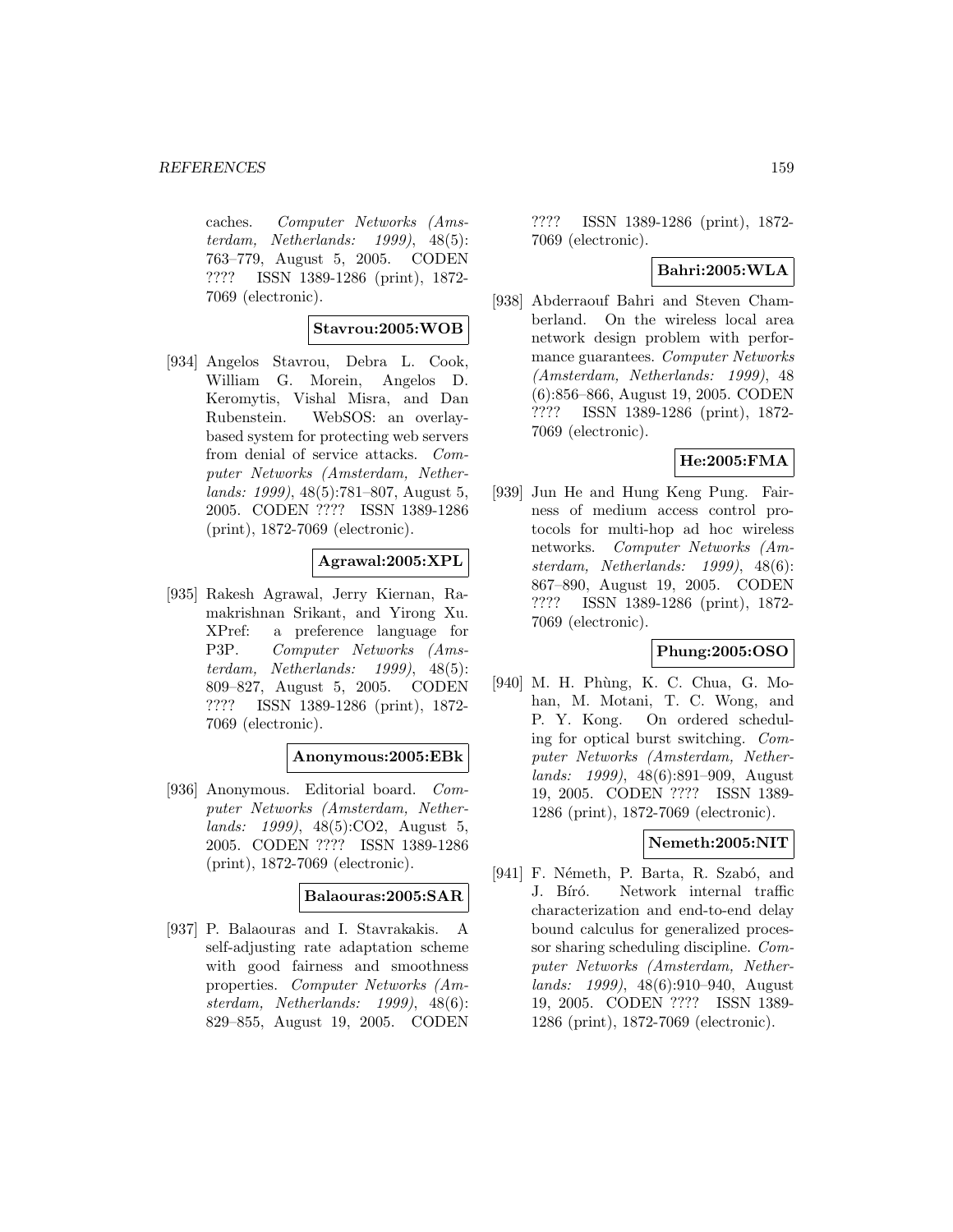## **Whitaker:2005:IEC**

[942] Roger M. Whitaker, Larry Raisanen, and Steve Hurley. The infrastructure efficiency of cellular wireless networks. Computer Networks (Amsterdam, Netherlands: 1999), 48(6): 941–959, August 19, 2005. CODEN ???? ISSN 1389-1286 (print), 1872- 7069 (electronic).

## **Altman:2005:AAP**

[943] Eitan Altman, Chadi Barakat, and Víctor M. Ramos R. Analysis of AIMD protocols over paths with variable delay. Computer Networks (Amsterdam, Netherlands: 1999), 48(6): 960–971, August 19, 2005. CODEN ???? ISSN 1389-1286 (print), 1872- 7069 (electronic).

### **Altman:2005:AMC**

[944] E. Altman, K. Avrachenkov, C. Barakat, A. A. Kherani, and B. J. Prabhu. Analysis of MIMD congestion control algorithm for high speed networks. Computer Networks (Amsterdam, Netherlands: 1999), 48(6):972–989, August 19, 2005. CODEN ???? ISSN 1389- 1286 (print), 1872-7069 (electronic).

## **Anonymous:2005:AI**

[945] Anonymous. Author index. Computer Networks (Amsterdam, Netherlands: 1999), 48(6):990–992, August 19, 2005. CODEN ???? ISSN 1389- 1286 (print), 1872-7069 (electronic).

#### **Anonymous:2005:SIa**

[946] Anonymous. Subject index. Computer Networks (Amsterdam, Netherlands: 1999), 48(6):993–995, August 19, 2005. CODEN ???? ISSN 1389- 1286 (print), 1872-7069 (electronic).

## **Anonymous:2005:EBl**

[947] Anonymous. Editorial board. Computer Networks (Amsterdam, Netherlands: 1999), 48(6):CO2, August 19, 2005. CODEN ???? ISSN 1389-1286 (print), 1872-7069 (electronic).

## **Wolf:2005:NIE**

[948] Lars Wolf, Ryohei Nakatsu, and Jesse Schell. Networking issues in entertainment computing. Computer Networks (Amsterdam, Netherlands: 1999), 49 (1):1–3, September 15, 2005. CODEN ???? ISSN 1389-1286 (print), 1872- 7069 (electronic).

### **Ghini:2005:HGD**

[949] V. Ghini, G. Pau, M. Roccetti, P. Salomoni, and M. Gerla. For here or to go? Downloading music on the move with an ultra reliable wireless Internet application. Computer Networks (Amsterdam, Netherlands: 1999), 49 (1):4–26, September 15, 2005. CODEN ???? ISSN 1389-1286 (print), 1872- 7069 (electronic).

## **Smed:2005:RBT**

[950] Jouni Smed, Henrik Niinisalo, and Harri Hakonen. Realizing the bullet time effect in multiplayer games with local perception filters. Computer Networks (Amsterdam, Netherlands: 1999), 49(1):27–37, September 15, 2005. CODEN ???? ISSN 1389- 1286 (print), 1872-7069 (electronic).

## **Singh:2005:MNG**

[951] Aameek Singh and Arup Acharya. Multiplayer networked gaming with the session initiation protocol. Computer Networks (Amsterdam, Netherlands: 1999), 49(1):38–51, September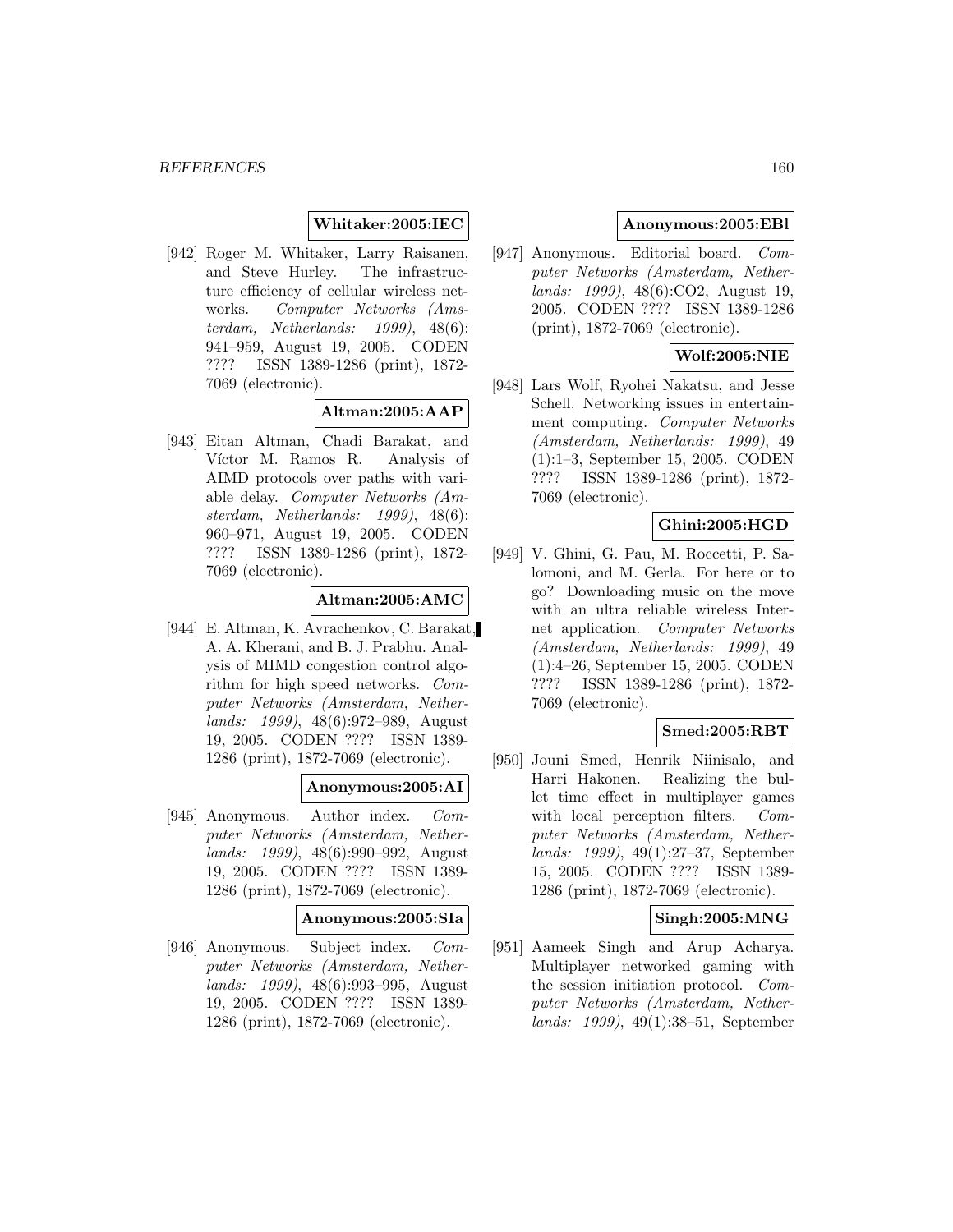15, 2005. CODEN ???? ISSN 1389- 1286 (print), 1872-7069 (electronic).

**Claypool:2005:ELU**

[952] Mark Claypool. The effect of latency on user performance in Real-Time Strategy games. Computer Networks (Amsterdam, Netherlands: 1999), 49(1): 52–70, September 15, 2005. CODEN ???? ISSN 1389-1286 (print), 1872- 7069 (electronic).

## **Sinha:2005:NGT**

[953] Amit Sinha, Kenneth Mitchell, and Deep Medhi. Network game traffic: A broadband access perspective. Computer Networks (Amsterdam, Netherlands: 1999), 49(1):71–83, September 15, 2005. CODEN ???? ISSN 1389- 1286 (print), 1872-7069 (electronic).

## **Lee:2005:ASS**

[954] Kang-Won Lee, Bong-Jun Ko, and Seraphin Calo. Adaptive server selection for large scale interactive online games. Computer Networks (Amsterdam, Netherlands: 1999), 49(1):84– 102, September 15, 2005. CODEN ???? ISSN 1389-1286 (print), 1872- 7069 (electronic).

## **Nguyen:2005:POD**

[955] Thanh Vinh Nguyen, Farzad Safaei, Paul Boustead, and Chun Tung Chou. Provisioning overlay distribution networks. Computer Networks (Amsterdam, Netherlands: 1999), 49(1):103– 118, September 15, 2005. CODEN ???? ISSN 1389-1286 (print), 1872- 7069 (electronic).

## **Anonymous:2005:EBm**

[956] Anonymous. Editorial board. Computer Networks (Amsterdam, Netherlands: 1999), 49(1):CO2, September 15, 2005. CODEN ???? ISSN 1389- 1286 (print), 1872-7069 (electronic).

# **McNair:2005:SCL**

[957] Janise McNair, Tuna Tugcu, Wenye Wang, and Jiang (Linda) Xie. A survey of cross-layer performance enhancements for Mobile IP networks. Computer Networks (Amsterdam, Netherlands: 1999), 49(2):119–146, October 5, 2005. CODEN ???? ISSN 1389-1286 (print), 1872-7069 (electronic).

## **Ioannidis:2005:LCD**

[958] Ioannis Ioannidis and Ananth Grama. Level compressed DAGs for lookup tables. Computer Networks (Amsterdam, Netherlands: 1999), 49(2): 147–160, October 5, 2005. CODEN ???? ISSN 1389-1286 (print), 1872- 7069 (electronic).

## **Alharbi:2005:DBA**

[959] Fahd Alharbi and Nirwan Ansari. Distributed bandwidth allocation for resilient packet ring networks. Computer Networks (Amsterdam, Netherlands: 1999), 49(2):161–171, October 5, 2005. CODEN ???? ISSN 1389-1286 (print), 1872-7069 (electronic).

## **Yeh:2005:DSS**

[960] Jyh haw Yeh, Wei Zhang, Wen chen Hu, and Chung wei Lee. Design and simulation of a supplemental protocol for BGP. Computer Networks (Amsterdam, Netherlands: 1999), 49(2): 172–200, October 5, 2005. CODEN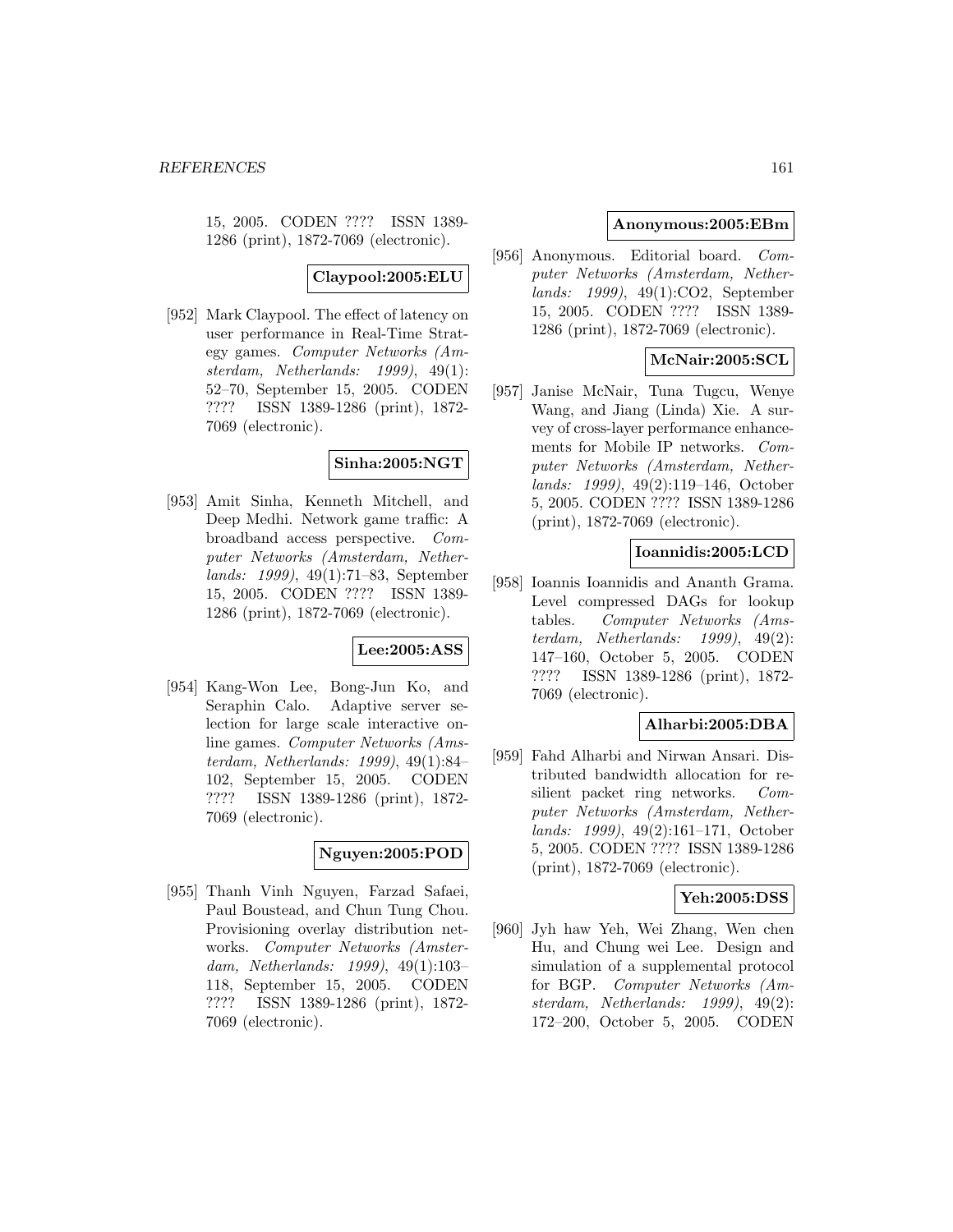???? ISSN 1389-1286 (print), 1872- 7069 (electronic).

**Long:2005:CSD**

[961] Fei Long, Gang Feng, and Chee Kheong Siew. Channel states dependent fair service: a new packet scheduling algorithm for CDMA. Computer Networks (Amsterdam, Netherlands: 1999), 49 (2):201–216, October 5, 2005. CODEN ???? ISSN 1389-1286 (print), 1872- 7069 (electronic).

## **Tak:2005:MPS**

[962] Sungwoo Tak and Eun Kyo Park. Modeling and performance study of restoration framework in WDM optical networks. Computer Networks (Amsterdam, Netherlands: 1999), 49(2): 217–242, October 5, 2005. CODEN ???? ISSN 1389-1286 (print), 1872- 7069 (electronic).

## **Bean:2005:AMA**

[963] Nigel Bean and Andre Costa. An analytic modelling approach for network routing algorithms that use "ant-like" mobile agents. Computer Networks (Amsterdam, Netherlands: 1999), 49 (2):243–268, October 5, 2005. CODEN ???? ISSN 1389-1286 (print), 1872- 7069 (electronic).

## **Savoric:2005:APE**

[964] Michael Savorić, Holger Karl, Morten Schläger, Tobias Poschwatta, and Adam Wolisz. Analysis and performance evaluation of the EFCM common congestion controller for TCP connections. Computer Networks (Amsterdam, Netherlands: 1999), 49(2): 269–294, October 5, 2005. CODEN

???? ISSN 1389-1286 (print), 1872- 7069 (electronic).

### **Anonymous:2005:EBn**

[965] Anonymous. Editorial board. Computer Networks (Amsterdam, Netherlands: 1999), 49(2):??, October 5, 2005. CODEN ???? ISSN 1389-1286 (print), 1872-7069 (electronic).

## **Walke:2005:GE**

[966] Bernhard Walke, Luciano Lenzini, and Bijan Jabbari. Guest editorial. Computer Networks (Amsterdam, Netherlands: 1999), 49(3):295–298, October 19, 2005. CODEN ???? ISSN 1389- 1286 (print), 1872-7069 (electronic).

# **Herhold:2005:CMH**

[967] Patrick Herhold, Ernesto Zimmermann, and Gerhard Fettweis. Cooperative multi-hop transmission in wireless networks. Computer Networks (Amsterdam, Netherlands: 1999), 49(3): 299–324, October 19, 2005. CODEN ???? ISSN 1389-1286 (print), 1872- 7069 (electronic).

#### **Forkel:2005:HSD**

[968] Ingo Forkel, Hartmut Klenner, and Andreas Kemper. High Speed Downlink Packet Access (HSDPA)—enhanced data rates for UMTS evolution. Computer Networks (Amsterdam, Netherlands: 1999), 49(3):325–340, October 19, 2005. CODEN ???? ISSN 1389- 1286 (print), 1872-7069 (electronic).

## **Hoymann:2005:APE**

[969] Christian Hoymann. Analysis and performance evaluation of the OFDMbased metropolitan area network IEEE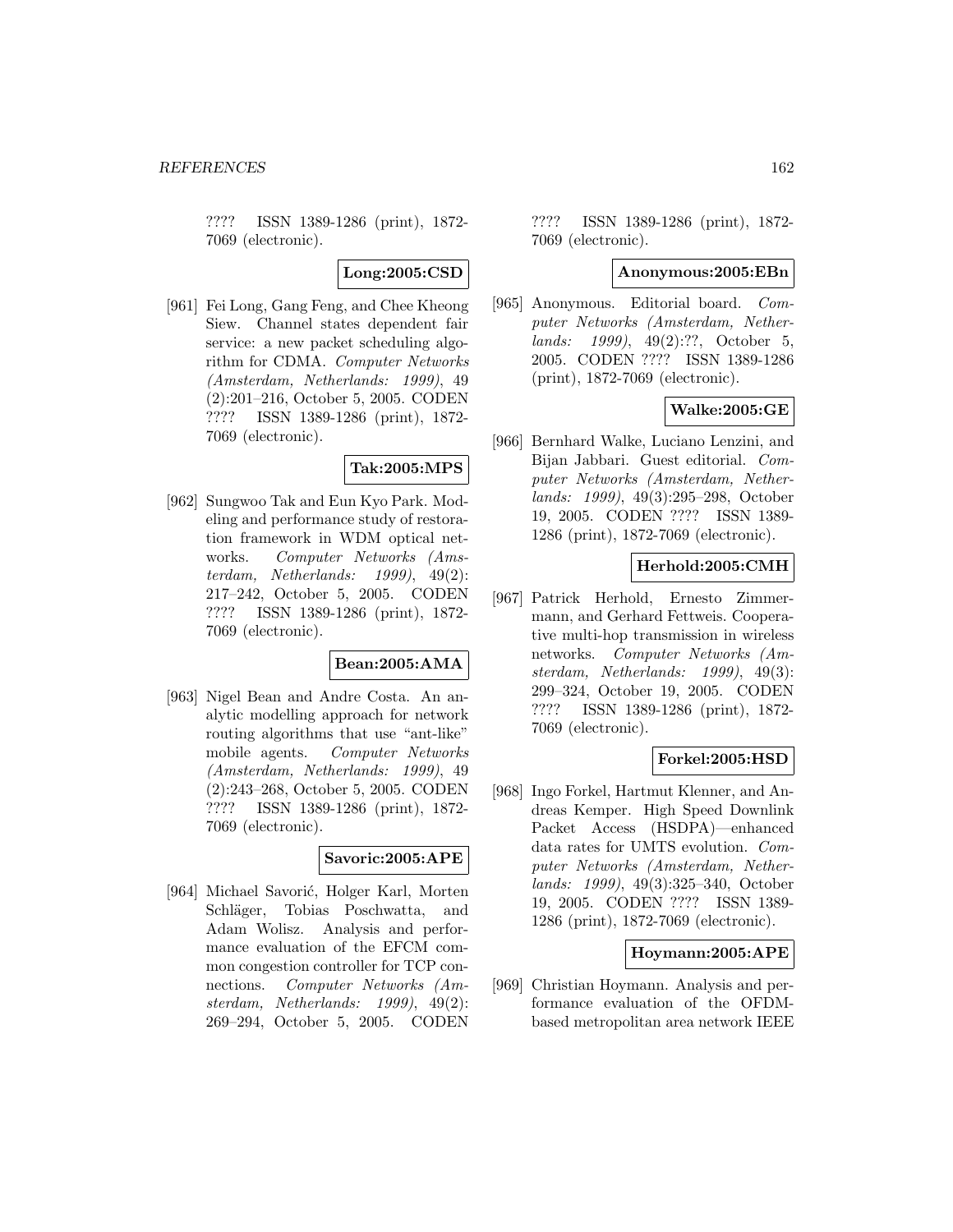802.16. Computer Networks (Amsterdam, Netherlands: 1999), 49(3): 341–363, October 19, 2005. CODEN ???? ISSN 1389-1286 (print), 1872- 7069 (electronic).

# **Herwono:2005:PPM**

[970] Ian Herwono, Joachim Sachs, and Ralf Keller. Provisioning and performance of mobility-aware personalized push services in wireless broadband hotspots. Computer Networks (Amsterdam, Netherlands: 1999), 49 (3):364–384, October 19, 2005. CO-DEN ???? ISSN 1389-1286 (print), 1872-7069 (electronic).

## **Pesch:2005:PES**

[971] Dirk Pesch, Maria Isabel Pous, and Gerry Foster. Performance evaluation of SIP-based multimedia services in UMTS. Computer Networks (Amsterdam, Netherlands: 1999), 49(3): 385–403, October 19, 2005. CODEN ???? ISSN 1389-1286 (print), 1872- 7069 (electronic).

#### **Gozalvez:2005:SPA**

[972] Javier Gozalvez and John Dunlop. System performance and adaptive configuration of link adaptation techniques in packet-switched cellular radio networks. Computer Networks (Amsterdam, Netherlands: 1999), 49(3):404– 426, October 19, 2005. CODEN ???? ISSN 1389-1286 (print), 1872- 7069 (electronic).

#### **Liebsch:2005:GIP**

[973] Marco Liebsch and Bernd Lamparter. A generic IP paging architecture and protocol. Computer Networks (Amsterdam, Netherlands: 1999), 49(3): 427–448, October 19, 2005. CODEN ???? ISSN 1389-1286 (print), 1872- 7069 (electronic).

## **Chen:2005:PAD**

[974] Tianwei Chen, Michel Sortais, Günter Schäfer, Stefan Adams, Changpeng Fan, and Adam Wolisz. Performance analysis of a Denial of Service protection scheme for optimized and QoSaware handover. Computer Networks (Amsterdam, Netherlands: 1999), 49 (3):449–464, October 19, 2005. CO-DEN ???? ISSN 1389-1286 (print), 1872-7069 (electronic).

## **Anonymous:2005:EBo**

[975] Anonymous. Editorial Board. Computer Networks (Amsterdam, Netherlands: 1999), 49(3):??, October 19, 2005. CODEN ???? ISSN 1389-1286 (print), 1872-7069 (electronic).

## **Chim:2005:TDE**

[976] Tat Wing Chim, Kwan L. Yeung, and King-Shan Lui. Traffic distribution over equal-cost-multi-paths. Computer Networks (Amsterdam, Netherlands: 1999), 49(4):465–475, November 15, 2005. CODEN ???? ISSN 1389- 1286 (print), 1872-7069 (electronic).

# **Lu:2005:NEI**

[977] Chenghuai Lu and Andre L. M. Dos Santos. A note on efficient implementation of prime generation algorithms in small portable devices. Computer Networks (Amsterdam, Netherlands: 1999), 49(4):476–491, November 15, 2005. CODEN ???? ISSN 1389- 1286 (print), 1872-7069 (electronic).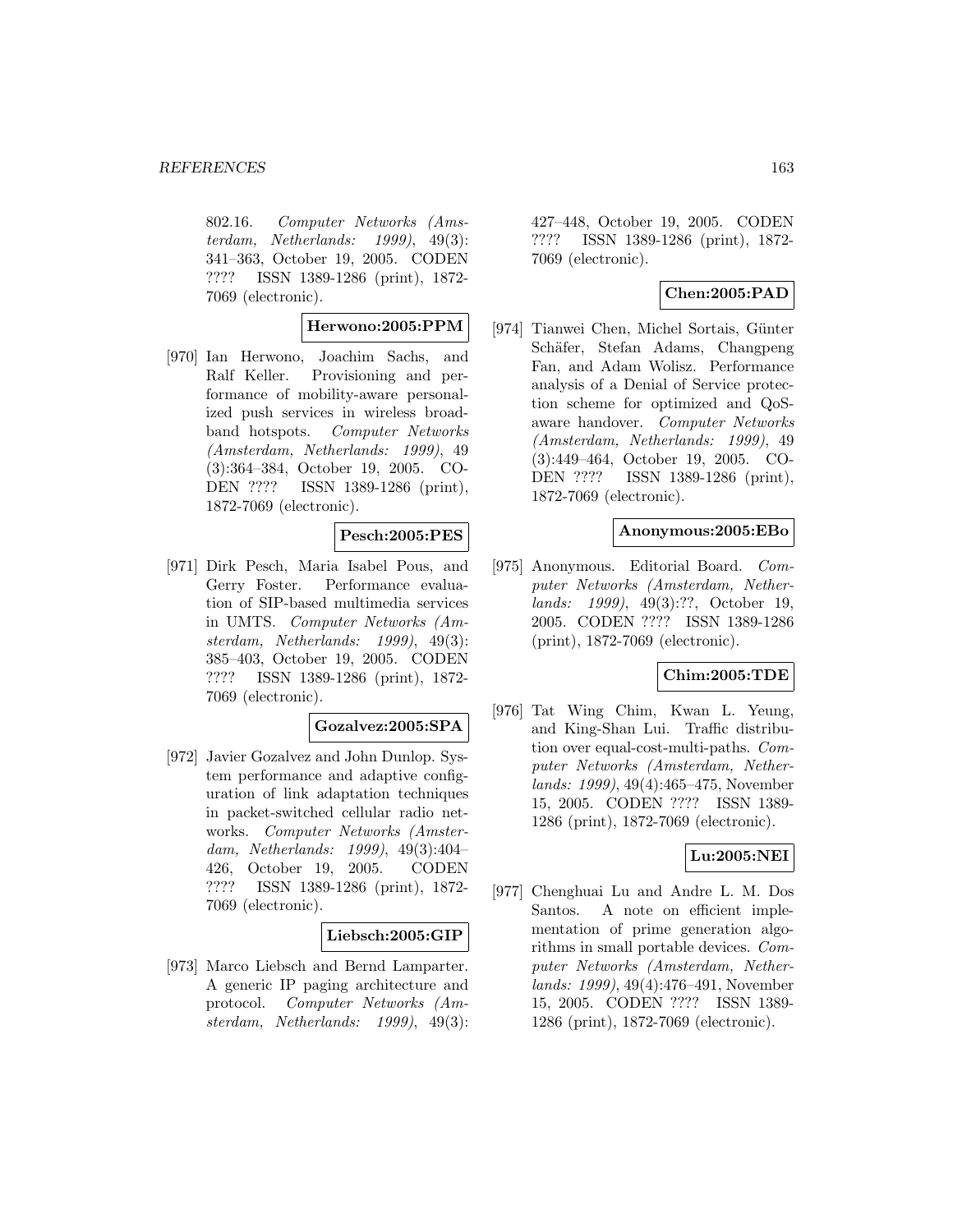### **Lancellotti:2005:HCS**

[978] Riccardo Lancellotti, Francesca Mazzoni, and Michele Colajanni. Hybrid cooperative schemes for scalable and stable performance of Web content delivery. Computer Networks (Amsterdam, Netherlands: 1999), 49(4):492– 511, November 15, 2005. CODEN ???? ISSN 1389-1286 (print), 1872- 7069 (electronic).

## **Akkaya:2005:SRE**

[979] Kemal Akkaya, Mohamed Younis, and Meenakshi Bangad. Sink repositioning for enhanced performance in wireless sensor networks. Computer Networks (Amsterdam, Netherlands: 1999), 49 (4):512–534, November 15, 2005. CO-DEN ???? ISSN 1389-1286 (print), 1872-7069 (electronic).

### **Lu:2005:ERU**

[980] Rongxing Lu and Zhenfu Cao. Efficient remote user authentication scheme using smart card. Computer Networks (Amsterdam, Netherlands: 1999), 49 (4):535–540, November 15, 2005. CO-DEN ???? ISSN 1389-1286 (print), 1872-7069 (electronic).

## **Casetti:2005:LMP**

[981] Claudio Casetti and Marco Mellia. A lightweight marker with partial state information for DiffServ networks. Computer Networks (Amsterdam, Netherlands: 1999), 49(4):541– 560, November 15, 2005. CODEN ???? ISSN 1389-1286 (print), 1872- 7069 (electronic).

## **Madhyastha:2005:GMS**

[982] Harsha V. Madhyastha, Girish V. Chowdhary, N. Srinivas, and C. Siva Ram Murthy. Grooming of multicast sessions in metropolitan WDM ring networks. Computer Networks (Amsterdam, Netherlands: 1999), 49(4):561– 579, November 15, 2005. CODEN ???? ISSN 1389-1286 (print), 1872- 7069 (electronic).

# **Ren:2005:NCT**

[983] Fengyuan Ren, Chuang Lin, and Bo Wei. A nonlinear control theoretic analysis to TCP–RED system. Computer Networks (Amsterdam, Netherlands: 1999), 49(4):580–592, November 15, 2005. CODEN ???? ISSN 1389- 1286 (print), 1872-7069 (electronic).

## **Norden:2005:IDR**

[984] Samphel Norden. Inter-domain routing: Algorithms for QoS guarantees. Computer Networks (Amsterdam, Netherlands: 1999), 49(4):593– 619, November 15, 2005. CODEN ???? ISSN 1389-1286 (print), 1872- 7069 (electronic).

#### **Anonymous:2005:EBp**

[985] Anonymous. Editorial Board. Computer Networks (Amsterdam, Netherlands: 1999), 49(4):??, November 15, 2005. CODEN ???? ISSN 1389-1286 (print), 1872-7069 (electronic).

#### **Anonymous:2005:C**

[986] Anonymous. Contents. Computer Networks (Amsterdam, Netherlands: 1999), 49(5):621, December 5, 2005. CODEN ???? ISSN 1389-1286 (print), 1872-7069 (electronic).

## **Hogrefe:2005:TUL**

[987] Dieter Hogrefe and Rick Reed. Telecommunications and UML lan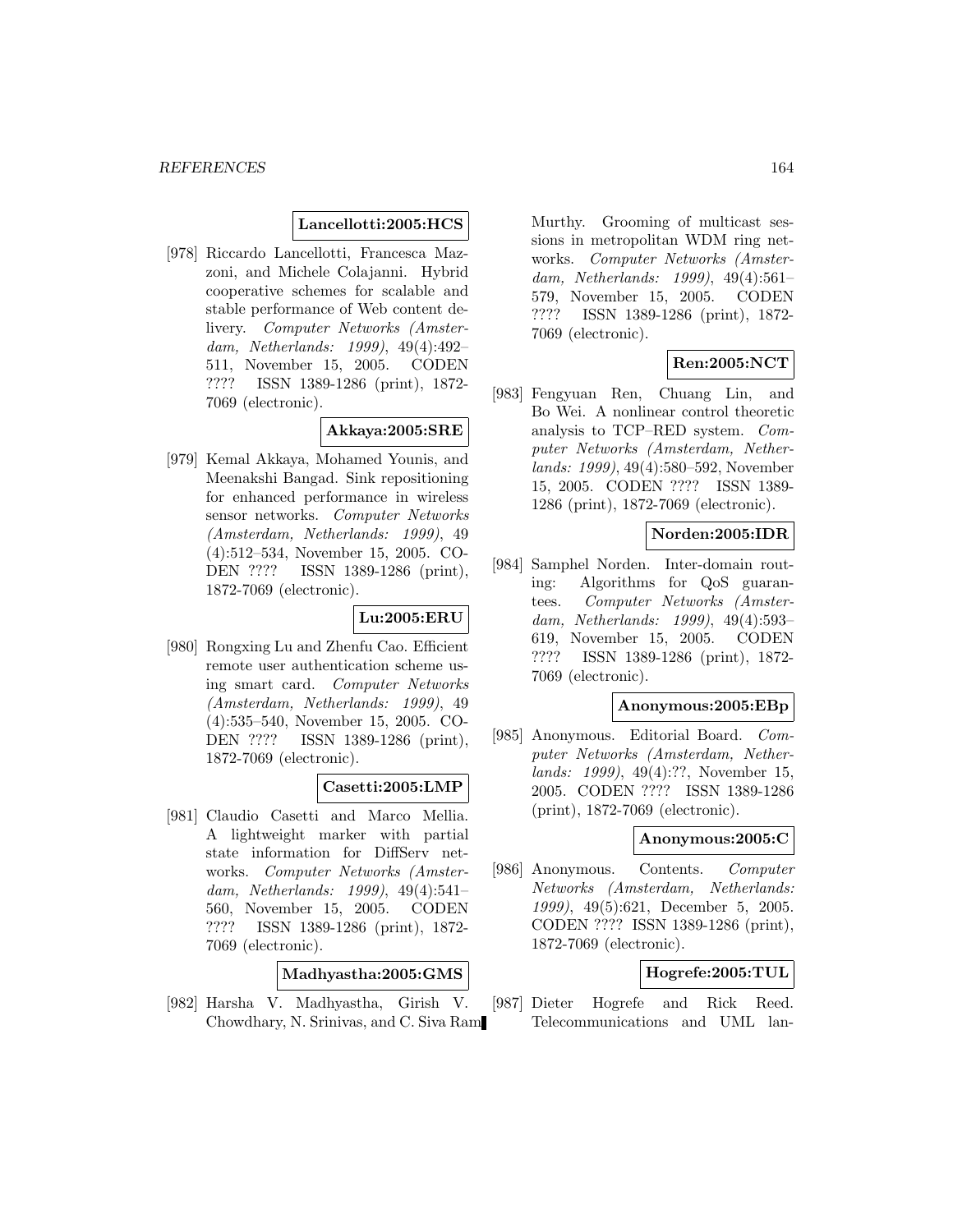guages. Computer Networks (Amsterdam, Netherlands: 1999), 49(5): 622–626, December 5, 2005. CODEN ???? ISSN 1389-1286 (print), 1872- 7069 (electronic).

## **deWet:2005:UUM**

[988] Nico de Wet and Pieter Kritzinger. Using UML models for the performance analysis of network systems. Computer Networks (Amsterdam, Netherlands: 1999), 49(5):627–642, December 5, 2005. CODEN ???? ISSN 1389-1286 (print), 1872-7069 (electronic).

## **Amyot:2005:GTP**

[989] Daniel Amyot, Luigi Logrippo, and Michael Weiss. Generation of test purposes from Use Case Maps. Computer Networks (Amsterdam, Netherlands: 1999), 49(5):643–660, December 5, 2005. CODEN ???? ISSN 1389-1286 (print), 1872-7069 (electronic).

## **Letichevsky:2005:BPM**

[990] A. Letichevsky, J. Kapitonova, A. Letichevsky, Jr., V. Volkov, S. Baranov, and T. Weigert. Basic protocols, message sequence charts, and the verification of requirements specifications. Computer Networks (Amsterdam, Netherlands: 1999), 49(5):661–675, December 5, 2005. CODEN ???? ISSN 1389-1286 (print), 1872-7069 (electronic).

## **Fischer:2005:TBL**

[991] Joachim Fischer, Eckhardt Holz, Andreas Prinz, and Markus Scheidgen. Tool-based language development. Computer Networks (Amsterdam, Netherlands: 1999), 49(5):676– 688, December 5, 2005. CODEN ???? ISSN 1389-1286 (print), 1872- 7069 (electronic).

## **Fliege:2005:DSC**

[992] Ingmar Fliege, Alexander Geraldy, Reinhard Gotzhein, Thomas Kuhn, and Christian Webel. Developing safety-critical real-time systems with SDL design patterns and components. Computer Networks (Amsterdam, Netherlands: 1999), 49(5):689– 706, December 5, 2005. CODEN ???? ISSN 1389-1286 (print), 1872- 7069 (electronic).

## **Anonymous:2005:EBq**

[993] Anonymous. Editorial Board. Computer Networks (Amsterdam, Netherlands: 1999), 49(5):??, December 5, 2005. CODEN ???? ISSN 1389-1286 (print), 1872-7069 (electronic).

## **Motyckova:2005:CTP**

[994] Lenka Motycková and David A. Carr.

A cluster-tree protocol for reliable multicasting. Computer Networks (Amsterdam, Netherlands: 1999), 49(6): 707–726, December 19, 2005. CODEN ???? ISSN 1389-1286 (print), 1872- 7069 (electronic).

## **Alyatama:2005:WDA**

[995] Anwar Alyatama. Wavelength decomposition approach for computing blocking probabilities in WDM optical networks without wavelength conversions. Computer Networks (Amsterdam, Netherlands: 1999), 49(6):727– 742, December 19, 2005. CODEN ???? ISSN 1389-1286 (print), 1872- 7069 (electronic).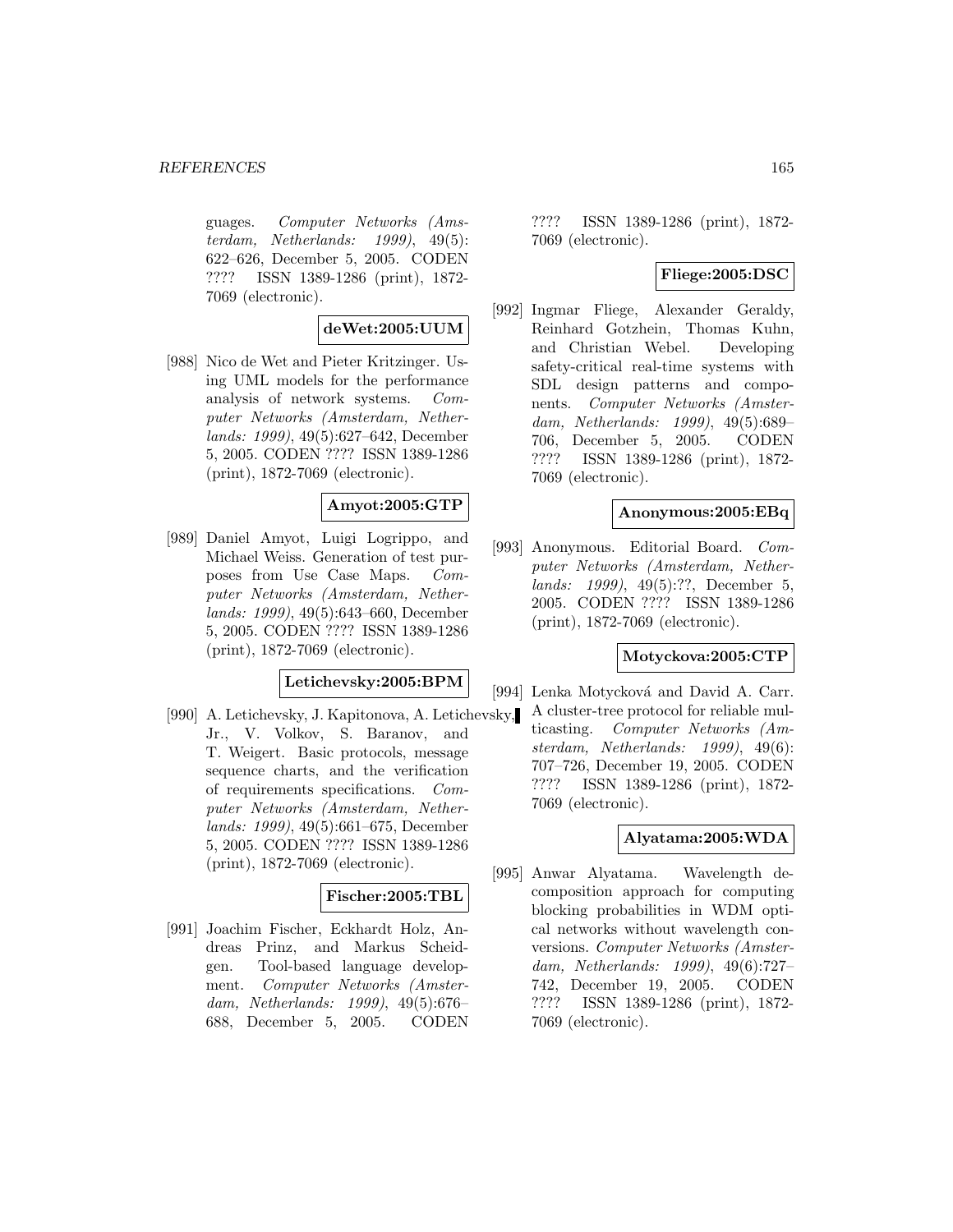## **Baggio:2005:DRW**

[996] Aline Baggio and Maarten van Steen. Distributed redirection for the World-Wide Web. Computer Networks (Amsterdam, Netherlands: 1999), 49(6): 743–765, December 19, 2005. CODEN ???? ISSN 1389-1286 (print), 1872- 7069 (electronic).

## **Nafaa:2005:JLP**

[997] Abdelhamid Nafaa and Ahmed Mehaoua. Joint loss pattern characterization and unequal interleaved FEC protection for robust H.264 video distribution over wireless LAN. Computer Networks (Amsterdam, Netherlands: 1999), 49 (6):766–786, December 19, 2005. CO-DEN ???? ISSN 1389-1286 (print), 1872-7069 (electronic).

## **Salamah:2005:DAC**

[998] Muhammed Salamah and Hashem Lababidi. Dynamically adaptive channel reservation scheme for cellular networks. Computer Networks (Amsterdam, Netherlands: 1999), 49(6):787– 796, December 19, 2005. CODEN ???? ISSN 1389-1286 (print), 1872- 7069 (electronic).

## **Pietrabissa:2005:VQA**

[999] Antonio Pietrabissa, Tiziano Inzerilli, Olivier Alphand, Pascal Berthou, Thierry Gayraud, Michel Mazzella, Eddy Fromentin, and Fabrice Lucas. Validation of a QoS architecture for DVB-RCS satellite networks via the SATIP6 demonstration platform. Computer Networks (Amsterdam, Netherlands: 1999), 49(6):797–815, December 19, 2005. CODEN ???? ISSN 1389- 1286 (print), 1872-7069 (electronic).

# **Chang:2005:IBA**

[1000] XiaoLin Chang and Jogesh K. Muppala. On improving bandwidth assurance in AF-based DiffServ networks using a control theoretic approach. Computer Networks (Amsterdam, Netherlands: 1999), 49(6):816–839, December 19, 2005. CODEN ???? ISSN 1389- 1286 (print), 1872-7069 (electronic).

# **Ercetin:2005:PSD**

[1001] Ozgur Ercetin and Leandros Tassiulas. Pricing strategies for differentiated services content delivery networks. Computer Networks (Amsterdam, Netherlands: 1999), 49(6):840–855, December 19, 2005. CODEN ???? ISSN 1389- 1286 (print), 1872-7069 (electronic).

## **Salles:2005:FED**

[1002] Ronaldo M. Salles and Javier A. Barria. Fair and efficient dynamic bandwidth allocation for multi-application networks. Computer Networks (Amsterdam, Netherlands: 1999), 49(6): 856–877, December 19, 2005. CODEN ???? ISSN 1389-1286 (print), 1872- 7069 (electronic).

## **Bag-Mohammadi:2005:NBM**

[1003] Mozafar Bag-Mohammadi and Nasser Yazdani. Next Branch Multicast (NBM) routing protocol. Computer Networks (Amsterdam, Netherlands: 1999), 49(6):878–897, December 19, 2005. CODEN ???? ISSN 1389-1286 (print), 1872-7069 (electronic).

#### **Anonymous:2005:SIb**

[1004] Anonymous. Subject index. Computer Networks (Amsterdam, Netherlands: 1999), 49(6):898–900, December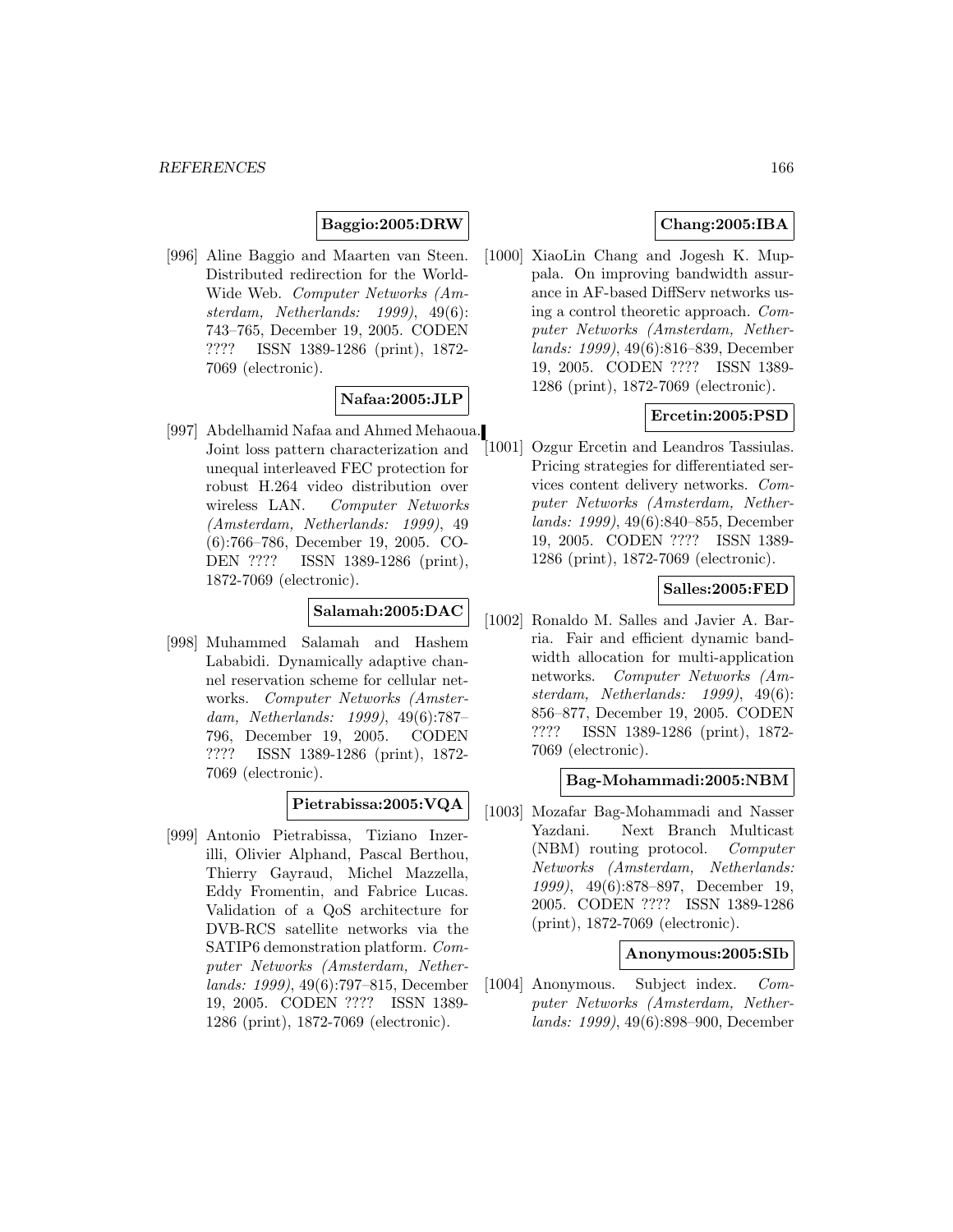19, 2005. CODEN ???? ISSN 1389- 1286 (print), 1872-7069 (electronic).

### **Nomikos:2006:RWA**

[1005] Christos Nomikos, Aris Pagourtzis, Katerina Potika, and Stathis Zachos. Routing and wavelength assignment in multifiber WDM networks with nonuniform fiber cost. Computer Networks (Amsterdam, Netherlands: 1999), 50 (1):1–14, January 16, 2006. CODEN ???? ISSN 1389-1286 (print), 1872- 7069 (electronic).

## **Jiang:2006:DBP**

[1006] Yuming Jiang. Delay bound and packet scale rate guarantee for some expedited forwarding networks. Computer Networks (Amsterdam, Netherlands: 1999), 50(1):15–28, January 16, 2006. CODEN ???? ISSN 1389-1286 (print), 1872-7069 (electronic).

### **Lambrecht:2006:OMT**

[1007] Thijs Lambrecht, Bart Duysburgh, Tim Wauters, Filip De Turck, Bart Dhoedt, and Piet Demeester. Optimizing multimedia transcoding multicast trees. Computer Networks (Amsterdam, Netherlands: 1999), 50(1): 29–45, January 16, 2006. CODEN ???? ISSN 1389-1286 (print), 1872- 7069 (electronic).

#### **Lan:2006:MSC**

[1008] Kun chan Lan and John Heidemann. A measurement study of correlations of Internet flow characteristics. Computer Networks (Amsterdam, Netherlands: 1999), 50(1):46–62, January 16, 2006. CODEN ???? ISSN 1389-1286 (print), 1872-7069 (electronic).

## **Miorandi:2006:QMH**

[1009] Daniele Miorandi, Arzad A. Kherani, and Eitan Altman. A queueing model for HTTP traffic over IEEE 802.11 WLANs. Computer Networks (Amsterdam, Netherlands: 1999), 50(1): 63–79, January 16, 2006. CODEN ???? ISSN 1389-1286 (print), 1872- 7069 (electronic).

# **Cui:2006:ASQ**

[1010] Jun-Hong Cui, Li Lao, Michalis Faloutsos, and Mario Gerla. AQoSM: Scalable QoS multicast provisioning in Diff-Serv networks. Computer Networks (Amsterdam, Netherlands: 1999), 50 (1):80–105, January 16, 2006. CODEN ???? ISSN 1389-1286 (print), 1872- 7069 (electronic).

## **Cheng:2006:PFI**

[1011] An-Hsun Cheng and Yuh-Jzer Joung. Probabilistic file indexing and searching in unstructured peer-to-peer networks. Computer Networks (Amsterdam, Netherlands: 1999), 50(1):106– 127, January 16, 2006. CODEN ???? ISSN 1389-1286 (print), 1872- 7069 (electronic).

## **Bartolini:2006:PAC**

[1012] N. Bartolini and E. Casalicchio. A performance analysis of context transfer protocols for QoS enabled Internet services. Computer Networks (Amsterdam, Netherlands: 1999), 50(1): 128–144, January 16, 2006. CODEN ???? ISSN 1389-1286 (print), 1872- 7069 (electronic).

## **Anonymous:2006:EBa**

[1013] Anonymous. Editorial Board. Computer Networks (Amsterdam, Nether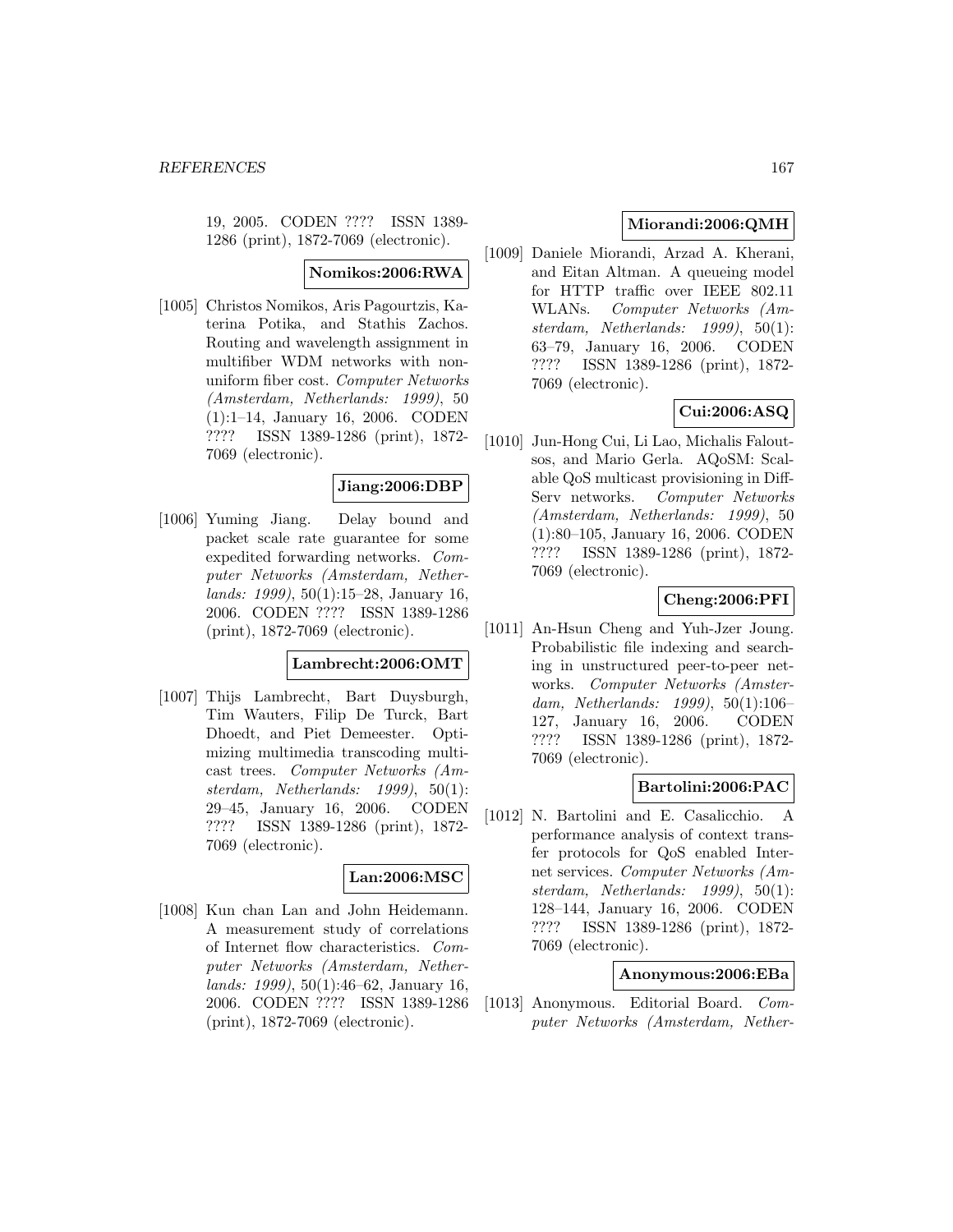lands: 1999), 50(1):??, January 16, 2006. CODEN ???? ISSN 1389-1286 (print), 1872-7069 (electronic).

### **Perros:2006:ON**

[1014] Harry Perros. Optical networks. Computer Networks (Amsterdam, Netherlands: 1999), 50(2):145–148, February 8, 2006. CODEN ???? ISSN 1389-1286 (print), 1872-7069 (electronic).

# **Chen:2006:UVN**

[1015] Li-Wei Chen, Poompat Saengudomlert, and Eytan Modiano. Uniform versus non-uniform band switching in WDM networks. Computer Networks (Amsterdam, Netherlands: 1999), 50(2): 149–167, February 8, 2006. CODEN ???? ISSN 1389-1286 (print), 1872- 7069 (electronic).

## **Haque:2006:GSP**

[1016] Anwar Haque, Pin-Han Ho, and Raouf Boutaba. Group shared protection for spare capacity reconfiguration in optical networks. Computer Networks (Amsterdam, Netherlands: 1999), 50 (2):168–180, February 8, 2006. CO-DEN ???? ISSN 1389-1286 (print), 1872-7069 (electronic).

# **Frederick:2006:SGR**

[1017] Michael T. Frederick, Pallab Datta, and Arun K. Somani. Sub-graph routing: A generalized fault-tolerant strategy for link failures in WDM optical networks. Computer Networks (Amsterdam, Netherlands: 1999), 50(2): 181–199, February 8, 2006. CODEN ???? ISSN 1389-1286 (print), 1872- 7069 (electronic).

# **Singhal:2006:CSV**

[1018] Narendra K. Singhal, Canhui Ou, and Biswanath Mukherjee. Cross-sharing vs. self-sharing trees for protecting multicast sessions in mesh networks. Computer Networks (Amsterdam, Netherlands: 1999), 50(2):200–206, February 8, 2006. CODEN ???? ISSN 1389-1286 (print), 1872-7069 (electronic).

# **Pattavina:2006:PDR**

[1019] Achille Pattavina. Performance of deflection routing algorithms in IP optical transport networks. Computer Networks (Amsterdam, Netherlands: 1999), 50(2):207–218, February 8, 2006. CODEN ???? ISSN 1389-1286 (print), 1872-7069 (electronic).

## **Battestilli:2006:PSO**

[1020] Tzvetelina Battestilli and Harry Perros. A performance study of an optical burst switched network with dynamic simultaneous link possession. Computer Networks (Amsterdam, Netherlands: 1999), 50(2):219–236, February 8, 2006. CODEN ???? ISSN 1389-1286 (print), 1872-7069 (electronic).

#### **Bouabdallah:2006:EBS**

[1021] Nizar Bouabdallah, Andre-Luc Beylot, and Guy Pujolle. Efficient bandwidth sharing and fair access in single-hub WDM rings. Computer Networks (Amsterdam, Netherlands: 1999), 50(2): 237–250, February 8, 2006. CODEN ???? ISSN 1389-1286 (print), 1872- 7069 (electronic).

#### **Marin-Tordera:2006:HRA**

[1022] Eva Marín-Tordera, Xavier Masip-Bruin, Sergio Sánchez-Lopez, Josep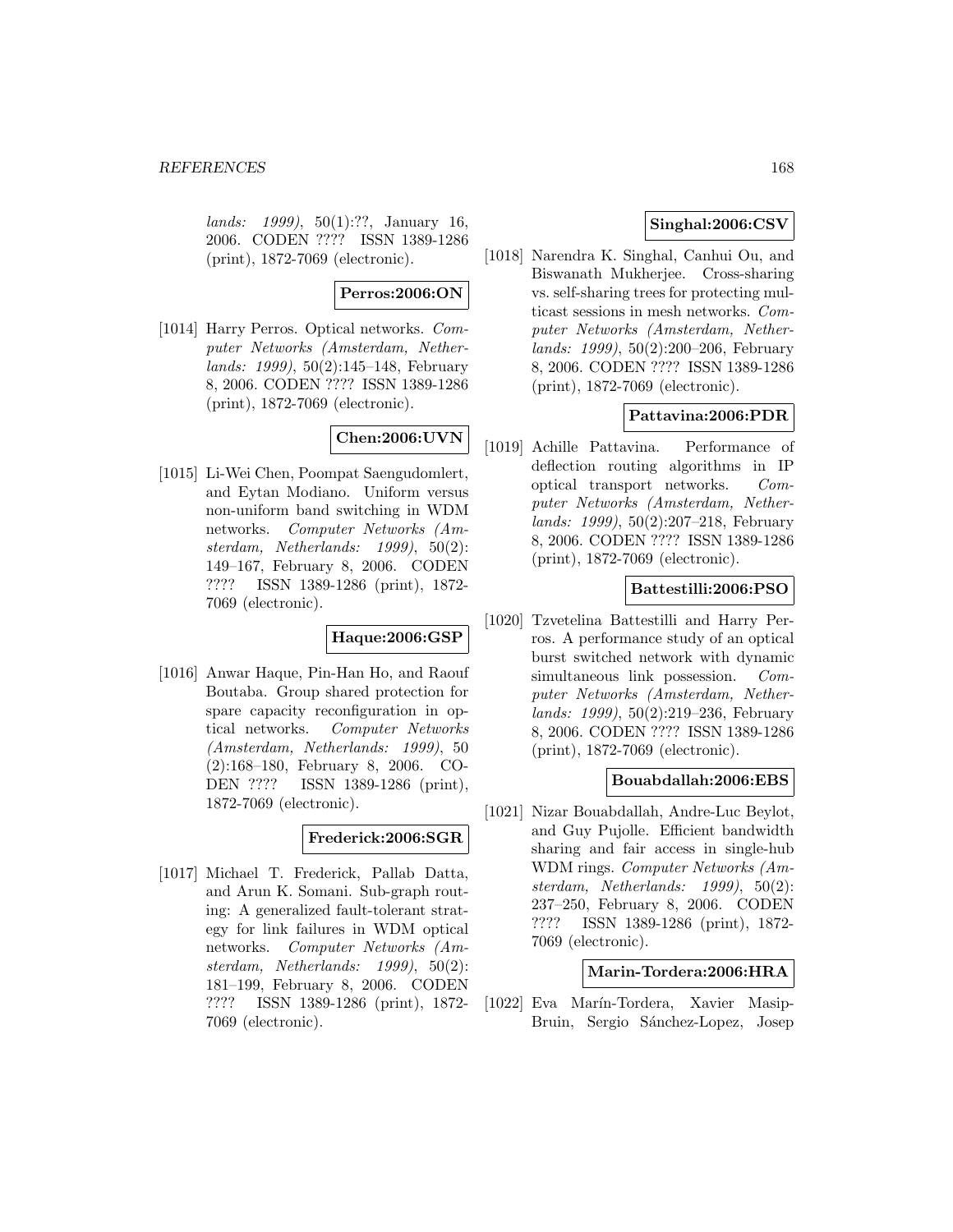Solé-Pareta, and Jordi Domingo-Pascual. A hierarchical routing approach for optical transport networks. Computer Networks (Amsterdam, Netherlands:  $1999$ ,  $50(2)$ : 251–267, February 8, 2006. CODEN ???? ISSN 1389-1286 (print), 1872- 7069 (electronic).

## **Mason:2006:TDD**

[1023] Lorne Mason, Anton Vinokurov, Ning Zhao, and David Plant. Topological design and dimensioning of Agile All-Photonic Networks. Computer Networks (Amsterdam, Netherlands: 1999), 50(2):268–287, February 8, 2006. CODEN ???? ISSN 1389-1286 (print), 1872-7069 (electronic).

## **Anonymous:2006:EBb**

[1024] Anonymous. Editorial Board. Computer Networks (Amsterdam, Netherlands: 1999), 50(2):??, February 8, 2006. CODEN ???? ISSN 1389-1286 (print), 1872-7069 (electronic).

## **Kim:2006:DCR**

[1025] Sun-Myeng Kim and Young-Jong Cho. A distributed collision resolution scheme for improving the performance in wireless LANs. Computer Networks (Amsterdam, Netherlands: 1999), 50 (3):289–300, February 22, 2006. CO-DEN ???? ISSN 1389-1286 (print), 1872-7069 (electronic).

## **Zheng:2006:MLP**

[1026] Qin Zheng and Gurusamy Mohan. Multi-layer protection in IP-over-WDM networks with and with no backup lightpath sharing. Computer Networks (Amsterdam, Netherlands: 1999), 50(3):301–316, February 22,

2006. CODEN ???? ISSN 1389-1286 (print), 1872-7069 (electronic).

## **Bhatia:2006:FNR**

[1027] Randeep Bhatia, Murali Kodialam, and T. V. Lakshman. Fast network re-optimization schemes for MPLS and optical networks. Computer Networks (Amsterdam, Netherlands: 1999), 50 (3):317–331, February 22, 2006. CO-DEN ???? ISSN 1389-1286 (print), 1872-7069 (electronic).

## **Angrisani:2006:TAB**

[1028] Leopoldo Angrisani, Salvatore D'Antonio, Marcello Esposito, and Michele Vadursi. Techniques for available bandwidth measurement in IP networks: A performance comparison. Computer Networks (Amsterdam, Netherlands: 1999), 50(3):332–349, February 22, 2006. CODEN ???? ISSN 1389- 1286 (print), 1872-7069 (electronic).

#### **Zhu:2006:HSS**

[1029] Yongqing Zhu, Maode Ma, and Tee Hiang Cheng. Hierarchical scheduling to support differentiated services in Ethernet passive optical networks. Computer Networks (Amsterdam, Netherlands: 1999), 50(3):350–366, February 22, 2006. CODEN ???? ISSN 1389- 1286 (print), 1872-7069 (electronic).

## **DiSorte:2006:PEP**

[1030] Dario Di Sorte, Mauro Femminella, Leonardo Piacentini, and Gianluca Reali. Performance evaluation of the push-mode-multicast based candidate access router discovery (PMM CARD). Computer Networks (Amsterdam, Netherlands: 1999), 50(3): 367–397, February 22, 2006. CODEN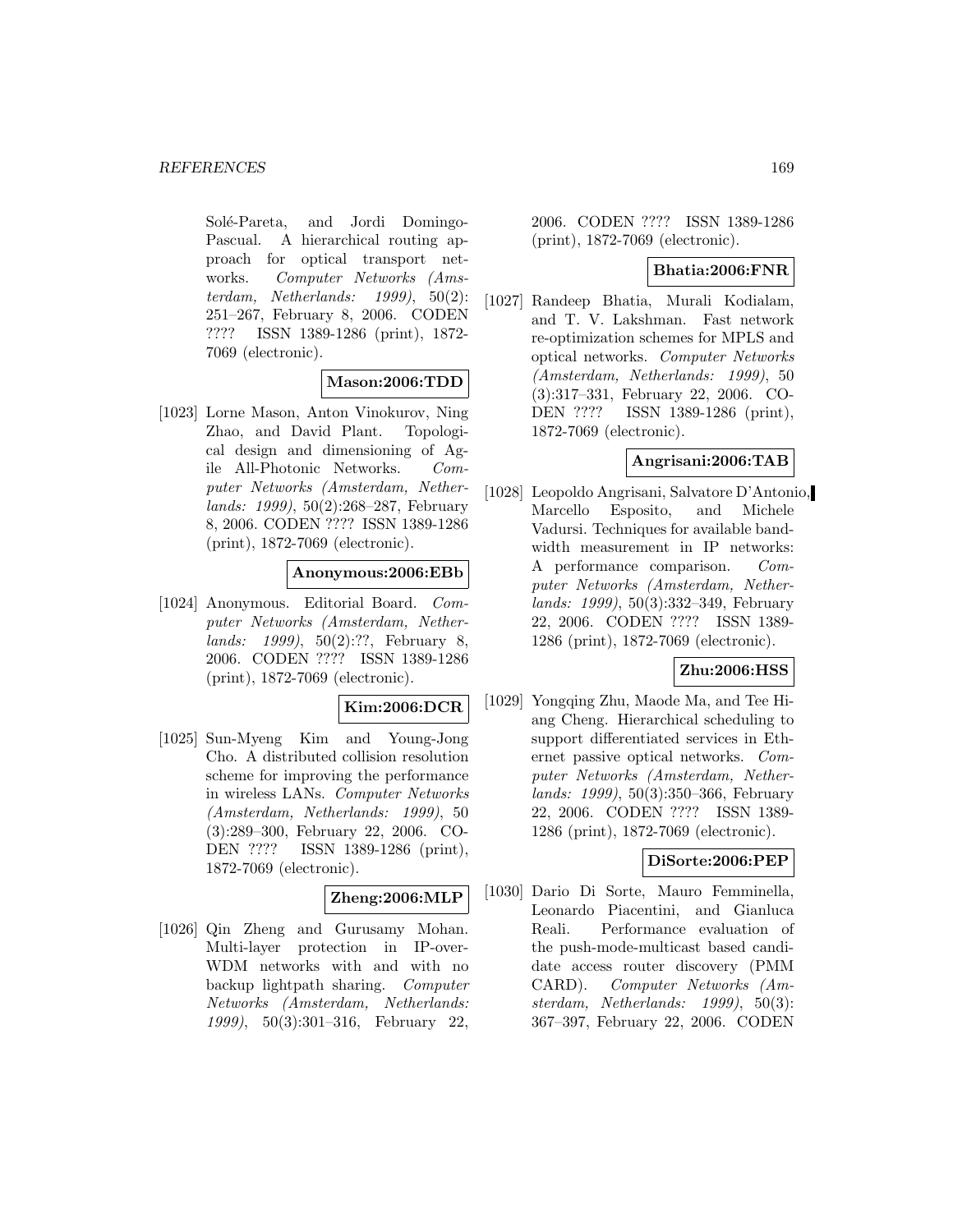???? ISSN 1389-1286 (print), 1872- 7069 (electronic).

**Pei:2006:ACD**

[1031] Dan Pei, Beichuan Zhang, Daniel Massey, and Lixia Zhang. An analysis of convergence delay in path vector routing protocols. Computer Networks (Amsterdam, Netherlands: 1999), 50 (3):398–421, February 22, 2006. CO-DEN ???? ISSN 1389-1286 (print), 1872-7069 (electronic).

### **Chandrayana:2006:RST**

[1032] Kartikeya Chandrayana, Sthanunathan Ramakrishnan, Biplab Sikdar, and Shivkumar Kalyanaraman. On randomizing the sending times in TCP and other window based algorithms. Computer Networks (Amsterdam, Netherlands: 1999), 50(3):422–447, February 22, 2006. CODEN ???? ISSN 1389- 1286 (print), 1872-7069 (electronic).

#### **Bonmariage:2006:SON**

[1033] Nicolas Bonmariage and Guy Leduc. A survey of optimal network congestion control for unicast and multicast transmission. Computer Networks (Amsterdam, Netherlands: 1999), 50(3): 448–468, February 22, 2006. CODEN ???? ISSN 1389-1286 (print), 1872- 7069 (electronic).

#### **Anonymous:2006:EBc**

[1034] Anonymous. Editorial Board. Computer Networks (Amsterdam, Netherlands: 1999), 50(3):??, February 22, 2006. CODEN ???? ISSN 1389-1286 (print), 1872-7069 (electronic).

## **Boutaba:2006:MPP**

[1035] Raouf Boutaba and Alan Marshall. Management in peer-to-peer systems: Trust, reputation and security. Computer Networks (Amsterdam, Netherlands: 1999), 50(4):469–471, March 15, 2006. CODEN ???? ISSN 1389-1286 (print), 1872-7069 (electronic).

## **Marti:2006:TTC**

[1036] Sergio Marti and Hector Garcia-Molina. Taxonomy of trust: Categorizing P2P reputation systems. Computer Networks (Amsterdam, Netherlands: 1999), 50(4):472–484, March 15, 2006. CODEN ???? ISSN 1389-1286 (print), 1872-7069 (electronic).

### **Despotovic:2006:PRM**

[1037] Zoran Despotovic and Karl Aberer. P2P reputation management: Probabilistic estimation vs. social networks. Computer Networks (Amsterdam, Netherlands: 1999), 50(4): 485–500, March 15, 2006. CODEN ???? ISSN 1389-1286 (print), 1872- 7069 (electronic).

## **Gupta:2006:TOB**

[1038] Minaxi Gupta, Mostafa H. Ammar, and Mustaque Ahamad. Trade-offs between reliability and overheads in peer-to-peer reputation tracking. Computer Networks (Amsterdam, Netherlands: 1999), 50(4):501–522, March 15, 2006. CODEN ???? ISSN 1389-1286 (print), 1872-7069 (electronic).

### **Sherwood:2006:CPG**

[1039] Rob Sherwood, Seungjoon Lee, and Bobby Bhattacharjee. Cooperative peer groups in NICE. Computer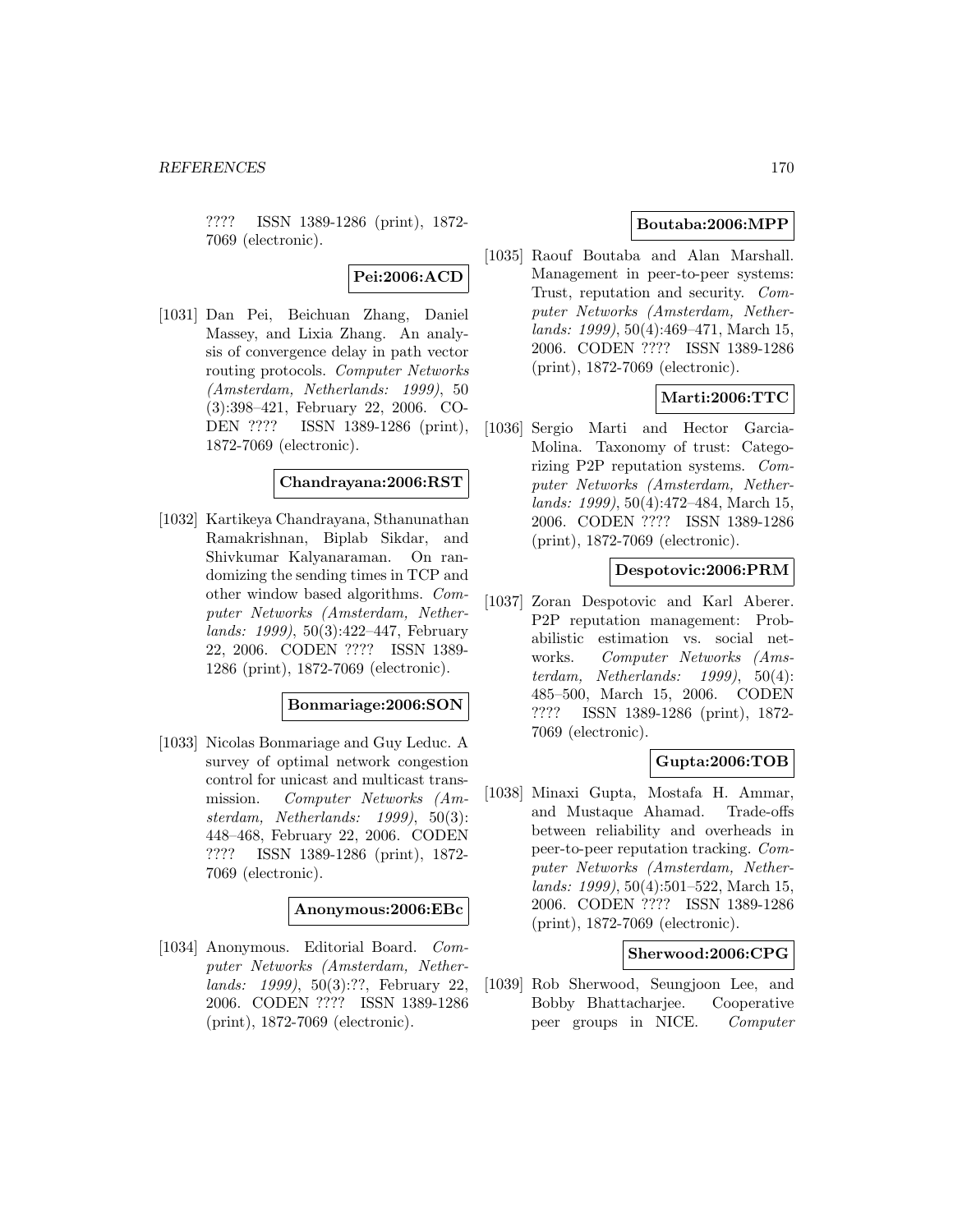#### *REFERENCES* 171

Networks (Amsterdam, Netherlands: 1999), 50(4):523–544, March 15, 2006. CODEN ???? ISSN 1389-1286 (print), 1872-7069 (electronic).

## **Mekouar:2006:PPM**

[1040] Loubna Mekouar, Youssef Iraqi, and Raouf Boutaba. Peer-to-peer's most wanted: Malicious peers. Computer Networks (Amsterdam, Netherlands: 1999), 50(4):545–562, March 15, 2006. CODEN ???? ISSN 1389-1286 (print), 1872-7069 (electronic).

## **Papaioannou:2006:RBP**

[1041] Thanasis G. Papaioannou and George D. Stamoulis. Reputation-based policies that provide the right incentives in peer-to-peer environments. Computer Networks (Amsterdam, Netherlands: 1999), 50(4):563–578, March 15, 2006. CODEN ???? ISSN 1389-1286 (print), 1872-7069 (electronic).

## **Pathak:2006:BFT**

[1042] Vivek Pathak and Liviu Iftode. Byzantine fault tolerant public key authentication in peer-to-peer systems. Computer Networks (Amsterdam, Netherlands: 1999), 50(4):579–596, March 15, 2006. CODEN ???? ISSN 1389-1286 (print), 1872-7069 (electronic).

### **Anonymous:2006:EBd**

[1043] Anonymous. Editorial Board. Computer Networks (Amsterdam, Netherlands: 1999), 50(4):??, March 15, 2006. CODEN ???? ISSN 1389-1286 (print), 1872-7069 (electronic).

## **Akyildiz:2006:E**

[1044] Ian F. Akyildiz and Harry Rudin. Editorial. Computer Networks (Am-

sterdam, Netherlands: 1999), 50(5): 597–598, April 6, 2006. CODEN ???? ISSN 1389-1286 (print), 1872- 7069 (electronic).

## **Tamasi:2006:COD**

[1045] Levente Tamási, Dániel Orincsay, and Balázs Gábor Józsa. Cost-optimal design of VoIP networks using the VPN concept. Computer Networks (Amsterdam, Netherlands: 1999), 50(5): 599–614, April 6, 2006. CODEN ???? ISSN 1389-1286 (print), 1872- 7069 (electronic).

## **Cohen:2006:SWB**

[1046] Edith Cohen and Balachander Krishnamurthy. A short walk in the Blogistan. Computer Networks (Amsterdam, Netherlands: 1999), 50(5): 615–630, April 6, 2006. CODEN ???? ISSN 1389-1286 (print), 1872- 7069 (electronic).

## **vandenBerg:2006:QAB**

[1047] Hans van den Berg, Michel Mandjes, Remco van de Meent, Aiko Pras, Frank Roijers, and Pieter Venemans. QoSaware bandwidth provisioning for IP network links. Computer Networks (Amsterdam, Netherlands: 1999), 50 (5):631–647, April 6, 2006. CODEN ???? ISSN 1389-1286 (print), 1872- 7069 (electronic).

#### **Jin:2006:SWC**

[1048] Shudong Jin and Azer Bestavros. Small-world characteristics of Internet topologies and implications on multicast scaling. Computer Networks (Amsterdam, Netherlands: 1999), 50 (5):648–666, April 6, 2006. CODEN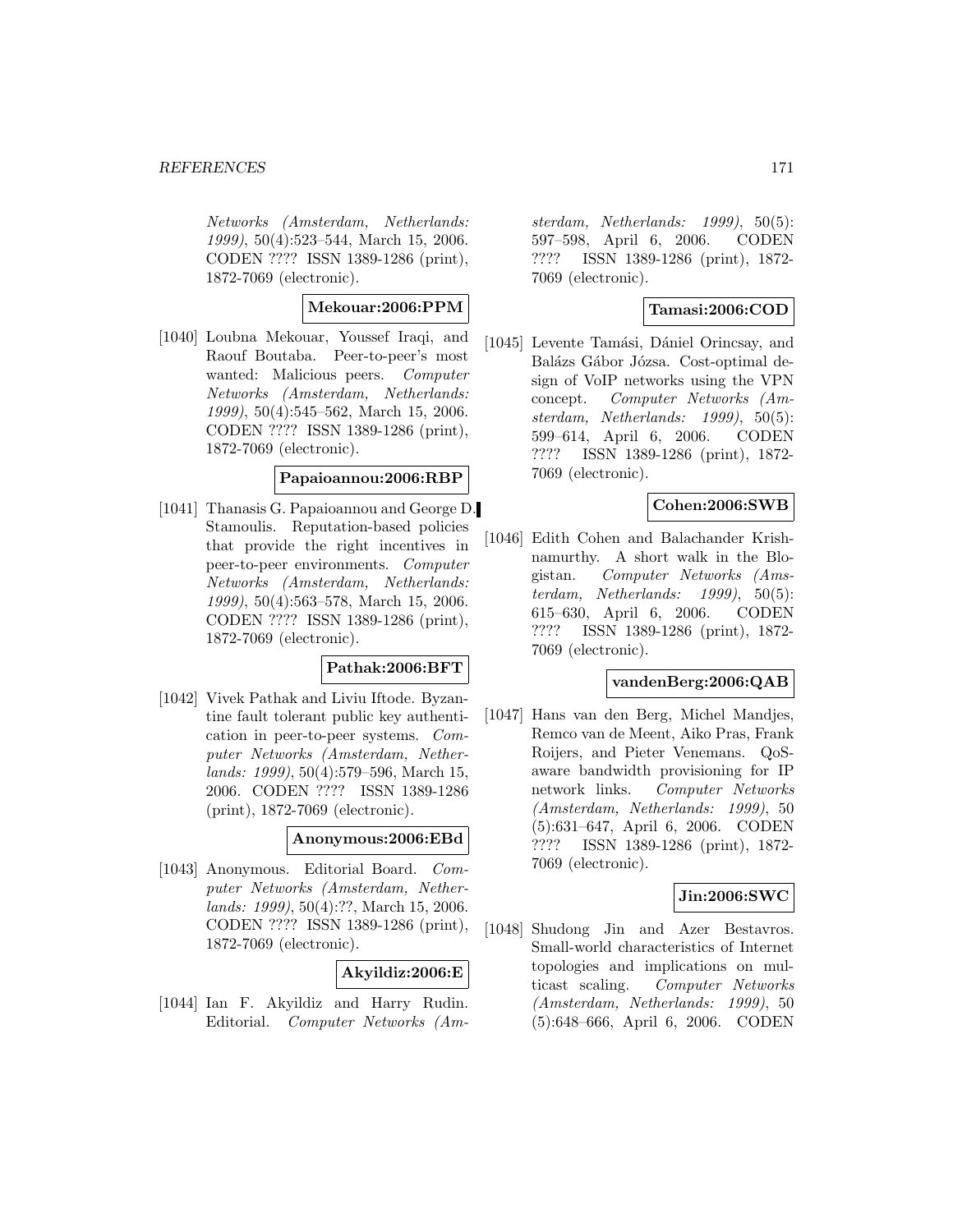???? ISSN 1389-1286 (print), 1872- 7069 (electronic).

# **Zhu:2006:IUM**

[1049] Weiying Zhu and Min Song. Integration of unicast and multicast scheduling in input-queued packet switches. Computer Networks (Amsterdam, Netherlands: 1999), 50(5):667–687, April 6, 2006. CODEN ???? ISSN 1389-1286 (print), 1872-7069 (electronic).

## **Risso:2006:NEX**

[1050] Fulvio Risso and Mario Baldi. NetPDL: An extensible XML-based language for packet header description. Computer Networks (Amsterdam, Netherlands: 1999), 50(5):688–706, April 6, 2006. CODEN ???? ISSN 1389-1286 (print), 1872-7069 (electronic).

# **Li:2006:PAS**

[1051] Bo Li, Roberto Battiti, and Akira Fukuda. Performance analysis of a service-dependent handoff scheme in voice/data integrated cellular mobile systems. Computer Networks (Amsterdam, Netherlands: 1999), 50(5): 707–730, April 6, 2006. CODEN ???? ISSN 1389-1286 (print), 1872- 7069 (electronic).

#### **Anonymous:2006:EBe**

[1052] Anonymous. Editorial Board. Computer Networks (Amsterdam, Netherlands: 1999), 50(5):??, April 6, 2006. CODEN ???? ISSN 1389-1286 (print), 1872-7069 (electronic).

# **Mathy:2006:ODS**

[1053] L. Mathy, D. Hutchison, T. Plagemann, and P. Steenkiste. Overlay distribution structures and their applications. Computer Networks (Amsterdam, Netherlands: 1999), 50(6): 739–741, April 13, 2006. CODEN ???? ISSN 1389-1286 (print), 1872- 7069 (electronic).

# **Zhu:2006:DOR**

[1054] Yong Zhu, Constantinos Dovrolis, and Mostafa Ammar. Dynamic overlay routing based on available bandwidth estimation: A simulation study. Computer Networks (Amsterdam, Netherlands: 1999), 50(6):742–762, April 13, 2006. CODEN ???? ISSN 1389-1286 (print), 1872-7069 (electronic).

## **Wang:2006:UWL**

[1055] Ju Wang and Andrew A. Chien. Understanding when location-hiding using overlay networks is feasible. Computer Networks (Amsterdam, Netherlands: 1999), 50(6):763–780, April 13, 2006. CODEN ???? ISSN 1389-1286 (print), 1872-7069 (electronic).

## **Zhang:2006:UIM**

[1056] Beichuan Zhang, Wenjie Wang, Sugih Jamin, Daniel Massey, and Lixia Zhang. Universal IP multicast delivery. Computer Networks (Amsterdam, Netherlands: 1999), 50(6): 781–806, April 13, 2006. CODEN ???? ISSN 1389-1286 (print), 1872- 7069 (electronic).

### **Lakshminarayanan:2006:EHC**

[1057] Karthik Lakshminarayanan, Ananth Rao, Ion Stoica, and Scott Shenker. End-host controlled multicast routing. Computer Networks (Amsterdam, Netherlands: 1999), 50(6):807– 825, April 13, 2006. CODEN ????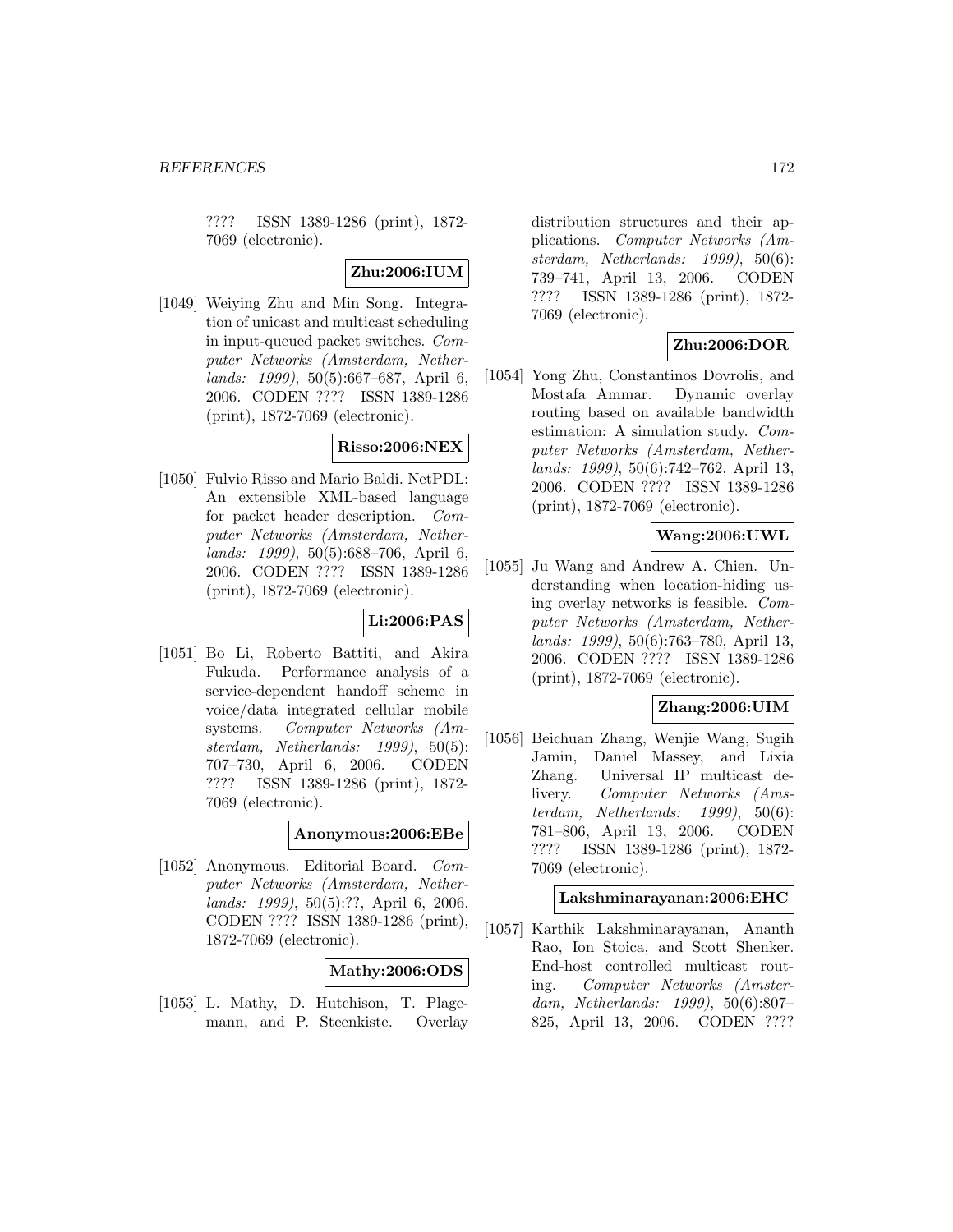ISSN 1389-1286 (print), 1872-7069 (electronic).

**Banerjee:2006:OEO**

[1058] Suman Banerjee, Christopher Kommareddy, Koushik Kar, Bobby Bhattacharjee, and Samir Khuller. OMNI: An efficient overlay multicast infrastructure for real-time applications. Computer Networks (Amsterdam, Netherlands: 1999), 50(6):826– 841, April 13, 2006. CODEN ???? ISSN 1389-1286 (print), 1872-7069 (electronic).

## **Liang:2006:FOM**

[1059] Jian Liang, Rakesh Kumar, and Keith W. Ross. The FastTrack overlay: A measurement study. Computer Networks (Amsterdam, Netherlands: 1999), 50(6):842–858, April 13, 2006. CODEN ???? ISSN 1389-1286 (print), 1872-7069 (electronic).

## **Liu:2006:CMD**

[1060] Xiaotao Liu, Jiang Lan, Prashant Shenoy, and Krithi Ramaritham. Consistency maintenance in dynamic peerto-peer overlay networks. Computer Networks (Amsterdam, Netherlands: 1999), 50(6):859–876, April 13, 2006. CODEN ???? ISSN 1389-1286 (print), 1872-7069 (electronic).

#### **Anonymous:2006:EBf**

[1061] Anonymous. Editorial Board. Computer Networks (Amsterdam, Netherlands: 1999), 50(6):??, April 13, 2006. CODEN ???? ISSN 1389-1286 (print), 1872-7069 (electronic).

# **Gungor:2006:SCN**

[1062] V. C. Gungor and F. C. Lambert. A survey on communication networks for electric system automation. Computer Networks (Amsterdam, Netherlands: 1999), 50(7):877–897, May 15, 2006. CODEN ???? ISSN 1389-1286 (print), 1872-7069 (electronic).

# **Fazio:2006:IAA**

[1063] M. Fazio, M. Villari, and A. Puliafito. IP address autoconfiguration in ad hoc networks: Design, implementation and measurements. Computer Networks (Amsterdam, Netherlands: 1999), 50 (7):898–920, May 15, 2006. CODEN ???? ISSN 1389-1286 (print), 1872- 7069 (electronic).

# **Luo:2006:ORU**

[1064] Hongli Luo, Mei-Ling Shyu, and Shu-Ching Chen. An optimal resource utilization scheme with end-to-end congestion control for continuous media stream transmission. Computer Networks (Amsterdam, Netherlands: 1999), 50(7):921–937, May 15, 2006. CODEN ???? ISSN 1389-1286 (print), 1872-7069 (electronic).

# **Cayirci:2006:QSN**

[1065] Erdal Cayirci, Vedat Coskun, and Caghan Cimen. Querying sensor networks by using dynamic task sets. Computer Networks (Amsterdam, Netherlands: 1999), 50(7):938– 952, May 15, 2006. CODEN ???? ISSN 1389-1286 (print), 1872-7069 (electronic).

## **Jan:2006:OMW**

[1066] Rong-Hong Jan, Ching-Peng Lin, and Maw-Sheng Chern. An optimiza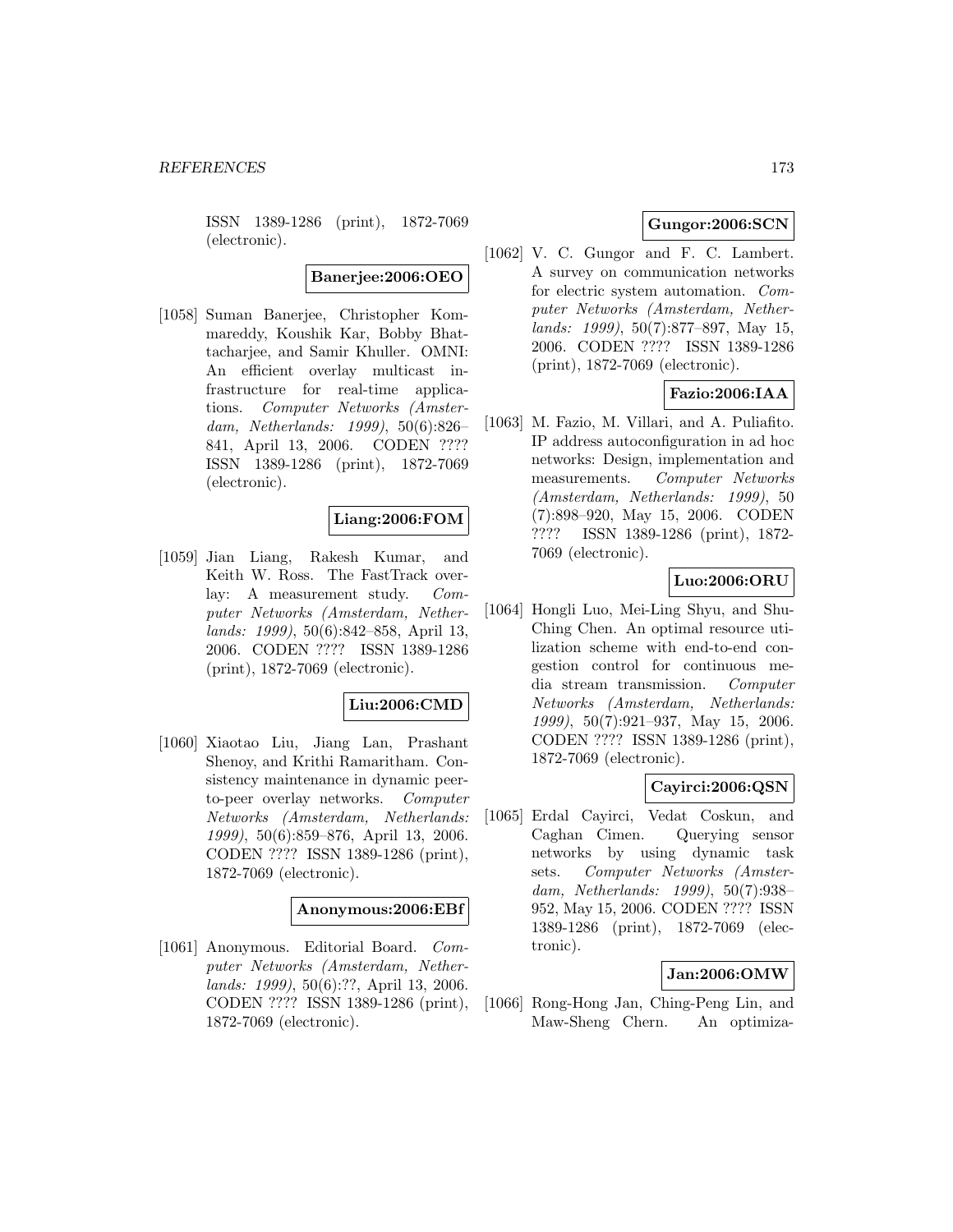tion model for Web content adaptation. Computer Networks (Amsterdam, Netherlands: 1999), 50(7): 953–965, May 15, 2006. CODEN ???? ISSN 1389-1286 (print), 1872- 7069 (electronic).

### **Capone:2006:DOQ**

[1067] Antonio Capone, Luigi Fratta, and Fabio Martignon. Dynamic online QoS routing schemes: Performance and bounds. Computer Networks (Amsterdam, Netherlands: 1999), 50(7): 966–981, May 15, 2006. CODEN ???? ISSN 1389-1286 (print), 1872- 7069 (electronic).

## **Altman:2006:PDS**

[1068] Eitan Altman, Dhiman Barman, Rachid El Azouzi, David Ros, and Bruno Tuffin. Pricing differentiated services: A game-theoretic approach. Computer Networks (Amsterdam, Netherlands: 1999), 50(7): 982–1002, May 15, 2006. CODEN ???? ISSN 1389-1286 (print), 1872- 7069 (electronic).

## **Wang:2006:CAP**

[1069] Xudong Wang. A capacity acquisition protocol for channel reservation in CDMA networks. Computer Networks (Amsterdam, Netherlands: 1999), 50 (7):1003–1021, May 15, 2006. CODEN ???? ISSN 1389-1286 (print), 1872- 7069 (electronic).

#### **Anonymous:2006:EBg**

[1070] Anonymous. Editorial Board. Computer Networks (Amsterdam, Netherlands: 1999), 50(7):??, May 15, 2006. CODEN ???? ISSN 1389-1286 (print), 1872-7069 (electronic).

# **Bianchi:2006:SPI**

[1071] Giuseppe Bianchi, Marco Listanti, Michela Meo, and Maurizio M. Munafò. Selected papers from the 3rd international workshop on QoS in multiservice IP networks (QoS-IP 2005). Computer Networks (Amsterdam, Netherlands: 1999), 50(8):1023–1025, June 6, 2006. CODEN ???? ISSN 1389-1286 (print), 1872-7069 (electronic).

# **Fidler:2006:CNC**

[1072] Markus Fidler and Stephan Recker. Conjugate network calculus: A dual approach applying the Legendre transform. Computer Networks (Amsterdam, Netherlands: 1999), 50(8): 1026–1039, June 6, 2006. CODEN ???? ISSN 1389-1286 (print), 1872- 7069 (electronic).

## **Sayenko:2006:CAR**

[1073] Alexander Sayenko, Timo Hämäläinen, Jyrki Joutsensalo, and Lari Kannisto. Comparison and analysis of the revenue-based adaptive queuing models. Computer Networks (Amsterdam, Netherlands: 1999), 50(8):1040–1058, June 6, 2006. CODEN ???? ISSN 1389- 1286 (print), 1872-7069 (electronic).

## **Leino:2006:ILB**

[1074] J. Leino and J. Virtamo. Insensitive load balancing in data networks. Computer Networks (Amsterdam, Netherlands: 1999), 50(8):1059–1068, June 6, 2006. CODEN ???? ISSN 1389-1286 (print), 1872-7069 (electronic).

## **Bolla:2006:CPI**

[1075] Raffaele Bolla, Roberto Bruschi, and Franco Davoli. Capacity planning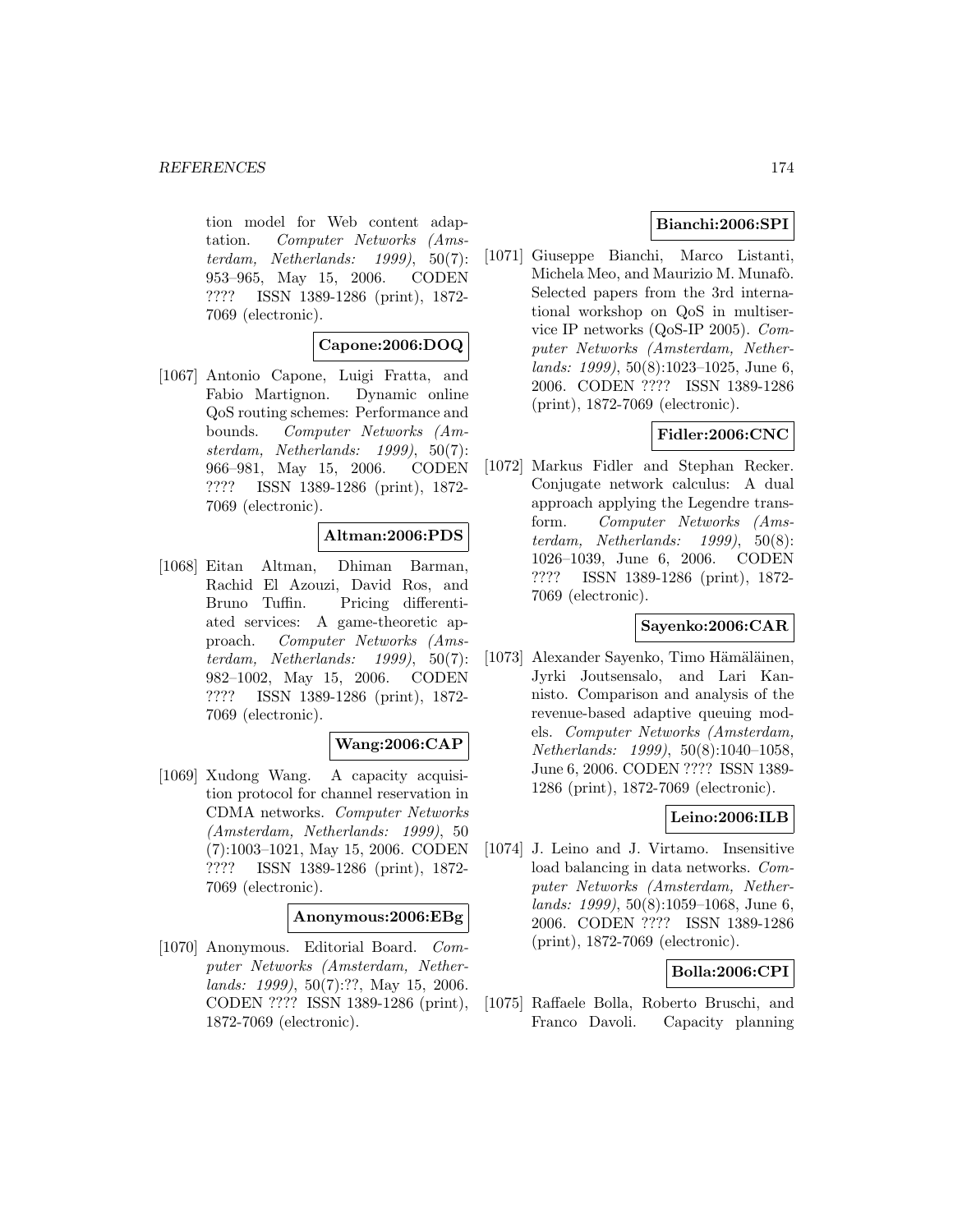in IP Virtual Private Networks under mixed traffic. Computer Networks (Amsterdam, Netherlands: 1999), 50 (8):1069–1085, June 6, 2006. CODEN ???? ISSN 1389-1286 (print), 1872- 7069 (electronic).

## **Wille:2006:AIN**

[1076] Emilio C. G. Wille, Marco Mellia, Emilio Leonardi, and Marco Ajmone Marsan. Algorithms for IP network design with end-to-end QoS constraints. Computer Networks (Amsterdam, Netherlands: 1999), 50(8): 1086–1103, June 6, 2006. CODEN ???? ISSN 1389-1286 (print), 1872- 7069 (electronic).

## **Dan:2006:EPS**

[1077] György Dán, Viktória Fodor, and Gunnar Karlsson. On the effects of the packet size distribution on FEC performance. Computer Networks (Amsterdam, Netherlands: 1999), 50(8): 1104–1129, June 6, 2006. CODEN ???? ISSN 1389-1286 (print), 1872- 7069 (electronic).

# **Gamage:2006:CON**

[1078] Manodha Gamage, Mitsuo Hayasaka, and Tetsuya Miki. A connectionoriented network architecture with guaranteed QoS for future real-time applications over the Internet. Computer Networks (Amsterdam, Netherlands: 1999), 50(8):1130–1144, June 6, 2006. CODEN ???? ISSN 1389-1286 (print), 1872-7069 (electronic).

#### **deLaunois:2006:LNP**

[1079] Cédric de Launois, Bruno Quoitin, and Olivier Bonaventure. Leveraging network performance with IPv6

multihoming and multiple providerdependent aggregatable prefixes. Computer Networks (Amsterdam, Netherlands: 1999), 50(8):1145–1157, June 6, 2006. CODEN ???? ISSN 1389-1286 (print), 1872-7069 (electronic).

## **Peters:2006:QMM**

[1080] Liesbeth Peters, Ingrid Moerman, Bart Dhoedt, and Piet Demeester. Q-MEHROM: Mobility support and resource reservations for mobile senders and receivers. Computer Networks (Amsterdam, Netherlands: 1999), 50 (8):1158–1175, June 6, 2006. CODEN ???? ISSN 1389-1286 (print), 1872- 7069 (electronic).

## **Neglia:2006:AMN**

[1081] Giovanni Neglia, Vincenzo Falletta, and Giuseppe Bianchi. An analytical model of a new packet marking algorithm for TCP flows. Computer Networks (Amsterdam, Netherlands: 1999), 50(8):1176–1191, June 6, 2006. CODEN ???? ISSN 1389-1286 (print), 1872-7069 (electronic).

### **Anonymous:2006:EBh**

[1082] Anonymous. Editorial Board. Computer Networks (Amsterdam, Netherlands: 1999), 50(8):??, June 6, 2006. CODEN ???? ISSN 1389-1286 (print), 1872-7069 (electronic).

### **Ozkasap:2006:TCT**

[ $1083$ ]  $\ddot{O}$ znur  $\ddot{O}$ zkasap and Mine Cağlar. Traffic characterization of transport level reliable multicasting: Comparison of epidemic and feedback controlled loss recovery. Computer Networks (Amsterdam, Netherlands: 1999), 50(9): 1193–1218, June 20, 2006. CODEN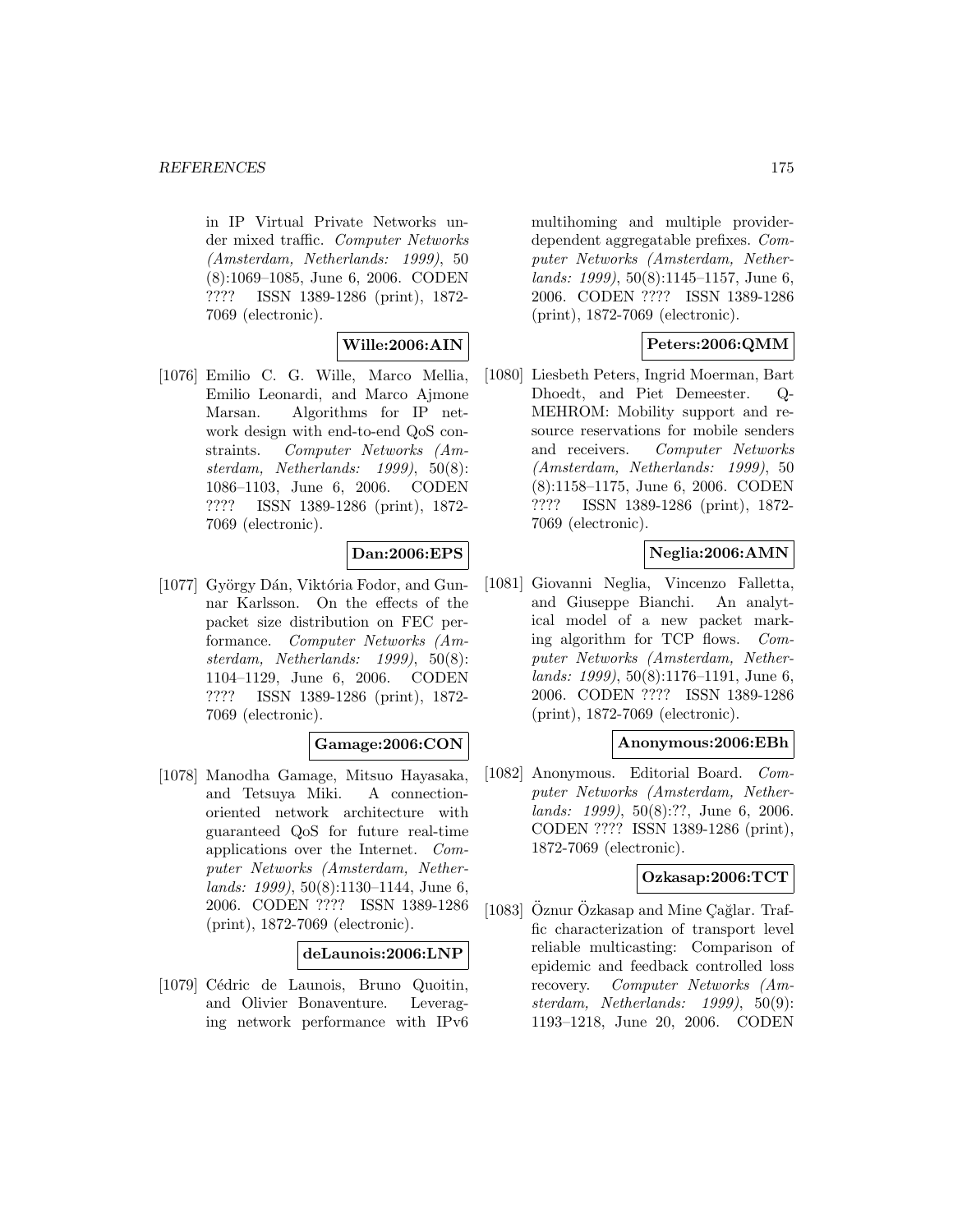???? ISSN 1389-1286 (print), 1872- 7069 (electronic).

**Shuai:2006:PON**

[1084] Dianxun Shuai and Xiang Feng. The parallel optimization of network bandwidth allocation based on generalized particle model. Computer Networks (Amsterdam, Netherlands: 1999), 50 (9):1219–1246, June 20, 2006. CODEN ???? ISSN 1389-1286 (print), 1872- 7069 (electronic).

## **Ssu:2006:DDD**

[1085] Kuo-Feng Ssu, Chih-Hsun Chou, Hewijin Christine Jiau, and Wei-Te Hu. Detection and diagnosis of data inconsistency failures in wireless sensor networks. Computer Networks (Amsterdam, Netherlands: 1999), 50(9): 1247–1260, June 20, 2006. CODEN ???? ISSN 1389-1286 (print), 1872- 7069 (electronic).

#### **DeAngelis:2006:IRA**

[1086] Flavio De Angelis, Ibrahim Habib, Fabrizio Davide, and Mahmoud Naghshineh. Increasing revenues via adaptive filtering in wired/wireless networks. Computer Networks (Amsterdam, Netherlands: 1999), 50(9): 1261–1280, June 20, 2006. CODEN ???? ISSN 1389-1286 (print), 1872- 7069 (electronic).

## **Bu:2006:SRO**

[1087] Tian Bu, Samphel Norden, and Thomas Woo. A survivable DoSresistant overlay network. Computer Networks (Amsterdam, Netherlands: 1999), 50(9):1281–1301, June 20, 2006. CODEN ???? ISSN 1389-1286 (print), 1872-7069 (electronic).

# **Chen:2006:FFA**

[1088] Jiwei Chen, Fernando Paganini, M. Y. Sanadidi, Ren Wang, and Mario Gerla. Fluid-flow analysis of TCP Westwood with RED. Computer Networks (Amsterdam, Netherlands: 1999), 50(9): 1302–1326, June 20, 2006. CODEN ???? ISSN 1389-1286 (print), 1872- 7069 (electronic).

# **Lafrance:2006:UEC**

[1089] Stéphane Lafrance. Using equivalencechecking to verify robustness to denial of service. Computer Networks (Amsterdam, Netherlands: 1999), 50(9): 1327–1348, June 20, 2006. CODEN ???? ISSN 1389-1286 (print), 1872- 7069 (electronic).

## **Reddy:2006:MMP**

[1090] T. Bheemarjuna Reddy, S. Sriram, B. S. Manoj, and C. Siva Ram Murthy. MuSeQoR: Multi-path failure-tolerant security-aware QoS routing in Ad hoc wireless networks. Computer Networks (Amsterdam, Netherlands: 1999), 50 (9):1349–1383, June 20, 2006. CODEN ???? ISSN 1389-1286 (print), 1872- 7069 (electronic).

## **Li:2006:FIM**

[1091] Hailong Li, Malvin Wei Liak Tan, and Ian Li-Jin Thng. Fairness issue and monitor-based algorithm in optical burst switching networks. Computer Networks (Amsterdam, Netherlands: 1999), 50(9):1384–1405, June 20, 2006. CODEN ???? ISSN 1389- 1286 (print), 1872-7069 (electronic).

# **Lee:2006:PCU**

[1092] Fu-Yuan Lee and Shiuhpyng Shieh. Packet classification using diagonal-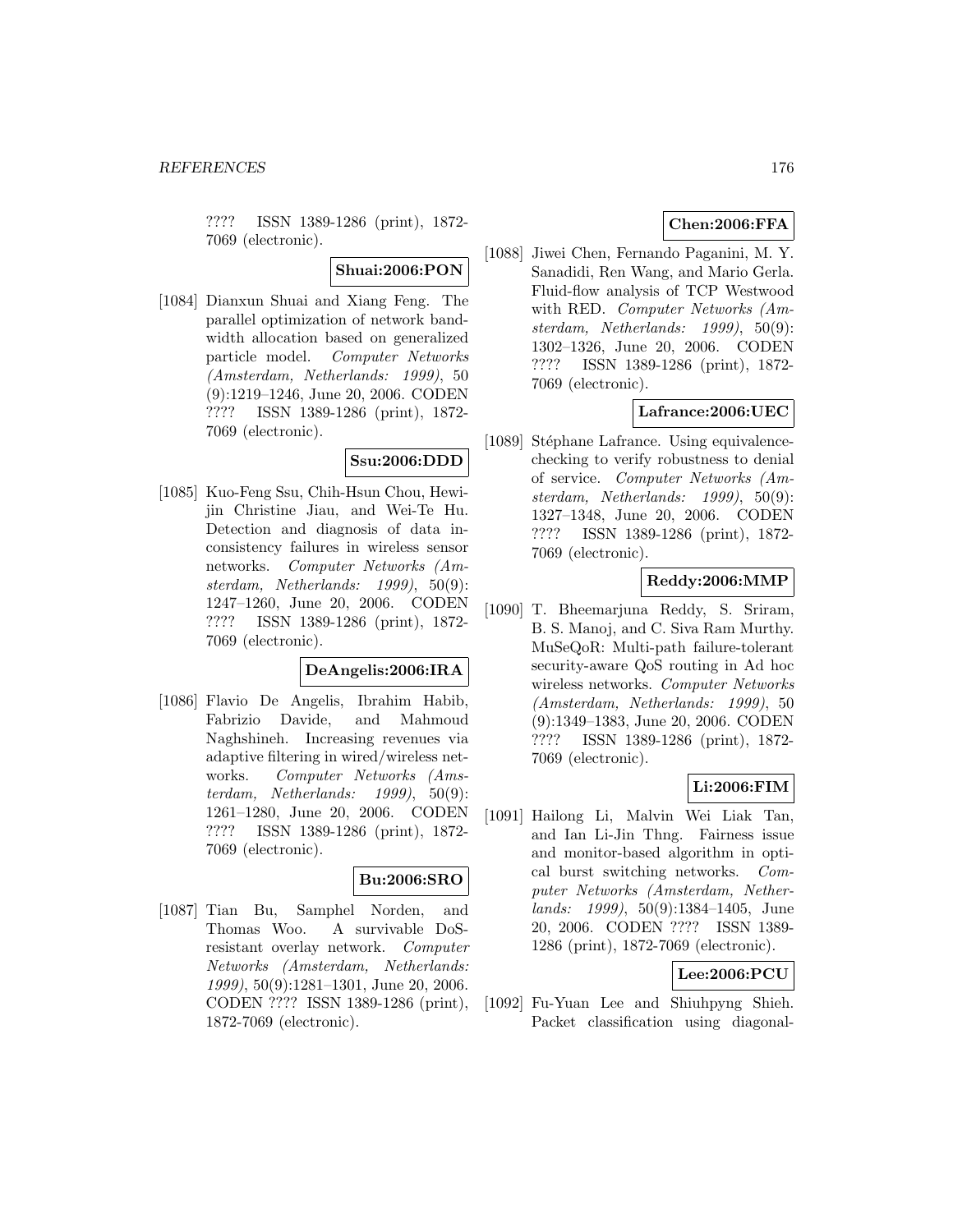#### *REFERENCES* 177

based tuple space search. Computer Networks (Amsterdam, Netherlands: 1999), 50(9):1406–1423, June 20, 2006. CODEN ???? ISSN 1389- 1286 (print), 1872-7069 (electronic).

## **Anonymous:2006:EBi**

[1093] Anonymous. Editorial Board. Computer Networks (Amsterdam, Netherlands: 1999), 50(9):??, June 20, 2006. CODEN ???? ISSN 1389-1286 (print), 1872-7069 (electronic).

### **Levene:2006:SIW**

[1094] Mark Levene and Alexandra Poulovassilis. Special issue on Web dynamics. Computer Networks (Amsterdam, Netherlands: 1999), 50(10): 1425–1429, July 14, 2006. CODEN ???? ISSN 1389-1286 (print), 1872- 7069 (electronic).

## **Ke:2006:WDT**

[1095] Yiping Ke, Lin Deng, Wilfred Ng, and Dik-Lun Lee. Web dynamics and their ramifications for the development of Web search engines. Computer Networks (Amsterdam, Netherlands: 1999), 50(10):1430–1447, July 14, 2006. CODEN ???? ISSN 1389- 1286 (print), 1872-7069 (electronic).

# **Bar-Ilan:2006:MCR**

[1096] Judit Bar-Ilan, Mazlita Mat-Hassan, and Mark Levene. Methods for comparing rankings of search engine results. Computer Networks (Amsterdam, Netherlands: 1999), 50(10): 1448–1463, July 14, 2006. CODEN ???? ISSN 1389-1286 (print), 1872- 7069 (electronic).

#### **Baeza-Yates:2006:DCW**

[1097] Ricardo Baeza-Yates and Barbara Poblete. Dynamics of the Chilean Web structure. Computer Networks (Amsterdam, Netherlands: 1999), 50(10): 1464–1473, July 14, 2006. CODEN ???? ISSN 1389-1286 (print), 1872- 7069 (electronic).

# **Li:2006:DPS**

[1098] Hua-Fu Li, Suh-Yin Lee, and Man-Kwan Shan. DSM-PLW: Single-pass mining of path traversal patterns over streaming Web click-sequences. Computer Networks (Amsterdam, Netherlands: 1999), 50(10):1474–1487, July 14, 2006. CODEN ???? ISSN 1389- 1286 (print), 1872-7069 (electronic).

### **Nasraoui:2006:FME**

[1099] Olfa Nasraoui, Carlos Rojas, and Cesar Cardona. A framework for mining evolving trends in Web data streams using dynamic learning and retrospective validation. Computer Networks (Amsterdam, Netherlands: 1999), 50 (10):1488–1512, July 14, 2006. CODEN ???? ISSN 1389-1286 (print), 1872- 7069 (electronic).

## **Papamarkos:2006:ECA**

[1100] George Papamarkos, Alexandra Poulovassilis, and Peter T. Wood. Eventcondition-action rules on RDF metadata in P2P environments. Computer Networks (Amsterdam, Netherlands: 1999), 50(10):1513–1532, July 14, 2006. CODEN ???? ISSN 1389- 1286 (print), 1872-7069 (electronic).

# **Ceri:2006:MWA**

[1101] Stefano Ceri, Florian Daniel, and Federico M. Facca. Modeling web applica-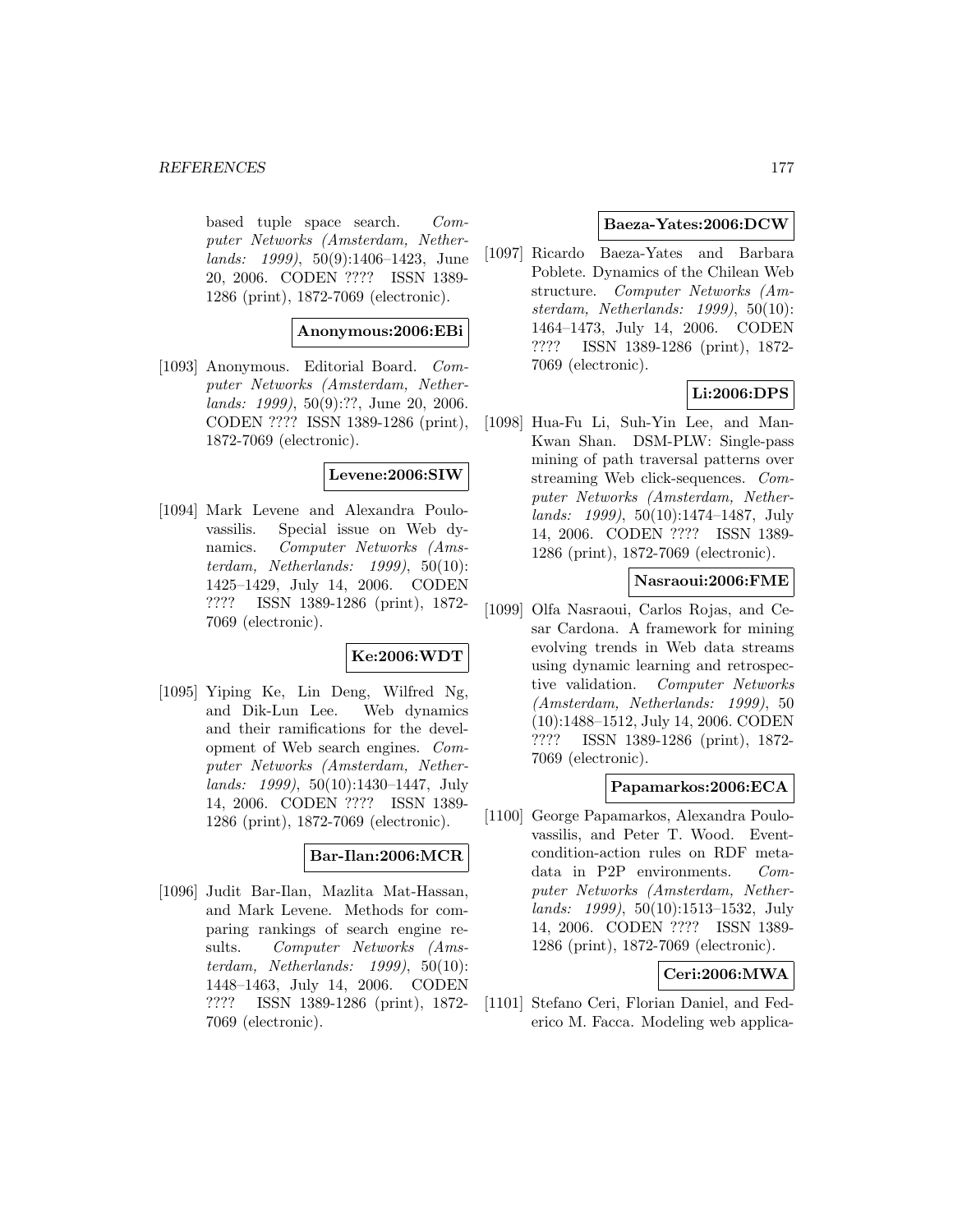#### *REFERENCES* 178

tions reacting to user behaviors. Computer Networks (Amsterdam, Netherlands: 1999), 50(10):1533–1546, July 14, 2006. CODEN ???? ISSN 1389- 1286 (print), 1872-7069 (electronic).

## **Sanka:2006:DAE**

[1102] Anoop Sanka, Shravan Chamakura, and Sharma Chakravarthy. A dataflow approach to efficient change detection of HTML/XML documents in Web-VigiL. Computer Networks (Amsterdam, Netherlands: 1999), 50(10): 1547–1563, July 14, 2006. CODEN ???? ISSN 1389-1286 (print), 1872- 7069 (electronic).

## **Malandrino:2006:TWD**

[1103] Delfina Malandrino and Vittorio Scarano. Tackling Web dynamics by programmable proxies. Computer Networks (Amsterdam, Netherlands: 1999), 50(10):1564–1580, July 14, 2006. CODEN ???? ISSN 1389- 1286 (print), 1872-7069 (electronic).

## **DePrisco:2006:APD**

[1104] Roberto De Prisco and Sergio Rajsbaum. Algorithmic problems in distributed systems. Computer Networks (Amsterdam, Netherlands: 1999), 50 (10):1581–1582, July 14, 2006. CODEN ???? ISSN 1389-1286 (print), 1872- 7069 (electronic).

#### **Sun:2006:MRW**

[1105] Qixiang Sun, Neil Daswani, and Hector Garcia-Molina. Maximizing remote work in flooding-based peer-topeer systems. Computer Networks (Amsterdam, Netherlands: 1999), 50 (10):1583–1598, July 14, 2006. CODEN

???? ISSN 1389-1286 (print), 1872- 7069 (electronic).

#### **Garcia-Luna-Aceves:2006:NAD**

[1106] J. J. Garcia-Luna-Aceves, Marc Mosko, and Charles E. Perkins. A new approach to on-demand loop-free routing in networks using sequence numbers. Computer Networks (Amsterdam, Netherlands: 1999), 50(10):1599–1615, July 14, 2006. CODEN ???? ISSN 1389-1286 (print), 1872-7069 (electronic).

## **Abraham:2006:ARD**

[1107] Ittai Abraham and Danny Dolev. Asynchronous resource discovery. Computer Networks (Amsterdam, Netherlands: 1999), 50(10):1616–1629, July 14, 2006. CODEN ???? ISSN 1389-1286 (print), 1872-7069 (electronic).

## **Fraigniaud:2006:HSL**

[1108] Pierre Fraigniaud and Cyril Gavoille. Header-size lower bounds for end-toend communication in memoryless networks. Computer Networks (Amsterdam, Netherlands: 1999), 50(10): 1630–1638, July 14, 2006. CODEN ???? ISSN 1389-1286 (print), 1872- 7069 (electronic).

## **Castelluccia:2006:SAA**

[1109] Claude Castelluccia, Stanisław Jarecki, Jihye Kim, and Gene Tsudik. Secure acknowledgment aggregation and multisignatures with limited robustness. Computer Networks (Amsterdam, Netherlands: 1999), 50(10):1639–1652, July 14, 2006. CODEN ???? ISSN 1389-1286 (print), 1872-7069 (electronic).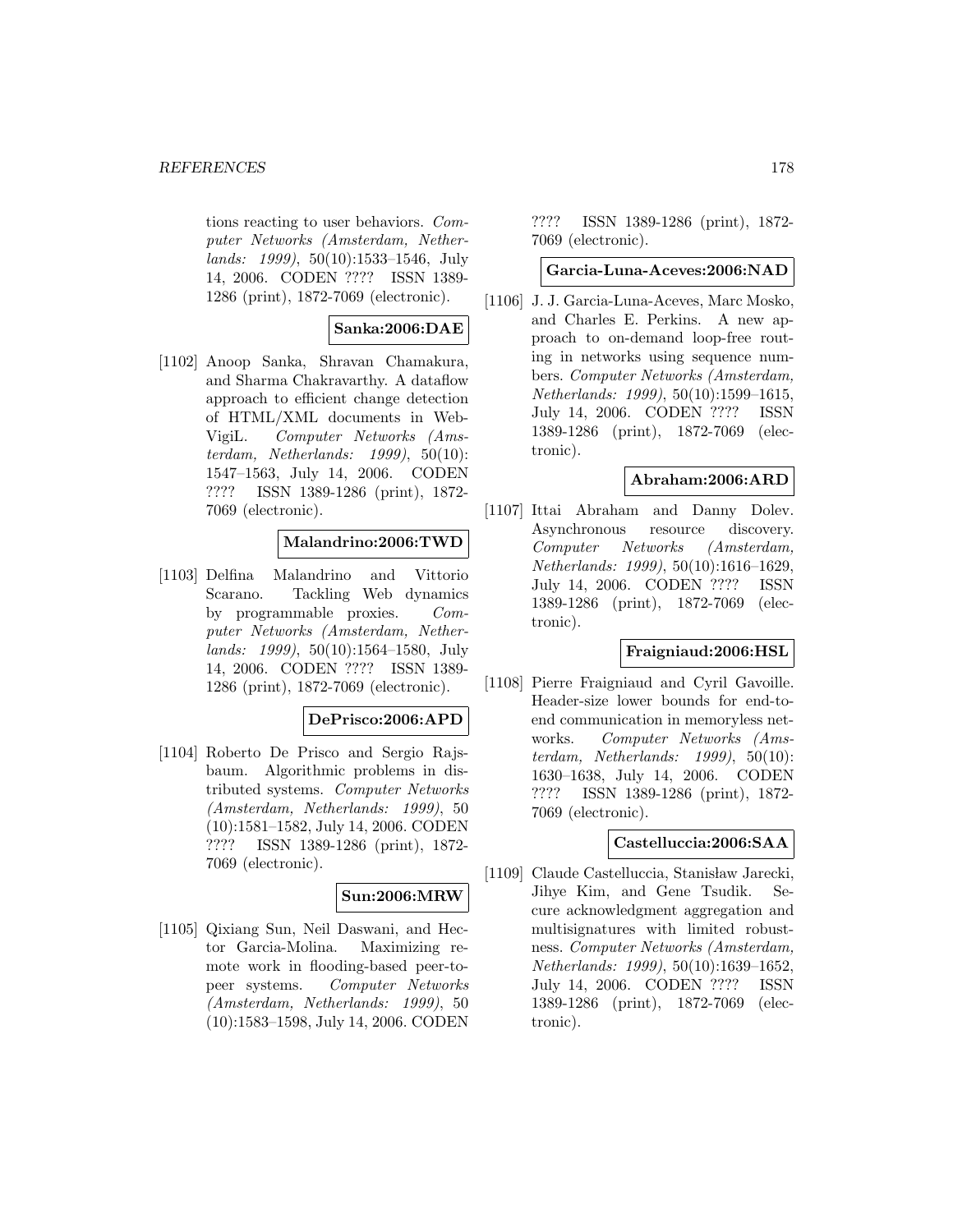## **Anonymous:2006:EBj**

[1110] Anonymous. Editorial Board. Computer Networks (Amsterdam, Netherlands: 1999), 50(10):??, July 14, 2006. CODEN ???? ISSN 1389-1286 (print), 1872-7069 (electronic).

# **Zhu:2006:ACB**

[1111] Hua Zhu and Imrich Chlamtac. Admission control and bandwidth reservation in multi-hop ad hoc networks. Computer Networks (Amsterdam, Netherlands: 1999), 50(11):1653–1674, August 10, 2006. CODEN ???? ISSN 1389-1286 (print), 1872-7069 (electronic).

## **Sharma:2006:IAC**

[1112] Puneet Sharma, Jack Brassil, Sung-Ju Lee, and Kang G. Shin. Improving aggregated channel performance through decentralized channel monitoring. Computer Networks (Amsterdam, Netherlands: 1999), 50(11): 1675–1691, August 10, 2006. CODEN ???? ISSN 1389-1286 (print), 1872- 7069 (electronic).

## **Tansupasiri:2006:UAN**

[1113] T. Tansupasiri, K. Kanchanasut, C. Barakat, and P. Jacquet. Using active networks technology for dynamic QoS. Computer Networks (Amsterdam, Netherlands: 1999), 50(11): 1692–1709, August 10, 2006. CODEN ???? ISSN 1389-1286 (print), 1872- 7069 (electronic).

## **Figueiredo:2006:MIR**

[1114] Gustavo B. Figueiredo, Nelson L. S. da Fonseca, and José A. S. Monteiro.

A minimum interference routing algorithm with reduced computational complexity. Computer Networks (Amsterdam, Netherlands: 1999), 50(11): 1710–1732, August 10, 2006. CODEN ???? ISSN 1389-1286 (print), 1872- 7069 (electronic).

# **Shang:2006:PRD**

[1115] Hao Shang and Craig E. Wills. Piggybacking related domain names to improve DNS performance. Computer Networks (Amsterdam, Netherlands: 1999), 50(11):1733–1748, August 10, 2006. CODEN ???? ISSN 1389-1286 (print), 1872-7069 (electronic).

## **Banchs:2006:TAO**

[1116] Albert Banchs and Luca Vollero. Throughput analysis and optimal configuration of 802.11e EDCA. Computer Networks (Amsterdam, Netherlands: 1999), 50(11):1749–1768, August 10, 2006. CODEN ???? ISSN 1389-1286 (print), 1872-7069 (electronic).

## **Krashakov:2006:URD**

[1117] Serge A. Krashakov, Anton B. Teslyuk, and Lev N. Shchur. On the universality of rank distributions of website popularity. Computer Networks (Amsterdam, Netherlands: 1999), 50(11): 1769–1780, August 10, 2006. CODEN ???? ISSN 1389-1286 (print), 1872- 7069 (electronic).

## **Jung:2006:KBP**

[1118] Eunjin Jung, Alex X. Liu, and Mohamed G. Gouda. Key bundles and parcels: Secure communication in many groups. Computer Networks (Amsterdam, Netherlands: 1999), 50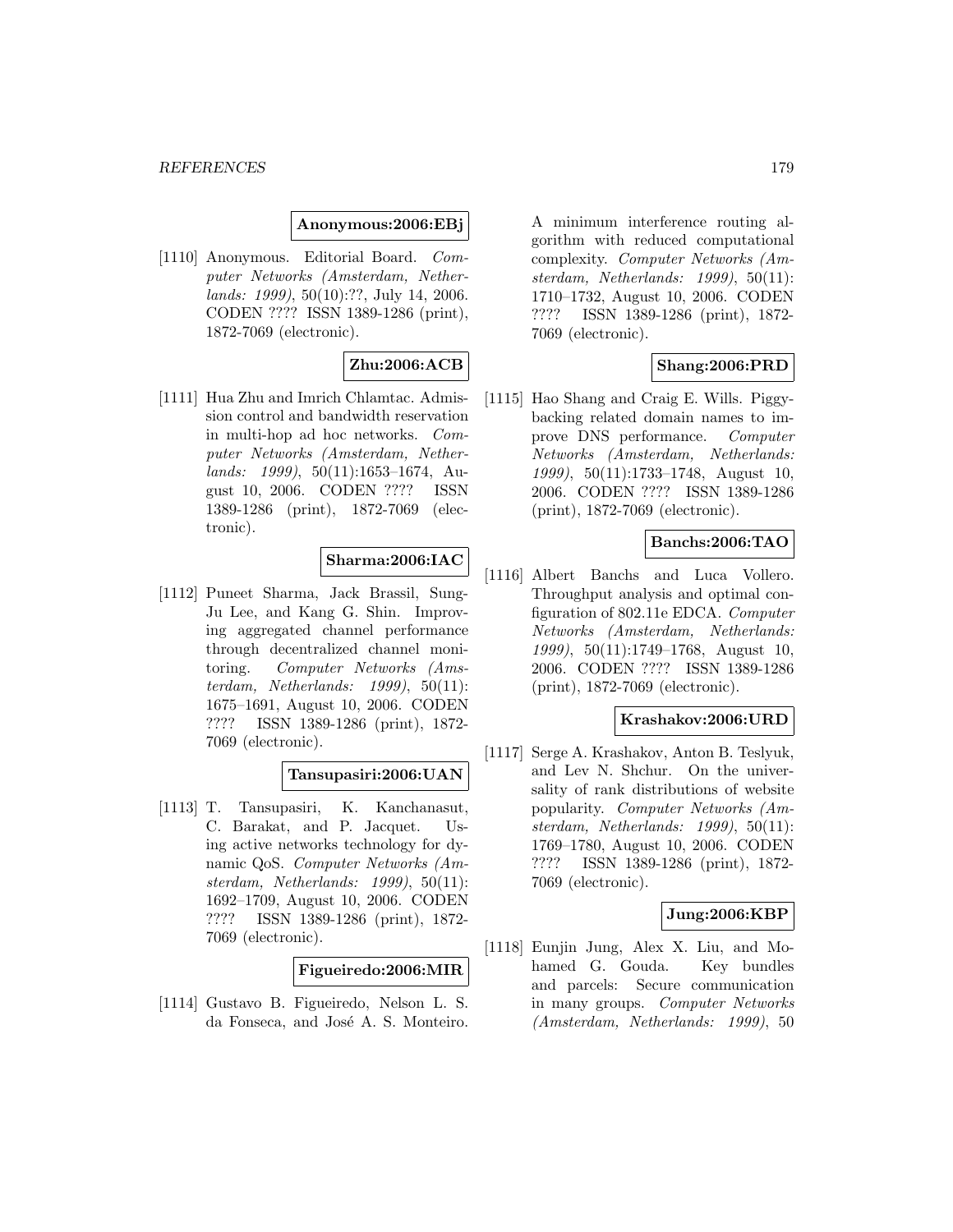(11):1781–1798, August 10, 2006. CO-DEN ???? ISSN 1389-1286 (print), 1872-7069 (electronic).

**Altman:2006:LSC**

[1119] Eitan Altman, Rachid El Azouzi, David Ros, and Bruno Tuffin. Loss strategies for competing AIMD flows. Computer Networks (Amsterdam, Netherlands: 1999), 50(11):1799–1815, August 10, 2006. CODEN ???? ISSN 1389-1286 (print), 1872-7069 (electronic).

# **Lee:2006:DUM**

[1120] Hyang-Won Lee and Song Chong. A distributed utility max–min flow control algorithm. Computer Networks (Amsterdam, Netherlands: 1999), 50 (11):1816–1830, August 10, 2006. CO-DEN ???? ISSN 1389-1286 (print), 1872-7069 (electronic).

#### **Baboescu:2006:FPC**

[1121] Florin Baboescu, Priyank Warkhede, Subhash Suri, and George Varghese. Fast packet classification for twodimensional conflict-free filters. Computer Networks (Amsterdam, Netherlands: 1999), 50(11):1831–1842, August 10, 2006. CODEN ???? ISSN 1389-1286 (print), 1872-7069 (electronic).

#### **Kambourakis:2006:SSC**

[1122] Georgios Kambourakis, Angelos Rouskas, Stefanos Gritzalis, and Dimitrios Geneiatakis. Support of subscribers' certificates in a hybrid WLAN-3G environment. Computer Networks (Amsterdam, Netherlands: 1999), 50(11): 1843–1859, August 10, 2006. CODEN

???? ISSN 1389-1286 (print), 1872- 7069 (electronic).

### **Argyriou:2006:SHT**

[1123] Antonios Argyriou and Vijay Madisetti. A soft-handoff transport protocol for media flows in heterogeneous mobile networks. Computer Networks (Amsterdam, Netherlands: 1999), 50(11): 1860–1871, August 10, 2006. CODEN ???? ISSN 1389-1286 (print), 1872- 7069 (electronic).

## **Khlifi:2006:LCO**

[1124] Hechmi Khlifi and Jean-Charles Grégoire. Low-complexity offline and online clock skew estimation and removal. Computer Networks (Amsterdam, Netherlands: 1999), 50(11): 1872–1884, August 10, 2006. CODEN ???? ISSN 1389-1286 (print), 1872- 7069 (electronic).

### **Anonymous:2006:EBk**

[1125] Anonymous. Editorial Board. Computer Networks (Amsterdam, Netherlands: 1999), 50(11):??, August 10, 2006. CODEN ???? ISSN 1389-1286 (print), 1872-7069 (electronic).

## **Hou:2006:NMS**

[1126] Jennifer C. Hou and P. R. Kumar. Network modelling and simulation. Computer Networks (Amsterdam, Netherlands: 1999), 50(12):1885–1886, August 24, 2006. CODEN ???? ISSN 1389-1286 (print), 1872-7069 (electronic).

## **Han:2006:DPD**

[1127] Yijie Han, Richard J. La, Armand M. Makowski, and Seungjoon Lee. Distribution of path durations in mobile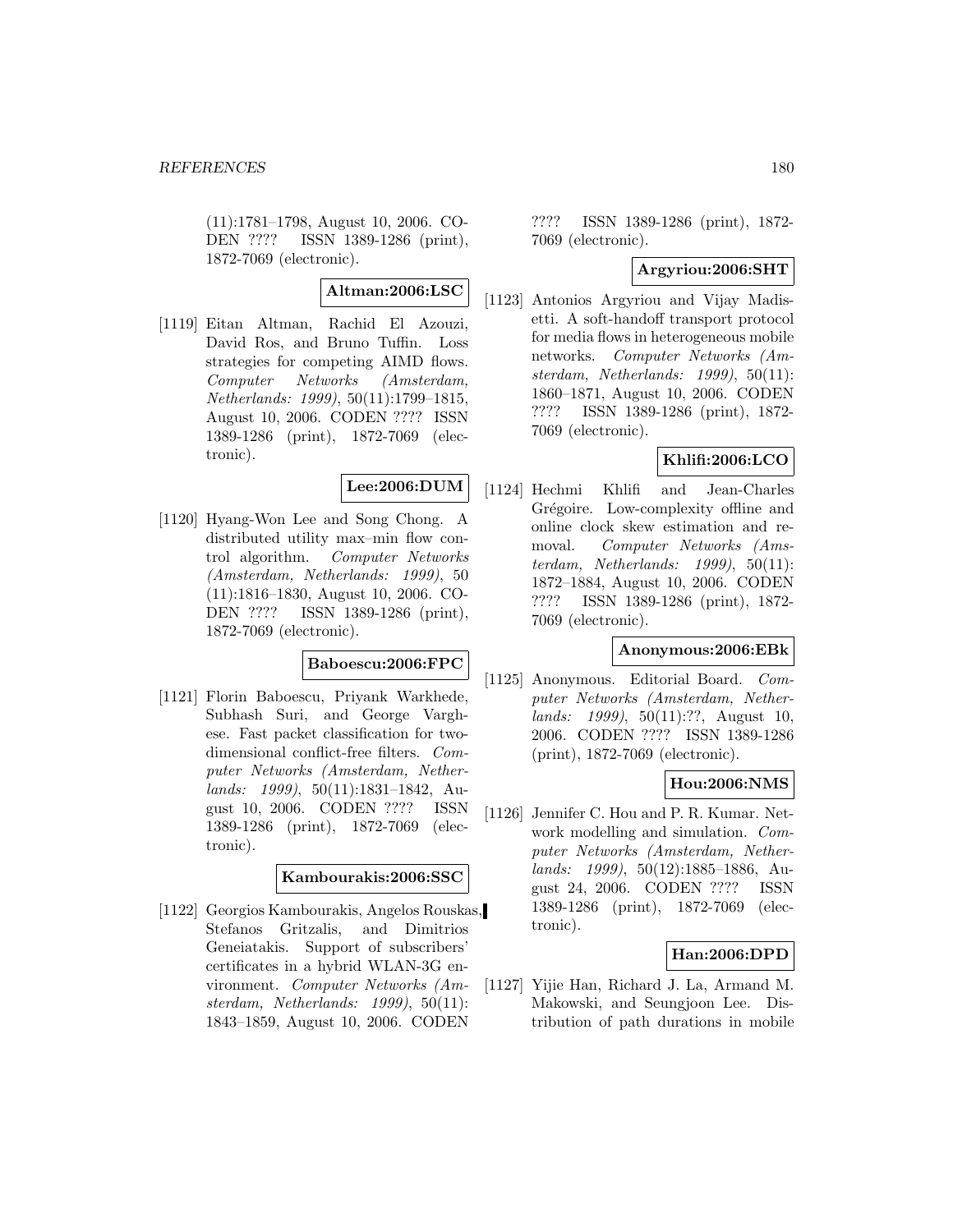ad-hoc networks—Palm's Theorem to the rescue. Computer Networks (Amsterdam, Netherlands: 1999), 50(12): 1887–1900, August 24, 2006. CODEN ???? ISSN 1389-1286 (print), 1872- 7069 (electronic).

## **Park:2006:SAP**

[1128] Kyung-Joon Park, Hyuk Lim, and Chong-Ho Choi. Stochastic analysis of packet-pair probing for network bandwidth estimation. Computer Networks (Amsterdam, Netherlands: 1999), 50 (12):1901–1915, August 24, 2006. CO-DEN ???? ISSN 1389-1286 (print), 1872-7069 (electronic).

# **Hei:2006:MBE**

[1129] Xiaojun Hei, Brahim Bensaou, and Danny H. K. Tsang. Model-based endto-end available bandwidth inference using queueing analysis. Computer Networks (Amsterdam, Netherlands: 1999), 50(12):1916–1937, August 24, 2006. CODEN ???? ISSN 1389-1286 (print), 1872-7069 (electronic).

## **Guven:2006:MBO**

[1130] Tuna Güven, Richard J. La, Mark A. Shayman, and Bobby Bhattacharjee. Measurement-based optimal routing on overlay architectures for unicast sessions. Computer Networks (Amsterdam, Netherlands: 1999), 50(12):1938– 1951, August 24, 2006. CODEN ???? ISSN 1389-1286 (print), 1872- 7069 (electronic).

#### **Khayari:2006:DEW**

[1131] Rachid El Abdouni Khayari. Design and evaluation of web proxies by leveraging self-similarity of web

traffic. Computer Networks (Amsterdam, Netherlands: 1999), 50(12): 1952–1973, August 24, 2006. CODEN ???? ISSN 1389-1286 (print), 1872- 7069 (electronic).

#### **Figueiredo:2006:EFS**

[1132] Daniel R. Figueiredo, Benyuan Liu, Yang Guo, Jim Kurose, and Don Towsley. On the efficiency of fluid simulation of networks. Computer Networks (Amsterdam, Netherlands: 1999), 50 (12):1974–1994, August 24, 2006. CO-DEN ???? ISSN 1389-1286 (print), 1872-7069 (electronic).

### **Kim:2006:INC**

[1133] Hwangnam Kim. Integrating networkcalculus-based simulation with packetlevel simulation for TCP-operated networks. Computer Networks (Amsterdam, Netherlands: 1999), 50(12): 1995–2012, August 24, 2006. CODEN ???? ISSN 1389-1286 (print), 1872- 7069 (electronic).

#### **Dimitropoulos:2006:ELS**

[1134] Xenofontas A. Dimitropoulos and George F. Riley. Efficient large-scale BGP simulations. Computer Networks (Amsterdam, Netherlands: 1999), 50 (12):2013–2027, August 24, 2006. CO-DEN ???? ISSN 1389-1286 (print), 1872-7069 (electronic).

#### **Liu:2006:GSD**

[1135] Yu Liu, Boleslaw K. Szymanski, and Adnan Saifee. Genesis: A scalable distributed system for large-scale parallel network simulation. Computer Networks (Amsterdam, Netherlands: 1999), 50(12):2028–2053, August 24,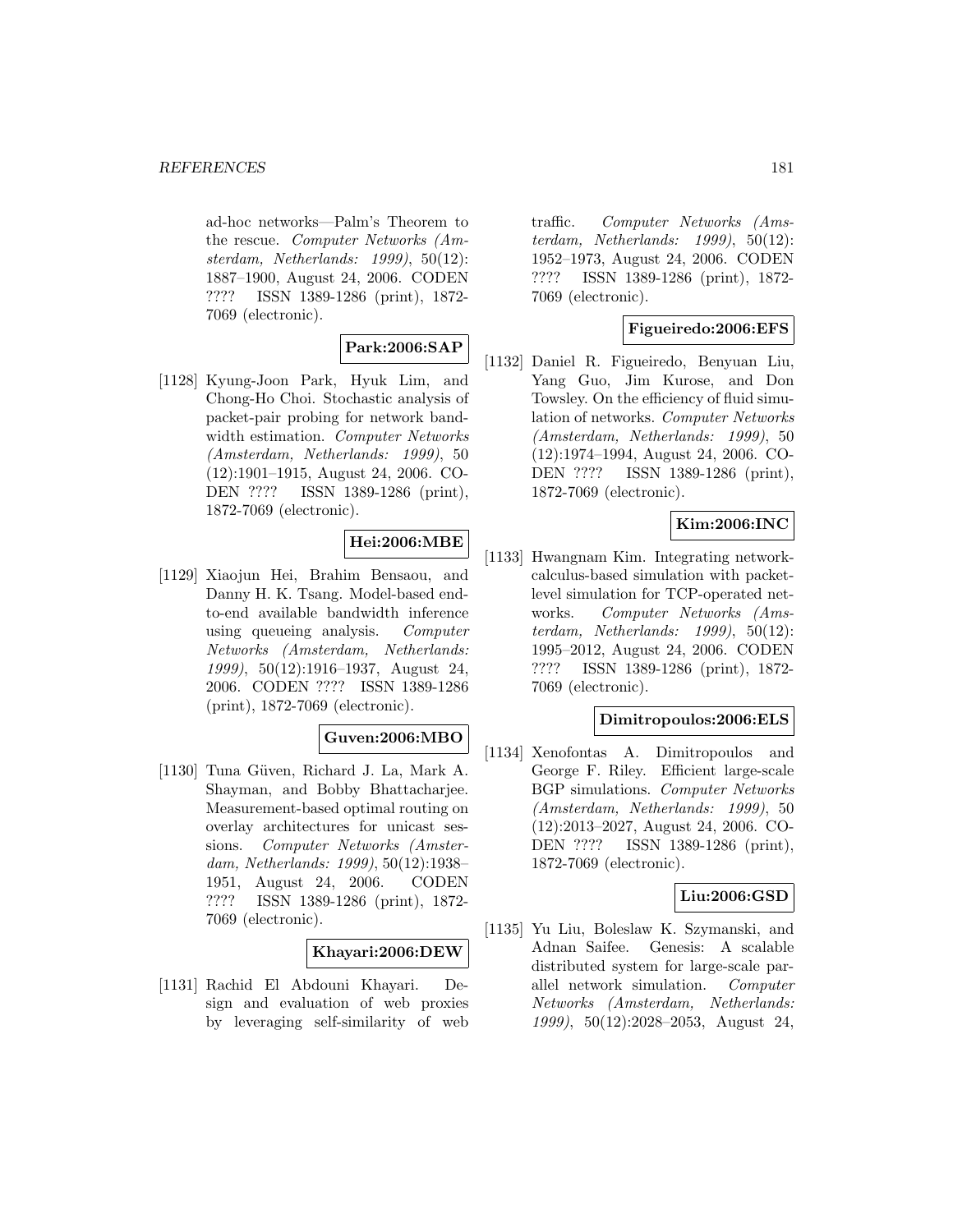2006. CODEN ???? ISSN 1389-1286 (print), 1872-7069 (electronic).

# **Lao:2006:FRS**

[1136] Li Lao, Jun-Hong Cui, and Mario Gerla. A framework for realistic and systematic multicast performance evaluation. Computer Networks (Amsterdam, Netherlands: 1999), 50(12): 2054–2070, August 24, 2006. CODEN ???? ISSN 1389-1286 (print), 1872- 7069 (electronic).

## **Golaup:2006:MTM**

[1137] Assen Golaup and Hamid Aghvami. A multimedia traffic modeling framework for simulation-based performance evaluation studies. Computer Networks (Amsterdam, Netherlands: 1999), 50 (12):2071–2087, August 24, 2006. CO-DEN ???? ISSN 1389-1286 (print), 1872-7069 (electronic).

#### **Marchese:2006:LBC**

[1138] Mario Marchese and Maurizio Mongelli. On-line bandwidth control for quality of service mapping over satellite independent service access points. Computer Networks (Amsterdam, Netherlands: 1999), 50(12): 2088–2111, August 24, 2006. CODEN ???? ISSN 1389-1286 (print), 1872- 7069 (electronic).

## **Li:2006:CDQ**

[1139] Frank Y. Li, Norvald Stol, and Bjarne E. Helvik. Conformance deterioration in QoS networks: Phenomenon, analysis and elimination. Computer Networks (Amsterdam, Netherlands: 1999), 50(12):2112–2126, August 24, 2006. CODEN ???? ISSN 1389-1286 (print), 1872-7069 (electronic).

#### **Anonymous:2006:EBl**

[1140] Anonymous. Editorial Board. Computer Networks (Amsterdam, Netherlands: 1999), 50(12):??, August 24, 2006. CODEN ???? ISSN 1389-1286 (print), 1872-7069 (electronic).

### **Akyildiz:2006:NGD**

[1141] Ian F. Akyildiz, Won-Yeol Lee, Mehmet C. Vuran, and Shantidev Mohanty. NeXt generation/dynamic spectrum access/cognitive radio wireless networks: A survey. Computer Networks (Amsterdam, Netherlands: 1999), 50(13):2127–2159, September 15, 2006. CODEN ???? ISSN 1389- 1286 (print), 1872-7069 (electronic).

# **Zou:2006:TMS**

 $[1142]$  Jianping Zou, M. Umit Uyar, Mariusz A. Fecko, and Sunil Samtani. Throughput models for SCTP with parallel subflows. Computer Networks (Amsterdam, Netherlands: 1999), 50 (13):2160–2182, September 15, 2006. CODEN ???? ISSN 1389-1286 (print), 1872-7069 (electronic).

#### **Gong:2006:RUW**

[1143] Mingwei Gong and Carey Williamson. Revisiting unfairness in Web server scheduling. Computer Networks (Amsterdam, Netherlands: 1999), 50(13): 2183–2203, September 15, 2006. CO-DEN ???? ISSN 1389-1286 (print), 1872-7069 (electronic).

#### **Chang:2006:SQB**

[1144] Xiaolin Chang and Jogesh K. Muppala. A stable queue-based adaptive controller for improving AQM performance. Computer Networks (Amster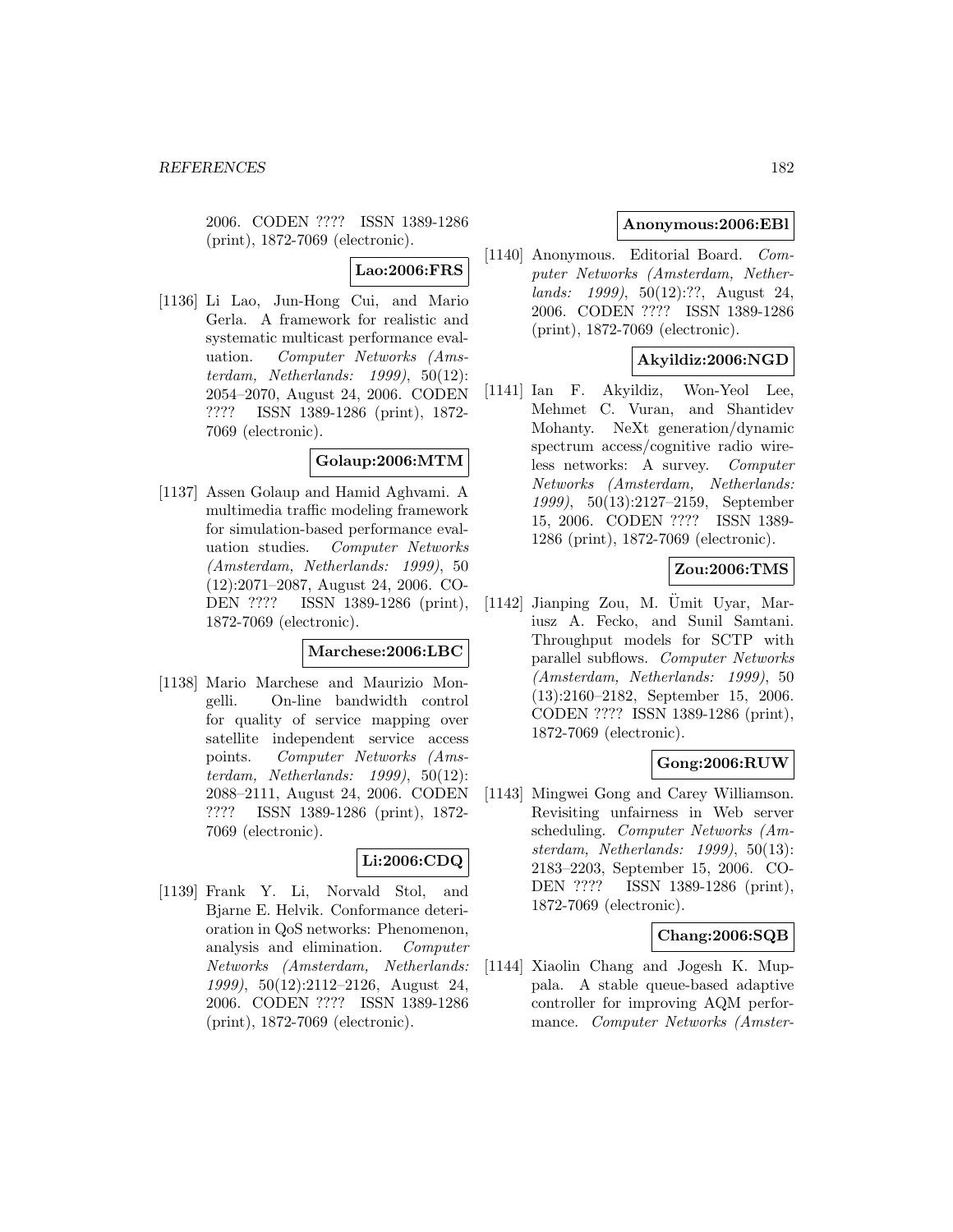dam, Netherlands: 1999), 50(13):2204– 2224, September 15, 2006. CODEN ???? ISSN 1389-1286 (print), 1872- 7069 (electronic).

#### **Obanaik:2006:SPE**

[1145] Venkatesh Obanaik, Lillykutty Jacob, and A. L. Ananda. Secure performance enhancing proxy: To ensure end-to-end security and enhance TCP performance over IPv6 wireless networks. Computer Networks (Amsterdam, Netherlands: 1999), 50(13):2225– 2238, September 15, 2006. CODEN ???? ISSN 1389-1286 (print), 1872- 7069 (electronic).

## **Zhou:2006:AFJ**

[1146] Yunkai Zhou and Harish Sethu. On achieving fairness in the joint allocation of buffer and bandwidth resources: Principles and algorithms. Computer Networks (Amsterdam, Netherlands: 1999), 50(13):2239–2254, September 15, 2006. CODEN ???? ISSN 1389- 1286 (print), 1872-7069 (electronic).

#### **Han:2006:QSP**

[1147] Seung Chul Han, Puneet Zaroo, David K. Y. Yau, Yu Dong, Prem Gopalan, and John C. S. Lui. Quality of service provisioning for composable routing elements. Computer Networks (Amsterdam, Netherlands: 1999), 50(13):2255– 2270, September 15, 2006. CODEN ???? ISSN 1389-1286 (print), 1872- 7069 (electronic).

#### **Mhamdi:2006:HPS**

[1148] Lotfi Mhamdi, Mounir Hamdi, Christopher Kachris, Stephan Wong, and Stamatis Vassiliadis. High-performance switching based on buffered crossbar

fabrics. Computer Networks (Amsterdam, Netherlands: 1999), 50(13):2271– 2285, September 15, 2006. CODEN ???? ISSN 1389-1286 (print), 1872- 7069 (electronic).

### **Atteo:2006:LWA**

[1149] E. Atteo, S. Avallone, and S. P. Romano. A link weight assignment algorithm for traffic-engineered networks. Computer Networks (Amsterdam, Netherlands: 1999), 50(13):2286– 2294, September 15, 2006. CODEN ???? ISSN 1389-1286 (print), 1872- 7069 (electronic).

#### **Heikkinen:2006:PGA**

[1150] T. Heikkinen. A potential game approach to distributed power control and scheduling. Computer Networks (Amsterdam, Netherlands: 1999), 50(13): 2295–2311, September 15, 2006. CO-DEN ???? ISSN 1389-1286 (print), 1872-7069 (electronic).

#### **Sun:2006:DMD**

[1151] Haibin Sun, John C. S. Lui, and David K. Y. Yau. Distributed mechanism in detecting and defending against the low-rate TCP attack. Computer Networks (Amsterdam, Netherlands: 1999), 50(13):2312–2330, September 15, 2006. CODEN ???? ISSN 1389- 1286 (print), 1872-7069 (electronic).

#### **Guirguis:2006:ELA**

[1152] Mina Guirguis, Azer Bestavros, and Ibrahim Matta. Exogenous-loss aware traffic management in overlay networks: Toward global fairness. Computer Networks (Amsterdam, Netherlands: 1999), 50(13):2331– 2348, September 15, 2006. CODEN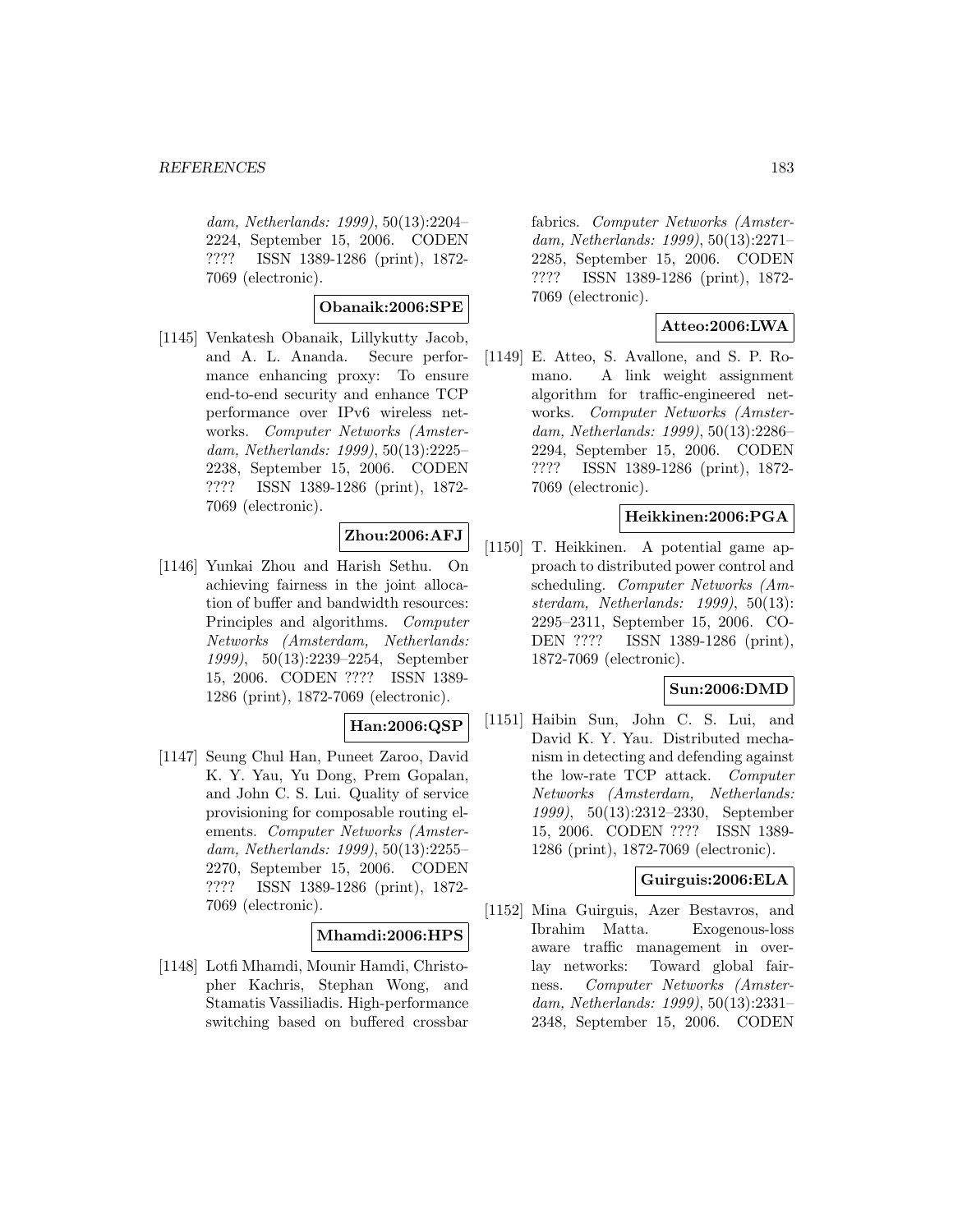???? ISSN 1389-1286 (print), 1872- 7069 (electronic).

**Ahuja:2006:OPS**

[1153] Satyajeet Ahuja, Marwan Krunz, and Turgay Korkmaz. Optimal path selection for minimizing the differential delay in Ethernet-over-SONET. Computer Networks (Amsterdam, Netherlands: 1999), 50(13): 2349–2363, September 15, 2006. CO-DEN ???? ISSN 1389-1286 (print), 1872-7069 (electronic).

### **Shen:2006:BAW**

[1154] Shu Shen, Gaoxi Xiao, and Tee Hiang Cheng. Benefits of advertising wavelength availability in distributed lightpath establishment. Computer Networks (Amsterdam, Netherlands: 1999), 50(13):2364–2379, September 15, 2006. CODEN ???? ISSN 1389- 1286 (print), 1872-7069 (electronic).

#### **Cooper:2006:SMA**

[1155] Brian F. Cooper and Hector Garcia-Molina. SIL: A model for analyzing scalable peer-to-peer search networks. Computer Networks (Amsterdam, Netherlands: 1999), 50(13):2380– 2400, September 15, 2006. CODEN ???? ISSN 1389-1286 (print), 1872- 7069 (electronic).

## **Ren:2006:ROS**

[1156] Kui Ren, Wenjing Lou, Kai Zeng, Feng Bao, Jianying Zhou, and Robert H. Deng. Routing optimization security in mobile IPv6. Computer Networks (Amsterdam, Netherlands: 1999), 50(13): 2401–2419, September 15, 2006. CO-DEN ???? ISSN 1389-1286 (print), 1872-7069 (electronic).

#### **Anonymous:2006:EBm**

[1157] Anonymous. Editorial Board. Computer Networks (Amsterdam, Netherlands: 1999), 50(13):??, September 15, 2006. CODEN ???? ISSN 1389-1286 (print), 1872-7069 (electronic).

### **Plattner:2006:GE**

[1158] Bernhard Plattner and James P. G. Sterbenz. Guest Editorial. Computer Networks (Amsterdam, Netherlands: 1999), 50(14):2421–2425, October 5, 2006. CODEN ???? ISSN 1389- 1286 (print), 1872-7069 (electronic).

# **Shalaby:2006:SSL**

[1159] Nadia Shalaby, Yitzchak Gottlieb, Mike Wawrzoniak, and Larry Peterson. Snow on silk: Layering NodeOS functionality on conventional operating systems. Computer Networks (Amsterdam, Netherlands: 1999), 50(14): 2426–2443, October 5, 2006. CODEN ???? ISSN 1389-1286 (print), 1872- 7069 (electronic).

#### **Bos:2006:DEC**

[1160] Herbert Bos, Bart Samwel, and Ilja Booij. Dynamically extending the Corral with native code for high-speed packet processing. Computer Networks (Amsterdam, Netherlands: 1999), 50 (14):2444–2461, October 5, 2006. CO-DEN ???? ISSN 1389-1286 (print), 1872-7069 (electronic).

#### **Donnelly:2006:LTT**

[1161] Austin Donnelly. Lightweight thread tunnelling in network applications. Computer Networks (Amsterdam, Netherlands: 1999), 50(14):2462–2474, October 5, 2006. CODEN ???? ISSN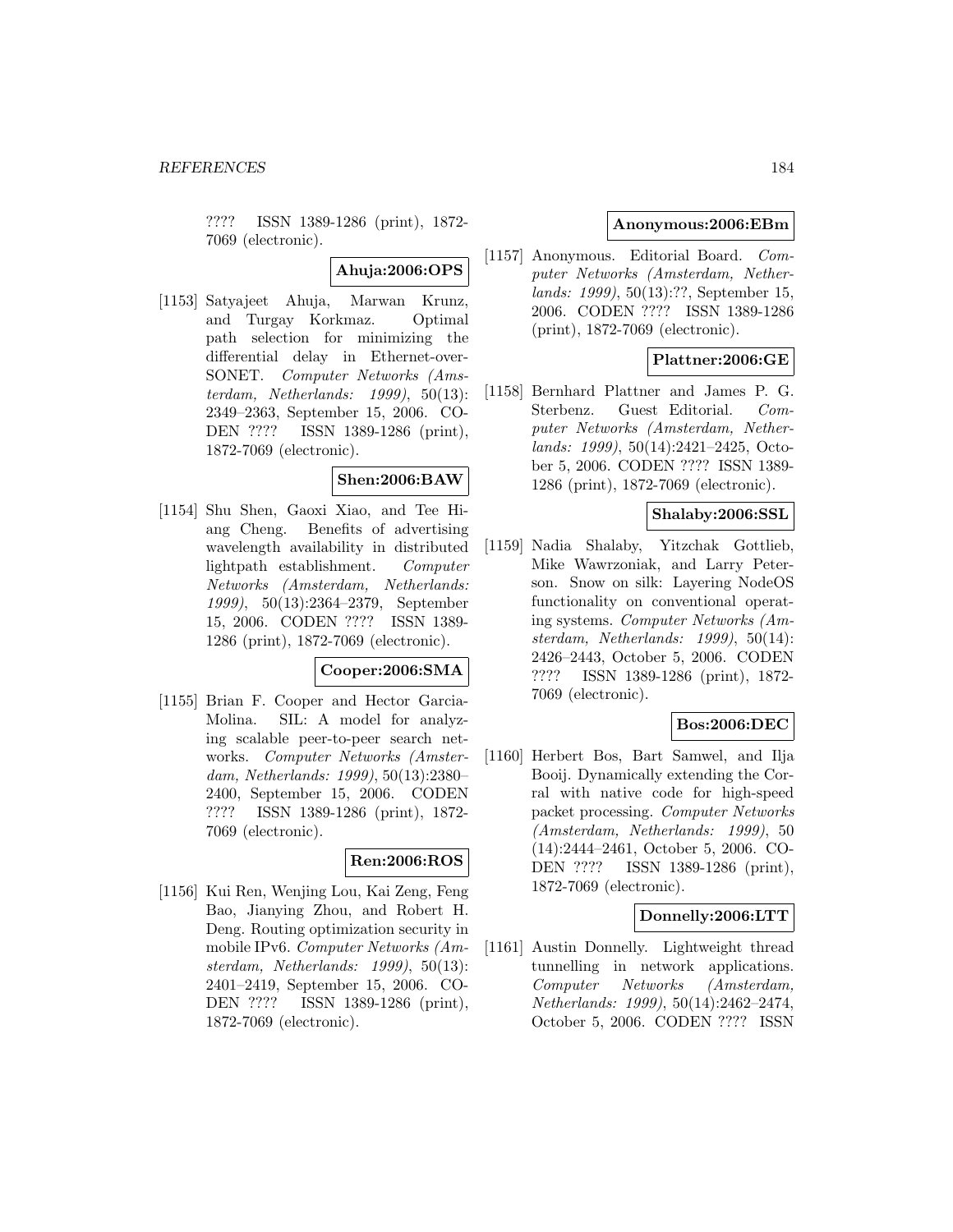1389-1286 (print), 1872-7069 (electronic).

## **Dhillon:2006:BLA**

[1162] Chetan Singh Dhillon, Mary Bond, James Griffioen, and Kenneth L. Calvert. Building layered active services. Computer Networks (Amsterdam, Netherlands: 1999), 50(14):2475– 2487, October 5, 2006. CODEN ???? ISSN 1389-1286 (print), 1872- 7069 (electronic).

#### **Schmid:2006:HFS**

[1163] S. Schmid, T. Chart, M. Sifalakis, and A. C. Scott. A highly flexible service composition framework for real-life networks. Computer Networks (Amsterdam, Netherlands: 1999), 50(14): 2488–2505, October 5, 2006. CODEN ???? ISSN 1389-1286 (print), 1872- 7069 (electronic).

#### **Solarski:2006:DMC**

[1164] Marcin Solarski, Matthias Bossardt, and Thomas Becker. Deployment and management of component-based services in active networks. Computer Networks (Amsterdam, Netherlands: 1999), 50(14):2506–2518, October 5, 2006. CODEN ???? ISSN 1389- 1286 (print), 1872-7069 (electronic).

#### **Smith:2006:LRP**

[1165] Paul Smith, Steven Simpson, and David Hutchison. Locating resources in a programmable networking environment. Computer Networks (Amsterdam, Netherlands: 1999), 50(14): 2519–2531, October 5, 2006. CODEN ???? ISSN 1389-1286 (print), 1872- 7069 (electronic).

### **Sehgal:2006:FCB**

[1166] Amit Sehgal, Kenneth L. Calvert, and James Griffioen. A flexible concastbased grouping service. Computer Networks (Amsterdam, Netherlands: 1999), 50(14):2532–2547, October 5, 2006. CODEN ???? ISSN 1389-1286 (print), 1872-7069 (electronic).

#### **Anagnostakis:2006:FNM**

[1167] K. G. Anagnostakis, M. B. Greenwald, S. Ioannidis, D. Li, and J. M. Smith. Flexible network monitoring with FLAME. Computer Networks (Amsterdam, Netherlands: 1999), 50 (14):2548–2563, October 5, 2006. CO-DEN ???? ISSN 1389-1286 (print), 1872-7069 (electronic).

#### **Rogers:2006:AAN**

[1168] Craig Milo Rogers. ANQL – An Active Networks Query Language. Computer Networks (Amsterdam, Netherlands: 1999), 50(14):2564–2576, October 5, 2006. CODEN ???? ISSN 1389- 1286 (print), 1872-7069 (electronic).

#### **Anonymous:2006:EBn**

[1169] Anonymous. Editorial Board. Computer Networks (Amsterdam, Netherlands: 1999), 50(14):??, October 5, 2006. CODEN ???? ISSN 1389-1286 (print), 1872-7069 (electronic).

#### **Pack:2006:CEA**

[1170] Sangheon Pack, Kyoungae Kim, and Yanghee Choi. A cost-effective approach to selective IP paging scheme using explicit multicast. Computer Networks (Amsterdam, Netherlands: 1999), 50(15):2577–2594, October 18, 2006. CODEN ???? ISSN 1389-1286 (print), 1872-7069 (electronic).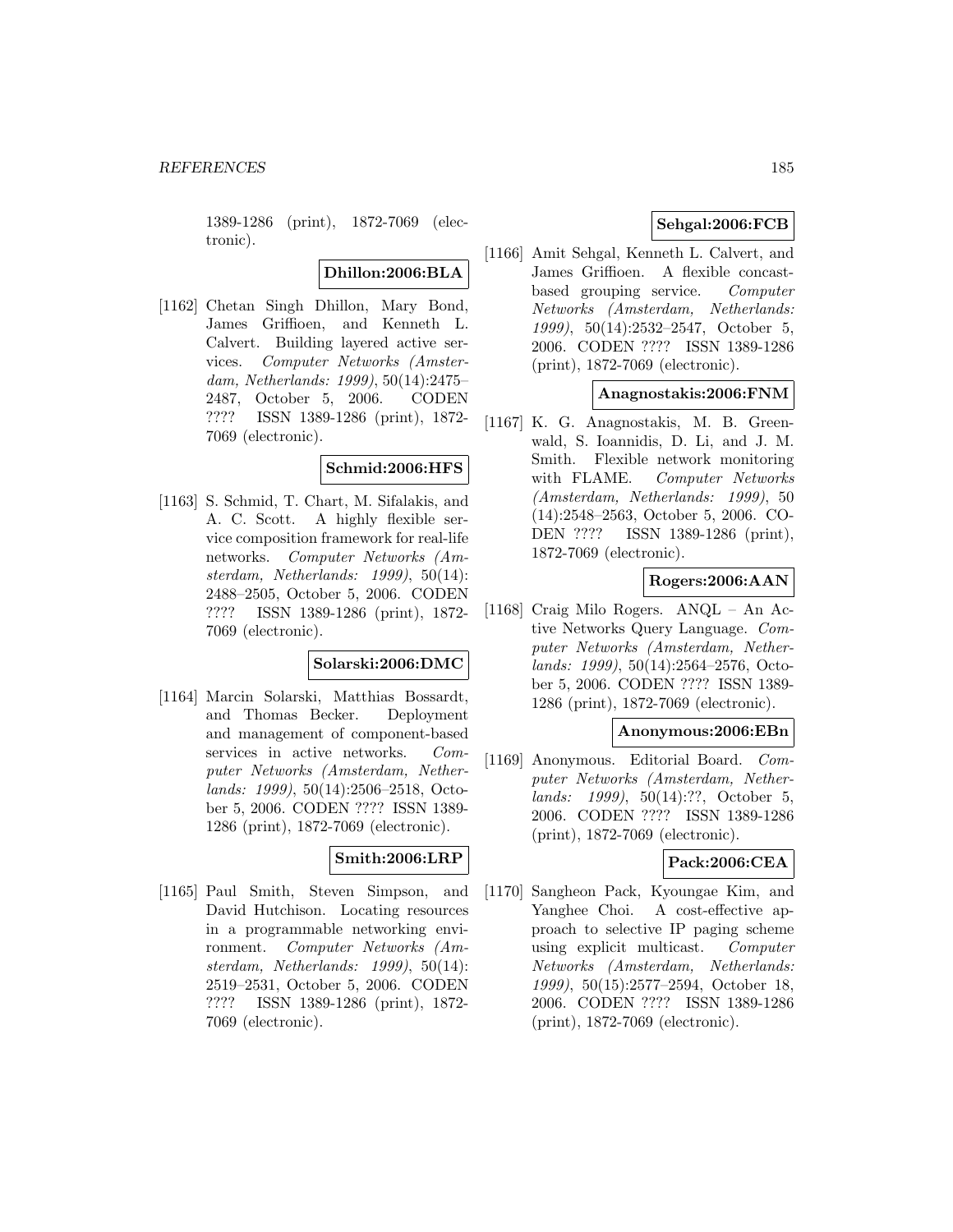#### **Vidhyashankar:2006:SAS**

[1171] V. Vidhyashankar, B. S. Manoj, and C. Siva Ram Murthy. Slot allocation schemes for delay sensitive traffic support in asynchronous wireless mesh networks. Computer Networks (Amsterdam, Netherlands: 1999), 50(15): 2595–2613, October 18, 2006. CODEN ???? ISSN 1389-1286 (print), 1872- 7069 (electronic).

### **Li:2006:ERM**

[1172] Jiang Li, Murat Yuksel, and Shivkumar Kalyanaraman. Explicit rate multicast congestion control. Computer Networks (Amsterdam, Netherlands: 1999), 50 (15):2614–2640, October 18, 2006. CO-DEN ???? ISSN 1389-1286 (print), 1872-7069 (electronic).

### **Rajendran:2006:OQS**

[1173] Raj Kumar Rajendran and Dan Rubenstein. Optimizing the quality of scalable video streams on P2P networks. Computer Networks (Amsterdam, Netherlands: 1999), 50(15):2641– 2658, October 18, 2006. CODEN ???? ISSN 1389-1286 (print), 1872- 7069 (electronic).

#### **Meddahi:2006:PMM**

[1174] Ahmed Meddahi and Hossam Afifi. "Packet-E-Model": E-Model for VoIP quality evaluation. Computer Networks (Amsterdam, Netherlands: 1999), 50 (15):2659–2675, October 18, 2006. CO-DEN ???? ISSN 1389-1286 (print), 1872-7069 (electronic).

#### **Cho:2006:FSM**

[1175] Chia Yuan Cho, Winston Khoon Guan Seah, and Yong Huat Chew. A framework and source model for design and

evaluation of Robust Header Compression. Computer Networks (Amsterdam, Netherlands: 1999), 50(15):2676– 2712, October 18, 2006. CODEN ???? ISSN 1389-1286 (print), 1872- 7069 (electronic).

### **Wang:2006:CMA**

[1176] Wenye Wang and Guoliang Xue. A cost-minimization algorithm for fast location tracking in mobile wireless networks. Computer Networks (Amsterdam, Netherlands: 1999), 50(15):2713– 2726, October 18, 2006. CODEN ???? ISSN 1389-1286 (print), 1872- 7069 (electronic).

### **Hui:2006:SWO**

[1177] Ken Y. K. Hui, John C. S. Lui, and David K. Y. Yau. Small-world overlay P2P networks: Construction, management and handling of dynamic flash crowds. Computer Networks (Amsterdam, Netherlands: 1999), 50(15): 2727–2746, October 18, 2006. CODEN ???? ISSN 1389-1286 (print), 1872- 7069 (electronic).

#### **St-Hilaire:2006:UUN**

[1178] Marc St-Hilaire, Steven Chamberland, and Samuel Pierre. Uplink UMTS network design—an integrated approach. Computer Networks (Amsterdam, Netherlands: 1999), 50(15): 2747–2761, October 18, 2006. CODEN ???? ISSN 1389-1286 (print), 1872- 7069 (electronic).

#### **Li:2006:ITP**

[1179] Jung-Shian Li and Chuan-Gang Liu. Improve TCP performance with a novel adaptive queue management scheme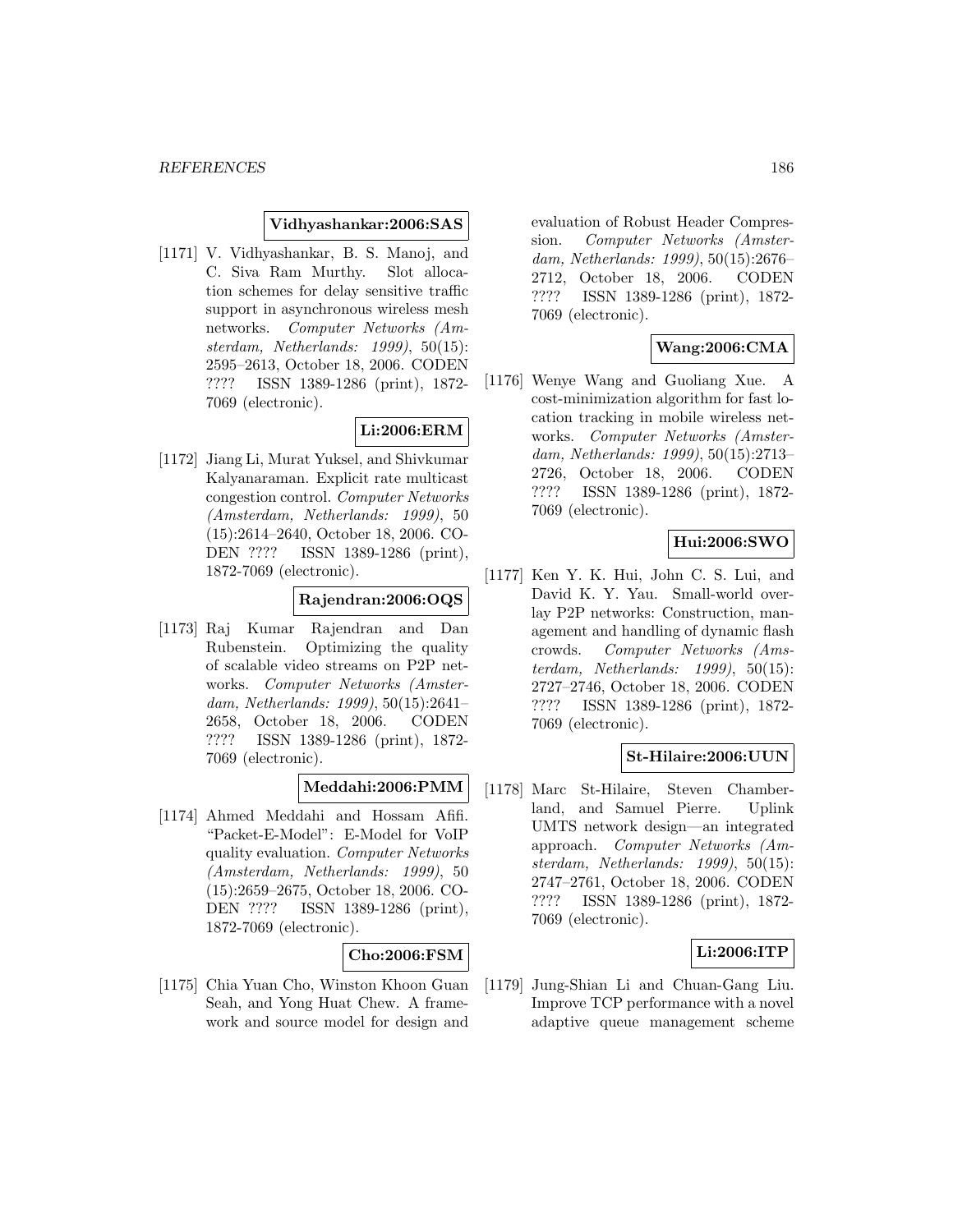in IEEE 802.17 RPR optical networks. Computer Networks (Amsterdam, Netherlands: 1999), 50(15):2762– 2786, October 18, 2006. CODEN ???? ISSN 1389-1286 (print), 1872- 7069 (electronic).

### **Gupta:2006:PRL**

[1180] Aparna Gupta, Shivkumar Kalyanaraman, and Lingyi Zhang. Pricing of risk for loss guaranteed intra-domain Internet service contracts. Computer Networks (Amsterdam, Netherlands: 1999), 50(15):2787–2804, October 18, 2006. CODEN ???? ISSN 1389-1286 (print), 1872-7069 (electronic).

## **Kowalik:2006:RTF**

[1181] Karol Kowalik and Martin Collier. Reducing traffic fluctuations of link state QoS routing algorithms in virtual circuit networks. Computer Networks (Amsterdam, Netherlands: 1999), 50 (15):2805–2819, October 18, 2006. CO-DEN ???? ISSN 1389-1286 (print), 1872-7069 (electronic).

#### **Meng:2006:CMM**

[1182] Xiaoqiao Meng, Thyaga Nandagopal, Li Li, and Songwu Lu. Contour maps: Monitoring and diagnosis in sensor networks. Computer Networks (Amsterdam, Netherlands: 1999), 50(15):2820– 2838, October 18, 2006. CODEN ???? ISSN 1389-1286 (print), 1872- 7069 (electronic).

## **Liu:2006:MLS**

[1183] Hai Liu, Pengjun Wan, and Xiaohua Jia. Maximal lifetime scheduling for  $K$  to 1 sensor-target surveillance networks. Computer Networks (Amsterdam, Netherlands: 1999), 50(15):2839–

2854, October 18, 2006. CODEN ???? ISSN 1389-1286 (print), 1872- 7069 (electronic).

### **Wei:2006:CAH**

[1184] Qing Wei, Károly Farkas, Christian Prehofer, Paulo Mendes, and Bernhard Plattner. Context-aware handover using active network technology. Computer Networks (Amsterdam, Netherlands: 1999), 50(15):2855–2872, October 18, 2006. CODEN ???? ISSN 1389- 1286 (print), 1872-7069 (electronic).

#### **Wu:2006:ERI**

[1185] Huaming Wu and Alhussein A. Abouzeid. Error resilient image transport in wireless sensor networks. Computer Networks (Amsterdam, Netherlands: 1999), 50(15):2873–2887, October 18, 2006. CODEN ???? ISSN 1389- 1286 (print), 1872-7069 (electronic).

#### **Chai:2006:LMG**

[1186] Ning Chai, Boon Sain Yeo, and Yong Huat Chew. Location management for GPRS. Computer Networks (Amsterdam, Netherlands: 1999), 50 (15):2888–2901, October 18, 2006. CO-DEN ???? ISSN 1389-1286 (print), 1872-7069 (electronic).

#### **Kwon:2006:GRP**

[1187] Sungoh Kwon and Ness B. Shroff. Geographic routing in the presence of location errors. Computer Networks (Amsterdam, Netherlands: 1999), 50(15): 2902–2917, October 18, 2006. CODEN ???? ISSN 1389-1286 (print), 1872- 7069 (electronic).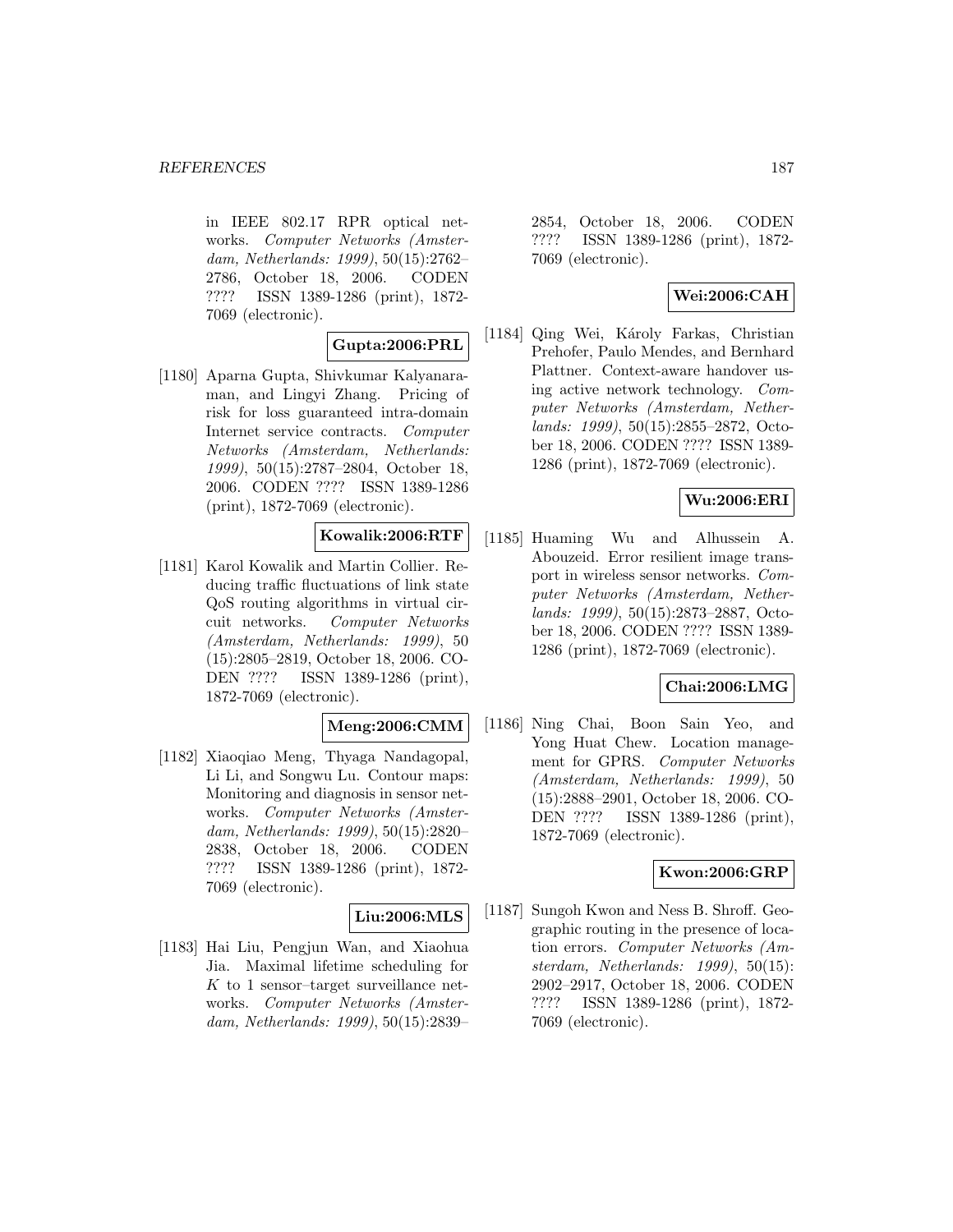#### **Anonymous:2006:EBo**

[1188] Anonymous. Editorial Board. Computer Networks (Amsterdam, Netherlands: 1999), 50(15):??, October 18, 2006. CODEN ???? ISSN 1389-1286 (print), 1872-7069 (electronic).

## **He:2006:SSS**

[1189] Guanghui He and Jennifer C. Hou. On sampling self-similar Internet traffic. Computer Networks (Amsterdam, Netherlands: 1999), 50(16):2919– 2936, November 14, 2006. CODEN ???? ISSN 1389-1286 (print), 1872- 7069 (electronic).

### **Gavalas:2006:LCI**

[1190] Damianos Gavalas and Christina Tanya Politi. Low-cost itineraries for multihop agents designed for scalable monitoring of multiple subnets. Computer Networks (Amsterdam, Netherlands: 1999), 50(16):2937–2952, November 14, 2006. CODEN ???? ISSN 1389- 1286 (print), 1872-7069 (electronic).

### **McDaniel:2006:OAI**

[1191] Patrick McDaniel, William Aiello, Kevin Butler, and John Ioannidis. Origin authentication in interdomain routing. Computer Networks (Amsterdam, Netherlands: 1999), 50(16):2953– 2980, November 14, 2006. CODEN ???? ISSN 1389-1286 (print), 1872- 7069 (electronic).

#### **Vacirca:2006:ADT**

[1192] Francesco Vacirca, Thomas Ziegler, and Eduard Hasenleithner. An algorithm to detect TCP spurious timeouts and its application to operational UMTS/GPRS networks. Computer

Networks (Amsterdam, Netherlands: 1999), 50(16):2981–3001, November 14, 2006. CODEN ???? ISSN 1389- 1286 (print), 1872-7069 (electronic).

## **Chen:2006:GTA**

[1193] Kuan-Ta Chen, Polly Huang, and Chin-Laung Lei. Game traffic analysis: An MMORPG perspective. Computer Networks (Amsterdam, Netherlands: 1999), 50(16):3002–3023, November 14, 2006. CODEN ???? ISSN 1389- 1286 (print), 1872-7069 (electronic).

## **Yu:2006:PSM**

[1194] Ming Yu, Wenjui Li, and Li jin W. Chung. A practical scheme for MPLS fault monitoring and alarm correlation in backbone networks. Computer Networks (Amsterdam, Netherlands: 1999), 50(16):3024– 3042, November 14, 2006. CODEN ???? ISSN 1389-1286 (print), 1872- 7069 (electronic).

#### **Balon:2006:SDF**

[1195] Simon Balon, Laurent Mélon, and Guy Leduc. A scalable and decentralized fast-rerouting scheme with efficient bandwidth sharing. Computer Networks (Amsterdam, Netherlands: 1999), 50(16):3043–3063, November 14, 2006. CODEN ???? ISSN 1389- 1286 (print), 1872-7069 (electronic).

#### **Zeinalipour-Yazti:2006:STA**

[1196] Demetrios Zeinalipour-Yazti and Vana Kalogeraki. Structuring topologically aware overlay networks using domain names. Computer Networks (Amsterdam, Netherlands: 1999), 50(16):3064– 3082, November 14, 2006. CODEN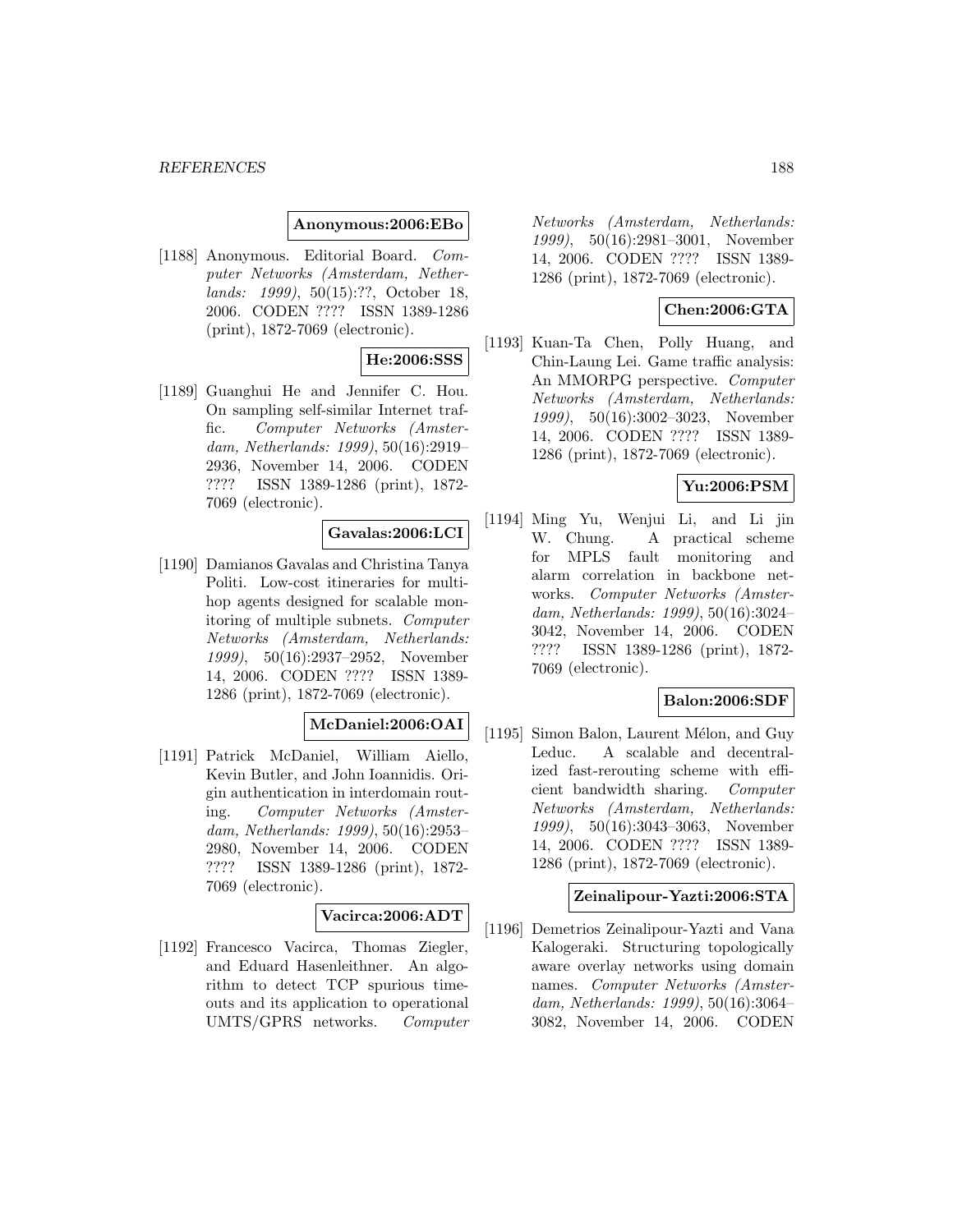???? ISSN 1389-1286 (print), 1872- 7069 (electronic).

**Lam:2006:FRS**

[1197] Simon S. Lam and Huaiyu Liu. Failure recovery for structured P2P networks: Protocol design and performance under churn. Computer Networks (Amsterdam, Netherlands: 1999), 50(16): 3083–3104, November 14, 2006. CO-DEN ???? ISSN 1389-1286 (print), 1872-7069 (electronic).

## **Hamad:2006:MWR**

[1198] Ashraf Hamad, Tao Wu, Ahmed E. Kamal, and Arun K. Somani. On multicasting in wavelength-routing mesh networks. Computer Networks (Amsterdam, Netherlands: 1999), 50(16): 3105–3164, November 14, 2006. CO-DEN ???? ISSN 1389-1286 (print), 1872-7069 (electronic).

#### **Gao:2006:CEG**

[1199] Zhenguo Gao, Ling Wang, Mei Yang, and Xiaozong Yang. CNPGSDP: An efficient group-based service discovery protocol for MANETs. Computer Networks (Amsterdam, Netherlands: 1999), 50(16):3165–3182, November 14, 2006. CODEN ???? ISSN 1389- 1286 (print), 1872-7069 (electronic).

### **Dolev:2006:IRA**

[1200] Danny Dolev, Sugih Jamin, Osnat (Ossi) Mokryn, and Yuval Shavitt. Internet resiliency to attacks and failures under BGP policy routing. Computer Networks (Amsterdam, Netherlands: 1999), 50(16):3183– 3196, November 14, 2006. CODEN ???? ISSN 1389-1286 (print), 1872- 7069 (electronic).

#### **Guillaume:2006:RMD**

[1201] Jean-Loup Guillaume, Matthieu Latapy, and Damien Magoni. Relevance of massively distributed explorations of the Internet topology: Qualitative results. Computer Networks (Amsterdam, Netherlands: 1999), 50(16):3197– 3224, November 14, 2006. CODEN ???? ISSN 1389-1286 (print), 1872- 7069 (electronic).

### **Anonymous:2006:EBp**

[1202] Anonymous. Editorial Board. Computer Networks (Amsterdam, Netherlands: 1999), 50(16):??, November 14, 2006. CODEN ???? ISSN 1389-1286 (print), 1872-7069 (electronic).

#### **Xenakis:2006:GCO**

[1203] Christos Xenakis, Nikolaos Laoutaris, Lazaros Merakos, and Ioannis Stavrakakis. A generic characterization of the overheads imposed by IPsec and associated cryptographic algorithms. Computer Networks (Amsterdam, Netherlands: 1999), 50(17):3225–3241, December 5, 2006. CODEN ???? ISSN 1389-1286 (print), 1872-7069 (electronic).

#### **Touati:2006:GNB**

[1204] Corinne Touati, Eitan Altman, and Jérôme Galtier. Generalized Nash Bargaining Solution for bandwidth allocation. Computer Networks (Amsterdam, Netherlands: 1999), 50(17):3242– 3263, December 5, 2006. CODEN ???? ISSN 1389-1286 (print), 1872- 7069 (electronic).

#### **Campo:2006:PLD**

[1205] Celeste Campo, Carlos García-Rubio, Andrés Marín López, and Florina Al-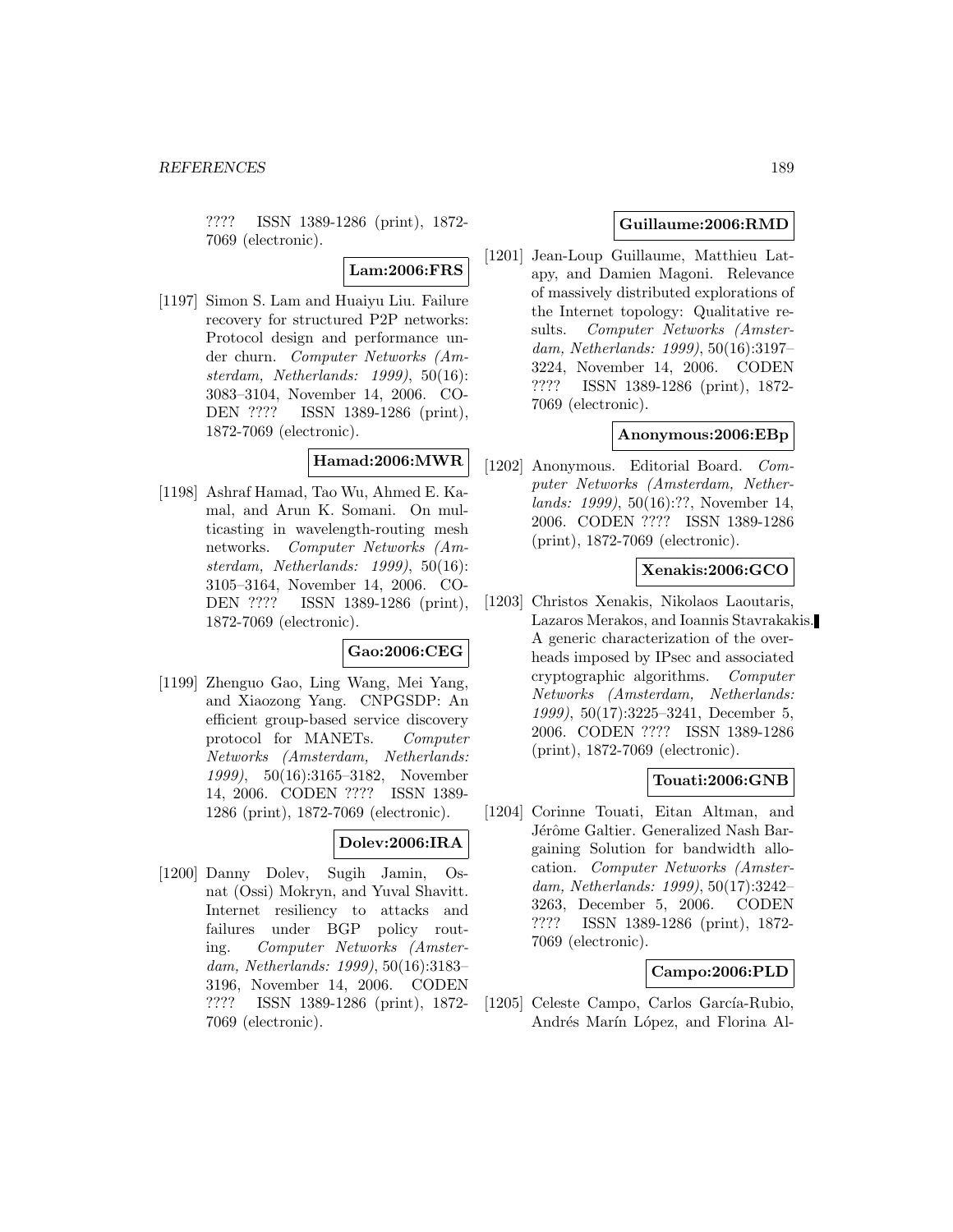menárez. PDP: A lightweight discovery protocol for local-scope interactions in wireless ad hoc networks. Computer Networks (Amsterdam, Netherlands: 1999), 50(17):3264–3283, December 5, 2006. CODEN ???? ISSN 1389-1286 (print), 1872-7069 (electronic).

### **Bauer:2006:TAC**

[1206] Daniel Bauer, John N. Daigle, Ilias Iliadis, and Paolo Scotton. Topology aggregation for combined additive and restrictive metrics. Computer Networks (Amsterdam, Netherlands: 1999), 50 (17):3284–3299, December 5, 2006. CODEN ???? ISSN 1389-1286 (print), 1872-7069 (electronic).

### **Cheng:2006:RDB**

[1207] Gang Cheng and Nirwan Ansari. Rate-distortion based link state update. Computer Networks (Amsterdam, Netherlands: 1999), 50(17):3300– 3314, December 5, 2006. CODEN ???? ISSN 1389-1286 (print), 1872- 7069 (electronic).

#### **Xiao:2006:BSL**

[1208] Li Xiao, Guanghui He, and Klara Nahrstedt. BGP session lifetime modeling in congested networks. Computer Networks (Amsterdam, Netherlands: 1999), 50(17):3315–3333, December 5, 2006. CODEN ???? ISSN 1389-1286 (print), 1872-7069 (electronic).

## **Ge:2006:MEI**

[1209] Yu Ge and Winston Seah. A method to efficiently integrate Internet Telephony call signaling with dynamic resource negotiation. Computer Networks (Amsterdam, Netherlands: 1999), 50(17): 3334–3352, December 5, 2006. CODEN

???? ISSN 1389-1286 (print), 1872- 7069 (electronic).

### **Christin:2006:QQS**

[1210] Nicolas Christin and Jörg Liebeherr. The QoSbox: Quantitative service differentiation in BSD routers. Computer Networks (Amsterdam, Netherlands: 1999), 50(17):3353–3374, December 5, 2006. CODEN ???? ISSN 1389-1286 (print), 1872-7069 (electronic).

### **Er:2006:PAM**

[1211] Inn Inn Er and Winston K. G. Seah. Performance analysis of mobility-based d-hop (MobDHop) clustering algorithm for mobile ad hoc networks. Computer Networks (Amsterdam, Netherlands: 1999), 50(17):3375–3399, December 5, 2006. CODEN ???? ISSN 1389-1286 (print), 1872-7069 (electronic).

#### **Xiao:2006:NFA**

[1212] Shi Xiao, Gaoxi Xiao, and Yiu-Wing Leung. A network flow approach for static and dynamic traffic grooming in WDM networks. Computer Networks (Amsterdam, Netherlands: 1999), 50 (17):3400–3415, December 5, 2006. CODEN ???? ISSN 1389-1286 (print), 1872-7069 (electronic).

#### **Fu:2006:BQS**

[1213] Xiaoming Fu, Hannes Tschofenig, and Dieter Hogrefe. Beyond QoS signaling: A new generic IP signaling framework. Computer Networks (Amsterdam, Netherlands: 1999), 50(17):3416– 3433, December 5, 2006. CODEN ???? ISSN 1389-1286 (print), 1872- 7069 (electronic).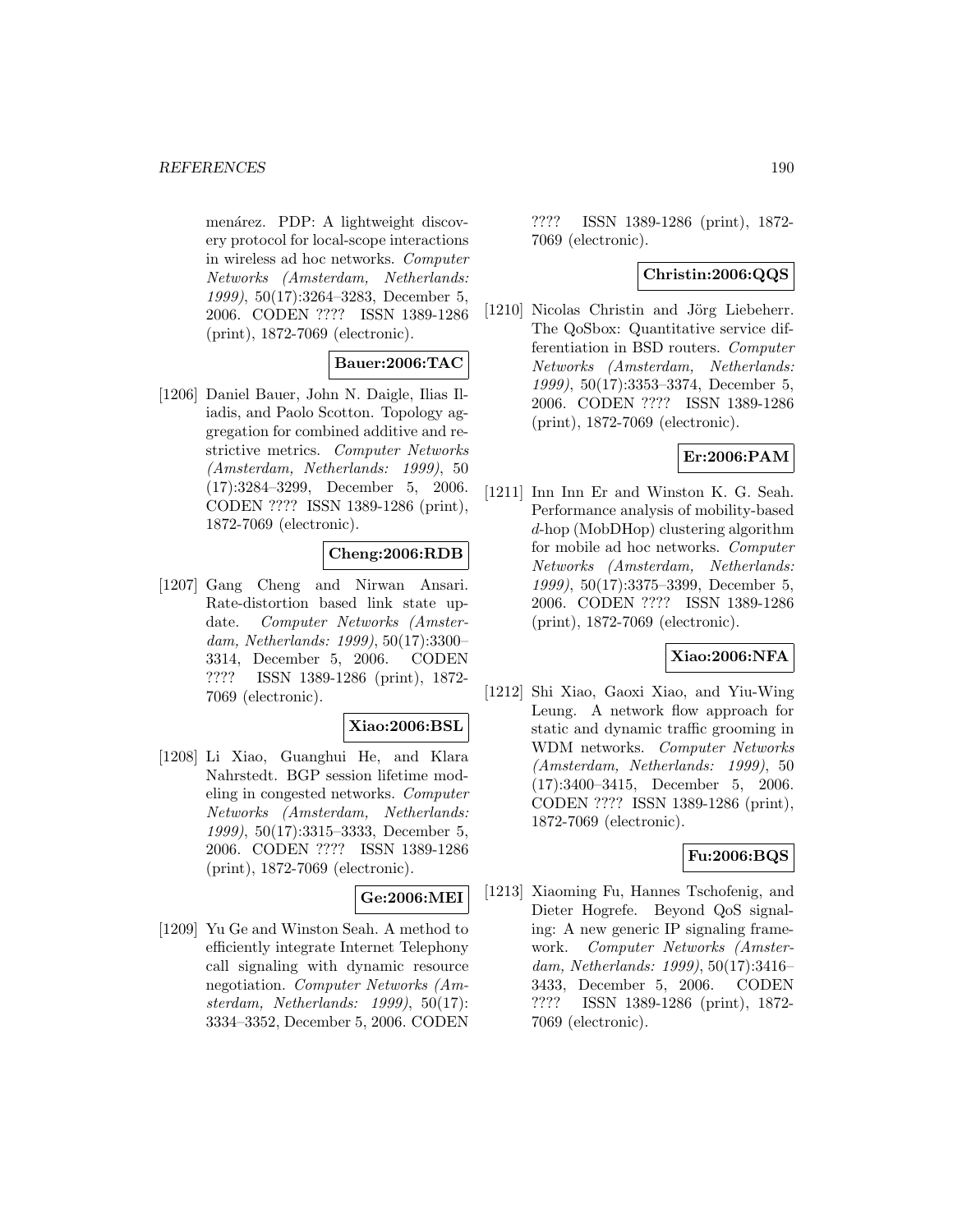# **Na:2006:GNG**

[1214] Jongkeun Na and Chong kwon Kim. GLR: A novel geographic routing scheme for large wireless ad hoc networks. Computer Networks (Amsterdam, Netherlands: 1999), 50(17):3434– 3448, December 5, 2006. CODEN ???? ISSN 1389-1286 (print), 1872- 7069 (electronic).

## **Gu:2006:DHM**

[1215] Yaoyao Gu, Doruk Bozdağ, Robert W. Brewer, and Eylem Ekici. Data harvesting with mobile elements in wireless sensor networks. Computer Networks (Amsterdam, Netherlands: 1999), 50 (17):3449–3465, December 5, 2006. CODEN ???? ISSN 1389-1286 (print), 1872-7069 (electronic).

### **Tugcu:2006:AMC**

[1216] Tuna Tugcu, H. Birkan Yilmaz, and Feodor Vainstein. Analytical modeling of CAC in next generation wireless systems. Computer Networks (Amsterdam, Netherlands: 1999), 50(17): 3466–3484, December 5, 2006. CODEN ???? ISSN 1389-1286 (print), 1872- 7069 (electronic).

## **Risson:2006:SRT**

[1217] John Risson and Tim Moors. Survey of research towards robust peer-to-peer networks: Search methods. Computer Networks (Amsterdam, Netherlands: 1999), 50(17):3485–3521, December 5, 2006. CODEN ???? ISSN 1389-1286 (print), 1872-7069 (electronic).

#### **Anonymous:2006:EBq**

[1218] Anonymous. Editorial Board. Computer Networks (Amsterdam, Netherlands: 1999), 50(17):??, December 5,

2006. CODEN ???? ISSN 1389-1286 (print), 1872-7069 (electronic).

#### **Pao:2006:EPC**

[1219] Derek Pao, Yiu Keung Li, and Peng Zhou. Efficient packet classification using TCAMs. Computer Networks (Amsterdam, Netherlands: 1999), 50(18): 3523–3535, December 21, 2006. CO-DEN ???? ISSN 1389-1286 (print), 1872-7069 (electronic).

#### **Ma:2006:TMS**

[1220] Miao Ma. Tabu marking scheme to speedup IP traceback. Computer Networks (Amsterdam, Netherlands: 1999), 50(18):3536–3549, December 21, 2006. CODEN ???? ISSN 1389-1286 (print), 1872-7069 (electronic).

#### **Sahasrabudhe:2006:POB**

[1221] Amol Sahasrabudhe and D. Manjunath. Performance of optical burst switched networks: A two moment analysis. Computer Networks (Amsterdam, Netherlands: 1999), 50(18):3550– 3563, December 21, 2006. CODEN ???? ISSN 1389-1286 (print), 1872- 7069 (electronic).

#### **Monaco:2006:UOD**

[1222] U. Monaco, F. Cuomo, T. Melodia, F. Ricciato, and M. Borghini. Understanding optimal data gathering in the energy and latency domains of a wireless sensor network. Computer Networks (Amsterdam, Netherlands: 1999), 50(18):3564–3584, December 21, 2006. CODEN ???? ISSN 1389-1286 (print), 1872-7069 (electronic).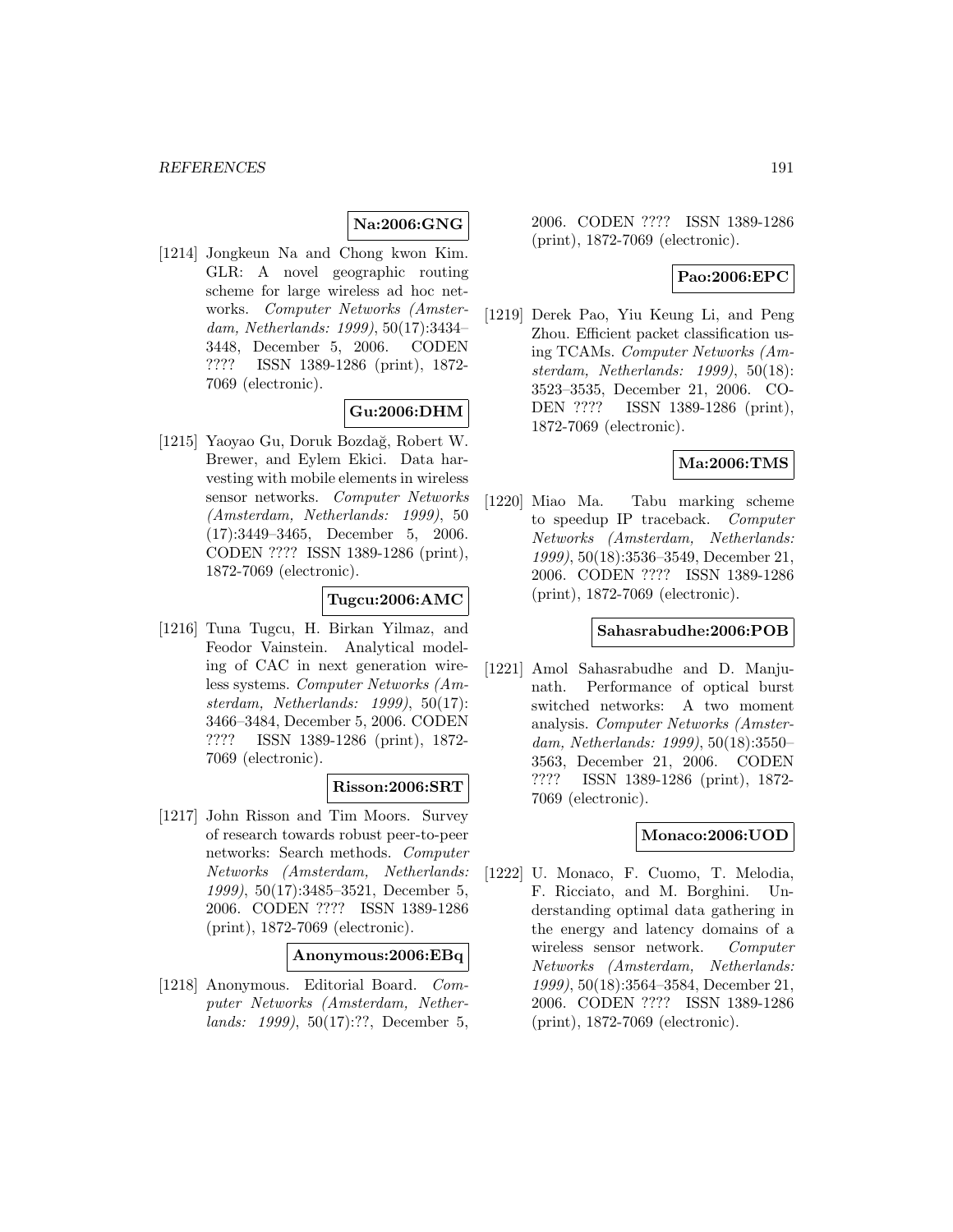### **Zhang:2006:GFC**

[1223] Hongwei Zhang and Anish Arora. Guaranteed fault containment and local stabilization in routing. Computer Networks (Amsterdam, Netherlands: 1999), 50(18):3585–3607, December 21, 2006. CODEN ???? ISSN 1389-1286 (print), 1872-7069 (electronic).

### **Mundur:2006:OSA**

[1224] Padmavathi Mundur and Poorva Arankalle. Optimal server allocations for streaming multimedia applications on the Internet. Computer Networks (Amsterdam, Netherlands: 1999), 50 (18):3608–3621, December 21, 2006. CODEN ???? ISSN 1389-1286 (print), 1872-7069 (electronic).

### **Dong:2006:LLP**

[1225] Yingfei Dong, Changho Choi, and Zhi-Li Zhang. LIPS: A lightweight permit system for packet source origin accountability. Computer Networks (Amsterdam, Netherlands: 1999), 50(18): 3622–3641, December 21, 2006. CO-DEN ???? ISSN 1389-1286 (print), 1872-7069 (electronic).

#### **Rawat:2006:PPO**

[1226] Anuj Rawat and Mark A. Shayman. Preventing persistent oscillations and loops in IBGP configuration with route reflection. Computer Networks (Amsterdam, Netherlands: 1999), 50(18): 3642–3665, December 21, 2006. CO-DEN ???? ISSN 1389-1286 (print), 1872-7069 (electronic).

**Rammohan:2006:LMR**

[1227] N. Rammohan and C. Siva Ram Murthy. On-line multicast routing

with QoS constraints in WDM networks with no wavelength converters. Computer Networks (Amsterdam, Netherlands: 1999), 50(18):3666– 3685, December 21, 2006. CODEN ???? ISSN 1389-1286 (print), 1872- 7069 (electronic).

#### **Huang:2006:FTH**

[1228] Yin-Fu Huang and Min-Hsiu Chuang. Fault tolerance for home agents in mobile IP. Computer Networks (Amsterdam, Netherlands: 1999), 50(18):3686– 3700, December 21, 2006. CODEN ???? ISSN 1389-1286 (print), 1872- 7069 (electronic).

#### **Delicato:2006:EHS**

[1229] Flávia Delicato, Fábio Protti, Luci Pirmez, and José Ferreira de Rezende. An efficient heuristic for selecting active nodes in wireless sensor networks. Computer Networks (Amsterdam, Netherlands: 1999), 50(18):3701– 3720, December 21, 2006. CODEN ???? ISSN 1389-1286 (print), 1872- 7069 (electronic).

#### **Wu:2006:PBC**

[1230] Gang Wu, Edwin K. P. Chong, and Robert Givan. Predictive buffer control in delivering remotely stored video using proxy servers. Computer Networks (Amsterdam, Netherlands: 1999), 50 (18):3721–3742, December 21, 2006. CODEN ???? ISSN 1389-1286 (print), 1872-7069 (electronic).

#### **Zheng:2006:HRE**

[1231] Yanxing Zheng, Turgay Korkmaz, Wenhua Dou, and Jing Tian. Highly responsive and efficient QoS routing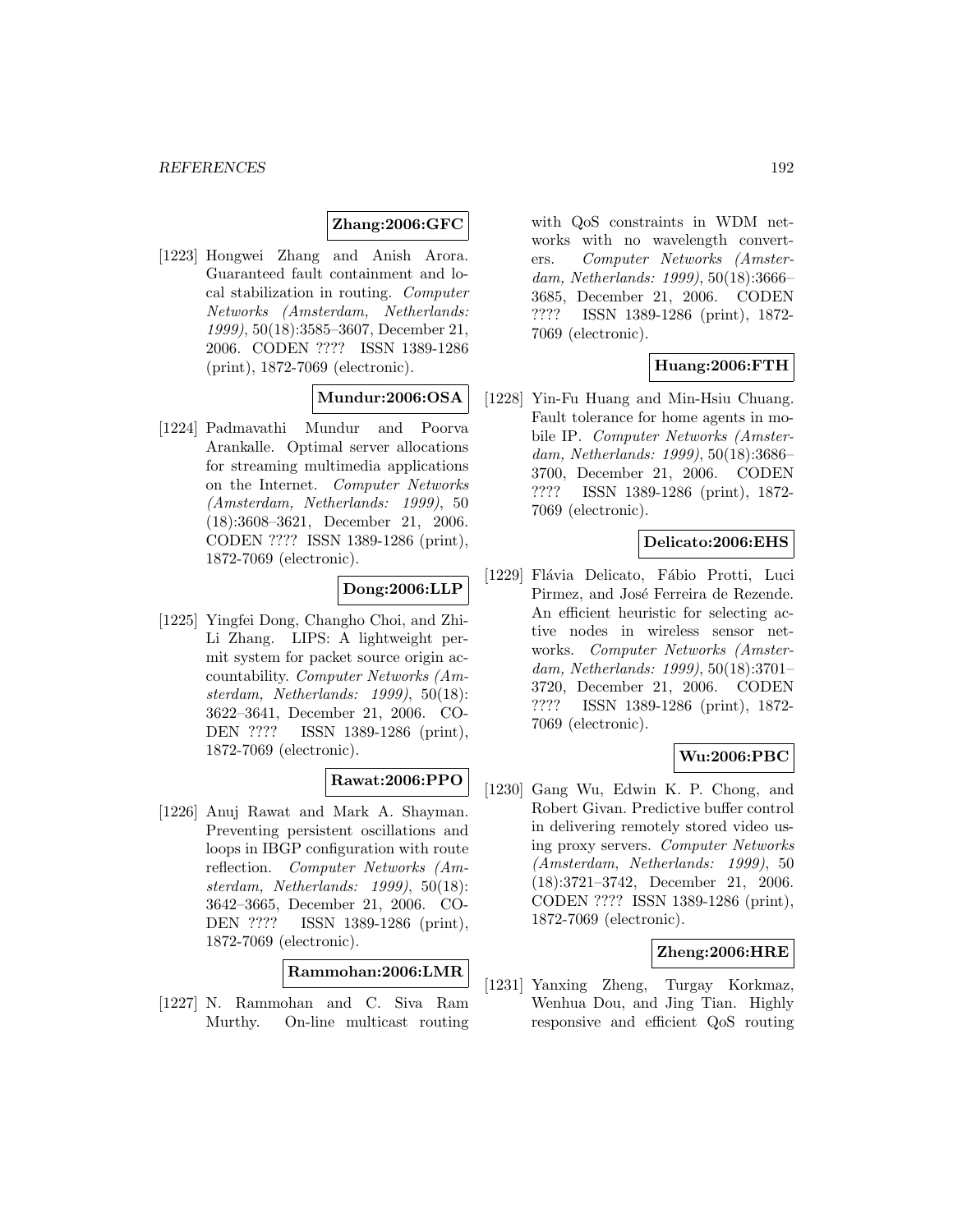using pre- and on-demand computations along with a new normal measure. Computer Networks (Amsterdam, Netherlands: 1999), 50(18):3743– 3762, December 21, 2006. CODEN ???? ISSN 1389-1286 (print), 1872- 7069 (electronic).

### **Bartolini:2006:SBA**

[1232] Novella Bartolini. Session based access control in geographically replicated Internet services. Computer Networks (Amsterdam, Netherlands: 1999), 50 (18):3763–3783, December 21, 2006. CODEN ???? ISSN 1389-1286 (print), 1872-7069 (electronic).

### **Zhou:2006:NRS**

[1233] Kaiyu Zhou, Kwan L. Yeung, and Victor O. K. Li. Nonlinear RED: A simple yet efficient active queue management scheme. Computer Networks (Amsterdam, Netherlands: 1999), 50(18):3784– 3794, December 21, 2006. CODEN ???? ISSN 1389-1286 (print), 1872- 7069 (electronic).

#### **Anonymous:2006:SIV**

[1234] Anonymous. Subject index volume 50. Computer Networks (Amsterdam, Netherlands: 1999), 50(18):3795– 3803, December 21, 2006. CODEN ???? ISSN 1389-1286 (print), 1872- 7069 (electronic).

#### **Sebe:2007:SSB**

[1235] Francesc Sebé and Josep Domingo-Ferrer. Scalability and security in biased many-to-one communication. Computer Networks (Amsterdam, Netherlands: 1999), 51(1):1–13, January 17, 2007. CODEN ???? ISSN

1389-1286 (print), 1872-7069 (electronic).

## **Careglio:2007:SCW**

[1236] D. Careglio, J. Solé Pareta, and S. Spadaro. Service category-towavelength selection technique for QoS support in connection-oriented optical packet switching. Computer Networks (Amsterdam, Netherlands: 1999), 51 (1):14–30, January 17, 2007. CODEN ???? ISSN 1389-1286 (print), 1872- 7069 (electronic).

### **To:2007:POH**

[1237] K. K. To and Jack Y. B. Lee. Parallel overlays for high data-rate multicast data transfer. Computer Networks (Amsterdam, Netherlands: 1999), 51 (1):31–42, January 17, 2007. CODEN ???? ISSN 1389-1286 (print), 1872- 7069 (electronic).

#### **Wang:2007:TDC**

[1238] Junfeng Wang, Lei Li, and Mingtian Zhou. Topological dynamics characterization for LEO satellite networks. Computer Networks (Amsterdam, Netherlands: 1999), 51(1): 43–53, January 17, 2007. CODEN ???? ISSN 1389-1286 (print), 1872- 7069 (electronic).

#### **Li:2007:IOS**

[1239] Zhi Li and Prasant Mohapatra. On investigating overlay service topologies. Computer Networks (Amsterdam, Netherlands: 1999), 51(1):54–68, January 17, 2007. CODEN ???? ISSN 1389-1286 (print), 1872-7069 (electronic).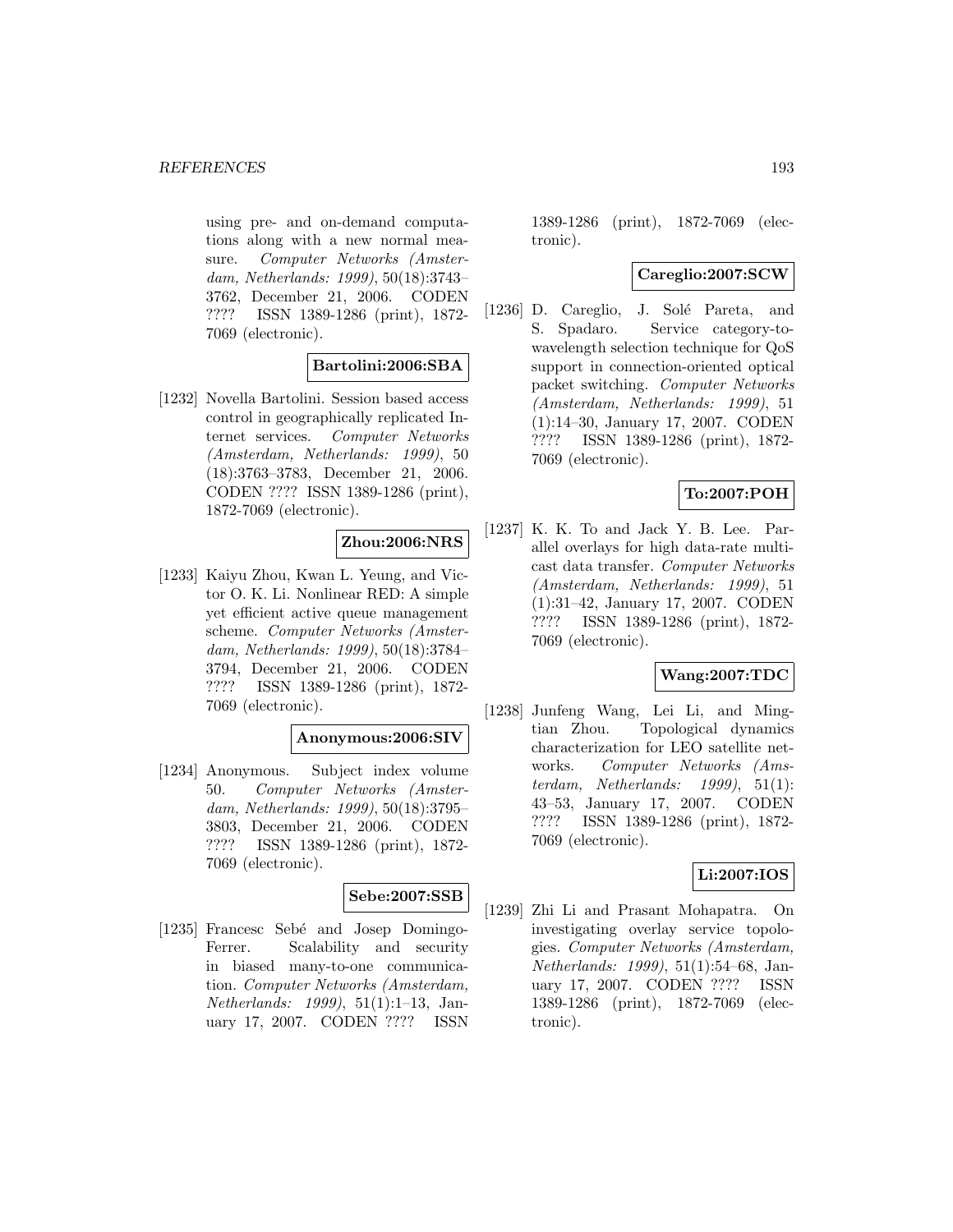#### **Zheng:2007:CCE**

[1240] Shanyu Zheng, David Manz, and Jim Alves-Foss. A communication– computation efficient group key algorithm for large and dynamic groups. Computer Networks (Amsterdam, Netherlands:  $1999$ ,  $51(1)$ : 69–93, January 17, 2007. CODEN ???? ISSN 1389-1286 (print), 1872- 7069 (electronic).

# **Tran:2007:DFT**

[1241] Hung Tuan Tran and Thomas Ziegler. A design framework towards the profitable operation of service overlay networks. Computer Networks (Amsterdam, Netherlands:  $1999$ ),  $51(1)$ : 94–113, January 17, 2007. CODEN ???? ISSN 1389-1286 (print), 1872- 7069 (electronic).

### **Carofiglio:2007:BFM**

[1242] G. Carofiglio, M. Garetto, E. Leonardi, A. Tarello, and M. Ajmone Marsan. Beyond fluid models: Modelling TCP mice in IP networks under nonstationary random traffic. Computer Networks (Amsterdam, Netherlands: 1999), 51(1):114–133, January 17, 2007. CODEN ???? ISSN 1389- 1286 (print), 1872-7069 (electronic).

#### **Feng:2007:LMB**

[1243] Li Feng, Qinglin Zhao, and Hanwen Zhang. Location management based on distance and direction for PCS networks. Computer Networks (Amsterdam, Netherlands: 1999), 51(1): 134–152, January 17, 2007. CODEN ???? ISSN 1389-1286 (print), 1872- 7069 (electronic).

# **Reddy:2007:PMQ**

[1244] T. Bheemarjuna Reddy, John P. John, and C. Siva Ram Murthy. Providing MAC QoS for multimedia traffic in 802.11e based multi-hop ad hoc wireless networks. Computer Networks (Amsterdam, Netherlands: 1999), 51 (1):153–176, January 17, 2007. CO-DEN ???? ISSN 1389-1286 (print), 1872-7069 (electronic).

## **Meng:2007:PPW**

[1245] Tao Meng and Hong-Fei Yan. On the peninsula phenomenon in web graph and its implications on web search. Computer Networks (Amsterdam, Netherlands:  $1999$ ),  $51(1)$ : 177–189, January 17, 2007. CODEN ???? ISSN 1389-1286 (print), 1872- 7069 (electronic).

### **Kutten:2007:ARD**

[1246] Shay Kutten and David Peleg. Asynchronous resource discovery in peerto-peer networks. Computer Networks (Amsterdam, Netherlands: 1999), 51 (1):190–206, January 17, 2007. CO-DEN ???? ISSN 1389-1286 (print), 1872-7069 (electronic).

## **Spadaro:2007:TAA**

[1247] Salvatore Spadaro, Alessandro D'Alessandro, Antonio Manzalini, and Josep Solé-Pareta. TRIDENT: An automated approach to traffic engineering in IP/MPLS over ASON/GMPLS networks. Computer Networks (Amsterdam, Netherlands: 1999), 51(1): 207–223, January 17, 2007. CODEN ???? ISSN 1389-1286 (print), 1872- 7069 (electronic).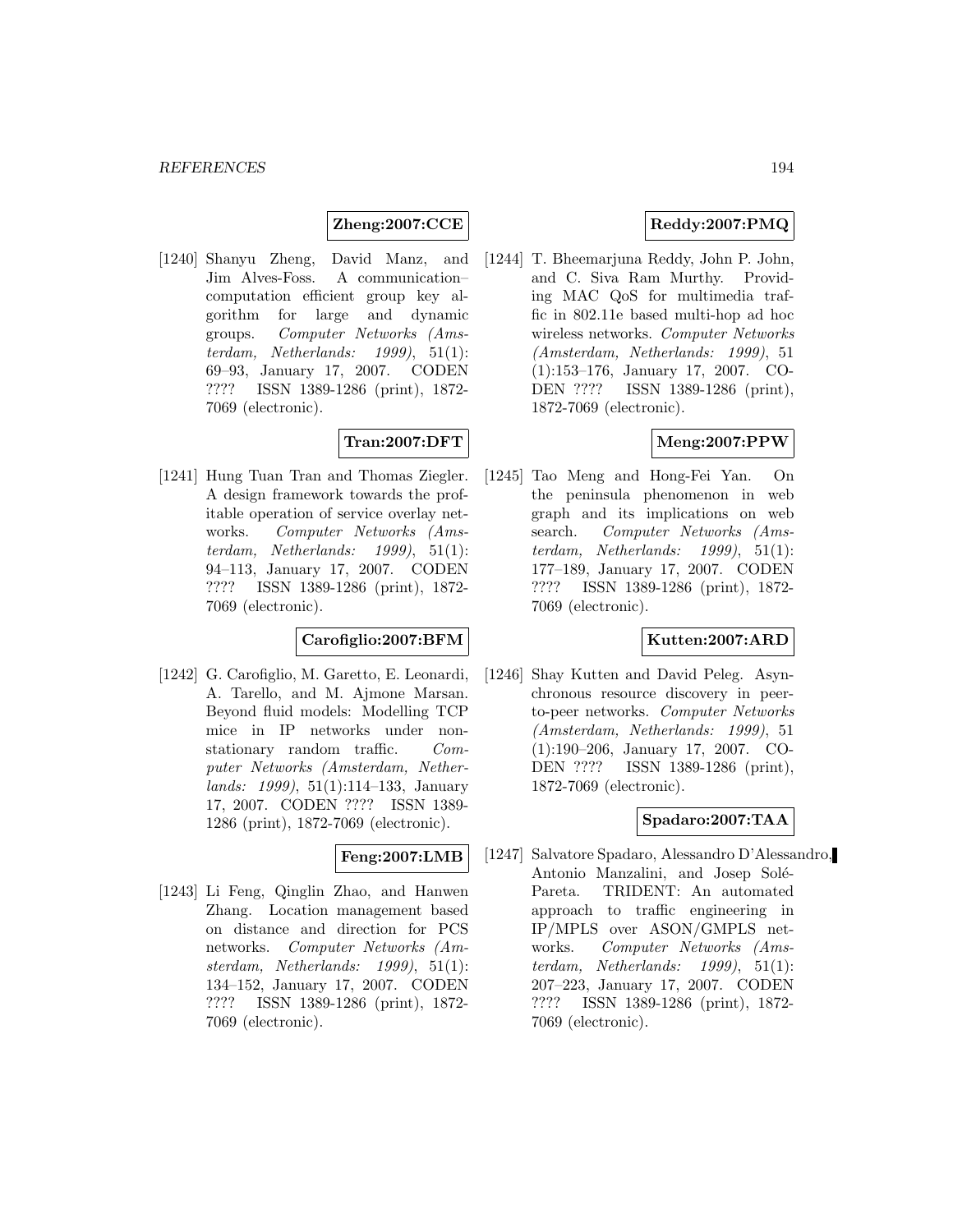**Hierons:2007:RCA**

[1248] R. M. Hierons and H. Ural. Reducing the cost of applying adaptive test cases. Computer Networks (Amsterdam, Netherlands: 1999), 51(1): 224–238, January 17, 2007. CODEN ???? ISSN 1389-1286 (print), 1872- 7069 (electronic).

#### **Khan:2007:SRA**

[1249] Javed I. Khan and Raid Y. Zaghal. Symbiotic rate adaptation for time sensitive elastic traffic with interactive transport. Computer Networks (Amsterdam, Netherlands: 1999), 51(1): 239–257, January 17, 2007. CODEN ???? ISSN 1389-1286 (print), 1872- 7069 (electronic).

### **Yamaguchi:2007:DPS**

[1250] Hirozumi Yamaguchi, Khaled El-Fakih, Gregor v. Bochmann, and Teruo Higashino. Deriving protocol specifications from service specifications written as Predicate/Transition-nets. Computer Networks (Amsterdam, Netherlands: 1999), 51(1):258–284, January 17, 2007. CODEN ???? ISSN 1389- 1286 (print), 1872-7069 (electronic).

#### **Hu:2007:SSW**

[1251] Fei Hu, Waqaas Siddiqui, and Krishna Sankar. Scalable security in Wireless Sensor and Actuator Networks (WSANs): Integration re-keying with routing. Computer Networks (Amsterdam, Netherlands: 1999), 51(1): 285–308, January 17, 2007. CODEN ???? ISSN 1389-1286 (print), 1872- 7069 (electronic).

#### **Postigo-Boix:2007:CEM**

[1252] Marcos Postigo-Boix, Joan Garcia-Haro, and Jose L. Melús-Moreno. A cost-efficient method for streaming stored content in a guaranteed QoS Internet. Computer Networks (Amsterdam, Netherlands: 1999), 51(1): 309–335, January 17, 2007. CODEN ???? ISSN 1389-1286 (print), 1872- 7069 (electronic).

### **Tang:2007:MGR**

[1253] Wenting Tang, Yun Fu, Ludmila Cherkasova, and Amin Vahdat. Modeling and generating realistic streaming media server workloads. Computer Networks (Amsterdam, Netherlands: 1999), 51(1):336–356, January 17, 2007. CODEN ???? ISSN 1389- 1286 (print), 1872-7069 (electronic).

#### **Anonymous:2007:EBa**

[1254] Anonymous. Editorial Board. Computer Networks (Amsterdam, Netherlands: 1999), 51(1):??, January 17, 2007. CODEN ???? ISSN 1389-1286 (print), 1872-7069 (electronic).

#### **Reiff-Marganiec:2007:GE**

[1255] Stephan Reiff-Marganiec and Mark D. Ryan. Guest Editorial. Computer Networks (Amsterdam, Netherlands: 1999), 51(2):357–358, February 7, 2007. CODEN ???? ISSN 1389-1286 (print), 1872-7069 (electronic).

#### **Weiss:2007:TCW**

[1256] M. Weiss, B. Esfandiari, and Y. Luo. Towards a classification of web service feature interactions. Computer Networks (Amsterdam, Netherlands: 1999), 51(2):359–381, February 7,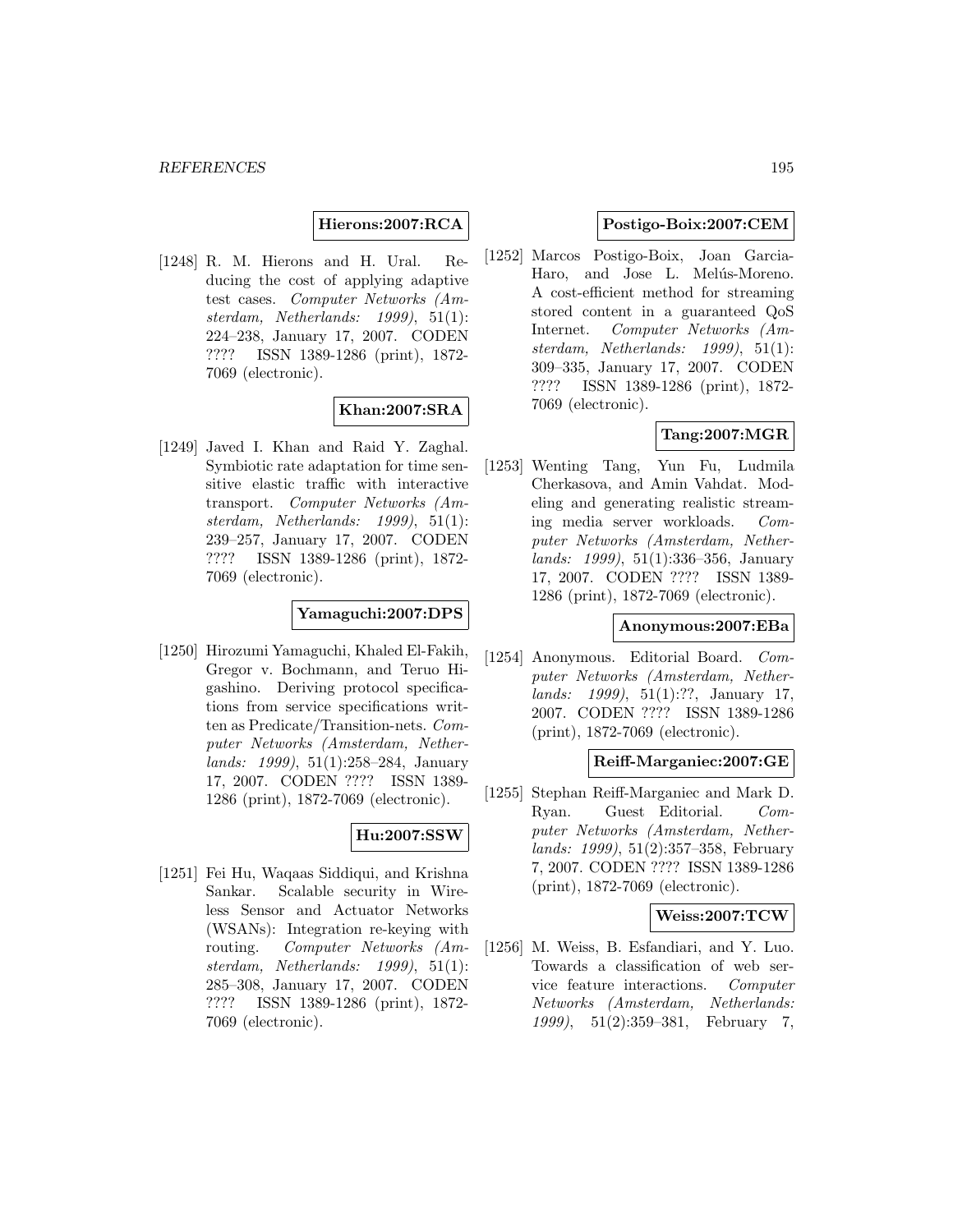2007. CODEN ???? ISSN 1389-1286 (print), 1872-7069 (electronic).

**Crespo:2007:DRF**

[1257] Rui Gustavo Crespo, Miguel Carvalho, and Luigi Logrippo. Distributed resolution of feature interactions for Internet applications. Computer Networks (Amsterdam, Netherlands: 1999), 51 (2):382–397, February 7, 2007. CO-DEN ???? ISSN 1389-1286 (print), 1872-7069 (electronic).

### **Shehata:2007:TIR**

[1258] Mohamed Shehata, Armin Eberlein, and Abraham O. Fapojuwo. A taxonomy for identifying requirement interactions in software systems. Computer Networks (Amsterdam, Netherlands: 1999), 51(2):398–425, February 7, 2007. CODEN ???? ISSN 1389-1286 (print), 1872-7069 (electronic).

#### **Chi:2007:TGI**

[1259] Caixia Chi and Ruibing Hao. Test generation for interaction detection in feature-rich communication systems. Computer Networks (Amsterdam, Netherlands: 1999), 51(2):426– 438, February 7, 2007. CODEN ???? ISSN 1389-1286 (print), 1872- 7069 (electronic).

### **Miller:2007:TBA**

[1260] A. Miller, M. Calder, and A. F. Donaldson. A template-based approach for the generation of abstractable and reducible models of featured networks. Computer Networks (Amsterdam, Netherlands: 1999), 51(2): 439–455, February 7, 2007. CODEN ???? ISSN 1389-1286 (print), 1872- 7069 (electronic).

#### **Schobbens:2007:GSF**

[1261] Pierre-Yves Schobbens, Patrick Heymans, Jean-Christophe Trigaux, and Yves Bontemps. Generic semantics of feature diagrams. Computer Networks (Amsterdam, Netherlands: 1999), 51 (2):456–479, February 7, 2007. CO-DEN ???? ISSN 1389-1286 (print), 1872-7069 (electronic).

### **Leung:2007:PEF**

[1262] Wu-Hon F. Leung. Program entanglement, feature interaction and the feature language extensions. Computer Networks (Amsterdam, Netherlands: 1999), 51(2):480–495, February 7, 2007. CODEN ???? ISSN 1389-1286 (print), 1872-7069 (electronic).

# **Turner:2007:PCC**

[1263] Kenneth J. Turner and Lynne Blair. Policies and conflicts in call control. Computer Networks (Amsterdam, Netherlands: 1999), 51(2):496– 514, February 7, 2007. CODEN ???? ISSN 1389-1286 (print), 1872- 7069 (electronic).

## **Wu:2007:HFI**

[1264] Xiaotao Wu and Henning Schulzrinne. Handling feature interactions in the language for end system services. Computer Networks (Amsterdam, Netherlands: 1999), 51(2):515–535, February 7, 2007. CODEN ???? ISSN 1389-1286 (print), 1872-7069 (electronic).

#### **Kolberg:2007:MFI**

[1265] Mario Kolberg and Evan H. Magill. Managing feature interactions between distributed SIP call control services. Computer Networks (Amster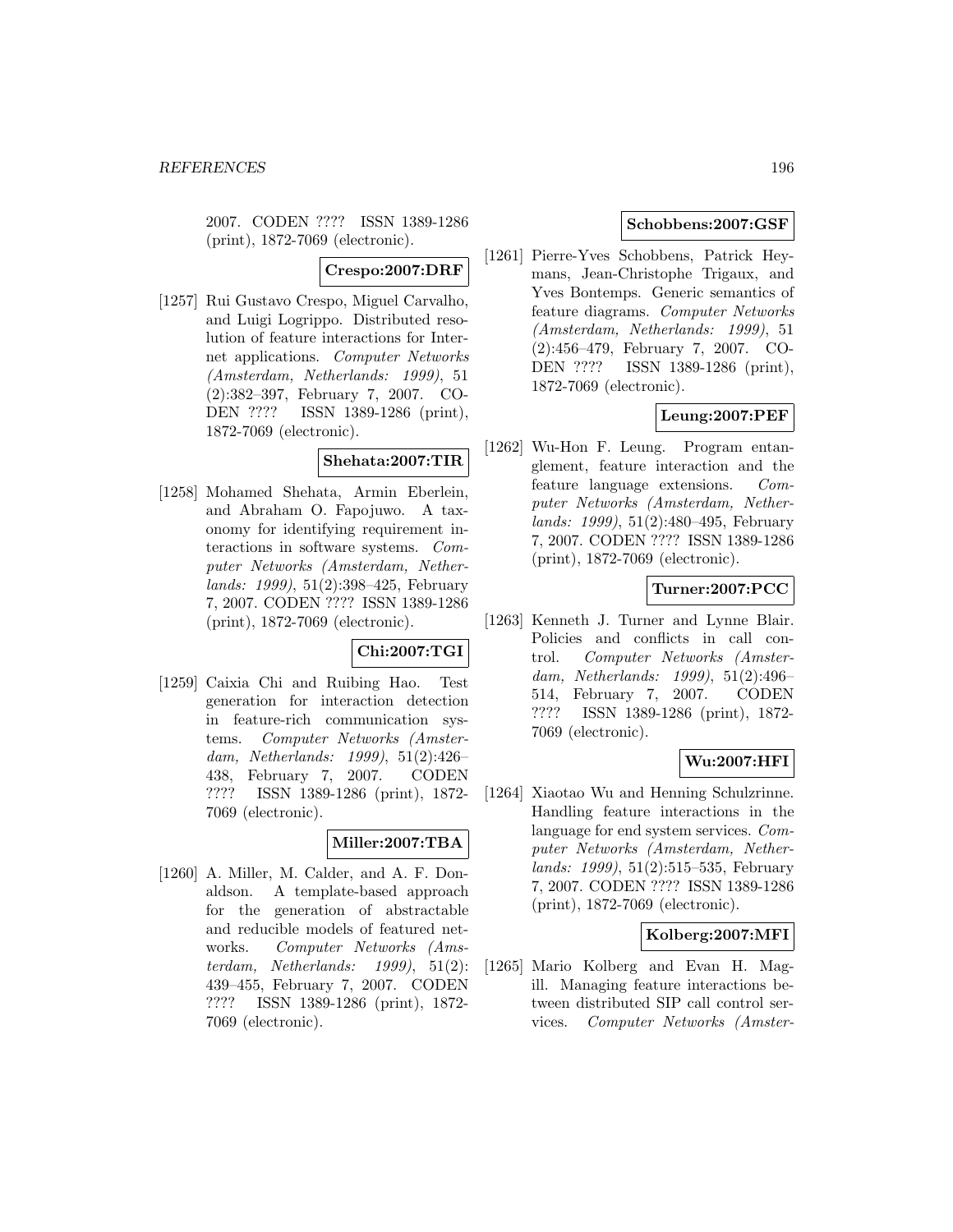dam, Netherlands: 1999), 51(2):536– 557, February 7, 2007. CODEN ???? ISSN 1389-1286 (print), 1872- 7069 (electronic).

**Anonymous:2007:EBb**

[1266] Anonymous. Editorial Board. Computer Networks (Amsterdam, Netherlands: 1999), 51(2):??, February 7, 2007. CODEN ???? ISSN 1389-1286 (print), 1872-7069 (electronic).

### **Praveen:2007:UFE**

[1267] B. Praveen, J. Praveen, and C. Siva Ram Murthy. On using forward error correction for loss recovery in optical burst switched networks. Computer Networks (Amsterdam, Netherlands: 1999), 51(3):559–568, February 21, 2007. CODEN ???? ISSN 1389-1286 (print), 1872-7069 (electronic).

# **Rodrigues:2007:BUD**

[1268] Carlo K. da S. Rodrigues and Rosa M. M. Leão. Bandwidth usage distribution of multimedia servers using Patching. Computer Networks (Amsterdam, Netherlands: 1999), 51(3): 569–587, February 21, 2007. CODEN ???? ISSN 1389-1286 (print), 1872- 7069 (electronic).

### **Chang:2007:FBM**

[1269] Yeim-Kuan Chang. Fast binary and multiway prefix searches for packet forwarding. Computer Networks (Amsterdam, Netherlands: 1999), 51(3): 588–605, February 21, 2007. CODEN ???? ISSN 1389-1286 (print), 1872- 7069 (electronic).

# **Kim:2007:ICC**

[1270] Sungchang Kim, Young-Chon Kim, Bin-Yeong Yoon, and Minho Kang. An integrated congestion control mechanism for optimized performance using two-step rate controller in optical burst switching networks. Computer Networks (Amsterdam, Netherlands: 1999), 51(3):606–620, February 21, 2007. CODEN ???? ISSN 1389- 1286 (print), 1872-7069 (electronic).

# **Choi:2007:ULS**

[1271] Young-June Choi, Jin-Ghoo Choi, and Saewoong Bahk. Upper-level scheduling supporting multimedia traffic in cellular data networks. Computer Networks (Amsterdam, Netherlands: 1999), 51(3):621–631, February 21, 2007. CODEN ???? ISSN 1389-1286 (print), 1872-7069 (electronic).

## **Yu:2007:IQA**

[1272] Dong Yu and Deborah Frincke. Improving the quality of alerts and predicting intruder's next goal with Hidden Colored Petri-Net. Computer Networks (Amsterdam, Netherlands: 1999), 51(3):632–654, February 21, 2007. CODEN ???? ISSN 1389-1286 (print), 1872-7069 (electronic).

## **Wan:2007:ACP**

[1273] Zhiguo Wan, Robert H. Deng, Feng Bao, and Akkihebbal L. Ananda. Access control protocols with twolayer architecture for wireless networks. Computer Networks (Amsterdam, Netherlands: 1999), 51(3):655– 670, February 21, 2007. CODEN ???? ISSN 1389-1286 (print), 1872- 7069 (electronic).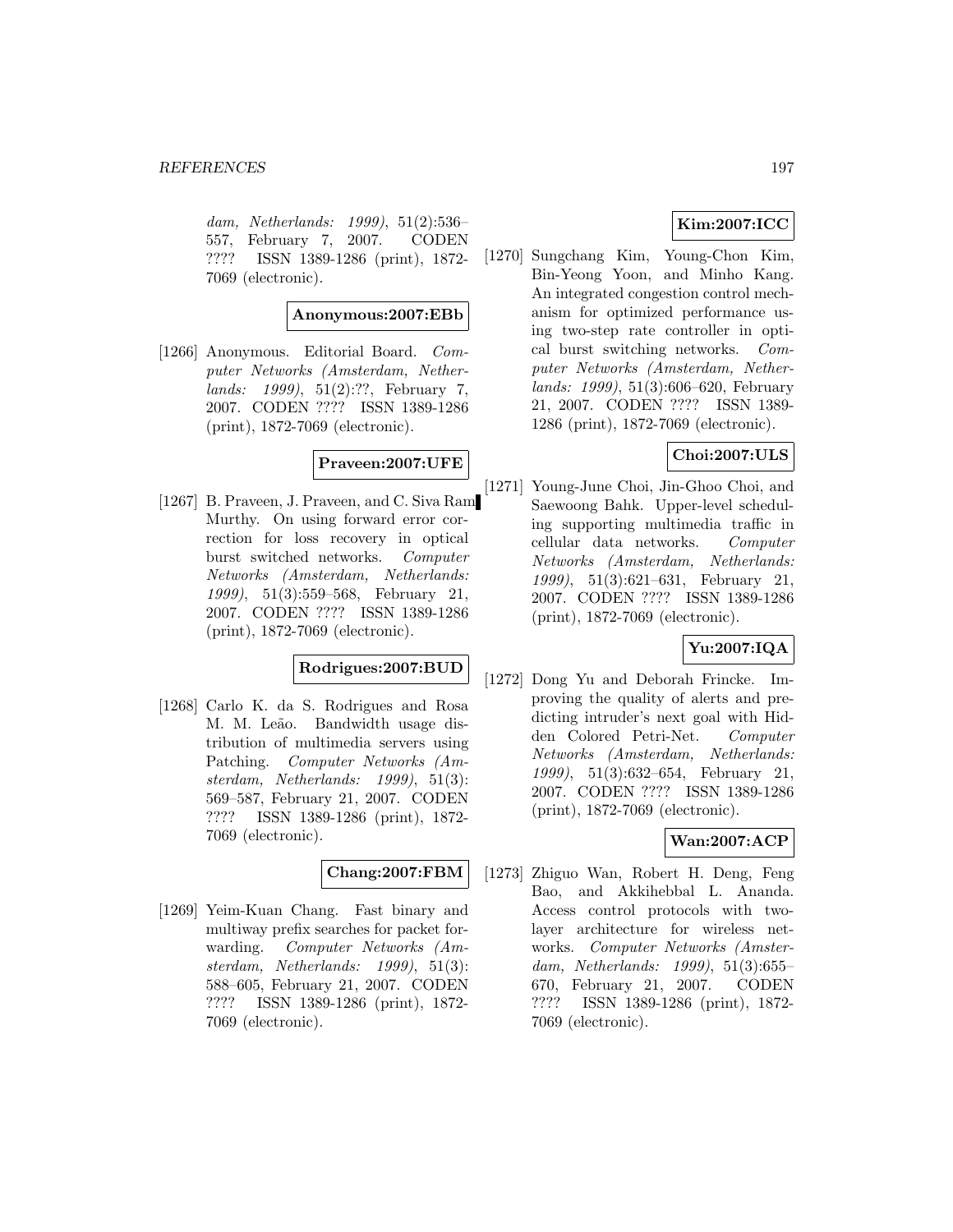### **Li:2007:PAL**

[1274] Hailong Li and Ian Li-Jin Thng. Performance analysis of limited number of wavelength converters by share per node in optical switching network. Computer Networks (Amsterdam, Netherlands: 1999), 51(3):671– 682, February 21, 2007. CODEN ???? ISSN 1389-1286 (print), 1872- 7069 (electronic).

### **Haga:2007:GMP**

[1275] Péter Hága, Krisztián Diriczi, Gábor Vattay, and István Csabai. Granular model of packet pair separation in Poissonian traffic. Computer Networks (Amsterdam, Netherlands: 1999), 51 (3):683–698, February 21, 2007. CO-DEN ???? ISSN 1389-1286 (print), 1872-7069 (electronic).

### **Kelif:2007:AGC**

[1276] Jean Marc Kelif, Eitan Altman, and Ioannis Koukoutsidis. Admission and GoS control in a multiservice WCDMA system. Computer Networks (Amsterdam, Netherlands: 1999), 51(3):699– 711, February 21, 2007. CODEN ???? ISSN 1389-1286 (print), 1872- 7069 (electronic).

# **Joung:2007:CTL**

[1277] Yuh-Jzer Joung and Jiaw-Chang Wang. Chord<sup>2</sup>: A two-layer Chord for reducing maintenance overhead via heterogeneity. Computer Networks (Amsterdam, Netherlands: 1999), 51 (3):712–731, February 21, 2007. CO-DEN ???? ISSN 1389-1286 (print), 1872-7069 (electronic).

### **Gao:2007:PRI**

[1278] Zhiqiang Gao and Nirwan Ansari. A practical and robust inter-domain marking scheme for IP traceback. Computer Networks (Amsterdam, Netherlands: 1999), 51(3):732–750, February 21, 2007. CODEN ???? ISSN 1389- 1286 (print), 1872-7069 (electronic).

### **Benson:2007:PST**

[1279] Glenn Benson. Portable security transaction protocol. Computer Networks (Amsterdam, Netherlands: 1999), 51 (3):751–766, February 21, 2007. CO-DEN ???? ISSN 1389-1286 (print), 1872-7069 (electronic).

#### **Chen:2007:NPC**

[1280] Meng Chang Chen, Li-Ping Tung, Yeali S. Sun, and Wei-Kuan Shih. A new per-class flow fixed proportional differentiated service for multi-service wireless LAN. Computer Networks (Amsterdam, Netherlands: 1999), 51 (3):767–780, February 21, 2007. CO-DEN ???? ISSN 1389-1286 (print), 1872-7069 (electronic).

### **Mandjes:2007:GTQ**

[1281] Michel Mandjes, Petteri Mannersalo, and Ilkka Norros. Gaussian tandem queues with an application to dimensioning of switch fabric interfaces. Computer Networks (Amsterdam, Netherlands: 1999), 51(3):781– 797, February 21, 2007. CODEN ???? ISSN 1389-1286 (print), 1872- 7069 (electronic).

#### **Ye:2007:PCR**

[1282] Zhenqiang Ye, Lap Kong Law, Srikanth V. Krishnamurthy, Zhong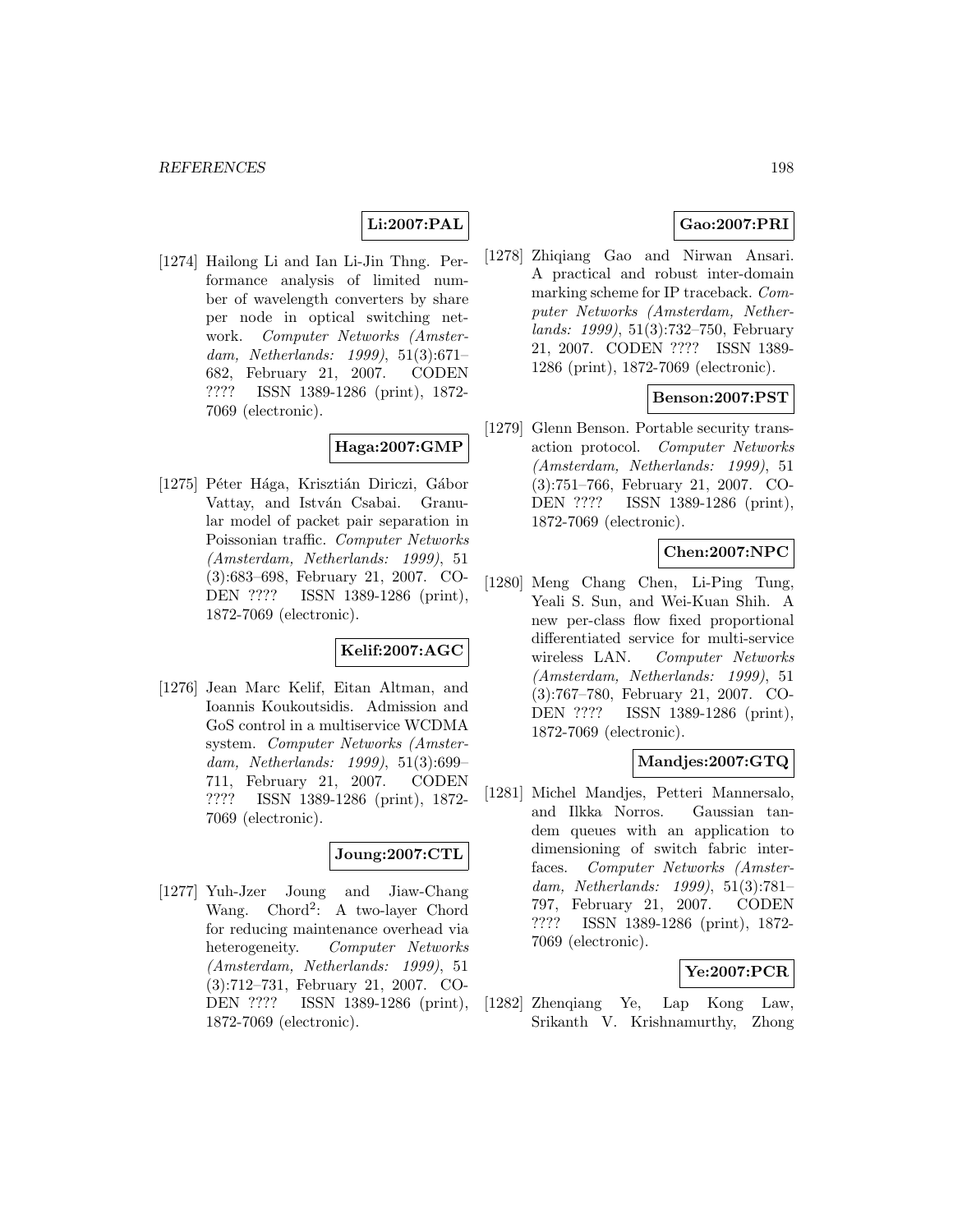Xu, Suvidhean Dhirakaosal, Satish K. Tripathi, and Mart Molle. Predictive channel reservation for handoff prioritization in wireless cellular networks. Computer Networks (Amsterdam, Netherlands: 1999), 51(3):798– 822, February 21, 2007. CODEN ???? ISSN 1389-1286 (print), 1872- 7069 (electronic).

# **Law:2007:NAP**

[1283] Lap Kong Law, Srikanth V. Krishnamurthy, and Michalis Faloutsos. A novel adaptive protocol for lightweight efficient multicasting in ad hoc networks. Computer Networks (Amsterdam, Netherlands: 1999), 51(3):823– 834, February 21, 2007. CODEN ???? ISSN 1389-1286 (print), 1872- 7069 (electronic).

### **Sanchez-Lopez:2007:FSE**

[1284] Sergio Sánchez-Lopez, Xavier Masip-Bruin, Josep Sole-Pareta, and Jordi Domingo-Pascual. Fast setup of end-to-end paths for bandwidth constrained applications in an IP/MPLS– ATM integrated environment. Computer Networks (Amsterdam, Netherlands: 1999), 51(3):835–852, February 21, 2007. CODEN ???? ISSN 1389- 1286 (print), 1872-7069 (electronic).

#### **Pan:2007:IBS**

[1285] Jianping Pan, Lin Cai, Xuemin (Sherman) Shen, and Jon W. Mark. Identitybased secure collaboration in wireless ad hoc networks. Computer Networks (Amsterdam, Netherlands: 1999), 51 (3):853–865, February 21, 2007. CO-DEN ???? ISSN 1389-1286 (print), 1872-7069 (electronic).

# **Liu:2007:DPP**

[1286] Jenshiuh Liu, Zhi-Jian Lee, and Yeh-Ching Chung. Dynamic probabilistic packet marking for efficient IP traceback. Computer Networks (Amsterdam, Netherlands: 1999), 51(3):866– 882, February 21, 2007. CODEN ???? ISSN 1389-1286 (print), 1872- 7069 (electronic).

# **Tsai:2007:TTA**

[1287] Yuh-Ren Tsai and Shiuh-Jeng Wang. Two-tier authentication for cluster and individual sets in mobile ad hoc networks. Computer Networks (Amsterdam, Netherlands: 1999), 51(3):883– 900, February 21, 2007. CODEN ???? ISSN 1389-1286 (print), 1872- 7069 (electronic).

### **Biersack:2007:OAF**

[1288] E. W. Biersack, D. Carra, R. Lo Cigno, P. Rodriguez, and P. Felber. Overlay architectures for file distribution: Fundamental performance analysis for homogeneous and heterogeneous cases. Computer Networks (Amsterdam, Netherlands: 1999), 51(3): 901–917, February 21, 2007. CODEN ???? ISSN 1389-1286 (print), 1872- 7069 (electronic).

#### **Anonymous:2007:EBc**

[1289] Anonymous. Editorial Board. Computer Networks (Amsterdam, Netherlands: 1999), 51(3):??, February 21, 2007. CODEN ???? ISSN 1389-1286 (print), 1872-7069 (electronic).

## **Akyildiz:2007:E**

[1290] Ian. F. Akyildiz and Harry Rudin. Editorial. Computer Networks (Amsterdam, Netherlands: 1999), 51(4):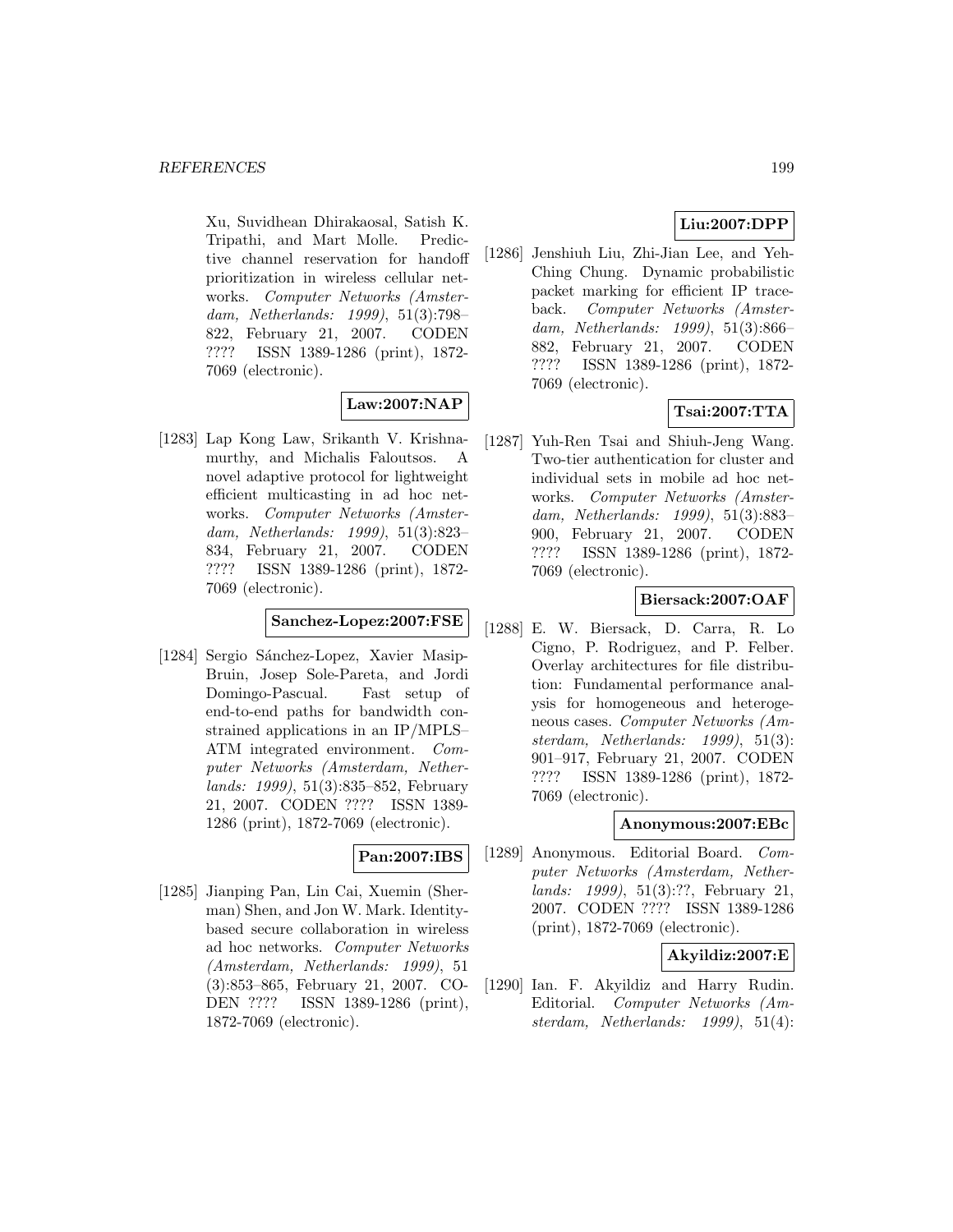919–920, March 14, 2007. CODEN ???? ISSN 1389-1286 (print), 1872- 7069 (electronic).

### **Akyildiz:2007:SWM**

[1291] Ian F. Akyildiz, Tommaso Melodia, and Kaushik R. Chowdhury. A survey on wireless multimedia sensor networks. Computer Networks (Amsterdam, Netherlands:  $1999$ ),  $51(4)$ : 921–960, March 14, 2007. CODEN ???? ISSN 1389-1286 (print), 1872- 7069 (electronic).

### **Kredo:2007:MAC**

[1292] Kurtis Kredo II and Prasant Mohapatra. Medium access control in wireless sensor networks. Computer Networks (Amsterdam, Netherlands: 1999), 51 (4):961–994, March 14, 2007. CODEN ???? ISSN 1389-1286 (print), 1872- 7069 (electronic).

#### **Li:2007:PEM**

[1293] Yi Li, Gaoxi Xiao, and H. Ghafouri-Shiraz. Performance evaluation of multi-fiber optical packet switches. Computer Networks (Amsterdam, Netherlands: 1999), 51(4):995–1012, March 14, 2007. CODEN ???? ISSN 1389-1286 (print), 1872-7069 (electronic).

**Macia-Fernandez:2007:ELR**

[1294] Gabriel Maciá-Fernández, Jesús E. Díaz-Verdejo, and Pedro García-Teodoro. Evaluation of a low-rate DoS attack against iterative servers. Computer Networks (Amsterdam, Netherlands: 1999), 51(4):1013–1030, March 14, 2007. CODEN ???? ISSN 1389- 1286 (print), 1872-7069 (electronic).

#### **Ferentinos:2007:ADO**

[1295] Konstantinos P. Ferentinos and Theodore A. Tsiligiridis. Adaptive design optimization of wireless sensor networks using genetic algorithms. Computer Networks (Amsterdam, Netherlands: 1999), 51(4):1031–1051, March 14, 2007. CODEN ???? ISSN 1389-1286 (print), 1872-7069 (electronic).

## **Willke:2007:CIU**

[1296] Theodore L. Willke and Nicholas F. Maxemchuk. Coordinated interaction using reliable broadcast in mobile wireless networks. Computer Networks (Amsterdam, Netherlands: 1999), 51 (4):1052–1059, March 14, 2007. CO-DEN ???? ISSN 1389-1286 (print), 1872-7069 (electronic).

#### **Ghaderi:2007:JCP**

[1297] Majid Ghaderi, Raouf Boutaba, and Gary W. Kenward. Joint call and packet QoS in cellular packet networks. Computer Networks (Amsterdam, Netherlands: 1999), 51(4): 1060–1071, March 14, 2007. CODEN ???? ISSN 1389-1286 (print), 1872- 7069 (electronic).

#### **Lee:2007:CEO**

[1298] Jinwon Lee, Hyonik Lee, Seungwoo Kang, Su Myeon Kim, and Junehwa Song. CISS: An efficient object clustering framework for DHT-based peer-topeer applications. Computer Networks (Amsterdam, Netherlands: 1999), 51 (4):1072–1094, March 14, 2007. CO-DEN ???? ISSN 1389-1286 (print), 1872-7069 (electronic).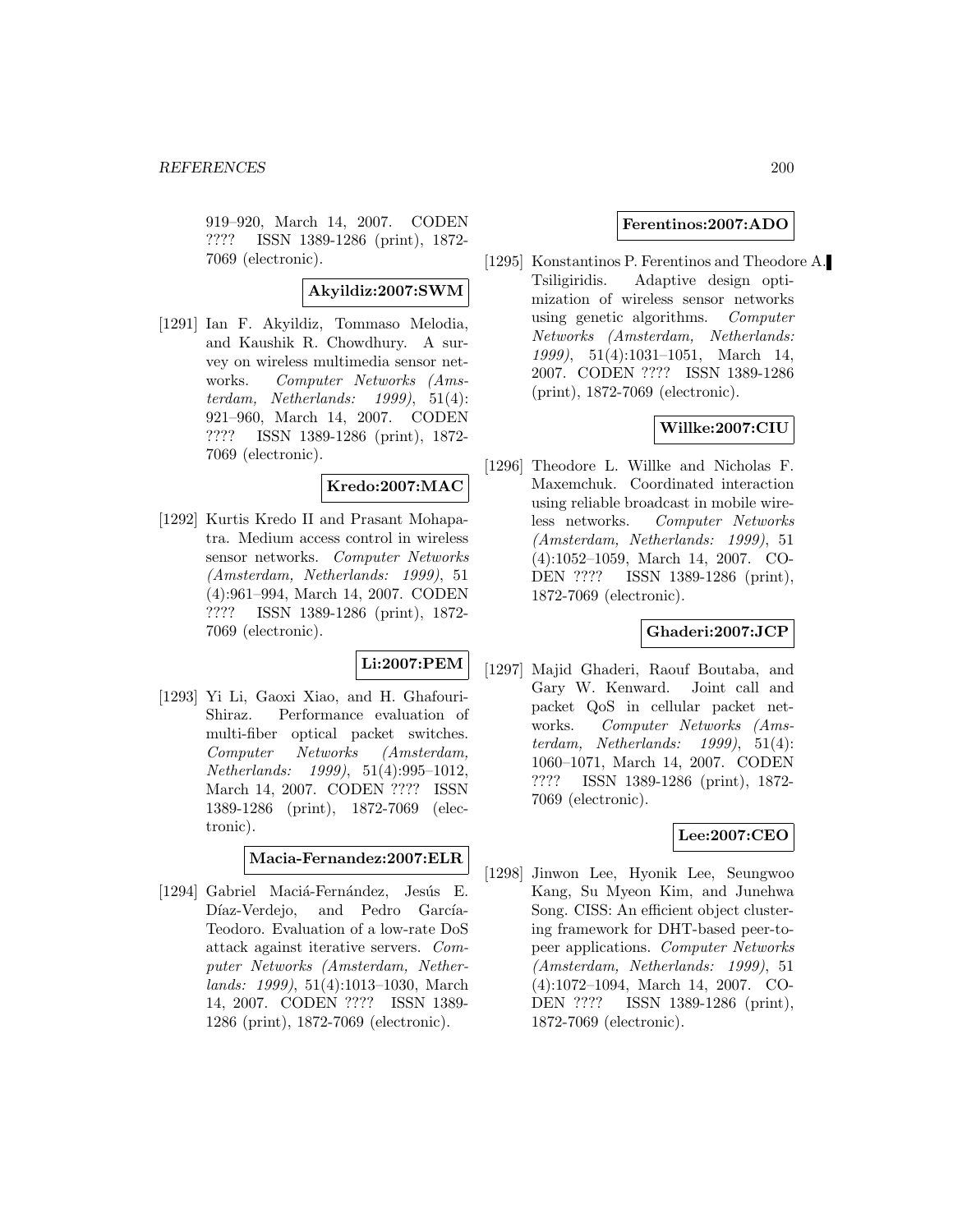### **Mohanty:2007:PAN**

[1299] Shantidev Mohanty and Jiang Xie. Performance analysis of a novel architecture to integrate heterogeneous wireless systems. Computer Networks (Amsterdam, Netherlands: 1999), 51(4): 1095–1105, March 14, 2007. CODEN ???? ISSN 1389-1286 (print), 1872- 7069 (electronic).

### **Gouda:2007:SFD**

[1300] Mohamed G. Gouda and Alex X. Liu. Structured firewall design. Computer Networks (Amsterdam, Netherlands: 1999), 51(4):1106–1120, March 14, 2007. CODEN ???? ISSN 1389- 1286 (print), 1872-7069 (electronic).

### **Jayachandran:2007:PEQ**

[1301] Praveen Jayachandran, Praveen Bhamidipati, and C. Siva Ram Murthy. On providing elastic QoS in optical burst switched networks. Computer Networks (Amsterdam, Netherlands: 1999), 51(4):1121–1132, March 14, 2007. CODEN ???? ISSN 1389- 1286 (print), 1872-7069 (electronic).

#### **Huang:2007:SFB**

[1302] Yaqing Huang and Roch Guérin. A simple FIFO-based scheme for differentiated loss guarantees. Computer Networks (Amsterdam, Netherlands: 1999), 51(4):1133–1150, March 14, 2007. CODEN ???? ISSN 1389- 1286 (print), 1872-7069 (electronic).

#### **Su:2007:EEE**

[1303] Wei-Tsung Su, Ko-Ming Chang, and Yau-Hwang Kuo. eHIP: An energyefficient hybrid intrusion prohibition system for cluster-based wireless sensor

networks. Computer Networks (Amsterdam, Netherlands: 1999), 51(4): 1151–1168, March 14, 2007. CODEN ???? ISSN 1389-1286 (print), 1872- 7069 (electronic).

#### **Castelluccia:2007:RSK**

[1304] Claude Castelluccia, Nitesh Saxena, and Jeong Hyun Yi. Robust selfkeying mobile ad hoc networks. Computer Networks (Amsterdam, Netherlands: 1999), 51(4):1169–1182, March 14, 2007. CODEN ???? ISSN 1389- 1286 (print), 1872-7069 (electronic).

#### **Zarifzadeh:2007:RFL**

[1305] Sajjad Zarifzadeh, Nasser Yazdani, and Hamed Khanmirza. A routing framework for load balancing of bandwidth sensitive traffic in differentiated service networks. Computer Networks (Amsterdam, Netherlands: 1999), 51(4): 1183–1204, March 14, 2007. CODEN ???? ISSN 1389-1286 (print), 1872- 7069 (electronic).

#### **Ricciato:2007:DCB**

[1306] Fabio Ricciato, Francesco Vacirca, and Philipp Svoboda. Diagnosis of capacity bottlenecks via passive monitoring in 3G networks: An empirical analysis. Computer Networks (Amsterdam, Netherlands: 1999), 51(4): 1205–1231, March 14, 2007. CODEN ???? ISSN 1389-1286 (print), 1872- 7069 (electronic).

#### **Anonymous:2007:EBd**

[1307] Anonymous. Editorial Board. Computer Networks (Amsterdam, Netherlands: 1999), 51(4):??, March 14, 2007. CODEN ???? ISSN 1389-1286 (print), 1872-7069 (electronic).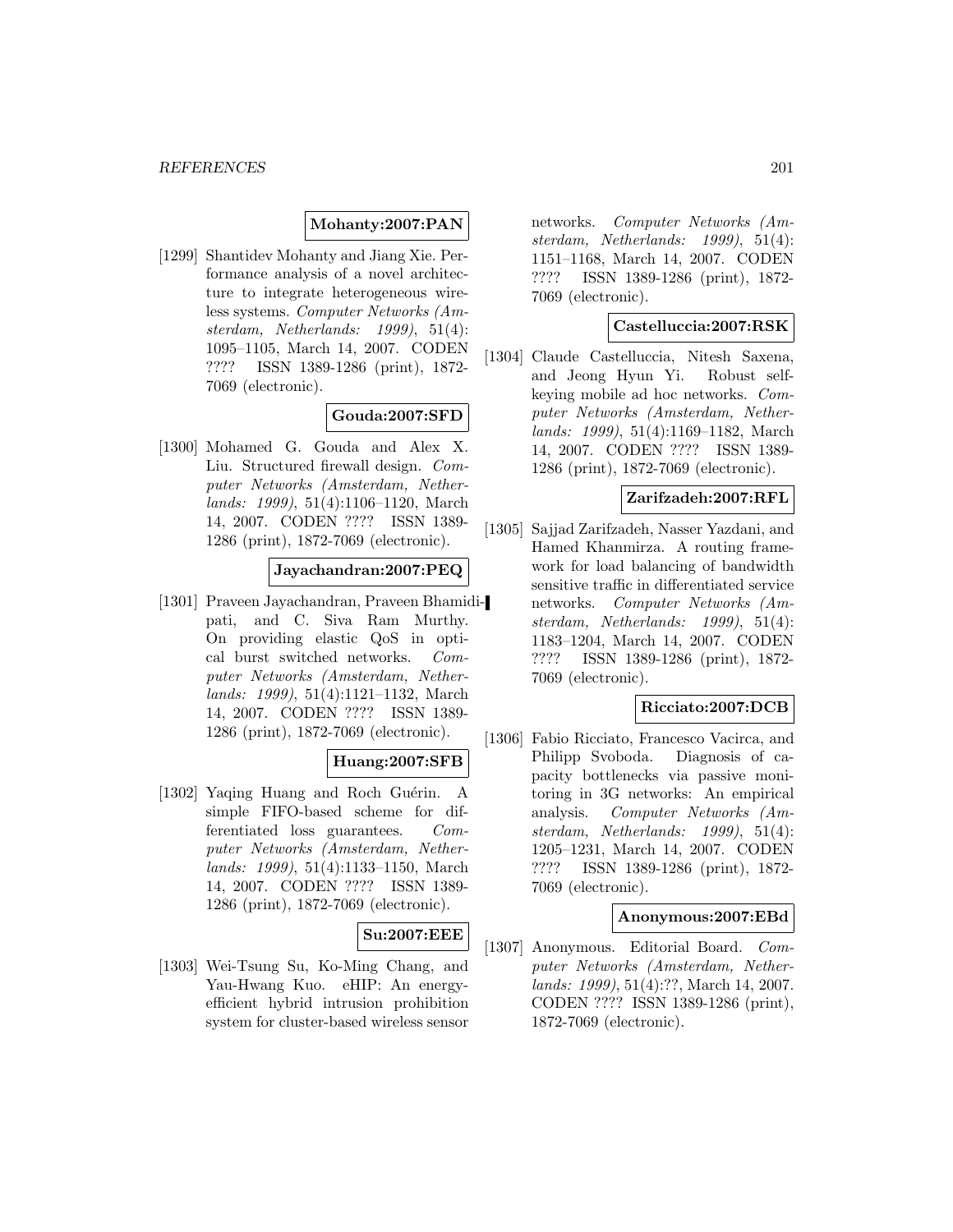#### **Anonymous:2007:LR**

[1308] Anonymous. List of Reviewers. Computer Networks (Amsterdam, Netherlands: 1999), 51(4):??, March 14, 2007. CODEN ???? ISSN 1389-1286 (print), 1872-7069 (electronic).

#### **Frincke:2007:IDS**

[1309] Deborah Frincke, Andreas Wespi, and Diego Zamboni. From intrusion detection to self-protection. Computer Networks (Amsterdam, Netherlands: 1999), 51(5):1233–1238, April 11, 2007. CODEN ???? ISSN 1389-1286 (print), 1872-7069 (electronic).

#### **Ingham:2007:LDR**

[1310] Kenneth L. Ingham, Anil Somayaji, John Burge, and Stephanie Forrest. Learning DFA representations of HTTP for protecting web applications. Computer Networks (Amsterdam, Netherlands: 1999), 51(5): 1239–1255, April 11, 2007. CODEN ???? ISSN 1389-1286 (print), 1872- 7069 (electronic).

#### **Portokalidis:2007:SZH**

[1311] Georgios Portokalidis and Herbert Bos. SweetBait: Zero-hour worm detection and containment using low- and high-interaction honeypots. Computer Networks (Amsterdam, Netherlands: 1999), 51(5):1256–1274, April 11, 2007. CODEN ???? ISSN 1389-1286 (print), 1872-7069 (electronic).

#### **Laureano:2007:PHB**

[1312] M. Laureano, C. Maziero, and E. Jamhour. Protecting host-based intrusion detectors through virtual machines. Computer Networks (Amsterdam, Netherlands: 1999), 51(5): 1275–1283, April 11, 2007. CODEN ???? ISSN 1389-1286 (print), 1872- 7069 (electronic).

## **Williams:2007:CEH**

[1313] Paul D. Williams and Eugene H. Spafford. CuPIDS: An exploration of highly focused, co-processor-based information system protection. Computer Networks (Amsterdam, Netherlands: 1999), 51(5):1284–1298, April 11, 2007. CODEN ???? ISSN 1389- 1286 (print), 1872-7069 (electronic).

### **Gelenbe:2007:SAA**

[1314] Erol Gelenbe and George Loukas. A self-aware approach to denial of service defence. Computer Networks (Amsterdam, Netherlands: 1999), 51(5): 1299–1314, April 11, 2007. CODEN ???? ISSN 1389-1286 (print), 1872- 7069 (electronic).

#### **Swimmer:2007:UDM**

[1315] Morton Swimmer. Using the danger model of immune systems for distributed defense in modern data networks. Computer Networks (Amsterdam, Netherlands: 1999), 51(5): 1315–1333, April 11, 2007. CODEN ???? ISSN 1389-1286 (print), 1872- 7069 (electronic).

## **Wu:2007:AAI**

[1316] Yu-Sung Wu, Bingrui Foo, Yu-Chun Mao, Saurabh Bagchi, and Eugene H. Spafford. Automated adaptive intrusion containment in systems of interacting services. Computer Networks (Amsterdam, Netherlands: 1999), 51 (5):1334–1360, April 11, 2007. CODEN ???? ISSN 1389-1286 (print), 1872- 7069 (electronic).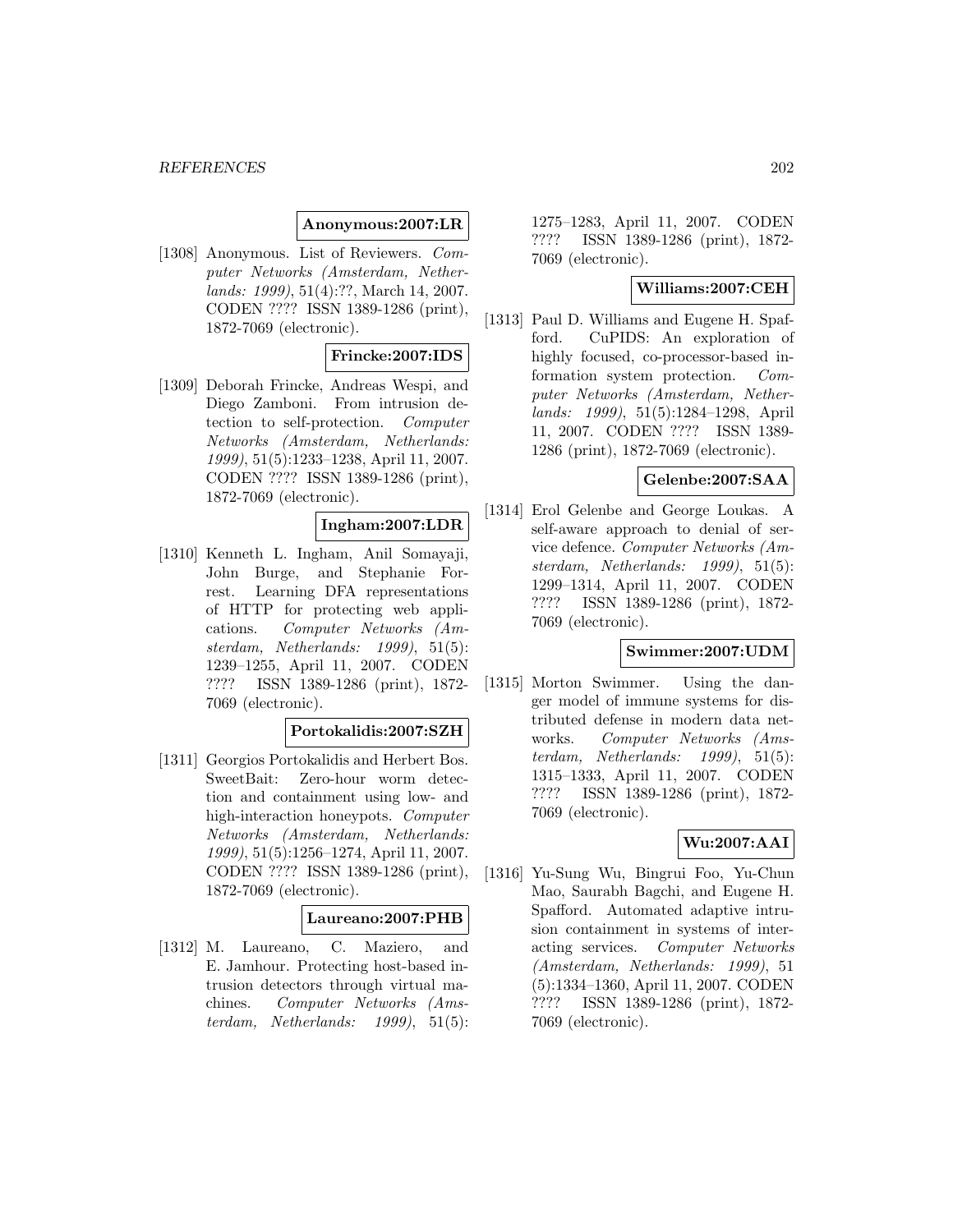#### **Goel:2007:AHP**

[1317] Ashvin Goel, Wu chang Feng, Wu chi Feng, and David Maier. Automatic high-performance reconstruction and recovery. Computer Networks (Amsterdam, Netherlands: 1999), 51(5): 1361–1377, April 11, 2007. CODEN ???? ISSN 1389-1286 (print), 1872- 7069 (electronic).

#### **Anonymous:2007:EBe**

[1318] Anonymous. Editorial Board. Computer Networks (Amsterdam, Netherlands: 1999), 51(5):??, April 11, 2007. CODEN ???? ISSN 1389-1286 (print), 1872-7069 (electronic).

#### **Kim:2007:MMS**

[1319] Hwangnam Kim and Jennifer C. Hou. Mixed-mode simulation for IEEE 802.11-operated WLANs. Computer Networks (Amsterdam, Netherlands: 1999), 51(6):1379–1402, April 25, 2007. CODEN ???? ISSN 1389-1286 (print), 1872-7069 (electronic).

#### **Lee:2007:WQM**

[1320] Jeng Farn Lee, Meng Chang Chen, and Yeali Sun. WF<sup>2</sup> Q-M: Worst-case fair weighted fair queueing with maximum rate control. Computer Networks (Amsterdam, Netherlands: 1999), 51(6): 1403–1420, April 25, 2007. CODEN ???? ISSN 1389-1286 (print), 1872- 7069 (electronic).

## **Li:2007:GMC**

[1321] Jiang Li, Murat Yuksel, Xingzhe Fan, and Shivkumar Kalyanaraman. Generalized multicast congestion control. Computer Networks (Amsterdam, Netherlands: 1999), 51(6):1421–1443,

April 25, 2007. CODEN ???? ISSN 1389-1286 (print), 1872-7069 (electronic).

#### **Wang:2007:PDR**

[1322] Lan Wang, Daniel Massey, and Lixia Zhang. Persistent detection and recovery of state inconsistencies. Computer Networks (Amsterdam, Netherlands: 1999), 51(6):1444–1458, April 25, 2007. CODEN ???? ISSN 1389- 1286 (print), 1872-7069 (electronic).

## **Tarkoma:2007:CSH**

[1323] Sasu Tarkoma and Jaakko Kangasharju. On the cost and safety of handoffs in content-based routing systems. Computer Networks (Amsterdam, Netherlands: 1999), 51(6): 1459–1482, April 25, 2007. CODEN ???? ISSN 1389-1286 (print), 1872- 7069 (electronic).

#### **Vales-Alonso:2007:PEM**

[1324] Javier Vales-Alonso, Esteban Egea-López, Alejandro Martínez-Sala, Pablo Pavón-Mariño, M. Victoria Bueno-Delgado, and Joan García-Haro. Performance evaluation of MAC transmission power control in wireless sensor networks. Computer Networks (Amsterdam, Netherlands: 1999), 51(6): 1483–1498, April 25, 2007. CODEN ???? ISSN 1389-1286 (print), 1872- 7069 (electronic).

#### **Bisnik:2007:ORW**

[1325] Nabhendra Bisnik and Alhussein A. Abouzeid. Optimizing random walk search algorithms in P2P networks. Computer Networks (Amsterdam, Netherlands: 1999), 51(6): 1499–1514, April 25, 2007. CODEN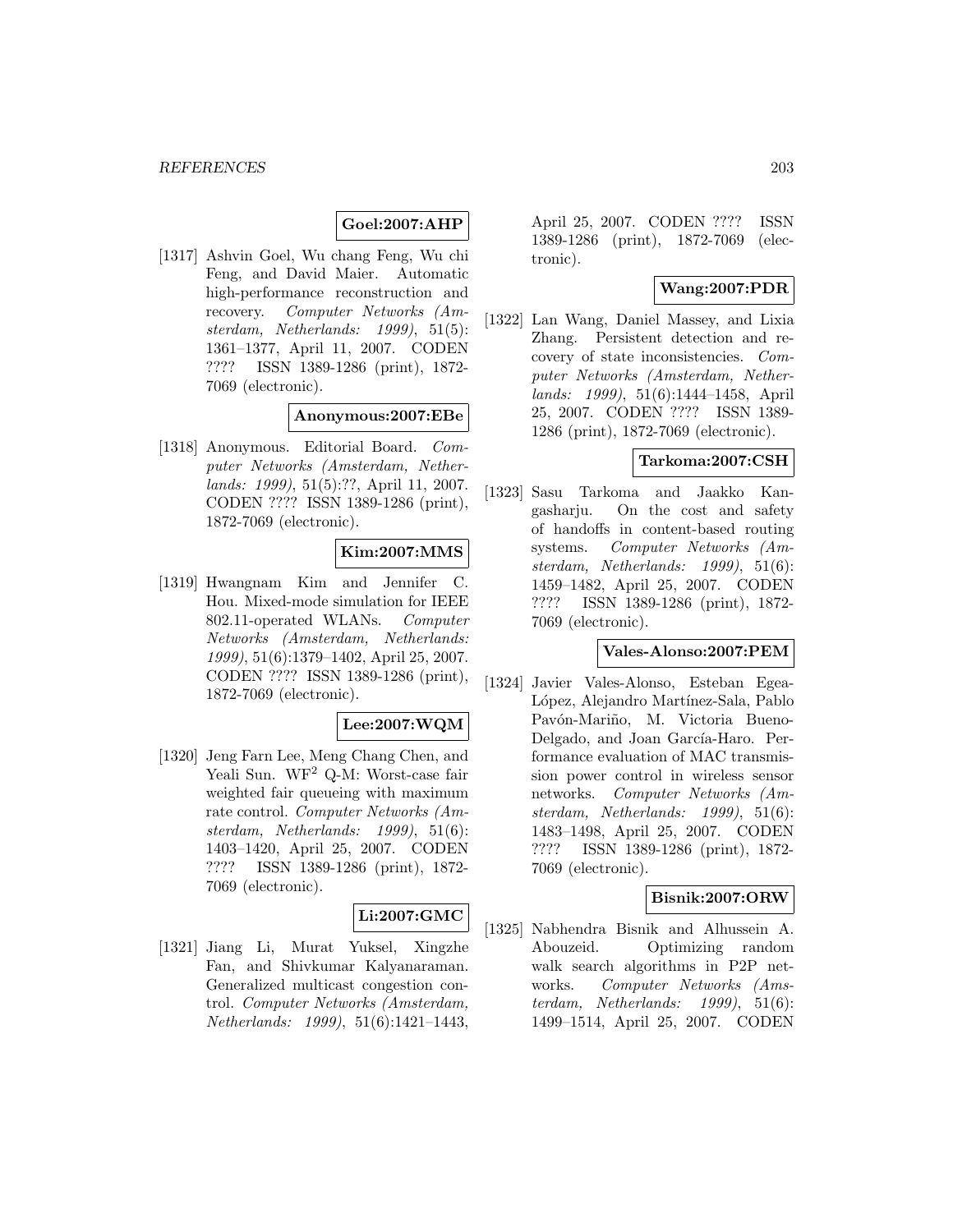???? ISSN 1389-1286 (print), 1872- 7069 (electronic).

#### **Rangarajan:2007:EUR**

[1326] Hari Rangarajan and J. J. Garcia-Luna-Aceves. Efficient use of route requests for loop-free on-demand routing in ad hoc networks. Computer Networks (Amsterdam, Netherlands: 1999), 51(6):1515–1529, April 25, 2007. CODEN ???? ISSN 1389-1286 (print), 1872-7069 (electronic).

#### **Manoj:2007:MNM**

[1327] B. S. Manoj, K. J. Kumar, and C. Siva Ram Murthy. MuPAC: A new multi-power architecture for capacity enhancement in cellular networks. Computer Networks (Amsterdam, Netherlands: 1999), 51(6): 1530–1554, April 25, 2007. CODEN ???? ISSN 1389-1286 (print), 1872- 7069 (electronic).

### **Chew:2007:SSL**

[1328] Y. H. Chew, B. S. Yeo, and D. C. M. Kuan. Sensitivity study of location management area partitioning in cellular communication systems. Computer Networks (Amsterdam, Netherlands: 1999), 51(6):1555–1573, April 25, 2007. CODEN ???? ISSN 1389- 1286 (print), 1872-7069 (electronic).

#### **Li:2007:AOP**

[1329] Bo Li and Roberto Battiti. Achieving optimal performance in IEEE 802.11 wireless LANs with the combination of link adaptation and adaptive backoff. Computer Networks (Amsterdam, Netherlands: 1999), 51(6):1574–1600, April 25, 2007. CODEN ???? ISSN

1389-1286 (print), 1872-7069 (electronic).

## **Khlifi:2007:ABA**

[1330] Hechmi Khlifi and Jean-Charles Grégoire. ARTP: A buffer-aware rate control protocol for media streaming. Computer Networks (Amsterdam, Netherlands: 1999), 51(6):1601–1615, April 25, 2007. CODEN ???? ISSN 1389-1286 (print), 1872-7069 (electronic).

#### **Argiriou:2007:CSM**

[1331] Nikos Argiriou and Leonidas Georgiadis. Channel sharing by multiclass rate adaptive streams: Performance region and optimization. Computer Networks (Amsterdam, Netherlands: 1999), 51(6):1616–1629, April 25, 2007. CODEN ???? ISSN 1389- 1286 (print), 1872-7069 (electronic).

#### **Pack:2007:PCM**

[1332] Sangheon Pack, Taekyoung Kwon, and Yanghee Choi. A performance comparison of mobility anchor point selection schemes in Hierarchical Mobile IPv6 networks. Computer Networks (Amsterdam, Netherlands: 1999), 51 (6):1630–1642, April 25, 2007. CODEN ???? ISSN 1389-1286 (print), 1872- 7069 (electronic).

### **Jin:2007:AOM**

[1333] Mushi Jin and Oliver W. W. Yang. APOSN: Operation, modeling and performance evaluation. Computer Networks (Amsterdam, Netherlands: 1999), 51(6):1643–1659, April 25, 2007. CODEN ???? ISSN 1389-1286 (print), 1872-7069 (electronic).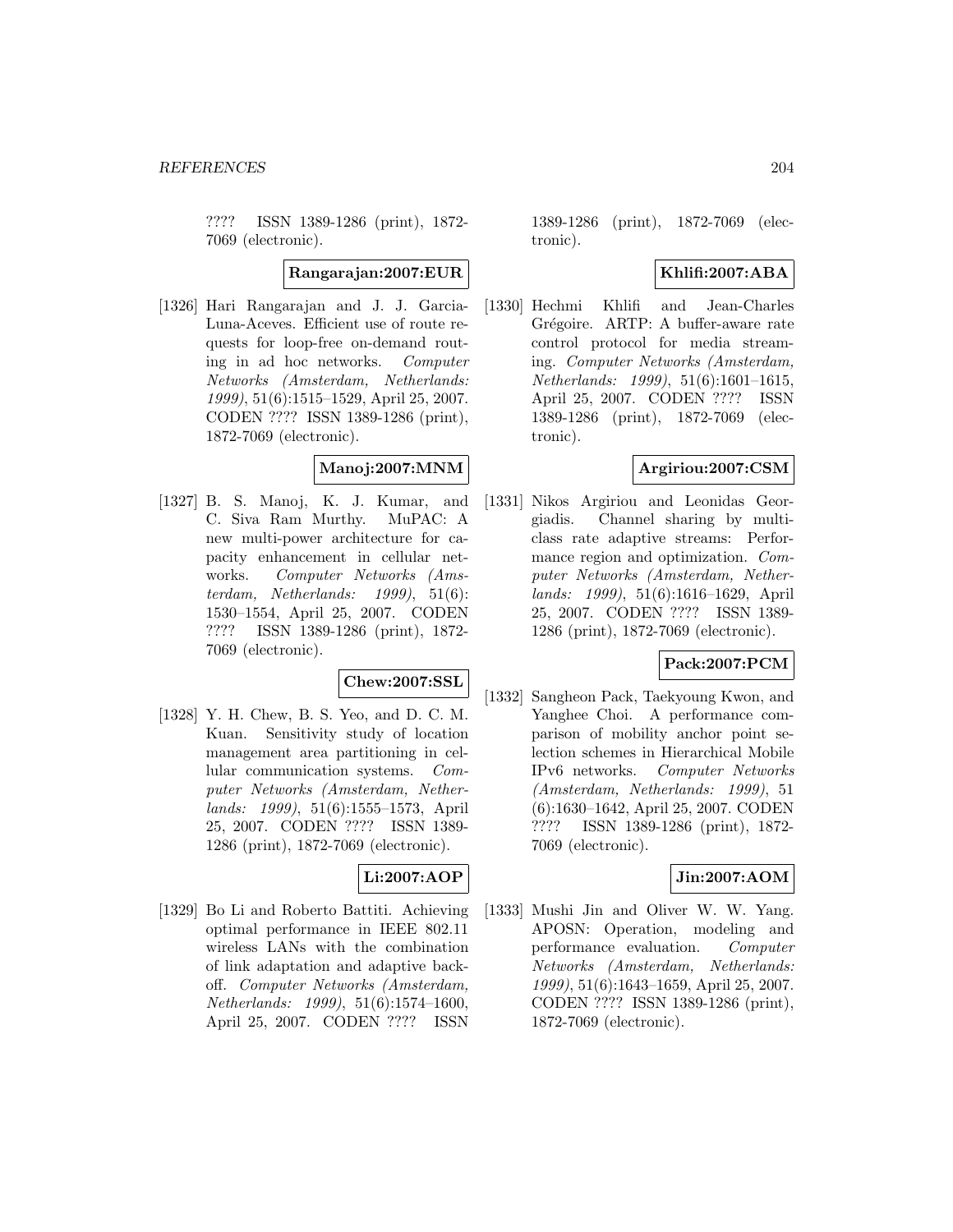### **Daoud:2007:LCP**

[1334] Ashraf Al Daoud and Murat Alanyali. Loss-cognizant pricing in networks with greedy users. Computer Networks (Amsterdam, Netherlands: 1999), 51(6): 1660–1683, April 25, 2007. CODEN ???? ISSN 1389-1286 (print), 1872- 7069 (electronic).

#### **Zheng:2007:ACC**

[1335] Feng Zheng and John Nelson. An  $H_{\infty}$  approach to congestion control design for AQM routers supporting TCP flows in wireless access networks. Computer Networks (Amsterdam, Netherlands: 1999), 51(6):1684–1704, April 25, 2007. CODEN ???? ISSN 1389- 1286 (print), 1872-7069 (electronic).

### **Gao:2007:HTS**

[1336] Feng Gao and M. E. Woodward. A hybrid topological–stochastic partitioning method for scaling QoS routing algorithms. Computer Networks (Amsterdam, Netherlands: 1999), 51(6): 1705–1724, April 25, 2007. CODEN ???? ISSN 1389-1286 (print), 1872- 7069 (electronic).

## **Poo:2007:MPR**

[1337] Gee-Swee Poo and Haibo Wang. Multipath routing versus tree routing for VPN bandwidth provisioning in the hose model. Computer Networks (Amsterdam, Netherlands: 1999), 51(6): 1725–1743, April 25, 2007. CODEN ???? ISSN 1389-1286 (print), 1872- 7069 (electronic).

#### **Anonymous:2007:EBf**

[1338] Anonymous. Editorial Board. Computer Networks (Amsterdam, Netherlands: 1999), 51(6):??, April 25, 2007.

CODEN ???? ISSN 1389-1286 (print), 1872-7069 (electronic).

#### **Kobayashi:2007:PFL**

[1339] Katsushi Kobayashi, Pascale Vicat-Blanc Primet, and Joe Touch. Protocols for fast, long-distance networks. Computer Networks (Amsterdam, Netherlands: 1999), 51(7): 1745–1747, May 16, 2007. CODEN ???? ISSN 1389-1286 (print), 1872- 7069 (electronic).

#### **Ha:2007:IBT**

[1340] Sangtae Ha, Long Le, Injong Rhee, and Lisong Xu. Impact of background traffic on performance of high-speed TCP variant protocols. Computer Networks (Amsterdam, Netherlands: 1999), 51 (7):1748–1762, May 16, 2007. CODEN ???? ISSN 1389-1286 (print), 1872- 7069 (electronic).

#### **Chen:2007:CHS**

[1341] Shan Chen and Brahim Bensaou. Can high-speed networks survive with DropTail queues management? Computer Networks (Amsterdam, Netherlands: 1999), 51(7):1763–1776, May 16, 2007. CODEN ???? ISSN 1389-1286 (print), 1872-7069 (electronic).

#### **Gu:2007:UUB**

[1342] Yunhong Gu and Robert L. Grossman. UDT: UDP-based data transfer for high-speed wide area networks. Computer Networks (Amsterdam, Netherlands: 1999), 51(7):1777–1799, May 16, 2007. CODEN ???? ISSN 1389-1286 (print), 1872-7069 (electronic).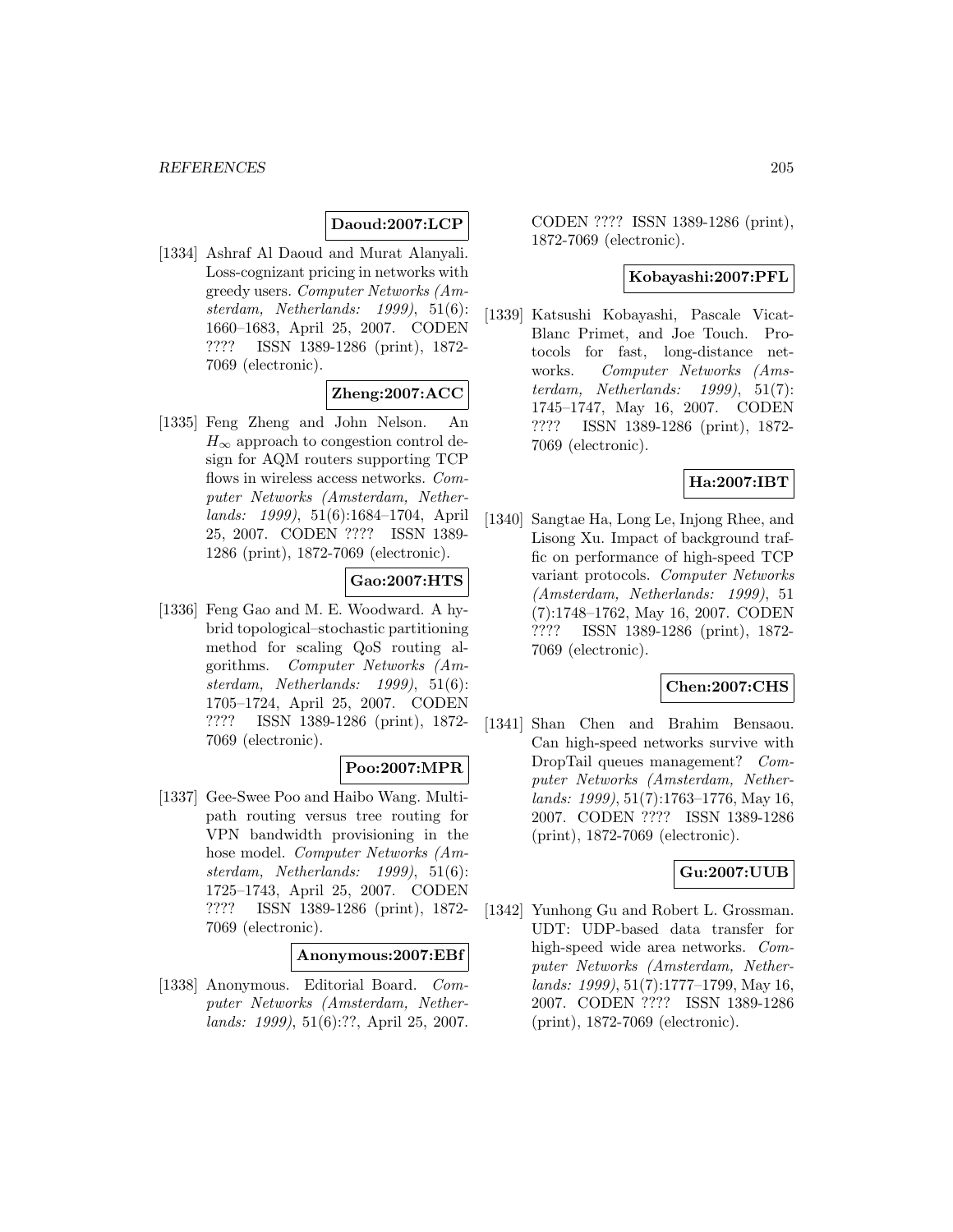#### **Huang:2007:NHS**

[1343] Xiaomeng Huang, Chuang Lin, and Fengyuan Ren. A novel high speed transport protocol based on explicit virtual load feedback. Computer Networks (Amsterdam, Netherlands: 1999), 51(7):1800–1814, May 16, 2007. CODEN ???? ISSN 1389-1286 (print), 1872-7069 (electronic).

## **Sarolahti:2007:DAS**

[1344] Pasi Sarolahti, Mark Allman, and Sally Floyd. Determining an appropriate sending rate over an underutilized network path. Computer Networks (Amsterdam, Netherlands: 1999), 51(7): 1815–1832, May 16, 2007. CODEN ???? ISSN 1389-1286 (print), 1872- 7069 (electronic).

#### **Nakauchi:2007:ERF**

[1345] Kiyohide Nakauchi and Katsushi Kobayashi. An explicit router feedback framework for high bandwidth-delay product networks. Computer Networks (Amsterdam, Netherlands: 1999), 51 (7):1833–1846, May 16, 2007. CODEN ???? ISSN 1389-1286 (print), 1872- 7069 (electronic).

#### **Xu:2007:EEB**

[1346] Lisong Xu. Extending equation-based congestion control to high-speed and long-distance networks. Computer Networks (Amsterdam, Netherlands: 1999), 51(7):1847–1859, May 16, 2007. CODEN ???? ISSN 1389-1286 (print), 1872-7069 (electronic).

#### **Anonymous:2007:EBg**

[1347] Anonymous. Editorial Board. Computer Networks (Amsterdam, Netherlands: 1999), 51(7):??, May 16, 2007.

CODEN ???? ISSN 1389-1286 (print), 1872-7069 (electronic).

#### **Cohen:2007:ASP**

[1348] Edith Cohen, Amos Fiat, and Haim Kaplan. Associative search in peer to peer networks: Harnessing latent semantics. Computer Networks (Amsterdam, Netherlands: 1999), 51(8): 1861–1881, June 6, 2007. CODEN ???? ISSN 1389-1286 (print), 1872- 7069 (electronic).

### **Raj:2007:SIM**

[1349] Alex Raj and Oliver C. Ibe. A survey of IP and multiprotocol label switching fast reroute schemes. Computer Networks (Amsterdam, Netherlands: 1999), 51(8):1882–1907, June 6, 2007. CODEN ???? ISSN 1389-1286 (print), 1872-7069 (electronic).

#### **Cohen:2007:GIP**

[1350] Reuven Cohen and Amnon Shochot. The "Global-ISP" paradigm. Computer Networks (Amsterdam, Netherlands: 1999), 51(8):1908–1921, June 6, 2007. CODEN ???? ISSN 1389-1286 (print), 1872-7069 (electronic).

#### **Kim:2007:QPI**

[1351] Hwangnam Kim, Jennifer C. Hou, Chunyu Hu, and Ye Ge. QoS provisioning in IEEE 802.11-compliant networks: Past, present, and future. Computer Networks (Amsterdam, Netherlands: 1999), 51(8):1922–1941, June 6, 2007. CODEN ???? ISSN 1389-1286 (print), 1872-7069 (electronic).

#### **Choi:2007:SPS**

[1352] Jin-Hee Choi, Young-Pil Kim, and Chuck Yoo. Self-prevention of socket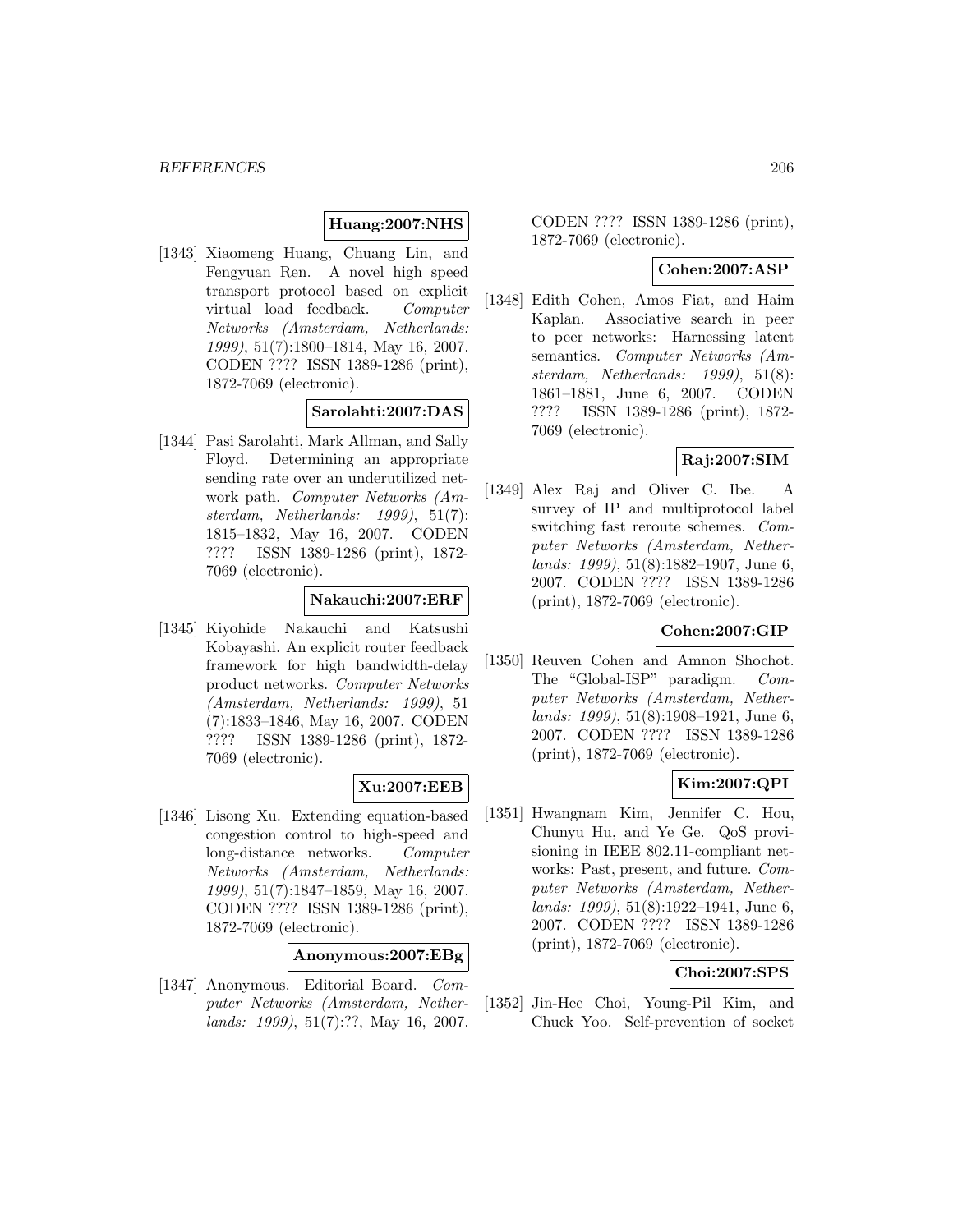#### *REFERENCES* 207

buffer overflow. Computer Networks (Amsterdam, Netherlands: 1999), 51 (8):1942–1954, June 6, 2007. CODEN ???? ISSN 1389-1286 (print), 1872- 7069 (electronic).

# **Ge:2007:AST**

[1353] Ye Ge, Jennifer C. Hou, and Sunghyun Choi. An analytic study of tuning systems parameters in IEEE 802.11e enhanced distributed channel access. Computer Networks (Amsterdam, Netherlands: 1999), 51(8): 1955–1980, June 6, 2007. CODEN ???? ISSN 1389-1286 (print), 1872- 7069 (electronic).

## **Weber:2007:FLQ**

[1354] Steven Weber and Gustavo de Veciana. Flow-level QoS for a dynamic load of rate adaptive sessions sharing a bottleneck link. Computer Networks (Amsterdam, Netherlands: 1999), 51(8): 1981–1997, June 6, 2007. CODEN ???? ISSN 1389-1286 (print), 1872- 7069 (electronic).

#### **Galluccio:2007:GLA**

[1355] Laura Galluccio, Giacomo Morabito, Sergio Palazzo, Marco Pellegrini, M. Elena Renda, and Paolo Santi. Georoy: A location-aware enhancement to Viceroy peer-to-peer algorithm. Computer Networks (Amsterdam, Netherlands: 1999), 51(8): 1998–2014, June 6, 2007. CODEN ???? ISSN 1389-1286 (print), 1872- 7069 (electronic).

#### **Wei:2007:CPD**

[1356] Jianbin Wei and Cheng-Zhong Xu. Consistent proportional delay differentiation: A fuzzy control ap-

proach. Computer Networks (Amsterdam, Netherlands: 1999), 51(8): 2015–2032, June 6, 2007. CODEN ???? ISSN 1389-1286 (print), 1872- 7069 (electronic).

### **Psaras:2007:WTT**

[1357] Ioannis Psaras and Vassilis Tsaoussidis. Why TCP timers (still) don't work well. Computer Networks (Amsterdam, Netherlands: 1999), 51(8):2033–2048, June 6, 2007. CODEN ???? ISSN 1389- 1286 (print), 1872-7069 (electronic).

#### **Yang:2007:DMM**

[1358] Chun-Chuan Yang, Chun-Shian Tsai, Junn-Yen Hu, and Tzu-Chien Chuang. On the design of mobility management scheme for 802.16-based network environment. Computer Networks (Amsterdam, Netherlands: 1999), 51(8): 2049–2066, June 6, 2007. CODEN ???? ISSN 1389-1286 (print), 1872- 7069 (electronic).

#### **Leguay:2007:DSI**

[1359] Jérémie Leguay, Matthieu Latapy, Timur Friedman, and Kavé Salamatian. Describing and simulating Internet routes. Computer Networks (Amsterdam, Netherlands: 1999), 51(8): 2067–2085, June 6, 2007. CODEN ???? ISSN 1389-1286 (print), 1872- 7069 (electronic).

#### **Chek:2007:DEP**

[1360] Michael Cho-Hoi Chek and Yu-Kwong Kwok. Design and evaluation of practical coexistence management schemes for Bluetooth and IEEE 802.11b systems. Computer Networks (Amsterdam, Netherlands: 1999), 51(8): 2086–2103, June 6, 2007. CODEN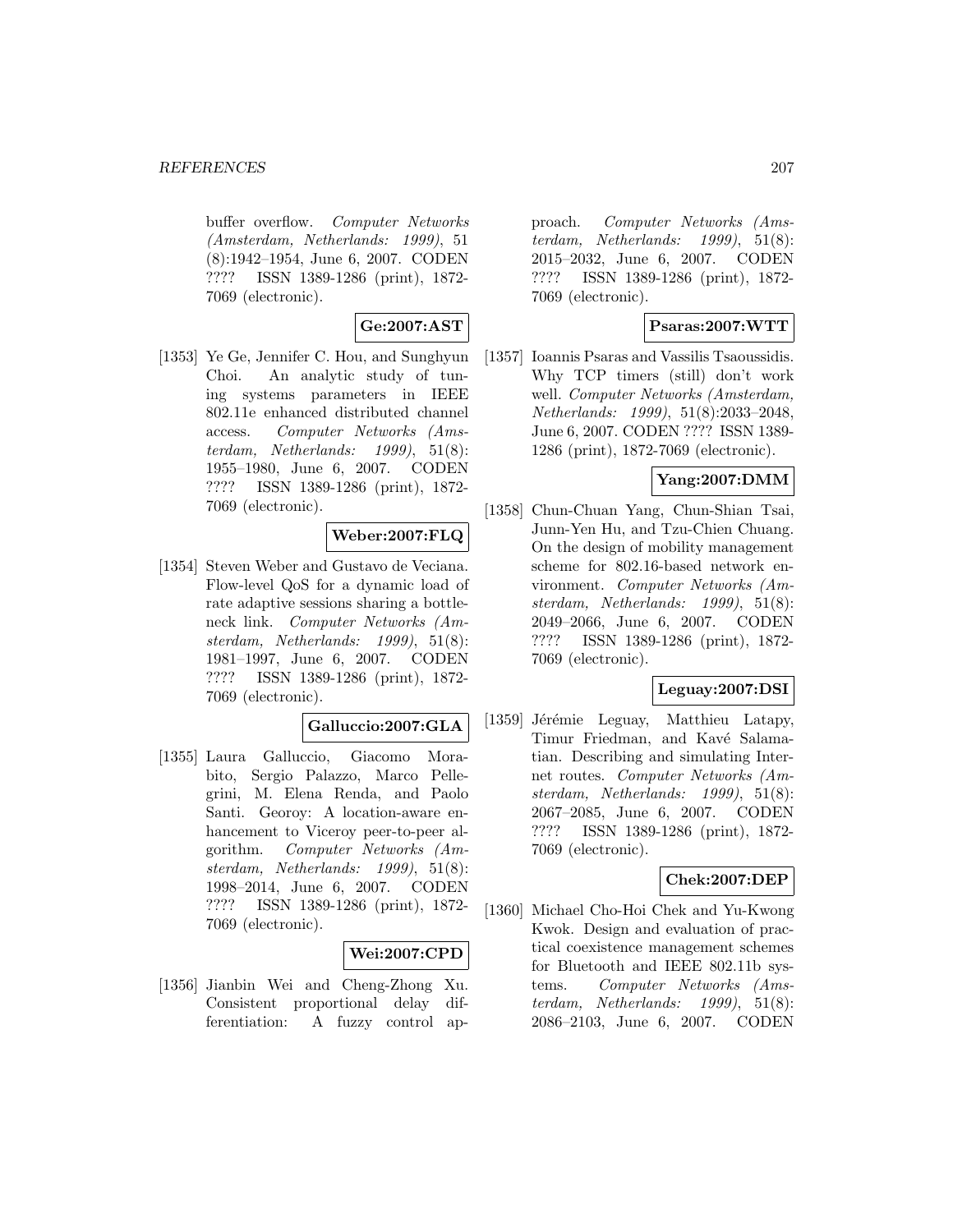???? ISSN 1389-1286 (print), 1872- 7069 (electronic).

**Dhillon:2007:PAA**

[1361] S. S. Dhillon and P. Van Mieghem. Performance analysis of the AntNet algorithm. Computer Networks (Amsterdam, Netherlands: 1999), 51(8): 2104–2125, June 6, 2007. CODEN ???? ISSN 1389-1286 (print), 1872- 7069 (electronic).

# **Manoj:2007:ULA**

[1362] B. S. Manoj, Archana Sekhar, and C. Siva Ram Murthy. On the use of limited autonomous mobility for dynamic coverage maintenance in sensor networks. Computer Networks (Amsterdam, Netherlands: 1999), 51(8): 2126–2143, June 6, 2007. CODEN ???? ISSN 1389-1286 (print), 1872- 7069 (electronic).

#### **MacLarty:2007:TPW**

[1363] Glen MacLarty and Michael Fry. Towards a platform for wide-area overlay network deployment and management. Computer Networks (Amsterdam, Netherlands: 1999), 51(8): 2144–2162, June 6, 2007. CODEN ???? ISSN 1389-1286 (print), 1872- 7069 (electronic).

**Ramasubramanian:2007:DMR**

[1364] Srinivasan Ramasubramanian, Harish Krishnamoorthy, and Marwan Krunz. Disjoint multipath routing using colored trees. Computer Networks (Amsterdam, Netherlands: 1999), 51(8): 2163–2180, June 6, 2007. CODEN ???? ISSN 1389-1286 (print), 1872- 7069 (electronic).

## **Cetinkaya:2007:IEM**

[1365] Coskun Cetinkaya. Improving the efficiency of multipath traffic via opportunistic traffic scheduling. Computer Networks (Amsterdam, Netherlands: 1999), 51(8):2181–2197, June 6, 2007. CODEN ???? ISSN 1389-1286 (print), 1872-7069 (electronic).

## **Dolcy:2007:FPE**

[1366] Dawn S. L. Dolcy, Costas C. Constantinou, and Steven F. Quigley. A Fokker–Planck equation method predicting Buffer occupancy in a single queue. Computer Networks (Amsterdam, Netherlands: 1999), 51(8): 2198–2216, June 6, 2007. CODEN ???? ISSN 1389-1286 (print), 1872- 7069 (electronic).

#### **Anonymous:2007:EBh**

[1367] Anonymous. Editorial Board. Computer Networks (Amsterdam, Netherlands: 1999), 51(8):??, June 6, 2007. CODEN ???? ISSN 1389-1286 (print), 1872-7069 (electronic).

#### **Domingo-Ferrer:2007:ASC**

[1368] Josep Domingo-Ferrer, Joachim Posegga, Francesc Sebé, and Vicenç Torra. Advances in smart cards. Computer Networks (Amsterdam, Netherlands: 1999), 51(9):2219–2222, June 20, 2007. CODEN ???? ISSN 1389-1286 (print), 1872-7069 (electronic).

#### **Preneel:2007:SRD**

[1369] Bart Preneel. A survey of recent developments in cryptographic algorithms for smart cards. Computer Networks (Amsterdam, Netherlands: 1999), 51 (9):2223–2233, June 20, 2007. CODEN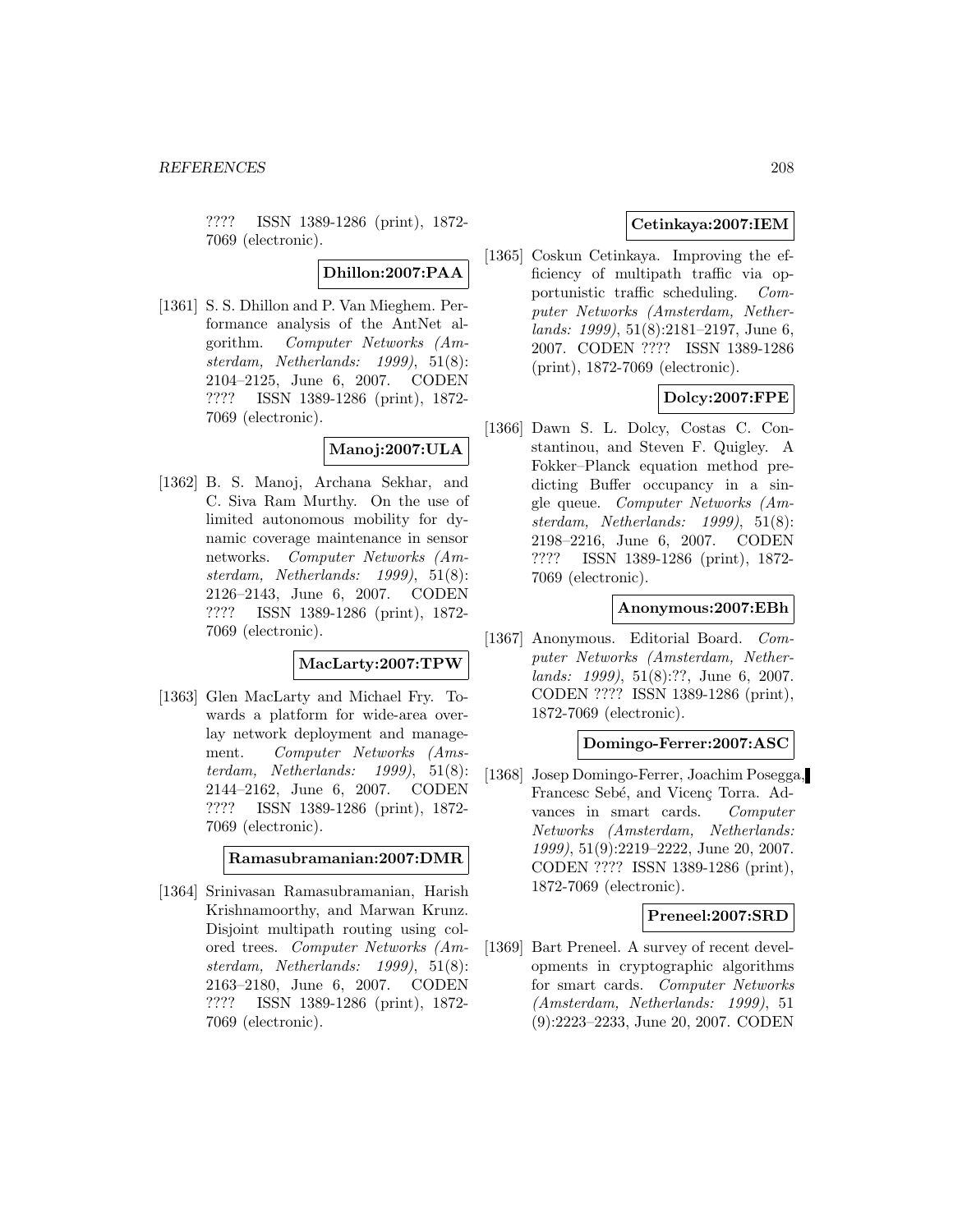???? ISSN 1389-1286 (print), 1872- 7069 (electronic).

**Lu:2007:NSC**

[1370] HongQian Karen Lu. Network smart card review and analysis. Computer Networks (Amsterdam, Netherlands: 1999), 51(9):2234–2248, June 20, 2007. CODEN ???? ISSN 1389- 1286 (print), 1872-7069 (electronic).

# **Torres:2007:ANS**

[1371] Joaquin Torres, Antonio Izquierdo, and Jose Maria Sierra. Advances in network smart cards authentication. Computer Networks (Amsterdam, Netherlands: 1999), 51(9):2249–2261, June 20, 2007. CODEN ???? ISSN 1389- 1286 (print), 1872-7069 (electronic).

#### **Munilla:2007:HMF**

[1372] J. Munilla and A. Peinado. HB-MP: A further step in the HB-family of lightweight authentication protocols. Computer Networks (Amsterdam, Netherlands: 1999), 51(9):2262–2267, June 20, 2007. CODEN ???? ISSN 1389-1286 (print), 1872-7069 (electronic).

## **Solanas:2007:DAS**

[1373] Agusti Solanas, Josep Domingo-Ferrer, Antoni Martínez-Ballesté, and Vanesa Daza. A distributed architecture for scalable private RFID tag identification. Computer Networks (Amsterdam, Netherlands: 1999), 51(9): 2268–2279, June 20, 2007. CODEN ???? ISSN 1389-1286 (print), 1872- 7069 (electronic).

### **Cheng:2007:SEI**

[1374] Ting-Fang Cheng, Jung-San Lee, and Chin-Chen Chang. Security enhancement of an IC-card-based remote login mechanism. Computer Networks (Amsterdam, Netherlands: 1999), 51 (9):2280–2287, June 20, 2007. CODEN ???? ISSN 1389-1286 (print), 1872- 7069 (electronic).

## **Lopez:2007:SCB**

[1375] Andrés Marín López, Daniel Díaz Sánchez, Florina Almenárez, Carlos García Rubio, and Celeste Campo. Smart card-based agents for fair nonrepudiation. Computer Networks (Amsterdam, Netherlands: 1999), 51(9): 2288–2298, June 20, 2007. CODEN ???? ISSN 1389-1286 (print), 1872- 7069 (electronic).

## **Sebe:2007:SMO**

[1376] Francesc Sebé, Alexandre Viejo, and Josep Domingo-Ferrer. Secure manyto-one symbol transmission for implementation on smart cards. Computer Networks (Amsterdam, Netherlands: 1999), 51(9):2299–2307, June 20, 2007. CODEN ???? ISSN 1389- 1286 (print), 1872-7069 (electronic).

## **Karetsos:2007:TWB**

[1377] George Karetsos, Angelos Rouskas, Bijan Jabbari, and Bernhard Walke. Topics in wireless broadband systems. Computer Networks (Amsterdam, Netherlands: 1999), 51(9): 2308–2310, June 20, 2007. CODEN ???? ISSN 1389-1286 (print), 1872- 7069 (electronic).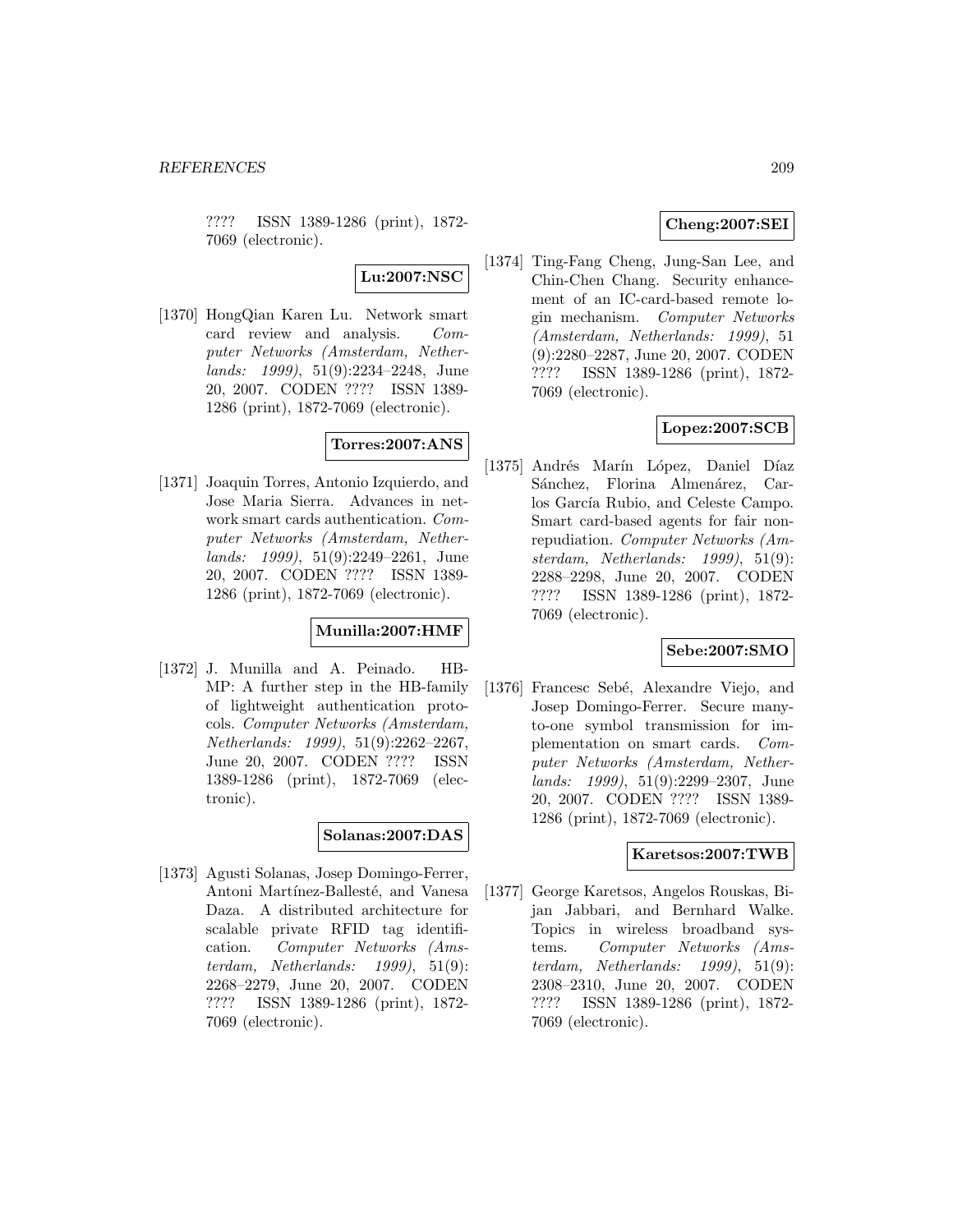#### **Cicconetti:2007:DPA**

[1378] Claudio Cicconetti, Luciano Lenzini, Enzo Mingozzi, and Giovanni Stea. Design and performance analysis of the Real-Time HCCA scheduler for IEEE 802.11e WLANs. Computer Networks (Amsterdam, Netherlands: 1999), 51 (9):2311–2325, June 20, 2007. CODEN ???? ISSN 1389-1286 (print), 1872- 7069 (electronic).

#### **Perez-Costa:2007:DPS**

[1379] Xavier Pérez-Costa, Daniel Camps-Mur, and Albert Vidal. On distributed power saving mechanisms of wireless LANs 802.11e U-APSD vs 802.11 power save mode. Computer Networks (Amsterdam, Netherlands: 1999), 51 (9):2326–2344, June 20, 2007. CODEN ???? ISSN 1389-1286 (print), 1872- 7069 (electronic).

#### **Vassis:2007:PAI**

[1380] D. Vassis and G. Kormentzas. Performance analysis of IEEE 802.11 ad hoc networks in the presence of hidden terminals. Computer Networks (Amsterdam, Netherlands: 1999), 51(9): 2345–2352, June 20, 2007. CODEN ???? ISSN 1389-1286 (print), 1872- 7069 (electronic).

## **Max:2007:SSI**

[1381] Sebastian Max, Guido R. Hiertz, Erik Weiss, Dee Denteneer, and Bernhard H. Walke. Spectrum sharing in IEEE 802.11s wireless mesh networks. Computer Networks (Amsterdam, Netherlands: 1999), 51(9): 2353–2367, June 20, 2007. CODEN ???? ISSN 1389-1286 (print), 1872- 7069 (electronic).

## **Hosein:2007:QSU**

[1382] Patrick Hosein. QoS scheduling of uplink resources in OFDMA networks. Computer Networks (Amsterdam, Netherlands: 1999), 51(9): 2368–2378, June 20, 2007. CODEN ???? ISSN 1389-1286 (print), 1872- 7069 (electronic).

### **Leoleis:2007:FME**

[1383] Georgios A. Leoleis and Iakovos S. Venieris. Fast MIPv6 extensions supporting seamless multicast handovers. Computer Networks (Amsterdam, Netherlands: 1999), 51(9): 2379–2396, June 20, 2007. CODEN ???? ISSN 1389-1286 (print), 1872- 7069 (electronic).

#### **Karyotis:2007:RBA**

[1384] Vasileios Karyotis and Symeon Papavassiliou. Risk-based attack strategies for mobile ad hoc networks under probabilistic attack modeling framework. Computer Networks (Amsterdam, Netherlands:  $1999$ ,  $51(9)$ : 2397–2410, June 20, 2007. CODEN ???? ISSN 1389-1286 (print), 1872- 7069 (electronic).

#### **Anonymous:2007:EBi**

[1385] Anonymous. Editorial Board. Computer Networks (Amsterdam, Netherlands: 1999), 51(9):??, June 20, 2007. CODEN ???? ISSN 1389-1286 (print), 1872-7069 (electronic).

#### **Misic:2007:IMS**

[1386] Jelena Mišić and Carol J. Fung. The impact of master–slave bridge access mode on the performance of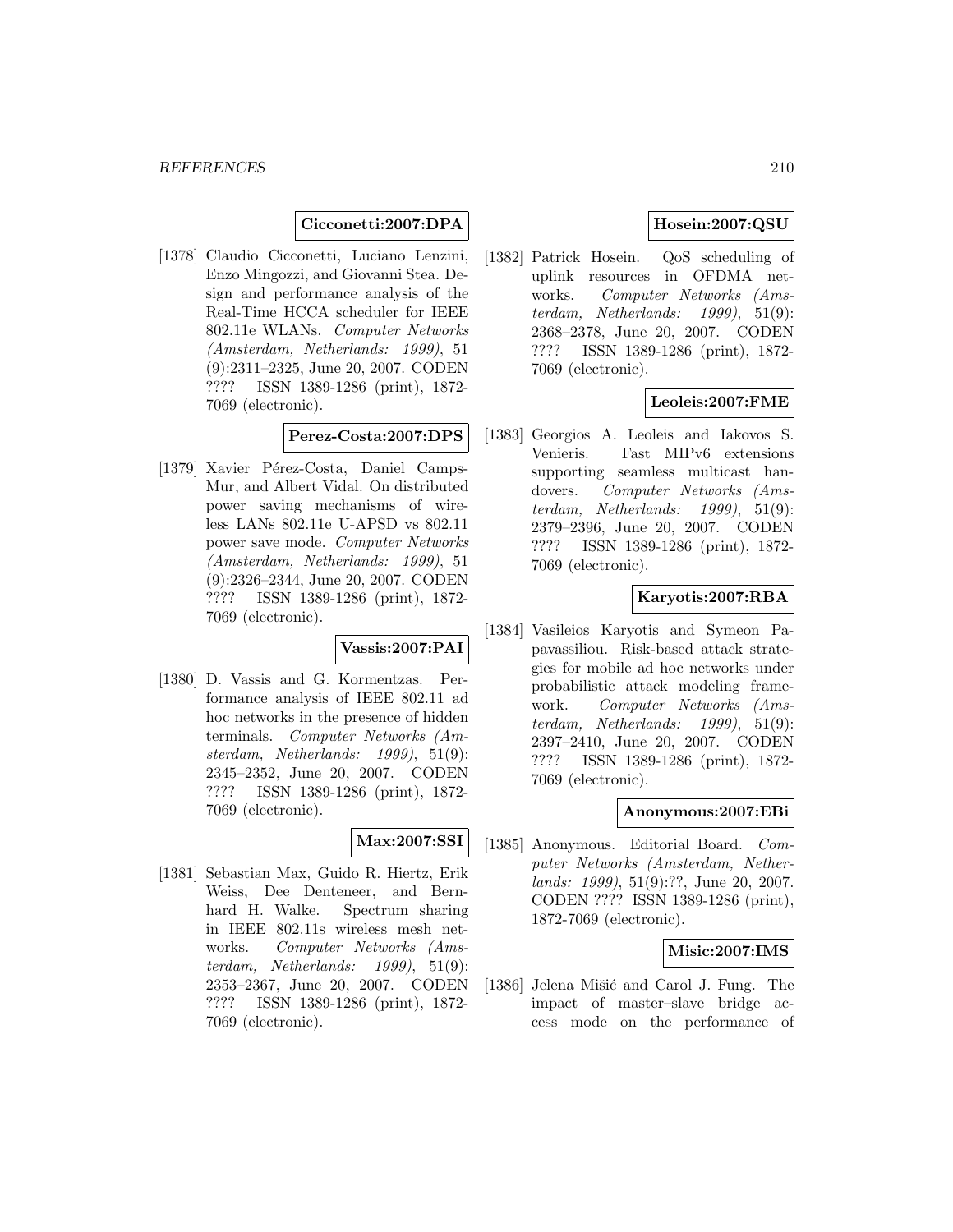multi-cluster 802.15.4 network. Computer Networks (Amsterdam, Netherlands: 1999), 51(10):2411–2449, July 11, 2007. CODEN ???? ISSN 1389- 1286 (print), 1872-7069 (electronic).

#### **Bejerano:2007:ELB**

[1387] Yigal Bejerano, Seung-Jae Han, and Amit Kumar. Efficient loadbalancing routing for wireless mesh networks. Computer Networks (Amsterdam, Netherlands: 1999), 51(10): 2450–2466, July 11, 2007. CODEN ???? ISSN 1389-1286 (print), 1872- 7069 (electronic).

## **Mao:2007:PLE**

[1388] Guoqiang Mao, Brian D. O. Anderson, and Barı¸s Fidan. Path loss exponent estimation for wireless sensor network localization. Computer Networks (Amsterdam, Netherlands: 1999), 51(10): 2467–2483, July 11, 2007. CODEN ???? ISSN 1389-1286 (print), 1872- 7069 (electronic).

#### **Popescu:2007:DIS**

[1389] Bogdan C. Popescu, Bruno Crispo, Andrew S. Tanenbaum, and Arno Bakker. Design and implementation of a secure wide-area object middleware. Computer Networks (Amsterdam, Netherlands: 1999), 51(10):2484–2513, July 11, 2007. CODEN ???? ISSN 1389- 1286 (print), 1872-7069 (electronic).

### **Leng:2007:MAM**

[1390] Supeng Leng, Liren Zhang, Huirong Fu, and Jianjun Yang. Mobility analysis of mobile hosts with random walking in ad hoc networks. Computer Networks (Amsterdam, Netherlands: 1999), 51(10):2514–2528, July

11, 2007. CODEN ???? ISSN 1389- 1286 (print), 1872-7069 (electronic).

#### **Mao:2007:WSN**

[1391] Guoqiang Mao, Barış Fidan, and Brian D. O. Anderson. Wireless sensor network localization techniques. Computer Networks (Amsterdam, Netherlands: 1999), 51(10):2529–2553, July 11, 2007. CODEN ???? ISSN 1389- 1286 (print), 1872-7069 (electronic).

### **Lu:2007:UFB**

[1392] Ning Lu and John Bigham. On utilityfair bandwidth adaptation for multiclass traffic QoS provisioning in wireless networks. Computer Networks (Amsterdam, Netherlands: 1999), 51 (10):2554–2564, July 11, 2007. CODEN ???? ISSN 1389-1286 (print), 1872- 7069 (electronic).

#### **Todtmann:2007:ADP**

[1393] Birger Tödtmann and Erwin P. Rathgeb. Anticipatory distributed packet filter configurations for carriergrade IP networks. Computer Networks (Amsterdam, Netherlands: 1999), 51 (10):2565–2579, July 11, 2007. CO-DEN ???? ISSN 1389-1286 (print), 1872-7069 (electronic).

#### **Geneiatakis:2007:FPS**

[1394] Dimitris Geneiatakis, Georgios Kambourakis, Costas Lambrinoudakis, Tasos Dagiuklas, and Stefanos Gritzalis. A framework for protecting a SIPbased infrastructure against malformed message attacks. Computer Networks (Amsterdam, Netherlands: 1999), 51 (10):2580–2593, July 11, 2007. CO-DEN ???? ISSN 1389-1286 (print), 1872-7069 (electronic).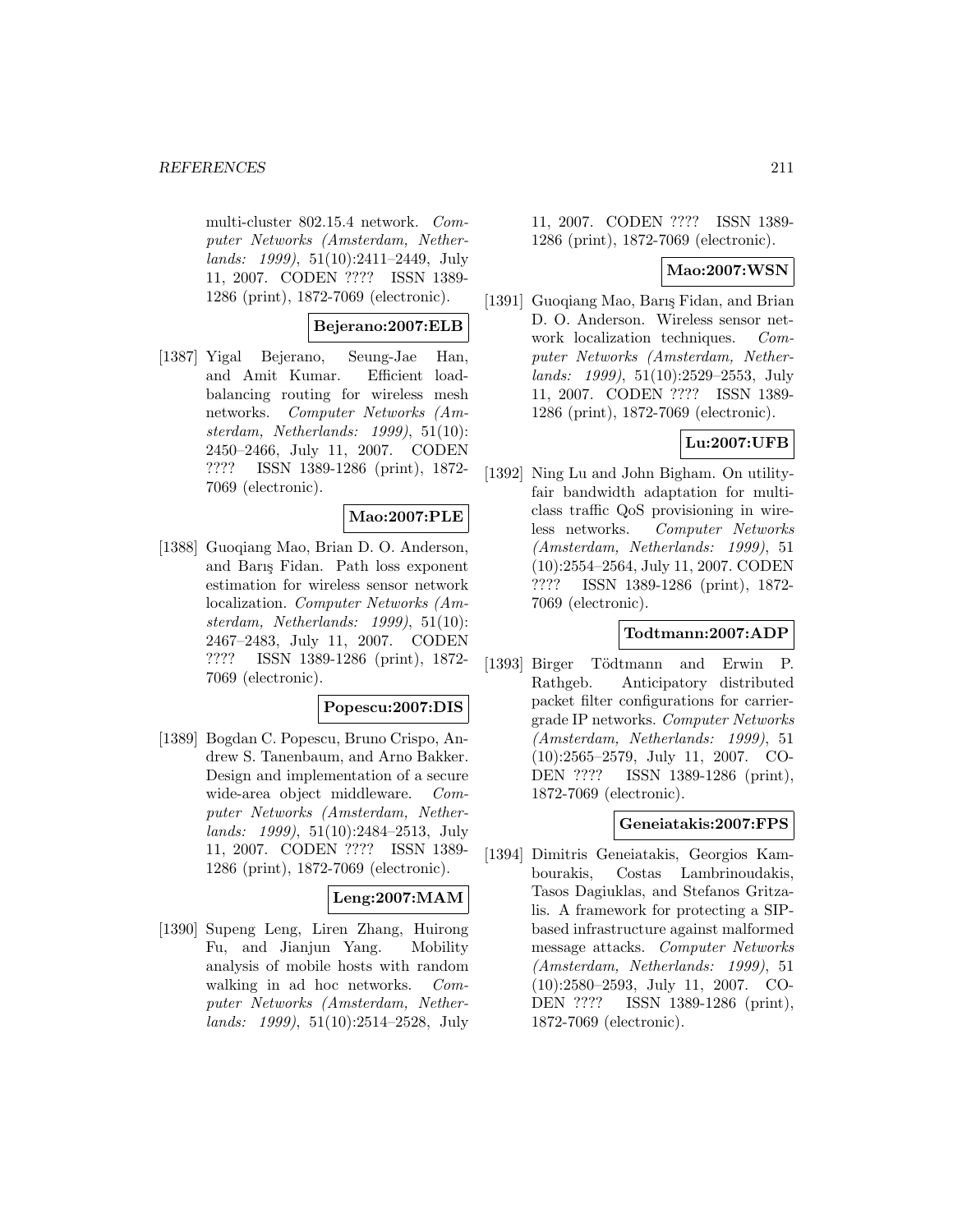#### **Shah:2007:HAP**

[1395] Vasudev Shah, Ece Gelal, and Srikanth V. Krishnamurthy. Handling asymmetry in power heterogeneous ad hoc networks. Computer Networks (Amsterdam, Netherlands: 1999), 51 (10):2594–2615, July 11, 2007. CO-DEN ???? ISSN 1389-1286 (print), 1872-7069 (electronic).

### **Duan:2007:DCS**

[1396] Zhenhai Duan, Yingfei Dong, and Kartik Gopalan. DMTP: Controlling spam through message delivery differentiation. Computer Networks (Amsterdam, Netherlands: 1999), 51(10): 2616–2630, July 11, 2007. CODEN ???? ISSN 1389-1286 (print), 1872- 7069 (electronic).

### **Khayat:2007:MLV**

[1397] I. El Khayat, P. Geurts, and G. Leduc. Machine-learnt versus analytical models of TCP throughput. Computer Networks (Amsterdam, Netherlands: 1999), 51(10):2631–2644, July 11, 2007. CODEN ???? ISSN 1389- 1286 (print), 1872-7069 (electronic).

**Blefari-Melazzi:2007:ACP**

[1398] N. Blefari-Melazzi, D. Di Sorte, M. Femminella, and G. Reali. Autonomic control and personalization of a wireless access network. Computer Networks (Amsterdam, Netherlands: 1999), 51(10):2645–2676, July 11, 2007. CODEN ???? ISSN 1389- 1286 (print), 1872-7069 (electronic).

**Belenky:2007:DPM**

[1399] Andrey Belenky and Nirwan Ansari. On deterministic packet marking.

Computer Networks (Amsterdam, Netherlands: 1999), 51(10):2677–2700, July 11, 2007. CODEN ???? ISSN 1389-1286 (print), 1872-7069 (electronic).

# **Choi:2007:QSP**

[1400] Baek-Young Choi, Sue Moon, Rene Cruz, Zhi-Li Zhang, and Christophe Diot. Quantile sampling for practical delay monitoring in Internet backbone networks. Computer Networks (Amsterdam, Netherlands: 1999), 51(10): 2701–2716, July 11, 2007. CODEN ???? ISSN 1389-1286 (print), 1872- 7069 (electronic).

#### **Kuzmanovic:2007:RCC**

[1401] A. Kuzmanovic and E. W. Knightly. Receiver-centric congestion control with a misbehaving receiver: Vulnerabilities and end-point solutions. Computer Networks (Amsterdam, Netherlands: 1999), 51(10):2717–2737, July 11, 2007. CODEN ???? ISSN 1389- 1286 (print), 1872-7069 (electronic).

#### **Marsan:2007:FAC**

[1402] M. Ajmone Marsan, C. Casetti, G. Mardente, and M. Mellia. A framework for admission control and path allocation in DiffServ networks. Computer Networks (Amsterdam, Netherlands: 1999), 51(10):2738–2752, July 11, 2007. CODEN ???? ISSN 1389- 1286 (print), 1872-7069 (electronic).

## **Lee:2007:IRC**

[1403] Kang-Won Lee, Suresh Chari, Anees Shaikh, Sambit Sahu, and Pau-Chen Cheng. Improving the resilience of content distribution networks to large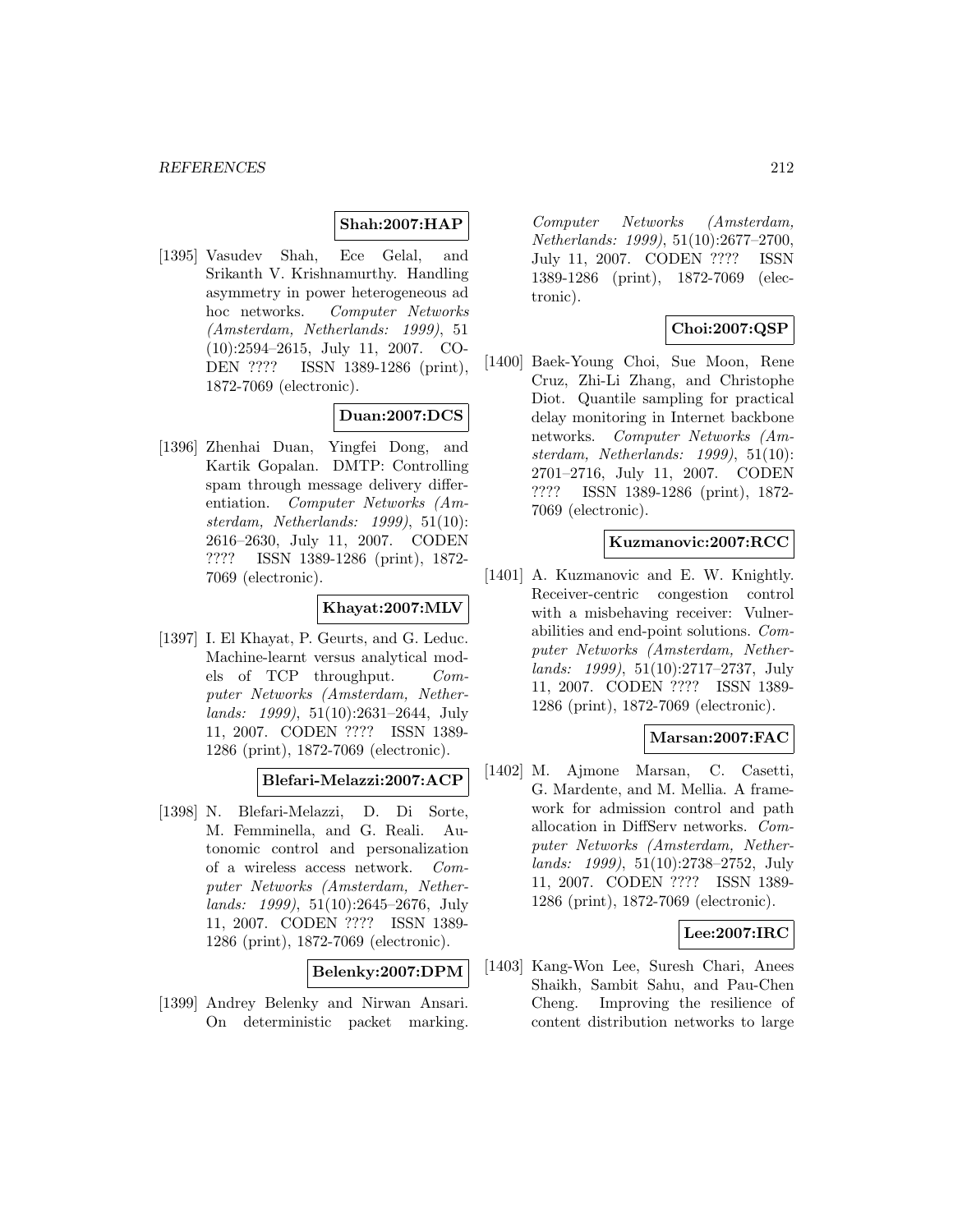scale distributed denial of service attacks. Computer Networks (Amsterdam, Netherlands: 1999), 51(10): 2753–2770, July 11, 2007. CODEN ???? ISSN 1389-1286 (print), 1872- 7069 (electronic).

## **Kim:2007:CTA**

[1404] Sun-Myeng Kim and Young-Jong Cho. Channel time allocation scheme based on feedback information in IEEE 802.11e wireless LANs. Computer Networks (Amsterdam, Netherlands: 1999), 51(10):2771–2787, July 11, 2007. CODEN ???? ISSN 1389-1286 (print), 1872-7069 (electronic).

## **Zhu:2007:ETN**

[1405] Yujie Zhu, Aravind Velayutham, Oyebamiji Oladeji, and Raghupathy Sivakumar. Enhancing TCP for networks with guaranteed bandwidth services. Computer Networks (Amsterdam, Netherlands: 1999), 51(10): 2788–2804, July 11, 2007. CODEN ???? ISSN 1389-1286 (print), 1872- 7069 (electronic).

### **Huang:2007:SMD**

[1406] Chun-Ying Huang, Yun-Peng Chiu, Kuan-Ta Chen, and Chin-Laung Lei. Secure multicast in dynamic environments. Computer Networks (Amsterdam, Netherlands: 1999), 51(10): 2805–2817, July 11, 2007. CODEN ???? ISSN 1389-1286 (print), 1872- 7069 (electronic).

#### **Jin:2007:NAE**

[1407] Shudong Jin and Hongbo Jiang. Novel approaches to efficient flooding search in peer-to-peer networks. Computer Networks (Amsterdam, Netherlands: 1999), 51(10):2818–2832, July 11, 2007. CODEN ???? ISSN 1389- 1286 (print), 1872-7069 (electronic).

### **Elias:2007:NAD**

[1408] J. Elias, F. Martignon, A. Capone, and G. Pujolle. A new approach to dynamic bandwidth allocation in Quality of Service networks: Performance and bounds. Computer Networks (Amsterdam, Netherlands: 1999), 51(10): 2833–2853, July 11, 2007. CODEN ???? ISSN 1389-1286 (print), 1872- 7069 (electronic).

#### **Ramasubramanian:2007:LTD**

[1409] Srinivasan Ramasubramanian, Mithun Harkara, and Marwan Krunz. Linear time distributed construction of colored trees for disjoint multipath routing. Computer Networks (Amsterdam, Netherlands: 1999), 51(10): 2854–2866, July 11, 2007. CODEN ???? ISSN 1389-1286 (print), 1872- 7069 (electronic).

#### **Zhang:2007:PME**

[1410] Xiaolan Zhang, Giovanni Neglia, Jim Kurose, and Don Towsley. Performance modeling of epidemic routing. Computer Networks (Amsterdam, Netherlands: 1999), 51(10):2867–2891, July 11, 2007. CODEN ???? ISSN 1389- 1286 (print), 1872-7069 (electronic).

#### **Vidales:2007:MEE**

[1411] Pablo Vidales, Carlos J. Bernardos, Ignacio Soto, David Cottingham, Javier Baliosian, and Jon Crowcroft. MIPv6 experimental evaluation using overlay networks. Computer Networks (Amsterdam, Netherlands: 1999), 51(10): 2892–2915, July 11, 2007. CODEN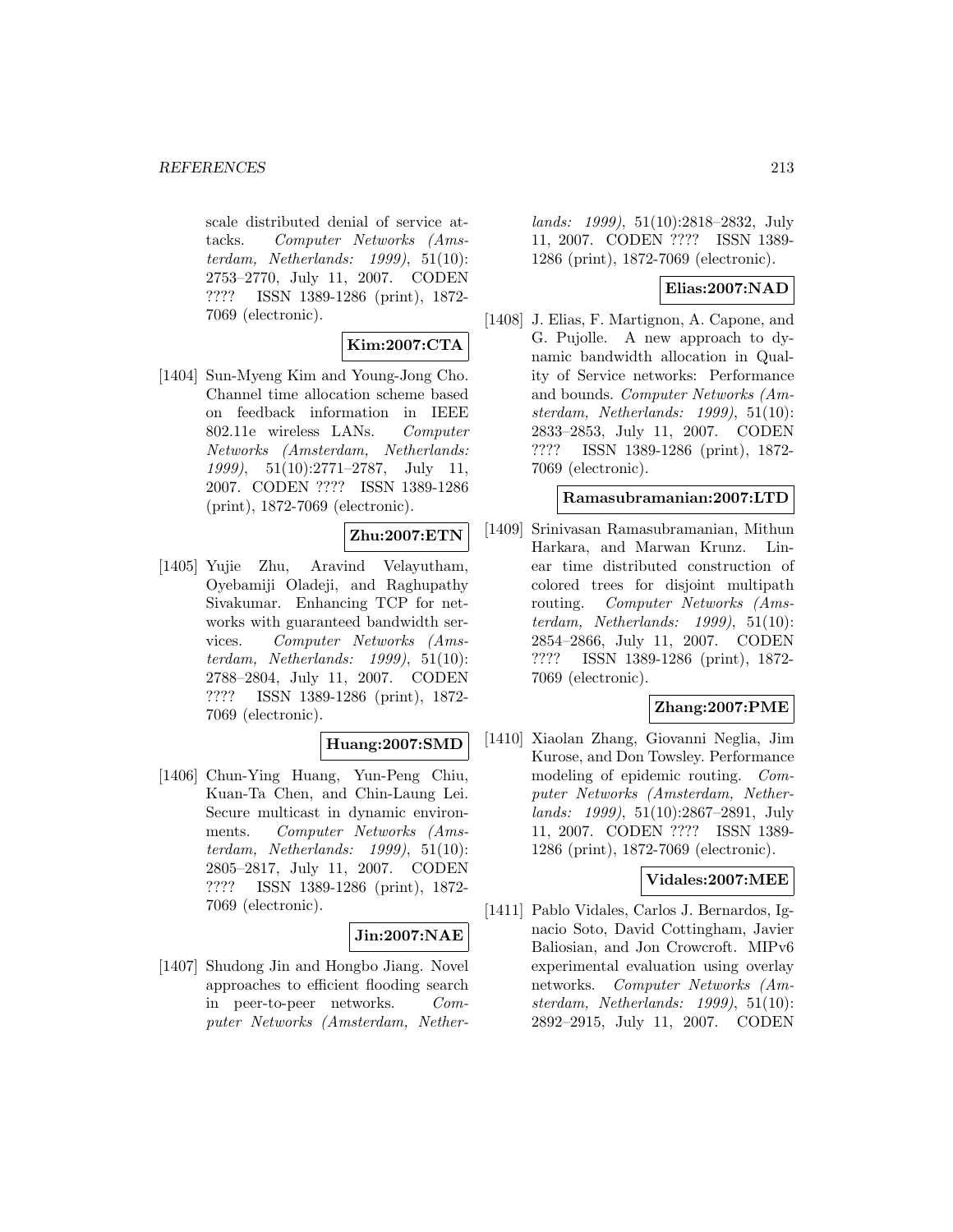???? ISSN 1389-1286 (print), 1872- 7069 (electronic).

#### **Anonymous:2007:EBj**

[1412] Anonymous. Editorial Board. Computer Networks (Amsterdam, Netherlands: 1999), 51(10):??, July 11, 2007. CODEN ???? ISSN 1389-1286 (print), 1872-7069 (electronic).

# **Smaragdakis:2007:MRD**

[1413] Georgios Smaragdakis, Nikolaos Laoutaris, Azer Bestavros, Ibrahim Matta, and Ioannis Stavrakakis. Mistreatmentresilient distributed caching. Computer Networks (Amsterdam, Netherlands: 1999), 51(11):2917–2937, August 8, 2007. CODEN ???? ISSN 1389- 1286 (print), 1872-7069 (electronic).

### **Chiu:2007:FTC**

[1414] Dah Ming Chiu and Adrian Sai-Wah Tam. Fairness of traffic controls for inelastic flows in the Internet. Computer Networks (Amsterdam, Netherlands: 1999), 51(11):2938–2957, August 8, 2007. CODEN ???? ISSN 1389- 1286 (print), 1872-7069 (electronic).

## **Wong:2007:NMA**

[1415] Eric W. M. Wong, Andrew Zalesky, Zvi Rosberg, and Moshe Zukerman. A new method for approximating blocking probability in overflow loss networks. Computer Networks (Amsterdam, Netherlands: 1999), 51(11): 2958–2975, August 8, 2007. CODEN ???? ISSN 1389-1286 (print), 1872- 7069 (electronic).

#### **Gupta:2007:SUW**

[1416] Ashima Gupta and Prasant Mohapatra. A survey on ultra wide band medium access control schemes. Computer Networks (Amsterdam, Netherlands: 1999), 51(11):2976–2993, August 8, 2007. CODEN ???? ISSN 1389- 1286 (print), 1872-7069 (electronic).

## **Alves:2007:RTC**

[1417] Mário Alves and Eduardo Tovar. Real-time communications over wired/ wireless PROFIBUS networks supporting inter-cell mobility. Computer Networks (Amsterdam, Netherlands: 1999), 51(11):2994–3012, August 8, 2007. CODEN ???? ISSN 1389-1286 (print), 1872-7069 (electronic).

#### **Kuran:2007:SEB**

[1418] Mehmet S. Kuran and Tuna Tugcu. A survey on emerging broadband wireless access technologies. Computer Networks (Amsterdam, Netherlands: 1999), 51(11):3013–3046, August 8, 2007. CODEN ???? ISSN 1389-1286 (print), 1872-7069 (electronic).

#### **Xiong:2007:STA**

[1419] Lixiang Xiong and Guoqiang Mao. Saturated throughput analysis of IEEE 802.11e EDCA. Computer Networks (Amsterdam, Netherlands: 1999), 51 (11):3047–3068, August 8, 2007. CO-DEN ???? ISSN 1389-1286 (print), 1872-7069 (electronic).

#### **Lao:2007:TGT**

[1420] Li Lao, Jun-Hong Cui, and Mario Gerla. Tackling group-to-tree matching in large scale group communications. Computer Networks (Amsterdam, Netherlands: 1999), 51(11): 3069–3089, August 8, 2007. CODEN ???? ISSN 1389-1286 (print), 1872- 7069 (electronic).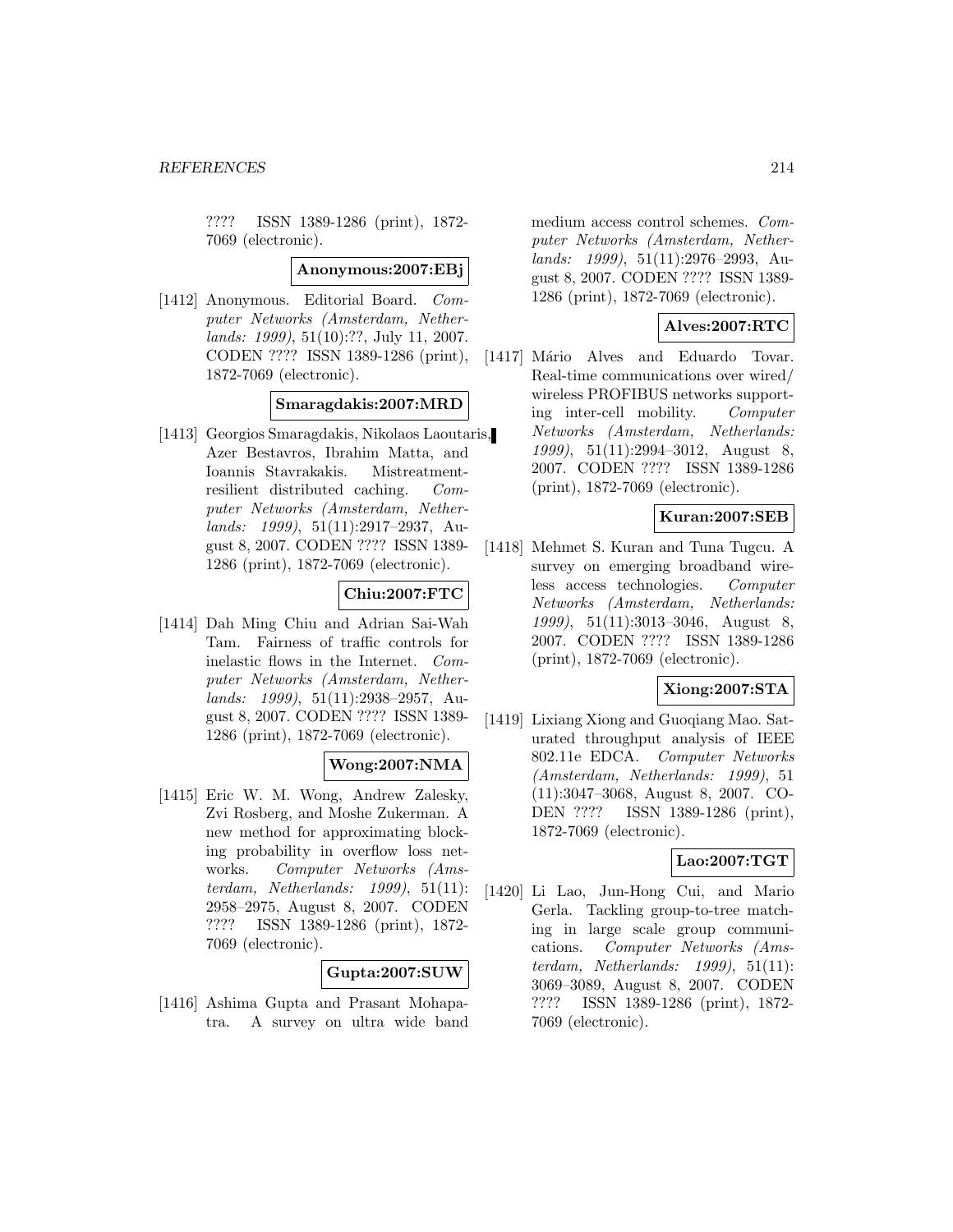#### **Chen:2007:ETC**

[1421] Hualiang Chen, Zhongxin Liu, Zengqiang Chen, and Zhuzhi Yuan. Extending TCP congestion control to multicast. Computer Networks (Amsterdam, Netherlands: 1999), 51(11): 3090–3109, August 8, 2007. CODEN ???? ISSN 1389-1286 (print), 1872- 7069 (electronic).

#### **Vanhatupa:2007:ETE**

[1422] Timo Vanhatupa, Marko Hännikäinen, and Timo D. Hämäläinen. Evaluation of throughput estimation models and algorithms for WLAN frequency planning. Computer Networks (Amsterdam, Netherlands: 1999), 51(11): 3110–3124, August 8, 2007. CODEN ???? ISSN 1389-1286 (print), 1872- 7069 (electronic).

#### **Lufei:2007:EAQ**

[1423] Hanping Lufei and Weisong Shi. Energy-aware QoS for application sessions across multiple protocol domains in mobile computing. Computer Networks (Amsterdam, Netherlands: 1999), 51(11):3125–3141, August 8, 2007. CODEN ???? ISSN 1389- 1286 (print), 1872-7069 (electronic).

#### **Munaretto:2007:RQS**

[1424] Anelise Munaretto and Mauro Fonseca. Routing and quality of service support for mobile ad hoc networks. Computer Networks (Amsterdam, Netherlands: 1999), 51(11):3142–3156, August 8, 2007. CODEN ???? ISSN 1389- 1286 (print), 1872-7069 (electronic).

### **Li:2007:CPA**

[1425] Xiaolong Li and Aaron D. Striegel. A case for Passive Application Layer Multicast. Computer Networks (Amsterdam, Netherlands: 1999), 51(11): 3157–3171, August 8, 2007. CODEN ???? ISSN 1389-1286 (print), 1872- 7069 (electronic).

### **Lucio:2007:GLS**

[1426] Gilberto Flores Lucio, Martin J. Reed, and Ian D. Henning. Guided local search as a network planning algorithm that incorporates uncertain traffic demands. Computer Networks (Amsterdam, Netherlands: 1999), 51(11): 3172–3196, August 8, 2007. CODEN ???? ISSN 1389-1286 (print), 1872- 7069 (electronic).

#### **Hassen:2007:KMC**

[1427] H. Ragab Hassen, A. Bouabdallah, H. Bettahar, and Y. Challal. Key management for content access control in a hierarchy. Computer Networks (Amsterdam, Netherlands: 1999), 51(11): 3197–3219, August 8, 2007. CODEN ???? ISSN 1389-1286 (print), 1872- 7069 (electronic).

#### **Lai:2007:TSP**

[1428] Yuan-Cheng Lai. Two schedulers to provide delay proportion and reduce queueing delay simultaneously. Computer Networks (Amsterdam, Netherlands: 1999), 51(11):3220–3231, August 8, 2007. CODEN ???? ISSN 1389- 1286 (print), 1872-7069 (electronic).

### **Kiesel:2007:MPE**

[1429] Sebastian Kiesel and Michael Scharf. Modeling and performance evaluation of transport protocols for firewall control. Computer Networks (Amsterdam, Netherlands: 1999), 51(11):3232– 3251, August 8, 2007. CODEN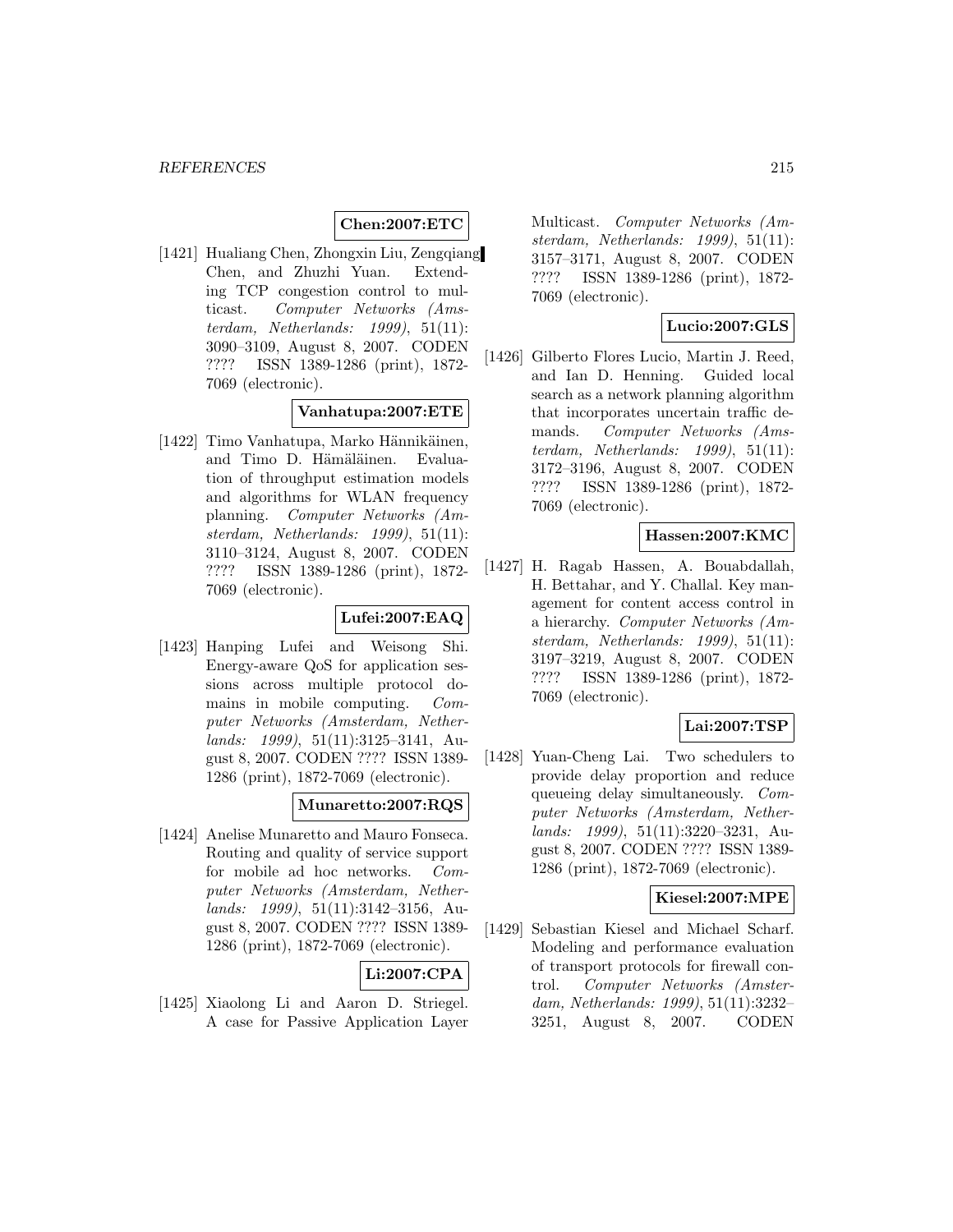???? ISSN 1389-1286 (print), 1872- 7069 (electronic).

**Misic:2007:AEC**

[1430] Jelena Mišić. Algorithm for equalization of cluster lifetimes in a multilevel Beacon enabled 802.15.4 sensor network. Computer Networks (Amsterdam, Netherlands: 1999), 51(11): 3252–3264, August 8, 2007. CODEN ???? ISSN 1389-1286 (print), 1872- 7069 (electronic).

#### **Cai:2007:CAM**

[1431] Lin X. Cai, Xuemin (Sherman) Shen, Jon W. Mark, and Lin Cai. Capacity analysis and MAC enhancement for UWB broadband wireless access networks. Computer Networks (Amsterdam, Netherlands: 1999), 51(11): 3265–3277, August 8, 2007. CODEN ???? ISSN 1389-1286 (print), 1872- 7069 (electronic).

#### **Li:2007:LFC**

[1432] Zhenjiang Li and J. J. Garcia-Luna-Aceves. Loop-free constrained path computation for hop-by-hop QoS routing. Computer Networks (Amsterdam, Netherlands: 1999), 51(11):3278– 3293, August 8, 2007. CODEN ???? ISSN 1389-1286 (print), 1872- 7069 (electronic).

#### **Shelford:2007:AOR**

[1433] Steven Shelford, Gholamali C. Shoja, and Eric G. Manning. Achieving optimal revenues in dynamically priced network services with QoS guarantees. Computer Networks (Amsterdam, Netherlands: 1999), 51(11):3294– 3304, August 8, 2007. CODEN

???? ISSN 1389-1286 (print), 1872- 7069 (electronic).

### **Niyato:2007:QAB**

[1434] Dusit Niyato and Ekram Hossain. QoSaware bandwidth allocation and admission control in IEEE 802.16 broadband wireless access networks: A non-cooperative game theoretic approach. Computer Networks (Amsterdam, Netherlands: 1999), 51(11): 3305–3321, August 8, 2007. CODEN ???? ISSN 1389-1286 (print), 1872- 7069 (electronic).

#### **Anonymous:2007:EBk**

[1435] Anonymous. Editorial Board. Computer Networks (Amsterdam, Netherlands: 1999), 51(11):??, August 8, 2007. CODEN ???? ISSN 1389-1286 (print), 1872-7069 (electronic).

#### **Habib:2007:IAQ**

[1436] Ahsan Habib and John Chuang. Improving application QoS with residential multihoming. Computer Networks (Amsterdam, Netherlands: 1999), 51 (12):3323–3337, August 22, 2007. CO-DEN ???? ISSN 1389-1286 (print), 1872-7069 (electronic).

### **Shin:2007:MIA**

[1437] Soo Young Shin, Hong Seong Park, and Wook Hyun Kwon. Mutual interference analysis of IEEE 802.15.4 and IEEE 802.11b. Computer Networks (Amsterdam, Netherlands: 1999), 51(12): 3338–3353, August 22, 2007. CODEN ???? ISSN 1389-1286 (print), 1872- 7069 (electronic).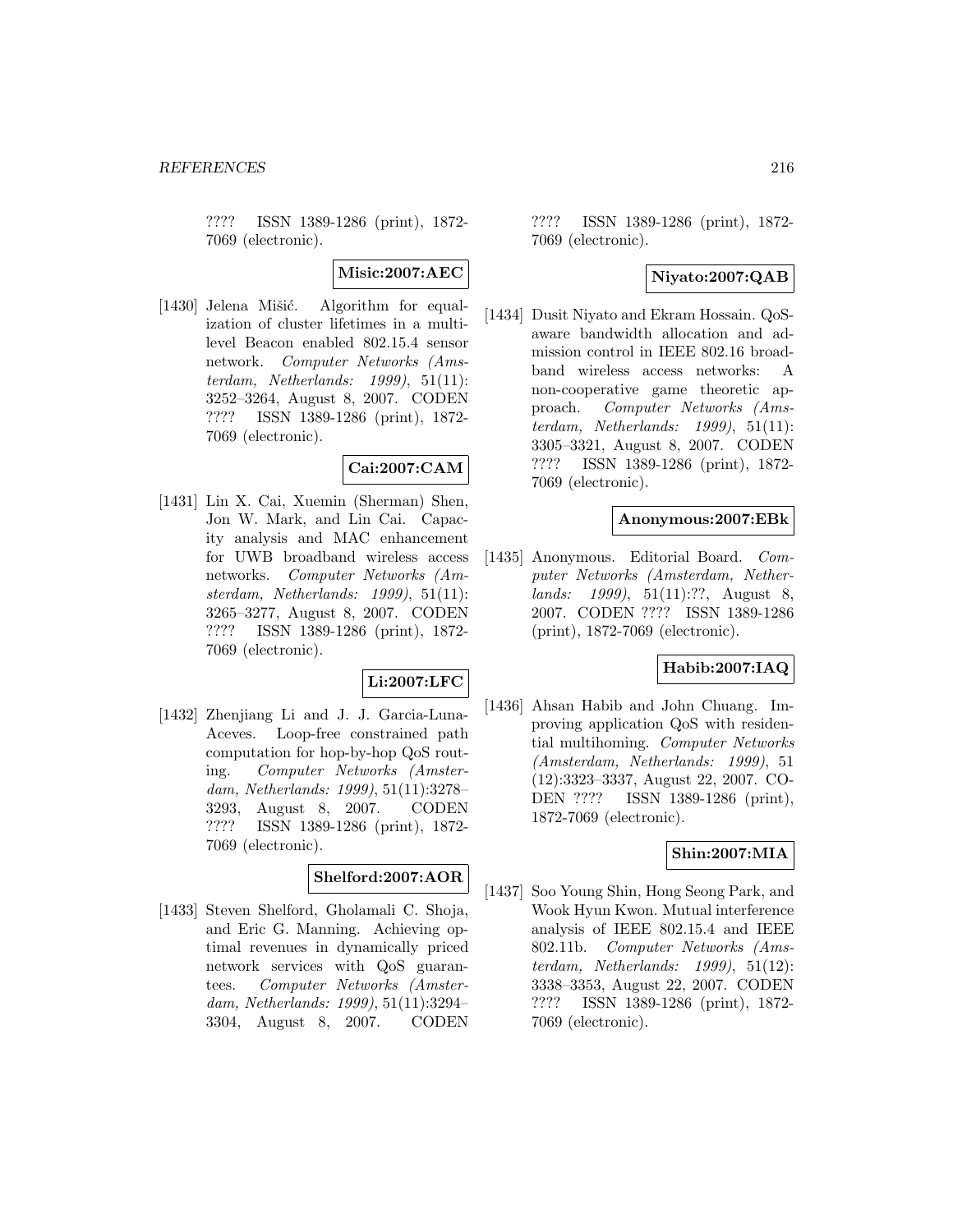## **Wuu:2007:LPF**

[1438] Lih-Chyau Wuu, Tzong-Jye Liu, and Kuo-Ming Chen. A longest prefix first search tree for IP lookup. Computer Networks (Amsterdam, Netherlands: 1999), 51(12):3354–3367, August 22, 2007. CODEN ???? ISSN 1389-1286 (print), 1872-7069 (electronic).

# **Chen:2007:QMH**

[1439] Jiann-Liang Chen, Ming-Chiao Chen, and Yi-Ru Chian. QoS management in heterogeneous home networks. Computer Networks (Amsterdam, Netherlands: 1999), 51(12):3368–3379, August 22, 2007. CODEN ???? ISSN 1389-1286 (print), 1872-7069 (electronic).

# **Naiksatam:2007:EBU**

[1440] Sumit Naiksatam, Stephen A. Chiappari, and Silvia Figueira. Efficient bandwidth utilization in LambdaGrids using pricing incentives. Computer Networks (Amsterdam, Netherlands: 1999), 51(12):3380–3391, August 22, 2007. CODEN ???? ISSN 1389-1286 (print), 1872-7069 (electronic).

## **Sridhara:2007:RPS**

[1441] Vinay Sridhara and Stephan Bohacek. Realistic propagation simulation of urban mesh networks. Computer Networks (Amsterdam, Netherlands: 1999), 51(12):3392–3412, August 22, 2007. CODEN ???? ISSN 1389-1286 (print), 1872-7069 (electronic).

# **Lopez:2007:GTC**

[1442] Luis López, Antonio Fernández, and Vicent Cholvi. A game theoretic comparison of TCP and digital fountain

based protocols. Computer Networks (Amsterdam, Netherlands: 1999), 51 (12):3413–3426, August 22, 2007. CO-DEN ???? ISSN 1389-1286 (print), 1872-7069 (electronic).

#### **Balasubramanian:2007:AEE**

[1443] Saravanan Balasubramanian and Demet Aksoy. Adaptive energy-efficient registration and online scheduling for asymmetric wireless sensor networks. Computer Networks (Amsterdam, Netherlands: 1999), 51(12):3427–3447, August 22, 2007. CODEN ???? ISSN 1389-1286 (print), 1872-7069 (electronic).

# **Patcha:2007:OAD**

[1444] Animesh Patcha and Jung-Min Park. An overview of anomaly detection techniques: Existing solutions and latest technological trends. Computer Networks (Amsterdam, Netherlands: 1999), 51(12):3448–3470, August 22, 2007. CODEN ???? ISSN 1389-1286 (print), 1872-7069 (electronic).

#### **Antonatos:2007:DAH**

[1445] S. Antonatos, P. Akritidis, E. P. Markatos, and K. G. Anagnostakis. Defending against hitlist worms using network address space randomization. Computer Networks (Amsterdam, Netherlands: 1999), 51(12): 3471–3490, August 22, 2007. CODEN ???? ISSN 1389-1286 (print), 1872- 7069 (electronic).

## **Karapantazis:2007:CAC**

[1446] Stylianos Karapantazis and Fotini-Niovi Pavlidou. Call admission control in multiservice high altitude platform (HAP) W-CDMA cellular sys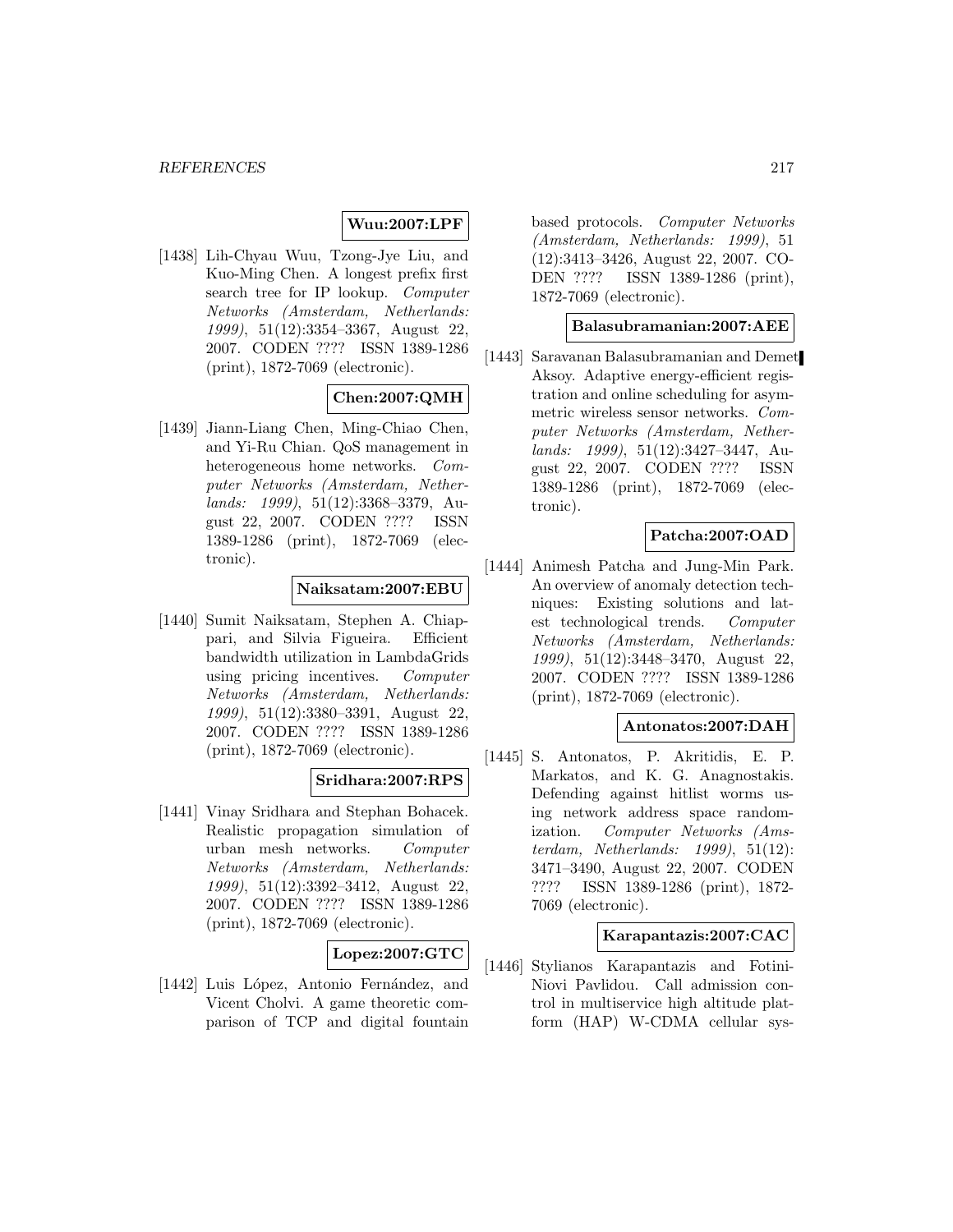tems. Computer Networks (Amsterdam, Netherlands: 1999), 51(12):3491– 3506, August 22, 2007. CODEN ???? ISSN 1389-1286 (print), 1872- 7069 (electronic).

## **Zachariadis:2007:DMT**

[1447] Grigorios Zachariadis and Javier A. Barria. Demand management for telecommunications services. Computer Networks (Amsterdam, Netherlands: 1999), 51(12):3507–3524, August 22, 2007. CODEN ???? ISSN 1389-1286 (print), 1872-7069 (electronic).

#### **Mukherjee:2007:SSS**

[1448] Ritesh Mukherjee and J. William Atwood. Scalable solutions for secure group communications. Computer Networks (Amsterdam, Netherlands: 1999), 51(12):3525–3548, August 22, 2007. CODEN ???? ISSN 1389-1286 (print), 1872-7069 (electronic).

# **Bouras:2007:AQS**

[1449] Christos Bouras and Afrodite Sevasti. An analytical QoS service model for delay-based differentiation. Computer Networks (Amsterdam, Netherlands: 1999), 51(12):3549–3563, August 22, 2007. CODEN ???? ISSN 1389-1286 (print), 1872-7069 (electronic).

## **Wang:2007:QAD**

[1450] Yang Wang, Chuang Lin, Quan-Lin Li, and Yuguang Fang. A queueing analysis for the denial of service (DoS) attacks in computer networks. Computer Networks (Amsterdam, Netherlands: 1999), 51(12): 3564–3573, August 22, 2007. CODEN

???? ISSN 1389-1286 (print), 1872- 7069 (electronic).

# **Tam:2007:QSR**

[1451] W.-Y. Tam, K.-S. Lui, S. Uludag, and K. Nahrstedt. Quality-of-service routing with path information aggregation. Computer Networks (Amsterdam, Netherlands: 1999), 51(12): 3574–3594, August 22, 2007. CODEN ???? ISSN 1389-1286 (print), 1872- 7069 (electronic).

#### **Pucha:2007:PIT**

[1452] Himabindu Pucha, Saumitra M. Das, and Y. Charlie Hu. The performance impact of traffic patterns on routing protocols in mobile ad hoc networks. Computer Networks (Amsterdam, Netherlands: 1999), 51(12): 3595–3616, August 22, 2007. CODEN ???? ISSN 1389-1286 (print), 1872- 7069 (electronic).

#### **Lam:2007:CUI**

[1453] Patrick P. Lam, Soung C. Liew, and Jack Y. B. Lee. Cellular universal IP for nested network mobility. Computer Networks (Amsterdam, Netherlands: 1999), 51(12):3617–3631, August 22, 2007. CODEN ???? ISSN 1389-1286 (print), 1872-7069 (electronic).

#### **Saxena:2007:TCP**

[1454] Nitesh Saxena, Gene Tsudik, and Jeong Hyun Yi. Threshold cryptography in P2P and MANETs: The case of access control. Computer Networks (Amsterdam, Netherlands: 1999), 51 (12):3632–3649, August 22, 2007. CO-DEN ???? ISSN 1389-1286 (print), 1872-7069 (electronic).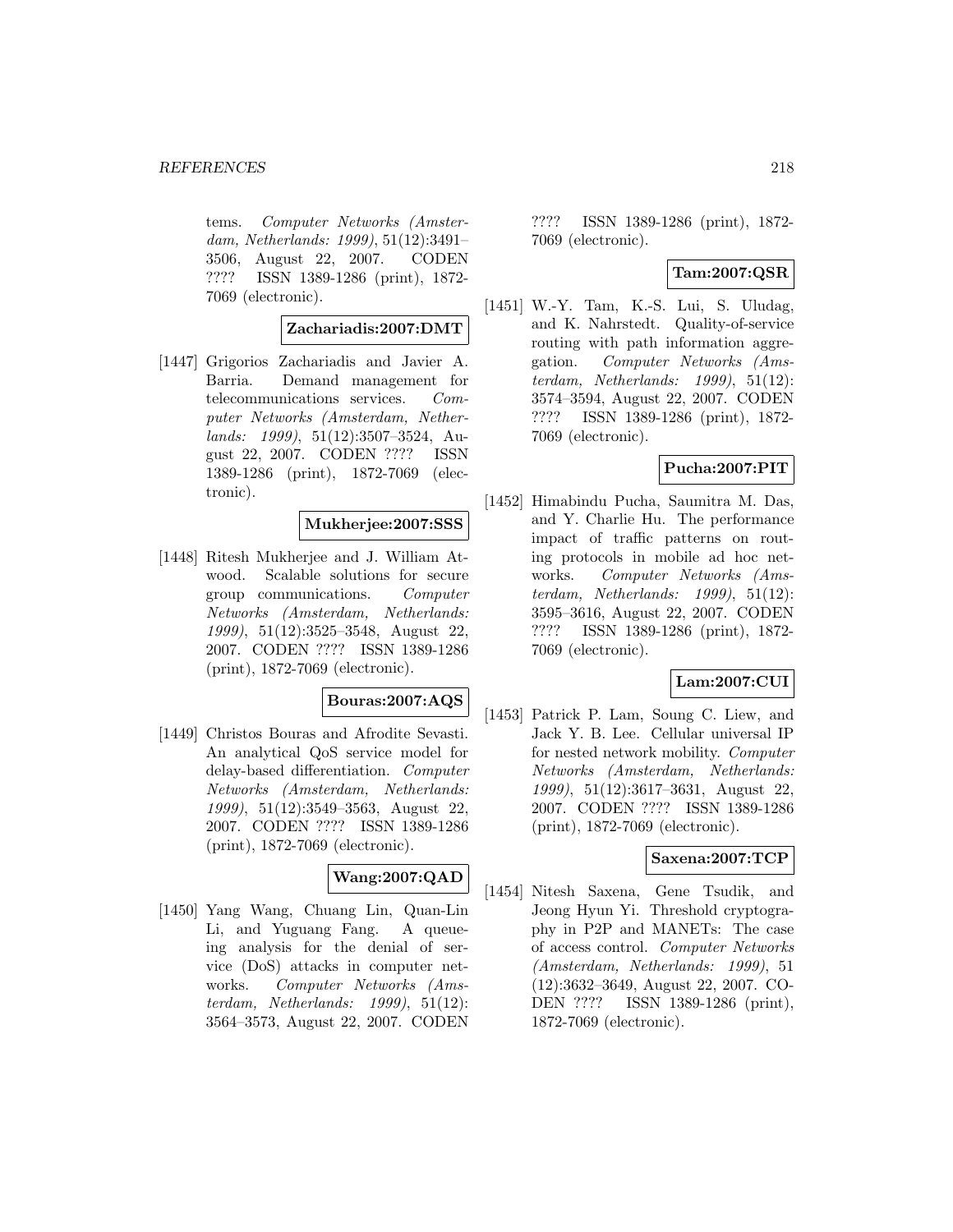#### **Nadarajah:2007:CPG**

[1455] Saralees Nadarajah and Samuel Kotz. On the convolution of Pareto and gamma distributions. Computer Networks (Amsterdam, Netherlands: 1999), 51(12):3650–3654, August 22, 2007. CODEN ???? ISSN 1389-1286 (print), 1872-7069 (electronic).

# **Eun:2007:PAT**

[1456] Do Young Eun and Xinbing Wang. Performance analysis of TCP/AQM with generalized AIMD under intermediate buffer sizes. Computer Networks (Amsterdam, Netherlands: 1999), 51(12): 3655–3671, August 22, 2007. CODEN ???? ISSN 1389-1286 (print), 1872- 7069 (electronic).

#### **Anonymous:2007:EBl**

[1457] Anonymous. Editorial Board. Computer Networks (Amsterdam, Netherlands: 1999), 51(12):??, August 22, 2007. CODEN ???? ISSN 1389-1286 (print), 1872-7069 (electronic).

## **Balamash:2007:PAC**

[1458] Abdullah Balamash, Marwan Krunz, and Philippe Nain. Performance analysis of a client-side caching/prefetching system for Web traffic. Computer Networks (Amsterdam, Netherlands: 1999), 51(13):3673–3692, September 12, 2007. CODEN ???? ISSN 1389- 1286 (print), 1872-7069 (electronic).

## **Das:2007:SRB**

[1459] Saumitra M. Das, Himabindu Pucha, and Y. Charlie Hu. On the scalability of rendezvous-based location services for geographic wireless ad hoc routing. Computer Networks (Amsterdam, Netherlands: 1999), 51(13):3693– 3714, September 12, 2007. CODEN ???? ISSN 1389-1286 (print), 1872- 7069 (electronic).

#### **Gouda:2007:SAP**

[1460] Mohamed G. Gouda, Alex X. Liu, Lok M. Leung, and Mohamed A. Alam. SPP: An anti-phishing single password protocol. Computer Networks (Amsterdam, Netherlands: 1999), 51(13):3715– 3726, September 12, 2007. CODEN ???? ISSN 1389-1286 (print), 1872- 7069 (electronic).

## **Vural:2007:PDM**

[1461] Serdar Vural and Eylem Ekici. Probability distribution of multi-hopdistance in one-dimensional sensor networks. Computer Networks (Amsterdam, Netherlands: 1999), 51(13):3727– 3749, September 12, 2007. CODEN ???? ISSN 1389-1286 (print), 1872- 7069 (electronic).

## **Khalil:2007:LWD**

[1462] Issa Khalil, Saurabh Bagchi, and Ness B. Shroff. Lite Worp : Detection and isolation of the wormhole attack in static multihop wireless networks. Computer Networks (Amsterdam, Netherlands: 1999), 51(13):3750– 3772, September 12, 2007. CODEN ???? ISSN 1389-1286 (print), 1872- 7069 (electronic).

#### **Lestas:2007:ACP**

[1463] Marios Lestas, Andreas Pitsillides, Petros Ioannou, and George Hadjipollas. Adaptive congestion protocol: A congestion control protocol with learning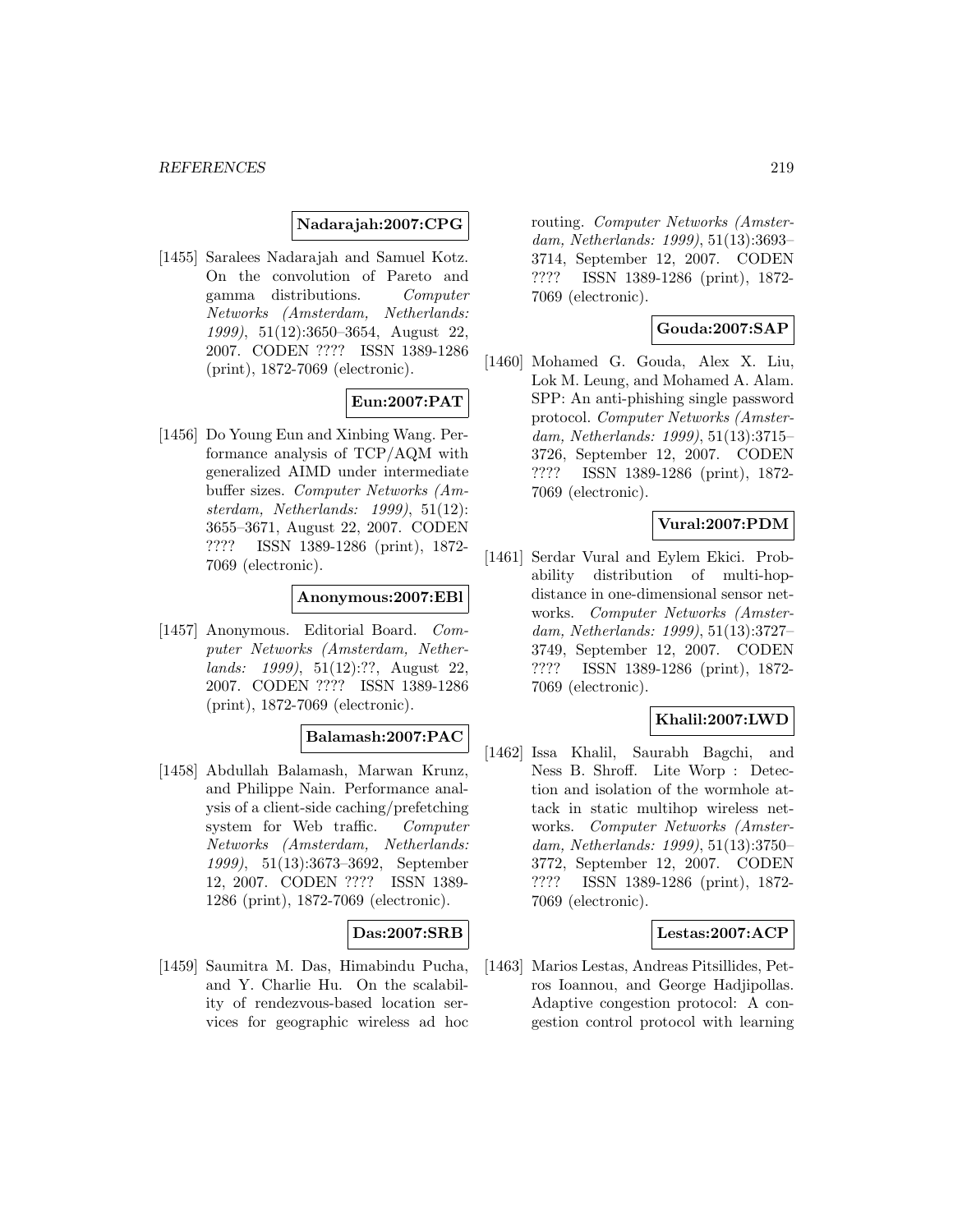capability. Computer Networks (Amsterdam, Netherlands: 1999), 51(13): 3773–3798, September 12, 2007. CO-DEN ???? ISSN 1389-1286 (print), 1872-7069 (electronic).

# **Mondal:2007:ITP**

[1464] Sakib A. Mondal and Faisal B. Luqman. Improving TCP performance over wired–wireless networks. Computer Networks (Amsterdam, Netherlands: 1999), 51(13):3799–3811, September 12, 2007. CODEN ???? ISSN 1389- 1286 (print), 1872-7069 (electronic).

## **Choi:2007:APP**

[1465] Baek-Young Choi, Sue Moon, Zhi-Li Zhang, Konstantina Papagiannaki, and Christophe Diot. Analysis of point-topoint packet delay in an operational network. Computer Networks (Amsterdam, Netherlands: 1999), 51(13):3812– 3827, September 12, 2007. CODEN ???? ISSN 1389-1286 (print), 1872- 7069 (electronic).

## **Li:2007:AOF**

[1466] Zhi Li, Lihua Yuan, Prasant Mohapatra, and Chen-Nee Chuah. On the analysis of overlay failure detection and recovery. Computer Networks (Amsterdam, Netherlands: 1999), 51(13):3828– 3843, September 12, 2007. CODEN ???? ISSN 1389-1286 (print), 1872- 7069 (electronic).

#### **Downey:2007:TSC**

[1467] Allen B. Downey. TCP self-clocking and bandwidth sharing. Computer Networks (Amsterdam, Netherlands: 1999), 51(13):3844–3863, September 12, 2007. CODEN ???? ISSN 1389- 1286 (print), 1872-7069 (electronic).

#### **Bremler-Barr:2007:PBA**

[1468] Anat Bremler-Barr, Nir Halachmi, and Hanoch Levy. Protecting bursty applications against traffic aggressiveness. Computer Networks (Amsterdam, Netherlands: 1999), 51(13):3864– 3877, September 12, 2007. CODEN ???? ISSN 1389-1286 (print), 1872- 7069 (electronic).

# **Bouabdallah:2007:CES**

[1469] Nizar Bouabdallah and Harry Perros. Cost-effective single-hub WDM ring networks: A proposal and analysis. Computer Networks (Amsterdam, Netherlands: 1999), 51(13):3878– 3901, September 12, 2007. CODEN ???? ISSN 1389-1286 (print), 1872- 7069 (electronic).

# **Mas:2007:PBA**

[1470] Ignacio Más and Gunnar Karlsson. Probe-based admission control for a differentiated-services Internet. Computer Networks (Amsterdam, Netherlands: 1999), 51(13):3902– 3918, September 12, 2007. CODEN ???? ISSN 1389-1286 (print), 1872- 7069 (electronic).

# **Zhao:2007:ROR**

[1471] Yong-Xiang Zhao and Chang-Jia Chen. A redundant overbooking reservation algorithm for OBS/OPS networks. Computer Networks (Amsterdam, Netherlands: 1999), 51(13):3919– 3934, September 12, 2007. CODEN ???? ISSN 1389-1286 (print), 1872- 7069 (electronic).

## **Patcha:2007:NAD**

[1472] Animesh Patcha and Jung-Min Park. Network anomaly detection with in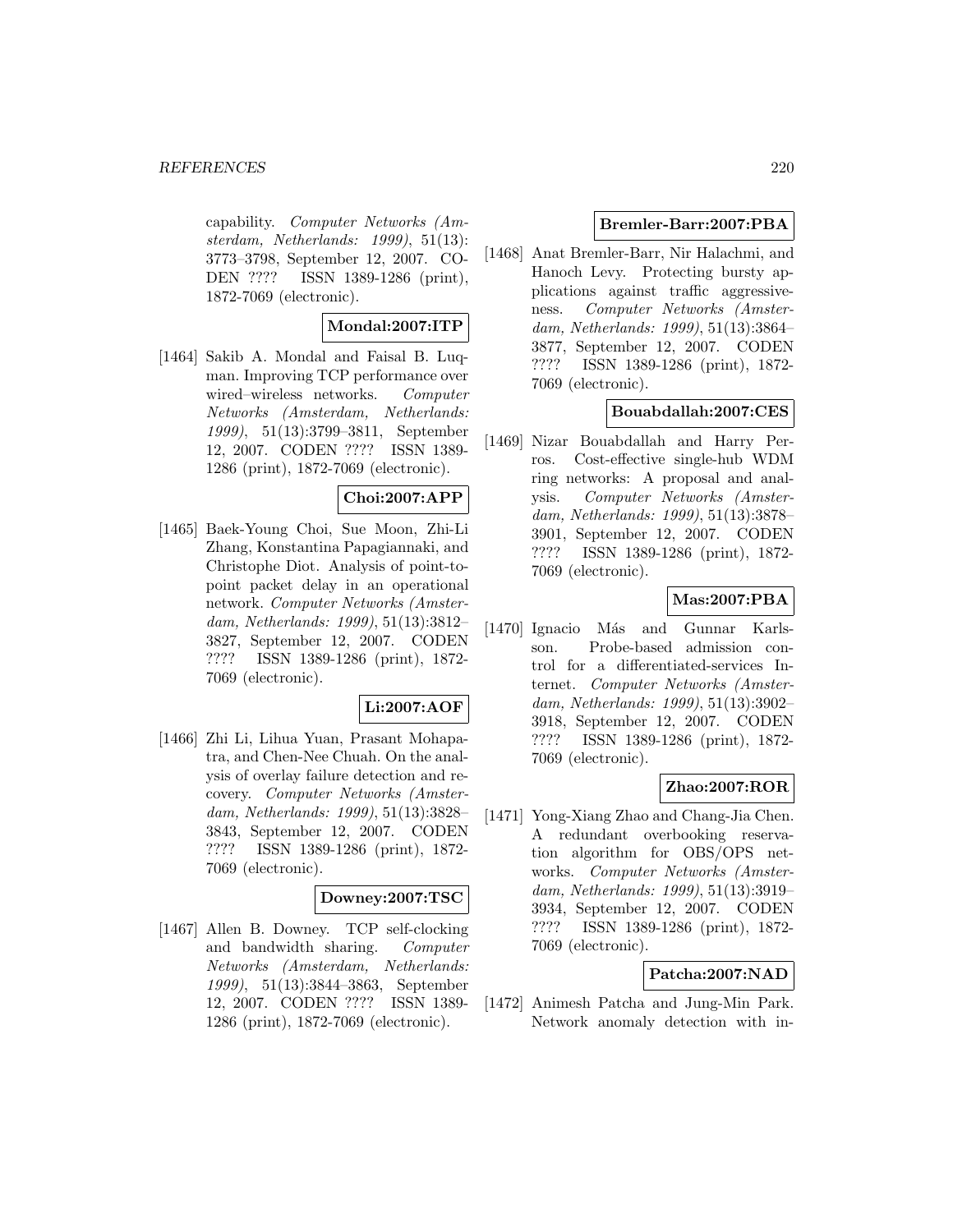complete audit data. Computer Networks (Amsterdam, Netherlands: 1999), 51(13):3935–3955, September 12, 2007. CODEN ???? ISSN 1389- 1286 (print), 1872-7069 (electronic).

## **Anonymous:2007:EBm**

[1473] Anonymous. Editorial Board. Computer Networks (Amsterdam, Netherlands: 1999), 51(13):??, September 12, 2007. CODEN ???? ISSN 1389-1286 (print), 1872-7069 (electronic).

## **He:2007:PLT**

[1474] Qi He, Constantinos Dovrolis, and Mostafa Ammar. On the predictability of large transfer TCP throughput. Computer Networks (Amsterdam, Netherlands: 1999), 51(14):3959– 3977, October 10, 2007. CODEN ???? ISSN 1389-1286 (print), 1872- 7069 (electronic).

## **Yang:2007:DSM**

[1475] Yang Yang, Feiyi Huang, Xiaohu Ge, Xiaodong Zhang, Xuanye Gu, Mohsen Guizani, and Hsiao-Hwa Chen. Double sense multiple access for wireless ad hoc networks. Computer Networks (Amsterdam, Netherlands: 1999), 51(14): 3978–3988, October 10, 2007. CODEN ???? ISSN 1389-1286 (print), 1872- 7069 (electronic).

## **Randaccio:2007:GMR**

[1476] L. Sanna Randaccio and L. Atzori. Group multicast routing problem: A genetic algorithms based approach. Computer Networks (Amsterdam, Netherlands: 1999), 51(14): 3989–4004, October 10, 2007. CODEN ???? ISSN 1389-1286 (print), 1872- 7069 (electronic).

# **Sarkar:2007:MLP**

[1477] Mahasweta Sarkar and Rene L. Cruz. A MAC layer power management scheme for efficient energy delay tradeoff in a WLAN. Computer Networks (Amsterdam, Netherlands: 1999), 51(14): 4005–4031, October 10, 2007. CODEN ???? ISSN 1389-1286 (print), 1872- 7069 (electronic).

# **deCola:2007:PAC**

[1478] Tomaso de Cola, Harald Ernst, and Mario Marchese. Performance analysis of CCSDS File Delivery Protocol and erasure coding techniques in deep space environments. Computer Networks (Amsterdam, Netherlands: 1999), 51 (14):4032–4049, October 10, 2007. CO-DEN ???? ISSN 1389-1286 (print), 1872-7069 (electronic).

# **Wu:2007:IVF**

[1479] Wenji Wu and Matt Crawford. Interactivity vs. fairness in networked Linux systems. Computer Networks (Amsterdam, Netherlands: 1999), 51(14): 4050–4069, October 10, 2007. CODEN ???? ISSN 1389-1286 (print), 1872- 7069 (electronic).

## **Chang:2007:TTA**

[1480] Chih-Yung Chang and Chao-Tsun Chang. TARP: A traffic-aware restructuring protocol for Bluetooth radio networks. Computer Networks (Amsterdam, Netherlands: 1999), 51(14):4070– 4091, October 10, 2007. CODEN ???? ISSN 1389-1286 (print), 1872- 7069 (electronic).

# **Baldi:2007:SSE**

[1481] Mario Baldi, Guido Marchetto, and Yoram Ofek. A scalable solution for en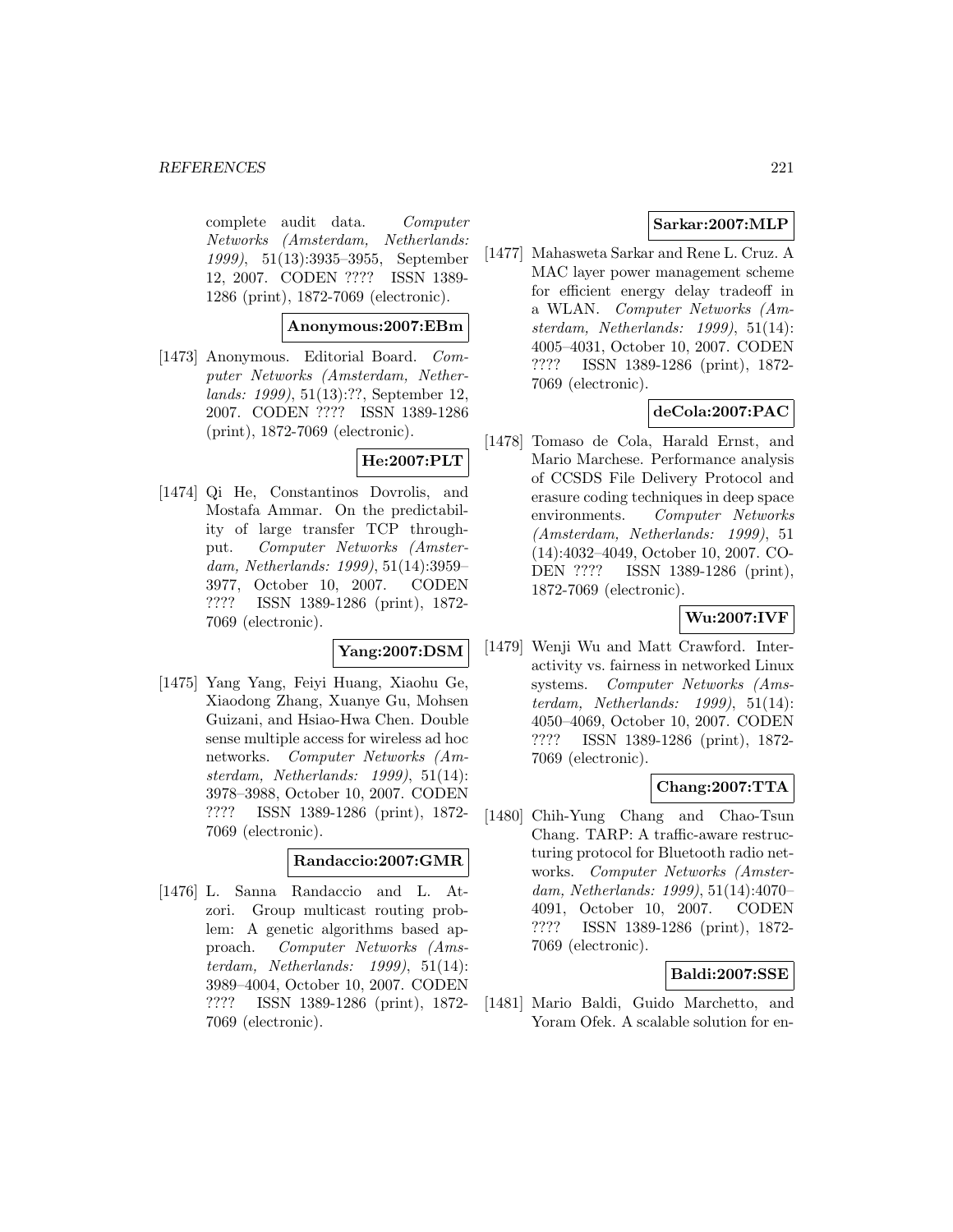gineering streaming traffic in the future Internet. Computer Networks (Amsterdam, Netherlands: 1999), 51(14): 4092–4111, October 10, 2007. CODEN ???? ISSN 1389-1286 (print), 1872- 7069 (electronic).

#### **Hanbali:2007:IMP**

[1482] A. Al Hanbali, A. A. Kherani, R. Groenevelt, P. Nain, and E. Altman. Impact of mobility on the performance of relaying in ad hoc networks – Extended version. Computer Networks (Amsterdam, Netherlands: 1999), 51 (14):4112–4130, October 10, 2007. CO-DEN ???? ISSN 1389-1286 (print), 1872-7069 (electronic).

# **Ta:2007:TPA**

[1483] Duong Nguyen Binh Ta and Suiping Zhou. A two-phase approach to interactivity enhancement for large-scale distributed virtual environments. Computer Networks (Amsterdam, Netherlands: 1999), 51(14):4131–4152, October 10, 2007. CODEN ???? ISSN 1389- 1286 (print), 1872-7069 (electronic).

# **Gunes:2007:MSO**

[1484] Mehmet H. Gunes, Sevcan Bilir, Kamil Sarac, and Turgay Korkmaz. A measurement study on overhead distribution of value-added Internet services. Computer Networks (Amsterdam, Netherlands: 1999), 51(14):4153– 4173, October 10, 2007. CODEN ???? ISSN 1389-1286 (print), 1872- 7069 (electronic).

## **Bar:2007:GDP**

[1485] Sagy Bar, Mira Gonen, and Avishai Wool. A geographic directed preferential Internet topology model. Com-

puter Networks (Amsterdam, Netherlands: 1999), 51(14):4174–4188, October 10, 2007. CODEN ???? ISSN 1389- 1286 (print), 1872-7069 (electronic).

#### **Rakotoarivelo:2007:SDM**

[1486] Thierry Rakotoarivelo, Patrick Sénac, Aruna Seneviratne, and Michel Diaz. SPAD: A distributed middleware architecture for QoS enhanced alternate path discovery. Computer Networks (Amsterdam, Netherlands: 1999), 51 (14):4189–4211, October 10, 2007. CO-DEN ???? ISSN 1389-1286 (print), 1872-7069 (electronic).

#### **Norden:2007:SRP**

[1487] Samphel Norden and Katherine Guo. Support for resilient Peer-to-Peer gaming. Computer Networks (Amsterdam, Netherlands: 1999), 51(14):4212– 4233, October 10, 2007. CODEN ???? ISSN 1389-1286 (print), 1872- 7069 (electronic).

#### **Anonymous:2007:EBn**

[1488] Anonymous. Editorial Board. Computer Networks (Amsterdam, Netherlands: 1999), 51(14):??, October 10, 2007. CODEN ???? ISSN 1389-1286 (print), 1872-7069 (electronic).

## **Kashyap:2007:ITC**

[1489] Abhishek Kashyap, Kwangil Lee, Mehdi Kalantari, Samir Khuller, and Mark Shayman. Integrated topology control and routing in wireless optical mesh networks. Computer Networks (Amsterdam, Netherlands: 1999), 51 (15):4237–4251, October 24, 2007. CO-DEN ???? ISSN 1389-1286 (print), 1872-7069 (electronic).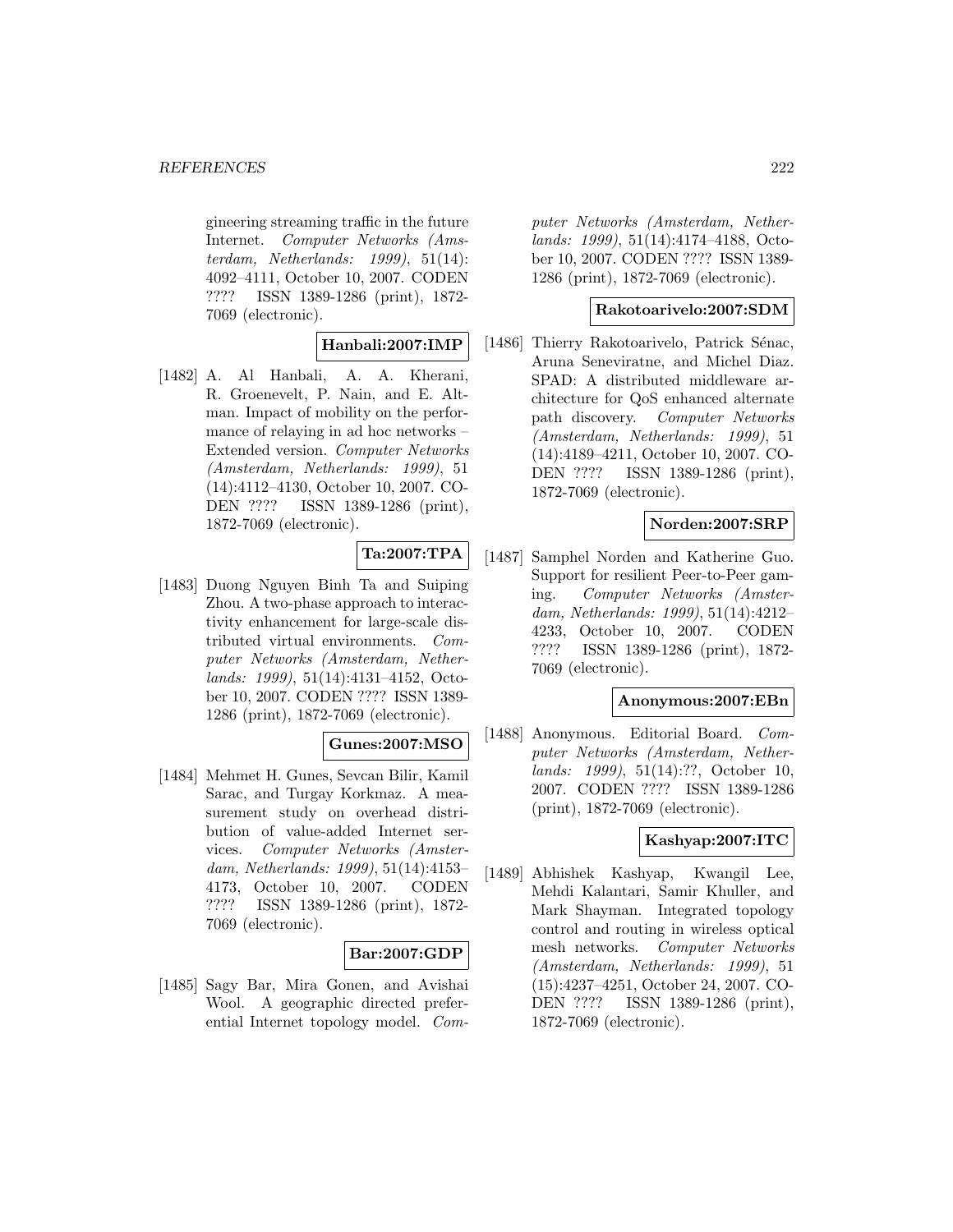## **Chen:2007:AGA**

[1490] Shigang Chen, Yibei Ling, Randy Chow, and Ye Xia. AID: A global anti-DoS service. Computer Networks (Amsterdam, Netherlands: 1999), 51(15): 4252–4269, October 24, 2007. CODEN ???? ISSN 1389-1286 (print), 1872- 7069 (electronic).

# **Pavon-Marino:2007:PDB**

[1491] P. Pavon-Mariño, J. Garcia-Haro, and A. Jajszczyk. Parallel desynchronized block matching: A feasible scheduling algorithm for the input-buffered wavelength-routed switch. Computer Networks (Amsterdam, Netherlands: 1999), 51(15):4270–4283, October 24, 2007. CODEN ???? ISSN 1389-1286 (print), 1872-7069 (electronic).

#### **Krishnamurthy:2007:SLI**

[1492] Vaishnavi Krishnamurthy, Michalis Faloutsos, Marek Chrobak, Jun-Hong Cui, Li Lao, and Allon G. Percus. Sampling large Internet topologies for simulation purposes. Computer Networks (Amsterdam, Netherlands: 1999), 51 (15):4284–4302, October 24, 2007. CO-DEN ???? ISSN 1389-1286 (print), 1872-7069 (electronic).

# **Wang:2007:SKD**

[1493] Weichao Wang and Tylor Stransky. Stateless key distribution for secure intra and inter-group multicast in mobile wireless network. Computer Networks (Amsterdam, Netherlands: 1999), 51 (15):4303–4321, October 24, 2007. CO-DEN ???? ISSN 1389-1286 (print), 1872-7069 (electronic).

# **Lootah:2007:TTB**

[1494] Wesam Lootah, William Enck, and Patrick McDaniel. TARP: Ticket-based address resolution protocol. Computer Networks (Amsterdam, Netherlands: 1999), 51(15):4322–4337, October 24, 2007. CODEN ???? ISSN 1389- 1286 (print), 1872-7069 (electronic).

# **Lee:2007:AMD**

[1495] Dongwook Lee, Gayathri Chandrasekaran, Mukundan Sridharan, and Prasun Sinha. Association management for data dissemination over wireless mesh networks. Computer Networks (Amsterdam, Netherlands: 1999), 51(15):4338–4355, October 24, 2007. CODEN ???? ISSN 1389-1286 (print), 1872-7069 (electronic).

## **Papapetrou:2007:DDR**

[1496] E. Papapetrou, S. Karapantazis, and F.-N. Pavlidou. Distributed ondemand routing for LEO satellite systems. Computer Networks (Amsterdam, Netherlands: 1999), 51(15):4356– 4376, October 24, 2007. CODEN ???? ISSN 1389-1286 (print), 1872- 7069 (electronic).

## **Papadimitriou:2007:SCC**

[1497] Panagiotis Papadimitriou and Vassilis Tsaoussidis. SSVP: A congestion control scheme for real-time video streaming. Computer Networks (Amsterdam, Netherlands: 1999), 51(15):4377– 4395, October 24, 2007. CODEN ???? ISSN 1389-1286 (print), 1872- 7069 (electronic).

# **Kliazovich:2007:PIW**

[1498] Dzmitry Kliazovich, Fabrizio Granelli, and Mario Gerla. Performance im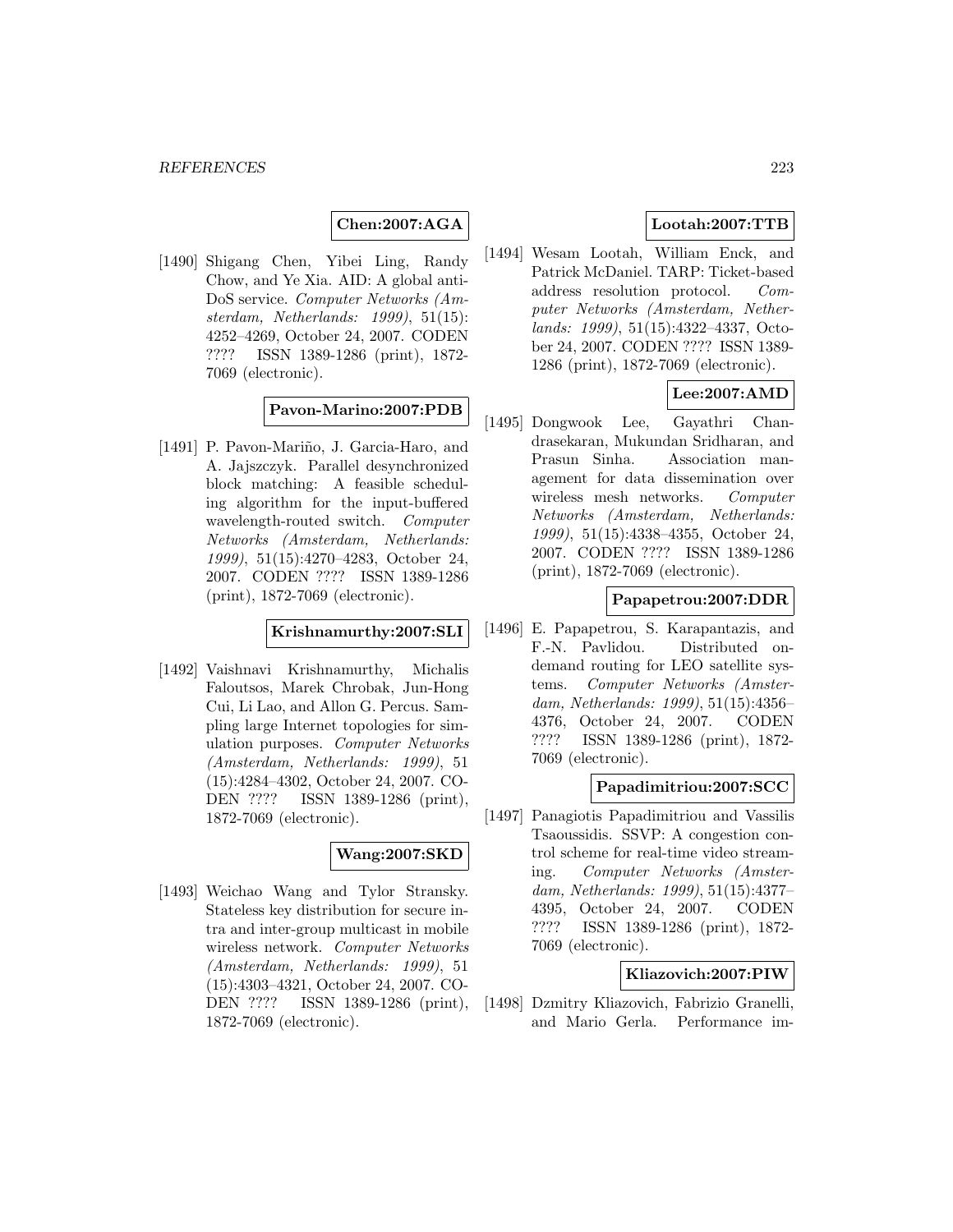provement in wireless networks using cross-layer ARQ. Computer Networks (Amsterdam, Netherlands: 1999), 51 (15):4396–4411, October 24, 2007. CO-DEN ???? ISSN 1389-1286 (print), 1872-7069 (electronic).

## **Cusani:2007:NMP**

[1499] Roberto Cusani, Tiziano Inzerilli, and Luca Valentini. Network monitoring and performance evaluation in a 3.5G network. Computer Networks (Amsterdam, Netherlands: 1999), 51(15): 4412–4420, October 24, 2007. CODEN ???? ISSN 1389-1286 (print), 1872- 7069 (electronic).

## **Turner:2007:RAO**

[1500] Kenneth J. Turner and Koon Leai Larry Tan. A rigorous approach to orchestrating grid services. Computer Networks (Amsterdam, Netherlands: 1999), 51(15):4421–4441, October 24, 2007. CODEN ???? ISSN 1389-1286 (print), 1872-7069 (electronic).

## **Lim:2007:ILL**

[1501] Hyuk Lim and Jennifer C. Hou. Identifying lossy links in wired/wireless networks by exploiting sparse characteristics. Computer Networks (Amsterdam, Netherlands: 1999), 51(15):4442– 4459, October 24, 2007. CODEN ???? ISSN 1389-1286 (print), 1872- 7069 (electronic).

## **Cholvi:2007:SFN**

[1502] Vicent Cholvi and Juan Echagüe. Stability of FIFO networks under adversarial models: State of the art. Computer Networks (Amsterdam, Netherlands: 1999), 51(15):4460–4474, October 24, 2007. CODEN ???? ISSN 1389- 1286 (print), 1872-7069 (electronic).

## **Wang:2007:STF**

[1503] Lijun Wang, Lin Cai, Xinzhi Liu, and Xuemin (Sherman) Shen. Stability and TCP-friendliness of AIMD/RED systems with feedback delays. Computer Networks (Amsterdam, Netherlands: 1999), 51(15):4475–4491, October 24, 2007. CODEN ???? ISSN 1389- 1286 (print), 1872-7069 (electronic).

## **Guitart:2007:DOC**

[1504] Jordi Guitart, David Carrera, Vicenç Beltran, Jordi Torres, and Eduard Ayguadé. Designing an overload control strategy for secure e-commerce applications. Computer Networks (Amsterdam, Netherlands: 1999), 51(15): 4492–4510, October 24, 2007. CODEN ???? ISSN 1389-1286 (print), 1872- 7069 (electronic).

#### **Anonymous:2007:EBo**

[1505] Anonymous. Editorial Board. Computer Networks (Amsterdam, Netherlands: 1999), 51(15):??, October 24, 2007. CODEN ???? ISSN 1389-1286 (print), 1872-7069 (electronic).

## **Courtenage:2007:IWC**

[1506] Simon Courtenage, David Lewis, and Thanassis Tiropanis. Innovations in Web communications infrastructure. Computer Networks (Amsterdam, Netherlands: 1999), 51(16):4511– 4513, November 14, 2007. CODEN ???? ISSN 1389-1286 (print), 1872- 7069 (electronic).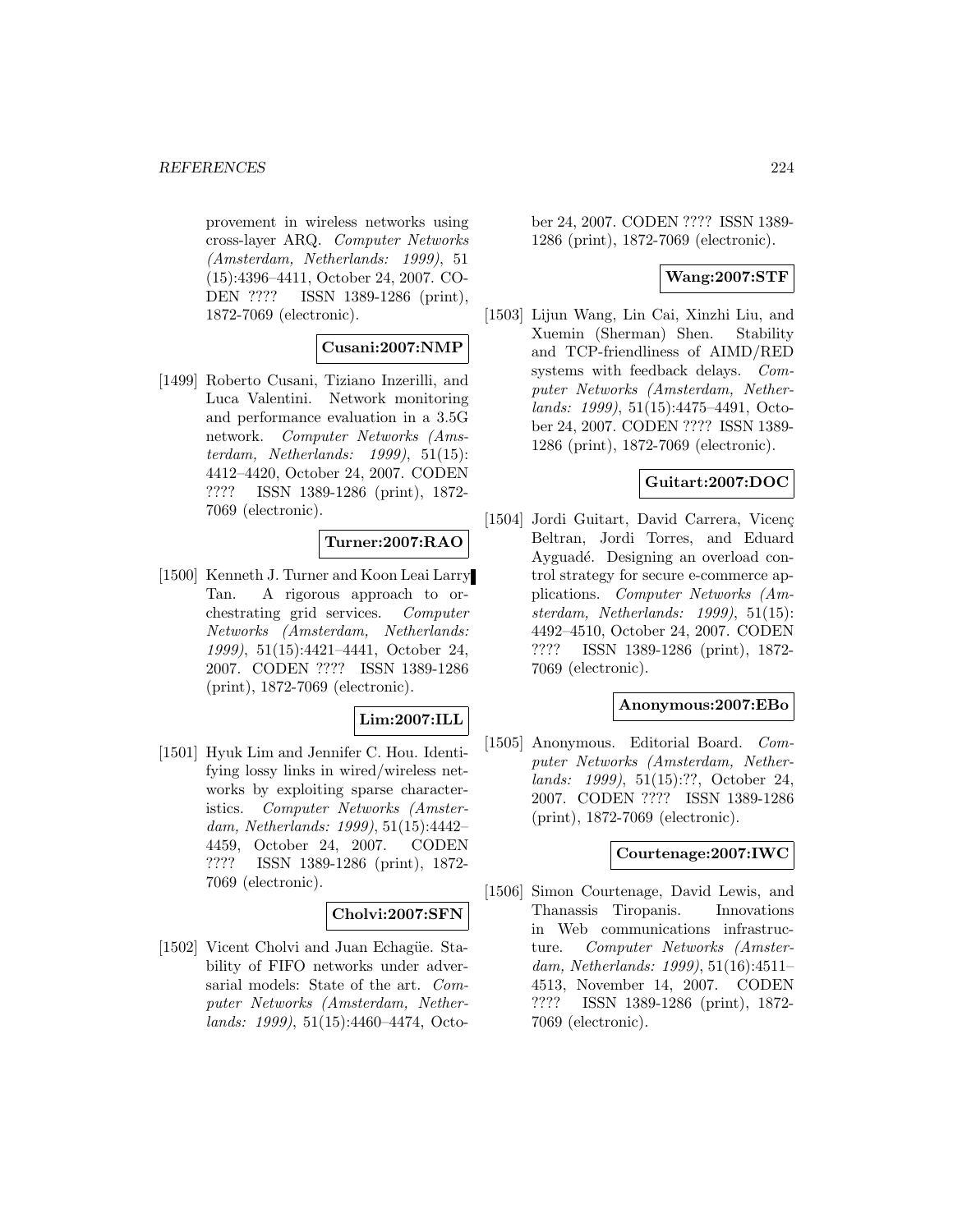**Michlmayr:2007:UTC**

[1507] Elke Michlmayr, Arno Pany, and Gerti Kappel. Using taxonomies for contentbased routing with ants. Computer Networks (Amsterdam, Netherlands: 1999), 51(16):4514–4528, November 14, 2007. CODEN ???? ISSN 1389- 1286 (print), 1872-7069 (electronic).

# **Vazquez:2007:MHB**

[1508] Juan Ignacio Vazquez and Diego López de Ipiña. mRDP: An HTTP-based lightweight semantic discovery protocol. Computer Networks (Amsterdam, Netherlands: 1999), 51(16):4529– 4542, November 14, 2007. CODEN ???? ISSN 1389-1286 (print), 1872- 7069 (electronic).

# **Gu:2007:IRS**

[1509] Tao Gu, Hung Keng Pung, and Daqing Zhang. Information retrieval in schema-based P2P systems using onedimensional semantic space. Computer Networks (Amsterdam, Netherlands: 1999), 51(16):4543–4560, November 14, 2007. CODEN ???? ISSN 1389- 1286 (print), 1872-7069 (electronic).

# **Wang:2007:GUD**

[1510] Frank Zhigang Wang, Na Helian, Sining Wu, Yuhui Deng, Vineet Khare, and Michael Parker. GridJet: An underlying data-transporting protocol for accelerating Web communications. Computer Networks (Amsterdam, Netherlands: 1999), 51(16):4561– 4573, November 14, 2007. CODEN ???? ISSN 1389-1286 (print), 1872- 7069 (electronic).

# **Benz:2007:SCH**

[1511] Dominik Benz, Karen H. L. Tso, and Lars Schmidt-Thieme. Supporting collaborative hierarchical classification: Bookmarks as an example. Computer Networks (Amsterdam, Netherlands: 1999), 51(16):4574– 4585, November 14, 2007. CODEN ???? ISSN 1389-1286 (print), 1872- 7069 (electronic).

# **Fenner:2007:SEG**

[1512] Trevor Fenner, Mark Levene, George Loizou, and George Roussos. A stochastic evolutionary growth model for social networks. Computer Networks (Amsterdam, Netherlands: 1999), 51(16):4586–4595, November 14, 2007. CODEN ???? ISSN 1389- 1286 (print), 1872-7069 (electronic).

## **Kormentzas:2007:MCN**

[1513] George Kormentzas and Thomas Magedanz. Middleware challenges for next generation networks and services. Computer Networks (Amsterdam, Netherlands: 1999), 51(16):4596– 4598, November 14, 2007. CODEN ???? ISSN 1389-1286 (print), 1872- 7069 (electronic).

# **Boonma:2007:BBI**

[1514] Pruet Boonma and Junichi Suzuki. BiSNET: A biologically-inspired middleware architecture for self-managing wireless sensor networks. Computer Networks (Amsterdam, Netherlands: 1999), 51(16):4599–4616, November 14, 2007. CODEN ???? ISSN 1389- 1286 (print), 1872-7069 (electronic).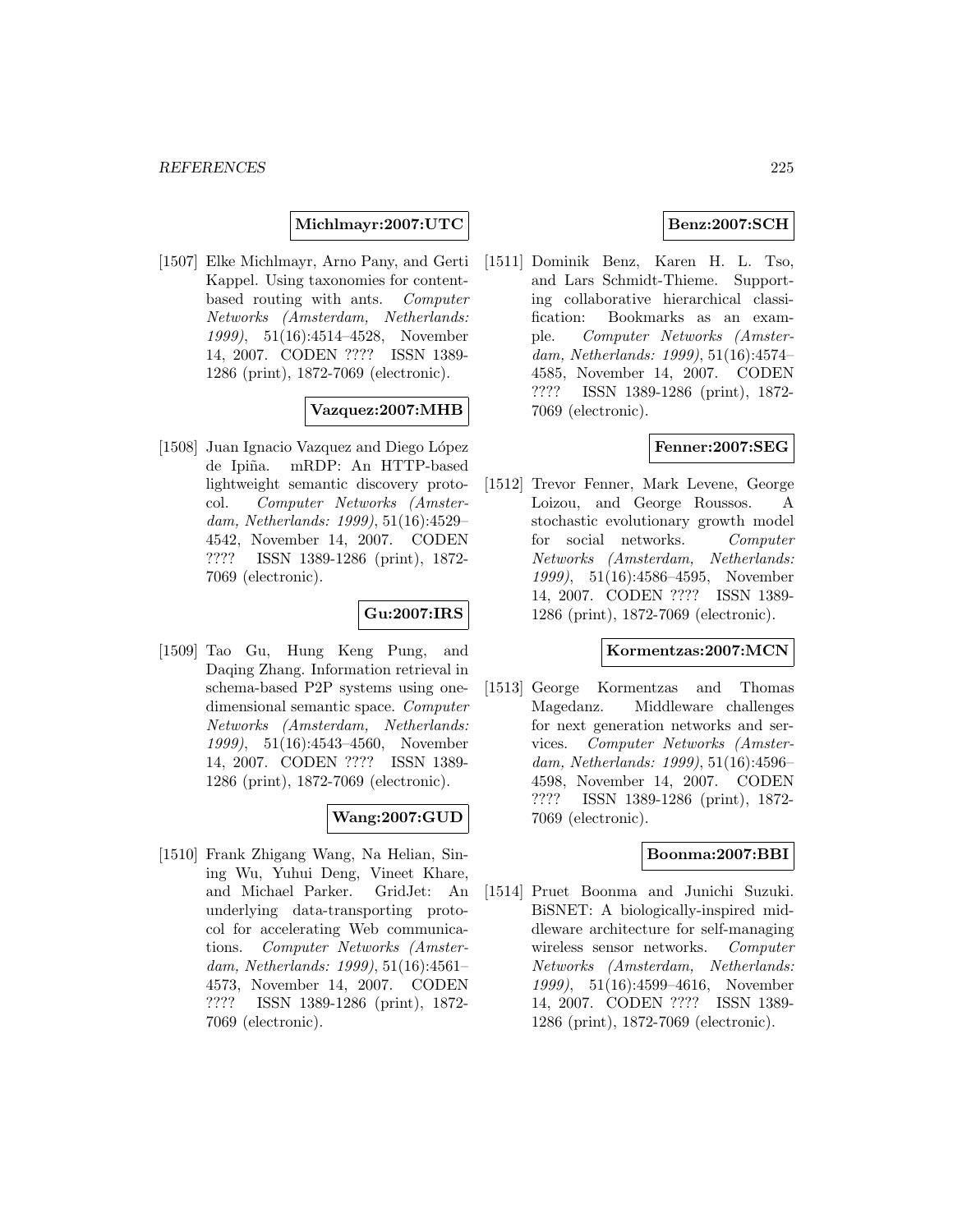# **Aoul:2007:FLB**

[1515] Yassine Hadjadj Aoul, Ahmed Mehaoua, and Charalabos Skianis. A fuzzy logicbased AQM for real-time traffic over Internet. Computer Networks (Amsterdam, Netherlands: 1999), 51(16): 4617–4633, November 14, 2007. CO-DEN ???? ISSN 1389-1286 (print), 1872-7069 (electronic).

# **Kangasharju:2007:XMM**

[1516] Jaakko Kangasharju, Tancred Lindholm, and Sasu Tarkoma. XML messaging for mobile devices: From requirements to implementation. Computer Networks (Amsterdam, Nether $lands: 1999, 51(16):4634-4654,$ November 14, 2007. CODEN ???? ISSN 1389-1286 (print), 1872-7069 (electronic).

## **Jorstad:2007:PUF**

[1517] Ivar Jørstad and Do Thanh van. Personalised ubiquitous file access with XML Web Services. Computer Networks (Amsterdam, Netherlands: 1999), 51(16):4655–4668, November 14, 2007. CODEN ???? ISSN 1389- 1286 (print), 1872-7069 (electronic).

## **Borcoci:2007:SIA**

[1518] Eugen Borcoci, Georgios Kormentzas, Abolghasem (Hamid) Asgari, and Toufik Ahmed. Service invocation admission control algorithm for multidomain IP environments. Computer Networks (Amsterdam, Netherlands: 1999), 51(16):4669–4678, November 14, 2007. CODEN ???? ISSN 1389- 1286 (print), 1872-7069 (electronic).

# **Lioudakis:2007:MAP**

[1519] Georgios V. Lioudakis, Eleftherios A. Koutsoloukas, Nikolaos L. Dellas, Nikolaos Tselikas, Sofia Kapellaki, George N. Prezerakos, Dimitra I. Kaklamani, and Iakovos S. Venieris. A middleware architecture for privacy protection. Computer Networks (Amsterdam, Netherlands: 1999), 51(16):4679– 4696, November 14, 2007. CODEN ???? ISSN 1389-1286 (print), 1872- 7069 (electronic).

# **Sher:2007:VAC**

[1520] Muhammad Sher and Thomas Magedanz. A vulnerabilities analysis and corresponding middleware security extensions for securing NGN applications. Computer Networks (Amsterdam, Netherlands: 1999), 51(16):4697– 4709, November 14, 2007. CODEN ???? ISSN 1389-1286 (print), 1872- 7069 (electronic).

#### **Anonymous:2007:EBp**

[1521] Anonymous. Editorial Board. Computer Networks (Amsterdam, Netherlands: 1999), 51(16):??, November 14, 2007. CODEN ???? ISSN 1389-1286 (print), 1872-7069 (electronic).

#### **Jayashree:2007:TEL**

[1522] S. Jayashree and C. Siva Ram Murthy. Towards estimating lifetime of ad hoc wireless networks. Computer Networks (Amsterdam, Netherlands: 1999), 51 (17):4711–4726, December 5, 2007. CODEN ???? ISSN 1389-1286 (print), 1872-7069 (electronic).

# **Pour:2007:HGK**

[1523] Alireza Nemaney Pour, Kazuya Kumekawa, Toshihiko Kato, and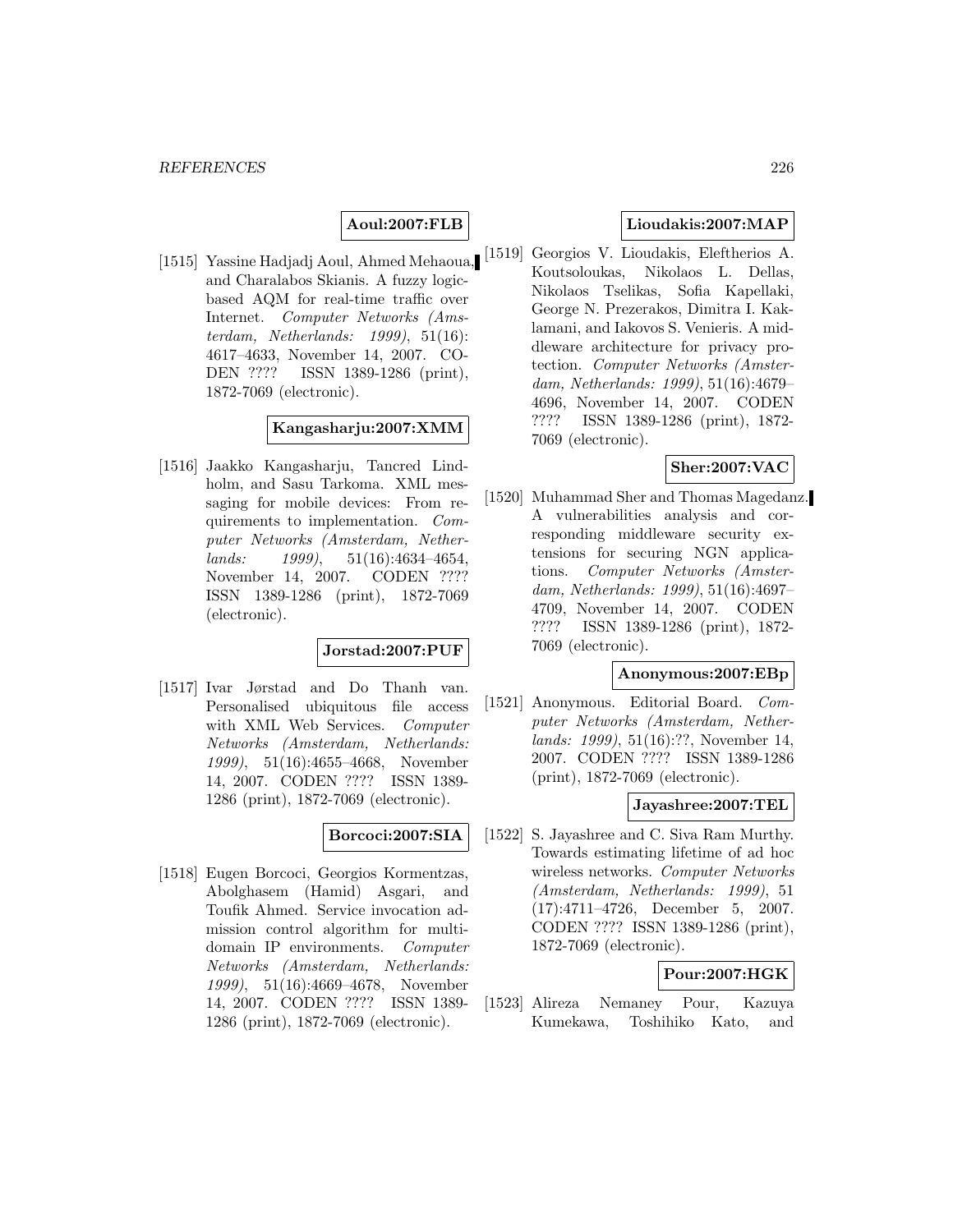Shuichi Itoh. A hierarchical group key management scheme for secure multicast increasing efficiency of key distribution in leave operation. Computer Networks (Amsterdam, Netherlands: 1999), 51(17):4727–4743, December 5, 2007. CODEN ???? ISSN 1389-1286 (print), 1872-7069 (electronic).

# **Xu:2007:MST**

[1524] Lisong Xu and Josh Helzer. Media streaming via TFRC: An analytical study of the impact of TFRC on userperceived media quality. Computer Networks (Amsterdam, Netherlands: 1999), 51(17):4744–4764, December 5, 2007. CODEN ???? ISSN 1389-1286 (print), 1872-7069 (electronic).

# **Correia:2007:TPC**

[1525] Luiz H. A. Correia, Daniel F. Macedo, Aldri L. dos Santos, Antonio A. F. Loureiro, and José Marcos S. Nogueira. Transmission power control techniques for wireless sensor networks. Computer Networks (Amsterdam, Netherlands: 1999), 51(17):4765–4779, December 5, 2007. CODEN ???? ISSN 1389-1286 (print), 1872-7069 (electronic).

# **Xia:2007:MSP**

[1526] Jianhong Xia, Lixin Gao, and Teng Fei. A measurement study of persistent forwarding loops on the Internet. Computer Networks (Amsterdam, Netherlands: 1999), 51(17):4780– 4796, December 5, 2007. CODEN ???? ISSN 1389-1286 (print), 1872- 7069 (electronic).

## **Gaspary:2007:FSP**

[1527] Luciano Paschoal Gaspary, Marinho P. Barcellos, André Detsch, and

Rodolfo S. Antunes. Flexible security in peer-to-peer applications: Enabling new opportunities beyond file sharing. Computer Networks (Amsterdam, Netherlands: 1999), 51(17): 4797–4815, December 5, 2007. CO-DEN ???? ISSN 1389-1286 (print), 1872-7069 (electronic).

# **Ilie:2007:SMG**

[1528] Dragos Ilie and Adrian Popescu. Statistical models for Gnutella signaling traffic. Computer Networks (Amsterdam, Netherlands: 1999), 51(17):4816– 4835, December 5, 2007. CODEN ???? ISSN 1389-1286 (print), 1872- 7069 (electronic).

# **Chu:2007:RMB**

[1529] Jian Chu and Chin-Tau Lea. A restorable MPLS-based hose-model VPN network. Computer Networks (Amsterdam, Netherlands: 1999), 51 (17):4836–4848, December 5, 2007. CODEN ???? ISSN 1389-1286 (print), 1872-7069 (electronic).

# **Melia:2007:TIC**

[1530] Telemaco Melia, Antonio de la Oliva, Albert Vidal, Ignacio Soto, Daniel Corujo, and Rui Aguiar. Toward IP converged heterogeneous mobility: A network controlled approach. Computer Networks (Amsterdam, Netherlands: 1999), 51(17):4849–4866, December 5, 2007. CODEN ???? ISSN 1389-1286 (print), 1872-7069 (electronic).

# **Huynh:2007:MEN**

[1531] Minh Huynh and Prasant Mohapatra. Metropolitan Ethernet Network: A move from LAN to MAN. Computer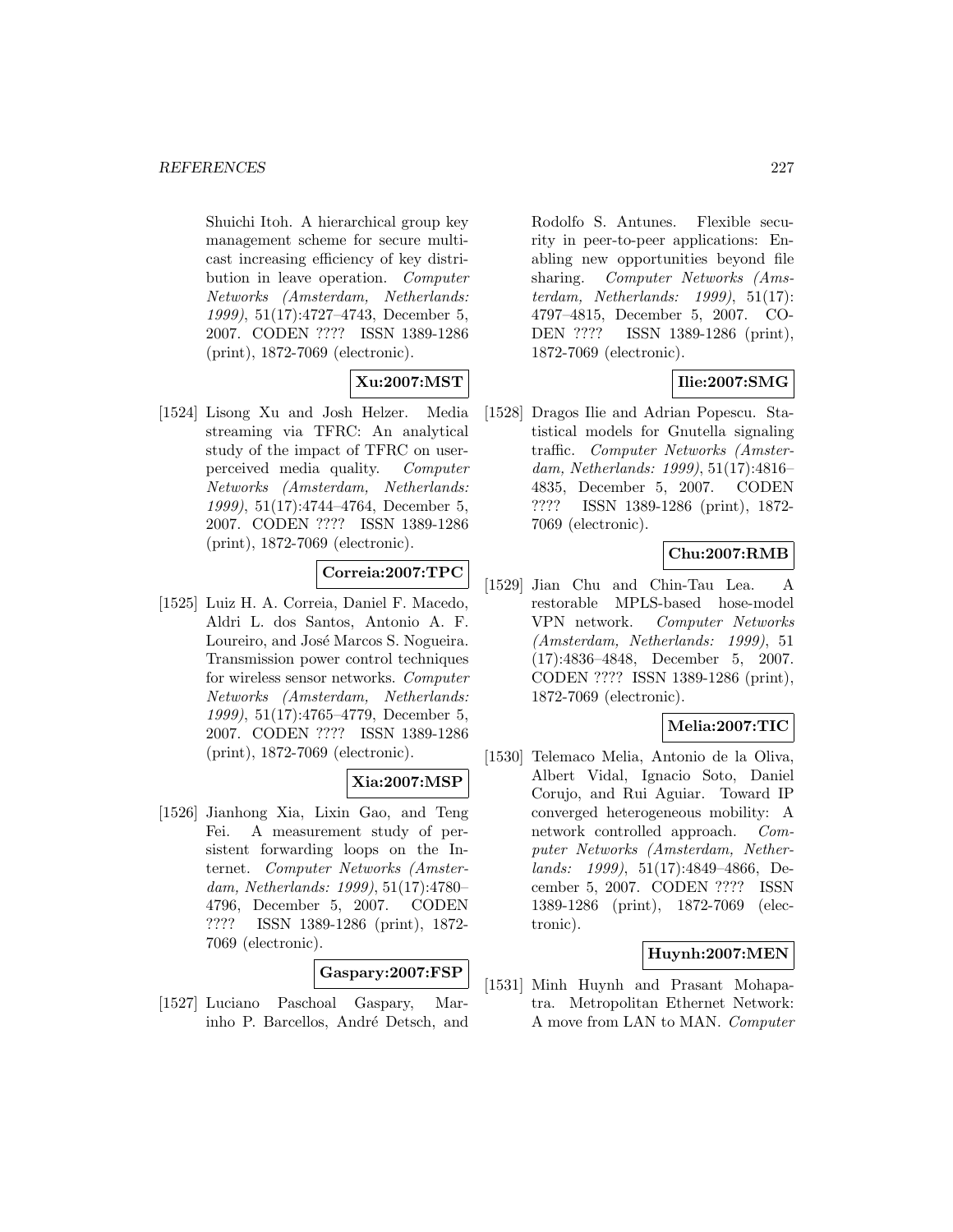Networks (Amsterdam, Netherlands: 1999), 51(17):4867–4894, December 5, 2007. CODEN ???? ISSN 1389-1286 (print), 1872-7069 (electronic).

# **Anonymous:2007:EBq**

[1532] Anonymous. Editorial Board. Computer Networks (Amsterdam, Netherlands: 1999), 51(17):??, December 5, 2007. CODEN ???? ISSN 1389-1286 (print), 1872-7069 (electronic).

# **Pitsillides:2007:MHC**

[1533] Andreas Pitsillides and Christophoros Christophorou. MBMS Handover control: A new approach for efficient handover in MBMS enabled 3G cellular networks. Computer Networks (Amsterdam, Netherlands: 1999), 51(18): 4897–4918, December 19, 2007. CO-DEN ???? ISSN 1389-1286 (print), 1872-7069 (electronic).

# **Yi:2007:FHI**

[1534] Yung Yi and Sanjay Shakkottai. FluNet: A hybrid Internet simulator for fast queue regimes. Computer Networks (Amsterdam, Netherlands: 1999), 51(18):4919–4937, December 19, 2007. CODEN ???? ISSN 1389-1286 (print), 1872-7069 (electronic).

# **Daza:2007:CTM**

[1535] Vanesa Daza, Javier Herranz, Paz Morillo, and Carla Ràfols. Cryptographic techniques for mobile ad-hoc networks. Computer Networks (Amsterdam, Netherlands: 1999), 51(18): 4938–4950, December 19, 2007. CO-DEN ???? ISSN 1389-1286 (print), 1872-7069 (electronic).

## **Kounavis:2007:TSP**

[1536] M. E. Kounavis, A. Kumar, R. Yavatkar, and H. Vin. Two stage packet classification using most specific filter matching and transport level sharing. Computer Networks (Amsterdam, Netherlands: 1999), 51(18):4951– 4978, December 19, 2007. CODEN ???? ISSN 1389-1286 (print), 1872- 7069 (electronic).

# **Dramitinos:2007:AMA**

[1537] Manos Dramitinos, George D. Stamoulis, and Costas Courcoubetis. An auction mechanism for allocating the bandwidth of networks to their users. Computer Networks (Amsterdam, Netherlands: 1999), 51(18):4979– 4996, December 19, 2007. CODEN ???? ISSN 1389-1286 (print), 1872- 7069 (electronic).

# **Ssu:2007:IDT**

[1538] Kuo-Feng Ssu, Chih-Hsun Chou, Wei-Tong Wang, and Shin-Hung Chung. Improving data transmission with helping nodes for geographical ad hoc routing. Computer Networks (Amsterdam, Netherlands: 1999), 51(18):4997– 5010, December 19, 2007. CODEN ???? ISSN 1389-1286 (print), 1872- 7069 (electronic).

## **Huang:2007:SCP**

[1539] Shu Huang and Rudra Dutta. Spare capacity provisioning for quasi-static traffic. Computer Networks (Amsterdam, Netherlands: 1999), 51(18):5011– 5035, December 19, 2007. CODEN ???? ISSN 1389-1286 (print), 1872- 7069 (electronic).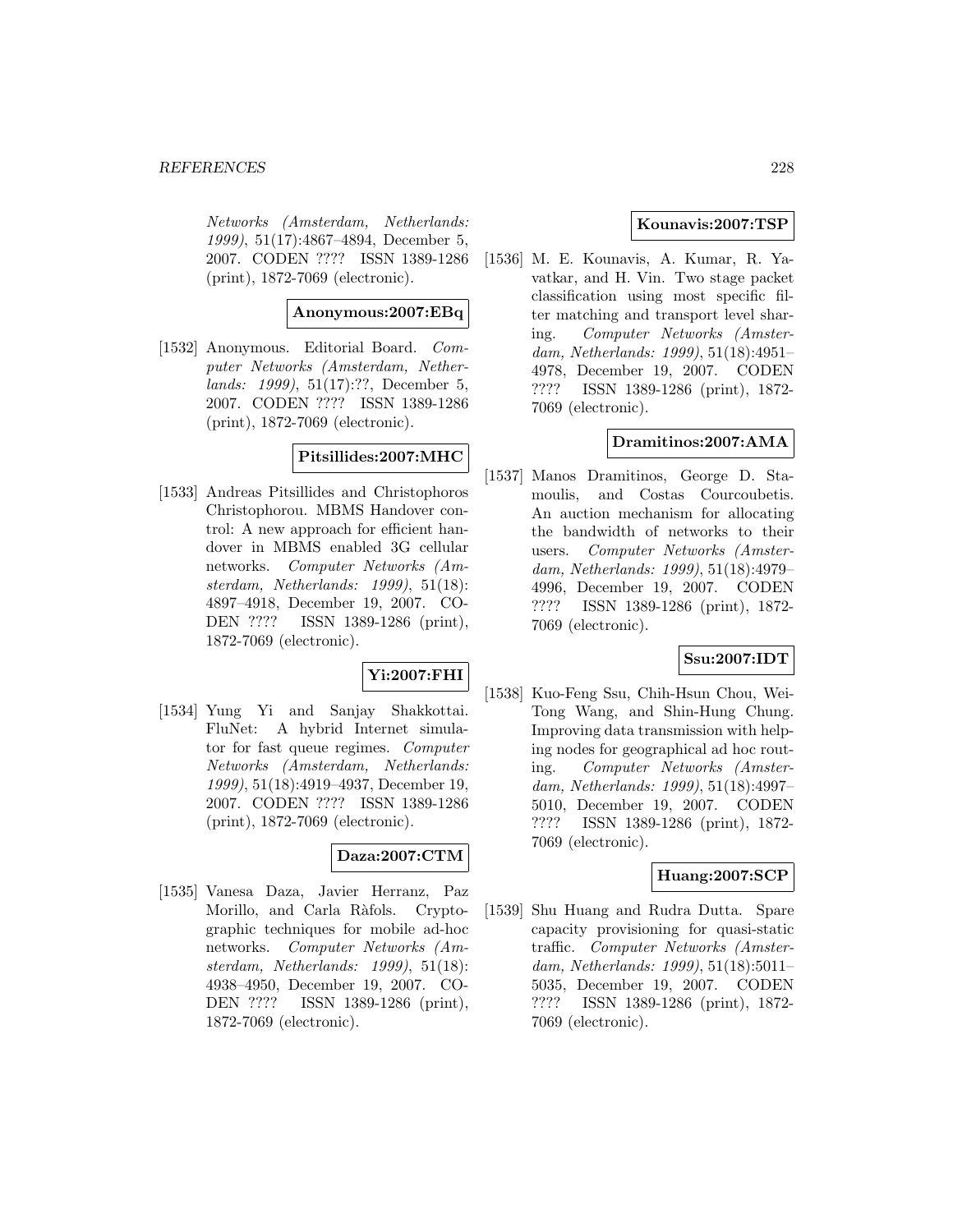# **Lu:2007:RED**

[1540] Kejie Lu, Dapeng Wu, Jieyan Fan, Sinisa Todorovic, and Antonio Nucci. Robust and efficient detection of DDoS attacks for large-scale Internet. Computer Networks (Amsterdam, Netherlands: 1999), 51(18):5036–5056, December 19, 2007. CODEN ???? ISSN 1389-1286 (print), 1872-7069 (electronic).

## **Abu-Ghazaleh:2008:GE**

[1541] Nael Abu-Ghazaleh, Enrique Alba, Carla-Fabiana Chiasserini, and Renato LoCigno. Guest Editorial. Computer Networks (Amsterdam, Netherlands: 1999), 52(1):1–3, January 18, 2008. CODEN ???? ISSN 1389-1286 (print), 1872-7069 (electronic).

# **Charlet:2008:EEM**

[1542] Damien Charlet, Valérie Issarny, and Rafik Chibout. Energy-efficient middleware-layer multi-radio networking: An assessment in the area of service discovery. Computer Networks (Amsterdam, Netherlands: 1999), 52 (1):4–24, January 18, 2008. CODEN ???? ISSN 1389-1286 (print), 1872- 7069 (electronic).

# **Zhu:2008:RLT**

[1543] Junhua Zhu, Ka-Lok Hung, Brahim Bensaou, and Farid Nait-Abdesselam. Rate-lifetime tradeoff for reliable communication in wireless sensor networks. Computer Networks (Amsterdam, Netherlands:  $1999$ ,  $52(1)$ : 25–43, January 18, 2008. CODEN ???? ISSN 1389-1286 (print), 1872- 7069 (electronic).

# **Avin:2008:PCR**

[1544] Chen Avin and Bhaskar Krishnamachari. The power of choice in random walks: An empirical study. Computer Networks (Amsterdam, Netherlands: 1999), 52(1):44–60, January 18, 2008. CODEN ???? ISSN 1389-1286 (print), 1872-7069 (electronic).

# **Hu:2008:STN**

[1545] Chunyu Hu, Hwangnam Kim, and Jennifer C. Hou. Short-term non-uniform access in IEEE 802.11-compliant WLANs: A study on its impact on the saturation performance. Computer Networks (Amsterdam, Netherlands: 1999), 52(1):61–76, January 18, 2008. CODEN ???? ISSN 1389-1286 (print), 1872-7069 (electronic).

#### **Razafindralambo:2008:DDP**

[1546] Tahiry Razafindralambo, Isabelle Guérin-lassous, Luigi Iannone, and Serge Fdida. Dynamic and distributed packet aggregation to solve the performance anomaly in 802.11 wireless networks. Computer Networks (Amsterdam, Netherlands: 1999), 52(1): 77–95, January 18, 2008. CODEN ???? ISSN 1389-1286 (print), 1872- 7069 (electronic).

#### **Sayenko:2008:SSI**

[1547] Alexander Sayenko, Olli Alanen, and Timo Hämäläinen. Scheduling solution for the IEEE 802.16 base station. Computer Networks (Amsterdam, Netherlands: 1999), 52(1):96–115, January 18, 2008. CODEN ???? ISSN 1389- 1286 (print), 1872-7069 (electronic).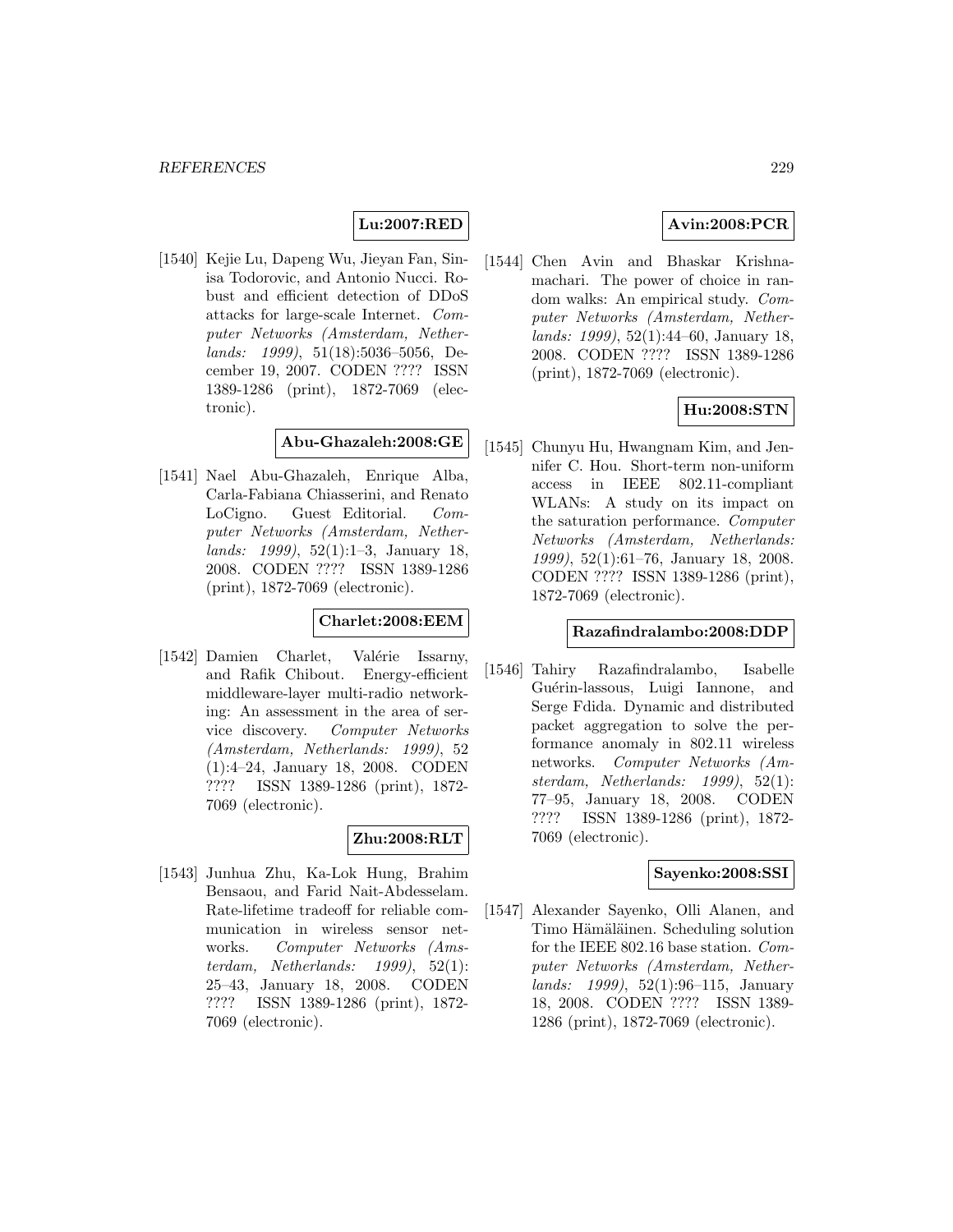# **Stuedi:2008:MCT**

[1548] Patrick Stuedi and Gustavo Alonso. Modeling and computing throughput capacity of wireless multihop networks. Computer Networks (Amsterdam, Netherlands: 1999), 52(1):116– 129, January 18, 2008. CODEN ???? ISSN 1389-1286 (print), 1872- 7069 (electronic).

#### **Bamis:2008:MAP**

[1549] Athanasios Bamis, Azzedine Boukerche, Ioannis Chatzigiannakis, and Sotiris Nikoletseas. A mobility aware protocol synthesis for efficient routing in ad hoc mobile networks. Computer Networks (Amsterdam, Netherlands: 1999), 52(1):130–154, January 18, 2008. CODEN ???? ISSN 1389- 1286 (print), 1872-7069 (electronic).

#### **Bononi:2008:MFP**

[1550] Luciano Bononi, Marco Di Felice, Gabriele D'Angelo, Michele Bracuto, and Lorenzo Donatiello. MoVES: A framework for parallel and distributed simulation of wireless vehicular ad hoc networks. Computer Networks (Amsterdam, Netherlands: 1999), 52(1): 155–179, January 18, 2008. CODEN ???? ISSN 1389-1286 (print), 1872- 7069 (electronic).

## **ElRakabawy:2008:TGA**

[1551] Sherif M. ElRakabawy, Alexander Klemm, and Christoph Lindemann. TCP with gateway adaptive pacing for multihop wireless networks with Internet connectivity. Computer Networks (Amsterdam, Netherlands: 1999), 52 (1):180–198, January 18, 2008. CO-DEN ???? ISSN 1389-1286 (print), 1872-7069 (electronic).

# **Bruno:2008:ACF**

[1552] Raffaele Bruno, Marco Conti, and Enrico Gregori. An accurate closed-form formula for the throughput of longlived TCP connections in IEEE 802.11 WLANs. Computer Networks (Amsterdam, Netherlands: 1999), 52(1): 199–212, January 18, 2008. CODEN ???? ISSN 1389-1286 (print), 1872- 7069 (electronic).

# **Skianis:2008:ESI**

[1553] Charalambos Skianis. Editorial for the special issue on synergy of telecommunication and broadcasting networks. Computer Networks (Amsterdam, Netherlands:  $1999$ ,  $52(1)$ : 213–214, January 18, 2008. CODEN ???? ISSN 1389-1286 (print), 1872- 7069 (electronic).

## **Tompros:2008:IHA**

[1554] Spyridon L. Tompros and Spyridon Denazis. Interworking of heterogeneous access networks and QoS provisioning via IP multimedia core networks. Computer Networks (Amsterdam, Netherlands: 1999), 52(1):215–227, January 18, 2008. CODEN ???? ISSN 1389- 1286 (print), 1872-7069 (electronic).

# **Santos:2008:MBN**

[1555] Justino Santos, Diogo Gomes, Susana Sargento, Rui L. Aguiar, Nigel Baker, Madiha Zafar, and Ahsan Ikram. Multicast/broadcast network convergence in next generation mobile networks. Computer Networks (Amsterdam, Netherlands: 1999), 52(1): 228–247, January 18, 2008. CODEN ???? ISSN 1389-1286 (print), 1872- 7069 (electronic).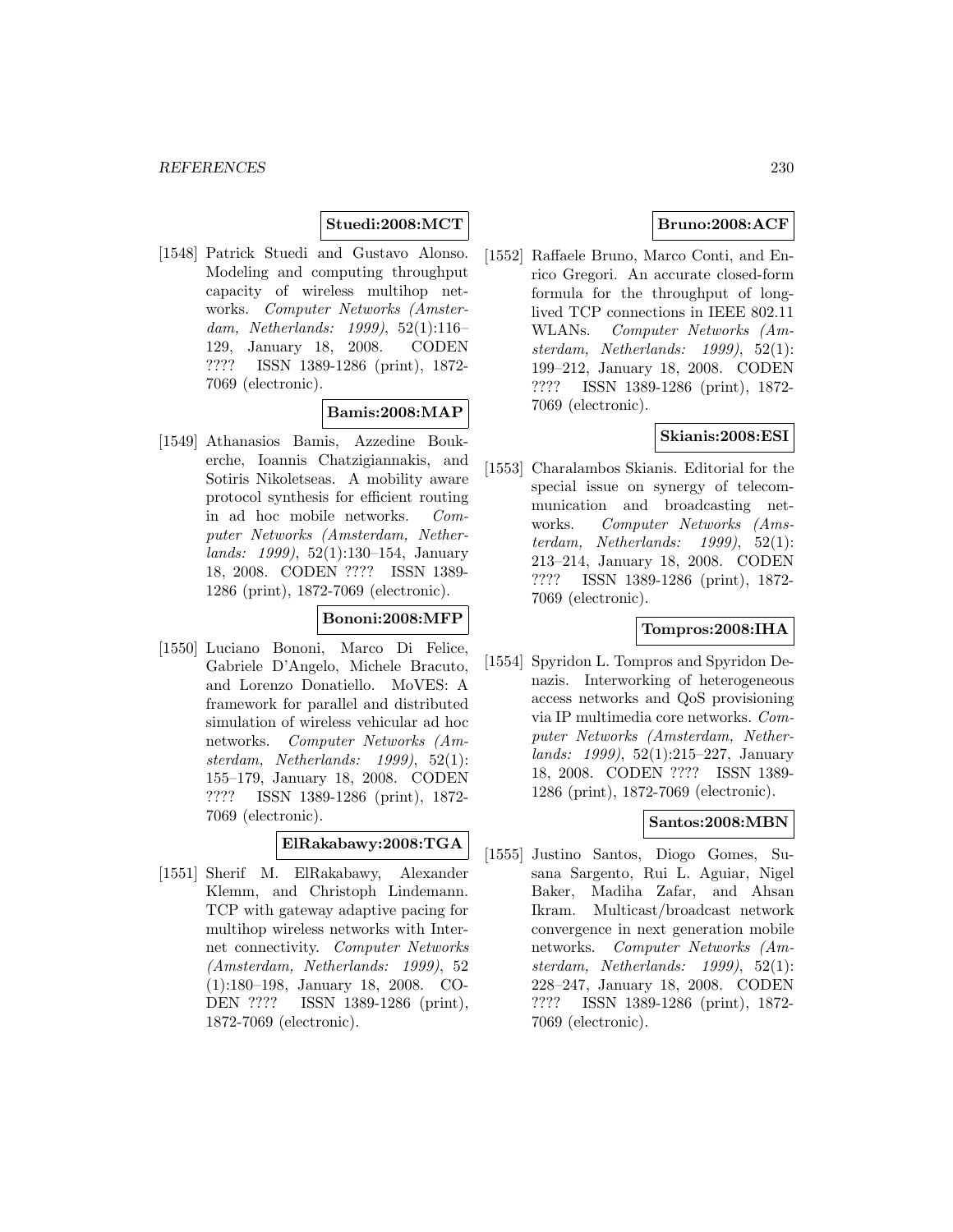#### **Charilas:2008:PSN**

[1556] Dimitris Charilas, Ourania Markaki, Dimitris Nikitopoulos, and Michael Theologou. Packet-switched network selection with the highest QoS in 4G networks. Computer Networks (Amsterdam, Netherlands: 1999), 52(1): 248–258, January 18, 2008. CODEN ???? ISSN 1389-1286 (print), 1872- 7069 (electronic).

# **Park:2008:LBV**

[1557] Joon-Sang Park and Seung-Jae Han. Load balancing for video streaming services in hierarchical wireless networks. Computer Networks (Amsterdam, Netherlands: 1999), 52(1):259– 274, January 18, 2008. CODEN ???? ISSN 1389-1286 (print), 1872- 7069 (electronic).

# **Bisio:2008:PEB**

[1558] Igor Bisio and Mario Marchese. Performance evaluation of bandwidth allocation methods in a geostationary satellite channel in the presence of Internet traffic. Computer Networks (Amsterdam, Netherlands: 1999), 52(1): 275–291, January 18, 2008. CODEN ???? ISSN 1389-1286 (print), 1872- 7069 (electronic).

# **Gardikis:2008:DIC**

[1559] G. Gardikis, S. Orfanos, G. Kormentzas, E. Pallis, and A. Kourtis. Dynamic IP configuration of terminals in broadcasting networks. Computer Networks (Amsterdam, Netherlands: 1999), 52(1):292–302, January 18, 2008. CODEN ???? ISSN 1389- 1286 (print), 1872-7069 (electronic).

#### **Anonymous:2008:EBa**

[1560] Anonymous. Editorial Board. Computer Networks (Amsterdam, Netherlands: 1999), 52(1):??, January 18, 2008. CODEN ???? ISSN 1389-1286 (print), 1872-7069 (electronic).

# **Kasnavi:2008:CBI**

[1561] Soraya Kasnavi, Paul Berube, Vincent Gaudet, and José Nelson Amaral. A cache-based Internet protocol address lookup architecture. Computer Networks (Amsterdam, Netherlands: 1999), 52(2):303–326, February 8, 2008. CODEN ???? ISSN 1389-1286 (print), 1872-7069 (electronic).

#### **Al-Karaki:2008:EVB**

[1562] Jamal N. Al-Karaki and Ahmed E. Kamal. Efficient virtual-backbone routing in mobile ad hoc networks. Computer Networks (Amsterdam, Netherlands: 1999), 52(2):327–350, February 8, 2008. CODEN ???? ISSN 1389-1286 (print), 1872-7069 (electronic).

## **Oida:2008:IQS**

[1563] Kazumasa Oida. On the impact of QoS-sensitivity on correlation structures. Computer Networks (Amsterdam, Netherlands: 1999), 52(2):351– 359, February 8, 2008. CODEN ???? ISSN 1389-1286 (print), 1872- 7069 (electronic).

#### **Toumpis:2008:MNK**

[1564] S. Toumpis. Mother nature knows best: A survey of recent results on wireless networks based on analogies with physics. Computer Networks (Amsterdam, Netherlands: 1999), 52(2): 360–383, February 8, 2008. CODEN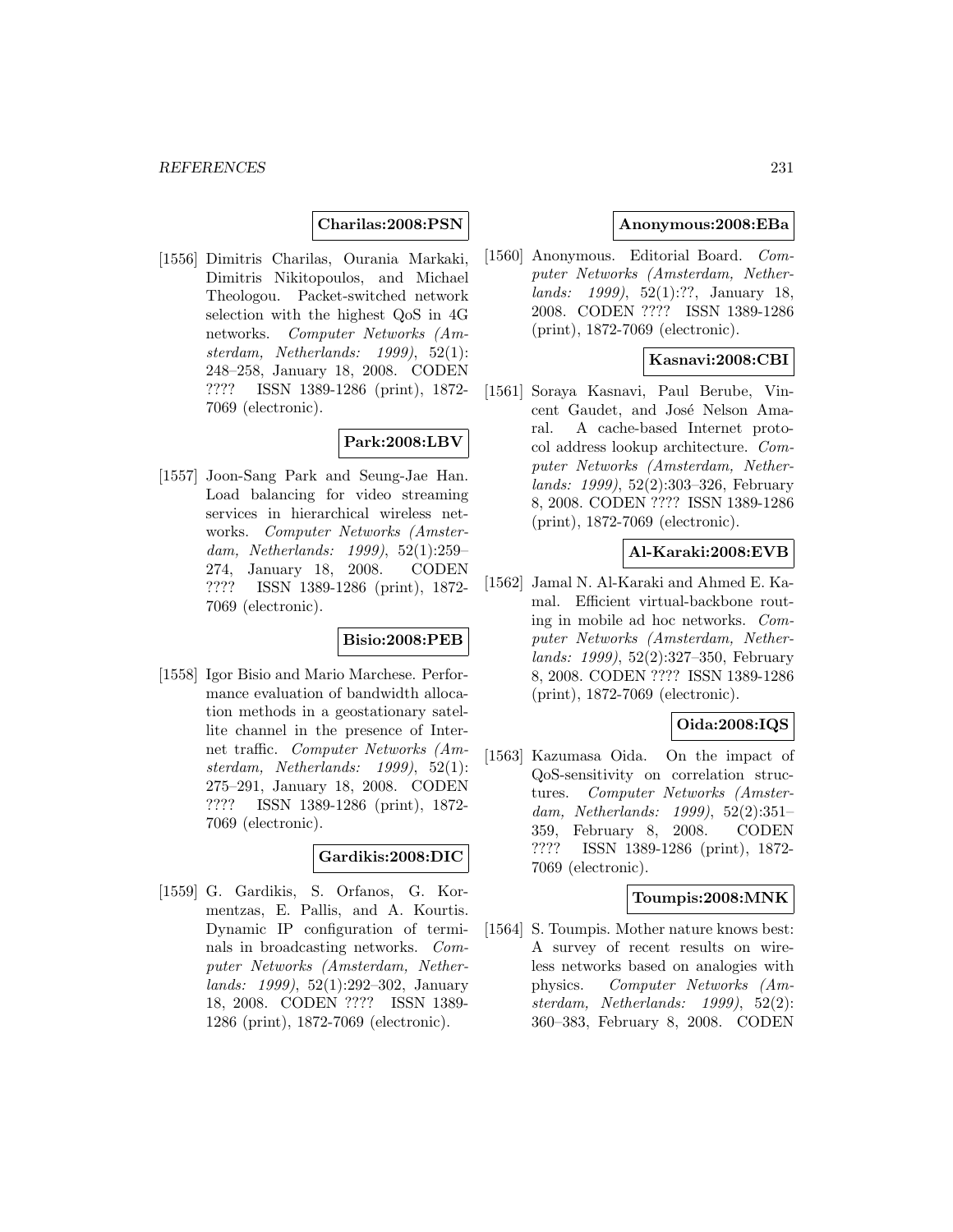???? ISSN 1389-1286 (print), 1872- 7069 (electronic).

# **Kim:2008:ABE**

[1565] Changhan Kim, Younghoon Kim, Jae-Heon Yang, and Ikjun Yeom. Analysis of bandwidth efficiency in overlay multicasting. Computer Networks (Amsterdam, Netherlands: 1999), 52 (2):384–398, February 8, 2008. CO-DEN ???? ISSN 1389-1286 (print), 1872-7069 (electronic).

# **Li:2008:LVI**

[1566] Jun Li, Jelena Mirkovic, Toby Ehrenkranz, Mengqiu Wang, Peter Reiher, and Lixia Zhang. Learning the valid incoming direction of IP packets. Computer Networks (Amsterdam, Netherlands: 1999), 52(2): 399–417, February 8, 2008. CODEN ???? ISSN 1389-1286 (print), 1872- 7069 (electronic).

## **Chou:2008:DRM**

[1567] Chih-Hsun Chou, Kuo-Feng Ssu, and Hewijin Christine Jiau. Dynamic route maintenance for geographic forwarding in mobile ad hoc networks. Computer Networks (Amsterdam, Netherlands: 1999), 52(2):418–431, February 8, 2008. CODEN ???? ISSN 1389-1286 (print), 1872-7069 (electronic).

#### **Merayo:2008:FTT**

[1568] Mercedes G. Merayo, Manuel Núñez, and Ismael Rodríguez. Formal testing from timed finite state machines. Computer Networks (Amsterdam, Netherlands: 1999), 52(2):432–460, February 8, 2008. CODEN ???? ISSN 1389-1286 (print), 1872-7069 (electronic).

# **Shihada:2008:NTD**

[1569] Basem Shihada and Pin-Han Ho. A novel TCP with dynamic Burst-Contention Loss notification over OBS networks. Computer Networks (Amsterdam, Netherlands: 1999), 52(2): 461–471, February 8, 2008. CODEN ???? ISSN 1389-1286 (print), 1872- 7069 (electronic).

## **Anonymous:2008:EBb**

[1570] Anonymous. Editorial Board. Computer Networks (Amsterdam, Netherlands: 1999), 52(2):??, February 8, 2008. CODEN ???? ISSN 1389-1286 (print), 1872-7069 (electronic).

## **Akyildiz:2008:E**

[1571] Ian F. Akyildiz and Harry Rudin. Editorial. Computer Networks (Amsterdam, Netherlands: 1999), 52(3):473– 474, February 22, 2008. CODEN ???? ISSN 1389-1286 (print), 1872- 7069 (electronic).

#### **Mandjes:2008:BTU**

[1572] M. Mandjes and M. Ramakrishnan. Bandwidth trading under misaligned objectives: Decentralized measurement-based control. Computer Networks (Amsterdam, Netherlands: 1999), 52(3):475–492, February 22, 2008. CODEN ???? ISSN 1389- 1286 (print), 1872-7069 (electronic).

#### **Nayyeri:2008:LST**

[1573] Amir Nayyeri, Sajjad Zarifzadeh, Nasser Yazdani, and Mohammad Mahmoody-Ghidary. Load sensitive topology control: Towards minimum energy consumption in dense ad hoc sensor networks. Computer Networks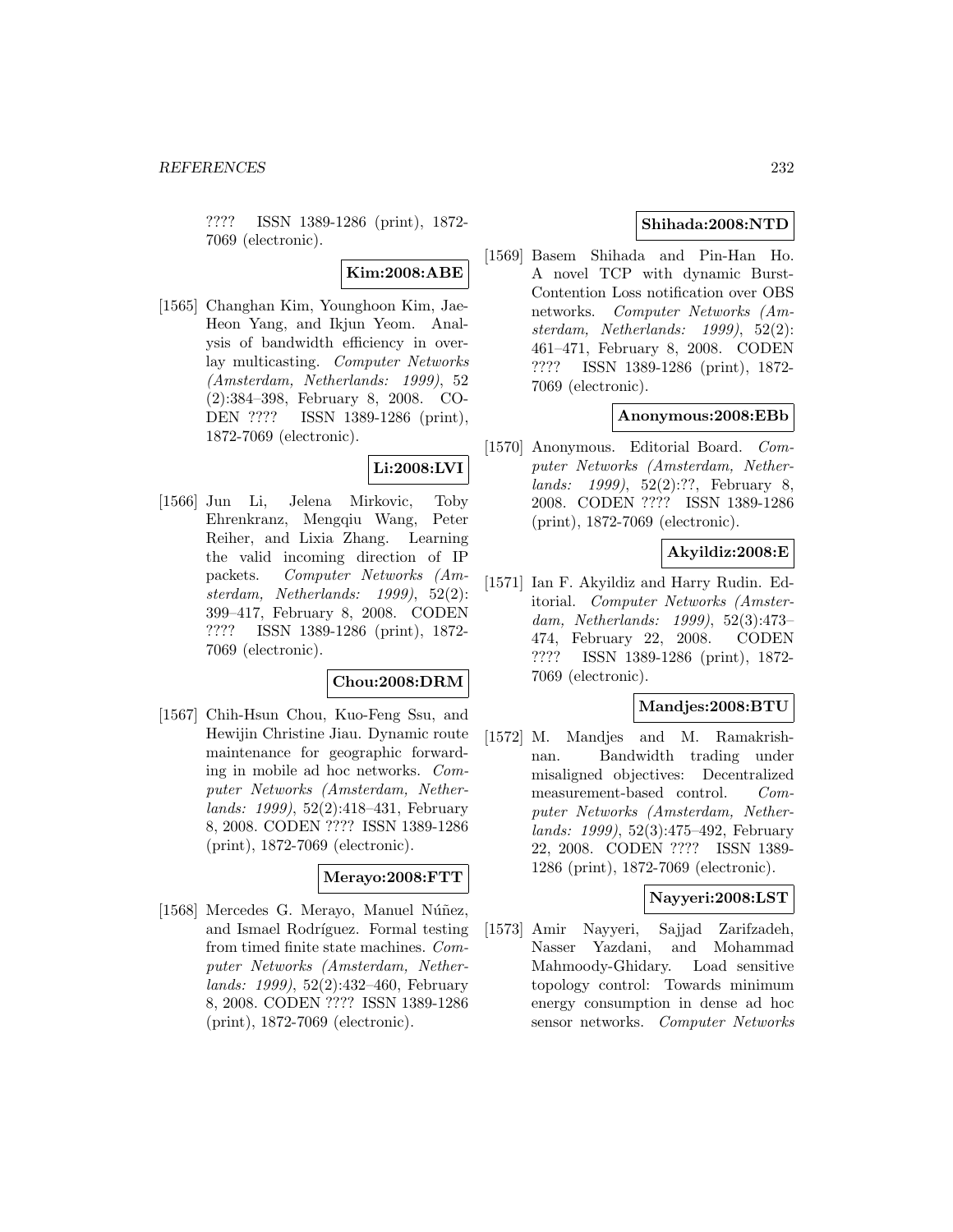#### *REFERENCES* 233

(Amsterdam, Netherlands: 1999), 52 (3):493–513, February 22, 2008. CO-DEN ???? ISSN 1389-1286 (print), 1872-7069 (electronic).

# **Liu:2008:DBS**

[1574] Yanni Ellen Liu and Johnny W. Wong. Deadline-based scheduling in support of real-time data delivery. Computer Networks (Amsterdam, Netherlands: 1999), 52(3):514–530, February 22, 2008. CODEN ???? ISSN 1389- 1286 (print), 1872-7069 (electronic).

# **Chang:2008:CTB**

[1575] Tai-Jung Chang, Kuochen Wang, and Yi-Ling Hsieh. A color-theory-based energy efficient routing algorithm for mobile wireless sensor networks. Computer Networks (Amsterdam, Netherlands: 1999), 52(3):531–541, February 22, 2008. CODEN ???? ISSN 1389- 1286 (print), 1872-7069 (electronic).

## **Jin:2008:EEE**

[1576] Yan Jin, Ling Wang, Yoohwan Kim, and Xiaozong Yang. EEMC: An energy-efficient multi-level clustering algorithm for large-scale wireless sensor networks. Computer Networks (Amsterdam, Netherlands: 1999), 52(3): 542–562, February 22, 2008. CODEN ???? ISSN 1389-1286 (print), 1872- 7069 (electronic).

# **Bolla:2008:HOQ**

[1577] Raffaele Bolla, Roberto Bruschi, Franco Davoli, and Matteo Repetto. Hybrid optimization for QoS control in IP Virtual Private Networks. Computer Networks (Amsterdam, Netherlands: 1999), 52(3):563–580, February

22, 2008. CODEN ???? ISSN 1389- 1286 (print), 1872-7069 (electronic).

#### **Wang:2008:ANN**

[1578] Chiapin Wang and Tsungnan Lin. Application of neural networks for achieving 802.11 QoS in heterogeneous channels. Computer Networks (Amsterdam, Netherlands: 1999), 52(3):581– 592, February 22, 2008. CODEN ???? ISSN 1389-1286 (print), 1872- 7069 (electronic).

# **Nelakuditi:2008:MTL**

[1579] Srihari Nelakuditi, Zifei Zhong, Junling Wang, Ram Keralapura, and Chen-Nee Chuah. Mitigating transient loops through interface-specific forwarding. Computer Networks (Amsterdam, Netherlands: 1999), 52(3): 593–609, February 22, 2008. CODEN ???? ISSN 1389-1286 (print), 1872- 7069 (electronic).

#### **Gandham:2008:DTO**

[1580] Shashidhar Gandham, Ying Zhang, and Qingfeng Huang. Distributed time-optimal scheduling for convergecast in wireless sensor networks. Computer Networks (Amsterdam, Netherlands: 1999), 52(3):610–629, February 22, 2008. CODEN ???? ISSN 1389- 1286 (print), 1872-7069 (electronic).

#### **Ibanez:2008:ASS**

[1581] G. Ibáñez, A. García-Martínez, A. Azcorra, and I. Soto. ABridges: Scalable, self-configuring Ethernet campus networks. Computer Networks (Amsterdam, Netherlands: 1999), 52(3): 630–649, February 22, 2008. CODEN ???? ISSN 1389-1286 (print), 1872- 7069 (electronic).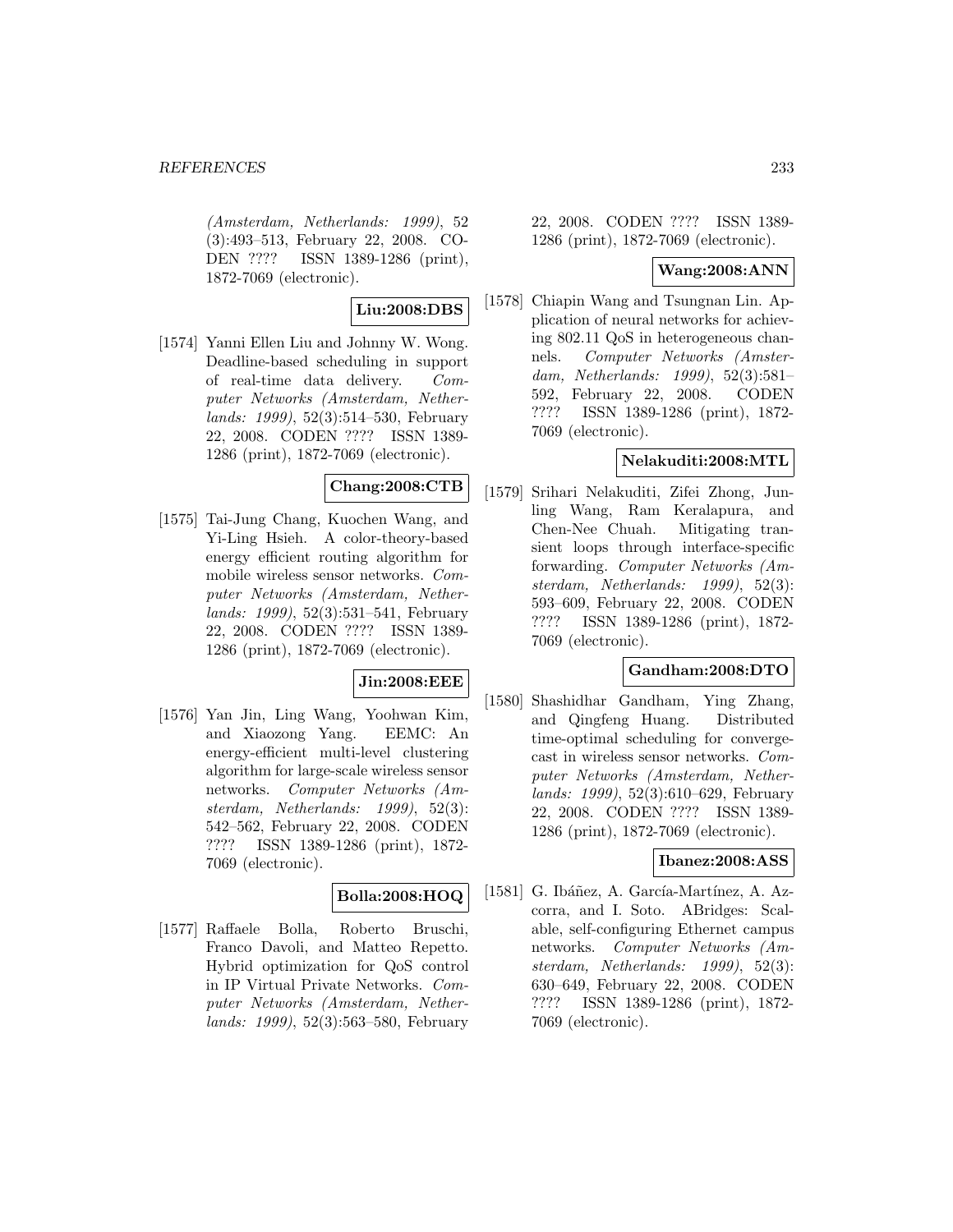#### **Hossfeld:2008:ASV**

Analysis of Skype VoIP traffic in UMTS: End-to-end QoS and QoE measurements. Computer Networks (Amsterdam, Netherlands: 1999), 52(3): 650–666, February 22, 2008. CODEN ???? ISSN 1389-1286 (print), 1872- 7069 (electronic).

# **Kim:2008:MOZ**

[1583] Kyung Hee Kim, Jang Hyun Baek, and Che Soong Kim. Modeling and optimization of zone-based registration considering cell-by-cell location area for mobile communication networks. Computer Networks (Amsterdam, Netherlands: 1999), 52(3):667–674, February 22, 2008. CODEN ???? ISSN 1389- 1286 (print), 1872-7069 (electronic).

#### **Karakaya:2008:CFR**

[1584] Murat Karakaya, İbrahim Körpeoğlu, and Ozgür Ulusoy. Counteracting free riding in Peer-to-Peer networks. Computer Networks (Amsterdam, Netherlands: 1999), 52(3):675–694, February 22, 2008. CODEN ???? ISSN 1389- 1286 (print), 1872-7069 (electronic).

# **Li:2008:GTD**

[1585] Chunxi Li and Changjia Chen. On Gnutella topology dynamics by studying leaf and ultra connection jointly in phase space. Computer Networks (Amsterdam, Netherlands: 1999), 52 (3):695–719, February 22, 2008. CO-DEN ???? ISSN 1389-1286 (print), 1872-7069 (electronic).

# **Lin:2008:CCD**

[1582] Tobias Hoßfeld and Andreas Binzenhöfer. [1586] Kate Ching-Ju Lin and Cheng-Fu Chou. Cooperative content dissemination in multi-channel WLAN hotspots. Computer Networks (Amsterdam, Netherlands: 1999), 52(3): 720–738, February 22, 2008. CODEN ???? ISSN 1389-1286 (print), 1872- 7069 (electronic).

# **Tian:2008:JRF**

[1587] Hongtao Tian, Sanjay K. Bose, Choi Look Law, and Wendong Xiao. Joint routing and flow rate optimization in multi-rate ad hoc networks. Computer Networks (Amsterdam, Netherlands: 1999), 52(3):739– 764, February 22, 2008. CODEN ???? ISSN 1389-1286 (print), 1872- 7069 (electronic).

#### **Anonymous:2008:EBc**

[1588] Anonymous. Editorial Board. Computer Networks (Amsterdam, Netherlands: 1999), 52(3):??, February 22, 2008. CODEN ???? ISSN 1389-1286 (print), 1872-7069 (electronic).

# **Li:2008:CNE**

[1589] Ye (Geoffrey) Li, Petri Mähönen, Milind M. Buddhikot, and Ying-Chang Liang. Computer Networks (Elsevier) Special Issue on Cognitive Wireless Networks. Computer Networks (Amsterdam, Netherlands: 1999), 52(4): 775–777, March 14, 2008. CODEN ???? ISSN 1389-1286 (print), 1872- 7069 (electronic).

#### **deBaynast:2008:ABC**

[1590] Alexandre de Baynast, Petri Mähönen, and Marina Petrova. ARQ-based cross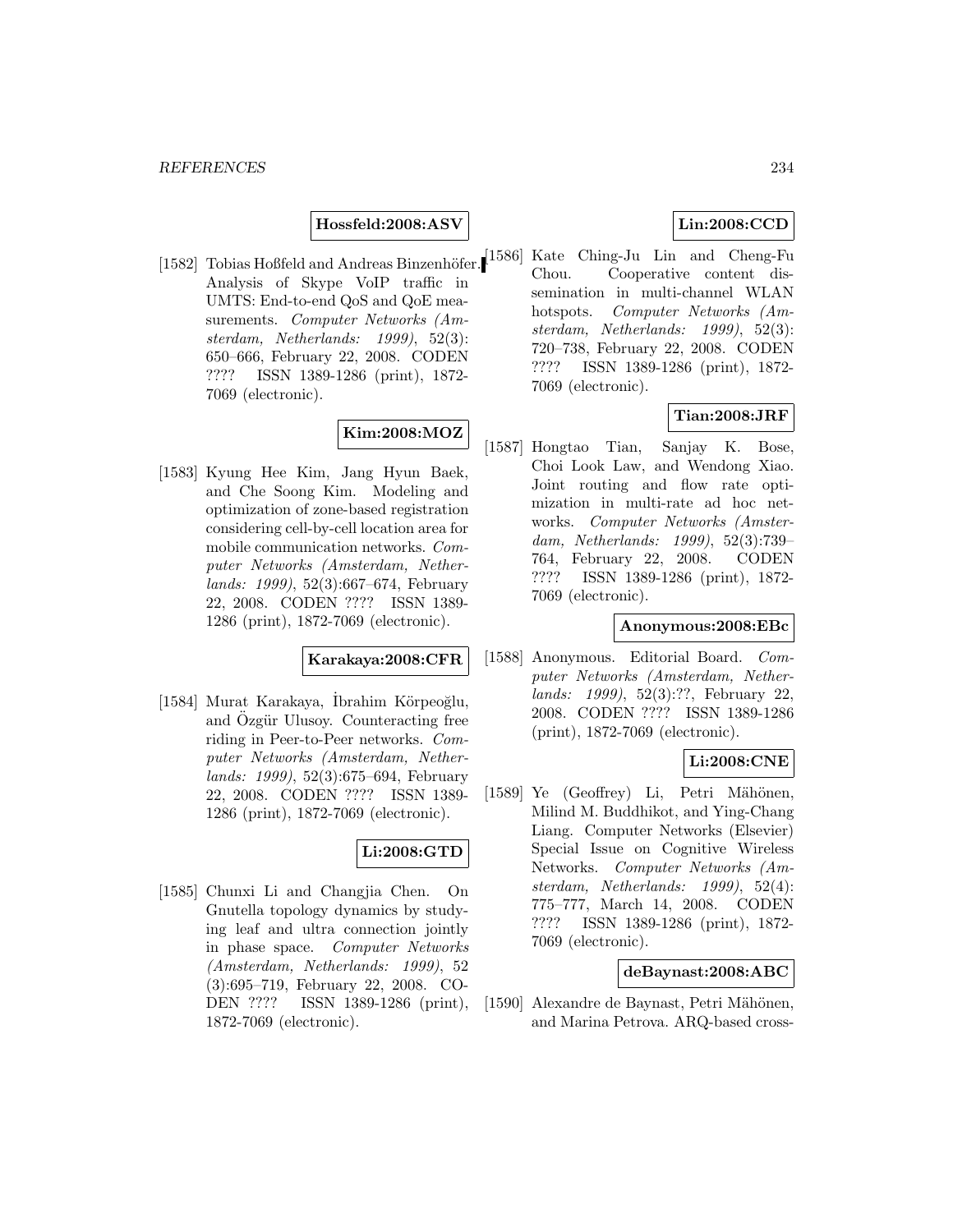layer optimization for wireless multicarrier transmission on cognitive radio networks. Computer Networks (Amsterdam, Netherlands: 1999), 52(4): 778–794, March 14, 2008. CODEN ???? ISSN 1389-1286 (print), 1872- 7069 (electronic).

# **Han:2008:ACC**

[1591] Chuan Han, Jun Wang, Yaling Yang, and Shaoqian Li. Addressing the control channel design problem: OFDMbased transform domain communication system in cognitive radio. Computer Networks (Amsterdam, Netherlands: 1999), 52(4):795–815, March 14, 2008. CODEN ???? ISSN 1389-1286 (print), 1872-7069 (electronic).

# **Attar:2008:CRT**

[1592] A. Attar, S. A. Ghorashi, M. Sooriyabandara, and A. H. Aghvami. Challenges of real-time secondary usage of spectrum. Computer Networks (Amsterdam, Netherlands: 1999), 52(4): 816–830, March 14, 2008. CODEN ???? ISSN 1389-1286 (print), 1872- 7069 (electronic).

# **Krishnamurthy:2008:TED**

[1593] Srinivasan Krishnamurthy, Mansi Thoppian, Srikant Kuppa, R. Chandrasekaran, Neeraj Mittal, S. Venkatesan, and Ravi Prakash. Time-efficient distributed layer-2 auto-configuration for cognitive radio networks. Computer Networks (Amsterdam, Netherlands: 1999), 52(4):831–849, March 14, 2008. CODEN ???? ISSN 1389-1286 (print), 1872-7069 (electronic).

# **Chen:2008:EAS**

[1594] Jie Chen, Chulin Liao, Chuan Han, and Shaoqian Li. Extending available spectrum in cognitive radio: Hierarchical spectrum sharing network. Computer Networks (Amsterdam, Netherlands: 1999), 52(4):850–863, March 14, 2008. CODEN ???? ISSN 1389-1286 (print), 1872-7069 (electronic).

# **Zou:2008:QAD**

[1595] Chao Zou, Tao Jin, Chunxiao Chigan, and Zhi Tian. QoS-aware distributed spectrum sharing for heterogeneous wireless cognitive networks. Computer Networks (Amsterdam, Netherlands: 1999), 52(4):864–878, March 14, 2008. CODEN ???? ISSN 1389-1286 (print), 1872-7069 (electronic).

# **Gandhi:2008:TRT**

[1596] Sorabh Gandhi, Chiranjeeb Buragohain, Lili Cao, Haitao Zheng, and Subhash Suri. Towards real-time dynamic spectrum auctions. Computer Networks (Amsterdam, Netherlands: 1999), 52(4):879–897, March 14, 2008. CODEN ???? ISSN 1389-1286 (print), 1872-7069 (electronic).

## **Anonymous:2008:EBd**

[1597] Anonymous. Editorial Board. Computer Networks (Amsterdam, Netherlands: 1999), 52(4):??, March 14, 2008. CODEN ???? ISSN 1389-1286 (print), 1872-7069 (electronic).

## **Bansod:2008:MEB**

[1598] Neelesh Bansod, Ashish Malgi, Byung K. Choi, and Jean Mayo. MuON: Epidemic based mutual anonymity in unstructured P2P networks. Computer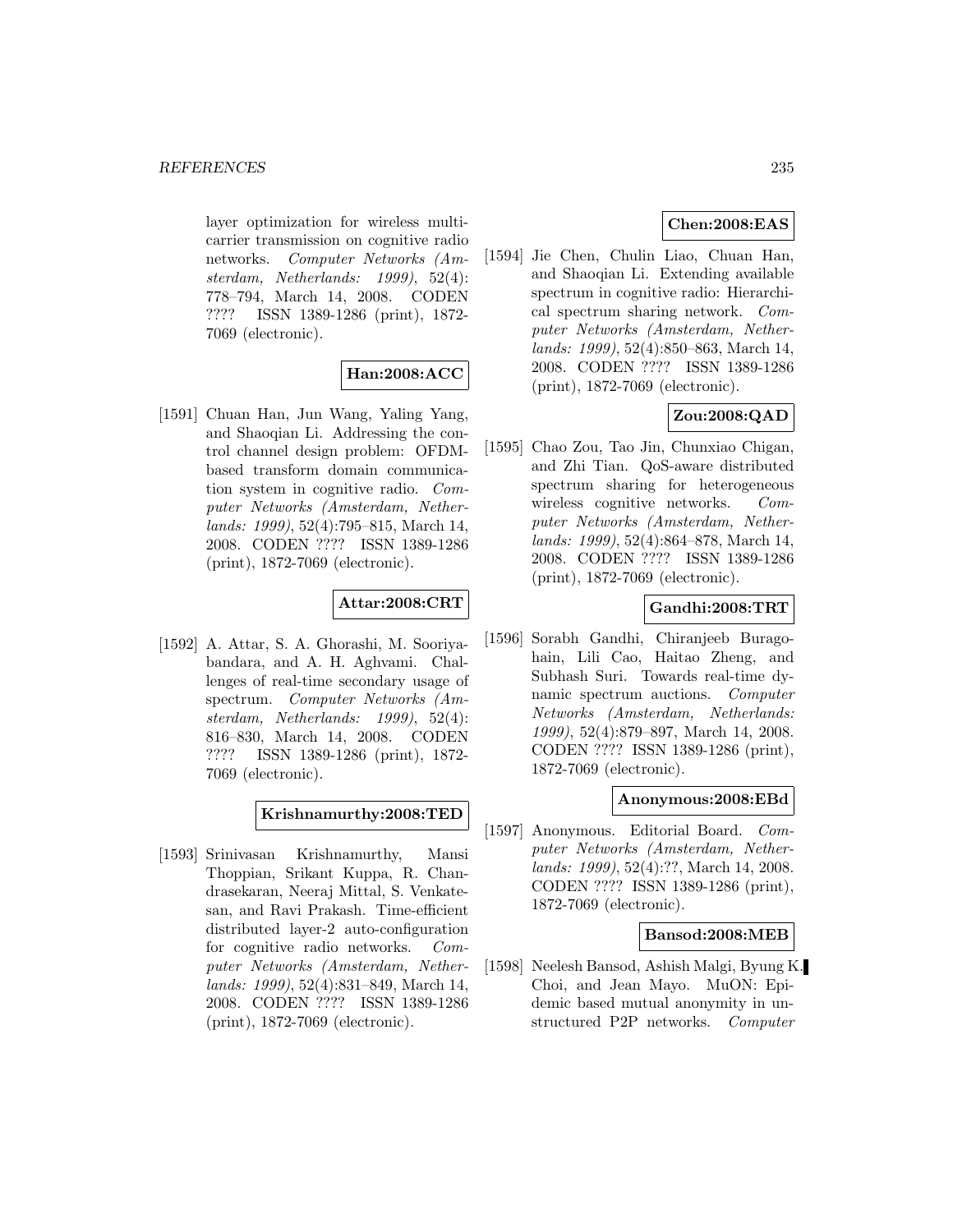#### *REFERENCES* 236

Networks (Amsterdam, Netherlands: 1999), 52(5):915–934, April 10, 2008. CODEN ???? ISSN 1389-1286 (print), 1872-7069 (electronic).

# **Deng:2008:PAD**

[1599] Leiwen Deng, Yan Gao, Yan Chen, and Aleksandar Kuzmanovic. Pollution attacks and defenses for Internet caching systems. Computer Networks (Amsterdam, Netherlands: 1999), 52 (5):935–956, April 10, 2008. CODEN ???? ISSN 1389-1286 (print), 1872- 7069 (electronic).

## **Shevtekar:2008:RBT**

[1600] Amey Shevtekar and Nirwan Ansari. A router-based technique to mitigate reduction of quality (RoQ) attacks. Computer Networks (Amsterdam, Netherlands: 1999), 52(5):957–970, April 10, 2008. CODEN ???? ISSN 1389-1286 (print), 1872-7069 (electronic).

#### **Tu:2008:EBS**

[1601] Yung-Cheng Tu, Meng Chang Chen, Yeali S. Sun, and Wei-Kuan Shih. Enhanced bulk scheduling for supporting delay sensitive streaming applications. Computer Networks (Amsterdam, Netherlands: 1999), 52(5): 971–987, April 10, 2008. CODEN ???? ISSN 1389-1286 (print), 1872- 7069 (electronic).

## **Junhai:2008:RMR**

[1602] Luo Junhai, Xue Liu, and Ye Danxia. Research on multicast routing protocols for mobile ad-hoc networks. Computer Networks (Amsterdam, Netherlands: 1999), 52(5):988–997, April 10, 2008. CODEN ???? ISSN 1389-1286 (print), 1872-7069 (electronic).

## **Viger:2008:DUP**

[1603] Fabien Viger, Brice Augustin, Xavier Cuvellier, Clémence Magnien, Matthieu Latapy, Timur Friedman, and Renata Teixeira. Detection, understanding, and prevention of traceroute measurement artifacts. Computer Networks (Amsterdam, Netherlands: 1999), 52 (5):998–1018, April 10, 2008. CODEN ???? ISSN 1389-1286 (print), 1872- 7069 (electronic).

## **Wouhaybi:2008:BRL**

[1604] Rita H. Wouhaybi and Andrew T. Campbell. Building resilient lowdiameter peer-to-peer topologies. Computer Networks (Amsterdam, Netherlands: 1999), 52(5):1019–1039, April 10, 2008. CODEN ???? ISSN 1389- 1286 (print), 1872-7069 (electronic).

## **Hahm:2008:MMD**

[1605] Seong il Hahm, Jong won Lee, and Chong kwon Kim. Maximizing multiuser diversity gains in IEEE 802.11 WLANs. Computer Networks (Amsterdam, Netherlands: 1999), 52(5): 1040–1057, April 10, 2008. CODEN ???? ISSN 1389-1286 (print), 1872- 7069 (electronic).

# **Sarangan:2008:FFR**

[1606] V. Sarangan, M. R. Devarapalli, and S. Radhakrishnan. A framework for fast RFID tag reading in static and mobile environments. Computer Networks (Amsterdam, Netherlands: 1999), 52 (5):1058–1073, April 10, 2008. CODEN ???? ISSN 1389-1286 (print), 1872- 7069 (electronic).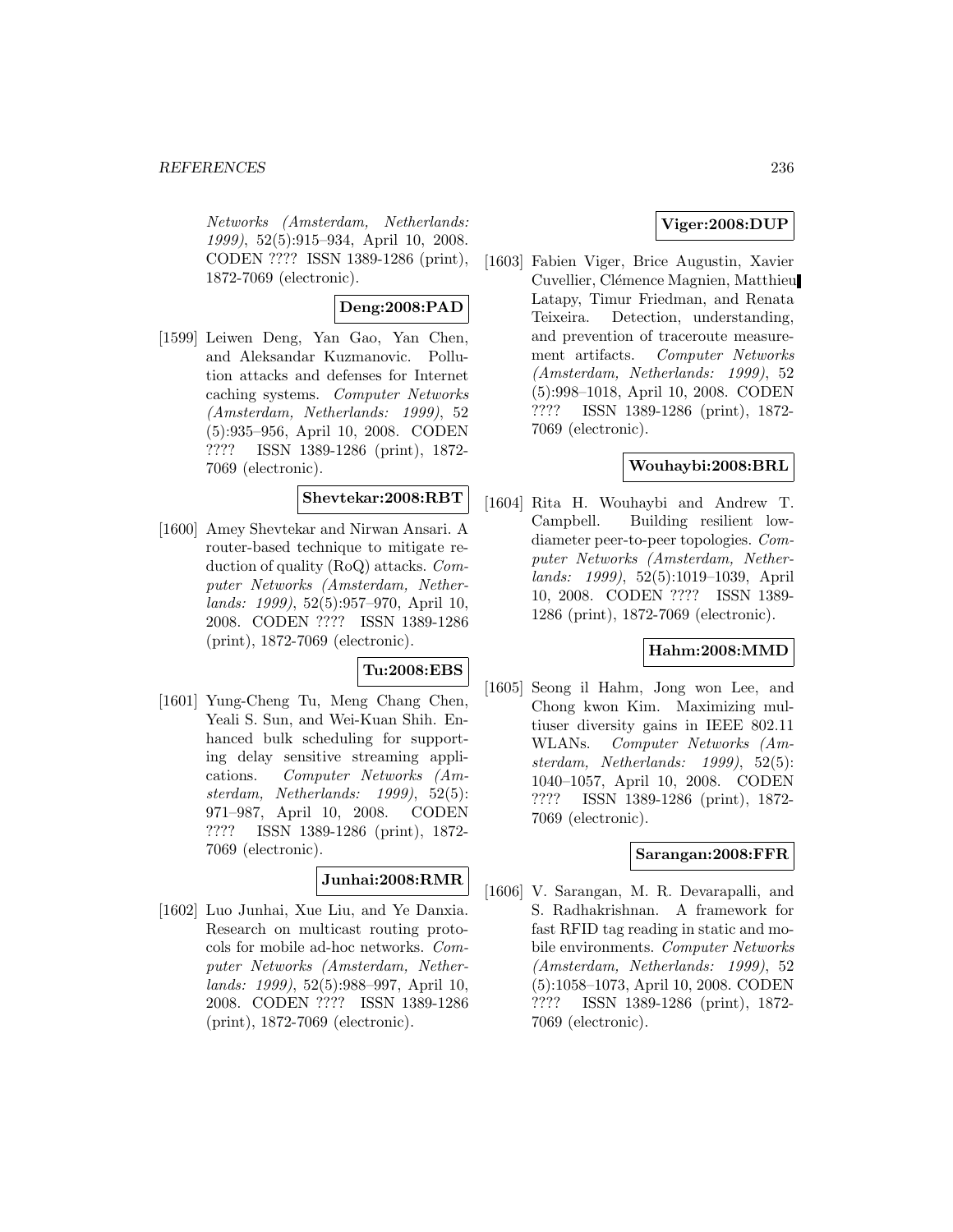# **Bin:2008:NBF**

[1607] Liu Bin, Lin Chuang, Qiao Jian, He Jianping, and Peter Ungsunan. A NetFlow based flow analysis and monitoring system in enterprise networks. Computer Networks (Amsterdam, Netherlands: 1999), 52(5): 1074–1092, April 10, 2008. CODEN ???? ISSN 1389-1286 (print), 1872- 7069 (electronic).

# **Ma:2008:QCG**

[1608] Yue Ma and Chengwen Zhang. Quick convergence of genetic algorithm for QoS-driven web service selection. Computer Networks (Amsterdam, Netherlands: 1999), 52(5):1093–1104, April 10, 2008. CODEN ???? ISSN 1389- 1286 (print), 1872-7069 (electronic).

# **Rajah:2008:SBF**

[1609] Kannan Rajah, Sanjay Ranka, and Ye Xia. Scheduling bulk file transfers with start and end times. Computer Networks (Amsterdam, Netherlands: 1999), 52(5):1105–1122, April 10, 2008. CODEN ???? ISSN 1389- 1286 (print), 1872-7069 (electronic).

## **Anonymous:2008:EBe**

[1610] Anonymous. Editorial Board. Computer Networks (Amsterdam, Netherlands: 1999), 52(5):??, April 10, 2008. CODEN ???? ISSN 1389-1286 (print), 1872-7069 (electronic).

#### **Exposito:2008:ICL**

[1611] Ernesto Exposito, Nicolas Van Wambeke, Christophe Chassot, and Khalil Drira. Introducing a cross-layer interpreter for multimedia streams. Computer Networks (Amsterdam, Netherlands:

1999), 52(6):1125–1141, April 24, 2008. CODEN ???? ISSN 1389-1286 (print), 1872-7069 (electronic).

## **Panagakis:2008:AAL**

[1612] Antonis Panagakis, Athanasios Vaios, and Ioannis Stavrakakis. Approximate analysis of LRU in the case of short term correlations. Computer Networks (Amsterdam, Netherlands: 1999), 52 (6):1142–1152, April 24, 2008. CODEN ???? ISSN 1389-1286 (print), 1872- 7069 (electronic).

# **Popova:2008:CMM**

[1613] Larissa Popova, Thomas Herpel, Wolfgang Gerstacker, and Wolfgang Koch. Cooperative mobile-to-mobile file dissemination in cellular networks within a unified radio interface. Computer Networks (Amsterdam, Netherlands: 1999), 52(6):1153–1165, April 24, 2008. CODEN ???? ISSN 1389-1286 (print), 1872-7069 (electronic).

# **Li:2008:EPP**

[1614] Ji Li, Kwan L. Yeung, and Chun-Kit Chan. Efficient path protection in bi-directional WDM systems. Computer Networks (Amsterdam, Netherlands: 1999), 52(6):1166–1178, April 24, 2008. CODEN ???? ISSN 1389- 1286 (print), 1872-7069 (electronic).

# **CoutodaSilva:2008:QAI**

[1615] Ana Paula Couto da Silva, Martín Varela, Edmundo de Souza e Silva, Rosa M. M. Leão, and Gerardo Rubino. Quality assessment of interactive voice applications. Computer Networks (Amsterdam, Netherlands: 1999), 52 (6):1179–1192, April 24, 2008. CODEN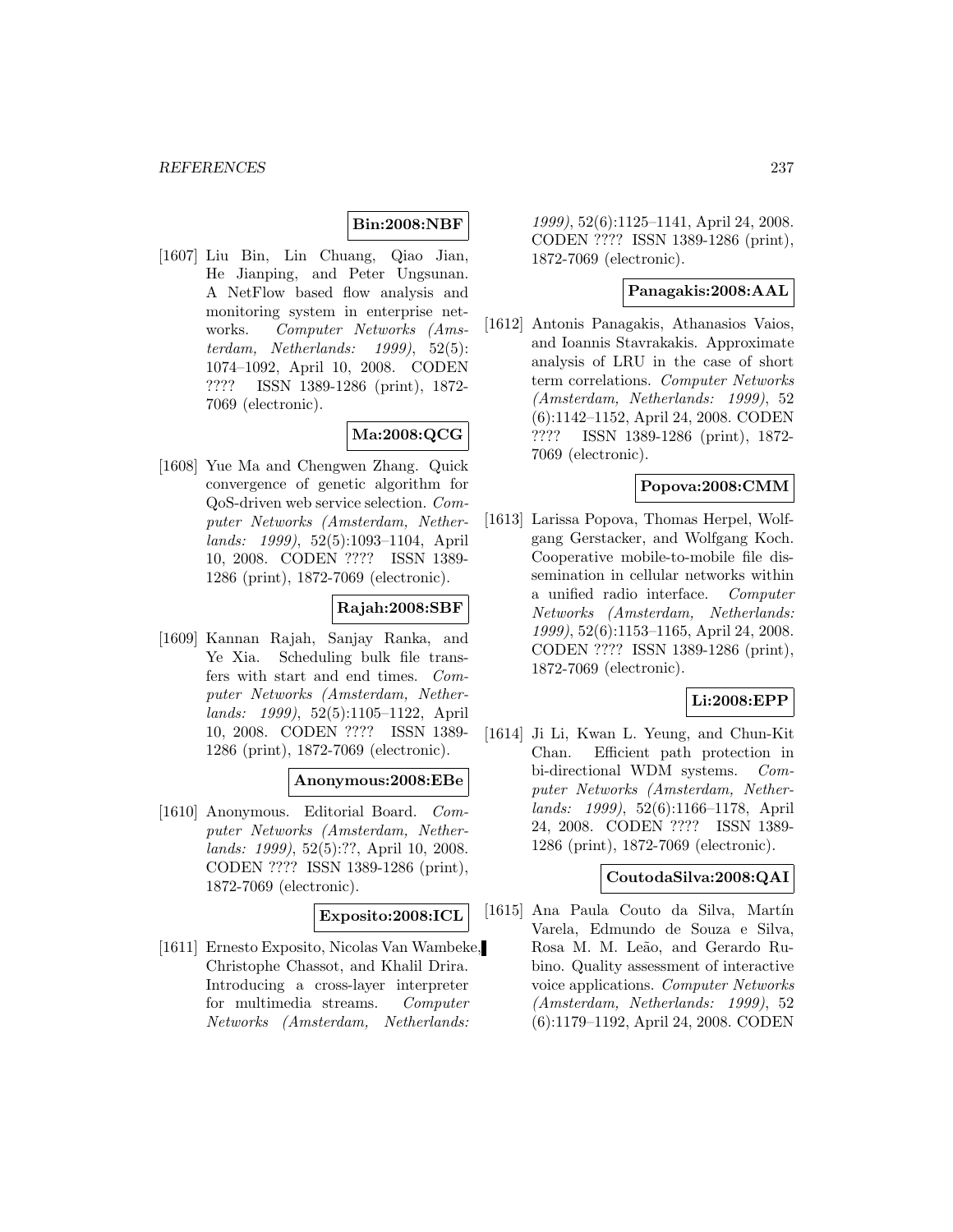???? ISSN 1389-1286 (print), 1872- 7069 (electronic).

**Zhang:2008:JSM**

[1616] Yueping Zhang, Derek Leonard, and Dmitri Loguinov. Jetmax: Scalable max–min congestion control for highspeed heterogeneous networks. Computer Networks (Amsterdam, Netherlands: 1999), 52(6):1193–1219, April 24, 2008. CODEN ???? ISSN 1389- 1286 (print), 1872-7069 (electronic).

#### **Chobanyan:2008:EEA**

[1617] Alexander Chobanyan, Matt Mutka, Vidiadhar Mandrekar, and Ning Xi. End-to-end available bandwidth as a random autocorrelated QoS-relevant time-series. Computer Networks (Amsterdam, Netherlands: 1999), 52(6): 1220–1237, April 24, 2008. CODEN ???? ISSN 1389-1286 (print), 1872- 7069 (electronic).

# **Veeraraghavan:2008:FTD**

[1618] Vilas Veeraraghavan and Steven Weber. Fundamental tradeoffs in distributed algorithms for rate adaptive multimedia streams. Computer Networks (Amsterdam, Netherlands: 1999), 52(6):1238–1251, April 24, 2008. CODEN ???? ISSN 1389-1286 (print), 1872-7069 (electronic).

#### **Fodor:2008:PAS**

[1619] Gábor Fodor, Miklós Telek, and Chrysostomos Koutsimanis. Performance analysis of scheduling and interference coordination policies for OFDMA networks. Computer Networks (Amsterdam, Netherlands: 1999), 52(6):1252–1271, April 24, 2008. CO-

DEN ???? ISSN 1389-1286 (print), 1872-7069 (electronic).

# **Banerjee:2008:PWS**

[1620] Anirban Banerjee, Michalis Faloutsos, and Laxmi Bhuyan. The P2P war: Someone is monitoring your activities. Computer Networks (Amsterdam, Netherlands: 1999), 52(6): 1272–1280, April 24, 2008. CODEN ???? ISSN 1389-1286 (print), 1872- 7069 (electronic).

#### **Harhira:2008:NAC**

[1621] Hichem Ayed Harhira and Samuel Pierre. A novel admission control mechanism in GMPLS-based IP over optical networks. Computer Networks (Amsterdam, Netherlands: 1999), 52 (6):1281–1290, April 24, 2008. CODEN ???? ISSN 1389-1286 (print), 1872- 7069 (electronic).

## **Belotti:2008:MLM**

[1622] Pietro Belotti, Antonio Capone, Giuliana Carello, and Federico Malucelli. Multi-layer MPLS network design: The impact of statistical multiplexing. Computer Networks (Amsterdam, Netherlands: 1999), 52(6): 1291–1307, April 24, 2008. CODEN ???? ISSN 1389-1286 (print), 1872- 7069 (electronic).

#### **Ho:2008:FRF**

[1623] Cheng-Yuan Ho, Yaw-Chung Chen, Yi-Cheng Chan, and Cheng-Yun Ho. Fast retransmit and fast recovery schemes of transport protocols: A survey and taxonomy. Computer Networks (Amsterdam, Netherlands: 1999), 52(6): 1308–1327, April 24, 2008. CODEN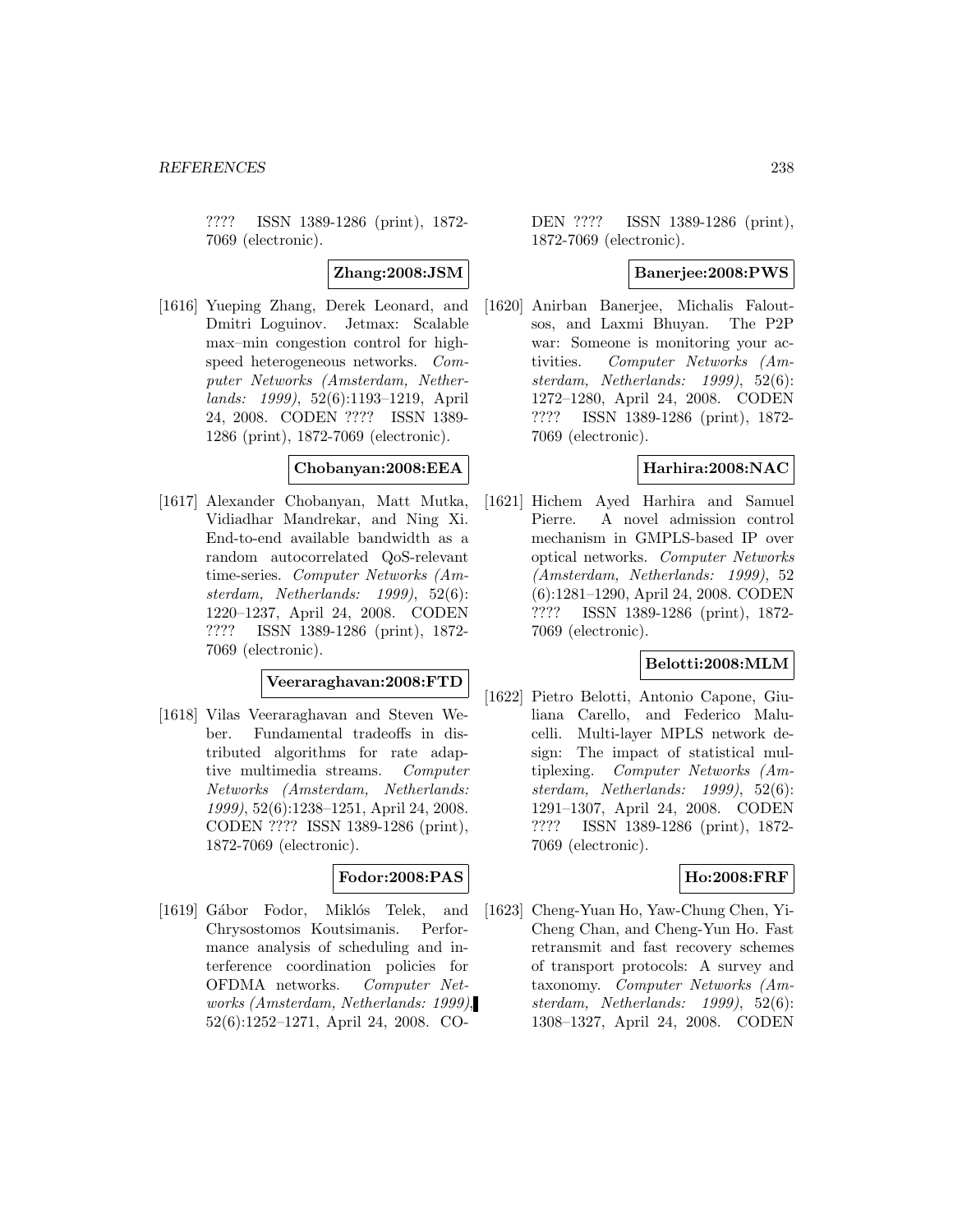???? ISSN 1389-1286 (print), 1872- 7069 (electronic).

**Huang:2008:SSC**

[1624] Shih-Chang Huang, Rong-Hong Jan, and Wuu Yang. SCPS: A selfconfiguring power-saving protocol for wireless ad hoc networks. Computer Networks (Amsterdam, Netherlands: 1999), 52(6):1328–1342, April 24, 2008. CODEN ???? ISSN 1389- 1286 (print), 1872-7069 (electronic).

#### **Anonymous:2008:EBf**

[1625] Anonymous. Editorial Board. Computer Networks (Amsterdam, Netherlands: 1999), 52(6):??, April 24, 2008. CODEN ???? ISSN 1389-1286 (print), 1872-7069 (electronic).

#### **Szymaniak:2008:PLS**

[1626] Michal Szymaniak, David Presotto, Guillaume Pierre, and Maarten van Steen. Practical large-scale latency estimation. Computer Networks (Amsterdam, Netherlands: 1999), 52(7): 1343–1364, May 15, 2008. CODEN ???? ISSN 1389-1286 (print), 1872- 7069 (electronic).

## **Kherani:2008:STT**

[1627] A. Kherani, R. El-Khoury, R. El-Azouzi, and E. Altman. Stability– throughput tradeoff and routing in multi-hop wireless ad hoc networks. Computer Networks (Amsterdam, Netherlands: 1999), 52(7): 1365–1389, May 15, 2008. CODEN ???? ISSN 1389-1286 (print), 1872- 7069 (electronic).

# **Guitart:2008:DCP**

[1628] Jordi Guitart, David Carrera, Vicenç Beltran, Jordi Torres, and Eduard Ayguadé. Dynamic CPU provisioning for self-managed secure web applications in SMP hosting platforms. Computer Networks (Amsterdam, Netherlands: 1999), 52(7):1390–1409, May 15, 2008. CODEN ???? ISSN 1389-1286 (print), 1872-7069 (electronic).

# **Bai:2008:CAM**

[1629] Baochun Bai, Janelle Harms, and Yuxi Li. Configurable active multicast congestion control. Computer Networks (Amsterdam, Netherlands: 1999), 52 (7):1410–1432, May 15, 2008. CODEN ???? ISSN 1389-1286 (print), 1872- 7069 (electronic).

# **Ozianyi:2008:NPA**

[1630] Vitalis G. Ozianyi, Neco Ventura, and Eugene Golovins. A novel pricing approach to support QoS in 3G networks. Computer Networks (Amsterdam, Netherlands: 1999), 52(7): 1433–1450, May 15, 2008. CODEN ???? ISSN 1389-1286 (print), 1872- 7069 (electronic).

## **Joung:2008:ANP**

[1631] Yuh-Jzer Joung. Approaching neighbor proximity and load balance for range query in P2P networks. Computer Networks (Amsterdam, Netherlands: 1999), 52(7):1451–1472, May 15, 2008. CODEN ???? ISSN 1389-1286 (print), 1872-7069 (electronic).

#### **DeVleeschouwer:2008:LRW**

[1632] Christophe De Vleeschouwer and Pascal Frossard. Loss-resilient windowbased congestion control. Computer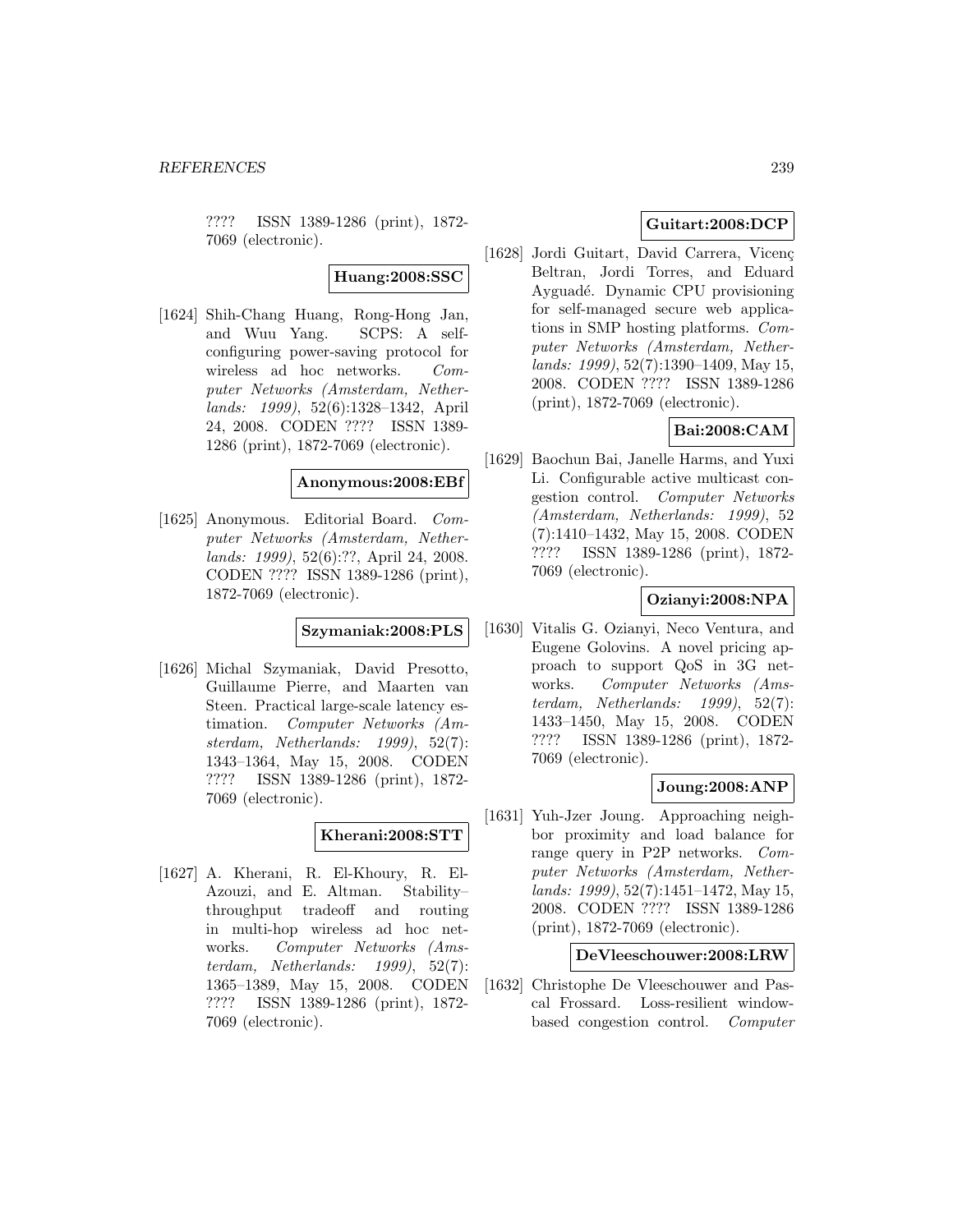Networks (Amsterdam, Netherlands: 1999), 52(7):1473–1491, May 15, 2008. CODEN ???? ISSN 1389-1286 (print), 1872-7069 (electronic).

# **Guo:2008:TRT**

[1633] Lei Guo, Xingwei Wang, Jin Cao, and Lemin Li. Traffic recovery time constrained shared sub-path protection algorithm in survivable WDM networks. Computer Networks (Amsterdam, Netherlands: 1999), 52(7): 1492–1505, May 15, 2008. CODEN ???? ISSN 1389-1286 (print), 1872- 7069 (electronic).

# **Ahuja:2008:AAD**

[1634] Sandeep K. Ahuja and Srinivasan Ramasubramanian. All-to-all disjoint multipath routing using cycle embedding. Computer Networks (Amsterdam, Netherlands: 1999), 52(7): 1506–1517, May 15, 2008. CODEN ???? ISSN 1389-1286 (print), 1872- 7069 (electronic).

## **Anonymous:2008:EBg**

[1635] Anonymous. Editorial Board. Computer Networks (Amsterdam, Netherlands: 1999), 52(7):??, May 15, 2008. CODEN ???? ISSN 1389-1286 (print), 1872-7069 (electronic).

## **Vergados:2008:GRD**

[1636] Dimitrios D. Vergados, Alexandros Panoutsakopoulos, and Christos Douligeris. Group registration with distributed databases for location tracking in 3G wireless networks. Computer Networks (Amsterdam, Netherlands: 1999), 52(8):1521–1544, June 12, 2008. CODEN ???? ISSN 1389- 1286 (print), 1872-7069 (electronic).

# **Nam:2008:DSE**

[1637] Seung Yeob Nam, Hyu-Dae Kim, and Hyong S. Kim. Detector SherLOCK: Enhancing TRW with Bloom filters under memory and performance constraints. Computer Networks (Amsterdam, Netherlands: 1999), 52(8): 1545–1566, June 12, 2008. CODEN ???? ISSN 1389-1286 (print), 1872- 7069 (electronic).

# **Shue:2008:PFS**

[1638] Craig A. Shue, Minaxi Gupta, and Matthew P. Davy. Packet forwarding with source verification. Computer Networks (Amsterdam, Netherlands: 1999), 52(8):1567–1582, June 12, 2008. CODEN ???? ISSN 1389- 1286 (print), 1872-7069 (electronic).

# **Franklin:2008:LLA**

[1639] A. Antony Franklin and C. Siva Ram Murthy. A link layer adaptive pacing scheme for improving throughput of transport protocols in wireless mesh networks. Computer Networks (Amsterdam, Netherlands: 1999), 52(8): 1583–1602, June 12, 2008. CODEN ???? ISSN 1389-1286 (print), 1872- 7069 (electronic).

## **Nair:2008:BSF**

[1640] Padmaraj M. V. Nair, Suku V. S. Nair, Marco Marchetti, Girish Chiruvolu, and Maher Ali. Bandwidth sensitive fast failure recovery scheme for Metro Ethernet. Computer Networks (Amsterdam, Netherlands: 1999), 52 (8):1603–1616, June 12, 2008. CODEN ???? ISSN 1389-1286 (print), 1872- 7069 (electronic).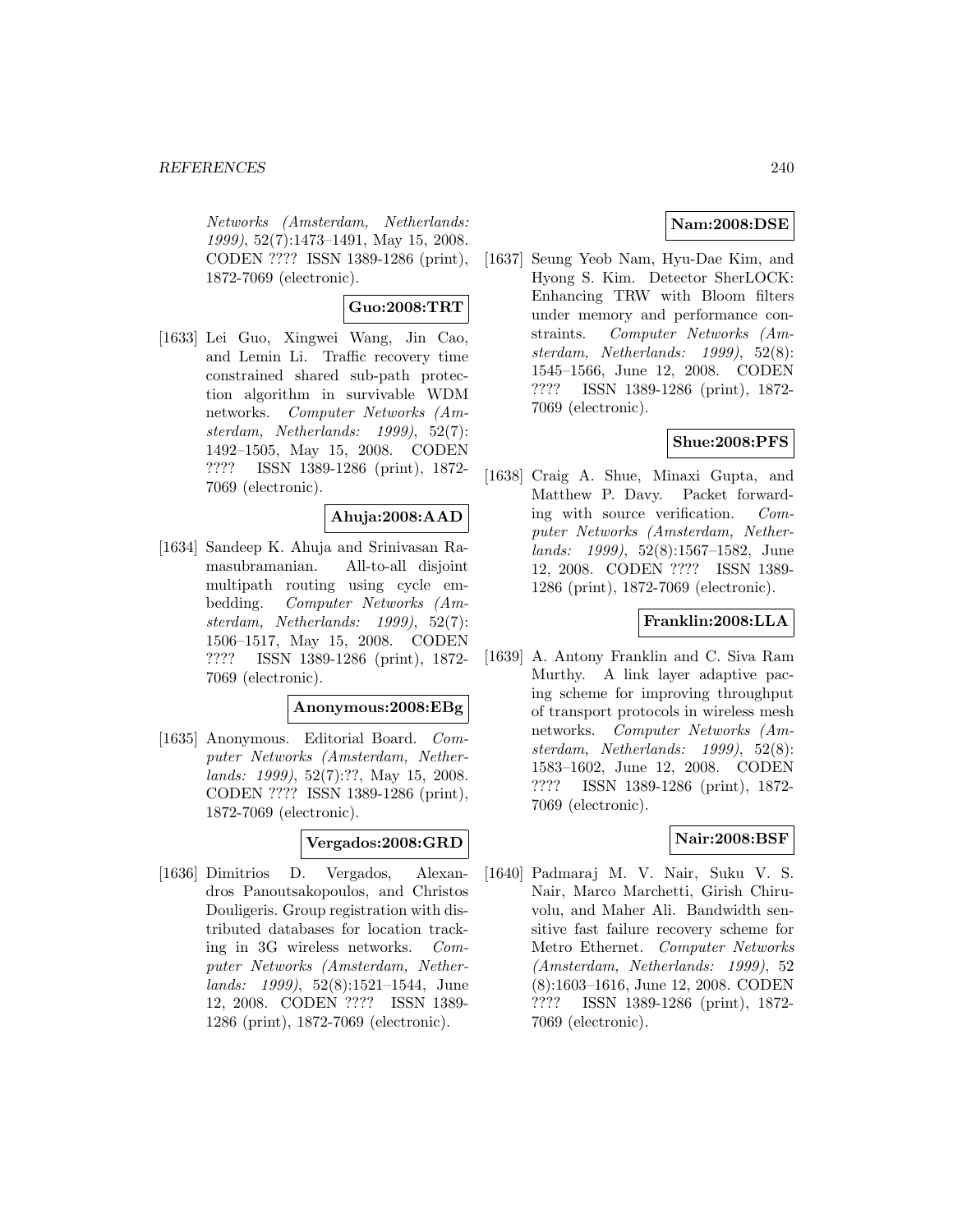#### **Garbacki:2008:BPL**

[1641] Pawel Garbacki, Dick H. J. Epema, and Maarten van Steen. Brokerplacement in latency-aware peer-topeer networks. Computer Networks (Amsterdam, Netherlands: 1999), 52 (8):1617–1633, June 12, 2008. CODEN ???? ISSN 1389-1286 (print), 1872- 7069 (electronic).

## **Huang:2008:SME**

[1642] Rongsheng Huang, Hongqiang Zhai, Chi Zhang, and Yuguang Fang. SAM-MAC: An efficient channel assignment scheme for multi-channel ad hoc networks. Computer Networks (Amsterdam, Netherlands:  $1999$ ,  $52(8)$ : 1634–1646, June 12, 2008. CODEN ???? ISSN 1389-1286 (print), 1872- 7069 (electronic).

#### **Wang:2008:DEF**

[1643] Qi Wang, Robert Atkinson, and John Dunlop. Design and evaluation of flow handoff signalling for multihomed mobile nodes in wireless overlay networks. Computer Networks (Amsterdam, Netherlands: 1999), 52(8): 1647–1674, June 12, 2008. CODEN ???? ISSN 1389-1286 (print), 1872- 7069 (electronic).

#### **Anonymous:2008:EBh**

[1644] Anonymous. Editorial Board. Computer Networks (Amsterdam, Netherlands: 1999), 52(8):??, June 12, 2008. CODEN ???? ISSN 1389-1286 (print), 1872-7069 (electronic).

## **Ang:2008:IBG**

[1645] Chee-Wei Ang and Chen-Khong Tham. iMST: A bandwidth-guaranteed topology control algorithm for TDMA-based

ad hoc networks with sectorized antennas. Computer Networks (Amsterdam, Netherlands: 1999), 52(9): 1675–1692, June 26, 2008. CODEN ???? ISSN 1389-1286 (print), 1872- 7069 (electronic).

## **Shi:2008:UAU**

[1646] Minghui Shi, Xuemin (Sherman) Shen, Jon W. Mark, Dongmei Zhao, and Yixin Jiang. User authentication and undeniable billing support for agent-based roaming service in WLAN/cellular integrated mobile networks. Computer Networks (Amsterdam, Netherlands: 1999), 52(9): 1693–1702, June 26, 2008. CODEN ???? ISSN 1389-1286 (print), 1872- 7069 (electronic).

## **Ma:2008:JTP**

[1647] Hui Ma, Jing Zhu, Sumit Roy, and Soo Young Shin. Joint transmit power and physical carrier sensing adaptation based on loss differentiation for high density IEEE 802.11 WLAN. Computer Networks (Amsterdam, Netherlands: 1999), 52(9):1703–1720, June 26, 2008. CODEN ???? ISSN 1389- 1286 (print), 1872-7069 (electronic).

#### **Flammini:2008:SCP**

[1648] Michele Flammini, Gianpiero Monaco, Luca Moscardelli, Mordechai Shalom, and Shmuel Zaks. Selfishness, collusion and power of local search for the ADMs minimization problem. Computer Networks (Amsterdam, Netherlands: 1999), 52(9):1721–1731, June 26, 2008. CODEN ???? ISSN 1389- 1286 (print), 1872-7069 (electronic).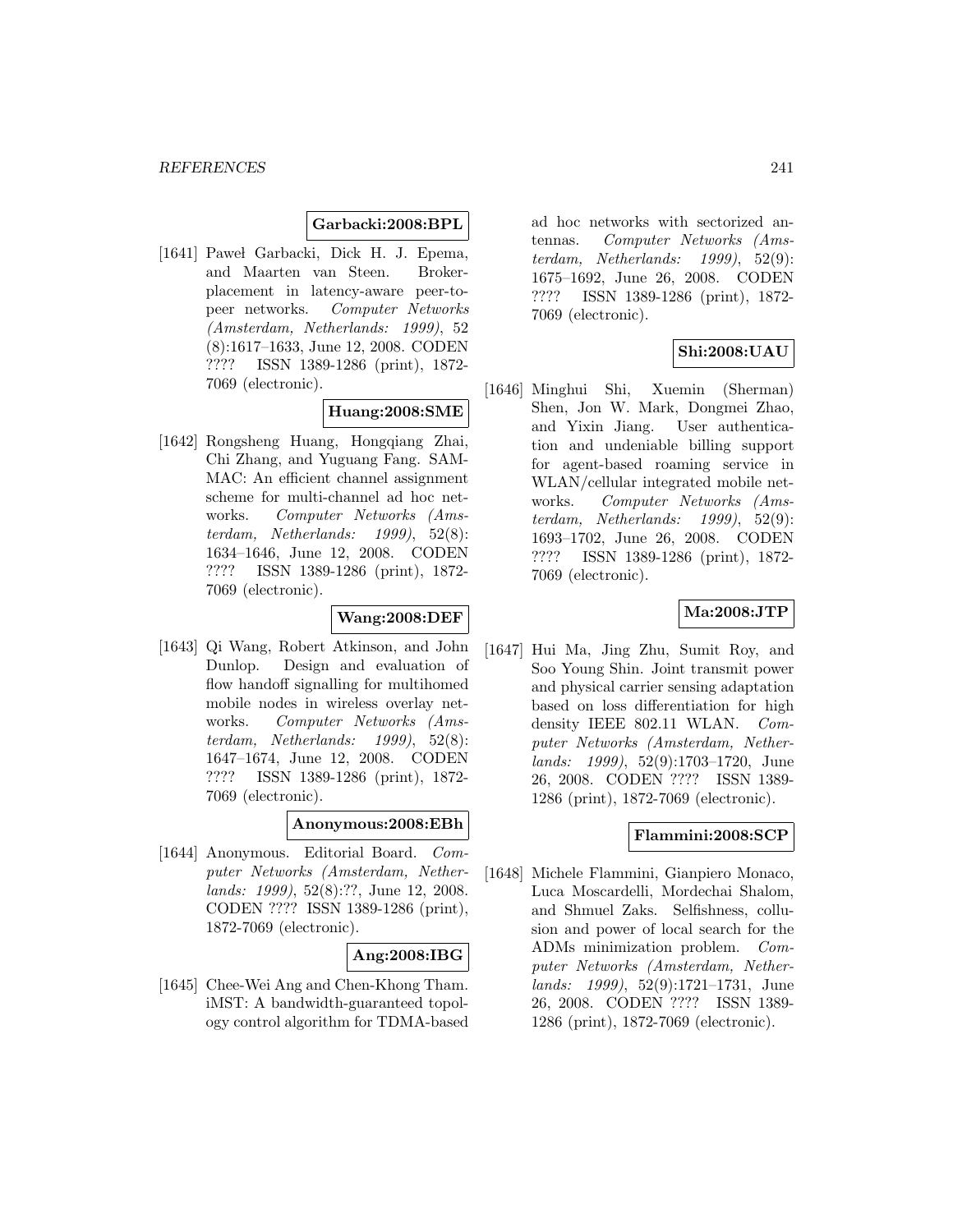## **Berzin:2008:MLB**

[1649] Oleg Berzin. Mobility label based network: Mobility support in label switched networks with multi-protocol BGP. Computer Networks (Amsterdam, Netherlands: 1999), 52(9): 1732–1744, June 26, 2008. CODEN ???? ISSN 1389-1286 (print), 1872- 7069 (electronic).

# **Wuhib:2008:DDG**

[1650] Fetahi Wuhib, Mads Dam, and Rolf Stadler. Decentralized detection of global threshold crossings using aggregation trees. Computer Networks (Amsterdam, Netherlands: 1999), 52(9): 1745–1761, June 26, 2008. CODEN ???? ISSN 1389-1286 (print), 1872- 7069 (electronic).

## **Batista:2008:SAR**

[1651] Daniel M. Batista, Nelson L. S. da Fonseca, Flavio K. Miyazawa, and Fabrizio Granelli. Self-adjustment of resource allocation for grid applications. Computer Networks (Amsterdam, Netherlands: 1999), 52(9):1762–1781, June 26, 2008. CODEN ???? ISSN 1389- 1286 (print), 1872-7069 (electronic).

## **Dong:2008:LBL**

[1652] Qunfeng Dong, Ashutosh Shukla, Vivek Shrivastava, Dheeraj Agrawal, Suman Banerjee, and Koushik Kar. Load balancing in large-scale RFID systems. Computer Networks (Amsterdam, Netherlands: 1999), 52(9): 1782–1796, June 26, 2008. CODEN ???? ISSN 1389-1286 (print), 1872- 7069 (electronic).

#### **Konstantopoulos:2008:CMA**

[1653] Charalampos Konstantopoulos, Damianos Gavalas, and Grammati Pantziou. Clustering in mobile ad hoc networks through neighborhood stabilitybased mobility prediction. Computer Networks (Amsterdam, Netherlands: 1999), 52(9):1797–1824, June 26, 2008. CODEN ???? ISSN 1389-1286 (print), 1872-7069 (electronic).

# **Li:2008:MCN**

[1654] Xue Jun Li, Boon-Chong Seet, and Peter Han Joo Chong. Multihop cellular networks: Technology and economics. Computer Networks (Amsterdam, Netherlands: 1999), 52(9): 1825–1837, June 26, 2008. CODEN ???? ISSN 1389-1286 (print), 1872- 7069 (electronic).

## **Chan:2008:ESE**

[1655] Mo-Che Chan, Shun-Yun Hu, and Jehn-Ruey Jiang. An efficient and secure event signature (EASES) protocol for peer-to-peer massively multiplayer online games. Computer Networks (Amsterdam, Netherlands: 1999), 52 (9):1838–1845, June 26, 2008. CODEN ???? ISSN 1389-1286 (print), 1872- 7069 (electronic).

#### **Siekkinen:2008:RCA**

[1656] Matti Siekkinen, Guillaume Urvoy-Keller, Ernst W. Biersack, and Denis Collange. A root cause analysis toolkit for TCP. Computer Networks (Amsterdam, Netherlands: 1999), 52 (9):1846–1858, June 26, 2008. CODEN ???? ISSN 1389-1286 (print), 1872- 7069 (electronic).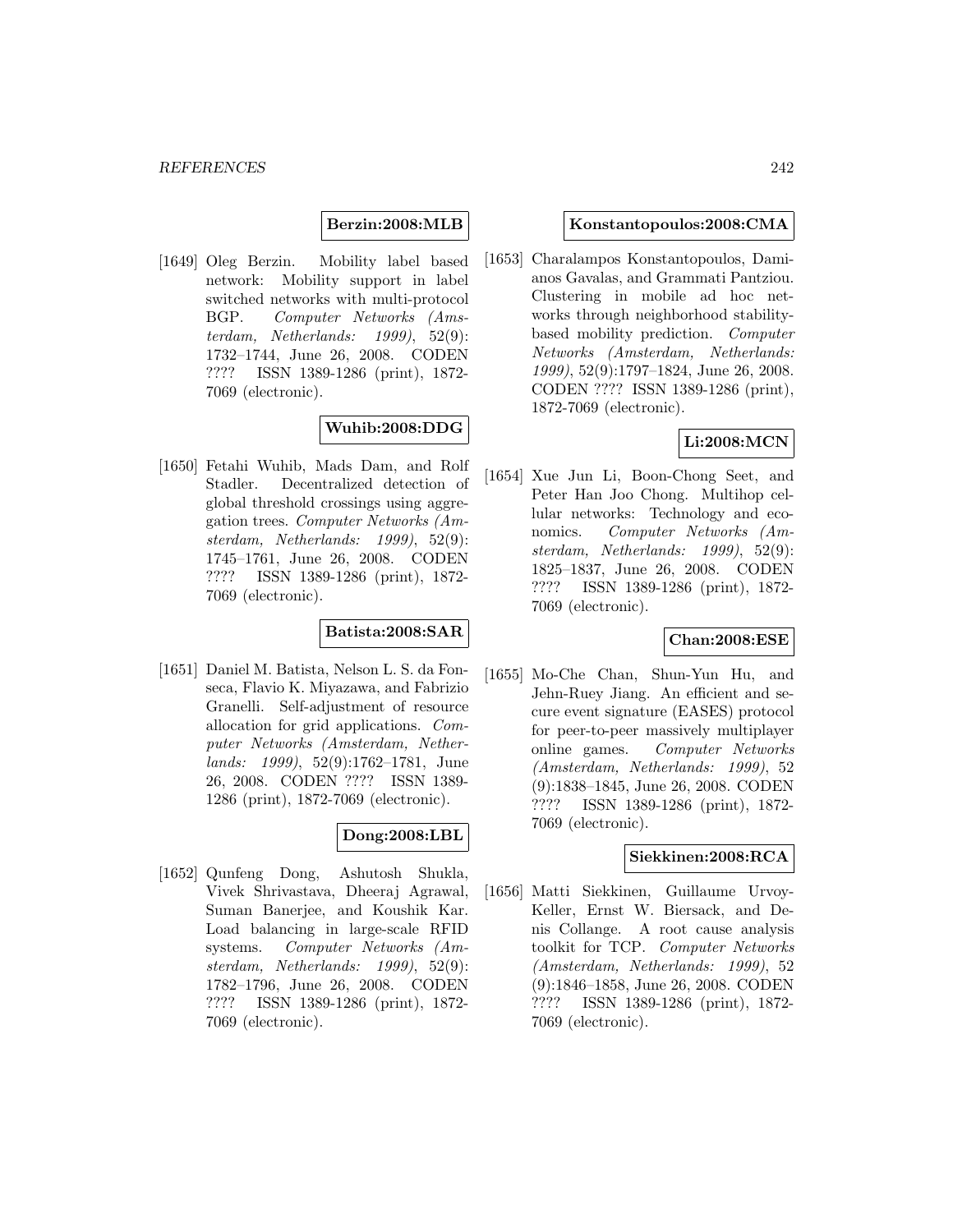#### **Anonymous:2008:EBi**

[1657] Anonymous. Editorial Board. Computer Networks (Amsterdam, Netherlands: 1999), 52(9):??, June 26, 2008. CODEN ???? ISSN 1389-1286 (print), 1872-7069 (electronic).

## **Tomkos:2008:CNJ**

[1658] Ioannis Tomkos, Davide Careglio, Anna Tzanakaki, and Josep Solé-Pareta. Computer Networks journal special issue on: "Challenges and opportunities in advanced optical networking". Computer Networks (Amsterdam, Netherlands: 1999), 52(10): 1861–1863, July 16, 2008. CODEN ???? ISSN 1389-1286 (print), 1872- 7069 (electronic).

# **Ichikawa:2008:UWN**

[1659] Haruhisa Ichikawa, Masashi Shimizu, Kazunori Akabane, Osamu Ishida, and Mitsuo Teramoto. A Ubiquitous wireless network architecture and its impact on optical networks. Computer Networks (Amsterdam, Netherlands: 1999), 52(10):1864–1872, July 16, 2008. CODEN ???? ISSN 1389- 1286 (print), 1872-7069 (electronic).

#### **Anonymous:2008:PSA**

[1660] Anonymous. Photonics in switching: Architectures, systems and enabling technologies. Computer Networks (Amsterdam, Netherlands: 1999), 52(10): 1873–1890, July 16, 2008. CODEN ???? ISSN 1389-1286 (print), 1872- 7069 (electronic).

#### **Yao:2008:RSD**

[1661] Wang Yao and Byrav Ramamurthy. Rerouting schemes for dynamic traffic grooming in optical WDM networks. Computer Networks (Amsterdam, Netherlands: 1999), 52(10): 1891–1904, July 16, 2008. CODEN ???? ISSN 1389-1286 (print), 1872- 7069 (electronic).

## **Pavani:2008:DAI**

[1662] Gustavo Sousa Pavani, Luiz Gustavo Zuliani, Helio Waldman, and Mauricio Magalhães. Distributed approaches for impairment-aware routing and wavelength assignment algorithms in GM-PLS networks. Computer Networks (Amsterdam, Netherlands: 1999), 52 (10):1905–1915, July 16, 2008. CODEN ???? ISSN 1389-1286 (print), 1872- 7069 (electronic).

# **Lopez:2008:BDT**

[1663] Víctor López, José Alberto Hernández, Javier Aracil, Juan P. Fernández Palacios, and Óscar González de Dios. A Bayesian decision theory approach for the techno-economic analysis of an all-optical router (extended version). Computer Networks (Amsterdam, Netherlands: 1999), 52(10): 1916–1926, July 16, 2008. CODEN ???? ISSN 1389-1286 (print), 1872- 7069 (electronic).

# **Dijkstra:2008:MLN**

[1664] Freek Dijkstra, Bert Andree, Karst Koymans, Jeroen van der Ham, Paola Grosso, and Cees de Laat. A multilayer network model based on ITU-T G.805. Computer Networks (Amsterdam, Netherlands: 1999), 52(10): 1927–1937, July 16, 2008. CODEN ???? ISSN 1389-1286 (print), 1872- 7069 (electronic).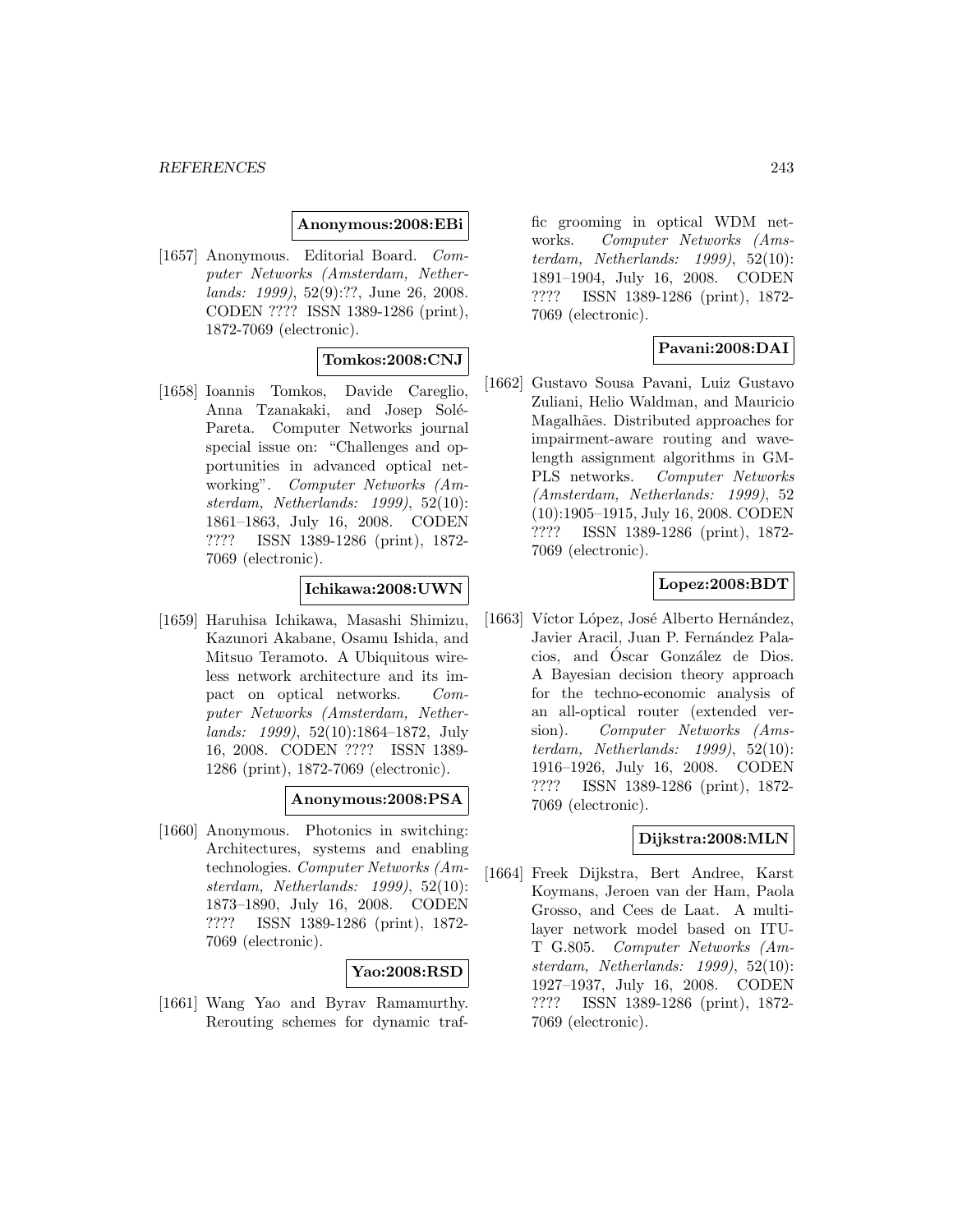## **Escalona:2008:ARS**

[1665] Eduard Escalona, Salvatore Spadaro, Jaume Comellas, and Gabriel Junyent. Advance reservations for service-aware GMPLS-based optical networks. Computer Networks (Amsterdam, Netherlands: 1999), 52(10):1938–1950, July 16, 2008. CODEN ???? ISSN 1389- 1286 (print), 1872-7069 (electronic).

# **Ruepp:2008:RAO**

[1666] Sarah Ruepp, Nicola Andriolli, Jakob Buron, Lars Dittmann, and Lars Ellegaard. Restoration in all-optical GM-PLS networks with limited wavelength conversion. Computer Networks (Amsterdam, Netherlands: 1999), 52(10): 1951–1964, July 16, 2008. CODEN ???? ISSN 1389-1286 (print), 1872- 7069 (electronic).

## **Tornatore:2008:ISS**

[1667] Massimo Tornatore, Matteo Carcagní, Canhui (Sam) Ou, Biswanath Mukherjee, and Achille Pattavina. Intelligent shared-segment protection. Computer Networks (Amsterdam, Netherlands: 1999), 52(10):1965–1974, July 16, 2008. CODEN ???? ISSN 1389- 1286 (print), 1872-7069 (electronic).

## **Velasco:2008:IOP**

[1668] Luis Velasco, Salvatore Spadaro, Jaume Comellas, and Gabriel Junyent. Introducing OMS protection in GMPLS-based optical ring networks. Computer Networks (Amsterdam, Netherlands: 1999), 52(10): 1975–1987, July 16, 2008. CODEN ???? ISSN 1389-1286 (print), 1872- 7069 (electronic).

# **Awad:2008:DDR**

[1669] Christian Awad, Brunilde Sansò, and André Girard. DiffServ for differentiated reliability in meshed IP/WDM networks. Computer Networks (Amsterdam, Netherlands: 1999), 52(10): 1988–2012, July 16, 2008. CODEN ???? ISSN 1389-1286 (print), 1872- 7069 (electronic).

# **Mazloom:2008:CCF**

[1670] Amin R. Mazloom, Preetam Ghosh, Kalyan Basu, and Sajal K. Das. Co-CONet : A collision-free containerbased core optical network. Computer Networks (Amsterdam, Netherlands: 1999), 52(10):2013–2032, July 16, 2008. CODEN ???? ISSN 1389- 1286 (print), 1872-7069 (electronic).

# **Chen:2008:ROO**

[1671] Qian Chen, Gurusamy Mohan, and Kee Chaing Chua. Route optimization in optical burst switched networks considering the streamline effect. Computer Networks (Amsterdam, Netherlands: 1999), 52(10):2033–2044, July 16, 2008. CODEN ???? ISSN 1389- 1286 (print), 1872-7069 (electronic).

# **Lin:2008:COM**

[1672] Hui-Tang Lin and Wang-Rong Chang. CORNet: An OBS metro ring network with QoS support and fairness control. Computer Networks (Amsterdam, Netherlands: 1999), 52(10): 2045–2064, July 16, 2008. CODEN ???? ISSN 1389-1286 (print), 1872- 7069 (electronic).

#### **Zervas:2008:SEO**

[1673] Georgios Zervas, Yixuan Qin, Reza Nejabati, Dimitra Simeonidou, Franco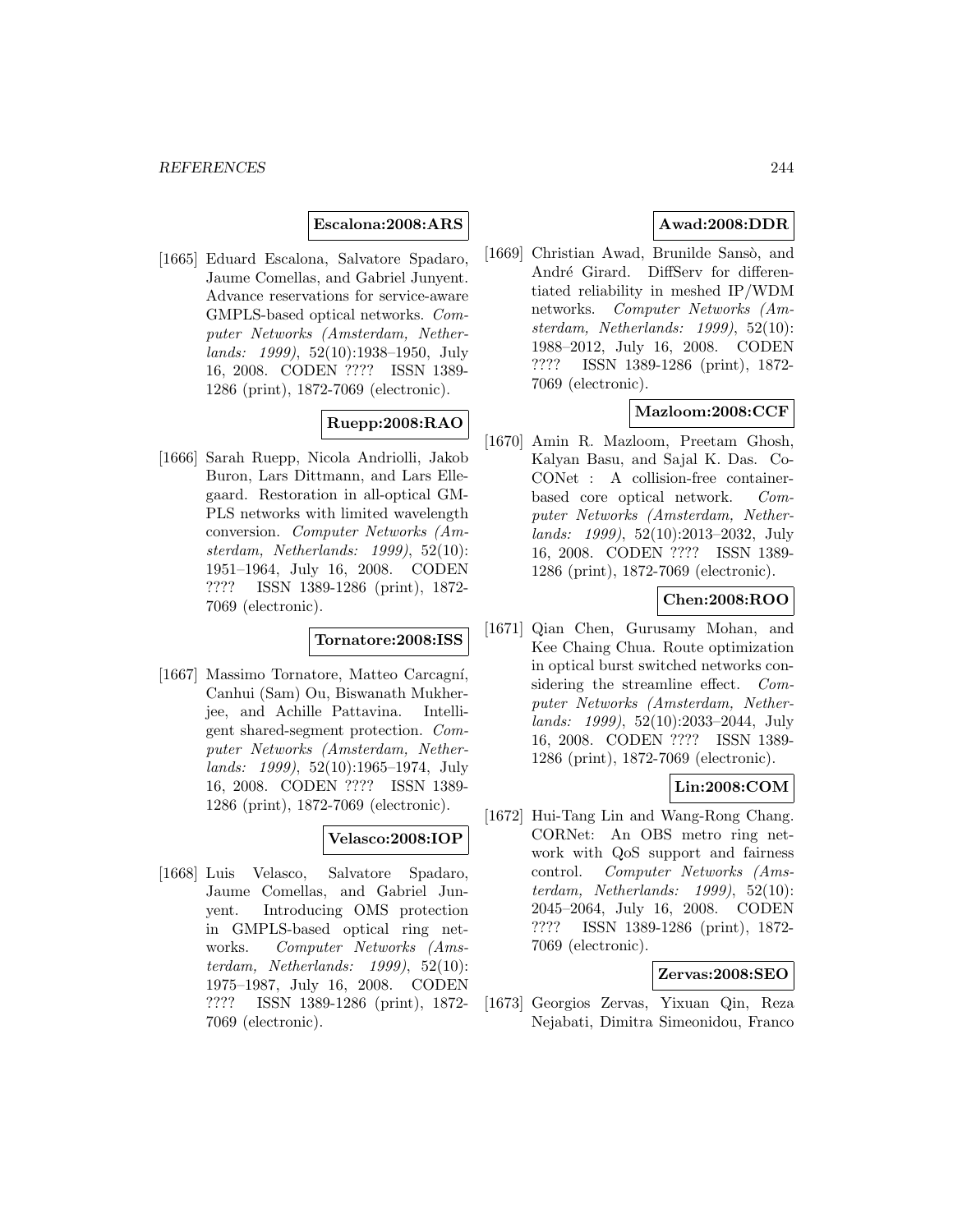Callegati, Aldo Campi, and Walter Cerroni. SIP-enabled Optical Burst Switching architectures and protocols for application-aware optical networks. Computer Networks (Amsterdam, Netherlands: 1999), 52(10): 2065–2076, July 16, 2008. CODEN ???? ISSN 1389-1286 (print), 1872- 7069 (electronic).

# **Nasaruddin:2008:DSV**

[1674] Nasaruddin and Tetsuo Tsujioka. Design of strict variable-weight optical orthogonal codes for differentiated quality of service in optical CDMA networks. Computer Networks (Amsterdam, Netherlands: 1999), 52(10): 2077–2086, July 16, 2008. CODEN ???? ISSN 1389-1286 (print), 1872- 7069 (electronic).

# **Awaji:2008:GAO**

[1675] Yoshinari Awaji, Hideaki Furukawa, Naoya Wada, Eddie Kong, Peter Chan, and Ray Man. Guidelines for amplification of optical packets in WDM environment regarding impact of transient response of erbium-doped fiber amplifier. Computer Networks (Amsterdam, Netherlands: 1999), 52(10): 2087–2093, July 16, 2008. CODEN ???? ISSN 1389-1286 (print), 1872- 7069 (electronic).

#### **Anonymous:2008:EBj**

[1676] Anonymous. Editorial Board. Computer Networks (Amsterdam, Netherlands: 1999), 52(10):??, July 16, 2008. CODEN ???? ISSN 1389-1286 (print), 1872-7069 (electronic).

# **Meshkova:2008:SRD**

[1677] Elena Meshkova, Janne Riihijärvi, Marina Petrova, and Petri Mähönen. A survey on resource discovery mechanisms, peer-to-peer and service discovery frameworks. Computer Networks (Amsterdam, Netherlands: 1999), 52 (11):2097–2128, August 8, 2008. CO-DEN ???? ISSN 1389-1286 (print), 1872-7069 (electronic).

# **Chang:2008:WAW**

[1678] Tae-Young Chang, Zhenyun Zhuang, Aravind Velayutham, and Raghupathy Sivakumar. WebAccel: Accelerating Web access for low-bandwidth hosts. Computer Networks (Amsterdam, Netherlands: 1999), 52(11): 2129–2147, August 8, 2008. CODEN ???? ISSN 1389-1286 (print), 1872- 7069 (electronic).

## **Tang:2008:JSA**

[1679] Jian Tang, Satyajayant Misra, and Guoliang Xue. Joint spectrum allocation and scheduling for fair spectrum sharing in cognitive radio wireless networks. Computer Networks (Amsterdam, Netherlands: 1999), 52(11): 2148–2158, August 8, 2008. CODEN ???? ISSN 1389-1286 (print), 1872- 7069 (electronic).

## **Amaldi:2008:OMM**

[1680] E. Amaldi, A. Capone, M. Cesana, I. Filippini, and F. Malucelli. Optimization models and methods for planning wireless mesh networks. Computer Networks (Amsterdam, Netherlands: 1999), 52(11):2159–2171, August 8, 2008. CODEN ???? ISSN 1389- 1286 (print), 1872-7069 (electronic).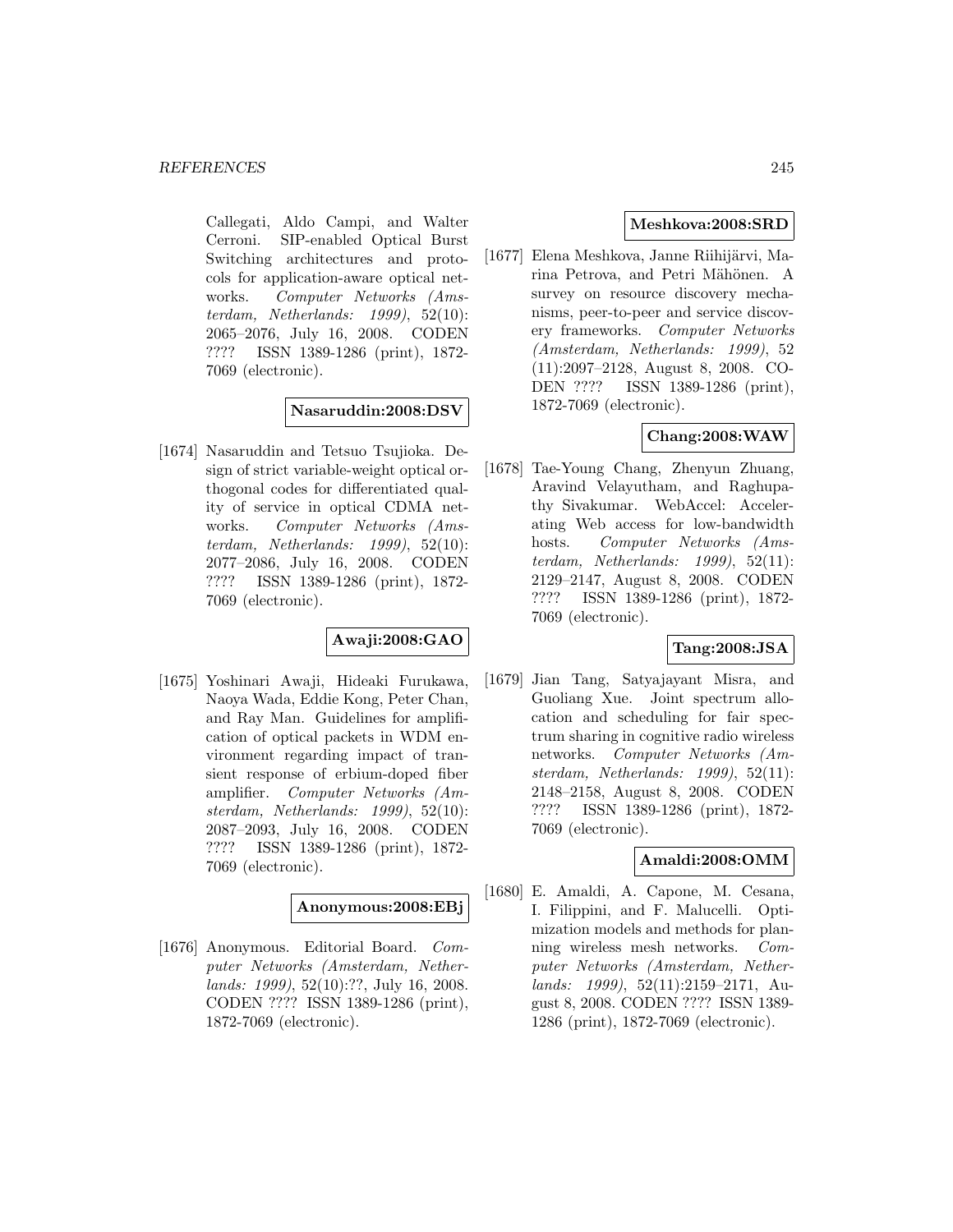#### **Allen:2008:PSP**

[1681] S. M. Allen, R. M. Whitaker, and S. Hurley. Personalised subscription pricing for optimised wireless mesh network deployment. Computer Networks (Amsterdam, Netherlands: 1999), 52 (11):2172–2188, August 8, 2008. CO-DEN ???? ISSN 1389-1286 (print), 1872-7069 (electronic).

# **Chang:2008:EAN**

[1682] Chih-Yung Chang and Hsu-Ruey Chang. Energy-aware node placement, topology control and MAC scheduling for wireless sensor networks. Computer Networks (Amsterdam, Netherlands: 1999), 52(11):2189–2204, August 8, 2008. CODEN ???? ISSN 1389- 1286 (print), 1872-7069 (electronic).

# **Zhao:2008:CTC**

[1683] Qun Zhao and Mohan Gurusamy. Connected K-target coverage problem in wireless sensor networks with different observation scenarios. Computer Networks (Amsterdam, Netherlands: 1999), 52(11):2205–2220, August 8, 2008. CODEN ???? ISSN 1389-1286 (print), 1872-7069 (electronic).

## **Liu:2008:DSF**

[1684] W. J. Liu and J. Gong. Double sampling for flow measurement on high speed links. Computer Networks (Amsterdam, Netherlands: 1999), 52(11): 2221–2226, August 8, 2008. CODEN ???? ISSN 1389-1286 (print), 1872- 7069 (electronic).

#### **Misic:2008:TEC**

[1685] Jelena Mišić. Traffic and energy consumption of an IEEE 802.15.4 network in the presence of authenticated, ECC Diffie–Hellman ephemeral key exchange. Computer Networks (Amsterdam, Netherlands: 1999), 52(11): 2227–2236, August 8, 2008. CODEN ???? ISSN 1389-1286 (print), 1872- 7069 (electronic).

## **Dasgupta:2008:DTE**

[1686] Sukrit Dasgupta, Jaudelice C. de Oliveira, and J.-P. Vasseur. Dynamic traffic engineering for mixed traffic on international networks: Simulation and analysis on real network and traffic scenarios. Computer Networks (Amsterdam, Netherlands: 1999), 52(11): 2237–2258, August 8, 2008. CODEN ???? ISSN 1389-1286 (print), 1872- 7069 (electronic).

#### **Anonymous:2008:EBk**

[1687] Anonymous. Editorial Board. Computer Networks (Amsterdam, Netherlands: 1999), 52(11):??, August 8, 2008. CODEN ???? ISSN 1389-1286 (print), 1872-7069 (electronic).

## **Anonymous:2008:PN**

[1688] Anonymous. Publisher's Note. Computer Networks (Amsterdam, Netherlands: 1999), 52(12):2259, August 22, 2008. CODEN ???? ISSN 1389-1286 (print), 1872-7069 (electronic).

#### **Akyildiz:2008:NNC**

[1689] Ian F. Akyildiz, Fernando Brunetti, and Cristina Blázquez. Nanonetworks: A new communication paradigm. Computer Networks (Amsterdam, Netherlands: 1999), 52(12):2260–2279, August 22, 2008. CODEN ???? ISSN 1389-1286 (print), 1872-7069 (electronic).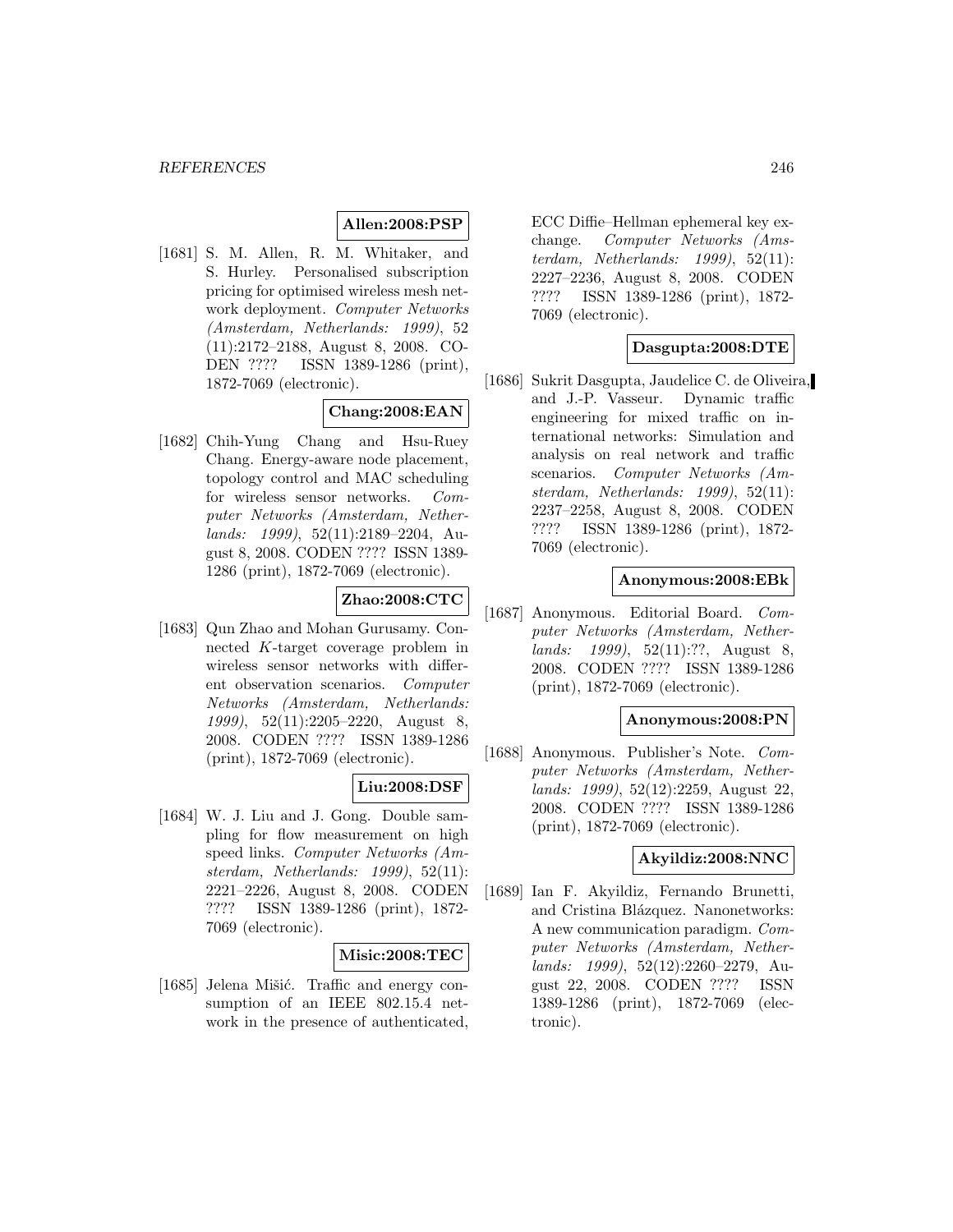#### **Qiao:2008:ECW**

[1690] Daji Qiao, Kang G. Shin, and Zakhia Abichar. Energy-conservation in 802.11 WLANs via transmission-strategyaware airtime allocation. Computer Networks (Amsterdam, Netherlands: 1999), 52(12):2280–2291, August 22, 2008. CODEN ???? ISSN 1389-1286 (print), 1872-7069 (electronic).

# **Yick:2008:WSN**

[1691] Jennifer Yick, Biswanath Mukherjee, and Dipak Ghosal. Wireless sensor network survey. Computer Networks (Amsterdam, Netherlands: 1999), 52(12): 2292–2330, August 22, 2008. CODEN ???? ISSN 1389-1286 (print), 1872- 7069 (electronic).

## **Chao:2008:OCA**

[1692] Chih-Min Chao. OVSF code assignment strategies with minimal fragmentations for WCDMA systems. Computer Networks (Amsterdam, Netherlands: 1999), 52(12):2331–2343, August 22, 2008. CODEN ???? ISSN 1389-1286 (print), 1872-7069 (electronic).

# **Lopez:2008:MNC**

[1693] José Gutiérrez López, Mohamed Imine, Rubén Cuevas Rumín, Jens M. Pedersen, and Ole B. Madsen. Multilevel network characterization using regular topologies. Computer Networks (Amsterdam, Netherlands: 1999), 52(12): 2344–2359, August 22, 2008. CODEN ???? ISSN 1389-1286 (print), 1872- 7069 (electronic).

**Naraghi-Pour:2008:LFT**

[1694] Mort Naraghi-Pour and Vinay Desai. Loop-free traffic engineering with path

protection in MPLS VPNs. Computer Networks (Amsterdam, Netherlands: 1999), 52(12):2360–2372, August 22, 2008. CODEN ???? ISSN 1389-1286 (print), 1872-7069 (electronic).

## **Chen:2008:NMA**

[1695] Yalin Chen, Jue-Sam Chou, and Hung-Min Sun. A novel mutual authentication scheme based on quadratic residues for RFID systems. Computer Networks (Amsterdam, Netherlands: 1999), 52(12):2373–2380, August 22, 2008. CODEN ???? ISSN 1389-1286 (print), 1872-7069 (electronic).

# **Datta:2008:GTA**

[1696] Pallab Datta and Arun K. Somani. Graph transformation approaches for diverse routing in shared risk resource group (SRRG) failures. Computer Networks (Amsterdam, Netherlands: 1999), 52(12):2381–2394, August 22, 2008. CODEN ???? ISSN 1389-1286 (print), 1872-7069 (electronic).

## **Kliazovich:2008:LWI**

[1697] Dzmitry Kliazovich, Fabrizio Granelli, and Daniele Miorandi. Logarithmic window increase for TCP Westwood+ for improvement in high speed, long distance networks. Computer Networks (Amsterdam, Netherlands: 1999), 52 (12):2395–2410, August 22, 2008. CO-DEN ???? ISSN 1389-1286 (print), 1872-7069 (electronic).

## **Jain:2008:PSU**

[1698] Manish Jain and Constantine Dovrolis. Path selection using available bandwidth estimation in overlay-based video streaming. Computer Networks (Amsterdam, Netherlands: 1999), 52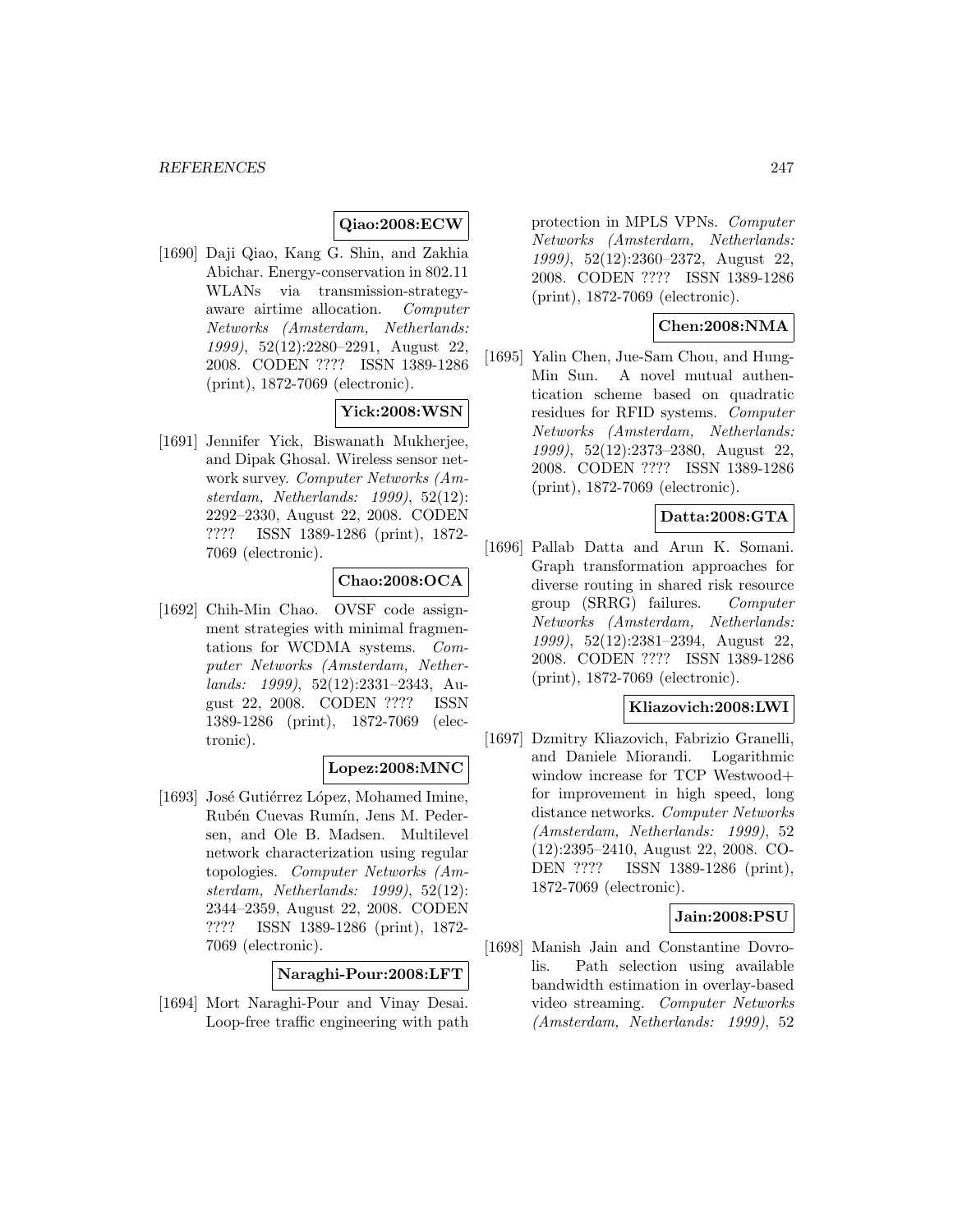(12):2411–2418, August 22, 2008. CO-DEN ???? ISSN 1389-1286 (print), 1872-7069 (electronic).

## **Altinel:2008:BIP**

[1699] ˙ I. Kuban Altınel, Necati Aras, Evren Güney, and Cem Ersoy. Binary integer programming formulation and heuristics for differentiated coverage in heterogeneous sensor networks. Computer Networks (Amsterdam, Netherlands: 1999), 52(12):2419–2431, August 22, 2008. CODEN ???? ISSN 1389-1286 (print), 1872-7069 (electronic).

# **Benini:2008:ARI**

[1700] M. Benini and S. Sicari. Assessing the risk of intercepting VoIP calls. Computer Networks (Amsterdam, Netherlands: 1999), 52(12):2432–2446, August 22, 2008. CODEN ???? ISSN 1389-1286 (print), 1872-7069 (electronic).

# **Anonymous:2008:EBl**

[1701] Anonymous. Editorial Board. Computer Networks (Amsterdam, Netherlands: 1999), 52(12):??, August 22, 2008. CODEN ???? ISSN 1389-1286 (print), 1872-7069 (electronic).

# **Pavlidou:2008:RTR**

[1702] Fotini-Niovi Pavlidou, Andreas Pitsillides, Henning Schulzrinne, and Dorghan Sisalem. Research and trials for reliable VoIP applications. Computer Networks (Amsterdam, Netherlands: 1999), 52(13):2447– 2449, September 17, 2008. CODEN ???? ISSN 1389-1286 (print), 1872- 7069 (electronic).

# **Liao:2008:MPM**

[1703] Jianxin Liao, Jingyu Wang, and Xiaomin Zhu. A multi-path mechanism for reliable VoIP transmission over wireless networks. Computer Networks (Amsterdam, Netherlands: 1999), 52 (13):2450–2460, September 17, 2008. CODEN ???? ISSN 1389-1286 (print), 1872-7069 (electronic).

# **Kalama:2008:VDR**

[1704] Maria Kalama, Guray Acar, Barry Evans, and Ariane Isoard. VoIP over DVB-RCS satellite systems: Trial results and the impact of adaptive speech coding using cross-layer design. Computer Networks (Amsterdam, Netherlands: 1999), 52(13):2461– 2472, September 17, 2008. CODEN ???? ISSN 1389-1286 (print), 1872- 7069 (electronic).

## **Jelassi:2008:APS**

[1705] Sofiene Jelassi and Habib Youssef. Adaptive playout scheduling algorithm tailored for real-time packet-based voice conversations over wireless adhoc networks. Computer Networks (Amsterdam, Netherlands: 1999), 52 (13):2473–2488, September 17, 2008. CODEN ???? ISSN 1389-1286 (print), 1872-7069 (electronic).

# **Hsieh:2008:EVS**

[1706] Hung-Yun Hsieh, You-En Lin, and Hsiao-Pu Lin. Enhancing VoIP service for ubiquitous communication in a campus WLAN with partial coverage. Computer Networks (Amsterdam, Netherlands: 1999), 52(13):2489– 2504, September 17, 2008. CODEN ???? ISSN 1389-1286 (print), 1872- 7069 (electronic).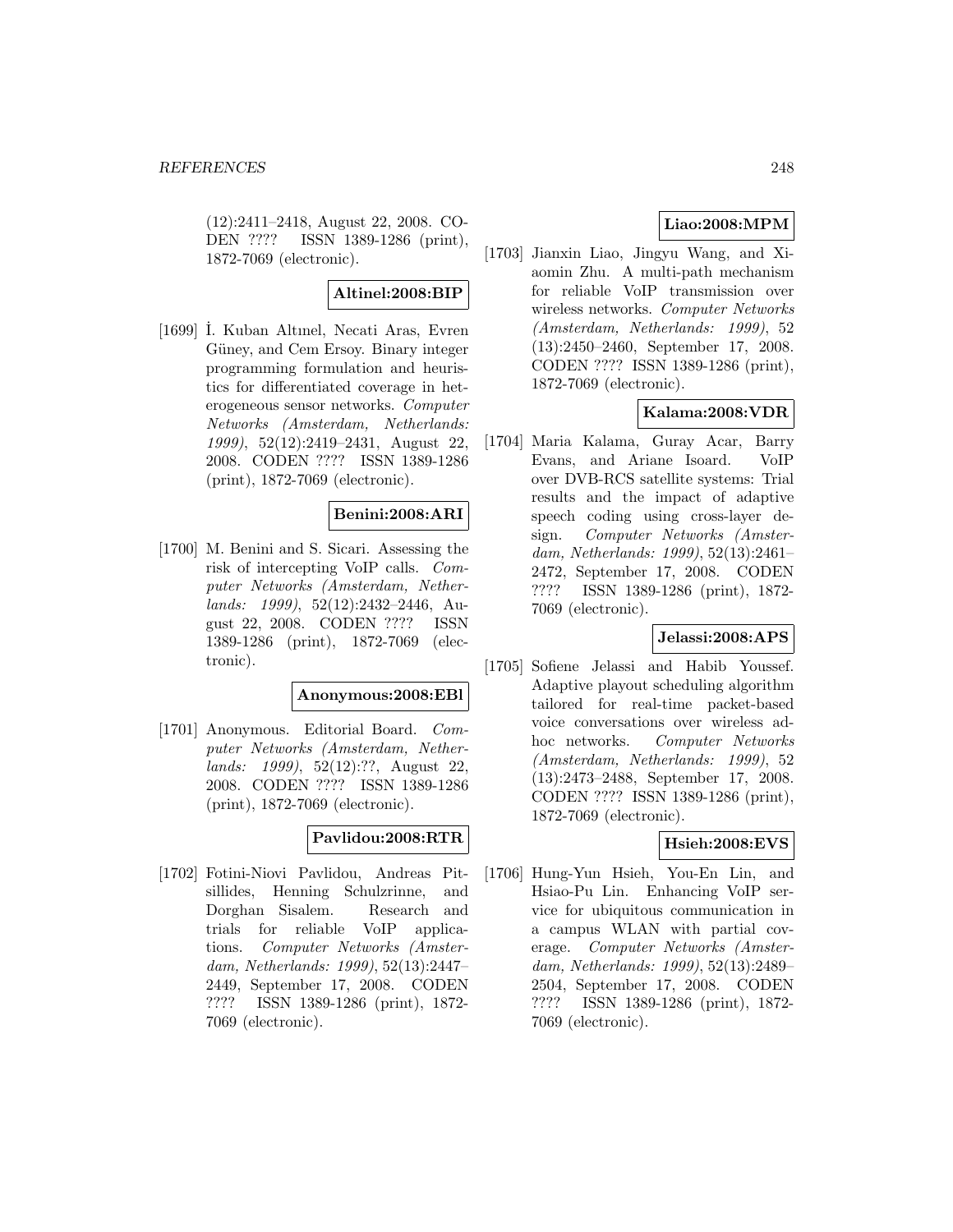#### **Estepa:2008:ARE**

[1707] Antonio Estepa and Rafael Estepa. Accurate resource estimation for homogeneous VoIP aggregated traffic. Computer Networks (Amsterdam, Netherlands: 1999), 52(13):2505– 2517, September 17, 2008. CODEN ???? ISSN 1389-1286 (print), 1872- 7069 (electronic).

## **Zisiadis:2008:VD**

[1708] Dimitris Zisiadis, Spyros Kopsidas, and Leandros Tassiulas. VIPSec defined. Computer Networks (Amsterdam, Netherlands: 1999), 52(13):2518– 2528, September 17, 2008. CODEN ???? ISSN 1389-1286 (print), 1872- 7069 (electronic).

# **Akan:2008:SIW**

[1709] Ozgur B. Akan, Pascal Frossard, Qian Zhang, and Nikil Jayant. Special issue on wireless multimedia sensor networks. Computer Networks (Amsterdam, Netherlands: 1999), 52(13):2529– 2531, September 17, 2008. CODEN ???? ISSN 1389-1286 (print), 1872- 7069 (electronic).

# **Saxena:2008:DDC**

[1710] Navrati Saxena, Abhishek Roy, and Jitae Shin. Dynamic duty cycle and adaptive contention window based QoS-MAC protocol for wireless multimedia sensor networks. Computer Networks (Amsterdam, Netherlands: 1999), 52(13):2532–2542, September 17, 2008. CODEN ???? ISSN 1389- 1286 (print), 1872-7069 (electronic).

# **Na:2008:OGS**

[1711] Chewoo Na, Yaling Yang, and Amitabh Mishra. An optimal GTS scheduling algorithm for time-sensitive transactions in IEEE 802.15.4 networks. Computer Networks (Amsterdam, Netherlands: 1999), 52(13):2543–2557, September 17, 2008. CODEN ???? ISSN 1389- 1286 (print), 1872-7069 (electronic).

#### **Tezcan:2008:SOW**

[1712] Nurcan Tezcan and Wenye Wang. Self-orienting wireless multimedia sensor networks for occlusion-free viewpoints. Computer Networks (Amsterdam, Netherlands: 1999), 52(13):2558– 2567, September 17, 2008. CODEN ???? ISSN 1389-1286 (print), 1872- 7069 (electronic).

## **Suh:2008:DIE**

[1713] Changsu Suh, Zeeshan Hameed Mir, and Young-Bae Ko. Design and implementation of enhanced IEEE 802.15.4 for supporting multimedia service in Wireless Sensor Networks. Computer Networks (Amsterdam, Netherlands: 1999), 52(13):2568–2581, September 17, 2008. CODEN ???? ISSN 1389- 1286 (print), 1872-7069 (electronic).

## **Malhotra:2008:DCA**

[1714] Baljeet Malhotra, Ioanis Nikolaidis, and Janelle Harms. Distributed classification of acoustic targets in wireless audio-sensor networks. Computer Networks (Amsterdam, Netherlands: 1999), 52(13):2582–2593, September 17, 2008. CODEN ???? ISSN 1389- 1286 (print), 1872-7069 (electronic).

#### **Lu:2008:LCE**

[1715] Qin Lu, Wusheng Luo, Jidong Wang, and Bo Chen. Low-complexity and energy efficient image compression scheme for wireless sensor net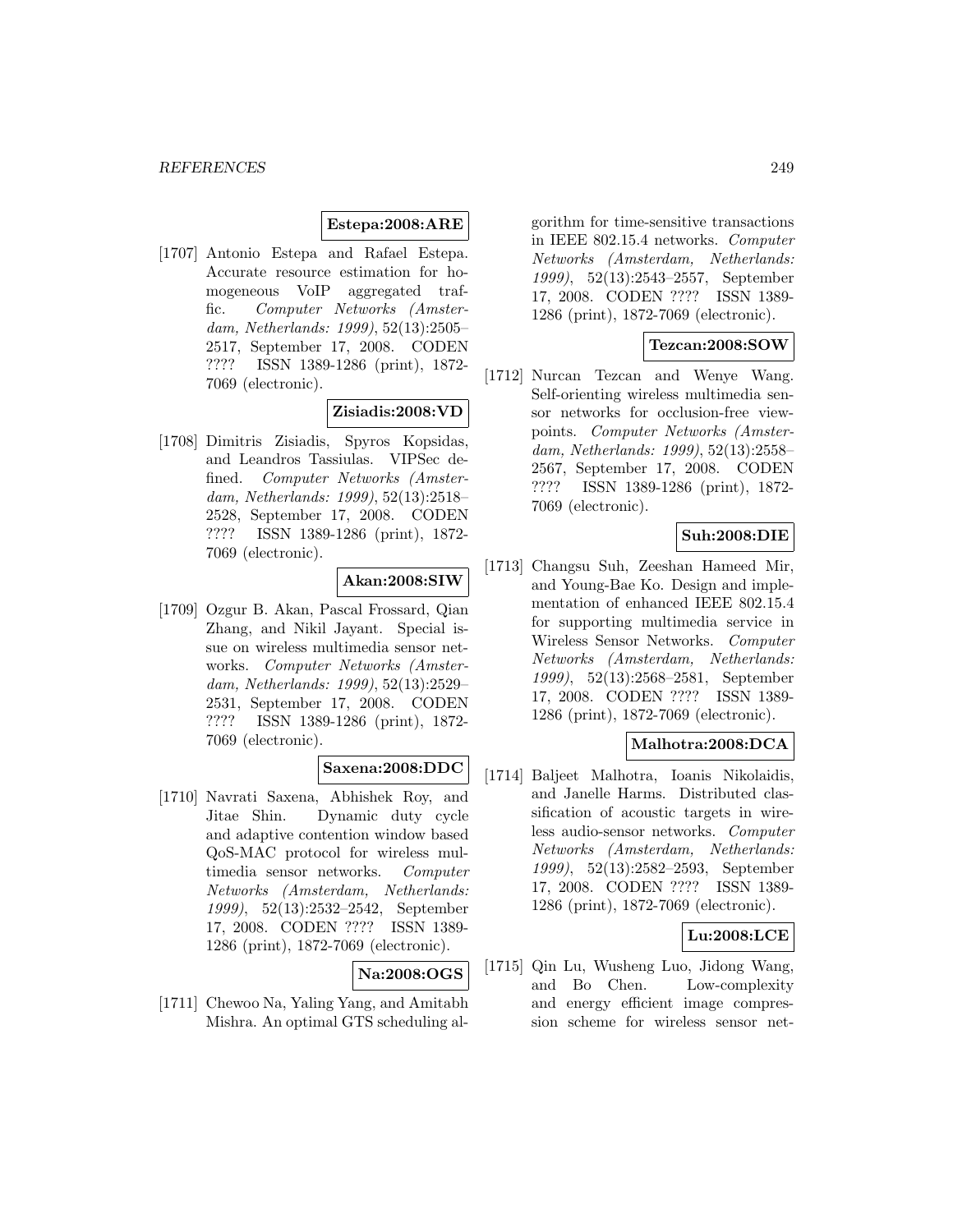works. Computer Networks (Amsterdam, Netherlands: 1999), 52(13):2594– 2603, September 17, 2008. CODEN ???? ISSN 1389-1286 (print), 1872- 7069 (electronic).

#### **Anonymous:2008:EBm**

[1716] Anonymous. Editorial Board. Computer Networks (Amsterdam, Netherlands: 1999), 52(13):??, September 17, 2008. CODEN ???? ISSN 1389-1286 (print), 1872-7069 (electronic).

#### **Cohen:2008:PTQ**

[1717] Edith Cohen, Nadav Grossaug, and Haim Kaplan. Processing top- $k$  queries from samples. Computer Networks (Amsterdam, Netherlands: 1999), 52 (14):2605–2622, October 9, 2008. CO-DEN ???? ISSN 1389-1286 (print), 1872-7069 (electronic).

## **Sundaresan:2008:RAH**

[1718] Karthikeyan Sundaresan and Raghupathy Sivakumar. Routing in ad-hoc networks with MIMO links: Optimization considerations and protocols. Computer Networks (Amsterdam, Netherlands: 1999), 52(14):2623–2644, October 9, 2008. CODEN ???? ISSN 1389- 1286 (print), 1872-7069 (electronic).

## **Dainotti:2008:ITM**

[1719] Alberto Dainotti, Antonio Pescapé, Pierluigi Salvo Rossi, Francesco Palmieri, and Giorgio Ventre. Internet traffic modeling by means of Hidden Markov Models. Computer Networks (Amsterdam, Netherlands: 1999), 52 (14):2645–2662, October 9, 2008. CO-DEN ???? ISSN 1389-1286 (print), 1872-7069 (electronic).

## **Mellia:2008:PAT**

[1720] Marco Mellia, Michela Meo, Luca Muscariello, and Dario Rossi. Passive analysis of TCP anomalies. Computer Networks (Amsterdam, Netherlands: 1999), 52(14):2663–2676, October 9, 2008. CODEN ???? ISSN 1389- 1286 (print), 1872-7069 (electronic).

## **Fernandes:2008:STS**

[1721] Stênio Fernandes, Carlos Kamienski, Judith Kelner, Dênio Mariz, and Djamel Sadok. A stratified traffic sampling methodology for seeing the big picture. Computer Networks (Amsterdam, Netherlands: 1999), 52(14): 2677–2689, October 9, 2008. CODEN ???? ISSN 1389-1286 (print), 1872- 7069 (electronic).

#### **Henderson:2008:CUM**

[1722] Tristan Henderson, David Kotz, and Ilya Abyzov. The changing usage of a mature campus-wide wireless network. Computer Networks (Amsterdam, Netherlands: 1999), 52(14):2690– 2712, October 9, 2008. CODEN ???? ISSN 1389-1286 (print), 1872- 7069 (electronic).

# **Al-Abri:2008:IBL**

[1723] Dawood Al-Abri and Janise McNair. On the interaction between localization and location verification for wireless sensor networks. Computer Networks (Amsterdam, Netherlands: 1999), 52 (14):2713–2727, October 9, 2008. CO-DEN ???? ISSN 1389-1286 (print), 1872-7069 (electronic).

# **Ergin:2008:ESI**

[1724] Mesut Ali Ergin, Kishore Ramachandran, and Marco Gruteser. An ex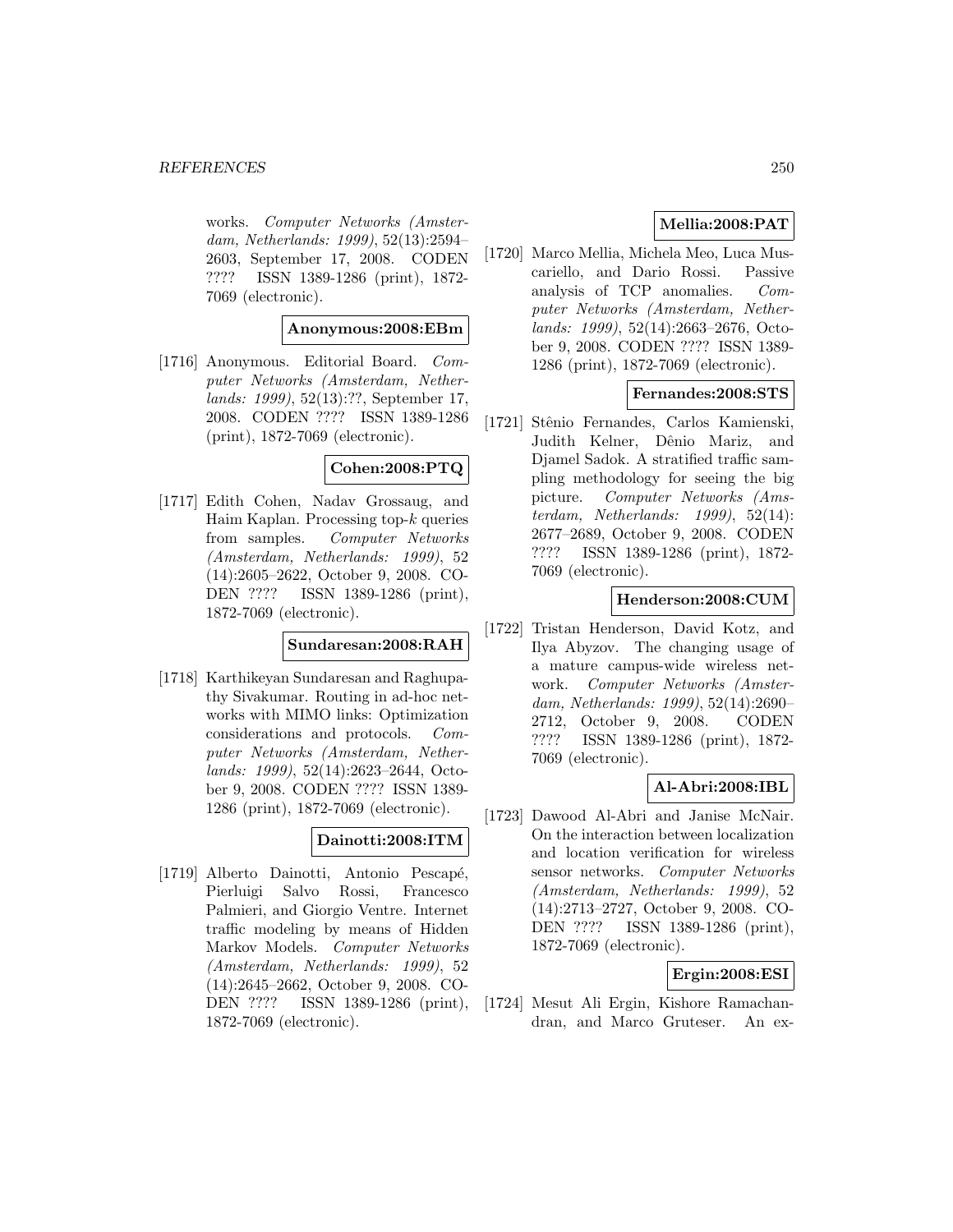perimental study of inter-cell interference effects on system performance in unplanned wireless LAN deployments. Computer Networks (Amsterdam, Netherlands: 1999), 52(14): 2728–2744, October 9, 2008. CODEN ???? ISSN 1389-1286 (print), 1872- 7069 (electronic).

## **Oliviero:2008:RAA**

[1725] F. Oliviero, L. Peluso, and S. P. Romano. REFACING: An autonomic approach to network security based on multidimensional trustworthiness. Computer Networks (Amsterdam, Netherlands: 1999), 52(14): 2745–2763, October 9, 2008. CODEN ???? ISSN 1389-1286 (print), 1872- 7069 (electronic).

# **Chang:2008:TTL**

[1726] Chao-Tsun Chang, Chih-Yung Chang, and Sheng-Wen Chang. TMCP: Twolayer multicast communication protocol for Bluetooth radio networks. Computer Networks (Amsterdam, Netherlands: 1999), 52(14):2764–2778, October 9, 2008. CODEN ???? ISSN 1389- 1286 (print), 1872-7069 (electronic).

# **Akkaya:2008:MCC**

[1727] K. Akkaya and S. Janapala. Maximizing connected coverage via controlled actor relocation in wireless sensor and actor networks. Computer Networks (Amsterdam, Netherlands: 1999), 52 (14):2779–2796, October 9, 2008. CO-DEN ???? ISSN 1389-1286 (print), 1872-7069 (electronic).

## **Shi:2008:CUB**

[1728] Yi Shi and Y. Thomas Hou. On the capacity of UWB-based wireless sensor

networks. Computer Networks (Amsterdam, Netherlands: 1999), 52(14): 2797–2804, October 9, 2008. CODEN ???? ISSN 1389-1286 (print), 1872- 7069 (electronic).

# **Menth:2008:RNA**

[1729] Michael Menth, Stefan Kopf, Joachim Charzinski, and Karl Schrodi. Resilient network admission control. Computer Networks (Amsterdam, Netherlands: 1999), 52(14):2805–2815, October 9, 2008. CODEN ???? ISSN 1389- 1286 (print), 1872-7069 (electronic).

## **Anonymous:2008:EBn**

[1730] Anonymous. Editorial Board. Computer Networks (Amsterdam, Netherlands: 1999), 52(14):??, October 9, 2008. CODEN ???? ISSN 1389-1286 (print), 1872-7069 (electronic).

## **Latapy:2008:CCC**

[1731] Matthieu Latapy and Walter Willinger. Complex computer and communication networks. Computer Networks (Amsterdam, Netherlands: 1999), 52(15): 2817–2818, October 23, 2008. CODEN ???? ISSN 1389-1286 (print), 1872- 7069 (electronic).

## **Fraiwan:2008:SAC**

[1732] M. Fraiwan and G. Manimaran. Scheduling algorithms for conducting conflict-free measurements in overlay networks. Computer Networks (Amsterdam, Netherlands: 1999), 52(15): 2819–2830, October 23, 2008. CODEN ???? ISSN 1389-1286 (print), 1872- 7069 (electronic).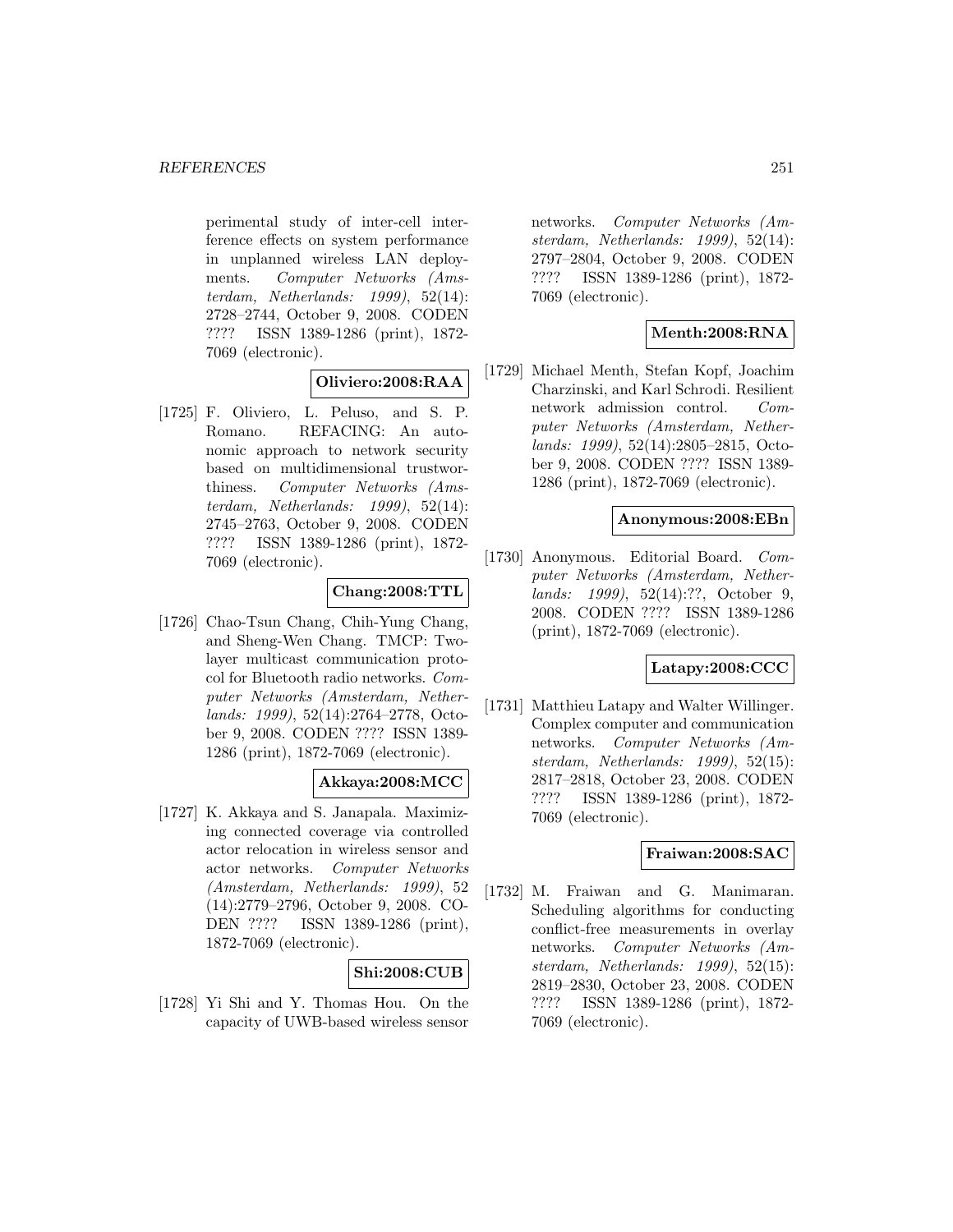#### **Gonen:2008:FDC**

[1733] Mira Gonen, Dana Ron, Udi Weinsberg, and Avishai Wool. Finding a dense-core in Jellyfish graphs. Computer Networks (Amsterdam, Netherlands: 1999), 52(15):2831–2841, October 23, 2008. CODEN ???? ISSN 1389- 1286 (print), 1872-7069 (electronic).

## **Scherrer:2008:DSD**

[1734] A. Scherrer, P. Borgnat, E. Fleury, J.- L. Guillaume, and C. Robardet. Description and simulation of dynamic mobility networks. Computer Networks (Amsterdam, Netherlands: 1999), 52 (15):2842–2858, October 23, 2008. CO-DEN ???? ISSN 1389-1286 (print), 1872-7069 (electronic).

# **Vilhar:2008:PRA**

[1735] Andrej Vilhar and Roman Novak. Policy relationship annotations of predefined AS-level topologies. Computer Networks (Amsterdam, Netherlands: 1999), 52(15):2859–2871, October 23, 2008. CODEN ???? ISSN 1389- 1286 (print), 1872-7069 (electronic).

## **Vik:2008:EST**

[1736] Knut-Helge Vik, Pål Halvorsen, and Carsten Griwodz. Evaluating Steinertree heuristics and diameter variations for application layer multicast. Computer Networks (Amsterdam, Netherlands: 1999), 52(15):2872–2893, October 23, 2008. CODEN ???? ISSN 1389- 1286 (print), 1872-7069 (electronic).

#### **Gojmerac:2008:TLC**

[1737] Ivan Gojmerac, Peter Reichl, and Lasse Jansen. Towards low-complexity Internet traffic engineering: The Adap-

tive Multi-Path algorithm. Computer Networks (Amsterdam, Netherlands: 1999), 52(15):2894–2907, October 23, 2008. CODEN ???? ISSN 1389- 1286 (print), 1872-7069 (electronic).

#### **Karlin:2008:ASA**

[1738] Josh Karlin, Stephanie Forrest, and Jennifer Rexford. Autonomous security for autonomous systems. Computer Networks (Amsterdam, Netherlands: 1999), 52(15):2908–2923, October 23, 2008. CODEN ???? ISSN 1389- 1286 (print), 1872-7069 (electronic).

## **Kim:2008:TAS**

[1739] Hwangnam Kim, Jennifer C. Hou, and Hyuk Lim. TranSim: Accelerating simulation of large-scale IP networks through preserving network invariants. Computer Networks (Amsterdam, Netherlands: 1999), 52(15): 2924–2946, October 23, 2008. CODEN ???? ISSN 1389-1286 (print), 1872- 7069 (electronic).

#### **Harks:2008:CCU**

[1740] Tobias Harks and Tobias Poschwatta. Congestion control in utility fair networks. Computer Networks (Amsterdam, Netherlands: 1999), 52(15):2947– 2960, October 23, 2008. CODEN ???? ISSN 1389-1286 (print), 1872- 7069 (electronic).

#### **Wang:2008:GTA**

[1741] Jessie Hui Wang, Dah Ming Chiu, and John C. S. Lui. A game–theoretic analysis of the implications of overlay network traffic on ISP peering. Computer Networks (Amsterdam, Netherlands: 1999), 52(15):2961–2974, Octo-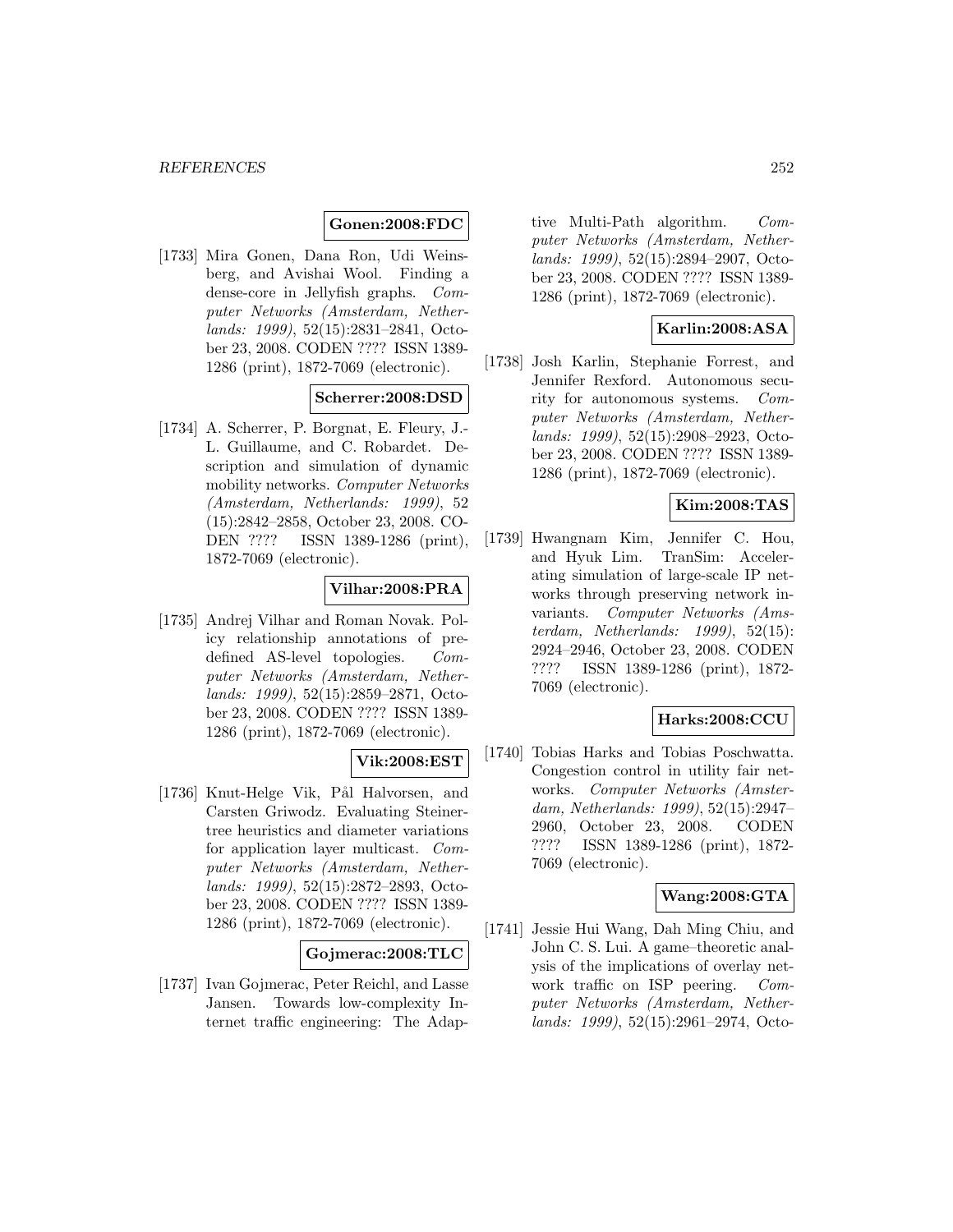ber 23, 2008. CODEN ???? ISSN 1389- 1286 (print), 1872-7069 (electronic).

**Botta:2008:AIN**

[1742] Alessio Botta, Antonio Pescapé, and Giorgio Ventre. An approach to the identification of network elements composing heterogeneous end-to-end paths. Computer Networks (Amsterdam, Netherlands: 1999), 52(15):2975– 2987, October 23, 2008. CODEN ???? ISSN 1389-1286 (print), 1872- 7069 (electronic).

### **Varvarigos:2008:RSC**

[1743] Emmanouel (Manos) Varvarigos, Vasileios Sourlas, and Konstantinos Christodoulopoulos. Routing and scheduling connections in networks that support advance reservations. Computer Networks (Amsterdam, Netherlands: 1999), 52(15): 2988–3006, October 23, 2008. CODEN ???? ISSN 1389-1286 (print), 1872- 7069 (electronic).

#### **Domingo-Ferrer:2008:PHS**

[1744] Josep Domingo-Ferrer, Alexandre Viejo, Francesc Sebé, and Úrsula González-Nicolás. Privacy homomorphisms for social networks with private relationships. Computer Networks (Amsterdam, Netherlands: 1999), 52 (15):3007–3016, October 23, 2008. CO-DEN ???? ISSN 1389-1286 (print), 1872-7069 (electronic).

## **Chen:2008:SSC**

[1745] Hui Chen, Yang Xiao, and Susan V. Vrbsky. Scalability study of cache access mechanisms in multiple-cell wireless networks. Computer Networks (Amsterdam, Netherlands: 1999), 52

(15):3017–3027, October 23, 2008. CO-DEN ???? ISSN 1389-1286 (print), 1872-7069 (electronic).

#### **Anonymous:2008:EBo**

[1746] Anonymous. Editorial Board. Computer Networks (Amsterdam, Netherlands: 1999), 52(15):??, October 23, 2008. CODEN ???? ISSN 1389-1286 (print), 1872-7069 (electronic).

#### **Han:2008:EEE**

[1747] Junghee Han, David Watson, and Farnam Jahanian. Enhancing endto-end availability and performance via topology-aware overlay networks. Computer Networks (Amsterdam, Netherlands: 1999), 52(16):3029–3046, November 13, 2008. CODEN ???? ISSN 1389-1286 (print), 1872-7069 (electronic).

#### **Machado:2008:SGT**

[1748] Renita Machado and Sirin Tekinay. A survey of game-theoretic approaches in wireless sensor networks. Computer Networks (Amsterdam, Netherlands: 1999), 52(16):3047–3061, November 13, 2008. CODEN ???? ISSN 1389- 1286 (print), 1872-7069 (electronic).

#### **Wu:2008:ITP**

[1749] Xiuchao Wu, Mun Choon Chan, and A. L. Ananda. Improving TCP performance in heterogeneous mobile environments by exploiting the explicit cooperation between server and mobile host. Computer Networks (Amsterdam, Netherlands: 1999), 52(16): 3062–3074, November 13, 2008. CO-DEN ???? ISSN 1389-1286 (print), 1872-7069 (electronic).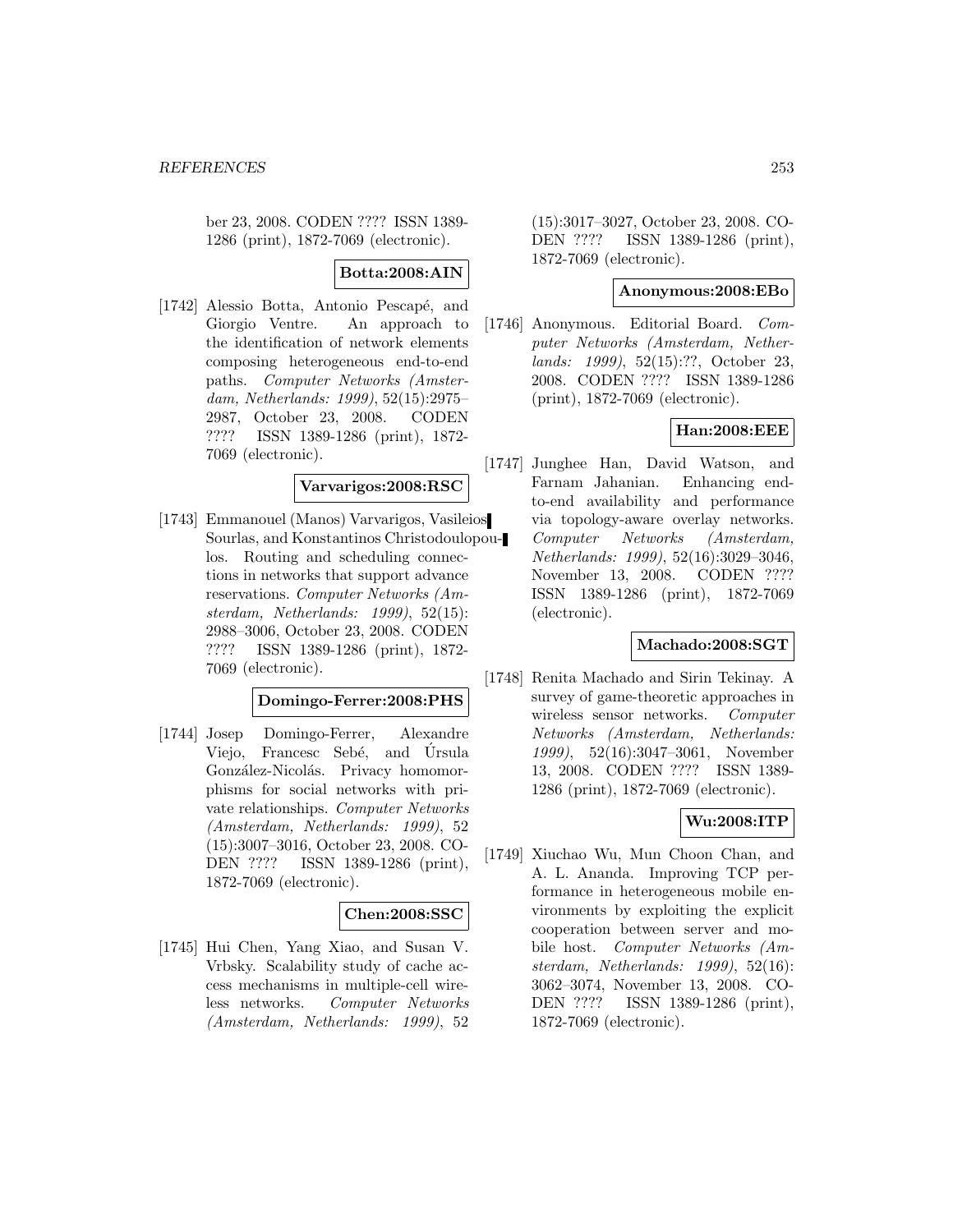### **Shao:2008:CBF**

[1750] Zuhua Shao. Certificate-based fair exchange protocol of signatures from pairings. Computer Networks (Amsterdam, Netherlands: 1999), 52(16):3075– 3084, November 13, 2008. CODEN ???? ISSN 1389-1286 (print), 1872- 7069 (electronic).

## **Lai:2008:DPR**

[1751] Yuan-Cheng Lai and Ching-Neng Lai. DCCP partial reliability extension with sequence number compensation. Computer Networks (Amsterdam, Netherlands: 1999), 52(16):3085– 3100, November 13, 2008. CODEN ???? ISSN 1389-1286 (print), 1872- 7069 (electronic).

### **Fang:2008:MPL**

[1752] Jen-Yu Fang, Hung-Chi Chu, Rong-Hong Jan, and Wuu Yang. A multiple power-level approach for wireless sensor network positioning. Computer Networks (Amsterdam, Netherlands: 1999), 52(16):3101–3118, November 13, 2008. CODEN ???? ISSN 1389- 1286 (print), 1872-7069 (electronic).

#### **Yang:2008:LBD**

[1753] Cungang Yang, Celia Li, and Jie Xiao. Location-based design for secure and efficient wireless sensor networks. Computer Networks (Amsterdam, Netherlands: 1999), 52(16):3119– 3129, November 13, 2008. CODEN ???? ISSN 1389-1286 (print), 1872- 7069 (electronic).

**MoniaGhobadi:2008:ROA**

[1754] MoniaGhobadi, Sudhakar Ganti, and Gholamali C. Shoja. Resource optimization algorithms for virtual private networks using the hose model. Computer Networks (Amsterdam, Netherlands: 1999), 52(16):3130– 3147, November 13, 2008. CODEN ???? ISSN 1389-1286 (print), 1872- 7069 (electronic).

### **Pan:2008:VFS**

[1755] Qiang Pan, Jianming Wei, Haitao Liu, and Maolin Hu. Virtual field strategy for collaborative signal and information processing in wireless heterogeneous sensor networks. Computer Networks (Amsterdam, Netherlands: 1999), 52 (16):3148–3168, November 13, 2008. CODEN ???? ISSN 1389-1286 (print), 1872-7069 (electronic).

### **Fallah:2008:ATT**

[1756] Yaser Pourmohammadi Fallah and Hussein Alnuweiri. Analysis of temporal and throughput fair scheduling in multirate WLANs. Computer Networks (Amsterdam, Netherlands: 1999), 52 (16):3169–3183, November 13, 2008. CODEN ???? ISSN 1389-1286 (print), 1872-7069 (electronic).

#### **Anonymous:2008:EBp**

[1757] Anonymous. Editorial Board. Computer Networks (Amsterdam, Netherlands: 1999), 52(16):??, November 13, 2008. CODEN ???? ISSN 1389-1286 (print), 1872-7069 (electronic).

### **Sanchez-Artigas:2008:TCA**

[1758] Marc Sànchez-Artigas, Pedro García-López, Antonio F. Gómez-Skarmeta, and José Santa. TR-clustering: Alleviating the impact of false clustering on P2P overlay networks. Computer Networks (Amsterdam, Netherlands: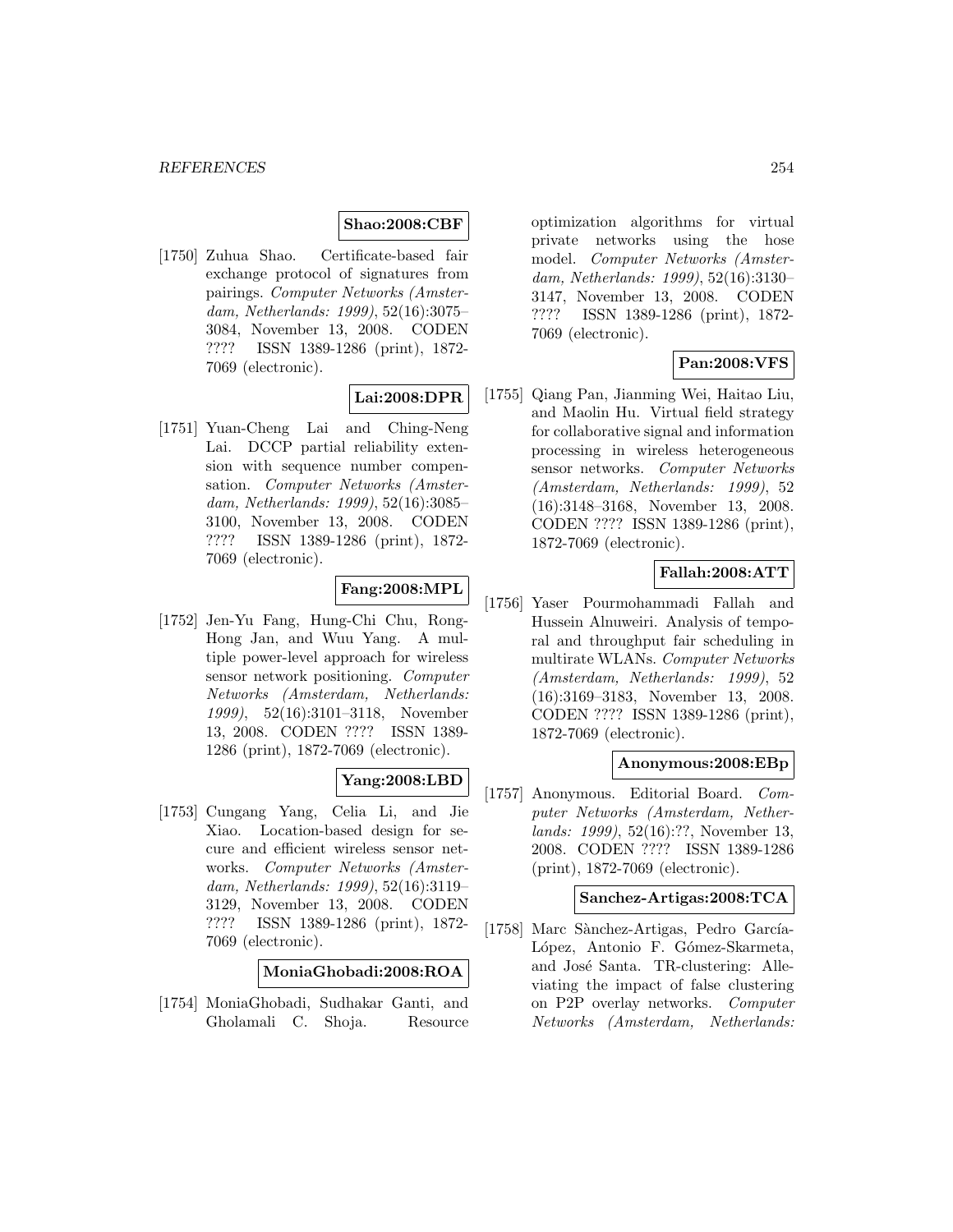1999), 52(17):3185–3204, December 8, 2008. CODEN ???? ISSN 1389-1286 (print), 1872-7069 (electronic).

# **Wei:2008:CAN**

[1759] Wei Wei, Bing Wang, Chun Zhang, Jim Kurose, and Don Towsley. Classification of access network types: Ethernet, wireless LAN, ADSL, cable modem or dialup? Computer Networks (Amsterdam, Netherlands: 1999), 52(17): 3205–3217, December 8, 2008. CODEN ???? ISSN 1389-1286 (print), 1872- 7069 (electronic).

## **Verma:2008:CBS**

[1760] Vijay K. Verma, Ramesh C. Joshi, Bin Xie, and Dharma P. Agrawal. Combating the bloated state problem in mobile agents based network monitoring applications. Computer Networks (Amsterdam, Netherlands: 1999), 52(17): 3218–3228, December 8, 2008. CODEN ???? ISSN 1389-1286 (print), 1872- 7069 (electronic).

#### **Campos:2008:FAC**

[1761] Rui Campos and Manuel Ricardo. A fast algorithm for computing minimum routing cost spanning trees. Computer Networks (Amsterdam, Netherlands: 1999), 52(17):3229–3247, December 8, 2008. CODEN ???? ISSN 1389-1286 (print), 1872-7069 (electronic).

#### **Dimitropoulos:2008:ESS**

[1762] Xenofontas Dimitropoulos, Marc Stoecklin, Paul Hurley, and Andreas Kind. The eternal sunshine of the sketch data structure. Computer Networks (Amsterdam, Netherlands: 1999), 52(17):3248–3257, December 8,

2008. CODEN ???? ISSN 1389-1286 (print), 1872-7069 (electronic).

### **Pla:2008:ORP**

[1763] Vicent Pla, Jorma Virtamo, and Jorge Martínez-Bauset. Optimal robust policies for bandwidth allocation and admission control in wireless networks. Computer Networks (Amsterdam, Netherlands: 1999), 52(17):3258– 3272, December 8, 2008. CODEN ???? ISSN 1389-1286 (print), 1872- 7069 (electronic).

### **Pack:2008:DHA**

[1764] Sangheon Pack and Wonjun Lee. Dual home agent (DHA)-based location management scheme in integrated cellular–WLAN networks. Computer Networks (Amsterdam, Netherlands: 1999), 52(17):3273–3283, December 8, 2008. CODEN ???? ISSN 1389-1286 (print), 1872-7069 (electronic).

### **Shioda:2008:ENW**

[1765] Shigeo Shioda, Kenji Ohtsuka, and Takehiro Sato. An efficient networkwide broadcasting based on hoplimited shortest-path trees. Computer Networks (Amsterdam, Netherlands: 1999), 52(17):3284–3295, December 8, 2008. CODEN ???? ISSN 1389-1286 (print), 1872-7069 (electronic).

### **Jiang:2008:EQO**

[1766] Jehn-Ruey Jiang. Expected quorum overlap sizes of quorum systems for asynchronous power-saving in mobile ad hoc networks. Computer Networks (Amsterdam, Netherlands: 1999), 52 (17):3296–3306, December 8, 2008. CODEN ???? ISSN 1389-1286 (print), 1872-7069 (electronic).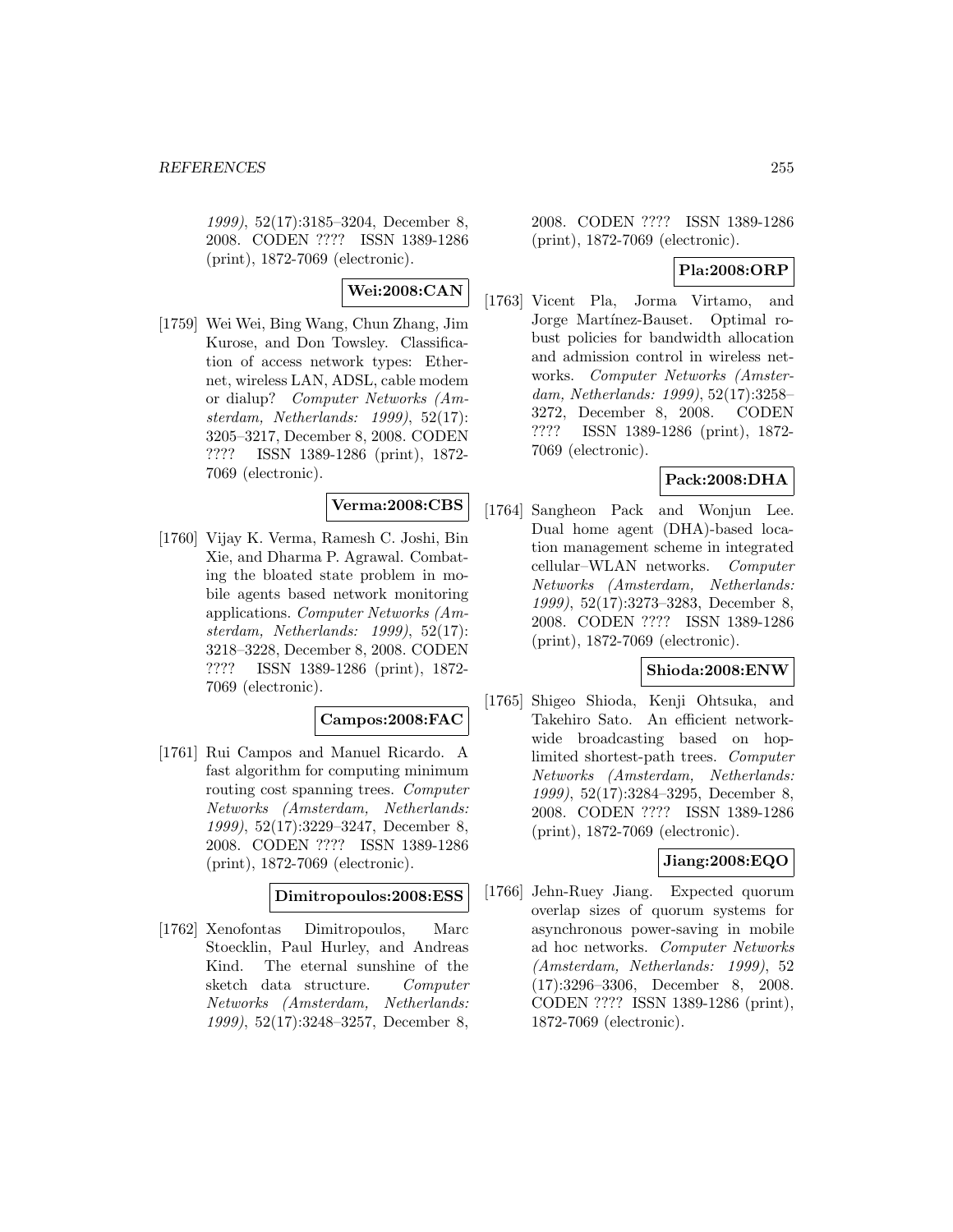#### **Anonymous:2008:EBq**

[1767] Anonymous. Editorial Board. Computer Networks (Amsterdam, Netherlands: 1999), 52(17):??, December 8, 2008. CODEN ???? ISSN 1389-1286 (print), 1872-7069 (electronic).

## **Wang:2008:SPR**

[1768] Chih-Chiang Wang and Khaled Harfoush. Shortest-path routing in randomized DHT-based Peer-to-Peer systems. Computer Networks (Amsterdam, Netherlands: 1999), 52(18):3307– 3317, December 22, 2008. CODEN ???? ISSN 1389-1286 (print), 1872- 7069 (electronic).

#### **Jaisson:2008:IPM**

[1769] Pascal Jaisson and Florian De Vuyst. An innovating PDE model based on fluid flow paradigm for multithread systems. Computer Networks (Amsterdam, Netherlands: 1999), 52(18):3318– 3324, December 22, 2008. CODEN ???? ISSN 1389-1286 (print), 1872- 7069 (electronic).

## **Cicic:2008:BPF**

[1770] Tarik Cicić. On basic properties of fault-tolerant multi-topology routing. Computer Networks (Amsterdam, Netherlands: 1999), 52(18):3325– 3341, December 22, 2008. CODEN ???? ISSN 1389-1286 (print), 1872- 7069 (electronic).

#### **Su:2008:QDA**

[1771] Wei-Tsung Su, Yau-Hwang Kuo, and Po-Cheng Huang. A QoS-driven approach for service-oriented device anycasting in ubiquitous environments. Computer Networks (Amster-

dam, Netherlands: 1999), 52(18):3342– 3357, December 22, 2008. CODEN ???? ISSN 1389-1286 (print), 1872- 7069 (electronic).

#### **Nguyen-Vuong:2008:UCC**

[1772] Quoc-Thinh Nguyen-Vuong, Nazim Agoulmine, and Yacine Ghamri-Doudane. A user-centric and contextaware solution to interface management and access network selection in heterogeneous wireless environments. Computer Networks (Amsterdam, Netherlands: 1999), 52(18):3358– 3372, December 22, 2008. CODEN ???? ISSN 1389-1286 (print), 1872- 7069 (electronic).

#### **Comuzzi:2008:PQD**

[1773] Marco Comuzzi, Chiara Francalanci, and Paolo Giacomazzi. Pricing the quality of differentiated services for media-oriented real-time applications: A multi-attribute negotiation approach. Computer Networks (Amsterdam, Netherlands: 1999), 52(18): 3373–3391, December 22, 2008. CO-DEN ???? ISSN 1389-1286 (print), 1872-7069 (electronic).

#### **Tsao:2008:AFQ**

[1774] Shih-Chiang Tsao, Yuan-Cheng Lai, Le-Chi Tsao, and Ying-Dar Lin. On applying fair queuing discipline to schedule requests at access gateway for downlink differential QoS. Computer Networks (Amsterdam, Netherlands: 1999), 52(18):3392–3404, December 22, 2008. CODEN ???? ISSN 1389-1286 (print), 1872-7069 (electronic).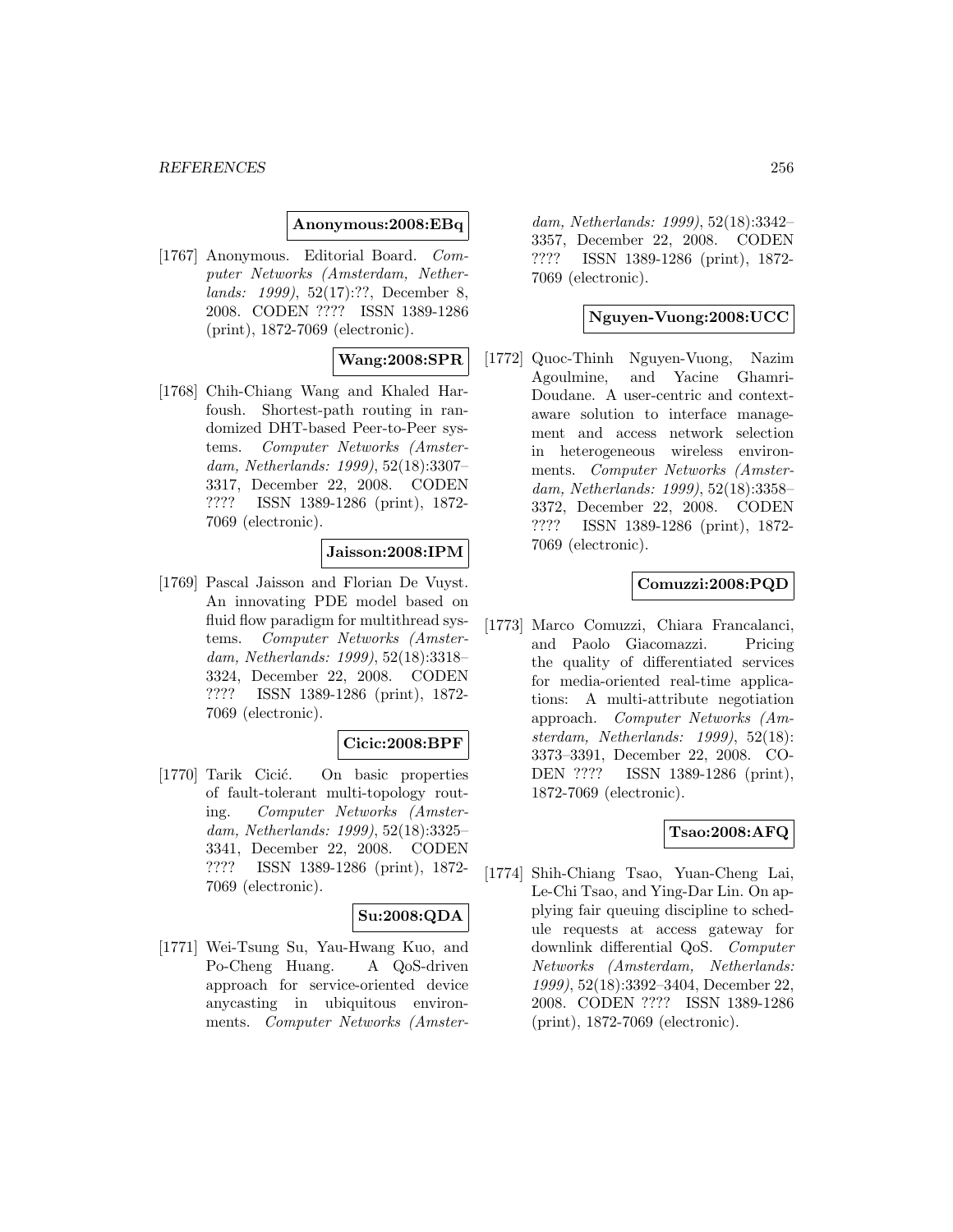## **Tay:2008:EAT**

[1775] Y. C. Tay, Dinh Nguyen Tran, Eric Yi Liu, Wei Tsang Ooi, and Robert Morris. Equilibrium analysis through separation of user and network behavior. Computer Networks (Amsterdam, Netherlands: 1999), 52(18):3405– 3420, December 22, 2008. CODEN ???? ISSN 1389-1286 (print), 1872- 7069 (electronic).

### **Jaekel:2008:NAD**

[1776] Arunita Jaekel, Subir Bandyopadhyay, and Yash Aneja. A new approach for designing fault-tolerant WDM networks. Computer Networks (Amsterdam, Netherlands: 1999), 52(18):3421– 3432, December 22, 2008. CODEN ???? ISSN 1389-1286 (print), 1872- 7069 (electronic).

### **Nezhad:2008:LPA**

[1777] Alireza A. Nezhad, Ali Miri, and Dimitris Makrakis. Location privacy and anonymity preserving routing for wireless sensor networks. Computer Networks (Amsterdam, Netherlands: 1999), 52(18):3433–3452, December 22, 2008. CODEN ???? ISSN 1389-1286 (print), 1872-7069 (electronic).

### **Kim:2009:ENC**

[1778] Hwangnam Kim and Jennifer C. Hou. Enabling network calculus-based simulation for TCP congestion control. Computer Networks (Amsterdam, Netherlands: 1999), 53(1):1–24, January 16, 2009. CODEN ???? ISSN 1389-1286 (print), 1872-7069 (electronic).

### **Langar:2009:MAC**

[1779] Rami Langar, Nizar Bouabdallah, and Raouf Boutaba. Mobility-aware clustering algorithms with interference constraints in wireless mesh networks. Computer Networks (Amsterdam, Netherlands: 1999), 53(1): 25–44, January 16, 2009. CODEN ???? ISSN 1389-1286 (print), 1872- 7069 (electronic).

#### **Chen:2009:EML**

[1780] Ai Chen, Dongwook Lee, and Prasun Sinha. Efficient multicasting over largescale WLANs through controlled association. Computer Networks (Amsterdam, Netherlands: 1999), 53(1): 45–59, January 16, 2009. CODEN ???? ISSN 1389-1286 (print), 1872- 7069 (electronic).

#### **Seetharaman:2009:IDP**

[1781] Srinivasan Seetharaman and Mostafa Ammar. Inter-domain policy violations in multi-hop overlay routes: Analysis and mitigation. Computer Networks (Amsterdam, Netherlands: 1999), 53 (1):60–80, January 16, 2009. CODEN ???? ISSN 1389-1286 (print), 1872- 7069 (electronic).

### **Dusi:2009:THD**

[1782] M. Dusi, M. Crotti, F. Gringoli, and L. Salgarelli. Tunnel Hunter: Detecting application-layer tunnels with statistical fingerprinting. Computer Networks (Amsterdam, Netherlands: 1999), 53 (1):81–97, January 16, 2009. CODEN ???? ISSN 1389-1286 (print), 1872- 7069 (electronic).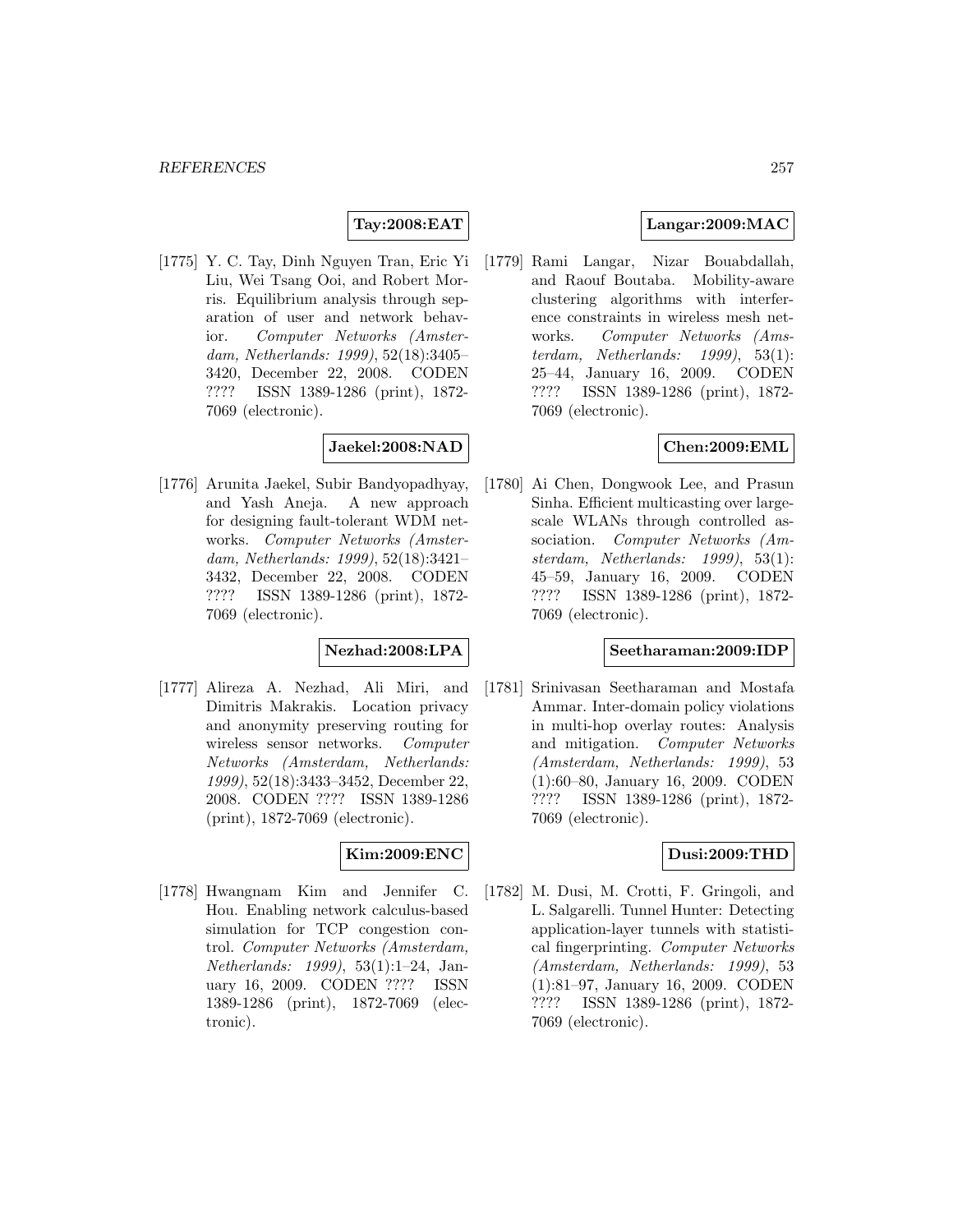## **Kim:2009:DCA**

[1783] Jongtack Kim and Saewoong Bahk. Design of certification authority using secret redistribution and multicast routing in wireless mesh networks. Computer Networks (Amsterdam, Netherlands: 1999), 53(1):98–109, January 16, 2009. CODEN ???? ISSN 1389- 1286 (print), 1872-7069 (electronic).

## **Xia:2009:APL**

[1784] Ye Xia, Shigang Chen, Chunglae Cho, and Vivekanand Korgaonkar. Algorithms and performance of loadbalancing with multiple hash functions in massive content distribution. Computer Networks (Amsterdam, Netherlands: 1999), 53(1):110–125, January 16, 2009. CODEN ???? ISSN 1389- 1286 (print), 1872-7069 (electronic).

#### **Anonymous:2009:EBa**

[1785] Anonymous. Editorial Board. Computer Networks (Amsterdam, Netherlands: 1999), 53(1):??, January 16, 2009. CODEN ???? ISSN 1389-1286 (print), 1872-7069 (electronic).

#### **Bianco:2009:GES**

[1786] Andrea Bianco, Achille Pattavina, and Alfio Lombardo. Guest editorial for the special issue. Computer Networks (Amsterdam, Netherlands: 1999), 53 (2):127–129, February 13, 2009. CO-DEN ???? ISSN 1389-1286 (print), 1872-7069 (electronic).

#### **Rossi:2009:USS**

[1787] Dario Rossi, Marco Mellia, and Michela Meo. Understanding Skype signaling. Computer Networks (Amsterdam, Netherlands: 1999), 53(2):130– 140, February 13, 2009. CODEN

???? ISSN 1389-1286 (print), 1872- 7069 (electronic).

### **Tinnirello:2009:SEP**

[1788] Ilenia Tinnirello, Domenico Giustiniano, Luca Scalia, and Giuseppe Bianchi. On the side-effects of proprietary solutions for fading and interference mitigation in IEEE 802.11b/g outdoor links. Computer Networks (Amsterdam, Netherlands: 1999), 53(2): 141–152, February 13, 2009. CODEN ???? ISSN 1389-1286 (print), 1872- 7069 (electronic).

## **He:2009:PES**

[1789] Jiayue He, Augustin Chaintreau, and Christophe Diot. A performance evaluation of scalable live video streaming with nano data centers. Computer Networks (Amsterdam, Netherlands: 1999), 53(2):153–167, February 13, 2009. CODEN ???? ISSN 1389- 1286 (print), 1872-7069 (electronic).

#### **Petracca:2009:HHS**

[1790] Michele Petracca, Robert Birke, and Andrea Bianco. HERO: High-speed enhanced routing operation in Ethernet NICs for software routers. Computer Networks (Amsterdam, Netherlands: 1999), 53(2):168–179, February 13, 2009. CODEN ???? ISSN 1389- 1286 (print), 1872-7069 (electronic).

#### **Capone:2009:RRO**

[1791] Antonio Capone, Jocelyne Elias, and Fabio Martignon. Routing and resource optimization in service overlay networks. Computer Networks (Amsterdam, Netherlands: 1999), 53(2): 180–190, February 13, 2009. CODEN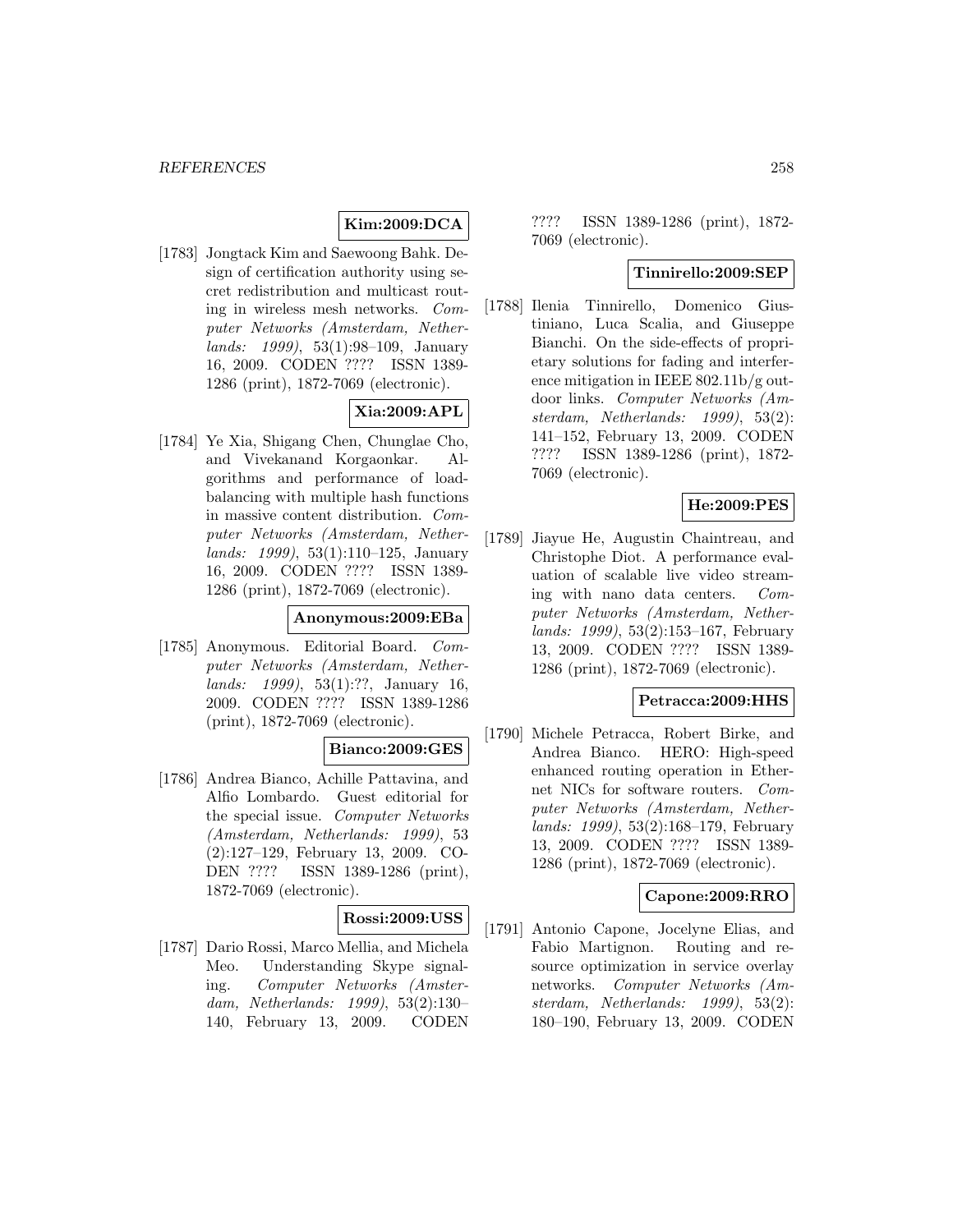???? ISSN 1389-1286 (print), 1872- 7069 (electronic).

**Bermolen:2009:SVR**

[1792] Paola Bermolen and Dario Rossi. Support vector regression for link load prediction. Computer Networks (Amsterdam, Netherlands: 1999), 53(2): 191–201, February 13, 2009. CODEN ???? ISSN 1389-1286 (print), 1872- 7069 (electronic).

## **Eramo:2009:PLA**

[1793] V. Eramo, A. Germoni, C. Raffaelli, and M. Savi. Packet loss analysis of shared-per-wavelength multi-fiber alloptical switch with parallel scheduling. Computer Networks (Amsterdam, Netherlands: 1999), 53(2):202– 216, February 13, 2009. CODEN ???? ISSN 1389-1286 (print), 1872- 7069 (electronic).

#### **Bernaschi:2009:OOS**

[1794] M. Bernaschi, F. Cacace, G. Iannello, M. Vellucci, and L. Vollero. OpenCAP-WAP: An open source CAPWAP implementation for the management and configuration of WiFi hot-spots. Computer Networks (Amsterdam, Netherlands: 1999), 53(2):217–230, February 13, 2009. CODEN ???? ISSN 1389- 1286 (print), 1872-7069 (electronic).

#### **Giacomazzi:2009:RAA**

[1795] Paolo Giacomazzi and Gabriella Saddemi. Resource allocation and admission control for the provisioning of quality of service in networks of static priority schedulers. Computer Networks (Amsterdam, Netherlands: 1999), 53(2):231–243, February 13,

2009. CODEN ???? ISSN 1389-1286 (print), 1872-7069 (electronic).

#### **Anonymous:2009:EBb**

[1796] Anonymous. Editorial Board. Computer Networks (Amsterdam, Netherlands: 1999), 53(2):??, February 13, 2009. CODEN ???? ISSN 1389-1286 (print), 1872-7069 (electronic).

## **Akyildiz:2009:E**

[1797] Ian F. Akyildiz and Harry Rudin. Editorial. Computer Networks (Amsterdam, Netherlands: 1999), 53(3): 245, February 27, 2009. CODEN ???? ISSN 1389-1286 (print), 1872- 7069 (electronic).

#### **Mountrouidou:2009:DPB**

[1798] Xenia Mountrouidou and Harry Perros. On the departure process of burst aggregation algorithms in optical burst switching. Computer Networks (Amsterdam, Netherlands: 1999), 53(3): 247–264, February 27, 2009. CODEN ???? ISSN 1389-1286 (print), 1872- 7069 (electronic).

#### **Stassopoulou:2009:WRD**

[1799] Athena Stassopoulou and Marios D. Dikaiakos. Web robot detection: A probabilistic reasoning approach. Computer Networks (Amsterdam, Netherlands: 1999), 53(3):265–278, February 27, 2009. CODEN ???? ISSN 1389- 1286 (print), 1872-7069 (electronic).

#### **He:2009:RDB**

[1800] Xinming He, Christos Papadopoulos, John Heidemann, Urbashi Mitra, and Usman Riaz. Remote detection of bottleneck links using spectral and statistical methods. Computer Networks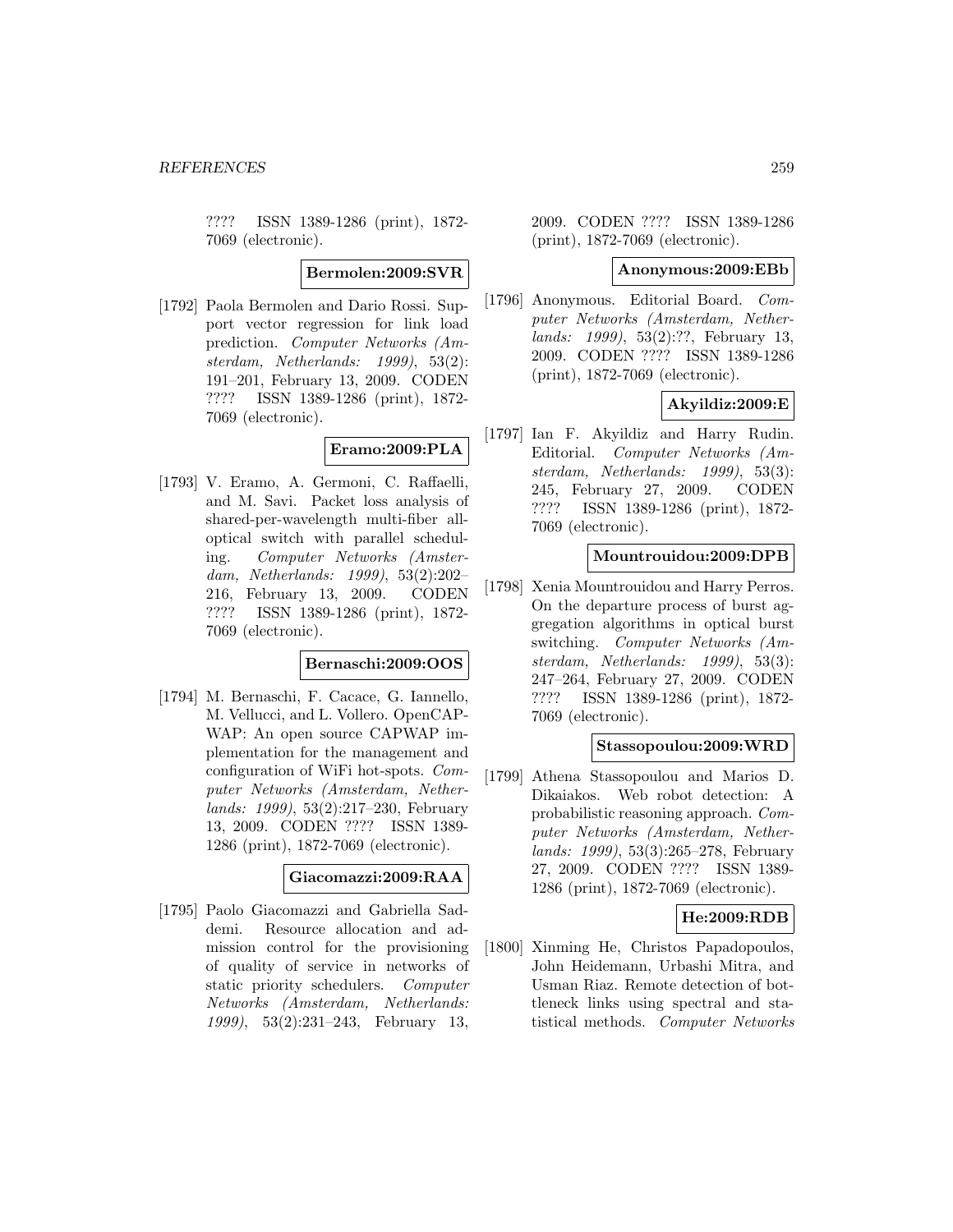(Amsterdam, Netherlands: 1999), 53 (3):279–298, February 27, 2009. CO-DEN ???? ISSN 1389-1286 (print), 1872-7069 (electronic).

#### **Ibrahim:2009:AFD**

[1801] Marc Ibrahim, Kinda Khawam, Abed Ellatif Samhat, and Samir Tohme. Analytical framework for dimensioning hierarchical WiMax–WiFi networks. Computer Networks (Amsterdam, Netherlands: 1999), 53(3): 299–309, February 27, 2009. CODEN ???? ISSN 1389-1286 (print), 1872- 7069 (electronic).

#### **Barlet-Ros:2009:RNM**

[1802] Pere Barlet-Ros, Gianluca Iannaccone, Josep Sanjuàs-Cuxart, and Josep Solé-Pareta. Robust network monitoring in the presence of non-cooperative traffic queries. Computer Networks (Amsterdam, Netherlands: 1999), 53(3): 310–321, February 27, 2009. CODEN ???? ISSN 1389-1286 (print), 1872- 7069 (electronic).

#### **Kong:2009:DDT**

[1803] Peng-Yong Kong and Inn-Inn Er. DTSMA: Distributed time-spread multiple access for wireless mesh networks with IEEE 802.16d MAC protocol. Computer Networks (Amsterdam, Netherlands: 1999), 53(3):322– 337, February 27, 2009. CODEN ???? ISSN 1389-1286 (print), 1872- 7069 (electronic).

## **Wang:2009:SAM**

[1804] Lijun Wang, Lin Cai, Xinzhi Liu, Xuemin (Sherman) Shen, and Junshan Zhang. Stability analysis of

multiple-bottleneck networks. Computer Networks (Amsterdam, Netherlands: 1999), 53(3):338–352, February 27, 2009. CODEN ???? ISSN 1389- 1286 (print), 1872-7069 (electronic).

## **Yan:2009:KHH**

[1805] Junzhi Yan, Jianfeng Ma, and Hongyue Liu. Key hierarchies for hierarchical access control in secure group communications. Computer Networks (Amsterdam, Netherlands: 1999), 53(3): 353–364, February 27, 2009. CODEN ???? ISSN 1389-1286 (print), 1872- 7069 (electronic).

### **Cai:2009:SCO**

[1806] Han Cai, Do Young Eun, Sangtae Ha, Injong Rhee, and Lisong Xu. Stochastic convex ordering for multiplicative decrease Internet congestion control. Computer Networks (Amsterdam, Netherlands: 1999), 53(3):365– 381, February 27, 2009. CODEN ???? ISSN 1389-1286 (print), 1872- 7069 (electronic).

#### **Demirkol:2009:IRP**

[1807] Ilker Demirkol, Cem Ersoy, Fatih Alagöz, and Hakan Deliç. The impact of a realistic packet traffic model on the performance of surveillance wireless sensor networks. Computer Networks (Amsterdam, Netherlands: 1999), 53 (3):382–399, February 27, 2009. CO-DEN ???? ISSN 1389-1286 (print), 1872-7069 (electronic).

#### **Fan:2009:GRT**

[1808] Xing Fan, Magnus Jonsson, and Jan Jonsson. Guaranteed real-time communication in packet-switched networks with FCFS queuing. Com-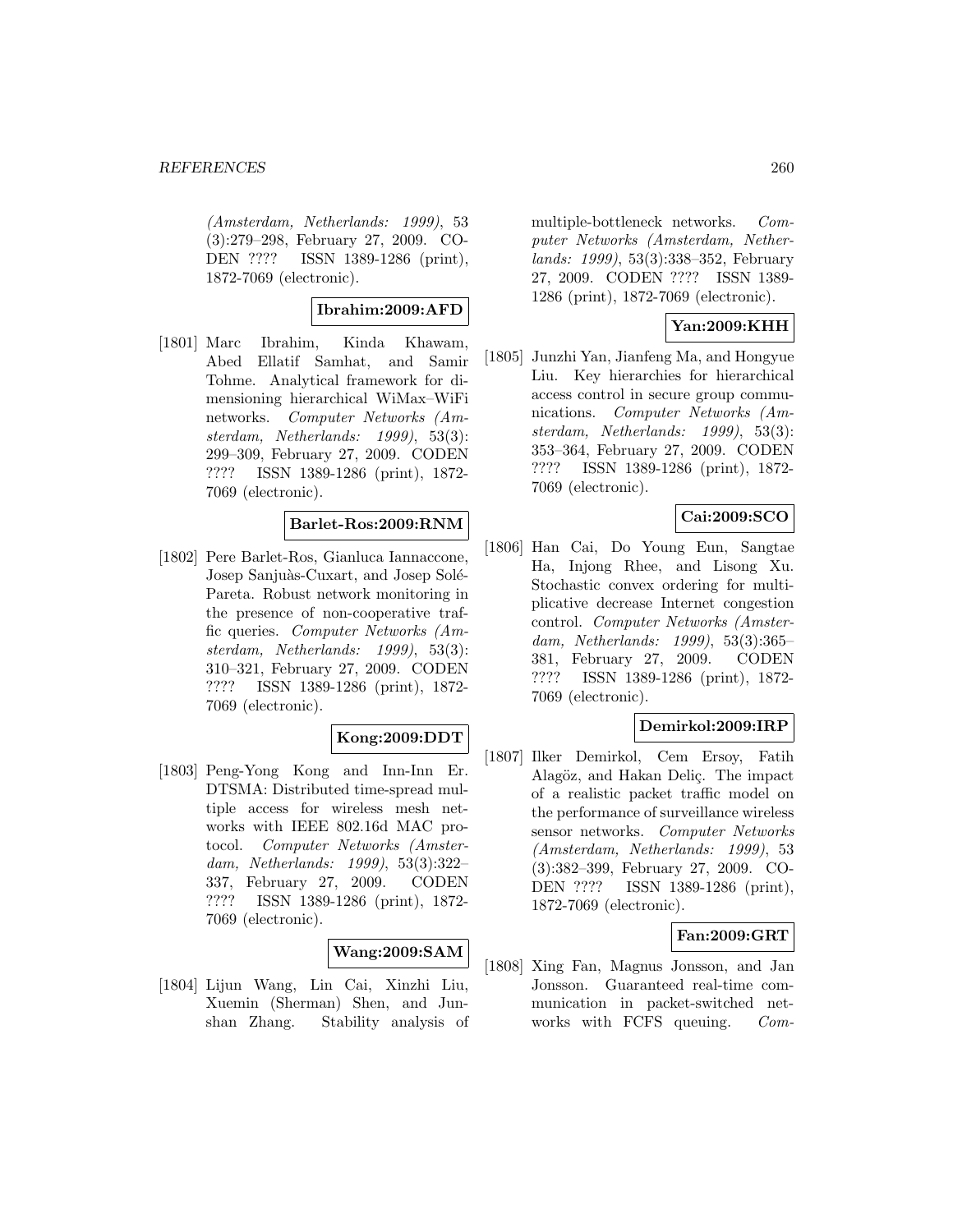#### *REFERENCES* 261

puter Networks (Amsterdam, Netherlands: 1999), 53(3):400–417, February 27, 2009. CODEN ???? ISSN 1389- 1286 (print), 1872-7069 (electronic).

## **Derbel:2009:AAN**

[1809] Hajer Derbel, Nazim Agoulmine, and Mikaël Salaün. ANEMA: Autonomic network management architecture to support self-configuration and selfoptimization in IP networks. Computer Networks (Amsterdam, Netherlands: 1999), 53(3):418–430, February 27, 2009. CODEN ???? ISSN 1389- 1286 (print), 1872-7069 (electronic).

#### **Anonymous:2009:EBc**

[1810] Anonymous. Editorial Board. Computer Networks (Amsterdam, Netherlands: 1999), 53(3):??, February 27, 2009. CODEN ???? ISSN 1389-1286 (print), 1872-7069 (electronic).

#### **Canonico:2009:CDI**

[1811] Roberto Canonico, Carmen Guerrero, and Andreas Mauthe. Content distribution infrastructures for community networks. Computer Networks (Amsterdam, Netherlands: 1999), 53(4): 431–433, March 18, 2009. CODEN ???? ISSN 1389-1286 (print), 1872- 7069 (electronic).

## **Skevik:2009:ECP**

[1812] Karl-André Skevik, Vera Goebel, and Thomas Plagemann. Evaluation of a comprehensive P2P video-on-demand streaming system. Computer Networks (Amsterdam, Netherlands: 1999), 53 (4):434–455, March 18, 2009. CODEN ???? ISSN 1389-1286 (print), 1872- 7069 (electronic).

#### **Vassilakis:2009:IPS**

[1813] Constantinos Vassilakis, Nikolaos Laoutaris, and Ioannis Stavrakakis. On the impact of playout scheduling on the performance of peer-to-peer live streaming. Computer Networks (Amsterdam, Netherlands: 1999), 53(4): 456–469, March 18, 2009. CODEN ???? ISSN 1389-1286 (print), 1872- 7069 (electronic).

## **Silverston:2009:TAP**

[1814] Thomas Silverston, Olivier Fourmaux, Alessio Botta, Alberto Dainotti, Antonio Pescapé, Giorgio Ventre, and Kavé Salamatian. Traffic analysis of peer-to-peer IPTV communities. Computer Networks (Amsterdam, Netherlands: 1999), 53(4):470–484, March 18, 2009. CODEN ???? ISSN 1389-1286 (print), 1872-7069 (electronic).

### **Bolla:2009:MSS**

[1815] R. Bolla, R. Gaeta, A. Magnetto, M. Sciuto, and M. Sereno. A measurement study supporting P2P filesharing community models. Computer Networks (Amsterdam, Netherlands: 1999), 53(4):485–500, March 18, 2009. CODEN ???? ISSN 1389-1286 (print), 1872-7069 (electronic).

#### **Zink:2009:CYN**

[1816] Michael Zink, Kyoungwon Suh, Yu Gu, and Jim Kurose. Characteristics of YouTube network traffic at a campus network – Measurements, models, and implications. Computer Networks (Amsterdam, Netherlands: 1999), 53(4): 501–514, March 18, 2009. CODEN ???? ISSN 1389-1286 (print), 1872- 7069 (electronic).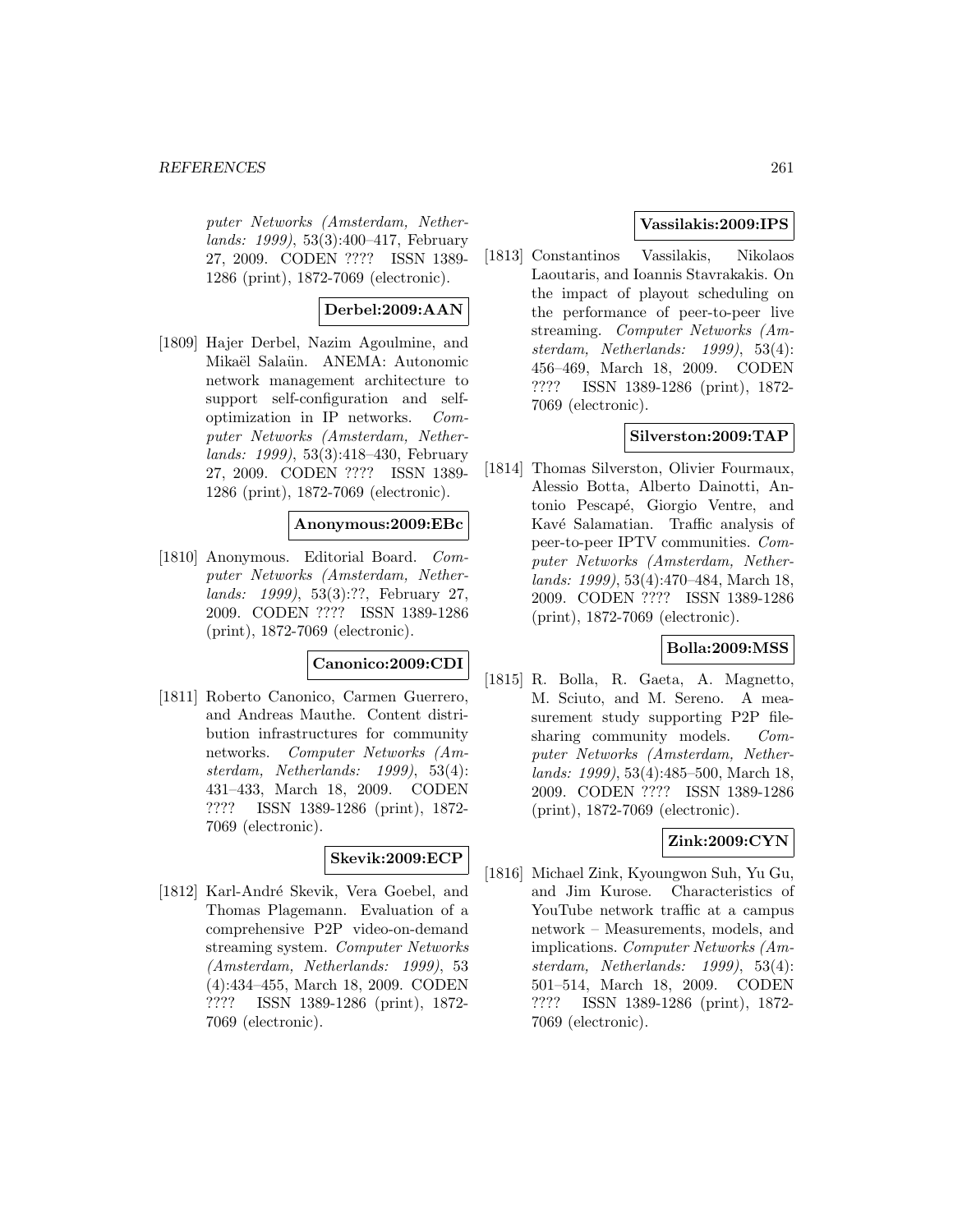#### **Andrade:2009:RDS**

[1817] Nazareno Andrade, Elizeu Santos-Neto, Francisco Brasileiro, and Matei Ripeanu. Resource demand and supply in BitTorrent content-sharing communities. Computer Networks (Amsterdam, Netherlands: 1999), 53(4): 515–527, March 18, 2009. CODEN ???? ISSN 1389-1286 (print), 1872- 7069 (electronic).

### **Cuevas:2009:FHP**

[1818] Ruben Cuevas, Albert Cabellos-Aparicio, Angel Cuevas, Jordi Domingo-Pascual, and Arturo Azcorra. fP2P– HN: A P2P-based route optimization architecture for mobile IP-based community networks. Computer Networks (Amsterdam, Netherlands: 1999), 53 (4):528–540, March 18, 2009. CODEN ???? ISSN 1389-1286 (print), 1872- 7069 (electronic).

#### **Yang:2009:PED**

[1819] P. Yang and M. Chuah. Performance evaluations of data-centric information retrieval schemes for DTNs. Computer Networks (Amsterdam, Netherlands: 1999), 53(4):541–555, March 18, 2009. CODEN ???? ISSN 1389-1286 (print), 1872-7069 (electronic).

#### **Martinez-Yelmo:2009:HPI**

[1820] Isaias Martinez-Yelmo, Alex Bikfalvi, Ruben Cuevas, Carmen Guerrero, and Jaime Garcia. H-P2PSIP: Interconnection of P2PSIP domains for global multimedia services based on a hierarchical DHT overlay network. Computer Networks (Amsterdam, Netherlands: 1999), 53(4):556–568, March 18, 2009. CODEN ???? ISSN 1389-1286 (print), 1872-7069 (electronic).

#### **Anonymous:2009:EBd**

[1821] Anonymous. Editorial Board. Computer Networks (Amsterdam, Netherlands: 1999), 53(4):??, March 18, 2009. CODEN ???? ISSN 1389-1286 (print), 1872-7069 (electronic).

#### **Macedo:2009:DLE**

[1822] Mário Macedo, António Grilo, and Mário Nunes. Distributed Latency-Energy Minimization and interference avoidance in TDMA Wireless Sensor Networks. Computer Networks (Amsterdam, Netherlands: 1999), 53(5): 569–582, April 9, 2009. CODEN ???? ISSN 1389-1286 (print), 1872- 7069 (electronic).

## **Psaras:2009:PAI**

[1823] Ioannis Psaras and Vassilis Tsaoussidis. On the properties of an additive increase rate accelerator. Computer Networks (Amsterdam, Netherlands: 1999), 53(5):583–595, April 9, 2009. CODEN ???? ISSN 1389-1286 (print), 1872-7069 (electronic).

#### **Wang:2009:FMM**

 $[1824]$  Y. Wang, M.U. Uyar, S. S. Batth, and M. A. Fecko. Fault masking by multiple timing faults in timed EFSM models. Computer Networks (Amsterdam, Netherlands: 1999), 53 (5):596–612, April 9, 2009. CODEN ???? ISSN 1389-1286 (print), 1872- 7069 (electronic).

#### **Nayebi:2009:ANT**

[1825] A. Nayebi and H. Sarbazi-Azad. Analysis of k-Neigh topology control protocol for mobile wireless networks. Computer Networks (Amsterdam, Nether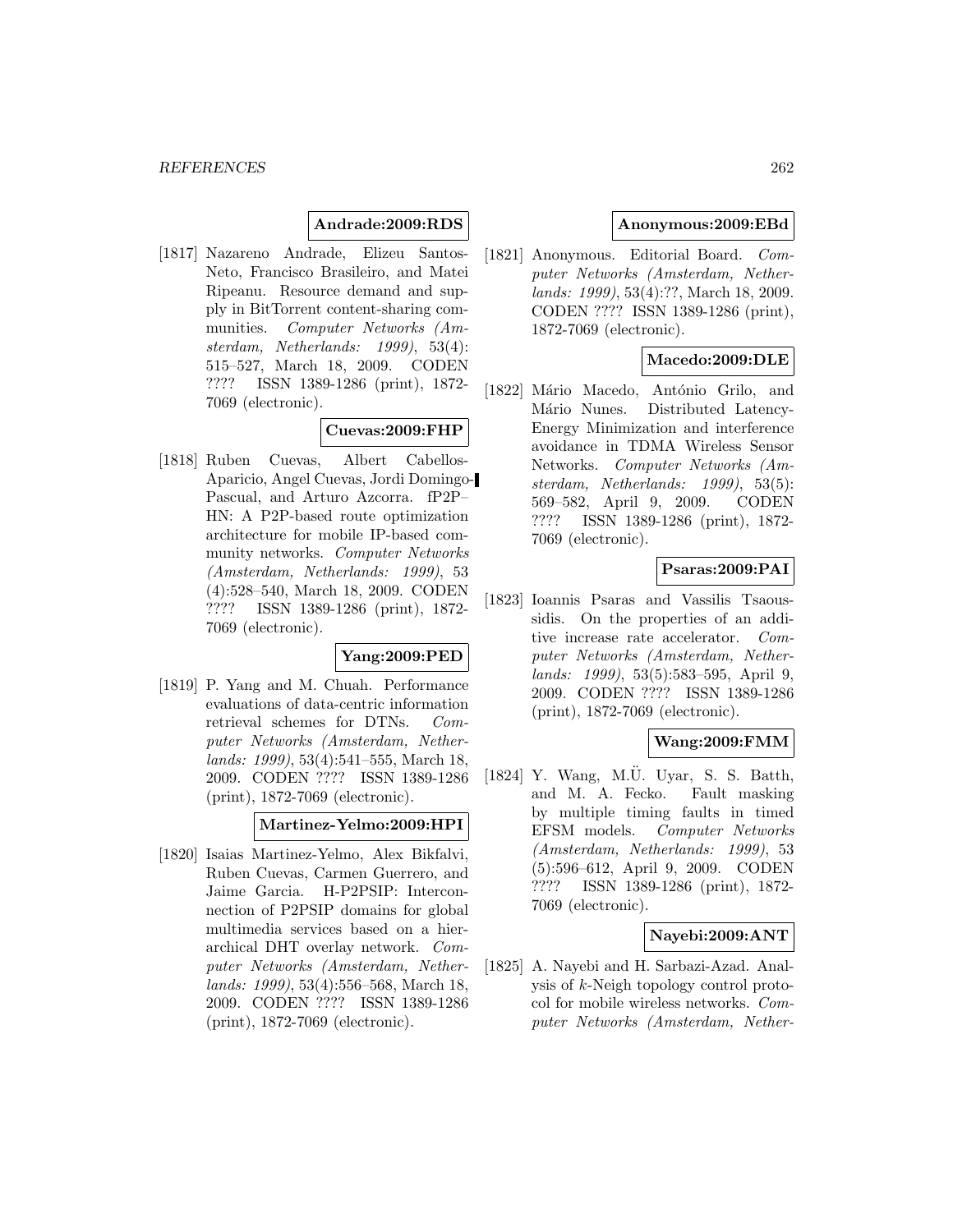lands: 1999), 53(5):613–633, April 9, 2009. CODEN ???? ISSN 1389-1286 (print), 1872-7069 (electronic).

# **Ratnam:2009:DSI**

[1826] Krishanthmohan Ratnam, Mohan Gurusamy, and Luying Zhou. Differentiated survivability with improved fairness in IP/MPLS-over-WDM optical networks. Computer Networks (Amsterdam, Netherlands: 1999), 53 (5):634–649, April 9, 2009. CODEN ???? ISSN 1389-1286 (print), 1872- 7069 (electronic).

## **Chrysostomou:2009:FEM**

[1827] C. Chrysostomou, A. Pitsillides, and Y. A. Sekercioglu. Fuzzy explicit marking: A unified congestion controller for Best-Effort and Diff-Serv networks. Computer Networks (Amsterdam, Netherlands: 1999), 53(5): 650–667, April 9, 2009. CODEN ???? ISSN 1389-1286 (print), 1872- 7069 (electronic).

#### **Gilly:2009:ABM**

[1828] Katja Gilly, Salvador Alcaraz, Carlos Juiz, and Ramon Puigjaner. Analysis of burstiness monitoring and detection in an adaptive Web system. Computer Networks (Amsterdam, Netherlands: 1999), 53(5):668–679, April 9, 2009. CODEN ???? ISSN 1389-1286 (print), 1872-7069 (electronic).

#### **Hierons:2009:OCP**

[1829] R. M. Hierons and H. Ural. Overcoming controllability problems with fewest channels between testers. Computer Networks (Amsterdam, Netherlands: 1999), 53(5):680–690, April 9,

2009. CODEN ???? ISSN 1389-1286 (print), 1872-7069 (electronic).

### **Sue:2009:URO**

[1830] Chuan-Ching Sue and Jing-Ying Yeh. Utilize 100% redundancy to offer higher-level multiple fault restoration in WDM networks without wavelength conversion. Computer Networks (Amsterdam, Netherlands: 1999), 53(5): 691–705, April 9, 2009. CODEN ???? ISSN 1389-1286 (print), 1872- 7069 (electronic).

### **Blefari-Melazzi:2009:ESD**

[1831] N. Blefari-Melazzi, J. N. Daigle, and M. Femminella. Efficient and stateless deployment of VoIP services. Computer Networks (Amsterdam, Netherlands: 1999), 53(5):706–726, April 9, 2009. CODEN ???? ISSN 1389-1286 (print), 1872-7069 (electronic).

#### **Bartolini:2009:STS**

[1832] Novella Bartolini, Giancarlo Bongiovanni, and Simone Silvestri. Self-\* through self-learning: Overload control for distributed web systems. Computer Networks (Amsterdam, Netherlands: 1999), 53(5):727–743, April 9, 2009. CODEN ???? ISSN 1389-1286 (print), 1872-7069 (electronic).

## **Rahbar:2009:DBB**

[1833] Akbar Ghaffar Pour Rahbar and Oliver W. W. Yang. Distribution-based bandwidth access scheme in slotted all-optical packet-switched networks. Computer Networks (Amsterdam, Netherlands: 1999), 53(5): 744–758, April 9, 2009. CODEN ???? ISSN 1389-1286 (print), 1872- 7069 (electronic).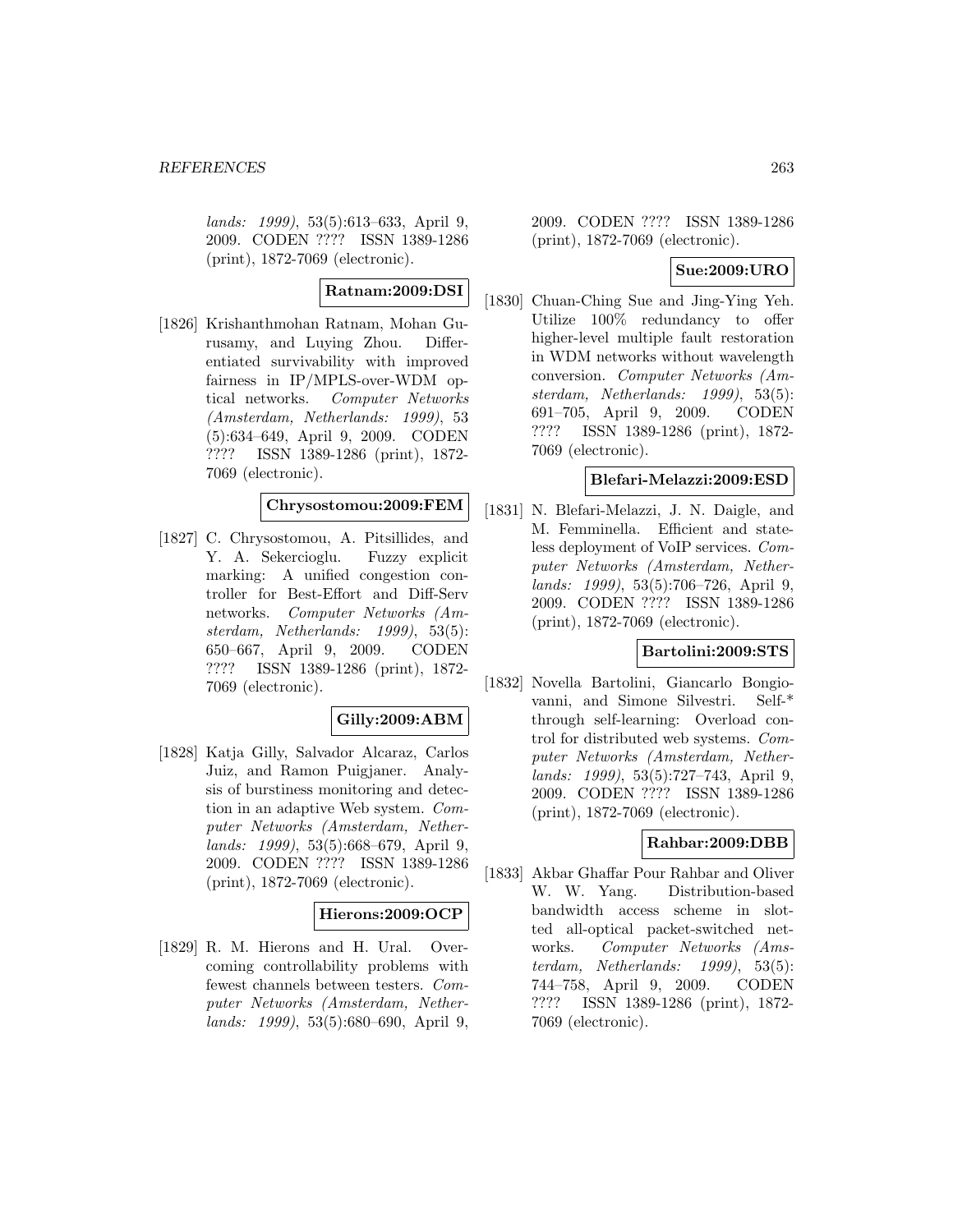#### **Anonymous:2009:EBe**

[1834] Anonymous. Editorial Board. Computer Networks (Amsterdam, Netherlands: 1999), 53(5):??, April 9, 2009. CODEN ???? ISSN 1389-1286 (print), 1872-7069 (electronic).

#### **Mellia:2009:TCA**

[1835] Marco Mellia, Antonio Pescapè, and Luca Salgarelli. Traffic classification and its applications to modern networks. Computer Networks (Amsterdam, Netherlands: 1999), 53(6): 759–760, April 23, 2009. CODEN ???? ISSN 1389-1286 (print), 1872- 7069 (electronic).

# **Palmieri:2009:NRB**

[1836] Francesco Palmieri and Ugo Fiore. A nonlinear, recurrence-based approach to traffic classification. Computer Networks (Amsterdam, Netherlands: 1999), 53(6):761–773, April 23, 2009. CODEN ???? ISSN 1389-1286 (print), 1872-7069 (electronic).

#### **Apiletti:2009:CNT**

[1837] Daniele Apiletti, Elena Baralis, Tania Cerquitelli, and Vincenzo D'Elia. Characterizing network traffic by means of the NetMine framework. Computer Networks (Amsterdam, Netherlands: 1999), 53(6):774–789, April 23, 2009. CODEN ???? ISSN 1389-1286 (print), 1872-7069 (electronic).

## **Li:2009:EAI**

[1838] Wei Li, Marco Canini, Andrew W. Moore, and Raffaele Bolla. Efficient application identification and the temporal and spatial stability of classification schema. Computer Networks

(Amsterdam, Netherlands: 1999), 53 (6):790–809, April 23, 2009. CODEN ???? ISSN 1389-1286 (print), 1872- 7069 (electronic).

## **Sass:2009:ASH**

[1839] Detlef Saß, Simon Hauger, and Martin Köhn. Architecture and scalability of a high-speed traffic measurement platform with a highly flexible packet classification. Computer Networks (Amsterdam, Netherlands: 1999), 53(6): 810–820, April 23, 2009. CODEN ???? ISSN 1389-1286 (print), 1872- 7069 (electronic).

### **Wang:2009:SPC**

[1840] Pi-Chung Wang. Scalable packet classification with controlled crossproducting. Computer Networks (Amsterdam, Netherlands: 1999), 53(6): 821–834, April 23, 2009. CODEN ???? ISSN 1389-1286 (print), 1872- 7069 (electronic).

#### **Marsono:2009:TSC**

[1841] Muhammad N. Marsono, M. Watheq El-Kharashi, and Fayez Gebali. Targeting spam control on middleboxes: Spam detection based on layer-3 email content classification. Computer Networks (Amsterdam, Netherlands: 1999), 53(6):835–848, April 23, 2009. CODEN ???? ISSN 1389-1286 (print), 1872-7069 (electronic).

## **Hu:2009:PIP**

[1842] Yan Hu, Dah-Ming Chiu, and John C. S. Lui. Profiling and identification of P2P traffic. Computer Networks (Amsterdam, Netherlands: 1999), 53 (6):849–863, April 23, 2009. CODEN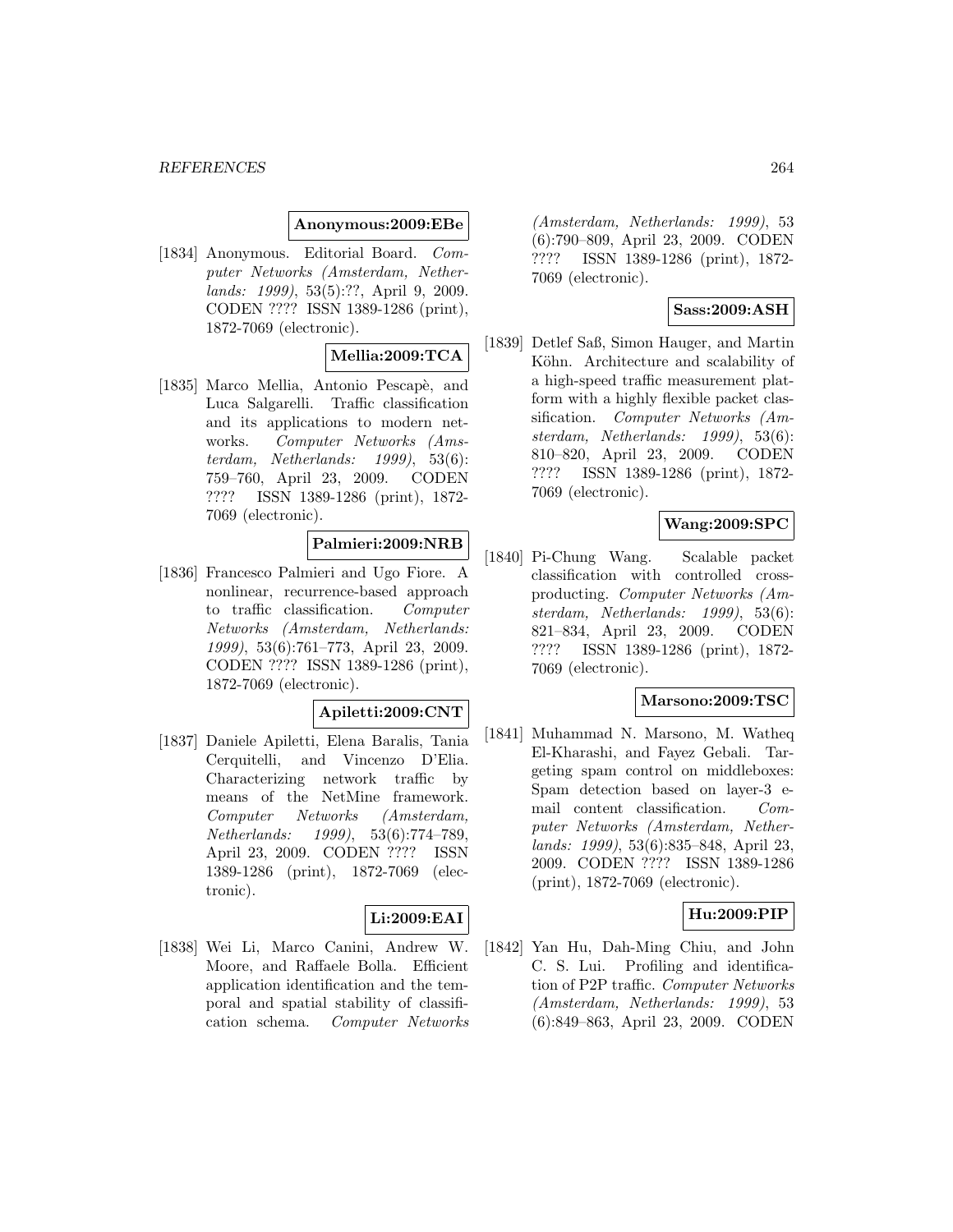???? ISSN 1389-1286 (print), 1872- 7069 (electronic).

**Perdisci:2009:MMC**

[1843] Roberto Perdisci, Davide Ariu, Prahlad Fogla, Giorgio Giacinto, and Wenke Lee. McPAD: A multiple classifier system for accurate payloadbased anomaly detection. Computer Networks (Amsterdam, Netherlands: 1999), 53(6):864–881, April 23, 2009. CODEN ???? ISSN 1389-1286 (print), 1872-7069 (electronic).

#### **Anonymous:2009:EBf**

[1844] Anonymous. Editorial Board. Computer Networks (Amsterdam, Netherlands: 1999), 53(6):??, April 23, 2009. CODEN ???? ISSN 1389-1286 (print), 1872-7069 (electronic).

# **Wang:2009:CAU**

[1845] Xin Wang, J. J. Garcia-Luna-Aceves, and Hamid R. Sadjadpour. Channel access using opportunistic reservations and virtual MIMO. Computer Networks (Amsterdam, Netherlands: 1999), 53(7):883–895, May 13, 2009. CODEN ???? ISSN 1389-1286 (print), 1872-7069 (electronic).

## **Park:2009:FAR**

[1846] Kyung-Joon Park, Hyuk Lim, Jennifer C. Hou, and Chong-Ho Choi. Feedback-assisted robust estimation of available bandwidth. Computer Networks (Amsterdam, Netherlands: 1999), 53(7):896–912, May 13, 2009. CODEN ???? ISSN 1389-1286 (print), 1872-7069 (electronic).

### **Youssef:2009:GBC**

[1847] Mina Youssef and Caterina Scoglio. On graph-based characteristics of optimal overlay topologies. Computer Networks (Amsterdam, Netherlands: 1999), 53 (7):913–925, May 13, 2009. CODEN ???? ISSN 1389-1286 (print), 1872- 7069 (electronic).

## **Azodolmolky:2009:SPL**

[1848] Siamak Azodolmolky, Mirosław Klinkowski, Eva Marin, Davide Careglio, Josep Sol´e Pareta, and Ioannis Tomkos. A survey on physical layer impairments aware routing and wavelength assignment algorithms in optical networks. Computer Networks (Amsterdam, Netherlands: 1999), 53(7):926–944, May 13, 2009. CODEN ???? ISSN 1389-1286 (print), 1872-7069 (electronic).

#### **Al-Karaki:2009:DAR**

[1849] Jamal N. Al-Karaki, Raza Ul-Mustafa, and Ahmed E. Kamal. Data aggregation and routing in Wireless Sensor Networks: Optimal and heuristic algorithms. Computer Networks (Amsterdam, Netherlands: 1999), 53 (7):945–960, May 13, 2009. CODEN ???? ISSN 1389-1286 (print), 1872- 7069 (electronic).

#### **Karapistoli:2009:MPL**

[1850] Eirini Karapistoli, Ioannis Gragopoulos, Ioannis Tsetsinas, and Fotini-Niovi Pavlidou. A MAC protocol for lowrate UWB wireless sensor networks using directional antennas. Computer Networks (Amsterdam, Netherlands: 1999), 53(7):961–972, May 13, 2009. CODEN ???? ISSN 1389-1286 (print), 1872-7069 (electronic).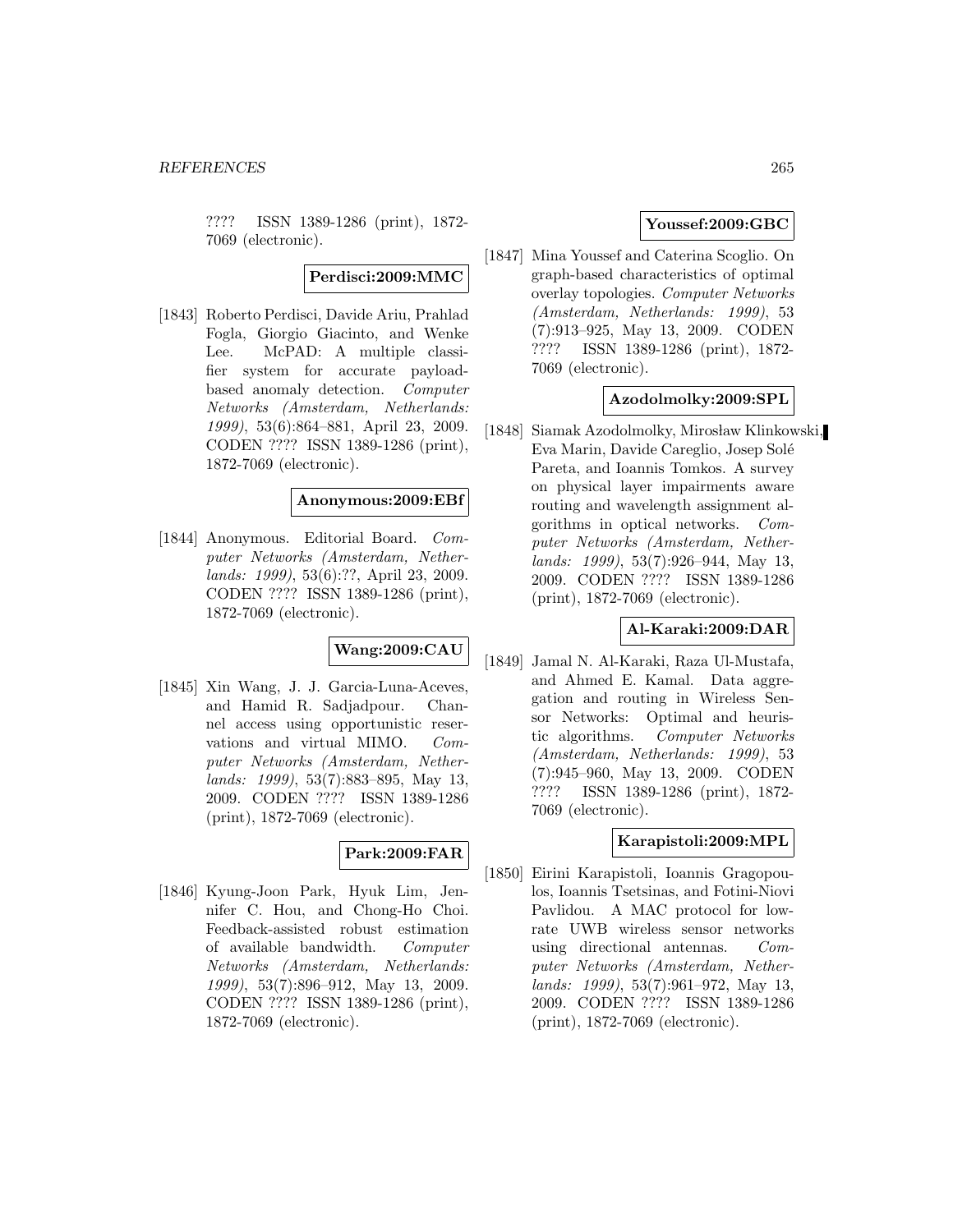#### **Martinez-Bauset:2009:MCM**

[1851] Jorge Martinez-Bauset, David Garcia-Roger, M. Jose Domenech-Benlloch, and Vicent Pla. Maximizing the capacity of mobile cellular networks with heterogeneous traffic. Computer Networks (Amsterdam, Netherlands: 1999), 53 (7):973–988, May 13, 2009. CODEN ???? ISSN 1389-1286 (print), 1872- 7069 (electronic).

#### **Islam:2009:MRA**

[1852] Salekul Islam and J. William Atwood. Multicast receiver access control by IGMP-AC. Computer Networks (Amsterdam, Netherlands: 1999), 53(7): 989–1013, May 13, 2009. CODEN ???? ISSN 1389-1286 (print), 1872- 7069 (electronic).

#### **Harada:2009:PCP**

[1853] Junko Harada, Shigeo Shioda, and Hiroshi Saito. Path coverage properties of randomly deployed sensors with finite data-transmission ranges. Computer Networks (Amsterdam, Netherlands: 1999), 53(7):1014–1026, May 13, 2009. CODEN ???? ISSN 1389-1286 (print), 1872-7069 (electronic).

## **Zhang:2009:TEE**

[1854] Yueping Zhang, Saurabh Jain, and Dmitri Loguinov. Towards experimental evaluation of explicit congestion control. Computer Networks (Amsterdam, Netherlands: 1999), 53(7): 1027–1039, May 13, 2009. CODEN ???? ISSN 1389-1286 (print), 1872- 7069 (electronic).

#### **Bianco:2009:MSM**

[1855] Andrea Bianco and Alessandra Scicchitano. Multicast support in multi-chip centralized schedulers in Input Queued switches. Computer Networks (Amsterdam, Netherlands: 1999), 53(7): 1040–1049, May 13, 2009. CODEN ???? ISSN 1389-1286 (print), 1872- 7069 (electronic).

### **Caro:2009:ELS**

[1856] Luis F. Caro, Dimitri Papadimitriou, and Jose L. Marzo. Enhancing label space usage for Ethernet VLANlabel switching. Computer Networks (Amsterdam, Netherlands: 1999), 53 (7):1050–1061, May 13, 2009. CODEN ???? ISSN 1389-1286 (print), 1872- 7069 (electronic).

### **Kovacs:2009:CLO**

[1857] Akos Kovács and István Gódor. Crosslayer optimized wireless multicast for layered media. Computer Networks (Amsterdam, Netherlands: 1999), 53 (7):1062–1072, May 13, 2009. CODEN ???? ISSN 1389-1286 (print), 1872- 7069 (electronic).

#### **Sbai:2009:EED**

[1858] Mohamed Karim Sbai and Chadi Barakat. Experiences on enhancing data collection in large networks. Computer Networks (Amsterdam, Netherlands: 1999), 53(7):1073–1086, May 13, 2009. CODEN ???? ISSN 1389-1286 (print), 1872-7069 (electronic).

## **Huang:2009:QAV**

[1859] Chenn-Jung Huang, Kai-Wen Hu, You-Jia Chen, Chun-Hua Chen, and Yun-Cheng Luo. A QoS-aware VoD resource sharing scheme for heterogeneous networks. Computer Networks (Amsterdam, Netherlands: 1999), 53 (7):1087–1098, May 13, 2009. CODEN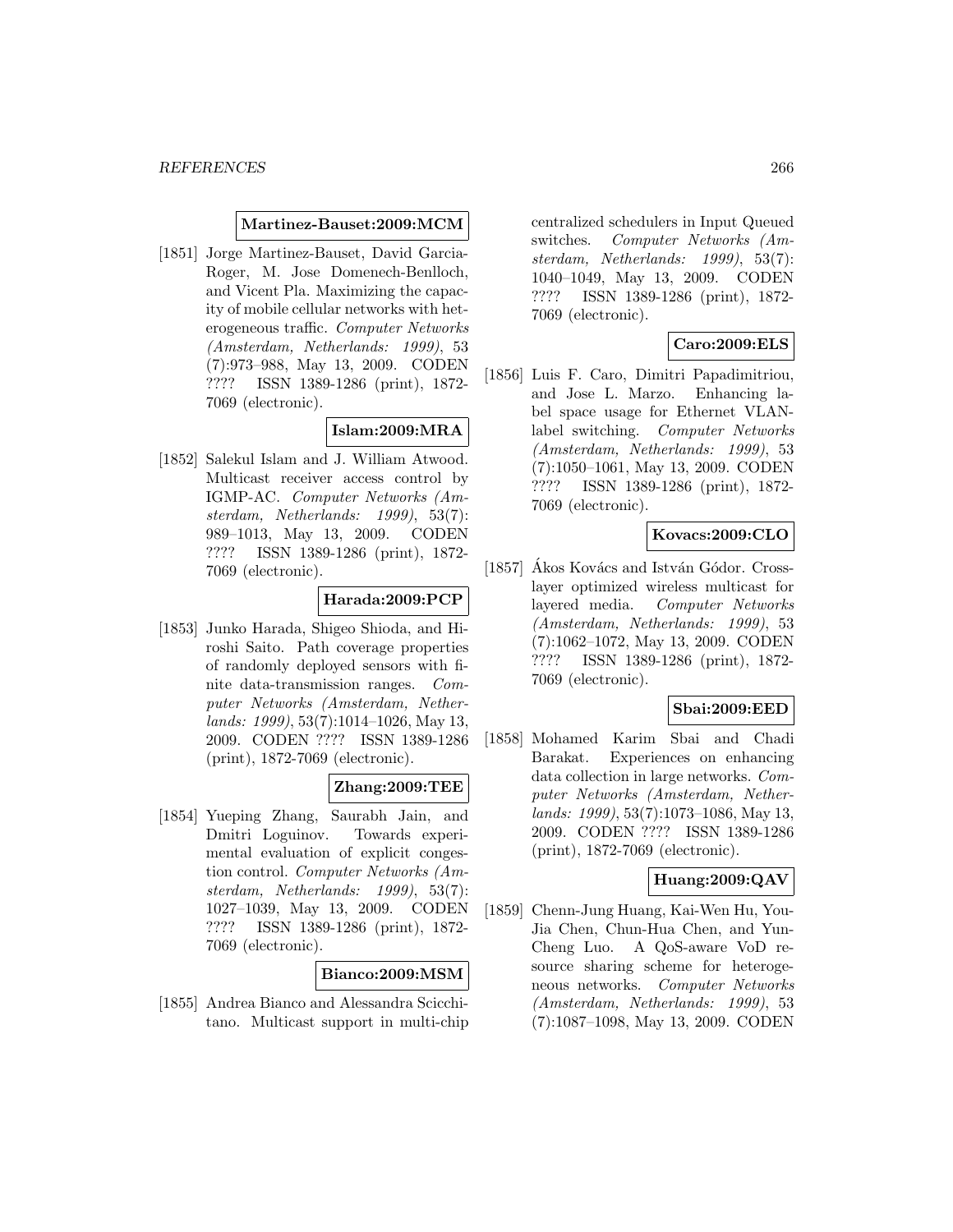???? ISSN 1389-1286 (print), 1872- 7069 (electronic).

**Addie:2009:PAP**

[1860] Ronald G. Addie, Timothy D. Neame, and Moshe Zukerman. Performance analysis of a Poisson–Pareto queue over the full range of system parameters. Computer Networks (Amsterdam, Netherlands: 1999), 53(7): 1099–1113, May 13, 2009. CODEN ???? ISSN 1389-1286 (print), 1872- 7069 (electronic).

# **Wang:2009:LDB**

[1861] Bang Wang, Cheng Fu, and Hock Beng Lim. Layered diffusion-based coverage control in Wireless Sensor Networks. Computer Networks (Amsterdam, Netherlands: 1999), 53(7): 1114–1124, May 13, 2009. CODEN ???? ISSN 1389-1286 (print), 1872- 7069 (electronic).

#### **Mohorko:2009:MMI**

[1862] Jože Mohorko and Matjaž Fras. Mathematical model of IRIS replication mechanism for the simulation of tactical networks. Computer Networks (Amsterdam, Netherlands: 1999), 53 (7):1125–1136, May 13, 2009. CODEN ???? ISSN 1389-1286 (print), 1872- 7069 (electronic).

#### **Markovich:2009:CSB**

[1863] Natalia M. Markovich, Astrid Undheim, and Peder J. Emstad. Classification of slice-based VBR video traffic and estimation of link loss by exceedance. Computer Networks (Amsterdam, Netherlands: 1999), 53(7): 1137–1153, May 13, 2009. CODEN

???? ISSN 1389-1286 (print), 1872- 7069 (electronic).

#### **Anonymous:2009:EBg**

[1864] Anonymous. Editorial Board. Computer Networks (Amsterdam, Netherlands: 1999), 53(7):??, May 13, 2009. CODEN ???? ISSN 1389-1286 (print), 1872-7069 (electronic).

### **Anonymous:2009:PMC**

[1865] Anonymous. "Performance Modeling of Computer Networks: Special Issue in Memory of Dr. Gunter Bolch" (eulogies and editorials). Computer Networks (Amsterdam, Netherlands: 1999), 53 (8):1155–1157, June 11, 2009. CODEN ???? ISSN 1389-1286 (print), 1872- 7069 (electronic).

#### **Gelabert:2009:OPS**

[1866] Xavier Gelabert, Ian F. Akyildiz, Oriol Sallent, and Ramon Agustí. Operating point selection for primary and secondary users in cognitive radio networks. Computer Networks (Amsterdam, Netherlands: 1999), 53(8): 1158–1170, June 11, 2009. CODEN ???? ISSN 1389-1286 (print), 1872- 7069 (electronic).

#### **Herpel:2009:SDP**

[1867] Thomas Herpel, Kai-Steffen Hielscher, Ulrich Klehmet, and Reinhard German. Stochastic and deterministic performance evaluation of automotive CAN communication. Computer Networks (Amsterdam, Netherlands: 1999), 53(8):1171–1185, June 11, 2009. CODEN ???? ISSN 1389- 1286 (print), 1872-7069 (electronic).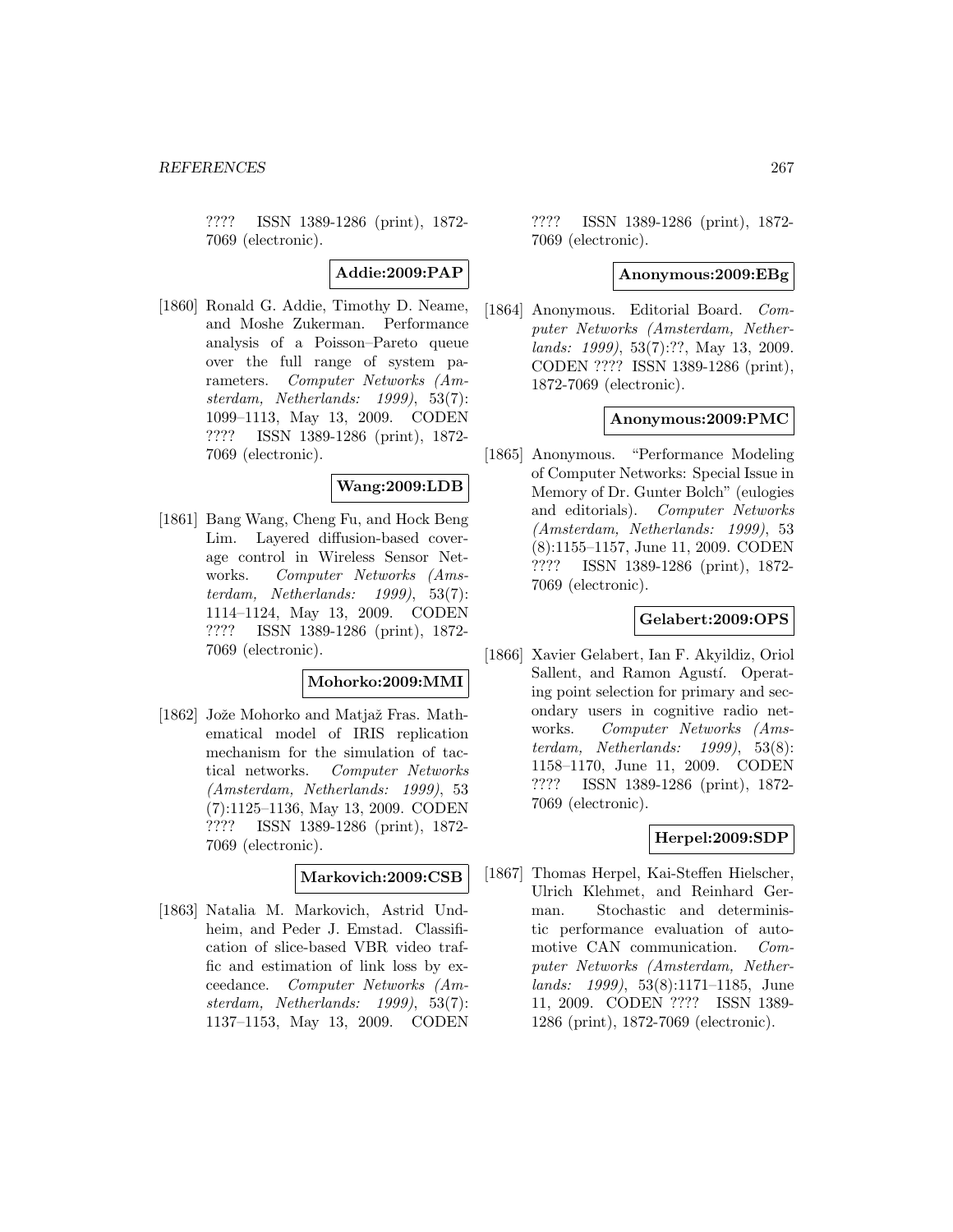#### **Al-Begain:2009:IMG**

[1868] Khalid Al-Begain, Alexander Dudin, Arseniy Kazimirsky, and Suleiman Yerima. Investigation of the  $M_2 / G_2 / 1 /$  $\infty$ , N queue with restricted admission of priority customers and its application to HSDPA mobile systems. Computer Networks (Amsterdam, Netherlands: 1999), 53(8):1186–1201, June 11, 2009. CODEN ???? ISSN 1389- 1286 (print), 1872-7069 (electronic).

### **Heindl:2009:AFP**

[1869] Armin Heindl and Gilles Pokam. An analytic framework for performance modeling of software transactional memory. Computer Networks (Amsterdam, Netherlands: 1999), 53(8): 1202–1214, June 11, 2009. CODEN ???? ISSN 1389-1286 (print), 1872- 7069 (electronic).

## **Heegaard:2009:NSM**

[1870] Poul E. Heegaard and Kishor S. Trivedi. Network survivability modeling. Computer Networks (Amsterdam, Netherlands: 1999), 53(8): 1215–1234, June 11, 2009. CODEN ???? ISSN 1389-1286 (print), 1872- 7069 (electronic).

### **Horvath:2009:TBD**

[1871] András Horváth, Gábor Horváth, and Miklós Telek. A traffic based decomposition of two-class queueing networks with priority service. Computer Networks (Amsterdam, Netherlands: 1999), 53(8):1235–1248, June 11, 2009. CODEN ???? ISSN 1389- 1286 (print), 1872-7069 (electronic).

### **Mylosz:2009:BSS**

[1872] J. Mylosz and H. Daduna. On the behavior of stable subnetworks in non-ergodic networks with unreliable nodes. Computer Networks (Amsterdam, Netherlands: 1999), 53(8): 1249–1263, June 11, 2009. CODEN ???? ISSN 1389-1286 (print), 1872- 7069 (electronic).

## **Wuchner:2009:FSM**

[1873] Patrick Wüchner, János Sztrik, and Hermann de Meer. Finite-source M / M / S retrial queue with search for balking and impatient customers from the orbit. Computer Networks (Amsterdam, Netherlands: 1999), 53(8): 1264–1273, June 11, 2009. CODEN ???? ISSN 1389-1286 (print), 1872- 7069 (electronic).

### **Ludtke:2009:MPC**

[1874] D. Lüdtke and D. Tutsch. The modeling power of CINSim: Performance evaluation of interconnection networks. Computer Networks (Amsterdam, Netherlands: 1999), 53(8): 1274–1288, June 11, 2009. CODEN ???? ISSN 1389-1286 (print), 1872- 7069 (electronic).

### **Bazan:2009:ATA**

[1875] Peter Bazan and Reinhard German. Approximate transient analysis of large stochastic models with WinPEPSY-QNS. Computer Networks (Amsterdam, Netherlands: 1999), 53(8): 1289–1301, June 11, 2009. CODEN ???? ISSN 1389-1286 (print), 1872- 7069 (electronic).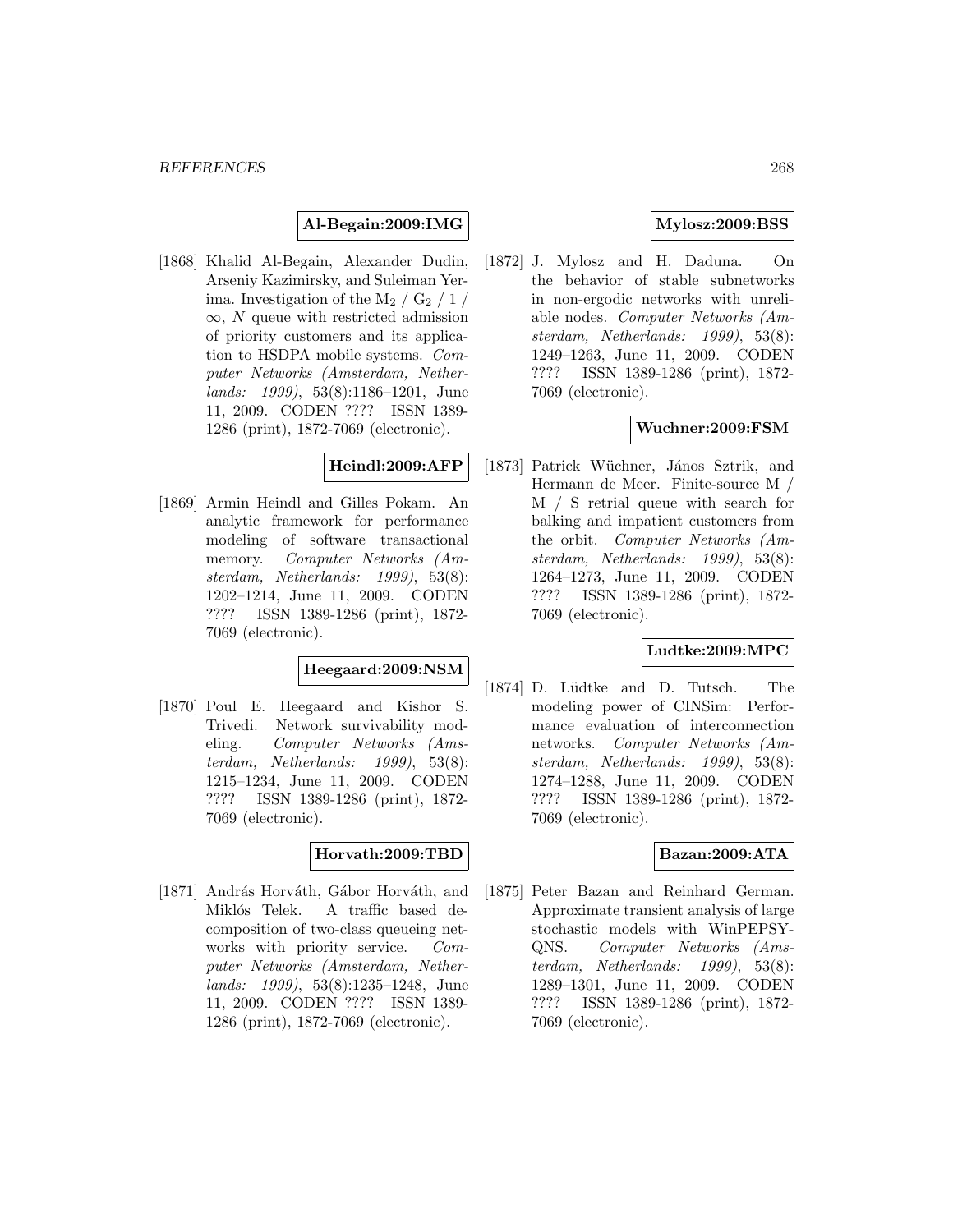#### **Anonymous:2009:EBh**

[1876] Anonymous. Editorial Board. Computer Networks (Amsterdam, Netherlands: 1999), 53(8):??, June 11, 2009. CODEN ???? ISSN 1389-1286 (print), 1872-7069 (electronic).

## **Zhao:2009:FSE**

[1877] Yao Zhao and Yan Chen. FAD and SPA: End-to-end link-level loss rate inference without infrastructure. Computer Networks (Amsterdam, Netherlands: 1999), 53(9):1303–1318, June 25, 2009. CODEN ???? ISSN 1389- 1286 (print), 1872-7069 (electronic).

## **Chen:2009:DBT**

[1878] Mingyu Chen, Jinsong Zhang, Manohar N. Murthi, and Kamal Premaratne. Delay-based TCP congestion avoidance: A network calculus interpretation and performance improvements. Computer Networks (Amsterdam, Netherlands: 1999), 53(9): 1319–1340, June 25, 2009. CODEN ???? ISSN 1389-1286 (print), 1872- 7069 (electronic).

#### **Saidi:2009:USR**

[1879] Mohand Yazid Saidi, Bernard Cousin, and Jean-Louis Le Roux. Using Shared Risk Link Groups to enhance backup path computation. Computer Networks (Amsterdam, Netherlands: 1999), 53 (9):1341–1353, June 25, 2009. CODEN ???? ISSN 1389-1286 (print), 1872- 7069 (electronic).

#### **Fortuna:2009:TDC**

[1880] Carolina Fortuna and Mihael Mohorcic. Trends in the development of communication networks: Cognitive

networks. Computer Networks (Amsterdam, Netherlands: 1999), 53(9): 1354–1376, June 25, 2009. CODEN ???? ISSN 1389-1286 (print), 1872- 7069 (electronic).

#### **Krishna:2009:SMP**

[1881] T. Vamsi Krishna and Amitabha Das. A survey on MAC protocols in OSA networks. Computer Networks (Amsterdam, Netherlands: 1999), 53(9): 1377–1394, June 25, 2009. CODEN ???? ISSN 1389-1286 (print), 1872- 7069 (electronic).

## **Shu:2009:EEP**

[1882] Tao Shu and Marwan Krunz. Energyefficient power/rate control and scheduling in hybrid TDMA/CDMA wireless sensor networks. Computer Networks (Amsterdam, Netherlands: 1999), 53(9):1395–1408, June 25, 2009. CODEN ???? ISSN 1389-1286 (print), 1872-7069 (electronic).

#### **Ozkasap:2009:EBR**

[1883] Oznur Ozkasap, Zulkuf Genc, and Emre Atsan. Epidemic-based reliable and adaptive multicast for mobile ad hoc networks. Computer Networks (Amsterdam, Netherlands: 1999), 53 (9):1409–1430, June 25, 2009. CODEN ???? ISSN 1389-1286 (print), 1872- 7069 (electronic).

#### **Zeinalipour-Yazti:2009:FHR**

[1884] Demetrios Zeinalipour-Yazti, Zografoula Vagena, Vana Kalogeraki, Dimitrios Gunopulos, Vassilis J. Tsotras, Michail Vlachos, Nick Koudas, and Divesh Srivastava. Finding the K highest-ranked answers in a distributed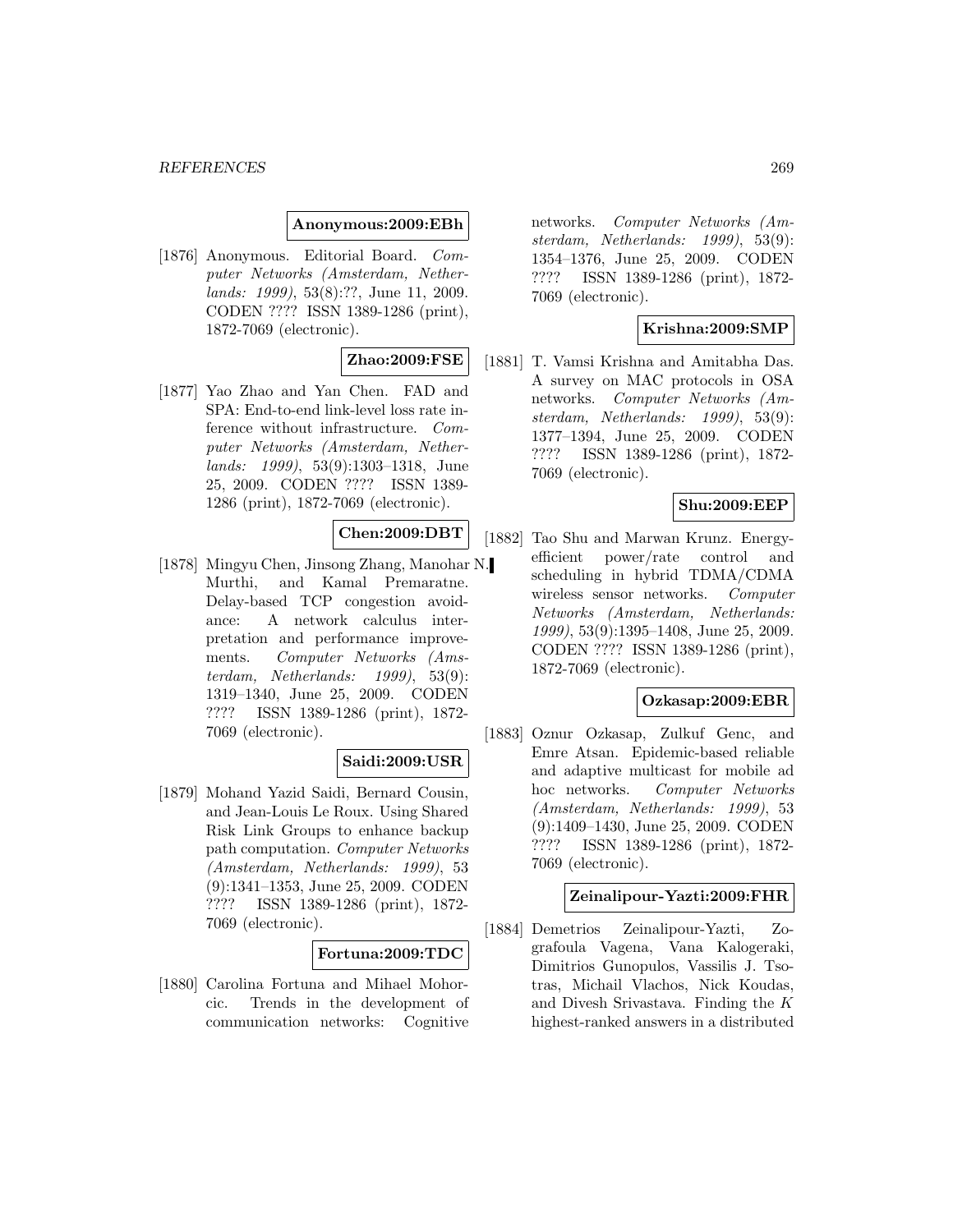network. Computer Networks (Amsterdam, Netherlands: 1999), 53(9): 1431–1449, June 25, 2009. CODEN ???? ISSN 1389-1286 (print), 1872- 7069 (electronic).

#### **Rodrigo:2009:MBP**

[1885] Miguel de Vega Rodrigo, Guy Latouche, and Marie-Ange Remiche. Modeling bufferless packet-switching networks with packet dependencies. Computer Networks (Amsterdam, Netherlands: 1999), 53(9):1450–1466, June 25, 2009. CODEN ???? ISSN 1389-1286 (print), 1872-7069 (electronic).

#### **Saidi:2009:PBH**

[1886] Mohand Yazid Saidi, Bernard Cousin, and Jean-Louis Le Roux. PLRbased heuristic for backup path computation in MPLS networks. Computer Networks (Amsterdam, Netherlands: 1999), 53(9):1467–1479, June 25, 2009. CODEN ???? ISSN 1389- 1286 (print), 1872-7069 (electronic).

#### **Han:2009:ONS**

[1887] Seung Chul Han and Ye Xia. Optimal node-selection algorithm for parallel download in overlay contentdistribution networks. Computer Networks (Amsterdam, Netherlands: 1999), 53(9):1480–1496, June 25, 2009. CODEN ???? ISSN 1389-1286 (print), 1872-7069 (electronic).

#### **Korcak:2009:VTD**

[1888] Ömer Korçak and Fatih Alagöz. Virtual topology dynamics and handover mechanisms in Earth-fixed LEO satellite systems. Computer Networks (Amsterdam, Netherlands: 1999), 53(9): 1497–1511, June 25, 2009. CODEN ???? ISSN 1389-1286 (print), 1872- 7069 (electronic).

## **Wang:2009:PAR**

[1889] Haodong Wang, Bo Sheng, and Qun Li. Privacy-aware routing in sensor networks. Computer Networks (Amsterdam, Netherlands: 1999), 53(9): 1512–1529, June 25, 2009. CODEN ???? ISSN 1389-1286 (print), 1872- 7069 (electronic).

## **Alouneh:2009:NPP**

[1890] Sahel Alouneh, Anjali Agarwal, and Abdeslam En-Nouaary. A novel path protection scheme for MPLS networks using multi-path routing. Computer Networks (Amsterdam, Netherlands: 1999), 53(9):1530–1545, June 25, 2009. CODEN ???? ISSN 1389-1286 (print), 1872-7069 (electronic).

#### **Chen:2009:SSS**

[1891] Yu-Wei Chen and Chao-Yao Hsieh. SingBroad: A scheduling scheme for broadcasting continuous multimedia data over a single channel. Computer Networks (Amsterdam, Netherlands: 1999), 53(9):1546–1554, June 25, 2009. CODEN ???? ISSN 1389- 1286 (print), 1872-7069 (electronic).

## **Pallas:2009:HTH**

[1892] G. D. Pallas, G. I. Papadimitriou, and A. S. Pomportsis. Hybrid TDMA with heuristic traffic shaping: An efficient bandwidth allocation approach for heavy loaded LANs. Computer Networks (Amsterdam, Netherlands: 1999), 53(9):1555–1566, June 25, 2009. CODEN ???? ISSN 1389-1286 (print), 1872-7069 (electronic).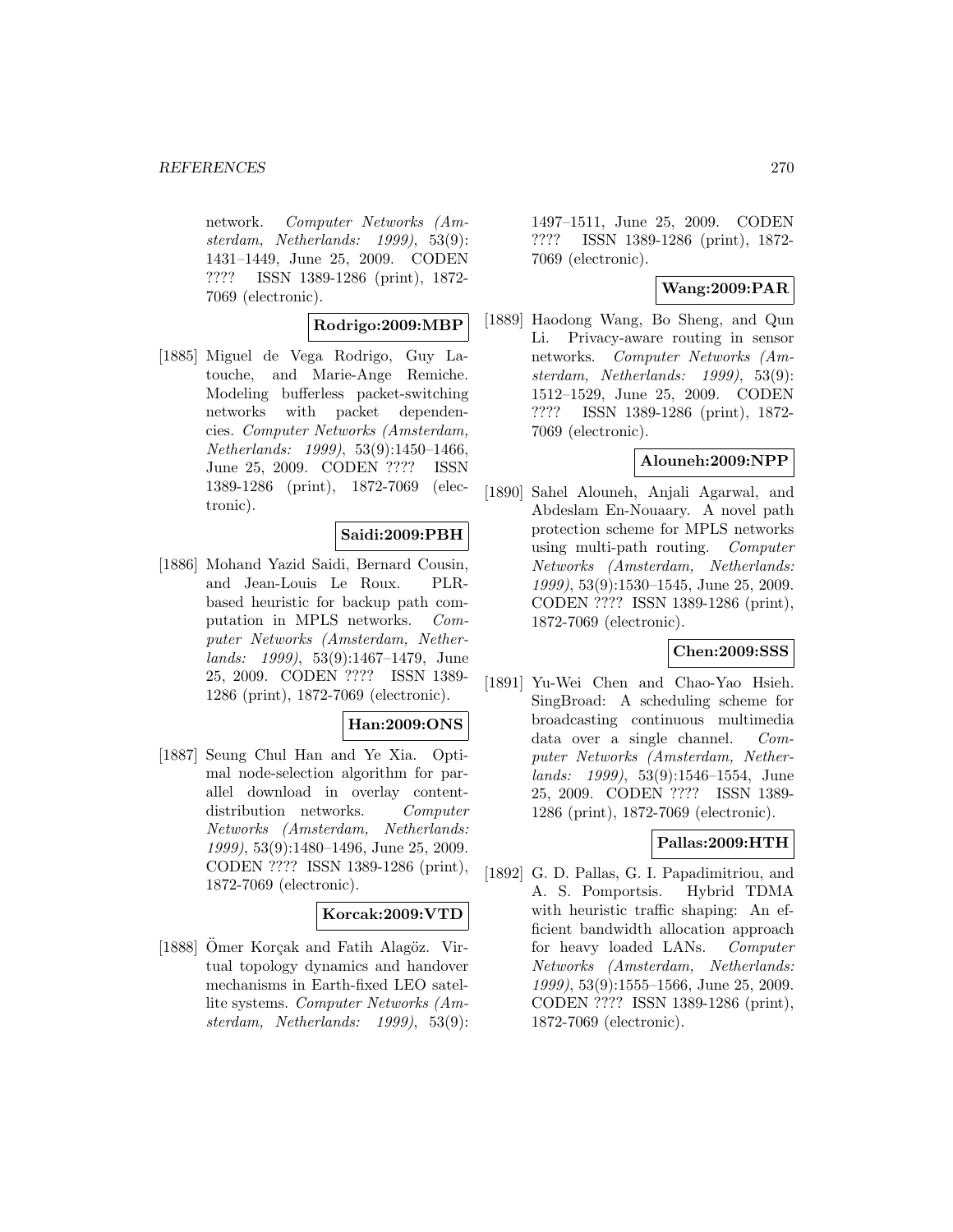#### **Anonymous:2009:EBi**

[1893] Anonymous. Editorial Board. Computer Networks (Amsterdam, Netherlands: 1999), 53(9):??, June 25, 2009. CODEN ???? ISSN 1389-1286 (print), 1872-7069 (electronic).

#### **Dobson:2009:EAS**

[1894] Simon Dobson, John Strassner, and Hermann de Meer. Editorialautonomic and self-organising systems. Computer Networks (Amsterdam, Netherlands: 1999), 53(10): 1567–1569, July 14, 2009. CODEN ???? ISSN 1389-1286 (print), 1872- 7069 (electronic).

### **Sadjadi:2009:TAC**

[1895] S. Masoud Sadjadi and Philip K. McKinley. Transparent autonomization in CORBA. Computer Networks (Amsterdam, Netherlands: 1999), 53 (10):1570–1586, July 14, 2009. CODEN ???? ISSN 1389-1286 (print), 1872- 7069 (electronic).

#### **Latre:2009:AAO**

[1896] Steven Latré, Pieter Simoens, Bart De Vleeschauwer, Wim Van de Meerssche, Filip De Turck, Bart Dhoedt, Piet Demeester, Steven Van den Berghe, and Edith Gilon de Lumley. An autonomic architecture for optimizing QoE in multimedia access networks. Computer Networks (Amsterdam, Netherlands: 1999), 53(10):1587–1602, July 14, 2009. CODEN ???? ISSN 1389- 1286 (print), 1872-7069 (electronic).

#### **Mukherjee:2009:SME**

[1897] Tridib Mukherjee, Georgios Varsamopoulos, and Sandeep K. S. Gupta. Selfmanaging energy-efficient multicast

support in MANETs under end-toend reliability constraints. Computer Networks (Amsterdam, Netherlands: 1999), 53(10):1603–1627, July 14, 2009. CODEN ???? ISSN 1389- 1286 (print), 1872-7069 (electronic).

#### **Dragoni:2009:SPS**

[1898] Nicola Dragoni, Fabio Massacci, and Ayda Saidane. A self-protecting and self-healing framework for negotiating services and trust in autonomic communication systems. Computer Networks (Amsterdam, Netherlands: 1999), 53(10):1628–1648, July 14, 2009. CODEN ???? ISSN 1389- 1286 (print), 1872-7069 (electronic).

#### **Jiang:2009:MDS**

[1899] Shanshan Jiang, Yuan Xue, and Douglas C. Schmidt. Minimum disruption service composition and recovery in mobile ad hoc networks. Computer Networks (Amsterdam, Netherlands: 1999), 53(10):1649–1665, July 14, 2009. CODEN ???? ISSN 1389- 1286 (print), 1872-7069 (electronic).

### **Balasubramaniam:2009:PCB**

[1900] Sasitharan Balasubramaniam, Dmitri Botvich, Brendan Jennings, Steven Davy, William Donnelly, and John Strassner. Policy-constrained bioinspired processes for autonomic route management. Computer Networks (Amsterdam, Netherlands: 1999), 53 (10):1666–1682, July 14, 2009. CODEN ???? ISSN 1389-1286 (print), 1872- 7069 (electronic).

#### **Xu:2009:NTM**

[1901] Hui Xu and J. J. Garcia-Luna-Aceves. Neighborhood tracking for mobile ad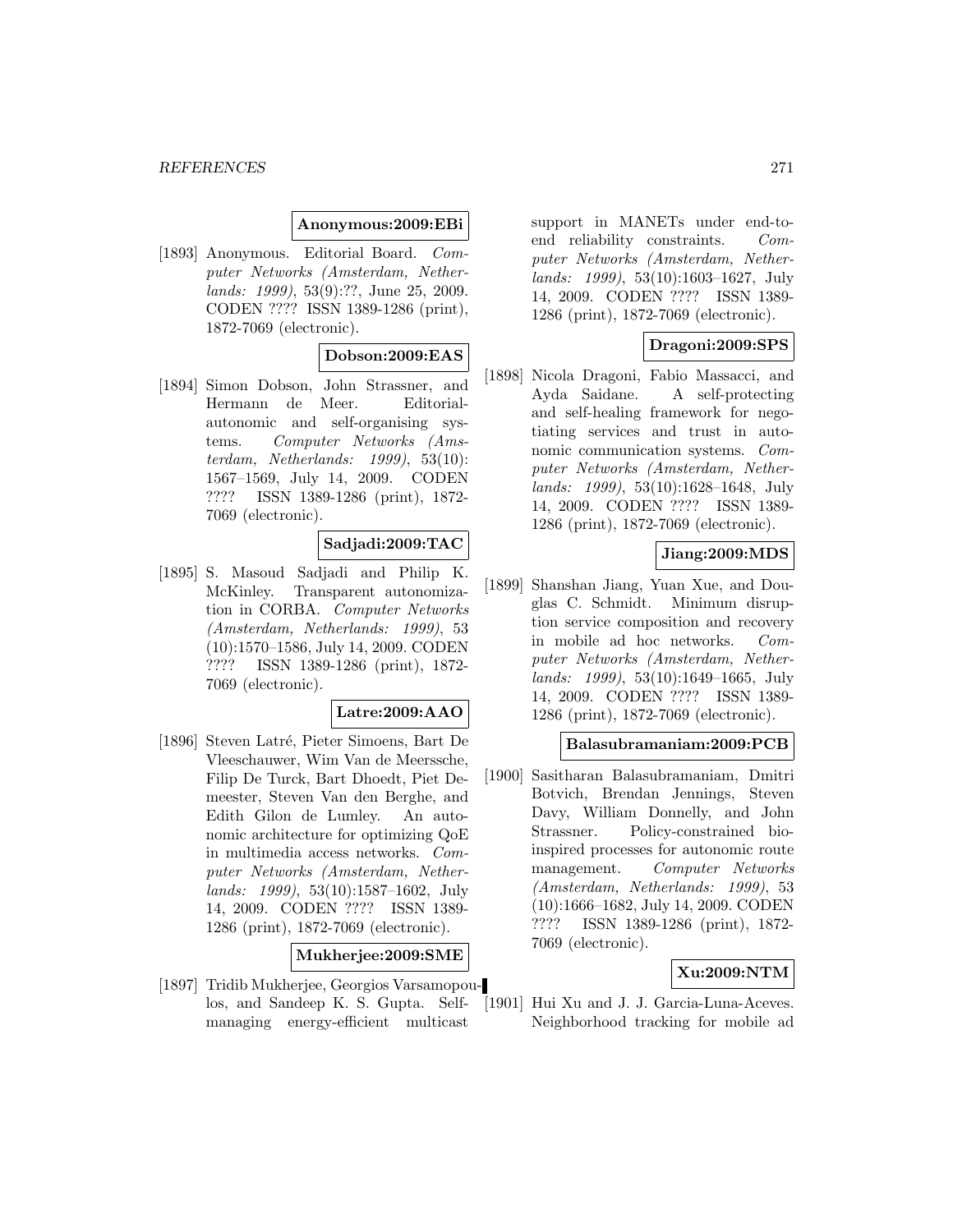hoc networks. Computer Networks (Amsterdam, Netherlands: 1999), 53 (10):1683–1696, July 14, 2009. CODEN ???? ISSN 1389-1286 (print), 1872- 7069 (electronic).

### **Watteyne:2009:CVC**

[1902] Thomas Watteyne, Isabelle Augé-Blum, Mischa Dohler, Stéphane Ubéda, and Dominique Barthel. Centroid virtual coordinates – A novel nearshortest path routing paradigm. Computer Networks (Amsterdam, Netherlands: 1999), 53(10):1697–1711, July 14, 2009. CODEN ???? ISSN 1389- 1286 (print), 1872-7069 (electronic).

### **Poggi:2009:SAU**

[1903] Nicolas Poggi, Toni Moreno, Josep Lluis Berral, Ricard Gavaldà, and Jordi Torres. Self-adaptive utility-based web session management. Computer Networks (Amsterdam, Netherlands: 1999), 53 (10):1712–1721, July 14, 2009. CO-DEN ???? ISSN 1389-1286 (print), 1872-7069 (electronic).

#### **Rodero-Merino:2009:SMT**

[1904] Luis Rodero-Merino, Antonio Fernández [1908] Anta, Luis López, and Vicent Cholvi. Self-managed topologies in P2P networks. Computer Networks (Amsterdam, Netherlands: 1999), 53(10): 1722–1736, July 14, 2009. CODEN ???? ISSN 1389-1286 (print), 1872- 7069 (electronic).

#### **Dressler:2009:RBS**

[1905] Falko Dressler, Isabel Dietrich, Reinhard German, and Bettina Krüger. A rule-based system for programming self-organized sensor and actor networks. Computer Networks (Ams-

terdam, Netherlands: 1999), 53(10): 1737–1750, July 14, 2009. CODEN ???? ISSN 1389-1286 (print), 1872- 7069 (electronic).

### **Altman:2009:ETP**

[1906] Eitan Altman, Rachid El-Azouzi, Yezekael Hayel, and Hamidou Tembine. The evolution of transport protocols: An evolutionary game perspective. Computer Networks (Amsterdam, Netherlands: 1999), 53(10): 1751–1759, July 14, 2009. CODEN ???? ISSN 1389-1286 (print), 1872- 7069 (electronic).

### **Streitberger:2009:SES**

[1907] Werner Streitberger and Torsten Eymann. A simulation of an economic, self-organising resource allocation approach for application layer networks. Computer Networks (Amsterdam, Netherlands: 1999), 53(10): 1760–1770, July 14, 2009. CODEN ???? ISSN 1389-1286 (print), 1872- 7069 (electronic).

#### **Anonymous:2009:EBj**

Anonymous. Editorial Board. Computer Networks (Amsterdam, Netherlands: 1999), 53(10):??, July 14, 2009. CODEN ???? ISSN 1389-1286 (print), 1872-7069 (electronic).

## **Menth:2009:TCR**

[1909] Michael Menth and Matthias Hartmann. Threshold configuration and routing optimization for PCN-based resilient admission control. Computer Networks (Amsterdam, Netherlands: 1999), 53(11):1771–1783, July 28, 2009. CODEN ???? ISSN 1389- 1286 (print), 1872-7069 (electronic).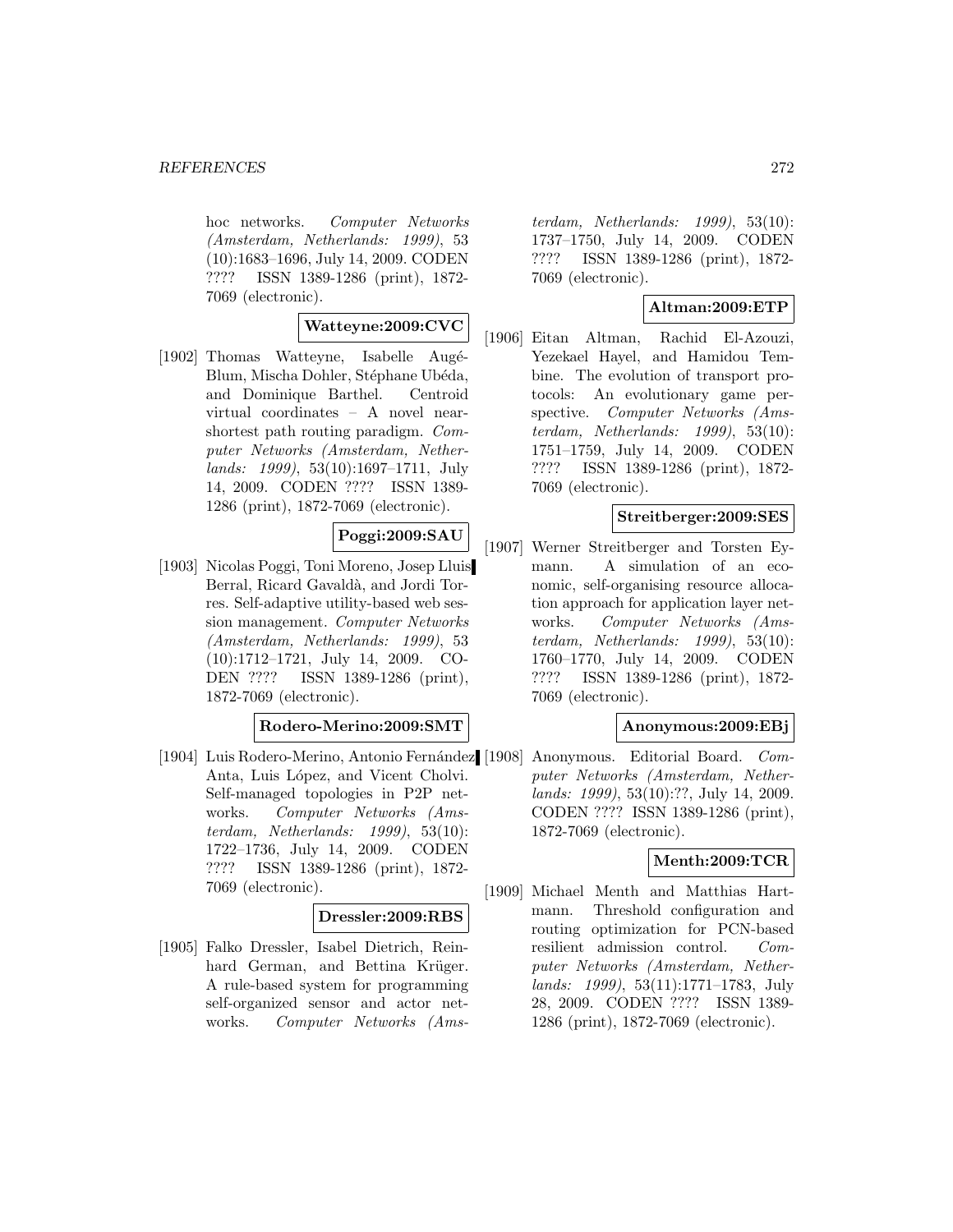## **Xiong:2009:DAS**

[1910] Naixue Xiong, Yi Pan, Xiaohua Jia, Jong Hyuk Park, and Yingshu Li. Design and analysis of a self-tuning feedback controller for the Internet. Computer Networks (Amsterdam, Netherlands: 1999), 53(11):1784–1797, July 28, 2009. CODEN ???? ISSN 1389- 1286 (print), 1872-7069 (electronic).

### **Yaghmaee:2009:PBR**

[1911] Mohammad Hossein Yaghmaee and Donald A. Adjeroh. Priority-based rate control for service differentiation and congestion control in wireless multimedia sensor networks. Computer Networks (Amsterdam, Netherlands: 1999), 53(11):1798–1811, July 28, 2009. CODEN ???? ISSN 1389- 1286 (print), 1872-7069 (electronic).

#### **Zarifzadeh:2009:JRA**

[1912] Sajjad Zarifzadeh, Amir Nayyeri, Nasser Yazdani, Ahmad Khonsari, and Hamid Hajabdolali Bazzaz. Joint range assignment and routing to conserve energy in wireless ad hoc networks. Computer Networks (Amsterdam, Netherlands: 1999), 53(11):1812–1829, July 28, 2009. CODEN ???? ISSN 1389- 1286 (print), 1872-7069 (electronic).

#### **Urdaneta:2009:WWA**

[1913] Guido Urdaneta, Guillaume Pierre, and Maarten van Steen. Wikipedia workload analysis for decentralized hosting. Computer Networks (Amsterdam, Netherlands: 1999), 53(11): 1830–1845, July 28, 2009. CODEN ???? ISSN 1389-1286 (print), 1872- 7069 (electronic). See corrigendum [2001].

## **Chang:2009:PAM**

[1914] Moonjeong Chang, Hyunjeong Lee, and Meejeong Lee. A per-application mobility management platform for application-specific handover decision in overlay networks. Computer Networks (Amsterdam, Netherlands: 1999), 53(11):1846–1858, July 28, 2009. CODEN ???? ISSN 1389- 1286 (print), 1872-7069 (electronic).

## **Pereira:2009:FSD**

[1915] Flávio de Melo Pereira, Nelson L. S. da Fonseca, and Dalton S. Arantes. A fair scheduling discipline for Ethernet passive optical networks. Computer Networks (Amsterdam, Netherlands: 1999), 53(11):1859–1878, July 28, 2009. CODEN ???? ISSN 1389- 1286 (print), 1872-7069 (electronic).

## **Kim:2009:EET**

[1916] Jaesub Kim and Kyu Ho Park. An energy-efficient, transport-controlled MAC protocol for wireless sensor networks. Computer Networks (Amsterdam, Netherlands: 1999), 53(11): 1879–1902, July 28, 2009. CODEN ???? ISSN 1389-1286 (print), 1872- 7069 (electronic).

## **Cho:2009:UCD**

[1917] Soohyun Cho and Riccardo Bettati. Use of competition detection in TCP for simple topology networks. Computer Networks (Amsterdam, Netherlands: 1999), 53(11):1903–1925, July 28, 2009. CODEN ???? ISSN 1389- 1286 (print), 1872-7069 (electronic).

## **Rosenberg:2009:MHR**

[1918] Eric Rosenberg. Minimizing hierarchical routing error. Computer Networks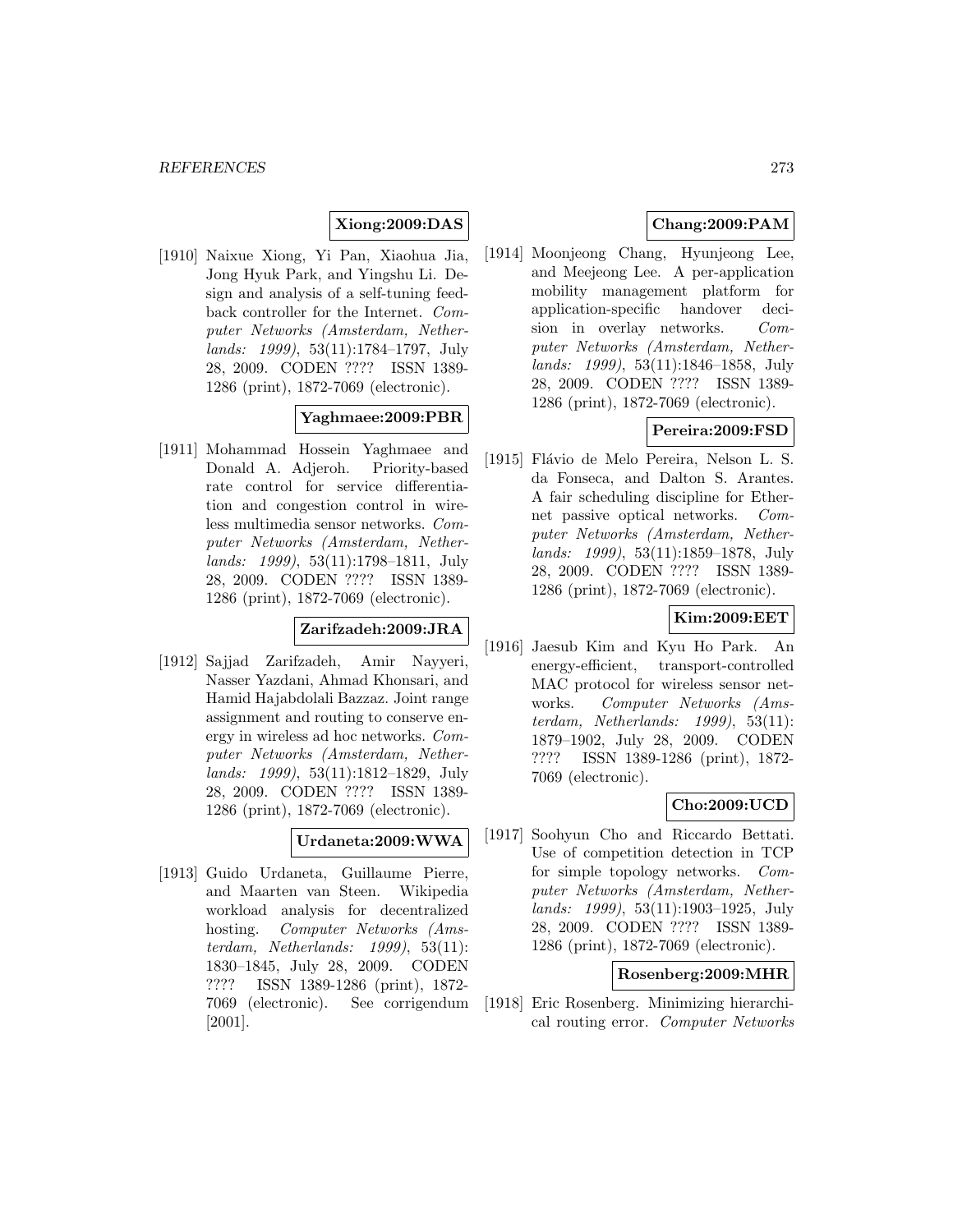(Amsterdam, Netherlands: 1999), 53 (11):1926–1938, July 28, 2009. CODEN ???? ISSN 1389-1286 (print), 1872- 7069 (electronic).

### **Catanuto:2009:AOR**

[1919] Roberto Catanuto, Stavros Toumpis, and Giacomo Morabito. On asymptotically optimal routing in large wireless networks and Geometrical Optics analogy. Computer Networks (Amsterdam, Netherlands: 1999), 53(11): 1939–1955, July 28, 2009. CODEN ???? ISSN 1389-1286 (print), 1872- 7069 (electronic).

## **Gan:2009:NPS**

[1920] Chai-Hien Gan, Phone Lin, and Chung-Min Chen. A novel prebuffering scheme for IPTV service. Computer Networks (Amsterdam, Netherlands: 1999), 53(11):1956–1966, July 28, 2009. CODEN ???? ISSN 1389- 1286 (print), 1872-7069 (electronic).

#### **Anonymous:2009:EBk**

[1921] Anonymous. Editorial Board. Computer Networks (Amsterdam, Netherlands: 1999), 53(11):??, July 28, 2009. CODEN ???? ISSN 1389-1286 (print), 1872-7069 (electronic).

# **Wong:2009:QQB**

[1922] May Wong and Demet Aksoy. QUAD: Quadrant-based relative location estimates for representative topologies in wireless sensor networks. Computer Networks (Amsterdam, Netherlands: 1999), 53(12):1967–1979, August 13, 2009. CODEN ???? ISSN 1389-1286 (print), 1872-7069 (electronic).

### **Nakamura:2009:RRA**

[1923] Eduardo F. Nakamura, Heitor S. Ramos, Leandro A. Villas, Horacio A. B. F. de Oliveira, Andre L. L. de Aquino, and Antonio A. F. Loureiro. A reactive role assignment for data routing in event-based wireless sensor networks. Computer Networks (Amsterdam, Netherlands: 1999), 53(12): 1980–1996, August 13, 2009. CODEN ???? ISSN 1389-1286 (print), 1872- 7069 (electronic).

### **Yun:2009:BCM**

[1924] Jeongkyun Yun, Jin-Ghoo Choi, and Saewoong Bahk. A backwardcompatible multiple-round collision avoidance scheme for contention based medium access control. Computer Networks (Amsterdam, Netherlands: 1999), 53(12):1997–2010, August 13, 2009. CODEN ???? ISSN 1389-1286 (print), 1872-7069 (electronic).

## **Jiang:2009:FCG**

[1925] Yuming Jiang, Qinghe Yin, Yong Liu, and Shengming Jiang. Fundamental calculus on generalized stochastically bounded bursty traffic for communication networks. Computer Networks (Amsterdam, Netherlands: 1999), 53 (12):2011–2021, August 13, 2009. CO-DEN ???? ISSN 1389-1286 (print), 1872-7069 (electronic).

## **Ozdemir:2009:SDA**

[1926] Suat Ozdemir and Yang Xiao. Secure data aggregation in wireless sensor networks: A comprehensive overview. Computer Networks (Amsterdam, Netherlands: 1999), 53(12): 2022–2037, August 13, 2009. CODEN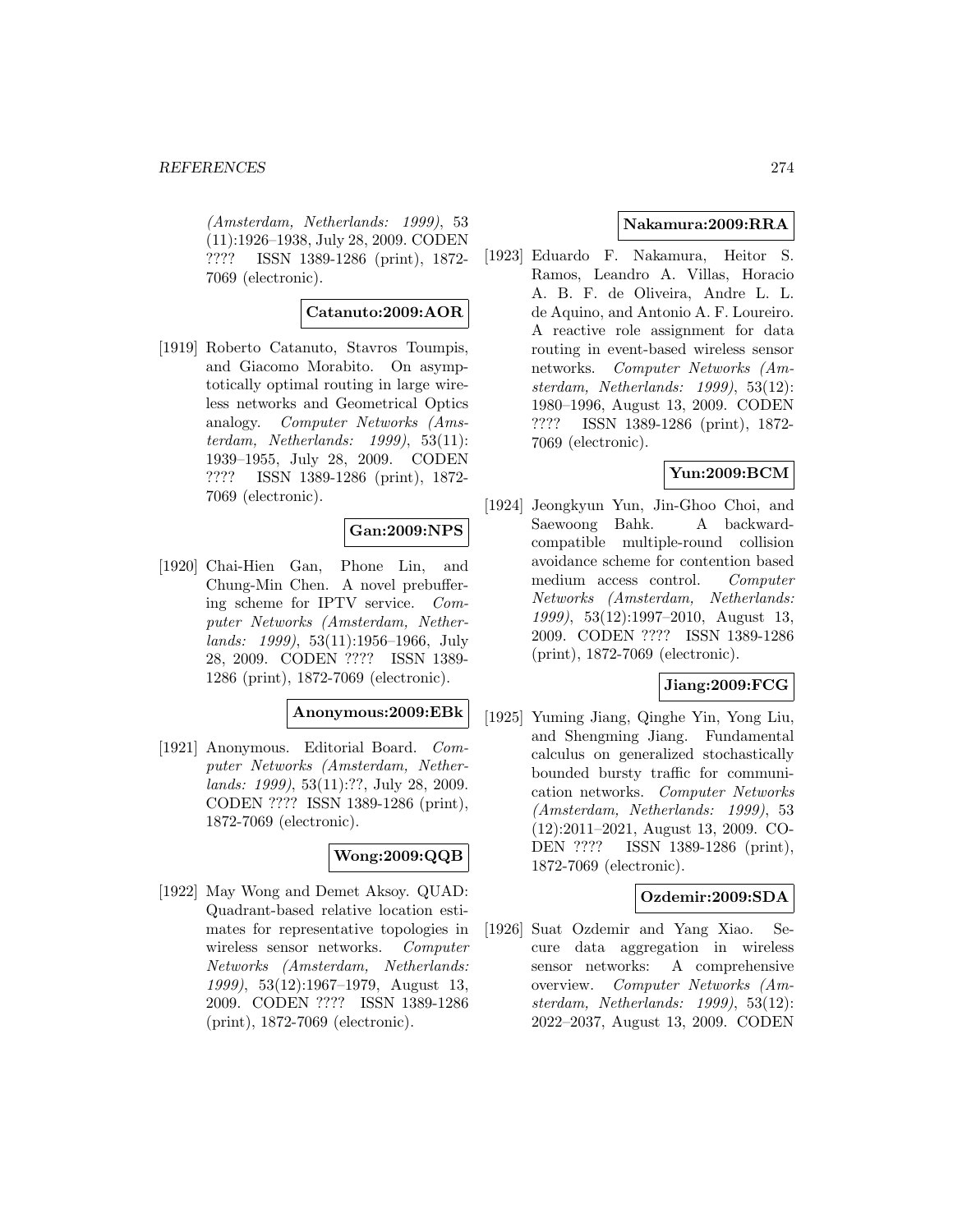???? ISSN 1389-1286 (print), 1872- 7069 (electronic).

**Garcia:2009:PAI**

[1927] Roberto García, Xabiel G. Pañeda, David Melendi, and Victor Garcia. Probabilistic analysis and interdependence discovery in the user interactions of a video news on demand service. Computer Networks (Amsterdam, Netherlands: 1999), 53(12):2038– 2049, August 13, 2009. CODEN ???? ISSN 1389-1286 (print), 1872- 7069 (electronic).

## **Karapantazis:2009:VCS**

[1928] Stylianos Karapantazis and Fotini-Niovi Pavlidou. VoIP: A comprehensive survey on a promising technology. Computer Networks (Amsterdam, Netherlands: 1999), 53(12): 2050–2090, August 13, 2009. CODEN ???? ISSN 1389-1286 (print), 1872- 7069 (electronic).

## **Belbekkouche:2009:NRL**

[1929] Abdeltouab Belbekkouche, Abdelhakim Hafid, and Michel Gendreau. Novel reinforcement learning-based approaches to reduce loss probability in buffer-less OBS networks. Computer Networks (Amsterdam, Netherlands: 1999), 53(12):2091–2105, August 13, 2009. CODEN ???? ISSN 1389-1286 (print), 1872-7069 (electronic).

#### **Demirkol:2009:EDO**

[1930] Ilker Demirkol and Cem Ersoy. Energy and delay optimized contention for wireless sensor networks. Computer Networks (Amsterdam, Netherlands: 1999), 53(12):2106–2119, August 13,

2009. CODEN ???? ISSN 1389-1286 (print), 1872-7069 (electronic).

## **Xu:2009:ASP**

[1931] Yuedong Xu, John C. S. Lui, and Dah-Ming Chiu. Analysis and scheduling of practical network coding in OFDMA relay networks. Computer Networks (Amsterdam, Netherlands: 1999), 53 (12):2120–2139, August 13, 2009. CO-DEN ???? ISSN 1389-1286 (print), 1872-7069 (electronic).

### **He:2009:RLS**

[1932] Yuan He, Hao Ren, Yunhao Liu, and Baijian Yang. On the reliability of large-scale distributed systems – A topological view. Computer Networks (Amsterdam, Netherlands: 1999), 53 (12):2140–2152, August 13, 2009. CO-DEN ???? ISSN 1389-1286 (print), 1872-7069 (electronic).

## **Berzin:2009:MLB**

[1933] Oleg Berzin. Mobility label based network: Hierarchical mobility management and packet forwarding architecture. Computer Networks (Amsterdam, Netherlands: 1999), 53(12): 2153–2181, August 13, 2009. CODEN ???? ISSN 1389-1286 (print), 1872- 7069 (electronic).

#### **Yang:2009:HSS**

[1934] Chao-Chin Yang. High speed and secure optical CDMA-based passive optical networks. Computer Networks (Amsterdam, Netherlands: 1999), 53 (12):2182–2191, August 13, 2009. CO-DEN ???? ISSN 1389-1286 (print), 1872-7069 (electronic).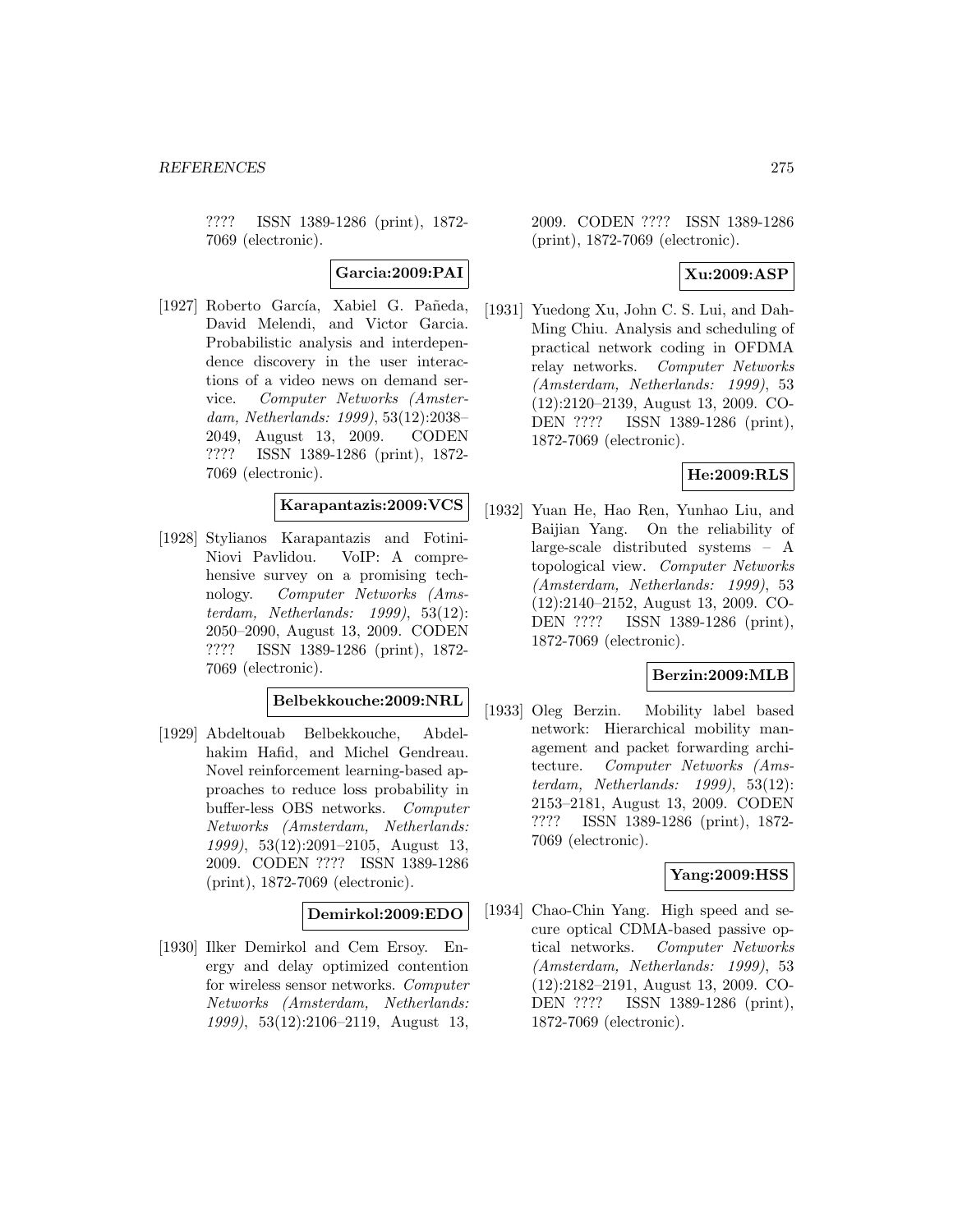#### **Martignon:2009:DIM**

[1935] Fabio Martignon, Stefano Paris, and Antonio Capone. Design and implementation of MobiSEC: A complete security architecture for wireless mesh networks. Computer Networks (Amsterdam, Netherlands: 1999), 53(12): 2192–2207, August 13, 2009. CODEN ???? ISSN 1389-1286 (print), 1872- 7069 (electronic).

### **Franklin:2009:IMC**

[1936] A. Antony Franklin, Vibhav Bukkapatanam, and C. Siva Ram Murthy. Impact of multiple channels and radios on the performance of a TDMA based wireless mesh network. Computer Networks (Amsterdam, Netherlands: 1999), 53(12):2208–2224, August 13, 2009. CODEN ???? ISSN 1389-1286 (print), 1872-7069 (electronic).

#### **Jeng:2009:RCA**

[1937] Andy An-Kai Jeng and Rong-Hong Jan. Role and channel assignments for wireless mesh networks using hybrid approach. Computer Networks (Amsterdam, Netherlands: 1999), 53(12): 2225–2240, August 13, 2009. CODEN ???? ISSN 1389-1286 (print), 1872- 7069 (electronic).

#### **Bremler-Barr:2009:BOB**

[1938] Anat Bremler-Barr, Nir Chen, Jussi Kangasharju, Osnat Mokryn, and Yuval Shavitt. Bringing order to BGP: Decreasing time and message complexity. Computer Networks (Amsterdam, Netherlands: 1999), 53(12): 2241–2256, August 13, 2009. CODEN ???? ISSN 1389-1286 (print), 1872- 7069 (electronic).

### **Anonymous:2009:EBl**

[1939] Anonymous. Editorial Board. Computer Networks (Amsterdam, Netherlands: 1999), 53(12):??, August 13, 2009. CODEN ???? ISSN 1389-1286 (print), 1872-7069 (electronic).

## **Kermarrec:2009:E**

[1940] Anne-Marie Kermarrec and Maarten van Steen. Editorial. Computer Networks (Amsterdam, Netherlands: 1999), 53(13):2257–2258, August 28, 2009. CODEN ???? ISSN 1389-1286 (print), 1872-7069 (electronic).

# **Ozkasap:2009:SFS**

[1941] Oznur Ozkasap, Mine Caglar, Emrah Cem, Emrah Ahi, and Emre Iskender. Stepwise fair-share buffering for gossip-based peer-to-peer data dissemination. Computer Networks (Amsterdam, Netherlands: 1999), 53(13): 2259–2274, August 28, 2009. CODEN ???? ISSN 1389-1286 (print), 1872- 7069 (electronic).

### **Tran-Quang:2009:NGB**

[1942] Vinh Tran-Quang and Takumi Miyoshi. A novel gossip-based sensing coverage algorithm for dense wireless sensor networks. Computer Networks (Amsterdam, Netherlands: 1999), 53(13): 2275–2287, August 28, 2009. CODEN ???? ISSN 1389-1286 (print), 1872- 7069 (electronic).

#### **Bakhshi:2009:AMI**

[1943] Rena Bakhshi, Daniela Gavidia, Wan Fokkink, and Maarten van Steen. An analytical model of information dissemination for a gossip-based protocol. Computer Networks (Amster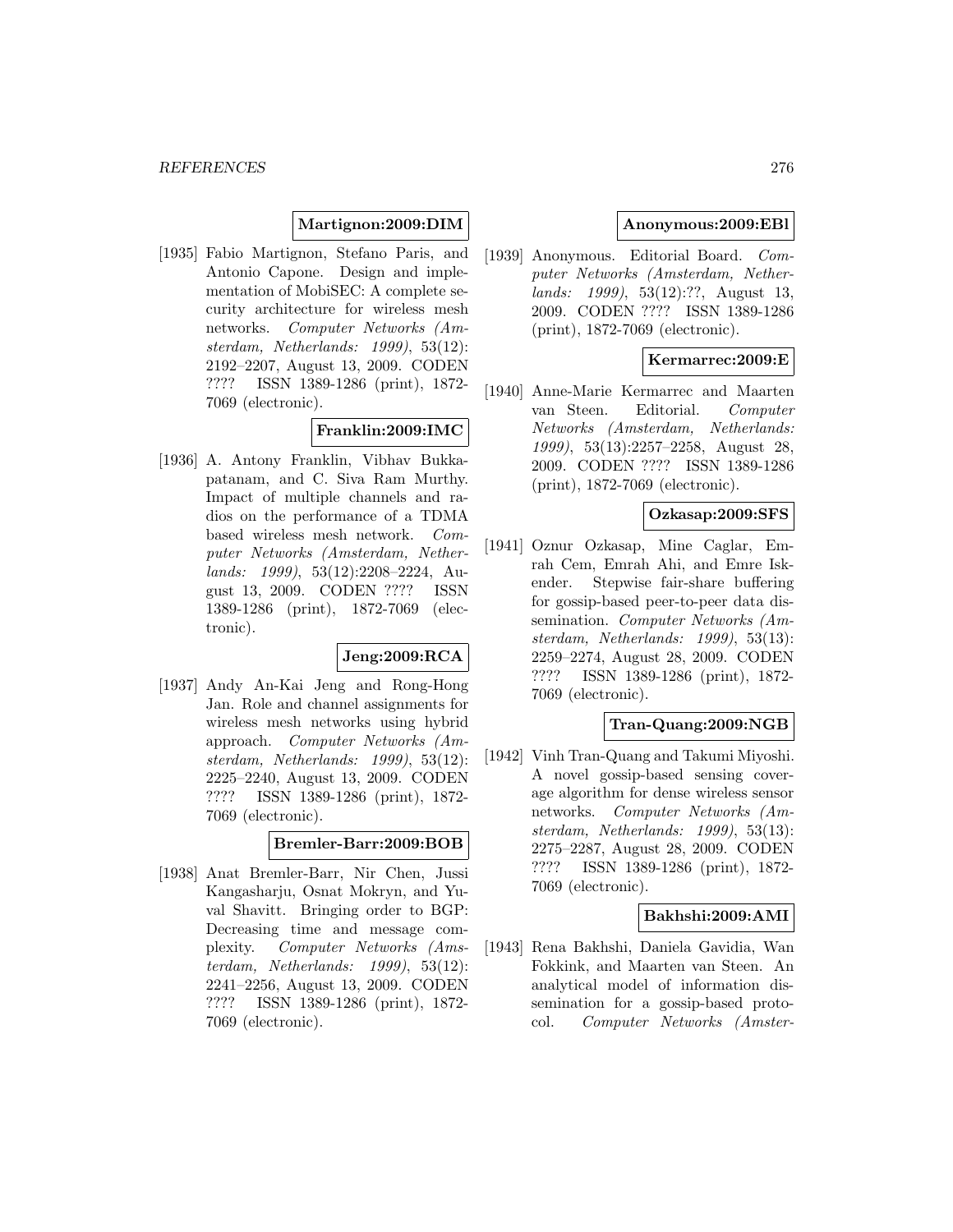dam, Netherlands: 1999), 53(13):2288– 2303, August 28, 2009. CODEN ???? ISSN 1389-1286 (print), 1872- 7069 (electronic).

## **Patel:2009:REI**

[1944] Jay A. Patel, Étienne Rivière, Indranil Gupta, and Anne-Marie Kermarrec. Rappel: Exploiting interest and network locality to improve fairness in publish-subscribe systems. Computer Networks (Amsterdam, Netherlands: 1999), 53(13):2304–2320, August 28, 2009. CODEN ???? ISSN 1389-1286 (print), 1872-7069 (electronic).

### **Jelasity:2009:MGB**

[1945] Márk Jelasity, Alberto Montresor, and Ozalp Babaoğlu. T-Man: Gossipbased fast overlay topology construction. Computer Networks (Amsterdam, Netherlands: 1999), 53(13):2321– 2339, August 28, 2009. CODEN ???? ISSN 1389-1286 (print), 1872- 7069 (electronic).

#### **Bortnikov:2009:BBR**

[1946] Edward Bortnikov, Maxim Gurevich, Idit Keidar, Gabriel Kliot, and Alexander Shraer. Brahms: Byzantine resilient random membership sampling. Computer Networks (Amsterdam, Netherlands: 1999), 53(13):2340– 2359, August 28, 2009. CODEN ???? ISSN 1389-1286 (print), 1872- 7069 (electronic).

#### **Morales:2009:AAA**

[1947] Ramsés Morales and Indranil Gupta. AVCOL: Availability-aware information aggregation in large distributed systems under uncollaborative behavior. Computer Networks (Amster-

dam, Netherlands: 1999), 53(13):2360– 2372, August 28, 2009. CODEN ???? ISSN 1389-1286 (print), 1872- 7069 (electronic).

## **Keidar:2009:ESM**

[1948] Idit Keidar, Roie Melamed, and Ariel Orda. EquiCast: Scalable multicast with selfish users. Computer Networks (Amsterdam, Netherlands: 1999), 53 (13):2373–2386, August 28, 2009. CO-DEN ???? ISSN 1389-1286 (print), 1872-7069 (electronic).

#### **Anonymous:2009:EBm**

[1949] Anonymous. Editorial Board. Computer Networks (Amsterdam, Netherlands: 1999), 53(13):??, August 28, 2009. CODEN ???? ISSN 1389-1286 (print), 1872-7069 (electronic).

## **Artishchev-Zapolotsky:2009:ILO**

[1950] Maria Artishchev-Zapolotsky. Improved layout of the odd–even sorting network. Computer Networks (Amsterdam, Netherlands: 1999), 53(14):2387– 2395, September 18, 2009. CODEN ???? ISSN 1389-1286 (print), 1872- 7069 (electronic).

#### **Luo:2009:TMB**

[1951] Junhai Luo, Xue Liu, and Mingyu Fan. A trust model based on fuzzy recommendation for mobile ad-hoc networks. Computer Networks (Amsterdam, Netherlands: 1999), 53(14):2396– 2407, September 18, 2009. CODEN ???? ISSN 1389-1286 (print), 1872- 7069 (electronic).

#### **Tsakountakis:2009:GAS**

[1952] Alexandros Tsakountakis, Georgios Kambourakis, and Stefanos Gritza-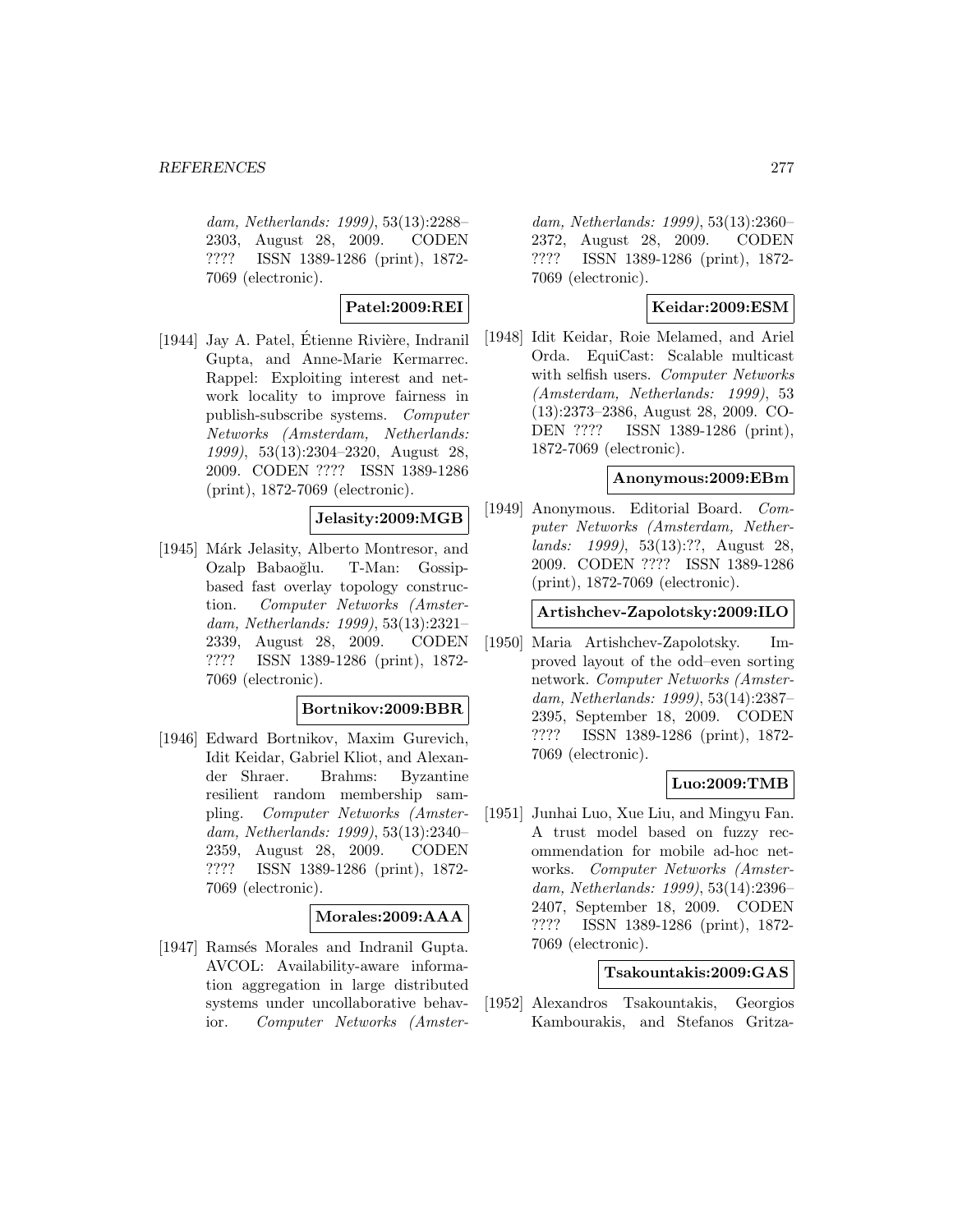#### *REFERENCES* 278

lis. A generic accounting scheme for next generation networks. Computer Networks (Amsterdam, Netherlands: 1999), 53(14):2408–2426, September 18, 2009. CODEN ???? ISSN 1389- 1286 (print), 1872-7069 (electronic).

### **Gobel:2009:IBC**

[1953] Johannes Göbel, Anthony Krzesinski, and Michel Mandjes. Incentive-based control of ad hoc networks: A performance study. Computer Networks (Amsterdam, Netherlands: 1999), 53 (14):2427–2443, September 18, 2009. CODEN ???? ISSN 1389-1286 (print), 1872-7069 (electronic).

## **Behsaz:2009:TIF**

[1954] B. Behsaz, P. Gburzynski, and M. Mac-Gregor. Transport-independent fairness. Computer Networks (Amsterdam, Netherlands: 1999), 53(14):2444– 2457, September 18, 2009. CODEN ???? ISSN 1389-1286 (print), 1872- 7069 (electronic).

#### **Xiao:2009:TTD**

[1955] Yang Xiao, Yanping Zhang, Miao Peng, Hui Chen, Xiaojiang Du, Bo Sun, and Kui Wu. Two and three-dimensional intrusion object detection under randomized scheduling algorithms in sensor networks. Computer Networks (Amsterdam, Netherlands: 1999), 53 (14):2458–2475, September 18, 2009. CODEN ???? ISSN 1389-1286 (print), 1872-7069 (electronic).

#### **Este:2009:SVM**

[1956] Alice Este, Francesco Gringoli, and Luca Salgarelli. Support Vector Machines for TCP traffic classification. Computer Networks (Amster-

dam, Netherlands: 1999), 53(14):2476– 2490, September 18, 2009. CODEN ???? ISSN 1389-1286 (print), 1872- 7069 (electronic).

## **Zang:2009:TMD**

[1957] Hui Zang and Antonio Nucci. Traffic monitor deployment in IP networks. Computer Networks (Amsterdam, Netherlands: 1999), 53(14):2491– 2501, September 18, 2009. CODEN ???? ISSN 1389-1286 (print), 1872- 7069 (electronic).

### **Rad:2009:CAC**

[1958] A. Hamed Mohsenian Rad and Vincent W. S. Wong. Congestion-aware channel assignment for multi-channel wireless mesh networks. Computer Networks (Amsterdam, Netherlands: 1999), 53 (14):2502–2516, September 18, 2009. CODEN ???? ISSN 1389-1286 (print), 1872-7069 (electronic).

#### **Sekercioglu:2009:SMB**

[1959] Y. Ahmet Şekercioğlu, Milosh Ivanovich, and Alper Yeğin. A survey of MAC based QoS implementations for WiMAX networks. Computer Networks (Amsterdam, Netherlands: 1999), 53 (14):2517–2536, September 18, 2009. CODEN ???? ISSN 1389-1286 (print), 1872-7069 (electronic).

#### **Shah-Heydari:2009:HAD**

[1960] Shahram Shah-Heydari and Oliver Yang. Heuristic algorithms for designing self-repairing protection trees in mesh networks. Computer Networks (Amsterdam, Netherlands: 1999), 53 (14):2537–2551, September 18, 2009. CODEN ???? ISSN 1389-1286 (print), 1872-7069 (electronic).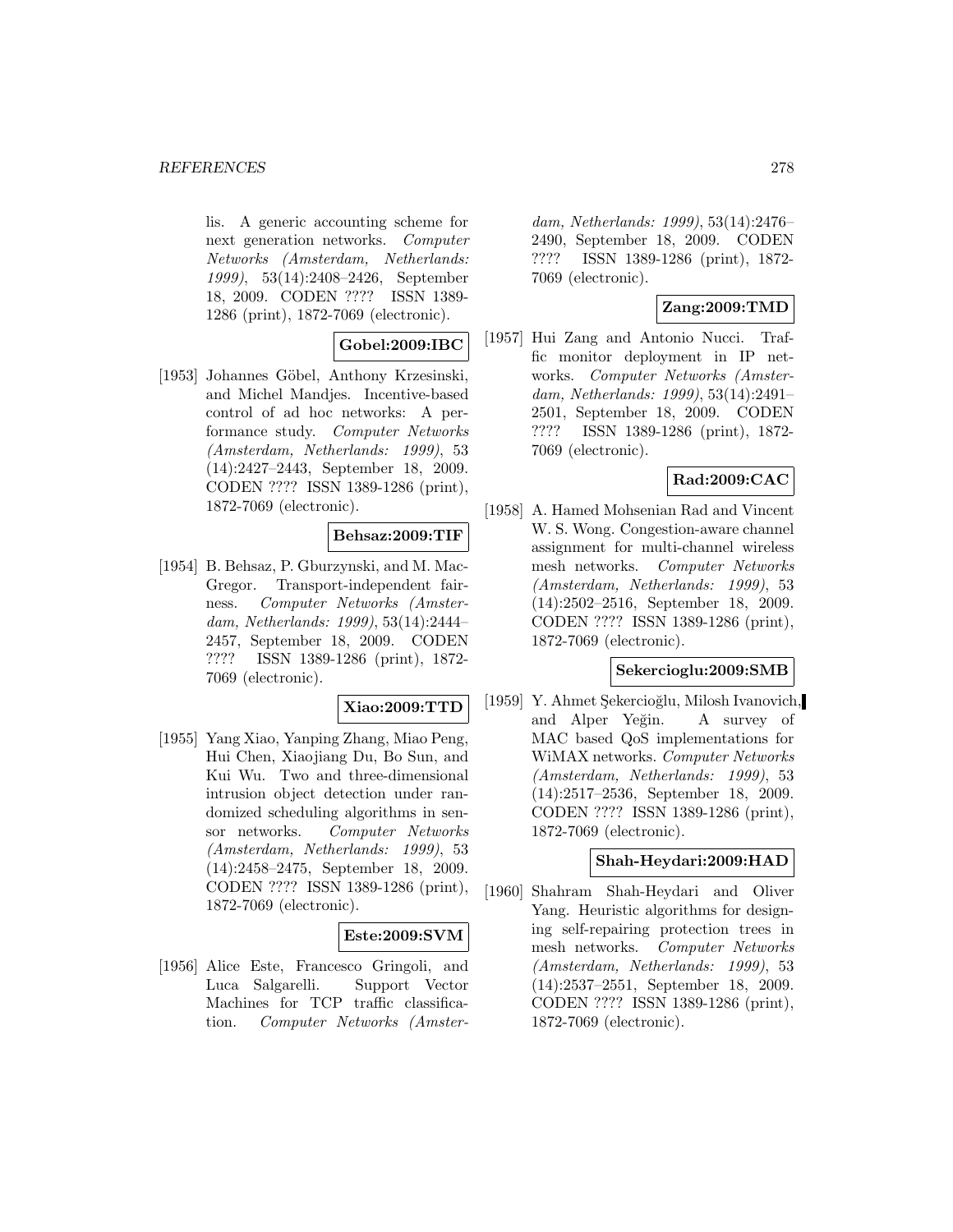### **Shifrin:2009:SBN**

[1961] Mark Shifrin and Isaac Keslassy. Smallbuffer networks. Computer Networks (Amsterdam, Netherlands: 1999), 53 (14):2552–2565, September 18, 2009. CODEN ???? ISSN 1389-1286 (print), 1872-7069 (electronic).

### **Chang:2009:LAB**

[1962] Ben-Jye Chang, Shu-Yu Lin, and Jun-Yu Jin. LIAD: Adaptive bandwidth prediction based Logarithmic Increase Adaptive Decrease for TCP congestion control in heterogeneous wireless networks. Computer Networks (Amsterdam, Netherlands: 1999), 53(14):2566– 2585, September 18, 2009. CODEN ???? ISSN 1389-1286 (print), 1872- 7069 (electronic).

### **Calafate:2009:MBT**

[1963] Carlos T. Calafate, P. Manzoni, Juan-Carlos Cano, and M. P. Malumbres. Markovian-based traffic modeling for mobile ad hoc networks. Computer Networks (Amsterdam, Netherlands: 1999), 53(14):2586–2600, September 18, 2009. CODEN ???? ISSN 1389- 1286 (print), 1872-7069 (electronic).

#### **Anonymous:2009:EBn**

[1964] Anonymous. Editorial Board. Computer Networks (Amsterdam, Netherlands: 1999), 53(14):??, September 18, 2009. CODEN ???? ISSN 1389-1286 (print), 1872-7069 (electronic).

#### **Lee:2009:DSA**

[1965] Patrick P. C. Lee, Tian Bu, and Thomas Woo. On the detection of signaling DoS attacks on 3G/WiMax wireless networks. Computer Networks

(Amsterdam, Netherlands: 1999), 53 (15):2601–2616, October 12, 2009. CO-DEN ???? ISSN 1389-1286 (print), 1872-7069 (electronic).

## **Bergfeldt:2009:RTA**

[1966] Erik Bergfeldt, Svante Ekelin, and Johan M. Karlsson. Real-time availablebandwidth estimation using filtering and change detection. Computer Networks (Amsterdam, Netherlands: 1999), 53(15):2617–2645, October 12, 2009. CODEN ???? ISSN 1389-1286 (print), 1872-7069 (electronic).

## **Wu:2009:SRP**

[1967] Wenji Wu, Phil Demar, and Matt Crawford. Sorting reordered packets with interrupt coalescing. Computer Networks (Amsterdam, Netherlands: 1999), 53(15):2646–2662, October 12, 2009. CODEN ???? ISSN 1389- 1286 (print), 1872-7069 (electronic).

#### **Ssu:2009:IRD**

[1968] Kuo-Feng Ssu, Chun-Hao Yang, Chih-Hsun Chou, and An-Kuo Yang. Improving routing distance for geographic multicast with Fermat points in mobile ad hoc networks. Computer Networks (Amsterdam, Netherlands: 1999), 53 (15):2663–2673, October 12, 2009. CO-DEN ???? ISSN 1389-1286 (print), 1872-7069 (electronic).

#### **Lee:2009:AMC**

[1969] Ian W. C. Lee and Abraham O. Fapojuwo. Analysis and modeling of a campus wireless network TCP/IP traffic. Computer Networks (Amsterdam, Netherlands: 1999), 53(15):2674– 2687, October 12, 2009. CODEN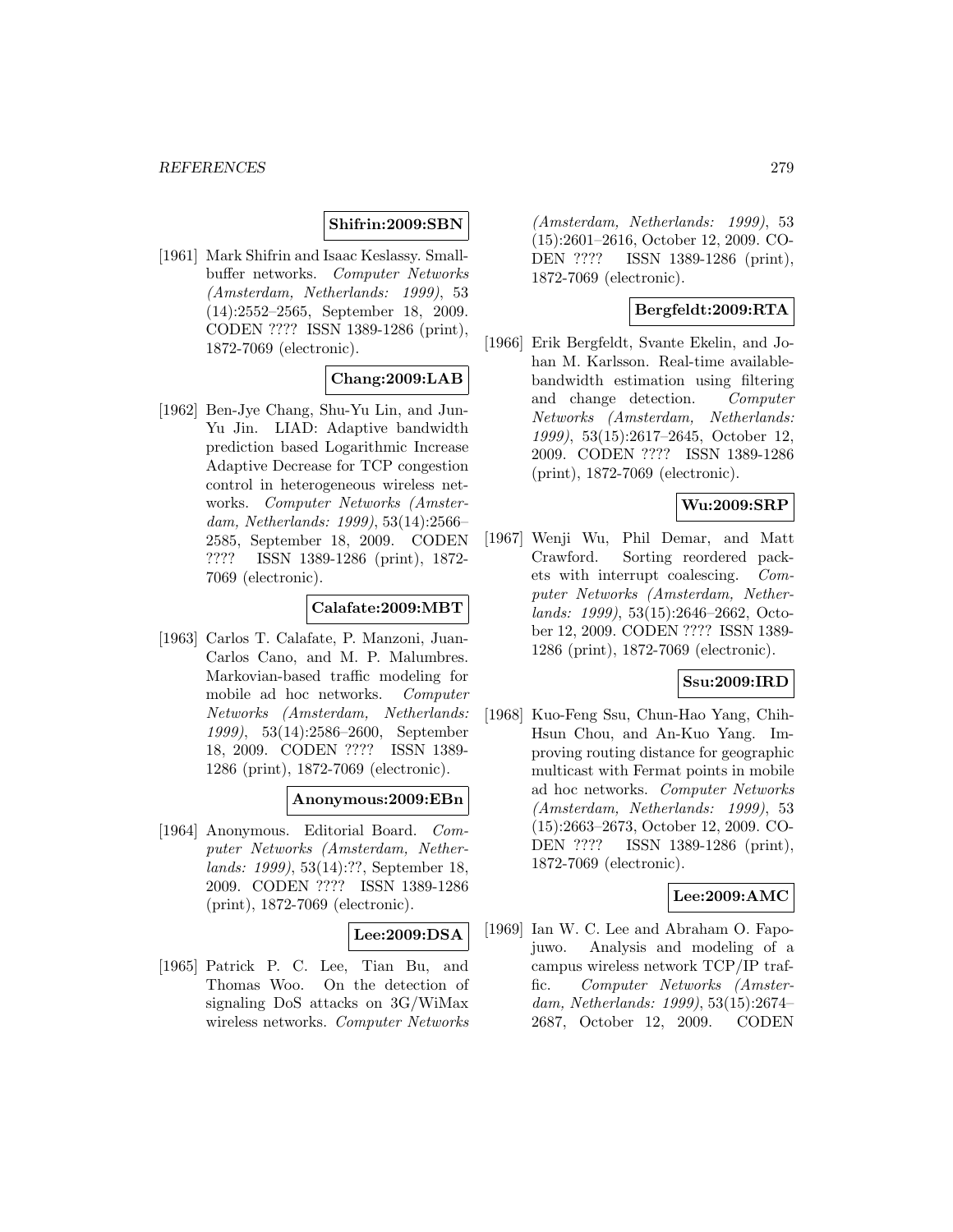???? ISSN 1389-1286 (print), 1872- 7069 (electronic).

**Srivastava:2009:TEM**

[1970] Shekhar Srivastava, Appie van de Liefvoort, and Deep Medhi. Traffic engineering of MPLS backbone networks in the presence of heterogeneous streams. Computer Networks (Amsterdam, Netherlands: 1999), 53(15): 2688–2702, October 12, 2009. CODEN ???? ISSN 1389-1286 (print), 1872- 7069 (electronic).

## **Yang:2009:MFC**

[1971] Sirui Yang, Hai Jin, Bo Li, and Xiaofei Liao. A modeling framework of content pollution in Peer-to-Peer video streaming systems. Computer Networks (Amsterdam, Netherlands: 1999), 53(15): 2703–2715, October 12, 2009. CODEN ???? ISSN 1389-1286 (print), 1872- 7069 (electronic).

#### **Antoniou:2009:ANS**

[1972] Josephina Antoniou, Ioannis Koukoutsidis, Eva Jaho, Andreas Pitsillides, and Ioannis Stavrakakis. Access network synthesis game in next generation networks. Computer Networks (Amsterdam, Netherlands: 1999), 53(15): 2716–2726, October 12, 2009. CODEN ???? ISSN 1389-1286 (print), 1872- 7069 (electronic).

#### **Hernandez-Orallo:2009:WSP**

[1973] Enrique Hernández-Orallo and Joan Vila-Carbó. Web server performance analysis using histogram workload models. Computer Networks (Amsterdam, Netherlands: 1999), 53(15): 2727–2739, October 12, 2009. CODEN

???? ISSN 1389-1286 (print), 1872- 7069 (electronic).

#### **Martin:2009:PBI**

[1974] S. Martin and G. Leduc. A practical bytecode interpreter for programmable routers on IXP network processors. Computer Networks (Amsterdam, Netherlands: 1999), 53(15): 2740–2751, October 12, 2009. CODEN ???? ISSN 1389-1286 (print), 1872- 7069 (electronic).

## **Anonymous:2009:EBo**

[1975] Anonymous. Editorial Board. Computer Networks (Amsterdam, Netherlands: 1999), 53(15):??, October 12, 2009. CODEN ???? ISSN 1389-1286 (print), 1872-7069 (electronic).

#### **Gine:2009:MCO**

[1976] Lluís Parcerisa Giné and Ian F. Akyildiz. Molecular communication options for long range nanonetworks. Computer Networks (Amsterdam, Netherlands: 1999), 53(16):2753–2766, November 10, 2009. CODEN ???? ISSN 1389- 1286 (print), 1872-7069 (electronic).

#### **Lee:2009:ITF**

[1977] Jongmin Lee, Hojung Cha, and Rhan Ha. Improving TCP fairness and performance with bulk transmission control over lossy wireless channel. Computer Networks (Amsterdam, Netherlands: 1999), 53(16):2767– 2781, November 10, 2009. CODEN ???? ISSN 1389-1286 (print), 1872- 7069 (electronic).

#### **Cordeiro:2009:CLC**

[1978] Weverton Luis da Costa Cordeiro, Guilherme Sperb Machado, Fabrício Gi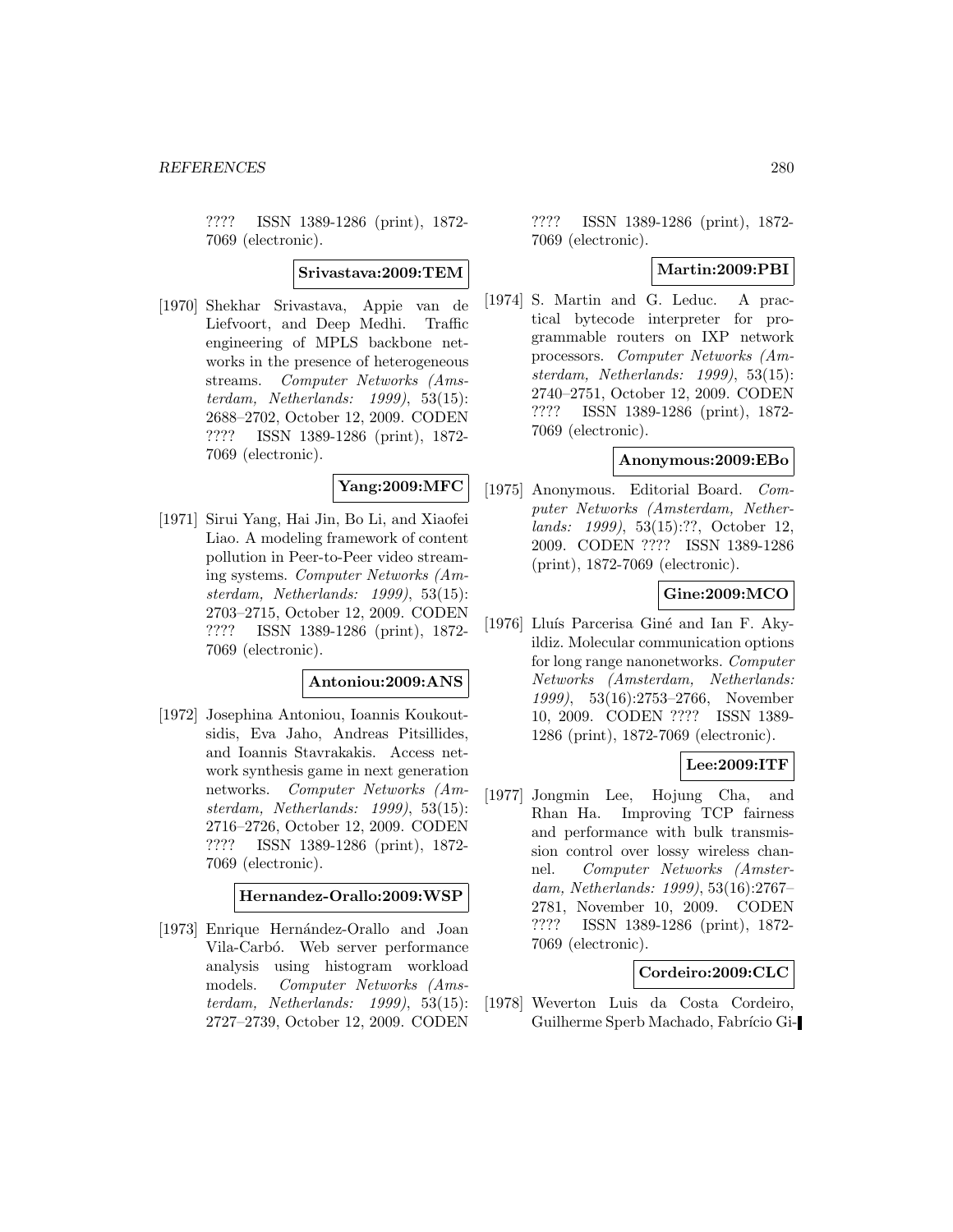rardi Andreis, Alan Diego dos Santos, Cristiano Bonato Both, Luciano Paschoal Gaspary, Lisandro Zambenedetti Granville, Claudio Bartolini, and David Trastour. Change Ledge: Change design and planning in networked systems based on reuse of knowledge and automation. Computer Networks (Amsterdam, Netherlands: 1999), 53(16):2782–2799, November 10, 2009. CODEN ???? ISSN 1389- 1286 (print), 1872-7069 (electronic).

## **Liu:2009:FPV**

[1979] Alex X. Liu. Firewall policy verification and troubleshooting. Computer Networks (Amsterdam, Netherlands: 1999), 53(16):2800–2809, November 10, 2009. CODEN ???? ISSN 1389- 1286 (print), 1872-7069 (electronic).

#### **Rosberg:2009:RCM**

[1980] Zvi Rosberg and Fariza Sabrina. Rate control of multi class priority flows with end-to-end delay and rate constraints for QoS networks. Computer Networks (Amsterdam, Netherlands: 1999), 53 (16):2810–2824, November 10, 2009. CODEN ???? ISSN 1389-1286 (print), 1872-7069 (electronic).

#### **Cha:2009:ESP**

[1981] Meeyoung Cha, W. Art Chaovalitwongse, Jennifer Yates, Aman Shaikh, and Sue Moon. Efficient and scalable provisioning of always-on multicast streaming services. Computer Networks (Amsterdam, Netherlands: 1999), 53 (16):2825–2839, November 10, 2009. CODEN ???? ISSN 1389-1286 (print), 1872-7069 (electronic).

### **Houngbadji:2009:SDA**

[1982] Therence Houngbadji and Samuel Pierre. SubCast: A distributed addressing and routing system for large scale wireless sensor and actor networks. Computer Networks (Amsterdam, Netherlands: 1999), 53(16):2840– 2854, November 10, 2009. CODEN ???? ISSN 1389-1286 (print), 1872- 7069 (electronic).

### **Bhardwaj:2009:MFB**

[1983] Onkar Bhardwaj, G. V. V. Sharma, Manoj Panda, and Anurag Kumar. Modeling finite buffer effects on TCP traffic over an IEEE 802.11 infrastructure WLAN. Computer Networks (Amsterdam, Netherlands: 1999), 53(16): 2855–2869, November 10, 2009. CO-DEN ???? ISSN 1389-1286 (print), 1872-7069 (electronic).

#### **Anonymous:2009:EBp**

[1984] Anonymous. Editorial Board. Computer Networks (Amsterdam, Netherlands: 1999), 53(16):??, November 10, 2009. CODEN ???? ISSN 1389-1286 (print), 1872-7069 (electronic).

#### **Kant:2009:VDC**

[1985] Krishna Kant and Bhuvan Urgaonkar. Virtualized Data Centers. Computer Networks (Amsterdam, Netherlands: 1999), 53(17):2871–2872, December 3, 2009. CODEN ???? ISSN 1389-1286 (print), 1872-7069 (electronic).

#### **Iyer:2009:VMM**

[1986] Ravi Iyer, Ramesh Illikkal, Omesh Tickoo, Li Zhao, Padma Apparao, and Don Newell.  $VM^3$ : Measuring, modeling and managing VM shared re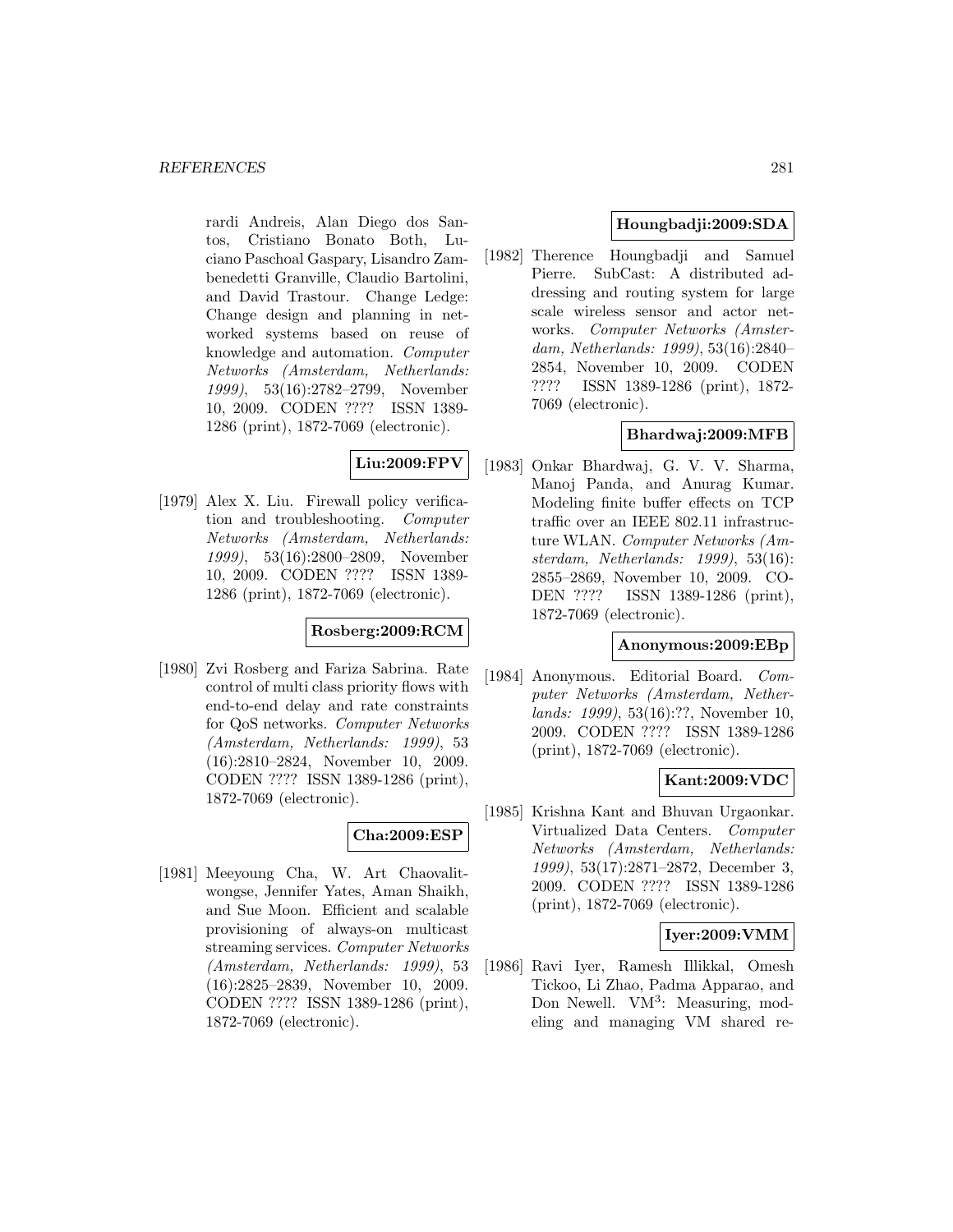sources. Computer Networks (Amsterdam, Netherlands: 1999), 53(17): 2873–2887, December 3, 2009. CODEN ???? ISSN 1389-1286 (print), 1872- 7069 (electronic).

#### **Mukherjee:2009:STT**

[1987] Tridib Mukherjee, Ayan Banerjee, Georgios Varsamopoulos, Sandeep K. S. Gupta, and Sanjay Rungta. Spatio-temporal thermal-aware job scheduling to minimize energy consumption in virtualized heterogeneous data centers. Computer Networks (Amsterdam, Netherlands: 1999), 53(17): 2888–2904, December 3, 2009. CO-DEN ???? ISSN 1389-1286 (print), 1872-7069 (electronic).

#### **Gmach:2009:RPM**

[1988] Daniel Gmach, Jerry Rolia, Ludmila Cherkasova, and Alfons Kemper. Resource pool management: Reactive versus proactive or let's be friends. Computer Networks (Amsterdam, Netherlands: 1999), 53(17):2905–2922, December 3, 2009. CODEN ???? ISSN 1389-1286 (print), 1872-7069 (electronic).

#### **Wood:2009:SBB**

[1989] Timothy Wood, Prashant Shenoy, Arun Venkataramani, and Mazin Yousif. Sandpiper: Black-box and gray-box resource management for virtual machines. Computer Networks (Amsterdam, Netherlands: 1999), 53 (17):2923–2938, December 3, 2009. CODEN ???? ISSN 1389-1286 (print), 1872-7069 (electronic).

## **Kant:2009:DCE**

[1990] Krishna Kant. Data center evolution: A tutorial on state of the art, issues, and challenges. Computer Networks (Amsterdam, Netherlands: 1999), 53 (17):2939–2965, December 3, 2009. CODEN ???? ISSN 1389-1286 (print), 1872-7069 (electronic).

#### **Anonymous:2009:EBq**

[1991] Anonymous. Editorial Board. Computer Networks (Amsterdam, Netherlands: 1999), 53(17):??, December 3, 2009. CODEN ???? ISSN 1389-1286 (print), 1872-7069 (electronic).

#### **Garcia-Reinoso:2009:ZCR**

[1992] Jaime García-Reinoso, Iván Vidal, Francisco Valera, and Arturo Azcorra. Zero config residential gateway experiences for next generation smart homes. Computer Networks (Amsterdam, Netherlands: 1999), 53(18):2967– 2984, December 24, 2009. CODEN ???? ISSN 1389-1286 (print), 1872- 7069 (electronic).

## **Fu:2009:IDR**

[1993] Jing Fu, Peter Sjödin, and Gunnar Karlsson. Intra-domain routing convergence with centralized control. Computer Networks (Amsterdam, Netherlands: 1999), 53(18):2985–2996, December 24, 2009. CODEN ???? ISSN 1389-1286 (print), 1872-7069 (electronic).

#### **Moradi:2009:RBS**

[1994] Shahab Moradi, A. Hamed Mohsenian-Rad, and Vincent W. S. Wong. An RLbased scheduling algorithm for video traffic in high-rate wireless personal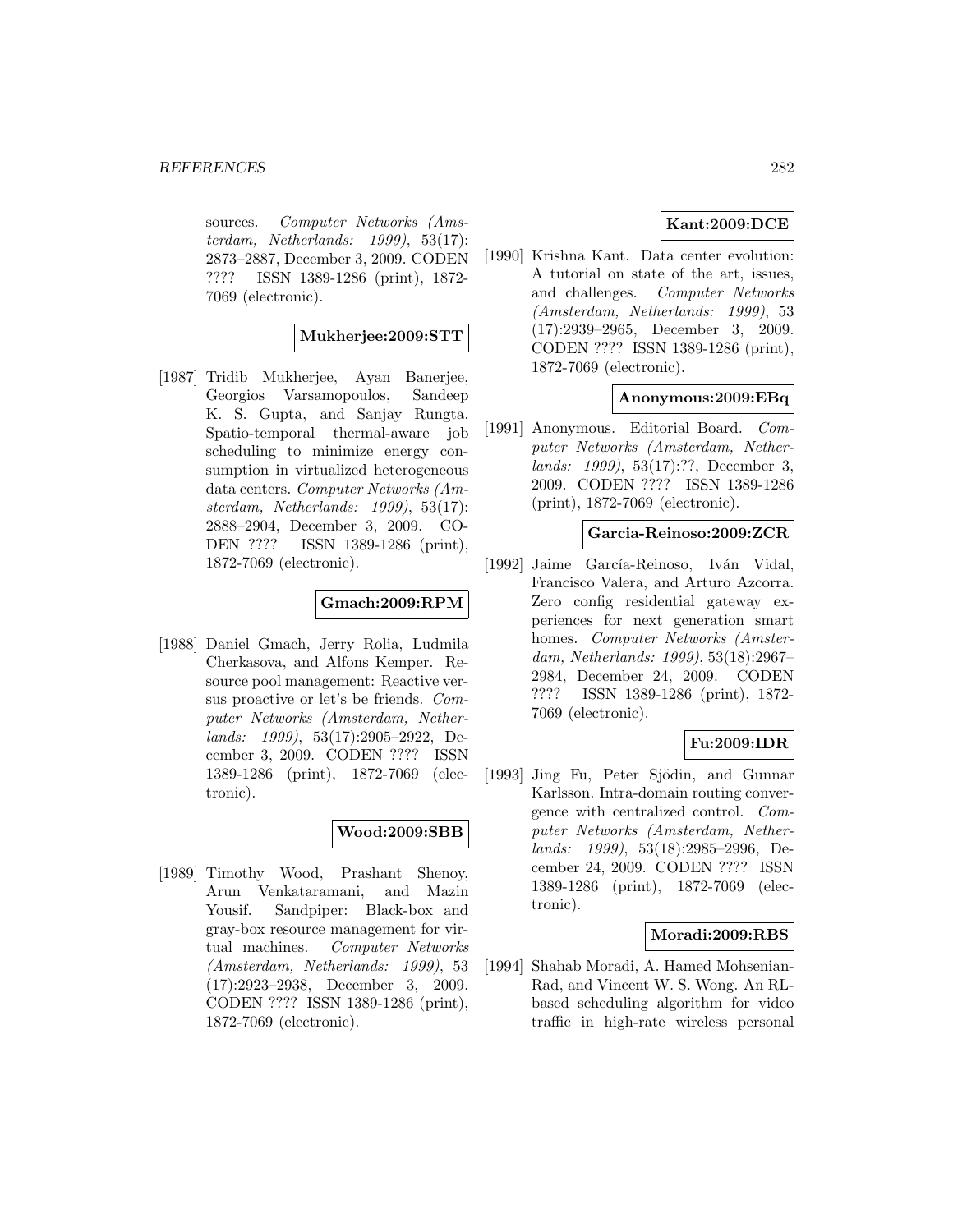area networks. Computer Networks (Amsterdam, Netherlands: 1999), 53 (18):2997–3010, December 24, 2009. CODEN ???? ISSN 1389-1286 (print), 1872-7069 (electronic).

### **Mur:2009:ASW**

[1995] Daniel Camps Mur, Xavier Pérez-Costa, and Sebastia Sallent Ribes. An adaptive solution for Wireless LAN distributed power saving modes. Computer Networks (Amsterdam, Netherlands: 1999), 53(18):3011–3030, December 24, 2009. CODEN ???? ISSN 1389-1286 (print), 1872-7069 (electronic).

### **Chen:2009:OFC**

[1996] Jiming Chen, Shibo He, Youxian Sun, Preetha Thulasiraman, and Xuemin (Sherman) Shen. Optimal flow control for utility-lifetime tradeoff in wireless sensor networks. Computer Networks (Amsterdam, Netherlands: 1999), 53(18):3031–3041, December 24, 2009. CODEN ???? ISSN 1389-1286 (print), 1872-7069 (electronic).

# **Ssu:2009:DSA**

[1997] Kuo-Feng Ssu, Wei-Tong Wang, and Wen-Chung Chang. Detecting Sybil attacks in Wireless Sensor Networks using neighboring information. Computer Networks (Amsterdam, Netherlands: 1999), 53(18):3042–3056, December 24, 2009. CODEN ???? ISSN 1389-1286 (print), 1872-7069 (electronic).

#### **Cuomo:2009:PAI**

[1998] Francesca Cuomo, Emanuele Cipollone, and Anna Abbagnale. Performance analysis of IEEE 802.15.4 wireless sensor networks: An insight into

the topology formation process. Computer Networks (Amsterdam, Netherlands: 1999), 53(18):3057–3075, December 24, 2009. CODEN ???? ISSN 1389-1286 (print), 1872-7069 (electronic).

#### **Boushaba:2009:HAL**

[1999] Mustapha Boushaba, Abdelhakim Hafid, and Abderrahim Benslimane. High accuracy localization method using AoA in sensor networks. Computer Networks (Amsterdam, Netherlands: 1999), 53(18):3076–3088, December 24, 2009. CODEN ???? ISSN 1389-1286 (print), 1872-7069 (electronic).

### **Jiang:2009:SAP**

[2000] Yixin Jiang, Yanfei Fan, Xuemin (Sherman) Shen, and Chuang Lin. A selfadaptive probabilistic packet filtering scheme against entropy attacks in network coding. Computer Networks (Amsterdam, Netherlands: 1999), 53(18): 3089–3101, December 24, 2009. CO-DEN ???? ISSN 1389-1286 (print), 1872-7069 (electronic).

# **Urdaneta:2010:CWW**

[2001] Guido Urdaneta, Guillaume Pierre, and Maarten van Steen. Corrigendum to "Wikipedia workload analysis for decentralized hosting" [Computer Networks 53 (11) (2009) 1830–1845]. Computer Networks (Amsterdam, Netherlands: 1999), 54(5):877–878, April 8, 2010. CODEN ???? ISSN 1389-1286 (print), 1872-7069 (electronic). See [1913].

#### **Herman:2000:NIW**

[2002] Ivan Herman and Albert Vezza, editors. Ninth International World